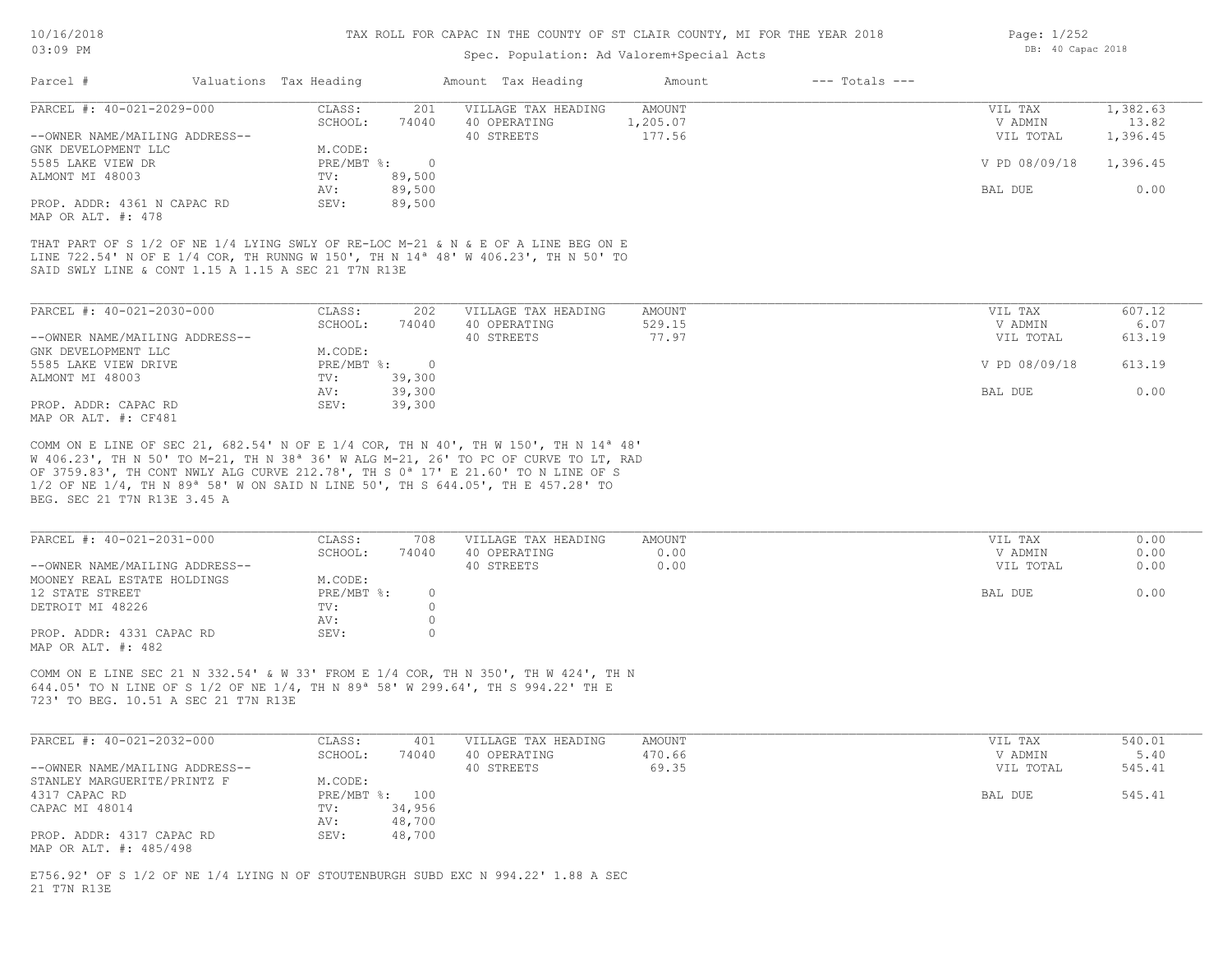# Spec. Population: Ad Valorem+Special Acts

| Parcel #                       |  | Valuations Tax Heading |        | Amount Tax Heading                                                                  | Amount | $---$ Totals $---$ |           |        |
|--------------------------------|--|------------------------|--------|-------------------------------------------------------------------------------------|--------|--------------------|-----------|--------|
| PARCEL #: 40-021-2033-000      |  | CLASS:                 | 401    | VILLAGE TAX HEADING                                                                 | AMOUNT |                    | VIL TAX   | 472.46 |
|                                |  | SCHOOL:                | 74040  | 40 OPERATING                                                                        | 411.79 |                    | V ADMIN   | 4.72   |
| --OWNER NAME/MAILING ADDRESS-- |  |                        |        | 40 STREETS                                                                          | 60.67  |                    | VIL TOTAL | 477.18 |
| LUMBARDO ROBERT NEIL JR        |  | M.CODE:                |        |                                                                                     |        |                    |           |        |
| LUMBARDO DESIREE M             |  | PRE/MBT %: 100         |        |                                                                                     |        |                    | BAL DUE   | 477.18 |
| 4313 STEVENS DRIVE             |  | TV:                    | 30,584 |                                                                                     |        |                    |           |        |
| CAPAC MI 48014                 |  | AV:                    | 42,400 |                                                                                     |        |                    |           |        |
|                                |  | SEV:                   | 42,400 |                                                                                     |        |                    |           |        |
| PROP. ADDR: W PARK ST          |  |                        |        |                                                                                     |        |                    |           |        |
| MAP OR ALT. #: 476A            |  |                        |        |                                                                                     |        |                    |           |        |
|                                |  |                        |        |                                                                                     |        |                    |           |        |
|                                |  |                        |        | S1/2 OF NE 1/4 EXC STOUTENBURGH SUBD & EXC E 756' & EXC W 841.5' OF REMAINDER & EXC |        |                    |           |        |
|                                |  |                        |        | S 511' OF E 511' THEREOF & EXC W 234' OF E 1501.92' OF N 418' OF S 568' OF NE 1/4   |        |                    |           |        |

SECTION 21 T7N R13E 21.06 A

| PARCEL #: 40-021-2033-100       | CLASS:     | 201     | VILLAGE TAX HEADING | AMOUNT   | VIL TAX       | 3,017.08 |
|---------------------------------|------------|---------|---------------------|----------|---------------|----------|
|                                 | SCHOOL:    | 74040   | 40 OPERATING        | 2,629.61 | V ADMIN       | 30.17    |
| --OWNER NAME/MAILING ADDRESS--  |            |         | 40 STREETS          | 387.47   | VIL TOTAL     | 3,047.25 |
| WEST MICHIGAN FAMILY HOMES, LLC | M.CODE:    |         |                     |          |               |          |
| 13854 SIMONE DR                 | PRE/MBT %: |         |                     |          | V PD 09/10/18 | 3,047.25 |
| SHELBY MI 48315                 | TV:        | 195,300 |                     |          |               |          |
|                                 | AV:        | 195,300 |                     |          | BAL DUE       | 0.00     |
| PROP. ADDR: 15130 W PARK ST     | SEV:       | 195,300 |                     |          |               |          |
| MAP OR ALT. #: 476C             |            |         |                     |          |               |          |

W234' OF E 1501.92' OF N 418' OF S 568' OF NE 1/4 SECTION 21 T7N R13E 2.25 A

| PARCEL #: 40-021-2033-500       | CLASS:     | 201     | VILLAGE TAX HEADING | AMOUNT   | VIL TAX       | 6,137.68  |
|---------------------------------|------------|---------|---------------------|----------|---------------|-----------|
|                                 | SCHOOL:    | 74040   | 40 OPERATING        | 5,349.44 | V ADMIN       | 61.37     |
| --OWNER NAME/MAILING ADDRESS--  |            |         | 40 STREETS          | 788.24   | VIL TOTAL     | 6, 199.05 |
| WEST MICHIGAN FAMILY HOMES, LLC | M.CODE:    |         |                     |          |               |           |
| 13854 SIMONE DR                 | PRE/MBT %: | $\cap$  |                     |          | V PD 09/10/18 | 6,199.05  |
| SHELBY MI 48315                 | TV:        | 397,300 |                     |          |               |           |
|                                 | AV:        | 397,300 |                     |          | BAL DUE       | 0.00      |
| PROP. ADDR: 15122 W PARK ST     | SEV:       | 397,300 |                     |          |               |           |
| MAP OR ALT. #: 476B             |            |         |                     |          |               |           |

 $\mathcal{L}_\mathcal{L} = \mathcal{L}_\mathcal{L} = \mathcal{L}_\mathcal{L} = \mathcal{L}_\mathcal{L} = \mathcal{L}_\mathcal{L} = \mathcal{L}_\mathcal{L} = \mathcal{L}_\mathcal{L} = \mathcal{L}_\mathcal{L} = \mathcal{L}_\mathcal{L} = \mathcal{L}_\mathcal{L} = \mathcal{L}_\mathcal{L} = \mathcal{L}_\mathcal{L} = \mathcal{L}_\mathcal{L} = \mathcal{L}_\mathcal{L} = \mathcal{L}_\mathcal{L} = \mathcal{L}_\mathcal{L} = \mathcal{L}_\mathcal{L}$ 

W511' OF E 1267.92' OF N 511' OF S 661' OF NE 1/4 6 A SEC 21 T7N R13E

| PARCEL #: 40-021-2034-000      | CLASS:       | 401    | VILLAGE TAX HEADING | AMOUNT | VIL TAX       | 738.13 |
|--------------------------------|--------------|--------|---------------------|--------|---------------|--------|
|                                | SCHOOL:      | 74040  | 40 OPERATING        | 643.34 | V ADMIN       | 7.38   |
| --OWNER NAME/MAILING ADDRESS-- |              |        | 40 STREETS          | 94.79  | VIL TOTAL     | 745.51 |
| MASI JOHN/CONSTANCE            | M.CODE:      | 00LSB  |                     |        |               |        |
| 4301 STEVENS DR                | $PRE/MBT$ %: | 100    |                     |        | V PD 08/23/18 | 745.51 |
| CAPAC MI 48014-3044            | TV:          | 47,781 |                     |        |               |        |
|                                | AV:          | 65,400 |                     |        | BAL DUE       | 0.00   |
| PROP. ADDR: 4301 STEVENS DR    | SEV:         | 65,400 |                     |        |               |        |
| MAP OR ALT. #: CF483           |              |        |                     |        |               |        |

W175' OF E 2147' OF S 150' OF NE 1/4 0.60 A SEC 21 T7N R13E

Page: 2/252 DB: 40 Capac 2018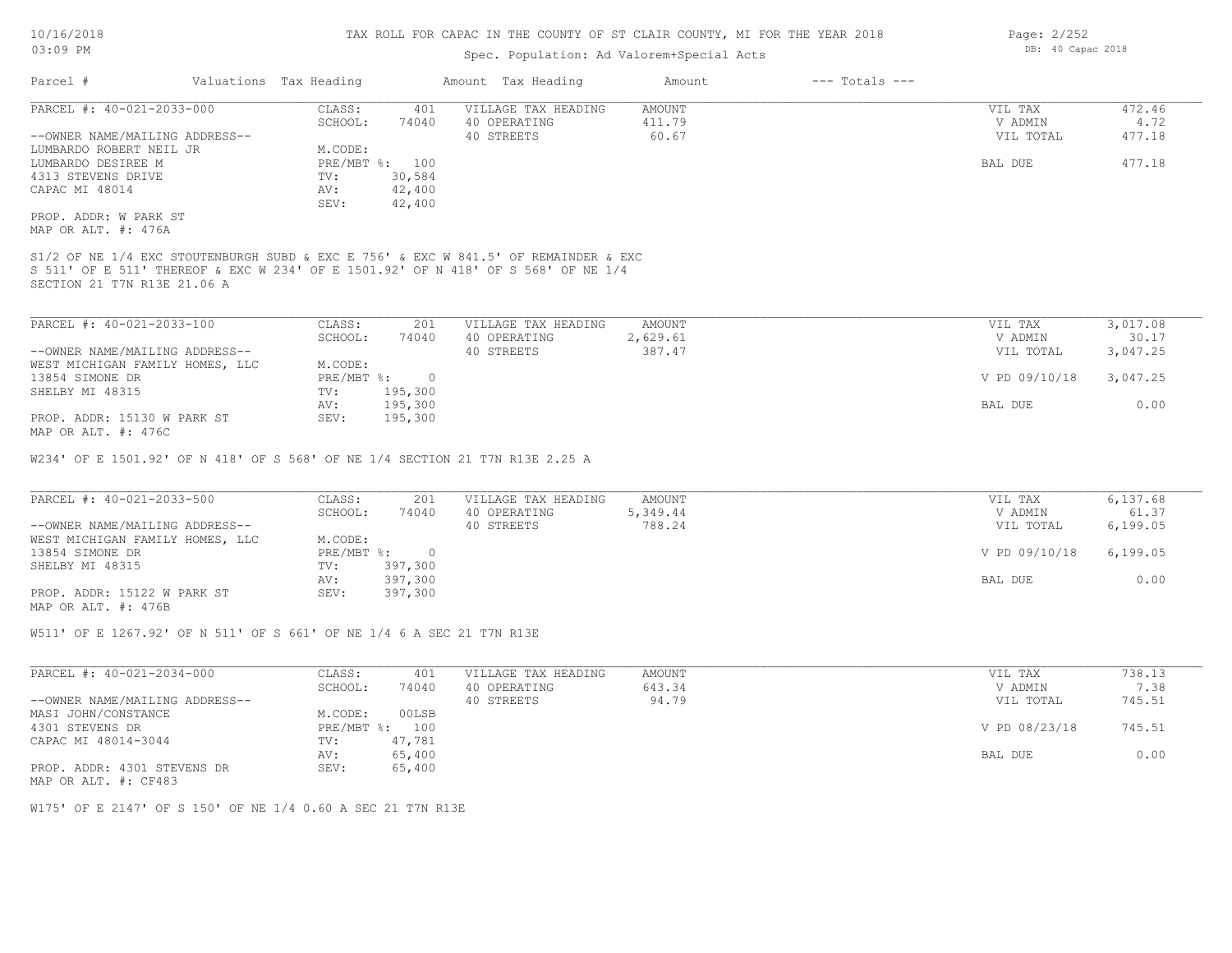### Spec. Population: Ad Valorem+Special Acts

| Parcel #                       | Valuations Tax Heading |        | Amount Tax Heading  | Amount | $---$ Totals $---$ |               |        |
|--------------------------------|------------------------|--------|---------------------|--------|--------------------|---------------|--------|
| PARCEL #: 40-021-2035-000      | CLASS:                 | 401    | VILLAGE TAX HEADING | AMOUNT |                    | VIL TAX       | 894.72 |
|                                | SCHOOL:                | 74040  | 40 OPERATING        | 779.82 |                    | V ADMIN       | 8.94   |
| --OWNER NAME/MAILING ADDRESS-- |                        |        | 40 STREETS          | 114.90 |                    | VIL TOTAL     | 903.66 |
| LUMBARDO ROBERT JR/DESIREE     | M.CODE:                | COREL  |                     |        |                    |               |        |
| 4313 STEVENS DR                | PRE/MBT %: 100         |        |                     |        |                    | V PD 09/07/18 | 903.66 |
| CAPAC MI 48014                 | TV:                    | 57,917 |                     |        |                    |               |        |
|                                | AV:                    | 96,800 |                     |        |                    | BAL DUE       | 0.00   |
| PROP. ADDR: 4313 STEVENS DR    | SEV:                   | 96,800 |                     |        |                    |               |        |
|                                |                        |        |                     |        |                    |               |        |

MAP OR ALT. #: 480

100.24', TH W 137.78' TO BEG. 0.31 A SEC 21 T7N R13E BEG W 206' & N 250' FROM SW COR OF STOUTENBURG SUBD, TH N 100', TH E 131.07', TH S

| PARCEL #: 40-021-2036-000      | CLASS:     | 703   | VILLAGE TAX HEADING | AMOUNT | VIL TAX<br>0.00   |
|--------------------------------|------------|-------|---------------------|--------|-------------------|
|                                | SCHOOL:    | 74040 | 40 OPERATING        | 0.00   | 0.00<br>V ADMIN   |
| --OWNER NAME/MAILING ADDRESS-- |            |       | 40 STREETS          | 0.00   | 0.00<br>VIL TOTAL |
| VILLAGE OF CAPAC               | M.CODE:    |       |                     |        |                   |
| 135 N MAIN ST                  | PRE/MBT %: |       |                     |        | 0.00<br>BAL DUE   |
| CAPAC MI 48014-3143            | TV:        |       |                     |        |                   |
|                                | AV:        |       |                     |        |                   |
| PROP. ADDR: 15070 W PARK ST    | SEV:       |       |                     |        |                   |
| MAP OR ALT. #: 484             |            |       |                     |        |                   |

W66' OF E 1972' OF S 150' OF NE 1/4 0.23 A SEC 21 T7N R13E

| PARCEL #: 40-021-2036-501      | CLASS:     | 402    | VILLAGE TAX HEADING | AMOUNT | VIL TAX   | 288.55 |
|--------------------------------|------------|--------|---------------------|--------|-----------|--------|
|                                | SCHOOL:    | 74040  | 40 OPERATING        | 251.50 | V ADMIN   | 2.88   |
| --OWNER NAME/MAILING ADDRESS-- |            |        | 40 STREETS          | 37.05  | VIL TOTAL | 291.43 |
| LUMBARDO ROBERT JR/DESIREE     | M.CODE:    |        |                     |        |           |        |
| 4313 STEVENS DR                | PRE/MBT %: |        |                     |        | BAL DUE   | 291.43 |
| CAPAC MI 48014                 | TV:        | 18,679 |                     |        |           |        |
|                                | AV:        | 36,800 |                     |        |           |        |
| PROP. ADDR: STEVENS DR         | SEV:       | 36,800 |                     |        |           |        |
| MAP OR ALT. #: 479A1           |            |        |                     |        |           |        |

58S W 476.18', TH N OD 2M 46S W 899.11', TO BEG SECTION 21 T7N R13E 18.31 A SPLIT 47S E 1172.82', TH N 89D 39M 56S W 167.14', TH S OD 2OM 4S W 24.95', TH N 89D 39M BEG S 0D 2M 46S E 1334.67' FROM N 1/4 COR, TH S 89D 34M 39S E 841.5', TH S 0D 2M

ON 09-21-2005 FROM 27-021-2036-500

| PARCEL #: 40-021-2036-510       | CLASS:       | 402    | VILLAGE TAX HEADING | AMOUNT | VIL TAX       | 53.61 |
|---------------------------------|--------------|--------|---------------------|--------|---------------|-------|
|                                 | SCHOOL:      | 74040  | 40 OPERATING        | 46.73  | V ADMIN       | 0.53  |
| --OWNER NAME/MAILING ADDRESS--  |              |        | 40 STREETS          | 6.88   | VIL TOTAL     | 54.14 |
| VERBRUGGHE STEVEN/SUZANNE ET-AL | M.CODE:      |        |                     |        |               |       |
| 37861 TOWN HALL                 | $PRE/MBT$ %: |        |                     |        | V PD 09/06/18 | 54.14 |
| HARRISON TWP MI 48045           | TV:          | 3,471  |                     |        |               |       |
|                                 | AV:          | 19,200 |                     |        | BAL DUE       | 0.00  |
| PROP. ADDR: W PARK ST           | SEV:         | 19,200 |                     |        |               |       |
| MAP OR ALT. #: 479A2            |              |        |                     |        |               |       |

 $27-021-2036-500$ : 4S W 275', TH N 89D SECTION 21 T7N R13E 2.99 A SPLIT ON 9-21-2005 FROM BEG S OD 2M 46S E 2233.78' FROM N 1/4 COR, TH S 89D 39M 58S E 476.18', TH S OD 20M Page: 3/252 DB: 40 Capac 2018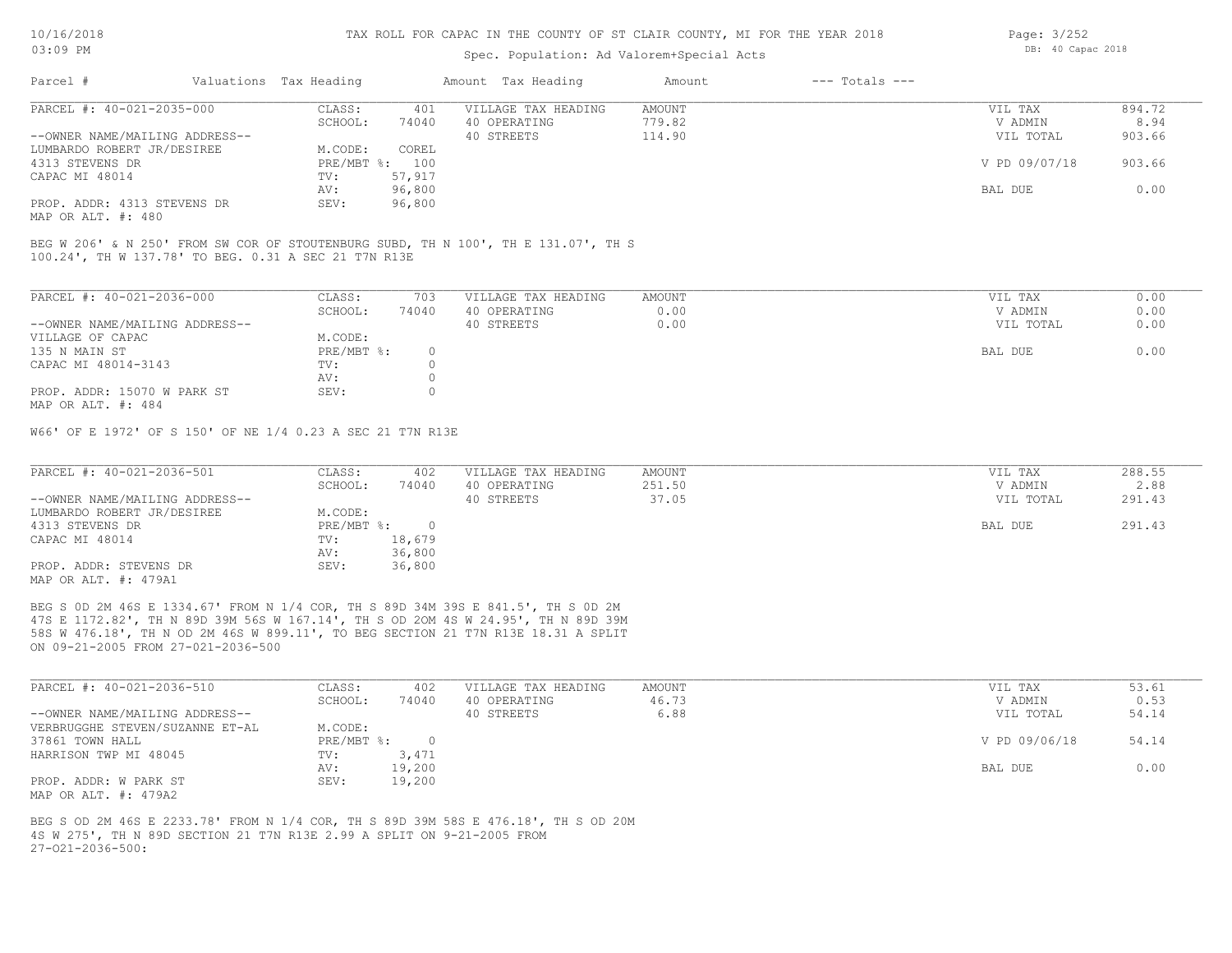## Spec. Population: Ad Valorem+Special Acts

| Parcel #                       | Valuations Tax Heading |        | Amount Tax Heading  | Amount | $---$ Totals $---$ |           |       |
|--------------------------------|------------------------|--------|---------------------|--------|--------------------|-----------|-------|
| PARCEL #: 40-021-2036-520      | CLASS:                 | 401    | VILLAGE TAX HEADING | AMOUNT |                    | VIL TAX   | 53.61 |
|                                | SCHOOL:                | 74040  | 40 OPERATING        | 46.73  |                    | V ADMIN   | 0.53  |
| --OWNER NAME/MAILING ADDRESS-- |                        |        | 40 STREETS          | 6.88   |                    | VIL TOTAL | 54.14 |
| LUMBARDO ROBERT JR/D           | M.CODE:                |        |                     |        |                    |           |       |
| 4313 STEVENS DR                | PRE/MBT %:             | 100    |                     |        |                    | BAL DUE   | 54.14 |
| CAPAC MI 48014                 | TV:                    | 3,471  |                     |        |                    |           |       |
|                                | AV:                    | 24,000 |                     |        |                    |           |       |
| PROP. ADDR: STEVENS DR         | SEV:                   | 24,000 |                     |        |                    |           |       |
| MAP OR ALT. #: 479A3           |                        |        |                     |        |                    |           |       |

SECTION 21 T7N R13E .58 A SPLIT ON 9-21-2005 FROM 27-021-2036-500 TH N OD 20M 4S E 199.95', TH S 89D 39M 56S E 193.34', TH S OD 56M 14S E 200' TO BEG 100.22', TH N 89D 39M 56S W 131.07', TH S 0D 20M 4S W 100', TH N 89D 39M 56S W 60', 39M 56S W 167.14' & N OD 56M 14S W 100.02' FROM N 1/4 COR, TH N 3D 30M 16S W BEG S 0D 2M 46S E 1334.67', S 89D 34M 39S E 841.5', S OD 2M 47S E 1172.82', N 89D

| PARCEL #: 40-021-2036-525      | CLASS:       | 402    | VILLAGE TAX HEADING | AMOUNT | VIL TAX   | 123.53 |
|--------------------------------|--------------|--------|---------------------|--------|-----------|--------|
|                                | SCHOOL:      | 74040  | 40 OPERATING        | 107.67 | V ADMIN   | 1.23   |
| --OWNER NAME/MAILING ADDRESS-- |              |        | 40 STREETS          | 15.86  | VIL TOTAL | 124.76 |
| LUMBARDO ROBERT N              | M.CODE:      |        |                     |        |           |        |
| LUMBARDO DESIREE M             | $PRE/MBT$ %: | 100    |                     |        | BAL DUE   | 124.76 |
| 4313 STEVENS DR                | TV:          | 7,997  |                     |        |           |        |
| CAPAC MI 48014                 | AV:          | 19,100 |                     |        |           |        |
|                                | SEV:         | 19,100 |                     |        |           |        |
| PROP. ADDR: STEVENS RD         |              |        |                     |        |           |        |
| MAP OR ALT. #: 479B            |              |        |                     |        |           |        |

197.78',TH S'LY 100.02' TO BEG SECTION 21 T7N R13E 0.46 A BEG W 66' & N0ª0'40"E 150' FROM SW COR STOUTENBURG SUBD TH W 200',TH N 100',TH E

| PARCEL #: 40-021-2037-000      | CLASS:       | 703   | VILLAGE TAX HEADING | AMOUNT | VIL TAX   | 0.00 |
|--------------------------------|--------------|-------|---------------------|--------|-----------|------|
|                                | SCHOOL:      | 74040 | 40 OPERATING        | 0.00   | V ADMIN   | 0.00 |
| --OWNER NAME/MAILING ADDRESS-- |              |       | 40 STREETS          | 0.00   | VIL TOTAL | 0.00 |
| VILLAGE OF CAPAC               | M.CODE:      |       |                     |        |           |      |
| 135 N MAIN ST                  | $PRE/MBT$ %: |       |                     |        | BAL DUE   | 0.00 |
| CAPAC MI 48014-3143            | TV:          |       |                     |        |           |      |
|                                | AV:          |       |                     |        |           |      |
| PROP. ADDR: E PARK ST          | SEV:         |       |                     |        |           |      |
| MAP OR ALT. $\#: 477$          |              |       |                     |        |           |      |

S150' OF S 1/2 OF NE 1/4 EXC E 2147' 1.60 A SEC 21 T7N R13E

| PARCEL #: 40-027-2005-000                         | CLASS:     | 703   | VILLAGE TAX HEADING | AMOUNT | VIL TAX   | 0.00 |
|---------------------------------------------------|------------|-------|---------------------|--------|-----------|------|
|                                                   | SCHOOL:    | 74040 | 40 OPERATING        | 0.00   | V ADMIN   | 0.00 |
| --OWNER NAME/MAILING ADDRESS--                    |            |       | 40 STREETS          | 0.00   | VIL TOTAL | 0.00 |
| VILLAGE OF CAPAC                                  | M.CODE:    |       |                     |        |           |      |
| 131 N MAIN ST                                     | PRE/MBT %: |       |                     |        | BAL DUE   | 0.00 |
| CAPAC MI 48014                                    | TV:        |       |                     |        |           |      |
|                                                   | AV:        |       |                     |        |           |      |
| PROP. ADDR: E HILL STREET<br>MAP OR ALT. #: CF600 | SEV:       |       |                     |        |           |      |

 $\mathcal{L}_\mathcal{L} = \mathcal{L}_\mathcal{L} = \mathcal{L}_\mathcal{L} = \mathcal{L}_\mathcal{L} = \mathcal{L}_\mathcal{L} = \mathcal{L}_\mathcal{L} = \mathcal{L}_\mathcal{L} = \mathcal{L}_\mathcal{L} = \mathcal{L}_\mathcal{L} = \mathcal{L}_\mathcal{L} = \mathcal{L}_\mathcal{L} = \mathcal{L}_\mathcal{L} = \mathcal{L}_\mathcal{L} = \mathcal{L}_\mathcal{L} = \mathcal{L}_\mathcal{L} = \mathcal{L}_\mathcal{L} = \mathcal{L}_\mathcal{L}$ 

E1/2 OF NE 1/4 LYING S OF GTRR R/W & NE 1/4 OF SE 1/4 SECTION 27 T7N R13E 64.38 A

Page: 4/252 DB: 40 Capac 2018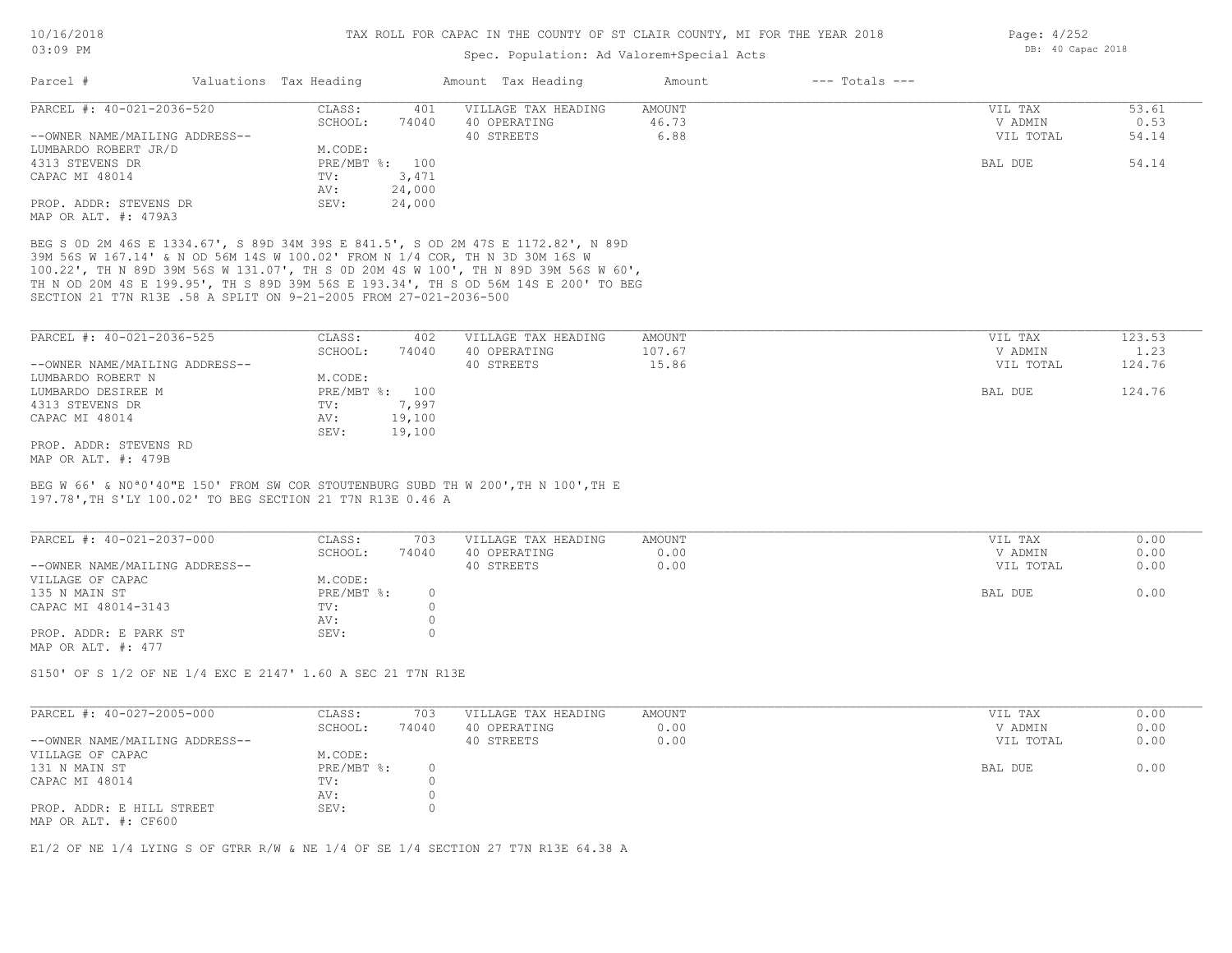### Spec. Population: Ad Valorem+Special Acts

| Parcel #                       | Valuations Tax Heading |       | Amount Tax Heading  | Amount | $---$ Totals $---$ |           |      |
|--------------------------------|------------------------|-------|---------------------|--------|--------------------|-----------|------|
| PARCEL #: 40-027-3005-000      | CLASS:                 | 703   | VILLAGE TAX HEADING | AMOUNT |                    | VIL TAX   | 0.00 |
|                                | SCHOOL:                | 74040 | 40 OPERATING        | 0.00   |                    | V ADMIN   | 0.00 |
| --OWNER NAME/MAILING ADDRESS-- |                        |       | 40 STREETS          | 0.00   |                    | VIL TOTAL | 0.00 |
| VILLAGE OF CAPAC               | M.CODE:                |       |                     |        |                    |           |      |
| 131 N MAIN                     | PRE/MBT %:             |       |                     |        |                    | BAL DUE   | 0.00 |
| CAPAC MI 48014                 | TV:                    |       |                     |        |                    |           |      |
|                                | AV:                    |       |                     |        |                    |           |      |
| PROP. ADDR: DONALD RD          | SEV:                   |       |                     |        |                    |           |      |
|                                |                        |       |                     |        |                    |           |      |

MAP OR ALT. #: F00310

T7N R13E 2.74 A W66' OF SE 1/4 EXC THAT PART N OF S LINE OF N 25.22 A OF W 1/2 OF SE 1/4 SECTION 27

| PARCEL #: 40-027-3006-000      | CLASS:     | 703   | VILLAGE TAX HEADING | AMOUNT | VIL TAX   | 0.00 |
|--------------------------------|------------|-------|---------------------|--------|-----------|------|
|                                | SCHOOL:    | 74040 | 40 OPERATING        | 0.00   | V ADMIN   | 0.00 |
| --OWNER NAME/MAILING ADDRESS-- |            |       | 40 STREETS          | 0.00   | VIL TOTAL | 0.00 |
| VILLAGE OF CAPAC               | M.CODE:    |       |                     |        |           |      |
| 131 N MAIN ST                  | PRE/MBT %: |       |                     |        | BAL DUE   | 0.00 |
| CAPAC MI 48014                 | TV:        |       |                     |        |           |      |
|                                | AV:        |       |                     |        |           |      |
| PROP. ADDR: E HILL STREET      | SEV:       |       |                     |        |           |      |
| MAP OR ALT. #: CF503/599       |            |       |                     |        |           |      |

SECTION 27 T7N R13E 57.26 A THAT PART OF SW 1/4 OF NE 1/4 LYING S OF GTRR R/W & N 25.22 A OF NW 1/4 OF SE 1/4

| PARCEL #: 40-027-4001-000      | CLASS:  | 401            | VILLAGE TAX HEADING | AMOUNT | VIL TAX       | 767.78 |
|--------------------------------|---------|----------------|---------------------|--------|---------------|--------|
|                                | SCHOOL: | 74040          | 40 OPERATING        | 669.18 | V ADMIN       | 7.67   |
| --OWNER NAME/MAILING ADDRESS-- |         |                | 40 STREETS          | 98.60  | VIL TOTAL     | 775.45 |
| WYREMBELSKI TAYLOR M           | M.CODE: | 00LSB          |                     |        |               |        |
| 608 CAPAC RD                   |         | PRE/MBT %: 100 |                     |        | V PD 08/23/18 | 775.45 |
| CAPAC MI 48014                 | TV:     | 49,700         |                     |        |               |        |
|                                | AV:     | 49,700         |                     |        | BAL DUE       | 0.00   |
| PROP. ADDR: 608 CAPAC RD       | SEV:    | 49,700         |                     |        |               |        |
|                                |         |                |                     |        |               |        |

MAP OR ALT. #: CF604/620

THE N 109 FT OF THE W 384 FT OF THE SW 1/4 .96 A SEC 27 T7N R13E

| PARCEL #: 40-027-4002-001           | CLASS:       | 101    | VILLAGE TAX HEADING | AMOUNT | VIL TAX       | 793.24 |
|-------------------------------------|--------------|--------|---------------------|--------|---------------|--------|
|                                     | SCHOOL:      | 74040  | 40 OPERATING        | 691.37 | V ADMIN       | 7.93   |
| --OWNER NAME/MAILING ADDRESS--      |              |        | 40 STREETS          | 101.87 | VIL TOTAL     | 801.17 |
| SHULL BRIAN GRIFFITH BRENDA SHULL R | M.CODE:      |        |                     |        |               |        |
| 3520 CAPAC RD                       | $PRE/MBT$ %: | 100    |                     |        | V PD 08/14/18 | 801.17 |
| CAPAC MI 48014-3700                 | TV:          | 51,348 |                     |        |               |        |
|                                     | AV:          | 92,300 |                     |        | BAL DUE       | 0.00   |
| PROP. ADDR: 3520 S CAPAC RD         | SEV:         | 92,300 |                     |        |               |        |

MAP OR ALT. #: CF602/603

6M 22S W 1127.17', TH N 89D 52M 10S W 1312.78' TO BEG SECTION 27 T7N R13E 34A BEG AT SW SEC COR, TH N 0D 0M 38S W 1127.17', TH S 89D 52M 10S E 1315.08', TH S 0D Page: 5/252 DB: 40 Capac 2018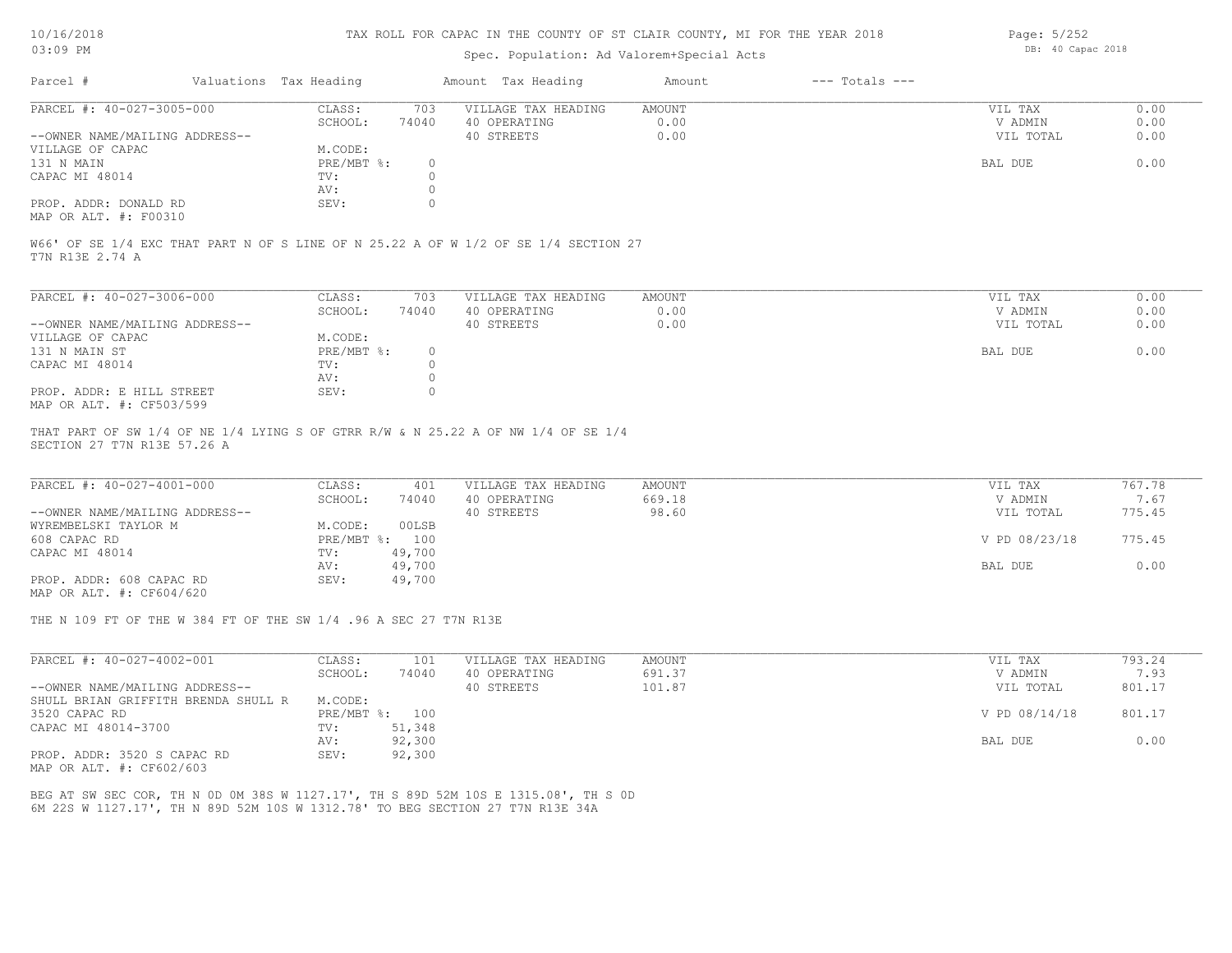### Spec. Population: Ad Valorem+Special Acts

| Parcel #                            | Valuations Tax Heading |        | Amount Tax Heading  | Amount | $---$ Totals $---$ |               |        |
|-------------------------------------|------------------------|--------|---------------------|--------|--------------------|---------------|--------|
| PARCEL #: 40-027-4002-010           | CLASS:                 | 102    | VILLAGE TAX HEADING | AMOUNT |                    | VIL TAX       | 931.32 |
|                                     | SCHOOL:                | 74040  | 40 OPERATING        | 811.72 |                    | V ADMIN       | 9.31   |
| --OWNER NAME/MAILING ADDRESS--      |                        |        | 40 STREETS          | 119.60 |                    | VIL TOTAL     | 940.63 |
| SHULL WILLIAM                       | M.CODE:                |        |                     |        |                    |               |        |
| P.O.BOX 691                         | PRE/MBT %: 100         |        |                     |        |                    | V PD 07/18/18 | 940.63 |
| CAPAC MI 48014                      | TV:                    | 60,286 |                     |        |                    |               |        |
|                                     | AV:                    | 71,200 |                     |        |                    | BAL DUE       | 0.00   |
| PROP. ADDR: S CAPAC RD              | SEV:                   | 71,200 |                     |        |                    |               |        |
| $\cdots$ $\cdots$ $\cdots$ $\cdots$ |                        |        |                     |        |                    |               |        |

MAP OR ALT. #:

1523.41', TH N 89D 52M 10S W 1315.08', TO BEG SECTION 27 T7N R13E 45.10AC 50M 15S E 384', TH N 0D 0M 38S W 109', TH S 89D 50M 15S E 934.18', TH S 0D 6M 22S W BEG N 0D 0M 38S W 1127.17', FROM SW SEC COR, TH N 0D 0M 38S W 1415.14', TH S 89D

| PARCEL #: 40-027-4003-000           | CLASS:       | 202    | VILLAGE TAX HEADING | AMOUNT | VIL TAX       | 946.36 |
|-------------------------------------|--------------|--------|---------------------|--------|---------------|--------|
|                                     | SCHOOL:      | 74040  | 40 OPERATING        | 824.83 | V ADMIN       | 9.46   |
| --OWNER NAME/MAILING ADDRESS--      |              |        | 40 STREETS          | 121.53 | VIL TOTAL     | 955.82 |
| SR HUNTER'S CROSSING LLC            | M.CODE:      |        |                     |        |               |        |
| 27777 FRANKLIN RD STE 200           | $PRE/MBT$ %: |        |                     |        | V PD 08/14/18 | 955.82 |
| SOUTHFIELD MI 48034                 | TV:          | 61,260 |                     |        |               |        |
|                                     | AV:          | 62,400 |                     |        | BAL DUE       | 0.00   |
| PROP. ADDR: CHRISTOPHER STONE DRIVE | SEV:         | 62,400 |                     |        |               |        |
| MAP OR ALT. #: CF601                |              |        |                     |        |               |        |

NE 1/4 OF SW 1/4 40 A SEC 27 T7N R13E

| PARCEL #: 40-033-2002-250                                      | CLASS:       | 202    | VILLAGE TAX HEADING | AMOUNT | VIL TAX       | 501.20 |
|----------------------------------------------------------------|--------------|--------|---------------------|--------|---------------|--------|
|                                                                | SCHOOL:      | 74040  | 40 OPERATING        | 436.84 | V ADMIN       | 5.01   |
| --OWNER NAME/MAILING ADDRESS--                                 |              |        | 40 STREETS          | 64.36  | VIL TOTAL     | 506.21 |
| BONKOWIAK LLC                                                  | M.CODE:      |        |                     |        |               |        |
| 3433 S MAIN ST                                                 | $PRE/MBT$ %: |        |                     |        | V PD 09/06/18 | 506.21 |
| CAPAC MI 48014                                                 | TV:          | 32,444 |                     |        |               |        |
|                                                                | AV:          | 55,700 |                     |        | BAL DUE       | 0.00   |
| PROP. ADDR: S CAPAC RD                                         | SEV:         | 55,700 |                     |        |               |        |
| $\cdots$ $\cdots$ $\cdots$ $\cdots$ $\cdots$ $\cdots$ $\cdots$ |              |        |                     |        |               |        |

MAP OR ALT. #: 382B1

N900' OF E 600' OF NE 1/4 EXC S 308' OF E 290' SEC 33 T7N R16E 10.35 A

| PARCEL #: 40-033-2002-350      | CLASS:     | 201     | VILLAGE TAX HEADING | AMOUNT   | VIL TAX       | 1,797.37 |
|--------------------------------|------------|---------|---------------------|----------|---------------|----------|
|                                | SCHOOL:    | 74040   | 40 OPERATING        | 1,566.54 | V ADMIN       | 17.97    |
| --OWNER NAME/MAILING ADDRESS-- |            |         | 40 STREETS          | 230.83   | VIL TOTAL     | 1,815.34 |
| BONKOWIAK LLC                  | M.CODE:    |         |                     |          |               |          |
| 3433 S CAPAC RD                | PRE/MBT %: |         |                     |          | V PD 09/06/18 | 1,815.34 |
| CAPAC MI 48014                 | TV:        | 116,346 |                     |          |               |          |
|                                | AV:        | 144,100 |                     |          | BAL DUE       | 0.00     |
| PROP. ADDR: 3433 S CAPAC RD    | SEV:       | 144,100 |                     |          |               |          |

MAP OR ALT. #: 382B2

S308' OF N 900' OF E 290' OF NE 1/4 SEC 33 T7N R13E 2.05 A

Page: 6/252 DB: 40 Capac 2018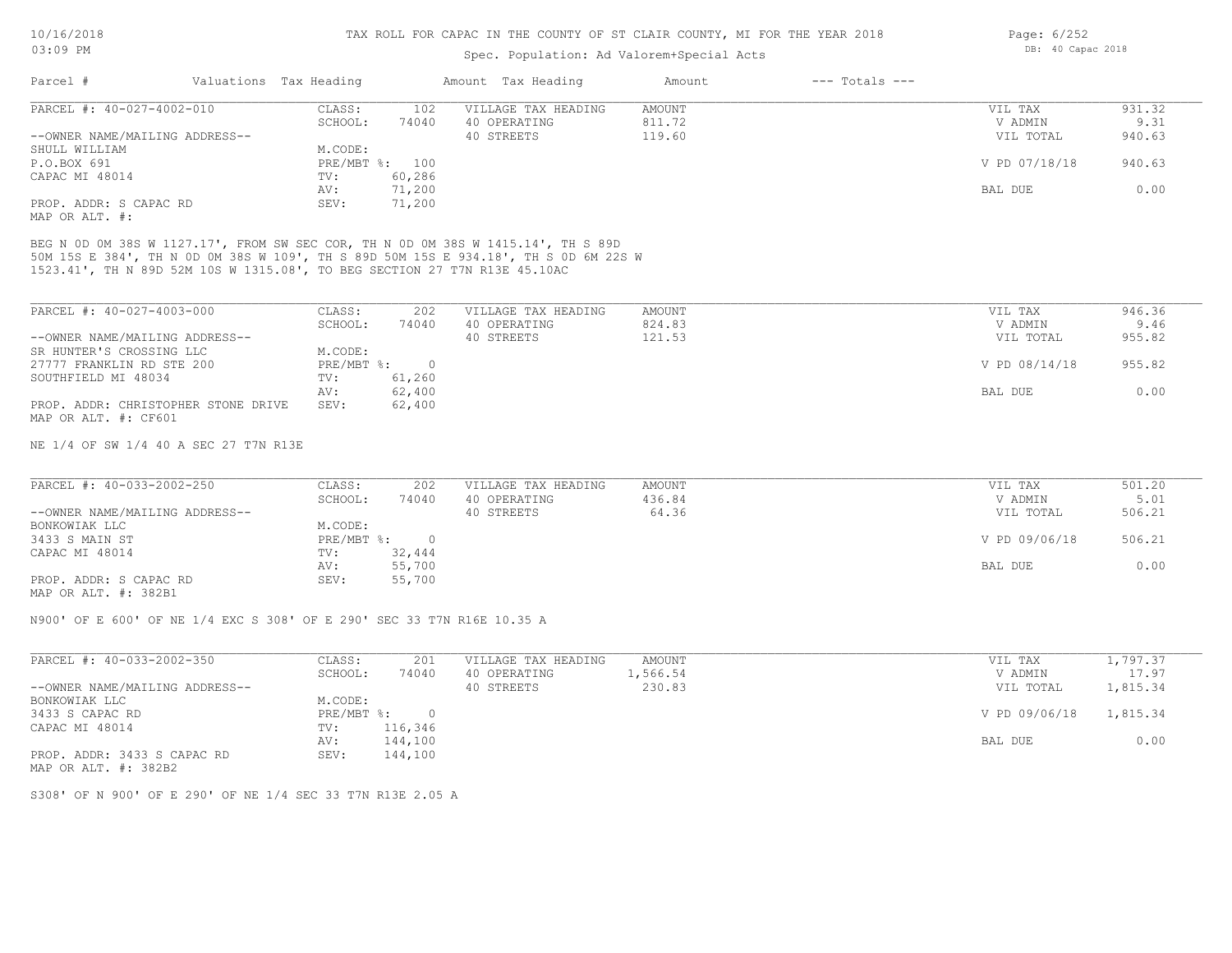# Spec. Population: Ad Valorem+Special Acts

| Page: 7/252 |                   |  |
|-------------|-------------------|--|
|             | DB: 40 Capac 2018 |  |

| Parcel #                       |         | Valuations Tax Heading |                | Amount Tax Heading  | Amount | $---$ Totals $---$ |               |          |
|--------------------------------|---------|------------------------|----------------|---------------------|--------|--------------------|---------------|----------|
| PARCEL #: 40-033-2002-400      |         | CLASS:                 | 102            | VILLAGE TAX HEADING | AMOUNT |                    | VIL TAX       | 1,081.24 |
|                                | SCHOOL: | 74040                  | 40 OPERATING   | 942.38              |        | V ADMIN            | 10.81         |          |
| --OWNER NAME/MAILING ADDRESS-- |         |                        |                | 40 STREETS          | 138.86 |                    | VIL TOTAL     | 1,092.05 |
| M & N ENTERPRISES, INC.        |         | M.CODE:                |                |                     |        |                    |               |          |
| 14417 HOUGH ROAD               |         |                        | PRE/MBT %: 100 |                     |        |                    | V PD 09/06/18 | 1,092.05 |
| ALLENTON MI 48002              |         | TV:                    | 69,990         |                     |        |                    |               |          |
|                                |         | AV:                    | 97,400         |                     |        |                    | BAL DUE       | 0.00     |
| PROP. ADDR: CAPAC RD           |         | SEV:                   | 97,400         |                     |        |                    |               |          |
| MAP OR ALT. #: 382C            |         |                        |                |                     |        |                    |               |          |

SECTION 33 T7N R13E 57. 6 A

| PARCEL #: 40-033-2003-000      | CLASS:       | 102    | VILLAGE TAX HEADING | AMOUNT | VIL TAX       | 453.98 |
|--------------------------------|--------------|--------|---------------------|--------|---------------|--------|
|                                | SCHOOL:      | 74040  | 40 OPERATING        | 395.68 | V ADMIN       | 4.53   |
| --OWNER NAME/MAILING ADDRESS-- |              |        | 40 STREETS          | 58.30  | VIL TOTAL     | 458.51 |
| TOSCH RONALD                   | M.CODE:      |        |                     |        |               |        |
| 13833 FOLEY RD.                | $PRE/MBT$ %: | 100    |                     |        | V PD 09/06/18 | 458.51 |
| CAPAC MI 48014                 | TV:          | 29,387 |                     |        |               |        |
|                                | AV:          | 57,800 |                     |        | BAL DUE       | 0.00   |
| PROP. ADDR: CAPAC RD           | SEV:         | 57,800 |                     |        |               |        |
| MAP OR ALT. #: 384             |              |        |                     |        |               |        |

T7N R13E N45 A OF THE S 1/2 OF NE 1/4 EXC THE N 10 A OF THE SE 1/4 OF THE NE 1/4 35 A SEC 33

| PARCEL #: 40-033-3003-000           | CLASS:     | 201     | VILLAGE TAX HEADING | AMOUNT    | VIL TAX       | 13,723.20 |
|-------------------------------------|------------|---------|---------------------|-----------|---------------|-----------|
|                                     | SCHOOL:    | 74040   | 40 OPERATING        | 11,960.78 | V ADMIN       | 137.23    |
| --OWNER NAME/MAILING ADDRESS--      |            |         | 40 STREETS          | 1,762.42  | VIL TOTAL     | 13,860.43 |
| LOVE'S TRAVEL STOPS& COUNTRY STORES | M.CODE:    |         |                     |           |               |           |
| RYAN LLC                            | PRE/MBT %: |         |                     |           | V PD 09/19/18 | 13,860.43 |
| 15 W 6TH STREET STE.2400            | TV:        | 888,320 |                     |           |               |           |
| TULSA OK 74119                      | AV:        | 914,900 |                     |           | BAL DUE       | 0.00      |
|                                     | SEV:       | 914,900 |                     |           |               |           |
| PROP. ADDR: 3191 S CAPAC RD         |            |         |                     |           |               |           |

MAP OR ALT. #: 391D

S440' OF N 660' OF N 1/2 OF SE 1/4 EXC M21 R/W SEC 33 T7N R13E 25.39 A

| PARCEL #: 40-034-1001-001      | CLASS:        | 001   | VILLAGE TAX HEADING | AMOUNT | VIL TAX   | 0.00 |
|--------------------------------|---------------|-------|---------------------|--------|-----------|------|
|                                | SCHOOL:       | 74040 | 40 OPERATING        | 0.00   | V ADMIN   | 0.00 |
| --OWNER NAME/MAILING ADDRESS-- |               |       | 40 STREETS          | 0.00   | VIL TOTAL | 0.00 |
| TOSCH RONALD                   | M.CODE:       |       |                     |        |           |      |
| TOSCH KIM                      | $PRE/MBT$ %:  | 100   |                     |        | BAL DUE   | 0.00 |
| 13833 FOLEY RD                 | $\text{TV}$ : |       |                     |        |           |      |
| CAPAC MI 48014                 | AV:           |       |                     |        |           |      |
|                                | SEV:          |       |                     |        |           |      |
| PROP. ADDR: CAPAC RD           |               |       |                     |        |           |      |

MAP OR ALT. #: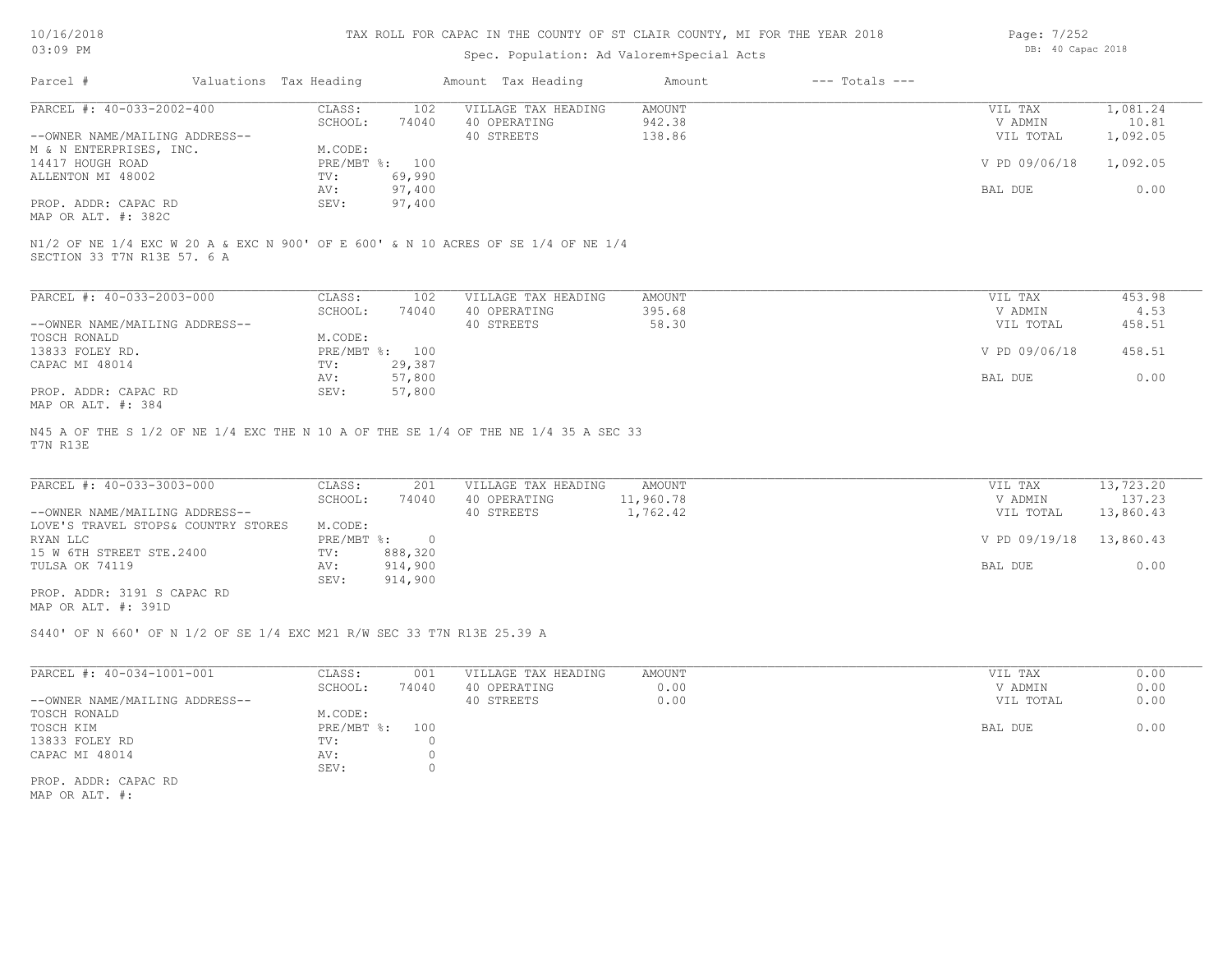## Spec. Population: Ad Valorem+Special Acts

| PARCEL #: 40-034-1001-002                                                                                                                                                                                                                                                                                                  | CLASS:<br>301                  | VILLAGE TAX HEADING | AMOUNT        | VIL TAX       | 3,123.68  |
|----------------------------------------------------------------------------------------------------------------------------------------------------------------------------------------------------------------------------------------------------------------------------------------------------------------------------|--------------------------------|---------------------|---------------|---------------|-----------|
|                                                                                                                                                                                                                                                                                                                            | SCHOOL:<br>74040               | 40 OPERATING        | 2,722.52      | V ADMIN       | 31.23     |
| --OWNER NAME/MAILING ADDRESS--                                                                                                                                                                                                                                                                                             |                                | 40 STREETS          | 401.16        | VIL TOTAL     | 3, 154.91 |
| KEIHIN MICHIGAN MANUFACTURING, INC                                                                                                                                                                                                                                                                                         | M.CODE:                        |                     |               |               |           |
| 14898 KOEHN RD.                                                                                                                                                                                                                                                                                                            | $PRE/MBT$ %:<br>$\overline{0}$ |                     |               | V PD 09/10/18 | 3, 154.91 |
| CAPAC MI 48014                                                                                                                                                                                                                                                                                                             | 202,200<br>TV:                 |                     |               |               |           |
|                                                                                                                                                                                                                                                                                                                            | 202,200<br>AV:                 |                     |               | BAL DUE       | 0.00      |
| PROP. ADDR: 14898 KOEHN RD                                                                                                                                                                                                                                                                                                 | 202,200<br>SEV:                |                     |               |               |           |
| MAP OR ALT. #:                                                                                                                                                                                                                                                                                                             |                                |                     |               |               |           |
|                                                                                                                                                                                                                                                                                                                            |                                |                     |               |               |           |
| BEG N 2D 33M 56S W 343' FROM W 1/4 COR, TH N 2D 33M 56S W 651.91; TH N 88D 21M 52S<br>E 1314.31; TH S 2D 36M 55S E 994.04; TH S 88D 19M 34S W 882.11; TH N 2D 33M 56S W<br>343.04; TH S 88D 19M 14S W 433.05' TO BEG SECTION 34 T7N R13E 26.602A SPLIT ON<br>05/16/2007 FROM 27-034-1001-001;<br>PARCEL #: 40-034-1001-010 | CLASS:<br>402                  | VILLAGE TAX HEADING | <b>AMOUNT</b> | VIL TAX       | 164.36    |
|                                                                                                                                                                                                                                                                                                                            | SCHOOL:<br>74040               | 40 OPERATING        | 143.26        | V ADMIN       | 1.64      |
| --OWNER NAME/MAILING ADDRESS--                                                                                                                                                                                                                                                                                             |                                | 40 STREETS          | 21.10         | VIL TOTAL     | 166.00    |
| TOSCH RONALD                                                                                                                                                                                                                                                                                                               | M.CODE:                        |                     |               |               |           |
| TOSCH KIM                                                                                                                                                                                                                                                                                                                  | PRE/MBT %: 100                 |                     |               | V PD 09/06/18 | 166.00    |
| 13833 FOLEY RD                                                                                                                                                                                                                                                                                                             | 10,640<br>TV:                  |                     |               |               |           |
| CAPAC MI 48014                                                                                                                                                                                                                                                                                                             | 19,100<br>AV:                  |                     |               | BAL DUE       | 0.00      |
| PROP. ADDR: 3326 S CAPAC RD                                                                                                                                                                                                                                                                                                | 19,100<br>SEV:                 |                     |               |               |           |

R13E 1.26AC. SPLIT ON 01/18/2007 FROM 27-034-1001-000

| PARCEL #: 40-034-1001-020      | CLASS:       | 102    | VILLAGE TAX HEADING | AMOUNT | VIL TAX       | 438.26 |
|--------------------------------|--------------|--------|---------------------|--------|---------------|--------|
|                                | SCHOOL:      | 74040  | 40 OPERATING        | 381.98 | V ADMIN       | 4.38   |
| --OWNER NAME/MAILING ADDRESS-- |              |        | 40 STREETS          | 56.28  | VIL TOTAL     | 442.64 |
| TOSCH, RONALD/KIM              | M.CODE:      |        |                     |        |               |        |
| 13833 FOLEY RD                 | $PRE/MBT$ %: | 100    |                     |        | V PD 09/06/18 | 442.64 |
| CAPAC MI 48014                 | TV:          | 28,370 |                     |        |               |        |
|                                | AV:          | 61,500 |                     |        | BAL DUE       | 0.00   |
| PROP. ADDR: S CAPAC RD         | SEV:         | 61,500 |                     |        |               |        |
| MAP OR ALT. #: 621/640A        |              |        |                     |        |               |        |

FROM 27-034-1001-001 S 88D 21M 52S W 783.14' TO BEG SECTION 34 T7N R13E 41.688AC. SPLIT ON 05/16/2007 TH N 2D 33M 56S W 885.71; TH N 88D 24M 32S E 1312.89; TH S 2D 36M 55S E 1657.8; TH W 578.08; TH S 88D 21M 52S W 248.17; TH N 2D 33M 56S W 195; TH S 88D 21M 52S W 283; BEG N 2D 33M 56S W 994.91 & N 88D 21M 52S E 531.17 FROM W 1/4 COR, TH N 2D 33M 56S

Page: 8/252 DB: 40 Capac 2018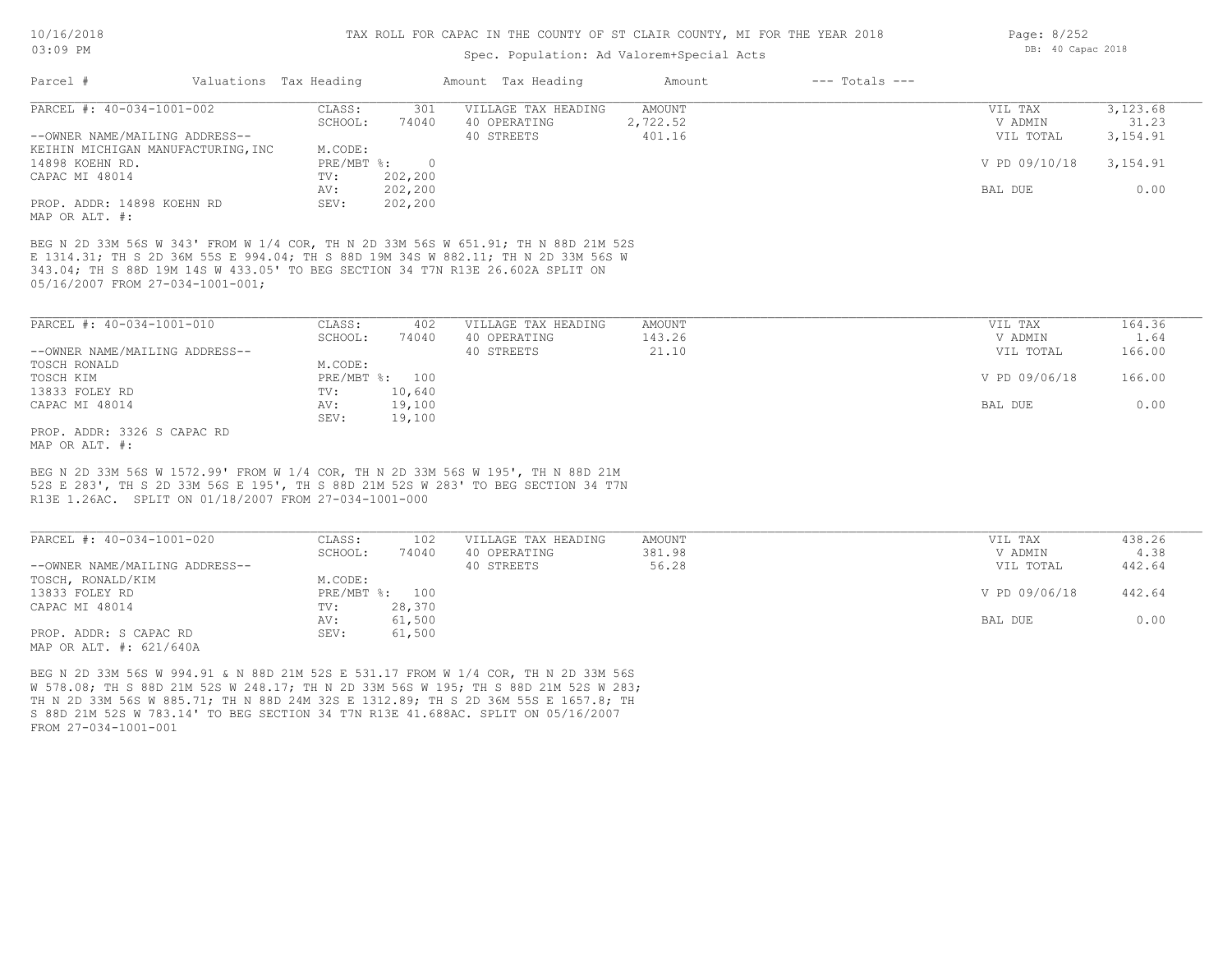## Spec. Population: Ad Valorem+Special Acts

| Parcel #                       | Valuations Tax Heading |        | Amount Tax Heading  | Amount | --- Totals --- |               |        |
|--------------------------------|------------------------|--------|---------------------|--------|----------------|---------------|--------|
| PARCEL #: 40-034-1001-100      | CLASS:                 | 202    | VILLAGE TAX HEADING | AMOUNT |                | VIL TAX       | 585.44 |
|                                | SCHOOL:                | 74040  | 40 OPERATING        | 510.26 |                | V ADMIN       | 5.85   |
| --OWNER NAME/MAILING ADDRESS-- |                        |        | 40 STREETS          | 75.18  |                | VIL TOTAL     | 591.29 |
| SPENCER JAMES L. & JOANNE S.   | M.CODE:                |        |                     |        |                |               |        |
| 1485 TORREY RD                 | $PRE/MBT$ %:           |        |                     |        |                | V PD 07/11/18 | 591.29 |
| GROSSE POINTE WOODS MI 48236   | TV:                    | 37,897 |                     |        |                |               |        |
|                                | AV:                    | 75,200 |                     |        |                | BAL DUE       | 0.00   |
| PROP. ADDR: CAPAC RD           | SEV:                   | 75,200 |                     |        |                |               |        |
|                                |                        |        |                     |        |                |               |        |

MAP OR ALT. #: 640B

S88^19'38"W 433' TO BEG SECTION 34 T7N R13E 3.41 A BEG AT W 1/4 COR,TH N2^33'56"W 343',TH N88^19'38"E 433',TH S2^33'56"E 343',TH

| PARCEL #: 40-034-4001-000      | CLASS:     | 201     | VILLAGE TAX HEADING | AMOUNT   | VIL TAX       | 6,415.75 |
|--------------------------------|------------|---------|---------------------|----------|---------------|----------|
|                                | SCHOOL:    | 74040   | 40 OPERATING        | 5,591.80 | V ADMIN       | 64.15    |
| --OWNER NAME/MAILING ADDRESS-- |            |         | 40 STREETS          | 823.95   | VIL TOTAL     | 6,479.90 |
| MCDONALDS CORP (021-1487)      | M.CODE:    |         |                     |          |               |          |
| PO BOX 182571                  | PRE/MBT %: |         |                     |          | V PD 08/27/18 | 6,479.90 |
| COLUMBUS OH 43218-2571         | TV:        | 415,300 |                     |          |               |          |
|                                | AV:        | 415,300 |                     |          | BAL DUE       | 0.00     |
| PROP. ADDR: 3200 S CAPAC RD    | SEV:       | 415,300 |                     |          |               |          |
| MAP OR ALT. #: 642A            |            |         |                     |          |               |          |

23.67 A NW 1/4 OF SW 1/4 EXC THAT PART LYING S & W OF N LINE OF M-21 R/W SEC 34 T7N R13E

| PARCEL #: 40-034-4001-200      | CLASS:       | 201     | VILLAGE TAX HEADING | AMOUNT   | VIL TAX       | 1,836.57 |
|--------------------------------|--------------|---------|---------------------|----------|---------------|----------|
|                                | SCHOOL:      | 74040   | 40 OPERATING        | 1,600.71 | V ADMIN       | 18.36    |
| --OWNER NAME/MAILING ADDRESS-- |              |         | 40 STREETS          | 235.86   | VIL TOTAL     | 1,854.93 |
| SCHWEIHOFER CRP LLC            | M.CODE:      |         |                     |          |               |          |
| 69245 BURKE DR                 | $PRE/MBT$ %: |         |                     |          | V PD 09/10/18 | 1,854.93 |
| RICHMOND MI 48062              | TV:          | 118,884 |                     |          |               |          |
|                                | AV:          | 168,800 |                     |          | BAL DUE       | 0.00     |
| PROP. ADDR: 3200 S CAPAC RD    | SEV:         | 168,800 |                     |          |               |          |
| MAP OR ALT. #: 642B            |              |         |                     |          |               |          |

BEG SECTION 34 T7N R13E 6.22 A W 50', TH N 2D 34M 48S W 30.86', TH N 88D 19M 38S E 330', TH N 2D 34M 48S W 260' TO W 335.46', TH N 47D 34M 48S W 176.78', TH N 2D 34M 48S W 256.11', TH S 87D 25M 12S 5S E 120', TH N 67D 15M 24S W 240.33', TH N 55D 4M 48S W 678.30', TH S 87D 25M 12S 48S E 613.47', TH S 55D 4M 48S E 733.05', TH N 87D 22M 54S E 173.72', TH S 2D 37M BEG N 88D 19M 38S E 380.01' FROM W 1/4 COR, TH N 88D 19M 38S E 180.53', TH S 2D 34M

| PARCEL #: 40-034-4001-400      | CLASS:       | 202    | VILLAGE TAX HEADING | AMOUNT | VIL TAX   | 205.76 |
|--------------------------------|--------------|--------|---------------------|--------|-----------|--------|
|                                | SCHOOL:      | 74040  | 40 OPERATING        | 179.34 | V ADMIN   | 2.05   |
| --OWNER NAME/MAILING ADDRESS-- |              |        | 40 STREETS          | 26.42  | VIL TOTAL | 207.81 |
| CLEAR RIVER PETROLEUM          | M.CODE:      |        |                     |        |           |        |
| 69245 BURKE DR                 | $PRE/MBT$ %: |        |                     |        | BAL DUE   | 207.81 |
| RICHMOND MI 48062              | TV:          | 13,320 |                     |        |           |        |
|                                | AV:          | 77,500 |                     |        |           |        |
| PROP. ADDR: 3200 CAPAC RD      | SEV:         | 77,500 |                     |        |           |        |
| MAP OR ALT. #: 642D / 650      |              |        |                     |        |           |        |

733.05',TH N2^34'48"W 613.47' TO BEG SECTION 34 T7N R13E 14.21 A N88^19'38ZZ'E 200',TH S2^ 37'5"E 814.66',TH S87^22'54"W 173.72',TH N55^4'48"W BET N88^19'38"E 560.54' FROM W 1/4 COR,TH N88^19'38"E 554.68',TH S2^37'5"E 233',TH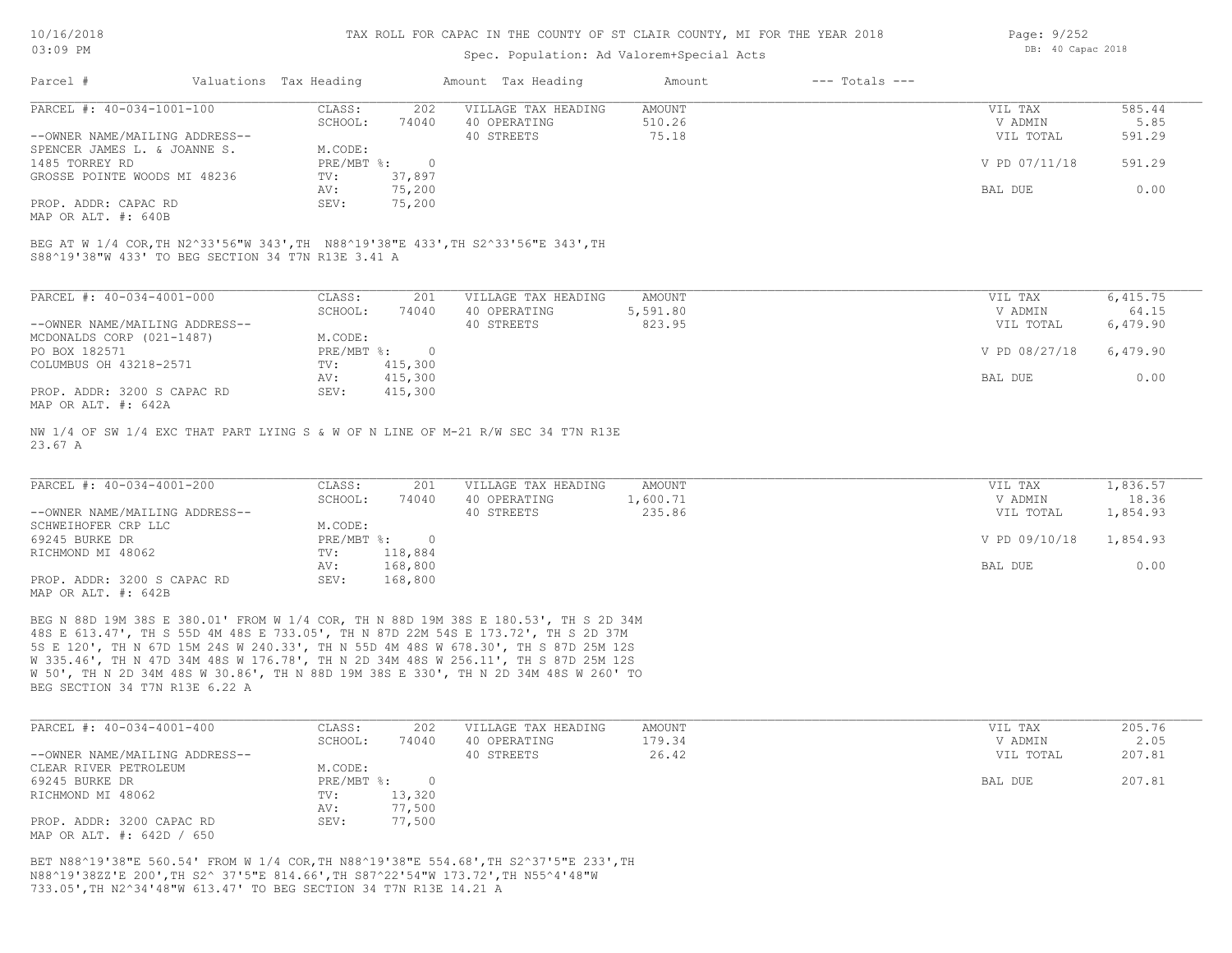# Spec. Population: Ad Valorem+Special Acts

| Parcel #                       |        | Valuations Tax Heading |                     | Amount Tax Heading | Amount | $---$ Totals $---$ |           |      |
|--------------------------------|--------|------------------------|---------------------|--------------------|--------|--------------------|-----------|------|
| PARCEL #: 40-034-4001-600      | CLASS: | 703                    | VILLAGE TAX HEADING | AMOUNT             |        | VIL TAX            | 0.00      |      |
|                                |        | SCHOOL:                | 74040               | 40 OPERATING       | 0.00   |                    | V ADMIN   | 0.00 |
| --OWNER NAME/MAILING ADDRESS-- |        |                        |                     | 40 STREETS         | 0.00   |                    | VIL TOTAL | 0.00 |
| VILLAGE OF CAPAC               |        | M.CODE:                |                     |                    |        |                    |           |      |
| 131 N MAIN ST                  |        | PRE/MBT %:             |                     |                    |        |                    | BAL DUE   | 0.00 |
| CAPAC MI 48014                 |        | TV:                    |                     |                    |        |                    |           |      |
|                                |        | AV:                    |                     |                    |        |                    |           |      |
| PROP. ADDR: KOEHN              |        | SEV:                   |                     |                    |        |                    |           |      |
|                                |        |                        |                     |                    |        |                    |           |      |

MAP OR ALT. #: CF642C

BEG N88^19'38"E 1115.22' FRO W 1/4 COR,TH N88^19'38"E

| PARCEL #: 40-150-0001-000          | CLASS:  | 401            | VILLAGE TAX HEADING | AMOUNT | VIL TAX       | 779.32 |
|------------------------------------|---------|----------------|---------------------|--------|---------------|--------|
|                                    | SCHOOL: | 74040          | 40 OPERATING        | 679.24 | V ADMIN       | 7.79   |
| --OWNER NAME/MAILING ADDRESS--     |         |                | 40 STREETS          | 100.08 | VIL TOTAL     | 787.11 |
| LEWIS GERALD/JANE REVOCABLE TRUST  | M.CODE: |                |                     |        |               |        |
| 560 N GLASSFORD ST                 |         | PRE/MBT %: 100 |                     |        | V PD 08/09/18 | 787.11 |
| CAPAC MI 48014-3015                | TV:     | 50,447         |                     |        |               |        |
|                                    | AV:     | 69,000         |                     |        | BAL DUE       | 0.00   |
| PROP. ADDR: 560 N GLASSFORD STREET | SEV:    | 69,000         |                     |        |               |        |
| MAP OR ALT. #: CF281K01            |         |                |                     |        |               |        |

LOT 1 EXC S 13.5 FT BONER SUBD SEC 21 T7N R13E

| PARCEL #: 40-150-0002-000      | CLASS:         | 401    | VILLAGE TAX HEADING | AMOUNT | VIL TAX       | 1,016.77 |
|--------------------------------|----------------|--------|---------------------|--------|---------------|----------|
|                                | SCHOOL:        | 74040  | 40 OPERATING        | 886.19 | V ADMIN       | 10.16    |
| --OWNER NAME/MAILING ADDRESS-- |                |        | 40 STREETS          | 130.58 | VIL TOTAL     | 1,026.93 |
| LORIDON SARAH L                | M.CODE:        |        |                     |        |               |          |
| OUICK ELIZABETH                | PRE/MBT %: 100 |        |                     |        | V PD 09/13/18 | 1,026.93 |
| 547 N NEEPER ST                | TV:            | 65,817 |                     |        |               |          |
| CAPAC MI 48014                 | AV:            | 78,400 |                     |        | BAL DUE       | 0.00     |
|                                | SEV:           | 78,400 |                     |        |               |          |
| PROP. ADDR: 547 N NEEPER ST    |                |        |                     |        |               |          |

MAP OR ALT. #: CF281K02

LOT 2 BONER SUBD SEC 21 T7N R13E

| PARCEL #: 40-150-0003-000      | CLASS:     | 401    | VILLAGE TAX HEADING | AMOUNT | VIL TAX       | 561.85 |
|--------------------------------|------------|--------|---------------------|--------|---------------|--------|
|                                | SCHOOL:    | 74040  | 40 OPERATING        | 489.70 | V ADMIN       | 5.61   |
| --OWNER NAME/MAILING ADDRESS-- |            |        | 40 STREETS          | 72.15  | VIL TOTAL     | 567.46 |
| SCHULTZ RANDY                  | M.CODE:    |        |                     |        |               |        |
| SCHULTZ LINDA                  | PRE/MBT %: |        |                     |        | V PD 09/07/18 | 567.46 |
| 5300 KNOLL RD                  | TV:        | 36,370 |                     |        |               |        |
| CAPAC MI 48014-3038            | AV:        | 48,300 |                     |        | BAL DUE       | 0.00   |
|                                | SEV:       | 48,300 |                     |        |               |        |
|                                |            |        |                     |        |               |        |

MAP OR ALT. #: CF281K03 PROP. ADDR: 548 N NEEPER ST

LOT 3 BONER SUBDIVISION

Page: 10/252 DB: 40 Capac 2018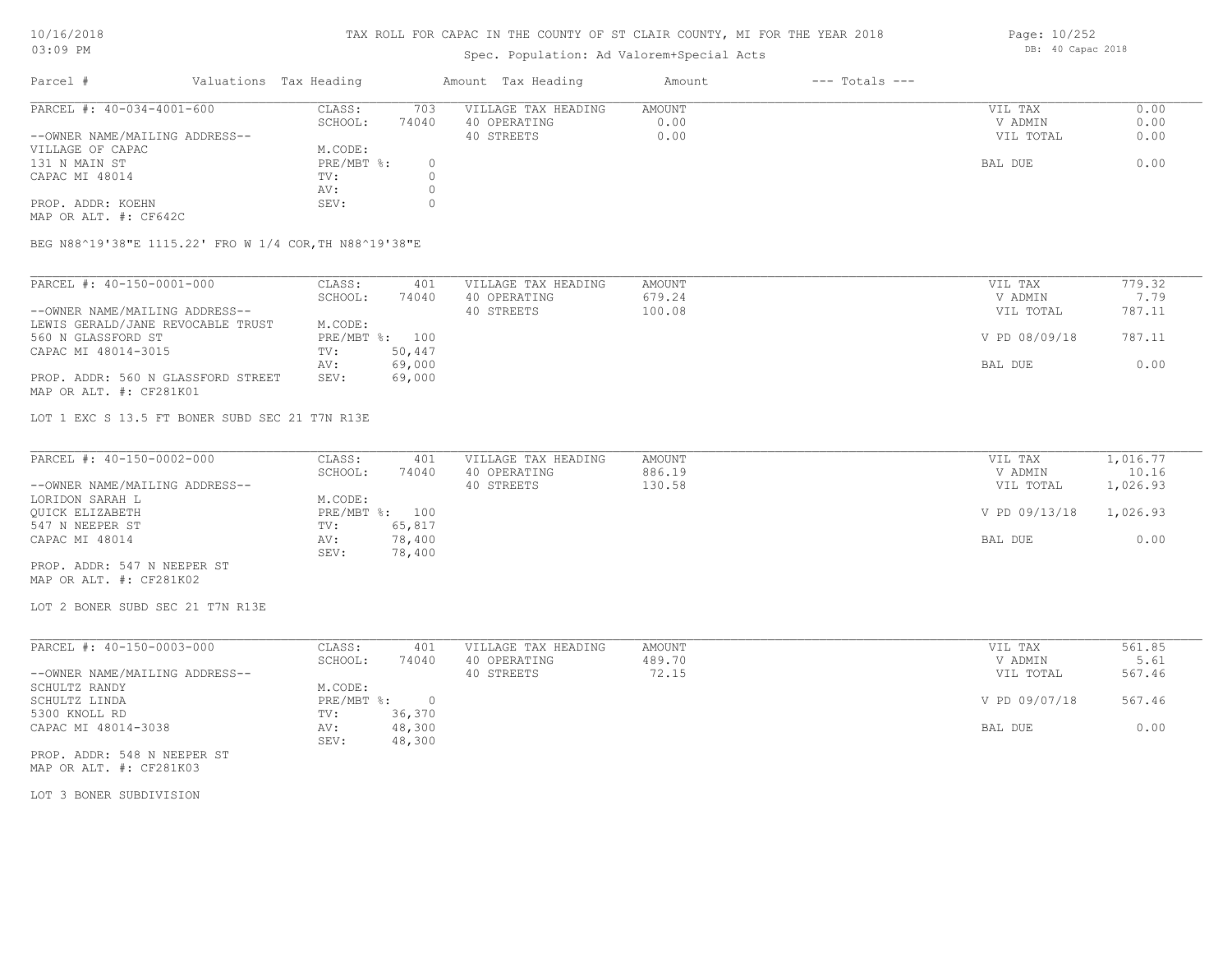# TAX ROLL FOR CAPAC IN THE COUNTY OF ST CLAIR COUNTY, MI FOR THE YEAR 2018

# Spec. Population: Ad Valorem+Special Acts

| Parcel #                                                                              | Valuations Tax Heading                                | Amount Tax Heading                                | Amount                     | $---$ Totals $---$ |                                 |                          |
|---------------------------------------------------------------------------------------|-------------------------------------------------------|---------------------------------------------------|----------------------------|--------------------|---------------------------------|--------------------------|
| PARCEL #: 40-150-0004-000<br>--OWNER NAME/MAILING ADDRESS--                           | CLASS:<br>401<br>SCHOOL:<br>74040                     | VILLAGE TAX HEADING<br>40 OPERATING<br>40 STREETS | AMOUNT<br>768.29<br>113.20 |                    | VIL TAX<br>V ADMIN<br>VIL TOTAL | 881.49<br>8.81<br>890.30 |
| SEIDELL JAMES D.<br>MARKEY MARY SUE, DROGOSCH KAY ELLEN<br>SEIDELL HERBERT D. HELEN M | M.CODE:<br>PRE/MBT %: 100<br>TV:<br>57,061            |                                                   |                            |                    | V PD 09/06/18                   | 890.30                   |
| P.O.BOX 54<br>CAPAC MI 48014-0054                                                     | AV:<br>78,700<br>SEV:<br>78,700                       |                                                   |                            |                    | BAL DUE                         | 0.00                     |
| PROP. ADDR: 550 N GLASSFORD STREET<br>MAP OR ALT. #: CF281K04                         |                                                       |                                                   |                            |                    |                                 |                          |
|                                                                                       | LOT 4 & S 13.5 FT OF LOT 1 BONER SUBD SEC 21 T7N R13E |                                                   |                            |                    |                                 |                          |
| PARCEL #: 40-150-0005-000                                                             | CLASS:<br>401                                         | VILLAGE TAX HEADING                               | AMOUNT                     |                    | VIL TAX                         | 692.74                   |
| --OWNER NAME/MAILING ADDRESS--                                                        | SCHOOL:<br>74040                                      | 40 OPERATING<br>40 STREETS                        | 603.78<br>88.96            |                    | V ADMIN<br>VIL TOTAL            | 6.92<br>699.66           |
| HUMMEL KENNETH<br>HUMMEL KRISTEN M<br>545 N NEEPER ST                                 | M.CODE:<br>00GSF<br>PRE/MBT %: 100<br>TV:<br>44,843   |                                                   |                            |                    | V PD 07/25/18                   | 699.66                   |
| CAPAC, MI 48014                                                                       | AV:<br>59,000<br>59,000<br>SEV:                       |                                                   |                            |                    | BAL DUE                         | 0.00                     |
| PROP. ADDR: 545 N NEEPER ST<br>MAP OR ALT. #: CF281K05                                |                                                       |                                                   |                            |                    |                                 |                          |
| LOT 5 BONER SUBD SEC 21 T7N R13E                                                      |                                                       |                                                   |                            |                    |                                 |                          |
| PARCEL #: 40-150-0006-000                                                             | CLASS:<br>401<br>74040<br>SCHOOL:                     | VILLAGE TAX HEADING<br>40 OPERATING               | AMOUNT<br>595.96           |                    | VIL TAX<br>V ADMIN              | 683.77<br>6.83           |
| --OWNER NAME/MAILING ADDRESS--<br>FULLER RAND/FLORENCE                                | M.CODE:                                               | 40 STREETS                                        | 87.81                      |                    | VIL TOTAL                       | 690.60                   |
| 546 N NEEPER ST<br>CAPAC MI 48014-3038                                                | PRE/MBT %: 100<br>TV:<br>44,262                       |                                                   |                            |                    | V PD 08/30/18                   | 690.60                   |
| PROP. ADDR: 546 N NEEPER ST<br>MAP OR ALT. #: CF281K06                                | 60,300<br>AV:<br>60,300<br>SEV:                       |                                                   |                            |                    | BAL DUE                         | 0.00                     |
| LOT 6 BONER SUBDIVISION                                                               |                                                       |                                                   |                            |                    |                                 |                          |
| PARCEL #: 40-150-0007-000                                                             | CLASS:<br>401                                         | VILLAGE TAX HEADING                               | AMOUNT                     |                    | VIL TAX                         | 806.00                   |
| --OWNER NAME/MAILING ADDRESS--                                                        | 74040<br>SCHOOL:                                      | 40 OPERATING<br>40 STREETS                        | 702.49<br>103.51           |                    | V ADMIN<br>VIL TOTAL            | 8.06<br>814.06           |
| WEYHRAUCH GERALD F<br>WEYHRAUCH PATRICIA A<br>540 GLASSFORD                           | M.CODE:<br>COREL<br>PRE/MBT %: 100<br>TV:<br>52,174   |                                                   |                            |                    | V PD 09/07/18                   | 814.06                   |
| CAPAC MI 48014                                                                        | 71,000<br>AV:<br>SEV:<br>71,000                       |                                                   |                            |                    | BAL DUE                         | 0.00                     |
| PROP. ADDR: 540 N GLASSFORD STREET<br>MAP OR ALT. #: CF281K07                         |                                                       |                                                   |                            |                    |                                 |                          |
| LOT 7 BONER SUBD SEC 21 T7N R13E                                                      |                                                       |                                                   |                            |                    |                                 |                          |
|                                                                                       |                                                       |                                                   |                            |                    |                                 |                          |

Page: 11/252 DB: 40 Capac 2018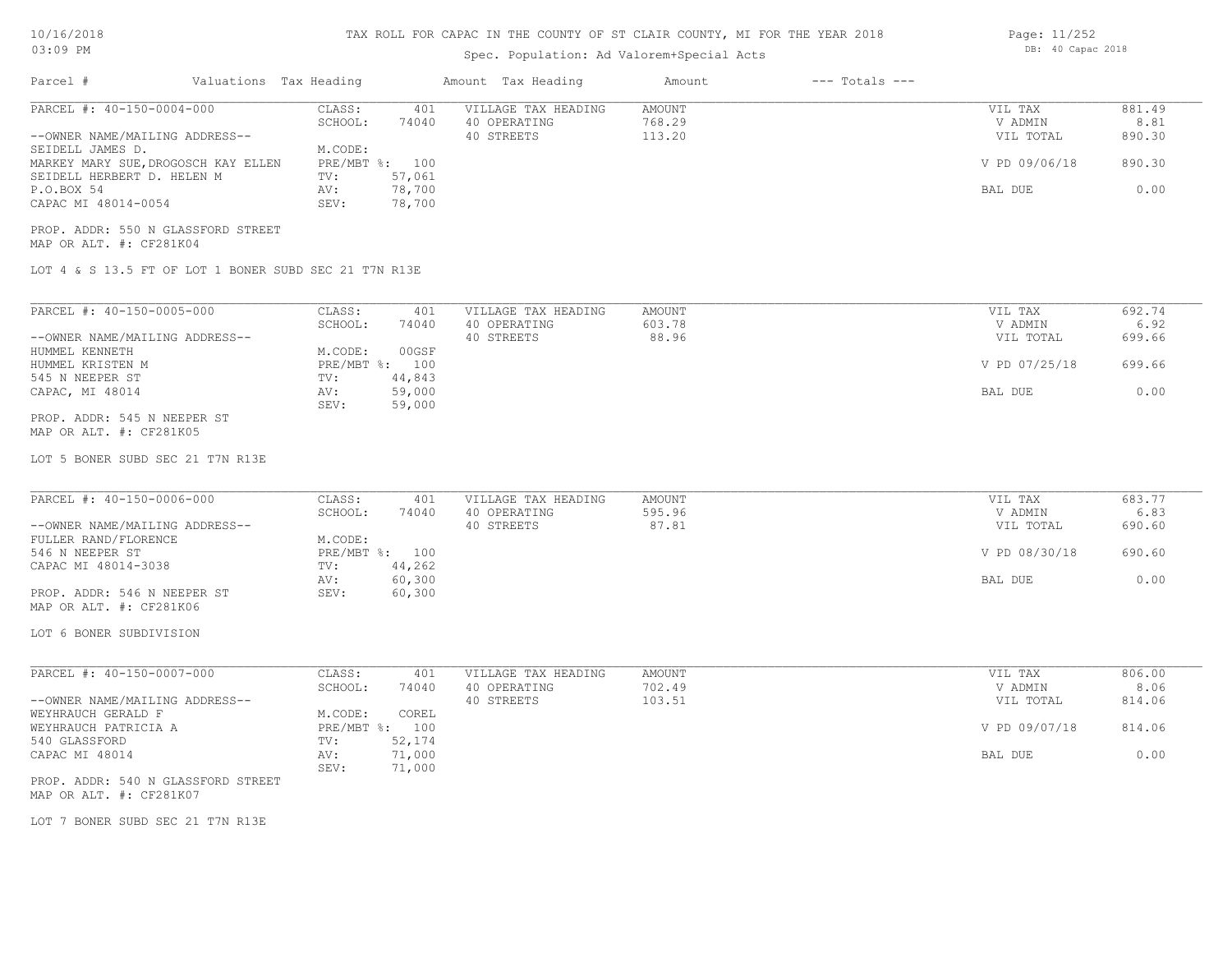## TAX ROLL FOR CAPAC IN THE COUNTY OF ST CLAIR COUNTY, MI FOR THE YEAR 2018

# Spec. Population: Ad Valorem+Special Acts

Parcel # Valuations Tax Heading Amount Tax Heading Amount --- Totals ---

| Page: 12/252 |                   |  |
|--------------|-------------------|--|
|              | DB: 40 Capac 2018 |  |

| PARCEL #: 40-150-0008-000          | CLASS:<br>401<br>SCHOOL:<br>74040 | VILLAGE TAX HEADING<br>40 OPERATING | AMOUNT<br>727.21 | VIL TAX<br>V ADMIN | 834.36<br>8.34 |
|------------------------------------|-----------------------------------|-------------------------------------|------------------|--------------------|----------------|
| --OWNER NAME/MAILING ADDRESS--     |                                   | 40 STREETS                          | 107.15           | VIL TOTAL          | 842.70         |
| <b>JAMES MATTHEW</b>               | M.CODE:<br>COREL                  |                                     |                  |                    |                |
| 541 N NEEPER ST                    | PRE/MBT %: 100                    |                                     |                  | V PD 09/07/18      | 842.70         |
| CAPAC, MI 48014                    | 54,010<br>TV:                     |                                     |                  |                    |                |
|                                    | 58,200<br>AV:                     |                                     |                  | BAL DUE            | 0.00           |
| PROP. ADDR: 541 N NEEPER ST        | 58,200<br>SEV:                    |                                     |                  |                    |                |
| MAP OR ALT. #: CF281K08            |                                   |                                     |                  |                    |                |
| LOT 8 BONER SUBD SEC 21 T7N R13E   |                                   |                                     |                  |                    |                |
| PARCEL #: 40-150-0009-000          | CLASS:<br>401                     | VILLAGE TAX HEADING                 | AMOUNT           | VIL TAX            | 629.38         |
|                                    | SCHOOL:<br>74040                  | 40 OPERATING                        | 548.55           | V ADMIN            | 6.29           |
| --OWNER NAME/MAILING ADDRESS--     |                                   | 40 STREETS                          | 80.83            | VIL TOTAL          | 635.67         |
| SHOWLER DENISE L                   | M.CODE:                           |                                     |                  |                    |                |
| P.O.BOX 206                        | PRE/MBT %: 100                    |                                     |                  | V PD 09/13/18      | 635.67         |
| CAPAC MI 48014-0206                | TV:<br>40,741                     |                                     |                  |                    |                |
|                                    | 55,800<br>AV:                     |                                     |                  | BAL DUE            | 0.00           |
| PROP. ADDR: 540 N NEEPER ST        | 55,800<br>SEV:                    |                                     |                  |                    |                |
| MAP OR ALT. #: CF281K09            |                                   |                                     |                  |                    |                |
| LOT 9 BONER SUBD SEC 21 T7N R13E   |                                   |                                     |                  |                    |                |
|                                    |                                   |                                     |                  |                    |                |
| PARCEL #: 40-225-0001-000          | CLASS:<br>401                     | VILLAGE TAX HEADING                 | AMOUNT           | VIL TAX            | 603.28         |
|                                    | SCHOOL:<br>74040                  | 40 OPERATING                        | 525.81           | V ADMIN            | 6.03           |
| --OWNER NAME/MAILING ADDRESS--     |                                   | 40 STREETS                          | 77.47            | VIL TOTAL          | 609.31         |
| MCGEORGE II DOUGLAS N              | M.CODE:<br>COREL                  |                                     |                  |                    |                |
| 203 S LESTER ST                    | PRE/MBT %: 100                    |                                     |                  | V PD 09/07/18      | 609.31         |
| CAPAC MI 48014-3713                | 39,052<br>TV:                     |                                     |                  |                    |                |
|                                    | 56,500<br>AV:                     |                                     |                  | BAL DUE            | 0.00           |
| PROP. ADDR: 203 S LESTER ST        | 56,500<br>SEV:                    |                                     |                  |                    |                |
| MAP OR ALT. #: CF281K10            |                                   |                                     |                  |                    |                |
| LOT 1 BULLOCK PLAT SEC 27 T7N R13E |                                   |                                     |                  |                    |                |
| PARCEL #: 40-225-0002-000          | CLASS:<br>401                     | VILLAGE TAX HEADING                 | AMOUNT           | VIL TAX            | 864.33         |
|                                    | SCHOOL:<br>74040                  | 40 OPERATING                        | 753.33           | V ADMIN            | 8.64           |
| --OWNER NAME/MAILING ADDRESS--     |                                   | 40 STREETS                          | 111.00           | VIL TOTAL          | 872.97         |
| GAIER RONALD J JR                  | M.CODE:<br>COREL                  |                                     |                  |                    |                |
| YORK TARAH B                       | PRE/MBT %: 100                    |                                     |                  | V PD 09/07/18      | 872.97         |
| 205 S LESTER ST                    | 55,950<br>TV:                     |                                     |                  |                    |                |
| CAPAC MI 48014                     | 60,400<br>AV:                     |                                     |                  | BAL DUE            | 0.00           |
|                                    | SEV:<br>60,400                    |                                     |                  |                    |                |
| PROP. ADDR: 205 S LESTER ST        |                                   |                                     |                  |                    |                |

MAP OR ALT. #: CF281K11

LOT 2 BULLOCK PLAT SEC 27 T7N R13E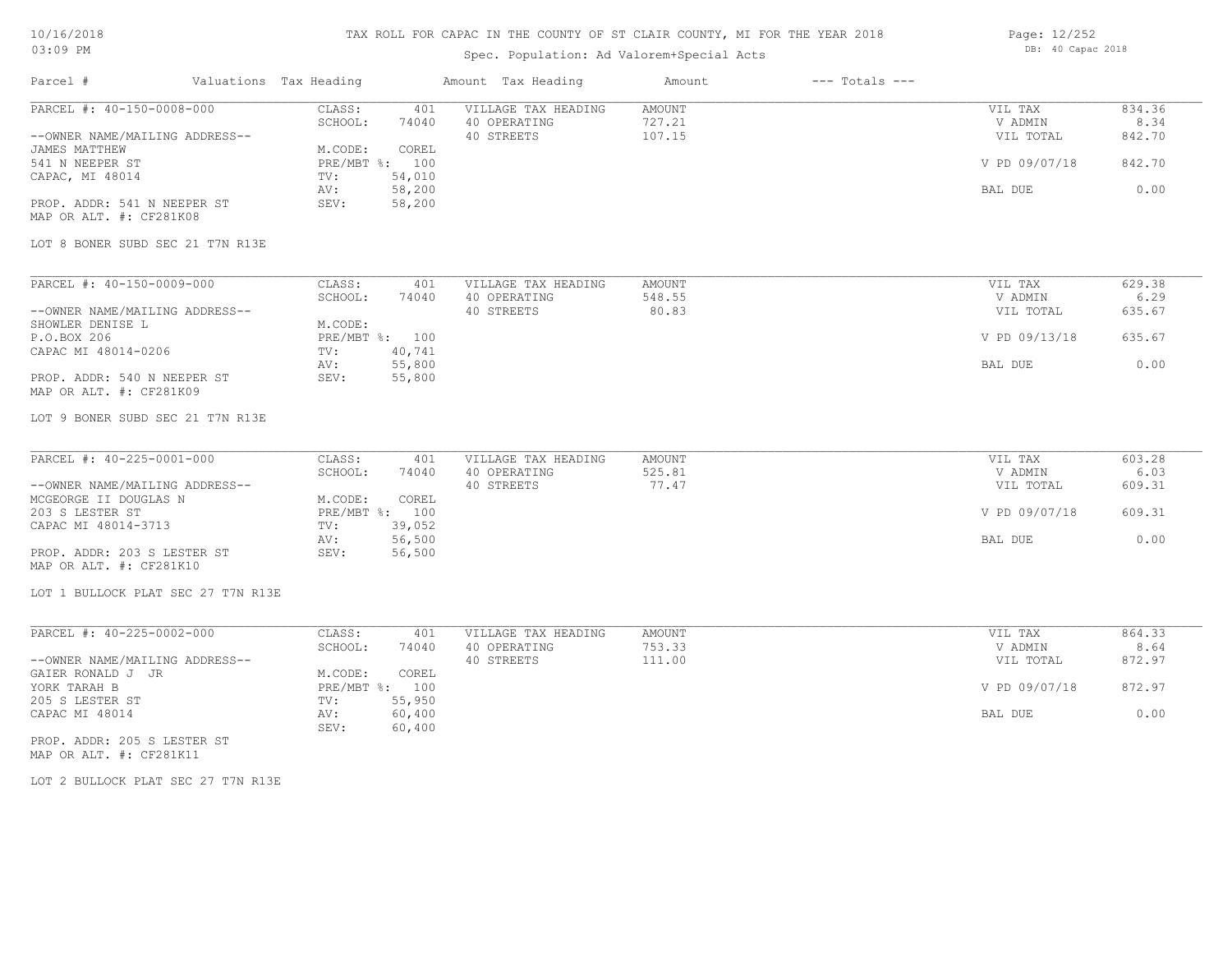## TAX ROLL FOR CAPAC IN THE COUNTY OF ST CLAIR COUNTY, MI FOR THE YEAR 2018

# Spec. Population: Ad Valorem+Special Acts

| Page: 13/252      |  |
|-------------------|--|
| DB: 40 Capac 2018 |  |

| Parcel #<br>Valuations Tax Heading                        |                                   | Amount Tax Heading                  | $---$ Totals $---$<br>Amount |                    |                |
|-----------------------------------------------------------|-----------------------------------|-------------------------------------|------------------------------|--------------------|----------------|
| PARCEL #: 40-225-0003-000                                 | CLASS:<br>401<br>SCHOOL:<br>74040 | VILLAGE TAX HEADING<br>40 OPERATING | AMOUNT<br>416.45             | VIL TAX<br>V ADMIN | 477.81<br>4.77 |
| --OWNER NAME/MAILING ADDRESS--<br>GELARDEN ERNEST/BEVERLY | M.CODE:                           | 40 STREETS                          | 61.36                        | VIL TOTAL          | 482.58         |
| 209 S LESTER ST<br>CAPAC MI 48014-3713                    | PRE/MBT %: 100<br>30,930<br>TV:   |                                     |                              | V PD 09/07/18      | 482.58         |
| PROP. ADDR: 209 S LESTER ST<br>MAP OR ALT. #: CF281K12    | AV:<br>43,700<br>43,700<br>SEV:   |                                     |                              | BAL DUE            | 0.00           |
| LOT 3 BULLOCK PLAT                                        |                                   |                                     |                              |                    |                |
| PARCEL #: 40-225-0004-000                                 | CLASS:<br>401                     | VILLAGE TAX HEADING                 | <b>AMOUNT</b>                | VIL TAX            | 492.62         |
|                                                           | SCHOOL:<br>74040                  | 40 OPERATING                        | 429.36                       | V ADMIN            | 4.92           |
| --OWNER NAME/MAILING ADDRESS--                            |                                   | 40 STREETS                          | 63.26                        | VIL TOTAL          | 497.54         |
| LEWIS JILL L                                              | M.CODE:                           |                                     |                              |                    |                |
| 211 S LESTER ST                                           | PRE/MBT %: 100                    |                                     |                              | V PD 08/09/18      | 497.54         |
| CAPAC MI 48014                                            | 31,889<br>TV:                     |                                     |                              |                    |                |
|                                                           | 45,100<br>AV:                     |                                     |                              | BAL DUE            | 0.00           |
| PROP. ADDR: 211 S LESTER ST<br>MAP OR ALT. #: CF281K13    | SEV:<br>45,100                    |                                     |                              |                    |                |
| LOT 4 BULLOCK PLAT SEC 27 T7N R13E                        |                                   |                                     |                              |                    |                |
| PARCEL #: 40-225-0005-000                                 | CLASS:<br>401                     | VILLAGE TAX HEADING                 | AMOUNT                       | VIL TAX            | 556.87         |
|                                                           | SCHOOL:<br>74040                  | 40 OPERATING                        | 485.36                       | V ADMIN            | 5.56           |
| --OWNER NAME/MAILING ADDRESS--                            |                                   | 40 STREETS                          | 71.51                        | VIL TOTAL          | 562.43         |
| BASTIAN MICHAEL F III                                     | M.CODE:<br>COREL                  |                                     |                              |                    |                |
| 213 S LESTER ST                                           | PRE/MBT %: 100                    |                                     |                              | V PD 09/07/18      | 562.43         |
| CAPAC MI 48014                                            | 36,048<br>TV:                     |                                     |                              |                    |                |
|                                                           | 49,300<br>AV:                     |                                     |                              | BAL DUE            | 0.00           |
| PROP. ADDR: 213 S LESTER ST<br>MAP OR ALT. #: CF281K14    | SEV:<br>49,300                    |                                     |                              |                    |                |
| LOT 5 BULLOCK PLAT SEC 27 T7N R13E                        |                                   |                                     |                              |                    |                |
| PARCEL #: 40-225-0006-000                                 | CLASS:<br>401                     | VILLAGE TAX HEADING                 | <b>AMOUNT</b>                | VIL TAX            | 548.34         |
|                                                           | SCHOOL:<br>74040                  | 40 OPERATING                        | 477.92                       | V ADMIN            | 5.48           |
| --OWNER NAME/MAILING ADDRESS--                            |                                   | 40 STREETS                          | 70.42                        | VIL TOTAL          | 553.82         |
| VIELHABER RICHARD H                                       | M.CODE:                           |                                     |                              |                    |                |
| VIELHABER CINDT L                                         | PRE/MBT %: 100                    |                                     |                              | V PD 09/13/18      | 553.82         |
| 215 S LESTER ST                                           | TV:<br>35,495                     |                                     |                              |                    |                |
| CAPAC MI 48014                                            | 51,500                            |                                     |                              | BAL DUE            | 0.00           |
|                                                           | AV:<br>SEV:<br>51,500             |                                     |                              |                    |                |
| PROP. ADDR: 215 S LESTER ST                               |                                   |                                     |                              |                    |                |
|                                                           |                                   |                                     |                              |                    |                |

MAP OR ALT. #: CF281K15

LOT 6 BULLOCK PLAT SEC 27 T7N R13E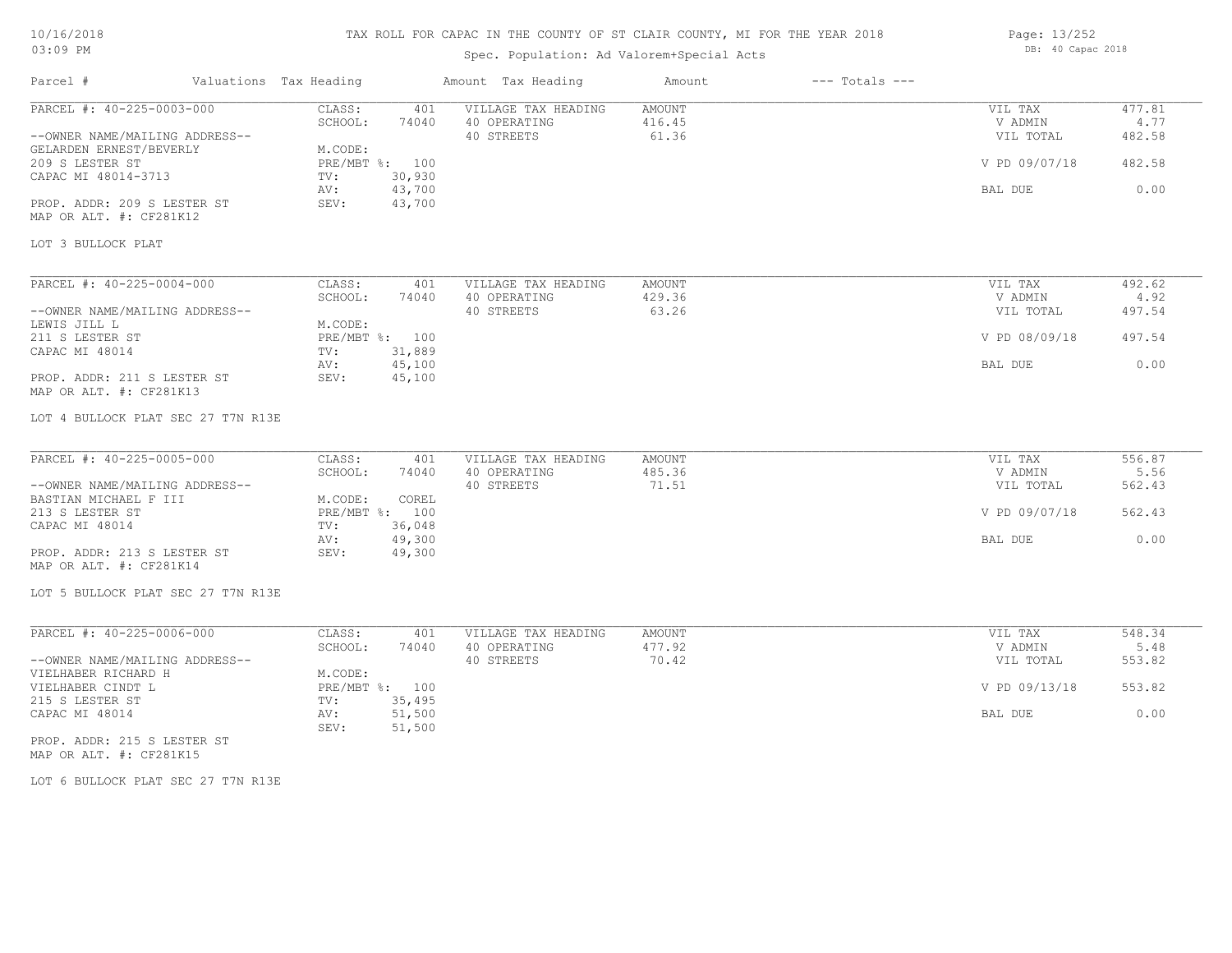## TAX ROLL FOR CAPAC IN THE COUNTY OF ST CLAIR COUNTY, MI FOR THE YEAR 2018

# Spec. Population: Ad Valorem+Special Acts

| Page: 14/252      |  |
|-------------------|--|
| DB: 40 Capac 2018 |  |

| Parcel #                                                                                                                                                                                                                                        | Valuations Tax Heading |                                                                                                                             | Amount Tax Heading                                | Amount                           | $---$ Totals $---$ |                                                             |                                            |
|-------------------------------------------------------------------------------------------------------------------------------------------------------------------------------------------------------------------------------------------------|------------------------|-----------------------------------------------------------------------------------------------------------------------------|---------------------------------------------------|----------------------------------|--------------------|-------------------------------------------------------------|--------------------------------------------|
| PARCEL #: 40-225-0007-000<br>--OWNER NAME/MAILING ADDRESS--<br>COX PAUL/SANDRA<br>217 S LESTER ST<br>CAPAC MI 48014<br>PROP. ADDR: 217 S LESTER ST<br>MAP OR ALT. #: CF281K16<br>LOT 7 BULLOCK PLAT SEC 27 T7N R13E                             |                        | CLASS:<br>401<br>SCHOOL:<br>74040<br>M.CODE:<br>PRE/MBT %: 100<br>36,582<br>TV:<br>50,700<br>AV:<br>50,700<br>SEV:          | VILLAGE TAX HEADING<br>40 OPERATING<br>40 STREETS | AMOUNT<br>492.55<br>72.57        |                    | VIL TAX<br>V ADMIN<br>VIL TOTAL<br>V PD 08/21/18<br>BAL DUE | 565.12<br>5.65<br>570.77<br>570.77<br>0.00 |
| PARCEL #: 40-225-0008-000<br>--OWNER NAME/MAILING ADDRESS--<br>RUDDOCK LEWIS J<br>216 S HUNTER ST<br>CAPAC MI 48014-3708<br>PROP. ADDR: 216 S HUNTER STREET<br>MAP OR ALT. #: CF281K17<br>LOT 8 BULLOCK PLAT                                    |                        | CLASS:<br>401<br>SCHOOL:<br>74040<br>M.CODE:<br>COREL<br>PRE/MBT %: 100<br>TV:<br>35,482<br>50,000<br>AV:<br>SEV:<br>50,000 | VILLAGE TAX HEADING<br>40 OPERATING<br>40 STREETS | AMOUNT<br>477.74<br>70.39        |                    | VIL TAX<br>V ADMIN<br>VIL TOTAL<br>V PD 09/07/18<br>BAL DUE | 548.13<br>5.48<br>553.61<br>553.61<br>0.00 |
| PARCEL #: 40-225-0009-000<br>--OWNER NAME/MAILING ADDRESS--<br>METZER SCOTT A<br>METZER STEPHEN G<br>214 S HUNTER ST<br>CAPAC MI 48014-3708<br>PROP. ADDR: 214 S HUNTER STREET<br>MAP OR ALT. #: CF281K18<br>LOT 9 BULLOCK PLAT SEC 27 T7N R13E |                        | CLASS:<br>401<br>SCHOOL:<br>74040<br>COREL<br>M.CODE:<br>PRE/MBT %: 100<br>35,409<br>TV:<br>51,100<br>AV:<br>51,100<br>SEV: | VILLAGE TAX HEADING<br>40 OPERATING<br>40 STREETS | AMOUNT<br>476.76<br>70.25        |                    | VIL TAX<br>V ADMIN<br>VIL TOTAL<br>V PD 09/07/18<br>BAL DUE | 547.01<br>5.47<br>552.48<br>552.48<br>0.00 |
| PARCEL #: 40-225-0010-000<br>--OWNER NAME/MAILING ADDRESS--<br>MANDEVILLE LAURINA<br>MAPLE JEFFREY<br>212 S HUNTER STREET<br>CAPAC MI 48014<br>PROP. ADDR: 212 S HUNTER STREET                                                                  |                        | CLASS:<br>401<br>SCHOOL:<br>74040<br>M.CODE:<br>00LSB<br>PRE/MBT %: 100<br>40,898<br>TV:<br>50,300<br>AV:<br>SEV:<br>50,300 | VILLAGE TAX HEADING<br>40 OPERATING<br>40 STREETS | <b>AMOUNT</b><br>550.67<br>81.14 |                    | VIL TAX<br>V ADMIN<br>VIL TOTAL<br>V PD 08/23/18<br>BAL DUE | 631.81<br>6.31<br>638.12<br>638.12<br>0.00 |

MAP OR ALT. #: CF281K19

LOT 10 BULLOCK PLAT SEC 27 T7N R13E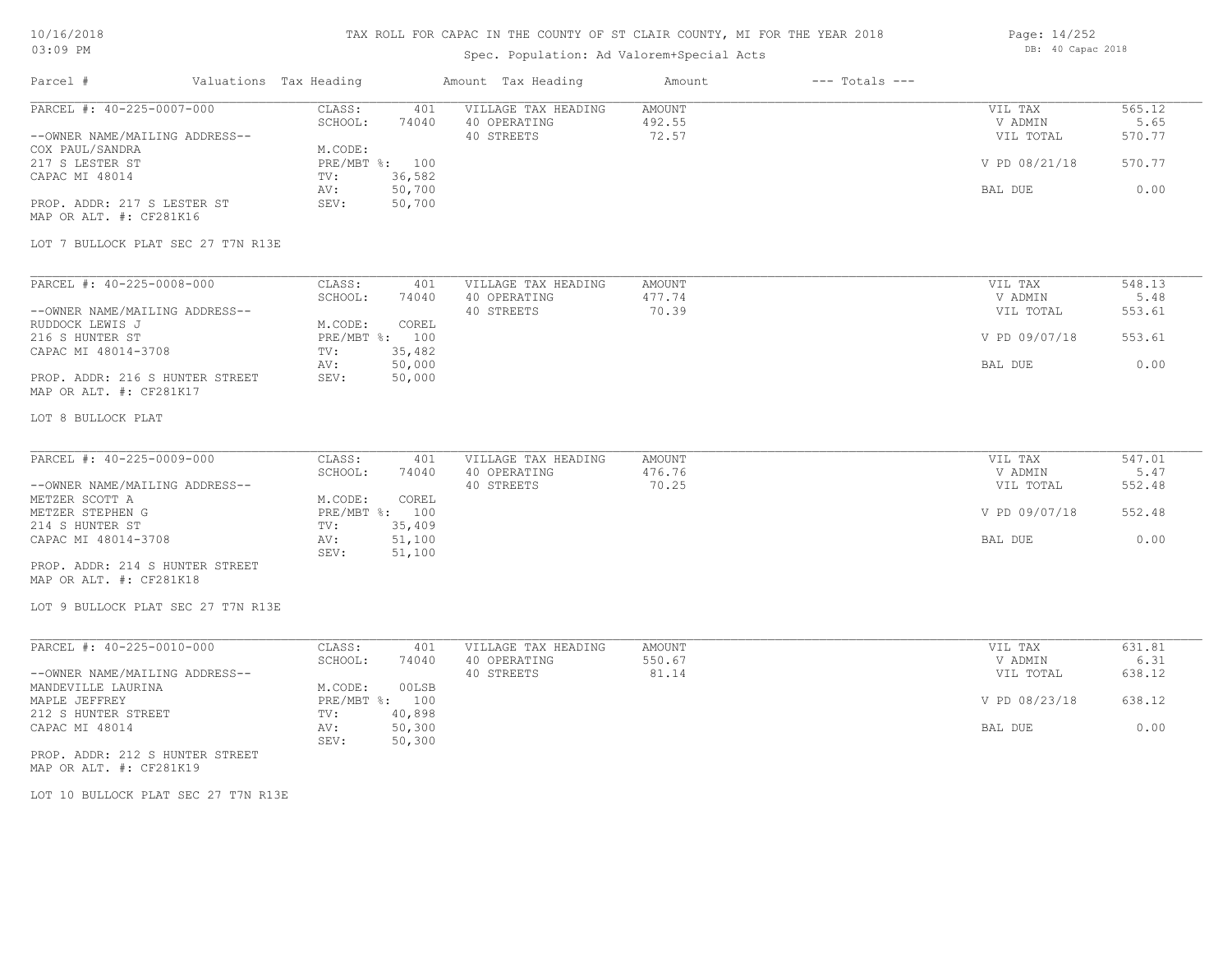### TAX ROLL FOR CAPAC IN THE COUNTY OF ST CLAIR COUNTY, MI FOR THE YEAR 2018

## Spec. Population: Ad Valorem+Special Acts

| Page: 15/252 |                   |  |
|--------------|-------------------|--|
|              | DB: 40 Capac 2018 |  |

| Parcel #                                                       | Valuations Tax Heading |                | Amount Tax Heading         | Amount        | $---$ Totals $---$ |                |        |
|----------------------------------------------------------------|------------------------|----------------|----------------------------|---------------|--------------------|----------------|--------|
| PARCEL #: 40-225-0011-000                                      | CLASS:                 |                | VILLAGE TAX HEADING<br>401 | <b>AMOUNT</b> |                    | VIL TAX        | 527.26 |
|                                                                | SCHOOL:                | 74040          | 40 OPERATING               | 459.55        |                    | V ADMIN        | 5.27   |
| --OWNER NAME/MAILING ADDRESS--                                 |                        |                | 40 STREETS                 | 67.71         |                    | VIL TOTAL      | 532.53 |
| PARDON BONNIE J. TRUST                                         | M.CODE:                |                |                            |               |                    |                |        |
| 210 S HUNTER ST                                                |                        | PRE/MBT %: 100 |                            |               |                    | V PD 08/09/18  | 532.53 |
| CAPAC MI 48014-3708                                            | TV:                    | 34,131         |                            |               |                    |                |        |
|                                                                | AV:                    | 49,000         |                            |               |                    | BAL DUE        | 0.00   |
| PROP. ADDR: 210 S HUNTER STREET<br>MAP OR ALT. #: CF281L       | SEV:                   | 49,000         |                            |               |                    |                |        |
| LOT 11 BULLOCK PLAT SEC 27 T7N R13E                            |                        |                |                            |               |                    |                |        |
|                                                                |                        |                |                            |               |                    |                |        |
| PARCEL #: 40-300-0001-000                                      | CLASS:                 |                | 401<br>VILLAGE TAX HEADING | <b>AMOUNT</b> |                    | VIL TAX        | 624.37 |
|                                                                | SCHOOL:                | 74040          | 40 OPERATING               | 544.19        |                    | V ADMIN        | 6.24   |
| --OWNER NAME/MAILING ADDRESS--                                 |                        |                | 40 STREETS                 | 80.18         |                    | VIL TOTAL      | 630.61 |
| MACKAY KURTIS                                                  | M.CODE:                |                |                            |               |                    |                |        |
| 537 N NEEPER ST                                                |                        | PRE/MBT %: 100 |                            |               |                    | <b>BAL DUE</b> | 630.61 |
| CAPAC, MI 48014                                                | TV:                    | 40,417         |                            |               |                    |                |        |
|                                                                | AV:                    | 55,100         |                            |               |                    |                |        |
| PROP. ADDR: 537 N NEEPER ST<br>MAP OR ALT. #: CF281M1          | SEV:                   | 55,100         |                            |               |                    |                |        |
| LOT 1 CHRISTIES SUBD SEC 21 T7N R13E                           |                        |                |                            |               |                    |                |        |
| PARCEL #: 40-300-0002-000                                      | CLASS:                 |                | VILLAGE TAX HEADING<br>401 | <b>AMOUNT</b> |                    | VIL TAX        | 575.03 |
|                                                                | SCHOOL:                | 74040          | 40 OPERATING               | 501.18        |                    | V ADMIN        | 5.75   |
| --OWNER NAME/MAILING ADDRESS--                                 |                        |                | 40 STREETS                 | 73.85         |                    | VIL TOTAL      | 580.78 |
| BARNARD DALE B JR                                              | M.CODE:                |                |                            |               |                    |                |        |
| KAISER ROBERT J, KAISER SANDRA K                               |                        | PRE/MBT %: 100 |                            |               |                    | V PD 09/10/18  | 580.78 |
| 535 N NEEPER ST                                                | TV:                    | 37,223         |                            |               |                    |                |        |
| CAPAC MI 48014-3040                                            | AV:                    | 50,900         |                            |               |                    | BAL DUE        | 0.00   |
|                                                                | SEV:                   | 50,900         |                            |               |                    |                |        |
| PROP. ADDR: 535 N NEEPER ST                                    |                        |                |                            |               |                    |                |        |
| MAP OR ALT. #: CF281M2                                         |                        |                |                            |               |                    |                |        |
| LOTS 2 & 3 EXC S 48 FT OF LOT 3 CHRISTIES SUBD SEC 21 T7N R13E |                        |                |                            |               |                    |                |        |
| PARCEL #: 40-300-0003-000                                      | CLASS:                 |                | VILLAGE TAX HEADING<br>401 | <b>AMOUNT</b> |                    | VIL TAX        | 675.53 |
|                                                                | SCHOOL:                | 74040          | 40 OPERATING               | 588.78        |                    | V ADMIN        | 6.75   |
| --OWNER NAME/MAILING ADDRESS--                                 |                        |                | 40 STREETS                 | 86.75         |                    | VIL TOTAL      | 682.28 |
| LEWIS BEVERLY J                                                | M.CODE:                |                |                            |               |                    |                |        |

PROP. ADDR: 423 N NEEPER ST SEV: 59,800 CAPAC MI 48014-3041 **AV:** 59,800 **BAL DUE** 0.00 423 N NEEPER ST TV: 43,729 EDGAR,ORLOWSKI S, LEWIS D, LEWIS R PRE/MBT %: 100 V PD 07/11/18 682.28

MAP OR ALT. #: CF281M3

LOT 4 EXC S 23 FT & S 48 FT OF LOT 3 CHRISTIES SUBD SEC 21 T7N R13E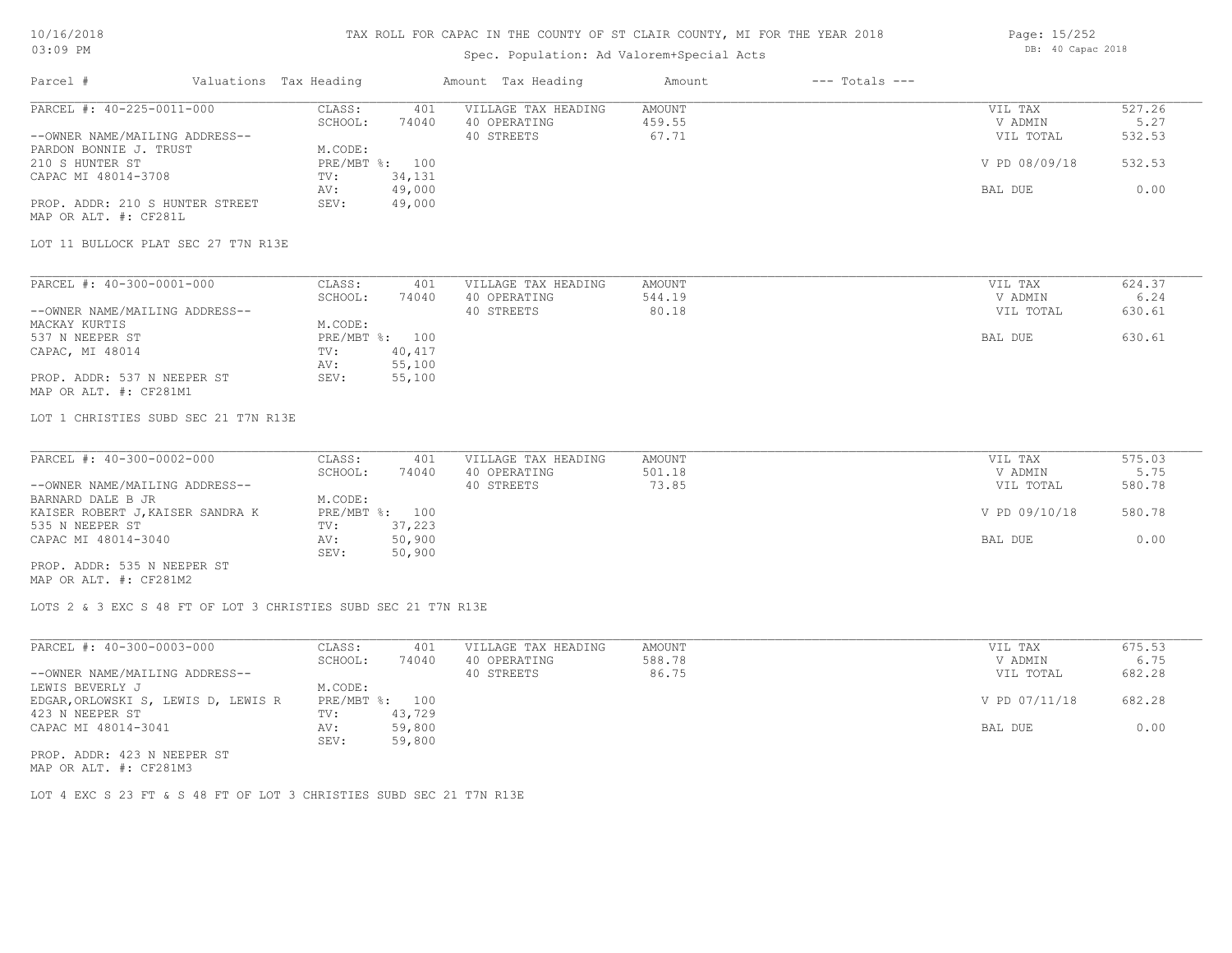### TAX ROLL FOR CAPAC IN THE COUNTY OF ST CLAIR COUNTY, MI FOR THE YEAR 2018

| UJIUY PM                       |                        |       | Spec. Population: Ad Valorem+Special Acts | DB: 40 Capac 2010 |                    |               |        |
|--------------------------------|------------------------|-------|-------------------------------------------|-------------------|--------------------|---------------|--------|
| Parcel #                       | Valuations Tax Heading |       | Amount Tax Heading                        | Amount            | $---$ Totals $---$ |               |        |
| PARCEL #: 40-300-0004-000      | CLASS:                 | 401   | VILLAGE TAX HEADING                       | AMOUNT            |                    | VIL TAX       | 609.62 |
|                                | SCHOOL:                | 74040 | 40 OPERATING                              | 531.33            |                    | V ADMIN       | 6.09   |
| --OWNER NAME/MAILING ADDRESS-- |                        |       | 40 STREETS                                | 78.29             |                    | VIL TOTAL     | 615.71 |
| PETZ ELMER/ISABELLA            | M.CODE:                |       |                                           |                   |                    |               |        |
| 421 N NEEPER ST                | $PRE/MBT$ %:           | 100   |                                           |                   |                    | V PD 07/11/18 | 615.71 |

MAP OR ALT. #: CF281M4 PROP. ADDR: 421 N NEEPER ST SEV: 54,800 AV: 54,800 BAL DUE 0.00

LOT 5 & S 23 FT OF LOT 4 CHRISTIES SUBD SEC 21 T7N R13E

| PARCEL #: 40-375-0001-000      | CLASS:  | 401            | VILLAGE TAX HEADING | AMOUNT | VIL TAX       | 651.92 |
|--------------------------------|---------|----------------|---------------------|--------|---------------|--------|
|                                | SCHOOL: | 74040          | 40 OPERATING        | 568.20 | V ADMIN       | 6.51   |
| --OWNER NAME/MAILING ADDRESS-- |         |                | 40 STREETS          | 83.72  | VIL TOTAL     | 658.43 |
| BERLIN MICHAEL/VICTORIA        | M.CODE: |                |                     |        |               |        |
| 410 N MAIN ST                  |         | PRE/MBT %: 100 |                     |        | V PD 08/09/18 | 658.43 |
| CAPAC MI 48014-3148            | TV:     | 42,200         |                     |        |               |        |
|                                | AV:     | 58,600         |                     |        | BAL DUE       | 0.00   |
| PROP. ADDR: 410 N MAIN ST      | SEV:    | 58,600         |                     |        |               |        |
| MAP OR ALT. #: C281N01         |         |                |                     |        |               |        |

### LOT 1 CLARKSON SUBD SEC 22 T7N R13E

CAPAC MI 48014-3041

| PARCEL #: 40-375-0002-000      | CLASS:       | 401    | VILLAGE TAX HEADING | AMOUNT | VIL TAX   | 619.49 |
|--------------------------------|--------------|--------|---------------------|--------|-----------|--------|
|                                | SCHOOL:      | 74040  | 40 OPERATING        | 539.93 | V ADMIN   | 6.19   |
| --OWNER NAME/MAILING ADDRESS-- |              |        | 40 STREETS          | 79.56  | VIL TOTAL | 625.68 |
| CETNAROWSKI EMMANUEL           | M.CODE:      |        |                     |        |           |        |
| CETNAROWSKI JESSICA            | $PRE/MBT$ %: | 100    |                     |        | BAL DUE   | 625.68 |
| 415 N WALKER ST                | TV:          | 40,101 |                     |        |           |        |
| CAPAC MI 48014                 | AV:          | 54,900 |                     |        |           |        |
|                                | SEV:         | 54,900 |                     |        |           |        |
| PROP. ADDR: 415 N WALKER ST    |              |        |                     |        |           |        |

 $\mathcal{L}_\mathcal{L} = \mathcal{L}_\mathcal{L} = \mathcal{L}_\mathcal{L} = \mathcal{L}_\mathcal{L} = \mathcal{L}_\mathcal{L} = \mathcal{L}_\mathcal{L} = \mathcal{L}_\mathcal{L} = \mathcal{L}_\mathcal{L} = \mathcal{L}_\mathcal{L} = \mathcal{L}_\mathcal{L} = \mathcal{L}_\mathcal{L} = \mathcal{L}_\mathcal{L} = \mathcal{L}_\mathcal{L} = \mathcal{L}_\mathcal{L} = \mathcal{L}_\mathcal{L} = \mathcal{L}_\mathcal{L} = \mathcal{L}_\mathcal{L}$ 

MAP OR ALT. #: CF281N02/03

LOTS 2 & 3 EXC W 37 FT CLARKSON SUBD SEC 22 T7N R13E

| PARCEL #: 40-375-0003-000      | CLASS:     | 401    | VILLAGE TAX HEADING | AMOUNT | VIL TAX       | 634.33 |
|--------------------------------|------------|--------|---------------------|--------|---------------|--------|
|                                | SCHOOL:    | 74040  | 40 OPERATING        | 552.87 | V ADMIN       | 6.34   |
| --OWNER NAME/MAILING ADDRESS-- |            |        | 40 STREETS          | 81.46  | VIL TOTAL     | 640.67 |
| WILLMAN TINA MARIE             | M.CODE:    | 00LSB  |                     |        |               |        |
| 414 N MAIN ST                  | PRE/MBT %: | 100    |                     |        | V PD 08/23/18 | 640.67 |
| CAPAC MI 48014-3148            | TV:        | 41,062 |                     |        |               |        |
|                                | AV:        | 55,600 |                     |        | BAL DUE       | 0.00   |
| PROP. ADDR: 414 N MAIN ST      | SEV:       | 55,600 |                     |        |               |        |
| MAP OR ALT. #: CF281N04/05     |            |        |                     |        |               |        |

THE VILLAGE OF CAPAC OWNED & OCC AS 1 PARCEL SEC 22 T7N R13E LOTS 4 & 5 & W 37 FT OF LOTS 2 & 3 CLARKSON SUBD & LOT 3 SUP. JOHN BOWERS PLAT OF Page: 16/252 DB: 40 Capac 2018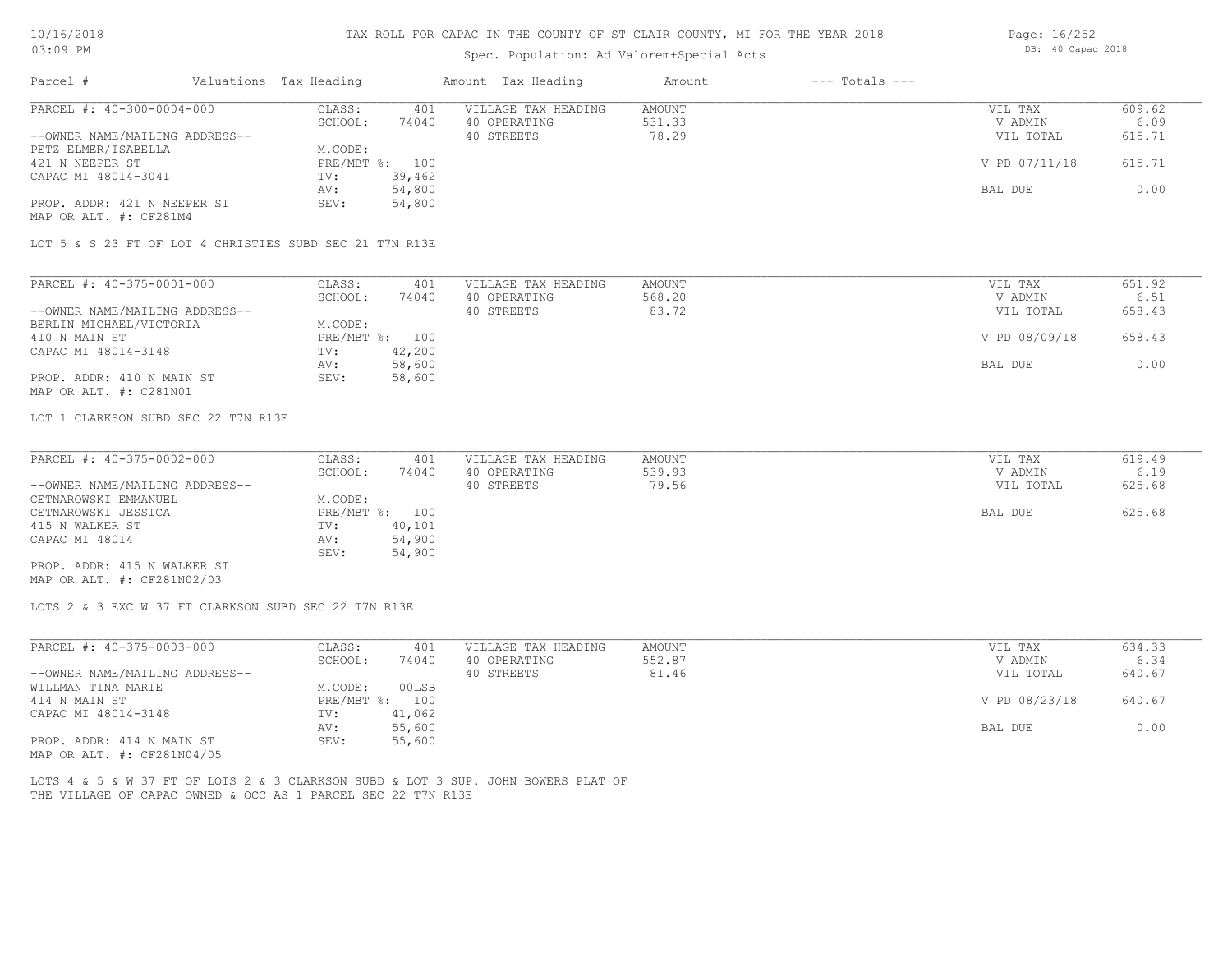### Spec. Population: Ad Valorem+Special Acts

| Parcel #                       | Valuations Tax Heading |                | Amount Tax Heading  | Amount | $---$ Totals $---$ |               |        |
|--------------------------------|------------------------|----------------|---------------------|--------|--------------------|---------------|--------|
| PARCEL #: 40-375-0004-000      | CLASS:                 | 401            | VILLAGE TAX HEADING | AMOUNT |                    | VIL TAX       | 458.02 |
|                                | SCHOOL:                | 74040          | 40 OPERATING        | 399.20 |                    | V ADMIN       | 4.58   |
| --OWNER NAME/MAILING ADDRESS-- |                        |                | 40 STREETS          | 58.82  |                    | VIL TOTAL     | 462.60 |
| ADKINS JEFF E                  | M.CODE:                | COREL          |                     |        |                    |               |        |
| ADKINS RENEE C                 |                        | PRE/MBT %: 100 |                     |        |                    | V PD 09/07/18 | 462.60 |
| 425 N WALKER ST                | TV:                    | 29,649         |                     |        |                    |               |        |
| CAPAC MI 48014-3174            | AV:                    | 42,600         |                     |        |                    | BAL DUE       | 0.00   |
|                                | SEV:                   | 42,600         |                     |        |                    |               |        |
| PROP. ADDR: 425 N WALKER ST    |                        |                |                     |        |                    |               |        |

MAP OR ALT. #: CF281N06

CAPAC EXC S 14 FT LYING N OF LOT 6 CLARKSON SUB. SEC 22 T7N R13E S75 FT OF E 150 FT OF THAT PART OF LOT 2 SUP. JOHN BOWERS PLAT OF THE VILLAGE OF

| PARCEL #: 40-375-0005-000      | CLASS:       | 401    | VILLAGE TAX HEADING | AMOUNT | VIL TAX       | 525.42 |
|--------------------------------|--------------|--------|---------------------|--------|---------------|--------|
|                                | SCHOOL:      | 74040  | 40 OPERATING        | 457.95 | V ADMIN       | 5.25   |
| --OWNER NAME/MAILING ADDRESS-- |              |        | 40 STREETS          | 67.47  | VIL TOTAL     | 530.67 |
| GUERRERO VANESSA               | M.CODE:      | COREL  |                     |        |               |        |
| GUERRERO LEON FRANCISCO        | $PRE/MBT$ %: | 100    |                     |        | V PD 09/07/18 | 530.67 |
| 421 N WALKER ST                | TV:          | 34,012 |                     |        |               |        |
| CAPAC MI 48014-3174            | AV:          | 47,200 |                     |        | BAL DUE       | 0.00   |
|                                | SEV:         | 47,200 |                     |        |               |        |
| PROP. ADDR: 421 N WALKER ST    |              |        |                     |        |               |        |

MAP OR ALT. #: CF281N07

22 T7N R13E A PLAT OF THE VILLAGE OF CAPAC ADJ ON N OF SAID LOT 6 OWNED & OCC AS ONE PARCEL SEC LOT 6 CLARKSON SUBD & S 14.0 FT OF E 150 FT OF THAT PART OF LOT 2 SUP. JOHN BOWERS

| PARCEL #: 40-375-0006-000           | CLASS:  | 401            | VILLAGE TAX HEADING | AMOUNT | VIL TAX       | 594.77 |
|-------------------------------------|---------|----------------|---------------------|--------|---------------|--------|
|                                     | SCHOOL: | 74040          | 40 OPERATING        | 518.39 | V ADMIN       | 5.94   |
| --OWNER NAME/MAILING ADDRESS--      |         |                | 40 STREETS          | 76.38  | VIL TOTAL     | 600.71 |
| QUAIN BARBARA L                     | M.CODE: |                |                     |        |               |        |
| NABORS JANE M, QUAIN TIMOTHY, JAMES |         | PRE/MBT %: 100 |                     |        | V PD 07/16/18 | 600.71 |
| 503 N WALKER ST                     | TV:     | 38,501         |                     |        |               |        |
| CAPAC MI 48014-3176                 | AV:     | 53,900         |                     |        | BAL DUE       | 0.00   |
|                                     | SEV:    | 53,900         |                     |        |               |        |
| PROP. ADDR: 503 N WALKER ST         |         |                |                     |        |               |        |

MAP OR ALT. #: CF281N08

SEC 22 T7N R13E BOWERS PLAT OF THE VILLAGE OF CAPAC ADJ ON S OF ABV DESC OWNED & OCC AS 1 PARCEL. LOT 7 EXC W 37 FT CLARKSON SUBD & N 11 FT OF E 150 FT OF THAT PART LOT 2 SUP JOHN

| PARCEL #: 40-375-0007-000      | CLASS:  | 401            | VILLAGE TAX HEADING | AMOUNT | VIL TAX       | 462.18 |
|--------------------------------|---------|----------------|---------------------|--------|---------------|--------|
|                                | SCHOOL: | 74040          | 40 OPERATING        | 402.83 | V ADMIN       | 4.62   |
| --OWNER NAME/MAILING ADDRESS-- |         |                | 40 STREETS          | 59.35  | VIL TOTAL     | 466.80 |
| STERN LEONARD/DEAN             | M.CODE: |                |                     |        |               |        |
| 1719 COUNTRY SOUIRE DR         |         | PRE/MBT %: 100 |                     |        | V PD 09/10/18 | 466.80 |
| RICHMOND TX 77406--661         | TV:     | 29,918         |                     |        |               |        |
|                                | AV:     | 40,700         |                     |        | BAL DUE       | 0.00   |
| PROP. ADDR: 533 N WALKER ST    | SEV:    | 40,700         |                     |        |               |        |
| MAP OR ALT. #: CF281N09        |         |                |                     |        |               |        |

LOT 8 CLARKSON SUBD SEC 22 T7N R13E

Page: 17/252 DB: 40 Capac 2018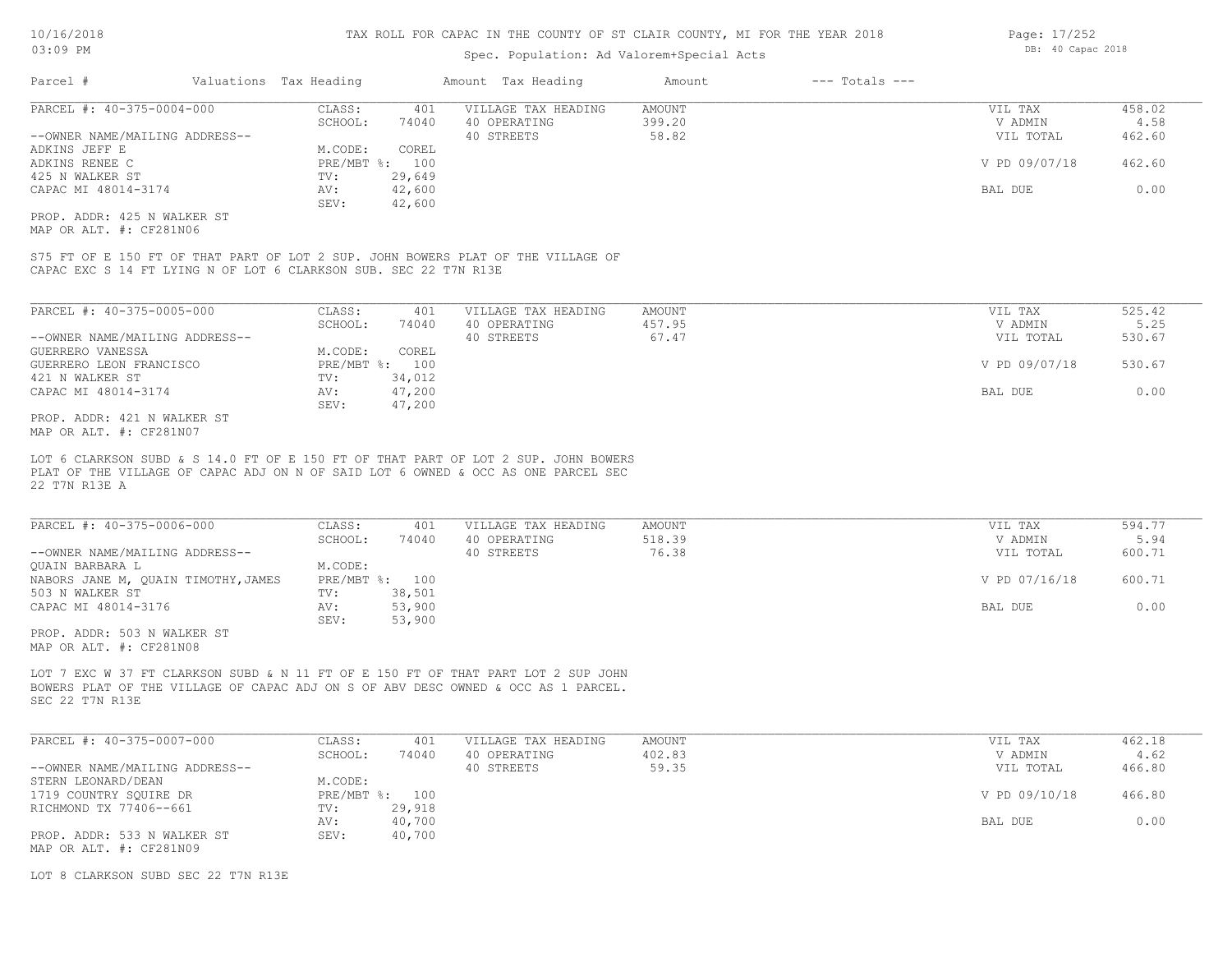### TAX ROLL FOR CAPAC IN THE COUNTY OF ST CLAIR COUNTY, MI FOR THE YEAR 2018

# Spec. Population: Ad Valorem+Special Acts

| Page: 18/252 |                   |  |
|--------------|-------------------|--|
|              | DB: 40 Capac 2018 |  |

| Parcel #                       | Valuations Tax Heading |        | Amount Tax Heading  | Amount | $---$ Totals $---$ |               |        |
|--------------------------------|------------------------|--------|---------------------|--------|--------------------|---------------|--------|
| PARCEL #: 40-375-0008-000      | CLASS:                 | 401    | VILLAGE TAX HEADING | AMOUNT |                    | VIL TAX       | 429.75 |
|                                | SCHOOL:                | 74040  | 40 OPERATING        | 374.56 |                    | V ADMIN       | 4.29   |
| --OWNER NAME/MAILING ADDRESS-- |                        |        | 40 STREETS          | 55.19  |                    | VIL TOTAL     | 434.04 |
| FLORES, LINDA L                | M.CODE:                |        |                     |        |                    |               |        |
| 545 N WALKER                   | PRE/MBT %: 100         |        |                     |        |                    | V PD 09/10/18 | 434.04 |
| CAPAC MI 48014                 | TV:                    | 27,819 |                     |        |                    |               |        |
|                                | AV:                    | 39,300 |                     |        |                    | BAL DUE       | 0.00   |
| PROP. ADDR: 545 N WALKER ST    | SEV:                   | 39,300 |                     |        |                    |               |        |
| MAP OR ALT. #: CF28N10         |                        |        |                     |        |                    |               |        |

LOT 9 CLARKSON SUBD SEC 22 T7N R13E

| PARCEL #: 40-375-0009-000      | CLASS:     | 401    | VILLAGE TAX HEADING | AMOUNT | VIL TAX       | 488.11 |
|--------------------------------|------------|--------|---------------------|--------|---------------|--------|
|                                | SCHOOL:    | 74040  | 40 OPERATING        | 425.43 | V ADMIN       | 4.88   |
| --OWNER NAME/MAILING ADDRESS-- |            |        | 40 STREETS          | 62.68  | VIL TOTAL     | 492.99 |
| WHEELER SHERYL L.              | M.CODE:    |        |                     |        |               |        |
| WHEELER PAUL O.                | PRE/MBT %: |        |                     |        | V PD 07/18/18 | 492.99 |
| 905 N SUMMERS RD               | TV:        | 31,597 |                     |        |               |        |
| IMLAY CITY MI 48444            | AV:        | 44,300 |                     |        | BAL DUE       | 0.00   |
|                                | SEV:       | 44,300 |                     |        |               |        |
| PROP. ADDR: 561 N WALKER ST    |            |        |                     |        |               |        |

MAP OR ALT. #: CF281N11

LOT 10 CLARKSON SUBD SEC 22 T7N R13E

| PARCEL #: 40-375-0010-000      | CLASS:  | 401            | VILLAGE TAX HEADING | AMOUNT | VIL TAX       | 710.62 |
|--------------------------------|---------|----------------|---------------------|--------|---------------|--------|
|                                | SCHOOL: | 74040          | 40 OPERATING        | 619.36 | V ADMIN       | 7.10   |
| --OWNER NAME/MAILING ADDRESS-- |         |                | 40 STREETS          | 91.26  | VIL TOTAL     | 717.72 |
| LOTT DAVID R JR                | M.CODE: | COREL          |                     |        |               |        |
| 200 E PARK ST                  |         | PRE/MBT %: 100 |                     |        | V PD 09/07/18 | 717.72 |
| CAPAC MI 48014-3166            | TV:     | 46,000         |                     |        |               |        |
|                                | AV:     | 46,000         |                     |        | BAL DUE       | 0.00   |
| PROP. ADDR: 200 E PARK ST      | SEV:    | 46,000         |                     |        |               |        |
| MAP OR ALT. #: CF281N12        |         |                |                     |        |               |        |

LOT 11 CLARKSON SUBD SEC 22 T7N R13E

| PARCEL #: 40-375-0011-000      | CLASS:  | 401            | VILLAGE TAX HEADING | AMOUNT | VIL TAX       | 496.23 |
|--------------------------------|---------|----------------|---------------------|--------|---------------|--------|
|                                | SCHOOL: | 74040          | 40 OPERATING        | 432.50 | V ADMIN       | 4.96   |
| --OWNER NAME/MAILING ADDRESS-- |         |                | 40 STREETS          | 63.73  | VIL TOTAL     | 501.19 |
| CORWIN KENNETH/ETHEL           | M.CODE: |                |                     |        |               |        |
| 530 N WALKER                   |         | PRE/MBT %: 100 |                     |        | V PD 08/09/18 | 501.19 |
| CAPAC MI 48014                 | TV:     | 32,122         |                     |        |               |        |
|                                | AV:     | 45,300         |                     |        | BAL DUE       | 0.00   |
| PROP. ADDR: 530 N WALKER ST    | SEV:    | 45,300         |                     |        |               |        |
| MAP OR ALT. #: CF281N13        |         |                |                     |        |               |        |

LOT 12 CLARKSON SUBD SEC 22 T7N R13E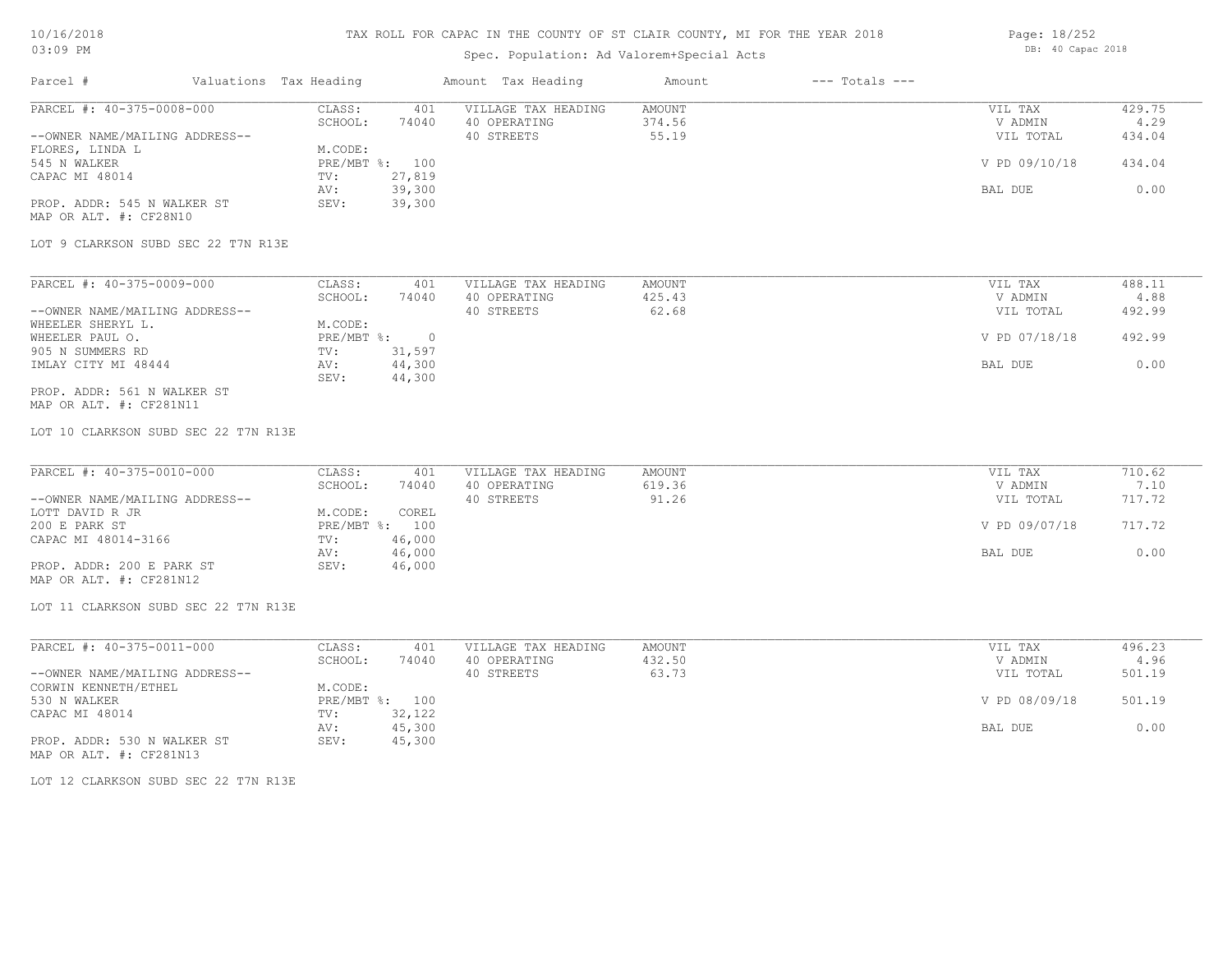# Spec. Population: Ad Valorem+Special Acts

| Parcel #                       | Valuations Tax Heading |        | Amount Tax Heading  | Amount | $---$ Totals $---$ |               |        |
|--------------------------------|------------------------|--------|---------------------|--------|--------------------|---------------|--------|
| PARCEL #: 40-375-0012-000      | CLASS:                 | 401    | VILLAGE TAX HEADING | AMOUNT |                    | VIL TAX       | 705.00 |
|                                | SCHOOL:                | 74040  | 40 OPERATING        | 614.46 |                    | V ADMIN       | 7.05   |
| --OWNER NAME/MAILING ADDRESS-- |                        |        | 40 STREETS          | 90.54  |                    | VIL TOTAL     | 712.05 |
| TICE HARRY C JR                | M.CODE:                | COREL  |                     |        |                    |               |        |
| TICE LISA                      | PRE/MBT %: 100         |        |                     |        |                    | V PD 09/07/18 | 712.05 |
| 450 N WALKER                   | TV:                    | 45,636 |                     |        |                    |               |        |
| CAPAC MI 48014                 | AV:                    | 53,700 |                     |        |                    | BAL DUE       | 0.00   |
|                                | SEV:                   | 53,700 |                     |        |                    |               |        |
|                                |                        |        |                     |        |                    |               |        |

MAP OR ALT. #: CF281N14 PROP. ADDR: 450 N WALKER ST

### LOT 13 CLARKSON SUBDIVISION

| PARCEL #: 40-375-0013-000      | CLASS:     | 401    | VILLAGE TAX HEADING | AMOUNT | VIL TAX       | 797.44 |
|--------------------------------|------------|--------|---------------------|--------|---------------|--------|
|                                | SCHOOL:    | 74040  | 40 OPERATING        | 695.03 | V ADMIN       | 7.97   |
| --OWNER NAME/MAILING ADDRESS-- |            |        | 40 STREETS          | 102.41 | VIL TOTAL     | 805.41 |
| LAGROW FRANCIS A               | M.CODE:    |        |                     |        |               |        |
| LAGROW SALLY A                 | PRE/MBT %: | 100    |                     |        | V PD 07/25/18 | 805.41 |
| 206 CLARKSON CT                | TV:        | 51,620 |                     |        |               |        |
| CAPAC MI 48014-3118            | AV:        | 72,600 |                     |        | BAL DUE       | 0.00   |
|                                | SEV:       | 72,600 |                     |        |               |        |
| PROP. ADDR: 206 CLARKSON COURT |            |        |                     |        |               |        |

MAP OR ALT. #: CF281N15

LOT 14 CLARKSON SUBD SEC 22 T7N R13E

| PARCEL #: 40-375-0014-000      | CLASS:       | 401    | VILLAGE TAX HEADING | AMOUNT | VIL TAX       | 552.98 |
|--------------------------------|--------------|--------|---------------------|--------|---------------|--------|
|                                | SCHOOL:      | 74040  | 40 OPERATING        | 481.97 | V ADMIN       | 5.52   |
| --OWNER NAME/MAILING ADDRESS-- |              |        | 40 STREETS          | 71.01  | VIL TOTAL     | 558.50 |
| ROBBERSTAD TIMOTHY             | M.CODE:      |        |                     |        |               |        |
| ROBBERSTAD NICOLE              | $PRE/MBT$ %: |        |                     |        | V PD 09/06/18 | 558.50 |
| 1818 N VAN DYKE                | TV:          | 35,796 |                     |        |               |        |
| IMLAY CITY MI 48444            | AV:          | 50,200 |                     |        | BAL DUE       | 0.00   |
|                                | SEV:         | 50,200 |                     |        |               |        |
| PROP. ADDR: 205 CLARKSON COURT |              |        |                     |        |               |        |

MAP OR ALT. #: CF281N16

LOT 15 CLARKSON SUBD SEC 22 T7N R13E

| PARCEL #: 40-375-0015-000      | CLASS:       | 401    | VILLAGE TAX HEADING | AMOUNT | VIL TAX       | 738.43 |
|--------------------------------|--------------|--------|---------------------|--------|---------------|--------|
|                                | SCHOOL:      | 74040  | 40 OPERATING        | 643.60 | V ADMIN       | 7.38   |
| --OWNER NAME/MAILING ADDRESS-- |              |        | 40 STREETS          | 94.83  | VIL TOTAL     | 745.81 |
| ROBERTSON BILLY                | M.CODE:      |        |                     |        |               |        |
| ROBERTSON SUSAN                | $PRE/MBT$ %: | 100    |                     |        | V PD 09/13/18 | 745.81 |
| 206 E PARK ST                  | TV:          | 47,800 |                     |        |               |        |
| CAPAC MI 48014-3166            | AV:          | 55,800 |                     |        | BAL DUE       | 0.00   |
|                                | SEV:         | 55,800 |                     |        |               |        |
| PROP. ADDR: 206 E PARK ST      |              |        |                     |        |               |        |

 $\mathcal{L}_\mathcal{L} = \mathcal{L}_\mathcal{L} = \mathcal{L}_\mathcal{L} = \mathcal{L}_\mathcal{L} = \mathcal{L}_\mathcal{L} = \mathcal{L}_\mathcal{L} = \mathcal{L}_\mathcal{L} = \mathcal{L}_\mathcal{L} = \mathcal{L}_\mathcal{L} = \mathcal{L}_\mathcal{L} = \mathcal{L}_\mathcal{L} = \mathcal{L}_\mathcal{L} = \mathcal{L}_\mathcal{L} = \mathcal{L}_\mathcal{L} = \mathcal{L}_\mathcal{L} = \mathcal{L}_\mathcal{L} = \mathcal{L}_\mathcal{L}$ 

MAP OR ALT. #: CF281N17

LOT 16 CLARKSON SUBD SEC 22 T7N R13E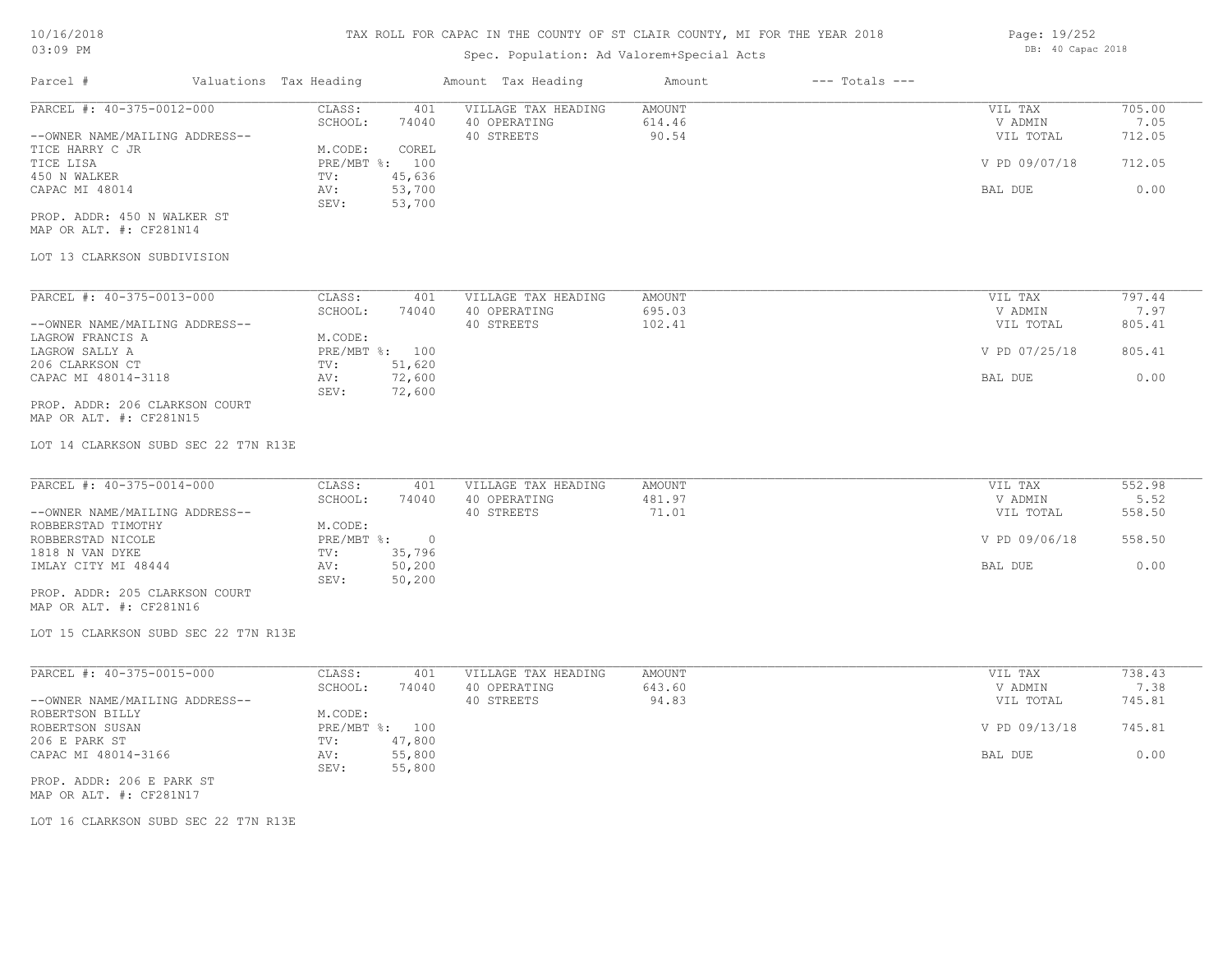### Spec. Population: Ad Valorem+Special Acts

| Parcel #                       | Valuations Tax Heading |        | Amount Tax Heading  | Amount | $---$ Totals $---$ |               |        |
|--------------------------------|------------------------|--------|---------------------|--------|--------------------|---------------|--------|
| PARCEL #: 40-375-0016-000      | CLASS:                 | 401    | VILLAGE TAX HEADING | AMOUNT |                    | VIL TAX       | 711.78 |
|                                | SCHOOL:                | 74040  | 40 OPERATING        | 620.37 |                    | V ADMIN       | 7.11   |
| --OWNER NAME/MAILING ADDRESS-- |                        |        | 40 STREETS          | 91.41  |                    | VIL TOTAL     | 718.89 |
| MOORE DALE L                   | M.CODE:                |        |                     |        |                    |               |        |
| MOORE URH BRITT A              | PRE/MBT %: 100         |        |                     |        |                    | V PD 09/14/18 | 718.89 |
| 212 E PARK ST                  | TV:                    | 46,075 |                     |        |                    |               |        |
| CAPAC MI 48014                 | AV:                    | 68,600 |                     |        |                    | BAL DUE       | 0.00   |
|                                | SEV:                   | 68,600 |                     |        |                    |               |        |
| PROP. ADDR: 212 E PARK ST      |                        |        |                     |        |                    |               |        |

MAP OR ALT. #: CF281N18

OF M-21. SUPERVISORS JOHN BOWERS PLAT OF THE VILLAGE OF CAPAC SEC 22 T7N R13E LOT 17 CLARKSON SUBD & THAT PART OF LOT 2 LYING E OF S 113.91 FT OF LOT 17 & SWLY

| PARCEL #: 40-375-0017-000      | CLASS:         | 401    | VILLAGE TAX HEADING | AMOUNT | VIL TAX       | 162.14 |
|--------------------------------|----------------|--------|---------------------|--------|---------------|--------|
|                                | SCHOOL:        | 74040  | 40 OPERATING        | 141.32 | V ADMIN       | 1.62   |
| --OWNER NAME/MAILING ADDRESS-- |                |        | 40 STREETS          | 20.82  | VIL TOTAL     | 163.76 |
| MOORE DALE L                   | M.CODE:        |        |                     |        |               |        |
| MOORE URH BRITT A              | PRE/MBT %: 100 |        |                     |        | V PD 09/14/18 | 163.76 |
| 212 E PARK ST                  | TV:            | 10,496 |                     |        |               |        |
| CAPAC MI 48014                 | AV:            | 17,100 |                     |        | BAL DUE       | 0.00   |
|                                | SEV:           | 17,100 |                     |        |               |        |
| PROP. ADDR: CLARKSTON COURT    |                |        |                     |        |               |        |

MAP OR ALT. #: CF281N19

LOT 18 CLARKSON SUBD SEC 22 T7N R13E

| PARCEL #: 40-375-0018-000      | CLASS:  | 401            | VILLAGE TAX HEADING | AMOUNT | VIL TAX       | 716.73 |
|--------------------------------|---------|----------------|---------------------|--------|---------------|--------|
|                                | SCHOOL: | 74040          | 40 OPERATING        | 624.69 | V ADMIN       | 7.16   |
| --OWNER NAME/MAILING ADDRESS-- |         |                | 40 STREETS          | 92.04  | VIL TOTAL     | 723.89 |
| PESONEN THOMAS/KAREN           | M.CODE: | OLALS          |                     |        |               |        |
| 214 CLARKSON CT                |         | PRE/MBT %: 100 |                     |        | V PD 09/10/18 | 723.89 |
| CAPAC MI 48014                 | TV:     | 46,396         |                     |        |               |        |
|                                | AV:     | 64,800         |                     |        | BAL DUE       | 0.00   |
| PROP. ADDR: 214 CLARKSON COURT | SEV:    | 64,800         |                     |        |               |        |
| MAP OR ALT. #: CF281N20        |         |                |                     |        |               |        |

LOT 19 CLARKSON SUBD SEC 22 T7N R13E TRUST 06/03/98

| PARCEL #: 40-375-0019-000      | CLASS:       | 401    | VILLAGE TAX HEADING | AMOUNT | VIL TAX       | 678.81 |
|--------------------------------|--------------|--------|---------------------|--------|---------------|--------|
|                                | SCHOOL:      | 74040  | 40 OPERATING        | 591.64 | V ADMIN       | 6.78   |
| --OWNER NAME/MAILING ADDRESS-- |              |        | 40 STREETS          | 87.17  | VIL TOTAL     | 685.59 |
| WIELAND EDWARD                 | M.CODE:      | COREL  |                     |        |               |        |
| WIELAND JANIS                  | $PRE/MBT$ %: | 100    |                     |        | V PD 09/07/18 | 685.59 |
| 220 CLARKSON CT                | TV:          | 43,941 |                     |        |               |        |
| CAPAC, MI 48014                | AV:          | 62,200 |                     |        | BAL DUE       | 0.00   |
|                                | SEV:         | 62,200 |                     |        |               |        |
|                                |              |        |                     |        |               |        |

MAP OR ALT. #: CF281N21 PROP. ADDR: 220 CLARKSON COURT

LOT 20 CLARKSON SUBD SEC 22 T7N R13E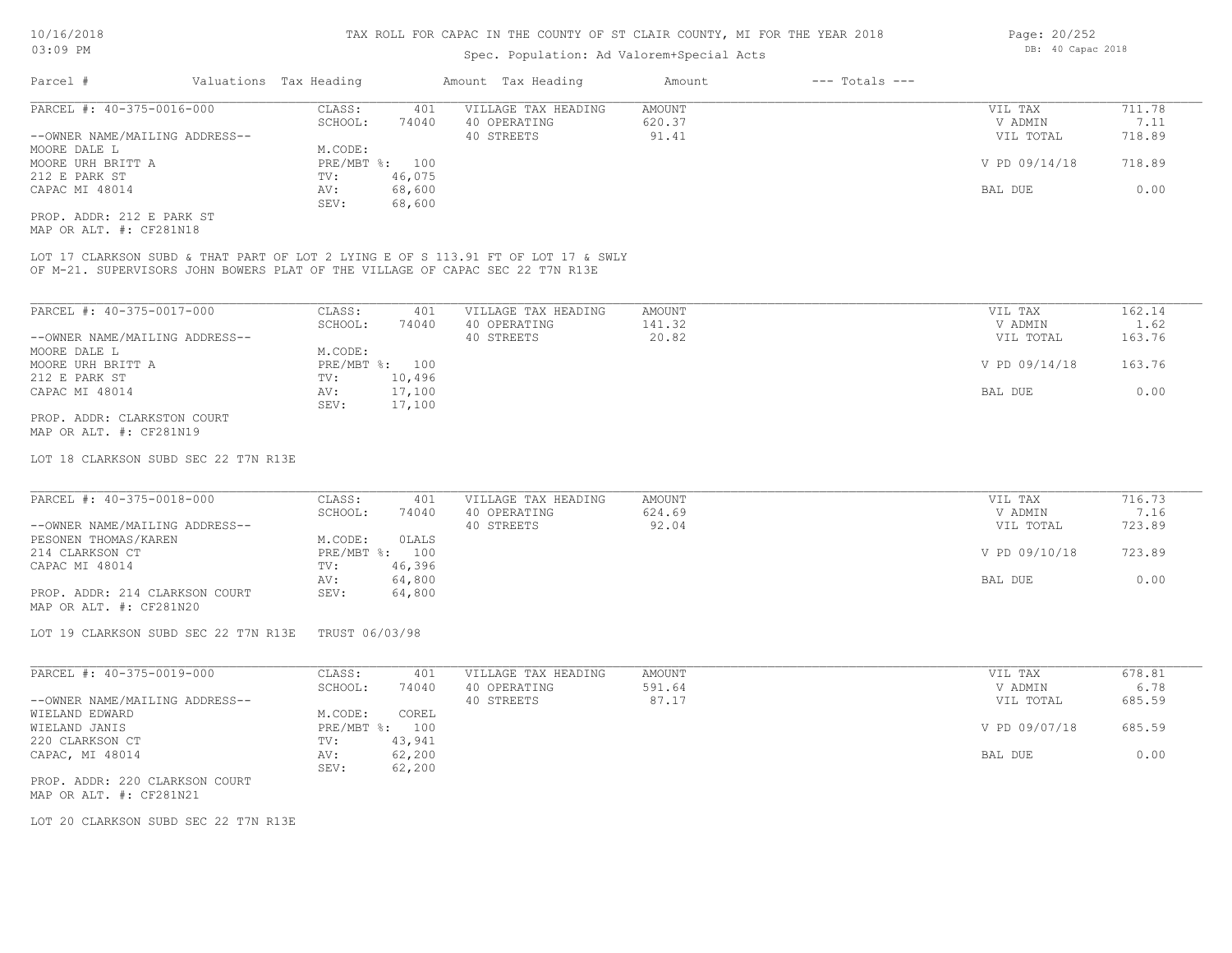# 10/16/2018

## TAX ROLL FOR CAPAC IN THE COUNTY OF ST CLAIR COUNTY, MI FOR THE YEAR 2018

| 10/16/2018                                                |                        | TAX ROLL FOR CAPAC IN THE COUNTY OF ST CLAIR COUNTY, MI FOR THE YEAR 2018 |                                                                                                                                                                     |        |                    |                   | Page: 21/252 |  |  |
|-----------------------------------------------------------|------------------------|---------------------------------------------------------------------------|---------------------------------------------------------------------------------------------------------------------------------------------------------------------|--------|--------------------|-------------------|--------------|--|--|
| 03:09 PM                                                  |                        |                                                                           | Spec. Population: Ad Valorem+Special Acts                                                                                                                           |        |                    | DB: 40 Capac 2018 |              |  |  |
| Parcel #                                                  | Valuations Tax Heading |                                                                           | Amount Tax Heading                                                                                                                                                  | Amount | $---$ Totals $---$ |                   |              |  |  |
| PARCEL #: 40-375-0020-000                                 | CLASS:                 | 401                                                                       | VILLAGE TAX HEADING                                                                                                                                                 | AMOUNT |                    | VIL TAX           | 1,038.19     |  |  |
|                                                           | SCHOOL:                | 74040                                                                     | 40 OPERATING                                                                                                                                                        | 501.18 |                    | V ADMIN           | 10.38        |  |  |
| --OWNER NAME/MAILING ADDRESS--                            |                        |                                                                           | 40 STREETS                                                                                                                                                          | 73.85  |                    | VIL TOTAL         | 1,048.57     |  |  |
| LIBKIE MILDRED/CARY/MARK                                  | M.CODE:                |                                                                           | UTIL                                                                                                                                                                | 463.16 |                    |                   |              |  |  |
| 217 CLARKSON CT                                           |                        | PRE/MBT %: 100                                                            |                                                                                                                                                                     |        |                    | V PD 07/16/18     | 463.16       |  |  |
| CAPAC MI 48014-3119                                       | $\texttt{TV}$ :        | 37,223                                                                    |                                                                                                                                                                     |        |                    |                   |              |  |  |
|                                                           | AV:                    | 53,700                                                                    |                                                                                                                                                                     |        |                    | BAL DUE           | 585.41       |  |  |
| PROP. ADDR: 217 CLARKSON COURT<br>MAP OR ALT. #: CF281N22 | SEV:                   | 53,700                                                                    |                                                                                                                                                                     |        |                    |                   |              |  |  |
| 22 T7N R13E                                               |                        |                                                                           | LOT 21 CLARKSON SUBD & THAT PART OF LOT 2 LYING E OF ABV LOT 21 EXTD TO M-21.<br>SUPERVISOR JOHN BOWERS PLAT OF THE VILLAGE OF CAPAC OWNED & OCC AS ONE PARCEL. SEC |        |                    |                   |              |  |  |
| PARCEL #: 40-400-0001-000                                 | CLASS:                 | 401                                                                       | VILLAGE TAX HEADING                                                                                                                                                 | AMOUNT |                    | VIL TAX           | 831.63       |  |  |
|                                                           | SCHOOL:                | 74040                                                                     | 40 OPERATING                                                                                                                                                        | 724.83 |                    | V ADMIN           | 8.31         |  |  |
| --OWNER NAME/MAILING ADDRESS--                            |                        |                                                                           | 40 STREETS                                                                                                                                                          | 106.80 |                    | VIL TOTAL         | 839.94       |  |  |
| ABERCROMBIE ROY/VIOLET                                    | M.CODE:                |                                                                           |                                                                                                                                                                     |        |                    |                   |              |  |  |
| 100 CHARLES ST                                            |                        | PRE/MBT %: 100                                                            |                                                                                                                                                                     |        |                    | V PD 08/09/18     | 839.94       |  |  |
| CAPAC MI 48014-3003                                       | TV:                    | 53,833                                                                    |                                                                                                                                                                     |        |                    |                   |              |  |  |
|                                                           | AV:                    | 71,700                                                                    |                                                                                                                                                                     |        |                    | BAL DUE           | 0.00         |  |  |
| PROP. ADDR: 100 CHARLES STREET                            | SEV:                   | 71,700                                                                    |                                                                                                                                                                     |        |                    |                   |              |  |  |
| MAP OR ALT. #: CF282A/L01                                 |                        |                                                                           |                                                                                                                                                                     |        |                    |                   |              |  |  |
| LOT 1 KENWOOD SUBDIVISION                                 |                        |                                                                           |                                                                                                                                                                     |        |                    |                   |              |  |  |
|                                                           |                        |                                                                           |                                                                                                                                                                     |        |                    |                   |              |  |  |
| PARCEL #: 40-400-0002-000                                 | CLASS:                 | 401                                                                       | VILLAGE TAX HEADING                                                                                                                                                 | AMOUNT |                    | VIL TAX           | 888.28       |  |  |
|                                                           | SCHOOL:                | 74040                                                                     | 40 OPERATING                                                                                                                                                        | 774.20 |                    | V ADMIN           | 8.88         |  |  |
| --OWNER NAME/MAILING ADDRESS--                            |                        |                                                                           | 40 STREETS                                                                                                                                                          | 114.08 |                    | VIL TOTAL         | 897.16       |  |  |
| BAUMAN DESMOND W                                          | M.CODE:                |                                                                           |                                                                                                                                                                     |        |                    |                   |              |  |  |
| 102 CHARLES STREET                                        |                        | PRE/MBT %: 100                                                            |                                                                                                                                                                     |        |                    | BAL DUE           | 897.16       |  |  |
| CAPAC MI 48014-3003                                       | TV:                    | 57,500                                                                    |                                                                                                                                                                     |        |                    |                   |              |  |  |
|                                                           | AV:                    | 57,500                                                                    |                                                                                                                                                                     |        |                    |                   |              |  |  |
| PROP. ADDR: 102 CHARLES STREET<br>MAP OR ALT. #: CF282L02 | SEV:                   | 57,500                                                                    |                                                                                                                                                                     |        |                    |                   |              |  |  |
| LOT 2 KENWOOD                                             |                        |                                                                           |                                                                                                                                                                     |        |                    |                   |              |  |  |
| PARCEL #: 40-400-0003-000                                 | CLASS:                 | 401                                                                       | VILLAGE TAX HEADING                                                                                                                                                 | AMOUNT |                    | VIL TAX           | 849.18       |  |  |
|                                                           | SCHOOL:                | 74040                                                                     | 40 OPERATING                                                                                                                                                        | 740.13 |                    | V ADMIN           | 8.49         |  |  |
| --OWNER NAME/MAILING ADDRESS--                            |                        |                                                                           | 40 STREETS                                                                                                                                                          | 109.05 |                    | VIL TOTAL         | 857.67       |  |  |
| MOSQUEDA ERIC/RANGEL M                                    | M.CODE:                | COREL                                                                     |                                                                                                                                                                     |        |                    |                   |              |  |  |
| 104 CHARLES ST                                            |                        | PRE/MBT %: 100                                                            |                                                                                                                                                                     |        |                    | V PD 09/07/18     | 857.67       |  |  |
| CAPAC MI 48014-3003                                       | TV:                    | 54,969                                                                    |                                                                                                                                                                     |        |                    |                   |              |  |  |
|                                                           | AV:                    | 74,200                                                                    |                                                                                                                                                                     |        |                    | <b>BAL DUE</b>    | 0.00         |  |  |
| PROP. ADDR: 104 CHARLES STREET                            | SEV:                   | 74,200                                                                    |                                                                                                                                                                     |        |                    |                   |              |  |  |
|                                                           |                        |                                                                           |                                                                                                                                                                     |        |                    |                   |              |  |  |

LOT 3 KENWOOD

MAP OR ALT. #: CF282L03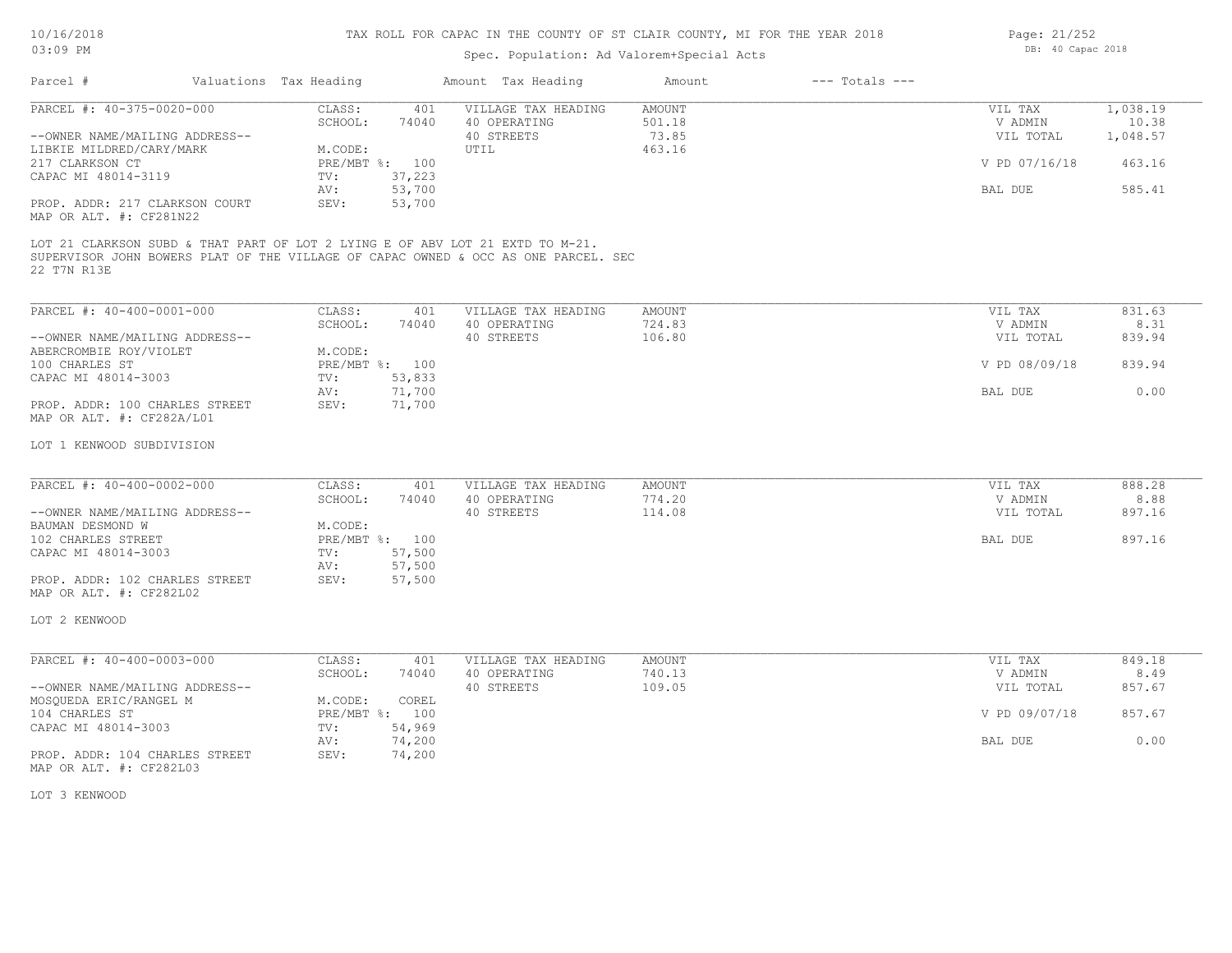## TAX ROLL FOR CAPAC IN THE COUNTY OF ST CLAIR COUNTY, MI FOR THE YEAR 2018

# Spec. Population: Ad Valorem+Special Acts

Parcel # Valuations Tax Heading Amount Tax Heading Amount --- Totals ---

| Page: 22/252 |                   |  |
|--------------|-------------------|--|
|              | DB: 40 Capac 2018 |  |

| PARCEL #: 40-400-0004-000                                 | CLASS:<br>401    | VILLAGE TAX HEADING | AMOUNT | VIL TAX       | 851.42 |
|-----------------------------------------------------------|------------------|---------------------|--------|---------------|--------|
|                                                           | SCHOOL:<br>74040 | 40 OPERATING        | 742.08 | V ADMIN       | 8.51   |
| --OWNER NAME/MAILING ADDRESS--<br>ZUNIGA NOE              | COREL<br>M.CODE: | 40 STREETS          | 109.34 | VIL TOTAL     | 859.93 |
| 106 CHARLES STREET                                        | PRE/MBT %: 100   |                     |        | V PD 09/07/18 | 859.93 |
| CAPAC MI 48014-3003                                       | 55,114<br>TV:    |                     |        |               |        |
|                                                           | 80,200           |                     |        |               | 0.00   |
|                                                           | AV:              |                     |        | BAL DUE       |        |
| PROP. ADDR: 106 CHARLES STREET<br>MAP OR ALT. #: CF282L04 | 80,200<br>SEV:   |                     |        |               |        |
| LOT 4 KENWOOD                                             |                  |                     |        |               |        |
| PARCEL #: 40-400-0005-000                                 | CLASS:<br>401    | VILLAGE TAX HEADING | AMOUNT | VIL TAX       | 984.86 |
|                                                           | SCHOOL:<br>74040 | 40 OPERATING        | 858.38 | V ADMIN       | 9.84   |
| --OWNER NAME/MAILING ADDRESS--                            |                  | 40 STREETS          | 126.48 | VIL TOTAL     | 994.70 |
| BARTH JAMES/SHARON                                        | M.CODE:          |                     |        |               |        |
| 515 WILLIAM G DR                                          | PRE/MBT %: 100   |                     |        | V PD 09/14/18 | 994.70 |
| CAPAC MI 48014-3046                                       | 63,752<br>TV:    |                     |        |               |        |
|                                                           | 84,900<br>AV:    |                     |        | BAL DUE       | 0.00   |
| PROP. ADDR: 515 WILLIAM G DR<br>MAP OR ALT. #: CF282L05   | 84,900<br>SEV:   |                     |        |               |        |
| LOT 5 KENWOOD                                             |                  |                     |        |               |        |
| PARCEL #: 40-400-0006-000                                 | CLASS:<br>401    | VILLAGE TAX HEADING | AMOUNT | VIL TAX       | 838.00 |
|                                                           | SCHOOL:<br>74040 | 40 OPERATING        | 730.38 | V ADMIN       | 8.38   |
| --OWNER NAME/MAILING ADDRESS--                            |                  | 40 STREETS          | 107.62 | VIL TOTAL     | 846.38 |
| DALESSANDRO DAVID                                         | M.CODE:          |                     |        |               |        |
| 517 WILLIAM G DR                                          | PRE/MBT %: 100   |                     |        | BAL DUE       | 846.38 |
| CAPAC MI 48014                                            | 54,245<br>TV:    |                     |        |               |        |
|                                                           | 72,700<br>AV:    |                     |        |               |        |
| PROP. ADDR: 517 WILLIAM G DR                              | SEV:<br>72,700   |                     |        |               |        |
| MAP OR ALT. #: CF282L06                                   |                  |                     |        |               |        |
| LOT 6 KENWOOD                                             |                  |                     |        |               |        |
| PARCEL #: 40-400-0007-000                                 | CLASS:<br>401    | VILLAGE TAX HEADING | AMOUNT | VIL TAX       | 659.21 |
|                                                           | SCHOOL:<br>74040 | 40 OPERATING        | 574.55 | V ADMIN       | 6.59   |
| --OWNER NAME/MAILING ADDRESS--                            |                  | 40 STREETS          | 84.66  | VIL TOTAL     | 665.80 |
| JAROS KARL P / SANDRA E                                   | M.CODE:<br>COREL |                     |        |               |        |
| 519 WILLIAM G DR                                          | PRE/MBT %: 100   |                     |        | V PD 09/07/18 | 665.80 |
| CAPAC MI 48014-3046                                       | 42,672<br>TV:    |                     |        |               |        |
|                                                           | 57,600<br>AV:    |                     |        | BAL DUE       | 0.00   |
| PROP. ADDR: 519 WILLIAM G DR<br>MAP OR ALT. #: CF282L07   | SEV:<br>57,600   |                     |        |               |        |

LOT 7 KENWOOD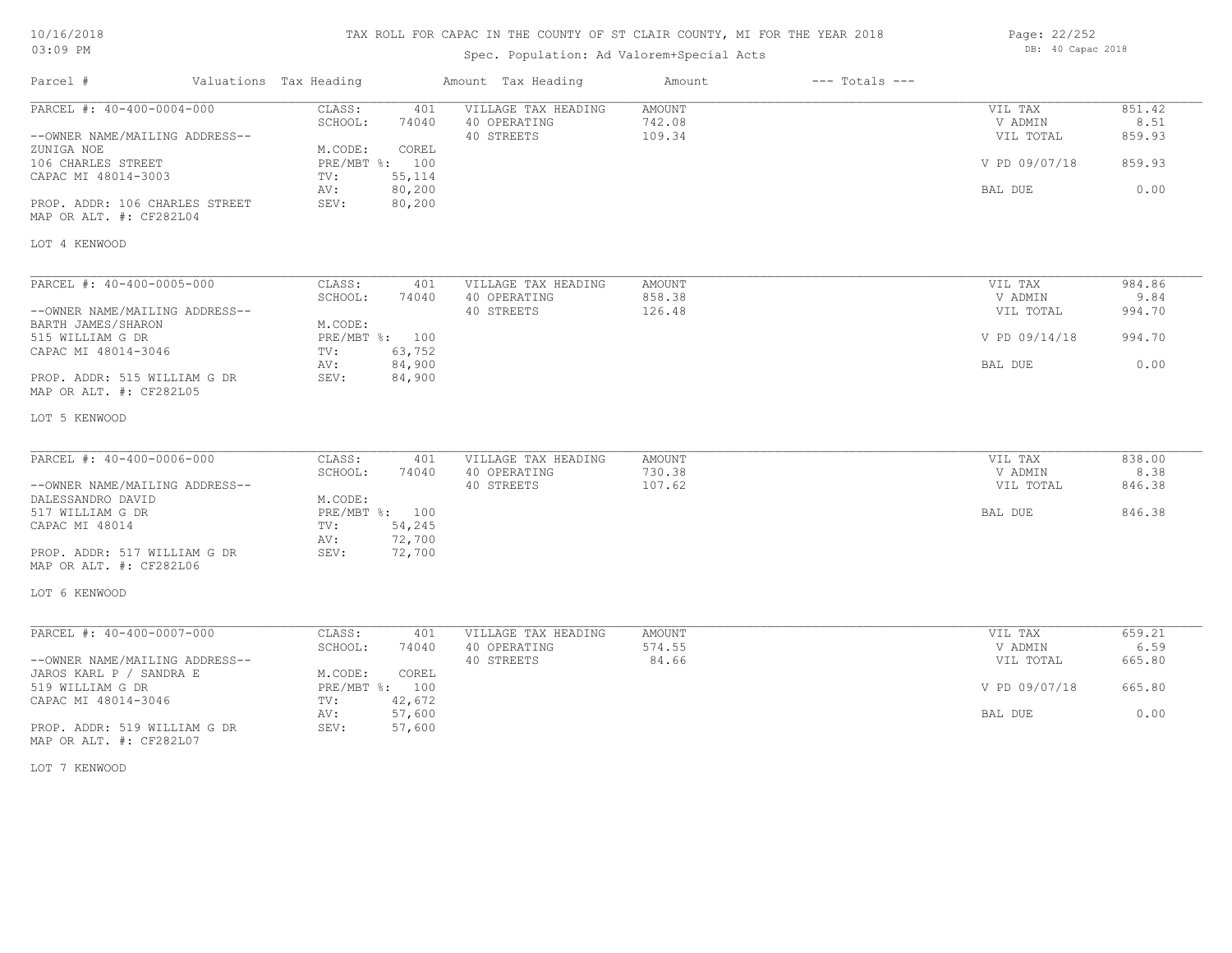### TAX ROLL FOR CAPAC IN THE COUNTY OF ST CLAIR COUNTY, MI FOR THE YEAR 2018 Page: 23/252

# Spec. Population: Ad Valorem+Special Acts

DB: 40 Capac 2018

| Parcel #                                                                                                                                                                                                                                          | Valuations Tax Heading                                                                                                      | Amount Tax Heading                                | Amount                    | $---$ Totals $---$                                          |                                            |
|---------------------------------------------------------------------------------------------------------------------------------------------------------------------------------------------------------------------------------------------------|-----------------------------------------------------------------------------------------------------------------------------|---------------------------------------------------|---------------------------|-------------------------------------------------------------|--------------------------------------------|
| PARCEL #: 40-400-0008-000<br>--OWNER NAME/MAILING ADDRESS--<br>RICOTTA CHARLES<br>RICOTTA SUZANNE L, RICOTTA MARY G<br>521 WILLIAM G DR<br>CAPAC MI 48014<br>PROP. ADDR: 521 WILLIAM G DR<br>MAP OR ALT. #: CF282L08<br>LOT 8 KENWOOD SUBDIVISION | CLASS:<br>401<br>SCHOOL:<br>74040<br>M.CODE:<br>PRE/MBT %: 100<br>39,780<br>TV:<br>54,100<br>AV:<br>54,100<br>SEV:          | VILLAGE TAX HEADING<br>40 OPERATING<br>40 STREETS | AMOUNT<br>535.61<br>78.92 | VIL TAX<br>V ADMIN<br>VIL TOTAL<br>V PD 10/04/18<br>BAL DUE | 614.53<br>6.14<br>620.67<br>620.67<br>0.00 |
| PARCEL #: 40-400-0009-000<br>--OWNER NAME/MAILING ADDRESS--<br>KOKOSZKA DEBORAH L.<br>523 WILLIAM G DR<br>CAPAC MI 48014-3046<br>PROP. ADDR: 523 WILLIAM G DR<br>MAP OR ALT. #: CF282L09                                                          | CLASS:<br>401<br>SCHOOL:<br>74040<br>M.CODE:<br>PRE/MBT %: 100<br>44,615<br>TV:<br>64,700<br>AV:<br>SEV:<br>64,700          | VILLAGE TAX HEADING<br>40 OPERATING<br>40 STREETS | AMOUNT<br>600.71<br>88.51 | VIL TAX<br>V ADMIN<br>VIL TOTAL<br>V PD 09/06/18<br>BAL DUE | 689.22<br>6.89<br>696.11<br>696.11<br>0.00 |
| LOT 9 KENWOOD<br>PARCEL #: 40-400-0010-000<br>--OWNER NAME/MAILING ADDRESS--<br>BARTH TODD J<br>525 WILLIAM G DR<br>CAPAC MI 48014-3046<br>PROP. ADDR: 525 WILLIAM G DR<br>MAP OR ALT. #: CF282L10<br>LOT 10 KENWOOD SUBDIVISION                  | CLASS:<br>401<br>SCHOOL:<br>74040<br>00WBF<br>M.CODE:<br>PRE/MBT %: 100<br>39,366<br>TV:<br>53,200<br>AV:<br>SEV:<br>53,200 | VILLAGE TAX HEADING<br>40 OPERATING<br>40 STREETS | AMOUNT<br>530.04<br>78.10 | VIL TAX<br>V ADMIN<br>VIL TOTAL<br>V PD 08/30/18<br>BAL DUE | 608.14<br>6.08<br>614.22<br>614.22<br>0.00 |
| PARCEL #: 40-400-0011-000<br>--OWNER NAME/MAILING ADDRESS--<br>ZUBY GLENN/JULIANNE<br>527 WILLIAM G DR<br>CAPAC MI 48014-3046<br>PROP. ADDR: 527 WILLIAM G DR<br>MAP OR ALT. #: CF282L11<br>LOT 11 KENWOOD                                        | CLASS:<br>401<br>SCHOOL:<br>74040<br>COREL<br>M.CODE:<br>PRE/MBT %: 100<br>43,705<br>TV:<br>AV:<br>58,700<br>SEV:<br>58,700 | VILLAGE TAX HEADING<br>40 OPERATING<br>40 STREETS | AMOUNT<br>588.46<br>86.71 | VIL TAX<br>V ADMIN<br>VIL TOTAL<br>V PD 09/07/18<br>BAL DUE | 675.17<br>6.75<br>681.92<br>681.92<br>0.00 |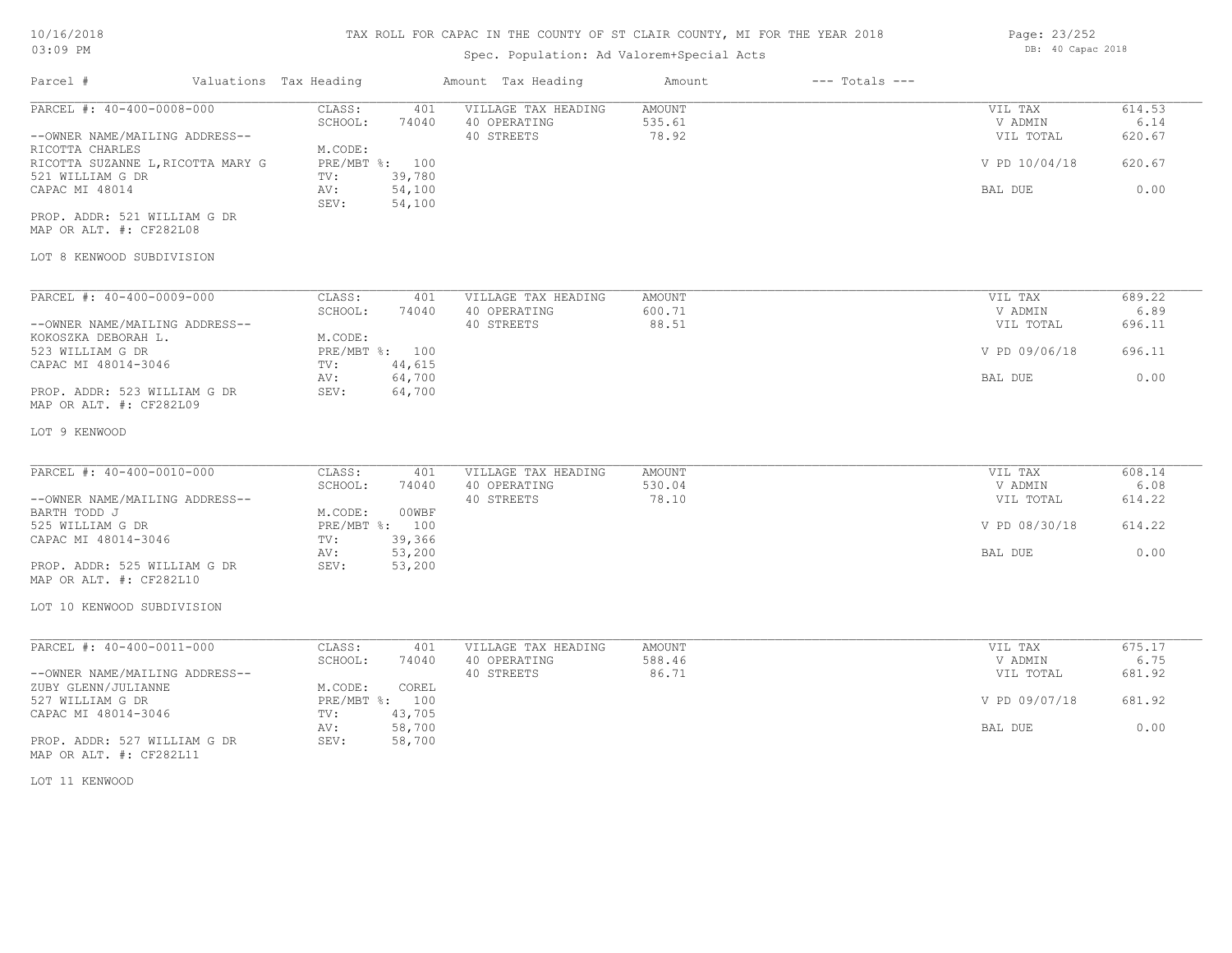## TAX ROLL FOR CAPAC IN THE COUNTY OF ST CLAIR COUNTY, MI FOR THE YEAR 2018

# Spec. Population: Ad Valorem+Special Acts

Page: 24/252 DB: 40 Capac 2018

| Parcel #                                                                                                                          | Valuations Tax Heading                     |                                                    | Amount Tax Heading                                | Amount                            | $---$ Totals $---$ |                                                             |                                            |
|-----------------------------------------------------------------------------------------------------------------------------------|--------------------------------------------|----------------------------------------------------|---------------------------------------------------|-----------------------------------|--------------------|-------------------------------------------------------------|--------------------------------------------|
| PARCEL #: 40-400-0012-000<br>--OWNER NAME/MAILING ADDRESS--<br>KESKIMAKI ALAN/KATHLEEN<br>529 WILLIAM G DR<br>CAPAC MI 48014-3046 | CLASS:<br>SCHOOL:<br>M.CODE:<br>TV:<br>AV: | 401<br>74040<br>PRE/MBT %: 100<br>51,353<br>69,500 | VILLAGE TAX HEADING<br>40 OPERATING<br>40 STREETS | <b>AMOUNT</b><br>691.44<br>101.88 |                    | VIL TAX<br>V ADMIN<br>VIL TOTAL<br>V PD 09/06/18<br>BAL DUE | 793.32<br>7.93<br>801.25<br>801.25<br>0.00 |
| PROP. ADDR: 529 WILLIAM G DR<br>MAP OR ALT. #: CF282L12<br>LOT 12 KENWOOD                                                         | SEV:                                       | 69,500                                             |                                                   |                                   |                    |                                                             |                                            |
| PARCEL #: 40-400-0013-000                                                                                                         | CLASS:                                     | 401                                                | VILLAGE TAX HEADING                               | <b>AMOUNT</b>                     |                    | VIL TAX                                                     | 625.70                                     |
| --OWNER NAME/MAILING ADDRESS--                                                                                                    | SCHOOL:                                    | 74040<br>00LSB                                     | 40 OPERATING<br>40 STREETS                        | 545.35<br>80.35                   |                    | V ADMIN<br>VIL TOTAL                                        | 6.25<br>631.95                             |
| AGUILAR GUADALUPE<br>ARELLANO MAIRA<br>530 WILLIAM G DR                                                                           | M.CODE:<br>TV:                             | PRE/MBT %: 100<br>40,503                           |                                                   |                                   |                    | V PD 08/23/18                                               | 631.95                                     |
| CAPAC MI 48014-3045                                                                                                               | AV:<br>SEV:                                | 55,800<br>55,800                                   |                                                   |                                   |                    | BAL DUE                                                     | 0.00                                       |
| PROP. ADDR: 530 WILLIAM G DR<br>MAP OR ALT. #: CF282L13                                                                           |                                            |                                                    |                                                   |                                   |                    |                                                             |                                            |
| LOT 13 KENWOOD SUBDIVISION                                                                                                        |                                            |                                                    |                                                   |                                   |                    |                                                             |                                            |
| PARCEL #: 40-400-0014-000<br>--OWNER NAME/MAILING ADDRESS--                                                                       | CLASS:<br>SCHOOL:                          | 401<br>74040                                       | VILLAGE TAX HEADING<br>40 OPERATING<br>40 STREETS | AMOUNT<br>567.62<br>83.63         |                    | VIL TAX<br>V ADMIN                                          | 651.25<br>6.51<br>657.76                   |
| WHEATLEY WAYNE/CAROL ET-AL<br>28620 PALOMINO DR                                                                                   | M.CODE:<br>PRE/MBT %: 0                    |                                                    |                                                   |                                   |                    | VIL TOTAL<br>V PD 08/09/18                                  | 657.76                                     |
| WARREN MI 48093                                                                                                                   | TV:<br>AV:                                 | 42,157<br>57,000                                   |                                                   |                                   |                    | BAL DUE                                                     | 0.00                                       |
| PROP. ADDR: 528 WILLIAM G DR<br>MAP OR ALT. #: CF282L14                                                                           | SEV:                                       | 57,000                                             |                                                   |                                   |                    |                                                             |                                            |
| LOT 14 KENWOOD                                                                                                                    |                                            |                                                    |                                                   |                                   |                    |                                                             |                                            |
| PARCEL #: 40-400-0015-000                                                                                                         | CLASS:                                     | 401                                                | VILLAGE TAX HEADING                               | <b>AMOUNT</b>                     |                    | VIL TAX                                                     | 557.06                                     |
| --OWNER NAME/MAILING ADDRESS--<br>DEBLOUW, HENRY A./DEANNA L.                                                                     | SCHOOL:<br>M.CODE:                         | 74040                                              | 40 OPERATING<br>40 STREETS                        | 485.52<br>71.54                   |                    | V ADMIN<br>VIL TOTAL                                        | 5.57<br>562.63                             |
| PIRRONE PRODUCE INC.<br>26350 24 MILE RD.                                                                                         | $PRE/MBT$ $\div$<br>TV:                    | $\circ$<br>36,060                                  |                                                   |                                   |                    | V PD 07/11/18                                               | 562.63                                     |
| CHESTERFIELD MI 48051                                                                                                             | AV:<br>SEV:                                | 49,200<br>49,200                                   |                                                   |                                   |                    | BAL DUE                                                     | 0.00                                       |
| PROP. ADDR: 526 WILLIAM G DR<br>MAP OR ALT. #: CF282L15                                                                           |                                            |                                                    |                                                   |                                   |                    |                                                             |                                            |

LOT 15 KENWOOD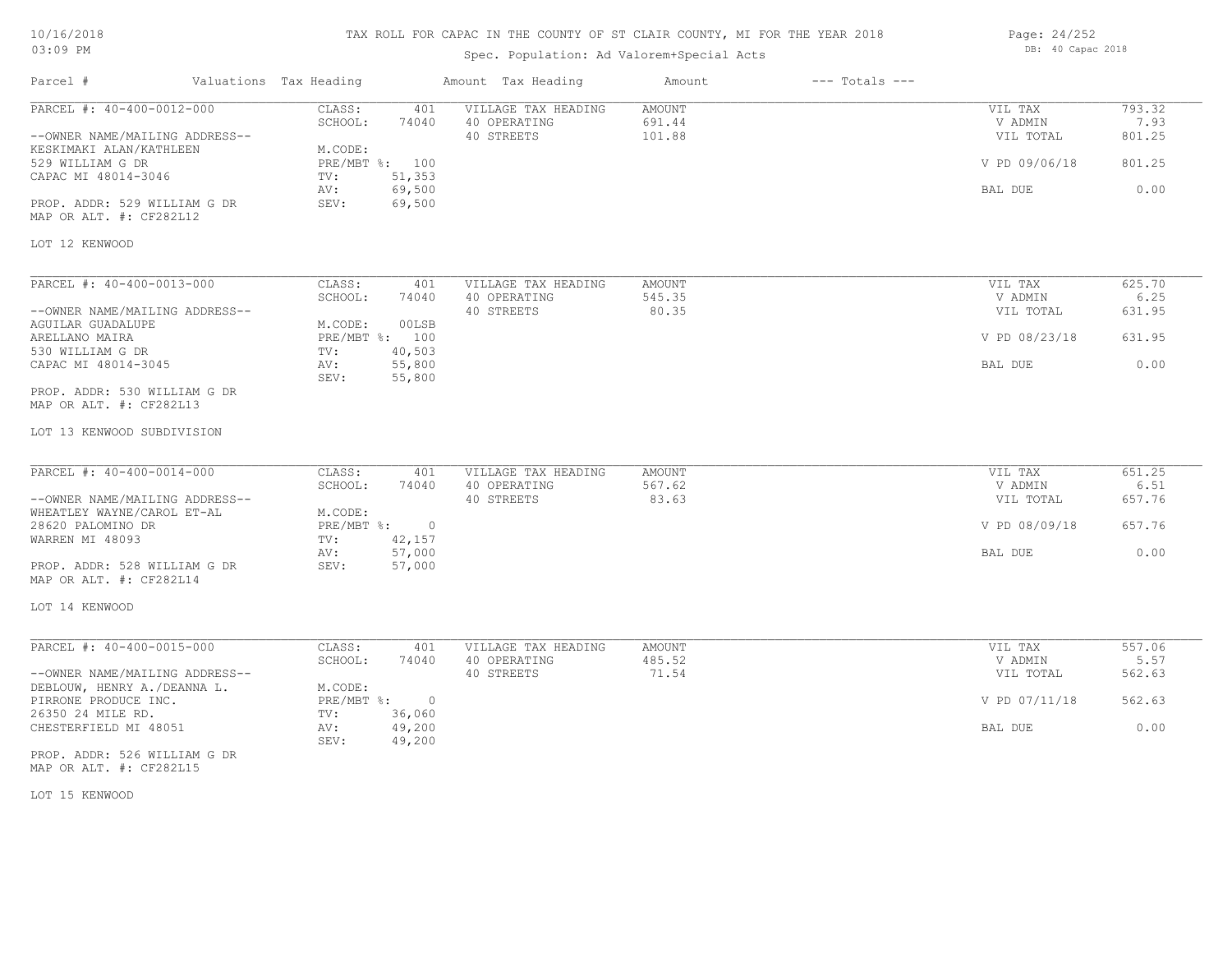# TAX ROLL FOR CAPAC IN THE COUNTY OF ST CLAIR COUNTY, MI FOR THE YEAR 2018

# Spec. Population: Ad Valorem+Special Acts

Parcel # Valuations Tax Heading Amount Tax Heading Amount --- Totals ---

| Page: 25/252 |                   |  |
|--------------|-------------------|--|
|              | DB: 40 Capac 2018 |  |

| PARCEL #: 40-400-0016-000                               | CLASS:<br>401<br>SCHOOL:<br>74040 | VILLAGE TAX HEADING<br>40 OPERATING | <b>AMOUNT</b><br>560.64 | VIL TAX<br>V ADMIN | 643.25<br>6.43 |
|---------------------------------------------------------|-----------------------------------|-------------------------------------|-------------------------|--------------------|----------------|
| --OWNER NAME/MAILING ADDRESS--                          |                                   | 40 STREETS                          | 82.61                   | VIL TOTAL          | 649.68         |
| WALKER JOEL/MARCIA TRUST                                | M.CODE:                           |                                     |                         |                    |                |
| 524 WILLIAM G DR                                        | PRE/MBT %: 100                    |                                     |                         | V PD 07/11/18      | 649.68         |
| CAPAC MI 48014-3045                                     | 41,639<br>TV:                     |                                     |                         |                    |                |
|                                                         | 56,300<br>AV:                     |                                     |                         | BAL DUE            | 0.00           |
| PROP. ADDR: 524 WILLIAM G DR<br>MAP OR ALT. #: CF282L16 | SEV:<br>56,300                    |                                     |                         |                    |                |
| LOT 16 KENWOOD                                          |                                   |                                     |                         |                    |                |
| PARCEL #: 40-400-0017-000                               | CLASS:<br>401                     | VILLAGE TAX HEADING                 | AMOUNT                  | VIL TAX            | 547.47         |
|                                                         | SCHOOL:<br>74040                  | 40 OPERATING                        | 477.16                  | V ADMIN            | 5.47           |
| --OWNER NAME/MAILING ADDRESS--                          |                                   | 40 STREETS                          | 70.31                   | VIL TOTAL          | 552.94         |
| HUMBLE HOUSING, LLC                                     | M.CODE:                           |                                     |                         |                    |                |
| 74900 JUDGES COURT                                      | PRE/MBT %: 0                      |                                     |                         | V PD 09/06/18      | 552.94         |
| ROMEO MI 48065                                          | 35,439<br>TV:                     |                                     |                         |                    |                |
|                                                         | 48,800<br>AV:                     |                                     |                         | BAL DUE            | 0.00           |
| PROP. ADDR: 522 WILLIAM G DR<br>MAP OR ALT. #: CF282L17 | 48,800<br>SEV:                    |                                     |                         |                    |                |
| LOT 17 KENWOOD                                          |                                   |                                     |                         |                    |                |
| PARCEL #: 40-400-0018-000                               | CLASS:<br>401                     | VILLAGE TAX HEADING                 | AMOUNT                  | VIL TAX            | 755.50         |
|                                                         | SCHOOL:<br>74040                  | 40 OPERATING                        | 658.48                  | V ADMIN            | 7.55           |
| --OWNER NAME/MAILING ADDRESS--                          |                                   | 40 STREETS                          | 97.02                   | VIL TOTAL          | 763.05         |
| MOLINA MAGDALENO                                        | M.CODE:<br>COREL                  |                                     |                         |                    |                |
| DIMAS KARINA                                            | PRE/MBT %: 100                    |                                     |                         | V PD 09/07/18      | 763.05         |
| 520 WILLIAM G DR                                        | 48,905<br>TV:                     |                                     |                         |                    |                |
| CAPAC MI 48014                                          | 52,500<br>AV:                     |                                     |                         | BAL DUE            | 0.00           |
|                                                         | SEV:<br>52,500                    |                                     |                         |                    |                |
| PROP. ADDR: 520 WILLIAM G DR<br>MAP OR ALT. #: CF282L18 |                                   |                                     |                         |                    |                |
| LOT 18 KENWOOD                                          |                                   |                                     |                         |                    |                |
| PARCEL #: 40-400-0019-000                               | CLASS:<br>401                     | VILLAGE TAX HEADING                 | AMOUNT                  | VIL TAX            | 801.29         |
|                                                         | SCHOOL:<br>74040                  | 40 OPERATING                        | 698.39                  | V ADMIN            | 8.01           |
| --OWNER NAME/MAILING ADDRESS--                          |                                   | 40 STREETS                          | 102.90                  | VIL TOTAL          | 809.30         |
| WRIGHT MATTHEW D.                                       | M.CODE:                           |                                     |                         |                    |                |
| 518 WILLIAM G DR                                        | PRE/MBT %: 100                    |                                     |                         | V PD 07/16/18      | 809.30         |
| CAPAC MI 48014-3045                                     | 51,869<br>TV:<br>AV:<br>70,600    |                                     |                         | BAL DUE            | 0.00           |
| PROP. ADDR: 518 WILLIAM G DR                            | SEV:<br>70,600                    |                                     |                         |                    |                |
| MAP OR ALT. #: CF282L19                                 |                                   |                                     |                         |                    |                |

LOT 19 KENWOOD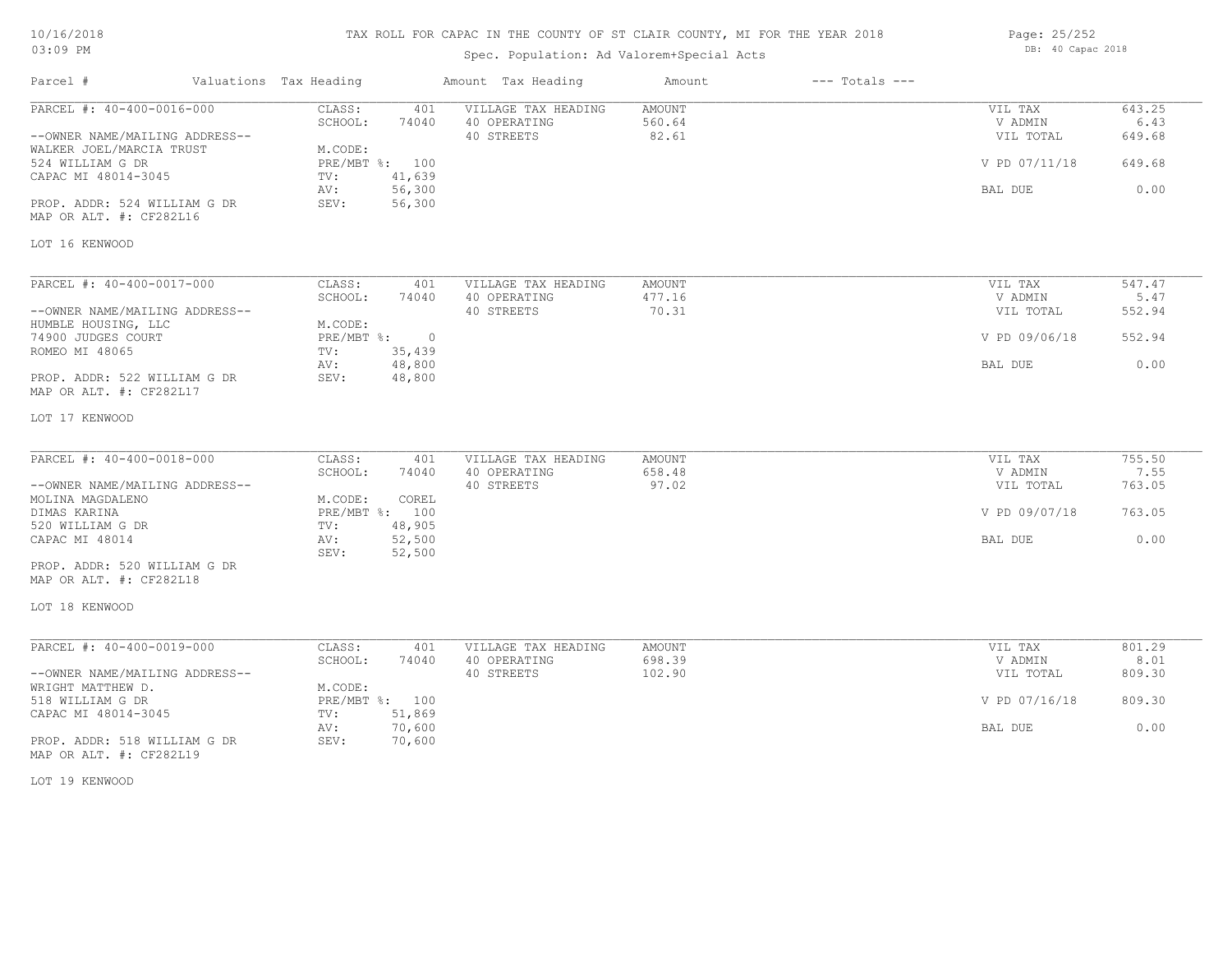# TAX ROLL FOR CAPAC IN THE COUNTY OF ST CLAIR COUNTY, MI FOR THE YEAR 2018

# Spec. Population: Ad Valorem+Special Acts

Page: 26/252 DB: 40 Capac 2018

| Parcel #                                                                                                                                                                                               | Valuations Tax Heading                             |                                                              | Amount Tax Heading                                | Amount                     | $---$ Totals $---$ |                                                             |                                            |
|--------------------------------------------------------------------------------------------------------------------------------------------------------------------------------------------------------|----------------------------------------------------|--------------------------------------------------------------|---------------------------------------------------|----------------------------|--------------------|-------------------------------------------------------------|--------------------------------------------|
| PARCEL #: 40-400-0020-000<br>--OWNER NAME/MAILING ADDRESS--<br>WRIGHT MARY ANN<br>516 WILLIAM G DR<br>CAPAC MI 48014-3045<br>PROP. ADDR: 516 WILLIAM G DR<br>MAP OR ALT. #: CF282L20<br>LOT 20 KENWOOD | CLASS:<br>SCHOOL:<br>M.CODE:<br>TV:<br>AV:<br>SEV: | 401<br>74040<br>PRE/MBT %: 100<br>52,592<br>71,100<br>71,100 | VILLAGE TAX HEADING<br>40 OPERATING<br>40 STREETS | AMOUNT<br>708.12<br>104.34 |                    | VIL TAX<br>V ADMIN<br>VIL TOTAL<br>V PD 08/21/18<br>BAL DUE | 812.46<br>8.12<br>820.58<br>820.58<br>0.00 |
| PARCEL #: 40-400-0021-000                                                                                                                                                                              | CLASS:<br>SCHOOL:                                  | 401<br>74040                                                 | VILLAGE TAX HEADING<br>40 OPERATING               | AMOUNT<br>646.91           |                    | VIL TAX<br>V ADMIN                                          | 742.23<br>7.42                             |
| --OWNER NAME/MAILING ADDRESS--                                                                                                                                                                         |                                                    |                                                              | 40 STREETS                                        | 95.32                      |                    | VIL TOTAL                                                   | 749.65                                     |
| LOPEZ JORGE<br>LOPEZ NORA<br>101 CHARLES STREET                                                                                                                                                        | M.CODE:<br>PRE/MBT %:<br>TV:                       | $\overline{\phantom{0}}$<br>48,046                           |                                                   |                            |                    | V PD 08/09/18                                               | 749.65                                     |
| CAPAC MI 48014                                                                                                                                                                                         | AV:<br>SEV:                                        | 64,900<br>64,900                                             |                                                   |                            |                    | BAL DUE                                                     | 0.00                                       |
| PROP. ADDR: 101 CHARLES STREET<br>MAP OR ALT. #: CF282L21                                                                                                                                              |                                                    |                                                              |                                                   |                            |                    |                                                             |                                            |
| LOT 21 KENWOOD SUBDIVISION                                                                                                                                                                             |                                                    |                                                              |                                                   |                            |                    |                                                             |                                            |
| PARCEL #: 40-400-0022-000                                                                                                                                                                              | CLASS:<br>SCHOOL:                                  | 401<br>74040                                                 | VILLAGE TAX HEADING<br>40 OPERATING               | AMOUNT<br>619.08           |                    | VIL TAX<br>V ADMIN                                          | 710.30<br>7.10                             |
| --OWNER NAME/MAILING ADDRESS--<br>REMENAP JOSEPH                                                                                                                                                       | M.CODE:                                            |                                                              | 40 STREETS                                        | 91.22                      |                    | VIL TOTAL                                                   | 717.40                                     |
| REMENAP SANDRA                                                                                                                                                                                         |                                                    | PRE/MBT %: 100                                               |                                                   |                            |                    | V PD 07/25/18                                               | 717.40                                     |
| 517 W MILL ST<br>CAPAC MI 48014-3031                                                                                                                                                                   | TV:<br>AV:<br>SEV:                                 | 45,979<br>59,800<br>59,800                                   |                                                   |                            |                    | BAL DUE                                                     | 0.00                                       |
| PROP. ADDR: 517 W MILL ST<br>MAP OR ALT. #: CF282L22                                                                                                                                                   |                                                    |                                                              |                                                   |                            |                    |                                                             |                                            |
| LOT 22 KENWOOD                                                                                                                                                                                         |                                                    |                                                              |                                                   |                            |                    |                                                             |                                            |
| PARCEL #: 40-400-0023-000                                                                                                                                                                              | CLASS:                                             | 401                                                          | VILLAGE TAX HEADING                               | AMOUNT                     |                    | VIL TAX                                                     | 877.91                                     |
|                                                                                                                                                                                                        | SCHOOL:                                            | 74040                                                        | 40 OPERATING                                      | 765.17                     |                    | V ADMIN                                                     | 8.77                                       |
| --OWNER NAME/MAILING ADDRESS--<br>RIEGEL JOHN / JUDITH                                                                                                                                                 | M.CODE:                                            | 00LSB                                                        | 40 STREETS                                        | 112.74                     |                    | VIL TOTAL                                                   | 886.68                                     |
| 522 MILL ST<br>CAPAC MI 48014                                                                                                                                                                          | TV:                                                | PRE/MBT %: 100<br>56,829                                     |                                                   |                            |                    | V PD 08/23/18                                               | 886.68                                     |
|                                                                                                                                                                                                        | AV:                                                | 78,000                                                       |                                                   |                            |                    | BAL DUE                                                     | 0.00                                       |
| PROP. ADDR: 522 W MILL ST<br>MAP OR ALT. #: CF282L23/24                                                                                                                                                | SEV:                                               | 78,000                                                       |                                                   |                            |                    |                                                             |                                            |

LOTS 23 & 24 KENWOOD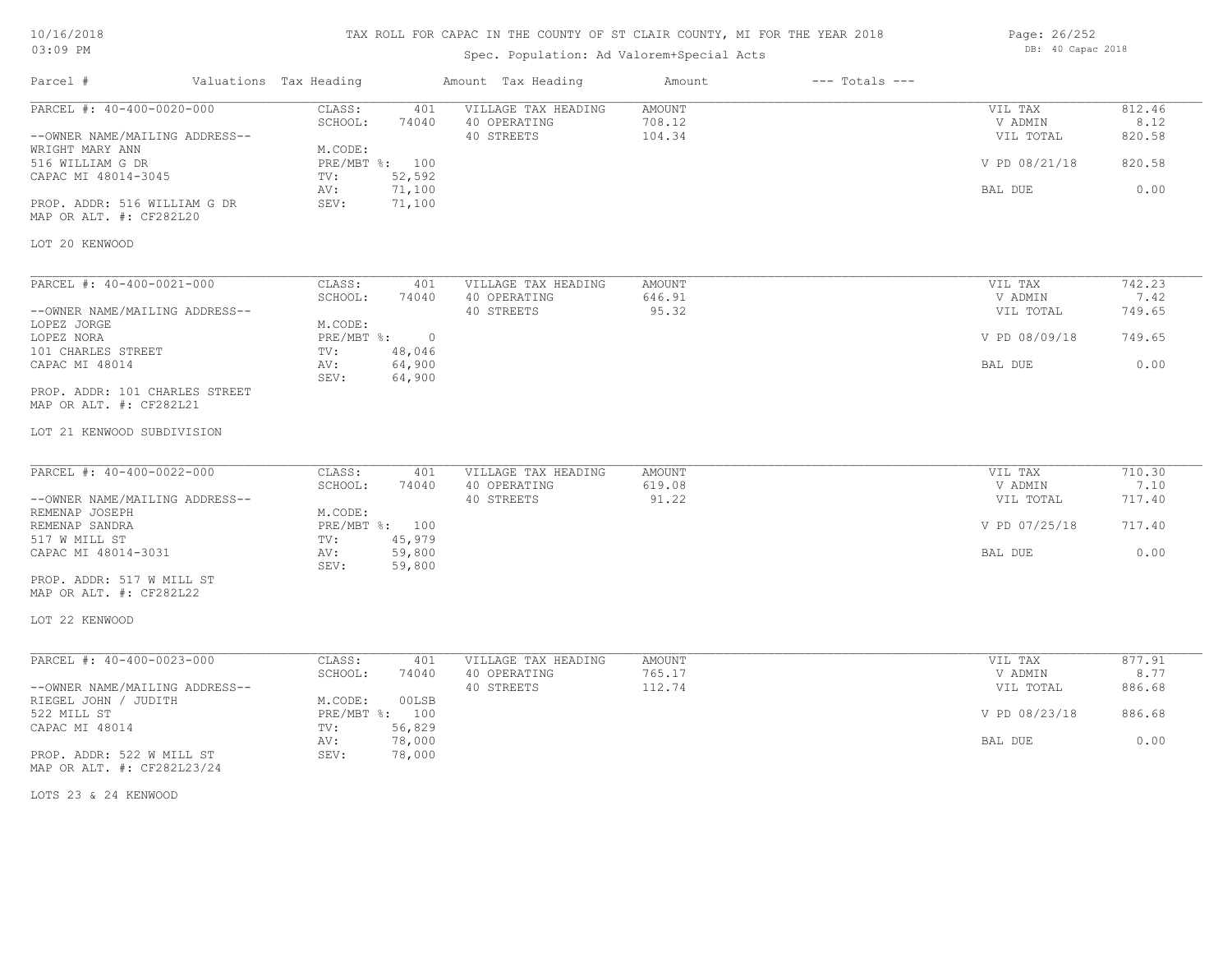# TAX ROLL FOR CAPAC IN THE COUNTY OF ST CLAIR COUNTY, MI FOR THE YEAR 2018

# Spec. Population: Ad Valorem+Special Acts

Page: 27/252 DB: 40 Capac 2018

| Parcel #                                                 | Valuations Tax Heading |                  | Amount Tax Heading                  | Amount                  | $---$ Totals $---$ |                    |                |
|----------------------------------------------------------|------------------------|------------------|-------------------------------------|-------------------------|--------------------|--------------------|----------------|
| PARCEL #: 40-400-0025-000                                | CLASS:<br>SCHOOL:      | 401<br>74040     | VILLAGE TAX HEADING<br>40 OPERATING | <b>AMOUNT</b><br>567.62 |                    | VIL TAX<br>V ADMIN | 651.25<br>6.51 |
| --OWNER NAME/MAILING ADDRESS--<br>HLUBIC DEBRA           | M.CODE:                | COREL            | 40 STREETS                          | 83.63                   |                    | VIL TOTAL          | 657.76         |
| 523 W MILL ST<br>CAPAC MI 48014-3031                     | PRE/MBT %: 100<br>TV:  | 42,157           |                                     |                         |                    | V PD 09/07/18      | 657.76         |
|                                                          | AV:                    | 56,700           |                                     |                         |                    | BAL DUE            | 0.00           |
| PROP. ADDR: 523 W MILL ST<br>MAP OR ALT. #: CF282L25     | SEV:                   | 56,700           |                                     |                         |                    |                    |                |
| LOT 25 KENWOOD                                           |                        |                  |                                     |                         |                    |                    |                |
| PARCEL #: 40-400-0026-000                                | CLASS:                 | 401              | VILLAGE TAX HEADING                 | AMOUNT                  |                    | VIL TAX            | 799.70         |
|                                                          | SCHOOL:                | 74040            | 40 OPERATING                        | 697.00                  |                    | V ADMIN            | 7.99           |
| --OWNER NAME/MAILING ADDRESS--<br>KALMUS JAMIE S/JULIE A | M.CODE:                | OLALS            | 40 STREETS                          | 102.70                  |                    | VIL TOTAL          | 807.69         |
| 525 W MILL ST<br>CAPAC MI 48014-3031                     | PRE/MBT %: 100<br>TV:  | 51,766           |                                     |                         |                    | V PD 09/13/18      | 807.69         |
|                                                          | AV:                    | 68,700           |                                     |                         |                    | BAL DUE            | 0.00           |
| PROP. ADDR: 525 W MILL ST<br>MAP OR ALT. #: CF282L26     | SEV:                   | 68,700           |                                     |                         |                    |                    |                |
| LOT 26 KENWOOD                                           |                        |                  |                                     |                         |                    |                    |                |
| PARCEL #: 40-400-0027-000                                | CLASS:                 | 401              | VILLAGE TAX HEADING                 | AMOUNT                  |                    | VIL TAX            | 846.98         |
|                                                          | SCHOOL:                | 74040            | 40 OPERATING                        | 738.21                  |                    | V ADMIN            | 8.46           |
| --OWNER NAME/MAILING ADDRESS--                           |                        |                  | 40 STREETS                          | 108.77                  |                    | VIL TOTAL          | 855.44         |
| CHALABIAN PHILLIP C                                      | M.CODE:                | COREL            |                                     |                         |                    |                    |                |
| 527 W MILL ST<br>CAPAC MI 48014-3031                     | PRE/MBT %: 100<br>TV:  | 54,827           |                                     |                         |                    | V PD 09/07/18      | 855.44         |
|                                                          | AV:                    | 58,900           |                                     |                         |                    | BAL DUE            | 0.00           |
| PROP. ADDR: 527 W MILL ST<br>MAP OR ALT. #: CF282L27     | SEV:                   | 58,900           |                                     |                         |                    |                    |                |
| LOT 27 KENWOOD                                           |                        |                  |                                     |                         |                    |                    |                |
| PARCEL #: 40-400-0028-000                                | CLASS:                 | 401              | VILLAGE TAX HEADING                 | AMOUNT                  |                    | VIL TAX            | 743.82         |
|                                                          | SCHOOL:                | 74040            | 40 OPERATING                        | 648.30                  |                    | V ADMIN            | 7.43           |
| --OWNER NAME/MAILING ADDRESS--                           |                        |                  | 40 STREETS                          | 95.52                   |                    | VIL TOTAL          | 751.25         |
| CORDAN GEORGE/KATHRYN TRUST                              | M.CODE:                |                  |                                     |                         |                    |                    |                |
| CHEMICAL BANK                                            | PRE/MBT %: 100         |                  |                                     |                         |                    | V PD 07/30/18      | 751.25         |
| 525 WATER ST P.O. BOX 610809<br>PORT HURON MI 48061      | TV:<br>AV:             | 48,149<br>65,200 |                                     |                         |                    | BAL DUE            | 0.00           |
| PROP. ADDR: 529 W MILL ST                                | SEV:                   | 65,200           |                                     |                         |                    |                    |                |

MAP OR ALT. #: CF282L28

LOT 28 KENWOOD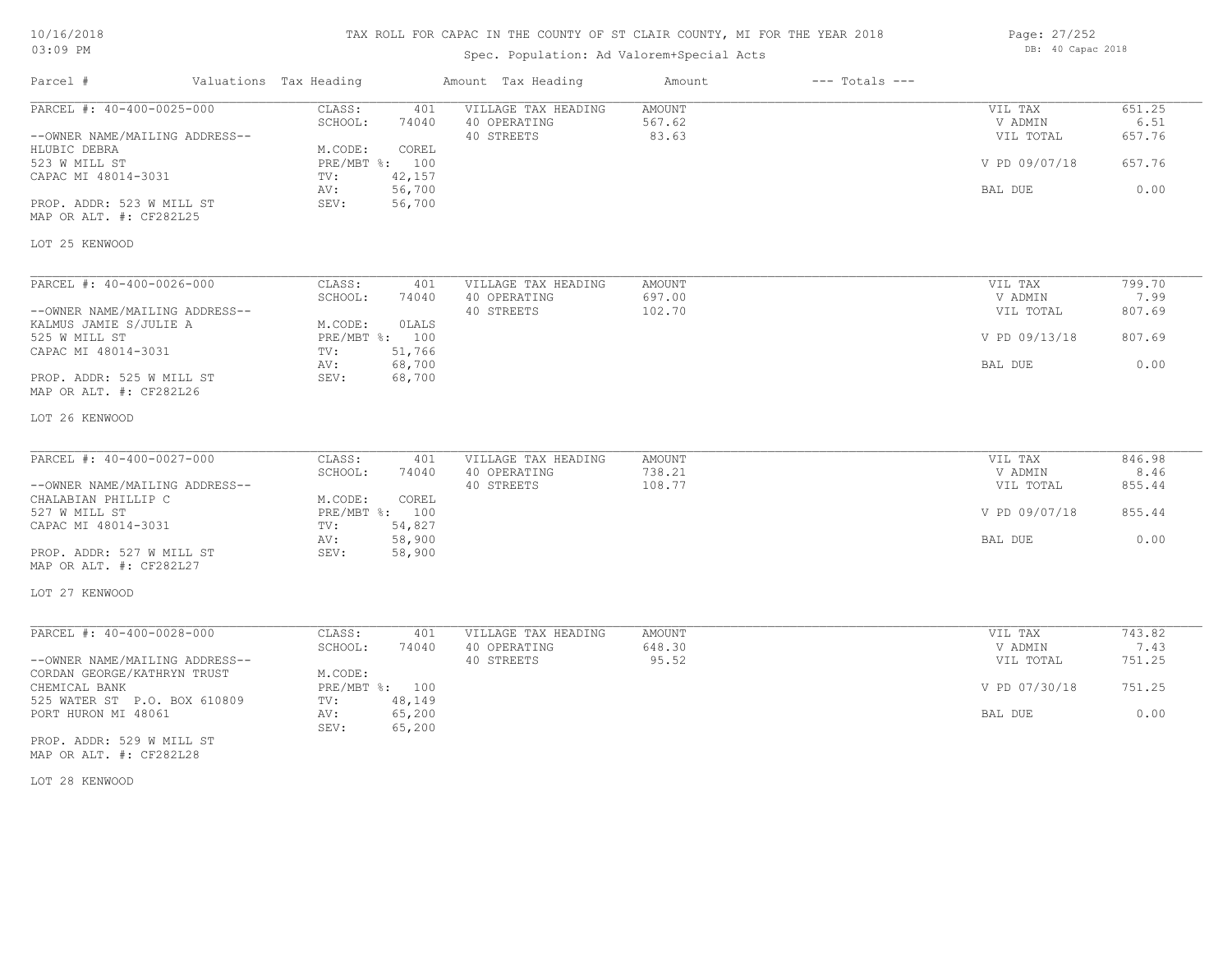# TAX ROLL FOR CAPAC IN THE COUNTY OF ST CLAIR COUNTY, MI FOR THE YEAR 2018

# Spec. Population: Ad Valorem+Special Acts

| Parcel #                                                                                   | Valuations Tax Heading |                                                 |                            | Amount Tax Heading                                | Amount                     | $---$ Totals $---$ |                                 |                          |
|--------------------------------------------------------------------------------------------|------------------------|-------------------------------------------------|----------------------------|---------------------------------------------------|----------------------------|--------------------|---------------------------------|--------------------------|
| PARCEL #: 40-400-0029-000<br>--OWNER NAME/MAILING ADDRESS--                                |                        | CLASS:<br>SCHOOL:                               | 401<br>74040               | VILLAGE TAX HEADING<br>40 OPERATING<br>40 STREETS | AMOUNT<br>681.70<br>100.44 |                    | VIL TAX<br>V ADMIN<br>VIL TOTAL | 782.14<br>7.82<br>789.96 |
| MUNOZ FREDRICO<br>MUNOZ MAIRA<br>LABREE HOMES, LLC<br>P.O. BOX 130<br>MARINE CITY MI 48039 |                        | M.CODE:<br>PRE/MBT %: 100<br>TV:<br>AV:<br>SEV: | 50,630<br>68,900<br>68,900 |                                                   |                            |                    | BAL DUE                         | 789.96                   |
| PROP. ADDR: 101 ST CLAIR ST<br>MAP OR ALT. #: CF282L29                                     |                        |                                                 |                            |                                                   |                            |                    |                                 |                          |
| LOT 29 KENWOOD SUBDIVISION                                                                 |                        |                                                 |                            |                                                   |                            |                    |                                 |                          |
| PARCEL #: 40-400-0030-000                                                                  |                        | CLASS:                                          | 401                        | VILLAGE TAX HEADING                               | <b>AMOUNT</b>              |                    | VIL TAX                         | 600.16                   |
| --OWNER NAME/MAILING ADDRESS--<br>STACK GARY D                                             |                        | SCHOOL:<br>M.CODE:                              | 74040<br>OLALS             | 40 OPERATING<br>40 STREETS                        | 523.09<br>77.07            |                    | V ADMIN<br>VIL TOTAL            | 6.00<br>606.16           |
| 103 ST CLAIR ST<br>CAPAC MI 48014-3043                                                     |                        | PRE/MBT %: 100<br>TV:                           | 38,850                     |                                                   |                            |                    | V PD 09/13/18                   | 606.16                   |
| PROP. ADDR: 103 ST CLAIR ST<br>MAP OR ALT. #: CF282L30                                     |                        | AV:<br>SEV:                                     | 52,700<br>52,700           |                                                   |                            |                    | BAL DUE                         | 0.00                     |
| LOT 30 KENWOOD                                                                             |                        |                                                 |                            |                                                   |                            |                    |                                 |                          |
| PARCEL #: 40-400-0031-000                                                                  |                        | CLASS:<br>SCHOOL:                               | 401<br>74040               | VILLAGE TAX HEADING<br>40 OPERATING               | AMOUNT<br>502.22           |                    | VIL TAX<br>V ADMIN              | 576.22<br>5.76           |
| --OWNER NAME/MAILING ADDRESS--<br>FAUSTINA HERRERA SARA                                    |                        | M.CODE:                                         |                            | 40 STREETS                                        | 74.00                      |                    | VIL TOTAL                       | 581.98                   |
| HERRERA FORTINO<br>105 ST CLAIR ST                                                         |                        | PRE/MBT %: 100<br>TV:                           | 37,300                     |                                                   |                            |                    | V PD 09/06/18                   | 581.98                   |
| CAPAC MI 48014-3043                                                                        |                        | AV:<br>SEV:                                     | 50,700<br>50,700           |                                                   |                            |                    | <b>BAL DUE</b>                  | 0.00                     |
| PROP. ADDR: 105 ST CLAIR ST<br>MAP OR ALT. #: CF282L31                                     |                        |                                                 |                            |                                                   |                            |                    |                                 |                          |
| LOT 31 KENWOOD SUBDIVISION                                                                 |                        |                                                 |                            |                                                   |                            |                    |                                 |                          |
| PARCEL #: 40-400-0032-000                                                                  |                        | CLASS:                                          | 401                        | VILLAGE TAX HEADING                               | AMOUNT                     |                    | VIL TAX                         | 767.78                   |
| --OWNER NAME/MAILING ADDRESS--                                                             |                        | SCHOOL:                                         | 74040                      | 40 OPERATING<br>40 STREETS                        | 669.18<br>98.60            |                    | V ADMIN<br>VIL TOTAL            | 7.67<br>775.45           |
| RICHARDS NADINE<br>107 ST. CLAIR ST<br>CAPAC MI 48014                                      |                        | M.CODE:<br>PRE/MBT %: 100<br>TV:                | COREL<br>49,700            |                                                   |                            |                    | V PD 09/07/18                   | 775.45                   |
| PROP. ADDR: 107 ST. CLAIR ST<br>MAP OR ALT. #: CF282L32                                    |                        | AV:<br>SEV:                                     | 67,100<br>67,100           |                                                   |                            |                    | BAL DUE                         | 0.00                     |
| LOT 32 KENWOOD SUBDIVISION                                                                 |                        |                                                 |                            |                                                   |                            |                    |                                 |                          |
|                                                                                            |                        |                                                 |                            |                                                   |                            |                    |                                 |                          |

Page: 28/252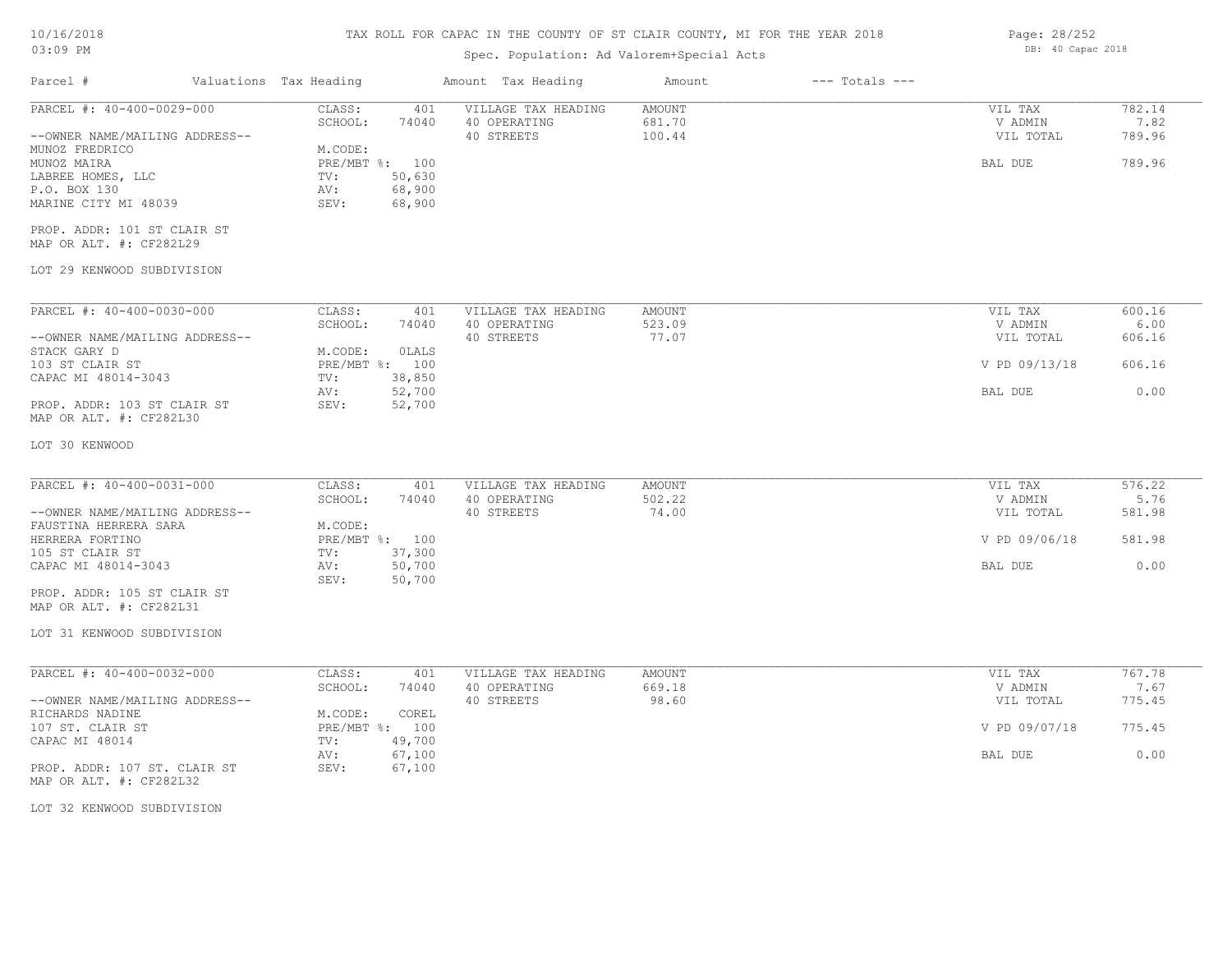# Spec. Population: Ad Valorem+Special Acts

| Parcel #                       | Valuations Tax Heading |        | Amount Tax Heading  | Amount | $---$ Totals $---$ |               |          |
|--------------------------------|------------------------|--------|---------------------|--------|--------------------|---------------|----------|
| PARCEL #: 40-425-0001-000      | CLASS:                 | 401    | VILLAGE TAX HEADING | AMOUNT |                    | VIL TAX       | 1,094.63 |
|                                | SCHOOL:                | 74040  | 40 OPERATING        | 954.05 |                    | V ADMIN       | 10.94    |
| --OWNER NAME/MAILING ADDRESS-- |                        |        | 40 STREETS          | 140.58 |                    | VIL TOTAL     | 1,105.57 |
| MALANEY JOHN                   | M.CODE:                | COREL  |                     |        |                    |               |          |
| MALANEY BRYAN                  | PRE/MBT %: 100         |        |                     |        |                    | V PD 09/07/18 | 1,105.57 |
| 415 W MILL ST                  | TV:                    | 70,857 |                     |        |                    |               |          |
| CAPAC MI 48014-3618            | AV:                    | 75,100 |                     |        |                    | BAL DUE       | 0.00     |
|                                | SEV:                   | 75,100 |                     |        |                    |               |          |
|                                |                        |        |                     |        |                    |               |          |

MAP OR ALT. #: CF282M/Q PROP. ADDR: 415 W MILL ST

LOT 1 EXC S 35' OF W 35' POPPS SUBDIVISION

| PARCEL #: 40-425-0001-250      | CLASS:     | 703   | VILLAGE TAX HEADING | AMOUNT | 0.00<br>VIL TAX   |  |
|--------------------------------|------------|-------|---------------------|--------|-------------------|--|
|                                | SCHOOL:    | 74040 | 40 OPERATING        | 0.00   | 0.00<br>V ADMIN   |  |
| --OWNER NAME/MAILING ADDRESS-- |            |       | 40 STREETS          | 0.00   | 0.00<br>VIL TOTAL |  |
| VILLAGE OF CAPAC               | M.CODE:    |       |                     |        |                   |  |
| 131 N MAIN ST                  | PRE/MBT %: | 0.    |                     |        | 0.00<br>BAL DUE   |  |
| CAPAC MI 48014                 | TV:        |       |                     |        |                   |  |
|                                | AV:        |       |                     |        |                   |  |
| PROP. ADDR: 499 W MILL ST      | SEV:       |       |                     |        |                   |  |
| MAP OR ALT. #: CF282R1         |            |       |                     |        |                   |  |

S35' OF W 35' OF LOT 1 POPPS SUBDIVISION

| PARCEL #: 40-425-0002-000        | CLASS:         | 401    | VILLAGE TAX HEADING | AMOUNT | VIL TAX       | 881.49 |
|----------------------------------|----------------|--------|---------------------|--------|---------------|--------|
|                                  | SCHOOL:        | 74040  | 40 OPERATING        | 768.29 | V ADMIN       | 8.81   |
| --OWNER NAME/MAILING ADDRESS--   |                |        | 40 STREETS          | 113.20 | VIL TOTAL     | 890.30 |
| STEVENS CHRISTOPHER A / JENNIE S | M.CODE:        |        |                     |        |               |        |
| 109 N MATTESON ST                | PRE/MBT %: 100 |        |                     |        | V PD 09/07/18 | 890.30 |
| CAPAC MI 48014-3020              | TV:            | 57,061 |                     |        |               |        |
|                                  | AV:            | 76,400 |                     |        | BAL DUE       | 0.00   |
| PROP. ADDR: 109 N MATTESON ST    | SEV:           | 76,400 |                     |        |               |        |
| MAP OR ALT. #: CF282R2           |                |        |                     |        |               |        |

LOT 2 POPPS SUBDIVISION

| PARCEL #: 40-425-0003-000      | CLASS:     | 401    | VILLAGE TAX HEADING | AMOUNT | VIL TAX       | 733.21 |
|--------------------------------|------------|--------|---------------------|--------|---------------|--------|
|                                | SCHOOL:    | 74040  | 40 OPERATING        | 639.05 | V ADMIN       | 7.33   |
| --OWNER NAME/MAILING ADDRESS-- |            |        | 40 STREETS          | 94.16  | VIL TOTAL     | 740.54 |
| GRESELL KAREN A                | M.CODE:    |        |                     |        |               |        |
| 107 N MATTESON ST              | PRE/MBT %: | 100    |                     |        | V PD 09/10/18 | 740.54 |
| CAPAC MI 48014-3020            | TV:        | 47,462 |                     |        |               |        |
|                                | AV:        | 65,100 |                     |        | BAL DUE       | 0.00   |
| PROP. ADDR: 107 N MATTESON ST  | SEV:       | 65,100 |                     |        |               |        |
| MAP OR ALT. #: CF282R3         |            |        |                     |        |               |        |

LOT 3 POPPS SUBDIVISION

Page: 29/252 DB: 40 Capac 2018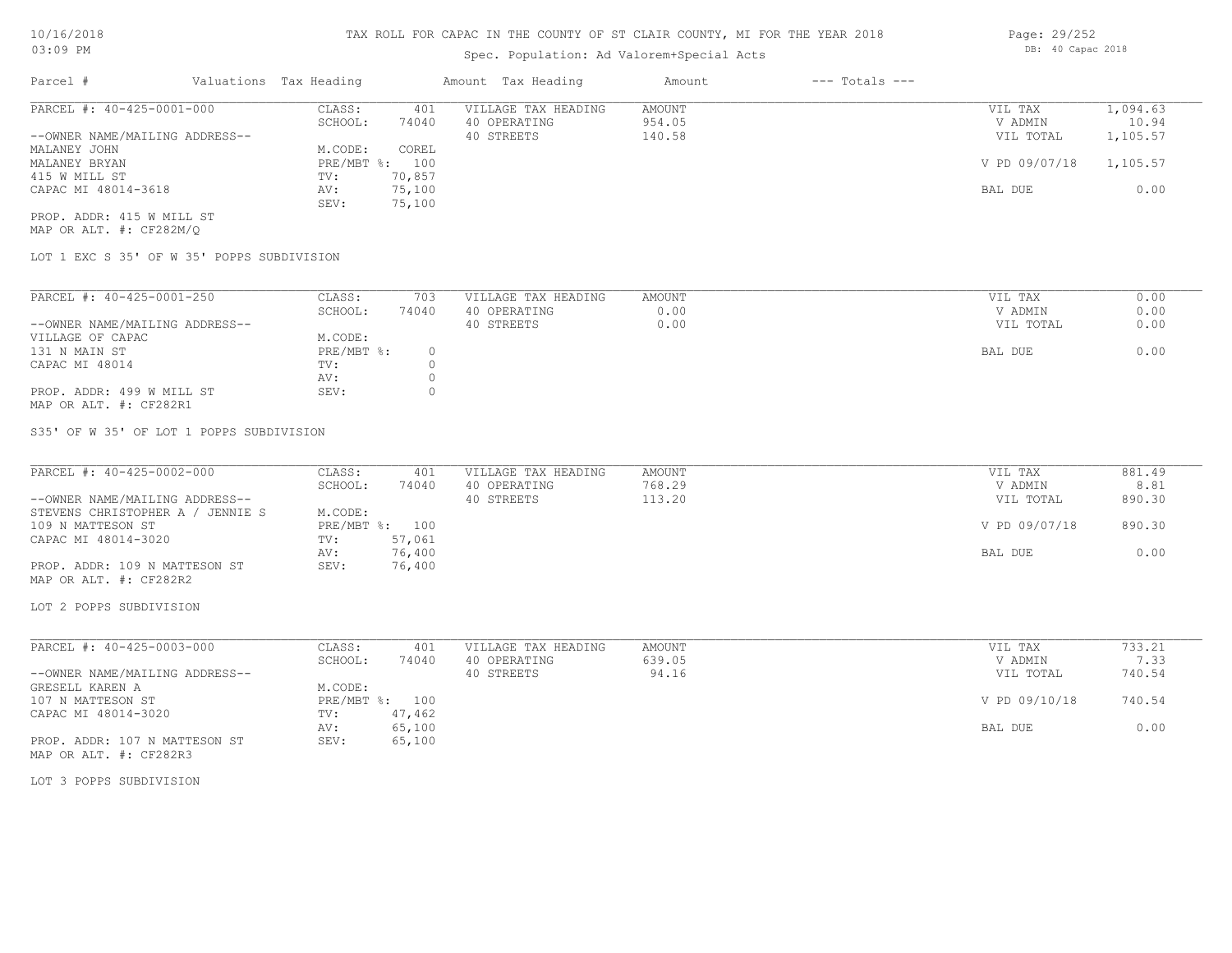# Spec. Population: Ad Valorem+Special Acts

| Parcel #                       |  | Valuations Tax Heading |        | Amount Tax Heading  | Amount | $---$ Totals $---$ |               |       |
|--------------------------------|--|------------------------|--------|---------------------|--------|--------------------|---------------|-------|
| PARCEL #: 40-425-0004-000      |  | CLASS:                 | 402    | VILLAGE TAX HEADING | AMOUNT |                    | VIL TAX       | 95.40 |
|                                |  | SCHOOL:                | 74040  | 40 OPERATING        | 83.15  |                    | V ADMIN       | 0.95  |
| --OWNER NAME/MAILING ADDRESS-- |  |                        |        | 40 STREETS          | 12.25  |                    | VIL TOTAL     | 96.35 |
| WISNESKI DAVID F               |  | M.CODE:                |        |                     |        |                    |               |       |
| WISNESKI JANE M                |  | PRE/MBT %:             | 100    |                     |        |                    | V PD 09/14/18 | 96.35 |
| 403 W MILL ST                  |  | TV:                    | 6,176  |                     |        |                    |               |       |
| CAPAC MI 48014-3029            |  | AV:                    | 19,100 |                     |        |                    | BAL DUE       | 0.00  |
|                                |  | SEV:                   | 19,100 |                     |        |                    |               |       |
| PROP. ADDR: N MADISON          |  |                        |        |                     |        |                    |               |       |

MAP OR ALT. #: CF282R4

### LOT 4 POPPS SUBDIVISION

| PARCEL #: 40-425-0005-000      | CLASS:       | 401    | VILLAGE TAX HEADING | AMOUNT | VIL TAX       | 612.92 |
|--------------------------------|--------------|--------|---------------------|--------|---------------|--------|
|                                | SCHOOL:      | 74040  | 40 OPERATING        | 534.21 | V ADMIN       | 6.12   |
| --OWNER NAME/MAILING ADDRESS-- |              |        | 40 STREETS          | 78.71  | VIL TOTAL     | 619.04 |
| WISNESKI DAVID F.              | M.CODE:      |        |                     |        |               |        |
| WISNESKI JANE M                | $PRE/MBT$ %: | 100    |                     |        | V PD 09/14/18 | 619.04 |
| 403 W MILL ST                  | TV:          | 39,676 |                     |        |               |        |
| CAPAC MI 48014-3029            | AV:          | 53,900 |                     |        | BAL DUE       | 0.00   |
|                                | SEV:         | 53,900 |                     |        |               |        |
| PROP. ADDR: 403 W MILL ST      |              |        |                     |        |               |        |

MAP OR ALT. #: CF282R5/W

LOT 5 POPPS SUBDIVISION

| PARCEL #: 40-450-1001-000      | CLASS:       | 201    | VILLAGE TAX HEADING | AMOUNT | VIL TAX       | 762.00 |
|--------------------------------|--------------|--------|---------------------|--------|---------------|--------|
|                                | SCHOOL:      | 74040  | 40 OPERATING        | 664.14 | V ADMIN       | 7.62   |
| --OWNER NAME/MAILING ADDRESS-- |              |        | 40 STREETS          | 97.86  | VIL TOTAL     | 769.62 |
| TJH REALTY, LLC                | M.CODE:      |        |                     |        |               |        |
| PO BOX 38                      | $PRE/MBT$ %: |        |                     |        | V PD 08/09/18 | 769.62 |
| JEDDO MI 48032                 | TV:          | 49,326 |                     |        |               |        |
|                                | AV:          | 84,500 |                     |        | BAL DUE       | 0.00   |
| PROP. ADDR: 4309 N CAPAC RD    | SEV:         | 84,500 |                     |        |               |        |

MAP OR ALT. #: CF282X01

LOT 1 EXC W 150' & EXC E 140' OF S 100' STOUTENBURG SUBDIVISION

| PARCEL #: 40-450-1002-000      | CLASS:     | 401    | VILLAGE TAX HEADING | AMOUNT | VIL TAX       | 1,021.14 |
|--------------------------------|------------|--------|---------------------|--------|---------------|----------|
|                                | SCHOOL:    | 74040  | 40 OPERATING        | 890.00 | V ADMIN       | 10.21    |
| --OWNER NAME/MAILING ADDRESS-- |            |        | 40 STREETS          | 131.14 | VIL TOTAL     | l,031.35 |
| SYMONDS KATHERINE M            | M.CODE:    |        |                     |        |               |          |
| 14218 188 PLACE NE             | PRE/MBT %: |        |                     |        | V PD 08/14/18 | 1,031.35 |
| WOODINVILLE WA 98072-9345      | TV:        | 66,100 |                     |        |               |          |
|                                | AV:        | 66,100 |                     |        | BAL DUE       | 0.00     |
| PROP. ADDR: 15030 W PARK ST    | SEV:       | 66,100 |                     |        |               |          |
| $\cdots$                       |            |        |                     |        |               |          |

MAP OR ALT. #: CF282X02

W150' OF LOT 1 EXC W 50' STOUTENBERG SUBDIVISION

Page: 30/252 DB: 40 Capac 2018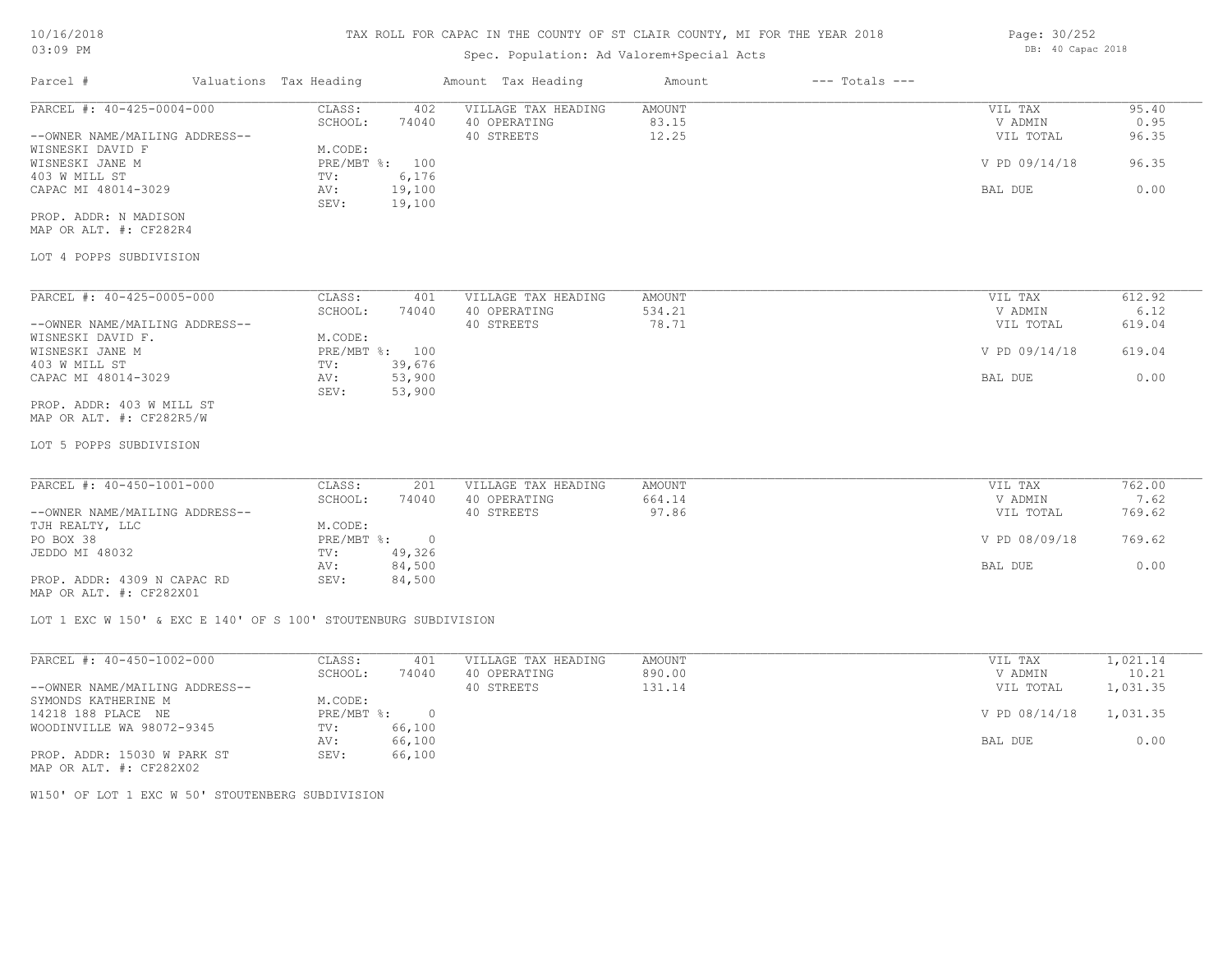# Spec. Population: Ad Valorem+Special Acts

| Page: 31/252 |                   |  |
|--------------|-------------------|--|
|              | DB: 40 Capac 2018 |  |

| Parcel #                       | Valuations Tax Heading |        | Amount Tax Heading  | Amount | $---$ Totals $---$ |               |        |
|--------------------------------|------------------------|--------|---------------------|--------|--------------------|---------------|--------|
| PARCEL #: 40-450-1003-000      | CLASS:                 | 202    | VILLAGE TAX HEADING | AMOUNT |                    | VIL TAX       | 139.52 |
|                                | SCHOOL:                | 74040  | 40 OPERATING        | 121.61 |                    | V ADMIN       | 1.39   |
| --OWNER NAME/MAILING ADDRESS-- |                        |        | 40 STREETS          | 17.91  |                    | VIL TOTAL     | 140.91 |
| TJH REALTY, LLC                | M.CODE:                |        |                     |        |                    |               |        |
| PO BOX 38                      | $PRE/MBT$ %:           |        |                     |        |                    | V PD 08/09/18 | 140.91 |
| JEDDO MI 48032                 | TV:                    | 9,032  |                     |        |                    |               |        |
|                                | AV:                    | 18,600 |                     |        |                    | BAL DUE       | 0.00   |
| PROP. ADDR: 4305 N CAPAC RD    | SEV:                   | 18,600 |                     |        |                    |               |        |
| MAP OR ALT. #: CF282X03        |                        |        |                     |        |                    |               |        |

E140 FT OF S 100 FT OF LOT 1 STOUTENBURG SUBD SEC 21 T7N R13E

| PARCEL #: 40-450-1004-000      | CLASS:  | 401            | VILLAGE TAX HEADING | AMOUNT | VIL TAX       | 550.30 |
|--------------------------------|---------|----------------|---------------------|--------|---------------|--------|
|                                | SCHOOL: | 74040          | 40 OPERATING        | 479.63 | V ADMIN       | 5.50   |
| --OWNER NAME/MAILING ADDRESS-- |         |                | 40 STREETS          | 70.67  | VIL TOTAL     | 555.80 |
| JAMISON NETTIE                 | M.CODE: | COREL          |                     |        |               |        |
| 15038 W PARK ST                |         | PRE/MBT %: 100 |                     |        | V PD 09/07/18 | 555.80 |
| CAPAC MI 48014-3042            | TV:     | 35,622         |                     |        |               |        |
|                                | AV:     | 49,300         |                     |        | BAL DUE       | 0.00   |
| PROP. ADDR: 15038 W PARK ST    | SEV:    | 49,300         |                     |        |               |        |
| MAP OR ALT. #: CF282X04        |         |                |                     |        |               |        |

LOT 2 & W 50' OF LOT 1 STOUTENBURG SUBDIVISION

| PARCEL #: 40-450-1005-000      | CLASS:     | 401    | VILLAGE TAX HEADING | AMOUNT | VIL TAX       | 152.48 |
|--------------------------------|------------|--------|---------------------|--------|---------------|--------|
|                                | SCHOOL:    | 74040  | 40 OPERATING        | 132.90 | V ADMIN       | 1.52   |
| --OWNER NAME/MAILING ADDRESS-- |            |        | 40 STREETS          | 19.58  | VIL TOTAL     | 154.00 |
| KOBAYASHI ROBERTA G.           | M.CODE:    |        |                     |        |               |        |
| BARNARD DALE B.                | PRE/MBT %: |        |                     |        | V PD 09/10/18 | 154.00 |
| 535 N NEEPER ST                | TV:        | 9,871  |                     |        |               |        |
| CAPAC MI 48014-3040            | AV:        | 20,800 |                     |        | BAL DUE       | 0.00   |
|                                | SEV:       | 20,800 |                     |        |               |        |
| PROP. ADDR: 15050 W PARK ST    |            |        |                     |        |               |        |

MAP OR ALT. #: CF282X05

### LOT 3 STOUTENBURG SUBDIVISION

| PARCEL #: 40-450-1006-000      | CLASS:  | 402            | VILLAGE TAX HEADING | AMOUNT | VIL TAX       | 160.51 |
|--------------------------------|---------|----------------|---------------------|--------|---------------|--------|
|                                | SCHOOL: | 74040          | 40 OPERATING        | 139.90 | V ADMIN       | 1.60   |
| --OWNER NAME/MAILING ADDRESS-- |         |                | 40 STREETS          | 20.61  | VIL TOTAL     | 162.11 |
| WHITE ROBERT G                 | M.CODE: |                |                     |        |               |        |
| 15070 W PARK ST                |         | PRE/MBT %: 100 |                     |        | V PD 07/11/18 | 162.11 |
| CAPAC MI 48014-3042            | TV:     | 10,391         |                     |        |               |        |
|                                | AV:     | 17,000         |                     |        | BAL DUE       | 0.00   |
| PROP. ADDR: W PARK ST          | SEV:    | 17,000         |                     |        |               |        |
| MAP OR ALT. #: CF282X06        |         |                |                     |        |               |        |

LOT 4 STOUTENBURG SUBD SEC 21 T7N R13E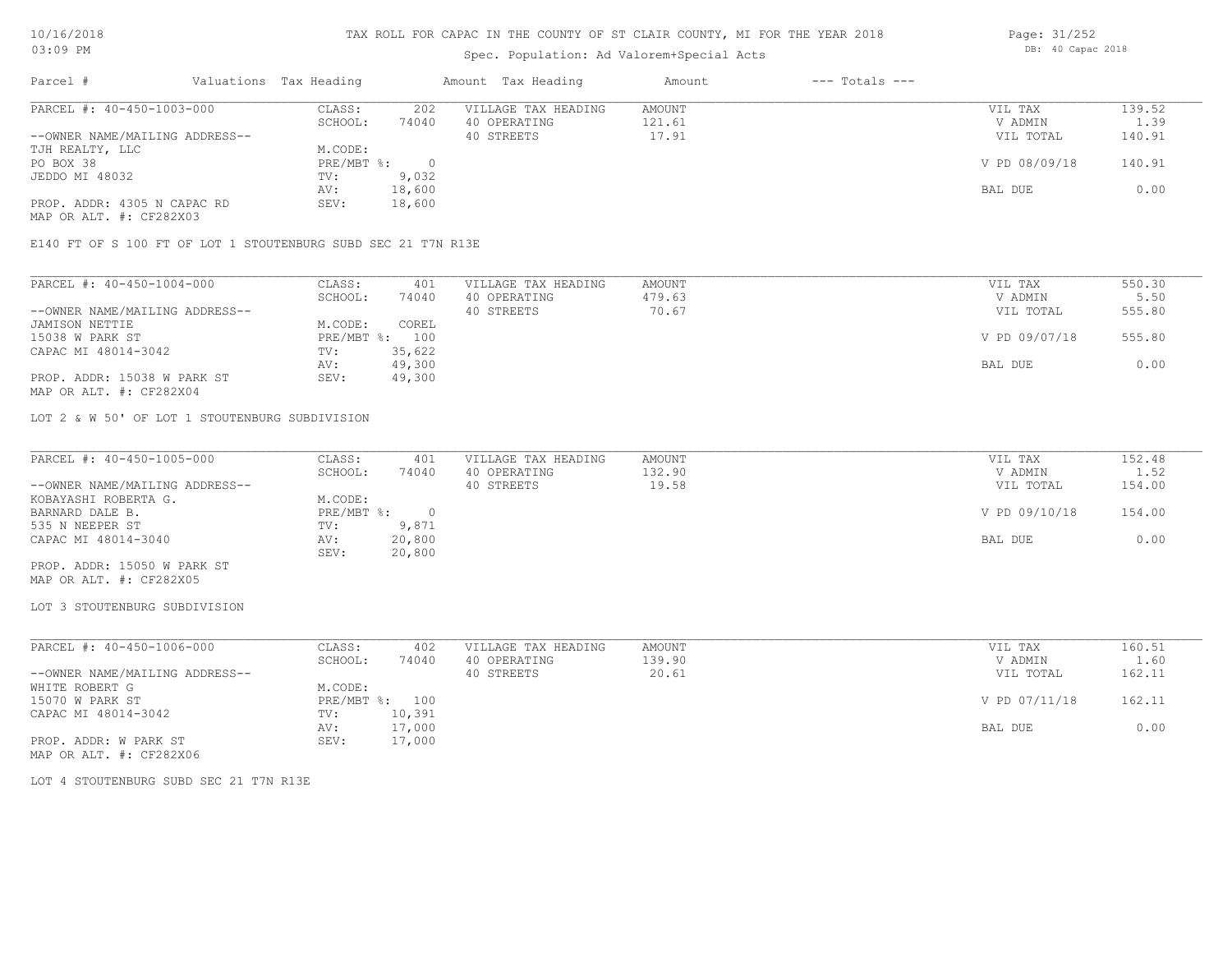# Spec. Population: Ad Valorem+Special Acts

| Page: 32/252 |                   |  |
|--------------|-------------------|--|
|              | DB: 40 Capac 2018 |  |

| Parcel #                       | Valuations Tax Heading |        | Amount Tax Heading  | Amount | $---$ Totals $---$ |               |        |
|--------------------------------|------------------------|--------|---------------------|--------|--------------------|---------------|--------|
| PARCEL #: 40-450-1007-000      | CLASS:                 | 402    | VILLAGE TAX HEADING | AMOUNT |                    | VIL TAX       | 160.51 |
|                                | SCHOOL:                | 74040  | 40 OPERATING        | 139.90 |                    | V ADMIN       | 1.60   |
| --OWNER NAME/MAILING ADDRESS-- |                        |        | 40 STREETS          | 20.61  |                    | VIL TOTAL     | 162.11 |
| WHITE ROBERT G                 | M.CODE:                |        |                     |        |                    |               |        |
| 15070 W PARK ST                | PRE/MBT %: 100         |        |                     |        |                    | V PD 07/11/18 | 162.11 |
| CAPAC MI 48014-3042            | TV:                    | 10,391 |                     |        |                    |               |        |
|                                | AV:                    | 17,000 |                     |        |                    | BAL DUE       | 0.00   |
| PROP. ADDR: W PARK ST          | SEV:                   | 17,000 |                     |        |                    |               |        |
| MAP OR ALT. #: CF282X07        |                        |        |                     |        |                    |               |        |

LOT 5 STOUTENBURG SUBD SEC 21 T7N R13E

| PARCEL #: 40-450-1008-000      | CLASS:  | 401            | VILLAGE TAX HEADING | AMOUNT | VIL TAX       | 771.08 |
|--------------------------------|---------|----------------|---------------------|--------|---------------|--------|
|                                | SCHOOL: | 74040          | 40 OPERATING        | 672.06 | V ADMIN       | 7.71   |
| --OWNER NAME/MAILING ADDRESS-- |         |                | 40 STREETS          | 99.02  | VIL TOTAL     | 778.79 |
| WHITE ROBERT G                 | M.CODE: | COREL          |                     |        |               |        |
| 15070 W PARK ST                |         | PRE/MBT %: 100 |                     |        | V PD 09/07/18 | 778.79 |
| CAPAC MI 48014-3042            | TV:     | 49,914         |                     |        |               |        |
|                                | AV:     | 70,300         |                     |        | BAL DUE       | 0.00   |
| PROP. ADDR: 15070 W PARK ST    | SEV:    | 70,300         |                     |        |               |        |
| MAP OR ALT. #: CF282X08        |         |                |                     |        |               |        |

LOT 6 STOUTENBURG SUBD SEC 21 T7N R13E

| PARCEL #: 40-450-1009-000      | CLASS:     | 703   | VILLAGE TAX HEADING | AMOUNT | VIL TAX   | 0.00 |
|--------------------------------|------------|-------|---------------------|--------|-----------|------|
|                                | SCHOOL:    | 74040 | 40 OPERATING        | 0.00   | V ADMIN   | 0.00 |
| --OWNER NAME/MAILING ADDRESS-- |            |       | 40 STREETS          | 0.00   | VIL TOTAL | 0.00 |
| VILLAGE OF CAPAC               | M.CODE:    |       |                     |        |           |      |
| 131 N MAIN                     | PRE/MBT %: |       |                     |        | BAL DUE   | 0.00 |
| CAPAC MI 48014-3042            | TV:        |       |                     |        |           |      |
|                                | AV:        |       |                     |        |           |      |
| PROP. ADDR: W PARK ST          | SEV:       |       |                     |        |           |      |
| MAP OR ALT. #: CF282X09        |            |       |                     |        |           |      |

LOT 7 STOUTENBURG SUBD SEC 21 T7N R13E

| PARCEL #: 40-450-1010-000      | CLASS:     | 402    | VILLAGE TAX HEADING | AMOUNT | VIL TAX       | 199.50 |
|--------------------------------|------------|--------|---------------------|--------|---------------|--------|
|                                | SCHOOL:    | 74040  | 40 OPERATING        | 173.88 | V ADMIN       | 1.99   |
| --OWNER NAME/MAILING ADDRESS-- |            |        | 40 STREETS          | 25.62  | VIL TOTAL     | 201.49 |
| WHITE ROBERT G                 | M.CODE:    |        |                     |        |               |        |
| 15070 W PARK ST                | PRE/MBT %: | $\cap$ |                     |        | V PD 07/11/18 | 201.49 |
| CAPAC MI 48014-3042            | TV:        | 12,914 |                     |        |               |        |
|                                | AV:        | 19,100 |                     |        | BAL DUE       | 0.00   |
| PROP. ADDR: W PARK ST          | SEV:       | 19,100 |                     |        |               |        |

MAP OR ALT. #: CF282X10

LOT 8 STOUTENBURG SUBD SEC 21 T7N R13E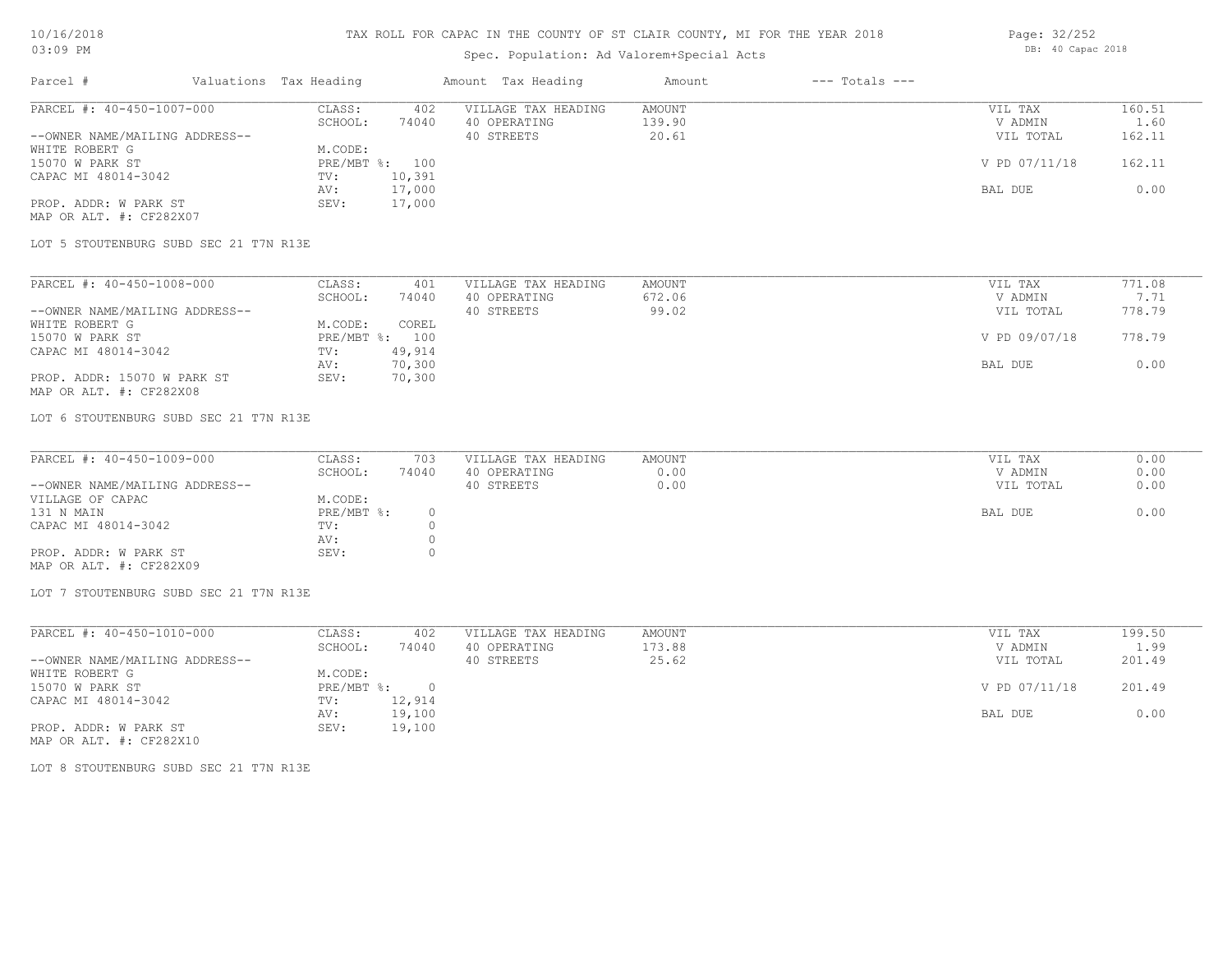# Spec. Population: Ad Valorem+Special Acts

| Parcel #                       | Valuations Tax Heading |        | Amount Tax Heading  | Amount | $---$ Totals $---$ |               |        |
|--------------------------------|------------------------|--------|---------------------|--------|--------------------|---------------|--------|
| PARCEL #: 40-450-1011-000      | CLASS:                 | 401    | VILLAGE TAX HEADING | AMOUNT |                    | VIL TAX       | 705.44 |
|                                | SCHOOL:                | 74040  | 40 OPERATING        | 614.85 |                    | V ADMIN       | 7.05   |
| --OWNER NAME/MAILING ADDRESS-- |                        |        | 40 STREETS          | 90.59  |                    | VIL TOTAL     | 712.49 |
| TOWNSEND JASON                 | M.CODE:                | COREL  |                     |        |                    |               |        |
| TOWNSEND COLLEEN               | $PRE/MBT$ %:           | 100    |                     |        |                    | V PD 09/07/18 | 712.49 |
| 15096 W PARK ST                | TV:                    | 45,665 |                     |        |                    |               |        |
| CAPAC MI 48014                 | AV:                    | 62,300 |                     |        |                    | BAL DUE       | 0.00   |
|                                | SEV:                   | 62,300 |                     |        |                    |               |        |
| PROP. ADDR: 15096 W PARK ST    |                        |        |                     |        |                    |               |        |

MAP OR ALT. #: CF282X11

LOT 9 STOUTENBURG SUBD SEC 21 T7N R13E

| PARCEL #: 40-450-1012-000       | CLASS:     | 202   | VILLAGE TAX HEADING | AMOUNT | VIL TAX       | 88.04 |
|---------------------------------|------------|-------|---------------------|--------|---------------|-------|
|                                 | SCHOOL:    | 74040 | 40 OPERATING        | 76.74  | V ADMIN       | 0.88  |
| --OWNER NAME/MAILING ADDRESS--  |            |       | 40 STREETS          | 11.30  | VIL TOTAL     | 88.92 |
| WEST MICHIGAN FAMILY HOMES, LLC | M.CODE:    |       |                     |        |               |       |
| 13854 SIMONE DR                 | PRE/MBT %: |       |                     |        | V PD 09/10/18 | 88.92 |
| SHELBY MI 48315                 | TV:        | 5,700 |                     |        |               |       |
|                                 | AV:        | 9,700 |                     |        | BAL DUE       | 0.00  |
| PROP. ADDR: W PARK ST           | SEV:       | 9,700 |                     |        |               |       |

MAP OR ALT. #: CF282X12

LOT 10 STOUTENBURG SUBD SEC 21 T7N R13E

| PARCEL #: 40-450-1013-000      | CLASS:     | 401    | VILLAGE TAX HEADING | AMOUNT | VIL TAX       | 1,145.51 |
|--------------------------------|------------|--------|---------------------|--------|---------------|----------|
|                                | SCHOOL:    | 74040  | 40 OPERATING        | 998.40 | V ADMIN       | 11.45    |
| --OWNER NAME/MAILING ADDRESS-- |            |        | 40 STREETS          | 147.11 | VIL TOTAL     | 1,156.96 |
| A S PROPERTIES INC             | M.CODE:    |        |                     |        |               |          |
| 16022 W PARK ST                | PRE/MBT %: |        |                     |        | V PD 08/27/18 | 1,156.96 |
| CAPAC MI 48014                 | TV:        | 74,151 |                     |        |               |          |
|                                | AV:        | 90,300 |                     |        | BAL DUE       | 0.00     |
| PROP. ADDR: 16014 W PARK ST    | SEV:       | 90,300 |                     |        |               |          |
|                                |            |        |                     |        |               |          |

MAP OR ALT. #: 282X13

LOT 11 STOUTENBURG SUBDIVISION SECTION 21 T7N R13E

| PARCEL #: 40-450-1014-000      | CLASS:       | 401    | VILLAGE TAX HEADING | AMOUNT   | VIL TAX       | 1,167.46 |
|--------------------------------|--------------|--------|---------------------|----------|---------------|----------|
|                                | SCHOOL:      | 74040  | 40 OPERATING        | 1,017.53 | V ADMIN       | 11.67    |
| --OWNER NAME/MAILING ADDRESS-- |              |        | 40 STREETS          | 149.93   | VIL TOTAL     | 1,179.13 |
| A S PROPERTIES INC             | M.CODE:      |        |                     |          |               |          |
| 16022 W PARK ST                | $PRE/MBT$ %: |        |                     |          | V PD 08/27/18 | 1,179.13 |
| CAPAC MI 48014                 | TV:          | 75,572 |                     |          |               |          |
|                                | AV:          | 92,000 |                     |          | BAL DUE       | 0.00     |
| PROP. ADDR: 16018 W PARK ST    | SEV:         | 92,000 |                     |          |               |          |
| MAP OR ALT. #: 282X14          |              |        |                     |          |               |          |

LOT 12 STOUTENBURG SUBDIVISION SECTION 21 T7N R13E

Page: 33/252 DB: 40 Capac 2018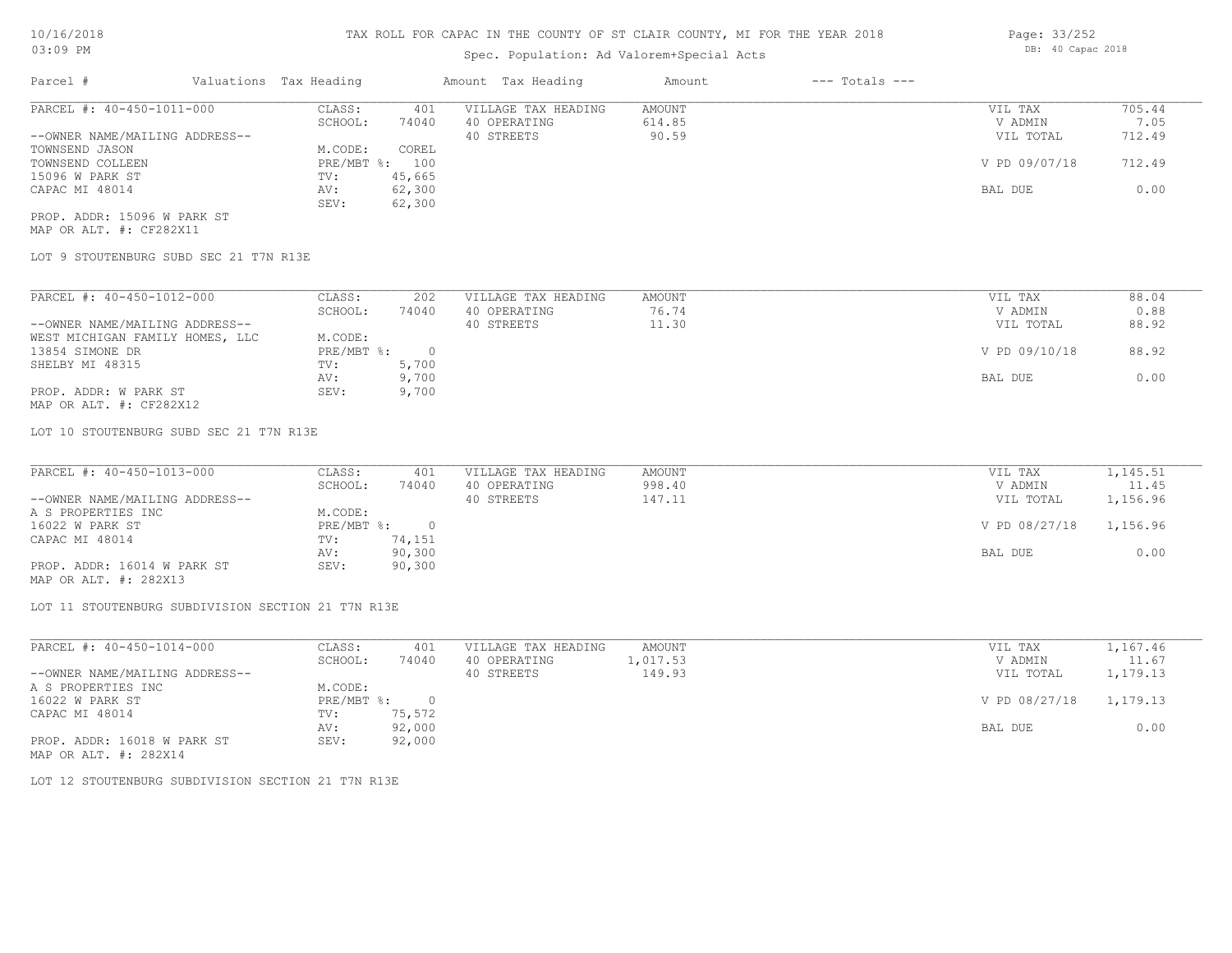# Spec. Population: Ad Valorem+Special Acts

| spec. Population: Ad valorem special Acts |  |                        |        |                     |          |                    |               |          |  |  |  |
|-------------------------------------------|--|------------------------|--------|---------------------|----------|--------------------|---------------|----------|--|--|--|
| Parcel #                                  |  | Valuations Tax Heading |        | Amount Tax Heading  | Amount   | $---$ Totals $---$ |               |          |  |  |  |
| PARCEL #: 40-450-1015-000                 |  | CLASS:                 | 401    | VILLAGE TAX HEADING | AMOUNT   |                    | VIL TAX       | 1,167.46 |  |  |  |
|                                           |  | SCHOOL:                | 74040  | 40 OPERATING        | 1,017.53 |                    | V ADMIN       | 11.67    |  |  |  |
| --OWNER NAME/MAILING ADDRESS--            |  |                        |        | 40 STREETS          | 149.93   |                    | VIL TOTAL     | 1,179.13 |  |  |  |
| A S PROPERTIES INC                        |  | M.CODE:                |        |                     |          |                    |               |          |  |  |  |
| 16022 W PARK ST                           |  | $PRE/MBT$ %:           |        |                     |          |                    | V PD 08/27/18 | 1,179.13 |  |  |  |
| CAPAC MI 48014                            |  | TV:                    | 75,572 |                     |          |                    |               |          |  |  |  |
|                                           |  | AV:                    | 92,000 |                     |          |                    | BAL DUE       | 0.00     |  |  |  |

MAP OR ALT. #: 282X15 PROP. ADDR: 16022 W PARK ST SEV: 92,000

LOT 13 STOUTENBURG SUBDIVISION SECTION 21 T7N R13E

| PARCEL #: 40-450-1016-000      | CLASS:     | 402    | VILLAGE TAX HEADING | AMOUNT | VIL TAX   | 148.25 |
|--------------------------------|------------|--------|---------------------|--------|-----------|--------|
|                                | SCHOOL:    | 74040  | 40 OPERATING        | 129.21 | V ADMIN   | 1.48   |
| --OWNER NAME/MAILING ADDRESS-- |            |        | 40 STREETS          | 19.04  | VIL TOTAL | 149.73 |
| LUMBARDO ROBERT JR             | M.CODE:    |        |                     |        |           |        |
| LUMBARDO DESIREE M             | PRE/MBT %: | 100    |                     |        | BAL DUE   | 149.73 |
| 4313 STEVENS DR                | TV:        | 9,597  |                     |        |           |        |
| CAPAC MI 48014                 | AV:        | 19,100 |                     |        |           |        |
|                                | SEV:       | 19,100 |                     |        |           |        |
| PROP. ADDR: W PARK ST          |            |        |                     |        |           |        |

AV: 92,000 BAL DUE 0.00

MAP OR ALT. #: CF282X16

LOT 14 STOUTENBURG SUBD SEC 21 T7N R13E

| PARCEL #: 40-450-1017-000      | CLASS:     | 401    | VILLAGE TAX HEADING | AMOUNT   | VIL TAX   | 1,419.55 |
|--------------------------------|------------|--------|---------------------|----------|-----------|----------|
|                                | SCHOOL:    | 74040  | 40 OPERATING        | 1,237.25 | V ADMIN   | 14.19    |
| --OWNER NAME/MAILING ADDRESS-- |            |        | 40 STREETS          | 182.30   | VIL TOTAL | 1,433.74 |
| FEB 7 PROPERTIES, INC          | M.CODE:    |        |                     |          |           |          |
| 16346 IMLAY CITY RD            | PRE/MBT %: |        |                     |          | BAL DUE   | 1,433.74 |
| CAPAC MI 48014                 | TV:        | 91,890 |                     |          |           |          |
|                                | AV:        | 93,500 |                     |          |           |          |
| PROP. ADDR: 16030 W PARK ST    | SEV:       | 93,500 |                     |          |           |          |
| MAP OR ALT. #: 282X17          |            |        |                     |          |           |          |

LOT 15 STOUTENBURG SUBDIVISION SECTION 21 T7N R13E

| PARCEL #: 40-450-1018-000      | CLASS:     | 401    | VILLAGE TAX HEADING | AMOUNT   | VIL TAX   | 1,408.51 |
|--------------------------------|------------|--------|---------------------|----------|-----------|----------|
|                                | SCHOOL:    | 74040  | 40 OPERATING        | 1,227.62 | V ADMIN   | 14.08    |
| --OWNER NAME/MAILING ADDRESS-- |            |        | 40 STREETS          | 180.89   | VIL TOTAL | 1,422.59 |
| FEB 7 PROPERTIES, INC          | M.CODE:    |        |                     |          |           |          |
| 16346 IMLAY CITY RD            | PRE/MBT %: |        |                     |          | BAL DUE   | 1,422.59 |
| CAPAC MI 48014                 | TV:        | 91,175 |                     |          |           |          |
|                                | AV:        | 92,800 |                     |          |           |          |
| PROP. ADDR: 16032 W PARK ST    | SEV:       | 92,800 |                     |          |           |          |
| MAP OR ALT. #: 282X18          |            |        |                     |          |           |          |

LOT 16 STOUTENBURG SUBDIVISION SECTION 21 T7N R13E

Page: 34/252 DB: 40 Capac 2018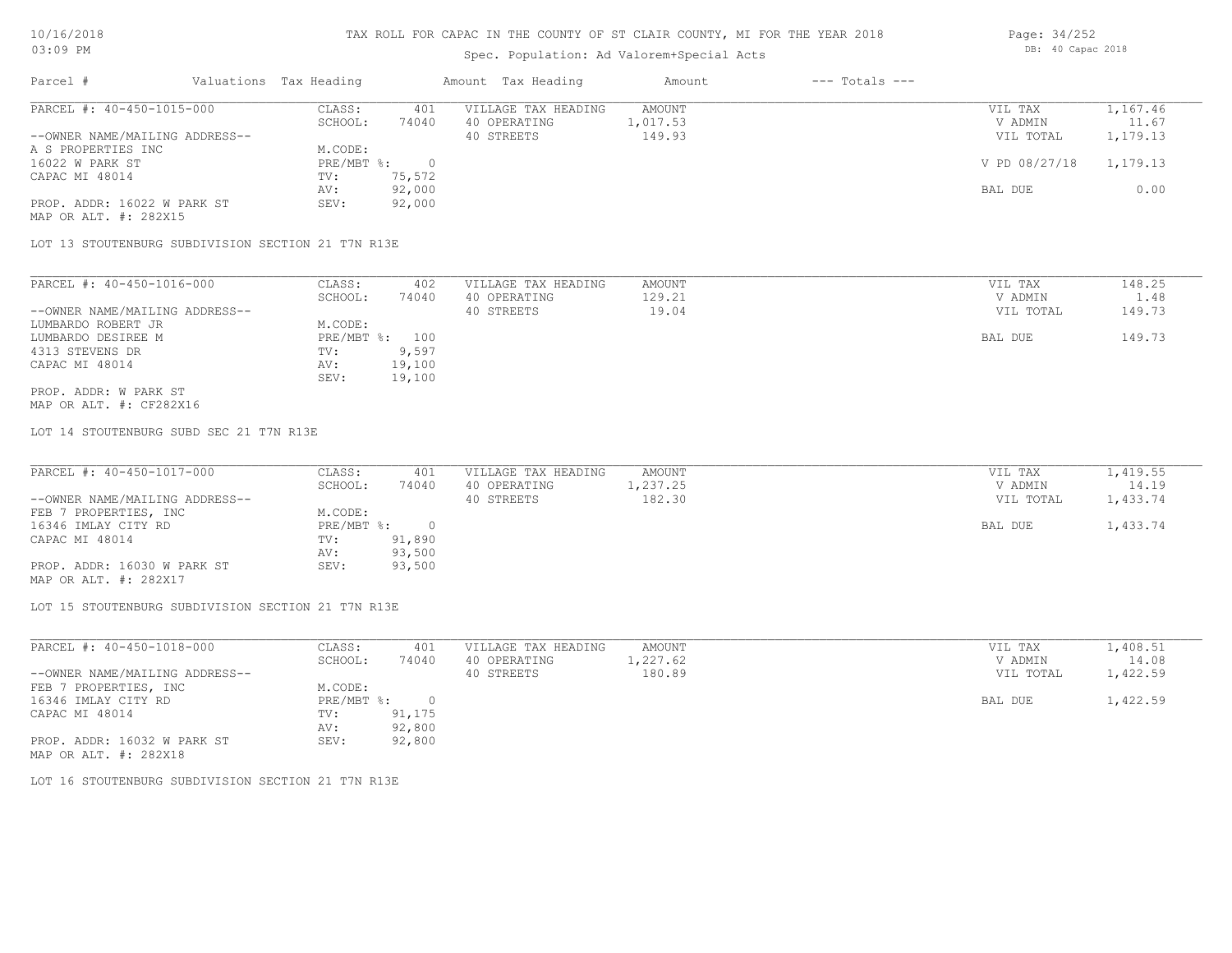# Spec. Population: Ad Valorem+Special Acts

| Page: 35/252 |                   |  |
|--------------|-------------------|--|
|              | DB: 40 Capac 2018 |  |

| Parcel #                       | Valuations Tax Heading |        | Amount Tax Heading  | Amount   | $---$ Totals $---$ |               |          |
|--------------------------------|------------------------|--------|---------------------|----------|--------------------|---------------|----------|
| PARCEL #: 40-450-1019-000      | CLASS:                 | 401    | VILLAGE TAX HEADING | AMOUNT   |                    | VIL TAX       | 1,261.83 |
|                                | SCHOOL:                | 74040  | 40 OPERATING        | 1,099.78 |                    | V ADMIN       | 12.61    |
| --OWNER NAME/MAILING ADDRESS-- |                        |        | 40 STREETS          | 162.05   |                    | VIL TOTAL     | 1,274.44 |
| KING JUSTIN                    | M.CODE:                | COREL  |                     |          |                    |               |          |
| 16038 W PARK ST                | $PRE/MBT$ %:           | 50     |                     |          |                    | V PD 09/07/18 | 1,274.44 |
| CAPAC MI 48014                 | TV:                    | 81,680 |                     |          |                    |               |          |
|                                | AV:                    | 92,800 |                     |          |                    | BAL DUE       | 0.00     |
| PROP. ADDR: 16038 W PARK ST    | SEV:                   | 92,800 |                     |          |                    |               |          |
| MAP OR ALT. #: 282X19          |                        |        |                     |          |                    |               |          |

LOT 17 STOUTENBURG SUBDIVISION SECTION21 T7N R13E

| PARCEL #: 40-600-0001-000      | CLASS:     | 201    | VILLAGE TAX HEADING | AMOUNT | VIL TAX       | 783.74 |
|--------------------------------|------------|--------|---------------------|--------|---------------|--------|
|                                | SCHOOL:    | 74040  | 40 OPERATING        | 683.09 | V ADMIN       | 7.83   |
| --OWNER NAME/MAILING ADDRESS-- |            |        | 40 STREETS          | 100.65 | VIL TOTAL     | 791.57 |
| K.M.D. INC                     | M.CODE:    |        |                     |        |               |        |
| 302 S MAIN ST                  | PRE/MBT %: |        |                     |        | V PD 09/13/18 | 791.57 |
| CAPAC MI 48014                 | TV:        | 50,733 |                     |        |               |        |
|                                | AV:        | 56,000 |                     |        | BAL DUE       | 0.00   |
| PROP. ADDR: 302 S MAIN         | SEV:       | 56,000 |                     |        |               |        |

MAP OR ALT. #: CF283

LOTS 1 & 2 SUPERVISOR CHRIS ABRAHAMS PLAT SEC 27 T7N R13E

| PARCEL #: 40-600-0002-000      | CLASS:     | 201    | VILLAGE TAX HEADING | AMOUNT | VIL TAX       | 136.36 |
|--------------------------------|------------|--------|---------------------|--------|---------------|--------|
|                                | SCHOOL:    | 74040  | 40 OPERATING        | 118.85 | V ADMIN       | 1.36   |
| --OWNER NAME/MAILING ADDRESS-- |            |        | 40 STREETS          | 17.51  | VIL TOTAL     | 137.72 |
| K.M.D. INC                     | M.CODE:    |        |                     |        |               |        |
| 320 S MAIN ST                  | PRE/MBT %: | $\Box$ |                     |        | V PD 09/13/18 | 137.72 |
| CAPAC MI 48014                 | TV:        | 8,827  |                     |        |               |        |
|                                | AV:        | 72,200 |                     |        | BAL DUE       | 0.00   |
| PROP. ADDR: 300 S MAIN         | SEV:       | 72,200 |                     |        |               |        |
| MAP OR ALT. #: CF284           |            |        |                     |        |               |        |

 $\mathcal{L}_\mathcal{L} = \mathcal{L}_\mathcal{L} = \mathcal{L}_\mathcal{L} = \mathcal{L}_\mathcal{L} = \mathcal{L}_\mathcal{L} = \mathcal{L}_\mathcal{L} = \mathcal{L}_\mathcal{L} = \mathcal{L}_\mathcal{L} = \mathcal{L}_\mathcal{L} = \mathcal{L}_\mathcal{L} = \mathcal{L}_\mathcal{L} = \mathcal{L}_\mathcal{L} = \mathcal{L}_\mathcal{L} = \mathcal{L}_\mathcal{L} = \mathcal{L}_\mathcal{L} = \mathcal{L}_\mathcal{L} = \mathcal{L}_\mathcal{L}$ 

LOT 3 SUPERVISOR CHRIS ABRAHAMS PLAT SEC 27 T7N R13E

| PARCEL #: 40-600-0003-000                                                       | CLASS:     | 201      | VILLAGE TAX HEADING | AMOUNT   | VIL TAX       | 1,513.10 |
|---------------------------------------------------------------------------------|------------|----------|---------------------|----------|---------------|----------|
|                                                                                 | SCHOOL:    | 74040    | 40 OPERATING        | 1,318.78 | V ADMIN       | 15.13    |
| --OWNER NAME/MAILING ADDRESS--                                                  |            |          | 40 STREETS          | 194.32   | VIL TOTAL     | 1,528.23 |
| K.M.D. INC                                                                      | M.CODE:    |          |                     |          |               |          |
| 302 S MAIN ST                                                                   | PRE/MBT %: | $\Omega$ |                     |          | V PD 09/13/18 | 1,528.23 |
| CAPAC MI 48014                                                                  | TV:        | 97,945   |                     |          |               |          |
|                                                                                 | AV:        | 103,500  |                     |          | BAL DUE       | 0.00     |
| PROP. ADDR: 302 S MAIN<br>$\cdots$ $\cdots$ $\cdots$ $\cdots$ $\cdots$ $\cdots$ | SEV:       | 103,500  |                     |          |               |          |

MAP OR ALT. #: CF285A

LOTS 4, 5 & 6 SUPERVISOR CHRIS ABRAHAMS PLAT SEC 27 T7N R13E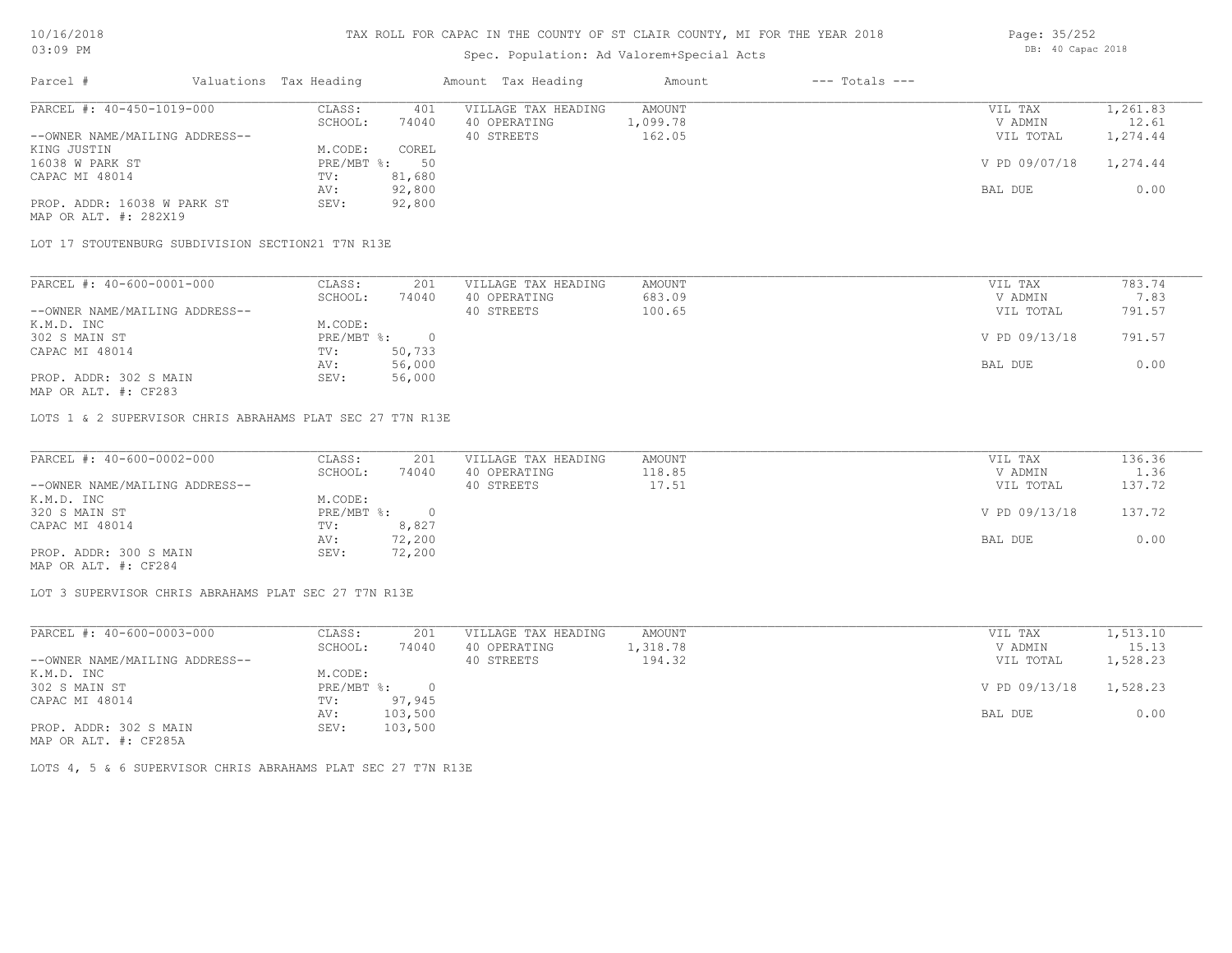# Spec. Population: Ad Valorem+Special Acts

| Parcel #                       | Valuations Tax Heading |        | Amount Tax Heading  | Amount | $---$ Totals $---$ |               |       |
|--------------------------------|------------------------|--------|---------------------|--------|--------------------|---------------|-------|
| PARCEL #: 40-600-0004-000      | CLASS:                 | 202    | VILLAGE TAX HEADING | AMOUNT |                    | VIL TAX       | 80.99 |
|                                | SCHOOL:                | 74040  | 40 OPERATING        | 70.59  |                    | V ADMIN       | 0.80  |
| --OWNER NAME/MAILING ADDRESS-- |                        |        | 40 STREETS          | 10.40  |                    | VIL TOTAL     | 81.79 |
| BULLOCK GERALD/ROSE            | M.CODE:                |        |                     |        |                    |               |       |
| 3388 RANDOLPH RD               | PRE/MBT %:             |        |                     |        |                    | V PD 08/21/18 | 81.79 |
| MOGADORE OH 44260-9430         | TV:                    | 5,243  |                     |        |                    |               |       |
|                                | AV:                    | 18,000 |                     |        |                    | BAL DUE       | 0.00  |
| PROP. ADDR: E HILL STREET      | SEV:                   | 18,000 |                     |        |                    |               |       |

MAP OR ALT. #: CF285B

LOT 7 SUPERVISOR CHRIS ABRAHAMS PLAT SEC 27 T7N R13E

| PARCEL #: 40-600-0005-000      | CLASS:     | 301     | VILLAGE TAX HEADING | AMOUNT | VIL TAX       | 899.86 |
|--------------------------------|------------|---------|---------------------|--------|---------------|--------|
|                                | SCHOOL:    | 74040   | 40 OPERATING        | 784.30 | V ADMIN       | 8.99   |
| --OWNER NAME/MAILING ADDRESS-- |            |         | 40 STREETS          | 115.56 | VIL TOTAL     | 908.85 |
| CAPAC CONSTRUCTION CO          | M.CODE:    |         |                     |        |               |        |
| PO BOX 388                     | PRE/MBT %: |         |                     |        | V PD 08/09/18 | 908.85 |
| CAPAC MI 48014-0388            | TV:        | 58,250  |                     |        |               |        |
|                                | AV:        | 106,200 |                     |        | BAL DUE       | 0.00   |
| PROP. ADDR: 216 E HILL STREET  | SEV:       | 106,200 |                     |        |               |        |
| MAP OR ALT. #: CF286           |            |         |                     |        |               |        |

LOTS 8, 9, 10, 11, 12, 13 & 14 SUPERVISOR CHRIS ABRAHAMS PLAT SEC 27 T7N R13E

| PARCEL #: 40-600-0006-000      | CLASS:  | 401            | VILLAGE TAX HEADING | AMOUNT | VIL TAX       | 309.73 |
|--------------------------------|---------|----------------|---------------------|--------|---------------|--------|
|                                | SCHOOL: | 74040          | 40 OPERATING        | 269.96 | V ADMIN       | 3.09   |
| --OWNER NAME/MAILING ADDRESS-- |         |                | 40 STREETS          | 39.77  | VIL TOTAL     | 312.82 |
| SUSTAITA GUADAUPE D            | M.CODE: | COREL          |                     |        |               |        |
| 106 E HILL ST                  |         | PRE/MBT %: 100 |                     |        | V PD 09/07/18 | 312.82 |
| CAPAC MI 48014                 | TV:     | 20,050         |                     |        |               |        |
|                                | AV:     | 29,800         |                     |        | BAL DUE       | 0.00   |
| PROP. ADDR: 106 E HILL STREET  | SEV:    | 29,800         |                     |        |               |        |
| MAP OR ALT. #: CF287           |         |                |                     |        |               |        |

LOT 15 SUPERVISOR CHRIS ABRAHAMS PLAT

| PARCEL #: 40-600-0007-000      | CLASS:     | 401    | VILLAGE TAX HEADING | AMOUNT | VIL TAX       | 293.25 |
|--------------------------------|------------|--------|---------------------|--------|---------------|--------|
|                                | SCHOOL:    | 74040  | 40 OPERATING        | 255.59 | V ADMIN       | 2.93   |
| --OWNER NAME/MAILING ADDRESS-- |            |        | 40 STREETS          | 37.66  | VIL TOTAL     | 296.18 |
| HOMETOWN RENTALS, LLC          | M.CODE:    |        |                     |        |               |        |
| 3305 KNOLL RD.                 | PRE/MBT %: | $\cap$ |                     |        | V PD 07/16/18 | 296.18 |
| CAPAC MI 48014                 | TV:        | 18,983 |                     |        |               |        |
|                                | AV:        | 28,600 |                     |        | BAL DUE       | 0.00   |
| PROP. ADDR: 104 E HILL STREET  | SEV:       | 28,600 |                     |        |               |        |

MAP OR ALT. #: CF288

LOT 16 SUPERVISOR CHRIS ABRAHAMS PLAT

Page: 36/252 DB: 40 Capac 2018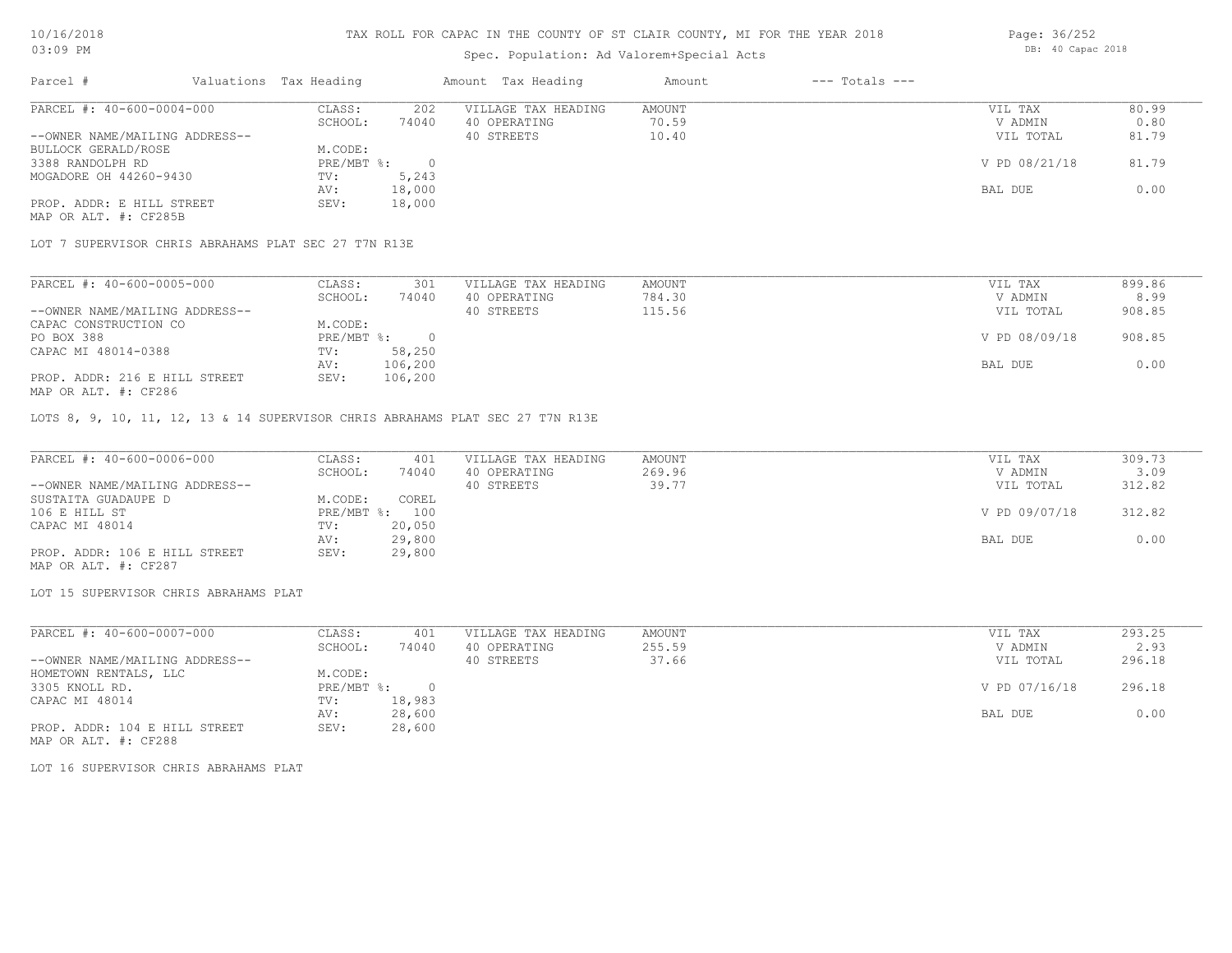#### TAX ROLL FOR CAPAC IN THE COUNTY OF ST CLAIR COUNTY, MI FOR THE YEAR 2018

| UJIUY FIYI                |                        |       | DD. TV Capac LUIU   |        |                    |         |        |
|---------------------------|------------------------|-------|---------------------|--------|--------------------|---------|--------|
| Parcel #                  | Valuations Tax Heading |       | Amount Tax Heading  | Amount | $---$ Totals $---$ |         |        |
| PARCEL #: 40-600-0008-000 | CLASS:                 | 401   | VILLAGE TAX HEADING | AMOUNT |                    | VIL TAX | 459.69 |
|                           | SCHOOL:                | 74040 | 40 OPERATING        | 400.66 |                    | V ADMIN | 4.59   |

|                                | SUNUUI.      | 74040  | 40 UFLKAIING | 400.00 | ALMIN         | 4.JJ   |
|--------------------------------|--------------|--------|--------------|--------|---------------|--------|
| --OWNER NAME/MAILING ADDRESS-- |              |        | 40 STREETS   | 59.03  | VIL TOTAL     | 464.28 |
| GONZALEZ FRANCISCO J           | M.CODE:      | COREL  |              |        |               |        |
| P.O. BOX 381                   | $PRE/MBT$ %: |        |              |        | V PD 09/07/18 | 464.28 |
| MEMPHIS MI 48041               | TV:          | 29,757 |              |        |               |        |
|                                | AV:          | 35,800 |              |        | BAL DUE       | 0.00   |
| PROP. ADDR: 400 S MAIN         | SEV:         | 35,800 |              |        |               |        |
| MAP OR ALT. #: CF289           |              |        |              |        |               |        |

LOT 17 SUPERVISORS CHRIS ABRAHAMS PLAT SEC 27 T7N R13E

| PARCEL #: 40-600-0010-000      | CLASS:  | 401            | VILLAGE TAX HEADING | AMOUNT | VIL TAX       | 460.55 |
|--------------------------------|---------|----------------|---------------------|--------|---------------|--------|
|                                | SCHOOL: | 74040          | 40 OPERATING        | 401.41 | V ADMIN       | 4.60   |
| --OWNER NAME/MAILING ADDRESS-- |         |                | 40 STREETS          | 59.14  | VIL TOTAL     | 465.15 |
| RAMIREZ MARIO                  | M.CODE: | 00LSB          |                     |        |               |        |
| RAMIREZ SAMANTHA               |         | PRE/MBT %: 100 |                     |        | V PD 08/23/18 | 465.15 |
| 404 S MAIN ST                  | TV:     | 29,813         |                     |        |               |        |
| CAPAC MI 48014-3719            | AV:     | 40,900         |                     |        | BAL DUE       | 0.00   |
|                                | SEV:    | 40,900         |                     |        |               |        |
| PROP. ADDR: 404 S MAIN         |         |                |                     |        |               |        |

MAP OR ALT. #: CF290

LOTS 18 & 19 SUPERVISOR CHRIS ABRAHAMS PLAT

| PARCEL #: 40-600-0011-000      | CLASS:  | 401            | VILLAGE TAX HEADING | AMOUNT | VIL TAX       | 445.96 |
|--------------------------------|---------|----------------|---------------------|--------|---------------|--------|
|                                | SCHOOL: | 74040          | 40 OPERATING        | 388.69 | V ADMIN       | 4.45   |
| --OWNER NAME/MAILING ADDRESS-- |         |                | 40 STREETS          | 57.27  | VIL TOTAL     | 450.41 |
| DESMIT WALTER II/MARIE         | M.CODE: |                |                     |        |               |        |
| 406 S MAIN ST                  |         | PRE/MBT %: 100 |                     |        | V PD 09/13/18 | 450.41 |
| CAPAC MI 48014-3719            | TV:     | 28,868         |                     |        |               |        |
|                                | AV:     | 41,300         |                     |        | BAL DUE       | 0.00   |
| PROP. ADDR: 406 S MAIN         | SEV:    | 41,300         |                     |        |               |        |
| MAP OR ALT. #: CF291           |         |                |                     |        |               |        |

LOT 20 SUPERVISOR CHRIS ABRAHAMS PLAT SEC 27 T7N R13E

| PARCEL #: 40-600-0012-000      | CLASS:       | 401    | VILLAGE TAX HEADING | AMOUNT | VIL TAX       | 73.17 |
|--------------------------------|--------------|--------|---------------------|--------|---------------|-------|
|                                | SCHOOL:      | 74040  | 40 OPERATING        | 63.78  | V ADMIN       | 0.73  |
| --OWNER NAME/MAILING ADDRESS-- |              |        | 40 STREETS          | 9.39   | VIL TOTAL     | 73.90 |
| DESMIT WALTER II/MARIE         | M.CODE:      |        |                     |        |               |       |
| 406 S MAIN ST                  | $PRE/MBT$ %: | 100    |                     |        | V PD 09/13/18 | 73.90 |
| CAPAC MI 48014-3719            | TV:          | 4,737  |                     |        |               |       |
|                                | AV:          | 21,000 |                     |        | BAL DUE       | 0.00  |
| PROP. ADDR: S MAIN             | SEV:         | 21,000 |                     |        |               |       |
| MAP OR ALT. #: CF292           |              |        |                     |        |               |       |

LOT 21 SUPERVISOR CHRIS ABRAHAMS PLAT SEC 27 T7N R13E

Page: 37/252 DB: 40 Capac 2018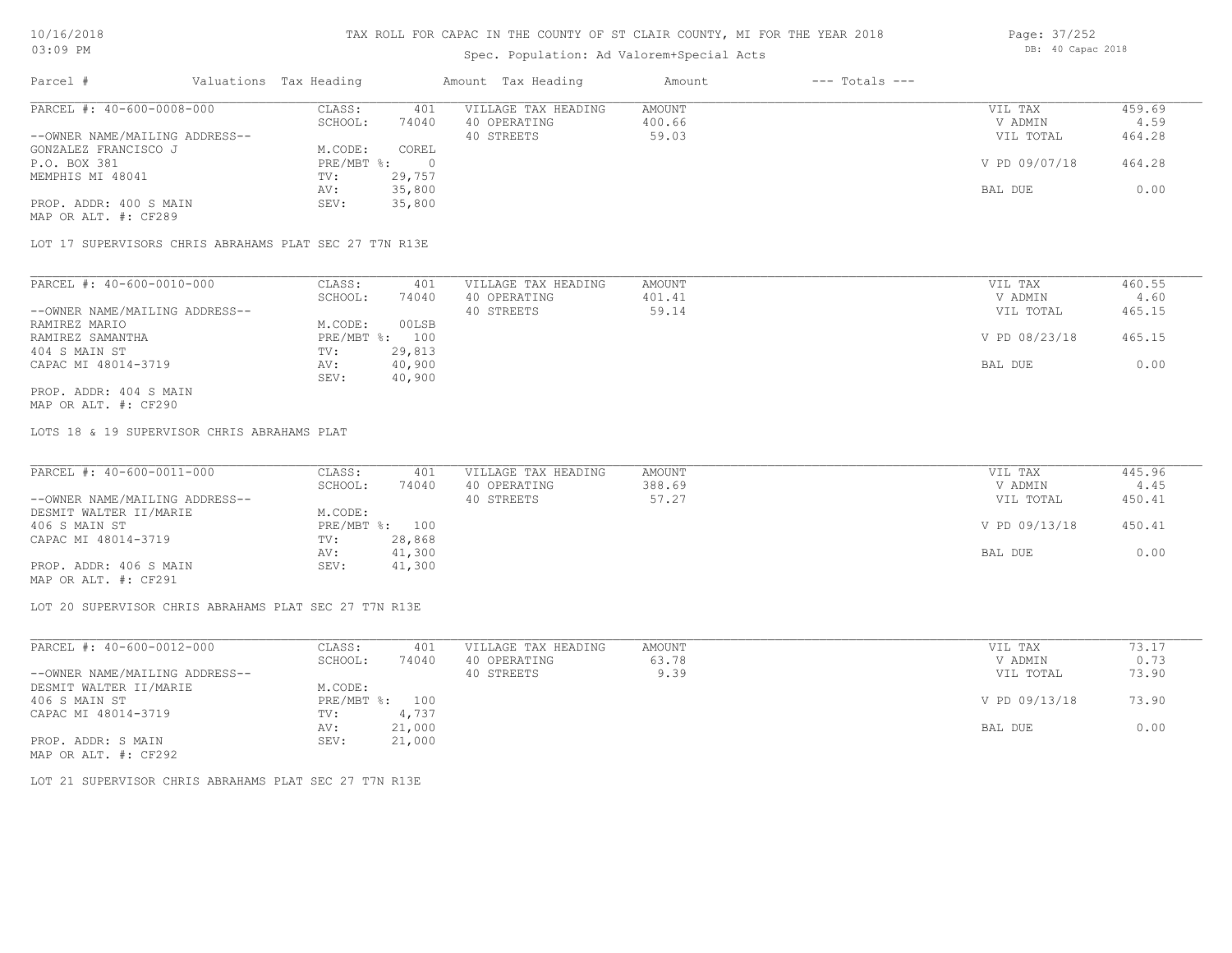Page: 38/252

| 03:09 PM                                                                                                                                                                                                            |                        | Spec. Population: Ad Valorem+Special Acts | DB: 40 Capac 2018 |                    |               |        |
|---------------------------------------------------------------------------------------------------------------------------------------------------------------------------------------------------------------------|------------------------|-------------------------------------------|-------------------|--------------------|---------------|--------|
| Parcel #                                                                                                                                                                                                            | Valuations Tax Heading | Amount Tax Heading                        | Amount            | $---$ Totals $---$ |               |        |
| PARCEL #: 40-600-0013-000                                                                                                                                                                                           | CLASS:                 | VILLAGE TAX HEADING<br>401                | <b>AMOUNT</b>     |                    | VIL TAX       | 584.79 |
|                                                                                                                                                                                                                     | SCHOOL:<br>74040       | 40 OPERATING                              | 509.69            |                    | V ADMIN       | 5.84   |
| --OWNER NAME/MAILING ADDRESS--                                                                                                                                                                                      |                        | 40 STREETS                                | 75.10             |                    | VIL TOTAL     | 590.63 |
| WATKINS KIMBERLY M                                                                                                                                                                                                  | M.CODE:<br>OLALS       |                                           |                   |                    |               |        |
| 111 FRANTZ ST                                                                                                                                                                                                       | PRE/MBT %: 100         |                                           |                   |                    | V PD 09/13/18 | 590.63 |
| CAPAC MI 48014                                                                                                                                                                                                      | 37,855<br>TV:          |                                           |                   |                    |               |        |
|                                                                                                                                                                                                                     | 52,500<br>AV:          |                                           |                   |                    | BAL DUE       | 0.00   |
| PROP. ADDR: 111 FRANTZ STREET<br>MAP OR ALT. #: CF293A                                                                                                                                                              | 52,500<br>SEV:         |                                           |                   |                    |               |        |
| THAT PART OF LOT 22, BEG AT SW COR LOT 22, TH N89 <sup>a</sup> 9'E 80' TH N0 <sup>a</sup> 33'30"W 314.87' TH<br>S89 <sup>ª</sup> 44'W 80', TH S0 <sup>ª</sup> 33'30"E 315.69' TO BEG SUPERVISOR CHRIS ABRAHAMS PLAT |                        |                                           |                   |                    |               |        |
| PARCEL #: 40-600-0013-200                                                                                                                                                                                           | CLASS:                 | VILLAGE TAX HEADING<br>401                | <b>AMOUNT</b>     |                    | VIL TAX       | 489.32 |
|                                                                                                                                                                                                                     | SCHOOL:<br>74040       | 40 OPERATING                              | 426.48            |                    | V ADMIN       | 4.89   |
| --OWNER NAME/MAILING ADDRESS--                                                                                                                                                                                      |                        | 40 STREETS                                | 62.84             |                    | VIL TOTAL     | 494.21 |
| TROOP MICHAEL A                                                                                                                                                                                                     | M.CODE:                |                                           |                   |                    |               |        |
| 410 S MAIN ST                                                                                                                                                                                                       | PRE/MBT %: 100         |                                           |                   |                    | V PD 08/09/18 | 494.21 |
| CAPAC MI 48014-3719                                                                                                                                                                                                 | 31,675<br>TV:          |                                           |                   |                    |               |        |
|                                                                                                                                                                                                                     | 45,400<br>AV:          |                                           |                   |                    | BAL DUE       | 0.00   |
| PROP. ADDR: 410 S MAIN<br>MAP OR ALT. #: CF293B                                                                                                                                                                     | 45,400<br>SEV:         |                                           |                   |                    |               |        |
| THAT PART OF LOT 22 LYING W OF EXTD E LINE OF LOT 23 & ALL OF LOT 27 SUPV CHRIS<br>ABRAHAMS PLAT                                                                                                                    |                        |                                           |                   |                    |               |        |
| PARCEL #: 40-600-0013-400                                                                                                                                                                                           | CLASS:                 | VILLAGE TAX HEADING<br>401                | AMOUNT            |                    | VIL TAX       | 612.92 |
|                                                                                                                                                                                                                     | SCHOOL:<br>74040       | 40 OPERATING                              | 534.21            |                    | V ADMIN       | 6.12   |
| --OWNER NAME/MAILING ADDRESS--                                                                                                                                                                                      |                        | 40 STREETS                                | 78.71             |                    | VIL TOTAL     | 619.04 |
| FOX LON/KATHLEEN                                                                                                                                                                                                    | M.CODE:                |                                           |                   |                    |               |        |
| 129 FRANTZ ST                                                                                                                                                                                                       | PRE/MBT %: 100         |                                           |                   |                    | V PD 07/11/18 | 619.04 |
| CAPAC MI 48014                                                                                                                                                                                                      | 39,676<br>TV:          |                                           |                   |                    |               |        |
|                                                                                                                                                                                                                     | 55,000<br>AV:          |                                           |                   |                    | BAL DUE       | 0.00   |
| PROP. ADDR: 129 FRANTZ STREET                                                                                                                                                                                       | 55,000<br>SEV:         |                                           |                   |                    |               |        |

MAP OR ALT. #: CF293C

ABRAHMS PLAT N0ª33'30"W 314.06',TH S89ª44'W 80',TH S0ª33'30"E 314.87' TO BEG SUPERVISOR CHRIS THAT PART OF LOT 22, BEG N89ª9'E 80' FROM SW COR LOT 22, TH N89ª9'E 80',TH

| PARCEL #: 40-600-0013-600      | CLASS:     | 401      | VILLAGE TAX HEADING | AMOUNT | VIL TAX   | 588.21 |
|--------------------------------|------------|----------|---------------------|--------|-----------|--------|
|                                | SCHOOL:    | 74040    | 40 OPERATING        | 512.67 | V ADMIN   | 5.88   |
| --OWNER NAME/MAILING ADDRESS-- |            |          | 40 STREETS          | 75.54  | VIL TOTAL | 594.09 |
| KRAMER BRUCE A SR              | M.CODE:    |          |                     |        |           |        |
| 279 DEER PARK S                | PRE/MBT %: | $\Omega$ |                     |        | BAL DUE   | 594.09 |
| CAPAC MI 48014                 | TV:        | 38,076   |                     |        |           |        |
|                                | AV:        | 52,700   |                     |        |           |        |
| PROP. ADDR: 205 FRANTZ STREET  | SEV:       | 52,700   |                     |        |           |        |
| MAP OR ALT. #: CF292D          |            |          |                     |        |           |        |

\_\_\_\_\_\_\_\_\_\_\_\_\_\_\_\_\_\_\_\_\_\_\_\_\_\_\_\_\_\_\_\_\_\_\_\_\_\_\_\_\_\_\_\_\_\_\_\_\_\_\_\_\_\_\_\_\_\_\_\_\_\_\_\_\_\_\_\_\_\_\_\_\_\_\_\_\_\_\_\_\_\_\_\_\_\_\_\_\_\_\_\_\_\_\_\_\_\_\_\_\_\_\_\_\_\_\_\_\_\_\_\_\_\_\_\_\_\_\_\_\_\_\_\_\_\_\_\_\_\_\_\_\_\_\_\_\_\_\_\_\_\_\_\_\_\_\_\_\_\_\_\_\_\_\_\_\_\_\_\_\_\_\_\_\_\_\_\_\_\_\_\_\_\_\_

314.06' TO BEG SUPERVISOR CHRIS ABRHAMS PLAT S0ª25'E 16.5',TH N89ª9'E 30.94',TH N0ª33'30"W 329.75',TH S89ª44'W 80',TH S0ª33'30"E THAT PART OF LOT 22, BEG N89<sup>ª9'E</sup> 160' FROM SW COR LOT 22 TH N89<sup>ª9'E</sup> 49.1', TH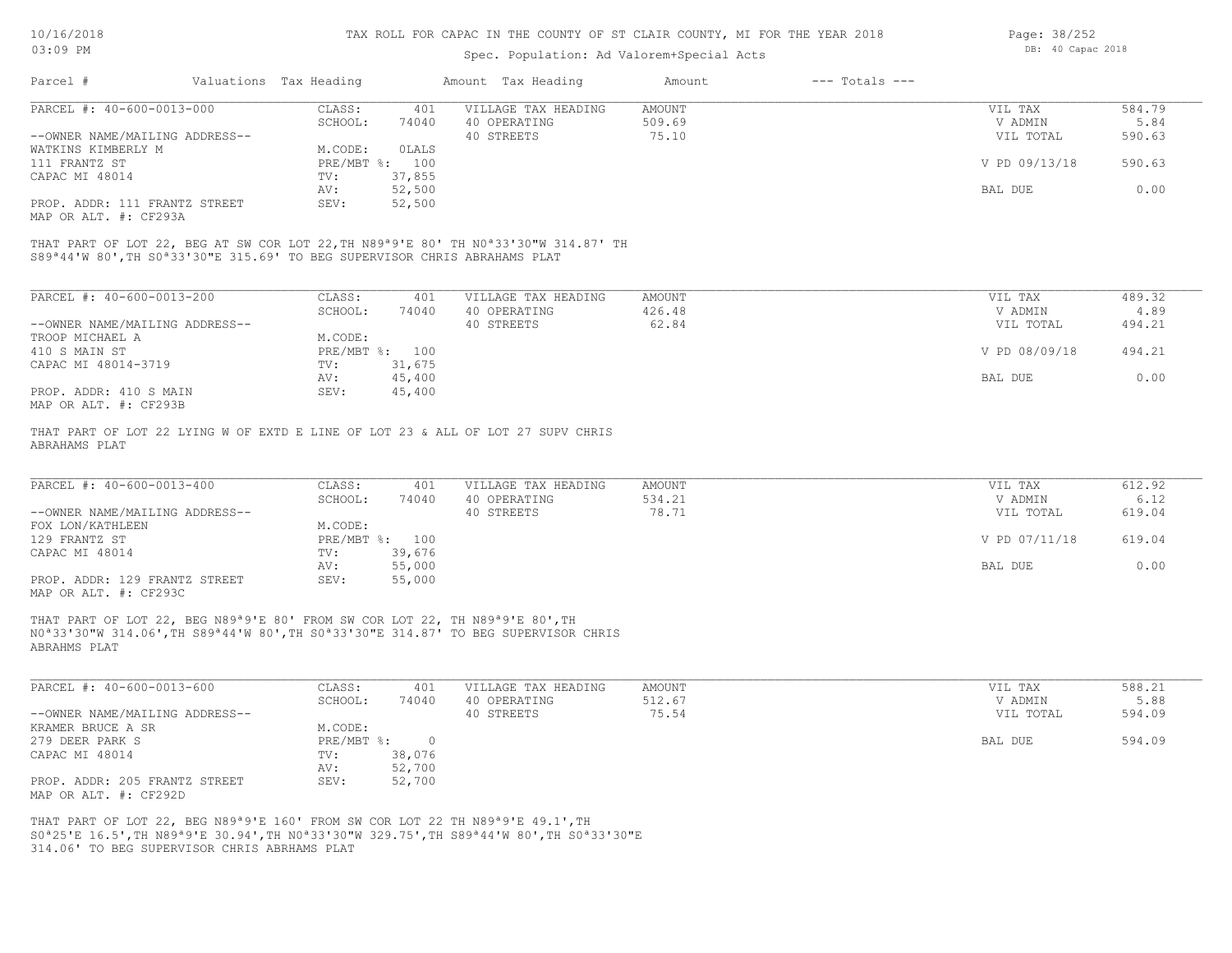### Spec. Population: Ad Valorem+Special Acts

| Parcel #                       |  | Valuations Tax Heading |                | Amount Tax Heading  | Amount | $---$ Totals $---$ |               |        |
|--------------------------------|--|------------------------|----------------|---------------------|--------|--------------------|---------------|--------|
| PARCEL #: 40-600-0013-800      |  | CLASS:                 | 401            | VILLAGE TAX HEADING | AMOUNT |                    | VIL TAX       | 879.86 |
|                                |  | SCHOOL:                | 74040          | 40 OPERATING        | 766.87 |                    | V ADMIN       | 8.79   |
| --OWNER NAME/MAILING ADDRESS-- |  |                        |                | 40 STREETS          | 112.99 |                    | VIL TOTAL     | 888.65 |
| RODRIGUEZ EDWARD/CAMPOS        |  | M.CODE:                | OLALS          |                     |        |                    |               |        |
| 215 FRANTZ                     |  |                        | PRE/MBT %: 100 |                     |        |                    | V PD 09/13/18 | 888.65 |
| CAPAC, MI 48014                |  | TV:                    | 56,955         |                     |        |                    |               |        |
|                                |  | AV:                    | 78,400         |                     |        |                    | BAL DUE       | 0.00   |
| PROP. ADDR: 215 FRANTZ STREET  |  | SEV:                   | 78,400         |                     |        |                    |               |        |
| MAP OR ALT. #: CF293E          |  |                        |                |                     |        |                    |               |        |

ABRAHAMS PLAT 142.09', TH S 0\* 33' 30" E 329.75', TH N 89\* 9' E 141.66' TO BEG. SUPERVISOR CHRIS

MAP OR ALT. #: CF294 PROP. ADDR: 109 FRANTZ STREET SEV: 44,800 AV: 44,800 AV: 44,800 AV: 44,800 AV: 5 AV: 5 AV: 5 AV: 5 AV: 5 AV: 5 AV: 5 AV: 5 AV: 5 AV: 5 AV: 5 AV: 5 AV: 5 AV: 5 AV: 5 AV: 5 AV: 5 AV: 5 AV: 5 AV: 5 AV: 5 AV: 5 AV: 5 AV: 5 AV: 5 AV: 5 AV: 5 AV: 5 AV: 5 AV: 5 AV: 5 AV: IMLAY CITY MI 48444 TV: 31,912<br>AV: 44,800 5944 BOWERS RD PRE/MBT %: 0 V PD 09/19/18 497.90 AGUILAR EDUARDO MONTRE MONTRE MESSAGNERS RD PRE/MBT %: --OWNER NAME/MAILING ADDRESS-- 40 STREETS 63.31 VIL TOTAL 497.90 SCHOOL: 74040 40 OPERATING 429.67 (1999) 429.67 (1999) 4.92 PARCEL #: 40-600-0014-000 CLASS: 401 VILLAGE TAX HEADING AMOUNT VIL TAX 492.98<br>SCHOOL: 74040 40 OPERATING 429.67 VADMIN 4.92  $\mathcal{L}_\mathcal{L} = \mathcal{L}_\mathcal{L} = \mathcal{L}_\mathcal{L} = \mathcal{L}_\mathcal{L} = \mathcal{L}_\mathcal{L} = \mathcal{L}_\mathcal{L} = \mathcal{L}_\mathcal{L} = \mathcal{L}_\mathcal{L} = \mathcal{L}_\mathcal{L} = \mathcal{L}_\mathcal{L} = \mathcal{L}_\mathcal{L} = \mathcal{L}_\mathcal{L} = \mathcal{L}_\mathcal{L} = \mathcal{L}_\mathcal{L} = \mathcal{L}_\mathcal{L} = \mathcal{L}_\mathcal{L} = \mathcal{L}_\mathcal{L}$ 

LOT 23 SUPERVISOR CHRIS ABRAHAMS PLAT SEC 27 T7N R13E

PROP. ADDR: 107 FRANTZ STREET SEV: 50,500 AV: 50,500 BAL DUE 0.00 CAPAC MI 48014 TV: 37,543<br>
AV: 50,500 107 FRANTZ ST PRE/MBT %: 100 V PD 09/10/18 585.76 FINCH ROBERT M.CODE: --OWNER NAME/MAILING ADDRESS-- 40 STREETS 74.48 VIL TOTAL 585.76 SCHOOL: 74040 40 OPERATING 505.49 5.79 5.79 5.79 5.79 PARCEL #: 40-600-0015-000 CLASS: 401 VILLAGE TAX HEADING AMOUNT AMOUNT VIL TAX 579.97<br>SCHOOL: 74040 40 OPERATING 505.49 9 VADMIN 5.79  $\mathcal{L}_\mathcal{L} = \mathcal{L}_\mathcal{L} = \mathcal{L}_\mathcal{L} = \mathcal{L}_\mathcal{L} = \mathcal{L}_\mathcal{L} = \mathcal{L}_\mathcal{L} = \mathcal{L}_\mathcal{L} = \mathcal{L}_\mathcal{L} = \mathcal{L}_\mathcal{L} = \mathcal{L}_\mathcal{L} = \mathcal{L}_\mathcal{L} = \mathcal{L}_\mathcal{L} = \mathcal{L}_\mathcal{L} = \mathcal{L}_\mathcal{L} = \mathcal{L}_\mathcal{L} = \mathcal{L}_\mathcal{L} = \mathcal{L}_\mathcal{L}$ 

MAP OR ALT. #: CF295

LOT 24 SUPERVISOR CHRIS ABRAHAMS PLAT SEC 27 T7N R13E

| PARCEL #: 40-600-0016-000      | CLASS:     | 401    | VILLAGE TAX HEADING | AMOUNT | VIL TAX       | 569.54 |
|--------------------------------|------------|--------|---------------------|--------|---------------|--------|
|                                | SCHOOL:    | 74040  | 40 OPERATING        | 496.40 | V ADMIN       | 5.69   |
| --OWNER NAME/MAILING ADDRESS-- |            |        | 40 STREETS          | 73.14  | VIL TOTAL     | 575.23 |
| STANDEL MONICA                 | M.CODE:    | 00LSB  |                     |        |               |        |
| 105 FRANTZ STREET              | PRE/MBT %: | 100    |                     |        | V PD 08/23/18 | 575.23 |
| CAPAC MI 48014                 | TV:        | 36,868 |                     |        |               |        |
|                                | AV:        | 61,000 |                     |        | BAL DUE       | 0.00   |
| PROP. ADDR: 105 FRANTZ STREET  | SEV:       | 61,000 |                     |        |               |        |

MAP OR ALT. #: CF296

LOT 25 SUPERVISOR CHRIS ABRAHAMS PLAT SEC 27 T7N R13E

Page: 39/252 DB: 40 Capac 2018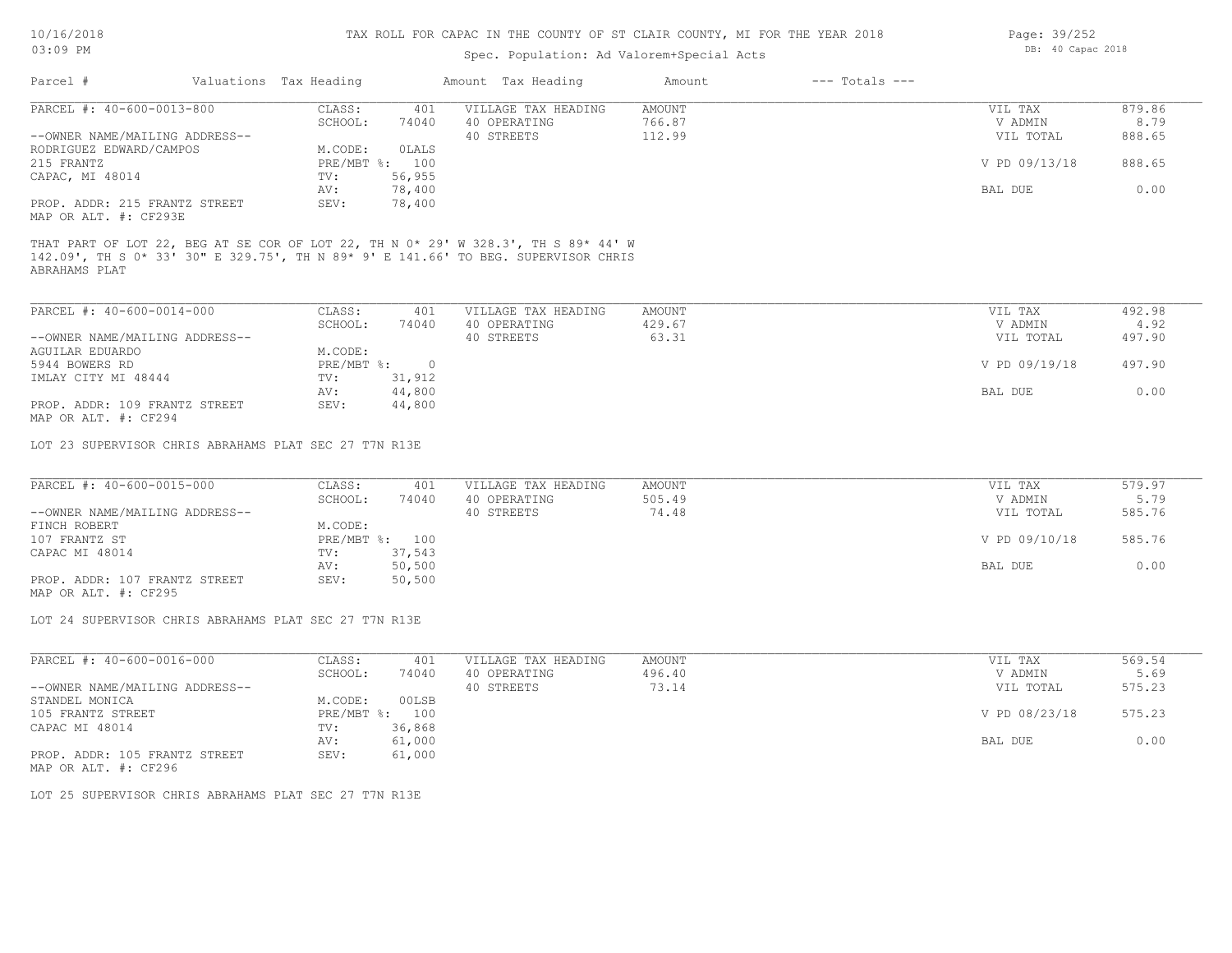### Spec. Population: Ad Valorem+Special Acts

Page: 40/252 DB: 40 Capac 2018

| Parcel #                                              |         | Valuations Tax Heading |              | Amount Tax Heading  | Amount | $---$ Totals $---$ |               |        |
|-------------------------------------------------------|---------|------------------------|--------------|---------------------|--------|--------------------|---------------|--------|
| PARCEL #: 40-600-0017-000                             |         | CLASS:                 | 401          | VILLAGE TAX HEADING | AMOUNT |                    | VIL TAX       | 434.15 |
|                                                       | SCHOOL: | 74040                  | 40 OPERATING | 378.40              |        | V ADMIN            | 4.34          |        |
| --OWNER NAME/MAILING ADDRESS--                        |         |                        |              | 40 STREETS          | 55.75  |                    | VIL TOTAL     | 438.49 |
| MILLER PAUL E                                         |         | M.CODE:                | COREL        |                     |        |                    |               |        |
| 103 FRANTZ STREET                                     |         | PRE/MBT %:             |              |                     |        |                    | V PD 09/07/18 | 438.49 |
| CAPAC MI 48014-3734                                   |         | TV:                    | 28,104       |                     |        |                    |               |        |
|                                                       |         | AV:                    | 37,900       |                     |        |                    | BAL DUE       | 0.00   |
| PROP. ADDR: 103 FRANTZ STREET<br>MAP OR ALT. #: CF297 |         | SEV:                   | 37,900       |                     |        |                    |               |        |

LOT 26 SUPERVISOR CHRIS ABRAHAMS PLAT SEC 27 T7N R13E

| PARCEL #: 40-600-0019-000      | CLASS:  | 401            | VILLAGE TAX HEADING | AMOUNT | VIL TAX       | 533.81 |
|--------------------------------|---------|----------------|---------------------|--------|---------------|--------|
|                                | SCHOOL: | 74040          | 40 OPERATING        | 465.26 | V ADMIN       | 5.33   |
| --OWNER NAME/MAILING ADDRESS-- |         |                | 40 STREETS          | 68.55  | VIL TOTAL     | 539.14 |
| SCHNECK RICHARD R              | M.CODE: |                |                     |        |               |        |
| 3497 WADE RD                   |         | PRE/MBT %: 100 |                     |        | V PD 07/25/18 | 539.14 |
| CAPAC MI 48014                 | TV:     | 34,555         |                     |        |               |        |
|                                | AV:     | 49,700         |                     |        | BAL DUE       | 0.00   |
| PROP. ADDR: 412 S MAIN         | SEV:    | 49,700         |                     |        |               |        |
| MAP OR ALT. #: CF298/299       |         |                |                     |        |               |        |

LOT 28 SUPERVISOR CHRIS ABRAHAMS PLAT SEC 27 T7N R13E

| PARCEL #: 40-600-0020-000      | CLASS:       | 401    | VILLAGE TAX HEADING | AMOUNT | VIL TAX       | 595.16 |
|--------------------------------|--------------|--------|---------------------|--------|---------------|--------|
|                                | SCHOOL:      | 74040  | 40 OPERATING        | 518.73 | V ADMIN       | 5.95   |
| --OWNER NAME/MAILING ADDRESS-- |              |        | 40 STREETS          | 76.43  | VIL TOTAL     | 601.11 |
| ZAMMIT JOSEPH                  | M.CODE:      |        |                     |        |               |        |
| ZAMMIT ROBYN                   | $PRE/MBT$ %: |        |                     |        | V PD 07/25/18 | 601.11 |
| 1321 GARDEN CIR                | TV:          | 38,526 |                     |        |               |        |
| CORONA CA 92882                | AV:          | 52,000 |                     |        | BAL DUE       | 0.00   |
|                                | SEV:         | 52,000 |                     |        |               |        |
| PROP. ADDR: 414 S MAIN         |              |        |                     |        |               |        |

MAP OR ALT. #: CF300

LOT 29 SUPERVISOR CHRIS ABRAHAMS PLAT SEC 27 T7N R13E

| PARCEL #: 40-600-0021-000      | CLASS:  | 401            | VILLAGE TAX HEADING | AMOUNT | VIL TAX       | 270.80 |
|--------------------------------|---------|----------------|---------------------|--------|---------------|--------|
|                                | SCHOOL: | 74040          | 40 OPERATING        | 236.03 | V ADMIN       | 2.70   |
| --OWNER NAME/MAILING ADDRESS-- |         |                | 40 STREETS          | 34.77  | VIL TOTAL     | 273.50 |
| BOYNE GRACE / CLARK GERALDINE  | M.CODE: |                |                     |        |               |        |
| 6504 STERLING RD               |         | PRE/MBT %: 100 |                     |        | V PD 09/06/18 | 273.50 |
| YALE MI 48097                  | TV:     | 17,530         |                     |        |               |        |
|                                | AV:     | 26,400         |                     |        | BAL DUE       | 0.00   |
| PROP. ADDR: 500 S MAIN         | SEV:    | 26,400         |                     |        |               |        |
| MAP OR ALT. #: CF301A          |         |                |                     |        |               |        |

PLAT SEC 27 T7N R13E LOT 31 EXC S 35 FT ALSO LOT 30 EXC E 40 FT OF BOTH LOTS SUPERVISOR CHRIS ABRAHAMS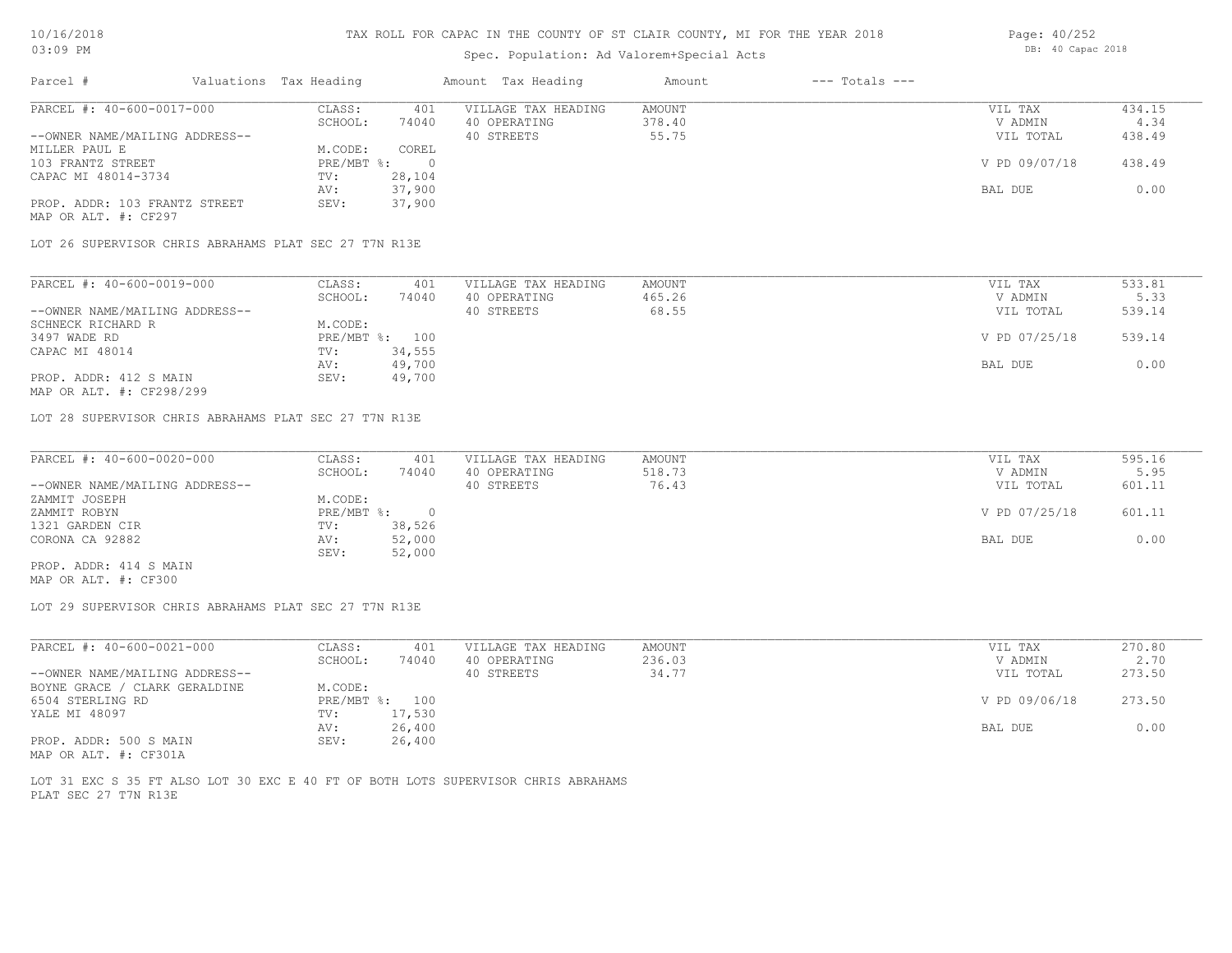### Spec. Population: Ad Valorem+Special Acts

Page: 41/252 DB: 40 Capac 2018

| Parcel #                       | Valuations Tax Heading |        | Amount Tax Heading  | Amount | $---$ Totals $---$ |               |        |
|--------------------------------|------------------------|--------|---------------------|--------|--------------------|---------------|--------|
| PARCEL #: 40-600-0022-000      | CLASS:                 | 402    | VILLAGE TAX HEADING | AMOUNT |                    | VIL TAX       | 169.92 |
|                                | SCHOOL:                | 74040  | 40 OPERATING        | 148.10 |                    | V ADMIN       | 1.69   |
| --OWNER NAME/MAILING ADDRESS-- |                        |        | 40 STREETS          | 21.82  |                    | VIL TOTAL     | 171.61 |
| RHEIN JAKE E                   | M.CODE:                |        |                     |        |                    |               |        |
| 104 FRANTZ ST                  | PRE/MBT %: 100         |        |                     |        |                    | V PD 09/10/18 | 171.61 |
| CAPAC MI 48014-3733            | TV:                    | 11,000 |                     |        |                    |               |        |
|                                | AV:                    | 11,000 |                     |        |                    | BAL DUE       | 0.00   |
| PROP. ADDR: FRANTZ STREET      | SEV:                   | 11,000 |                     |        |                    |               |        |
|                                |                        |        |                     |        |                    |               |        |

MAP OR ALT. #: CF301B

E40 FT OF LOTS 30, 31 & 32 SUPERVISORS CHRIS ABRAHAMS PLAT SEC 27 T7N R13E

| PARCEL #: 40-600-0023-000      | CLASS:  | 401            | VILLAGE TAX HEADING | AMOUNT | VIL TAX       | 586.74 |
|--------------------------------|---------|----------------|---------------------|--------|---------------|--------|
|                                | SCHOOL: | 74040          | 40 OPERATING        | 511.39 | V ADMIN       | 5.86   |
| --OWNER NAME/MAILING ADDRESS-- |         |                | 40 STREETS          | 75.35  | VIL TOTAL     | 592.60 |
| DEAN THERESA A                 | M.CODE: | COREL          |                     |        |               |        |
| 502 S MAIN ST                  |         | PRE/MBT %: 100 |                     |        | V PD 09/07/18 | 592.60 |
| CAPAC MI 48014                 | TV:     | 37,981         |                     |        |               |        |
|                                | AV:     | 42,400         |                     |        | BAL DUE       | 0.00   |
| PROP. ADDR: 502 S MAIN         | SEV:    | 42,400         |                     |        |               |        |
| MAP OR ALT. #: CF301C          |         |                |                     |        |               |        |

R13E LOTS 32 & S 35 FT OF LOT 31 EXC E 40 FT SUPERVISOR CHRIS ABRAHAMS PLAT SEC 27 T7N

| PARCEL #: 40-600-0024-000      | CLASS:       | 401    | VILLAGE TAX HEADING | AMOUNT | VIL TAX       | 817.22 |
|--------------------------------|--------------|--------|---------------------|--------|---------------|--------|
|                                | SCHOOL:      | 74040  | 40 OPERATING        | 712.27 | V ADMIN       | 8.17   |
| --OWNER NAME/MAILING ADDRESS-- |              |        | 40 STREETS          | 104.95 | VIL TOTAL     | 825.39 |
| RHEIN JAKE E                   | M.CODE:      | COREL  |                     |        |               |        |
| 104 FRANTZ ST                  | $PRE/MBT$ %: | 100    |                     |        | V PD 09/07/18 | 825.39 |
| CAPAC MI 48014-3733            | TV:          | 52,900 |                     |        |               |        |
|                                | AV:          | 52,900 |                     |        | BAL DUE       | 0.00   |
| PROP. ADDR: 104 FRANTZ STREET  | SEV:         | 52,900 |                     |        |               |        |
| MAP OR ALT. #: CF302A1         |              |        |                     |        |               |        |

 $\mathcal{L}_\mathcal{L} = \mathcal{L}_\mathcal{L} = \mathcal{L}_\mathcal{L} = \mathcal{L}_\mathcal{L} = \mathcal{L}_\mathcal{L} = \mathcal{L}_\mathcal{L} = \mathcal{L}_\mathcal{L} = \mathcal{L}_\mathcal{L} = \mathcal{L}_\mathcal{L} = \mathcal{L}_\mathcal{L} = \mathcal{L}_\mathcal{L} = \mathcal{L}_\mathcal{L} = \mathcal{L}_\mathcal{L} = \mathcal{L}_\mathcal{L} = \mathcal{L}_\mathcal{L} = \mathcal{L}_\mathcal{L} = \mathcal{L}_\mathcal{L}$ 

LOT 33 & W 1/2 OF LOT 34 SUPERVISOR CHRIS ABRAHAMS PLAT SEC 27 T7N R13E

| PARCEL #: 40-600-0025-000      | CLASS:     | 401    | VILLAGE TAX HEADING | AMOUNT | VIL TAX       | 489.75 |
|--------------------------------|------------|--------|---------------------|--------|---------------|--------|
|                                | SCHOOL:    | 74040  | 40 OPERATING        | 426.86 | V ADMIN       | 4.89   |
| --OWNER NAME/MAILING ADDRESS-- |            |        | 40 STREETS          | 62.89  | VIL TOTAL     | 494.64 |
| D. STEVENS, LLC                | M.CODE:    |        |                     |        |               |        |
| P.O. BOX 130                   | PRE/MBT %: |        |                     |        | V PD 09/07/18 | 494.64 |
| MARINE CITY MI 48039           | TV:        | 31,703 |                     |        |               |        |
|                                | AV:        | 45,300 |                     |        | BAL DUE       | 0.00   |
| PROP. ADDR: 106 FRANTZ STREET  | SEV:       | 45,300 |                     |        |               |        |
| MAP OR ALT. #: CF302A2         |            |        |                     |        |               |        |

R13E E1/2 OF LOT 34, LOT 35 & W 40 FT OF LOT 36 SUPERVISOR CHRIS ABRAHAMS PLAT SEC 7 T7N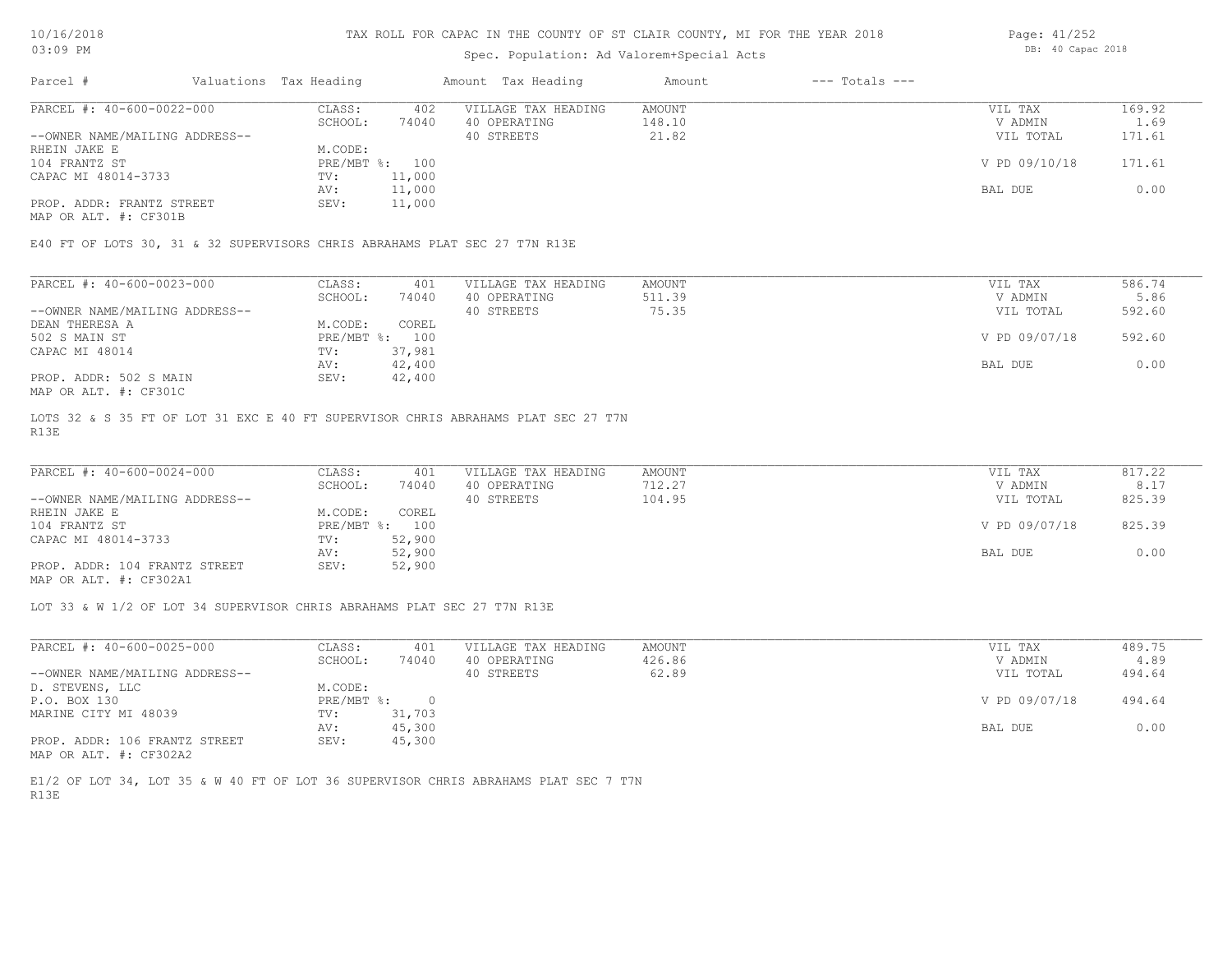### Spec. Population: Ad Valorem+Special Acts

| Parcel #                       | Valuations Tax Heading |        | Amount Tax Heading  | Amount | $---$ Totals $---$ |               |        |
|--------------------------------|------------------------|--------|---------------------|--------|--------------------|---------------|--------|
| PARCEL #: 40-600-0026-000      | CLASS:                 | 401    | VILLAGE TAX HEADING | AMOUNT |                    | VIL TAX       | 534.37 |
|                                | SCHOOL:                | 74040  | 40 OPERATING        | 465.75 |                    | V ADMIN       | 5.34   |
| --OWNER NAME/MAILING ADDRESS-- |                        |        | 40 STREETS          | 68.62  |                    | VIL TOTAL     | 539.71 |
| VENTIMIGLIA MATTHEW R          | M.CODE:                | COREL  |                     |        |                    |               |        |
| 110 FRANTZ STREET              | PRE/MBT %: 100         |        |                     |        |                    | V PD 09/07/18 | 539.71 |
| CAPAC MI 48014-3733            | TV:                    | 34,591 |                     |        |                    |               |        |
|                                | AV:                    | 47,900 |                     |        |                    | BAL DUE       | 0.00   |
| PROP. ADDR: 110 FRANTZ STREET  | SEV:                   | 47,900 |                     |        |                    |               |        |
|                                |                        |        |                     |        |                    |               |        |

MAP OR ALT. #: CF302B

LOT 37 & E 10 FT OF LOT 36 SUPERVISOR CHRIS ABRAHAMS PLAT SEC 27 T7N R13E

| PARCEL #: 40-600-0027-000      | CLASS:     | 401    | VILLAGE TAX HEADING | AMOUNT | VIL TAX       | 186.14 |
|--------------------------------|------------|--------|---------------------|--------|---------------|--------|
|                                | SCHOOL:    | 74040  | 40 OPERATING        | 162.24 | V ADMIN       | 1.86   |
| --OWNER NAME/MAILING ADDRESS-- |            |        | 40 STREETS          | 23.90  | VIL TOTAL     | 188.00 |
| HILL MATTHEW R/RANK ANTON      | M.CODE:    |        |                     |        |               |        |
| 16022 W PARK ST                | PRE/MBT %: |        |                     |        | V PD 08/27/18 | 188.00 |
| CAPAC MI 48014                 | TV:        | 12,050 |                     |        |               |        |
|                                | AV:        | 20,600 |                     |        | BAL DUE       | 0.00   |
| PROP. ADDR: FRANTZ STREET      | SEV:       | 20,600 |                     |        |               |        |
|                                |            |        |                     |        |               |        |

MAP OR ALT. #: CF303

LOT 38 SUPERVISOR CHRIS ABRAHAMS PLAT SEC 27 T7N R13E

| PARCEL #: 40-600-0028-000      | CLASS:         | 401    | VILLAGE TAX HEADING | AMOUNT | VIL TAX   | 509.27 |
|--------------------------------|----------------|--------|---------------------|--------|-----------|--------|
|                                | SCHOOL:        | 74040  | 40 OPERATING        | 443.87 | V ADMIN   | 5.09   |
| --OWNER NAME/MAILING ADDRESS-- |                |        | 40 STREETS          | 65.40  | VIL TOTAL | 514.36 |
| MURPHY TERRANCE                | M.CODE:        |        |                     |        |           |        |
| MURPHY LAURI                   | PRE/MBT %: 100 |        |                     |        | BAL DUE   | 514.36 |
| 204 FRANTZ STREET              | TV:            | 32,966 |                     |        |           |        |
| CAPAC MI 48014-3735            | AV:            | 41,500 |                     |        |           |        |
|                                | SEV:           | 41,500 |                     |        |           |        |
| PROP. ADDR: 204 FRANTZ STREET  |                |        |                     |        |           |        |

MAP OR ALT. #: CF304

T7N R13E LOT 39 & MOST NLY 14 FT OF LOT 40 ADJ THERETO SUPERVISOR CHRIS ABRAHAMS PLAT SEC 27

| PARCEL #: 40-600-0029-000         | CLASS:     | 201     | VILLAGE TAX HEADING | AMOUNT   | VIL TAX       | 1,896.32 |
|-----------------------------------|------------|---------|---------------------|----------|---------------|----------|
|                                   | SCHOOL:    | 74040   | 40 OPERATING        | 1,652.79 | V ADMIN       | 18.96    |
| --OWNER NAME/MAILING ADDRESS--    |            |         | 40 STREETS          | 243.53   | VIL TOTAL     | 1,915.28 |
| SR HUNTER'S CROSSING LLC          | M.CODE:    |         |                     |          |               |          |
| 27777 FRANKLIN RD STE 200         | PRE/MBT %: | $\cap$  |                     |          | V PD 08/14/18 | 1,915.28 |
| SOUTHFIELD MI 48034               | TV:        | 122,752 |                     |          |               |          |
|                                   | AV:        | 131,500 |                     |          | BAL DUE       | 0.00     |
| PROP. ADDR: HUNTERS CROSSING BLVD | SEV:       | 131,500 |                     |          |               |          |
| $\frac{1}{2}$                     |            |         |                     |          |               |          |

MAP OR ALT. #:

BEG SUP ABRAHAMS PLAT FT, TH S 0D34M46S W 388.17 FT, TH N 89D51M20S W 62 FT TH 0D 34 M 46S E 388.31 FT TO LOT 40 EXCEPT THE MOST N'LY 14 FT AND EXC BEG AT NW COR LOT 40 TH S 89D44M22S E 62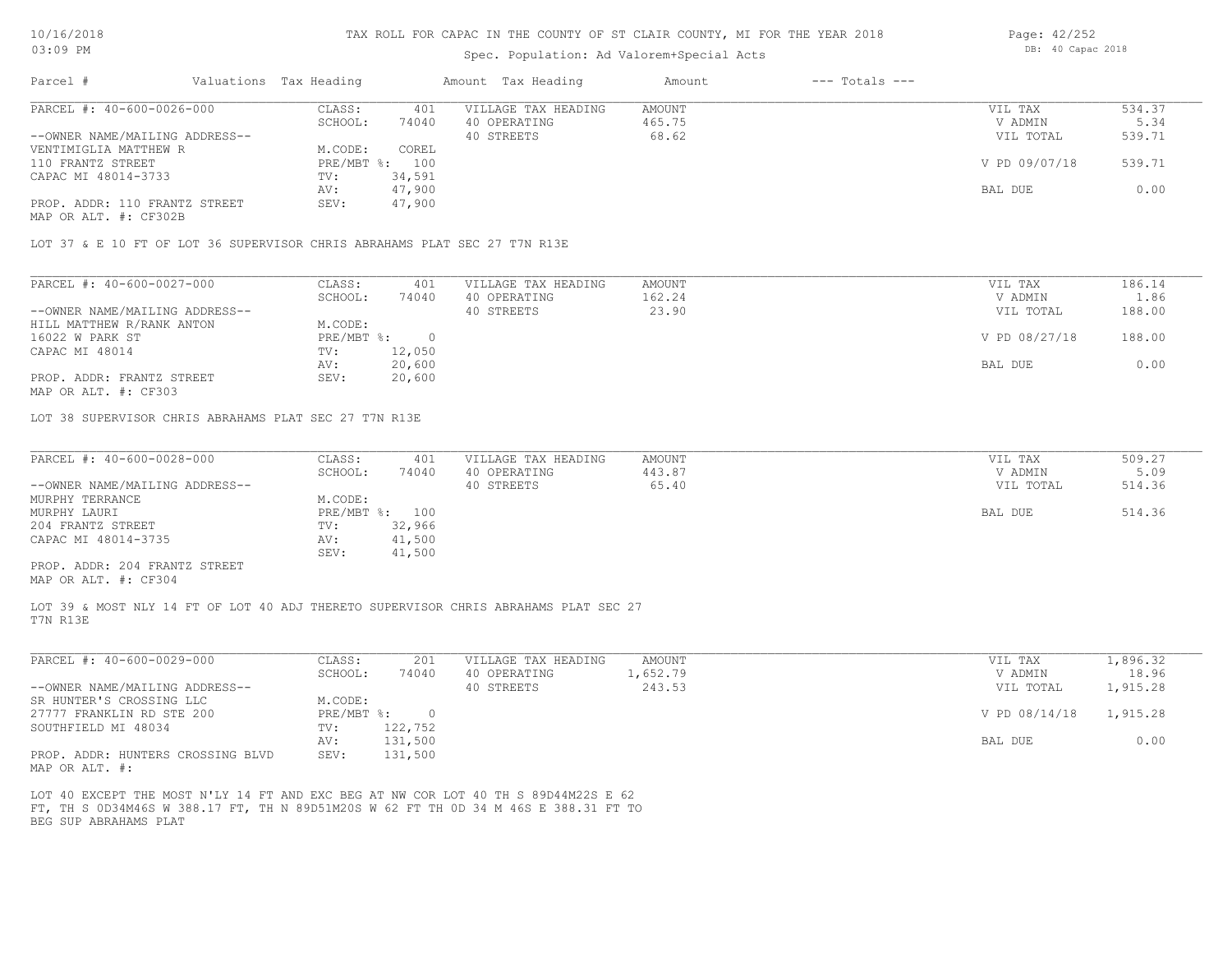### Spec. Population: Ad Valorem+Special Acts

| Parcel #                       | Valuations Tax Heading |                | Amount Tax Heading  | Amount   | $---$ Totals $---$ |               |          |
|--------------------------------|------------------------|----------------|---------------------|----------|--------------------|---------------|----------|
| PARCEL #: 40-600-0029-100      | CLASS:                 | 401            | VILLAGE TAX HEADING | AMOUNT   |                    | VIL TAX       | 1,259.04 |
|                                | SCHOOL:                | 74040          | 40 OPERATING        | 1,097.35 |                    | V ADMIN       | 12.59    |
| --OWNER NAME/MAILING ADDRESS-- |                        |                | 40 STREETS          | 161.69   |                    | VIL TOTAL     | 1,271.63 |
| HAVEN BONNIE S                 | M.CODE:                | COREL          |                     |          |                    |               |          |
| 602 S MAIN ST                  |                        | PRE/MBT %: 100 |                     |          |                    | V PD 09/07/18 | 1,271.63 |
| CAPAC MI 48014-3723            | TV:                    | 81,500         |                     |          |                    |               |          |
|                                | AV:                    | 81,500         |                     |          |                    | BAL DUE       | 0.00     |
| PROP. ADDR: 602 S MAIN         | SEV:                   | 81,500         |                     |          |                    |               |          |
| MAP OR ALT. #: CF305B          |                        |                |                     |          |                    |               |          |
|                                |                        |                |                     |          |                    |               |          |

69' TO BEG SUP CHRIS ABRAHAMS PLAT 62',TH N89^52'27"W 146.78',TH N72"58'38"W 69.03',TH N89^ 52'27"W 100',TH NO^1'44"W 313.71',TH NO^34'46"E 299' TH S89^44'22"E 62',TH SO^34'46"W 388.17' TH N89^51'20"W LOTS 41 & 45 & THAT PRT OF LOTS 40 & 46 DESC AS BEG AT NW COR LOT 46,TH S89^54'10"E

| PARCEL #: 40-600-0030-000           | CLASS:     | 401    | VILLAGE TAX HEADING | AMOUNT | VIL TAX       | 411.89 |
|-------------------------------------|------------|--------|---------------------|--------|---------------|--------|
|                                     | SCHOOL:    | 74040  | 40 OPERATING        | 359.00 | V ADMIN       | 4.11   |
| --OWNER NAME/MAILING ADDRESS--      |            |        | 40 STREETS          | 52.89  | VIL TOTAL     | 416.00 |
| NANNI CHRISTOPHER J                 | M.CODE:    |        |                     |        |               |        |
| NANNI KAREN, MCCONNELL GREGORY, SUE | PRE/MBT %: | ∩.     |                     |        | V PD 09/06/18 | 416.00 |
| 14417 HOUGH RD                      | TV:        | 26,663 |                     |        |               |        |
| ALLENTON MI 48002                   | AV:        | 36,900 |                     |        | BAL DUE       | 0.00   |
|                                     | SEV:       | 36,900 |                     |        |               |        |
| PROP. ADDR: 504 S MAIN              |            |        |                     |        |               |        |

MAP OR ALT. #: CF306

LOT 42 SUPERVISOR CHRIS ABRAHAMS PLAT SEC 27 T7N R13E

| PARCEL #: 40-600-0031-000      | CLASS:     | 401    | VILLAGE TAX HEADING | AMOUNT | VIL TAX       | 387.58 |
|--------------------------------|------------|--------|---------------------|--------|---------------|--------|
|                                | SCHOOL:    | 74040  | 40 OPERATING        | 337.81 | V ADMIN       | 3.87   |
| --OWNER NAME/MAILING ADDRESS-- |            |        | 40 STREETS          | 49.77  | VIL TOTAL     | 391.45 |
| MULTI CORP., INC.              | M.CODE:    |        |                     |        |               |        |
| P.O. BOX 399                   | PRE/MBT %: |        |                     |        | V PD 08/27/18 | 391.45 |
| CAPAC MI 48014                 | TV:        | 25,089 |                     |        |               |        |
|                                | AV:        | 36,300 |                     |        | BAL DUE       | 0.00   |
| PROP. ADDR: 506 S MAIN         | SEV:       | 36,300 |                     |        |               |        |
|                                |            |        |                     |        |               |        |

MAP OR ALT. #: CF307

LOT 43 SUPERVISOR CHRIS ABRAHAMS PLAT SEC 27 T7N R13E

| PARCEL #: 40-600-0032-000      | CLASS:     | 401    | VILLAGE TAX HEADING | AMOUNT | VIL TAX       | 301.93 |
|--------------------------------|------------|--------|---------------------|--------|---------------|--------|
|                                | SCHOOL:    | 74040  | 40 OPERATING        | 263.16 | V ADMIN       | 3.01   |
| --OWNER NAME/MAILING ADDRESS-- |            |        | 40 STREETS          | 38.77  | VIL TOTAL     | 304.94 |
| MCNUTT MEL ALGER               | M.CODE:    |        |                     |        |               |        |
| P.O. BOX 541                   | PRE/MBT %: |        |                     |        | V PD 09/13/18 | 304.94 |
| MEMPHIS MI 48041               | TV:        | 19,545 |                     |        |               |        |
|                                | AV:        | 30,600 |                     |        | BAL DUE       | 0.00   |
| PROP. ADDR: 508 S MAIN         | SEV:       | 30,600 |                     |        |               |        |
| MAP OR ALT. #: CF308           |            |        |                     |        |               |        |

LOT 44 SUPERVISOR CHRIS ABRAHAMS PLAT SEC 27 T7N R13E

Page: 43/252 DB: 40 Capac 2018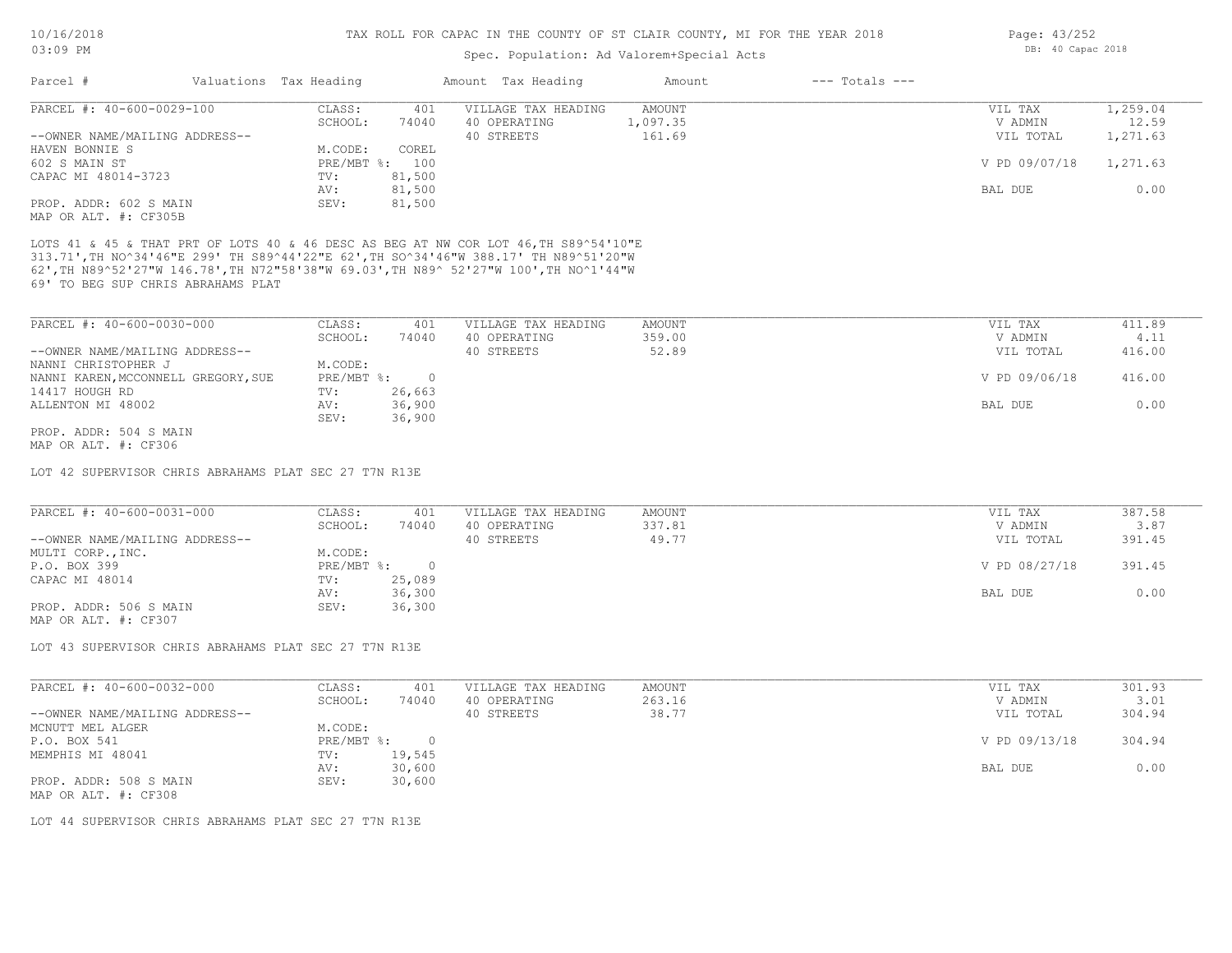### Spec. Population: Ad Valorem+Special Acts

| Parcel #                       | Valuations Tax Heading |        | Amount Tax Heading  | Amount | $---$ Totals $---$ |               |        |
|--------------------------------|------------------------|--------|---------------------|--------|--------------------|---------------|--------|
| PARCEL #: 40-600-0033-000      | CLASS:                 | 202    | VILLAGE TAX HEADING | AMOUNT |                    | VIL TAX       | 138.34 |
|                                | SCHOOL:                | 74040  | 40 OPERATING        | 120.58 |                    | V ADMIN       | 1.38   |
| --OWNER NAME/MAILING ADDRESS-- |                        |        | 40 STREETS          | 17.76  |                    | VIL TOTAL     | 139.72 |
| SR HUNTER'S CROSSING LLC       | M.CODE:                |        |                     |        |                    |               |        |
| 27777 FRANKLIN RD STE 200      | $PRE/MBT$ %:           |        |                     |        |                    | V PD 08/14/18 | 139.72 |
| SOUTHFIELD MI 48034            | TV:                    | 8,956  |                     |        |                    |               |        |
|                                | AV:                    | 16,100 |                     |        |                    | BAL DUE       | 0.00   |
| PROP. ADDR: S MAIN             | SEV:                   | 16,100 |                     |        |                    |               |        |
|                                |                        |        |                     |        |                    |               |        |

MAP OR ALT. #: CF309

70' TO BEG SUP CHRIS ABRAHAMS PLAT 90',TH S89^52'27"E100',TH S 72^58'38"E 69.03'.TH S89^52'27"E 146.78' TH SO^34'46"W PART OF LOT 46 DESC AS BEG AT SE COR LOT 46, TH N89^52' 27"W 312.11',TH NO^1'44"W

| PARCEL #: 40-750-0001-000      | CLASS:     | 703   | VILLAGE TAX HEADING | AMOUNT | VIL TAX   | 0.00 |
|--------------------------------|------------|-------|---------------------|--------|-----------|------|
|                                | SCHOOL:    | 74040 | 40 OPERATING        | 0.00   | V ADMIN   | 0.00 |
| --OWNER NAME/MAILING ADDRESS-- |            |       | 40 STREETS          | 0.00   | VIL TOTAL | 0.00 |
| PARK STREET                    | M.CODE:    |       |                     |        |           |      |
|                                | PRE/MBT %: |       |                     |        | BAL DUE   | 0.00 |
| PROP. ADDR: E PARK ST          | TV:        |       |                     |        |           |      |
| MAP OR ALT. #: CF310A          | AV:        |       |                     |        |           |      |
|                                | SEV:       |       |                     |        |           |      |

& 28 T7N R13E LOT 1 EXC S 9 FT SUPERVISOR JOHN BOWERS PLAT OF THE VILLAGE OF CAPAC SEC 21, 22 27

| PARCEL #: 40-750-0002-000      | CLASS:     | 201    | VILLAGE TAX HEADING | AMOUNT   | VIL TAX       | 1,256.23 |
|--------------------------------|------------|--------|---------------------|----------|---------------|----------|
|                                | SCHOOL:    | 74040  | 40 OPERATING        | 1,094.90 | V ADMIN       | 12.56    |
| --OWNER NAME/MAILING ADDRESS-- |            |        | 40 STREETS          | 161.33   | VIL TOTAL     | 1,268.79 |
| DIMOSKI LJUPCO / JOVONKA       | M.CODE:    |        |                     |          |               |          |
| PO BOX 351                     | PRE/MBT %: |        |                     |          | V PD 08/30/18 | 1,268.79 |
| 560 N MAIN ST                  | TV:        | 81,318 |                     |          |               |          |
| CAPAC MI 48014-3150            | AV:        | 93,500 |                     |          | BAL DUE       | 0.00     |
|                                | SEV:       | 93,500 |                     |          |               |          |
| PROP. ADDR: 560 N MAIN ST      |            |        |                     |          |               |          |

MAP OR ALT. #: CF310B

CAPAC SEC 21, 22, 27 & 28 T7N R13E TH W 187 FT, TH N 150 FT TO BEG. SUPERVISOR JOHN BOWERS PLAT OF THE VILLAGE OF THAT PART OF LOTS 1 & 2, COMM 66 FT S OF NW COR OF LOT 1, TH E 187 FT, TH S 150 FT,

| PARCEL #: 40-750-0003-000      | CLASS:     | 708   | VILLAGE TAX HEADING | AMOUNT | VIL TAX   | 0.00 |
|--------------------------------|------------|-------|---------------------|--------|-----------|------|
|                                | SCHOOL:    | 74040 | 40 OPERATING        | 0.00   | V ADMIN   | 0.00 |
| --OWNER NAME/MAILING ADDRESS-- |            |       | 40 STREETS          | 0.00   | VIL TOTAL | 0.00 |
| ST JOHNS LUTHERAN CHURCH       | M.CODE:    |       |                     |        |           |      |
| 109 E KEMPT CT                 | PRE/MBT %: |       |                     |        | BAL DUE   | 0.00 |
| CAPAC MI 48014                 | TV:        |       |                     |        |           |      |
|                                | AV:        |       |                     |        |           |      |
| PROP. ADDR: M-21               | SEV:       |       |                     |        |           |      |
| MAP OR ALT. #: CF311A          |            |       |                     |        |           |      |

 $\mathcal{L}_\mathcal{L} = \mathcal{L}_\mathcal{L} = \mathcal{L}_\mathcal{L} = \mathcal{L}_\mathcal{L} = \mathcal{L}_\mathcal{L} = \mathcal{L}_\mathcal{L} = \mathcal{L}_\mathcal{L} = \mathcal{L}_\mathcal{L} = \mathcal{L}_\mathcal{L} = \mathcal{L}_\mathcal{L} = \mathcal{L}_\mathcal{L} = \mathcal{L}_\mathcal{L} = \mathcal{L}_\mathcal{L} = \mathcal{L}_\mathcal{L} = \mathcal{L}_\mathcal{L} = \mathcal{L}_\mathcal{L} = \mathcal{L}_\mathcal{L}$ 

PLAT OF THE VILLAGE OF CAPAC S289 FT OF LOT 2 LYING BETW M-21 & WALKER RDS EXC W 528 FT. SUPERVISOR JOHN BOWERS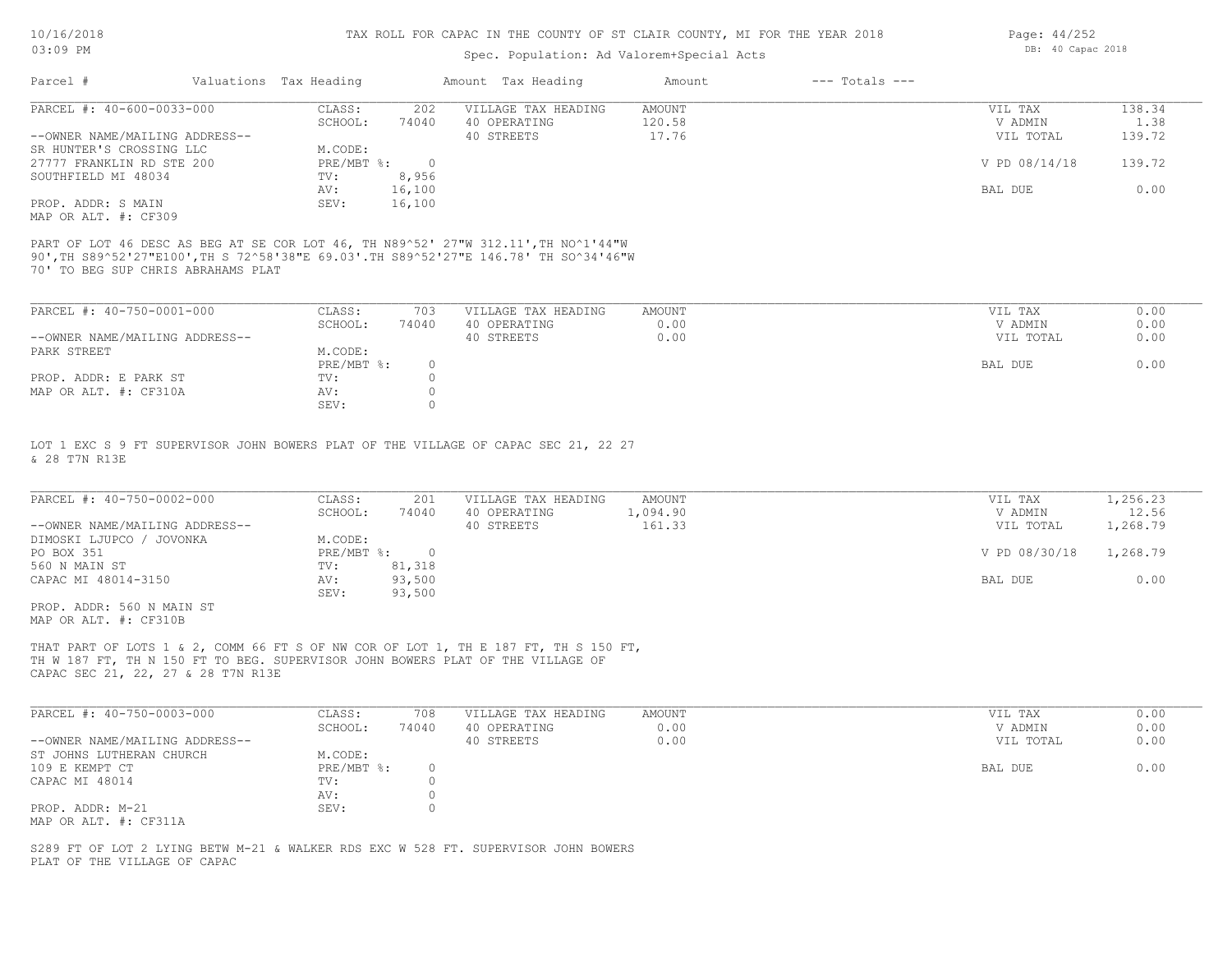### Spec. Population: Ad Valorem+Special Acts

| Parcel #                       | Valuations Tax Heading |        | Amount Tax Heading  | Amount | $---$ Totals $---$ |               |        |
|--------------------------------|------------------------|--------|---------------------|--------|--------------------|---------------|--------|
| PARCEL #: 40-750-0004-000      | CLASS:                 | 201    | VILLAGE TAX HEADING | AMOUNT |                    | VIL TAX       | 357.54 |
|                                | SCHOOL:                | 74040  | 40 OPERATING        | 311.63 |                    | V ADMIN       | 3.57   |
| --OWNER NAME/MAILING ADDRESS-- |                        |        | 40 STREETS          | 45.91  |                    | VIL TOTAL     | 361.11 |
| DIMOSKI LIUPCO                 | M.CODE:                |        |                     |        |                    |               |        |
| DIMOSKI JOVANKA                | PRE/MBT %:             |        |                     |        |                    | V PD 08/30/18 | 361.11 |
| 15690 GOULD RD                 | TV:                    | 23,145 |                     |        |                    |               |        |
| ALLENTON MI 48002              | AV:                    | 26,200 |                     |        |                    | BAL DUE       | 0.00   |
|                                | SEV:                   | 26,200 |                     |        |                    |               |        |
| PROP. ADDR: 534 N MAIN ST      |                        |        |                     |        |                    |               |        |
|                                |                        |        |                     |        |                    |               |        |

MAP OR ALT. #: CF311B

22, 27 & 28 T7N R13E FT, TH N 75 FT TO BEG. SUPERVISOR JOHN BOWERS PLAT OF THE VILLAGE OF CAPAC SEC 21, PART OF LOT 2 COMM 216 FT S OF NW COR OF LOT 1, TH E 150 FT, TH S 75 FT, TH W 150

| PARCEL #: 40-750-0005-000      | CLASS:     | 201      | VILLAGE TAX HEADING | AMOUNT   | VIL TAX       | 1,301.87 |
|--------------------------------|------------|----------|---------------------|----------|---------------|----------|
|                                | SCHOOL:    | 74040    | 40 OPERATING        | 1,134.68 | V ADMIN       | 13.01    |
| --OWNER NAME/MAILING ADDRESS-- |            |          | 40 STREETS          | 167.19   | VIL TOTAL     | 1,314.88 |
| DIMOSKI LJUBCO                 | M.CODE:    |          |                     |          |               |          |
| DIMOSKI JOVANKA                | PRE/MBT %: | $\Omega$ |                     |          | V PD 08/30/18 | 1,314.88 |
| 15690 GOULD RD.                | TV:        | 84,272   |                     |          |               |          |
| ALLENTON MI 48002              | AV:        | 132,500  |                     |          | BAL DUE       | 0.00     |
|                                | SEV:       | 132,500  |                     |          |               |          |
| PROP. ADDR: 512 N MAIN ST      |            |          |                     |          |               |          |

MAP OR ALT. #: CF311C

7 CLARKSON SUBD, OWNED & OCC AS ONE PARCEL. SEC 21, 22, 27 & 28 T7N R13E BEG. SUPERVISORS JOHN BOWERS PLAT OF THE VILLAGE OF CAPAC ALSO INCL W 37 FT OF LOT FT, TH S 0 DEG 2 MIN E 174 FT TH W 187 FT, TH N 0 DEG 2 MIN W 174 FT TO PLACE OF PART OF LOT 2, COM AT NW COR OF LOT 1 TH S 0 DEG 2 MIN E 291 FT TO BEG, TH E 187

| PARCEL #: 40-750-0006-000      | CLASS:       | 708   | VILLAGE TAX HEADING | AMOUNT | VIL TAX   | 0.00 |
|--------------------------------|--------------|-------|---------------------|--------|-----------|------|
|                                | SCHOOL:      | 74040 | 40 OPERATING        | 0.00   | V ADMIN   | 0.00 |
| --OWNER NAME/MAILING ADDRESS-- |              |       | 40 STREETS          | 0.00   | VIL TOTAL | 0.00 |
| ST JOHNS LUTHERAN CHURCH       | M.CODE:      |       |                     |        |           |      |
| 109 E KEMPF CT                 | $PRE/MBT$ %: |       |                     |        | BAL DUE   | 0.00 |
| CAPAC MI 48014-3130            | TV:          |       |                     |        |           |      |
|                                | AV:          |       |                     |        |           |      |
| PROP. ADDR: N WALKER ST        | SEV:         |       |                     |        |           |      |
| MAP OR ALT. #: CF311D/F        |              |       |                     |        |           |      |

28 T7N R13E 528 FT TO BEG. SUPERVISOR JOHN BOWERS PLAT OF THE VILLAGE OF CAPAC SEC 21, 22 27 & PART OF LOT 2 BEG AT NW COR OF LOT 9 TH N 289 FT, TH E 528 FT, TH S 289 FT, TH W

Page: 45/252 DB: 40 Capac 2018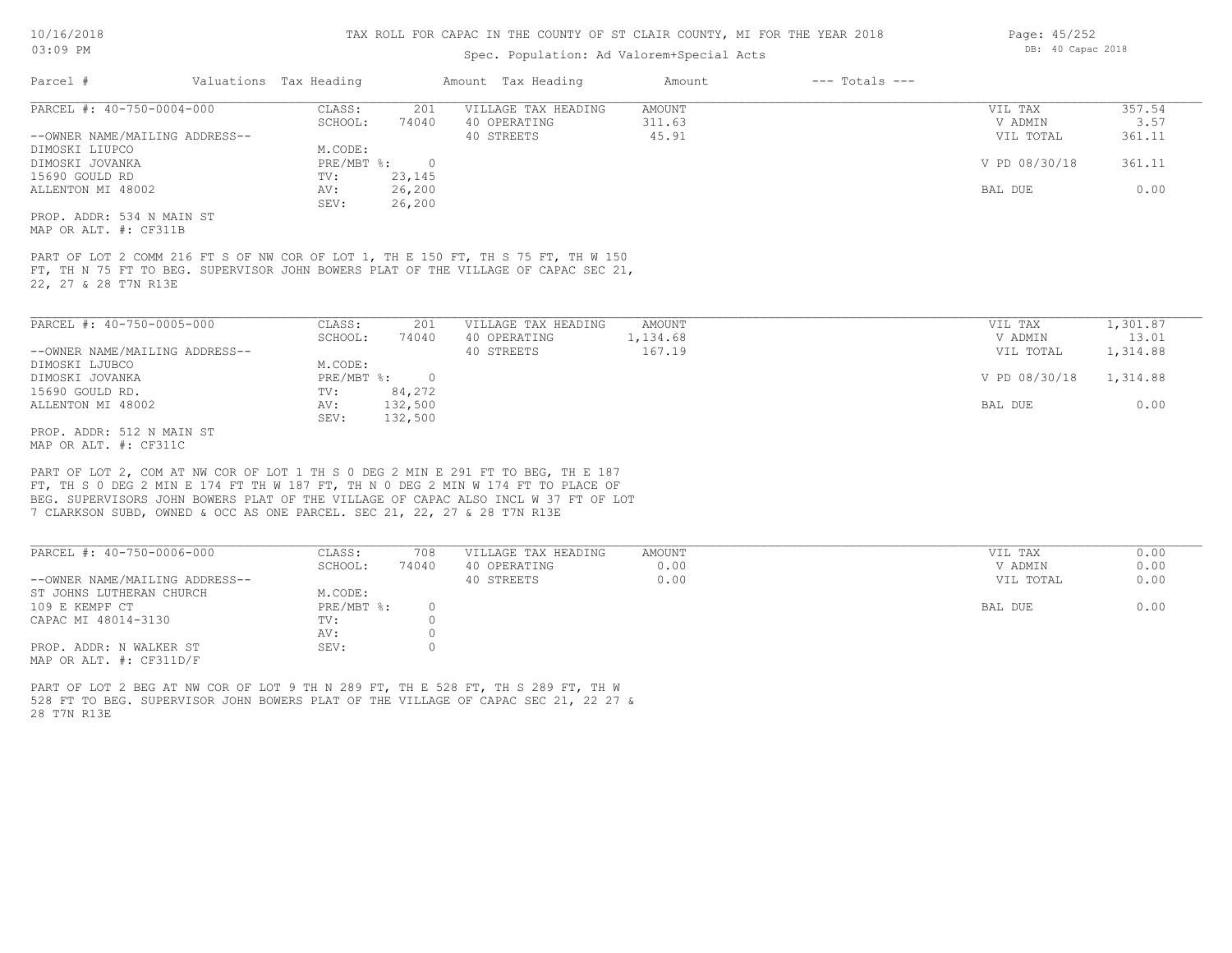## 10/16/2018 03:09 PM

# TAX ROLL FOR CAPAC IN THE COUNTY OF ST CLAIR COUNTY, MI FOR THE YEAR 2018

# Spec. Population: Ad Valorem+Special Acts

| PARCEL #: 40-750-0007-000                                                                                                                                                           | CLASS:                                                                                                                                                                     | VILLAGE TAX HEADING<br>708          | AMOUNT   | VIL TAX       | 0.00     |
|-------------------------------------------------------------------------------------------------------------------------------------------------------------------------------------|----------------------------------------------------------------------------------------------------------------------------------------------------------------------------|-------------------------------------|----------|---------------|----------|
|                                                                                                                                                                                     | SCHOOL:                                                                                                                                                                    | 74040<br>40 OPERATING               | 0.00     | V ADMIN       | 0.00     |
| --OWNER NAME/MAILING ADDRESS--                                                                                                                                                      |                                                                                                                                                                            | 40 STREETS                          | 0.00     | VIL TOTAL     | 0.00     |
| ST JOHNS LUTHERAN CHURCH                                                                                                                                                            | M.CODE:                                                                                                                                                                    |                                     |          |               |          |
| 109 E KEMPF CT                                                                                                                                                                      | PRE/MBT %:                                                                                                                                                                 | $\circ$                             |          | BAL DUE       | 0.00     |
| CAPAC MI 48014                                                                                                                                                                      | TV:                                                                                                                                                                        | $\circ$                             |          |               |          |
|                                                                                                                                                                                     | AV:                                                                                                                                                                        | $\circ$                             |          |               |          |
| PROP. ADDR: 109 E KEMPF COURT<br>MAP OR ALT. #: CF311G                                                                                                                              | SEV:                                                                                                                                                                       | $\Omega$                            |          |               |          |
| 21, 22, 27 & 28 T7N R13E                                                                                                                                                            | PART OF LOT 2, BEG ON S LOT LINE AT NE COR OF LOT 8, TH N 141 FT, TH W 150 FT, TH S<br>141 FT, TH E 150 FT TO BEG. SUPERVISOR JOHN BOWERS PLAT OF THE VILLAGE OF CAPAC SEC |                                     |          |               |          |
| PARCEL #: 40-750-0008-000                                                                                                                                                           |                                                                                                                                                                            |                                     |          |               |          |
|                                                                                                                                                                                     | CLASS:                                                                                                                                                                     | 201<br>VILLAGE TAX HEADING<br>74040 | AMOUNT   | VIL TAX       | 1,361.56 |
|                                                                                                                                                                                     | SCHOOL:                                                                                                                                                                    | 40 OPERATING                        | 1,186.70 | V ADMIN       | 13.61    |
| --OWNER NAME/MAILING ADDRESS--                                                                                                                                                      |                                                                                                                                                                            | 40 STREETS                          | 174.86   | VIL TOTAL     | 1,375.17 |
| A.D. PROPANE INC- CAPAC                                                                                                                                                             | M.CODE:                                                                                                                                                                    |                                     |          |               |          |
| PO BOX 798                                                                                                                                                                          | $PRE/MBT$ $\div$ 0                                                                                                                                                         |                                     |          | V PD 08/27/18 | 1,375.17 |
| VALLEY FORGE PA 19482                                                                                                                                                               | TV:                                                                                                                                                                        | 88,136                              |          |               |          |
|                                                                                                                                                                                     | AV:                                                                                                                                                                        | 96,600                              |          | BAL DUE       | 0.00     |
| PROP. ADDR: 14900 DOWNEY RD                                                                                                                                                         | SEV:                                                                                                                                                                       | 96,600                              |          |               |          |
| MAP OR ALT. #: CF311H                                                                                                                                                               |                                                                                                                                                                            |                                     |          |               |          |
| CAPAC SEC 21, 22, 27 & 28 T7N R13E                                                                                                                                                  | THAT PART OF LOT 2 LYING NE OF M-21 SUPERVISOR JOHN BOWERS PLAT OF THE VILLAGE OF                                                                                          |                                     |          |               |          |
|                                                                                                                                                                                     |                                                                                                                                                                            |                                     |          |               |          |
|                                                                                                                                                                                     | CLASS:                                                                                                                                                                     | VILLAGE TAX HEADING<br>401          | AMOUNT   | VIL TAX       | 859.05   |
|                                                                                                                                                                                     |                                                                                                                                                                            |                                     | 748.73   | V ADMIN       | 8.59     |
|                                                                                                                                                                                     | SCHOOL:                                                                                                                                                                    | 40 OPERATING<br>74040               |          |               |          |
|                                                                                                                                                                                     |                                                                                                                                                                            | 40 STREETS                          | 110.32   | VIL TOTAL     | 867.64   |
|                                                                                                                                                                                     | M.CODE:                                                                                                                                                                    | COREL                               |          |               |          |
|                                                                                                                                                                                     | PRE/MBT %: 100                                                                                                                                                             |                                     |          | V PD 09/07/18 | 867.64   |
|                                                                                                                                                                                     | TV:                                                                                                                                                                        | 55,608                              |          |               |          |
|                                                                                                                                                                                     | AV:                                                                                                                                                                        | 73,400                              |          | BAL DUE       |          |
|                                                                                                                                                                                     | SEV:                                                                                                                                                                       | 73,400                              |          |               |          |
| PARCEL #: 40-750-0009-000<br>--OWNER NAME/MAILING ADDRESS--<br>SENYK VANESSA D<br>222 CLARKSON CT<br>CAPAC MI 48014-3118<br>PROP. ADDR: 222 CLARKSON COURT<br>MAP OR ALT. #: CF311I |                                                                                                                                                                            |                                     |          |               |          |
|                                                                                                                                                                                     | THAT PART OF LOT 2 LYING W OF M-21 & E OF CLARKSON SUBD & S OF EXTD S LINE OF LOT                                                                                          |                                     |          |               | 0.00     |
|                                                                                                                                                                                     | 21 & N OF EXTD S LINE OF LOT 20 OF ABV PLAT. SUPV JOHN BOWERS PLAT OF THE VILLAGE                                                                                          |                                     |          |               |          |

| PARCEL #: 40-750-0010-000            | CLASS:       | 401    | VILLAGE TAX HEADING | AMOUNT | VIL TAX       | 581.51 |
|--------------------------------------|--------------|--------|---------------------|--------|---------------|--------|
|                                      | SCHOOL:      | 74040  | 40 OPERATING        | 506.83 | V ADMIN       | 5.81   |
| --OWNER NAME/MAILING ADDRESS--       |              |        | 40 STREETS          | 74.68  | VIL TOTAL     | 587.32 |
| OUAIN TIMOTHY, REBECCA               | M.CODE:      | 00WBF  |                     |        |               |        |
| QUAIN ABIGAEL R, NABORS JANE, WILLIA | $PRE/MBT$ %: |        |                     |        | V PD 08/30/18 | 587.32 |
| 503 N WALKER ST                      | TV:          | 37,642 |                     |        |               |        |
| CAPAC MI 48014                       | AV:          | 55,800 |                     |        | BAL DUE       | 0.00   |
|                                      | SEV:         | 55,800 |                     |        |               |        |
| PROP. ADDR: 406 N MAIN ST            |              |        |                     |        |               |        |
| MAP OR ALT. #: CF312/313             |              |        |                     |        |               |        |

LOT 4 SUPERVISOR JOHN BOWERS PLAT OF THE VILLAGE OF CAPAC

Page: 46/252 DB: 40 Capac 2018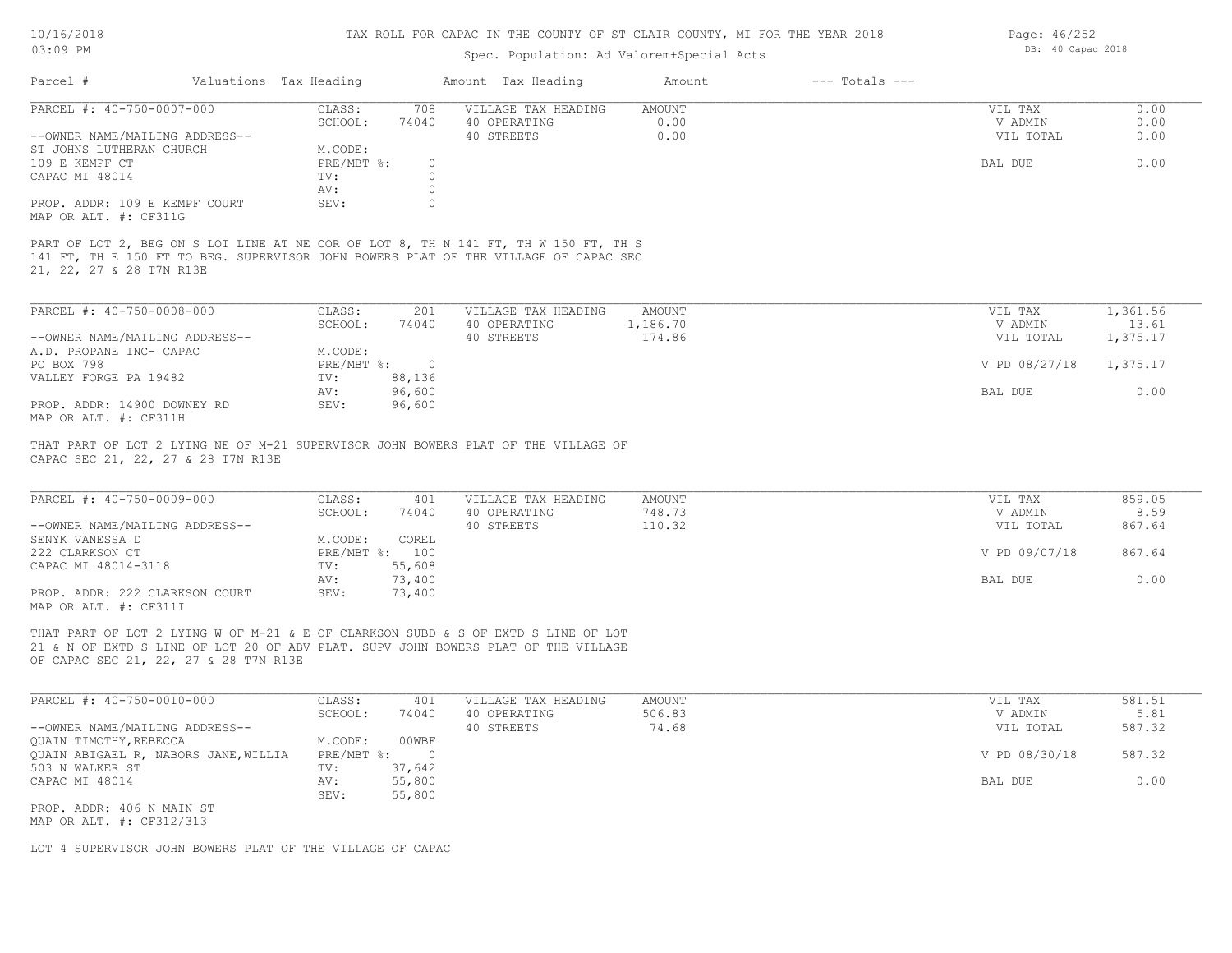### Spec. Population: Ad Valorem+Special Acts

| Parcel #                       | Valuations Tax Heading |        | Amount Tax Heading                                                                | Amount | $---$ Totals $---$ |           |          |
|--------------------------------|------------------------|--------|-----------------------------------------------------------------------------------|--------|--------------------|-----------|----------|
| PARCEL #: 40-750-0011-000      | CLASS:                 | 401    | VILLAGE TAX HEADING                                                               | AMOUNT |                    | VIL TAX   | 1,139.92 |
|                                | SCHOOL:                | 74040  | 40 OPERATING                                                                      | 880.57 |                    | V ADMIN   | 11.39    |
| --OWNER NAME/MAILING ADDRESS-- |                        |        | 40 STREETS                                                                        | 129.75 |                    | VIL TOTAL | 1,151.31 |
| PHILLIPS TIMOTHY               | M.CODE:                |        | SWALK                                                                             | 129.60 |                    |           |          |
| PHILLIPS MARIA                 | PRE/MBT %: 100         |        |                                                                                   |        |                    | BAL DUE   | 1,151.31 |
| 404 N MAIN ST                  | TV:                    | 65,400 |                                                                                   |        |                    |           |          |
| CAPAC MI 48014                 | AV:                    | 65,400 |                                                                                   |        |                    |           |          |
|                                | SEV:                   | 65,400 |                                                                                   |        |                    |           |          |
| PROP. ADDR: 404 N MAIN ST      |                        |        |                                                                                   |        |                    |           |          |
| MAP OR ALT. #: CF314           |                        |        |                                                                                   |        |                    |           |          |
| R13E                           |                        |        | LOT 5 SUPERVISOR JOHN BOWERS PLAT OF THE VILLAGE OF CAPAC SEC 21, 22, 27 & 28 T7N |        |                    |           |          |
|                                |                        |        |                                                                                   |        |                    |           |          |
| PARCEL #: 40-750-0012-000      | CLASS:                 | 401    | VILLAGE TAX HEADING                                                               | AMOUNT |                    | VIL TAX   | 827.13   |
|                                | SCHOOL:                | 74040  | 40 OPERATING                                                                      | 720.91 |                    | V ADMIN   | 8.27     |
| --OWNER NAME/MAILING ADDRESS-- |                        |        | 40 STREETS                                                                        | 106.22 |                    | VIL TOTAL | 835.40   |
|                                |                        |        |                                                                                   |        |                    |           |          |

|                                | JULIUUI .    | ノコソコリ  | TV VILIMITIVU | 749.74 | ALIHIN        | . <i>. .</i> |
|--------------------------------|--------------|--------|---------------|--------|---------------|--------------|
| --OWNER NAME/MAILING ADDRESS-- |              |        | 40 STREETS    | 106.22 | VIL TOTAL     | 835.40       |
| LERNER MATTHEW T               | M.CODE:      | COREL  |               |        |               |              |
| 402 N MAIN ST                  | $PRE/MBT$ %: | 100    |               |        | V PD 09/07/18 | 835.40       |
| CAPAC MI 48014-3148            | TV:          | 53,542 |               |        |               |              |
|                                | AV:          | 74,700 |               |        | BAL DUE       | 0.00         |
| PROP. ADDR: 402 N MAIN ST      | SEV:         | 74,700 |               |        |               |              |
| MAP OR ALT. #: CF315           |              |        |               |        |               |              |

R13E LOT 6 SUPERVISOR JOHN BOWERS PLAT OF THE VILLAGE OF CAPAC SEC 21, 22, 27 & 28 T7N

| PARCEL #: 40-750-0013-000                             | CLASS:     | 708   | VILLAGE TAX HEADING | AMOUNT | VIL TAX   | 0.00 |
|-------------------------------------------------------|------------|-------|---------------------|--------|-----------|------|
|                                                       | SCHOOL:    | 74040 | 40 OPERATING        | 0.00   | V ADMIN   | 0.00 |
| --OWNER NAME/MAILING ADDRESS--                        |            |       | 40 STREETS          | 0.00   | VIL TOTAL | 0.00 |
| LUTHERAN CHURCH                                       | M.CODE:    |       |                     |        |           |      |
| 109 E KEMPF CT                                        | PRE/MBT %: | n.    |                     |        | BAL DUE   | 0.00 |
| CAPAC MI 48014                                        | TV:        |       |                     |        |           |      |
|                                                       | AV:        |       |                     |        |           |      |
| PROP. ADDR: 109 E KEMPF COURT<br>MAP OR ALT. #: CF316 | SEV:       |       |                     |        |           |      |

 $\mathcal{L}_\mathcal{L} = \mathcal{L}_\mathcal{L} = \mathcal{L}_\mathcal{L} = \mathcal{L}_\mathcal{L} = \mathcal{L}_\mathcal{L} = \mathcal{L}_\mathcal{L} = \mathcal{L}_\mathcal{L} = \mathcal{L}_\mathcal{L} = \mathcal{L}_\mathcal{L} = \mathcal{L}_\mathcal{L} = \mathcal{L}_\mathcal{L} = \mathcal{L}_\mathcal{L} = \mathcal{L}_\mathcal{L} = \mathcal{L}_\mathcal{L} = \mathcal{L}_\mathcal{L} = \mathcal{L}_\mathcal{L} = \mathcal{L}_\mathcal{L}$ 

T7N R13E LOTS 7 & 8 SUPERVISOR JOHN BOWERS PLAT OF THE VILLAGE OF CAPAC SEC 21, 22, 27 & 28

| PARCEL #: 40-750-0014-000      | CLASS:  | 401            | VILLAGE TAX HEADING | AMOUNT | VIL TAX       | 659.29 |
|--------------------------------|---------|----------------|---------------------|--------|---------------|--------|
|                                | SCHOOL: | 74040          | 40 OPERATING        | 574.62 | V ADMIN       | 6.59   |
| --OWNER NAME/MAILING ADDRESS-- |         |                | 40 STREETS          | 84.67  | VIL TOTAL     | 665.88 |
| BROWNLIE MARTHA                | M.CODE: |                |                     |        |               |        |
| 400 N LESTER ST                |         | PRE/MBT %: 100 |                     |        | V PD 09/06/18 | 665.88 |
| CAPAC MI 48014-3140            | TV:     | 42,677         |                     |        |               |        |
|                                | AV:     | 46,100         |                     |        | BAL DUE       | 0.00   |
| PROP. ADDR: 400 N LESTER ST    | SEV:    | 46,100         |                     |        |               |        |
| MAP OR ALT. #: CF317A          |         |                |                     |        |               |        |

VILLAGE OF CAPAC SEC 21, 22, 27 & 28 T7N R13E N85 FT OF S 151 FT OF LOT 9 EXC W 772 FT. SUPERVISOR JOHN BOWERS PLAT OF THE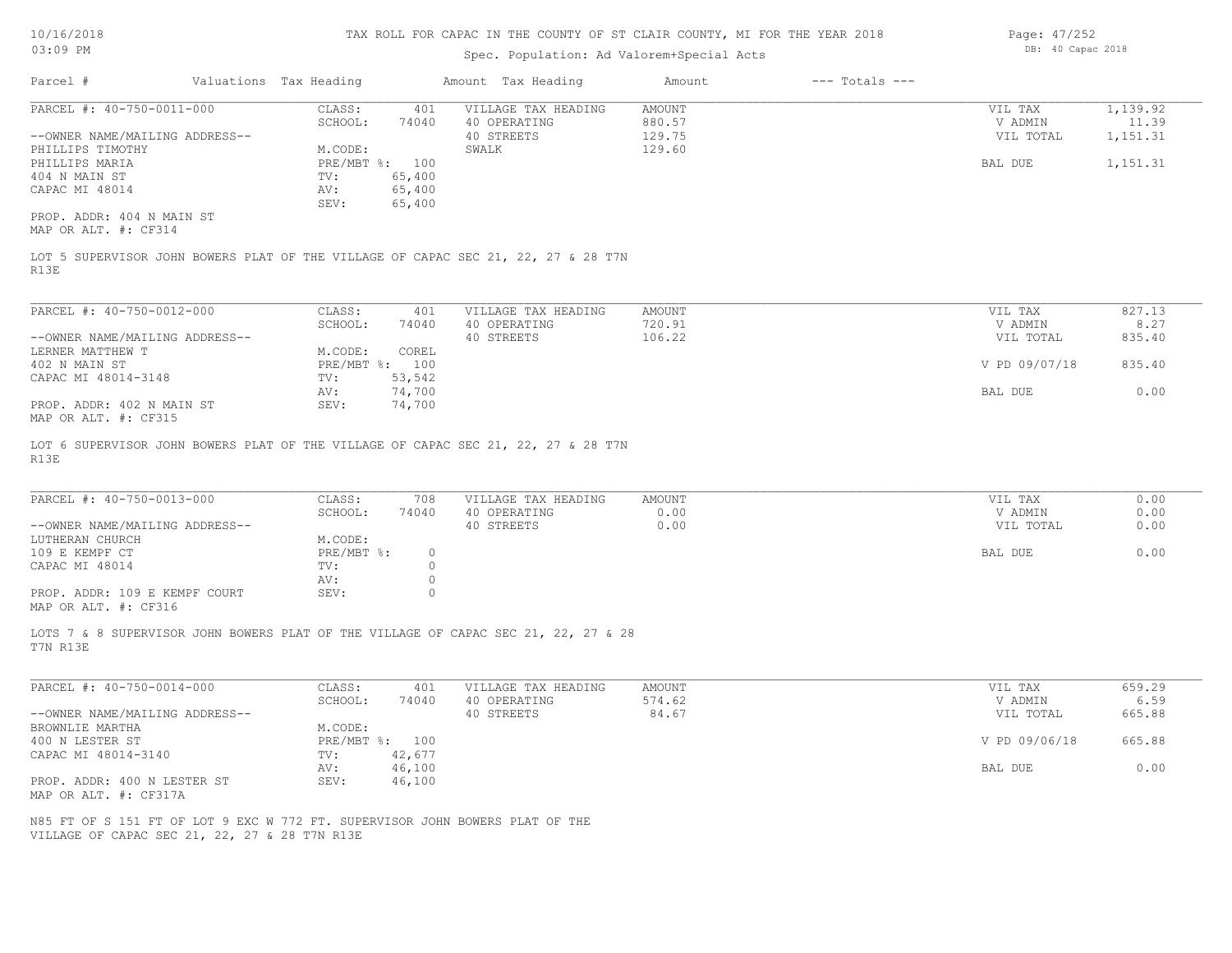### Spec. Population: Ad Valorem+Special Acts

| Page: 48/252 |                   |  |
|--------------|-------------------|--|
|              | DB: 40 Capac 2018 |  |

| 656.04<br>VIL TAX       |
|-------------------------|
| 6.56<br>V ADMIN         |
| 662.60<br>VIL TOTAL     |
|                         |
| V PD 08/23/18<br>662.60 |
|                         |
| 0.00<br>BAL DUE         |
|                         |
|                         |

MAP OR ALT. #: CF317B

OF CAPAC SEC 21, 22, 27 & 28 T7N R13E N150 FT OF S 216 FT OF W 150 FT OF LOT 9 SUPERVISOR JOHN BOWERS PLAT OF THE VILLAGE

| PARCEL #: 40-750-0016-000       | CLASS:       | 401    | VILLAGE TAX HEADING | AMOUNT | VIL TAX       | 897.55 |
|---------------------------------|--------------|--------|---------------------|--------|---------------|--------|
|                                 | SCHOOL:      | 74040  | 40 OPERATING        | 782.28 | V ADMIN       | 8.97   |
| --OWNER NAME/MAILING ADDRESS--  |              |        | 40 STREETS          | 115.27 | VIL TOTAL     | 906.52 |
| NIEMI EDWARD                    | M.CODE:      | COREL  |                     |        |               |        |
| NIEMI KRISTAL                   | $PRE/MBT$ %: | 100    |                     |        | V PD 09/07/18 | 906.52 |
| 415 N HUNTER STREET             | TV:          | 58,100 |                     |        |               |        |
| CAPAC MI 48014-3130             | AV:          | 58,100 |                     |        | BAL DUE       | 0.00   |
|                                 | SEV:         | 58,100 |                     |        |               |        |
| PROP. ADDR: 415 N HUNTER STREET |              |        |                     |        |               |        |

MAP OR ALT. #: CF317C1/2

VILLAGE OF CAPAC SEC 21, 22, 27 & 28 T7N R13E E150 FT OF W 320 FT OF LOT 9 EXC S 206 FT. SUPERVISOR JOHN BOWERS PLAT OF THE

| PARCEL #: 40-750-0017-000      | CLASS:       | 401    | VILLAGE TAX HEADING | AMOUNT | VIL TAX       | 694.09 |
|--------------------------------|--------------|--------|---------------------|--------|---------------|--------|
|                                | SCHOOL:      | 74040  | 40 OPERATING        | 604.95 | V ADMIN       | 6.94   |
| --OWNER NAME/MAILING ADDRESS-- |              |        | 40 STREETS          | 89.14  | VIL TOTAL     | 701.03 |
| SCHRADER ANDREW M              | M.CODE:      | COREL  |                     |        |               |        |
| SCHRADER FELICIA S             | $PRE/MBT$ %: | 100    |                     |        | V PD 09/07/18 | 701.03 |
| 235 E KEMPF CT                 | TV:          | 44,930 |                     |        |               |        |
| CAPAC MI 48014-3133            | AV:          | 62,800 |                     |        | BAL DUE       | 0.00   |
|                                | SEV:         | 62,800 |                     |        |               |        |
| PROP. ADDR: 235 E KEMPF COURT  |              |        |                     |        |               |        |

MAP OR ALT. #: CF317C3

THE VILLAGE OF CAPAC SEC 21, 22, 27 & 28 T7N R13E N140 FT OF S 206 FT OF E 75 FT OF W 245 FT OF LOT 9 SUPERVISOR JOHN BOWERS PLAT OF

| PARCEL #: 40-750-0018-000       | CLASS:  | 401            | VILLAGE TAX HEADING | AMOUNT | VIL TAX       | 584.90 |
|---------------------------------|---------|----------------|---------------------|--------|---------------|--------|
|                                 | SCHOOL: | 74040          | 40 OPERATING        | 509.79 | V ADMIN       | 5.84   |
| --OWNER NAME/MAILING ADDRESS--  |         |                | 40 STREETS          | 75.11  | VIL TOTAL     | 590.74 |
| SINDA STEPHEN JR/VIRGINIA       | M.CODE: |                |                     |        |               |        |
| 401 N HUNTER ST                 |         | PRE/MBT %: 100 |                     |        | V PD 09/13/18 | 590.74 |
| CAPAC MI 48014-3130             | TV:     | 37,862         |                     |        |               |        |
|                                 | AV:     | 52,900         |                     |        | BAL DUE       | 0.00   |
| PROP. ADDR: 401 N HUNTER STREET | SEV:    | 52,900         |                     |        |               |        |
| MAP OR ALT. #: CF317C4          |         |                |                     |        |               |        |

THE VILLAGE OF CAPAC SEC 21, 22, 27 & 28 T7N R13E E75 FT OF W 320 FT OF N 140 FT OF S 206 FT OF LOT 9 SUPERVISOR JOHN BOWERS PLAT OF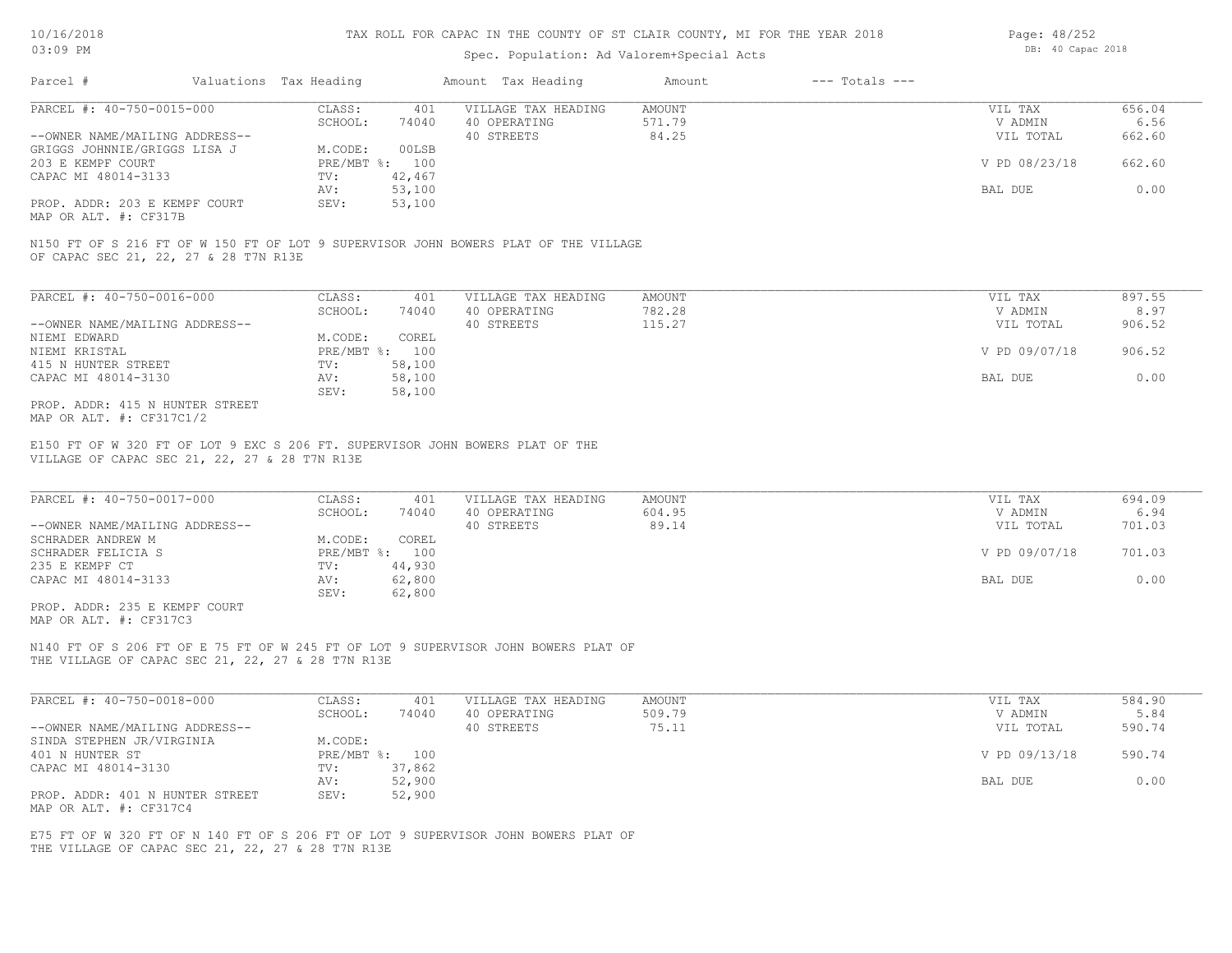# Spec. Population: Ad Valorem+Special Acts

| Parcel #                                                 | Valuations Tax Heading |                           |                  | Amount Tax Heading                                                                  | Amount          | $---$ Totals $---$ |                      |                |
|----------------------------------------------------------|------------------------|---------------------------|------------------|-------------------------------------------------------------------------------------|-----------------|--------------------|----------------------|----------------|
| PARCEL #: 40-750-0019-000                                |                        | CLASS:                    | 703              |                                                                                     | AMOUNT          |                    | VIL TAX              | 0.00           |
|                                                          |                        | SCHOOL:                   | 74040            | VILLAGE TAX HEADING<br>40 OPERATING                                                 | 0.00            |                    | V ADMIN              | 0.00           |
| --OWNER NAME/MAILING ADDRESS--                           |                        |                           |                  | 40 STREETS                                                                          | 0.00            |                    | VIL TOTAL            | 0.00           |
| VILLAGE OF CAPAC                                         |                        | M.CODE:                   |                  |                                                                                     |                 |                    |                      |                |
| 131 N MAIN ST                                            |                        | PRE/MBT %:                | 0                |                                                                                     |                 |                    | BAL DUE              | 0.00           |
| CAPAC MI 48014                                           |                        | TV:                       | $\circ$          |                                                                                     |                 |                    |                      |                |
|                                                          |                        | AV:                       | $\circ$          |                                                                                     |                 |                    |                      |                |
| PROP. ADDR: 406 N WALKER ST<br>MAP OR ALT. #: F317D      |                        | SEV:                      | $\Omega$         |                                                                                     |                 |                    |                      |                |
|                                                          |                        |                           |                  | E20 FT OF W 170 FT OF LOT 9, EXC S 66 FT, E 66 FT OF W 386 FT EXC S 66 FT & E 66 FT |                 |                    |                      |                |
|                                                          |                        |                           |                  | OF W 772 FT OF LOT 9 EXC S 66 FT & E 20 FT OF W 556 FT OF LOT 9 EXC S 66 FT & S 66  |                 |                    |                      |                |
|                                                          |                        |                           |                  | FT OF LOT 9 ALSO INCL W 150 FT OF LOT 9 EXC S 216 FT SUPERVISOR JOHN BOWERS PLAT OF |                 |                    |                      |                |
| THE VILLAGE OF CAPAC SEC 21, 22, 27 & 28 T7N R13E        |                        |                           |                  |                                                                                     |                 |                    |                      |                |
|                                                          |                        |                           |                  |                                                                                     |                 |                    |                      |                |
| PARCEL #: 40-750-0020-000                                |                        | CLASS:                    | 401              | VILLAGE TAX HEADING                                                                 | AMOUNT          |                    | VIL TAX              | 710.82         |
|                                                          |                        | SCHOOL:                   | 74040            | 40 OPERATING                                                                        | 619.54          |                    | V ADMIN              | 7.10           |
| --OWNER NAME/MAILING ADDRESS--                           |                        |                           |                  | 40 STREETS                                                                          | 91.28           |                    | VIL TOTAL            | 717.92         |
| GESCHKE AARON<br>GESCHKE ABBIE                           |                        | M.CODE:<br>PRE/MBT %: 100 | 00WBF            |                                                                                     |                 |                    | V PD 08/30/18        | 717.92         |
| 402 N HUNTER STREET                                      |                        | TV:                       | 46,013           |                                                                                     |                 |                    |                      |                |
| CAPAC MI 48014-3129                                      |                        | AV:                       | 64,200           |                                                                                     |                 |                    | BAL DUE              | 0.00           |
|                                                          |                        | SEV:                      | 64,200           |                                                                                     |                 |                    |                      |                |
| PROP. ADDR: 402 N HUNTER STREET<br>MAP OR ALT. #: CF317E |                        |                           |                  |                                                                                     |                 |                    |                      |                |
|                                                          |                        |                           |                  |                                                                                     |                 |                    |                      |                |
| THE VILLAGE OF CAPAC SEC 21, 22, 27 & 28 T7N R13E        |                        |                           |                  |                                                                                     |                 |                    |                      |                |
| PARCEL #: 40-750-0021-000                                |                        | CLASS:                    | 401              | VILLAGE TAX HEADING                                                                 | AMOUNT          |                    | VIL TAX              | 502.53         |
| --OWNER NAME/MAILING ADDRESS--                           |                        | SCHOOL:                   | 74040            | 40 OPERATING<br>40 STREETS                                                          | 438.00<br>64.53 |                    | V ADMIN<br>VIL TOTAL | 5.02<br>507.55 |
| KRUM RICHARD/BONNIE LIV TRUST                            |                        | M.CODE:                   |                  |                                                                                     |                 |                    |                      |                |
| 414 N HUNTER ST                                          |                        | PRE/MBT %: 100            |                  |                                                                                     |                 |                    | V PD 07/18/18        | 507.55         |
| CAPAC MI 48014-3129                                      |                        | TV:                       | 32,530           |                                                                                     |                 |                    |                      |                |
|                                                          |                        | AV:                       | 45,900           |                                                                                     |                 |                    | BAL DUE              | 0.00           |
| PROP. ADDR: 414 N HUNTER STREET<br>MAP OR ALT. #: CF317F |                        | SEV:                      | 45,900           |                                                                                     |                 |                    |                      |                |
|                                                          |                        |                           |                  | E150 FT OF W 536 FT OF LOT 9 EXC S 216 FT THEREOF SUPERVISOR JOHN BOWERS PLAT OF    |                 |                    |                      |                |
| THE VILLAGE OF CAPAC SEC 21, 22, 27 & 28 T7N R13E        |                        |                           |                  |                                                                                     |                 |                    |                      |                |
| PARCEL #: 40-750-0022-000                                |                        | CLASS:                    | 401              | VILLAGE TAX HEADING                                                                 | AMOUNT          |                    | VIL TAX              | 481.10         |
|                                                          |                        | SCHOOL:                   | 74040            | 40 OPERATING                                                                        | 419.32          |                    | V ADMIN              | 4.81           |
| --OWNER NAME/MAILING ADDRESS--                           |                        |                           |                  | 40 STREETS                                                                          | 61.78           |                    | VIL TOTAL            | 485.91         |
| SMITH DANIELLE                                           |                        | M.CODE: OLALS             |                  |                                                                                     |                 |                    |                      |                |
| SAELENS MARY<br>410 N HUNTER STREET                      |                        | PRE/MBT %: 100            |                  |                                                                                     |                 |                    | V PD 09/10/18        | 485.91         |
| CAPAC MI 48014-3129                                      |                        | TV:<br>AV:                | 31,143<br>43,800 |                                                                                     |                 |                    | BAL DUE              | 0.00           |
|                                                          |                        | SEV:                      | 43,800           |                                                                                     |                 |                    |                      |                |
| PROP. ADDR: 410 N HUNTER STREET                          |                        |                           |                  |                                                                                     |                 |                    |                      |                |
| MAP OR ALT. #: CF317G                                    |                        |                           |                  |                                                                                     |                 |                    |                      |                |
|                                                          |                        |                           |                  |                                                                                     |                 |                    |                      |                |
| THE VILLAGE OF CAPAC SEC 21, 22, 27 & 28 T7N R13E        |                        |                           |                  | N75 FT OF S 216 FT OF E 150 FT OF W 536 FT OF LOT 9 SUPERVISOR JOHN BOWERS PLAT OF  |                 |                    |                      |                |

Page: 49/252 DB: 40 Capac 2018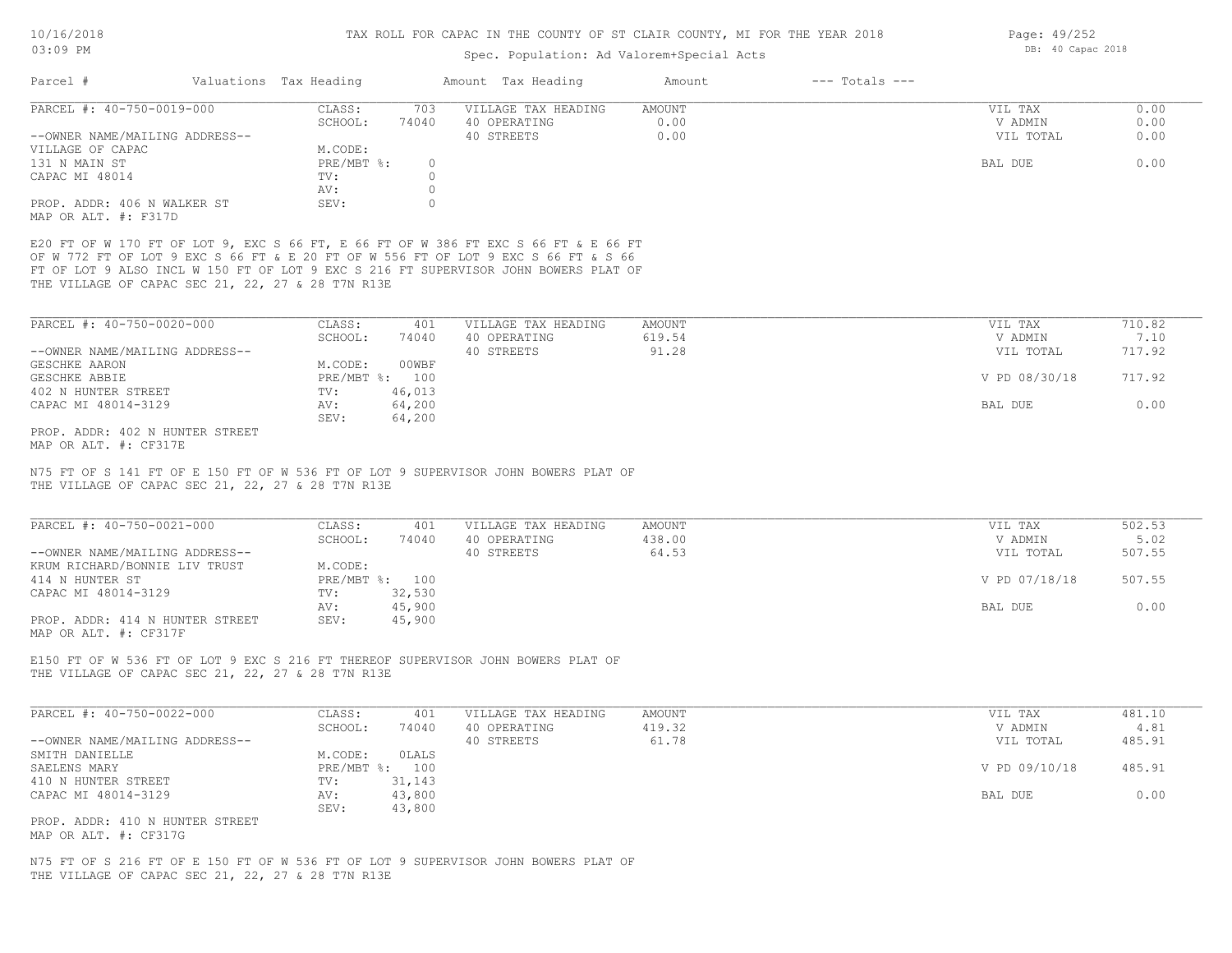### Spec. Population: Ad Valorem+Special Acts

| Parcel #                       | Valuations Tax Heading |        | Amount Tax Heading  | Amount | $---$ Totals $---$ |               |        |
|--------------------------------|------------------------|--------|---------------------|--------|--------------------|---------------|--------|
| PARCEL #: 40-750-0023-000      | CLASS:                 | 401    | VILLAGE TAX HEADING | AMOUNT |                    | VIL TAX       | 680.71 |
|                                | SCHOOL:                | 74040  | 40 OPERATING        | 593.29 |                    | V ADMIN       | 6.80   |
| --OWNER NAME/MAILING ADDRESS-- |                        |        | 40 STREETS          | 87.42  |                    | VIL TOTAL     | 687.51 |
| MCDUNNAH, NORMAN JR.           | M.CODE:                | OLALS  |                     |        |                    |               |        |
| 401 N LESTER ST                | PRE/MBT %: 100         |        |                     |        |                    | V PD 09/13/18 | 687.51 |
| CAPAC MI 48014-3141            | TV:                    | 44,064 |                     |        |                    |               |        |
|                                | AV:                    | 65,300 |                     |        |                    | BAL DUE       | 0.00   |
| PROP. ADDR: 401 N LESTER ST    | SEV:                   | 65,300 |                     |        |                    |               |        |
|                                |                        |        |                     |        |                    |               |        |

MAP OR ALT. #: CF317H

PLAT OF THE VILLAGE OF CAPAC SEC 21, 22, 27 & 28 T7N R13E E150 FT OF W 706 FT OF N 85.22 FT OF S 151.22 FT OF LOT 9 SUPERVISOR JOHN BOWERS

| PARCEL #: 40-750-0024-000      | CLASS:       | 401    | VILLAGE TAX HEADING | AMOUNT | 436.61<br>VIL TAX       |      |
|--------------------------------|--------------|--------|---------------------|--------|-------------------------|------|
|                                | SCHOOL:      | 74040  | 40 OPERATING        | 380.54 | V ADMIN                 | 4.36 |
| --OWNER NAME/MAILING ADDRESS-- |              |        | 40 STREETS          | 56.07  | 440.97<br>VIL TOTAL     |      |
| FELKER JENNIFER                | M.CODE:      | OLALS  |                     |        |                         |      |
| FELKER EDWARD                  | $PRE/MBT$ %: | 100    |                     |        | V PD 09/10/18<br>440.97 |      |
| 405 N LESTER ST                | TV:          | 28,263 |                     |        |                         |      |
| CAPAC MI 48014-3141            | AV:          | 40,200 |                     |        | BAL DUE                 | 0.00 |
|                                | SEV:         | 40,200 |                     |        |                         |      |
| PROP. ADDR: 405 N LESTER ST    |              |        |                     |        |                         |      |

MAP OR ALT. #: CF317I

OF THE VILLAGE OF CAPAC SEC 21, 22, 27 & 28 T7N R13E N75 FT OF S 226.22 FT OF E 150 FT OF W 706 FT OF LOT 9 SUPERVISOR JOHN BOWERS PLAT

| PARCEL #: 40-750-0025-000      | CLASS:       | 401    | VILLAGE TAX HEADING | AMOUNT | VIL TAX       | 437.85 |
|--------------------------------|--------------|--------|---------------------|--------|---------------|--------|
|                                | SCHOOL:      | 74040  | 40 OPERATING        | 381.62 | V ADMIN       | 4.37   |
| --OWNER NAME/MAILING ADDRESS-- |              |        | 40 STREETS          | 56.23  | VIL TOTAL     | 442.22 |
| SMITH CYNTHIA                  | M.CODE:      | OLALS  |                     |        |               |        |
| 409 N LESTER ST                | $PRE/MBT$ %: | 100    |                     |        | V PD 09/13/18 | 442.22 |
| CAPAC MI 48014-3141            | TV:          | 28,343 |                     |        |               |        |
|                                | AV:          | 40,900 |                     |        | BAL DUE       | 0.00   |
| PROP. ADDR: 409 N LESTER ST    | SEV:         | 40,900 |                     |        |               |        |
| MAP OR ALT. #: CF317J          |              |        |                     |        |               |        |

 $\mathcal{L}_\mathcal{L} = \mathcal{L}_\mathcal{L} = \mathcal{L}_\mathcal{L} = \mathcal{L}_\mathcal{L} = \mathcal{L}_\mathcal{L} = \mathcal{L}_\mathcal{L} = \mathcal{L}_\mathcal{L} = \mathcal{L}_\mathcal{L} = \mathcal{L}_\mathcal{L} = \mathcal{L}_\mathcal{L} = \mathcal{L}_\mathcal{L} = \mathcal{L}_\mathcal{L} = \mathcal{L}_\mathcal{L} = \mathcal{L}_\mathcal{L} = \mathcal{L}_\mathcal{L} = \mathcal{L}_\mathcal{L} = \mathcal{L}_\mathcal{L}$ 

BOWERS PLAT OF THE VILLAGE OF CAPAC SEC 21, 22, 27 & 28 T7N R13E E150 FT OF W 706 FT OF N 75 FT OF LOT 9 AS MEAS ON LESTER ST. SUPERVISOR JOHN

| PARCEL #: 40-750-0026-000      | CLASS:     | 401    | VILLAGE TAX HEADING | AMOUNT | VIL TAX       | 393.78 |
|--------------------------------|------------|--------|---------------------|--------|---------------|--------|
|                                | SCHOOL:    | 74040  | 40 OPERATING        | 343.21 | V ADMIN       | 3.93   |
| --OWNER NAME/MAILING ADDRESS-- |            |        | 40 STREETS          | 50.57  | VIL TOTAL     | 397.71 |
| STEELE ROBERT A                | M.CODE:    | COREL  |                     |        |               |        |
| SWIACKI EMILY J                | PRE/MBT %: | 100    |                     |        | V PD 09/07/18 | 397.71 |
| 410 N LESTER ST                | TV:        | 25,490 |                     |        |               |        |
| CAPAC MI 48014-3140            | AV:        | 36,500 |                     |        | BAL DUE       | 0.00   |
|                                | SEV:       | 36,500 |                     |        |               |        |
| PROP. ADDR: 410 N LESTER ST    |            |        |                     |        |               |        |

MAP OR ALT. #: CF317K

SEC 21, 22, 27 & 28 T7N R13E N75 FT OF LOT 9 EXC W 772 FT. SUPERVISOR JOHN BOWERS PLAT OF THE VILLAGE OF CAPAC Page: 50/252 DB: 40 Capac 2018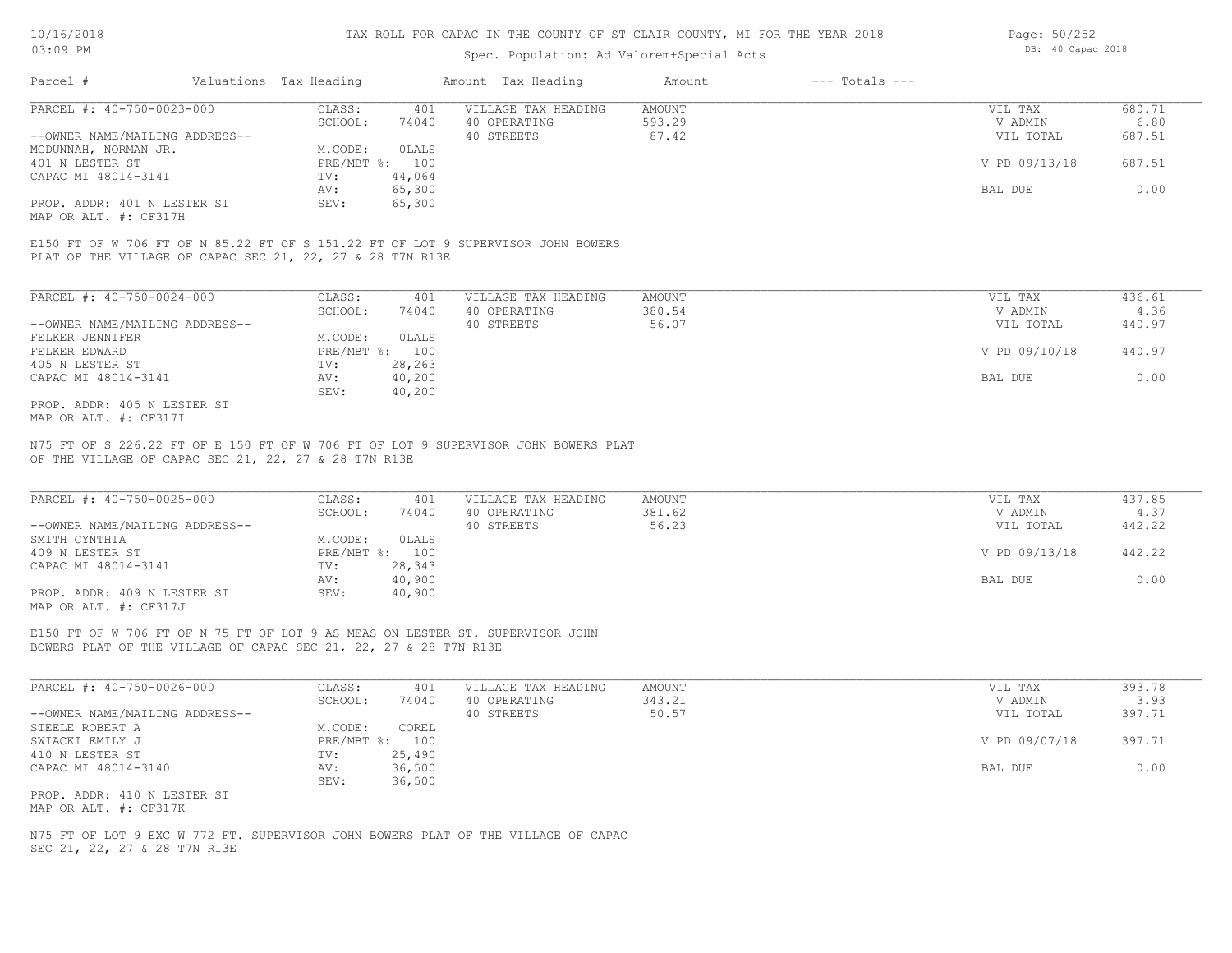# 10/16/2018

### TAX ROLL FOR CAPAC IN THE COUNTY OF ST CLAIR COUNTY, MI FOR THE YEAR 2018

Page: 51/252

| Parcel #<br>Valuations Tax Heading                                                                                                                                                                                                                                            |                                   |                                                   | Amount                              |                    |                                 |                               |
|-------------------------------------------------------------------------------------------------------------------------------------------------------------------------------------------------------------------------------------------------------------------------------|-----------------------------------|---------------------------------------------------|-------------------------------------|--------------------|---------------------------------|-------------------------------|
|                                                                                                                                                                                                                                                                               |                                   | Amount Tax Heading                                |                                     | $---$ Totals $---$ |                                 |                               |
| PARCEL #: 40-750-0027-000                                                                                                                                                                                                                                                     | CLASS:<br>402                     | VILLAGE TAX HEADING                               | AMOUNT                              |                    | VIL TAX                         | 873.71                        |
|                                                                                                                                                                                                                                                                               | SCHOOL:<br>74040                  | 40 OPERATING                                      | 761.51                              |                    | V ADMIN                         | 8.73                          |
| --OWNER NAME/MAILING ADDRESS--                                                                                                                                                                                                                                                |                                   | 40 STREETS                                        | 112.20                              |                    | VIL TOTAL                       | 882.44                        |
| ZUNIGA NOE JR                                                                                                                                                                                                                                                                 | M.CODE:                           |                                                   |                                     |                    |                                 |                               |
| 406 N LESTER ST                                                                                                                                                                                                                                                               | PRE/MBT %: 100                    |                                                   |                                     |                    | V PD 09/06/18                   | 882.44                        |
| CAPAC MI 48014-3140                                                                                                                                                                                                                                                           | 56,557<br>TV:                     |                                                   |                                     |                    |                                 |                               |
|                                                                                                                                                                                                                                                                               | 64,400<br>AV:                     |                                                   |                                     |                    | BAL DUE                         | 0.00                          |
| PROP. ADDR: 406 N LESTER ST                                                                                                                                                                                                                                                   | SEV:<br>64,400                    |                                                   |                                     |                    |                                 |                               |
| MAP OR ALT. #: CF317L                                                                                                                                                                                                                                                         |                                   |                                                   |                                     |                    |                                 |                               |
| S75 FT OF N 150 FT OF LOT 9 EXC W 772 FT. SUPERVISOR JOHN BOWERS PLAT OF THE<br>VILLAGE OF CAPAC                                                                                                                                                                              |                                   |                                                   |                                     |                    |                                 |                               |
| PARCEL #: 40-750-0028-000                                                                                                                                                                                                                                                     | CLASS:<br>102                     | VILLAGE TAX HEADING                               | AMOUNT                              |                    | VIL TAX                         | 419.27                        |
|                                                                                                                                                                                                                                                                               |                                   |                                                   |                                     |                    |                                 |                               |
|                                                                                                                                                                                                                                                                               | SCHOOL:<br>74040                  | 40 OPERATING                                      | 365.43                              |                    | V ADMIN                         | 4.19                          |
| --OWNER NAME/MAILING ADDRESS--                                                                                                                                                                                                                                                |                                   | 40 STREETS                                        | 53.84                               |                    | VIL TOTAL                       | 423.46                        |
| STUEVER ALFRED/DORIS TRUST                                                                                                                                                                                                                                                    | M.CODE:                           |                                                   |                                     |                    |                                 |                               |
| 15205 TURNER RD                                                                                                                                                                                                                                                               | PRE/MBT %: 100                    |                                                   |                                     |                    | V PD 07/30/18                   | 423.46                        |
| YALE MI 48097                                                                                                                                                                                                                                                                 | TV:<br>27,141                     |                                                   |                                     |                    |                                 |                               |
|                                                                                                                                                                                                                                                                               | 45,200<br>AV:                     |                                                   |                                     |                    | BAL DUE                         | 0.00                          |
|                                                                                                                                                                                                                                                                               |                                   |                                                   |                                     |                    |                                 |                               |
|                                                                                                                                                                                                                                                                               | SEV:<br>45,200                    |                                                   |                                     |                    |                                 |                               |
|                                                                                                                                                                                                                                                                               |                                   |                                                   |                                     |                    |                                 |                               |
| PROP. ADDR: DOWNEY RD<br>MAP OR ALT. #: CF318A<br>THAT PART OF LOT 10 LYING N OF M-21 EXC W 400 FT. SUPERVISOR JOHN BOWERS PLAT OF<br>THE VILLAGE OF CAPAC SEC 21, 22, 27 & 28 T7N R13E<br>PARCEL #: 40-750-0029-000<br>--OWNER NAME/MAILING ADDRESS--                        | CLASS:<br>301<br>SCHOOL:<br>74040 | VILLAGE TAX HEADING<br>40 OPERATING<br>40 STREETS | <b>AMOUNT</b><br>4,214.68<br>621.03 |                    | VIL TAX<br>V ADMIN<br>VIL TOTAL | 4,835.71<br>48.35<br>4,884.06 |
|                                                                                                                                                                                                                                                                               | M.CODE:<br>PRE/MBT %: 0           |                                                   |                                     |                    | V PD 08/09/18                   | 4,884.06                      |
|                                                                                                                                                                                                                                                                               | 313,022<br>TV:                    |                                                   |                                     |                    |                                 |                               |
|                                                                                                                                                                                                                                                                               | 329,800<br>AV:                    |                                                   |                                     |                    | BAL DUE                         |                               |
|                                                                                                                                                                                                                                                                               | 329,800<br>SEV:                   |                                                   |                                     |                    |                                 |                               |
|                                                                                                                                                                                                                                                                               |                                   |                                                   |                                     |                    |                                 | 0.00                          |
| THUMB RIGGING & ERECTORS INC<br>PO BOX 189<br>14850 DOWNEY RD<br>CAPAC MI 48014<br>PROP. ADDR: 14850 DOWNEY RD<br>MAP OR ALT. #: CF318B<br>W400 FT OF THAT PART OF LOT 10 LYING N OF M-21 SUPERVISOR JOHN BOWERS PLAT OF THE<br>VILLAGE OF CAPAC SEC 21, 22, 27 & 28 T7N R13E |                                   |                                                   |                                     |                    |                                 |                               |
|                                                                                                                                                                                                                                                                               |                                   |                                                   |                                     |                    |                                 |                               |
|                                                                                                                                                                                                                                                                               | CLASS:<br>703                     | VILLAGE TAX HEADING                               | AMOUNT                              |                    | VIL TAX                         | 0.00                          |
|                                                                                                                                                                                                                                                                               | SCHOOL:<br>74040                  | 40 OPERATING                                      | 0.00                                |                    | V ADMIN                         | 0.00                          |
|                                                                                                                                                                                                                                                                               |                                   | 40 STREETS                                        | 0.00                                |                    | VIL TOTAL                       |                               |
|                                                                                                                                                                                                                                                                               | M.CODE:                           |                                                   |                                     |                    |                                 | 0.00                          |
|                                                                                                                                                                                                                                                                               |                                   |                                                   |                                     |                    |                                 |                               |
|                                                                                                                                                                                                                                                                               | PRE/MBT %: 0                      |                                                   |                                     |                    | BAL DUE                         |                               |
| PARCEL #: 40-750-0030-000<br>--OWNER NAME/MAILING ADDRESS--<br>VILLAGE OF CAPAC<br>PROP. ADDR: 401 N LESTER                                                                                                                                                                   | $\circ$<br>TV:                    |                                                   |                                     |                    |                                 | 0.00                          |
| MAP OR ALT. #: CF318C                                                                                                                                                                                                                                                         | $\circ$<br>AV:<br>$\circ$<br>SEV: |                                                   |                                     |                    |                                 |                               |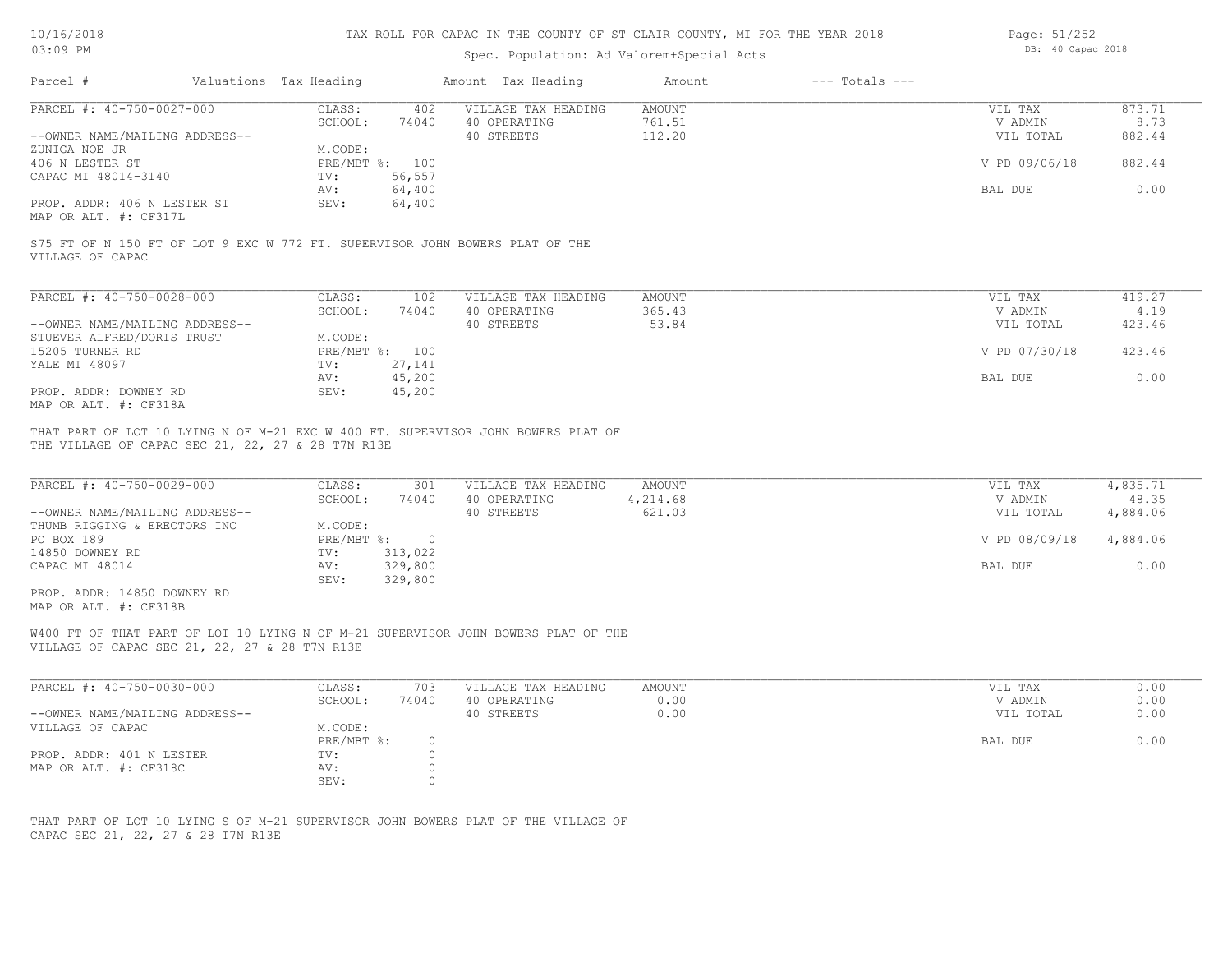# Spec. Population: Ad Valorem+Special Acts

| Page: 52/252 |                   |  |
|--------------|-------------------|--|
|              | DB: 40 Capac 2018 |  |

| PARCEL #: 40-750-0031-000<br>VILLAGE TAX HEADING<br><b>AMOUNT</b><br>CLASS:<br>401<br>728.60<br>SCHOOL:<br>74040<br>40 OPERATING<br>107.36<br>--OWNER NAME/MAILING ADDRESS--<br>40 STREETS<br>COREL<br>DEGAIN TRACIE M<br>M.CODE:<br>326 N LESTER ST<br>PRE/MBT %: 100<br>54,113<br>CAPAC MI 48014-3138<br>TV:<br>55,300<br>AV:<br>PROP. ADDR: 326 N LESTER ST<br>SEV:<br>55,300<br>MAP OR ALT. #: CF319A<br>N75 FT OF LOT 11 SUPERVISOR JOHN BOWERS PLAT OF THE VILLAGE OF CAPAC SEC 21, 22 27<br>& 28 T7N R13E<br>PARCEL #: 40-750-0032-000<br>CLASS:<br>401<br>VILLAGE TAX HEADING<br>AMOUNT<br>500.87<br>SCHOOL:<br>74040<br>40 OPERATING<br>73.80<br>--OWNER NAME/MAILING ADDRESS--<br>40 STREETS<br>RIES RUSSELL<br>M.CODE:<br>COREL<br>318 N LESTER ST<br>PRE/MBT %: 100<br>CAPAC MI 48014-3138<br>37,200<br>TV:<br>37,200<br>AV:<br>SEV:<br>37,200<br>PROP. ADDR: 318 N LESTER ST<br>MAP OR ALT. #: CF319B<br>S75 FT OF LOT 11 SUPERVISOR JOHN BOWERS PLAT OF THE VILLAGE OF CAPAC SEC 21, 22 27<br>& 28 T7N R13E<br>PARCEL #: 40-750-0033-000<br>CLASS:<br>401<br>VILLAGE TAX HEADING<br>AMOUNT<br>SCHOOL:<br>40 OPERATING<br>481.07<br>74040<br>70.88<br>40 STREETS<br>--OWNER NAME/MAILING ADDRESS--<br>KLUG MARK/TERRI<br>M.CODE:<br>322 N LESTER ST<br>PRE/MBT %: 100<br>35,729<br>CAPAC MI 48014-3138<br>TV:<br>50,900<br>AV:<br>PROP. ADDR: 322 N LESTER ST<br>SEV:<br>50,900<br>MAP OR ALT. #: CF319C<br>S75 FT OF N 150 FT OF LOT 11 SUPERVISOR JOHN BOWERS PLAT OF THE VILLAGE OF CAPAC<br>SEC 21, 22, 27 & 28 T7N R13E | VIL TAX<br>V ADMIN<br>VIL TOTAL<br>V PD 09/07/18<br>BAL DUE<br>VIL TAX<br>V ADMIN<br>VIL TOTAL<br>V PD 09/07/18<br>BAL DUE<br>VIL TAX<br>V ADMIN | 835.96<br>8.35<br>844.31<br>844.31<br>0.00<br>574.67<br>5.74<br>580.41<br>580.41<br>0.00<br>551.95<br>5.51 |
|-------------------------------------------------------------------------------------------------------------------------------------------------------------------------------------------------------------------------------------------------------------------------------------------------------------------------------------------------------------------------------------------------------------------------------------------------------------------------------------------------------------------------------------------------------------------------------------------------------------------------------------------------------------------------------------------------------------------------------------------------------------------------------------------------------------------------------------------------------------------------------------------------------------------------------------------------------------------------------------------------------------------------------------------------------------------------------------------------------------------------------------------------------------------------------------------------------------------------------------------------------------------------------------------------------------------------------------------------------------------------------------------------------------------------------------------------------------------------------------------------------------------------------------------|--------------------------------------------------------------------------------------------------------------------------------------------------|------------------------------------------------------------------------------------------------------------|
|                                                                                                                                                                                                                                                                                                                                                                                                                                                                                                                                                                                                                                                                                                                                                                                                                                                                                                                                                                                                                                                                                                                                                                                                                                                                                                                                                                                                                                                                                                                                           |                                                                                                                                                  |                                                                                                            |
|                                                                                                                                                                                                                                                                                                                                                                                                                                                                                                                                                                                                                                                                                                                                                                                                                                                                                                                                                                                                                                                                                                                                                                                                                                                                                                                                                                                                                                                                                                                                           |                                                                                                                                                  |                                                                                                            |
|                                                                                                                                                                                                                                                                                                                                                                                                                                                                                                                                                                                                                                                                                                                                                                                                                                                                                                                                                                                                                                                                                                                                                                                                                                                                                                                                                                                                                                                                                                                                           |                                                                                                                                                  |                                                                                                            |
|                                                                                                                                                                                                                                                                                                                                                                                                                                                                                                                                                                                                                                                                                                                                                                                                                                                                                                                                                                                                                                                                                                                                                                                                                                                                                                                                                                                                                                                                                                                                           |                                                                                                                                                  |                                                                                                            |
|                                                                                                                                                                                                                                                                                                                                                                                                                                                                                                                                                                                                                                                                                                                                                                                                                                                                                                                                                                                                                                                                                                                                                                                                                                                                                                                                                                                                                                                                                                                                           |                                                                                                                                                  |                                                                                                            |
|                                                                                                                                                                                                                                                                                                                                                                                                                                                                                                                                                                                                                                                                                                                                                                                                                                                                                                                                                                                                                                                                                                                                                                                                                                                                                                                                                                                                                                                                                                                                           |                                                                                                                                                  |                                                                                                            |
|                                                                                                                                                                                                                                                                                                                                                                                                                                                                                                                                                                                                                                                                                                                                                                                                                                                                                                                                                                                                                                                                                                                                                                                                                                                                                                                                                                                                                                                                                                                                           |                                                                                                                                                  |                                                                                                            |
|                                                                                                                                                                                                                                                                                                                                                                                                                                                                                                                                                                                                                                                                                                                                                                                                                                                                                                                                                                                                                                                                                                                                                                                                                                                                                                                                                                                                                                                                                                                                           |                                                                                                                                                  |                                                                                                            |
|                                                                                                                                                                                                                                                                                                                                                                                                                                                                                                                                                                                                                                                                                                                                                                                                                                                                                                                                                                                                                                                                                                                                                                                                                                                                                                                                                                                                                                                                                                                                           |                                                                                                                                                  |                                                                                                            |
|                                                                                                                                                                                                                                                                                                                                                                                                                                                                                                                                                                                                                                                                                                                                                                                                                                                                                                                                                                                                                                                                                                                                                                                                                                                                                                                                                                                                                                                                                                                                           |                                                                                                                                                  |                                                                                                            |
|                                                                                                                                                                                                                                                                                                                                                                                                                                                                                                                                                                                                                                                                                                                                                                                                                                                                                                                                                                                                                                                                                                                                                                                                                                                                                                                                                                                                                                                                                                                                           |                                                                                                                                                  |                                                                                                            |
|                                                                                                                                                                                                                                                                                                                                                                                                                                                                                                                                                                                                                                                                                                                                                                                                                                                                                                                                                                                                                                                                                                                                                                                                                                                                                                                                                                                                                                                                                                                                           |                                                                                                                                                  |                                                                                                            |
|                                                                                                                                                                                                                                                                                                                                                                                                                                                                                                                                                                                                                                                                                                                                                                                                                                                                                                                                                                                                                                                                                                                                                                                                                                                                                                                                                                                                                                                                                                                                           |                                                                                                                                                  |                                                                                                            |
|                                                                                                                                                                                                                                                                                                                                                                                                                                                                                                                                                                                                                                                                                                                                                                                                                                                                                                                                                                                                                                                                                                                                                                                                                                                                                                                                                                                                                                                                                                                                           |                                                                                                                                                  |                                                                                                            |
|                                                                                                                                                                                                                                                                                                                                                                                                                                                                                                                                                                                                                                                                                                                                                                                                                                                                                                                                                                                                                                                                                                                                                                                                                                                                                                                                                                                                                                                                                                                                           |                                                                                                                                                  |                                                                                                            |
|                                                                                                                                                                                                                                                                                                                                                                                                                                                                                                                                                                                                                                                                                                                                                                                                                                                                                                                                                                                                                                                                                                                                                                                                                                                                                                                                                                                                                                                                                                                                           |                                                                                                                                                  |                                                                                                            |
|                                                                                                                                                                                                                                                                                                                                                                                                                                                                                                                                                                                                                                                                                                                                                                                                                                                                                                                                                                                                                                                                                                                                                                                                                                                                                                                                                                                                                                                                                                                                           |                                                                                                                                                  |                                                                                                            |
|                                                                                                                                                                                                                                                                                                                                                                                                                                                                                                                                                                                                                                                                                                                                                                                                                                                                                                                                                                                                                                                                                                                                                                                                                                                                                                                                                                                                                                                                                                                                           | VIL TOTAL                                                                                                                                        | 557.46                                                                                                     |
|                                                                                                                                                                                                                                                                                                                                                                                                                                                                                                                                                                                                                                                                                                                                                                                                                                                                                                                                                                                                                                                                                                                                                                                                                                                                                                                                                                                                                                                                                                                                           | V PD 10/04/18                                                                                                                                    | 557.46                                                                                                     |
|                                                                                                                                                                                                                                                                                                                                                                                                                                                                                                                                                                                                                                                                                                                                                                                                                                                                                                                                                                                                                                                                                                                                                                                                                                                                                                                                                                                                                                                                                                                                           |                                                                                                                                                  |                                                                                                            |
|                                                                                                                                                                                                                                                                                                                                                                                                                                                                                                                                                                                                                                                                                                                                                                                                                                                                                                                                                                                                                                                                                                                                                                                                                                                                                                                                                                                                                                                                                                                                           | BAL DUE                                                                                                                                          | 0.00                                                                                                       |
|                                                                                                                                                                                                                                                                                                                                                                                                                                                                                                                                                                                                                                                                                                                                                                                                                                                                                                                                                                                                                                                                                                                                                                                                                                                                                                                                                                                                                                                                                                                                           |                                                                                                                                                  |                                                                                                            |
|                                                                                                                                                                                                                                                                                                                                                                                                                                                                                                                                                                                                                                                                                                                                                                                                                                                                                                                                                                                                                                                                                                                                                                                                                                                                                                                                                                                                                                                                                                                                           |                                                                                                                                                  |                                                                                                            |
| PARCEL #: 40-750-0034-000<br>VILLAGE TAX HEADING<br>CLASS:<br>401<br>AMOUNT                                                                                                                                                                                                                                                                                                                                                                                                                                                                                                                                                                                                                                                                                                                                                                                                                                                                                                                                                                                                                                                                                                                                                                                                                                                                                                                                                                                                                                                               | VIL TAX                                                                                                                                          | 383.89                                                                                                     |
| SCHOOL:<br>74040<br>40 OPERATING<br>334.59                                                                                                                                                                                                                                                                                                                                                                                                                                                                                                                                                                                                                                                                                                                                                                                                                                                                                                                                                                                                                                                                                                                                                                                                                                                                                                                                                                                                                                                                                                | V ADMIN                                                                                                                                          | 3.83                                                                                                       |
| 40 STREETS<br>49.30<br>--OWNER NAME/MAILING ADDRESS--                                                                                                                                                                                                                                                                                                                                                                                                                                                                                                                                                                                                                                                                                                                                                                                                                                                                                                                                                                                                                                                                                                                                                                                                                                                                                                                                                                                                                                                                                     | VIL TOTAL                                                                                                                                        | 387.72                                                                                                     |
| BOLLAERT PEARL C, BOLLAERT CHARLES<br>M.CODE:<br>PRE/MBT %: 100<br>SMITH C, GERALD RITA, BOLLAERT R                                                                                                                                                                                                                                                                                                                                                                                                                                                                                                                                                                                                                                                                                                                                                                                                                                                                                                                                                                                                                                                                                                                                                                                                                                                                                                                                                                                                                                       | V PD 09/13/18                                                                                                                                    | 387.72                                                                                                     |
| 314 N LESTER ST<br>24,850<br>TV:                                                                                                                                                                                                                                                                                                                                                                                                                                                                                                                                                                                                                                                                                                                                                                                                                                                                                                                                                                                                                                                                                                                                                                                                                                                                                                                                                                                                                                                                                                          |                                                                                                                                                  |                                                                                                            |
| 35,100<br>CAPAC MI 48014-3138<br>AV:                                                                                                                                                                                                                                                                                                                                                                                                                                                                                                                                                                                                                                                                                                                                                                                                                                                                                                                                                                                                                                                                                                                                                                                                                                                                                                                                                                                                                                                                                                      | BAL DUE                                                                                                                                          | 0.00                                                                                                       |
| 35,100<br>SEV:                                                                                                                                                                                                                                                                                                                                                                                                                                                                                                                                                                                                                                                                                                                                                                                                                                                                                                                                                                                                                                                                                                                                                                                                                                                                                                                                                                                                                                                                                                                            |                                                                                                                                                  |                                                                                                            |
| PROP. ADDR: 314 N LESTER ST<br>MAP OR ALT. #: CF320A                                                                                                                                                                                                                                                                                                                                                                                                                                                                                                                                                                                                                                                                                                                                                                                                                                                                                                                                                                                                                                                                                                                                                                                                                                                                                                                                                                                                                                                                                      |                                                                                                                                                  |                                                                                                            |
| PART OF LOT 12 & VAC ALLEY ADJ, BEG NO^27'W 150' FROM SW COR LOT 12, TH NO^27'W<br>75', TH S89^57'7"E 139.36', TH SO^40'57"E 75', TH N89^57'21"W 139.66' TO BEG<br>SUPERVISORS JOHN BOWER'S PLAT OF VILLAGE OF CAPAC                                                                                                                                                                                                                                                                                                                                                                                                                                                                                                                                                                                                                                                                                                                                                                                                                                                                                                                                                                                                                                                                                                                                                                                                                                                                                                                      |                                                                                                                                                  |                                                                                                            |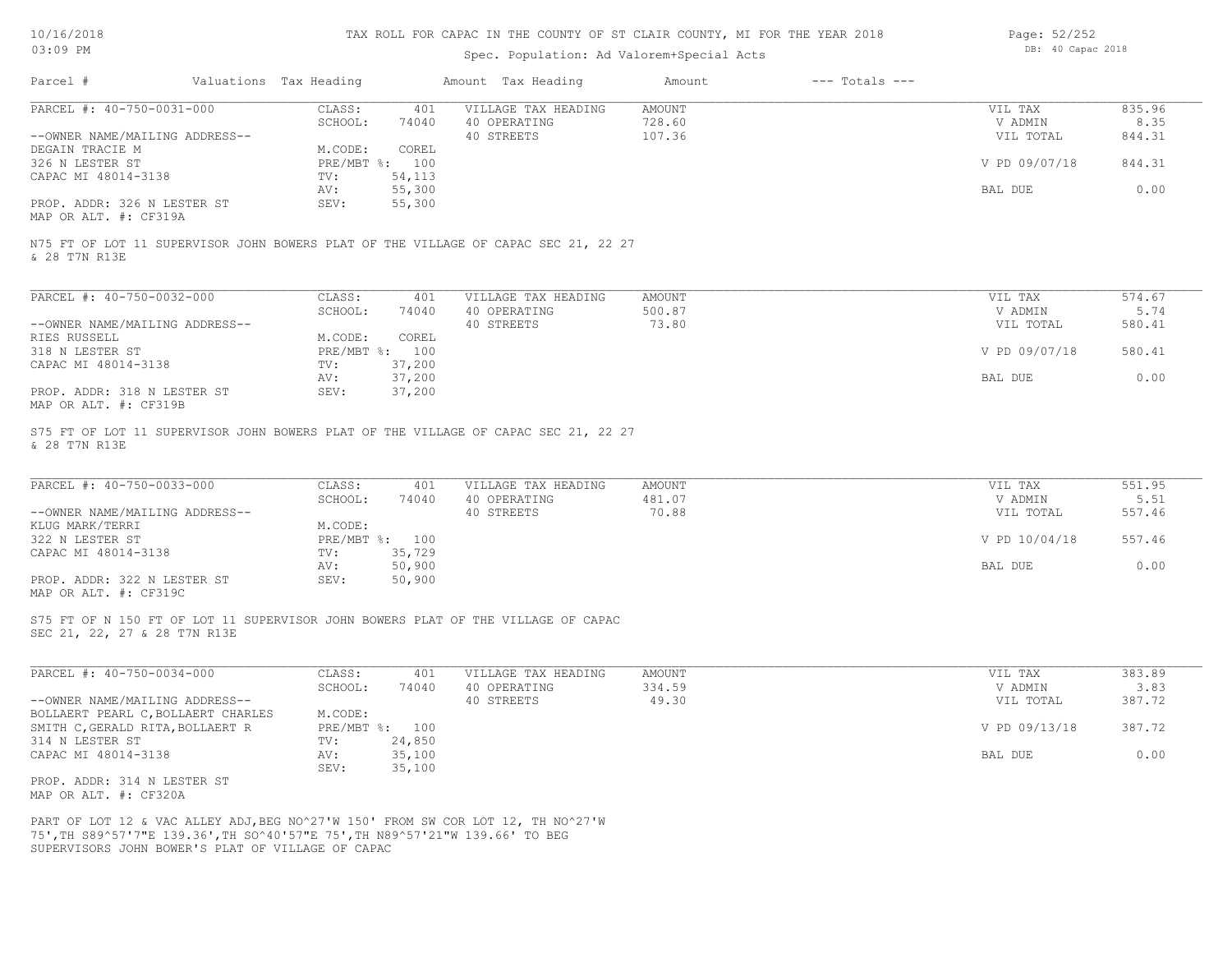Page: 53/252 DB: 40 Capac 2018

# Spec. Population: Ad Valorem+Special Acts

| Parcel #                                                                                                                                                                                                             | Valuations Tax Heading           |                            | Amount Tax Heading                                                                   | Amount                          | $---$ Totals $---$   |                                 |                        |
|----------------------------------------------------------------------------------------------------------------------------------------------------------------------------------------------------------------------|----------------------------------|----------------------------|--------------------------------------------------------------------------------------|---------------------------------|----------------------|---------------------------------|------------------------|
| PARCEL #: 40-750-0034-100<br>--OWNER NAME/MAILING ADDRESS--                                                                                                                                                          | CLASS:<br>SCHOOL:                | 402<br>74040               | VILLAGE TAX HEADING<br>40 OPERATING<br>40 STREETS                                    | <b>AMOUNT</b><br>81.91<br>12.07 |                      | VIL TAX<br>V ADMIN<br>VIL TOTAL | 93.98<br>0.93<br>94.91 |
| DUDLEY DAVID S<br>DUDLEY VIRGINIA O                                                                                                                                                                                  | M.CODE:<br>PRE/MBT %: 100        |                            |                                                                                      |                                 |                      | V PD 07/16/18                   | 94.91                  |
| 300 N LESTER ST<br>CAPAC MI 48014                                                                                                                                                                                    | TV:<br>AV:                       | 6,084<br>13,300            |                                                                                      |                                 |                      | BAL DUE                         | 0.00                   |
| PROP. ADDR: N LESTER ST<br>MAP OR ALT. #: CF320                                                                                                                                                                      | SEV:                             | 13,300                     |                                                                                      |                                 |                      |                                 |                        |
| PART OF LOT 12 & VAC ALLEY ADJ, BEG NO^27'W 75' FROM SW COR LOT 12, TH NO^27'W<br>75', TH S89^57'21"E 139.66', TH SO^40'57"E 75', TH N89^57'21"W 139.97' TO BEG<br>SUPERVISOSR JOHN BOWER'S PLAT OF VILLAGE OF CAPAC |                                  |                            |                                                                                      |                                 |                      |                                 |                        |
| PARCEL #: 40-750-0034-200                                                                                                                                                                                            | CLASS:                           | 401                        | VILLAGE TAX HEADING                                                                  | <b>AMOUNT</b>                   |                      | VIL TAX                         | 1,017.34               |
| --OWNER NAME/MAILING ADDRESS--                                                                                                                                                                                       | SCHOOL:                          | 74040                      | 40 OPERATING<br>40 STREETS                                                           | 886.69<br>130.65                | V ADMIN<br>VIL TOTAL | 10.17<br>1,027.51               |                        |
| DUDLEY DAVID S<br>DUDLEY VIRGINA                                                                                                                                                                                     | M.CODE:<br>PRE/MBT %: 100        | COREL                      |                                                                                      |                                 | V PD 09/07/18        | 1,027.51                        |                        |
| 300 N LESTER ST<br>CAPAC MI 48014-3138                                                                                                                                                                               | TV:<br>AV:                       | 65,854<br>67,100           |                                                                                      |                                 |                      | BAL DUE                         | 0.00                   |
| PROP. ADDR: 300 N LESTER ST<br>MAP OR ALT. #: CF320C                                                                                                                                                                 | SEV:                             | 67,100                     |                                                                                      |                                 |                      |                                 |                        |
| PART OF LOT 12& VAC ALLEY ADJ, BEG AT SW COR OF LOT 12, TH NO^27'W 75', TH<br>BOWER'S PLAT OF VILLAGE OF CAPAC                                                                                                       |                                  |                            | S89^57'21"E 139.97', TH SO^40'57"E 75', TH N89^57'21"W 140.27' TO BEG SUPRVISOR JOHN |                                 |                      |                                 |                        |
| PARCEL #: 40-750-0035-000                                                                                                                                                                                            | CLASS:<br>SCHOOL:                | 401<br>74040               | VILLAGE TAX HEADING<br>40 OPERATING                                                  | <b>AMOUNT</b><br>440.88         |                      | VIL TAX<br>V ADMIN              | 505.84<br>5.05         |
| --OWNER NAME/MAILING ADDRESS--<br>WITHUN DIANA                                                                                                                                                                       | M.CODE:                          |                            | 40 STREETS                                                                           | 64.96                           |                      | VIL TOTAL                       | 510.89                 |
| MICHAEL WITHUN                                                                                                                                                                                                       | PRE/MBT %: 100                   |                            |                                                                                      |                                 | V PD 08/09/18        | 510.89                          |                        |
| 238 N LESTER ST<br>CAPAC MI 48014-3136                                                                                                                                                                               | TV:<br>AV:<br>SEV:               | 32,744<br>46,400<br>46,400 |                                                                                      |                                 | BAL DUE              | 0.00                            |                        |
| PROP. ADDR: 238 N LESTER ST<br>MAP OR ALT. #: CF321A                                                                                                                                                                 |                                  |                            |                                                                                      |                                 |                      |                                 |                        |
| LOT 13 EXC S 225' SUPERVISOR JOHN BOWER'S PLAT OF THE VILLAGE OF CAPAC                                                                                                                                               |                                  |                            |                                                                                      |                                 |                      |                                 |                        |
| PARCEL #: 40-750-0035-200                                                                                                                                                                                            | CLASS:                           | 401                        | VILLAGE TAX HEADING                                                                  | <b>AMOUNT</b>                   |                      | VIL TAX                         | 461.33                 |
| --OWNER NAME/MAILING ADDRESS--                                                                                                                                                                                       | SCHOOL:                          | 74040                      | 40 OPERATING<br>40 STREETS                                                           | 402.09<br>59.24                 |                      | V ADMIN<br>VIL TOTAL            | 4.61<br>465.94         |
| ELLLIOTT RAYMOND JR/SHERRY<br>230 N LESTER ST<br>CAPAC MI 48014                                                                                                                                                      | M.CODE:<br>PRE/MBT %: 100<br>TV: | 29,863                     |                                                                                      |                                 |                      | BAL DUE                         | 465.94                 |
| PROP. ADDR: 230 N LESTER ST                                                                                                                                                                                          | AV:<br>SEV:                      | 42,800<br>42,800           |                                                                                      |                                 |                      |                                 |                        |
| MAP OR ALT. #: CF321C                                                                                                                                                                                                |                                  |                            |                                                                                      |                                 |                      |                                 |                        |

N75' OF S 225' OF LOT 13 SUPERVISOR JOHN BOWER'S PLAT OF THE VILLAGE OF CAPAC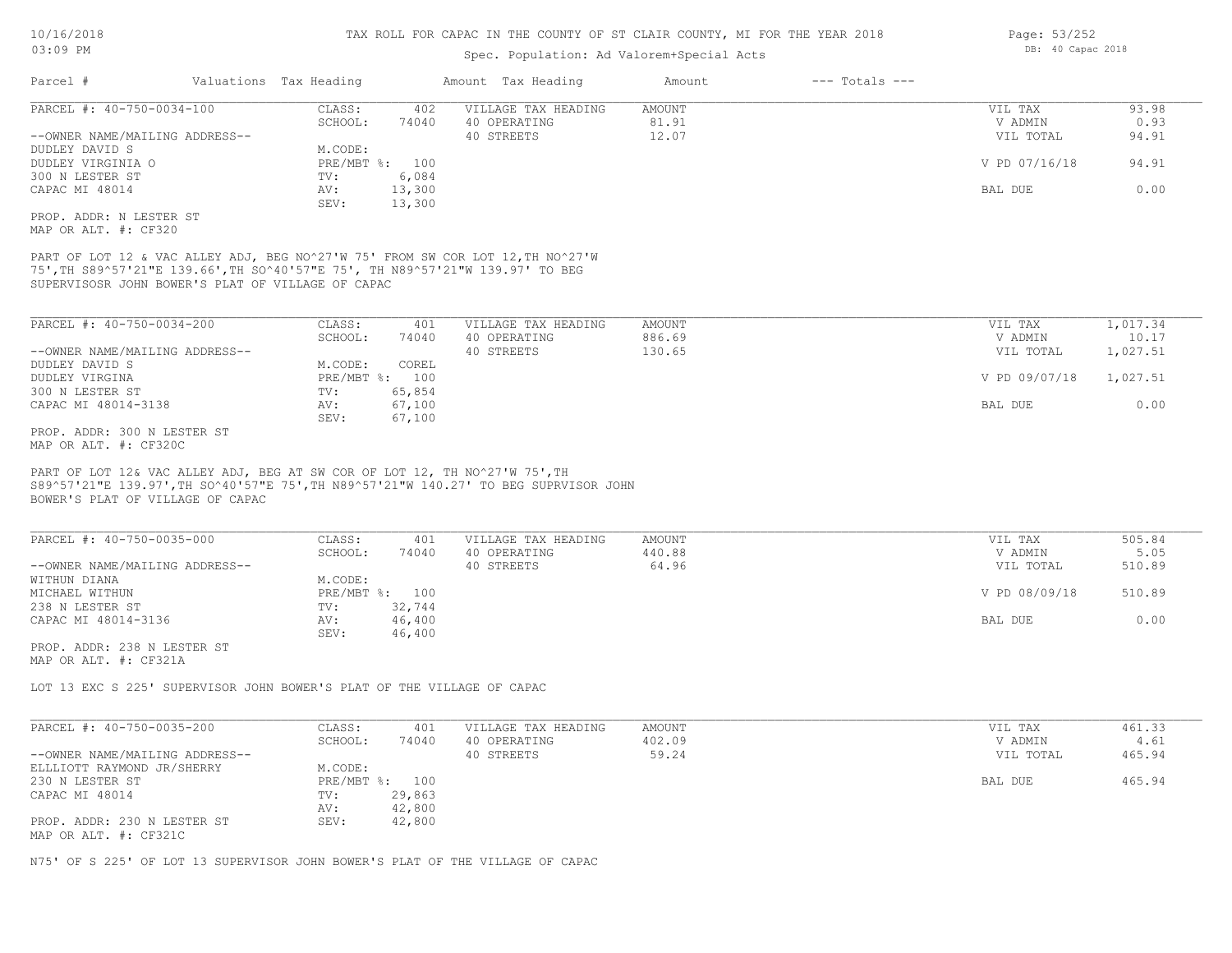### Spec. Population: Ad Valorem+Special Acts

| Parcel #                       | Valuations Tax Heading |        | Amount Tax Heading  | Amount | $---$ Totals $---$ |               |        |
|--------------------------------|------------------------|--------|---------------------|--------|--------------------|---------------|--------|
| PARCEL #: 40-750-0035-500      | CLASS:                 | 401    | VILLAGE TAX HEADING | AMOUNT |                    | VIL TAX       | 767.81 |
|                                | SCHOOL:                | 74040  | 40 OPERATING        | 669.21 |                    | V ADMIN       | 7.67   |
| --OWNER NAME/MAILING ADDRESS-- |                        |        | 40 STREETS          | 98.60  |                    | VIL TOTAL     | 775.48 |
| MOLINA JOSE E                  | M.CODE:                | COREL  |                     |        |                    |               |        |
| 222 N LESTER ST                | PRE/MBT %: 100         |        |                     |        |                    | V PD 09/07/18 | 775.48 |
| CAPAC MI 48014-3136            | TV:                    | 49,702 |                     |        |                    |               |        |
|                                | AV:                    | 68,800 |                     |        |                    | BAL DUE       | 0.00   |
| PROP. ADDR: 222 N LESTER ST    | SEV:                   | 68,800 |                     |        |                    |               |        |
|                                |                        |        |                     |        |                    |               |        |

MAP OR ALT. #: CF321B

S150' OF LOT 13 SUPERVISOR JOHN BOWER'S PLAT OF THE VILLAGE OF CAPAC

| PARCEL #: 40-750-0036-000      | CLASS:     | 401   | VILLAGE TAX HEADING | AMOUNT | VIL TAX   | 0.00 |
|--------------------------------|------------|-------|---------------------|--------|-----------|------|
|                                | SCHOOL:    | 74040 | 40 OPERATING        | 0.00   | V ADMIN   | 0.00 |
| --OWNER NAME/MAILING ADDRESS-- |            |       | 40 STREETS          | 0.00   | VIL TOTAL | 0.00 |
| WALKER RITA                    | M.CODE:    |       |                     |        |           |      |
| P.O. BOX 530                   | PRE/MBT %: |       |                     |        | BAL DUE   | 0.00 |
| CAPAC MI 48014-3134            | TV:        |       |                     |        |           |      |
|                                | AV:        |       |                     |        |           |      |
| PROP. ADDR: 108 N LESTER ST    | SEV:       |       |                     |        |           |      |
| MAP OR ALT. #: CF322A          |            |       |                     |        |           |      |

22, 27 & 28 T7N R13E EXC N 195 FT THEREOF SUPERVISOR JOHN BOWERS PLAT OF THE VILLAGE OF CAPAC SEC 21, THAT PART OF LOT 14 LYING N OF A LINE 420 FT N OF & PARALLEL WITH CENTER OF M-21

| PARCEL #: 40-750-0037-000      | CLASS:     | 401    | VILLAGE TAX HEADING | AMOUNT | VIL TAX   | 380.58 |
|--------------------------------|------------|--------|---------------------|--------|-----------|--------|
|                                | SCHOOL:    | 74040  | 40 OPERATING        | 331.71 | V ADMIN   | 3.80   |
| --OWNER NAME/MAILING ADDRESS-- |            |        | 40 STREETS          | 48.87  | VIL TOTAL | 384.38 |
| HELZER LONNIE L                | M.CODE:    |        |                     |        |           |        |
| WALKER RITA G, GRAY CATHY J    | PRE/MBT %: |        |                     |        | BAL DUE   | 384.38 |
| 15122 WEST PARK APT 4          | TV:        | 24,636 |                     |        |           |        |
| CAPAC MI 48014                 | AV:        | 36,900 |                     |        |           |        |
|                                | SEV:       | 36,900 |                     |        |           |        |
| PROP. ADDR: 204 N LESTER ST    |            |        |                     |        |           |        |

MAP OR ALT. #: CF322B

N129' OF LOT 14 SUPERVISOR JOHN BOWERS PLAT OF THE VILLAGE OF CAPAC

| PARCEL #: 40-750-0037-100      | CLASS:       | 703   | VILLAGE TAX HEADING | AMOUNT | VIL TAX   | 0.00 |
|--------------------------------|--------------|-------|---------------------|--------|-----------|------|
|                                | SCHOOL:      | 74040 | 40 OPERATING        | 0.00   | V ADMIN   | 0.00 |
| --OWNER NAME/MAILING ADDRESS-- |              |       | 40 STREETS          | 0.00   | VIL TOTAL | 0.00 |
| VILLAGE OF CAPAC               | M.CODE:      |       |                     |        |           |      |
| 131 N MAIN ST                  | $PRE/MBT$ %: |       |                     |        | BAL DUE   | 0.00 |
| CAPAC MI 48014                 | TV:          |       |                     |        |           |      |
|                                | AV:          |       |                     |        |           |      |
| PROP. ADDR: E CHURCH STREET    | SEV:         |       |                     |        |           |      |
| MAP OR ALT. #: CF322C          |              |       |                     |        |           |      |

S66' OF N 195' OF LOT 14 SUPERVISOR JOHN BOWERS PLAT OF THE VILLAGE OF CAPAC

Page: 54/252 DB: 40 Capac 2018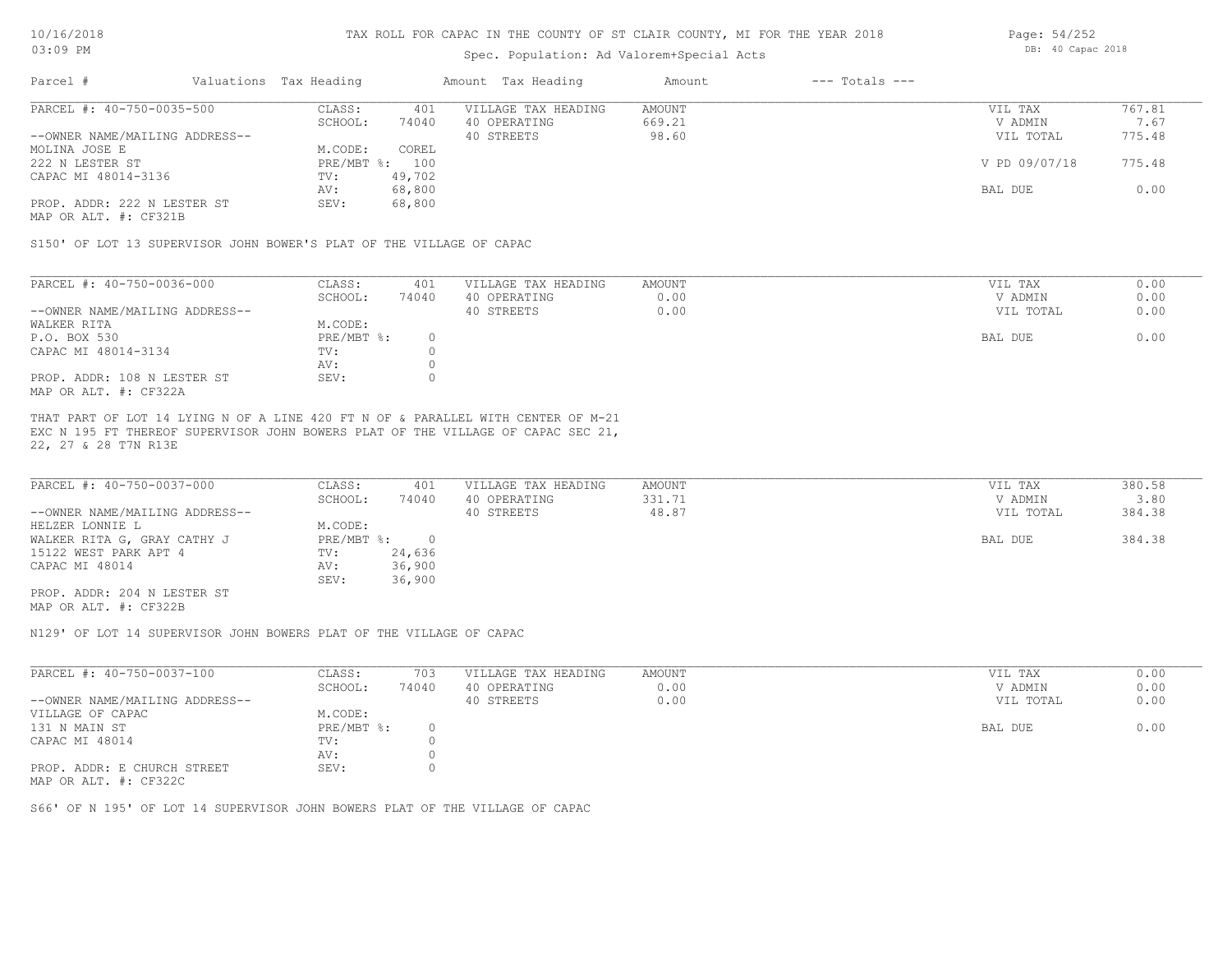### Spec. Population: Ad Valorem+Special Acts

| Parcel #                       | Valuations Tax Heading |                | Amount Tax Heading                                                                                                                                                         | Amount | $---$ Totals $---$ |               |        |
|--------------------------------|------------------------|----------------|----------------------------------------------------------------------------------------------------------------------------------------------------------------------------|--------|--------------------|---------------|--------|
| PARCEL #: 40-750-0039-000      | CLASS:                 | 401            | VILLAGE TAX HEADING                                                                                                                                                        | AMOUNT |                    | VIL TAX       | 622.75 |
|                                | SCHOOL:                | 74040          | 40 OPERATING                                                                                                                                                               | 542.78 |                    | V ADMIN       | 6.22   |
| --OWNER NAME/MAILING ADDRESS-- |                        |                | 40 STREETS                                                                                                                                                                 | 79.97  |                    | VIL TOTAL     | 628.97 |
| BEISCHER RONALD/PATSY          | M.CODE:                |                |                                                                                                                                                                            |        |                    |               |        |
| 403 E MILL ST                  |                        | PRE/MBT %: 100 |                                                                                                                                                                            |        |                    | V PD 09/13/18 | 628.97 |
| CAPAC MI 48014-3164            | TV:                    | 40,312         |                                                                                                                                                                            |        |                    |               |        |
|                                | AV:                    | 55,200         |                                                                                                                                                                            |        |                    | BAL DUE       | 0.00   |
| PROP. ADDR: 403 E MILL ST      | SEV:                   | 55,200         |                                                                                                                                                                            |        |                    |               |        |
| MAP OR ALT. #: CF323A          |                        |                |                                                                                                                                                                            |        |                    |               |        |
| 28 T7N R13E                    |                        |                | THAT PART OF LOT 14 LYING S OF A LINE 167 FT N OF & PARALLEL TO S LOT LINE EXC W 52<br>FT N OF LOT 15 SUPERVISOR JOHN BOWERS PLAT OF THE VILLAGE OF CAPAC SEC 21, 22, 27 & |        |                    |               |        |
| PARCEL #: 40-750-0040-000      | CLASS:                 | 401            | VILLAGE TAX HEADING                                                                                                                                                        | AMOUNT |                    | VIL TAX       | 374.00 |
|                                | SCHOOL:                | 74040          | 40 OPERATING                                                                                                                                                               | 325.97 |                    | V ADMIN       | 3.74   |
| --OWNER NAME/MAILING ADDRESS-- |                        |                | 40 STREETS                                                                                                                                                                 | 48.03  |                    | VIL TOTAL     | 377.74 |
| KLUG BETTY                     | M.CODE:                |                |                                                                                                                                                                            |        |                    |               |        |
| CONNIE MURRAY                  | $PRE/MBT$ $\div$       | $\overline{0}$ |                                                                                                                                                                            |        |                    | BAL DUE       | 377.74 |
| 4676 DOWNINGTON RD             | TV:                    | 24,210         |                                                                                                                                                                            |        |                    |               |        |
| DECKERVILLE MI 48427           | AV:                    | 34,300         |                                                                                                                                                                            |        |                    |               |        |

MAP OR ALT. #: CF323B PROP. ADDR: 104 N LESTER ST

JOHN BOWERS PLAT OF THE VILLAGE OF CAPAC SEC 21, 22, 27 & 28 T7N R13E N75 FT OF S 167 FT OF THAT PART OF LOT 14 LYING N OF N LINE OF LOT 15 SUPERVISOR

SEV: 34,300

| PARCEL #: 40-750-0041-000                                               | CLASS:  | 401            | VILLAGE TAX HEADING | AMOUNT | VIL TAX       | 308.11 |
|-------------------------------------------------------------------------|---------|----------------|---------------------|--------|---------------|--------|
|                                                                         | SCHOOL: | 74040          | 40 OPERATING        | 268.54 | V ADMIN       | 3.08   |
| --OWNER NAME/MAILING ADDRESS--                                          |         |                | 40 STREETS          | 39.57  | VIL TOTAL     | 311.19 |
| LYLE WILLIAM                                                            | M.CODE: | COREL          |                     |        |               |        |
| 106 N LESTER ST                                                         |         | PRE/MBT %: 100 |                     |        | V PD 09/07/18 | 311.19 |
| CAPAC MI 48014-3134                                                     | TV:     | 19,945         |                     |        |               |        |
|                                                                         | AV:     | 28,500         |                     |        | BAL DUE       | 0.00   |
| PROP. ADDR: 106 N LESTER ST                                             | SEV:    | 28,500         |                     |        |               |        |
| $\cdots$ $\cdots$ $\cdots$ $\cdots$ $\cdots$ $\cdots$ $\cdots$ $\cdots$ |         |                |                     |        |               |        |

MAP OR ALT. #: CF323C

JOHN BOWERS PLAT OF THE VILLAGE OF CAPAC N70 FT OF S 237 FT OF THAT PART OF LOT 14 LYING N OF N LINE OF LOT 15 SUPERVISOR

| PARCEL #: 40-750-0042-000      | CLASS:     | 402    | VILLAGE TAX HEADING | AMOUNT | VIL TAX   | 141.05 |
|--------------------------------|------------|--------|---------------------|--------|-----------|--------|
|                                | SCHOOL:    | 74040  | 40 OPERATING        | 122.94 | V ADMIN   | 1.41   |
| --OWNER NAME/MAILING ADDRESS-- |            |        | 40 STREETS          | 18.11  | VIL TOTAL | 142.46 |
| KLUG BETTY                     | M.CODE:    |        |                     |        |           |        |
| CONNIE MURRAY                  | PRE/MBT %: |        |                     |        | BAL DUE   | 142.46 |
| 4676 DOWNINGTON RD             | TV:        | 9,131  |                     |        |           |        |
| DECKERVILLE MI 48427           | AV:        | 14,800 |                     |        |           |        |
|                                | SEV:       | 14,800 |                     |        |           |        |
| PROP. ADDR: N LESTER ST        |            |        |                     |        |           |        |
|                                |            |        |                     |        |           |        |

MAP OR ALT. #: CF323D

JOHN BOWERS PLAT OF THE VILLAGE OF CAPAC SEC 21, 22, 27 & 28 T7N R13E N75 FT OF S 92 FT OF THAT PART OF LOT 14 LYING N OF N LINE OF LOT 15 SUPERVISOR Page: 55/252 DB: 40 Capac 2018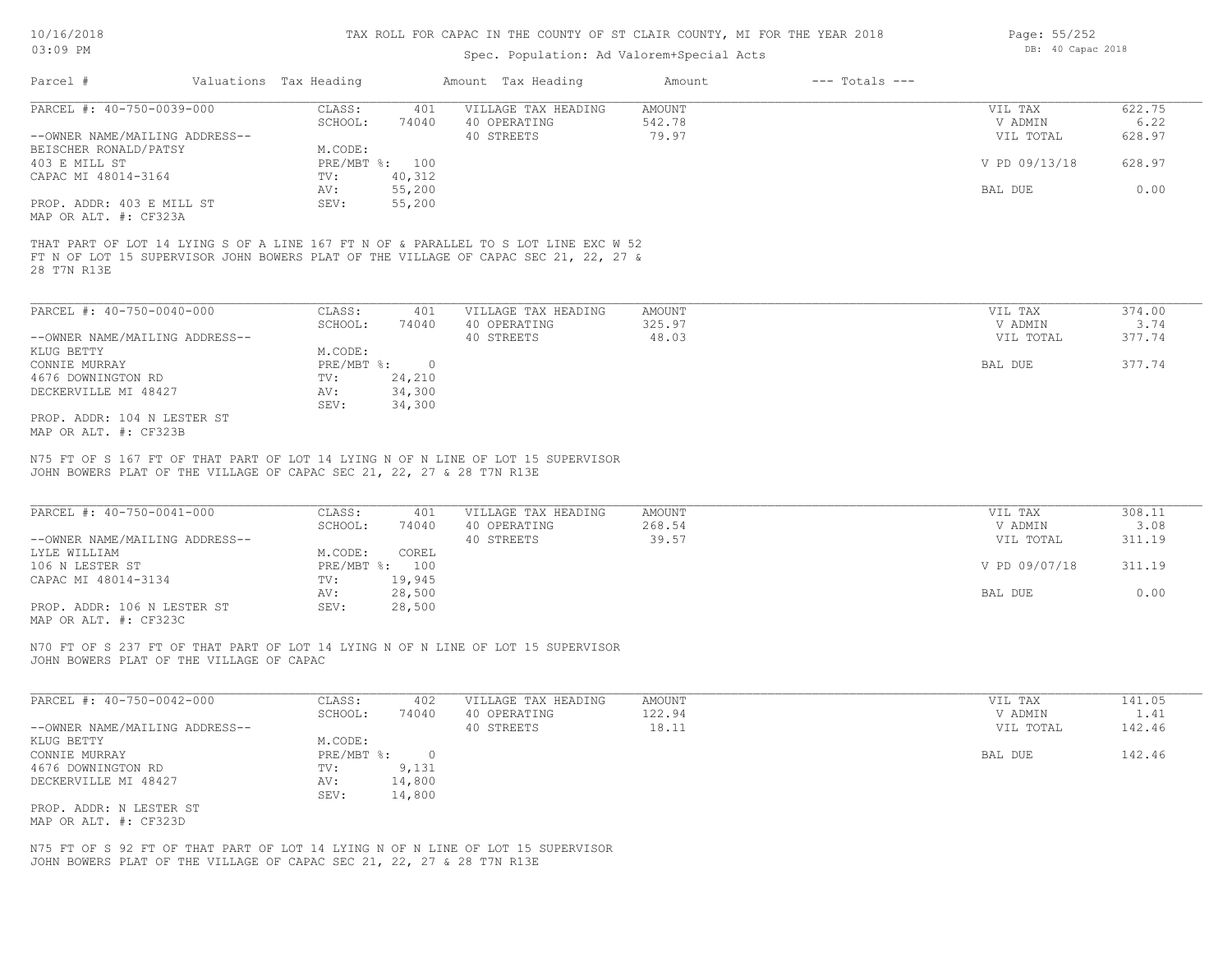# Spec. Population: Ad Valorem+Special Acts

|                                                                                                                                                                                                                                                       |                         | spec. Population: Ad valorem+special Acts |        |                    |               |        |
|-------------------------------------------------------------------------------------------------------------------------------------------------------------------------------------------------------------------------------------------------------|-------------------------|-------------------------------------------|--------|--------------------|---------------|--------|
| Parcel #<br>Valuations Tax Heading                                                                                                                                                                                                                    |                         | Amount Tax Heading                        | Amount | $---$ Totals $---$ |               |        |
| PARCEL #: 40-750-0043-000                                                                                                                                                                                                                             | CLASS:<br>401           | VILLAGE TAX HEADING                       | AMOUNT |                    | VIL TAX       | 545.85 |
|                                                                                                                                                                                                                                                       | SCHOOL:<br>74040        | 40 OPERATING                              | 475.75 |                    | V ADMIN       | 5.45   |
| --OWNER NAME/MAILING ADDRESS--                                                                                                                                                                                                                        |                         | 40 STREETS                                | 70.10  |                    | VIL TOTAL     | 551.30 |
| BOOM WILLIAM K                                                                                                                                                                                                                                        | M.CODE:<br>COREL        |                                           |        |                    |               |        |
| BOOM ANGELIC S                                                                                                                                                                                                                                        | PRE/MBT %: 100          |                                           |        |                    | V PD 09/07/18 | 551.30 |
| 401 E MILL ST                                                                                                                                                                                                                                         | TV:<br>35,334           |                                           |        |                    |               |        |
| CAPAC MI 48014                                                                                                                                                                                                                                        | 39,200<br>AV:           |                                           |        |                    | BAL DUE       | 0.00   |
|                                                                                                                                                                                                                                                       | 39,200<br>SEV:          |                                           |        |                    |               |        |
| PROP. ADDR: 401 E MILL ST                                                                                                                                                                                                                             |                         |                                           |        |                    |               |        |
| MAP OR ALT. #: CF324                                                                                                                                                                                                                                  |                         |                                           |        |                    |               |        |
| LOT 15 & THAT PART OF LOT 14 BEG AT NW COR OF LOT 15 TH E 52 FT, TH N 17 FT TH W 52<br>FT TO W LOT LINE, TH S 17 FT TO BEG. SUPERVISOR JOHN BOWERS PLAT OF THE VILLAGE OF<br>CAPAC SEC 21, 22, 27 & 28 T7N R13E                                       |                         |                                           |        |                    |               |        |
| PARCEL #: 40-750-0044-000                                                                                                                                                                                                                             | CLASS:<br>005           | VILLAGE TAX HEADING                       | AMOUNT |                    | VIL TAX       | 0.00   |
|                                                                                                                                                                                                                                                       | SCHOOL:<br>74040        | 40 OPERATING                              | 0.00   |                    | V ADMIN       | 0.00   |
| --OWNER NAME/MAILING ADDRESS--                                                                                                                                                                                                                        |                         | 40 STREETS                                | 0.00   |                    | VIL TOTAL     | 0.00   |
| SANCHEZ JAMES/FRANCISCA                                                                                                                                                                                                                               | M.CODE:                 |                                           |        |                    |               |        |
| 207 RAILROAD ST                                                                                                                                                                                                                                       | PRE/MBT %:<br>$\circ$   |                                           |        |                    | BAL DUE       | 0.00   |
| CAPAC MI 48014-3623                                                                                                                                                                                                                                   | $\Omega$<br>TV:         |                                           |        |                    |               |        |
|                                                                                                                                                                                                                                                       | $\circ$                 |                                           |        |                    |               |        |
|                                                                                                                                                                                                                                                       | AV:<br>$\Omega$<br>SEV: |                                           |        |                    |               |        |
| PROP. ADDR: VACANT LOT E MILL ST<br>MAP OR ALT. #: CF325A                                                                                                                                                                                             |                         |                                           |        |                    |               |        |
| THAT PART OF LOT 16 LYING E OF A LINE 170 FT E OF & PARALLEL TO E LINE OF LESTER<br>ST. SUPERVISOR JOHN BOWERS PLAT OF THE VILLAGE OF CAPAC SEC 21, 22, 27 & 28 T7N<br>R13E                                                                           |                         |                                           |        |                    |               |        |
| PARCEL #: 40-750-0044-001                                                                                                                                                                                                                             | CLASS:<br>402           | VILLAGE TAX HEADING                       | AMOUNT |                    | VIL TAX       | 23.78  |
|                                                                                                                                                                                                                                                       | SCHOOL:<br>74040        | 40 OPERATING                              | 20.73  |                    | V ADMIN       | 0.23   |
| --OWNER NAME/MAILING ADDRESS--                                                                                                                                                                                                                        |                         | 40 STREETS                                | 3.05   |                    | VIL TOTAL     | 24.01  |
| SANCHEZ JAMES                                                                                                                                                                                                                                         | M.CODE:                 |                                           |        |                    |               |        |
| 130 N MATTESON ST APT.131                                                                                                                                                                                                                             | PRE/MBT %: 0            |                                           |        |                    | BAL DUE       | 24.01  |
| CAPAC MI 48014                                                                                                                                                                                                                                        | 1,540<br>TV:            |                                           |        |                    |               |        |
|                                                                                                                                                                                                                                                       | 19,100<br>AV:           |                                           |        |                    |               |        |
| PROP. ADDR: E CHURCH STREET<br>MAP OR ALT. #:                                                                                                                                                                                                         | SEV:<br>19,100          |                                           |        |                    |               |        |
| PART OF LOT 16 DESC AS BEG S 89D 49M 35S W 146' FROM NE COR OF LOT 16; TH S OD 20M<br>33S E 129', TH S 89D 49M 35S W 146.55', TH N OD 27M OS W 129', TH N 89D 45M 35S E<br>146.8' TO BEG SUPERVISOR JOHN BOWERS PLAT OF THE VILLAGE OF CAPAC PARCEL A |                         |                                           |        |                    |               |        |
| PARCEL #: 40-750-0044-002                                                                                                                                                                                                                             | CLASS:<br>402           | VILLAGE TAX HEADING                       | AMOUNT |                    | VIL TAX       | 0.00   |
|                                                                                                                                                                                                                                                       | SCHOOL:<br>74040        | 40 OPERATING                              | 0.00   |                    | V ADMIN       | 0.00   |
| --OWNER NAME/MAILING ADDRESS--                                                                                                                                                                                                                        |                         | 40 STREETS                                | 0.00   |                    | VIL TOTAL     | 0.00   |
| SANCHEZ JAMES                                                                                                                                                                                                                                         | M.CODE:                 |                                           |        |                    |               |        |
|                                                                                                                                                                                                                                                       |                         |                                           |        |                    |               |        |

SANCHEZ FRANCISCA PRE/MBT %: 0 BAL DUE 0.00

MAP OR ALT. #: PROP. ADDR: E CHURCH ST

BOWERS PLAT OF VILLAGE OF CAPAC PROPOSED CHURCH STREET EXTENSION W 292.43', TH N 0D 27M 0S W 66', TH N 89D 49M 35S E 292.56' TO BEG. SUPERVISOR JOHN BEG S 0D 20M 33S E 129' FROM NE COR LOT 16, TH S 0D 20M 33S E 66', TH S 89D 49M 35S

CAPAC MI 48014-3623 AV: 0 130 N MATTESON ST APT. 131 TV: 0

Av: U<br>SEV: 0

Page: 56/252 DB: 40 Capac 2018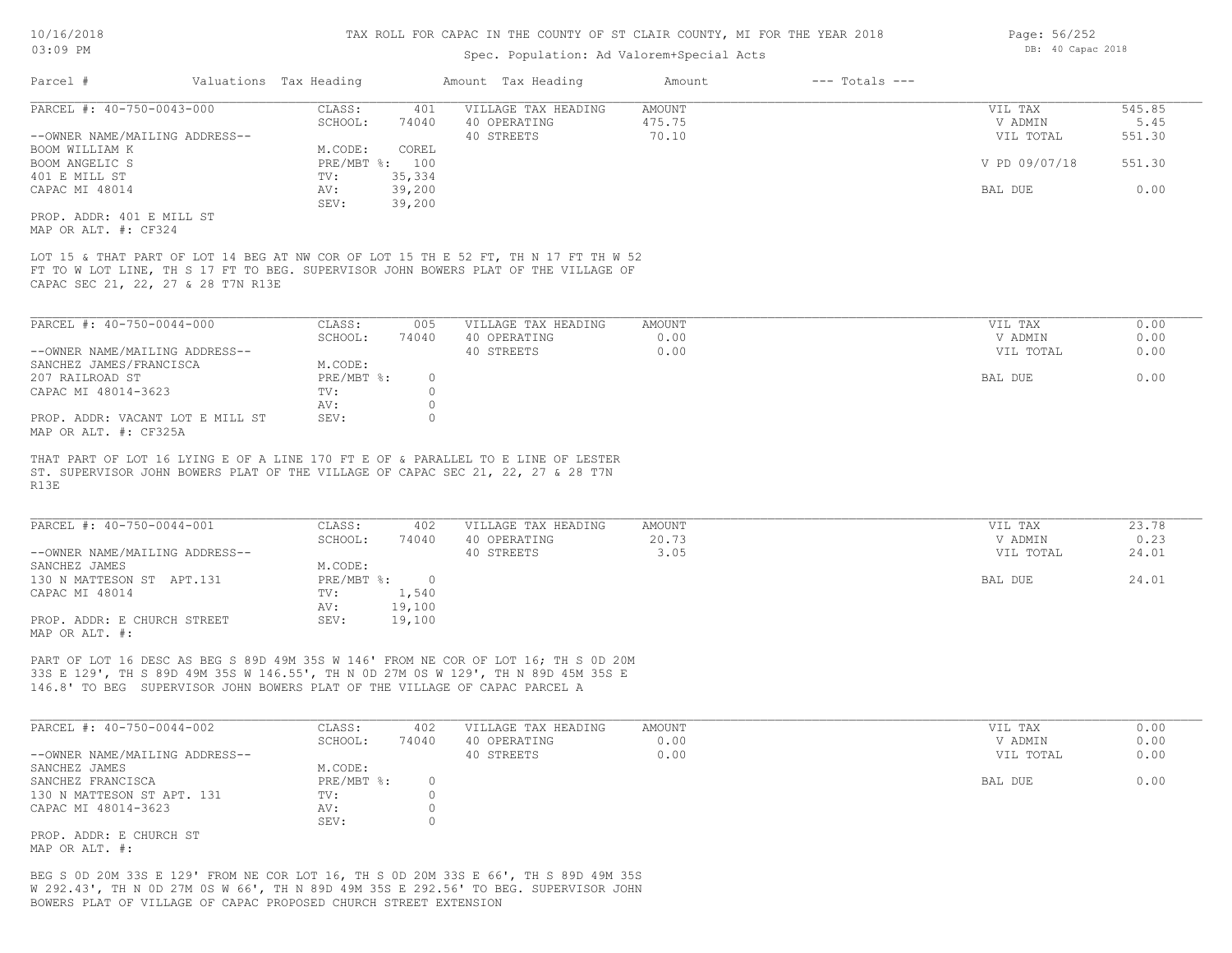### Spec. Population: Ad Valorem+Special Acts

| Parcel #                                      | Valuations Tax Heading |        | Amount Tax Heading  | Amount | $---$ Totals $---$ |           |       |
|-----------------------------------------------|------------------------|--------|---------------------|--------|--------------------|-----------|-------|
| PARCEL #: 40-750-0044-010                     | CLASS:                 | 402    | VILLAGE TAX HEADING | AMOUNT |                    | VIL TAX   | 23.78 |
|                                               | SCHOOL:                | 74040  | 40 OPERATING        | 20.73  |                    | V ADMIN   | 0.23  |
| --OWNER NAME/MAILING ADDRESS--                |                        |        | 40 STREETS          | 3.05   |                    | VIL TOTAL | 24.01 |
| SANCHEZ JAMES                                 | M.CODE:                |        |                     |        |                    |           |       |
| 130 N MATTESON ST APT.131                     | $PRE/MBT$ %:           |        |                     |        |                    | BAL DUE   | 24.01 |
| CAPAC MI 48014                                | TV:                    | 1,540  |                     |        |                    |           |       |
|                                               | AV:                    | 19,100 |                     |        |                    |           |       |
| PROP. ADDR: E CHURCH STREET<br>MAP OR ALT. #: | SEV:                   | 19,100 |                     |        |                    |           |       |

JOHN BOWERS PLAT OF THE VILLAGE OF CAPAC PARCEL B 49M 35S W 146', TH N 0D 20M 33S W 129', TH N 89D 49M 35S E 146' TO BEG SUPERVISOR PART OF LOT 16 DESC AS BEG AT NE COR OF LOT 16; TH S 0D 20M 33S E 129', TH S 89D

| PARCEL #: 40-750-0044-020      | CLASS:     | 402    | VILLAGE TAX HEADING | AMOUNT | VIL TAX   | 23.78 |
|--------------------------------|------------|--------|---------------------|--------|-----------|-------|
|                                | SCHOOL:    | 74040  | 40 OPERATING        | 20.73  | V ADMIN   | 0.23  |
| --OWNER NAME/MAILING ADDRESS-- |            |        | 40 STREETS          | 3.05   | VIL TOTAL | 24.01 |
| SANCHEZ JAMES                  | M.CODE:    |        |                     |        |           |       |
| 130 N MATTESON ST APT 131      | PRE/MBT %: |        |                     |        | BAL DUE   | 24.01 |
| CAPAC MI 48014                 | TV:        | 1,540  |                     |        |           |       |
|                                | AV:        | 19,100 |                     |        |           |       |
| PROP. ADDR: E CHURCH STREET    | SEV:       | 19,100 |                     |        |           |       |
| MAP OR ALT. #:                 |            |        |                     |        |           |       |

SUPERVISOR JOHN BOWERS PLAT OF THE VILLAGE OF CAPAC PARCEL D TH N 89D 57M 44S W 146', TH N 0D 20M 33S W 145.84', TH N 89D 49M 35S E 146' TO BEG PART OF LOT 16 DESC AS S 0D 20M 33S E 195' FROM THE COR, TH S 0D 20M 33S E 146.38',

| PARCEL #: 40-750-0044-030      | CLASS:     | 402    | VILLAGE TAX HEADING | AMOUNT | VIL TAX   | 23.79 |
|--------------------------------|------------|--------|---------------------|--------|-----------|-------|
|                                | SCHOOL:    | 74040  | 40 OPERATING        | 20.74  | V ADMIN   | 0.23  |
| --OWNER NAME/MAILING ADDRESS-- |            |        | 40 STREETS          | 3.05   | VIL TOTAL | 24.02 |
| SANCHEZ JAMES                  | M.CODE:    |        |                     |        |           |       |
| 131 N MATTESON ST APT.131      | PRE/MBT %: |        |                     |        | BAL DUE   | 24.02 |
| CAPAC MI 48014                 | TV:        | 1,541  |                     |        |           |       |
|                                | AV:        | 19,100 |                     |        |           |       |
| PROP. ADDR: E CHURCH STREET    | SEV:       | 19,100 |                     |        |           |       |
| MAP OR ALT. #:                 |            |        |                     |        |           |       |

VILLAGE OF CAPAC PARCEL C 146.43', TH S 0D 20M 33S E 145.84' TO BEG SUPERVISOR JOHN BOWERS PLAT OF THE OF LOT 16; TH N 89D 57M 44S W 146.16', TH N 0D 27M 0S W 145.3', TH N 89D 49M 35S E PART OF LOT 16 DESC AS S 0D 20M 33S E 341.38', & N 89D 57M 44S W 146' FROM NE COR

| PARCEL #: 40-750-0045-000      | CLASS:     | 703   | VILLAGE TAX HEADING | AMOUNT | VIL TAX   | 0.00 |
|--------------------------------|------------|-------|---------------------|--------|-----------|------|
|                                | SCHOOL:    | 74040 | 40 OPERATING        | 0.00   | V ADMIN   | 0.00 |
| --OWNER NAME/MAILING ADDRESS-- |            |       | 40 STREETS          | 0.00   | VIL TOTAL | 0.00 |
| VILLAGE OF CAPAC               | M.CODE:    |       |                     |        |           |      |
| 131 N MAIN ST                  | PRE/MBT %: |       |                     |        | BAL DUE   | 0.00 |
| CAPAC MI 48014                 | TV:        |       |                     |        |           |      |
|                                | AV:        |       |                     |        |           |      |
| PROP. ADDR: MILL STREET        | SEV:       |       |                     |        |           |      |
| MAP OR ALT. #: CF325B          |            |       |                     |        |           |      |

R13E ST. SUPERVISOR JOHN BOWERS PLAT OF THE VILLAGE OF CAPAC SEC 21, 22, 27 & 28 T7N THAT PART OF LOT 16 LYING W OF A LINE 170 FT E OF & PARALLEL TO E LINE OF LESTER Page: 57/252 DB: 40 Capac 2018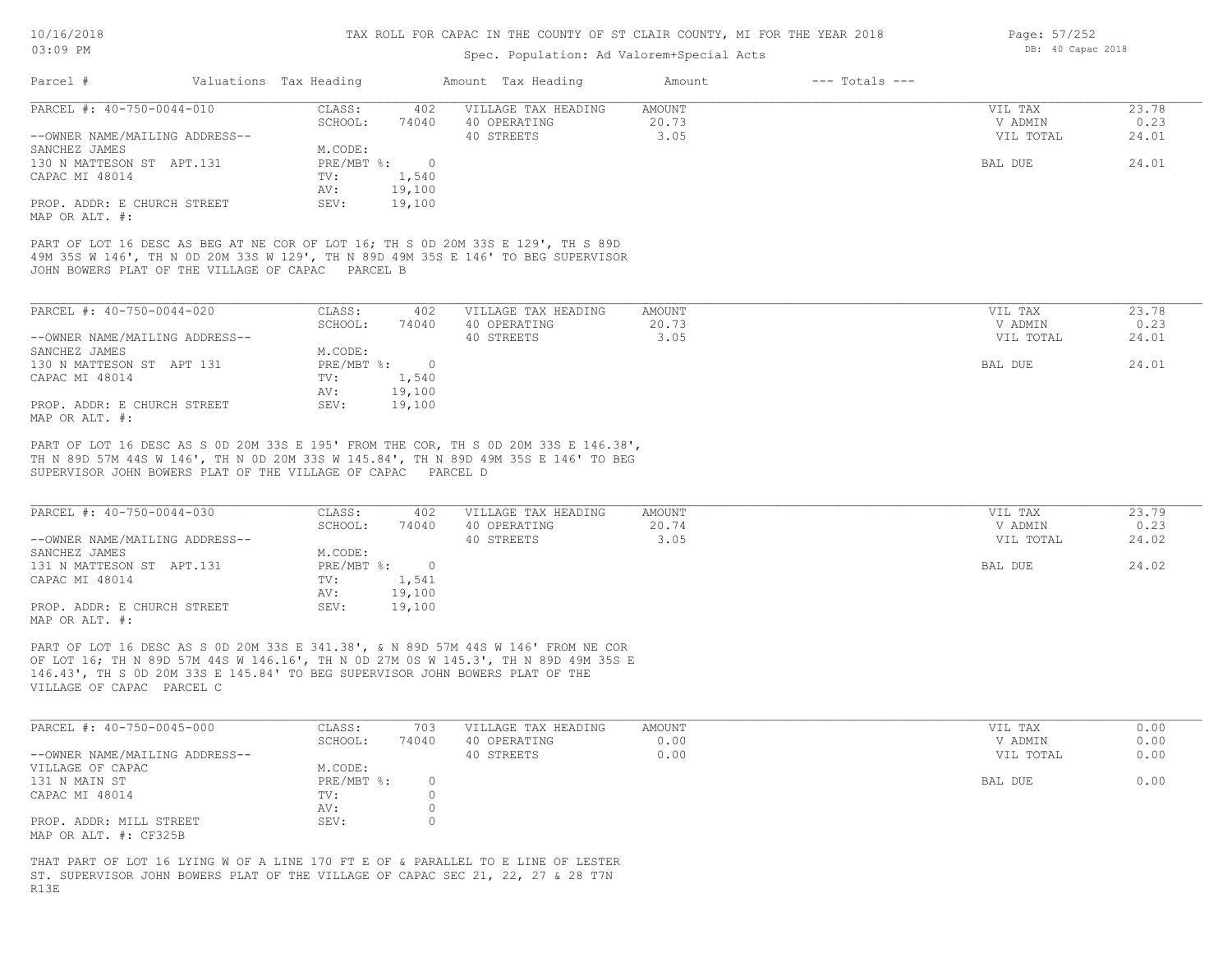# Spec. Population: Ad Valorem+Special Acts

| Page: 58/252 |                   |  |
|--------------|-------------------|--|
|              | DB: 40 Capac 2018 |  |

| PARCEL #: 40-750-0046-000<br>CLASS:<br>402<br>VILLAGE TAX HEADING<br>AMOUNT<br>VIL TAX<br>SCHOOL:<br>74040<br>40 OPERATING<br>127.19<br>V ADMIN<br>40 STREETS<br>18.74<br>VIL TOTAL<br>147.38<br>--OWNER NAME/MAILING ADDRESS--<br>KLUG MARK A<br>M.CODE:<br>322 N LESTER ST<br>PRE/MBT %: 100<br>BAL DUE<br>9,447<br>CAPAC MI 48014<br>TV:<br>19,100<br>AV:<br>PROP. ADDR: N LESTER ST<br>SEV:<br>19,100<br>MAP OR ALT. #: CF326A<br>LOT 17 EXC S 172.2 FT OF W 76 FT. SUPERVISOR JOHN BOWERS PLAT OF THE VILLAGE OF<br>CAPAC SEC 21, 22, 27 & 28 T7N R13E<br>PARCEL #: 40-750-0047-000<br>CLASS:<br>401<br>VILLAGE TAX HEADING<br>AMOUNT<br>VIL TAX<br>479.76<br>SCHOOL:<br>74040<br>40 OPERATING<br>V ADMIN<br>70.69<br>40 STREETS<br>--OWNER NAME/MAILING ADDRESS--<br>VIL TOTAL<br>DINGMAN BRET<br>M.CODE:<br>PRE/MBT %: 100<br>V PD 09/14/18<br>405 E MILL ST<br>CAPAC MI 48014<br>35,632<br>TV:<br>40,100<br>BAL DUE<br>0.00<br>AV:<br>PROP. ADDR: 405 E MILL ST<br>SEV:<br>40,100<br>MAP OR ALT. #: CF326B<br>S172.2 FT OF W 76 FT OF LOT 17 SUPERVISOR JOHN BOWERS PLAT OF THE VILLAGE OF CAPAC<br>SEC 21, 22, 27 & 28 T7N R13E<br>PARCEL #: 40-750-0048-000<br>CLASS:<br>201<br>VILLAGE TAX HEADING<br>AMOUNT<br>VIL TAX<br>SCHOOL:<br>74040<br>40 OPERATING<br>1,352.71<br>V ADMIN<br>40 STREETS<br>199.32<br>VIL TOTAL<br>--OWNER NAME/MAILING ADDRESS--<br>K.C.MANAGEMENT, LLC<br>M.CODE:<br>$PRE/MBT$ %:<br>$\overline{0}$<br>1,567.55<br>7675 SAYLES RD<br>BAL DUE<br>YALE MI 48097<br>TV:<br>100,465<br>112,200<br>AV:<br>SEV:<br>PROP. ADDR: 415 E MILL ST<br>112,200<br>MAP OR ALT. #: CF327<br>LOT 18 SUPERVISOR JOHN BOWERS PLAT OF THE VILLAGE OF CAPAC SEC 21, 22, 27 & 28 T7N<br>R13E<br>PARCEL #: 40-750-0049-000<br>CLASS:<br>401<br>VILLAGE TAX HEADING<br>AMOUNT<br>VIL TAX<br>40 OPERATING<br>416.95<br>V ADMIN<br>4.78<br>SCHOOL:<br>74040<br>61.43<br>--OWNER NAME/MAILING ADDRESS--<br>40 STREETS<br>VIL TOTAL<br>483.16<br>KUTCHEY DANIEL<br>M.CODE:<br>00LSB<br>503 E MILL ST<br>PRE/MBT %: 100<br>V PD 08/23/18 | Parcel # | Valuations Tax Heading | Amount Tax Heading | Amount | $---$ Totals $---$ |                               |
|---------------------------------------------------------------------------------------------------------------------------------------------------------------------------------------------------------------------------------------------------------------------------------------------------------------------------------------------------------------------------------------------------------------------------------------------------------------------------------------------------------------------------------------------------------------------------------------------------------------------------------------------------------------------------------------------------------------------------------------------------------------------------------------------------------------------------------------------------------------------------------------------------------------------------------------------------------------------------------------------------------------------------------------------------------------------------------------------------------------------------------------------------------------------------------------------------------------------------------------------------------------------------------------------------------------------------------------------------------------------------------------------------------------------------------------------------------------------------------------------------------------------------------------------------------------------------------------------------------------------------------------------------------------------------------------------------------------------------------------------------------------------------------------------------------------------------------------------------------------------------------------------------------------------------------------------------------------------------------------------------------------------------------------------------|----------|------------------------|--------------------|--------|--------------------|-------------------------------|
|                                                                                                                                                                                                                                                                                                                                                                                                                                                                                                                                                                                                                                                                                                                                                                                                                                                                                                                                                                                                                                                                                                                                                                                                                                                                                                                                                                                                                                                                                                                                                                                                                                                                                                                                                                                                                                                                                                                                                                                                                                                   |          |                        |                    |        |                    | 145.93<br>1.45                |
|                                                                                                                                                                                                                                                                                                                                                                                                                                                                                                                                                                                                                                                                                                                                                                                                                                                                                                                                                                                                                                                                                                                                                                                                                                                                                                                                                                                                                                                                                                                                                                                                                                                                                                                                                                                                                                                                                                                                                                                                                                                   |          |                        |                    |        |                    |                               |
|                                                                                                                                                                                                                                                                                                                                                                                                                                                                                                                                                                                                                                                                                                                                                                                                                                                                                                                                                                                                                                                                                                                                                                                                                                                                                                                                                                                                                                                                                                                                                                                                                                                                                                                                                                                                                                                                                                                                                                                                                                                   |          |                        |                    |        |                    | 147.38                        |
|                                                                                                                                                                                                                                                                                                                                                                                                                                                                                                                                                                                                                                                                                                                                                                                                                                                                                                                                                                                                                                                                                                                                                                                                                                                                                                                                                                                                                                                                                                                                                                                                                                                                                                                                                                                                                                                                                                                                                                                                                                                   |          |                        |                    |        |                    |                               |
|                                                                                                                                                                                                                                                                                                                                                                                                                                                                                                                                                                                                                                                                                                                                                                                                                                                                                                                                                                                                                                                                                                                                                                                                                                                                                                                                                                                                                                                                                                                                                                                                                                                                                                                                                                                                                                                                                                                                                                                                                                                   |          |                        |                    |        |                    |                               |
|                                                                                                                                                                                                                                                                                                                                                                                                                                                                                                                                                                                                                                                                                                                                                                                                                                                                                                                                                                                                                                                                                                                                                                                                                                                                                                                                                                                                                                                                                                                                                                                                                                                                                                                                                                                                                                                                                                                                                                                                                                                   |          |                        |                    |        |                    |                               |
|                                                                                                                                                                                                                                                                                                                                                                                                                                                                                                                                                                                                                                                                                                                                                                                                                                                                                                                                                                                                                                                                                                                                                                                                                                                                                                                                                                                                                                                                                                                                                                                                                                                                                                                                                                                                                                                                                                                                                                                                                                                   |          |                        |                    |        |                    |                               |
|                                                                                                                                                                                                                                                                                                                                                                                                                                                                                                                                                                                                                                                                                                                                                                                                                                                                                                                                                                                                                                                                                                                                                                                                                                                                                                                                                                                                                                                                                                                                                                                                                                                                                                                                                                                                                                                                                                                                                                                                                                                   |          |                        |                    |        |                    | 550.45                        |
|                                                                                                                                                                                                                                                                                                                                                                                                                                                                                                                                                                                                                                                                                                                                                                                                                                                                                                                                                                                                                                                                                                                                                                                                                                                                                                                                                                                                                                                                                                                                                                                                                                                                                                                                                                                                                                                                                                                                                                                                                                                   |          |                        |                    |        |                    | 5.50                          |
|                                                                                                                                                                                                                                                                                                                                                                                                                                                                                                                                                                                                                                                                                                                                                                                                                                                                                                                                                                                                                                                                                                                                                                                                                                                                                                                                                                                                                                                                                                                                                                                                                                                                                                                                                                                                                                                                                                                                                                                                                                                   |          |                        |                    |        |                    | 555.95                        |
|                                                                                                                                                                                                                                                                                                                                                                                                                                                                                                                                                                                                                                                                                                                                                                                                                                                                                                                                                                                                                                                                                                                                                                                                                                                                                                                                                                                                                                                                                                                                                                                                                                                                                                                                                                                                                                                                                                                                                                                                                                                   |          |                        |                    |        |                    |                               |
|                                                                                                                                                                                                                                                                                                                                                                                                                                                                                                                                                                                                                                                                                                                                                                                                                                                                                                                                                                                                                                                                                                                                                                                                                                                                                                                                                                                                                                                                                                                                                                                                                                                                                                                                                                                                                                                                                                                                                                                                                                                   |          |                        |                    |        |                    | 555.95                        |
|                                                                                                                                                                                                                                                                                                                                                                                                                                                                                                                                                                                                                                                                                                                                                                                                                                                                                                                                                                                                                                                                                                                                                                                                                                                                                                                                                                                                                                                                                                                                                                                                                                                                                                                                                                                                                                                                                                                                                                                                                                                   |          |                        |                    |        |                    |                               |
|                                                                                                                                                                                                                                                                                                                                                                                                                                                                                                                                                                                                                                                                                                                                                                                                                                                                                                                                                                                                                                                                                                                                                                                                                                                                                                                                                                                                                                                                                                                                                                                                                                                                                                                                                                                                                                                                                                                                                                                                                                                   |          |                        |                    |        |                    |                               |
|                                                                                                                                                                                                                                                                                                                                                                                                                                                                                                                                                                                                                                                                                                                                                                                                                                                                                                                                                                                                                                                                                                                                                                                                                                                                                                                                                                                                                                                                                                                                                                                                                                                                                                                                                                                                                                                                                                                                                                                                                                                   |          |                        |                    |        |                    |                               |
|                                                                                                                                                                                                                                                                                                                                                                                                                                                                                                                                                                                                                                                                                                                                                                                                                                                                                                                                                                                                                                                                                                                                                                                                                                                                                                                                                                                                                                                                                                                                                                                                                                                                                                                                                                                                                                                                                                                                                                                                                                                   |          |                        |                    |        |                    | 1,552.03<br>15.52<br>1,567.55 |
|                                                                                                                                                                                                                                                                                                                                                                                                                                                                                                                                                                                                                                                                                                                                                                                                                                                                                                                                                                                                                                                                                                                                                                                                                                                                                                                                                                                                                                                                                                                                                                                                                                                                                                                                                                                                                                                                                                                                                                                                                                                   |          |                        |                    |        |                    |                               |
|                                                                                                                                                                                                                                                                                                                                                                                                                                                                                                                                                                                                                                                                                                                                                                                                                                                                                                                                                                                                                                                                                                                                                                                                                                                                                                                                                                                                                                                                                                                                                                                                                                                                                                                                                                                                                                                                                                                                                                                                                                                   |          |                        |                    |        |                    |                               |
|                                                                                                                                                                                                                                                                                                                                                                                                                                                                                                                                                                                                                                                                                                                                                                                                                                                                                                                                                                                                                                                                                                                                                                                                                                                                                                                                                                                                                                                                                                                                                                                                                                                                                                                                                                                                                                                                                                                                                                                                                                                   |          |                        |                    |        |                    | 478.38                        |
|                                                                                                                                                                                                                                                                                                                                                                                                                                                                                                                                                                                                                                                                                                                                                                                                                                                                                                                                                                                                                                                                                                                                                                                                                                                                                                                                                                                                                                                                                                                                                                                                                                                                                                                                                                                                                                                                                                                                                                                                                                                   |          |                        |                    |        |                    |                               |
|                                                                                                                                                                                                                                                                                                                                                                                                                                                                                                                                                                                                                                                                                                                                                                                                                                                                                                                                                                                                                                                                                                                                                                                                                                                                                                                                                                                                                                                                                                                                                                                                                                                                                                                                                                                                                                                                                                                                                                                                                                                   |          |                        |                    |        |                    |                               |
|                                                                                                                                                                                                                                                                                                                                                                                                                                                                                                                                                                                                                                                                                                                                                                                                                                                                                                                                                                                                                                                                                                                                                                                                                                                                                                                                                                                                                                                                                                                                                                                                                                                                                                                                                                                                                                                                                                                                                                                                                                                   |          |                        |                    |        |                    | 483.16                        |
| 30,967<br>CAPAC MI 48014<br>TV:                                                                                                                                                                                                                                                                                                                                                                                                                                                                                                                                                                                                                                                                                                                                                                                                                                                                                                                                                                                                                                                                                                                                                                                                                                                                                                                                                                                                                                                                                                                                                                                                                                                                                                                                                                                                                                                                                                                                                                                                                   |          |                        |                    |        |                    |                               |
| 45,100<br>AV:<br>BAL DUE                                                                                                                                                                                                                                                                                                                                                                                                                                                                                                                                                                                                                                                                                                                                                                                                                                                                                                                                                                                                                                                                                                                                                                                                                                                                                                                                                                                                                                                                                                                                                                                                                                                                                                                                                                                                                                                                                                                                                                                                                          |          |                        |                    |        |                    | 0.00                          |
| PROP. ADDR: 503 E MILL ST<br>SEV:<br>45,100<br>MAP OR ALT. #: CF328                                                                                                                                                                                                                                                                                                                                                                                                                                                                                                                                                                                                                                                                                                                                                                                                                                                                                                                                                                                                                                                                                                                                                                                                                                                                                                                                                                                                                                                                                                                                                                                                                                                                                                                                                                                                                                                                                                                                                                               |          |                        |                    |        |                    |                               |
| LOT 19 SUPERVISOR JOHN BOWERS PLAT OF THE VILLAGE OF CAPAC SEC 21, 22, 27 & 28 T7N<br>R13E                                                                                                                                                                                                                                                                                                                                                                                                                                                                                                                                                                                                                                                                                                                                                                                                                                                                                                                                                                                                                                                                                                                                                                                                                                                                                                                                                                                                                                                                                                                                                                                                                                                                                                                                                                                                                                                                                                                                                        |          |                        |                    |        |                    |                               |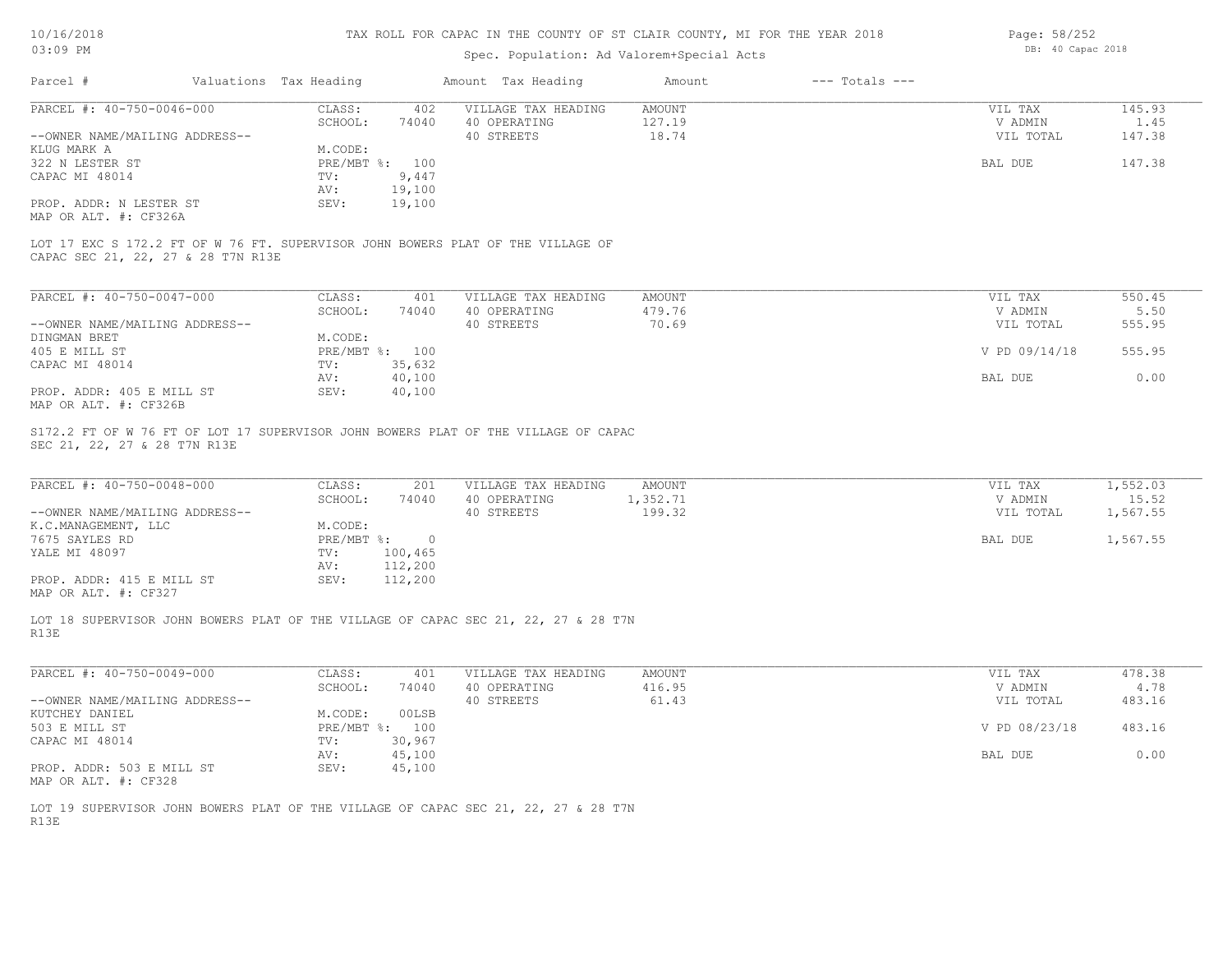### Spec. Population: Ad Valorem+Special Acts

| Page: 59/252 |                   |  |
|--------------|-------------------|--|
|              | DB: 40 Capac 2018 |  |

| PARCEL #: 40-750-0050-000<br>--OWNER NAME/MAILING ADDRESS-- | CLASS:<br>401<br>SCHOOL:<br>74040 |                     |               |               |        |
|-------------------------------------------------------------|-----------------------------------|---------------------|---------------|---------------|--------|
|                                                             |                                   | VILLAGE TAX HEADING | <b>AMOUNT</b> | VIL TAX       | 462.89 |
|                                                             |                                   | 40 OPERATING        | 403.45        | V ADMIN       | 4.62   |
|                                                             |                                   | 40 STREETS          | 59.44         | VIL TOTAL     | 467.51 |
| <b>RUDOW ALEX</b>                                           | M.CODE:<br>COREL                  |                     |               |               |        |
| 505 E MILL ST                                               | PRE/MBT %:<br>100                 |                     |               | V PD 09/07/18 | 467.51 |
| CAPAC MI 48014-3034                                         | 29,964<br>TV:                     |                     |               |               |        |
|                                                             | 36,100<br>AV:                     |                     |               | BAL DUE       | 0.00   |
| PROP. ADDR: 505 E MILL ST                                   | 36,100<br>SEV:                    |                     |               |               |        |
| MAP OR ALT. #: CF329                                        |                                   |                     |               |               |        |
|                                                             |                                   |                     |               |               |        |
| PARCEL #: 40-750-0051-000                                   | CLASS:<br>401                     | VILLAGE TAX HEADING | AMOUNT        | VIL TAX       | 478.38 |
|                                                             | SCHOOL:<br>74040                  | 40 OPERATING        | 416.95        | V ADMIN       | 4.78   |
| --OWNER NAME/MAILING ADDRESS--                              |                                   | 40 STREETS          | 61.43         | VIL TOTAL     | 483.16 |
| REVITZER RONALD/SHARAN                                      | M.CODE:                           |                     |               |               |        |
| 515 E MILL ST                                               | $PRE/MBT$ %:<br>100               |                     |               | V PD 09/07/18 | 483.16 |
| CAPAC MI 48014-3161                                         | 30,967<br>TV:                     |                     |               |               |        |
|                                                             | 43,500<br>AV:                     |                     |               | BAL DUE       | 0.00   |
| PROP. ADDR: 515 E MILL ST<br>MAP OR ALT. #: CF330           | 43,500<br>SEV:                    |                     |               |               |        |

CAPAC SEC 21, 22, 27 & 28 T7N R13E

| PARCEL #: 40-750-0052-001      | CLASS:     | 402    | VILLAGE TAX HEADING | AMOUNT | VIL TAX       | 350.90 |
|--------------------------------|------------|--------|---------------------|--------|---------------|--------|
|                                | SCHOOL:    | 74040  | 40 OPERATING        | 305.84 | V ADMIN       | 3.50   |
| --OWNER NAME/MAILING ADDRESS-- |            |        | 40 STREETS          | 45.06  | VIL TOTAL     | 354.40 |
| CIARMITARO BROS REALTY LLC     | M.CODE:    |        |                     |        |               |        |
| 52462 CHESWICK ST              | PRE/MBT %: |        |                     |        | V PD 09/13/18 | 354.40 |
| SHELBY TWP MI 48315            | TV:        | 22,715 |                     |        |               |        |
|                                | AV:        | 35,500 |                     |        | BAL DUE       | 0.00   |
| PROP. ADDR: E MILL ST          | SEV:       | 35,500 |                     |        |               |        |
| MAP OR ALT. #:                 |            |        |                     |        |               |        |

 $\mathcal{L}_\mathcal{L} = \mathcal{L}_\mathcal{L} = \mathcal{L}_\mathcal{L} = \mathcal{L}_\mathcal{L} = \mathcal{L}_\mathcal{L} = \mathcal{L}_\mathcal{L} = \mathcal{L}_\mathcal{L} = \mathcal{L}_\mathcal{L} = \mathcal{L}_\mathcal{L} = \mathcal{L}_\mathcal{L} = \mathcal{L}_\mathcal{L} = \mathcal{L}_\mathcal{L} = \mathcal{L}_\mathcal{L} = \mathcal{L}_\mathcal{L} = \mathcal{L}_\mathcal{L} = \mathcal{L}_\mathcal{L} = \mathcal{L}_\mathcal{L}$ 

25M 29S E 140, TO BEG 17.62A SUPERVISORS JOHN BOWERS PLAT OF THE VILLAGE OF CAPAC 54D 10M 37S E 673.38', TH S 0D 25M 29S E 420.65', TH N 89D 58M W 117.41', THS 0D 54M 38S E 754.93', TH 673.98' ALONG CURVE TO LEFT, RADIUS 4583.75', LONG CHORD S TH N 0D 22M 10S W 514', TH S 89D56M 10S W 451', TH N 0D 55M 25S W 302', TH S 89D COR OF SECT 22, TH N 89D 58M W 400.12', TH N 0D 22M 10S W 140' TH N 89D 58M W 326', PART OF LOT 22DESC AS:BEG N 89D 58M W 119.50' & N 0D 10M 30S W 60' FROM THE S 1/4

| PARCEL #: 40-750-0052-100      | CLASS:     | 703   | VILLAGE TAX HEADING | AMOUNT | VIL TAX   | 0.00 |
|--------------------------------|------------|-------|---------------------|--------|-----------|------|
|                                | SCHOOL:    | 74040 | 40 OPERATING        | 0.00   | V ADMIN   | 0.00 |
| --OWNER NAME/MAILING ADDRESS-- |            |       | 40 STREETS          | 0.00   | VIL TOTAL | 0.00 |
| VILLAGE OF CAPAC               | M.CODE:    |       |                     |        |           |      |
| 131 N MAIN ST                  | PRE/MBT %: |       |                     |        | BAL DUE   | 0.00 |
| CAPAC MI 48014-3143            | TV:        |       |                     |        |           |      |
|                                | AV:        |       |                     |        |           |      |
| PROP. ADDR: E ALDRICH STREET   | SEV:       |       |                     |        |           |      |
| MAP OR ALT. #: CF31F           |            |       |                     |        |           |      |

SUPERVISOR JOHN BOWER'S PLAT OF THE VILLAGE OF CAPAC S47ª17'E 200',TH S49ª28'9"E 102.18',TH N89ª42'W 756.64',TH N0ª27'E 291' TO BEG. BEG AT NW COR LOT 22,TH N87ª56'25"E 362.26',TH S47ª10'E 200',TH N40ª26'E 39.5' TH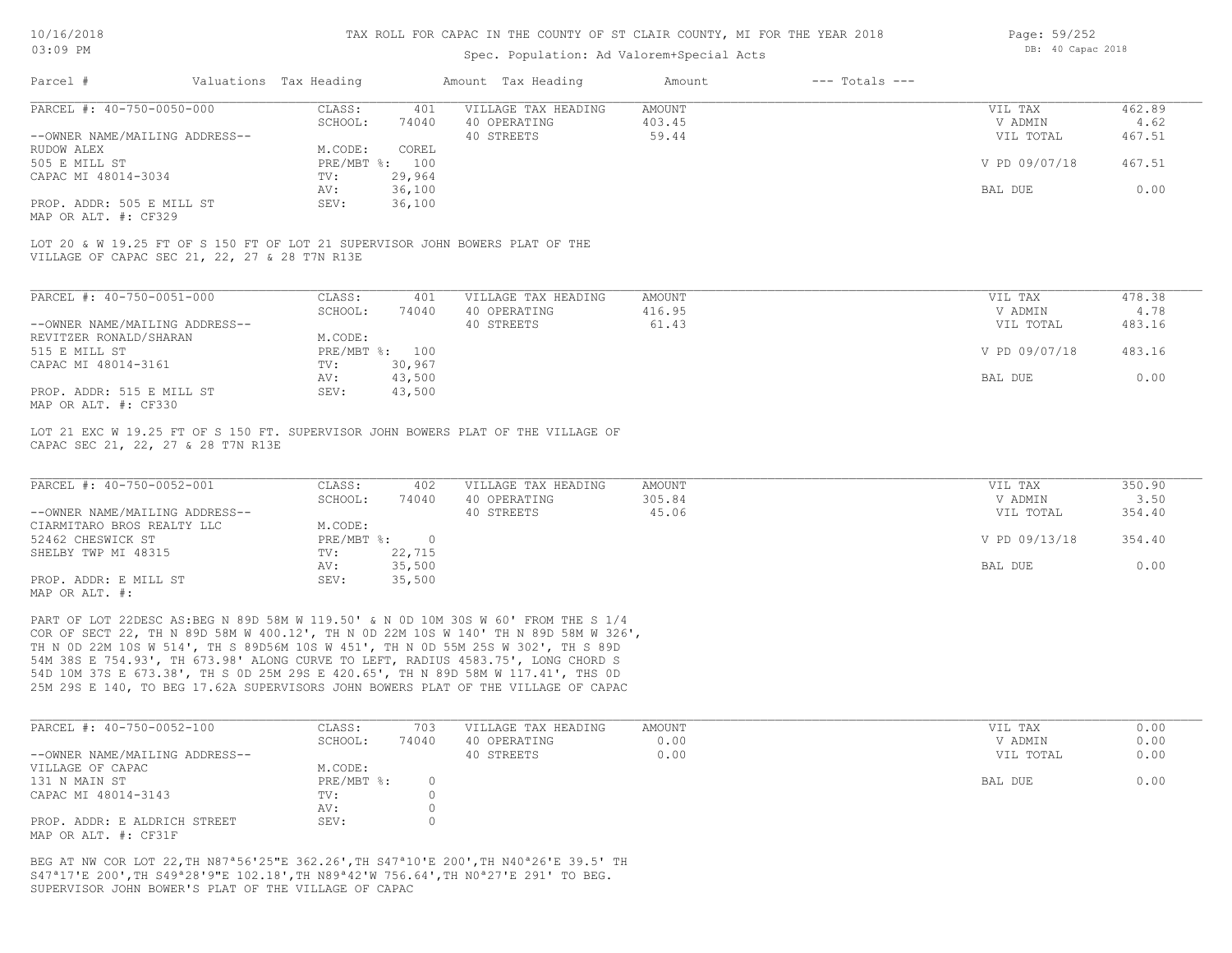### Spec. Population: Ad Valorem+Special Acts

| Page: 60/252      |  |
|-------------------|--|
| DB: 40 Capac 2018 |  |

60/252

| Parcel #                       | Valuations Tax Heading |        | Amount Tax Heading  | Amount | $---$ Totals $---$ |               |        |
|--------------------------------|------------------------|--------|---------------------|--------|--------------------|---------------|--------|
| PARCEL #: 40-750-0052-300      | CLASS:                 | 401    | VILLAGE TAX HEADING | AMOUNT |                    | VIL TAX       | 540.69 |
|                                | SCHOOL:                | 74040  | 40 OPERATING        | 471.25 |                    | V ADMIN       | 5.40   |
| --OWNER NAME/MAILING ADDRESS-- |                        |        | 40 STREETS          | 69.44  |                    | VIL TOTAL     | 546.09 |
| LOTTIE JOHN P                  | M.CODE:                | COREL  |                     |        |                    |               |        |
| 635 E MILL ST                  | PRE/MBT %:             | 100    |                     |        |                    | V PD 09/07/18 | 546.09 |
| CAPAC MI 48014                 | TV:                    | 35,000 |                     |        |                    |               |        |
|                                | AV:                    | 35,000 |                     |        |                    | BAL DUE       | 0.00   |
| PROP. ADDR: 635 E MILL ST      | SEV:                   | 35,000 |                     |        |                    |               |        |
|                                |                        |        |                     |        |                    |               |        |

MAP OR ALT. #: 331H

167',TH N89^58'W 126' TO BEG SUPERVISOR JOHN BOWERS PLAT OF THE VILLAGE OF CAPAC BEG S89^58'E 100' FROM SW COR LOT 22,TH NO^23'W 167', TH S89^58'E 126',TH SO^23'E

| PARCEL #: 40-750-0053-000      | CLASS:       | 401    | VILLAGE TAX HEADING | AMOUNT | VIL TAX       | 510.84 |
|--------------------------------|--------------|--------|---------------------|--------|---------------|--------|
|                                | SCHOOL:      | 74040  | 40 OPERATING        | 445.24 | V ADMIN       | 5.10   |
| --OWNER NAME/MAILING ADDRESS-- |              |        | 40 STREETS          | 65.60  | VIL TOTAL     | 515.94 |
| CZERWINSKI MARK                | M.CODE:      | COREL  |                     |        |               |        |
| 655 E MILL ST                  | $PRE/MBT$ %: | 100    |                     |        | V PD 09/07/18 | 515.94 |
| CAPAC MI 48014                 | TV:          | 33,068 |                     |        |               |        |
|                                | AV:          | 45,400 |                     |        | BAL DUE       | 0.00   |
| PROP. ADDR: 655 E MILL ST      | SEV:         | 45,400 |                     |        |               |        |
| MAP OR ALT. #: CF331B          |              |        |                     |        |               |        |

VILLAGE OF CAPAC SEC 21, 22, 27 & 28 T7N R13E E100 FT OF W 326 FT OF S 167 FT OF LOT 22 SUPERVISOR JOHN BOWERS PLAT OF THE

| PARCEL #: 40-750-0054-000      | CLASS:       | 302    | VILLAGE TAX HEADING | AMOUNT | VIL TAX       | 293.36 |
|--------------------------------|--------------|--------|---------------------|--------|---------------|--------|
|                                | SCHOOL:      | 74040  | 40 OPERATING        | 255.69 | V ADMIN       | 2.93   |
| --OWNER NAME/MAILING ADDRESS-- |              |        | 40 STREETS          | 37.67  | VIL TOTAL     | 296.29 |
| HEILIG JAMES M                 | M.CODE:      |        |                     |        |               |        |
| 75577 SANCTUARY DRIVE          | $PRE/MBT$ %: |        |                     |        | V PD 07/16/18 | 296.29 |
| ROMEO MI 48065                 | TV:          | 18,990 |                     |        |               |        |
|                                | AV:          | 22,200 |                     |        | BAL DUE       | 0.00   |
| PROP. ADDR: DOWNEY RD          | SEV:         | 22,200 |                     |        |               |        |
|                                |              |        |                     |        |               |        |

MAP OR ALT. #: CF331C

VILLAGE OF CAPAC SEC 21, 22, 27 & 28 T7N R13E THAT PART OF LOT 22 LYING N OF NEW M-21 HWY. SUPERVISOR JOHN BOWERS PLAT OF THE

| PARCEL #: 40-750-0055-000      | CLASS:     | 401    | VILLAGE TAX HEADING | AMOUNT | VIL TAX       | 662.35 |
|--------------------------------|------------|--------|---------------------|--------|---------------|--------|
|                                | SCHOOL:    | 74040  | 40 OPERATING        | 577.29 | V ADMIN       | 6.62   |
| --OWNER NAME/MAILING ADDRESS-- |            |        | 40 STREETS          | 85.06  | VIL TOTAL     | 668.97 |
| POLZIN GLORIA                  | M.CODE:    |        |                     |        |               |        |
| 603 E MILL ST                  | PRE/MBT %: | 100    |                     |        | V PD 09/27/18 | 668.97 |
| CAPAC MI 48014-3165            | TV:        | 42,875 |                     |        |               |        |
|                                | AV:        | 58,400 |                     |        | BAL DUE       | 0.00   |
| PROP. ADDR: 603 E MILL ST      | SEV:       | 58,400 |                     |        |               |        |
| MAP OR ALT. #: CF331D          |            |        |                     |        |               |        |

W100 FT OF S 167 FT OF LOT 22 SUPERVISOR JOHN BOWERS PLAT OF THE VILLAGE OF CAPAC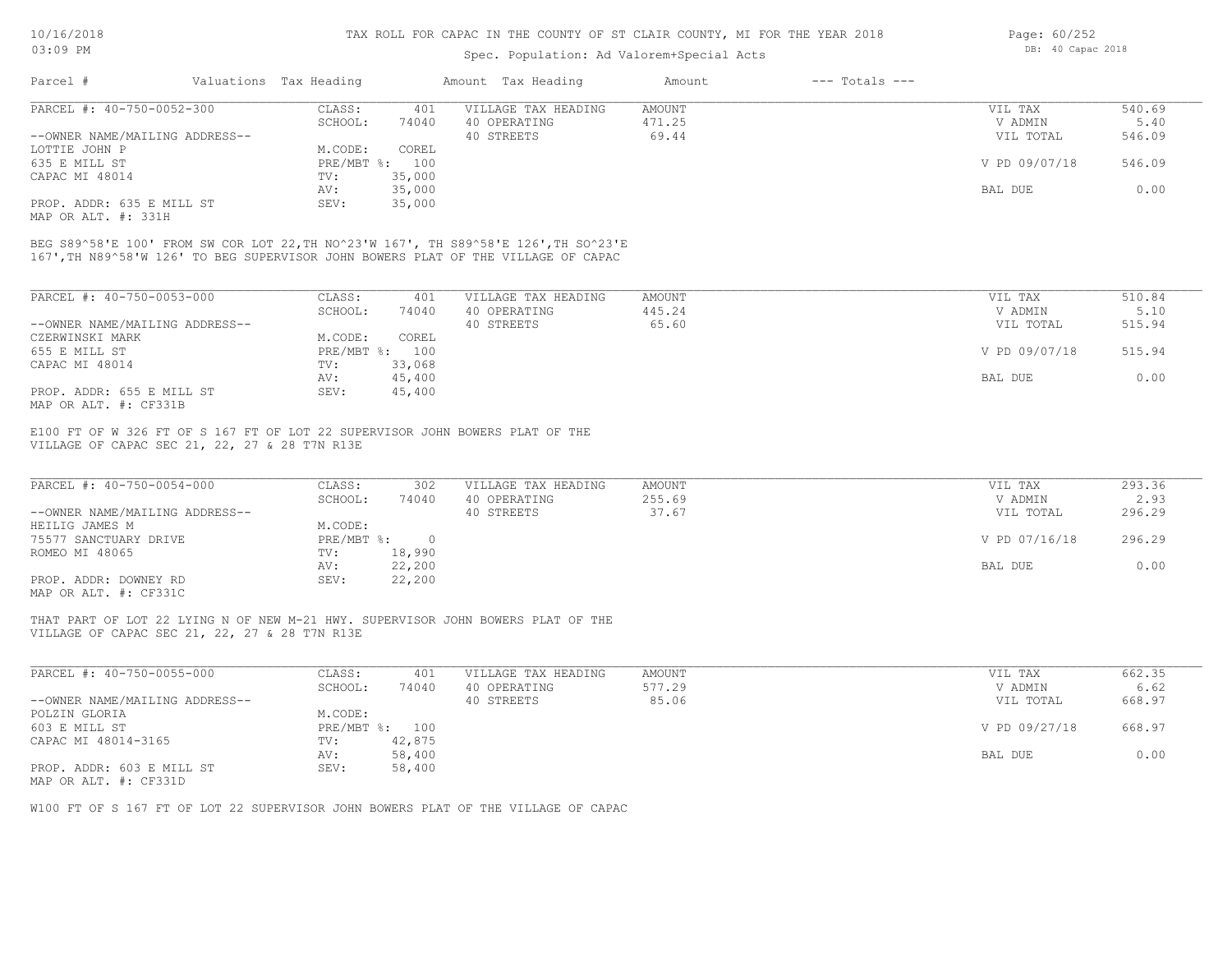### Spec. Population: Ad Valorem+Special Acts

Page: 61/252 DB: 40 Capac 2018

| Parcel #                       | Valuations Tax Heading |        | Amount Tax Heading  | Amount | $---$ Totals $---$ |               |        |
|--------------------------------|------------------------|--------|---------------------|--------|--------------------|---------------|--------|
| PARCEL #: 40-750-0056-000      | CLASS:                 | 401    | VILLAGE TAX HEADING | AMOUNT |                    | VIL TAX       | 637.62 |
|                                | SCHOOL:                | 74040  | 40 OPERATING        | 555.74 |                    | V ADMIN       | 6.37   |
| --OWNER NAME/MAILING ADDRESS-- |                        |        | 40 STREETS          | 81.88  |                    | VIL TOTAL     | 643.99 |
| OBARZANEK WALTER JR/MYRA       | M.CODE:                |        |                     |        |                    |               |        |
| 747 E MILL ST                  | PRE/MBT %: 100         |        |                     |        |                    | V PD 09/06/18 | 643.99 |
| CAPAC MI 48014-3163            | TV:                    | 41,275 |                     |        |                    |               |        |
|                                | AV:                    | 56,800 |                     |        |                    | BAL DUE       | 0.00   |
| PROP. ADDR: 747 E MILL ST      | SEV:                   | 56,800 |                     |        |                    |               |        |
| MAP OR ALT. #: CF331E          |                        |        |                     |        |                    |               |        |

CAPAC SEC 21, 22, 27 & 28 T7N R13E 115.96 FT, TH S TO BEG. PART LOT 22 SUPERVISOR JOHN BOWERS PLAT OF THE VILLAGE OF BEG AT S 1/4 COR OF SEC 22, TH W 119.50 FT TH N 0 DEG 08 1/2 MIN E 200 FT, TH E

| PARCEL #: 40-750-0057-000      | CLASS:  | 401            | VILLAGE TAX HEADING | AMOUNT | VIL TAX       | 547.47 |
|--------------------------------|---------|----------------|---------------------|--------|---------------|--------|
|                                | SCHOOL: | 74040          | 40 OPERATING        | 477.16 | V ADMIN       | 5.47   |
| --OWNER NAME/MAILING ADDRESS-- |         |                | 40 STREETS          | 70.31  | VIL TOTAL     | 552.94 |
| FIKE PHILIP/DONNA              | M.CODE: |                |                     |        |               |        |
| 740 E MILL ST                  |         | PRE/MBT %: 100 |                     |        | V PD 08/14/18 | 552.94 |
| CAPAC MI 48014-3162            | TV:     | 35,439         |                     |        |               |        |
|                                | AV:     | 44,800         |                     |        | BAL DUE       | 0.00   |
| PROP. ADDR: 740 E MILL ST      | SEV:    | 44,800         |                     |        |               |        |
| MAP OR ALT. #: CF332           |         |                |                     |        |               |        |

R13E LOT 23 SUPERVISOR JOHN BOWERS PLAT OF THE VILLAGE OF CAPAC SEC 21, 22, 27 & 28 T7N

| PARCEL #: 40-750-0058-000      | CLASS:  | 401            | VILLAGE TAX HEADING | AMOUNT | VIL TAX       | 1,079.84 |
|--------------------------------|---------|----------------|---------------------|--------|---------------|----------|
|                                | SCHOOL: | 74040          | 40 OPERATING        | 941.16 | V ADMIN       | 10.79    |
| --OWNER NAME/MAILING ADDRESS-- |         |                | 40 STREETS          | 138.68 | VIL TOTAL     | 1,090.63 |
| GALLOWAY JOHN III              | M.CODE: | COREL          |                     |        |               |          |
| GALLOWAY NICHOLE               |         | PRE/MBT %: 100 |                     |        | V PD 09/07/18 | 1,090.63 |
| 704 E MILL ST                  | TV:     | 69,900         |                     |        |               |          |
| CAPAC MI 48014-3162            | AV:     | 69,900         |                     |        | BAL DUE       | 0.00     |
|                                | SEV:    | 69,900         |                     |        |               |          |
| PROP. ADDR: 704 E MILL ST      |         |                |                     |        |               |          |

MAP OR ALT. #: CF333

27 & 28 T7N R13E N297 FT OF LOT 24 SUPERVISOR JOHN BOWERS PLAT OF THE VILLAGE OF CAPAC SEC 21, 22,

| PARCEL #: 40-750-0059-000                         | CLASS:     | 401    | VILLAGE TAX HEADING | AMOUNT | VIL TAX       | 729.78 |
|---------------------------------------------------|------------|--------|---------------------|--------|---------------|--------|
|                                                   | SCHOOL:    | 74040  | 40 OPERATING        | 636.06 | V ADMIN       | 7.29   |
| --OWNER NAME/MAILING ADDRESS--                    |            |        | 40 STREETS          | 93.72  | VIL TOTAL     | 737.07 |
| SHULL WILLIAM T                                   | M.CODE:    |        |                     |        |               |        |
| 306 N MAIN ST                                     | PRE/MBT %: |        |                     |        | V PD 07/18/18 | 737.07 |
| CAPAC MI 48014-3700                               | TV:        | 47,240 |                     |        |               |        |
|                                                   | AV:        | 62,500 |                     |        | BAL DUE       | 0.00   |
| PROP. ADDR: 604 E MILL ST<br>MAP OR ALT. #: CF334 | SEV:       | 62,500 |                     |        |               |        |

SEC 21, 22, 27 & 28 T7N R13E LOT 24 EXC N 297 FT & LOT 25 SUPERVISOR JOHN BOWERS PLAT OF THE VILLAGE OF CAPAC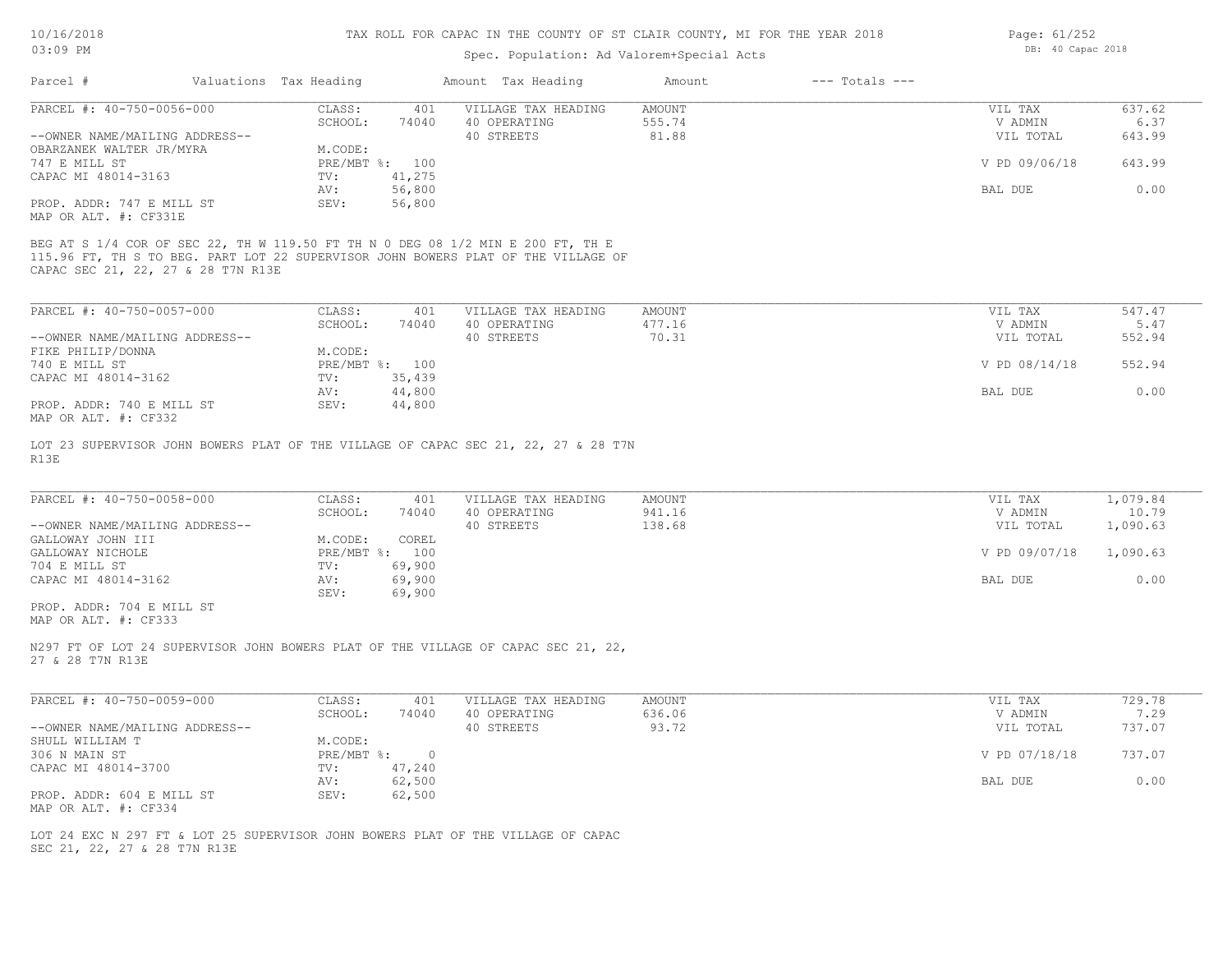# Spec. Population: Ad Valorem+Special Acts

Page: 62/252 DB: 40 Capac 2018

| Parcel #                                                   | Valuations Tax Heading  |                | Amount Tax Heading                                                                 | Amount           | $---$ Totals $---$ |                    |                |
|------------------------------------------------------------|-------------------------|----------------|------------------------------------------------------------------------------------|------------------|--------------------|--------------------|----------------|
| PARCEL #: 40-750-0060-000                                  | CLASS:<br>SCHOOL:       | 401<br>74040   | VILLAGE TAX HEADING<br>40 OPERATING                                                | AMOUNT<br>279.84 |                    | VIL TAX<br>V ADMIN | 321.07<br>3.21 |
| --OWNER NAME/MAILING ADDRESS--                             |                         |                | 40 STREETS                                                                         | 41.23            |                    | VIL TOTAL          | 324.28         |
| HANSEN TROY/SUSAN                                          | M.CODE:                 | COREL          |                                                                                    |                  |                    |                    |                |
| 504 E MILL ST<br>CAPAC MI 48014-3160                       | PRE/MBT %: 100<br>TV:   | 20,784         |                                                                                    |                  |                    | V PD 09/07/18      | 324.28         |
|                                                            | AV:                     | 29,200         |                                                                                    |                  |                    | BAL DUE            | 0.00           |
| PROP. ADDR: 504 E MILL ST<br>MAP OR ALT. #: CF335          | SEV:                    | 29,200         |                                                                                    |                  |                    |                    |                |
|                                                            |                         |                | LOT 26 SUPERVISOR JOHN BOWERS PLAT OF THE VILLAGE OF CAPAC SEC 21, 22, 27 & 28 T7N |                  |                    |                    |                |
| R13E                                                       |                         |                |                                                                                    |                  |                    |                    |                |
| PARCEL #: $40-750-0061-000$                                | CLASS:                  | 401            | VILLAGE TAX HEADING                                                                | AMOUNT           |                    | VIL TAX            | 400.36         |
|                                                            | SCHOOL:                 | 74040          | 40 OPERATING                                                                       | 348.95           |                    | V ADMIN            | 4.00           |
| --OWNER NAME/MAILING ADDRESS--                             |                         |                | 40 STREETS                                                                         | 51.41            |                    | VIL TOTAL          | 404.36         |
| HOMETOWN RENTALS, LLC<br>P.O.BOX 614                       | M.CODE:<br>PRE/MBT %: 0 |                |                                                                                    |                  |                    | V PD 08/09/18      | 404.36         |
| CAPAC MI 48014                                             | TV:                     | 25,917         |                                                                                    |                  |                    |                    |                |
|                                                            | AV:                     | 36,800         |                                                                                    |                  |                    | BAL DUE            | 0.00           |
| PROP. ADDR: 502 E MILL ST<br>MAP OR ALT. #: CF336          | SEV:                    | 36,800         |                                                                                    |                  |                    |                    |                |
| LOT 27 SUPERVISOR JOHN BOWERS PLAT OF THE VILLAGE OF CAPAC |                         |                |                                                                                    |                  |                    |                    |                |
| PARCEL #: 40-750-0062-000                                  | CLASS:                  | 402            | VILLAGE TAX HEADING                                                                | AMOUNT           |                    | VIL TAX            | 63.64          |
|                                                            | SCHOOL:                 | 74040          | 40 OPERATING                                                                       | 55.47            |                    | V ADMIN            | 0.63           |
| --OWNER NAME/MAILING ADDRESS--                             |                         |                | 40 STREETS                                                                         | 8.17             |                    | VIL TOTAL          | 64.27          |
| HANSEN TROY A                                              | M.CODE:                 |                |                                                                                    |                  |                    |                    |                |
| HANSEN SUSAN M                                             | PRE/MBT %: 100          |                |                                                                                    |                  |                    | BAL DUE            | 64.27          |
| 504 E MILL ST                                              | TV:                     | 4,120          |                                                                                    |                  |                    |                    |                |
| CAPAC MI 48014                                             | AV:<br>SEV:             | 4,600<br>4,600 |                                                                                    |                  |                    |                    |                |
| PROP. ADDR: FOURTH STREET                                  |                         |                |                                                                                    |                  |                    |                    |                |
| MAP OR ALT. #: CF337                                       |                         |                |                                                                                    |                  |                    |                    |                |
| R13E                                                       |                         |                | LOT 28 SUPERVISOR JOHN BOWERS PLAT OF THE VILLAGE OF CAPAC SEC 21, 22, 27 & 28 T7N |                  |                    |                    |                |
| PARCEL #: 40-750-0063-000                                  | CLASS:                  | 402            |                                                                                    |                  |                    | VIL TAX            | 63.64          |
|                                                            | SCHOOL:                 | 74040          | VILLAGE TAX HEADING<br>40 OPERATING                                                | AMOUNT<br>55.47  |                    | V ADMIN            | 0.63           |
| --OWNER NAME/MAILING ADDRESS--                             |                         |                | 40 STREETS                                                                         | 8.17             |                    | VIL TOTAL          | 64.27          |
| HANSEN TROY A                                              | M.CODE:                 |                |                                                                                    |                  |                    |                    |                |
| HANSEN SUSAN M                                             | PRE/MBT %: 100          |                |                                                                                    |                  |                    | BAL DUE            | 64.27          |
| 504 E MILL ST                                              | TV:                     | 4,120          |                                                                                    |                  |                    |                    |                |
| CAPAC MI 48014                                             | AV:                     | 4,600          |                                                                                    |                  |                    |                    |                |
| PROP. ADDR: FOURTH STREET                                  | SEV: 4,600              |                |                                                                                    |                  |                    |                    |                |
| MAP OR ALT. #: CF338                                       |                         |                |                                                                                    |                  |                    |                    |                |
|                                                            |                         |                | LOT 29 SUPERVISOR JOHN BOWERS PLAT OF THE VILLAGE OF CAPAC SEC 21, 22, 27 & 28 T7N |                  |                    |                    |                |
| R13E                                                       |                         |                |                                                                                    |                  |                    |                    |                |
|                                                            |                         |                |                                                                                    |                  |                    |                    |                |
|                                                            |                         |                |                                                                                    |                  |                    |                    |                |
|                                                            |                         |                |                                                                                    |                  |                    |                    |                |
|                                                            |                         |                |                                                                                    |                  |                    |                    |                |
|                                                            |                         |                |                                                                                    |                  |                    |                    |                |
|                                                            |                         |                |                                                                                    |                  |                    |                    |                |
|                                                            |                         |                |                                                                                    |                  |                    |                    |                |
|                                                            |                         |                |                                                                                    |                  |                    |                    |                |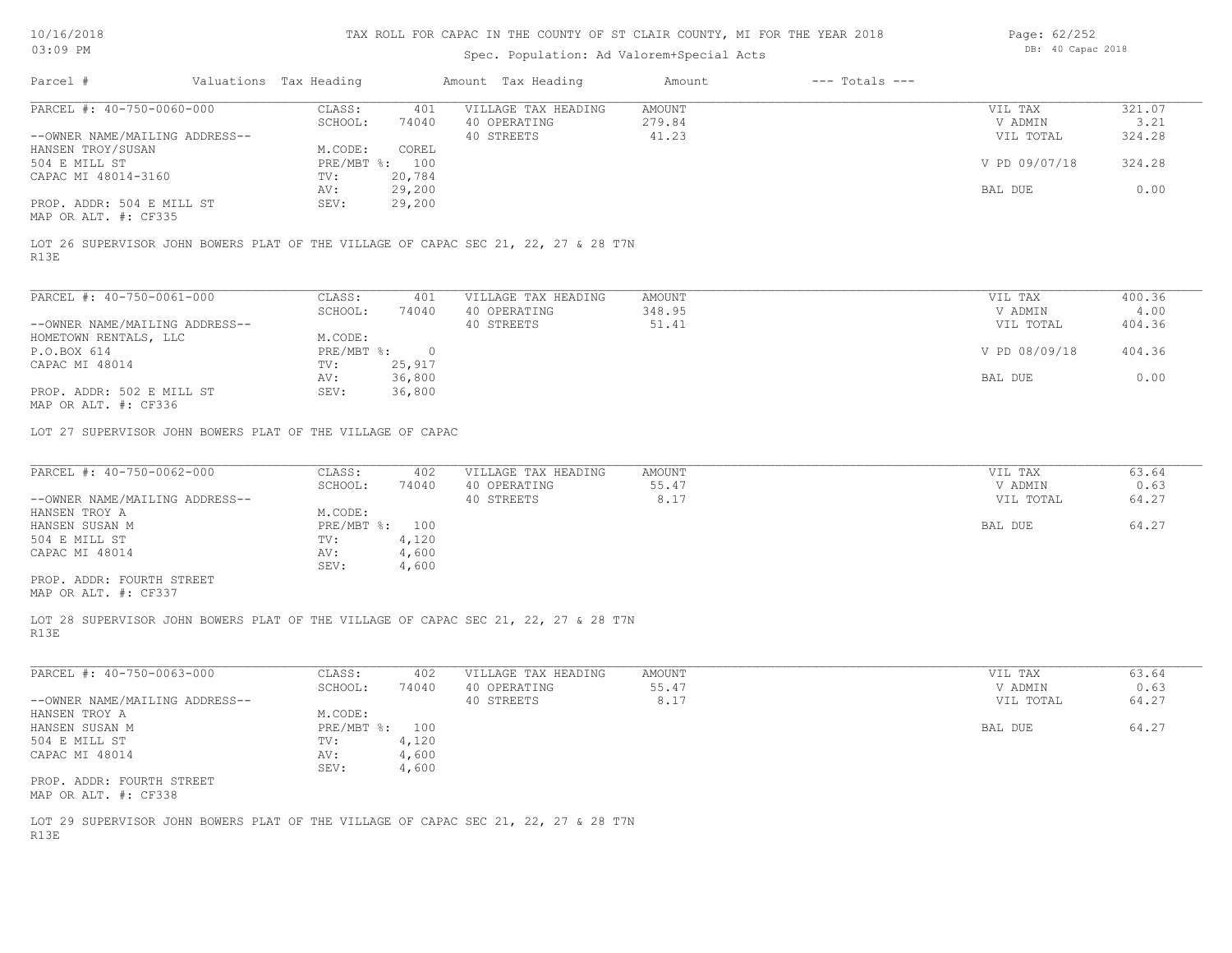Page: 63/252 DB: 40 Capac 2018

# Spec. Population: Ad Valorem+Special Acts

| Parcel #                                                    | Valuations Tax Heading           |                                   | Amount Tax Heading                                                                 | Amount                          | $---$ Totals $---$ |                                 |                          |
|-------------------------------------------------------------|----------------------------------|-----------------------------------|------------------------------------------------------------------------------------|---------------------------------|--------------------|---------------------------------|--------------------------|
| PARCEL #: 40-750-0064-000<br>--OWNER NAME/MAILING ADDRESS-- | CLASS:<br>SCHOOL:                | 402<br>74040                      | VILLAGE TAX HEADING<br>40 OPERATING<br>40 STREETS                                  | AMOUNT<br>55.47<br>8.17         |                    | VIL TAX<br>V ADMIN<br>VIL TOTAL | 63.64<br>0.63<br>64.27   |
| HANSON TROY A<br>HANSON SUSAN M<br>504 E MILL ST            | M.CODE:<br>PRE/MBT %: 100<br>TV: | 4,120                             |                                                                                    |                                 |                    | BAL DUE                         | 64.27                    |
| CAPAC MI 48014                                              | AV:<br>SEV:                      | 4,600<br>4,600                    |                                                                                    |                                 |                    |                                 |                          |
| PROP. ADDR: FOURTH STREET<br>MAP OR ALT. #: CF339           |                                  |                                   |                                                                                    |                                 |                    |                                 |                          |
| R13E                                                        |                                  |                                   | LOT 30 SUPERVISOR JOHN BOWERS PLAT OF THE VILLAGE OF CAPAC SEC 21, 22, 27 & 28 T7N |                                 |                    |                                 |                          |
| PARCEL #: 40-750-0065-000                                   | CLASS:                           | 402                               | VILLAGE TAX HEADING                                                                | AMOUNT                          |                    | VIL TAX                         | 63.64                    |
| --OWNER NAME/MAILING ADDRESS--<br>MAJO INCORPORATED         | SCHOOL:<br>M.CODE:               | 74040                             | 40 OPERATING<br>40 STREETS                                                         | 55.47<br>8.17                   |                    | V ADMIN<br>VIL TOTAL            | 0.63<br>64.27            |
| 68095 MAIN ST<br>RICHMOND MI 48062                          | PRE/MBT %:<br>TV:<br>AV:         | $\overline{0}$<br>4,120<br>4,600  |                                                                                    |                                 |                    | BAL DUE                         | 64.27                    |
| PROP. ADDR: FOURTH STREET<br>MAP OR ALT. #: CF340           | SEV:                             | 4,600                             |                                                                                    |                                 |                    |                                 |                          |
| R13E                                                        |                                  |                                   | LOT 31 SUPERVISOR JOHN BOWERS PLAT OF THE VILLAGE OF CAPAC SEC 21, 22, 27 & 28 T7N |                                 |                    |                                 |                          |
| PARCEL #: 40-750-0066-000<br>--OWNER NAME/MAILING ADDRESS-- | CLASS:<br>SCHOOL:                | 402<br>74040                      | VILLAGE TAX HEADING<br>40 OPERATING<br>40 STREETS                                  | <b>AMOUNT</b><br>88.75<br>13.07 |                    | VIL TAX<br>V ADMIN<br>VIL TOTAL | 101.82<br>1.01<br>102.83 |
| MILLER THOMAS E                                             | M.CODE:<br>$PRE/MBT$ %:          |                                   |                                                                                    |                                 |                    |                                 |                          |
| 402 N HUNTER ST<br>CAPAC MI 48014-3129                      | TV:<br>AV:                       | $\overline{0}$<br>6,592<br>19,100 |                                                                                    |                                 |                    | BAL DUE                         | 102.83                   |
| PROP. ADDR: FOURTH STREET<br>MAP OR ALT. #: CF341A/G        | SEV:                             | 19,100                            |                                                                                    |                                 |                    |                                 |                          |
| & 28 T7N R13E                                               |                                  |                                   | LOTS 32-38 INCL SUPERVISOR JOHN BOWERS PLAT OF THE VILLAGE OF CAPAC SEC 21, 22, 27 |                                 |                    |                                 |                          |
| PARCEL #: 40-750-0067-000                                   | CLASS:<br>SCHOOL:                | 702<br>74040                      | VILLAGE TAX HEADING<br>40 OPERATING                                                | AMOUNT<br>0.00                  |                    | VIL TAX<br>V ADMIN              | 0.00<br>0.00             |
| --OWNER NAME/MAILING ADDRESS--<br>MICHIGAN LAND BANK        | M.CODE:                          |                                   | 40 STREETS                                                                         | 0.00                            |                    | VIL TOTAL                       | 0.00                     |
| MICH DEPT OF LABOR/ECO<br>PO BOX 30004                      | PRE/MBT %:<br>TV:                | $\circ$<br>$\circ$                |                                                                                    |                                 |                    | BAL DUE                         | 0.00                     |
| LANSING MI 48909<br>PROP. ADDR: FOURTH STREET               | AV:<br>SEV:                      | $\circ$<br>$\circ$                |                                                                                    |                                 |                    |                                 |                          |
| MAP OR ALT. #: 341H/K                                       |                                  |                                   |                                                                                    |                                 |                    |                                 |                          |
| 27 & 28 T7N R13E                                            |                                  |                                   | LOTS 39 TO 42 INC. SUPERVISOR JOHN BOWERS PLAT OF THE VILLAGE OF CAPAC SEC 21, 22, |                                 |                    |                                 |                          |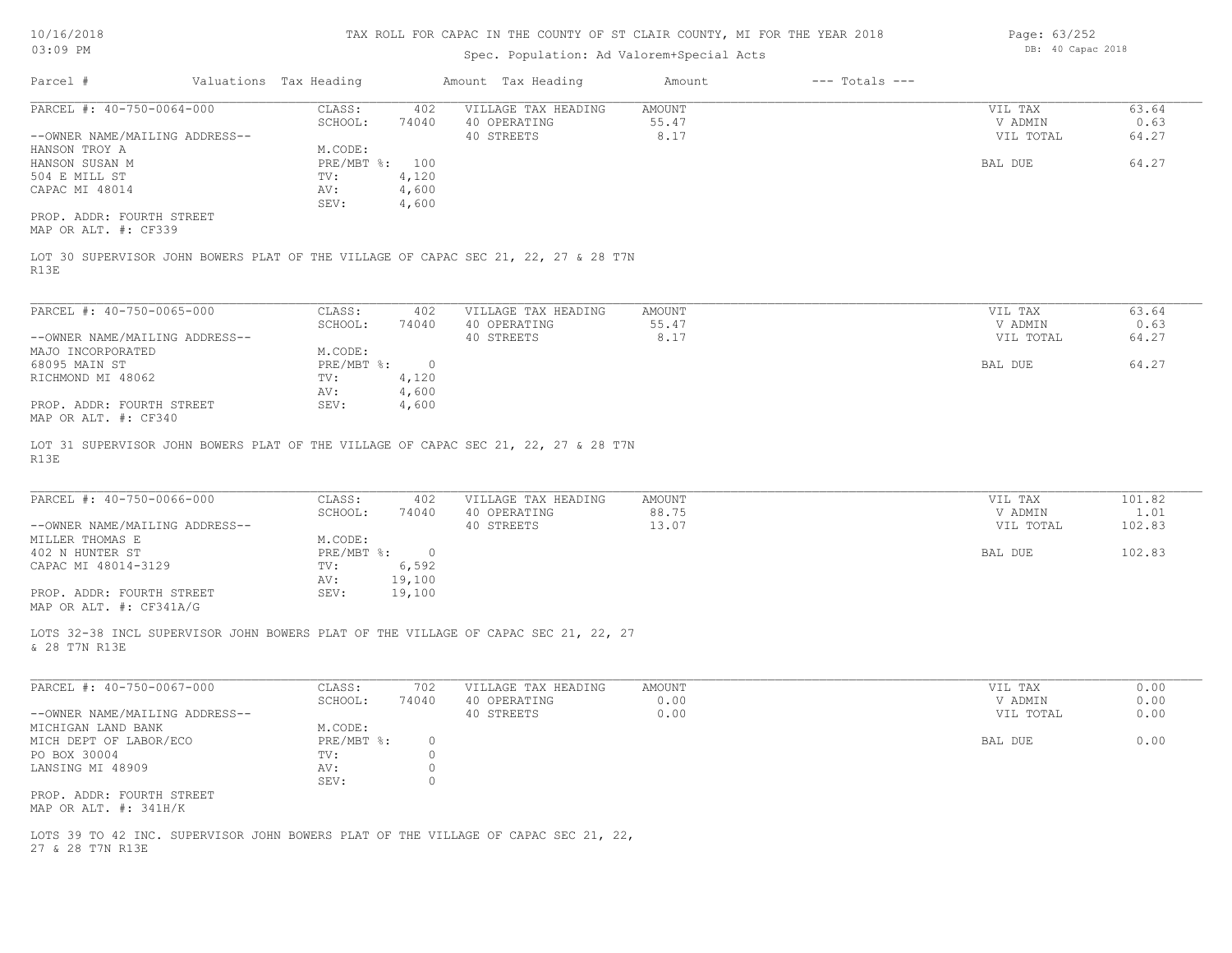|  |  | 10/16/2018 |
|--|--|------------|
|  |  |            |

Parcel # Valuations Tax Heading Amount Tax Heading Amount --- Totals ---Spec. Population: Ad Valorem+Special Acts 03:09 PM R13E LOT 43 SUPERVISOR JOHN BOWERS PLAT OF THE VILLAGE OF CAPAC SEC 21, 22, 27 & 28 T7N MAP OR ALT. #: CF342 PROP. ADDR: FOURTH STREET SEV: 8,000 CAPAC MI 48014 **AV:** 8,000 216 S LESTER ST TV: 3,605 RAY DANIEL S PRE/MBT %: 100 BAL DUE 56.23 RAY BARBARA JAN MONTHANI M.CODE:<br>RAY DANIEL S --OWNER NAME/MAILING ADDRESS-- 40 STREETS 7.15 VIL TOTAL 56.23 SCHOOL: 74040 40 OPERATING 48.53 V ADMIN 0.55 PARCEL #: 40-750-0068-000 CLASS: 402 VILLAGE TAX HEADING AMOUNT VIL TAX VIL TAX 55.68<br>SCHOOL: 74040 40 OPERATING 48.53 48.53 VADMIN 0.55  $\mathcal{L}_\mathcal{L} = \mathcal{L}_\mathcal{L} = \mathcal{L}_\mathcal{L} = \mathcal{L}_\mathcal{L} = \mathcal{L}_\mathcal{L} = \mathcal{L}_\mathcal{L} = \mathcal{L}_\mathcal{L} = \mathcal{L}_\mathcal{L} = \mathcal{L}_\mathcal{L} = \mathcal{L}_\mathcal{L} = \mathcal{L}_\mathcal{L} = \mathcal{L}_\mathcal{L} = \mathcal{L}_\mathcal{L} = \mathcal{L}_\mathcal{L} = \mathcal{L}_\mathcal{L} = \mathcal{L}_\mathcal{L} = \mathcal{L}_\mathcal{L}$ R13E LOT 44 SUPERVISOR JOHN BOWERS PLAT OF THE VILLAGE OF CAPAC SEC 21, 22, 27 & 28 T7N MAP OR ALT. #: CF343 PROP. ADDR: FOURTH STREET SEV: 4,600 CAPAC MI 48014 <br>CAPAC MI 48014 <br>SEV: 4,600 216 S LESTER TV: 3,605 RAY BARBARA J PRE/MBT %: 100 BAL DUE 56.23 RAY DANIEL S<br>
RAY BARBARA J<br>
RAY BARBARA J<br>
M.CODE: NO PRE/MBT %: 100 --OWNER NAME/MAILING ADDRESS-- 40 STREETS 7.15 VIL TOTAL 56.23 SCHOOL: 74040 40 OPERATING 48.53 V ADMIN 0.55 PARCEL #: 40-750-0069-000 CLASS: 402 VILLAGE TAX HEADING AMOUNT VIL TAX VIL TAX 55.68<br>SCHOOL: 74040 40 OPERATING 48.53 VADMIN 0.55  $\mathcal{L}_\mathcal{L} = \mathcal{L}_\mathcal{L} = \mathcal{L}_\mathcal{L} = \mathcal{L}_\mathcal{L} = \mathcal{L}_\mathcal{L} = \mathcal{L}_\mathcal{L} = \mathcal{L}_\mathcal{L} = \mathcal{L}_\mathcal{L} = \mathcal{L}_\mathcal{L} = \mathcal{L}_\mathcal{L} = \mathcal{L}_\mathcal{L} = \mathcal{L}_\mathcal{L} = \mathcal{L}_\mathcal{L} = \mathcal{L}_\mathcal{L} = \mathcal{L}_\mathcal{L} = \mathcal{L}_\mathcal{L} = \mathcal{L}_\mathcal{L}$ R13E LOT 45 SUPERVISOR JOHN BOWERS PLAT OF THE VILLAGE OF CAPAC SEC 21, 22, 27 & 28 T7N MAP OR ALT. #: CF344 PROP. ADDR: FOURTH STREET SEV: 4,600 CAPAC MI 48014 <br>CAPAC MI 48014 <br>SEV: 4,600 216 S LESTER ST TV: 3,605 RAY DANIEL S PRE/MBT %: 100 BAL DUE 56.23 RAY BARBARA JAN M.CODE: --OWNER NAME/MAILING ADDRESS-- 40 STREETS 7.15 VIL TOTAL 56.23 SCHOOL: 74040 40 OPERATING 48.53 V ADMIN 0.55 PARCEL #: 40-750-0070-000 CLASS: 402 VILLAGE TAX HEADING AMOUNT AMOUNT VIL TAX 55.68<br>SCHOOL: 74040 40 OPERATING 48.53 VADMIN 0.55  $\mathcal{L}_\mathcal{L} = \mathcal{L}_\mathcal{L} = \mathcal{L}_\mathcal{L} = \mathcal{L}_\mathcal{L} = \mathcal{L}_\mathcal{L} = \mathcal{L}_\mathcal{L} = \mathcal{L}_\mathcal{L} = \mathcal{L}_\mathcal{L} = \mathcal{L}_\mathcal{L} = \mathcal{L}_\mathcal{L} = \mathcal{L}_\mathcal{L} = \mathcal{L}_\mathcal{L} = \mathcal{L}_\mathcal{L} = \mathcal{L}_\mathcal{L} = \mathcal{L}_\mathcal{L} = \mathcal{L}_\mathcal{L} = \mathcal{L}_\mathcal{L}$ PROP. ADDR: FOURTH STREET SEV: 13,900 CAPAC MT 48014 **AV:** 13,900 216 S LESTER ST TV: 5,665 RAY DANIEL S PRE/MBT %: 100 BAL DUE 88.37 RAY BARBARA JAN MONTHERAY PRE/MBT %: 100 --OWNER NAME/MAILING ADDRESS-- 40 STREETS 11.23 VIL TOTAL 88.37 SCHOOL: 74040 40 OPERATING 76.27 76.27 76.29 76.29 76.29 76.29 76.29 76.29 76.29 76.27 75.287 76.27 76.27 76.287 76.287 76.287 76.287 76.287 76.287 76.287 76.287 76.287 76.287 76.287 76.287 76.287 76.287 76.287 76.287 76.2 PARCEL #: 40-750-0071-000 CLASS: 402 VILLAGE TAX HEADING AMOUNT VIL TAX VIL TAX 87.50<br>SCHOOL: 74040 40 OPERATING 76.27 VADMIN 0.87  $\mathcal{L}_\mathcal{L} = \mathcal{L}_\mathcal{L} = \mathcal{L}_\mathcal{L} = \mathcal{L}_\mathcal{L} = \mathcal{L}_\mathcal{L} = \mathcal{L}_\mathcal{L} = \mathcal{L}_\mathcal{L} = \mathcal{L}_\mathcal{L} = \mathcal{L}_\mathcal{L} = \mathcal{L}_\mathcal{L} = \mathcal{L}_\mathcal{L} = \mathcal{L}_\mathcal{L} = \mathcal{L}_\mathcal{L} = \mathcal{L}_\mathcal{L} = \mathcal{L}_\mathcal{L} = \mathcal{L}_\mathcal{L} = \mathcal{L}_\mathcal{L}$ 

MAP OR ALT. #: CF345A/C

& 28 T7N R13E LOTS 46, 47 & 48 SUPERVISOR JOHN BOWERS PLAT OF THE VILLAGE OF CAPAC SEC 21, 22 27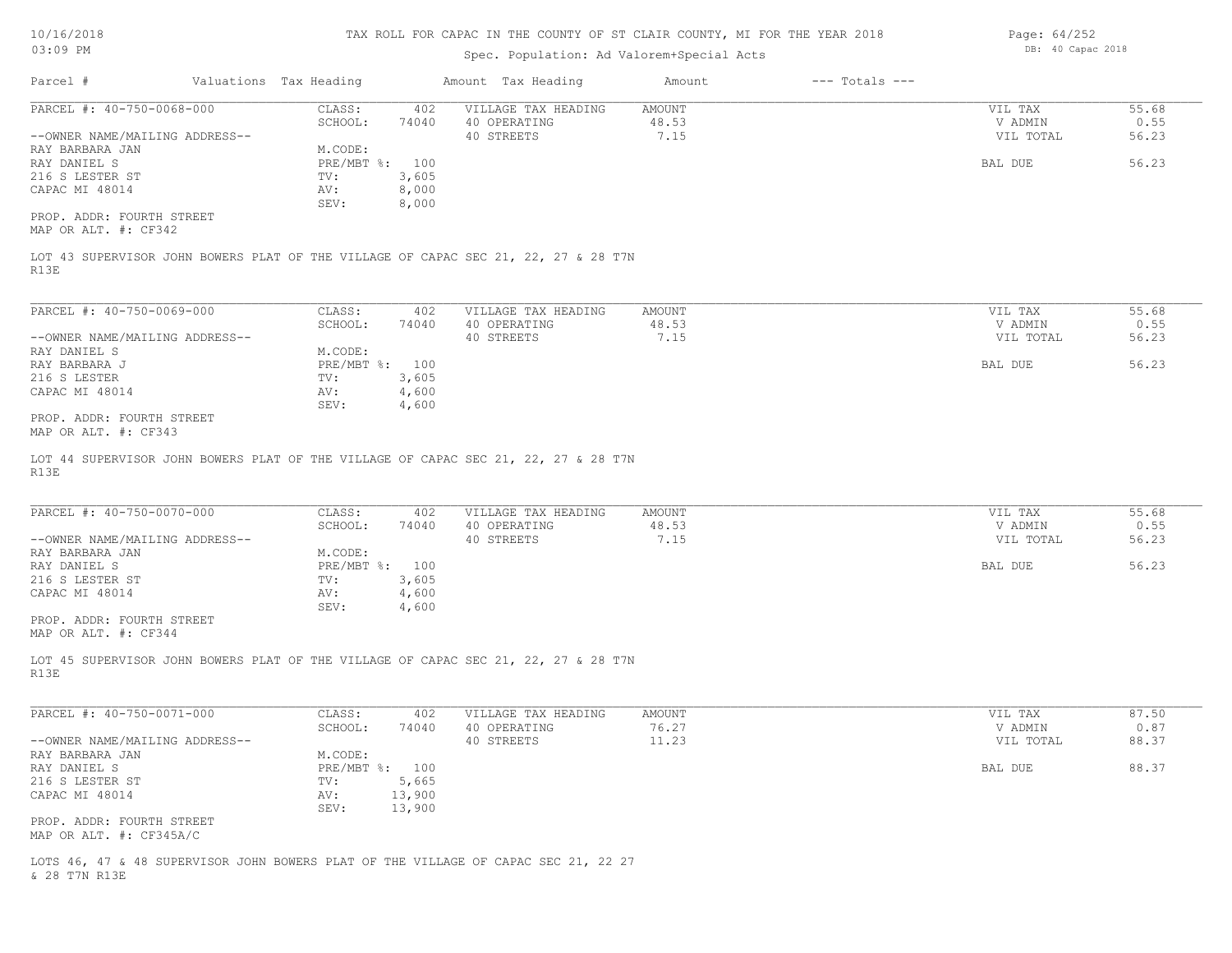### Spec. Population: Ad Valorem+Special Acts

| Parcel #                       | Valuations Tax Heading |       | Amount Tax Heading  | Amount | $---$ Totals $---$ |               |       |
|--------------------------------|------------------------|-------|---------------------|--------|--------------------|---------------|-------|
| PARCEL #: 40-750-0072-000      | CLASS:                 | 402   | VILLAGE TAX HEADING | AMOUNT |                    | VIL TAX       | 61.49 |
|                                | SCHOOL:                | 74040 | 40 OPERATING        | 53.60  |                    | V ADMIN       | 0.61  |
| --OWNER NAME/MAILING ADDRESS-- |                        |       | 40 STREETS          | 7.89   |                    | VIL TOTAL     | 62.10 |
| KILLINGBECK KARL T             | M.CODE:                |       |                     |        |                    |               |       |
| KILLINGBECK COURTNEY           | PRE/MBT %:             |       |                     |        |                    | V PD 09/06/18 | 62.10 |
| 202 S LESTER                   | TV:                    | 3,981 |                     |        |                    |               |       |
| CAPAC MI 48014                 | AV:                    | 4,300 |                     |        |                    | BAL DUE       | 0.00  |
|                                | SEV:                   | 4,300 |                     |        |                    |               |       |
| PROP. ADDR: FOURTH STREET      |                        |       |                     |        |                    |               |       |
| MAP OR ALT. #: CF345D          |                        |       |                     |        |                    |               |       |

27 & 28 T7N R13E LOT 49 EXC N 4 FT. SUPERVISOR JOHN BOWERS PLAT OF THE VILLAGE OF CAPAC SEC 21, 2,

| PARCEL #: 40-750-0073-000      | CLASS:         | 402   | VILLAGE TAX HEADING | AMOUNT | VIL TAX       | 69.39 |
|--------------------------------|----------------|-------|---------------------|--------|---------------|-------|
|                                | SCHOOL:        | 74040 | 40 OPERATING        | 60.48  | V ADMIN       | 0.69  |
| --OWNER NAME/MAILING ADDRESS-- |                |       | 40 STREETS          | 8.91   | VIL TOTAL     | 70.08 |
| WOLF DANIEL R                  | M.CODE:        |       |                     |        |               |       |
| WOLF JANE E                    | PRE/MBT %: 100 |       |                     |        | V PD 09/06/18 | 70.08 |
| 202 S LESTER ST                | TV:            | 4,492 |                     |        |               |       |
| CAPAC MI 48014-3712            | AV:            | 4,900 |                     |        | BAL DUE       | 0.00  |
|                                | SEV:           | 4,900 |                     |        |               |       |
| ppop appp poupou coppon        |                |       |                     |        |               |       |

MAP OR ALT. #: CF345E PROP. ADDR: FOURTH STREET

21, 22, 27 & 28 T7N R13E LOT 50 & N 4 FT OF LOT 49 SUPERVISOR JOHN BOWERS PLAT OF THE VILLAGE OF CAPAC SEC

| PARCEL #: 40-750-0074-000      | CLASS:         | 402   | VILLAGE TAX HEADING | AMOUNT | VIL TAX       | 63.64 |
|--------------------------------|----------------|-------|---------------------|--------|---------------|-------|
|                                | SCHOOL:        | 74040 | 40 OPERATING        | 55.47  | V ADMIN       | 0.63  |
| --OWNER NAME/MAILING ADDRESS-- |                |       | 40 STREETS          | 8.17   | VIL TOTAL     | 64.27 |
| DETLOFF WAYNE                  | M.CODE:        |       |                     |        |               |       |
| 200 S LESTER ST                | PRE/MBT %: 100 |       |                     |        | V PD 09/06/18 | 64.27 |
| CAPAC MI 48014                 | TV:            | 4,120 |                     |        |               |       |
|                                | AV:            | 4,600 |                     |        | BAL DUE       | 0.00  |
| PROP. ADDR: FOURTH STREET      | SEV:           | 4,600 |                     |        |               |       |
|                                |                |       |                     |        |               |       |

MAP OR ALT. #: CF346A

R13E LOT 51 SUPERVISOR JOHN BOWERS PLAT OF THE VILLAGE OF CAPAC SEC 21, 22, 27 & 28 T7N

| PARCEL #: 40-750-0075-000      | CLASS:     | 005   | VILLAGE TAX HEADING | AMOUNT | VIL TAX   | 0.00 |
|--------------------------------|------------|-------|---------------------|--------|-----------|------|
|                                | SCHOOL:    | 74040 | 40 OPERATING        | 0.00   | V ADMIN   | 0.00 |
| --OWNER NAME/MAILING ADDRESS-- |            |       | 40 STREETS          | 0.00   | VIL TOTAL | 0.00 |
| VILLAGE OF CAPAC               | M.CODE:    |       |                     |        |           |      |
| 131 N MAIN ST                  | PRE/MBT %: |       |                     |        | BAL DUE   | 0.00 |
| CAPAC MI 48014                 | TV:        |       |                     |        |           |      |
|                                | AV:        |       |                     |        |           |      |
| PROP. ADDR: FOURTH STREET      | SEV:       |       |                     |        |           |      |
| MAP OR ALT. #: CF346B          |            |       |                     |        |           |      |

R13E LOT 52 SUPERVISOR JOHN BOWERS PLAT OF THE VILLAGE OF CAPAC SEC 21, 22, 27 & 28 T7N Page: 65/252 DB: 40 Capac 2018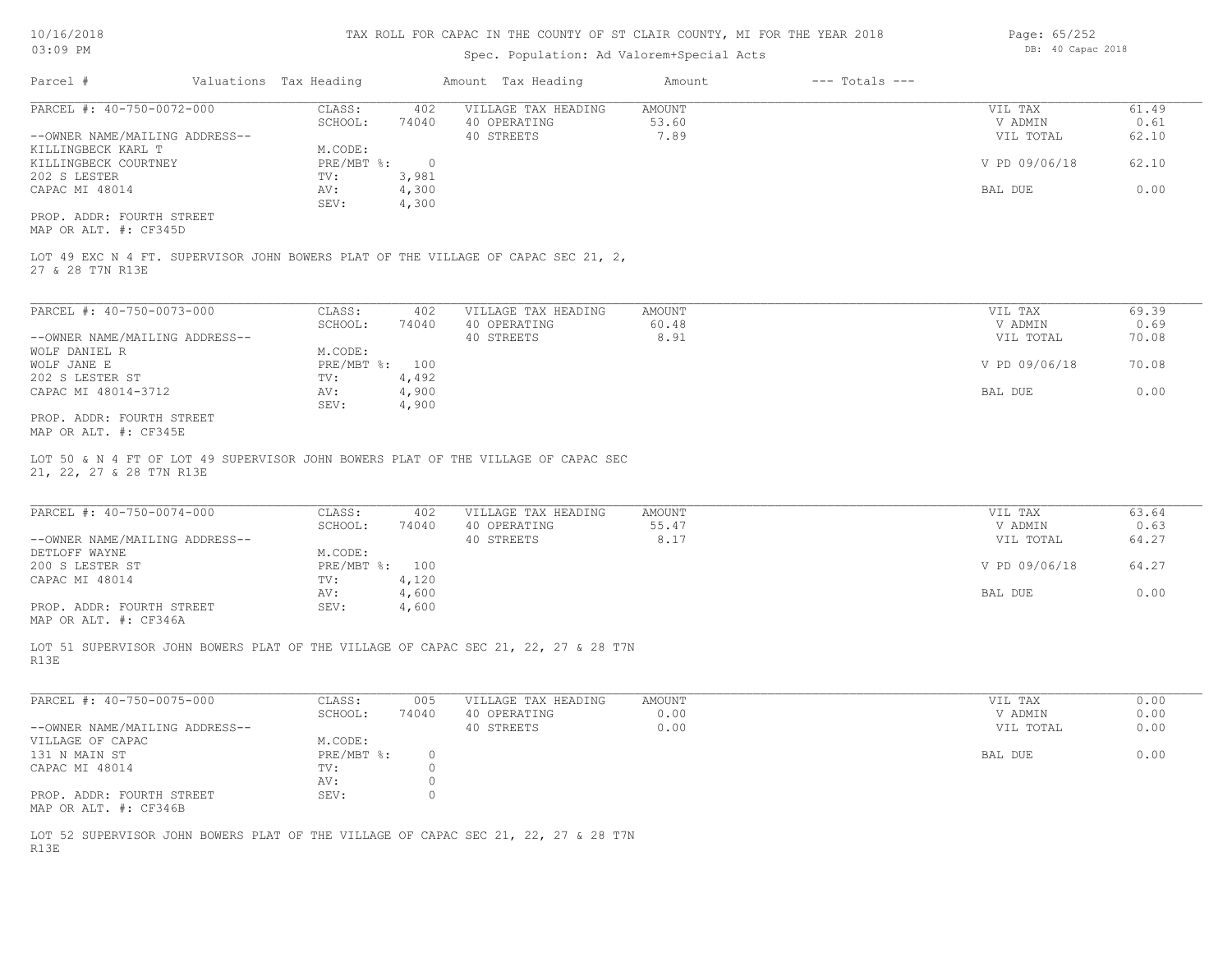| 10/16/2018 |     |
|------------|-----|
| 03:09-     | PM. |

R13E

#### TAX ROLL FOR CAPAC IN THE COUNTY OF ST CLAIR COUNTY, MI FOR THE YEAR 2018

Parcel # Valuations Tax Heading Amount Tax Heading Amount --- Totals ---Spec. Population: Ad Valorem+Special Acts LOT 53 SUPERVISOR JOHN BOWERS PLAT OF THE VILLAGE OF CAPAC SEC 21, 22, 27 & 28 T7N MAP OR ALT. #: CF347 PROP. ADDR: FOURTH STREET SEV: SEV: 0 AV: 0 CAPAC MI  $48014$  TV:  $0$  av:  $0$  av:  $0$ 131 N MAIN ST PRE/MBT %: 0 BAL DUE 0.00 VILLAGE OF CAPAC M.CODE: M.CODE: 131 N MAIN ST ST --OWNER NAME/MAILING ADDRESS-- 40 STREETS 0.00 VIL TOTAL 0.00 SCHOOL: 74040 40 OPERATING 0.00 V ADMIN 0.00 PARCEL #: 40-750-0076-000 CLASS: 703 VILLAGE TAX HEADING AMOUNT AMOUNT VIL TAX 0.00<br>SCHOOL: 74040 40 OPERATING 0.00 000 VADMIN 0.00  $\mathcal{L}_\mathcal{L} = \mathcal{L}_\mathcal{L} = \mathcal{L}_\mathcal{L} = \mathcal{L}_\mathcal{L} = \mathcal{L}_\mathcal{L} = \mathcal{L}_\mathcal{L} = \mathcal{L}_\mathcal{L} = \mathcal{L}_\mathcal{L} = \mathcal{L}_\mathcal{L} = \mathcal{L}_\mathcal{L} = \mathcal{L}_\mathcal{L} = \mathcal{L}_\mathcal{L} = \mathcal{L}_\mathcal{L} = \mathcal{L}_\mathcal{L} = \mathcal{L}_\mathcal{L} = \mathcal{L}_\mathcal{L} = \mathcal{L}_\mathcal{L}$ 

| PARCEL #: 40-750-0077-000      | CLASS:     | 703    | VILLAGE TAX HEADING | AMOUNT | 0.00<br>VIL TAX   |
|--------------------------------|------------|--------|---------------------|--------|-------------------|
|                                | SCHOOL:    | 74040  | 40 OPERATING        | 0.00   | 0.00<br>V ADMIN   |
| --OWNER NAME/MAILING ADDRESS-- |            |        | 40 STREETS          | 0.00   | 0.00<br>VIL TOTAL |
| THE VILLAGE OF CAPAC           | M.CODE:    |        |                     |        |                   |
| 131 N MAIN ST                  | PRE/MBT %: | $\cap$ |                     |        | 0.00<br>BAL DUE   |
| CAPAC MI 48014                 | TV:        |        |                     |        |                   |
|                                | AV:        |        |                     |        |                   |
| PROP. ADDR: FOURTH STREET      | SEV:       |        |                     |        |                   |
| MAP OR ALT. #: CF348           |            |        |                     |        |                   |

T7N R13E LOTS 54-55 SUPERVISOR JOHN BOWERS PLAT OF THE VILLAGE OF CAPAC SEC 21, 22, 27 & 28

| PARCEL #: 40-750-0078-000                                                                                       | CLASS:       | 402   | VILLAGE TAX HEADING | AMOUNT | VIL TAX       | 63.64 |
|-----------------------------------------------------------------------------------------------------------------|--------------|-------|---------------------|--------|---------------|-------|
|                                                                                                                 | SCHOOL:      | 74040 | 40 OPERATING        | 55.47  | V ADMIN       | 0.63  |
| --OWNER NAME/MAILING ADDRESS--                                                                                  |              |       | 40 STREETS          | 8.17   | VIL TOTAL     | 64.27 |
| KATAKIS, ANTONIOS                                                                                               | M.CODE:      |       |                     |        |               |       |
| 2320 FRED MOORE HWY.                                                                                            | $PRE/MBT$ %: |       |                     |        | V PD 08/14/18 | 64.27 |
| ST. CLAIR, MI 48079                                                                                             | TV:          | 4,120 |                     |        |               |       |
|                                                                                                                 | AV:          | 4,600 |                     |        | BAL DUE       | 0.00  |
| PROP. ADDR: FOURTH STREET                                                                                       | SEV:         | 4,600 |                     |        |               |       |
| the contract of the contract of the contract of the contract of the contract of the contract of the contract of |              |       |                     |        |               |       |

MAP OR ALT. #: CF349

R13E LOT 56 SUPERVISOR JOHN BOWERS PLAT OF THE VILLAGE OF CAPAC SEC 21, 22, 27 & 28 T7N

| PARCEL #: 40-750-0079-000      | CLASS:     | 401    | VILLAGE TAX HEADING | AMOUNT | VIL TAX   | 311.35 |
|--------------------------------|------------|--------|---------------------|--------|-----------|--------|
|                                | SCHOOL:    | 74040  | 40 OPERATING        | 271.37 | V ADMIN   | 3.11   |
| --OWNER NAME/MAILING ADDRESS-- |            |        | 40 STREETS          | 39.98  | VIL TOTAL | 314.46 |
| CYRUS MARY/MICHAEL             | M.CODE:    |        |                     |        |           |        |
| 426 E MILL ST                  | PRE/MBT %: | 100    |                     |        | BAL DUE   | 314.46 |
| CAPAC MI 48014-3158            | TV:        | 20,155 |                     |        |           |        |
|                                | AV:        | 28,500 |                     |        |           |        |
| PROP. ADDR: 426 E MILL ST      | SEV:       | 28,500 |                     |        |           |        |
| MAP OR ALT. #: CF350           |            |        |                     |        |           |        |

 $\mathcal{L}_\mathcal{L} = \mathcal{L}_\mathcal{L} = \mathcal{L}_\mathcal{L} = \mathcal{L}_\mathcal{L} = \mathcal{L}_\mathcal{L} = \mathcal{L}_\mathcal{L} = \mathcal{L}_\mathcal{L} = \mathcal{L}_\mathcal{L} = \mathcal{L}_\mathcal{L} = \mathcal{L}_\mathcal{L} = \mathcal{L}_\mathcal{L} = \mathcal{L}_\mathcal{L} = \mathcal{L}_\mathcal{L} = \mathcal{L}_\mathcal{L} = \mathcal{L}_\mathcal{L} = \mathcal{L}_\mathcal{L} = \mathcal{L}_\mathcal{L}$ 

R13E 1700/546 ADD NAME LOT 57 SUPERVISOR JOHN BOWERS PLAT OF THE VILLAGE OF CAPAC SEC 21, 22, 27 & 28 T7N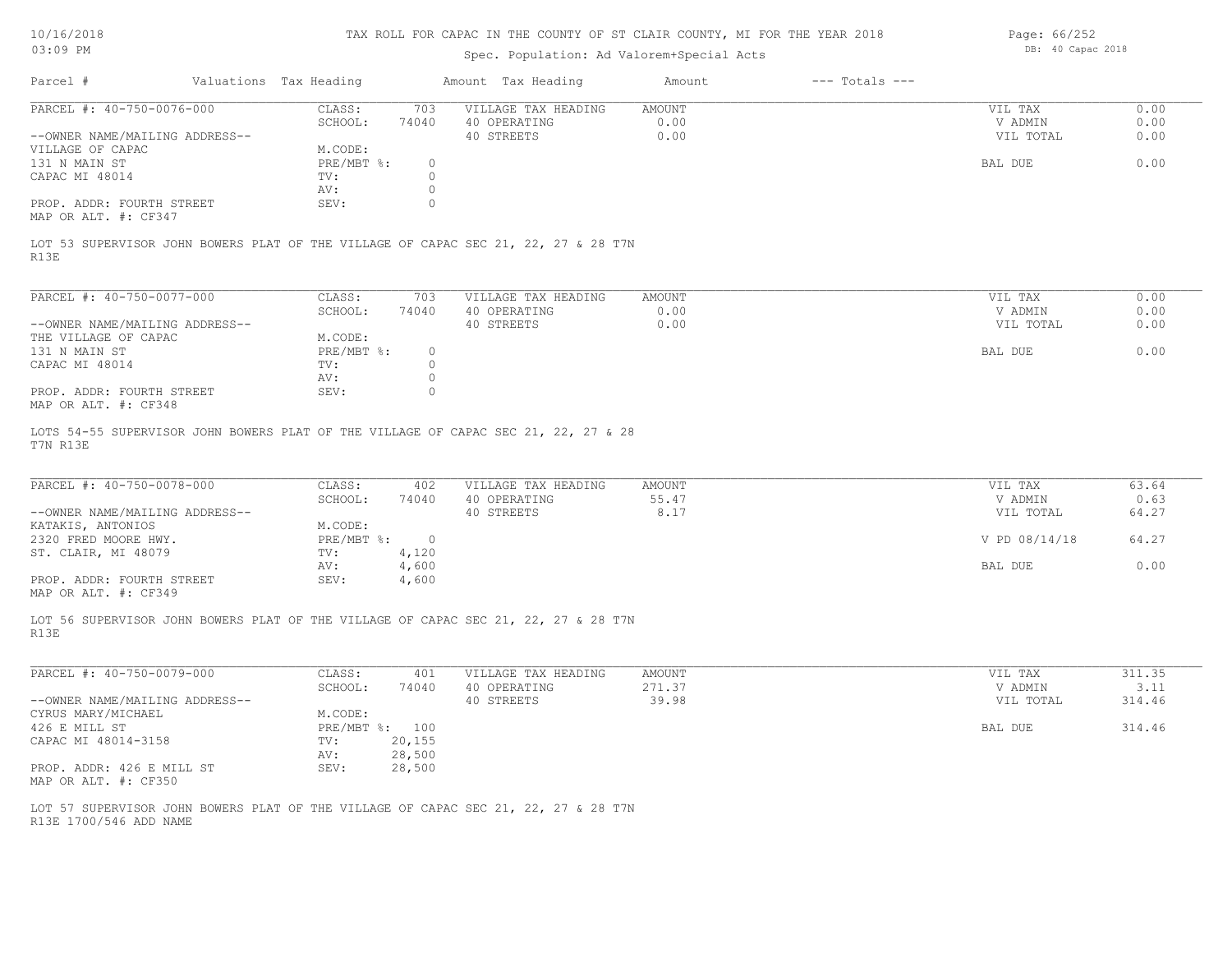|  |  | 10/16/2018 |
|--|--|------------|
|  |  |            |

| 03:09 PM                                                                      |                              |                          | Spec. Population: Ad Valorem+Special Acts                                          |                           |                    | DB: 40 Capac 2018               |                          |  |  |  |
|-------------------------------------------------------------------------------|------------------------------|--------------------------|------------------------------------------------------------------------------------|---------------------------|--------------------|---------------------------------|--------------------------|--|--|--|
| Parcel #                                                                      | Valuations Tax Heading       |                          | Amount Tax Heading                                                                 | Amount                    | $---$ Totals $---$ |                                 |                          |  |  |  |
| PARCEL #: 40-750-0080-000                                                     | CLASS:<br>SCHOOL:            | 401<br>74040             | VILLAGE TAX HEADING<br>40 OPERATING                                                | AMOUNT<br>296.82          |                    | VIL TAX<br>V ADMIN              | 340.55<br>3.40           |  |  |  |
| --OWNER NAME/MAILING ADDRESS--                                                |                              |                          | 40 STREETS                                                                         | 43.73                     |                    | VIL TOTAL                       | 343.95                   |  |  |  |
| HUNTER RICHARD E                                                              | M.CODE:                      | COREL                    |                                                                                    |                           |                    |                                 |                          |  |  |  |
| 8204 PETZ RD<br>IMLAY CITY MI 48444                                           | $PRE/MBT$ $\div$             | $\overline{0}$           |                                                                                    |                           |                    | V PD 09/07/18                   | 343.95                   |  |  |  |
|                                                                               | TV:<br>AV:                   | 22,045<br>32,300         |                                                                                    |                           |                    | BAL DUE                         | 0.00                     |  |  |  |
| PROP. ADDR: 406 E MILL ST                                                     | SEV:                         | 32,300                   |                                                                                    |                           |                    |                                 |                          |  |  |  |
| MAP OR ALT. #: CF351                                                          |                              |                          |                                                                                    |                           |                    |                                 |                          |  |  |  |
| R13E                                                                          |                              |                          | LOT 58 SUPERVISOR JOHN BOWERS PLAT OF THE VILLAGE OF CAPAC SEC 21, 22, 27 & 28 T7N |                           |                    |                                 |                          |  |  |  |
| PARCEL #: 40-750-0081-000                                                     | CLASS:                       |                          | VILLAGE TAX HEADING                                                                | AMOUNT                    |                    | VIL TAX                         | 688.70                   |  |  |  |
|                                                                               | SCHOOL:                      | 401<br>74040             | 40 OPERATING                                                                       | 600.26                    |                    | V ADMIN                         | 6.88                     |  |  |  |
| --OWNER NAME/MAILING ADDRESS--                                                |                              |                          | 40 STREETS                                                                         | 88.44                     |                    | VIL TOTAL                       | 695.58                   |  |  |  |
| BRAUNSTEINER BERTRAM/JOAN                                                     | M.CODE:                      |                          |                                                                                    |                           |                    |                                 |                          |  |  |  |
| 404 E. MILL ST.                                                               |                              | PRE/MBT %: 100           |                                                                                    |                           |                    | V PD 07/16/18                   | 695.58                   |  |  |  |
| CAPAC MI 48014                                                                | TV:                          | 44,581                   |                                                                                    |                           |                    |                                 |                          |  |  |  |
| PROP. ADDR: 404 E MILL ST                                                     | AV:<br>SEV:                  | 63,000<br>63,000         |                                                                                    |                           |                    | BAL DUE                         | 0.00                     |  |  |  |
| MAP OR ALT. #: CF352                                                          |                              |                          |                                                                                    |                           |                    |                                 |                          |  |  |  |
| PARCEL #: 40-750-0082-000<br>--OWNER NAME/MAILING ADDRESS--<br>MESSING MARK E | CLASS:<br>SCHOOL:<br>M.CODE: | 401<br>74040             | VILLAGE TAX HEADING<br>40 OPERATING<br>40 STREETS                                  | AMOUNT<br>348.13<br>51.29 |                    | VIL TAX<br>V ADMIN<br>VIL TOTAL | 399.42<br>3.99<br>403.41 |  |  |  |
| 402 E MILL ST<br>CAPAC MI 48014                                               | TV:                          | PRE/MBT %: 100<br>25,856 |                                                                                    |                           |                    | V PD 09/19/18                   | 403.41                   |  |  |  |
|                                                                               | AV:                          | 29,100                   |                                                                                    |                           |                    | BAL DUE                         | 0.00                     |  |  |  |
| PROP. ADDR: 402 E MILL ST<br>MAP OR ALT. #: CF353                             | SEV:                         | 29,100                   |                                                                                    |                           |                    |                                 |                          |  |  |  |
| R13E                                                                          |                              |                          | LOT 60 SUPERVISOR JOHN BOWERS PLAT OF THE VILLAGE OF CAPAC SEC 21, 22, 27 & 28 T7N |                           |                    |                                 |                          |  |  |  |
| PARCEL #: 40-750-0083-000                                                     | CLASS:                       | 401                      | VILLAGE TAX HEADING                                                                | AMOUNT                    |                    | VIL TAX                         | 261.97                   |  |  |  |
|                                                                               | SCHOOL:                      | 74040                    | 40 OPERATING                                                                       | 228.33                    |                    | V ADMIN                         | 2.61                     |  |  |  |
| --OWNER NAME/MAILING ADDRESS--                                                |                              |                          | 40 STREETS                                                                         | 33.64                     |                    | VIL TOTAL                       | 264.58                   |  |  |  |
| OCHOA JOSE/ANGELINE<br>106 S LESTER ST                                        | M.CODE:                      |                          |                                                                                    |                           |                    |                                 |                          |  |  |  |
| CAPAC MI 48014                                                                | $PRE/MBT$ %:<br>TV:          | $\circ$<br>16,958        |                                                                                    |                           |                    | V PD 09/07/18                   | 264.58                   |  |  |  |
|                                                                               | AV:                          | 29,400                   |                                                                                    |                           |                    | BAL DUE                         | 0.00                     |  |  |  |
| PROP. ADDR: 104 S LESTER ST<br>MAP OR ALT. #: CF354A                          | SEV:                         | 29,400                   |                                                                                    |                           |                    |                                 |                          |  |  |  |
|                                                                               |                              |                          |                                                                                    |                           |                    |                                 |                          |  |  |  |
| LOT 61 EXC S 4' SUPERVISOR JOHN BOWER'S PLAT OF THE VILLAGE OF CAPAC          |                              |                          |                                                                                    |                           |                    |                                 |                          |  |  |  |
|                                                                               |                              |                          |                                                                                    |                           |                    |                                 |                          |  |  |  |
|                                                                               |                              |                          |                                                                                    |                           |                    |                                 |                          |  |  |  |
|                                                                               |                              |                          |                                                                                    |                           |                    |                                 |                          |  |  |  |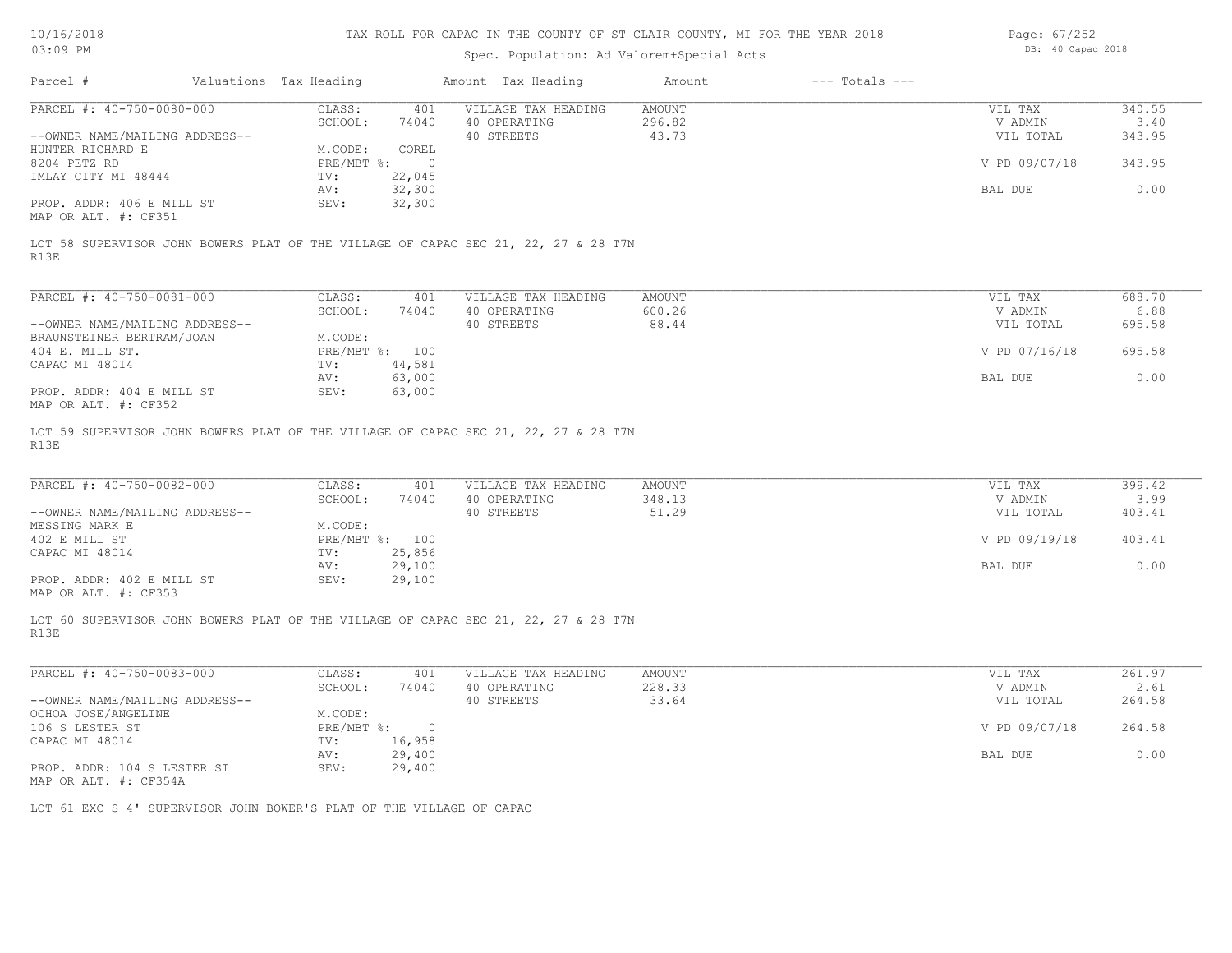### Spec. Population: Ad Valorem+Special Acts

| Parcel #                       | Valuations Tax Heading |                | Amount Tax Heading  | Amount | $---$ Totals $---$ |               |        |
|--------------------------------|------------------------|----------------|---------------------|--------|--------------------|---------------|--------|
| PARCEL #: 40-750-0083-500      | CLASS:                 | 401            | VILLAGE TAX HEADING | AMOUNT |                    | VIL TAX       | 782.66 |
|                                | SCHOOL:                | 74040          | 40 OPERATING        | 682.15 |                    | V ADMIN       | 7.82   |
| --OWNER NAME/MAILING ADDRESS-- |                        |                | 40 STREETS          | 100.51 |                    | VIL TOTAL     | 790.48 |
| OCHOA JOSE/ANGELINE            | M.CODE:                |                |                     |        |                    |               |        |
| 106 S LESTER ST                |                        | PRE/MBT %: 100 |                     |        |                    | V PD 09/07/18 | 790.48 |
| CAPAC MI 48014                 | TV:                    | 50,663         |                     |        |                    |               |        |
|                                | AV:                    | 77,900         |                     |        |                    | BAL DUE       | 0.00   |
| PROP. ADDR: 106 S LESTER ST    | SEV:                   | 77,900         |                     |        |                    |               |        |
|                                |                        |                |                     |        |                    |               |        |

MAP OR ALT. #: CF354B

S4' OF LOT 61 & ALL OF LOT 62 SUPERVISOR JOHN BOWER'S PLAT OF THE VILLAGE OF CAPAC

| PARCEL #: 40-750-0084-000      | CLASS:         | 401    | VILLAGE TAX HEADING | AMOUNT | VIL TAX   | 171.87 |
|--------------------------------|----------------|--------|---------------------|--------|-----------|--------|
|                                | SCHOOL:        | 74040  | 40 OPERATING        | 149.80 | V ADMIN   | 1.71   |
| --OWNER NAME/MAILING ADDRESS-- |                |        | 40 STREETS          | 22.07  | VIL TOTAL | 173.58 |
| MCDONALD MICHAEL               | M.CODE:        |        |                     |        |           |        |
| GAVLINSKI MICHAEL & MICHELLE   | PRE/MBT %: 100 |        |                     |        | BAL DUE   | 173.58 |
| 116 S LESTER ST                | TV:            | 11,126 |                     |        |           |        |
| CAPAC MI 48014                 | AV:            | 16,300 |                     |        |           |        |
|                                | SEV:           | 16,300 |                     |        |           |        |
| PROP. ADDR: 116 S LESTER ST    |                |        |                     |        |           |        |

MAP OR ALT. #: CF355

LOT 63 SUPERVISOR JOHN BOWERS PLAT OF THE VILLAGE OF CAPAC

| PARCEL #: 40-750-0085-000      | CLASS:  | 401            | VILLAGE TAX HEADING | AMOUNT | VIL TAX   | 276.78 |
|--------------------------------|---------|----------------|---------------------|--------|-----------|--------|
|                                | SCHOOL: | 74040          | 40 OPERATING        | 241.24 | V ADMIN   | 2.76   |
| --OWNER NAME/MAILING ADDRESS-- |         |                | 40 STREETS          | 35.54  | VIL TOTAL | 279.54 |
| MCDONALD MICHAEL               | M.CODE: |                |                     |        |           |        |
| GAVLINSKI MICHAEL & MICHELLE   |         | PRE/MBT %: 100 |                     |        | BAL DUE   | 279.54 |
| 116 S LESTER ST                | TV:     | 17,917         |                     |        |           |        |
| CAPAC MI 48014-3710            | AV:     | 25,400         |                     |        |           |        |
|                                | SEV:    | 25,400         |                     |        |           |        |
| PROP. ADDR: 116 S LESTER ST    |         |                |                     |        |           |        |
|                                |         |                |                     |        |           |        |

MAP OR ALT. #: CF356A

R13E LOT 64 SUPERVISOR JOHN BOWERS PLAT OF THE VILLAGE OF CAPAC SEC 21, 22, 27 & 28 T7N

| PARCEL #: 40-750-0086-000      | CLASS:       | 401    | VILLAGE TAX HEADING | AMOUNT | VIL TAX       | 280.07 |
|--------------------------------|--------------|--------|---------------------|--------|---------------|--------|
|                                | SCHOOL:      | 74040  | 40 OPERATING        | 244.11 | V ADMIN       | 2.80   |
| --OWNER NAME/MAILING ADDRESS-- |              |        | 40 STREETS          | 35.96  | VIL TOTAL     | 282.87 |
| GAVLINSKI MICHELLE             | M.CODE:      | COREL  |                     |        |               |        |
| 116 S LESTER ST                | $PRE/MBT$ %: |        |                     |        | V PD 09/07/18 | 282.87 |
| CAPAC MI 48014-3710            | TV:          | 18,130 |                     |        |               |        |
|                                | AV:          | 25,500 |                     |        | BAL DUE       | 0.00   |
| PROP. ADDR: 120 S LESTER ST    | SEV:         | 25,500 |                     |        |               |        |
| MAP OR ALT. #: CF356B          |              |        |                     |        |               |        |

R13E LOT 65 SUPERVISOR JOHN BOWERS PLAT OF THE VILLAGE OF CAPAC SEC 21, 22, 27 & 28 T7N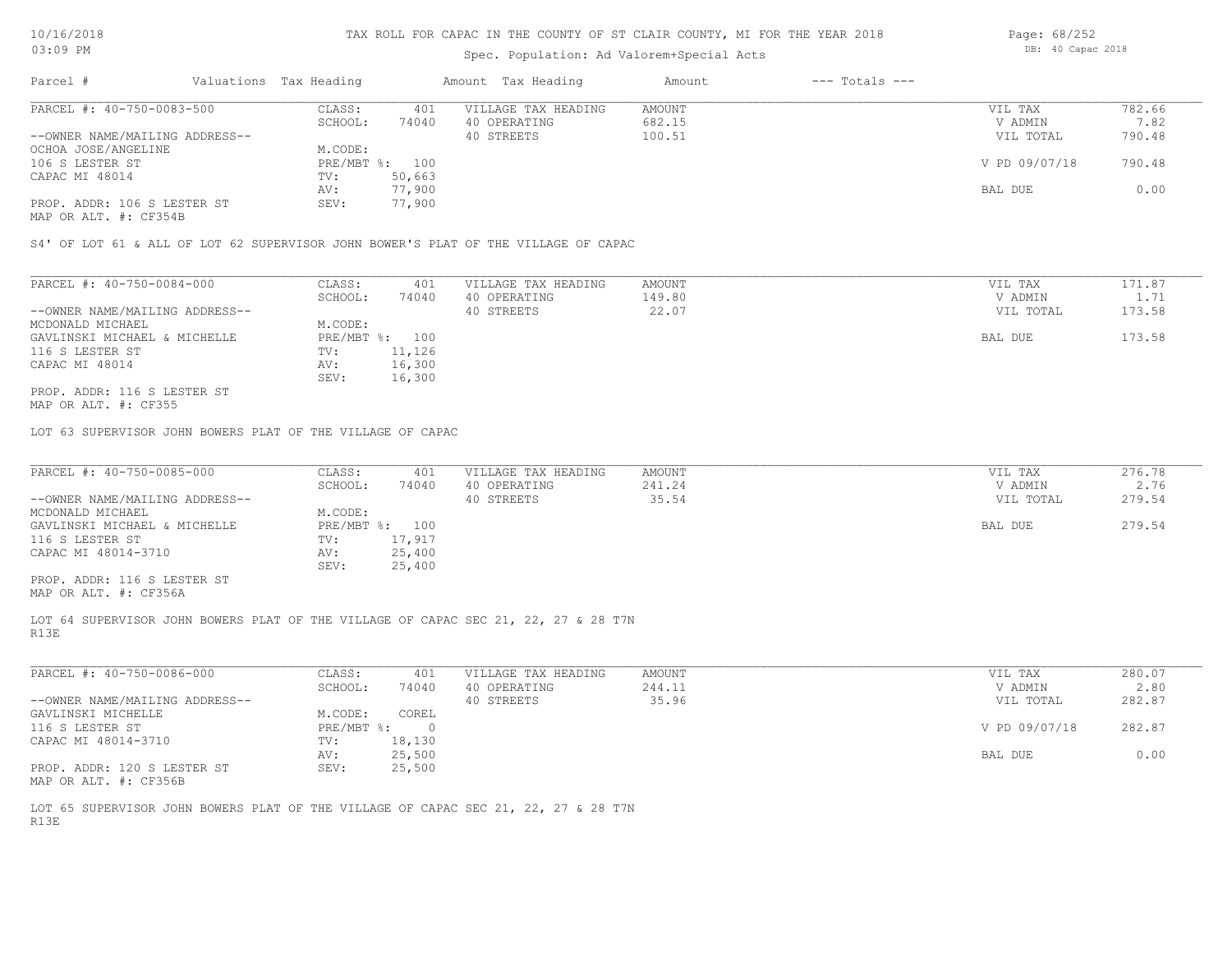### Spec. Population: Ad Valorem+Special Acts

Page: 69/252 DB: 40 Capac 2018

| Parcel #                                             | Valuations Tax Heading |        | Amount Tax Heading  | Amount | $---$ Totals $---$ |               |        |
|------------------------------------------------------|------------------------|--------|---------------------|--------|--------------------|---------------|--------|
| PARCEL #: 40-750-0087-000                            | CLASS:                 | 401    | VILLAGE TAX HEADING | AMOUNT |                    | VIL TAX       | 351.91 |
|                                                      | SCHOOL:                | 74040  | 40 OPERATING        | 306.72 |                    | V ADMIN       | 3.51   |
| --OWNER NAME/MAILING ADDRESS--                       |                        |        | 40 STREETS          | 45.19  |                    | VIL TOTAL     | 355.42 |
| DETLOFF WAYNE                                        | M.CODE:                |        |                     |        |                    |               |        |
| 200 S LESTER ST                                      | PRE/MBT %: 100         |        |                     |        |                    | V PD 09/06/18 | 355.42 |
| CAPAC MI 48014                                       | TV:                    | 22,780 |                     |        |                    |               |        |
|                                                      | AV:                    | 32,600 |                     |        |                    | BAL DUE       | 0.00   |
| PROP. ADDR: 200 S LESTER ST<br>MAP OR ALT. #: CF357A | SEV:                   | 32,600 |                     |        |                    |               |        |

R13E LOT 66 SUPERVISOR JOHN BOWERS PLAT OF THE VILLAGE OF CAPAC SEC 21, 22, 27 & 28 T7N

| PARCEL #: 40-750-0088-000      | CLASS:       | 401    | VILLAGE TAX HEADING | AMOUNT | VIL TAX       | 635.64 |
|--------------------------------|--------------|--------|---------------------|--------|---------------|--------|
|                                | SCHOOL:      | 74040  | 40 OPERATING        | 554.01 | V ADMIN       | 6.35   |
| --OWNER NAME/MAILING ADDRESS-- |              |        | 40 STREETS          | 81.63  | VIL TOTAL     | 641.99 |
| WOLF DANIEL R                  | M.CODE:      |        |                     |        |               |        |
| WOLF JANE E                    | $PRE/MBT$ %: | 100    |                     |        | V PD 09/06/18 | 641.99 |
| 202 S LESTER ST                | TV:          | 41,146 |                     |        |               |        |
| CAPAC MI 48014-3712            | AV:          | 42,000 |                     |        | BAL DUE       | 0.00   |
|                                | SEV:         | 42,000 |                     |        |               |        |
| PROP. ADDR: 202 S LESTER ST    |              |        |                     |        |               |        |

MAP OR ALT. #: CF357B

21, 22, 27 & 28 T7N R13E LOT 67 & N 4 FT OF LOT 68 SUPERVISOR JOHN BOWERS PLAT OF THE VILLAGE OF CAPAC SEC

| PARCEL #: 40-750-0089-000      | CLASS:  | 401            | VILLAGE TAX HEADING | AMOUNT | VIL TAX       | 649.18 |
|--------------------------------|---------|----------------|---------------------|--------|---------------|--------|
|                                | SCHOOL: | 74040          | 40 OPERATING        | 565.81 | V ADMIN       | 6.49   |
| --OWNER NAME/MAILING ADDRESS-- |         |                | 40 STREETS          | 83.37  | VIL TOTAL     | 655.67 |
| HARVEY JAMIE L                 | M.CODE: | COREL          |                     |        |               |        |
| HARVEY TAMMY                   |         | PRE/MBT %: 100 |                     |        | V PD 09/07/18 | 655.67 |
| 204 S LESTER ST                | TV:     | 42,023         |                     |        |               |        |
| CAPAC MI 48014-3712            | AV:     | 59,500         |                     |        | BAL DUE       | 0.00   |
|                                | SEV:    | 59,500         |                     |        |               |        |
| PROP. ADDR: 204 S LESTER ST    |         |                |                     |        |               |        |

MAP OR ALT. #: CF357C

27 & 28 T7N R13E LOT 68 EXC N 4 FT. SUPERVISOR JOHN BOWERS PLAT OF THE VILLAGE OF CAPAC SEC 21, 22,

| PARCEL #: 40-750-0090-000      | CLASS:  | 401            | VILLAGE TAX HEADING | AMOUNT | VIL TAX       | 336.10 |
|--------------------------------|---------|----------------|---------------------|--------|---------------|--------|
|                                | SCHOOL: | 74040          | 40 OPERATING        | 292.94 | V ADMIN       | 3.36   |
| --OWNER NAME/MAILING ADDRESS-- |         |                | 40 STREETS          | 43.16  | VIL TOTAL     | 339.46 |
| LEON VICTOR M                  | M.CODE: | COREL          |                     |        |               |        |
| 208 S LESTER ST                |         | PRE/MBT %: 100 |                     |        | V PD 09/07/18 | 339.46 |
| CAPAC MI 48014                 | TV:     | 21,757         |                     |        |               |        |
|                                | AV:     | 30,600         |                     |        | BAL DUE       | 0.00   |
| PROP. ADDR: 208 S LESTER ST    | SEV:    | 30,600         |                     |        |               |        |
| MAP OR ALT. #: C358            |         |                |                     |        |               |        |

R13E LOT 69 SUPERVISOR JOHN BOWERS PLAT OF THE VILLAGE OF CAPAC SEC 21, 22, 27 & 28 T7N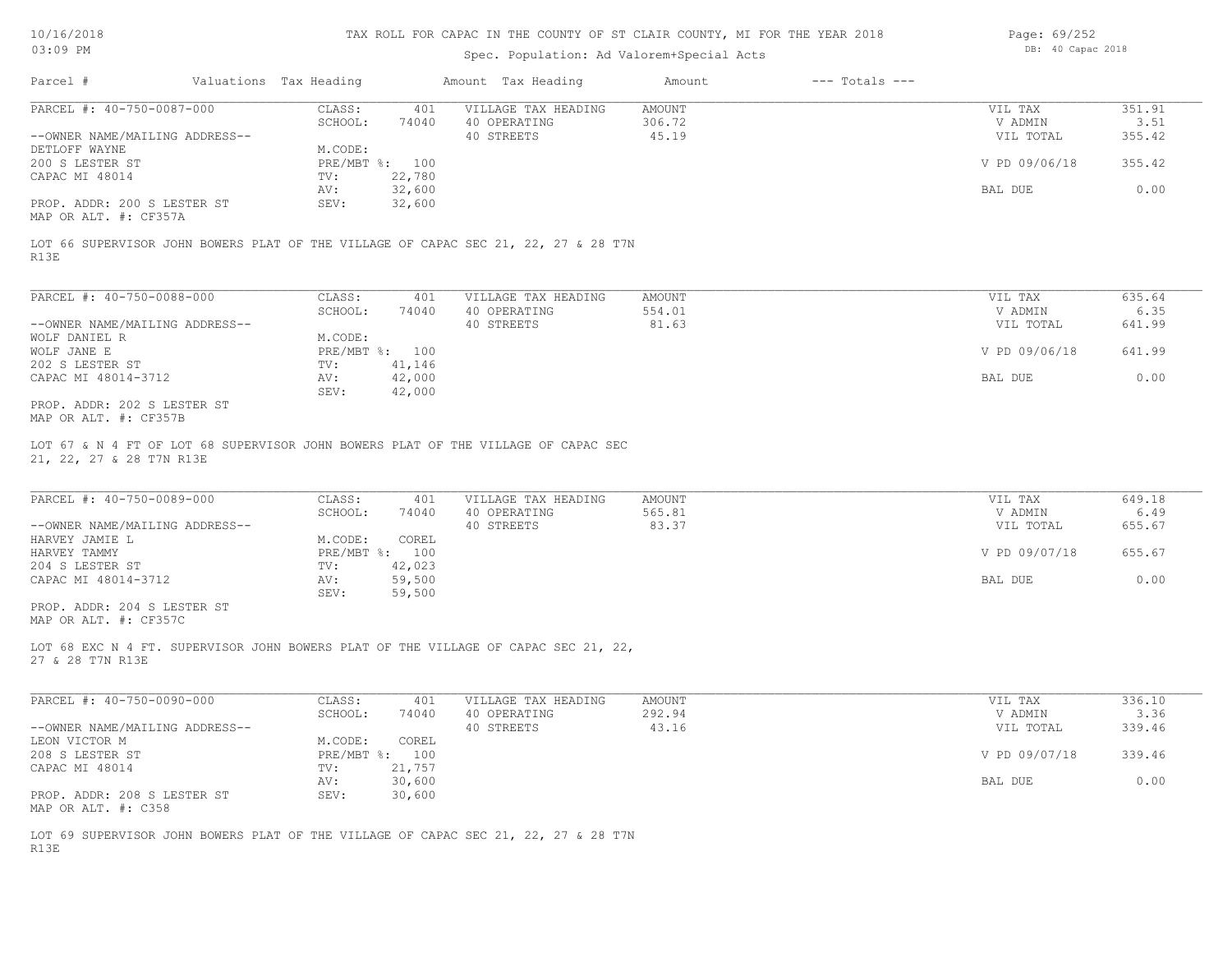### Spec. Population: Ad Valorem+Special Acts

Page: 70/252 DB: 40 Capac 2018

| Parcel #                       | Valuations Tax Heading |                | Amount Tax Heading  | Amount | $---$ Totals $---$ |               |        |
|--------------------------------|------------------------|----------------|---------------------|--------|--------------------|---------------|--------|
| PARCEL #: 40-750-0091-000      | CLASS:                 | 401            | VILLAGE TAX HEADING | AMOUNT |                    | VIL TAX       | 400.36 |
|                                | SCHOOL:                | 74040          | 40 OPERATING        | 348.95 |                    | V ADMIN       | 4.00   |
| --OWNER NAME/MAILING ADDRESS-- |                        |                | 40 STREETS          | 51.41  |                    | VIL TOTAL     | 404.36 |
| MEYER CELESTE L                | M.CODE:                | OLALS          |                     |        |                    |               |        |
| 210 S LESTER ST                |                        | PRE/MBT %: 100 |                     |        |                    | V PD 09/13/18 | 404.36 |
| CAPAC MI 48014-1904            | TV:                    | 25,917         |                     |        |                    |               |        |
|                                | AV:                    | 37,200         |                     |        |                    | BAL DUE       | 0.00   |
| PROP. ADDR: 210 S LESTER ST    | SEV:                   | 37,200         |                     |        |                    |               |        |
| MAP OR ALT. #: CF359           |                        |                |                     |        |                    |               |        |

R13E LOT 70 SUPERVISOR JOHN BOWERS PLAT OF THE VILLAGE OF CAPAC SEC 21, 22, 27 & 28 T7N

| PARCEL #: 40-750-0092-000                                                     | CLASS:                    | 401    | VILLAGE TAX HEADING | AMOUNT | VIL TAX       | 413.53 |
|-------------------------------------------------------------------------------|---------------------------|--------|---------------------|--------|---------------|--------|
|                                                                               | SCHOOL:                   | 74040  | 40 OPERATING        | 360.43 | V ADMIN       | 4.13   |
| --OWNER NAME/MAILING ADDRESS--                                                |                           |        | 40 STREETS          | 53.10  | VIL TOTAL     | 417.66 |
| SMITH MARVIN/AMY SMITH                                                        | M.CODE:                   | COREL  |                     |        |               |        |
| 212 S LESTER ST                                                               | $PRE/MBT$ $\frac{1}{6}$ : | 100    |                     |        | V PD 09/07/18 | 417.66 |
| CAPAC MI 48014                                                                | TV:                       | 26,769 |                     |        |               |        |
|                                                                               | AV:                       | 38,400 |                     |        | BAL DUE       | 0.00   |
| PROP. ADDR: 212 S LESTER ST<br>$\mathbf{M}$ and $\mathbf{M}$ and $\mathbf{M}$ | SEV:                      | 38,400 |                     |        |               |        |

MAP OR ALT. #: CF360

R13E LOT 71 SUPERVISOR JOHN BOWERS PLAT OF THE VILLAGE OF CAPAC SEC 21, 22, 27 & 28 T7N

| PARCEL #: 40-750-0093-000      | CLASS:  | 401            | VILLAGE TAX HEADING | AMOUNT | VIL TAX       | 398.70 |
|--------------------------------|---------|----------------|---------------------|--------|---------------|--------|
|                                | SCHOOL: | 74040          | 40 OPERATING        | 347.50 | V ADMIN       | 3.98   |
| --OWNER NAME/MAILING ADDRESS-- |         |                | 40 STREETS          | 51.20  | VIL TOTAL     | 402.68 |
| RAY DANIEL S II                | M.CODE: | OLALS          |                     |        |               |        |
| 214 S LESTER ST                |         | PRE/MBT %: 100 |                     |        | V PD 09/13/18 | 402.68 |
| CAPAC MI 48014                 | TV:     | 25,809         |                     |        |               |        |
|                                | AV:     | 37,000         |                     |        | BAL DUE       | 0.00   |
| PROP. ADDR: 214 S LESTER ST    | SEV:    | 37,000         |                     |        |               |        |

MAP OR ALT. #: CF361

LOT 72 SUPERVISOR JOHN BOWERS PLAT OF THE VILLAGE OF CAPAC

| PARCEL #: 40-750-0094-000                                                         | CLASS:     | 401    | VILLAGE TAX HEADING | AMOUNT | VIL TAX   | 682.12 |
|-----------------------------------------------------------------------------------|------------|--------|---------------------|--------|-----------|--------|
|                                                                                   | SCHOOL:    | 74040  | 40 OPERATING        | 594.52 | V ADMIN   | 6.82   |
| --OWNER NAME/MAILING ADDRESS--                                                    |            |        | 40 STREETS          | 87.60  | VIL TOTAL | 688.94 |
| RAY, DANIEL                                                                       | M.CODE:    |        |                     |        |           |        |
| 216 S LESTER ST                                                                   | PRE/MBT %: | 100    |                     |        | BAL DUE   | 688.94 |
| CAPAC MI 48014-3712                                                               | TV:        | 44,155 |                     |        |           |        |
|                                                                                   | AV:        | 64,200 |                     |        |           |        |
| PROP. ADDR: 216 S LESTER ST<br>$M \land \cap \cap \cap \cap \cap \cap \cap \dots$ | SEV:       | 64,200 |                     |        |           |        |

MAP OR ALT. #: CF362A

R13E LOT 73 SUPERVISOR JOHN BOWERS PLAT OF THE VILLAGE OF CAPAC SEC 21, 22, 27 & 28 T7N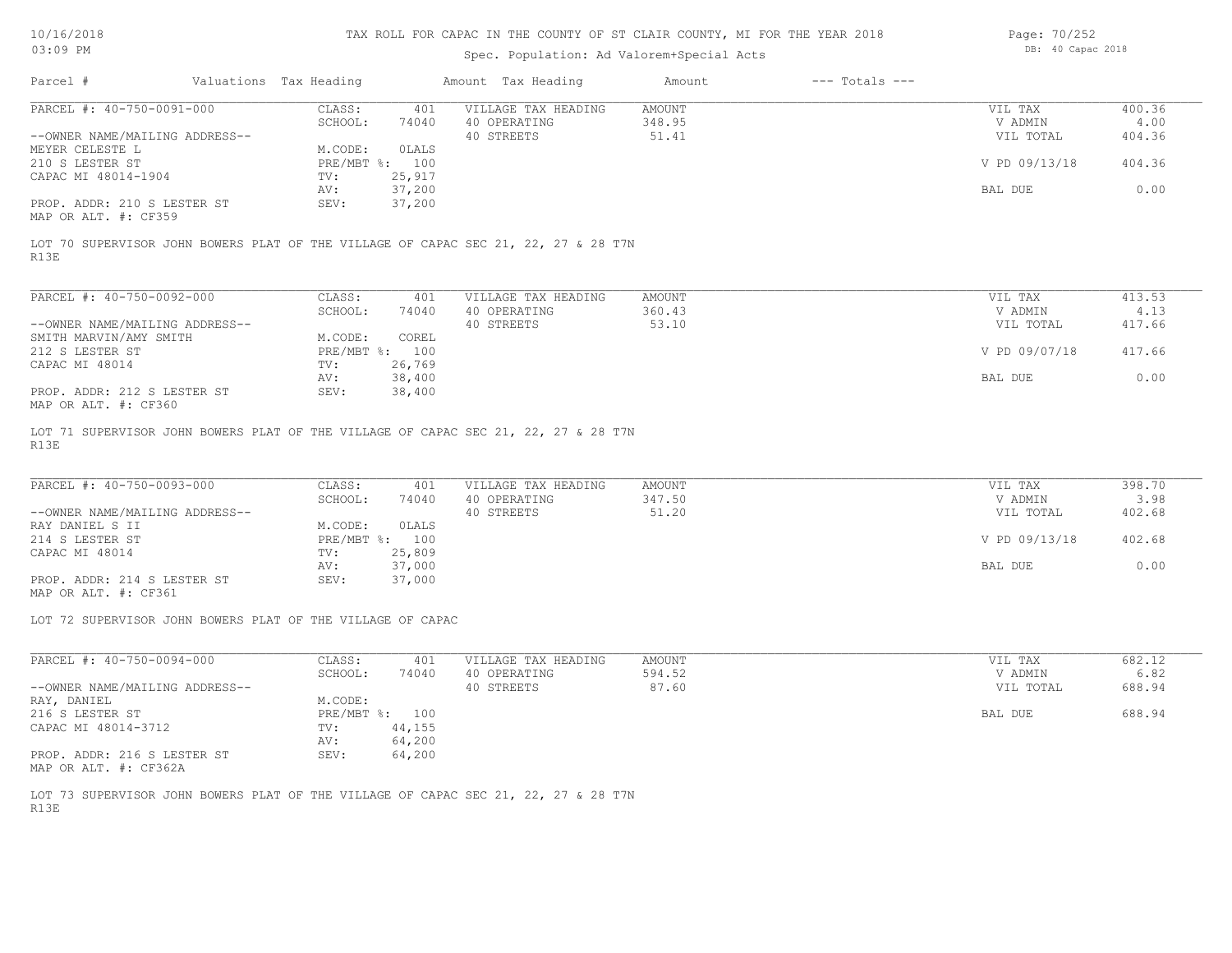### Spec. Population: Ad Valorem+Special Acts

| Page: 71/252      |  |
|-------------------|--|
| DB: 40 Capac 2018 |  |

| Parcel #                       | Valuations Tax Heading |        | Amount Tax Heading  | Amount | $---$ Totals $---$ |               |        |
|--------------------------------|------------------------|--------|---------------------|--------|--------------------|---------------|--------|
| PARCEL #: 40-750-0095-000      | CLASS:                 | 401    | VILLAGE TAX HEADING | AMOUNT |                    | VIL TAX       | 930.80 |
|                                | SCHOOL:                | 74040  | 40 OPERATING        | 411.30 |                    | V ADMIN       | 9.29   |
| --OWNER NAME/MAILING ADDRESS-- |                        |        | 40 STREETS          | 60.60  |                    | VIL TOTAL     | 940.09 |
| DOMBROWSKI RICKY/EMILY         | M.CODE:                | COREL  | UTIL                | 458.90 |                    |               |        |
| SARA BATCHELOR                 | PRE/MBT %: 100         |        |                     |        |                    | V PD 08/21/18 | 940.09 |
| 395 HOWELL                     | TV:                    | 30,547 |                     |        |                    |               |        |
| ALLENTON MI 48002              | AV:                    | 42,900 |                     |        |                    | BAL DUE       | 0.00   |
|                                | SEV:                   | 42,900 |                     |        |                    |               |        |
| PROP. ADDR: 218 S LESTER ST    |                        |        |                     |        |                    |               |        |
|                                |                        |        |                     |        |                    |               |        |

MAP OR ALT. #: CF362B

R13E LOT 74 SUPERVISOR JOHN BOWERS PLAT OF THE VILLAGE OF CAPAC SEC 21, 22, 27 & 28 T7N

| PARCEL #: 40-750-0096-000       | CLASS:     | 201    | VILLAGE TAX HEADING | AMOUNT | VIL TAX       | 909.90 |
|---------------------------------|------------|--------|---------------------|--------|---------------|--------|
|                                 | SCHOOL:    | 74040  | 40 OPERATING        | 793.05 | V ADMIN       | 9.09   |
| --OWNER NAME/MAILING ADDRESS--  |            |        | 40 STREETS          | 116.85 | VIL TOTAL     | 918.99 |
| ARMADA GRAIN COMPANY            | M.CODE:    |        |                     |        |               |        |
| P.O. BOX 918                    | PRE/MBT %: |        |                     |        | V PD 09/14/18 | 918.99 |
| ARMADA MI 48005                 | TV:        | 58,900 |                     |        |               |        |
|                                 | AV:        | 58,900 |                     |        | BAL DUE       | 0.00   |
| PROP. ADDR: 220 S HUNTER STREET | SEV:       | 58,900 |                     |        |               |        |
| MAP OR ALT. #: CF363A           |            |        |                     |        |               |        |

PLAT OF THE VILLAGE OF CAPAC SEC 21, 22, 27 & 28 T7N R13E LOT 75 EXC E 40 FT OF S 113.5 FT & EXC S 40 FT OF REMAINDER. SUPERVISOR JOHN BOWERS

| PARCEL #: 40-750-0097-000      | CLASS:     | 703   | VILLAGE TAX HEADING | AMOUNT | VIL TAX   | 0.00 |
|--------------------------------|------------|-------|---------------------|--------|-----------|------|
|                                | SCHOOL:    | 74040 | 40 OPERATING        | 0.00   | V ADMIN   | 0.00 |
| --OWNER NAME/MAILING ADDRESS-- |            |       | 40 STREETS          | 0.00   | VIL TOTAL | 0.00 |
| VILLAGE OF CAPAC               | M.CODE:    |       |                     |        |           |      |
|                                | PRE/MBT %: | 0.    |                     |        | BAL DUE   | 0.00 |
| PROP. ADDR: E HILL STREET      | TV:        |       |                     |        |           |      |
| MAP OR ALT. #: CF363B          | AV:        |       |                     |        |           |      |
|                                | SEV:       |       |                     |        |           |      |

 $\mathcal{L}_\mathcal{L} = \mathcal{L}_\mathcal{L} = \mathcal{L}_\mathcal{L} = \mathcal{L}_\mathcal{L} = \mathcal{L}_\mathcal{L} = \mathcal{L}_\mathcal{L} = \mathcal{L}_\mathcal{L} = \mathcal{L}_\mathcal{L} = \mathcal{L}_\mathcal{L} = \mathcal{L}_\mathcal{L} = \mathcal{L}_\mathcal{L} = \mathcal{L}_\mathcal{L} = \mathcal{L}_\mathcal{L} = \mathcal{L}_\mathcal{L} = \mathcal{L}_\mathcal{L} = \mathcal{L}_\mathcal{L} = \mathcal{L}_\mathcal{L}$ 

& 28 T7N R13E LOT 76 ADJ GT RR. SUPERVISOR JOHN BOWERS PLAT OF THE VILLAGE OF CAPAC SEC 21 22, 27 S40 FT OF LOT 75 & E 40 FT OF S 113.5 FT OF SAID LOT 75 & N 100 FT OF THAT PART OF

| PARCEL #: 40-750-0098-000      | CLASS:       | 402    | VILLAGE TAX HEADING | AMOUNT | VIL TAX   | 211.64 |
|--------------------------------|--------------|--------|---------------------|--------|-----------|--------|
|                                | SCHOOL:      | 74040  | 40 OPERATING        | 184.46 | V ADMIN   | 2.11   |
| --OWNER NAME/MAILING ADDRESS-- |              |        | 40 STREETS          | 27.18  | VIL TOTAL | 213.75 |
| MURPHY TERRANCE                | M.CODE:      |        |                     |        |           |        |
| MURPHY LAURI                   | $PRE/MBT$ %: | 100    |                     |        | BAL DUE   | 213.75 |
| 204 FRANTZ ST                  | TV:          | 13,700 |                     |        |           |        |
| CAPAC MI 48014                 | AV:          | 19,100 |                     |        |           |        |
|                                | SEV:         | 19,100 |                     |        |           |        |
| PROP. ADDR: FRANTZ STREET      |              |        |                     |        |           |        |
| MAP OR ALT. #: CF364           |              |        |                     |        |           |        |

VILLAGE OF CAPAC SEC 21, 22, 27 & 28 T7N R13E W75 FT OF N 180.5 FT OF S 641 FT OF LOT 76 SUPERVISOR JOHN BOWERS PLAT OF THE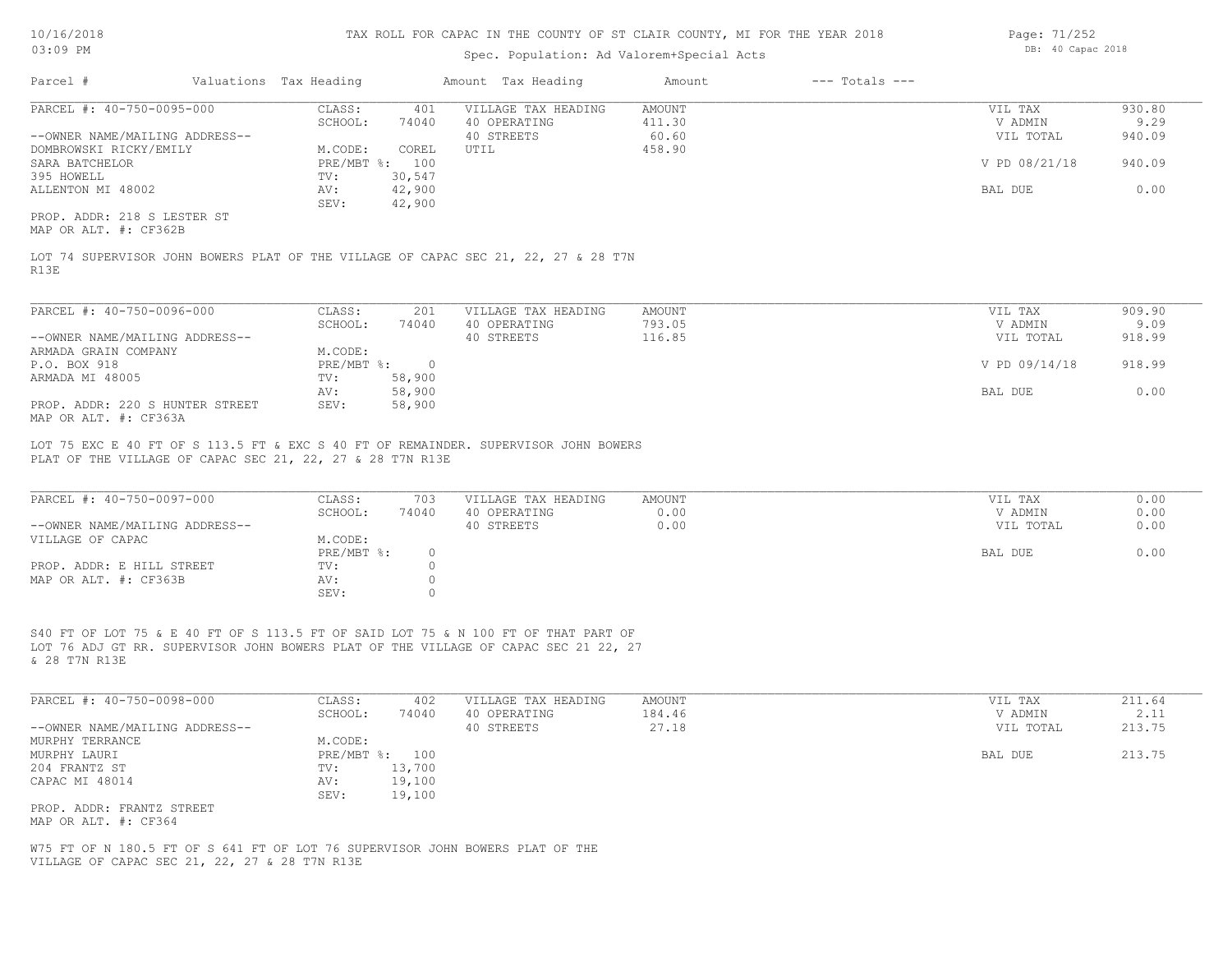### Spec. Population: Ad Valorem+Special Acts

Page: 72/252 DB: 40 Capac 2018

| Parcel #                       | Valuations Tax Heading |         | Amount Tax Heading  | Amount   | $---$ Totals $---$ |               |          |
|--------------------------------|------------------------|---------|---------------------|----------|--------------------|---------------|----------|
| PARCEL #: 40-750-0099-000      | CLASS:                 | 201     | VILLAGE TAX HEADING | AMOUNT   |                    | VIL TAX       | 9,408.34 |
|                                | SCHOOL:                | 74040   | 40 OPERATING        | 8,200.06 |                    | V ADMIN       | 94.08    |
| --OWNER NAME/MAILING ADDRESS-- |                        |         | 40 STREETS          | 1,208.28 |                    | VIL TOTAL     | 9,502.42 |
| SR HUNTER'S CROSSING LLC       | M.CODE:                |         |                     |          |                    |               |          |
| 27777 FRANKLIN RD STE 200      | $PRE/MBT$ %:           |         |                     |          |                    | V PD 08/14/18 | 9,502.42 |
| SOUTHFIELD MI 48034            | TV:                    | 609,014 |                     |          |                    |               |          |
|                                | AV:                    | 621,700 |                     |          |                    | BAL DUE       | 0.00     |
| PROP. ADDR: 602 S MAIN         | SEV:                   | 621,700 |                     |          |                    |               |          |
| MAP OR ALT. #: CF365           |                        |         |                     |          |                    |               |          |

SUPERVISOR JOHN BOWERS PLAT OF THE VILLAGE OF CAPAC SEC 21, 22, 27 & 28 T7N R13E LOT 76 EXC W 75 FT OF N 180.5 FT OF S 641 FT & EXC N 100 FT OF THAT PART ADJ GT RR.

| PARCEL #: 40-750-0100-000      | CLASS:     | 401    | VILLAGE TAX HEADING | AMOUNT | VIL TAX       | 367.43 |
|--------------------------------|------------|--------|---------------------|--------|---------------|--------|
|                                | SCHOOL:    | 74040  | 40 OPERATING        | 320.25 | V ADMIN       | 3.67   |
| --OWNER NAME/MAILING ADDRESS-- |            |        | 40 STREETS          | 47.18  | VIL TOTAL     | 371.10 |
| ROSSEAU LAWRENCE/SUSAN         | M.CODE:    |        |                     |        |               |        |
| 607 S MAIN ST                  | PRE/MBT %: | 100    |                     |        | V PD 09/13/18 | 371.10 |
| CAPAC MI 48014-3724            | TV:        | 23,785 |                     |        |               |        |
|                                | AV:        | 34,200 |                     |        | BAL DUE       | 0.00   |
| PROP. ADDR: 607 S MAIN         | SEV:       | 34,200 |                     |        |               |        |
| MAP OR ALT. #: CF366           |            |        |                     |        |               |        |

R13E LOT 77 SUPERVISOR JOHN BOWERS PLAT OF THE VILLAGE OF CAPAC SEC 21, 22, 27 & 28 T7N

| PARCEL #: 40-750-0101-000      | CLASS:       | 401    | VILLAGE TAX HEADING | AMOUNT | VIL TAX       | 453.11 |
|--------------------------------|--------------|--------|---------------------|--------|---------------|--------|
|                                | SCHOOL:      | 74040  | 40 OPERATING        | 394.92 | V ADMIN       | 4.53   |
| --OWNER NAME/MAILING ADDRESS-- |              |        | 40 STREETS          | 58.19  | VIL TOTAL     | 457.64 |
| NANNI CHRIS                    | M.CODE:      |        |                     |        |               |        |
| 14417 HOUGH RD                 | $PRE/MBT$ %: |        |                     |        | V PD 09/06/18 | 457.64 |
| ALLENTON MI 48002              | TV:          | 29,331 |                     |        |               |        |
|                                | AV:          | 42,300 |                     |        | BAL DUE       | 0.00   |
| PROP. ADDR: 605 S MAIN         | SEV:         | 42,300 |                     |        |               |        |
|                                |              |        |                     |        |               |        |

MAP OR ALT. #: CF367

R13E LOT 78 SUPERVISOR JOHN BOWERS PLAT OF THE VILLAGE OF CAPAC SEC 21, 22, 27 & 28 T7N

| PARCEL #: 40-750-0102-000      | CLASS:  | 401            | VILLAGE TAX HEADING | AMOUNT | VIL TAX       | 415.14 |
|--------------------------------|---------|----------------|---------------------|--------|---------------|--------|
|                                | SCHOOL: | 74040          | 40 OPERATING        | 361.83 | V ADMIN       | 4.15   |
| --OWNER NAME/MAILING ADDRESS-- |         |                | 40 STREETS          | 53.31  | VIL TOTAL     | 419.29 |
| ELLIOTT ROBERT E JR TRUST      | M.CODE: |                |                     |        |               |        |
| 603 S MAIN ST                  |         | PRE/MBT %: 100 |                     |        | V PD 09/13/18 | 419.29 |
| CAPAC MI 48014-3724            | TV:     | 26,873         |                     |        |               |        |
|                                | AV:     | 39,000         |                     |        | BAL DUE       | 0.00   |
| PROP. ADDR: 603 S MAIN         | SEV:    | 39,000         |                     |        |               |        |
| MAP OR ALT. #: CF368           |         |                |                     |        |               |        |

R13E LOT 79 SUPERVISOR JOHN BOWERS PLAT OF THE VILLAGE OF CAPAC SEC 21, 22, 27 & 28 T7N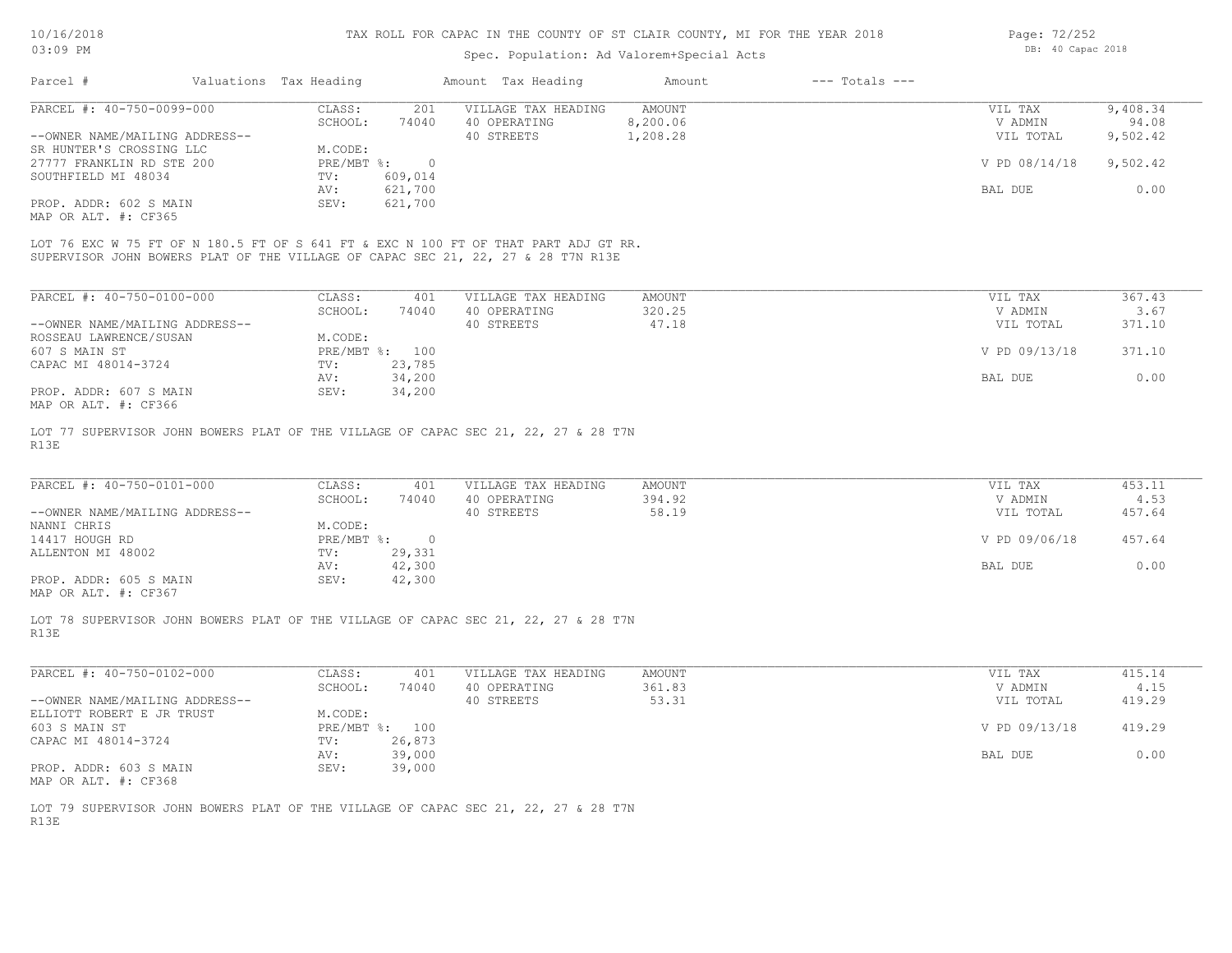# Spec. Population: Ad Valorem+Special Acts

|                                                                                                                                                                                                                                                                                                                          |                                | ppoor formation. http://witch.org/comment. |               |                    |               |        |
|--------------------------------------------------------------------------------------------------------------------------------------------------------------------------------------------------------------------------------------------------------------------------------------------------------------------------|--------------------------------|--------------------------------------------|---------------|--------------------|---------------|--------|
| Parcel #<br>Valuations Tax Heading                                                                                                                                                                                                                                                                                       |                                | Amount Tax Heading                         | Amount        | $---$ Totals $---$ |               |        |
| PARCEL #: 40-750-0104-000                                                                                                                                                                                                                                                                                                | CLASS:<br>402                  | VILLAGE TAX HEADING                        | <b>AMOUNT</b> |                    | VIL TAX       | 168.84 |
|                                                                                                                                                                                                                                                                                                                          | SCHOOL:<br>74040               | 40 OPERATING                               | 147.16        |                    | V ADMIN       | 1.68   |
| --OWNER NAME/MAILING ADDRESS--                                                                                                                                                                                                                                                                                           |                                | 40 STREETS                                 | 21.68         |                    | VIL TOTAL     | 170.52 |
| CAPAC CONSTRUCTION CO                                                                                                                                                                                                                                                                                                    | M.CODE:                        |                                            |               |                    |               |        |
| 216 HILL ST                                                                                                                                                                                                                                                                                                              | $PRE/MBT$ %:<br>$\overline{0}$ |                                            |               |                    | V PD 08/09/18 | 170.52 |
| CAPAC MI 48014                                                                                                                                                                                                                                                                                                           | 10,930<br>$\text{TV}$ :        |                                            |               |                    |               |        |
|                                                                                                                                                                                                                                                                                                                          | 27,400<br>AV:                  |                                            |               |                    | BAL DUE       | 0.00   |
| PROP. ADDR: ORCHARD ST                                                                                                                                                                                                                                                                                                   | SEV:<br>27,400                 |                                            |               |                    |               |        |
| MAP OR ALT. #: CF369B1                                                                                                                                                                                                                                                                                                   |                                |                                            |               |                    |               |        |
|                                                                                                                                                                                                                                                                                                                          |                                |                                            |               |                    |               |        |
| BEG AT SW COR OF LOT 77, TH W ON S LINE OF LOT 80 A DIST OF 493 FT, TH N WITH E<br>LINE 660 FT, TH E WITH S LINE 643 FT TO E LINE, TH S ON E LINE 10 FT, TH W 133 FT,<br>TH S 431 FT, TH W 17 FT, TH S 219 FT TO BEG. PART OF LOT 80 SUPERVISOR JOHN BOWERS<br>PLAT OF THE VILLAGE OF CAPAC SEC 21, 22, 27 & 28 T7N R13E |                                |                                            |               |                    |               |        |
| PARCEL #: 40-750-0105-000                                                                                                                                                                                                                                                                                                | CLASS:<br>401                  | VILLAGE TAX HEADING                        | AMOUNT        |                    | VIL TAX       | 800.48 |
|                                                                                                                                                                                                                                                                                                                          | SCHOOL:<br>74040               | 40 OPERATING                               | 697.68        |                    | V ADMIN       | 8.00   |
| --OWNER NAME/MAILING ADDRESS--                                                                                                                                                                                                                                                                                           |                                | 40 STREETS                                 | 102.80        |                    | VIL TOTAL     | 808.48 |
|                                                                                                                                                                                                                                                                                                                          |                                |                                            |               |                    |               |        |
| SCHULTZ HARVEY A                                                                                                                                                                                                                                                                                                         | M.CODE:<br>COREL               |                                            |               |                    |               |        |
| 507 S MAIN ST                                                                                                                                                                                                                                                                                                            | PRE/MBT %: 100                 |                                            |               |                    | V PD 09/07/18 | 808.48 |
| CAPAC MI 48014                                                                                                                                                                                                                                                                                                           | 51,817<br>TV:                  |                                            |               |                    |               |        |
|                                                                                                                                                                                                                                                                                                                          | 58,100<br>AV:                  |                                            |               |                    | BAL DUE       | 0.00   |
| PROP. ADDR: 507 S MAIN                                                                                                                                                                                                                                                                                                   | SEV:<br>58,100                 |                                            |               |                    |               |        |
| MAP OR ALT. #: CF369B2                                                                                                                                                                                                                                                                                                   |                                |                                            |               |                    |               |        |
| N75 FT OF S 362.5 FT MEAS FROM 1/4 LINE OF E 133 FT OF LOT 80 SUPERVISOR JOHN<br>BOWERS PLAT OF THE VILLAGE OF CAPAC                                                                                                                                                                                                     |                                |                                            |               |                    |               |        |
| PARCEL #: 40-750-0106-000                                                                                                                                                                                                                                                                                                | CLASS:<br>401                  | VILLAGE TAX HEADING                        | <b>AMOUNT</b> |                    | VIL TAX       | 988.94 |
|                                                                                                                                                                                                                                                                                                                          | SCHOOL:<br>74040               | 40 OPERATING                               | 861.94        |                    | V ADMIN       | 9.88   |
| --OWNER NAME/MAILING ADDRESS--                                                                                                                                                                                                                                                                                           |                                | 40 STREETS                                 | 127.00        |                    | VIL TOTAL     | 998.82 |
| MAPLE DAVID                                                                                                                                                                                                                                                                                                              | M.CODE:<br>COREL               |                                            |               |                    |               |        |
|                                                                                                                                                                                                                                                                                                                          |                                |                                            |               |                    |               | 998.82 |
| MAPLE GENA                                                                                                                                                                                                                                                                                                               | PRE/MBT %: 100                 |                                            |               |                    | V PD 09/07/18 |        |
| 505 S MAIN ST                                                                                                                                                                                                                                                                                                            | 64,016<br>TV:                  |                                            |               |                    |               |        |
| CAPAC MI 48014                                                                                                                                                                                                                                                                                                           | AV:<br>65,200                  |                                            |               |                    | BAL DUE       | 0.00   |
|                                                                                                                                                                                                                                                                                                                          | SEV:<br>65,200                 |                                            |               |                    |               |        |
| PROP. ADDR: 505 S MAIN                                                                                                                                                                                                                                                                                                   |                                |                                            |               |                    |               |        |
| MAP OR ALT. #: CF369B3                                                                                                                                                                                                                                                                                                   |                                |                                            |               |                    |               |        |
| N75 FT OF S 437.5 FT MEAS FROM 1/4 LINE OF E 133 FT OF LOT 80 SUPERVISOR JOHN<br>BOWERS PLAT OF THE VILLAGE OF CAPAC                                                                                                                                                                                                     |                                |                                            |               |                    |               |        |
| PARCEL #: 40-750-0107-000                                                                                                                                                                                                                                                                                                | CLASS:<br>401                  | VILLAGE TAX HEADING                        | AMOUNT        |                    | VIL TAX       | 481.23 |
|                                                                                                                                                                                                                                                                                                                          | SCHOOL:<br>74040               | 40 OPERATING                               | 419.43        |                    | V ADMIN       | 4.81   |
| --OWNER NAME/MAILING ADDRESS--                                                                                                                                                                                                                                                                                           |                                | 40 STREETS                                 | 61.80         |                    | VIL TOTAL     | 486.04 |
|                                                                                                                                                                                                                                                                                                                          |                                |                                            |               |                    |               |        |

| MCCANE MARCI L         | M.CODE:        | COREL  |               |        |
|------------------------|----------------|--------|---------------|--------|
| 503 S MAIN ST          | PRE/MBT %: 100 |        | V PD 09/07/18 | 486.04 |
| CAPAC MI 48014-3722    | TV:            | 31,151 |               |        |
|                        | AV:            | 44,400 | BAL DUE       | J.OO   |
| PROP. ADDR: 503 S MAIN | SEV:           | 44,400 |               |        |

MAP OR ALT. #: CF369B4

PLAT OF THE VILLAGE OF CAPAC SEC 21, 22, 27 & 28 T7N R13E N100' OF S 537.5' MEAS FROM 1/4 LINE OF E 133' OF LOT 80 SUPERVISOR JOHN BOWERS Page: 73/252 DB: 40 Capac 2018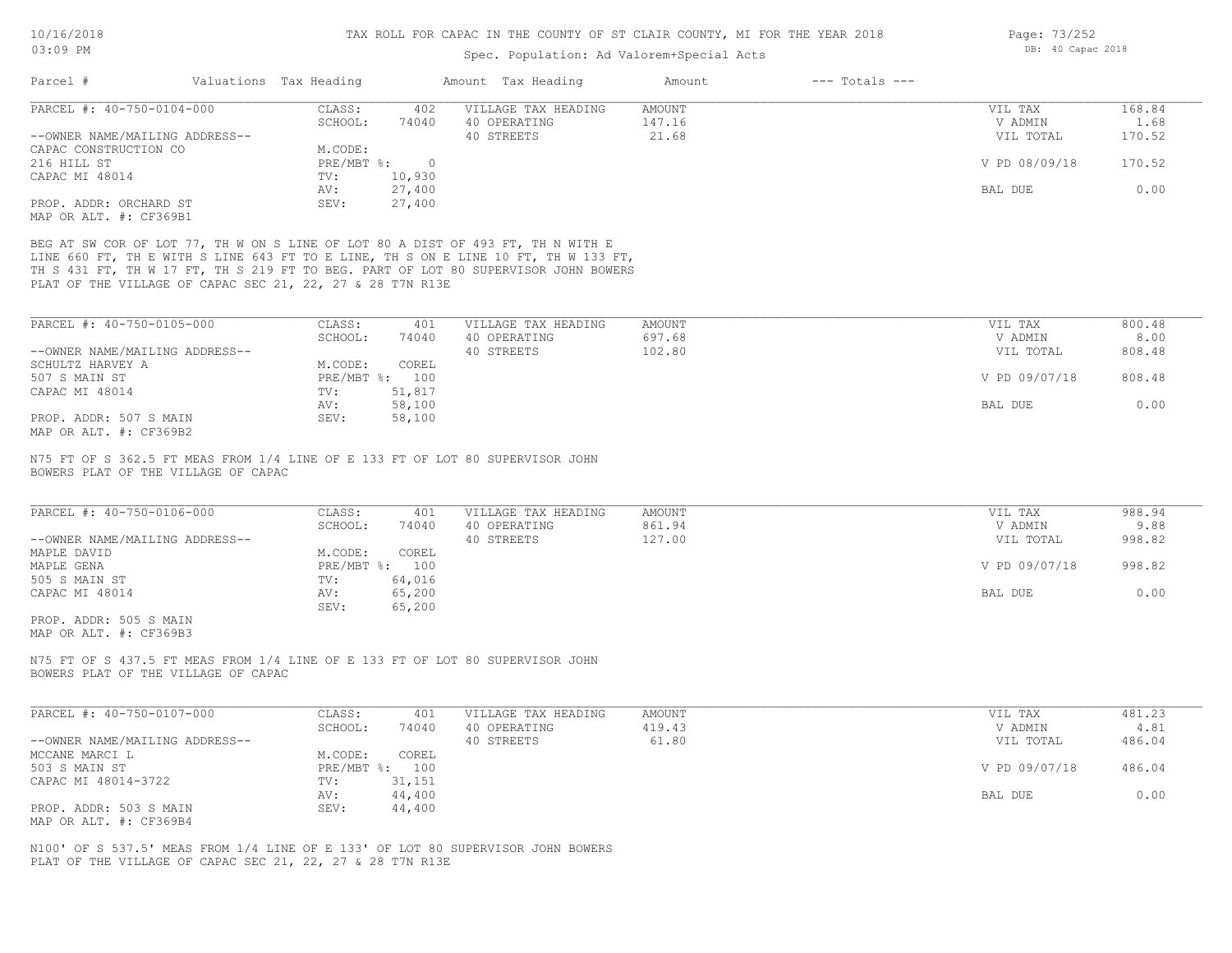## Spec. Population: Ad Valorem+Special Acts

| Parcel #                       | Valuations Tax Heading |        | Amount Tax Heading  | Amount | $---$ Totals $---$ |               |        |
|--------------------------------|------------------------|--------|---------------------|--------|--------------------|---------------|--------|
| PARCEL #: 40-750-0108-000      | CLASS:                 | 401    | VILLAGE TAX HEADING | AMOUNT |                    | VIL TAX       | 652.44 |
|                                | SCHOOL:                | 74040  | 40 OPERATING        | 568.65 |                    | V ADMIN       | 6.52   |
| --OWNER NAME/MAILING ADDRESS-- |                        |        | 40 STREETS          | 83.79  |                    | VIL TOTAL     | 658.96 |
| TERZO SALVADOR/EMMA            | M.CODE:                |        |                     |        |                    |               |        |
| TONY TERZO                     | PRE/MBT %:             |        |                     |        |                    | V PD 08/23/18 | 658.96 |
| 619 BERVILLE RD                | TV:                    | 42,234 |                     |        |                    |               |        |
| ALLENTON MI 48002              | AV:                    | 58,700 |                     |        |                    | BAL DUE       | 0.00   |
|                                | SEV:                   | 58,700 |                     |        |                    |               |        |
| PROP. ADDR: 501 S MAIN         |                        |        |                     |        |                    |               |        |

MAP OR ALT. #: CF369B5

BOWERS PLAT OF THE VILLAGE OF CAPAC SEC 21, 22, 27 & 28 T7N R13E N112.5 FT OF S 650 FT, MEAS FROM 1/4 LINE OF E 133 FT OF LOT 80 SUPERVISOR JOHN

| PARCEL #: 40-750-0110-000      | CLASS:  | 401            | VILLAGE TAX HEADING | AMOUNT | VIL TAX       | 610.20 |
|--------------------------------|---------|----------------|---------------------|--------|---------------|--------|
|                                | SCHOOL: | 74040          | 40 OPERATING        | 531.84 | V ADMIN       | 6.10   |
| --OWNER NAME/MAILING ADDRESS-- |         |                | 40 STREETS          | 78.36  | VIL TOTAL     | 616.30 |
| WOOLMAN AARON G                | M.CODE: | COREL          |                     |        |               |        |
| MELDRUM AMY L                  |         | PRE/MBT %: 100 |                     |        | V PD 09/07/18 | 616.30 |
| 509 S MAIN ST                  | TV:     | 39,500         |                     |        |               |        |
| CAPAC MI 48014                 | AV:     | 39,500         |                     |        | BAL DUE       | 0.00   |
|                                | SEV:    | 39,500         |                     |        |               |        |
| PROP. ADDR: 509 S MAIN         |         |                |                     |        |               |        |

MAP OR ALT. #: CF369C

BOWERS PLAT OF THE VILLAGE OF CAPAC N68.5 FT OF S 287.5 FT, MEAS FROM 1/4 LINE, OF E 133 FT OF LOT 80 SUPERVISOR JOHN

| PARCEL #: 40-750-0111-000          | CLASS:         | 401    | VILLAGE TAX HEADING | AMOUNT | VIL TAX       | 384.33 |
|------------------------------------|----------------|--------|---------------------|--------|---------------|--------|
|                                    | SCHOOL:        | 74040  | 40 OPERATING        | 334.98 | V ADMIN       | 3.84   |
| --OWNER NAME/MAILING ADDRESS--     |                |        | 40 STREETS          | 49.35  | VIL TOTAL     | 388.17 |
| DUQUETTE FRANCIS                   | M.CODE:        |        |                     |        |               |        |
| DUQUETTE CAROL H&W & DUQUETTE ADAM | PRE/MBT %: 100 |        |                     |        | V PD 08/14/18 | 388.17 |
| 4021 N RIVER ROAD                  | TV:            | 24,879 |                     |        |               |        |
| FORT GRATIOT MI 48059              | AV:            | 34,700 |                     |        | BAL DUE       | 0.00   |
|                                    | SEV:           | 34,700 |                     |        |               |        |

MAP OR ALT. #: CF369D PROP. ADDR: 413 S MAIN

PLAT OF THE VILLAGE OF CAPAC SEC 21, 22, 27 & 28 T7N R13E N70 FT OF S 855 FT MEAS FROM 1/4 LINE, OF E 150 FT OF LOT 80 SUPERVISOR JOHN BOWERS

| PARCEL #: 40-750-0112-000      | CLASS:  | 401            | VILLAGE TAX HEADING | AMOUNT | VIL TAX       | 448.15 |
|--------------------------------|---------|----------------|---------------------|--------|---------------|--------|
|                                | SCHOOL: | 74040          | 40 OPERATING        | 390.60 | V ADMIN       | 4.48   |
| --OWNER NAME/MAILING ADDRESS-- |         |                | 40 STREETS          | 57.55  | VIL TOTAL     | 452.63 |
| SUMRACK MARGARET               | M.CODE: |                |                     |        |               |        |
| 411 S MAIN ST                  |         | PRE/MBT %: 100 |                     |        | V PD 08/30/18 | 452.63 |
| CAPAC MI 48014-3720            | TV:     | 29,010         |                     |        |               |        |
|                                | AV:     | 40,200         |                     |        | BAL DUE       | 0.00   |
| PROP. ADDR: 411 S MAIN         | SEV:    | 40,200         |                     |        |               |        |
| MAP OR ALT. $\#$ : CF369E/H    |         |                |                     |        |               |        |

BOWERS PLAT OF THE VILLAGE OF CAPAC SEC 21, 22, 27 & 28 T7N R13E N70 FT OF S 925 FT, MEAS FROM 1/4 LINE, OF E 150 FT OF LOT 80 SUPERVISOR JOHN Page: 74/252 DB: 40 Capac 2018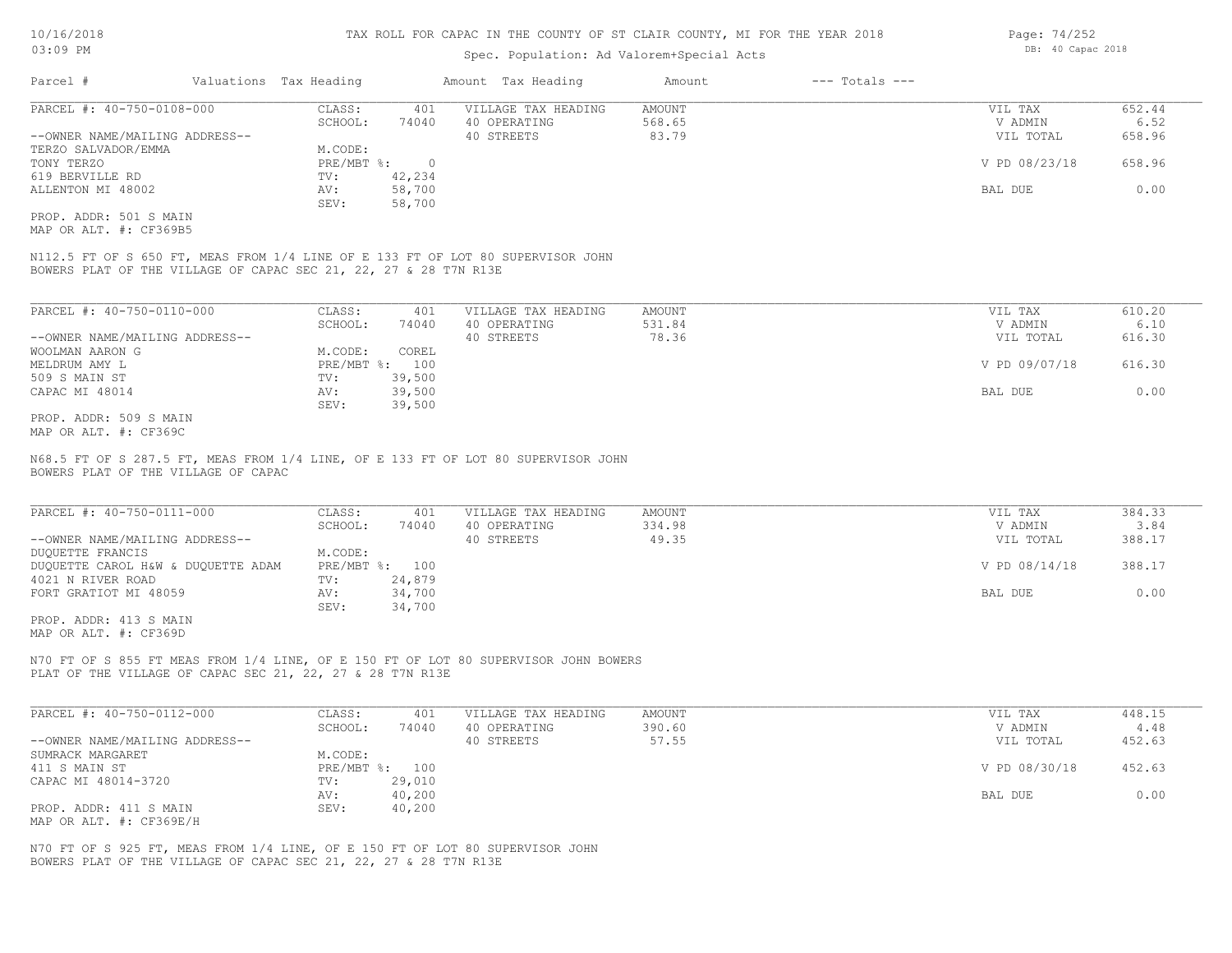## Spec. Population: Ad Valorem+Special Acts

| Parcel #                       | Valuations Tax Heading |        | Amount Tax Heading  | Amount | $---$ Totals $---$ |               |        |
|--------------------------------|------------------------|--------|---------------------|--------|--------------------|---------------|--------|
| PARCEL #: 40-750-0113-000      | CLASS:                 | 401    | VILLAGE TAX HEADING | AMOUNT |                    | VIL TAX       | 543.28 |
|                                | SCHOOL:                | 74040  | 40 OPERATING        | 473.51 |                    | V ADMIN       | 5.43   |
| --OWNER NAME/MAILING ADDRESS-- |                        |        | 40 STREETS          | 69.77  |                    | VIL TOTAL     | 548.71 |
| MEDRANO JOSE                   | M.CODE:                |        |                     |        |                    |               |        |
| MEDRANO MARIA                  | $PRE/MBT$ %:           |        |                     |        |                    | V PD 08/09/18 | 548.71 |
| 405 S MAIN ST                  | TV:                    | 35,168 |                     |        |                    |               |        |
| CAPAC MI 48014-3720            | AV:                    | 51,500 |                     |        |                    | BAL DUE       | 0.00   |
|                                | SEV:                   | 51,500 |                     |        |                    |               |        |
| PROP. ADDR: 405 S MAIN         |                        |        |                     |        |                    |               |        |

MAP OR ALT. #: CF369I

BOWERS PLAT OF THE VILLAGE OF CAPAC E150 FT OF N 92.79 FT OF THAT PART OF LOT 80 LYING S OF LOT 81 SUPERVISOR JOHN

| PARCEL #: 40-750-0114-000      | CLASS:  | 401            | VILLAGE TAX HEADING | AMOUNT | VIL TAX       | 504.38 |
|--------------------------------|---------|----------------|---------------------|--------|---------------|--------|
|                                | SCHOOL: | 74040          | 40 OPERATING        | 439.61 | V ADMIN       | 5.04   |
| --OWNER NAME/MAILING ADDRESS-- |         |                | 40 STREETS          | 64.77  | VIL TOTAL     | 509.42 |
| MARDLIN SHANNON M              | M.CODE: | OLALS          |                     |        |               |        |
| 407 S MAIN ST                  |         | PRE/MBT %: 100 |                     |        | V PD 09/10/18 | 509.42 |
| CAPAC MI 48014-3720            | TV:     | 32,650         |                     |        |               |        |
|                                | AV:     | 39,000         |                     |        | BAL DUE       | 0.00   |
| PROP. ADDR: 407 S MAIN         | SEV:    | 39,000         |                     |        |               |        |
| MAP OR ALT. #: CF369J          |         |                |                     |        |               |        |

THE VILLAGE OF CAPAC SEC 21, 22, 27 & 28 T7N R13E E150 FT OF LOT 80 EXC S 993.79 FT & EXC N 92.79 FT. SUPERVISOR JOHN BOWERS PLAT OF

| PARCEL #: 40-750-0115-000      | CLASS:  | 401            | VILLAGE TAX HEADING | AMOUNT | VIL TAX       | 576.67 |
|--------------------------------|---------|----------------|---------------------|--------|---------------|--------|
|                                | SCHOOL: | 74040          | 40 OPERATING        | 502.61 | V ADMIN       | 5.76   |
| --OWNER NAME/MAILING ADDRESS-- |         |                | 40 STREETS          | 74.06  | VIL TOTAL     | 582.43 |
| VONZELLEN JOHN E               | M.CODE: | COREL          |                     |        |               |        |
| VONZELLEN DEANNA M             |         | PRE/MBT %: 100 |                     |        | V PD 09/07/18 | 582.43 |
| 409 S MAIN ST                  | TV:     | 37,329         |                     |        |               |        |
| CAPAC MI 48014-3720            | AV:     | 51,500         |                     |        | BAL DUE       | 0.00   |
|                                | SEV:    | 51,500         |                     |        |               |        |
| PROP. ADDR: 409 S MAIN         |         |                |                     |        |               |        |

MAP OR ALT. #: CF369K

VILLAGE OF CAPAC SEC 21, 22, 27 & 28 T7N R13E N68.79 FT OF S 993.79 FT OF E 150 FT OF LOT 80 SUPERVISOR JOHN BOWERS PLAT OF THE

| PARCEL #: 40-750-0116-000      | CLASS:  | 401            | VILLAGE TAX HEADING | AMOUNT | VIL TAX       | 454.74 |
|--------------------------------|---------|----------------|---------------------|--------|---------------|--------|
|                                | SCHOOL: | 74040          | 40 OPERATING        | 396.34 | V ADMIN       | 4.54   |
| --OWNER NAME/MAILING ADDRESS-- |         |                | 40 STREETS          | 58.40  | VIL TOTAL     | 459.28 |
| MILLER MAX/ILA                 | M.CODE: |                |                     |        |               |        |
| 415 S MAIN ST                  |         | PRE/MBT %: 100 |                     |        | V PD 08/14/18 | 459.28 |
| CAPAC MI 48014-3720            | TV:     | 29,436         |                     |        |               |        |
|                                | AV:     | 41,300         |                     |        | BAL DUE       | 0.00   |
| PROP. ADDR: 415 S MAIN         | SEV:    | 41,300         |                     |        |               |        |
| MAP OR ALT. #: CF369L-M        |         |                |                     |        |               |        |

22, 27 & 28 T7N R13E BOWERS PLAT OF THE VILLAGE OF CAPAC BEING LOT 6 BLOCK 1 UNREC SPARLING PT. SEC 21, N69 FT OF S 785 FT, MEAS FROM 1/4 LINE, OF E 150 FT OF LOT 80 SUPERVISOR JOHN

Page: 75/252 DB: 40 Capac 2018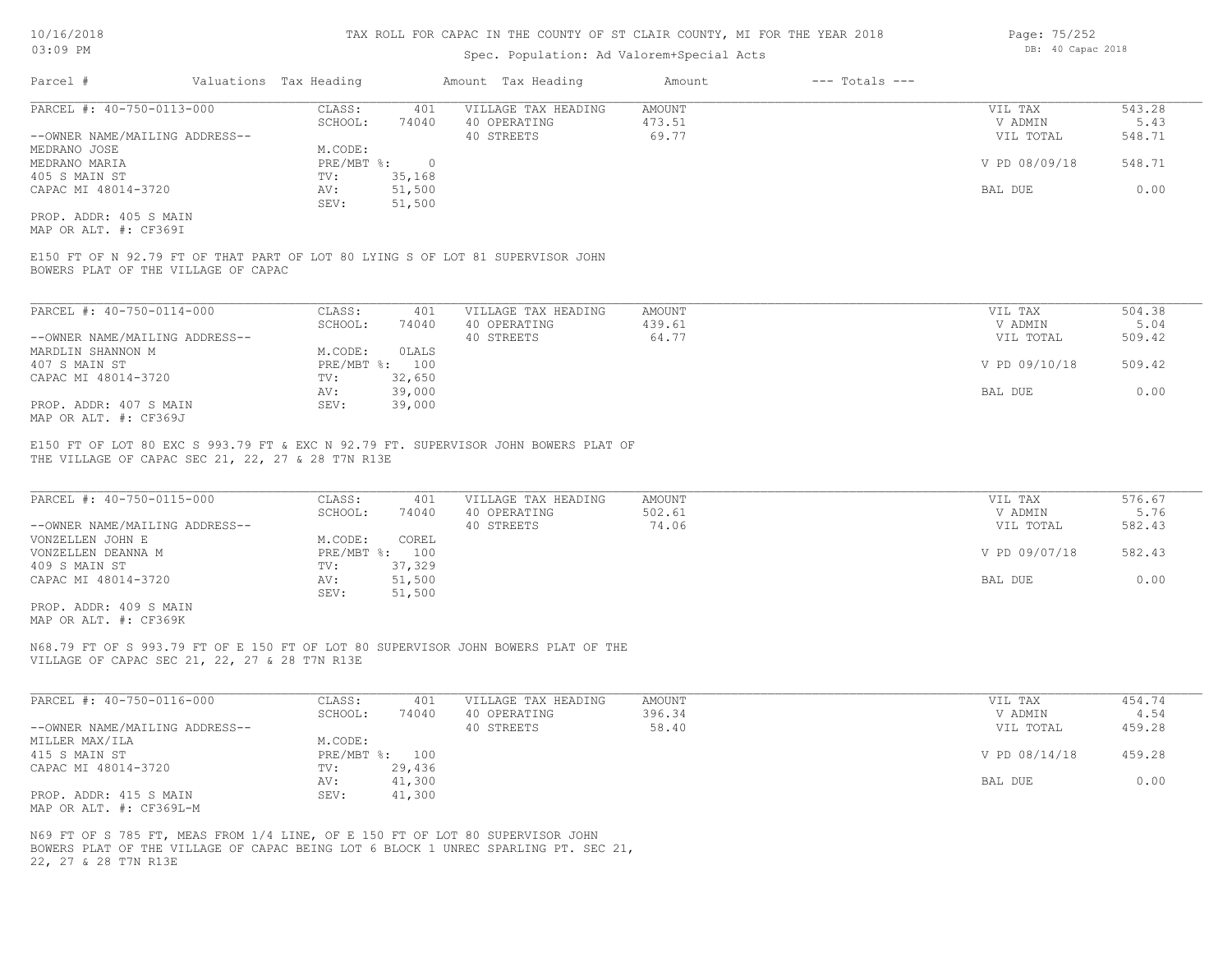## Spec. Population: Ad Valorem+Special Acts

Page: 76/252 DB: 40 Capac 2018

| Parcel #                       | Valuations Tax Heading |       | Amount Tax Heading  | Amount | $---$ Totals $---$ |           |      |
|--------------------------------|------------------------|-------|---------------------|--------|--------------------|-----------|------|
| PARCEL #: 40-750-0118-000      | CLASS:                 | 703   | VILLAGE TAX HEADING | AMOUNT |                    | VIL TAX   | 0.00 |
|                                | SCHOOL:                | 74040 | 40 OPERATING        | 0.00   |                    | V ADMIN   | 0.00 |
| --OWNER NAME/MAILING ADDRESS-- |                        |       | 40 STREETS          | 0.00   |                    | VIL TOTAL | 0.00 |
| VILLAGE OF CAPAC               | M.CODE:                |       |                     |        |                    |           |      |
| ORCHARD ST                     | PRE/MBT %:             |       |                     |        |                    | BAL DUE   | 0.00 |
|                                | TV:                    |       |                     |        |                    |           |      |
| PROP. ADDR: ORCHARD ST         | AV:                    |       |                     |        |                    |           |      |
| MAP OR ALT. $\#$ : CF369N/P    | SEV:                   |       |                     |        |                    |           |      |

SUPERVISOR JOHN BOWERS PLAT OF THE VILLAGE OF CAPAC SEC 21, 22, 27 & 28 T7N R13E N56 FT OF S 716 FT OF E 772 FT OF LOT 80, MEAS FROM & WITH E & W 1/4 LINE.

| PARCEL #: 40-750-0120-000      | CLASS:     | 301      | VILLAGE TAX HEADING | AMOUNT   | VIL TAX       | 2,803.89 |
|--------------------------------|------------|----------|---------------------|----------|---------------|----------|
|                                | SCHOOL:    | 74040    | 40 OPERATING        | 2,443.80 | V ADMIN       | 28.03    |
| --OWNER NAME/MAILING ADDRESS-- |            |          | 40 STREETS          | 360.09   | VIL TOTAL     | 2,831.92 |
| UNITED AGGREGATES LLC          | M.CODE:    | TCBMT    |                     |          |               |          |
| 305 S MAIN                     | PRE/MBT %: | $\Omega$ |                     |          | V PD 09/06/18 | 2,831.92 |
| CAPAC MI 48014                 | TV:        | 181,500  |                     |          |               |          |
|                                | AV:        | 181,500  |                     |          | BAL DUE       | 0.00     |
| PROP. ADDR: 305 S MAIN         | SEV:       | 181,500  |                     |          |               |          |
| MAP OR ALT. #: CF370/371       |            |          |                     |          |               |          |

BOWERS PLAT OF THE VILLAGE OF CAPAC 40',TH NO^2'W 145.06',TH S82^2'E 414.02',TH SO^2'E 664.01' TO BEG SUPERVISOR JOHN E 1/4 COR OF SEC 28 T7N R13E,TH S89^33'W 450',TH NO^2'W 579.7',TH N89^45'58" E PART OF LOTS 80,81, & 82 DESC AS BEG NO^2'W 716',S89^ 33'W 372' & NO^2'W 150' FROM

| PARCEL #: 40-750-0121-000      | CLASS:     | 202    | VILLAGE TAX HEADING | AMOUNT | VIL TAX       | 399.04 |
|--------------------------------|------------|--------|---------------------|--------|---------------|--------|
|                                | SCHOOL:    | 74040  | 40 OPERATING        | 347.80 | V ADMIN       | 3.99   |
| --OWNER NAME/MAILING ADDRESS-- |            |        | 40 STREETS          | 51.24  | VIL TOTAL     | 403.03 |
| CONLON LAND INVESTMENT LLC     | M.CODE:    |        |                     |        |               |        |
| PO BOX 147                     | PRE/MBT %: |        |                     |        | V PD 07/11/18 | 403.03 |
| NAPOLEON MI 49261              | TV:        | 25,831 |                     |        |               |        |
|                                | AV:        | 36,000 |                     |        | BAL DUE       | 0.00   |
| PROP. ADDR: CAPAC RD           | SEV:       | 36,000 |                     |        |               |        |
| MAP OR ALT. #: CF372A/D        |            |        |                     |        |               |        |

T7N R13E LOT LINE. SUPERVISOR JOHN BOWERS PLAT OF THE VILLAGE OF CAPAC SEC 21, 22, 27 & 28 COR WITH A PTE IN N LOT LINE 948.9 FT E OF NW COR. EXC E 732 FT THEREOF MEAS ALG S THAT PART OF LOT 83 LYING E OF A LINE JOINING A PTE IN S LOT LINE 918.8 FT E OF SW

| PARCEL #: 40-750-0123-000      | CLASS:     | 703   | VILLAGE TAX HEADING | AMOUNT | VIL TAX   | 0.00 |
|--------------------------------|------------|-------|---------------------|--------|-----------|------|
|                                | SCHOOL:    | 74040 | 40 OPERATING        | 0.00   | V ADMIN   | 0.00 |
| --OWNER NAME/MAILING ADDRESS-- |            |       | 40 STREETS          | 0.00   | VIL TOTAL | 0.00 |
| SCC ROAD COMMISSION            | M.CODE:    |       |                     |        |           |      |
| 21 AIRPORT DR                  | PRE/MBT %: |       |                     |        | BAL DUE   | 0.00 |
| SMITHS CREEK MI 48074          | TV:        |       |                     |        |           |      |
|                                | AV:        |       |                     |        |           |      |
| PROP. ADDR: S MATTESON         | SEV:       |       |                     |        |           |      |
| MAP OR ALT. #: CF373           |            |       |                     |        |           |      |

R13E LOT 84 SUPERVISOR JOHN BOWERS PLAT OF THE VILLAGE OF CAPAC SEC 21, 22, 27 & 28 T7N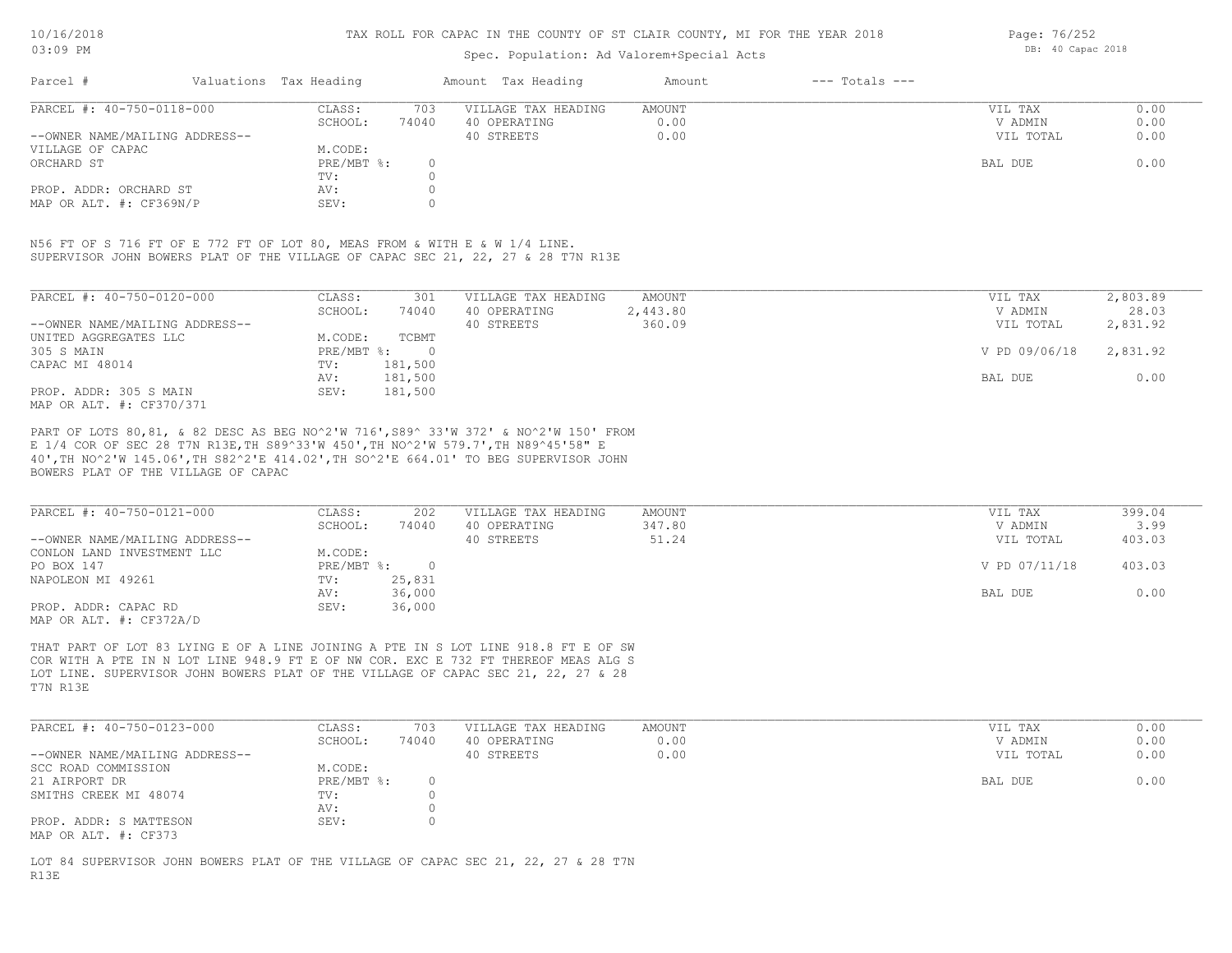## Spec. Population: Ad Valorem+Special Acts

| Parcel #                       | Valuations Tax Heading |       | Amount Tax Heading  | Amount | $---$ Totals $---$ |           |      |
|--------------------------------|------------------------|-------|---------------------|--------|--------------------|-----------|------|
| PARCEL #: 40-750-0124-000      | CLASS:                 | 703   | VILLAGE TAX HEADING | AMOUNT |                    | VIL TAX   | 0.00 |
|                                | SCHOOL:                | 74040 | 40 OPERATING        | 0.00   |                    | V ADMIN   | 0.00 |
| --OWNER NAME/MAILING ADDRESS-- |                        |       | 40 STREETS          | 0.00   |                    | VIL TOTAL | 0.00 |
| VILLAGE OF CAPAC               | M.CODE:                |       |                     |        |                    |           |      |
|                                | PRE/MBT %:             |       |                     |        |                    | BAL DUE   | 0.00 |
| PROP. ADDR: MATTESON ST        | TV:                    |       |                     |        |                    |           |      |
| MAP OR ALT. #: CF374/375       | AV:                    |       |                     |        |                    |           |      |
|                                | SEV:                   |       |                     |        |                    |           |      |

OF CAPAC SEC 21, 22, 27 & 28 T7N R13E LOTS 85 & 86, ALSO LOT 87 EXC N 412 FT. SUPERVISOR JOHN BOWERS PLAT OF THE VILLAGE

| PARCEL #: 40-750-0125-000      | CLASS:     | 402    | VILLAGE TAX HEADING | AMOUNT | VIL TAX       | 182.65 |
|--------------------------------|------------|--------|---------------------|--------|---------------|--------|
|                                | SCHOOL:    | 74040  | 40 OPERATING        | 159.20 | V ADMIN       | 1.82   |
| --OWNER NAME/MAILING ADDRESS-- |            |        | 40 STREETS          | 23.45  | VIL TOTAL     | 184.47 |
| REITER CHARLES/GRACE ET-AL     | M.CODE:    |        |                     |        |               |        |
| 55779 GRATIOT AVE              | PRE/MBT %: |        |                     |        | V PD 08/23/18 | 184.47 |
| CHESTERFIELD MI 48051          | TV:        | 11,824 |                     |        |               |        |
|                                | AV:        | 20,800 |                     |        | BAL DUE       | 0.00   |
| PROP. ADDR: BRYCE RD           | SEV:       | 20,800 |                     |        |               |        |
| MAP OR ALT. #: CF376           |            |        |                     |        |               |        |

27 & 28 T7N R13E N412 FT OF LOT 87 SUPERVISOR JOHN BOWERS PLAT OF THE VILLAGE OF CAPAC SEC 21, 22,

| PARCEL #: 40-750-0126-000      | CLASS:       | 703   | VILLAGE TAX HEADING | AMOUNT | VIL TAX   | 0.00 |
|--------------------------------|--------------|-------|---------------------|--------|-----------|------|
|                                | SCHOOL:      | 74040 | 40 OPERATING        | 0.00   | V ADMIN   | 0.00 |
| --OWNER NAME/MAILING ADDRESS-- |              |       | 40 STREETS          | 0.00   | VIL TOTAL | 0.00 |
| TOWNSHIP OF MUSSEY             | M.CODE:      |       |                     |        |           |      |
| ()                             | $PRE/MBT$ %: |       |                     |        | BAL DUE   | 0.00 |
| CAPAC MI 48014                 | TV:          |       |                     |        |           |      |
|                                | AV:          |       |                     |        |           |      |
| PROP. ADDR: W MILL ST          | SEV:         |       |                     |        |           |      |
| MAP OR ALT. #: CF377A          |              |       |                     |        |           |      |

TO BEG. SUPERVISORSS JOHN BOWER'S PLAT OF THE VILLAGE OF CAPAC 135',TH N89ª38'E 238.41',TH S30ª1'9" W 292.83',TH N82ª2'W 199.70',TH N0ª2'W 358.67' PART OF LOT 88, BEG S0<sup>ª2'E</sup> 7' FROM NW COR LOT 88, TH N89<sup>ª</sup> 38'E 106', TH S0<sup>ª2'E</sup>

| PARCEL #: 40-750-0126-100      | CLASS:  | 401            | VILLAGE TAX HEADING | AMOUNT | VIL TAX       | 527.26 |
|--------------------------------|---------|----------------|---------------------|--------|---------------|--------|
|                                | SCHOOL: | 74040          | 40 OPERATING        | 459.55 | V ADMIN       | 5.27   |
| --OWNER NAME/MAILING ADDRESS-- |         |                | 40 STREETS          | 67.71  | VIL TOTAL     | 532.53 |
| GRYZB JOHN C                   | M.CODE: | COREL          |                     |        |               |        |
| 526 W MILL ST                  |         | PRE/MBT %: 100 |                     |        | V PD 09/07/18 | 532.53 |
| CAPAC MI 48014                 | TV:     | 34,131         |                     |        |               |        |
|                                | AV:     | 47,400         |                     |        | BAL DUE       | 0.00   |
| PROP. ADDR: 526 W MILL STREET  | SEV:    | 47,400         |                     |        |               |        |
| MAP OR ALT. #: CF377B          |         |                |                     |        |               |        |

THE VILLAGE OF CAPAC S0ª2'E 135',TH S89ª38'W 85',TH N0ª2'W 135' TO BEG. SUPERVISOR JOHN BOWER'S PLAT OF PART OF LOT 88, BEG S0ª2'E 7' & N89ª38'E 106' FROM NW COR LOT 88,TH N89ª38'E 85',TH Page: 77/252 DB: 40 Capac 2018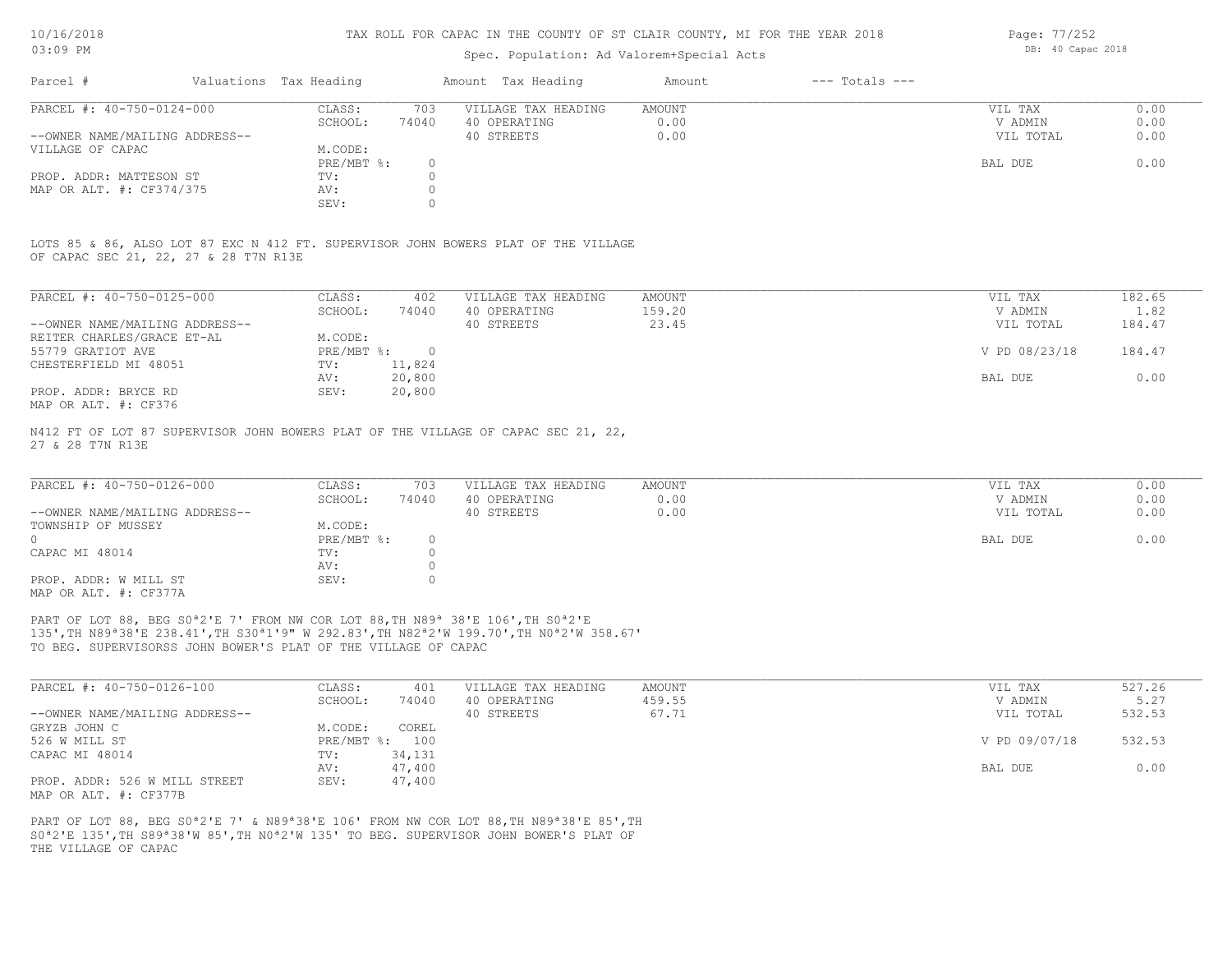# Spec. Population: Ad Valorem+Special Acts

| Parcel #                                      | Valuations Tax Heading |        | Amount Tax Heading                                                                                                                                                                                                                                      | Amount        | $---$ Totals $---$ |               |          |
|-----------------------------------------------|------------------------|--------|---------------------------------------------------------------------------------------------------------------------------------------------------------------------------------------------------------------------------------------------------------|---------------|--------------------|---------------|----------|
| PARCEL #: 40-750-0126-200                     | CLASS:                 | 401    | VILLAGE TAX HEADING                                                                                                                                                                                                                                     | <b>AMOUNT</b> |                    | VIL TAX       | 1,070.96 |
|                                               | SCHOOL:                | 74040  | 40 OPERATING                                                                                                                                                                                                                                            | 933.42        |                    | V ADMIN       | 10.70    |
| --OWNER NAME/MAILING ADDRESS--                |                        |        | 40 STREETS                                                                                                                                                                                                                                              | 137.54        |                    | VIL TOTAL     | 1,081.66 |
| BRAZIL JOHN D                                 | M.CODE:                | COREL  |                                                                                                                                                                                                                                                         |               |                    |               |          |
| 520 W MILL ST                                 | PRE/MBT %: 100         |        |                                                                                                                                                                                                                                                         |               |                    | V PD 09/07/18 | 1,081.66 |
| CAPAC MI 48014                                | TV:                    | 69,325 |                                                                                                                                                                                                                                                         |               |                    |               |          |
|                                               | AV:                    | 70,700 |                                                                                                                                                                                                                                                         |               |                    | BAL DUE       | 0.00     |
| PROP. ADDR: 520 W MILL ST                     | SEV:                   | 70,700 |                                                                                                                                                                                                                                                         |               |                    |               |          |
|                                               |                        |        |                                                                                                                                                                                                                                                         |               |                    |               |          |
| MAP OR ALT. #: CF377C<br>THE VILLAGE OF CAPAC |                        |        | PART OF LOT 88, BEG S0 <sup>a</sup> 2'E 7' & N89 <sup>a</sup> 38'E 191' FROM NW COR LOT 88,TH N89 <sup>a</sup> 38'E 85',TH<br>SO <sup>a</sup> 2'E 135',TH S89 <sup>a</sup> 38'W 85',TH NO <sup>a</sup> 2'W 135' TO BEG. SUPERVISOR JOHN BOWER'S PLAT OF |               |                    |               |          |
| PARCEL #: 40-750-0126-300                     | CLASS:                 | 401    | VILLAGE TAX HEADING                                                                                                                                                                                                                                     | AMOUNT        |                    | VIL TAX       | 494.29   |
|                                               | SCHOOL:                | 74040  | 40 OPERATING                                                                                                                                                                                                                                            | 430.81        |                    | V ADMIN       | 4.94     |
| --OWNER NAME/MAILING ADDRESS--                |                        |        | 40 STREETS                                                                                                                                                                                                                                              | 63.48         |                    | VIL TOTAL     | 499.23   |
| KLEIN ROBERT J/BETH ANN                       | M.CODE:                |        |                                                                                                                                                                                                                                                         |               |                    |               |          |
| 518 W MILL ST                                 | PRE/MBT %: 100         |        |                                                                                                                                                                                                                                                         |               |                    | V PD 09/14/18 | 499.23   |
| CAPAC MI 48014-3030                           | TV:                    | 31,996 |                                                                                                                                                                                                                                                         |               |                    |               |          |
|                                               | AV:                    | 45,100 |                                                                                                                                                                                                                                                         |               |                    | BAL DUE       | 0.00     |
| PROP. ADDR: 518 W MILL ST                     | SEV:                   | 45,100 |                                                                                                                                                                                                                                                         |               |                    |               |          |

JOHN BOWER'S PLAT OF THE VILLAGE OF CAPAC 146.78',TH S30ª1'9"W 156.49',TH S89ª38'W 68.41',TH N0ª2'W 135' TO BEG. SUPERVISOR PART OF LOT 88, BEG S0<sup>ª</sup>2'E 7' & N89<sup>ª38'E</sup> 276' FROM NW COR LOT 88, TH N89<sup>ª38'E</sup>

| PARCEL #: 40-750-0127-000      | CLASS:       | 401    | VILLAGE TAX HEADING | AMOUNT | VIL TAX   | 449.22 |
|--------------------------------|--------------|--------|---------------------|--------|-----------|--------|
|                                | SCHOOL:      | 74040  | 40 OPERATING        | 391.53 | V ADMIN   | 4.49   |
| --OWNER NAME/MAILING ADDRESS-- |              |        | 40 STREETS          | 57.69  | VIL TOTAL | 453.71 |
| LEMIER LACEY                   | M.CODE:      |        |                     |        |           |        |
| 506 W MILL ST                  | $PRE/MBT$ %: | 100    |                     |        | BAL DUE   | 453.71 |
| CAPAC MI 48014-3031            | TV:          | 29,079 |                     |        |           |        |
|                                | AV:          | 41,700 |                     |        |           |        |
| PROP. ADDR: 506 W MILL ST      | SEV:         | 41,700 |                     |        |           |        |
| MAP OR ALT. #: CF378A          |              |        |                     |        |           |        |

SUPERVISOR'S JOHN BOWERS' PLAT OF THE VILLAGE OF CAPAC 150',TH N89 38'E 100',TH S0 2'E 51',TH S89 38'W 182',TH N0 2'W 201' TO BEG THAT PART OF LOT 89, BEG N89 38' E 214' FROM ITS NW COR, TH N89 38'E 82',TH S0 2'E

| PARCEL #: 40-750-0128-000      | CLASS:     | 401    | VILLAGE TAX HEADING | AMOUNT | VIL TAX       | 285.39 |
|--------------------------------|------------|--------|---------------------|--------|---------------|--------|
|                                | SCHOOL:    | 74040  | 40 OPERATING        | 248.74 | V ADMIN       | 2.85   |
| --OWNER NAME/MAILING ADDRESS-- |            |        | 40 STREETS          | 36.65  | VIL TOTAL     | 288.24 |
| RHEAUME DAVID J.               | M.CODE:    | COREL  |                     |        |               |        |
| 507 W MEIER AVE                | PRE/MBT %: | 100    |                     |        | V PD 09/07/18 | 288.24 |
| CAPAC MI 48014-3618            | TV:        | 18,474 |                     |        |               |        |
|                                | AV:        | 27,500 |                     |        | BAL DUE       | 0.00   |
| PROP. ADDR: 507 W MEIER ST     | SEV:       | 27,500 |                     |        |               |        |
| MAP OR ALT. #: CF378B          |            |        |                     |        |               |        |

E75 FT OF S 150 FT OF LOT 89 SUPERVISOR JOHN BOWERS PLAT OF THE VILLAGE OF CAPAC

Page: 78/252 DB: 40 Capac 2018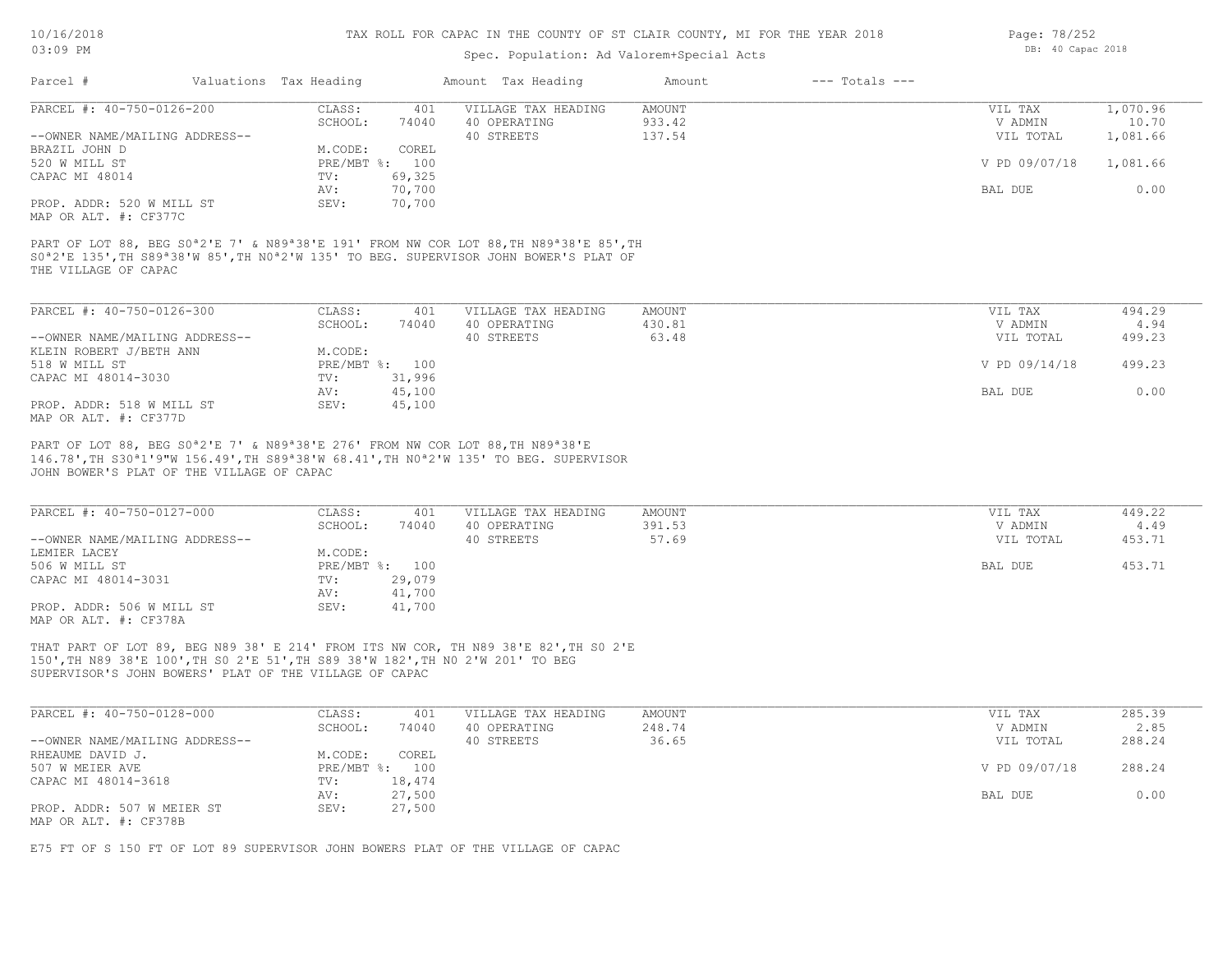## Spec. Population: Ad Valorem+Special Acts

| Parcel #                       | Valuations Tax Heading |        | Amount Tax Heading  | Amount | $---$ Totals $---$ |               |        |
|--------------------------------|------------------------|--------|---------------------|--------|--------------------|---------------|--------|
| PARCEL #: 40-750-0129-000      | CLASS:                 | 401    | VILLAGE TAX HEADING | AMOUNT |                    | VIL TAX       | 573.70 |
|                                | SCHOOL:                | 74040  | 40 OPERATING        | 500.03 |                    | V ADMIN       | 5.73   |
| --OWNER NAME/MAILING ADDRESS-- |                        |        | 40 STREETS          | 73.67  |                    | VIL TOTAL     | 579.43 |
| MANDEVILLE SR MARK E/LYNNE     | M.CODE:                |        |                     |        |                    |               |        |
| 509 W MILL ST                  | PRE/MBT %: 100         |        |                     |        |                    | V PD 08/23/18 | 579.43 |
| CAPAC MI 48014-3031            | TV:                    | 37,137 |                     |        |                    |               |        |
|                                | AV:                    | 54,500 |                     |        |                    | BAL DUE       | 0.00   |
| PROP. ADDR: 509 W MILL ST      | SEV:                   | 54,500 |                     |        |                    |               |        |
| MAP OR ALT. #: CF378C1         |                        |        |                     |        |                    |               |        |

CAPAC 330.69',TH N30^19"E 233' TO BEG SUPERVISOR'S JOHN BOWER'S PLAT OF THE VILLAGE OF PART OF LOT 89, BEG AT NW COR OF LOT 89,TH N89^38"E 214' TH SO^2'E 201',TH S89^38'W

| PARCEL #: 40-750-0129-100      | CLASS:  | 402            | VILLAGE TAX HEADING | AMOUNT | VIL TAX       | 54.37 |
|--------------------------------|---------|----------------|---------------------|--------|---------------|-------|
|                                | SCHOOL: | 74040          | 40 OPERATING        | 47.39  | V ADMIN       | 0.54  |
| --OWNER NAME/MAILING ADDRESS-- |         |                | 40 STREETS          | 6.98   | VIL TOTAL     | 54.91 |
| MANDEVILLE MARK SR/LYNNE       | M.CODE: |                |                     |        |               |       |
| 509 W MILL ST                  |         | PRE/MBT %: 100 |                     |        | V PD 08/30/18 | 54.91 |
| CAPAC MI 48014                 | TV:     | 3,520          |                     |        |               |       |
|                                | AV:     | 19,100         |                     |        | BAL DUE       | 0.00  |
| PROP. ADDR: W MEIER ST         | SEV:    | 19,100         |                     |        |               |       |
| MAP OR ALT. #: 378C2           |         |                |                     |        |               |       |

OF THE VILLAGE OF CAPAC 112.44",TH NO^2'W 249.71',TH N89^38'E 241.85' TO BEG SUPERVISOR'S JOHN BOWER'S PLAT 889,TH SO^2'E 116',TH S89^38'W 75', TH SO^2'E 150',TH S89^38'W 55.5',TH N82^2'W PART OF LOT 89, BEG N89^38'E 214',SO^2'E 201' & N89^38'E 182' FROM NW COR LOT

| PARCEL #: 40-750-0129-200      | CLASS:  | 402            | VILLAGE TAX HEADING | AMOUNT | VIL TAX       | 54.37 |
|--------------------------------|---------|----------------|---------------------|--------|---------------|-------|
|                                | SCHOOL: | 74040          | 40 OPERATING        | 47.39  | V ADMIN       | 0.54  |
| --OWNER NAME/MAILING ADDRESS-- |         |                | 40 STREETS          | 6.98   | VIL TOTAL     | 54.91 |
| MANDEVILLE MARK SR/LYNNE       | M.CODE: |                |                     |        |               |       |
| 509 W MILL ST                  |         | PRE/MBT %: 100 |                     |        | V PD 08/30/18 | 54.91 |
| CAPAC MI 48014                 | TV:     | 3,520          |                     |        |               |       |
|                                | AV:     | 19,100         |                     |        | BAL DUE       | 0.00  |
| PROP. ADDR: W MEIER ST         | SEV:    | 19,100         |                     |        |               |       |
| MAP OR ALT. #: 378C3           |         |                |                     |        |               |       |

TO BEG SUPERVISOR'S JOHN BOWER'S PLAT OF THE VILLAGE OF CAPAC 89D 38M E 166.37', TH S OD 2M E 249.71', TH N 82D 2M W 168', TH N OD 2M W 225.37' PART OF LOT 89, BEG S 30D 1M 9S W 233' & 89D 38M E 104.47' FRO W COR LOT 89, TH N

| PARCEL #: 40-750-0129-300      | CLASS:         | 402    | VILLAGE TAX HEADING | AMOUNT | VIL TAX       | 54.37 |
|--------------------------------|----------------|--------|---------------------|--------|---------------|-------|
|                                | SCHOOL:        | 74040  | 40 OPERATING        | 47.39  | V ADMIN       | 0.54  |
| --OWNER NAME/MAILING ADDRESS-- |                |        | 40 STREETS          | 6.98   | VIL TOTAL     | 54.91 |
| MANDEVILLE MARK SR/LYNNE       | M.CODE:        |        |                     |        |               |       |
| 509 W MILL ST                  | PRE/MBT %: 100 |        |                     |        | V PD 08/30/18 | 54.91 |
| CAPAC MI 48014                 | TV:            | 3,520  |                     |        |               |       |
|                                | AV:            | 19,100 |                     |        | BAL DUE       | 0.00  |
| PROP. ADDR: W MEIER ST         | SEV:           | 19,100 |                     |        |               |       |
| MAP OR ALT. #: 378C4           |                |        |                     |        |               |       |

SUPERVISOR'S JOHN BOWER'S PLAT OF THE VILLAGE OF CAPAC TG S OD 2M E 225.37', TH N 82D 2M W 219', TH N 30D 1M 9S E 224.45; TO BEG PART OF LOT 89, BEG S 30D 1M 9S W 233' FROM NW COR LOT 89,TH N 89D 38M E 104.47', Page: 79/252 DB: 40 Capac 2018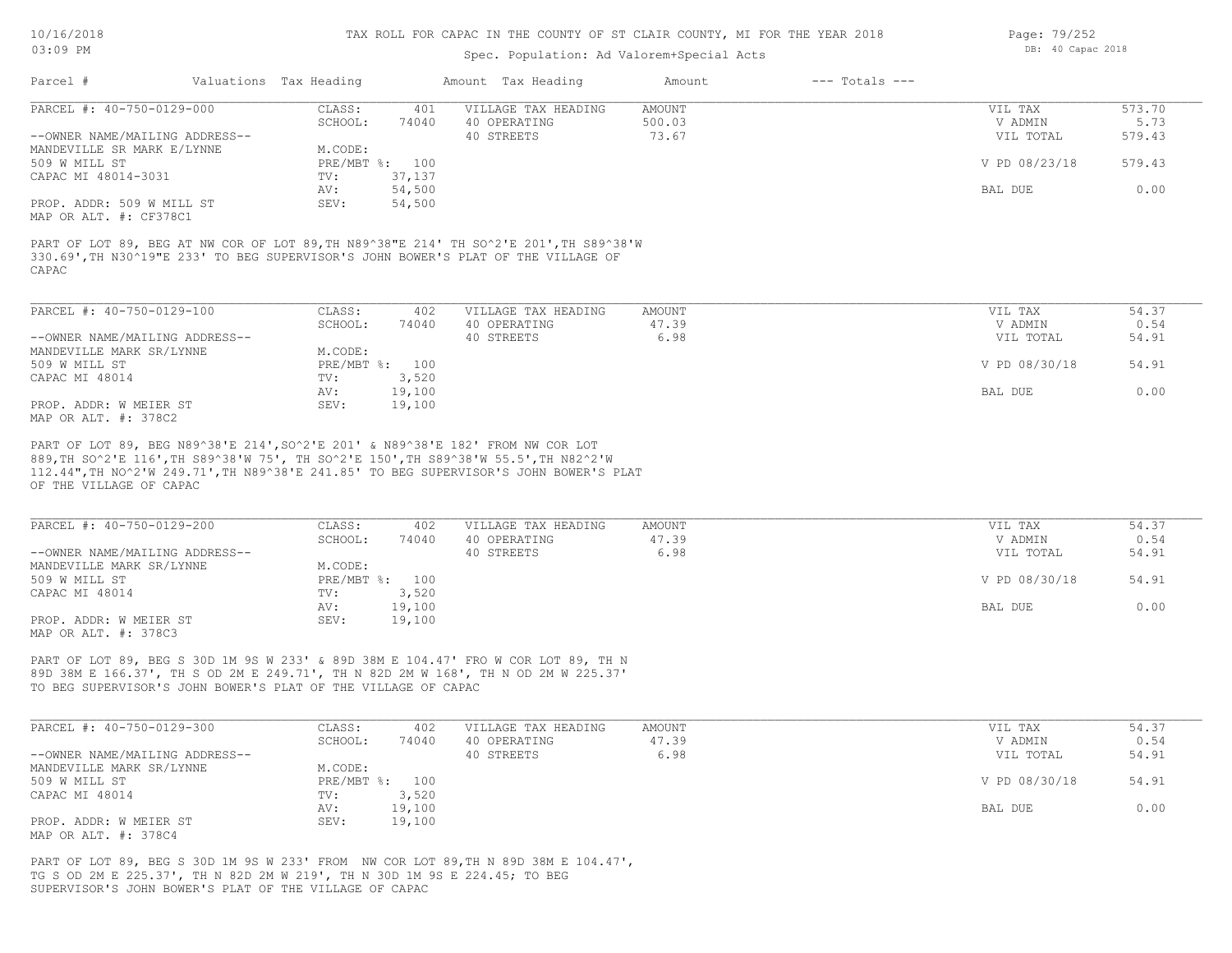## Spec. Population: Ad Valorem+Special Acts

| Page: 80/252 |                   |  |
|--------------|-------------------|--|
|              | DB: 40 Capac 2018 |  |

| Parcel #                       | Valuations Tax Heading |        | Amount Tax Heading  | Amount | $---$ Totals $---$ |               |        |
|--------------------------------|------------------------|--------|---------------------|--------|--------------------|---------------|--------|
| PARCEL #: 40-750-0130-000      | CLASS:                 | 401    | VILLAGE TAX HEADING | AMOUNT |                    | VIL TAX       | 461.33 |
|                                | SCHOOL:                | 74040  | 40 OPERATING        | 402.09 |                    | V ADMIN       | 4.61   |
| --OWNER NAME/MAILING ADDRESS-- |                        |        | 40 STREETS          | 59.24  |                    | VIL TOTAL     | 465.94 |
| SCHAEFER SUE/JOHN              | M.CODE:                | COREL  |                     |        |                    |               |        |
| 501 W MILL ST                  | PRE/MBT %: 100         |        |                     |        |                    | V PD 09/07/18 | 465.94 |
| CAPAC MI 48014-3031            | TV:                    | 29,863 |                     |        |                    |               |        |
|                                | AV:                    | 42,800 |                     |        |                    | BAL DUE       | 0.00   |
| PROP. ADDR: 501 W MILL ST      | SEV:                   | 42,800 |                     |        |                    |               |        |
|                                |                        |        |                     |        |                    |               |        |

MAP OR ALT. #: CF378D

SEC 21, 22, 27 & 28 T7N R13E E100 FT OF N 150 FT OF LOT 89 SUPERVISOR JOHN BOWERS PLAT OF THE VILLAGE OF CAPAC

| PARCEL #: 40-750-0131-000                                     | CLASS:     | 401    | VILLAGE TAX HEADING | AMOUNT | VIL TAX       | 441.09 |
|---------------------------------------------------------------|------------|--------|---------------------|--------|---------------|--------|
|                                                               | SCHOOL:    | 74040  | 40 OPERATING        | 384.45 | V ADMIN       | 4.41   |
| --OWNER NAME/MAILING ADDRESS--                                |            |        | 40 STREETS          | 56.64  | VIL TOTAL     | 445.50 |
| CHAVARRIA PETE G JR                                           | M.CODE:    | COREL  |                     |        |               |        |
| 111 S MATTESON ST                                             | PRE/MBT %: |        |                     |        | V PD 09/07/18 | 445.50 |
| CAPAC MI 48014                                                | TV:        | 28,553 |                     |        |               |        |
|                                                               | AV:        | 39,100 |                     |        | BAL DUE       | 0.00   |
| PROP. ADDR: 111 S MATTESON ST<br>$MAD$ $CD$ $ATM$ $H$ , $CDQ$ | SEV:       | 39,100 |                     |        |               |        |

MAP OR ALT. #: CF379

R13E LOT 90 SUPERVISOR JOHN BOWERS PLAT OF THE VILLAGE OF CAPAC SEC 21, 22, 27 & 28 T7N

| PARCEL #: 40-750-0133-000      | CLASS:     | 704   | VILLAGE TAX HEADING | AMOUNT | VIL TAX   | 0.00 |
|--------------------------------|------------|-------|---------------------|--------|-----------|------|
|                                | SCHOOL:    | 74040 | 40 OPERATING        | 0.00   | V ADMIN   | 0.00 |
| --OWNER NAME/MAILING ADDRESS-- |            |       | 40 STREETS          | 0.00   | VIL TOTAL | 0.00 |
| CAPAC COMMUNITY SCHOOL DIST    | M.CODE:    |       |                     |        |           |      |
| 403 N GLASSFORD ST             | PRE/MBT %: |       |                     |        | BAL DUE   | 0.00 |
| CAPAC MI 48014                 | TV:        |       |                     |        |           |      |
|                                | AV:        |       |                     |        |           |      |
| PROP. ADDR: W MEIER ST         | SEV:       |       |                     |        |           |      |
| MAP OR ALT. #: CF380A          |            |       |                     |        |           |      |

OF POPPS SUBDIVSION SUPERVISOR JOHN BOWER'S PLAT OF THE VILLAGE OF CAPAC S89ª58'36"W 410',TH S60ªW 225',TH SE'LY ALG E LINE OF MILLER-WALKER DRAIN TO N LINE & EXC THAT PART S & E OF A LINE, BEG S0ª33'50"E 324.21' FROM NE COR LOT 91,TH LOT 91 EXC S 499.82' OF THAT PART LYING E OF WALKER DRAIN & EXC KENWOOD SUBDIVISION

| PARCEL #: 40-750-0133-100      | CLASS:     | 201     | VILLAGE TAX HEADING | AMOUNT   | VIL TAX       | 3,365.21 |
|--------------------------------|------------|---------|---------------------|----------|---------------|----------|
|                                | SCHOOL:    | 74040   | 40 OPERATING        | 2,933.03 | V ADMIN       | 33.65    |
| --OWNER NAME/MAILING ADDRESS-- |            |         | 40 STREETS          | 432.18   | VIL TOTAL     | 3,398.86 |
| MATTESON STREET APT'S CO       | M.CODE:    |         |                     |          |               |          |
| MTH MANAGEMENT COMPANY         | PRE/MBT %: |         |                     |          | V PD 09/14/18 | 3,398.86 |
| 3100 WEST RD BLDG.2 STE 203    | TV:        | 217,835 |                     |          |               |          |
| EAST LANSING MI 48823          | AV:        | 366,600 |                     |          | BAL DUE       | 0.00     |
|                                | SEV:       | 366,600 |                     |          |               |          |
| PROP. ADDR: 130 N MATTESON ST  |            |         |                     |          |               |          |

MAP OR ALT. #: CF380B

OF THE VILLAGE OF CAPAC 33',TH N89ª39'14"E 229.66',TH N0ª33'50"E 287' TO BEG SUPERVISOR JOHN BOWER'S PLAT SUBDIVISION,TH S89ª36'41"E 310.23' TO NE COR LOT 2 POPPS SUBDIVISION,TH N0ª23'30"W S60ªW 225',TH SE'LY ALG E LINE OF MILLER-WALKER DRAIN TO N LINE OF POPPS THAT PART OF LOT 91, BEG S0ª33'50"E 324.21' FROM NE COR, TH S89ª58'36"W 410',TH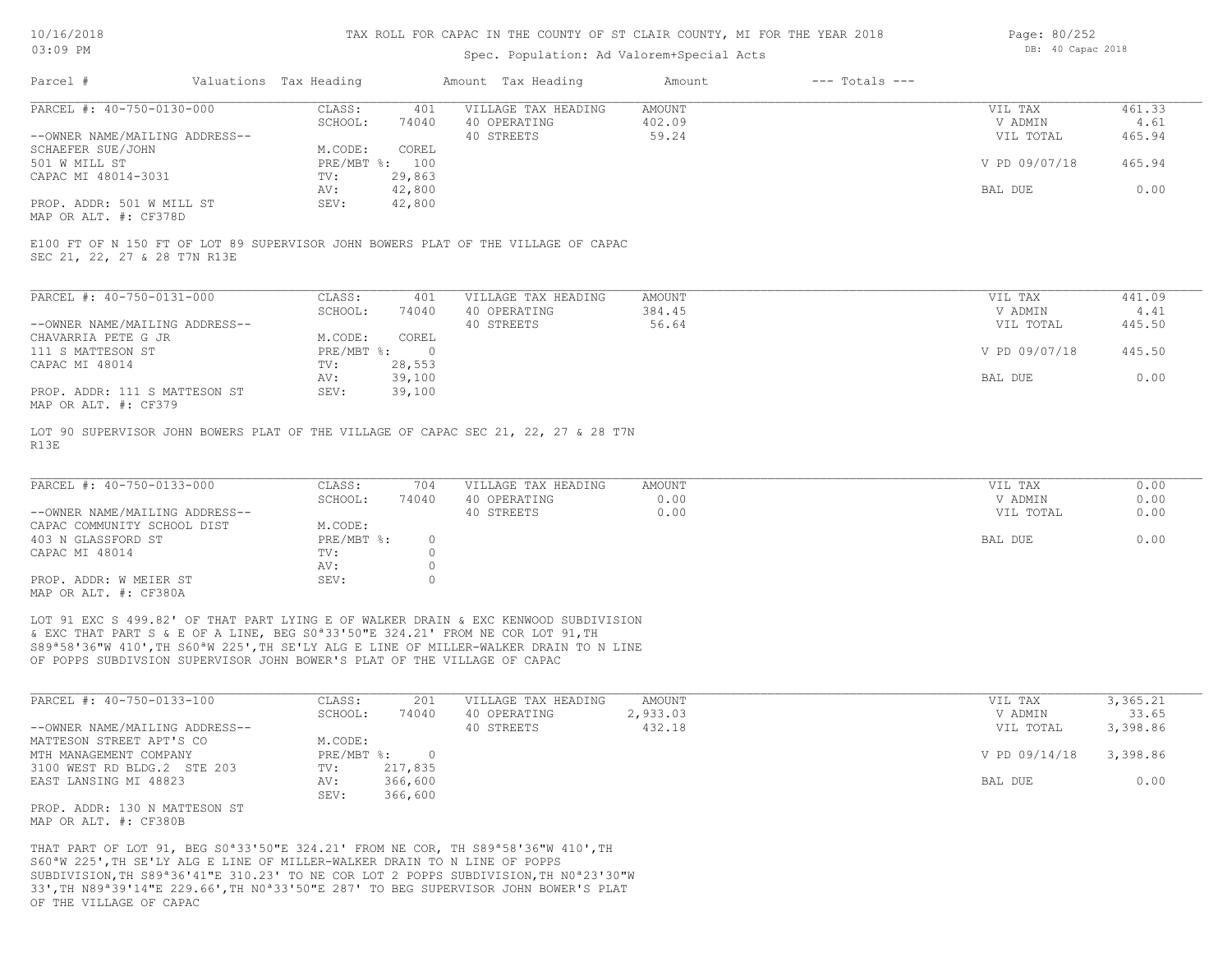## Spec. Population: Ad Valorem+Special Acts

| Parcel #                       | Valuations Tax Heading |       | Amount Tax Heading  | Amount | $---$ Totals $---$ |           |      |
|--------------------------------|------------------------|-------|---------------------|--------|--------------------|-----------|------|
| PARCEL #: 40-750-0134-000      | CLASS:                 | 703   | VILLAGE TAX HEADING | AMOUNT |                    | VIL TAX   | 0.00 |
|                                | SCHOOL:                | 74040 | 40 OPERATING        | 0.00   |                    | V ADMIN   | 0.00 |
| --OWNER NAME/MAILING ADDRESS-- |                        |       | 40 STREETS          | 0.00   |                    | VIL TOTAL | 0.00 |
| VILLAGE OF CAPAC               | M.CODE:                |       |                     |        |                    |           |      |
|                                | $PRE/MBT$ %:           |       |                     |        |                    | BAL DUE   | 0.00 |
| PROP. ADDR: W MEIER ST         | TV:                    |       |                     |        |                    |           |      |
| MAP OR ALT. #: CF380C          | AV:                    |       |                     |        |                    |           |      |
|                                | SEV:                   |       |                     |        |                    |           |      |
|                                |                        |       |                     |        |                    |           |      |

JOHN BOWERS PLAT OF THE VILLAGE OF CAPAC SEC 21, 22, 27 & 28 T7N R13E E60 FT OF THAT PART OF S 499.82 FT OF LOT 91 LYING E OF WALKER DRAIN. SUPERVISOR

| PARCEL #: 40-750-0137-000                                     | CLASS:     | 704   | VILLAGE TAX HEADING | AMOUNT | VIL TAX   | 0.00 |
|---------------------------------------------------------------|------------|-------|---------------------|--------|-----------|------|
|                                                               | SCHOOL:    | 74040 | 40 OPERATING        | 0.00   | V ADMIN   | 0.00 |
| --OWNER NAME/MAILING ADDRESS--                                |            |       | 40 STREETS          | 0.00   | VIL TOTAL | 0.00 |
| CAPAC COMMUNITY SCHOOL                                        | M.CODE:    |       |                     |        |           |      |
| 403 N GLASSFORD ST                                            | PRE/MBT %: | 0.    |                     |        | BAL DUE   | 0.00 |
| CAPAC MI 48014-3016                                           | TV:        |       |                     |        |           |      |
|                                                               | AV:        |       |                     |        |           |      |
| PROP. ADDR: 403 N GLASSFORD STREET<br>MAP OR ALT. #: CF381A/B | SEV:       |       |                     |        |           |      |

SUPERVISOR JOHN BOWERS PLAT OF THE VILLAGE OF CAPAC FT & EXC N 358.5 FT OF W 716.18' OF E 1472' & EXC S 135' OF N 670' OF E 150' LOT 92 EXC W 6 AC & EXC N 360 FT OF E 755.82 FT & EXC S 175 FT OF N 535 FT OF E 150

| PARCEL #: 40-750-0137-100          | CLASS:  | 401            | VILLAGE TAX HEADING | AMOUNT | VIL TAX       | 574.07 |
|------------------------------------|---------|----------------|---------------------|--------|---------------|--------|
|                                    | SCHOOL: | 74040          | 40 OPERATING        | 500.35 | V ADMIN       | 5.74   |
| --OWNER NAME/MAILING ADDRESS--     |         |                | 40 STREETS          | 73.72  | VIL TOTAL     | 579.81 |
| HACKELBERG ROGER/LORI              | M.CODE: | COREL          |                     |        |               |        |
| 309 N GLASSFORD ST                 |         | PRE/MBT %: 100 |                     |        | V PD 09/07/18 | 579.81 |
| CAPAC MI 48014-3014                | TV:     | 37,161         |                     |        |               |        |
|                                    | AV:     | 54,800         |                     |        | BAL DUE       | 0.00   |
| PROP. ADDR: 309 N GLASSFORD STREET | SEV:    | 54,800         |                     |        |               |        |
|                                    |         |                |                     |        |               |        |

MAP OR ALT. #: CF381F

CAPAC S135' OF N 670' OF E 150' OF LOT 92 SUPERVISOR JOHN BOWERS PLAT OF THE VILLAGE OF

| PARCEL #: 40-750-0138-000          | CLASS:  | 401            | VILLAGE TAX HEADING | AMOUNT | VIL TAX       | 403.66 |
|------------------------------------|---------|----------------|---------------------|--------|---------------|--------|
|                                    | SCHOOL: | 74040          | 40 OPERATING        | 351.82 | V ADMIN       | 4.03   |
| --OWNER NAME/MAILING ADDRESS--     |         |                | 40 STREETS          | 51.84  | VIL TOTAL     | 407.69 |
| OROSCO FRANCES/CHRISTINA           | M.CODE: | 00LSB          |                     |        |               |        |
| 319 GLASSFORD ST                   |         | PRE/MBT %: 100 |                     |        | V PD 08/23/18 | 407.69 |
| CAPAC MI 48014                     | TV:     | 26,130         |                     |        |               |        |
|                                    | AV:     | 37,600         |                     |        | BAL DUE       | 0.00   |
| PROP. ADDR: 319 N GLASSFORD STREET | SEV:    | 37,600         |                     |        |               |        |
| MAP OR ALT. #: CF381C              |         |                |                     |        |               |        |

OF CAPAC S75 FT OF N 435 FT OF E 150 FT OF LOT 92 SUPERVISOR JOHN BOWERS PLAT OF THE VILLAGE Page: 81/252 DB: 40 Capac 2018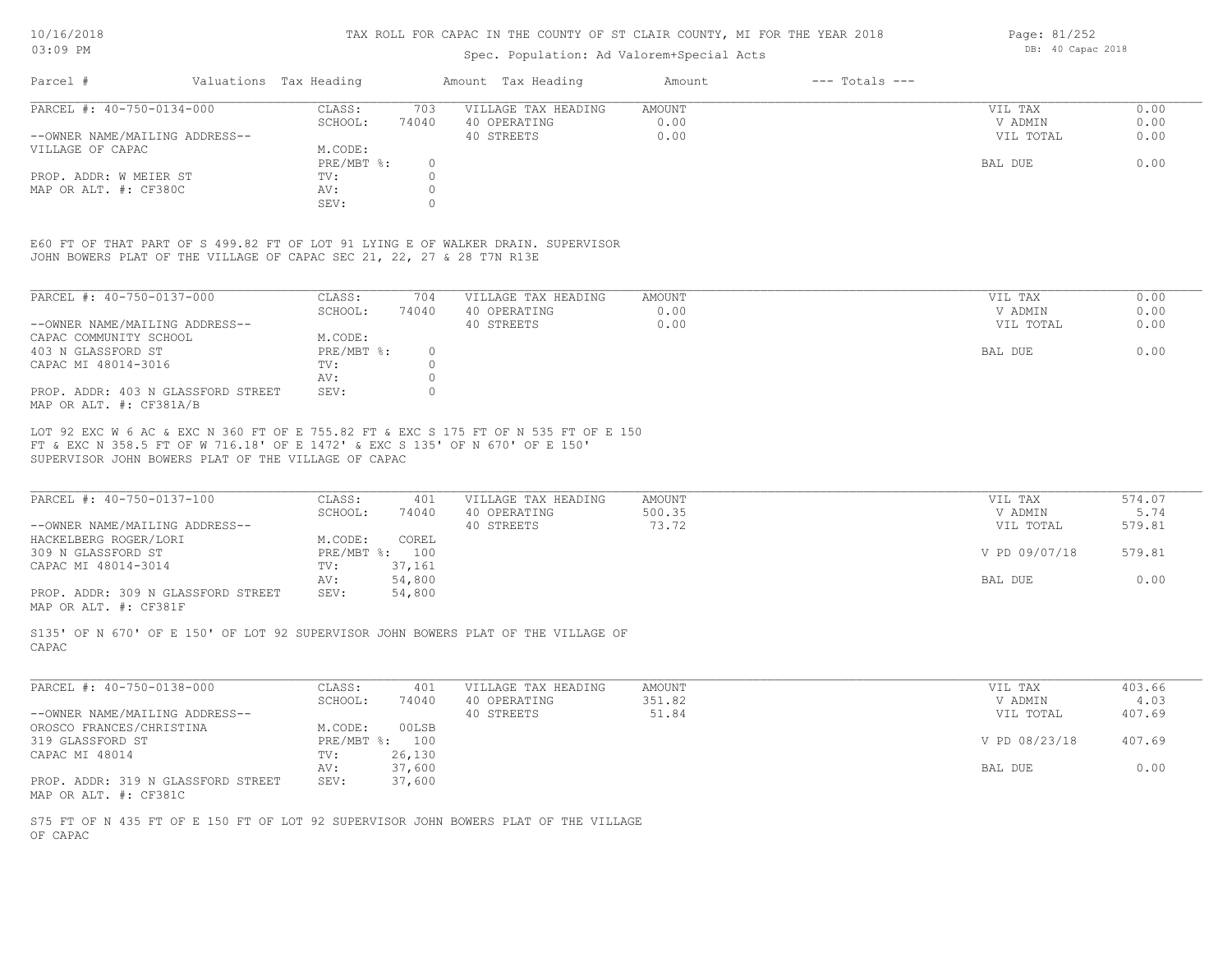## Spec. Population: Ad Valorem+Special Acts

| Page: 82/252 |                   |  |  |  |  |
|--------------|-------------------|--|--|--|--|
|              | DB: 40 Capac 2018 |  |  |  |  |

| Parcel #                                                                                                                                                                                                                                                              | Valuations Tax Heading                                             |                                                            | Amount Tax Heading                                | Amount                 | $---$ Totals $---$ |                                            |                              |
|-----------------------------------------------------------------------------------------------------------------------------------------------------------------------------------------------------------------------------------------------------------------------|--------------------------------------------------------------------|------------------------------------------------------------|---------------------------------------------------|------------------------|--------------------|--------------------------------------------|------------------------------|
| PARCEL #: 40-750-0139-000                                                                                                                                                                                                                                             | CLASS:                                                             | 401                                                        | VILLAGE TAX HEADING                               | <b>AMOUNT</b>          |                    | VIL TAX                                    | 934.63                       |
|                                                                                                                                                                                                                                                                       | SCHOOL:                                                            | 74040                                                      | 40 OPERATING                                      | 814.60                 |                    | V ADMIN                                    | 9.34                         |
| --OWNER NAME/MAILING ADDRESS--                                                                                                                                                                                                                                        |                                                                    |                                                            | 40 STREETS                                        | 120.03                 |                    | VIL TOTAL                                  | 943.97                       |
| ROSS DAVID J                                                                                                                                                                                                                                                          | M.CODE:                                                            | COREL                                                      |                                                   |                        |                    |                                            |                              |
| 317 N GLASSFORD ST                                                                                                                                                                                                                                                    | PRE/MBT %: 100                                                     |                                                            |                                                   |                        |                    | V PD 09/07/18                              | 943.97                       |
| CAPAC MI 48014-3014                                                                                                                                                                                                                                                   | TV:                                                                | 60,500                                                     |                                                   |                        |                    |                                            |                              |
|                                                                                                                                                                                                                                                                       | AV:                                                                | 60,500                                                     |                                                   |                        |                    | BAL DUE                                    | 0.00                         |
| PROP. ADDR: 317 N GLASSFORD STREET                                                                                                                                                                                                                                    | SEV:                                                               | 60,500                                                     |                                                   |                        |                    |                                            |                              |
| MAP OR ALT. #: CF381D                                                                                                                                                                                                                                                 |                                                                    |                                                            |                                                   |                        |                    |                                            |                              |
| S100 FT OF N 535 FT OF E 150 FT OF LOT 92 SUPERVISOR JOHN BOWERS PLAT OF THE<br>VILLAGE OF CAPAC SEC 21, 22, 27 & 28 T7N R13E                                                                                                                                         |                                                                    |                                                            |                                                   |                        |                    |                                            |                              |
| PARCEL #: 40-750-0140-000                                                                                                                                                                                                                                             |                                                                    |                                                            |                                                   |                        |                    |                                            |                              |
|                                                                                                                                                                                                                                                                       | CLASS:                                                             | 704                                                        | VILLAGE TAX HEADING                               | AMOUNT                 |                    | VIL TAX                                    | 0.00                         |
|                                                                                                                                                                                                                                                                       | SCHOOL:                                                            | 74040                                                      | 40 OPERATING                                      | 0.00                   |                    | V ADMIN                                    | 0.00                         |
| --OWNER NAME/MAILING ADDRESS--                                                                                                                                                                                                                                        |                                                                    |                                                            | 40 STREETS                                        | 0.00                   |                    | VIL TOTAL                                  | 0.00                         |
| CAPAC COMMUNITY SCHOOL                                                                                                                                                                                                                                                | M.CODE:                                                            |                                                            |                                                   |                        |                    |                                            |                              |
| 411 N GLASSFORD ST                                                                                                                                                                                                                                                    | PRE/MBT %:                                                         | $\circ$                                                    |                                                   |                        |                    | BAL DUE                                    | 0.00                         |
| CAPAC MI 48014-3016                                                                                                                                                                                                                                                   | TV:                                                                | $\circ$                                                    |                                                   |                        |                    |                                            |                              |
|                                                                                                                                                                                                                                                                       | AV:                                                                | $\circ$                                                    |                                                   |                        |                    |                                            |                              |
| PROP. ADDR: 411 N GLASSFORD STREET<br>MAP OR ALT. #: CF381E                                                                                                                                                                                                           | SEV:                                                               | $\circ$                                                    |                                                   |                        |                    |                                            |                              |
| S75 FT OF N 150 FT OF E 150 FT OF LOT 92 SUPERVISOR JOHN BOWERS PLAT OF THE VILLAGE<br>OF CAPAC SEC 21, 22, 27 & 28 T7N R13E<br>PARCEL #: 40-750-0141-000<br>--OWNER NAME/MAILING ADDRESS--<br>VILLAGE OF CAPAC<br>PROP. ADDR: N GLASSFORD S<br>MAP OR ALT. #: CF382A | CLASS:<br>SCHOOL:<br>M.CODE:<br>$PRE/MBT$ %:<br>TV:<br>AV:<br>SEV: | 703<br>74040<br>$\circ$<br>$\Omega$<br>$\circ$<br>$\Omega$ | VILLAGE TAX HEADING<br>40 OPERATING<br>40 STREETS | AMOUNT<br>0.00<br>0.00 |                    | VIL TAX<br>V ADMIN<br>VIL TOTAL<br>BAL DUE | 0.00<br>0.00<br>0.00<br>0.00 |
|                                                                                                                                                                                                                                                                       |                                                                    |                                                            |                                                   |                        |                    |                                            |                              |
| W360 FT OF LOT 93 EXC N 100 FT. SUPERVISOR JOHN BOWERS PLAT OF THE VILLAGE OF CAPAC<br>SEC 21, 22, 27 & 28 T7N R13E<br>PARCEL #: 40-750-0142-000<br>--OWNER NAME/MAILING ADDRESS--<br>CAPAC COMM SCHOOL DIST                                                          | CLASS:<br>SCHOOL:<br>M.CODE:<br>PRE/MBT %:                         | 704<br>74040<br>$\circ$                                    | VILLAGE TAX HEADING<br>40 OPERATING<br>40 STREETS | AMOUNT<br>0.00<br>0.00 |                    | VIL TAX<br>V ADMIN<br>VIL TOTAL<br>BAL DUE | 0.00<br>0.00<br>0.00<br>0.00 |

SEC 21, 22, 27 & 28 T7N R13E OF LOT 95 & W 6 AC OF LOT 92 SUPERVISOR JOHN BOWERS PLAT OF THE VILLAGE OF CAPAC 100 FT & EXC W 360 FT OF S 659 FT & W 499.04 FT OF LOT 94 EXC N 66 FT & W 499.04 FT N292.5 FT OF E 1472 FT OF LOT 92 EXC S 75 FT OF N 150 FT OF E 150 FT, LOT 93 EXC N

SEV: 0 MAP OR ALT. #: CF382B AV: 0<br>SEV: 0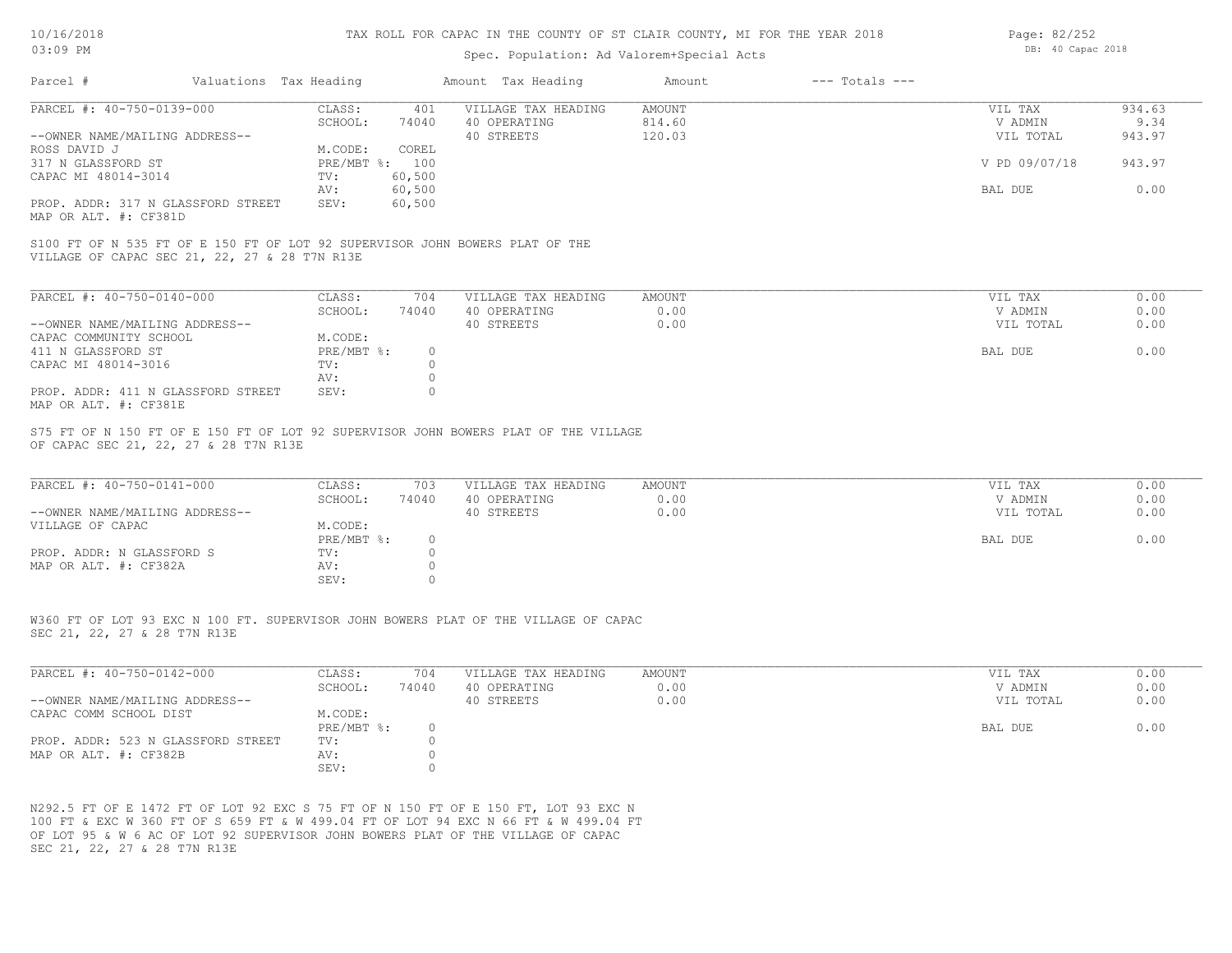## Spec. Population: Ad Valorem+Special Acts

| Parcel #                       | Valuations Tax Heading |       | Amount Tax Heading  | Amount | $---$ Totals $---$ |           |      |
|--------------------------------|------------------------|-------|---------------------|--------|--------------------|-----------|------|
| PARCEL #: 40-750-0143-000      | CLASS:                 | 705   | VILLAGE TAX HEADING | AMOUNT |                    | VIL TAX   | 0.00 |
|                                | SCHOOL:                | 74040 | 40 OPERATING        | 0.00   |                    | V ADMIN   | 0.00 |
| --OWNER NAME/MAILING ADDRESS-- |                        |       | 40 STREETS          | 0.00   |                    | VIL TOTAL | 0.00 |
| COUNSEL ON AGING INC.,         | M.CODE:                |       |                     |        |                    |           |      |
| 600 GRAND RIVER AVE            | PRE/MBT %:             |       |                     |        |                    | BAL DUE   | 0.00 |
| PORT HURON MI 48060            | TV:                    |       |                     |        |                    |           |      |
|                                | AV:                    |       |                     |        |                    |           |      |
| PROP. ADDR: 585 N MAIN ST      | SEV:                   |       |                     |        |                    |           |      |
|                                |                        |       |                     |        |                    |           |      |

MAP OR ALT. #: CF383A

PLAT OF THE VILLAGE OF CAPAC SEC 21, 22, 27 & 28 T7N R13E N246 FT OF LOT 94 LYING E OF BONER SUB, EXC N 46 FT THEREOF. SUPERVISOR JOHN BOWERS

| PARCEL #: 40-750-0144-000      | CLASS:       | 401    | VILLAGE TAX HEADING | AMOUNT | VIL TAX | 578.31                  |  |
|--------------------------------|--------------|--------|---------------------|--------|---------|-------------------------|--|
|                                | SCHOOL:      | 74040  | 40 OPERATING        | 504.04 | V ADMIN | 5.78                    |  |
| --OWNER NAME/MAILING ADDRESS-- |              |        | 40 STREETS          | 74.27  |         | 584.09<br>VIL TOTAL     |  |
| LYDICK ARTHUR M                | M.CODE:      |        |                     |        |         |                         |  |
| LYDICK PEGGY A                 | $PRE/MBT$ %: | 100    |                     |        |         | V PD 08/27/18<br>584.09 |  |
| 509 N MAIN ST                  | TV:          | 37,435 |                     |        |         |                         |  |
| CAPAC MI 48014-3151            | AV:          | 51,100 |                     |        | BAL DUE | 0.00                    |  |
|                                | SEV:         | 51,100 |                     |        |         |                         |  |
| PROP. ADDR: 509 N MAIN ST      |              |        |                     |        |         |                         |  |

MAP OR ALT. #: CF383B

OF THE VILLAGE OF CAPAC SEC 21, 22, 27 & 28 T7N R13E S113.50 FT OF THAT PART OF LOT 94 LYING E OF BONER SUB. SUPERVISOR JOHN BOWERS PLAT

| PARCEL #: 40-750-0145-000      | CLASS:     | 401    | VILLAGE TAX HEADING | AMOUNT | VIL TAX       | 456.39 |  |
|--------------------------------|------------|--------|---------------------|--------|---------------|--------|--|
|                                | SCHOOL:    | 74040  | 40 OPERATING        | 397.78 | V ADMIN       | 4.56   |  |
| --OWNER NAME/MAILING ADDRESS-- |            |        | 40 STREETS          | 58.61  | VIL TOTAL     | 460.95 |  |
| WHEELIHAN CHARLES M.           | M.CODE:    |        |                     |        |               |        |  |
| 14266 IMLAY CITY RD            | PRE/MBT %: |        |                     |        | V PD 07/18/18 | 460.95 |  |
| CAPAC MI 48014                 | TV:        | 29,543 |                     |        |               |        |  |
|                                | AV:        | 41,700 |                     |        | BAL DUE       | 0.00   |  |
| PROP. ADDR: 507 N MAIN ST      | SEV:       | 41,700 |                     |        |               |        |  |

 $\mathcal{L}_\mathcal{L} = \mathcal{L}_\mathcal{L} = \mathcal{L}_\mathcal{L} = \mathcal{L}_\mathcal{L} = \mathcal{L}_\mathcal{L} = \mathcal{L}_\mathcal{L} = \mathcal{L}_\mathcal{L} = \mathcal{L}_\mathcal{L} = \mathcal{L}_\mathcal{L} = \mathcal{L}_\mathcal{L} = \mathcal{L}_\mathcal{L} = \mathcal{L}_\mathcal{L} = \mathcal{L}_\mathcal{L} = \mathcal{L}_\mathcal{L} = \mathcal{L}_\mathcal{L} = \mathcal{L}_\mathcal{L} = \mathcal{L}_\mathcal{L}$ 

MAP OR ALT. #: CF384A

SEC 21, 22, 27 & 28 T7N R13E E160 FT OF N 70 FT OF LOT 95 SUPERVISOR JOHN BOWERS PLAT OF THE VILLAGE OF CAPAC

| PARCEL #: 40-750-0146-000      | CLASS:  | 401            | VILLAGE TAX HEADING | AMOUNT | VIL TAX       | 400.36 |
|--------------------------------|---------|----------------|---------------------|--------|---------------|--------|
|                                | SCHOOL: | 74040          | 40 OPERATING        | 348.95 | V ADMIN       | 4.00   |
| --OWNER NAME/MAILING ADDRESS-- |         |                | 40 STREETS          | 51.41  | VIL TOTAL     | 404.36 |
| LUMBARDO DOUGLAS W.            | M.CODE: | COREL          |                     |        |               |        |
| 538 N NEEPER ST                |         | PRE/MBT %: 100 |                     |        | V PD 09/07/18 | 404.36 |
| CAPAC MI 48014-3038            | TV:     | 25,917         |                     |        |               |        |
|                                | AV:     | 36,900         |                     |        | BAL DUE       | 0.00   |
| PROP. ADDR: 538 N NEEPER ST    | SEV:    | 36,900         |                     |        |               |        |
| MAP OR ALT. #: CF384B          |         |                |                     |        |               |        |

OF CAPAC SEC 21, 22, 27 & 28 T7N R13E W160 FT OF E 320 FT OF N 70 FT OF LOT 95 SUPERVISOR JOHN BOWERS PLAT OF THE VILLAGE Page: 83/252 DB: 40 Capac 2018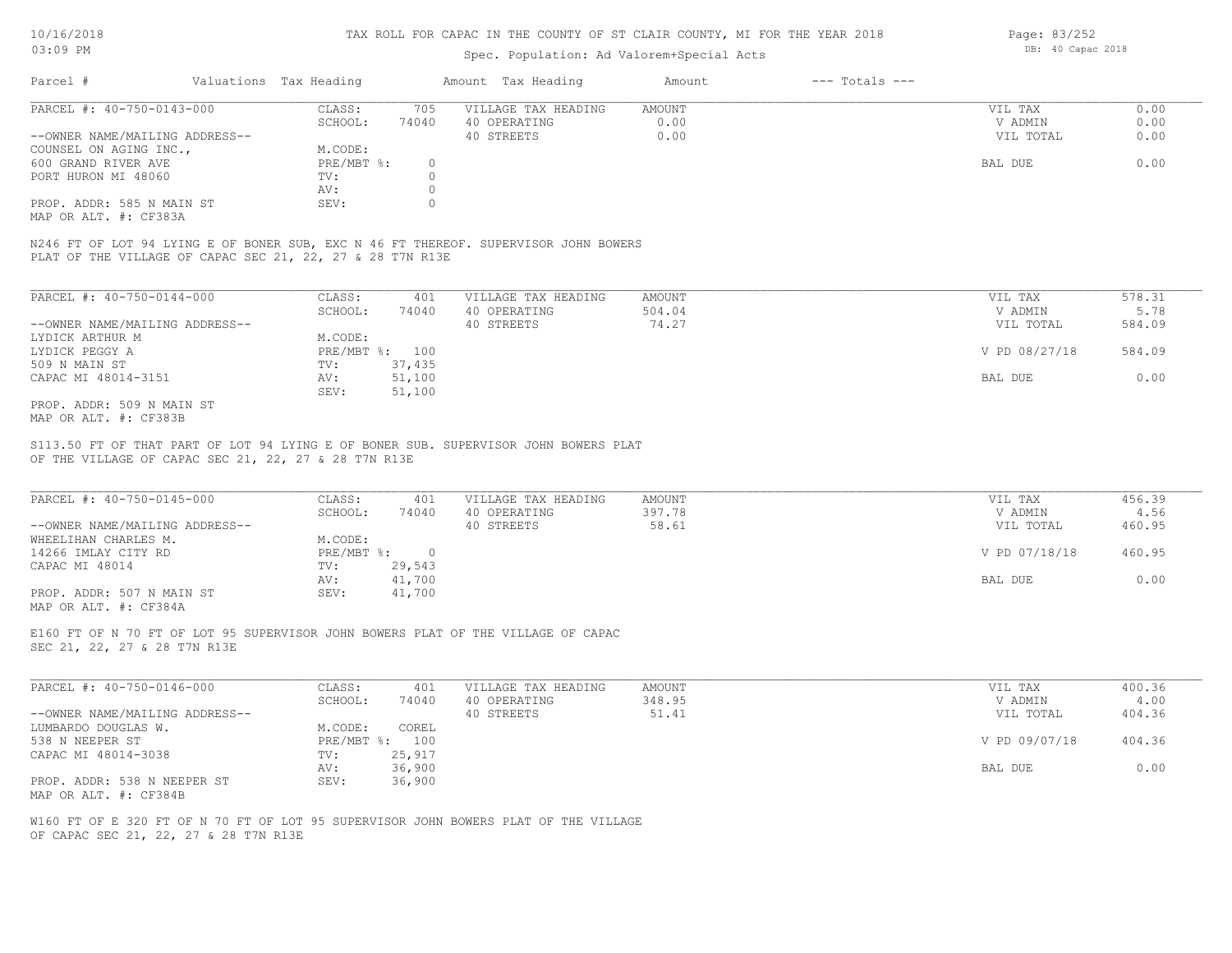## Spec. Population: Ad Valorem+Special Acts

| Parcel #                       | Valuations Tax Heading |       | Amount Tax Heading  | Amount | $---$ Totals $---$ |           |      |
|--------------------------------|------------------------|-------|---------------------|--------|--------------------|-----------|------|
| PARCEL #: 40-750-0147-000      | CLASS:                 | 703   | VILLAGE TAX HEADING | AMOUNT |                    | VIL TAX   | 0.00 |
|                                | SCHOOL:                | 74040 | 40 OPERATING        | 0.00   |                    | V ADMIN   | 0.00 |
| --OWNER NAME/MAILING ADDRESS-- |                        |       | 40 STREETS          | 0.00   |                    | VIL TOTAL | 0.00 |
| STREETS-VILLAGE OF CAPAC       | M.CODE:                |       |                     |        |                    |           |      |
|                                | $PRE/MBT$ $\div$       |       |                     |        |                    | BAL DUE   | 0.00 |
| PROP. ADDR: W PARK ST          | TV:                    |       |                     |        |                    |           |      |
| MAP OR ALT. #: CF385A/B        | AV:                    |       |                     |        |                    |           |      |
|                                | SEV:                   |       |                     |        |                    |           |      |

SUPERVISOR JOHN BOWERS PLAT OF THE VILLAGE OF CAPAC SEC 21, 22, 27 & 28 T7N R13E LOTS 94 & 95 EXC N 46 FT THEREOF. ALSO N 46 FT OF LOT 94 & N 100 FT OF LOT 93 150 FT OF N 66 FT OF LOT 97, & W 66 FT OF LOTS 96 & 97, & E 66 FT OF W 565.04 FT OF LOT 97 & W 66 FT OF E 216 FT OF LOTS 96 & 97 & E 66 FT OF W 941.04 FT OF LOT 95 & E

| PARCEL #: 40-750-0148-000          | CLASS:  | 401            | VILLAGE TAX HEADING | AMOUNT | VIL TAX       | 843.62 |
|------------------------------------|---------|----------------|---------------------|--------|---------------|--------|
|                                    | SCHOOL: | 74040          | 40 OPERATING        | 735.28 | V ADMIN       | 8.43   |
| --OWNER NAME/MAILING ADDRESS--     |         |                | 40 STREETS          | 108.34 | VIL TOTAL     | 852.05 |
| FICK PAMELA FAYE                   | M.CODE: | COREL          |                     |        |               |        |
| 530 N GLASSFORD ST                 |         | PRE/MBT %: 100 |                     |        | V PD 09/07/18 | 852.05 |
| CAPAC MI 48014-3015                | TV:     | 54,609         |                     |        |               |        |
|                                    | AV:     | 74,200         |                     |        | BAL DUE       | 0.00   |
| PROP. ADDR: 530 N GLASSFORD STREET | SEV:    | 74,200         |                     |        |               |        |
|                                    |         |                |                     |        |               |        |

MAP OR ALT. #: CF385C

VILLAGE OF CAPAC E160' OF W 725.04' OF N 146.64' OF LOT 95 SUPERVISOR JOHN BOWERS PLAT OF THE

| PARCEL #: 40-750-0148-250          | CLASS:  | 401            | VILLAGE TAX HEADING | AMOUNT | VIL TAX       | 711.78 |
|------------------------------------|---------|----------------|---------------------|--------|---------------|--------|
|                                    | SCHOOL: | 74040          | 40 OPERATING        | 620.37 | V ADMIN       | 7.11   |
| --OWNER NAME/MAILING ADDRESS--     |         |                | 40 STREETS          | 91.41  | VIL TOTAL     | 718.89 |
| MORALES JUAN J                     | M.CODE: | OOSCU          |                     |        |               |        |
| 480 N GLASSFORD ST                 |         | PRE/MBT %: 100 |                     |        | V PD 08/09/18 | 718.89 |
| CAPAC MI 48014-3015                | TV:     | 46,075         |                     |        |               |        |
|                                    | AV:     | 65,200         |                     |        | BAL DUE       | 0.00   |
| PROP. ADDR: 480 N GLASSFORD STREET | SEV:    | 65,200         |                     |        |               |        |
| MAP OR ALT. #: CF385F              |         |                |                     |        |               |        |

THE VILLAGE OF CAPAC S82' OF N 228.64' OF E 160' OF W 725.04' OF LOT 95 SUPERVISOR JOHN BOWERS PLAT OF

| PARCEL #: 40-750-0149-000          | CLASS:     | 401    | VILLAGE TAX HEADING | AMOUNT | VIL TAX       | 680.45 |
|------------------------------------|------------|--------|---------------------|--------|---------------|--------|
|                                    | SCHOOL:    | 74040  | 40 OPERATING        | 593.07 | V ADMIN       | 6.80   |
| --OWNER NAME/MAILING ADDRESS--     |            |        | 40 STREETS          | 87.38  | VIL TOTAL     | 687.25 |
| DAMS BRENT                         | M.CODE:    | OLALS  |                     |        |               |        |
| DAMS MARIA                         | PRE/MBT %: | 100    |                     |        | V PD 09/13/18 | 687.25 |
| 420 N GLASSFORD ST                 | TV:        | 44,047 |                     |        |               |        |
| CAPAC MI 48014                     | AV:        | 60,000 |                     |        | BAL DUE       | 0.00   |
|                                    | SEV:       | 60,000 |                     |        |               |        |
| PROP. ADDR: 420 N GLASSFORD STREET |            |        |                     |        |               |        |

MAP OR ALT. #: CF385D

PLAT OF THE VILLAGE OF CAPAC SEC 21, 22, 27 & 28 T7N R13E E160 FT OF W 725.04 FT OF LOT 95 EXC N 228.64 FT THEREOF. SUPERVISOR JOHN BOWERS Page: 84/252 DB: 40 Capac 2018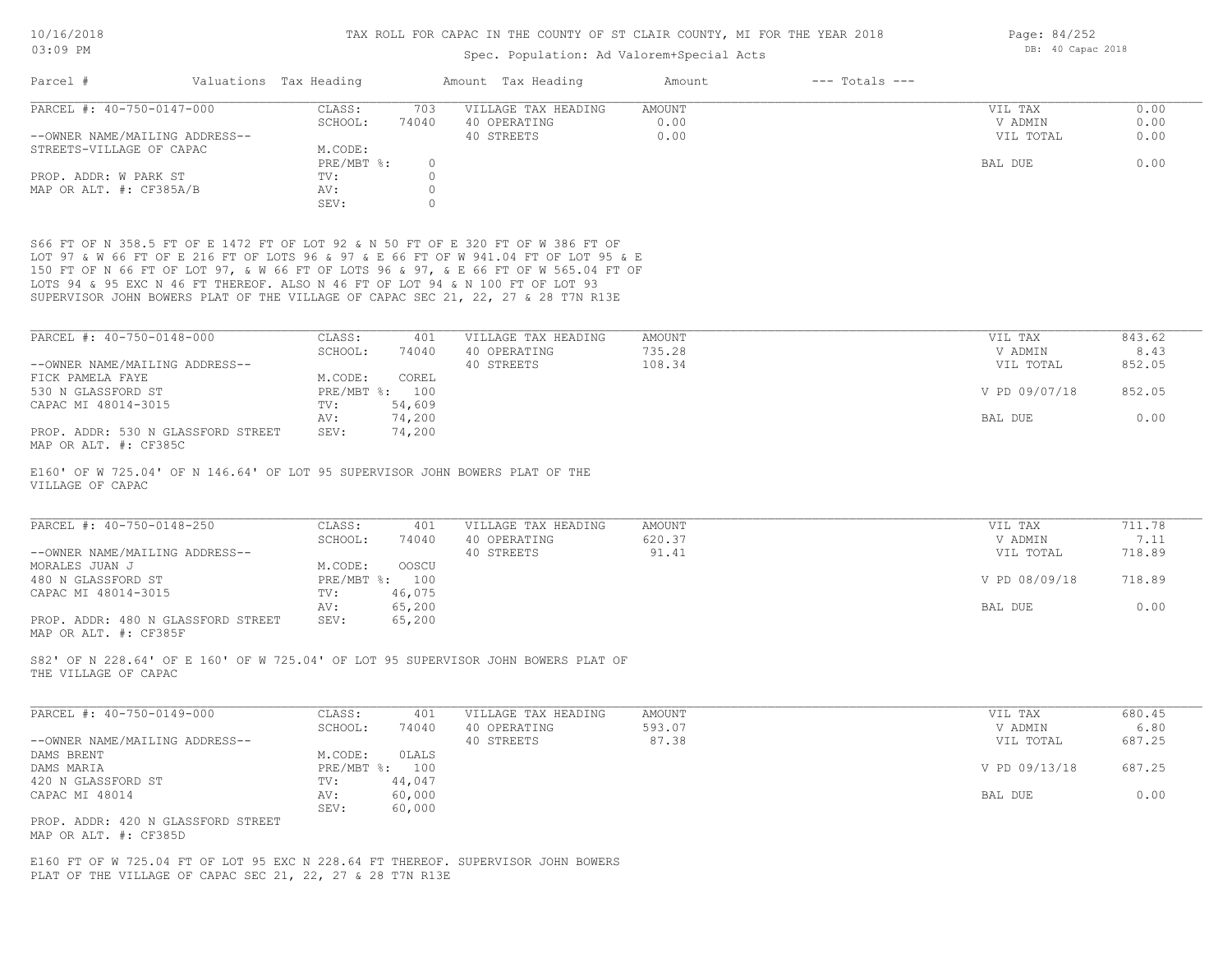# Spec. Population: Ad Valorem+Special Acts

| Page: 85/252 |                   |  |
|--------------|-------------------|--|
|              | DB: 40 Capac 2018 |  |

| Parcel #                                                    | Valuations Tax Heading |                            | Amount Tax Heading                                                                  | Amount                    | $---$ Totals $---$ |                                 |                          |
|-------------------------------------------------------------|------------------------|----------------------------|-------------------------------------------------------------------------------------|---------------------------|--------------------|---------------------------------|--------------------------|
| PARCEL #: 40-750-0150-000<br>--OWNER NAME/MAILING ADDRESS-- | CLASS:<br>SCHOOL:      | 401<br>74040               | VILLAGE TAX HEADING<br>40 OPERATING<br>40 STREETS                                   | AMOUNT<br>672.72<br>99.12 |                    | VIL TAX<br>V ADMIN<br>VIL TOTAL | 771.84<br>7.71<br>779.55 |
| ARGYRIS COURTNEY<br>505 N MAIN ST                           | M.CODE:                | COREL<br>PRE/MBT %: 100    |                                                                                     |                           |                    | V PD 09/07/18                   | 779.55                   |
| CAPAC MI 48014-3151                                         | TV:<br>AV:             | 49,963<br>60,400           |                                                                                     |                           |                    | BAL DUE                         | 0.00                     |
| PROP. ADDR: 505 N MAIN ST<br>MAP OR ALT. #: CF385E          | SEV:                   | 60,400                     |                                                                                     |                           |                    |                                 |                          |
| THE VILLAGE OF CAPAC                                        |                        |                            | E320' OF S 84.5' ADJ LOT 104 ON N OF LOT 95 EXC W 150' SUPV JOHN BOWER'S PLAT OF    |                           |                    |                                 |                          |
| PARCEL #: 40-750-0150-250                                   | CLASS:<br>SCHOOL:      | 401<br>74040               | VILLAGE TAX HEADING<br>40 OPERATING                                                 | <b>AMOUNT</b><br>228.89   |                    | VIL TAX<br>V ADMIN              | 262.61<br>2.62           |
| --OWNER NAME/MAILING ADDRESS--<br>NEMECEK JOSHUA J          | M.CODE:                |                            | 40 STREETS                                                                          | 33.72                     |                    | VIL TOTAL                       | 265.23                   |
| 208 E CHURCH ST<br>CAPAC MI 48014                           | PRE/MBT %:             | $\overline{0}$<br>17,000   |                                                                                     |                           |                    | V PD 09/27/18                   | 265.23                   |
| PROP. ADDR: 424 N NEEPER ST                                 | TV:<br>AV:<br>SEV:     | 17,000<br>17,000           |                                                                                     |                           |                    | BAL DUE                         | 0.00                     |
| MAP OR ALT. #: CF385G                                       |                        |                            |                                                                                     |                           |                    |                                 |                          |
|                                                             |                        |                            | W150' OF E 320' OF S 84.5' ADJ LOT 104 ON N OF LOT 95 SUPV JOHN BOWER'S PLAT OF THE |                           |                    |                                 |                          |
| PARCEL #: 40-750-0151-000                                   | CLASS:<br>SCHOOL:      | 401<br>74040               | VILLAGE TAX HEADING<br>40 OPERATING                                                 | AMOUNT<br>455.23          |                    | VIL TAX<br>V ADMIN              | 522.30<br>5.22           |
| --OWNER NAME/MAILING ADDRESS--<br>SEIDLER JO LOUISE         | M.CODE:                |                            | 40 STREETS                                                                          | 67.07                     |                    | VIL TOTAL                       | 527.52                   |
| SEIDLER ELIZABETH L<br>400 N NEEPER ST P.O. BOX 40          | TV:                    | PRE/MBT %: 100<br>33,810   |                                                                                     |                           |                    | V PD 08/09/18                   | 527.52                   |
| CAPAC MI 48014-3039                                         | AV:<br>SEV:            | 47,300<br>47,300           |                                                                                     |                           |                    | BAL DUE                         | 0.00                     |
| PROP. ADDR: 400 N NEEPER ST<br>MAP OR ALT. #: CF386A1       |                        |                            |                                                                                     |                           |                    |                                 |                          |
| THE VILLAGE OF CAPAC SEC 21, 22, 27 & 28 T7N R13E           |                        |                            | W75 FT OF E 150 FT OF LOT 96 EXC N 146.5 FT THEREOF SUPERVISOR JOHN BOWERS PLAT OF  |                           |                    |                                 |                          |
| PARCEL #: 40-750-0152-000                                   | CLASS:                 | 401                        | VILLAGE TAX HEADING                                                                 | <b>AMOUNT</b>             |                    | VIL TAX                         | 486.84                   |
| --OWNER NAME/MAILING ADDRESS--                              | SCHOOL:                | 74040                      | 40 OPERATING<br>40 STREETS                                                          | 424.32<br>62.52           |                    | V ADMIN<br>VIL TOTAL            | 4.86<br>491.70           |
| KING JEREMY L<br>KING JENNIFER A                            | M.CODE:                | PRE/MBT %: 100             |                                                                                     |                           |                    | V PD 08/14/18                   | 491.70                   |
| 410 N NEEPER ST<br>CAPAC MI 48014                           | TV:<br>AV:<br>SEV:     | 31,514<br>42,800<br>42,800 |                                                                                     |                           |                    | BAL DUE                         | 0.00                     |
| PROP. ADDR: 410 N NEEPER ST<br>MAP OR ALT. #: CF386A2       |                        |                            |                                                                                     |                           |                    |                                 |                          |

N146.50' OF E 150' OF LOT 96 SUPERVISOR JOHN BOWERS PLAT OF THE VILLAGE OF CAPAC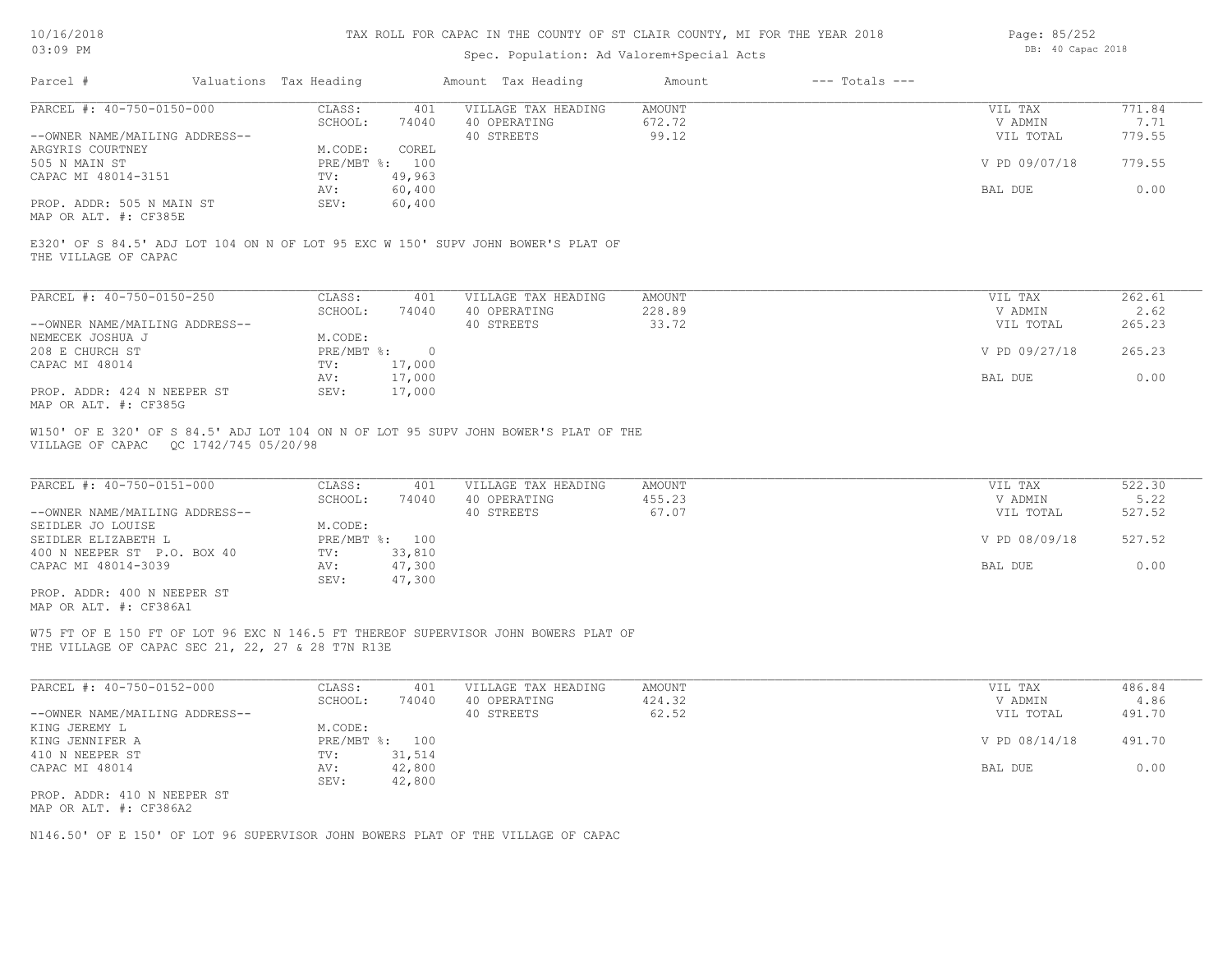# Spec. Population: Ad Valorem+Special Acts

Page: 86/252 DB: 40 Capac 2018

| Parcel #                                                    | Valuations Tax Heading |                             |                          | Amount Tax Heading                                                                                                                                                         | Amount                           | $---$ Totals $---$ |                                 |                          |
|-------------------------------------------------------------|------------------------|-----------------------------|--------------------------|----------------------------------------------------------------------------------------------------------------------------------------------------------------------------|----------------------------------|--------------------|---------------------------------|--------------------------|
| PARCEL #: 40-750-0153-000<br>--OWNER NAME/MAILING ADDRESS-- |                        | CLASS:<br>SCHOOL:           | 401<br>74040             | VILLAGE TAX HEADING<br>40 OPERATING<br>40 STREETS                                                                                                                          | <b>AMOUNT</b><br>528.45<br>77.86 |                    | VIL TAX<br>V ADMIN<br>VIL TOTAL | 606.31<br>6.06<br>612.37 |
| AXT STEVEN W<br>115 KEMPF COURT                             |                        | M.CODE:                     | COREL<br>PRE/MBT %: 100  |                                                                                                                                                                            |                                  |                    | V PD 09/07/18                   | 612.37                   |
| CAPAC MI 48014                                              |                        | TV:<br>AV:                  | 39,248<br>55,300         |                                                                                                                                                                            |                                  |                    | BAL DUE                         | 0.00                     |
| PROP. ADDR: 115 W KEMPF COURT<br>MAP OR ALT. #: CF86B       |                        | SEV:                        | 55,300                   |                                                                                                                                                                            |                                  |                    |                                 |                          |
| SEC 21, 22, 27 & 28 T7N R13E                                |                        |                             |                          | S146 FT OF E 75 FT OF LOT 96 SUPERVISOR JOHN BOWERS PLAT OF THE VILLAGE OF CAPAC                                                                                           |                                  |                    |                                 |                          |
| PARCEL #: 40-750-0154-000                                   |                        | CLASS:                      | 401                      | VILLAGE TAX HEADING                                                                                                                                                        | <b>AMOUNT</b>                    |                    | VIL TAX                         | 675.09                   |
| --OWNER NAME/MAILING ADDRESS--                              |                        | SCHOOL:                     | 74040                    | 40 OPERATING<br>40 STREETS                                                                                                                                                 | 588.39<br>86.70                  |                    | V ADMIN<br>VIL TOTAL            | 6.75<br>681.84           |
| DCH RENOVATIONS<br>401 N NEEPER ST                          |                        | M.CODE:<br>$PRE/MBT$ $\div$ | $\overline{\phantom{0}}$ |                                                                                                                                                                            |                                  |                    | BAL DUE                         | 681.84                   |
| CAPAC MI 48014-3041                                         |                        | TV:                         | 43,700                   |                                                                                                                                                                            |                                  |                    |                                 |                          |
|                                                             |                        | AV:                         | 43,700                   |                                                                                                                                                                            |                                  |                    |                                 |                          |
| PROP. ADDR: 401 N NEEPER ST<br>MAP OR ALT. #: CF386C        |                        | SEV:                        | 43,700                   |                                                                                                                                                                            |                                  |                    |                                 |                          |
| PARCEL #: 40-750-0155-000<br>--OWNER NAME/MAILING ADDRESS-- |                        | CLASS:<br>SCHOOL:           | 401<br>74040             | VILLAGE TAX HEADING<br>40 OPERATING<br>40 STREETS                                                                                                                          | <b>AMOUNT</b><br>626.12<br>92.25 |                    | VIL TAX<br>V ADMIN<br>VIL TOTAL | 718.37<br>7.18<br>725.55 |
| GWISDALLA ANNETTE M                                         |                        | M.CODE:                     |                          |                                                                                                                                                                            |                                  |                    |                                 |                          |
| 405 N NEEPER ST                                             |                        |                             | PRE/MBT %: 100           |                                                                                                                                                                            |                                  |                    | BAL DUE                         | 725.55                   |
| CAPAC MI 48014                                              |                        | TV:                         | 46,502                   |                                                                                                                                                                            |                                  |                    |                                 |                          |
| PROP. ADDR: 405 N NEEPER ST<br>MAP OR ALT. #: CF386D/F      |                        | AV:<br>SEV:                 | 62,900<br>62,900         |                                                                                                                                                                            |                                  |                    |                                 |                          |
| OF CAPAC SEC 21, 22, 27 & 28 T7N R13E                       |                        |                             |                          | N122 FT OF S 182 FT OF W 150 FT OF E 366 FT & W 20 FT OF E 386 FT OF LOT 96 EXC S<br>60 FT & EX N 110.5 FT OF SAID W 20 FT. SUPERVISOR JOHN BOWERS PLAT OF THE VILLAGE     |                                  |                    |                                 |                          |
| PARCEL #: 40-750-0156-000                                   |                        | CLASS:                      | 401                      | VILLAGE TAX HEADING                                                                                                                                                        | <b>AMOUNT</b>                    |                    | VIL TAX                         | 667.31<br>6.67           |
| --OWNER NAME/MAILING ADDRESS--                              |                        | SCHOOL:                     | 74040                    | 40 OPERATING<br>40 STREETS                                                                                                                                                 | 581.61<br>85.70                  |                    | V ADMIN<br>VIL TOTAL            | 673.98                   |
| OCONNOR BETTY J                                             |                        | M.CODE:                     |                          |                                                                                                                                                                            |                                  |                    |                                 |                          |
| 411 N NEEPER ST                                             |                        |                             | PRE/MBT %: 100           |                                                                                                                                                                            |                                  |                    | V PD 08/21/18                   | 673.98                   |
| CAPAC MI 48014-3041                                         |                        | TV:                         | 43,196                   |                                                                                                                                                                            |                                  |                    |                                 |                          |
| PROP. ADDR: 411 N NEEPER ST<br>MAP OR ALT. #: CF386G/H      |                        | AV:<br>SEV:                 | 58,600<br>58,600         |                                                                                                                                                                            |                                  |                    | BAL DUE                         | 0.00                     |
| T7N R13E                                                    |                        |                             |                          | W150 FT OF E 366 FT OF LOT 96 EXC S 182 FT THEREOF & N 110.5 FT OF W 20 FT OF E 386<br>FT OF LOT 96 SUPERVISOR JOHN BOWERS PLAT OF THE VILLAGE OF CAPAC SEC 21, 22 27 & 28 |                                  |                    |                                 |                          |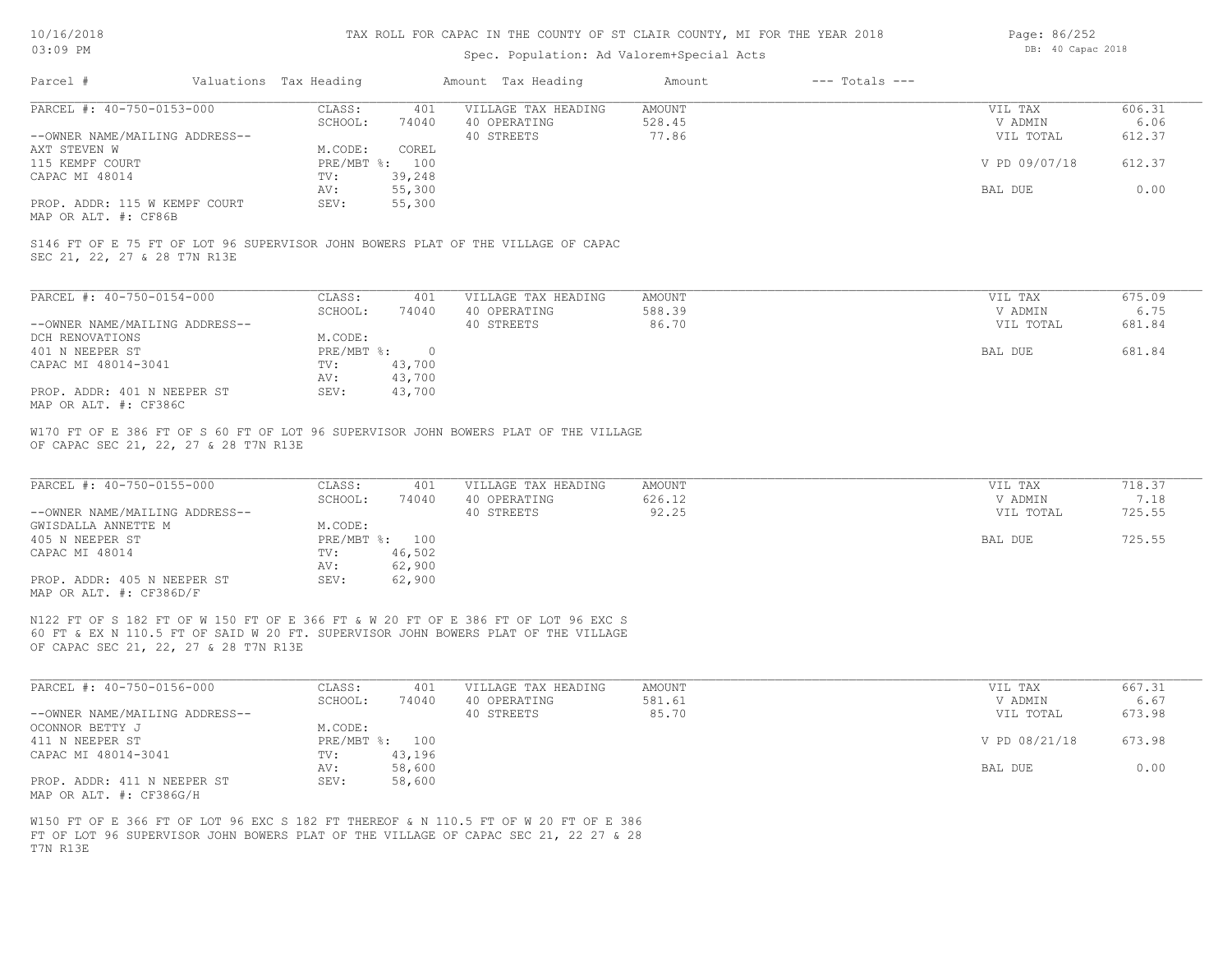## Spec. Population: Ad Valorem+Special Acts

| Parcel #                       | Valuations Tax Heading |        | Amount Tax Heading  | Amount | $---$ Totals $---$ |               |        |
|--------------------------------|------------------------|--------|---------------------|--------|--------------------|---------------|--------|
| PARCEL #: 40-750-0157-000      | CLASS:                 | 401    | VILLAGE TAX HEADING | AMOUNT |                    | VIL TAX       | 562.74 |
|                                | SCHOOL:                | 74040  | 40 OPERATING        | 490.47 |                    | V ADMIN       | 5.62   |
| --OWNER NAME/MAILING ADDRESS-- |                        |        | 40 STREETS          | 72.27  |                    | VIL TOTAL     | 568.36 |
| MCDERMOTT LOGAN                | M.CODE:                |        |                     |        |                    |               |        |
| MCDERMOTT KATHERINE            | PRE/MBT %: 100         |        |                     |        |                    | V PD 10/04/18 | 568.36 |
| 408 N GLASSFORD STREET         | TV:                    | 36,427 |                     |        |                    |               |        |
| CAPAC MI 48014                 | AV:                    | 50,700 |                     |        |                    | BAL DUE       | 0.00   |
|                                | SEV:                   | 50,700 |                     |        |                    |               |        |
|                                |                        |        |                     |        |                    |               |        |

MAP OR ALT. #: CF386I PROP. ADDR: 408 N GLASSFORD STREET

OF THE VILLAGE OF CAPAC SEC 21, 22, 27 & 28 T7N R13E S100 FT OF N 200 FT OF E 150 FT OF W 216 FT OF LOT 96 SUPERVISOR JOHN BOWERS PLAT

| PARCEL #: 40-750-0158-000          | CLASS:  | 401            | VILLAGE TAX HEADING | AMOUNT | VIL TAX       | 598.10 |
|------------------------------------|---------|----------------|---------------------|--------|---------------|--------|
|                                    | SCHOOL: | 74040          | 40 OPERATING        | 521.29 | V ADMIN       | 5.98   |
| --OWNER NAME/MAILING ADDRESS--     |         |                | 40 STREETS          | 76.81  | VIL TOTAL     | 604.08 |
| BAKER DEWAYNE                      | M.CODE: |                |                     |        |               |        |
| 402 N GLASSFORD ST                 |         | PRE/MBT %: 100 |                     |        | V PD 07/30/18 | 604.08 |
| CAPAC MI 48014-3015                | TV:     | 38,716         |                     |        |               |        |
|                                    | AV:     | 54,700         |                     |        | BAL DUE       | 0.00   |
| PROP. ADDR: 402 N GLASSFORD STREET | SEV:    | 54,700         |                     |        |               |        |
| MAP OR ALT. #: CF386J              |         |                |                     |        |               |        |

VILLAGE OF CAPAC SEC 21, 22, 27 & 28 T7N R13E E150 FT OF W 216 FT OF LOT 96 EXC N 200 FT. SUPERVISOR JOHN BOWERS PLAT OF THE

| PARCEL #: 40-750-0159-000          | CLASS:       | 401    | VILLAGE TAX HEADING | AMOUNT | VIL TAX       | 544.88 |
|------------------------------------|--------------|--------|---------------------|--------|---------------|--------|
|                                    | SCHOOL:      | 74040  | 40 OPERATING        | 474.91 | V ADMIN       | 5.44   |
| --OWNER NAME/MAILING ADDRESS--     |              |        | 40 STREETS          | 69.97  | VIL TOTAL     | 550.32 |
| CROMAS MARK F/LUCY M               | M.CODE:      |        |                     |        |               |        |
| 2447 S SUMERS RD                   | $PRE/MBT$ %: | $\cap$ |                     |        | V PD 08/21/18 | 550.32 |
| IMLAY CITY MI 48444                | TV:          | 35,272 |                     |        |               |        |
|                                    | AV:          | 49,200 |                     |        | BAL DUE       | 0.00   |
| PROP. ADDR: 416 N GLASSFORD STREET | SEV:         | 49,200 |                     |        |               |        |
| MAP OR ALT. #: CF386K              |              |        |                     |        |               |        |

 $\mathcal{L}_\mathcal{L} = \mathcal{L}_\mathcal{L} = \mathcal{L}_\mathcal{L} = \mathcal{L}_\mathcal{L} = \mathcal{L}_\mathcal{L} = \mathcal{L}_\mathcal{L} = \mathcal{L}_\mathcal{L} = \mathcal{L}_\mathcal{L} = \mathcal{L}_\mathcal{L} = \mathcal{L}_\mathcal{L} = \mathcal{L}_\mathcal{L} = \mathcal{L}_\mathcal{L} = \mathcal{L}_\mathcal{L} = \mathcal{L}_\mathcal{L} = \mathcal{L}_\mathcal{L} = \mathcal{L}_\mathcal{L} = \mathcal{L}_\mathcal{L}$ 

VILLAGE OF CAPAC SEC 21, 22, 27 & 28 T7N R13E N100 FT OF E 150 FT OF W 216 FT OF LOT 96 SUPERVISOR JOHN BOWERS PLAT OF THE

| PARCEL #: 40-750-0160-000       | CLASS:  | 401            | VILLAGE TAX HEADING | AMOUNT | VIL TAX       | 604.95 |
|---------------------------------|---------|----------------|---------------------|--------|---------------|--------|
|                                 | SCHOOL: | 74040          | 40 OPERATING        | 527.26 | V ADMIN       | 6.04   |
| --OWNER NAME/MAILING ADDRESS--  |         |                | 40 STREETS          | 77.69  | VIL TOTAL     | 610.99 |
| ROBINS MICHAEL                  | M.CODE: | COREL          |                     |        |               |        |
| ROBINS BARBARA, ZARNA JESSICA L |         | PRE/MBT %: 100 |                     |        | V PD 09/07/18 | 610.99 |
| 316 N NEEPER ST                 | TV:     | 39,160         |                     |        |               |        |
| CAPAC MI 48014-3036             | AV:     | 44,300         |                     |        | BAL DUE       | 0.00   |
|                                 | SEV:    | 44,300         |                     |        |               |        |
| PROP. ADDR: 316 N NEEPER ST     |         |                |                     |        |               |        |
| MAP OR ALT. #: CF387A1          |         |                |                     |        |               |        |

S65 FT OF E 150 FT OF LOT 97 SUPERVISOR JOHN BOWERS PLAT OF THE VILLAGE OF CAPAC

SEC 21, 22, 27 & 28 T7N R13E

Page: 87/252 DB: 40 Capac 2018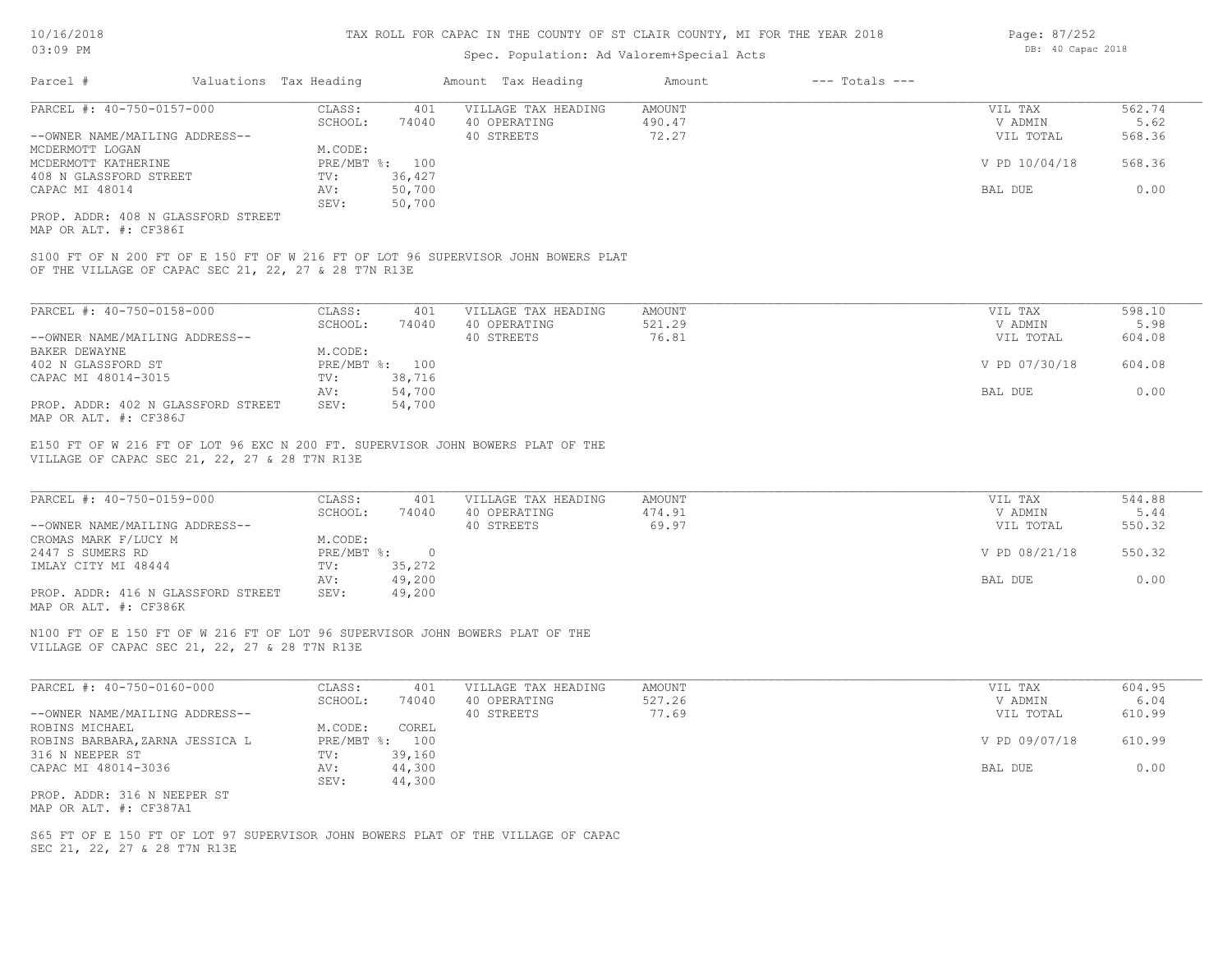## Spec. Population: Ad Valorem+Special Acts

| Parcel #                       | Valuations Tax Heading |        | Amount Tax Heading  | Amount | $---$ Totals $---$ |               |        |
|--------------------------------|------------------------|--------|---------------------|--------|--------------------|---------------|--------|
| PARCEL #: 40-750-0161-000      | CLASS:                 | 401    | VILLAGE TAX HEADING | AMOUNT |                    | VIL TAX       | 629.20 |
|                                | SCHOOL:                | 74040  | 40 OPERATING        | 548.40 |                    | V ADMIN       | 6.29   |
| --OWNER NAME/MAILING ADDRESS-- |                        |        | 40 STREETS          | 80.80  |                    | VIL TOTAL     | 635.49 |
| STERN/LEVERENZ SALLY ANN       | M.CODE:                | COREL  |                     |        |                    |               |        |
| P.O. BOX 539                   | PRE/MBT %: 100         |        |                     |        |                    | V PD 09/07/18 | 635.49 |
| CAPAC MI 48014-3036            | TV:                    | 40,730 |                     |        |                    |               |        |
|                                | AV:                    | 56,700 |                     |        |                    | BAL DUE       | 0.00   |
| PROP. ADDR: 320 N NEEPER ST    | SEV:                   | 56,700 |                     |        |                    |               |        |

MAP OR ALT. #: CF387A2

OF CAPAC SEC 21, 22, 27 & 28 T7N R13E N85 FT OF S 150 FT OF E 150 FT OF LOT 97 SUPERVISOR JOHN BOWERS PLAT OF THE VILLAGE

| PARCEL #: 40-750-0162-000      | CLASS:       | 401    | VILLAGE TAX HEADING | AMOUNT | VIL TAX       | 532.17 |
|--------------------------------|--------------|--------|---------------------|--------|---------------|--------|
|                                | SCHOOL:      | 74040  | 40 OPERATING        | 463.83 | V ADMIN       | 5.32   |
| --OWNER NAME/MAILING ADDRESS-- |              |        | 40 STREETS          | 68.34  | VIL TOTAL     | 537.49 |
| GRONE STEVEN                   | M.CODE:      | COREL  |                     |        |               |        |
| GRONE MICHELLE                 | $PRE/MBT$ %: | 100    |                     |        | V PD 09/07/18 | 537.49 |
| 313 N NEEPER ST                | TV:          | 34,449 |                     |        |               |        |
| CAPAC MI 48014                 | AV:          | 48,400 |                     |        | BAL DUE       | 0.00   |
|                                | SEV:         | 48,400 |                     |        |               |        |
| PROP. ADDR: 313 N NEEPER ST    |              |        |                     |        |               |        |

MAP OR ALT. #: CF387B

OF CAPAC SEC 21, 22, 27 & 28 T7N R13E QC 1796/970 08/27/98 S75 FT OF W 150 FT OF E 366 FT OF LOT 97 SUPERVISOR JOHN BOWERS PLAT OF THE VILLAGE

| PARCEL #: 40-750-0163-000          | CLASS:       | 401    | VILLAGE TAX HEADING | AMOUNT | VIL TAX       | 568.42 |
|------------------------------------|--------------|--------|---------------------|--------|---------------|--------|
|                                    | SCHOOL:      | 74040  | 40 OPERATING        | 495.42 | V ADMIN       | 5.68   |
| --OWNER NAME/MAILING ADDRESS--     |              |        | 40 STREETS          | 73.00  | VIL TOTAL     | 574.10 |
| WHEELER THOMAS A                   | M.CODE:      |        |                     |        |               |        |
| 320 N GLASSFORD STREET             | $PRE/MBT$ %: | 100    |                     |        | V PD 08/21/18 | 574.10 |
| CAPAC, MI 48014                    | TV:          | 36,795 |                     |        |               |        |
|                                    | AV:          | 51,100 |                     |        | BAL DUE       | 0.00   |
| PROP. ADDR: 320 N GLASSFORD STREET | SEV:         | 51,100 |                     |        |               |        |
| MAP OR ALT. #: CF387D/F            |              |        |                     |        |               |        |

 $\mathcal{L}_\mathcal{L} = \mathcal{L}_\mathcal{L} = \mathcal{L}_\mathcal{L} = \mathcal{L}_\mathcal{L} = \mathcal{L}_\mathcal{L} = \mathcal{L}_\mathcal{L} = \mathcal{L}_\mathcal{L} = \mathcal{L}_\mathcal{L} = \mathcal{L}_\mathcal{L} = \mathcal{L}_\mathcal{L} = \mathcal{L}_\mathcal{L} = \mathcal{L}_\mathcal{L} = \mathcal{L}_\mathcal{L} = \mathcal{L}_\mathcal{L} = \mathcal{L}_\mathcal{L} = \mathcal{L}_\mathcal{L} = \mathcal{L}_\mathcal{L}$ 

THE VILLAGE OF CAPAC SEC 21, 22, 27 & 28 T7N R13E S91 FT OF N 141 FT OF W 170 FT OF E 536 FT OF LOT 97 SUPERVISOR JOHN BOWERS PLAT OF

| PARCEL #: 40-750-0164-000      | CLASS:       | 401    | VILLAGE TAX HEADING | AMOUNT | VIL TAX       | 665.65 |
|--------------------------------|--------------|--------|---------------------|--------|---------------|--------|
|                                | SCHOOL:      | 74040  | 40 OPERATING        | 580.17 | V ADMIN       | 6.65   |
| --OWNER NAME/MAILING ADDRESS-- |              |        | 40 STREETS          | 85.48  | VIL TOTAL     | 672.30 |
| LOGAN MATTHEW/TRACY            | M.CODE:      | COREL  |                     |        |               |        |
| 317 N NEEPER ST                | $PRE/MBT$ %: | 100    |                     |        | V PD 09/07/18 | 672.30 |
| CAPAC MI 48014-3037            | TV:          | 43,089 |                     |        |               |        |
|                                | AV:          | 60,400 |                     |        | BAL DUE       | 0.00   |
| PROP. ADDR: 317 N NEEPER ST    | SEV:         | 60,400 |                     |        |               |        |
| MAP OR ALT. #: CF387E          |              |        |                     |        |               |        |

OF THE VILLAGE OF CAPAC SEC 21, 22, 27 & 28 T7N R13E N 91 FT OF S 166 FT OF W 150 FT OF E 366 FT OF LOT 97 SUPERVISOR JOHN BOWERS PLAT Page: 88/252 DB: 40 Capac 2018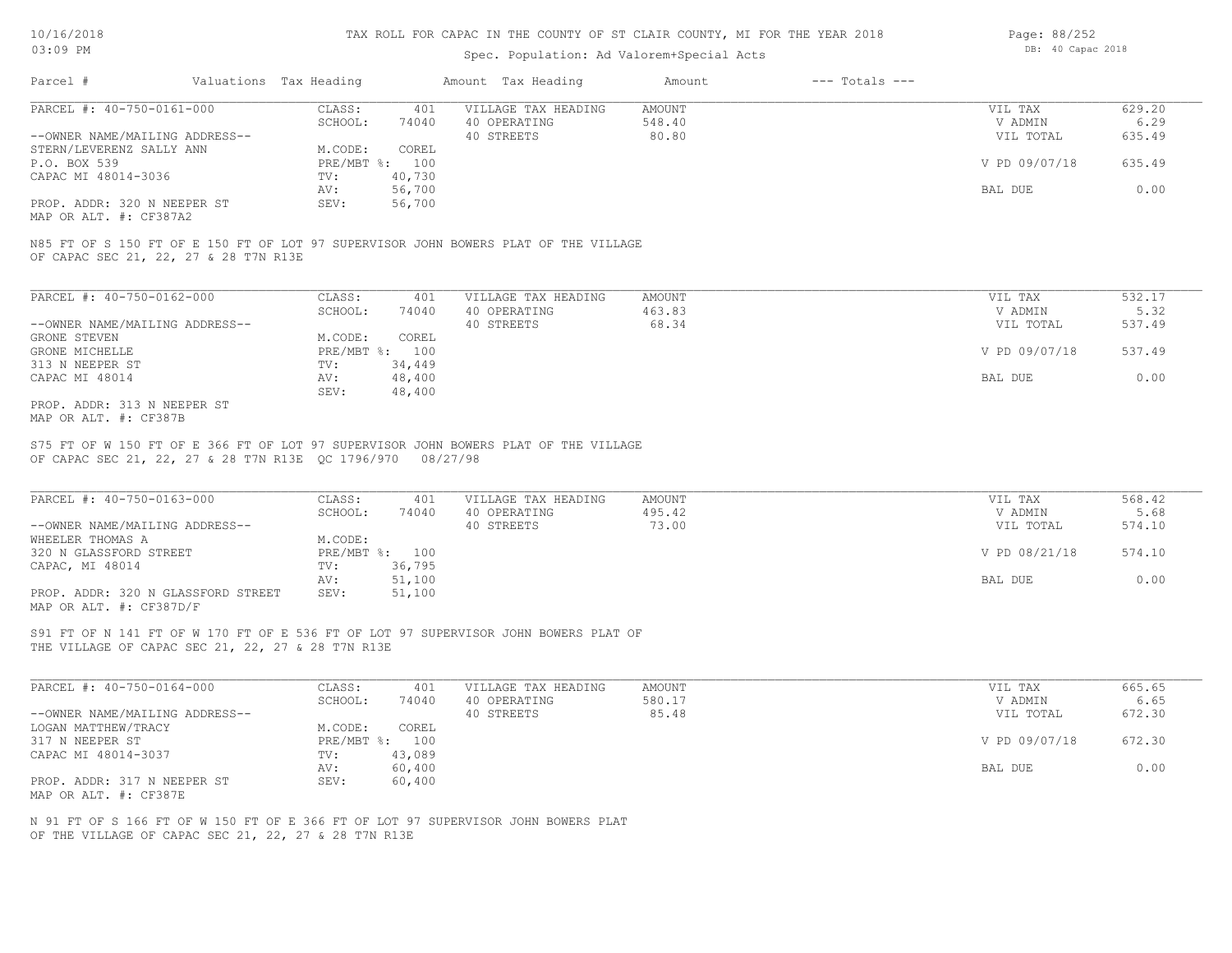## Spec. Population

| 10/16/2018 |                        | TAX ROLL FOR CAPAC IN THE COUNTY OF ST CLAIR COUNTY, MI FOR THE YEAR 2018 |        |                    | Page: 89/252      |
|------------|------------------------|---------------------------------------------------------------------------|--------|--------------------|-------------------|
| $03:09$ PM |                        | Spec. Population: Ad Valorem+Special Acts                                 |        |                    | DB: 40 Capac 2018 |
| Parcel #   | Valuations Tax Heading | Amount Tax Heading                                                        | Amount | $---$ Totals $---$ |                   |

| PARCEL #: 40-750-0165-000          | CLASS:     | 401    | VILLAGE TAX HEADING | AMOUNT | VIL TAX       | 418.38 |
|------------------------------------|------------|--------|---------------------|--------|---------------|--------|
|                                    | SCHOOL:    | 74040  | 40 OPERATING        | 364.65 | V ADMIN       | 4.18   |
| --OWNER NAME/MAILING ADDRESS--     |            |        | 40 STREETS          | 53.73  | VIL TOTAL     | 422.56 |
| ROBBERSTAD TIMOYHY                 | M.CODE:    |        |                     |        |               |        |
| 1818 N VAN DYKE ROAD               | PRE/MBT %: |        |                     |        | V PD 09/06/18 | 422.56 |
| IMLAY CITY MI 48444                | TV:        | 27,083 |                     |        |               |        |
|                                    | AV:        | 39,300 |                     |        | BAL DUE       | 0.00   |
| PROP. ADDR: 316 N GLASSFORD STREET | SEV:       | 39,300 |                     |        |               |        |
|                                    |            |        |                     |        |               |        |

MAP OR ALT. #: CF387F

OF CAPAC SEC 21, 22, 27 & 28 T7N R13E S75 FT OF W 170 FT OF E 536 FT OF LOT 97 SUPERVISOR JOHN BOWERS PLAT OF THE VILLAGE

| PARCEL #: 40-750-0166-000          | CLASS:     | 401    | VILLAGE TAX HEADING | AMOUNT | VIL TAX       | 431.35 |
|------------------------------------|------------|--------|---------------------|--------|---------------|--------|
|                                    | SCHOOL:    | 74040  | 40 OPERATING        | 375.96 | V ADMIN       | 4.31   |
| --OWNER NAME/MAILING ADDRESS--     |            |        | 40 STREETS          | 55.39  | VIL TOTAL     | 435.66 |
| SHULL BRAIN                        | M.CODE:    |        |                     |        |               |        |
| SHULL WILLIAM T/RANDY & GRIFFITH B | PRE/MBT %: |        |                     |        | V PD 09/27/18 | 435.66 |
| 3520 CAPAC RD                      | TV:        | 27,923 |                     |        |               |        |
| CAPAC MI 48014                     | AV:        | 38,900 |                     |        | BAL DUE       | 0.00   |
|                                    | SEV:       | 38,900 |                     |        |               |        |
| PROP. ADDR: 401 N MAIN ST          |            |        |                     |        |               |        |

MAP OR ALT. #: CF388

R13E LOT 98 SUPERVISOR JOHN BOWERS PLAT OF THE VILLAGE OF CAPAC SEC 21, 22, 27 & 28 T7N

| PARCEL #: 40-750-0167-000      | CLASS:  | 401            | VILLAGE TAX HEADING | AMOUNT | VIL TAX       | 555.98 |
|--------------------------------|---------|----------------|---------------------|--------|---------------|--------|
|                                | SCHOOL: | 74040          | 40 OPERATING        | 409.28 | V ADMIN       | 5.55   |
| --OWNER NAME/MAILING ADDRESS-- |         |                | 40 STREETS          | 60.30  | VIL TOTAL     | 561.53 |
| ROBERTS CAROL                  | M.CODE: | OLALS          | SWALK               | 86.40  |               |        |
| 405 N MAIN ST                  |         | PRE/MBT %: 100 |                     |        | V PD 09/13/18 | 561.53 |
| CAPAC MI 48014-3149            | TV:     | 30,397         |                     |        |               |        |
|                                | AV:     | 43,900         |                     |        | BAL DUE       | 0.00   |
| PROP. ADDR: 405 N MAIN ST      | SEV:    | 43,900         |                     |        |               |        |
|                                |         |                |                     |        |               |        |

MAP OR ALT. #: CF389

R13E LOT 99 SUPERVISOR JOHN BOWERS PLAT OF THE VILLAGE OF CAPAC SEC 21, 22, 27 & 28 T7N

| PARCEL #: 40-750-0168-000      | CLASS:       | 401    | VILLAGE TAX HEADING | AMOUNT | VIL TAX       | 517.21 |
|--------------------------------|--------------|--------|---------------------|--------|---------------|--------|
|                                | SCHOOL:      | 74040  | 40 OPERATING        | 450.79 | V ADMIN       | 5.17   |
| --OWNER NAME/MAILING ADDRESS-- |              |        | 40 STREETS          | 66.42  | VIL TOTAL     | 522.38 |
| DAVIS WILLIAM N JR             | M.CODE:      |        |                     |        |               |        |
| 681 HOLMES RD                  | $PRE/MBT$ %: |        |                     |        | V PD 08/09/18 | 522.38 |
| ALLENTON MI 48002              | TV:          | 33,480 |                     |        |               |        |
|                                | AV:          | 46,000 |                     |        | BAL DUE       | 0.00   |
| PROP. ADDR: 407 N MAIN ST      | SEV:         | 46,000 |                     |        |               |        |
| MAP OR ALT. #: CF390           |              |        |                     |        |               |        |

R13E LOT 100 SUPERVISOR JOHN BOWERS PLAT OF THE VILLAGE OF CAPAC SEC 21, 22, 27 & 28 T7N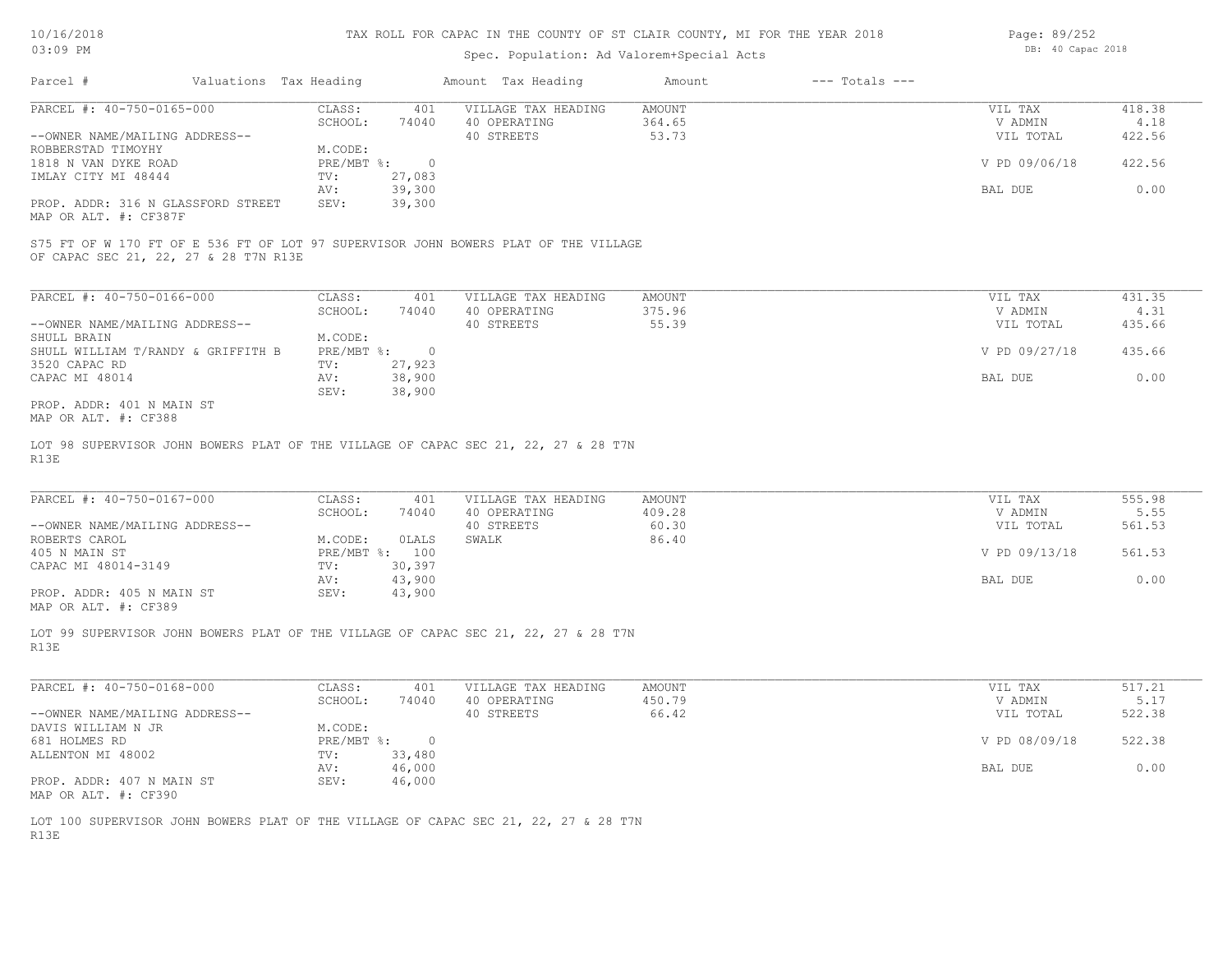## Spec. Population: Ad Valorem+Special Acts

| Parcel #                       | Valuations Tax Heading |        | Amount Tax Heading  | Amount | $---$ Totals $---$ |               |        |
|--------------------------------|------------------------|--------|---------------------|--------|--------------------|---------------|--------|
| PARCEL #: 40-750-0169-000      | CLASS:                 | 401    | VILLAGE TAX HEADING | AMOUNT |                    | VIL TAX       | 614.53 |
|                                | SCHOOL:                | 74040  | 40 OPERATING        | 535.61 |                    | V ADMIN       | 6.14   |
| --OWNER NAME/MAILING ADDRESS-- |                        |        | 40 STREETS          | 78.92  |                    | VIL TOTAL     | 620.67 |
| FRANCKOWIAK GERARD L           | M.CODE:                |        |                     |        |                    |               |        |
| FRANCKOWIAK LINDA R            | PRE/MBT %:             |        |                     |        |                    | V PD 08/09/18 | 620.67 |
| 13881 BURT RD                  | TV:                    | 39,780 |                     |        |                    |               |        |
| ALLENTON MI 48002              | AV:                    | 72,100 |                     |        |                    | BAL DUE       | 0.00   |
|                                | SEV:                   | 72,100 |                     |        |                    |               |        |
| PROP. ADDR: 409 N MAIN ST      |                        |        |                     |        |                    |               |        |

MAP OR ALT. #:

LOT 101 SUPERVISOR JOHN BOWERS PLAT OF THE VILLAGE OF CAPAC

| PARCEL #: 40-750-0170-000      | CLASS:       | 401    | VILLAGE TAX HEADING | AMOUNT | VIL TAX       | 624.46 |
|--------------------------------|--------------|--------|---------------------|--------|---------------|--------|
|                                | SCHOOL:      | 74040  | 40 OPERATING        | 544.27 | V ADMIN       | 6.24   |
| --OWNER NAME/MAILING ADDRESS-- |              |        | 40 STREETS          | 80.19  | VIL TOTAL     | 630.70 |
| GUNN RUSSELL                   | M.CODE:      |        |                     |        |               |        |
| GUNN CAROL                     | $PRE/MBT$ %: | 100    |                     |        | V PD 07/18/18 | 630.70 |
| 413 N MAIN                     | TV:          | 40,423 |                     |        |               |        |
| CAPAC MI 48014                 | AV:          | 56,800 |                     |        | BAL DUE       | 0.00   |
|                                | SEV:         | 56,800 |                     |        |               |        |
| PROP. ADDR: 413 N MAIN ST      |              |        |                     |        |               |        |

MAP OR ALT. #: CF392A

22, 27 & 28 T7N R13E LOT 102 EXC W 140 FT. SUPERVISOR JOHN BOWERS PLAT OF THE VILLAGE OF CAPAC SEC 21,

| PARCEL #: 40-750-0171-000      | CLASS:  | 401            | VILLAGE TAX HEADING | AMOUNT | VIL TAX       | 764.51 |
|--------------------------------|---------|----------------|---------------------|--------|---------------|--------|
|                                | SCHOOL: | 74040          | 40 OPERATING        | 666.33 | V ADMIN       | 7.64   |
| --OWNER NAME/MAILING ADDRESS-- |         |                | 40 STREETS          | 98.18  | VIL TOTAL     | 772.15 |
| BUZZELL SCOTT E                | M.CODE: | 00WBF          |                     |        |               |        |
| BUZZELL JANET M                |         | PRE/MBT %: 100 |                     |        | V PD 08/30/18 | 772.15 |
| 420 N NEEPER ST                | TV:     | 49,488         |                     |        |               |        |
| CAPAC MI 48014-3039            | AV:     | 67,300         |                     |        | BAL DUE       | 0.00   |
|                                | SEV:    | 67,300         |                     |        |               |        |
| PROP. ADDR: 420 N NEEPER ST    |         |                |                     |        |               |        |

MAP OR ALT. #: CF392B

BOWERS PLAT OF THE VILLAGE OF CAPAC SEC 21, 22, 27 & 28 T7N R13E W140 FT OF LOTS 102 & 103 & E 20 FT OF S 150 FT OF LOT 95 ADJ. SUPERVISOR JOHN

| PARCEL #: 40-750-0172-000      | CLASS:     | 401    | VILLAGE TAX HEADING | AMOUNT | VIL TAX       | 878.84 |
|--------------------------------|------------|--------|---------------------|--------|---------------|--------|
|                                | SCHOOL:    | 74040  | 40 OPERATING        | 653.02 | V ADMIN       | 8.78   |
| --OWNER NAME/MAILING ADDRESS-- |            |        | 40 STREETS          | 96.22  | VIL TOTAL     | 887.62 |
| MCCLELLAN MERLIN               | M.CODE:    | OLALS  | SWALK               | 129.60 |               |        |
| 415 N MAIN ST                  | PRE/MBT %: | 100    |                     |        | V PD 09/13/18 | 887.62 |
| CAPAC MI 48014                 | TV:        | 48,500 |                     |        |               |        |
|                                | AV:        | 48,500 |                     |        | BAL DUE       | 0.00   |
| PROP. ADDR: 415 N MAIN ST      | SEV:       | 48,500 |                     |        |               |        |
| MAP OR ALT. #: CF393           |            |        |                     |        |               |        |

LOT 103 EXC W 140 FT. SUPERVISOR JOHN BOWERS PLAT OF THE VILLAGE OF CAPAC

Page: 90/252 DB: 40 Capac 2018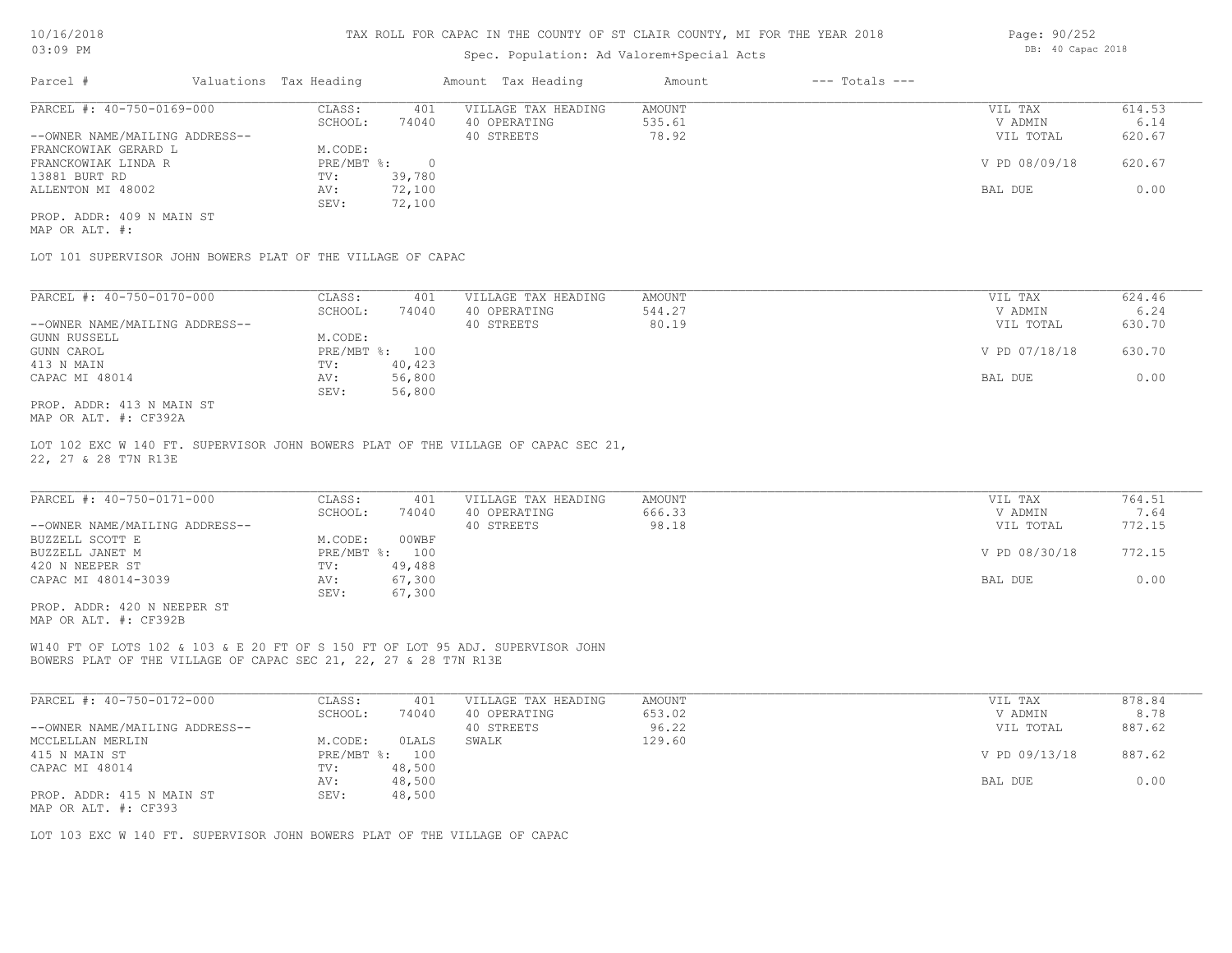## Spec. Population: Ad Valorem+Special Acts

| Page: 91/252 |                   |  |  |  |  |
|--------------|-------------------|--|--|--|--|
|              | DB: 40 Capac 2018 |  |  |  |  |

| Parcel #                       | Valuations Tax Heading |        | Amount Tax Heading  | Amount | $---$ Totals $---$ |               |        |
|--------------------------------|------------------------|--------|---------------------|--------|--------------------|---------------|--------|
| PARCEL #: 40-750-0173-000      | CLASS:                 | 401    | VILLAGE TAX HEADING | AMOUNT |                    | VIL TAX       | 927.42 |
|                                | SCHOOL:                | 74040  | 40 OPERATING        | 808.32 |                    | V ADMIN       | 9.27   |
| --OWNER NAME/MAILING ADDRESS-- |                        |        | 40 STREETS          | 119.10 |                    | VIL TOTAL     | 936.69 |
| GRIMM DAVID                    | M.CODE:                | COREL  |                     |        |                    |               |        |
| 503 N MAIN ST                  | PRE/MBT %: 100         |        |                     |        |                    | V PD 09/07/18 | 936.69 |
| CAPAC MI 48014                 | TV:                    | 60,034 |                     |        |                    |               |        |
|                                | AV:                    | 64,200 |                     |        |                    | BAL DUE       | 0.00   |
| PROP. ADDR: 503 N MAIN ST      | SEV:                   | 64,200 |                     |        |                    |               |        |
|                                |                        |        |                     |        |                    |               |        |

MAP OR ALT. #: CF394/400

THE VILLAGE OF CAPAC SEC 21, 22, 27 & 28 T7N R13E LOT 104 & N 75 FT OF S 225 FT OF E 20 FT OF LOT 95 SUPERVISOR JOHN BOWERS PLAT OF

| PARCEL #: 40-750-0175-000      | CLASS:     | 705   | VILLAGE TAX HEADING | AMOUNT | VIL TAX   | 0.00 |
|--------------------------------|------------|-------|---------------------|--------|-----------|------|
|                                | SCHOOL:    | 74040 | 40 OPERATING        | 0.00   | V ADMIN   | 0.00 |
| --OWNER NAME/MAILING ADDRESS-- |            |       | 40 STREETS          | 0.00   | VIL TOTAL | 0.00 |
| GRAND TRUNK R.R. CO            | M.CODE:    |       |                     |        |           |      |
| 1333 BREWERY PARK BLVD         | PRE/MBT %: |       |                     |        | BAL DUE   | 0.00 |
| PROP MANAGEMENT DEPT           | TV:        |       |                     |        |           |      |
| DETROIT MI 48207               | AV:        |       |                     |        |           |      |
|                                | SEV:       |       |                     |        |           |      |
| PROP. ADDR: 108 RAILROAD ST    |            |       |                     |        |           |      |
| MAP OR ALT. #: CF500           |            |       |                     |        |           |      |

SEC 28 T7N R13E TH SELY ON SAID S LINE 340.5 FT TO WLY ST LINE, TH NLY 67.9 FT TO BEG. 12285 SQ FT. 16 FT, TH WLY 163 FT TO A PTE 140.9 FT SWLY OF SAID C.L., TH SLY 6.15 FT TO S LINE, BEG ON WLY LINE OF MAIN ST, 79.9 FT S OF C.L. OF MAIN TRACK, TH WLY 174 FT, TH SLY

| PARCEL #: 40-750-0176-000      | CLASS:     | 705   | VILLAGE TAX HEADING | AMOUNT | VIL TAX   | 0.00 |
|--------------------------------|------------|-------|---------------------|--------|-----------|------|
|                                | SCHOOL:    | 74040 | 40 OPERATING        | 0.00   | V ADMIN   | 0.00 |
| --OWNER NAME/MAILING ADDRESS-- |            |       | 40 STREETS          | 0.00   | VIL TOTAL | 0.00 |
| G.T.W.R.R. CO                  | M.CODE:    |       |                     |        |           |      |
| 1333 BREWERY PARK BLVD         | PRE/MBT %: |       |                     |        | BAL DUE   | 0.00 |
| PROP MANAGMENT DEPT            | TV:        |       |                     |        |           |      |
| DETROIT MI 48207               | AV:        |       |                     |        |           |      |
|                                | SEV:       |       |                     |        |           |      |
| PROP. ADDR: CAPAC RD           |            |       |                     |        |           |      |

MAP OR ALT. #: CF501

SEC 28 T7N R13E DEG 24 1/2 MIN E 218.11 FT, TH S 5 DEG 35 1/2 MIN W 33.15 FT TO BEG. 3615.17 SQ FT. JOHN BOWERS PLAT OF THE VILLAGE OF CAPAC, TH N 82 DEG 1/2 MIN W 203.1 FT, TH S 84 BEG N 82 DEG 1/2 MIN W 340.5 FT FROM INT OF W LINE MAIN ST & N LINE OF LOT 83 SUP.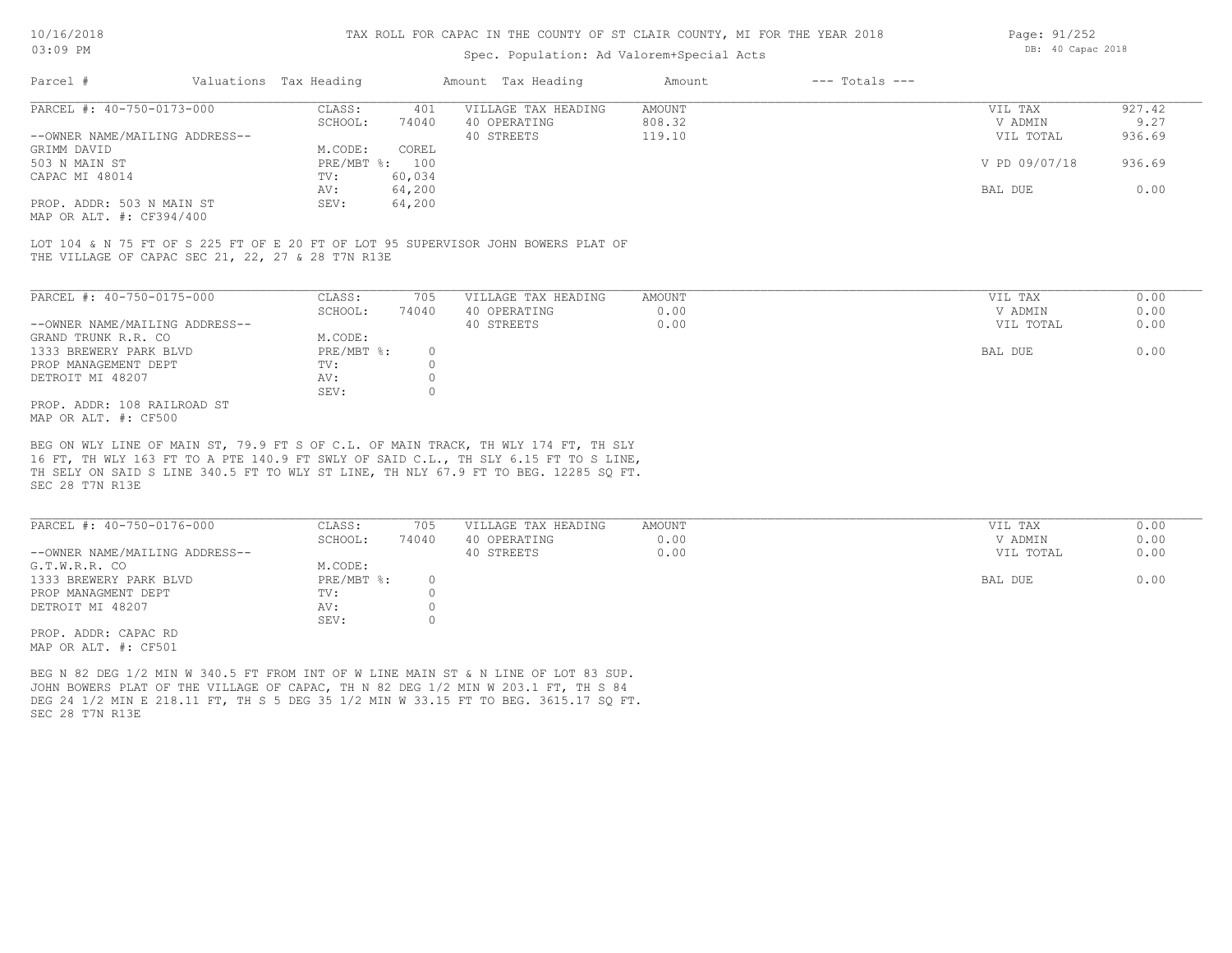## Spec. Population: Ad Valorem+Special Acts

| Parcel #                       | Valuations Tax Heading |       | Amount Tax Heading  | Amount | $---$ Totals $---$ |           |      |
|--------------------------------|------------------------|-------|---------------------|--------|--------------------|-----------|------|
| PARCEL #: 40-750-0177-000      | CLASS:                 | 705   | VILLAGE TAX HEADING | AMOUNT |                    | VIL TAX   | 0.00 |
|                                | SCHOOL:                | 74040 | 40 OPERATING        | 0.00   |                    | V ADMIN   | 0.00 |
| --OWNER NAME/MAILING ADDRESS-- |                        |       | 40 STREETS          | 0.00   |                    | VIL TOTAL | 0.00 |
| G.T.W.R.R. CO                  | M.CODE:                |       |                     |        |                    |           |      |
| 1333 BREWERY PARK BLVD         | PRE/MBT %:             |       |                     |        |                    | BAL DUE   | 0.00 |
| PROP MANAGMENT DEPT            | TV:                    |       |                     |        |                    |           |      |
| DETROIT MI 48207               | AV:                    |       |                     |        |                    |           |      |
|                                | SEV:                   |       |                     |        |                    |           |      |
| PROP. ADDR: CAPAC RD           |                        |       |                     |        |                    |           |      |
| MAP OR ALT. #: CF502           |                        |       |                     |        |                    |           |      |
|                                |                        |       |                     |        |                    |           |      |

SEC 28 T7N R13E C.L. W BD TRACK, TH S 18 FT, TH W 36 FT, TH N 18 FT TH E 36 FT TO BEG. 11140 SQ FT. 95 FT, TH NLY 31 FT, TO BEG. ALSO SITE B BEG ON W MAIN ST 73.5 FT S OF ITS INT WITH 100 FT, TH SLY 10 FT TH ELY 10 FT, TH SLY 8 FT, TH ELY 62 FT, TH NLY 8 FT, TH ELY R.A. 35.8 FT TO BEG, TH WLY WITH TRACK 404, 271 FT, TH SLY AT R.A. 34 FT, TH ELY SITE A COM AT W LINE MAIN ST & C.L. W BD MAIN TRACK TH WLY 54 FT ON C.L. TH SLY AT

| PARCEL #: 40-755-0002-000      | CLASS:       | 201     | VILLAGE TAX HEADING | AMOUNT   | VIL TAX       | 1,915.50 |
|--------------------------------|--------------|---------|---------------------|----------|---------------|----------|
|                                | SCHOOL:      | 74040   | 40 OPERATING        | 1,669.50 | V ADMIN       | 19.15    |
| --OWNER NAME/MAILING ADDRESS-- |              |         | 40 STREETS          | 246.00   | VIL TOTAL     | 1,934.65 |
| TWF, L.L.C.                    | M.CODE:      |         |                     |          |               |          |
| 69245 BURKE DR                 | $PRE/MBT$ %: |         |                     |          | V PD 09/10/18 | 1,934.65 |
| RICHMOND MI 48062              | TV:          | 123,993 |                     |          |               |          |
|                                | AV:          | 133,300 |                     |          | BAL DUE       | 0.00     |
| PROP. ADDR: 4334 N CAPAC RD    | SEV:         | 133,300 |                     |          |               |          |
| MAP OR ALT. #: 401/420         |              |         |                     |          |               |          |

R13E 99.50',TH W 150' TO BEG SUPERVISOR JOHN BOWERS PLAT OF W 1/2 OF NW 1/4 SEC 22 T7N BOWER'S PLAT OF W 1/2 OF NW 1/4 SEC 22, TH NO^27'W 99.50',TH E 150',TH SO^27'E PART OF LOTS 2,3 & 4 DESC AS BEG NO^27'W 395.50' FROM SW COR OF SUPERVISOR JOHN

| PARCEL #: 40-755-0003-000      | CLASS:     | 202    | VILLAGE TAX HEADING | AMOUNT | VIL TAX       | 213.86 |
|--------------------------------|------------|--------|---------------------|--------|---------------|--------|
|                                | SCHOOL:    | 74040  | 40 OPERATING        | 186.40 | V ADMIN       | 2.13   |
| --OWNER NAME/MAILING ADDRESS-- |            |        | 40 STREETS          | 27.46  | VIL TOTAL     | 215.99 |
| TWF, L.L.C.                    | M.CODE:    |        |                     |        |               |        |
| 69245 BURKE DR                 | PRE/MBT %: | $\cap$ |                     |        | V PD 09/10/18 | 215.99 |
| RICHMOND MI 48062              | TV:        | 13,844 |                     |        |               |        |
|                                | AV:        | 17,800 |                     |        | BAL DUE       | 0.00   |
| PROP. ADDR: CAPAC RD.          | SEV:       | 17,800 |                     |        |               |        |
| MAP OR ALT. #: 421             |            |        |                     |        |               |        |

100.11',TH S39^3'47"E 256.95',TH W 410.47' TO BEG SUPERVISOR JOHN BOWER'S PLAT OF W PLAT OF W 1/2 OF NW 1/4 SEC 22, TH NO^27'W 100',TH E 150',TH NO^27'W 99.50',TH E PART OF LOTS 2,3, & 4 DESC AS BEG NO^27'W 295.50' FROM SW COR OF SUP JOHN BOWERS

1/2 OF NW 1/4 SEC 22 T7N R13E

Page: 92/252 DB: 40 Capac 2018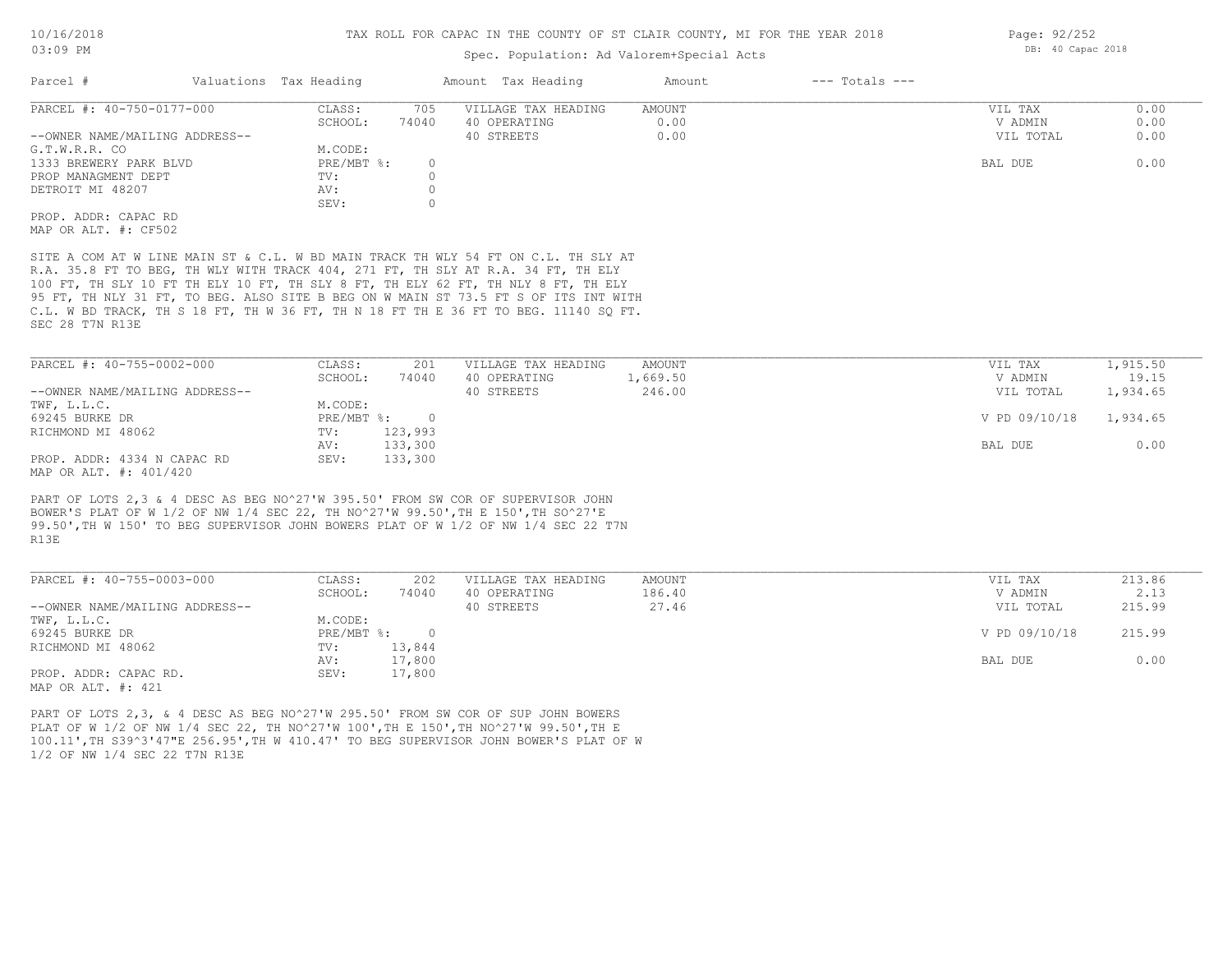# Spec. Population: Ad Valorem+Special Acts

| Page: 93/252 |                   |  |
|--------------|-------------------|--|
|              | DB: 40 Capac 2018 |  |

| Parcel #                                                             | Valuations Tax Heading                                                           | Amount Tax Heading                                | Amount                            | $---$ Totals $---$ |                                 |                          |
|----------------------------------------------------------------------|----------------------------------------------------------------------------------|---------------------------------------------------|-----------------------------------|--------------------|---------------------------------|--------------------------|
| PARCEL #: 40-755-0004-000<br>--OWNER NAME/MAILING ADDRESS--          | CLASS:<br>401<br>SCHOOL:<br>74040                                                | VILLAGE TAX HEADING<br>40 OPERATING<br>40 STREETS | <b>AMOUNT</b><br>706.73<br>104.13 |                    | VIL TAX<br>V ADMIN<br>VIL TOTAL | 810.86<br>8.10<br>818.96 |
| TOSCH RAY LT,<br>TOSCH BARBARA LT,                                   | M.CODE:<br>PRE/MBT %: 0                                                          |                                                   |                                   |                    | V PD 09/07/18                   | 818.96                   |
| 15536 IMLAY CITY RD<br>CAPAC MI 48014-2502                           | TV:<br>52,489<br>64,600<br>AV:<br>SEV:<br>64,600                                 |                                                   |                                   |                    | BAL DUE                         | 0.00                     |
| PROP. ADDR: 4344 CAPAC RD<br>MAP OR ALT. #: 422/475                  |                                                                                  |                                                   |                                   |                    |                                 |                          |
| OF NW 1/4 SEC 22 T7N R13E                                            | THAT PART OF LOT 5 LYING SW'LY OF THE C/L OF M-21 SUPV JOHN BOWERS PLAT OF W 1/2 |                                                   |                                   |                    |                                 |                          |
| PARCEL #: 40-900-1001-002                                            | CLASS:<br>305                                                                    | VILLAGE TAX HEADING                               | AMOUNT                            |                    | VIL TAX                         | 27,622.53                |
|                                                                      | SCHOOL:<br>74040                                                                 | 40 OPERATING                                      | 24,075.03                         |                    | V ADMIN                         | 276.22                   |
| --OWNER NAME/MAILING ADDRESS--<br>KEIHIN MICHIGAN MANUFACTURING, LLC | M.CODE:                                                                          | 40 STREETS                                        | 3,547.50                          |                    | VIL TOTAL                       | 27,898.75                |
| 14898 KOEHN RD.<br>CAPAC MI 48014                                    | $PRE/MBT$ $\div$ 0<br>3,563,900<br>TV:                                           |                                                   |                                   |                    | V PD 09/10/18                   | 27,898.75                |
|                                                                      | 3,563,900<br>AV:                                                                 |                                                   |                                   |                    | BAL DUE                         | 0.00                     |
| PROP. ADDR: 14898 KOEHN RD<br>MAP OR ALT. #:                         | SEV: 3,563,900                                                                   |                                                   |                                   |                    |                                 |                          |
|                                                                      | IFT #2007-247 EXPIRATION 12-30-2019 Split on 05/19/2008 from 41-034-1001-002;    |                                                   |                                   |                    |                                 |                          |
| PARCEL #: 40-900-1001-003                                            | 305<br>CLASS:                                                                    | VILLAGE TAX HEADING                               | AMOUNT                            |                    | VIL TAX                         | 543.31                   |
| --OWNER NAME/MAILING ADDRESS--                                       | SCHOOL:<br>74040                                                                 | 40 OPERATING<br>40 STREETS                        | 473.54<br>69.77                   |                    | V ADMIN<br>VIL TOTAL            | 5.43<br>548.74           |
| KEIHIN MICHIGAN MANUFACTURING, LLC                                   | M.CODE:                                                                          |                                                   |                                   |                    |                                 |                          |
| 14898 KOEHN RD.                                                      | $PRE/MBT$ $\frac{1}{6}$ : 0                                                      |                                                   |                                   |                    | V PD 09/10/18                   | 548.74                   |
| CAPAC MI 48014                                                       | 70,100<br>TV:                                                                    |                                                   |                                   |                    |                                 |                          |
| PROP. ADDR: 14898 KOEHN RD<br>MAP OR ALT. #:                         | 70,100<br>AV:<br>SEV:<br>70,100                                                  |                                                   |                                   |                    | BAL DUE                         | 0.00                     |
| PARCEL #: 40-901-1001-002                                            | 352<br>CLASS:                                                                    | VILLAGE TAX HEADING                               | AMOUNT                            |                    | VIL TAX                         | 3,819.51                 |
|                                                                      | SCHOOL:<br>74040                                                                 | 40 OPERATING                                      | 3,328.98                          |                    | V ADMIN                         | 38.19                    |
| --OWNER NAME/MAILING ADDRESS--<br>KEIHIN MICHIGAN MANUFACTURING, LLC | M.CODE:                                                                          | 40 STREETS                                        | 490.53                            |                    | VIL TOTAL                       | 3,857.70                 |
| 14898 KOEHN RD.                                                      | PRE/MBT %: 100                                                                   |                                                   |                                   |                    | V PD 09/10/18                   | 3,857.70                 |
| CAPAC MI 48014                                                       | 492,800<br>TV:<br>492,800<br>AV:                                                 |                                                   |                                   |                    | BAL DUE                         | 0.00                     |
| PROP. ADDR: 14898 KOEHN RD<br>MAP OR ALT. #:                         | 492,800<br>SEV:                                                                  |                                                   |                                   |                    |                                 |                          |
|                                                                      |                                                                                  |                                                   |                                   |                    |                                 |                          |

42-034-1001-002; IFT PERSONAL #2007-247 EXPIRATION 12-30-2019 Split on 05/19/2008 from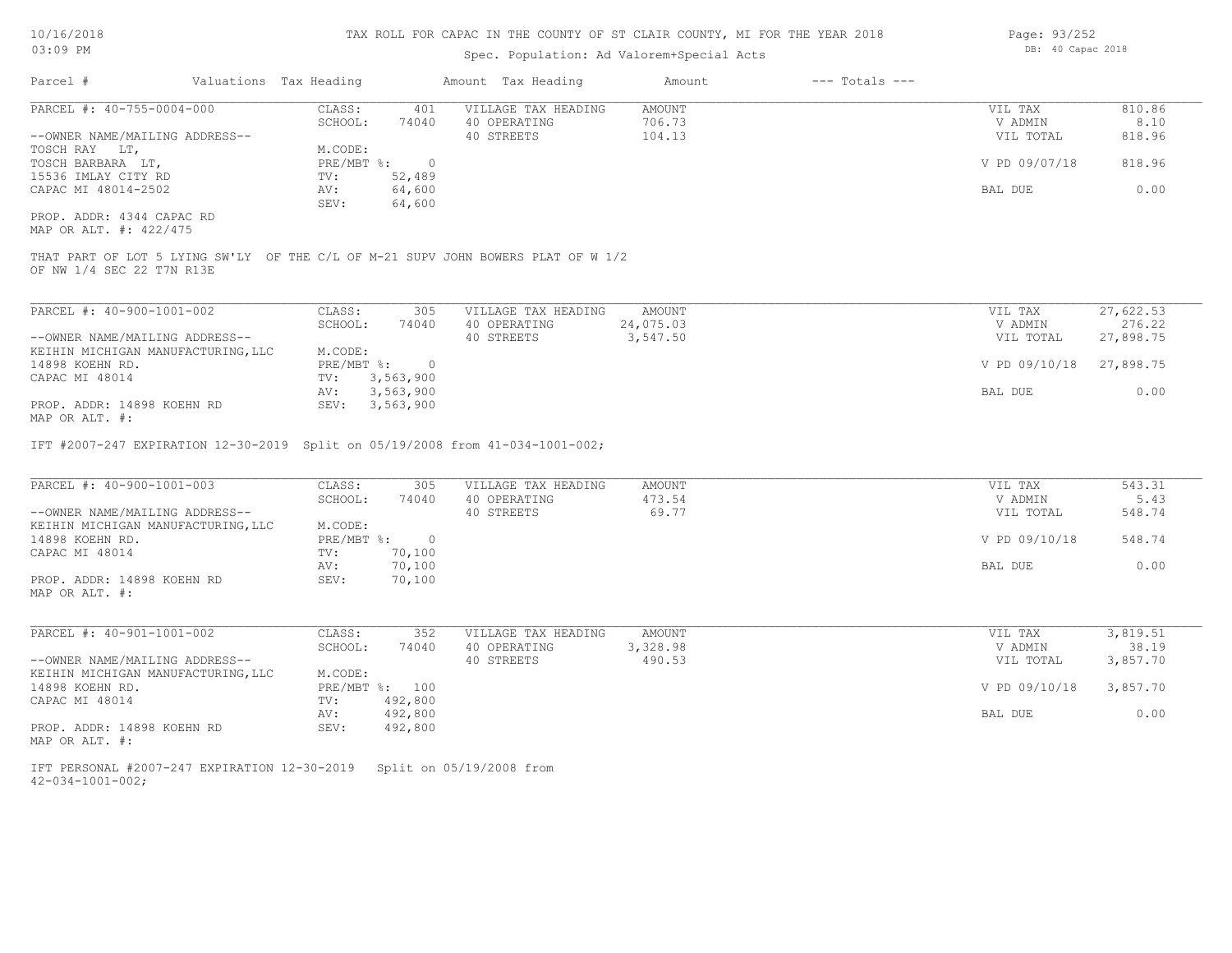# 10/16/2018 03:09 PM

#### TAX ROLL FOR CAPAC IN THE COUNTY OF ST CLAIR COUNTY, MI FOR THE YEAR 2018 Page: 94/252

# Spec. Population: Ad Valorem+Special Acts

| Parcel #                                                                               | Valuations Tax Heading                  |                    |                                      | Amount Tax Heading                                                           | Amount                       | $---$ Totals $---$ |                                 |                      |
|----------------------------------------------------------------------------------------|-----------------------------------------|--------------------|--------------------------------------|------------------------------------------------------------------------------|------------------------------|--------------------|---------------------------------|----------------------|
| PARCEL #: 40-901-1001-003                                                              |                                         | CLASS:<br>SCHOOL:  | 352<br>74040                         | VILLAGE TAX HEADING<br>40 OPERATING<br>40 STREETS                            | AMOUNT<br>1,379.42<br>203.26 |                    | VIL TAX<br>V ADMIN<br>VIL TOTAL | 1,582.68<br>15.82    |
| --OWNER NAME/MAILING ADDRESS--<br>KEIHIN MICHIGAN MANUFACTURING LLC<br>14898 KOEHN RD. |                                         | M.CODE:            | PRE/MBT %: 100                       |                                                                              |                              |                    | V PD 09/10/18                   | 1,598.50<br>1,598.50 |
| CAPAC MI 48014                                                                         |                                         | TV:<br>AV:         | 204,200<br>204,200                   |                                                                              |                              |                    | BAL DUE                         | 0.00                 |
| PROP. ADDR: 14898 KOEHN RD<br>MAP OR ALT. #:                                           |                                         | SEV:               | 204,200                              |                                                                              |                              |                    |                                 |                      |
| PERSONAL PROPERTY                                                                      |                                         |                    |                                      |                                                                              |                              |                    |                                 |                      |
| PARCEL #: 40-901-1001-004                                                              |                                         | CLASS:<br>SCHOOL:  | 352<br>74040                         | VILLAGE TAX HEADING<br>40 OPERATING                                          | <b>AMOUNT</b><br>0.00        |                    | VIL TAX<br>V ADMIN              | 0.00<br>0.00         |
| --OWNER NAME/MAILING ADDRESS--<br>KEIHIN MICHIGAN MANUFACTURING LLC                    |                                         | M.CODE:            |                                      | 40 STREETS                                                                   | 0.00                         |                    | VIL TOTAL                       | 0.00                 |
| 14898 KOEHN RD.<br>CAPAC MI 48014                                                      |                                         | TV:<br>AV:         | PRE/MBT %: 100<br>$\circ$<br>$\circ$ |                                                                              |                              |                    | BAL DUE                         | 0.00                 |
| PROP. ADDR: 14898 KOEHN RD<br>MAP OR ALT. #:                                           |                                         | SEV:               | $\circ$                              |                                                                              |                              |                    |                                 |                      |
| PERSONAL PROPERTY                                                                      |                                         |                    |                                      |                                                                              |                              |                    |                                 |                      |
| PARCEL #: 40-920-0001-000                                                              |                                         | CLASS:             | 401                                  | VILLAGE TAX HEADING                                                          | AMOUNT<br>981.56             |                    | VIL TAX                         | 1,126.19             |
| --OWNER NAME/MAILING ADDRESS--<br>TOMASCHKO RYAN C                                     |                                         | SCHOOL:<br>M.CODE: | 74040<br>COREL                       | 40 OPERATING<br>40 STREETS                                                   | 144.63                       |                    | V ADMIN<br>VIL TOTAL            | 11.26<br>1,137.45    |
| 151 DEER PARK EAST<br>CAPAC MI 48014                                                   |                                         | TV:                | PRE/MBT %: 100<br>72,900             |                                                                              |                              |                    | V PD 09/07/18                   | 1,137.45             |
| PROP. ADDR: 151 DEER PARK EAST<br>MAP OR ALT. #: CF651/750                             |                                         | AV:<br>SEV:        | 72,900<br>72,900                     |                                                                              |                              |                    | BAL DUE                         | 0.00                 |
|                                                                                        | RECORDED IN LIBER 1788 PAGES 433 TO 491 |                    |                                      | UNIT 1 DEER PARK ESTATES CONDOMINIUM ST CLAIR COUNTY CONDOMINUM PLAN NO. 146 |                              |                    |                                 |                      |
| PARCEL #: 40-920-0002-000                                                              |                                         | CLASS:             | 401                                  | VILLAGE TAX HEADING                                                          | AMOUNT                       |                    | VIL TAX                         | 1,121.55             |
| --OWNER NAME/MAILING ADDRESS--                                                         |                                         | SCHOOL:            | 74040                                | 40 OPERATING<br>40 STREETS                                                   | 977.52<br>144.03             |                    | V ADMIN<br>VIL TOTAL            | 11.21<br>1,132.76    |
| DEWEY DIANA M<br>163 DEER PARK EAST<br>CAPAC MI 48014                                  |                                         | M.CODE:<br>TV:     | COREL<br>PRE/MBT %: 100<br>72,600    |                                                                              |                              |                    | V PD 09/07/18                   | 1,132.76             |
| PROP. ADDR: 163 DEER PARK EAST<br>MAP OR ALT. #: CF751                                 |                                         | AV:<br>SEV:        | 72,600<br>72,600                     |                                                                              |                              |                    | BAL DUE                         | 0.00                 |
|                                                                                        |                                         |                    |                                      |                                                                              |                              |                    |                                 |                      |

DB: 40 Capac 2018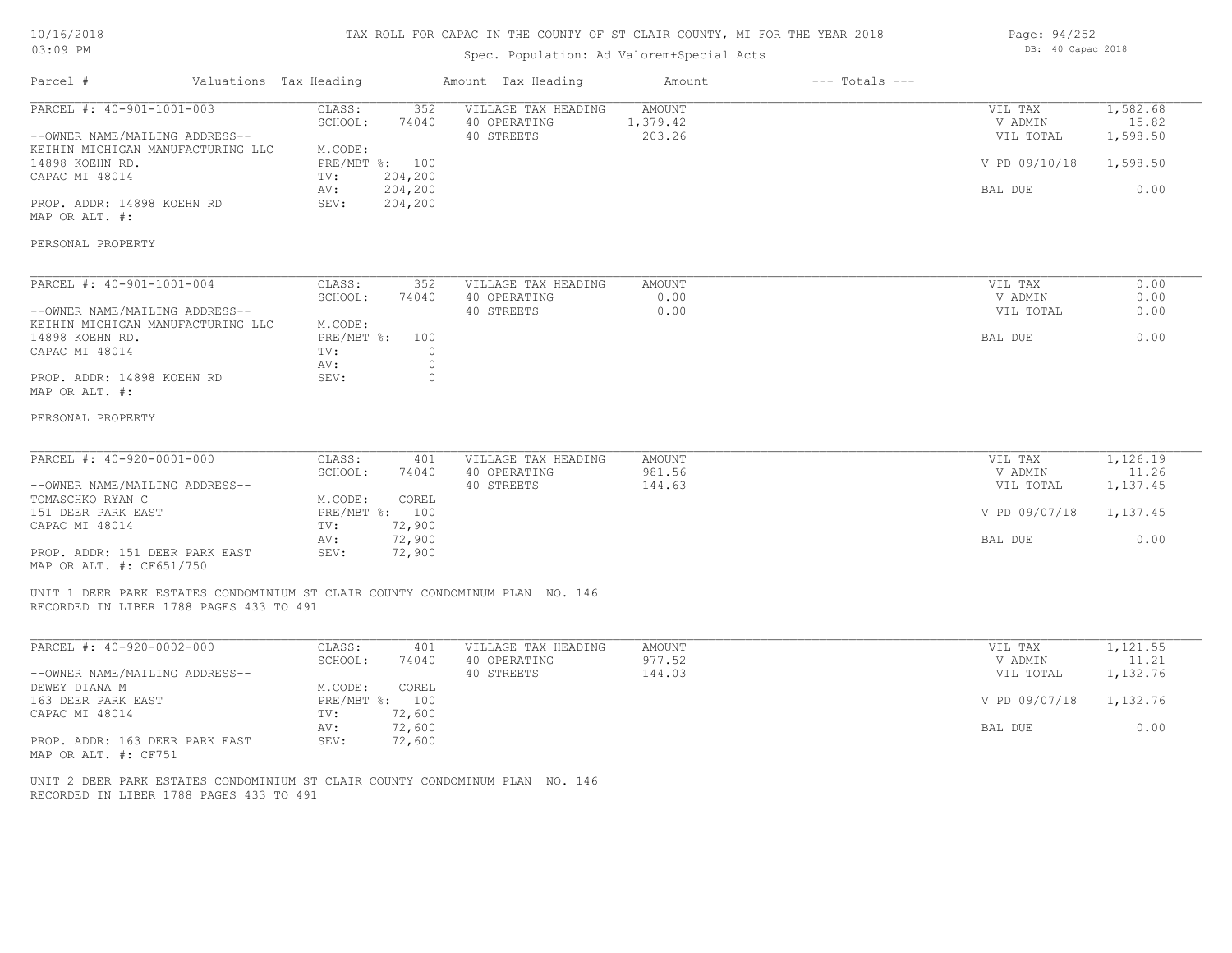| 10/16/2018 |  |
|------------|--|
| 03:09 PM   |  |

| Page: 95/252 |                   |  |
|--------------|-------------------|--|
|              | DB: 40 Capac 2018 |  |

| Parcel #                                                                                                                                                                                                                                       | Valuations Tax Heading |                                                                      |                                                     | Amount Tax Heading                                | Amount                       | $---$ Totals $---$ |                                                             |                                                   |
|------------------------------------------------------------------------------------------------------------------------------------------------------------------------------------------------------------------------------------------------|------------------------|----------------------------------------------------------------------|-----------------------------------------------------|---------------------------------------------------|------------------------------|--------------------|-------------------------------------------------------------|---------------------------------------------------|
| PARCEL #: 40-920-0003-000                                                                                                                                                                                                                      |                        | CLASS:                                                               | 401                                                 | VILLAGE TAX HEADING                               | AMOUNT                       |                    | VIL TAX                                                     | 805.69                                            |
|                                                                                                                                                                                                                                                |                        | SCHOOL:                                                              | 74040                                               | 40 OPERATING                                      | 702.22                       |                    | V ADMIN                                                     | 8.05                                              |
| --OWNER NAME/MAILING ADDRESS--                                                                                                                                                                                                                 |                        |                                                                      |                                                     | 40 STREETS                                        | 103.47                       |                    | VIL TOTAL                                                   | 813.74                                            |
| KLINK JASON C / AMY M<br>175 DEER PARK EAST                                                                                                                                                                                                    |                        | M.CODE:<br>PRE/MBT %: 100                                            | COREL                                               |                                                   |                              |                    | V PD 09/07/18                                               | 813.74                                            |
| CAPAC MI 48014                                                                                                                                                                                                                                 |                        | TV:                                                                  | 52,154                                              |                                                   |                              |                    |                                                             |                                                   |
|                                                                                                                                                                                                                                                |                        | AV:                                                                  | 72,200                                              |                                                   |                              |                    | BAL DUE                                                     | 0.00                                              |
| PROP. ADDR: 175 DEER PARK EAST                                                                                                                                                                                                                 |                        | SEV:                                                                 | 72,200                                              |                                                   |                              |                    |                                                             |                                                   |
| MAP OR ALT. #: CF753                                                                                                                                                                                                                           |                        |                                                                      |                                                     |                                                   |                              |                    |                                                             |                                                   |
| UNIT 3 DEERPARK ESTATES CONDOMINIUM ST CLAIR COUNTY CONDOMINUM PLAN NO. 146<br>RECORDED IN LIBER 1788 PAGES 433 TO 491                                                                                                                         |                        |                                                                      |                                                     |                                                   |                              |                    |                                                             |                                                   |
|                                                                                                                                                                                                                                                |                        |                                                                      |                                                     |                                                   |                              |                    |                                                             |                                                   |
| PARCEL #: 40-920-0004-000                                                                                                                                                                                                                      |                        | CLASS:                                                               | 401                                                 | VILLAGE TAX HEADING                               | AMOUNT                       |                    | VIL TAX                                                     | 1,037.91                                          |
|                                                                                                                                                                                                                                                |                        | SCHOOL:                                                              | 74040                                               | 40 OPERATING                                      | 904.62                       |                    | V ADMIN                                                     | 10.37                                             |
| --OWNER NAME/MAILING ADDRESS--                                                                                                                                                                                                                 |                        |                                                                      |                                                     | 40 STREETS                                        | 133.29                       |                    | VIL TOTAL                                                   | 1,048.28                                          |
| CHERRY SCOTT                                                                                                                                                                                                                                   |                        | M.CODE:                                                              |                                                     |                                                   |                              |                    |                                                             |                                                   |
| 187 DEER PARK E                                                                                                                                                                                                                                |                        | PRE/MBT %: 100                                                       |                                                     |                                                   |                              |                    | BAL DUE                                                     | 1,048.28                                          |
| CAPAC MI 48014                                                                                                                                                                                                                                 |                        | TV:                                                                  | 67,186                                              |                                                   |                              |                    |                                                             |                                                   |
|                                                                                                                                                                                                                                                |                        | AV:                                                                  | 87,600                                              |                                                   |                              |                    |                                                             |                                                   |
| PROP. ADDR: 187 DEER PARK EAST<br>MAP OR ALT. #: CF754                                                                                                                                                                                         |                        | SEV:                                                                 | 87,600                                              |                                                   |                              |                    |                                                             |                                                   |
| RECORDED IN LIBER 1788 PAGES 433 TO 491<br>PARCEL #: 40-920-0005-000<br>--OWNER NAME/MAILING ADDRESS--<br>CLEARMAN DAVID<br>CLEARMAN ROBIN<br>195 DEER PARK SOUTH<br>CAPAC MI 48014<br>PROP. ADDR: 195 DEER PARK SOUTH<br>MAP OR ALT. #: CF755 |                        | CLASS:<br>SCHOOL:<br>M.CODE:<br>PRE/MBT %: 100<br>TV:<br>AV:<br>SEV: | 401<br>74040<br>COREL<br>79,700<br>79,700<br>79,700 | VILLAGE TAX HEADING<br>40 OPERATING<br>40 STREETS | AMOUNT<br>1,073.12<br>158.12 |                    | VIL TAX<br>V ADMIN<br>VIL TOTAL<br>V PD 08/30/18<br>BAL DUE | 1,231.24<br>12.31<br>1,243.55<br>1,243.55<br>0.00 |
| UNIT 5 DEERPARK ESTATES CONDOMINIUM ST CLAIR COUNTY CONDOMINUM PLAN NO. 146<br>RECORDED IN LIBER 1788 PAGES 433 TO 491                                                                                                                         |                        |                                                                      |                                                     |                                                   |                              |                    |                                                             |                                                   |
| PARCEL #: 40-920-0006-000                                                                                                                                                                                                                      |                        | CLASS:                                                               | 401                                                 | VILLAGE TAX HEADING                               | AMOUNT                       |                    | VIL TAX                                                     | 1,026.48                                          |
|                                                                                                                                                                                                                                                |                        | SCHOOL:                                                              | 74040                                               | 40 OPERATING                                      | 894.66                       |                    | V ADMIN                                                     | 10.26                                             |
| --OWNER NAME/MAILING ADDRESS--                                                                                                                                                                                                                 |                        | M.CODE:                                                              | COREL                                               | 40 STREETS                                        | 131.82                       |                    | VIL TOTAL                                                   | 1,036.74                                          |
| ANDERSON MICHAEL<br>205 DEER PARK SOUTH                                                                                                                                                                                                        |                        | PRE/MBT %: 100                                                       |                                                     |                                                   |                              |                    | V PD 09/07/18                                               | 1,036.74                                          |
| CAPAC MI 48014                                                                                                                                                                                                                                 |                        | TV:                                                                  | 66,446                                              |                                                   |                              |                    |                                                             |                                                   |
|                                                                                                                                                                                                                                                |                        | AV:                                                                  | 87,100                                              |                                                   |                              |                    | BAL DUE                                                     | 0.00                                              |
| PROP. ADDR: 205 DEER PARK SOUTH                                                                                                                                                                                                                |                        | SEV:                                                                 | 87,100                                              |                                                   |                              |                    |                                                             |                                                   |
| MAP OR ALT. #: CF756                                                                                                                                                                                                                           |                        |                                                                      |                                                     |                                                   |                              |                    |                                                             |                                                   |
| UNIT 6 DEERPARK ESTATES CONDOMINIUM ST CLAIR COUNTY CONDOMINUM PLAN NO. 146<br>RECORDED IN LIBER 1788 PAGES 433 TO 491                                                                                                                         |                        |                                                                      |                                                     |                                                   |                              |                    |                                                             |                                                   |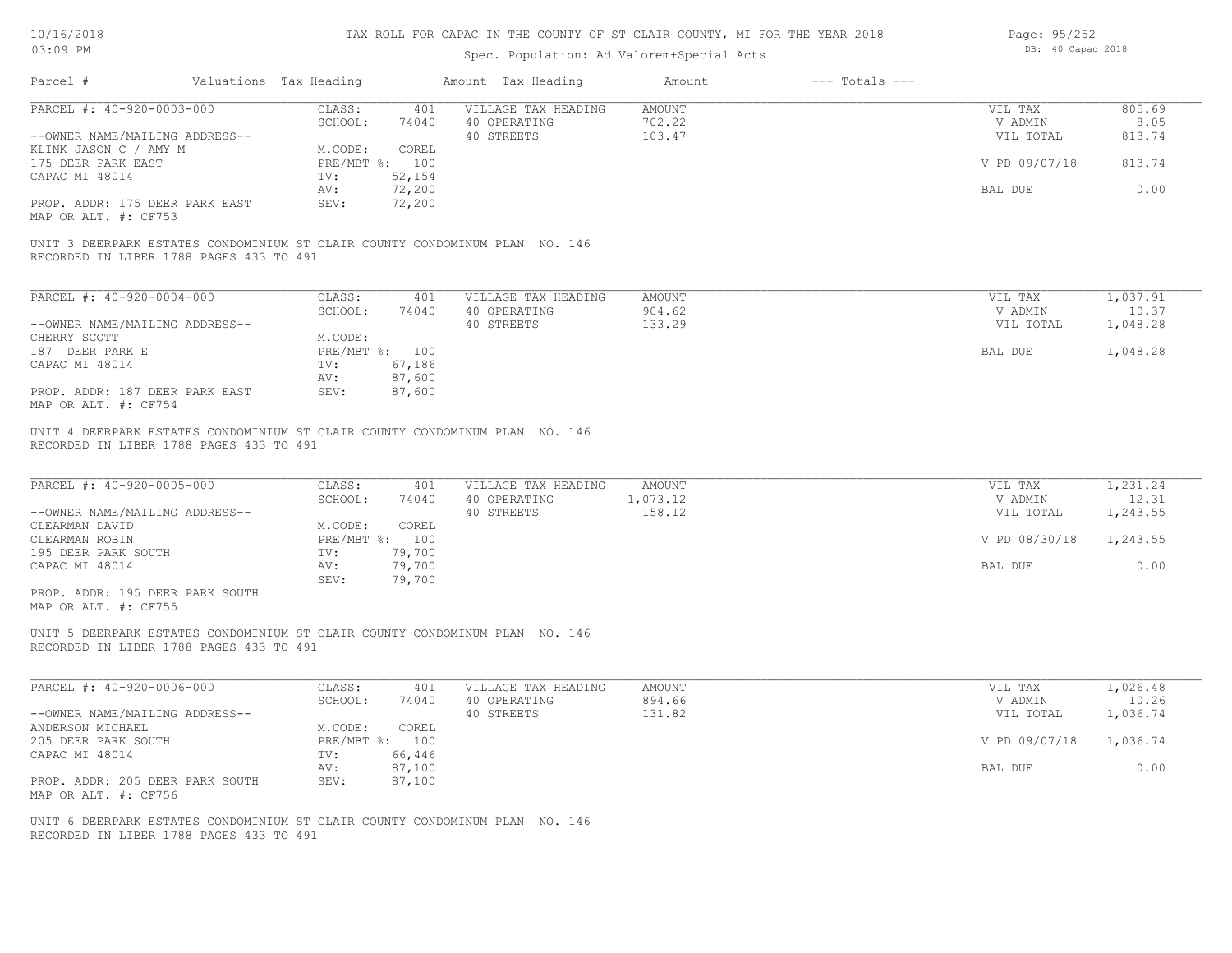| 10/16/2018  |  |
|-------------|--|
| $0.3:09$ PM |  |

| Page: 96/252 |                   |  |
|--------------|-------------------|--|
|              | DB: 40 Capac 2018 |  |

| Parcel #                                                                                                               | Valuations Tax Heading    | Amount Tax Heading                  | Amount             | $---$ Totals $---$ |                      |                   |
|------------------------------------------------------------------------------------------------------------------------|---------------------------|-------------------------------------|--------------------|--------------------|----------------------|-------------------|
| PARCEL #: 40-920-0007-000                                                                                              | CLASS:                    | VILLAGE TAX HEADING<br>401          | AMOUNT             |                    | VIL TAX              | 1,279.13          |
| --OWNER NAME/MAILING ADDRESS--                                                                                         | SCHOOL:                   | 40 OPERATING<br>74040<br>40 STREETS | 1,114.86<br>164.27 |                    | V ADMIN<br>VIL TOTAL | 12.79<br>1,291.92 |
| MCCRACKEN JULIE<br>215 S DEER PARK SOUTH                                                                               | M.CODE:<br>PRE/MBT %: 100 | 00WBF                               |                    |                    | V PD 08/30/18        | 1,291.92          |
| CAPAC MI 48014                                                                                                         | TV:<br>AV:                | 82,800<br>82,800                    |                    |                    | BAL DUE              | 0.00              |
| PROP. ADDR: 215 S DEER PARK SOUTH<br>MAP OR ALT. #: CF757                                                              | SEV:                      | 82,800                              |                    |                    |                      |                   |
| UNIT 7 DEERPARK ESTATES CONDOMINIUM ST CLAIR COUNTY CONDOMINUM PLAN NO. 146<br>RECORDED IN LIBER 1788 PAGES 433 TO 491 |                           |                                     |                    |                    |                      |                   |
| PARCEL #: 40-920-0008-000                                                                                              | CLASS:                    | 401<br>VILLAGE TAX HEADING          | <b>AMOUNT</b>      |                    | VIL TAX              | 818.88            |
|                                                                                                                        | SCHOOL:                   | 74040<br>40 OPERATING               | 713.72             |                    | V ADMIN              | 8.18              |
| --OWNER NAME/MAILING ADDRESS--                                                                                         |                           | 40 STREETS                          | 105.16             |                    | VIL TOTAL            | 827.06            |
| SHERMAN CAROL K                                                                                                        | M.CODE:                   |                                     |                    |                    |                      |                   |
| P.O. BOX 806293                                                                                                        | PRE/MBT %: 0              |                                     |                    |                    | V PD 08/21/18        | 827.06            |
| SAINT CLAIR SHORES MI 48080                                                                                            | $\texttt{TV}$ :           | 53,008                              |                    |                    |                      |                   |
|                                                                                                                        | AV:                       | 73,100                              |                    |                    | BAL DUE              | 0.00              |
| PROP. ADDR: 229 DEER PARK SOUTH<br>MAP OR ALT. #: CF758                                                                | SEV:                      | 73,100                              |                    |                    |                      |                   |
| UNIT 8 DEERPARK ESTATES CONDOMINIUM ST CLAIR COUNTY CONDOMINUM PLAN NO. 146<br>RECORDED IN LIBER 1788 PAGES 433 TO 491 |                           |                                     |                    |                    |                      |                   |
|                                                                                                                        |                           |                                     |                    |                    |                      |                   |
| PARCEL #: 40-920-0009-000                                                                                              | CLASS:                    | VILLAGE TAX HEADING<br>401          | AMOUNT             |                    | VIL TAX              | 859.53            |
|                                                                                                                        | SCHOOL:                   | 40 OPERATING<br>74040               | 749.15             |                    | V ADMIN              | 8.59              |
| --OWNER NAME/MAILING ADDRESS--<br>JOHNSTON DENNIS & CARRIE                                                             | M.CODE:                   | 40 STREETS                          | 110.38             |                    | VIL TOTAL            | 868.12            |
| 237 DEER PARK SOUTH                                                                                                    | PRE/MBT %: 100            |                                     |                    |                    | V PD 09/06/18        | 868.12            |
| CAPAC MI 48014                                                                                                         | 55,639<br>TV:             |                                     |                    |                    |                      |                   |
|                                                                                                                        | AV:                       | 72,200                              |                    |                    | BAL DUE              | 0.00              |
| PROP. ADDR: 237 DEER PARK SOUTH<br>MAP OR ALT. #: CF759                                                                | SEV:                      | 72,200                              |                    |                    |                      |                   |
| UNIT 9 DEERPARK ESTATES CONDOMINIUM ST CLAIR COUNTY CONDOMINUM PLAN NO. 146                                            |                           |                                     |                    |                    |                      |                   |
| RECORDED IN LIBER 1788 PAGES 433 TO 491                                                                                |                           |                                     |                    |                    |                      |                   |
| PARCEL #: 40-920-0010-000                                                                                              | CLASS:                    | 401<br>VILLAGE TAX HEADING          | AMOUNT             |                    | VIL TAX              | 1,182.26          |
|                                                                                                                        | SCHOOL:                   | 74040<br>40 OPERATING               | 1,030.43           |                    | V ADMIN              | 11.82             |
| --OWNER NAME/MAILING ADDRESS--                                                                                         |                           | 40 STREETS                          | 151.83             |                    | VIL TOTAL            | 1,194.08          |
| TROTTO MICHAEL A                                                                                                       | M.CODE:                   | COREL                               |                    |                    |                      |                   |
| 245 DEER PARK SOUTH<br>CAPAC MI 48014                                                                                  | PRE/MBT %: 100<br>TV:     | 76,530                              |                    |                    | V PD 09/07/18        | 1,194.08          |
|                                                                                                                        | AV:                       | 98,500                              |                    |                    | BAL DUE              | 0.00              |
| PROP. ADDR: 245 DEER PARK SOUTH<br>MAP OR ALT. #: CF760                                                                | SEV:                      | 98,500                              |                    |                    |                      |                   |
| UNIT 10 DEERPARK ESTATES CONDOMINIUM ST CLAIR COUNTY CONDOMINUM PLAN NO. 146                                           |                           |                                     |                    |                    |                      |                   |
| RECORDED IN LIBER 1788 PAGES 433 TO 491                                                                                |                           |                                     |                    |                    |                      |                   |
|                                                                                                                        |                           |                                     |                    |                    |                      |                   |
|                                                                                                                        |                           |                                     |                    |                    |                      |                   |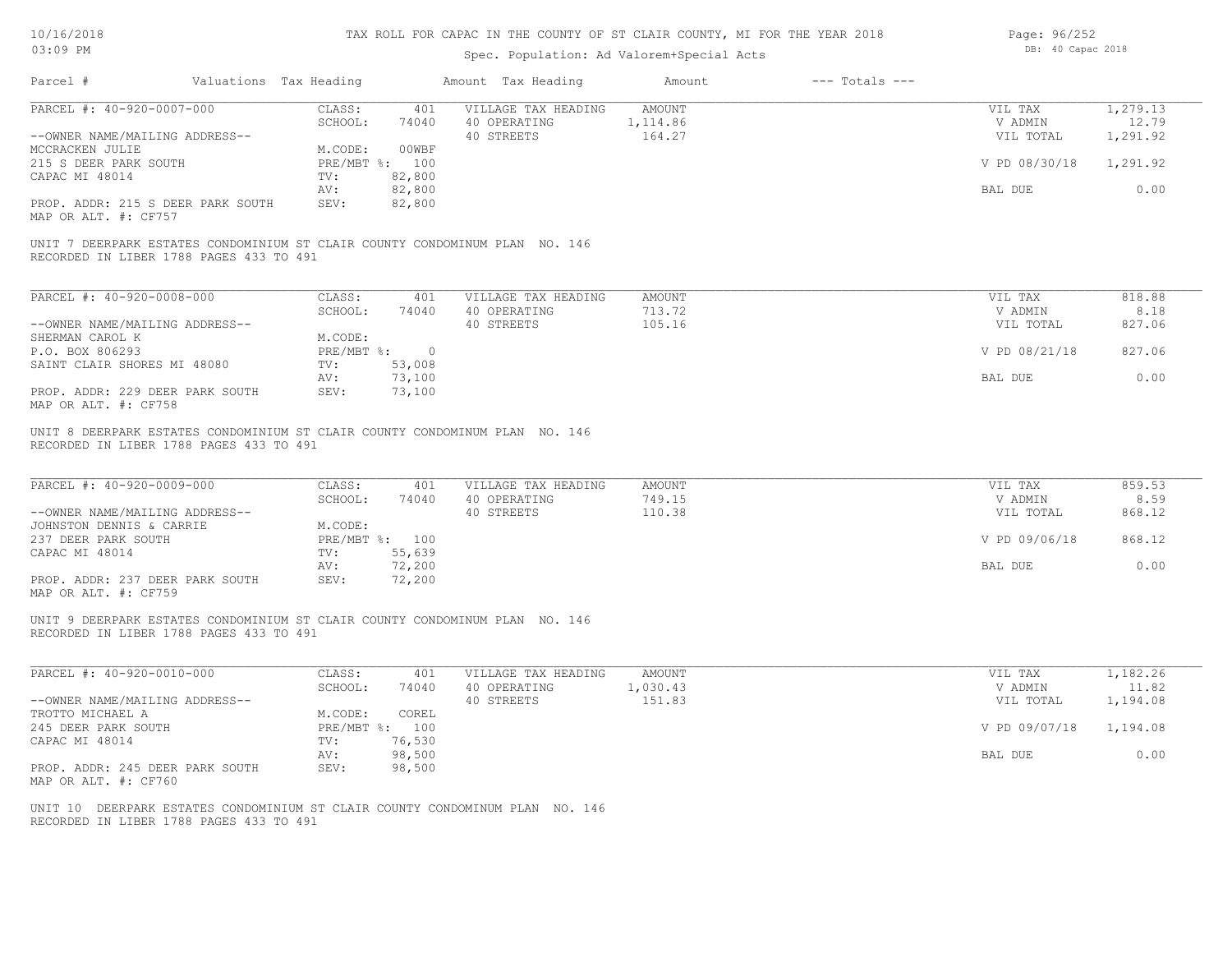## Spec. Population: Ad Valorem+Special Acts

| Parcel #                                                                                                                | Valuations Tax Heading |        | Amount Tax Heading  | Amount | $---$ Totals $---$ |               |        |
|-------------------------------------------------------------------------------------------------------------------------|------------------------|--------|---------------------|--------|--------------------|---------------|--------|
| PARCEL #: 40-920-0011-000                                                                                               | CLASS:                 | 401    | VILLAGE TAX HEADING | AMOUNT |                    | VIL TAX       | 840.05 |
|                                                                                                                         | SCHOOL:                | 74040  | 40 OPERATING        | 732.17 |                    | V ADMIN       | 8.40   |
| --OWNER NAME/MAILING ADDRESS--                                                                                          |                        |        | 40 STREETS          | 107.88 |                    | VIL TOTAL     | 848.45 |
| RUEGSEGGER MICHELLE M                                                                                                   | M.CODE:                | COREL  |                     |        |                    |               |        |
| MORRIS NINA                                                                                                             | $PRE/MBT$ %:           | 100    |                     |        |                    | V PD 09/07/18 | 848.45 |
| 253 S DEER PARK                                                                                                         | TV:                    | 54,378 |                     |        |                    |               |        |
| CAPAC MI 48014                                                                                                          | AV:                    | 73,200 |                     |        |                    | BAL DUE       | 0.00   |
|                                                                                                                         | SEV:                   | 73,200 |                     |        |                    |               |        |
| PROP. ADDR: 253 DEER PARK SOUTH                                                                                         |                        |        |                     |        |                    |               |        |
| MAP OR ALT. #: CF761                                                                                                    |                        |        |                     |        |                    |               |        |
| UNIT 11 DEERPARK ESTATES CONDOMINIUM ST CLAIR COUNTY CONDOMINUM PLAN NO. 146<br>RECORDED IN LIBER 1788 PAGES 433 TO 491 |                        |        |                     |        |                    |               |        |
|                                                                                                                         |                        |        |                     |        |                    |               |        |
| PARCEL #: 40-920-0012-000                                                                                               | CLASS:                 | 401    | VILLAGE TAX HEADING | AMOUNT |                    | VIL TAX       | 864.36 |
|                                                                                                                         | SCHOOL:                | 74040  | 40 OPERATING        | 753.36 |                    | V ADMIN       | 8.64   |
| --OWNER NAME/MAILING ADDRESS--                                                                                          |                        |        | 40 STREETS          | 111.00 |                    | VIL TOTAL     | 873.00 |
| FEE EMOGENE                                                                                                             | M.CODE:                |        |                     |        |                    |               |        |

| FEE EMOGENE                                             | M.CODE: |                |               |        |
|---------------------------------------------------------|---------|----------------|---------------|--------|
| 261 DEER PARK SOUTH                                     |         | PRE/MBT %: 100 | V PD 07/16/18 | 873.00 |
| CAPAC MI 48014                                          | TV:     | 55,952         |               |        |
|                                                         | AV:     | 74,900         | BAL DUE       | 0.00   |
| PROP. ADDR: 261 DEER PARK SOUTH<br>MAP OR ALT. #: CF762 | SEV:    | 74,900         |               |        |

RECORDED IN LIBER 1788 PAGES 433 TO 491 UNIT 12 DEERPARK ESTATES CONDOMINIUM ST CLAIR COUNTY CONDOMINUM PLAN NO. 146

| PARCEL #: 40-920-0013-000       | CLASS:  | 401            | VILLAGE TAX HEADING | AMOUNT | VIL TAX       | 907.85 |
|---------------------------------|---------|----------------|---------------------|--------|---------------|--------|
|                                 | SCHOOL: | 74040          | 40 OPERATING        | 791.26 | V ADMIN       | 9.07   |
| --OWNER NAME/MAILING ADDRESS--  |         |                | 40 STREETS          | 116.59 | VIL TOTAL     | 916.92 |
| KRAMER BRUCE A/DOROTHY          | M.CODE: | COREL          |                     |        |               |        |
| 279 DEER PARK SOUTH             |         | PRE/MBT %: 100 |                     |        | V PD 09/07/18 | 916.92 |
| CAPAC MI 48014                  | TV:     | 58,767         |                     |        |               |        |
|                                 | AV:     | 77,700         |                     |        | BAL DUE       | 0.00   |
| PROP. ADDR: 279 DEER PARK SOUTH | SEV:    | 77,700         |                     |        |               |        |
| MAP OR ALT. #: CF763            |         |                |                     |        |               |        |

RECORDED IN LIBER 1788 PAGES 433 TO 491 UNIT 13 DEERPARK ESTATES CONDOMINIUM ST CLAIR COUNTY CONDOMINUM PLAN NO. 146

| PARCEL #: 40-920-0014-000       | CLASS:       | 401    | VILLAGE TAX HEADING | AMOUNT   | VIL TAX       | 1,367.18 |
|---------------------------------|--------------|--------|---------------------|----------|---------------|----------|
|                                 | SCHOOL:      | 74040  | 40 OPERATING        | 1,191.60 | V ADMIN       | 13.67    |
| --OWNER NAME/MAILING ADDRESS--  |              |        | 40 STREETS          | 175.58   | VIL TOTAL     | 1,380.85 |
| CHRISTIAN ALFRED III            | M.CODE:      | COREL  |                     |          |               |          |
| 287 DEER PARK                   | $PRE/MBT$ %: | 100    |                     |          | V PD 09/07/18 | 1,380.85 |
| CAPAC MI 48014                  | TV:          | 88,500 |                     |          |               |          |
|                                 | AV:          | 88,500 |                     |          | BAL DUE       | 0.00     |
| PROP. ADDR: 287 DEER PARK SOUTH | SEV:         | 88,500 |                     |          |               |          |
| MAP OR ALT. #: CF764            |              |        |                     |          |               |          |

RECORDED IN LIBER 1788 PAGES 433 TO 491 UNIT 14 DEER PARK ESTATES CONDOMINIUM ST CLAIR COUNTY CONDOMINUM PLAN NO. 146 Page: 97/252 DB: 40 Capac 2018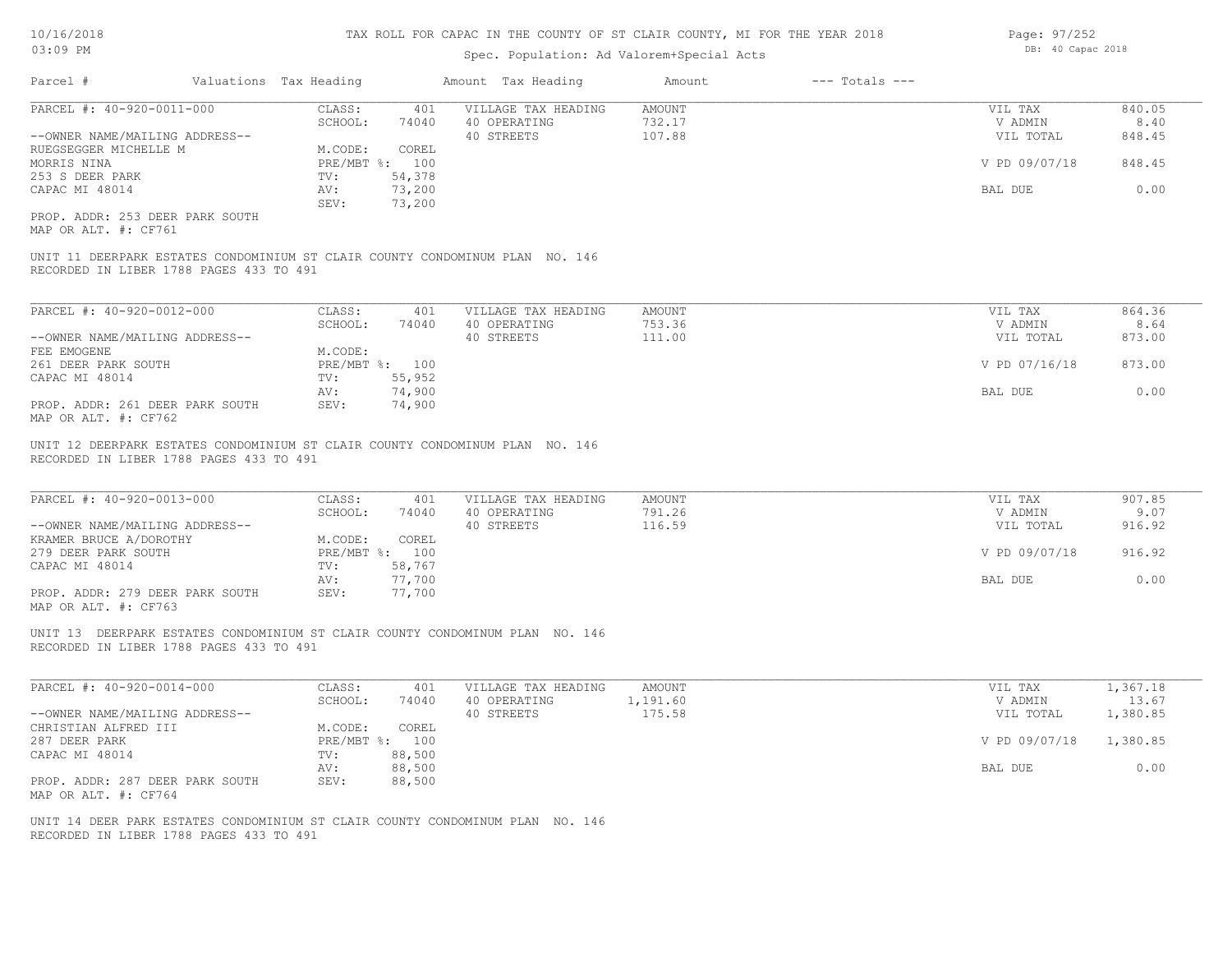| 10/16/2018  |  |
|-------------|--|
| $0.3:09$ PM |  |

| Page: 98/252 |                   |  |
|--------------|-------------------|--|
|              | DB: 40 Capac 2018 |  |

| Parcel #                                                                                                                             | Valuations Tax Heading |                                                            |                                 | Amount Tax Heading                                                           | Amount                            | $---$ Totals $---$ |                                                             |                                         |
|--------------------------------------------------------------------------------------------------------------------------------------|------------------------|------------------------------------------------------------|---------------------------------|------------------------------------------------------------------------------|-----------------------------------|--------------------|-------------------------------------------------------------|-----------------------------------------|
| PARCEL #: 40-920-0015-000<br>--OWNER NAME/MAILING ADDRESS--                                                                          |                        | CLASS:<br>SCHOOL:                                          | 401<br>74040                    | VILLAGE TAX HEADING<br>40 OPERATING<br>40 STREETS                            | <b>AMOUNT</b><br>822.64<br>121.21 |                    | VIL TAX<br>V ADMIN<br>VIL TOTAL                             | 943.85<br>9.43<br>953.28                |
| SAMS SCOTT T / SANDRA A<br>295 DEER PARK SOUTH                                                                                       |                        | M.CODE:<br>PRE/MBT %: 100                                  | COREL                           |                                                                              |                                   |                    | V PD 09/07/18                                               | 953.28                                  |
| CAPAC MI 48014                                                                                                                       |                        | TV:<br>AV:                                                 | 61,097<br>80,900                |                                                                              |                                   |                    | BAL DUE                                                     | 0.00                                    |
| PROP. ADDR: 295 DEER PARK SOUTH<br>MAP OR ALT. #: CF765                                                                              |                        | SEV:                                                       | 80,900                          |                                                                              |                                   |                    |                                                             |                                         |
| RECORDED IN LIBER 1788 PAGES 433 TO 491                                                                                              |                        |                                                            |                                 | UNIT 15 DEERPARK ESTATES CONDOMINIUM ST CLAIR COUNTY CONDOMINUM PLAN NO. 146 |                                   |                    |                                                             |                                         |
| PARCEL #: 40-920-0016-000                                                                                                            |                        | CLASS:                                                     | 402                             | VILLAGE TAX HEADING                                                          | <b>AMOUNT</b>                     |                    | VIL TAX                                                     | 35.49                                   |
| --OWNER NAME/MAILING ADDRESS--                                                                                                       |                        | SCHOOL:                                                    | 74040                           | 40 OPERATING<br>40 STREETS                                                   | 30.94<br>4.55                     |                    | V ADMIN<br>VIL TOTAL                                        | 0.35<br>35.84                           |
| DEER PARK LAND DEVELOPMENT<br>8155 ANNSBURY STE 109                                                                                  |                        | M.CODE:<br>PRE/MBT %: 0                                    |                                 |                                                                              |                                   |                    | V PD 09/13/18                                               | 35.84                                   |
| UTICA MI 48316                                                                                                                       |                        | TV:<br>AV:                                                 | 2,298<br>19,500                 |                                                                              |                                   |                    | BAL DUE                                                     | 0.00                                    |
| PROP. ADDR: DEER PARK SOUTH<br>MAP OR ALT. #: CF766                                                                                  |                        | SEV:                                                       | 19,500                          |                                                                              |                                   |                    |                                                             |                                         |
| PARCEL #: 40-920-0017-000<br>--OWNER NAME/MAILING ADDRESS--<br>DEER PARK LAND DEVELOPMENT<br>8155 ANNSBURY STE 109<br>UTICA MI 48316 |                        | CLASS:<br>SCHOOL:<br>M.CODE:<br>PRE/MBT %: 0<br>TV:<br>AV: | 402<br>74040<br>2,298<br>20,800 | VILLAGE TAX HEADING<br>40 OPERATING<br>40 STREETS                            | <b>AMOUNT</b><br>30.94<br>4.55    |                    | VIL TAX<br>V ADMIN<br>VIL TOTAL<br>V PD 09/13/18<br>BAL DUE | 35.49<br>0.35<br>35.84<br>35.84<br>0.00 |
| PROP. ADDR: DEER PARK SOUTH<br>MAP OR ALT. #: CF767                                                                                  |                        | SEV:                                                       | 20,800                          |                                                                              |                                   |                    |                                                             |                                         |
| RECORDED IN LIBER 1788 PAGES 433 TO 491                                                                                              |                        |                                                            |                                 | UNIT 17 DEERPARK ESTATES CONDOMINIUM ST CLAIR COUNTY CONDOMINUM PLAN NO. 146 |                                   |                    |                                                             |                                         |
| PARCEL #: 40-920-0018-000                                                                                                            |                        | CLASS:<br>SCHOOL:                                          | 402<br>74040                    | VILLAGE TAX HEADING<br>40 OPERATING                                          | <b>AMOUNT</b><br>30.94            |                    | VIL TAX<br>V ADMIN                                          | 35.49<br>0.35                           |
| --OWNER NAME/MAILING ADDRESS--                                                                                                       |                        |                                                            |                                 | 40 STREETS                                                                   | 4.55                              |                    | VIL TOTAL                                                   | 35.84                                   |
| DEER PARK LAND DEVELOPMENT<br>8155 ANNSBURY STE 109                                                                                  |                        | M.CODE:<br>PRE/MBT %: 0                                    |                                 |                                                                              |                                   |                    | V PD 09/13/18                                               | 35.84                                   |
| UTICA MI 48316                                                                                                                       |                        | TV:<br>AV:                                                 | 2,298<br>21,200                 |                                                                              |                                   |                    | BAL DUE                                                     | 0.00                                    |
| PROP. ADDR: DEER PARK SOUTH<br>MAP OR ALT. #: CF768                                                                                  |                        | SEV:                                                       | 21,200                          |                                                                              |                                   |                    |                                                             |                                         |
| RECORDED IN LIBER 1788 PAGES 433 TO 491                                                                                              |                        |                                                            |                                 | UNIT 18 DEERPARK ESTATES CONDOMINIUM ST CLAIR COUNTY CONDOMINUM PLAN NO. 146 |                                   |                    |                                                             |                                         |
|                                                                                                                                      |                        |                                                            |                                 |                                                                              |                                   |                    |                                                             |                                         |
|                                                                                                                                      |                        |                                                            |                                 |                                                                              |                                   |                    |                                                             |                                         |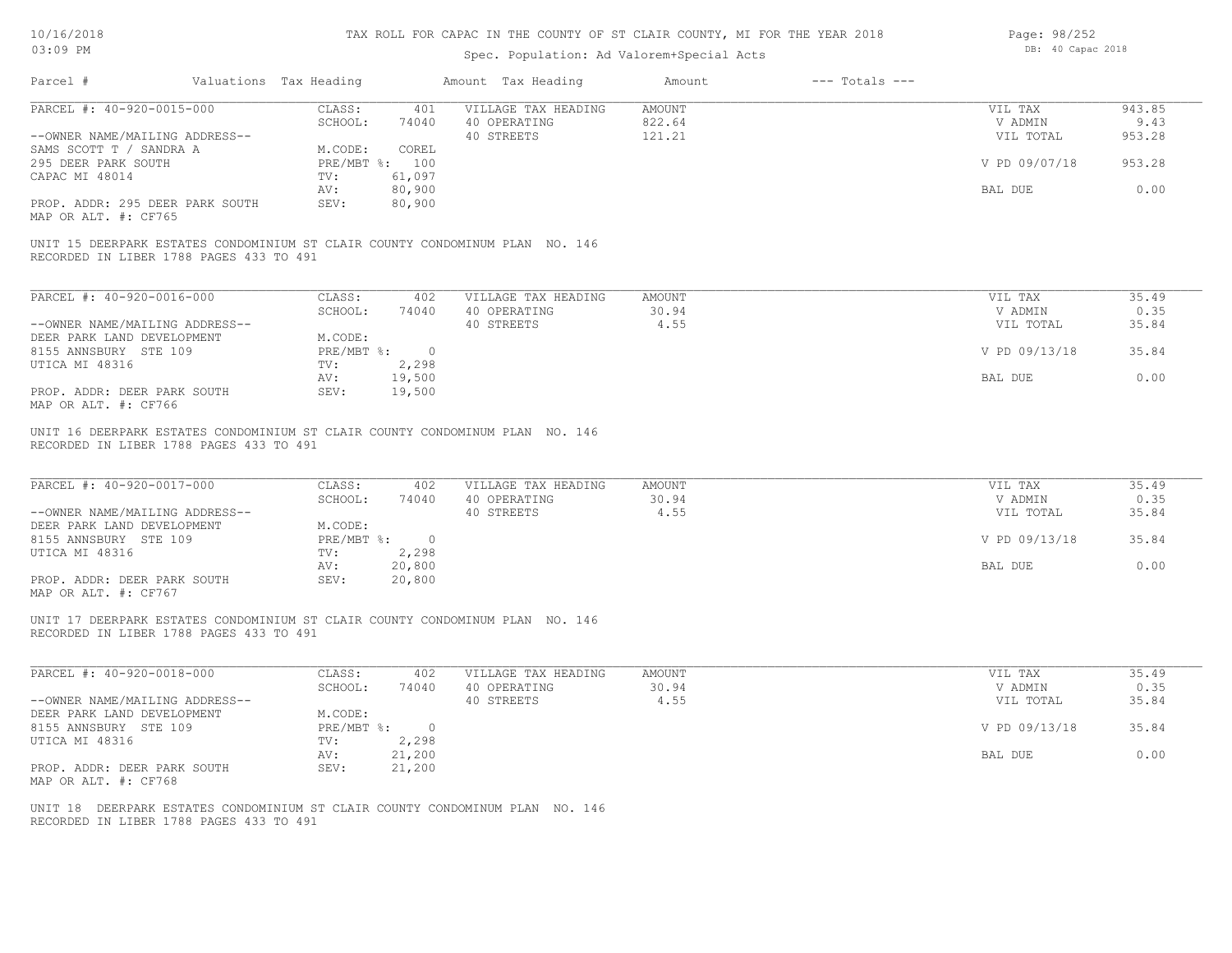| Page: 99/252 |                   |  |
|--------------|-------------------|--|
|              | DB: 40 Capac 2018 |  |

| Parcel #                                                                                                                | Valuations Tax Heading                                | Amount Tax Heading                                | Amount                  | $---$ Totals $---$ |                                 |                        |
|-------------------------------------------------------------------------------------------------------------------------|-------------------------------------------------------|---------------------------------------------------|-------------------------|--------------------|---------------------------------|------------------------|
| PARCEL #: 40-920-0019-000<br>--OWNER NAME/MAILING ADDRESS--                                                             | CLASS:<br>402<br>SCHOOL:<br>74040                     | VILLAGE TAX HEADING<br>40 OPERATING<br>40 STREETS | AMOUNT<br>30.94<br>4.55 |                    | VIL TAX<br>V ADMIN<br>VIL TOTAL | 35.49<br>0.35<br>35.84 |
| DEER PARK LAND DEVELOPMENT<br>8155 ANNSBURY STE 109                                                                     | M.CODE:<br>PRE/MBT %: 0                               |                                                   |                         |                    | V PD 09/13/18                   | 35.84                  |
| UTICA MI 48316<br>PROP. ADDR: DEER PARK SOUTH                                                                           | TV:<br>2,298<br>AV:<br>22,000<br>22,000<br>SEV:       |                                                   |                         |                    | BAL DUE                         | 0.00                   |
| MAP OR ALT. #: CF769                                                                                                    |                                                       |                                                   |                         |                    |                                 |                        |
| UNIT 19 DEERPARK ESTATES CONDOMINIUM ST CLAIR COUNTY CONDOMINUM PLAN NO. 146<br>RECORDED IN LIBER 1788 PAGES 433 TO 491 |                                                       |                                                   |                         |                    |                                 |                        |
| PARCEL #: 40-920-0020-000                                                                                               | CLASS:<br>402                                         | VILLAGE TAX HEADING                               | AMOUNT                  |                    | VIL TAX                         | 35.49                  |
| --OWNER NAME/MAILING ADDRESS--                                                                                          | SCHOOL:<br>74040                                      | 40 OPERATING<br>40 STREETS                        | 30.94<br>4.55           |                    | V ADMIN<br>VIL TOTAL            | 0.35<br>35.84          |
| DEER PARK LAND DEVELOPMENT<br>8155 ANNSBURY STE 109<br>UTICA MI 48316                                                   | M.CODE:<br>PRE/MBT %: 0<br>TV:                        |                                                   |                         |                    | V PD 09/13/18                   | 35.84                  |
| PROP. ADDR: DEER PARK WEST                                                                                              | 2,298<br>AV:<br>22,000<br>SEV:<br>22,000              |                                                   |                         |                    | BAL DUE                         | 0.00                   |
| MAP OR ALT. #: CF770                                                                                                    |                                                       |                                                   |                         |                    |                                 |                        |
| UNIT 20 DEERPARK ESTATES CONDOMINIUM ST CLAIR COUNTY CONDOMINUM PLAN NO. 146<br>RECORDED IN LIBER 1788 PAGES 433 TO 491 |                                                       |                                                   |                         |                    |                                 |                        |
| PARCEL #: 40-920-0021-000                                                                                               | CLASS:<br>402<br>SCHOOL:<br>74040                     | VILLAGE TAX HEADING<br>40 OPERATING               | <b>AMOUNT</b><br>6.69   |                    | VIL TAX<br>V ADMIN              | 7.67<br>0.07           |
| --OWNER NAME/MAILING ADDRESS--<br>DEER PARK LAND DEVELOPMENT                                                            | M.CODE:                                               | 40 STREETS                                        | 0.98                    |                    | VIL TOTAL                       | 7.74                   |
| 8155 ANNSBURY STE 109<br>UTICA MI 48316                                                                                 | PRE/MBT %:<br>$\overline{0}$<br>497<br>TV:            |                                                   |                         |                    | V PD 09/13/18                   | 7.74                   |
| PROP. ADDR: DEER PARK WEST<br>MAP OR ALT. #: CF771                                                                      | 22,000<br>AV:<br>22,000<br>SEV:                       |                                                   |                         |                    | BAL DUE                         | 0.00                   |
| UNIT 21 DEERPARK ESTATES CONDOMINIUM ST CLAIR COUNTY CONDOMINUM PLAN NO. 146<br>RECORDED IN LIBER 1788 PAGES 433 TO 491 |                                                       |                                                   |                         |                    |                                 |                        |
| PARCEL #: 40-920-0022-000                                                                                               | CLASS:<br>402                                         | VILLAGE TAX HEADING                               | <b>AMOUNT</b><br>6.69   |                    | VIL TAX                         | 7.67<br>0.07           |
| --OWNER NAME/MAILING ADDRESS--                                                                                          | SCHOOL:<br>74040                                      | 40 OPERATING<br>40 STREETS                        | 0.98                    |                    | V ADMIN<br>VIL TOTAL            | 7.74                   |
| DEER PARK LAND DEVELOPMENT<br>8155 ANNSBURY STE 109<br>UTICA MI 48316                                                   | M.CODE:<br>PRE/MBT %:<br>$\overline{0}$<br>497<br>TV: |                                                   |                         |                    | V PD 09/13/18                   | 7.74                   |
| PROP. ADDR: DEER PARK WEST                                                                                              | 21,800<br>AV:<br>SEV:<br>21,800                       |                                                   |                         |                    | BAL DUE                         | 0.00                   |
| MAP OR ALT. #: CF772                                                                                                    |                                                       |                                                   |                         |                    |                                 |                        |
| UNIT 22 DEERPARK ESTATES CONDOMINIUM ST CLAIR COUNTY CONDOMINUM PLAN NO. 146<br>RECORDED IN LIBER 1788 PAGES 433 TO 491 |                                                       |                                                   |                         |                    |                                 |                        |
|                                                                                                                         |                                                       |                                                   |                         |                    |                                 |                        |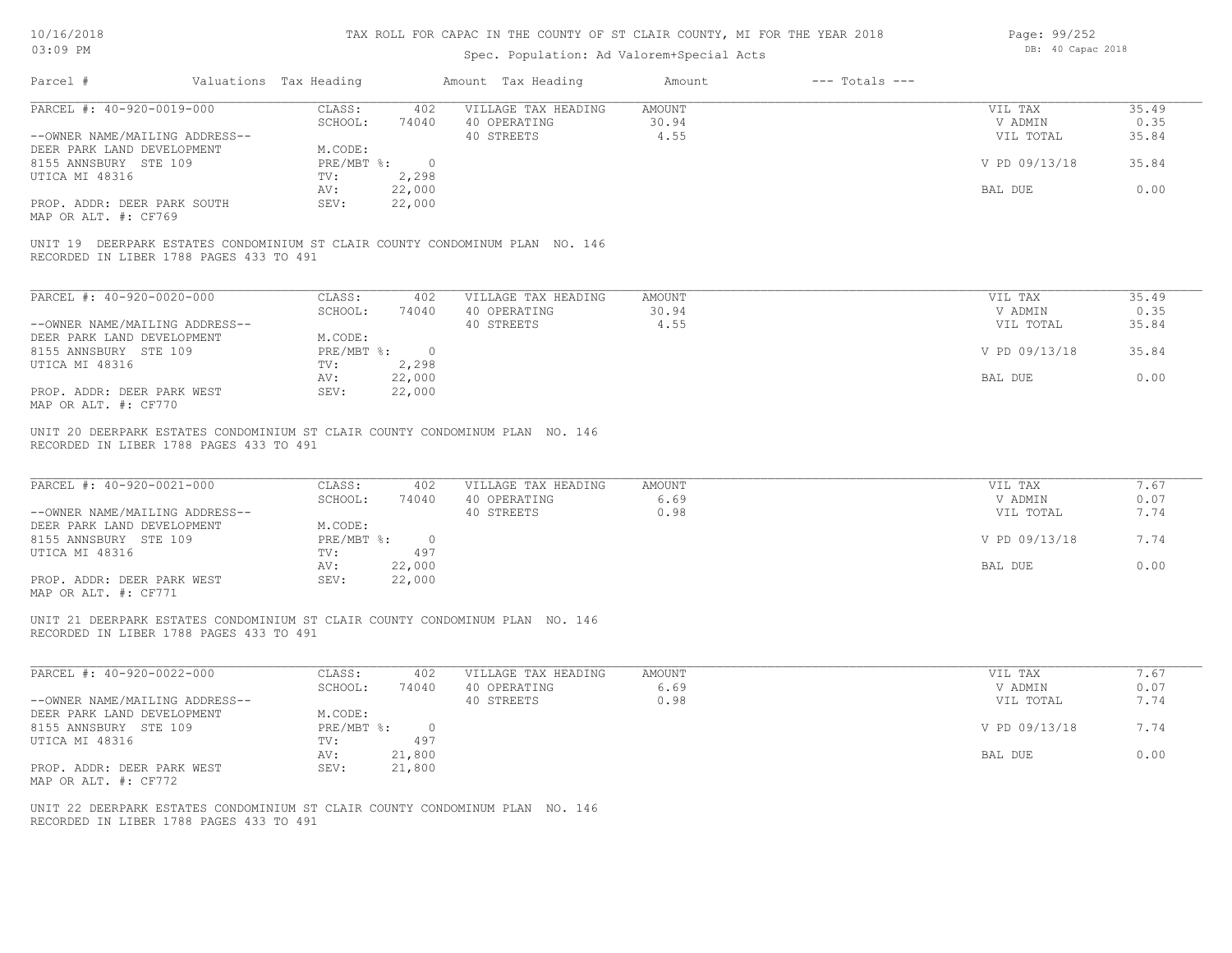| Page: 100/252 |                   |  |
|---------------|-------------------|--|
|               | DB: 40 Capac 2018 |  |

| Parcel #                                                                                                                | Valuations Tax Heading       |                     | Amount Tax Heading                                                           | Amount                        | $---$ Totals $---$ |                                 |                      |
|-------------------------------------------------------------------------------------------------------------------------|------------------------------|---------------------|------------------------------------------------------------------------------|-------------------------------|--------------------|---------------------------------|----------------------|
| PARCEL #: 40-920-0023-000<br>--OWNER NAME/MAILING ADDRESS--<br>DEER PARK LAND DEVELOPMENT                               | CLASS:<br>SCHOOL:<br>M.CODE: | 402<br>74040        | VILLAGE TAX HEADING<br>40 OPERATING<br>40 STREETS                            | <b>AMOUNT</b><br>6.69<br>0.98 |                    | VIL TAX<br>V ADMIN<br>VIL TOTAL | 7.67<br>0.07<br>7.74 |
| 8155 ANNSBURY STE 109<br>UTICA MI 48316                                                                                 | TV:                          | PRE/MBT %: 0<br>497 |                                                                              |                               |                    | V PD 09/13/18                   | 7.74                 |
| PROP. ADDR: DEER PARK WEST<br>MAP OR ALT. #: CF773                                                                      | AV:<br>SEV:                  | 20,600<br>20,600    |                                                                              |                               |                    | BAL DUE                         | 0.00                 |
| RECORDED IN LIBER 1788 PAGES 433 TO 491                                                                                 |                              |                     | UNIT 23 DEERPARK ESTATES CONDOMINIUM ST CLAIR COUNTY CONDOMINUM PLAN NO. 146 |                               |                    |                                 |                      |
| PARCEL #: 40-920-0024-000                                                                                               | CLASS:                       | 402                 | VILLAGE TAX HEADING                                                          | <b>AMOUNT</b>                 |                    | VIL TAX                         | 7.67                 |
| --OWNER NAME/MAILING ADDRESS--                                                                                          | SCHOOL:                      | 74040               | 40 OPERATING<br>40 STREETS                                                   | 6.69<br>0.98                  |                    | V ADMIN<br>VIL TOTAL            | 0.07<br>7.74         |
| DEER PARK LAND DEVELOPMENT<br>8155 ANNSBURY STE 109                                                                     | M.CODE:<br>PRE/MBT %:        | $\overline{0}$      |                                                                              |                               |                    | V PD 09/13/18                   | 7.74                 |
| UTICA MI 48316                                                                                                          | TV:<br>AV:                   | 497<br>20,300       |                                                                              |                               |                    | BAL DUE                         | 0.00                 |
| PROP. ADDR: DEER PARK WEST<br>MAP OR ALT. #: CF774                                                                      | SEV:                         | 20,300              |                                                                              |                               |                    |                                 |                      |
| UNIT 24 DEERPARK ESTATES CONDOMINIUM ST CLAIR COUNTY CONDOMINUM PLAN NO. 146<br>RECORDED IN LIBER 1788 PAGES 433 TO 491 |                              |                     |                                                                              |                               |                    |                                 |                      |
| PARCEL #: 40-920-0025-000                                                                                               | CLASS:<br>SCHOOL:            | 402<br>74040        | VILLAGE TAX HEADING<br>40 OPERATING                                          | AMOUNT<br>6.69                |                    | VIL TAX<br>V ADMIN              | 7.67<br>0.07         |
| --OWNER NAME/MAILING ADDRESS--<br>DEER PARK LAND DEVELOPMENT                                                            | M.CODE:                      |                     | 40 STREETS                                                                   | 0.98                          |                    | VIL TOTAL                       | 7.74                 |
| 8155 ANNSBURY STE 109                                                                                                   | $PRE/MBT$ %:                 | $\overline{0}$      |                                                                              |                               |                    | V PD 09/13/18                   | 7.74                 |
| UTICA MI 48316                                                                                                          | TV:<br>AV:                   | 497<br>20,300       |                                                                              |                               |                    | BAL DUE                         | 0.00                 |
| PROP. ADDR: DEER PARK WEST<br>MAP OR ALT. #: CF775                                                                      | SEV:                         | 20,300              |                                                                              |                               |                    |                                 |                      |
| UNIT 25 DEERPARK ESTATES CONDOMINIUM ST CLAIR COUNTY CONDOMINUM PLAN NO. 146<br>RECORDED IN LIBER 1788 PAGES 433 TO 491 |                              |                     |                                                                              |                               |                    |                                 |                      |
| PARCEL #: 40-920-0026-000                                                                                               | CLASS:                       | 402                 | VILLAGE TAX HEADING                                                          | <b>AMOUNT</b>                 |                    | VIL TAX                         | 7.67                 |
| --OWNER NAME/MAILING ADDRESS--                                                                                          | SCHOOL:                      | 74040               | 40 OPERATING<br>40 STREETS                                                   | 6.69<br>0.98                  |                    | V ADMIN<br>VIL TOTAL            | 0.07<br>7.74         |
| DEER PARK LAND DEVELOPMENT<br>8155 ANNSBURY STE 109                                                                     | M.CODE:                      | PRE/MBT %: 0        |                                                                              |                               |                    | V PD 09/13/18                   | 7.74                 |
| UTICA MI 48316                                                                                                          | TV:<br>AV:                   | 497<br>20,600       |                                                                              |                               |                    | BAL DUE                         | 0.00                 |
| PROP. ADDR: DEER PARK WEST<br>MAP OR ALT. #: CF776                                                                      | SEV:                         | 20,600              |                                                                              |                               |                    |                                 |                      |
| RECORDED IN LIBER 1788 PAGES 433 TO 491                                                                                 |                              |                     | UNIT 26 DEERPARK ESTATES CONDOMINIUM ST CLAIR COUNTY CONDOMINUM PLAN NO. 146 |                               |                    |                                 |                      |
|                                                                                                                         |                              |                     |                                                                              |                               |                    |                                 |                      |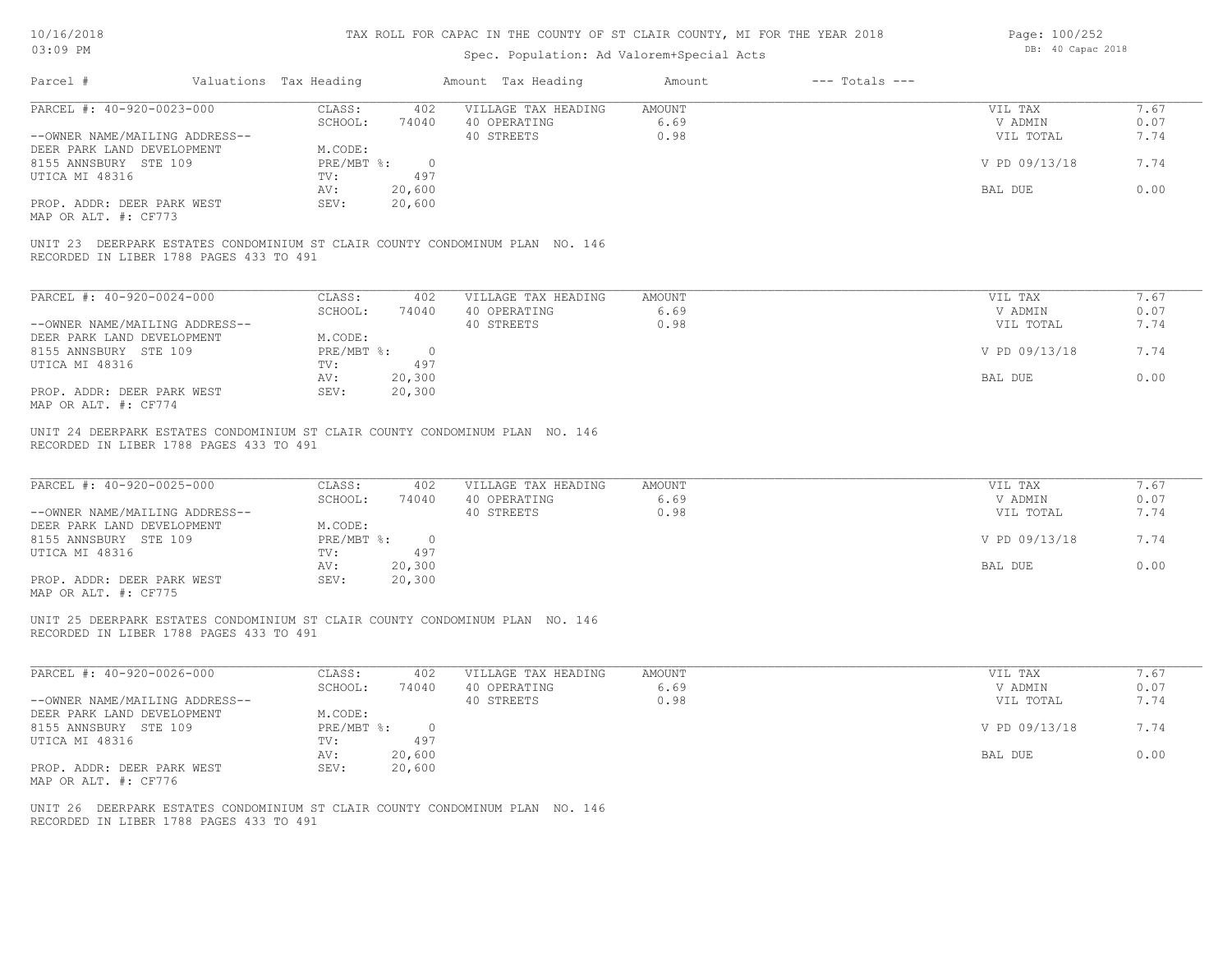# Spec. Population: Ad Valorem+Special Acts

Page: 101/252 DB: 40 Capac 2018

| PARCEL #: 40-920-0027-000<br>CLASS:<br>402<br>VILLAGE TAX HEADING<br>AMOUNT<br>SCHOOL:<br>6.69<br>74040<br>40 OPERATING<br>40 STREETS<br>0.98<br>--OWNER NAME/MAILING ADDRESS--<br>M.CODE:<br>DEER PARK LAND DEVELOPMENT<br>PRE/MBT %: 0<br>8155 ANNSBURY STE 109<br>497<br>UTICA MI 48316<br>TV:<br>22,000<br>AV:<br>PROP. ADDR: DEER PARK WEST<br>SEV:<br>22,000<br>MAP OR ALT. #: CF777<br>UNIT 27 DEERPARK ESTATES CONDOMINIUM ST CLAIR COUNTY CONDOMINUM PLAN NO. 146<br>RECORDED IN LIBER 1788 PAGES 433 TO 491<br>PARCEL #: 40-920-0028-000<br>CLASS:<br>402<br>VILLAGE TAX HEADING<br><b>AMOUNT</b><br>6.69<br>SCHOOL:<br>74040<br>40 OPERATING<br>40 STREETS<br>0.98<br>--OWNER NAME/MAILING ADDRESS--<br>M.CODE:<br>DEER PARK LAND DEVELOPMENT<br>PRE/MBT %: 0<br>8155 ANNSBURY STE 109<br>UTICA MI 48316<br>497<br>TV:<br>AV:<br>22,000<br>22,000<br>PROP. ADDR: DEER PARK WEST<br>SEV:<br>MAP OR ALT. #: CF778<br>UNIT 28 DEERPARK ESTATES CONDOMINIUM ST CLAIR COUNTY CONDOMINUM PLAN NO. 146<br>RECORDED IN LIBER 1788 PAGES 433 TO 491<br>PARCEL #: 40-920-0029-000<br>CLASS:<br>VILLAGE TAX HEADING<br><b>AMOUNT</b><br>402<br>SCHOOL:<br>40 OPERATING<br>6.69<br>74040<br>0.98<br>--OWNER NAME/MAILING ADDRESS--<br>40 STREETS<br>M.CODE:<br>DEER PARK LAND DEVELOPMENT<br>8155 ANSBURY STE 109<br>PRE/MBT %: 0<br>497<br>UTICA MI 48316<br>TV:<br>AV:<br>22,000<br>22,000<br>PROP. ADDR: DEER PARK NORTH<br>SEV:<br>MAP OR ALT. #: CF779<br>UNIT 29 DEERPARK ESTATES CONDOMINIUM ST CLAIR COUNTY CONDOMINUM PLAN NO. 146<br>RECORDED IN LIBER 1788 PAGES 433 TO 491<br>PARCEL #: 40-920-0030-000<br>CLASS:<br>402<br>VILLAGE TAX HEADING<br><b>AMOUNT</b><br>6.69<br>SCHOOL:<br>74040<br>40 OPERATING<br>40 STREETS<br>0.98<br>--OWNER NAME/MAILING ADDRESS-- |                                 |                      |
|---------------------------------------------------------------------------------------------------------------------------------------------------------------------------------------------------------------------------------------------------------------------------------------------------------------------------------------------------------------------------------------------------------------------------------------------------------------------------------------------------------------------------------------------------------------------------------------------------------------------------------------------------------------------------------------------------------------------------------------------------------------------------------------------------------------------------------------------------------------------------------------------------------------------------------------------------------------------------------------------------------------------------------------------------------------------------------------------------------------------------------------------------------------------------------------------------------------------------------------------------------------------------------------------------------------------------------------------------------------------------------------------------------------------------------------------------------------------------------------------------------------------------------------------------------------------------------------------------------------------------------------------------------------------------------------------------------------------------------------------------------------------------------|---------------------------------|----------------------|
|                                                                                                                                                                                                                                                                                                                                                                                                                                                                                                                                                                                                                                                                                                                                                                                                                                                                                                                                                                                                                                                                                                                                                                                                                                                                                                                                                                                                                                                                                                                                                                                                                                                                                                                                                                                 | VIL TAX<br>V ADMIN              | 7.67<br>0.07         |
|                                                                                                                                                                                                                                                                                                                                                                                                                                                                                                                                                                                                                                                                                                                                                                                                                                                                                                                                                                                                                                                                                                                                                                                                                                                                                                                                                                                                                                                                                                                                                                                                                                                                                                                                                                                 | VIL TOTAL                       | 7.74                 |
|                                                                                                                                                                                                                                                                                                                                                                                                                                                                                                                                                                                                                                                                                                                                                                                                                                                                                                                                                                                                                                                                                                                                                                                                                                                                                                                                                                                                                                                                                                                                                                                                                                                                                                                                                                                 | V PD 09/13/18                   | 7.74                 |
|                                                                                                                                                                                                                                                                                                                                                                                                                                                                                                                                                                                                                                                                                                                                                                                                                                                                                                                                                                                                                                                                                                                                                                                                                                                                                                                                                                                                                                                                                                                                                                                                                                                                                                                                                                                 | BAL DUE                         | 0.00                 |
|                                                                                                                                                                                                                                                                                                                                                                                                                                                                                                                                                                                                                                                                                                                                                                                                                                                                                                                                                                                                                                                                                                                                                                                                                                                                                                                                                                                                                                                                                                                                                                                                                                                                                                                                                                                 |                                 |                      |
|                                                                                                                                                                                                                                                                                                                                                                                                                                                                                                                                                                                                                                                                                                                                                                                                                                                                                                                                                                                                                                                                                                                                                                                                                                                                                                                                                                                                                                                                                                                                                                                                                                                                                                                                                                                 |                                 |                      |
|                                                                                                                                                                                                                                                                                                                                                                                                                                                                                                                                                                                                                                                                                                                                                                                                                                                                                                                                                                                                                                                                                                                                                                                                                                                                                                                                                                                                                                                                                                                                                                                                                                                                                                                                                                                 | VIL TAX                         | 7.67                 |
|                                                                                                                                                                                                                                                                                                                                                                                                                                                                                                                                                                                                                                                                                                                                                                                                                                                                                                                                                                                                                                                                                                                                                                                                                                                                                                                                                                                                                                                                                                                                                                                                                                                                                                                                                                                 | V ADMIN                         | 0.07                 |
|                                                                                                                                                                                                                                                                                                                                                                                                                                                                                                                                                                                                                                                                                                                                                                                                                                                                                                                                                                                                                                                                                                                                                                                                                                                                                                                                                                                                                                                                                                                                                                                                                                                                                                                                                                                 | VIL TOTAL                       | 7.74                 |
|                                                                                                                                                                                                                                                                                                                                                                                                                                                                                                                                                                                                                                                                                                                                                                                                                                                                                                                                                                                                                                                                                                                                                                                                                                                                                                                                                                                                                                                                                                                                                                                                                                                                                                                                                                                 | V PD 09/13/18                   | 7.74                 |
|                                                                                                                                                                                                                                                                                                                                                                                                                                                                                                                                                                                                                                                                                                                                                                                                                                                                                                                                                                                                                                                                                                                                                                                                                                                                                                                                                                                                                                                                                                                                                                                                                                                                                                                                                                                 |                                 |                      |
|                                                                                                                                                                                                                                                                                                                                                                                                                                                                                                                                                                                                                                                                                                                                                                                                                                                                                                                                                                                                                                                                                                                                                                                                                                                                                                                                                                                                                                                                                                                                                                                                                                                                                                                                                                                 | BAL DUE                         | 0.00                 |
|                                                                                                                                                                                                                                                                                                                                                                                                                                                                                                                                                                                                                                                                                                                                                                                                                                                                                                                                                                                                                                                                                                                                                                                                                                                                                                                                                                                                                                                                                                                                                                                                                                                                                                                                                                                 | VIL TAX<br>V ADMIN<br>VIL TOTAL | 7.67<br>0.07<br>7.74 |
|                                                                                                                                                                                                                                                                                                                                                                                                                                                                                                                                                                                                                                                                                                                                                                                                                                                                                                                                                                                                                                                                                                                                                                                                                                                                                                                                                                                                                                                                                                                                                                                                                                                                                                                                                                                 | V PD 09/13/18                   | 7.74                 |
|                                                                                                                                                                                                                                                                                                                                                                                                                                                                                                                                                                                                                                                                                                                                                                                                                                                                                                                                                                                                                                                                                                                                                                                                                                                                                                                                                                                                                                                                                                                                                                                                                                                                                                                                                                                 | BAL DUE                         | 0.00                 |
|                                                                                                                                                                                                                                                                                                                                                                                                                                                                                                                                                                                                                                                                                                                                                                                                                                                                                                                                                                                                                                                                                                                                                                                                                                                                                                                                                                                                                                                                                                                                                                                                                                                                                                                                                                                 |                                 |                      |
|                                                                                                                                                                                                                                                                                                                                                                                                                                                                                                                                                                                                                                                                                                                                                                                                                                                                                                                                                                                                                                                                                                                                                                                                                                                                                                                                                                                                                                                                                                                                                                                                                                                                                                                                                                                 |                                 |                      |
|                                                                                                                                                                                                                                                                                                                                                                                                                                                                                                                                                                                                                                                                                                                                                                                                                                                                                                                                                                                                                                                                                                                                                                                                                                                                                                                                                                                                                                                                                                                                                                                                                                                                                                                                                                                 | VIL TAX                         | 7.67                 |
|                                                                                                                                                                                                                                                                                                                                                                                                                                                                                                                                                                                                                                                                                                                                                                                                                                                                                                                                                                                                                                                                                                                                                                                                                                                                                                                                                                                                                                                                                                                                                                                                                                                                                                                                                                                 | V ADMIN<br>VIL TOTAL            | 0.07<br>7.74         |
| DEER PARK LAND DEVELOPMENT<br>M.CODE:                                                                                                                                                                                                                                                                                                                                                                                                                                                                                                                                                                                                                                                                                                                                                                                                                                                                                                                                                                                                                                                                                                                                                                                                                                                                                                                                                                                                                                                                                                                                                                                                                                                                                                                                           |                                 |                      |
| 8155 ANNSBURY STE 109<br>$PRE/MBT$ $\div$ 0<br>497<br>UTICA MI 48316<br>TV:                                                                                                                                                                                                                                                                                                                                                                                                                                                                                                                                                                                                                                                                                                                                                                                                                                                                                                                                                                                                                                                                                                                                                                                                                                                                                                                                                                                                                                                                                                                                                                                                                                                                                                     | V PD 09/13/18                   | 7.74                 |
| AV:<br>21,800                                                                                                                                                                                                                                                                                                                                                                                                                                                                                                                                                                                                                                                                                                                                                                                                                                                                                                                                                                                                                                                                                                                                                                                                                                                                                                                                                                                                                                                                                                                                                                                                                                                                                                                                                                   | BAL DUE                         | 0.00                 |
| SEV:<br>21,800<br>PROP. ADDR: DEER PARK NORTH<br>MAP OR ALT. #: CF780                                                                                                                                                                                                                                                                                                                                                                                                                                                                                                                                                                                                                                                                                                                                                                                                                                                                                                                                                                                                                                                                                                                                                                                                                                                                                                                                                                                                                                                                                                                                                                                                                                                                                                           |                                 |                      |
| UNIT 30 DEERPARK ESTATES CONDOMINIUM ST CLAIR COUNTY CONDOMINUM PLAN NO. 146<br>RECORDED IN LIBER 1788 PAGES 433 TO 491                                                                                                                                                                                                                                                                                                                                                                                                                                                                                                                                                                                                                                                                                                                                                                                                                                                                                                                                                                                                                                                                                                                                                                                                                                                                                                                                                                                                                                                                                                                                                                                                                                                         |                                 |                      |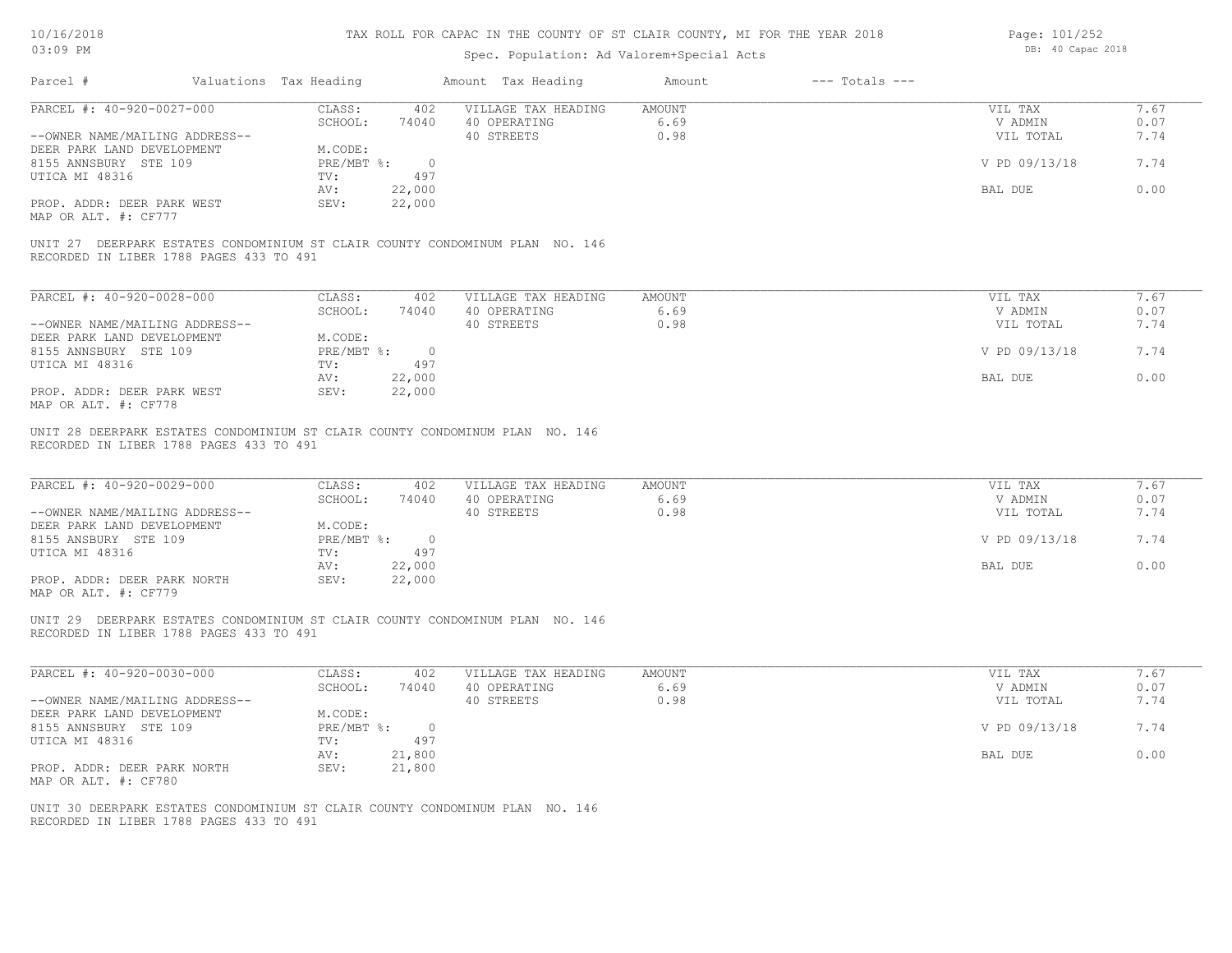| Page: 102/252 |                   |  |
|---------------|-------------------|--|
|               | DB: 40 Capac 2018 |  |

| Parcel #                                                             | Valuations Tax Heading |                         |                       | Amount Tax Heading                                                                                  | Amount                        | $---$ Totals $---$ |                                 |                      |
|----------------------------------------------------------------------|------------------------|-------------------------|-----------------------|-----------------------------------------------------------------------------------------------------|-------------------------------|--------------------|---------------------------------|----------------------|
| PARCEL #: 40-920-0031-000<br>--OWNER NAME/MAILING ADDRESS--          |                        | CLASS:<br>SCHOOL:       | 402<br>74040          | VILLAGE TAX HEADING<br>40 OPERATING<br>40 STREETS                                                   | <b>AMOUNT</b><br>6.69<br>0.98 |                    | VIL TAX<br>V ADMIN<br>VIL TOTAL | 7.67<br>0.07<br>7.74 |
| DEER PARK LAND DEVELOPMENT<br>8155 ANNSBURY STE 109                  |                        | M.CODE:<br>PRE/MBT %:   | $\overline{0}$        |                                                                                                     |                               |                    | V PD 09/13/18                   | 7.74                 |
| UTICA MI 48316                                                       |                        | TV:<br>AV:              | 497<br>20,000         |                                                                                                     |                               |                    | BAL DUE                         | 0.00                 |
| PROP. ADDR: DEER PARK NORTH<br>MAP OR ALT. #: CF781                  |                        | SEV:                    | 20,000                |                                                                                                     |                               |                    |                                 |                      |
| RECORDED IN LIBER 1788 PAGES 433 TO 491                              |                        |                         |                       | UNIT 31 DEERPARK ESTATES CONDOMINIUM ST CLAIR COUNTY CONDOMINUM PLAN NO. 146                        |                               |                    |                                 |                      |
| PARCEL #: 40-920-0032-000                                            |                        | CLASS:                  | 402                   | VILLAGE TAX HEADING                                                                                 | <b>AMOUNT</b>                 |                    | VIL TAX                         | 7.67                 |
| --OWNER NAME/MAILING ADDRESS--                                       |                        | SCHOOL:                 | 74040                 | 40 OPERATING<br>40 STREETS                                                                          | 6.69<br>0.98                  |                    | V ADMIN<br>VIL TOTAL            | 0.07<br>7.74         |
| JPS DEVELOPMENT, LLC<br>8155 ANSBURY STE 103                         |                        | M.CODE:<br>PRE/MBT %:   | $\overline{0}$        |                                                                                                     |                               |                    | V PD 09/13/18                   | 7.74                 |
| SHELBY TWP MI 48316                                                  |                        | TV:<br>AV:              | 497<br>22,000         |                                                                                                     |                               |                    | BAL DUE                         | 0.00                 |
| PROP. ADDR: DEER PARK NORTH<br>MAP OR ALT. #: CF782                  |                        | SEV:                    | 22,000                |                                                                                                     |                               |                    |                                 |                      |
| RECORDED IN LIBER 1788 PAGES 433 TO 491<br>PARCEL #: 40-920-0033-000 |                        | CLASS:                  | 402                   | UNIT 32 DEERPARK ESTATES CONDOMINIUM ST CLAIR COUNTY CONDOMINUM PLAN NO. 146<br>VILLAGE TAX HEADING | <b>AMOUNT</b>                 |                    | VIL TAX                         | 7.67                 |
| --OWNER NAME/MAILING ADDRESS--<br>JPS DEVELOPMENT, LLC               |                        | SCHOOL:<br>M.CODE:      | 74040                 | 40 OPERATING<br>40 STREETS                                                                          | 6.69<br>0.98                  |                    | V ADMIN<br>VIL TOTAL            | 0.07<br>7.74         |
| 8155 ANSBURY STE 103<br>SHELBY TWP MI 48316                          |                        | $PRE/MBT$ %:<br>TV:     | $\overline{0}$<br>497 |                                                                                                     |                               |                    | V PD 09/13/18                   | 7.74                 |
| PROP. ADDR: DEER PARK NORTH                                          |                        | AV:<br>SEV:             | 22,000<br>22,000      |                                                                                                     |                               |                    | BAL DUE                         | 0.00                 |
| MAP OR ALT. #: CF783                                                 |                        |                         |                       |                                                                                                     |                               |                    |                                 |                      |
| RECORDED IN LIBER 1788 PAGES 433 TO 491                              |                        |                         |                       | UNIT 33 DEERPARK ESTATES CONDOMINIUM ST CLAIR COUNTY CONDOMINUM PLAN NO. 146                        |                               |                    |                                 |                      |
| PARCEL #: 40-920-0034-000                                            |                        | CLASS:<br>SCHOOL:       | 402<br>74040          | VILLAGE TAX HEADING<br>40 OPERATING                                                                 | <b>AMOUNT</b><br>6.69         |                    | VIL TAX<br>V ADMIN              | 7.67<br>0.07         |
| --OWNER NAME/MAILING ADDRESS--                                       |                        |                         |                       | 40 STREETS                                                                                          | 0.98                          |                    | VIL TOTAL                       | 7.74                 |
| JPS DEVELOPMENT LLC<br>8155 ANSBURY STE 103<br>SHELBY TWP MI 48316   |                        | M.CODE:<br>$PRE/MBT$ %: | $\overline{0}$<br>497 |                                                                                                     |                               |                    | V PD 09/13/18                   | 7.74                 |
|                                                                      |                        | TV:<br>AV:              | 22,000                |                                                                                                     |                               |                    | BAL DUE                         | 0.00                 |
| PROP. ADDR: DEER PARK NORTH<br>MAP OR ALT. #: CF784                  |                        | SEV:                    | 22,000                |                                                                                                     |                               |                    |                                 |                      |
| RECORDED IN LIBER 1788 PAGES 433 TO 491                              |                        |                         |                       | UNIT 34 DEERPARK ESTATES CONDOMINIUM ST CLAIR COUNTY CONDOMINUM PLAN NO. 146                        |                               |                    |                                 |                      |
|                                                                      |                        |                         |                       |                                                                                                     |                               |                    |                                 |                      |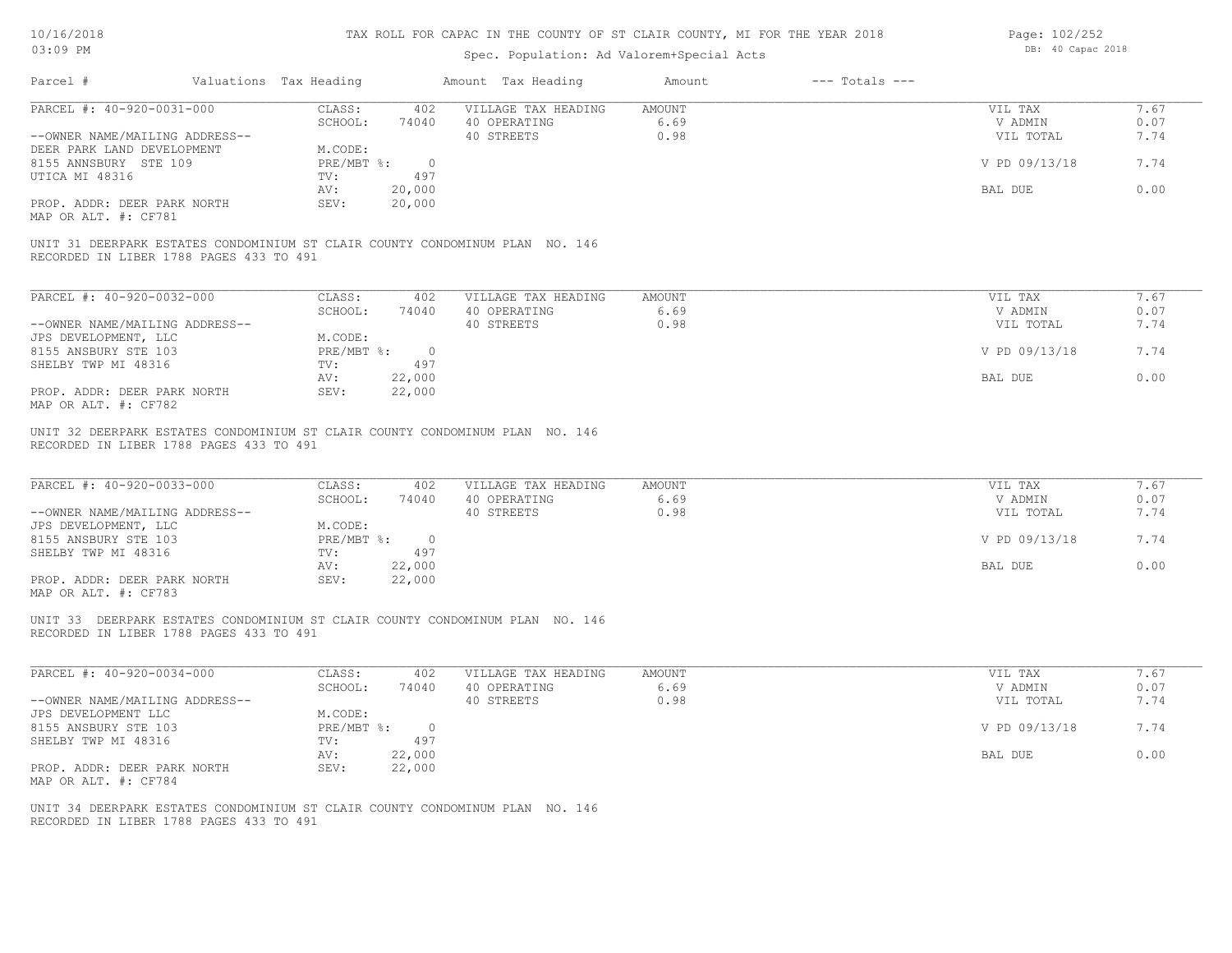# Spec. Population: Ad Valorem+Special Acts

| Parcel #                                                                                                                | Valuations Tax Heading |                            | Amount Tax Heading                                                           | Amount                            | $---$ Totals $---$ |                                 |                          |
|-------------------------------------------------------------------------------------------------------------------------|------------------------|----------------------------|------------------------------------------------------------------------------|-----------------------------------|--------------------|---------------------------------|--------------------------|
| PARCEL #: 40-920-0035-000                                                                                               | CLASS:<br>SCHOOL:      | 402<br>74040               | VILLAGE TAX HEADING<br>40 OPERATING                                          | <b>AMOUNT</b><br>6.69             |                    | VIL TAX<br>V ADMIN              | 7.67<br>0.07             |
| --OWNER NAME/MAILING ADDRESS--<br>JPS DEVELOPMENT LLC                                                                   | M.CODE:                |                            | 40 STREETS                                                                   | 0.98                              |                    | VIL TOTAL                       | 7.74                     |
| 8155 ANSBURY STE 103                                                                                                    | $PRE/MBT$ $\div$       | $\overline{0}$             |                                                                              |                                   |                    | V PD 09/13/18                   | 7.74                     |
| SHELBY TWP MI 48316                                                                                                     | TV:<br>AV:             | 497<br>22,000              |                                                                              |                                   |                    | BAL DUE                         | 0.00                     |
| PROP. ADDR: DEER PARK NORTH<br>MAP OR ALT. #: CF785                                                                     | SEV:                   | 22,000                     |                                                                              |                                   |                    |                                 |                          |
| UNIT 35 DEERPARK ESTATES CONDOMINIUM ST CLAIR COUNTY CONDOMINUM PLAN NO. 146<br>RECORDED IN LIBER 1788 PAGES 433 TO 491 |                        |                            |                                                                              |                                   |                    |                                 |                          |
| PARCEL #: 40-920-0036-000                                                                                               | CLASS:                 | 402                        | VILLAGE TAX HEADING                                                          | <b>AMOUNT</b>                     |                    | VIL TAX                         | 95.75                    |
|                                                                                                                         | SCHOOL:                | 74040                      | 40 OPERATING                                                                 | 83.46                             |                    | V ADMIN                         | 0.95                     |
| --OWNER NAME/MAILING ADDRESS--<br>KONEFKE ROBERT                                                                        | M.CODE:                |                            | 40 STREETS                                                                   | 12.29                             |                    | VIL TOTAL                       | 96.70                    |
| 20461 PRATT RD.                                                                                                         |                        | PRE/MBT %: 0               |                                                                              |                                   |                    | V PD 08/14/18                   | 96.70                    |
| ARMADA MI 48005                                                                                                         | TV:<br>AV:             | 6,199<br>22,000            |                                                                              |                                   |                    | BAL DUE                         | 0.00                     |
| PROP. ADDR: DEER PARK EAST<br>MAP OR ALT. #: CF786                                                                      | SEV:                   | 22,000                     |                                                                              |                                   |                    |                                 |                          |
| PARCEL #: 40-920-0037-000<br>--OWNER NAME/MAILING ADDRESS--                                                             | CLASS:<br>SCHOOL:      | 401<br>74040               | VILLAGE TAX HEADING<br>40 OPERATING<br>40 STREETS                            | <b>AMOUNT</b><br>854.48<br>125.90 |                    | VIL TAX<br>V ADMIN<br>VIL TOTAL | 980.38<br>9.80<br>990.18 |
| BEISCHER CHRISTOPHER/ROXANNE<br>212 DEER PARK SOUTH                                                                     | M.CODE:                | COREL<br>PRE/MBT %: 100    |                                                                              |                                   |                    | V PD 09/07/18                   | 990.18                   |
| CAPAC MI 48014                                                                                                          | TV:                    | 63,462                     |                                                                              |                                   |                    |                                 |                          |
| PROP. ADDR: 212 DEER PARK SOUTH<br>MAP OR ALT. #: CF787                                                                 | AV:<br>SEV:            | 80,000<br>80,000           |                                                                              |                                   |                    | BAL DUE                         | 0.00                     |
| UNIT 37 DEERPARK ESTATES CONDOMINIUM ST CLAIR COUNTY CONDOMINUM PLAN NO. 146<br>RECORDED IN LIBER 1788 PAGES 433 TO 491 |                        |                            |                                                                              |                                   |                    |                                 |                          |
| PARCEL #: 40-920-0038-000                                                                                               | CLASS:                 | 401                        | VILLAGE TAX HEADING                                                          | <b>AMOUNT</b>                     |                    | VIL TAX                         | 854.65                   |
| --OWNER NAME/MAILING ADDRESS--                                                                                          | SCHOOL:                | 74040                      | 40 OPERATING<br>40 STREETS                                                   | 744.89<br>109.76                  |                    | V ADMIN<br>VIL TOTAL            | 8.54<br>863.19           |
| LEWIS GREGORY A                                                                                                         | M.CODE:                | COREL                      |                                                                              |                                   |                    |                                 |                          |
| DELCOURT KIMBERLY A.                                                                                                    |                        | PRE/MBT %: 100             |                                                                              |                                   |                    | V PD 09/07/18                   | 863.19                   |
| 226 DEER PARK SOUTH<br>CAPAC MI 48014                                                                                   | TV:<br>AV:<br>SEV:     | 55,323<br>71,900<br>71,900 |                                                                              |                                   |                    | BAL DUE                         | 0.00                     |
| PROP. ADDR: 226 DEER PARK SOUTH<br>MAP OR ALT. #: CF788                                                                 |                        |                            |                                                                              |                                   |                    |                                 |                          |
| RECORDED IN LIBER 1788 PAGES 433 TO 491                                                                                 |                        |                            | UNIT 38 DEERPARK ESTATES CONDOMINIUM ST CLAIR COUNTY CONDOMINUM PLAN NO. 146 |                                   |                    |                                 |                          |

DB: 40 Capac 2018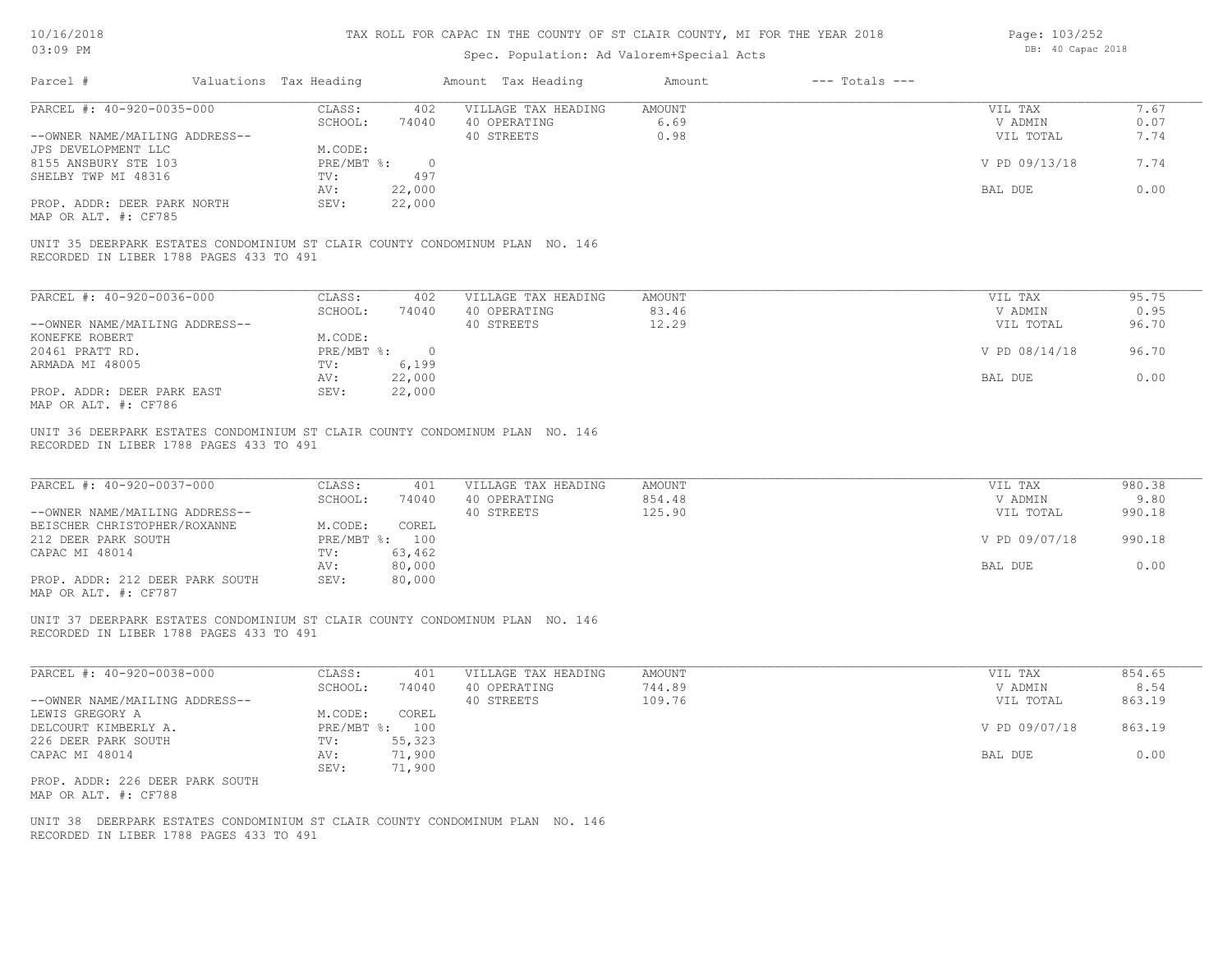| 10/16/2018  |  |
|-------------|--|
| $0.3:09$ PM |  |

# Spec. Population: Ad Valorem+Special Acts

Page: 104/252 DB: 40 Capac 2018

| Parcel #                                                                                                                | Valuations Tax Heading |                   |                  | Amount Tax Heading                  | Amount           | $---$ Totals $---$ |                    |               |
|-------------------------------------------------------------------------------------------------------------------------|------------------------|-------------------|------------------|-------------------------------------|------------------|--------------------|--------------------|---------------|
| PARCEL #: 40-920-0039-000                                                                                               |                        | CLASS:<br>SCHOOL: | 402<br>74040     | VILLAGE TAX HEADING<br>40 OPERATING | AMOUNT<br>83.46  |                    | VIL TAX<br>V ADMIN | 95.75<br>0.95 |
| --OWNER NAME/MAILING ADDRESS--<br>KONEFKE ROBERT                                                                        |                        | M.CODE:           |                  | 40 STREETS                          | 12.29            |                    | VIL TOTAL          | 96.70         |
| 20461 PRATT RD.                                                                                                         |                        |                   | PRE/MBT %: 0     |                                     |                  |                    | V PD 08/14/18      | 96.70         |
| ARMADA MI 48005                                                                                                         |                        | TV:<br>AV:        | 6,199<br>20,900  |                                     |                  |                    | BAL DUE            | 0.00          |
| PROP. ADDR: DEER PARK SOUTH<br>MAP OR ALT. #: CF789                                                                     |                        | SEV:              | 20,900           |                                     |                  |                    |                    |               |
| UNIT 39 DEERPARK ESTATES CONDOMINIUM ST CLAIR COUNTY CONDOMINUM PLAN NO. 146<br>RECORDED IN LIBER 1788 PAGES 433 TO 491 |                        |                   |                  |                                     |                  |                    |                    |               |
| PARCEL #: 40-920-0040-000                                                                                               |                        | CLASS:            | 401              | VILLAGE TAX HEADING                 | AMOUNT           |                    | VIL TAX            | 854.65        |
|                                                                                                                         |                        | SCHOOL:           | 74040            | 40 OPERATING                        | 744.89           |                    | V ADMIN            | 8.54          |
| --OWNER NAME/MAILING ADDRESS--                                                                                          |                        |                   |                  | 40 STREETS                          | 109.76           |                    | VIL TOTAL          | 863.19        |
| DOUTRY IRENE                                                                                                            |                        | M.CODE:           |                  |                                     |                  |                    |                    |               |
| 240 DEER PARK                                                                                                           |                        |                   | PRE/MBT %: 100   |                                     |                  |                    | V PD 09/13/18      | 863.19        |
| CAPAC MI 48014                                                                                                          |                        | TV:<br>AV:        | 55,323<br>74,000 |                                     |                  |                    | BAL DUE            | 0.00          |
| PROP. ADDR: 240 DEER PARK SOUTH<br>MAP OR ALT. #: CF790                                                                 |                        | SEV:              | 74,000           |                                     |                  |                    |                    |               |
| UNIT 40 DEERPARK ESTATES CONDOMINIUM ST CLAIR COUNTY CONDOMINUM PLAN NO. 146<br>RECORDED IN LIBER 1788 PAGES 433 TO 491 |                        |                   |                  |                                     |                  |                    |                    |               |
| PARCEL #: 40-920-0041-000                                                                                               |                        | CLASS:            | 401              | VILLAGE TAX HEADING                 | AMOUNT           |                    | VIL TAX            | 919.39        |
|                                                                                                                         |                        | SCHOOL:           | 74040            | 40 OPERATING                        | 801.32           |                    | V ADMIN            | 9.19          |
| --OWNER NAME/MAILING ADDRESS--<br>ROBERTS J SCOTT/CHRISTINA MAE                                                         |                        | M.CODE:           | COREL            | 40 STREETS                          | 118.07           |                    | VIL TOTAL          | 928.58        |
| 250 DEER PARK SOUTH                                                                                                     |                        |                   | PRE/MBT %: 100   |                                     |                  |                    | V PD 09/07/18      | 928.58        |
| CAPAC MI 48014                                                                                                          |                        | $\texttt{TV}$ :   | 59,514           |                                     |                  |                    |                    |               |
|                                                                                                                         |                        | AV:               | 78,600           |                                     |                  |                    | BAL DUE            | 0.00          |
| PROP. ADDR: 250 DEER PARK SOUTH<br>MAP OR ALT. #: CF791                                                                 |                        | SEV:              | 78,600           |                                     |                  |                    |                    |               |
| UNIT 41 DEERPARK ESTATES CONDOMINIUM ST CLAIR COUNTY CONDOMINUM PLAN NO. 146<br>RECORDED IN LIBER 1788 PAGES 433 TO 491 |                        |                   |                  |                                     |                  |                    |                    |               |
| PARCEL #: 40-920-0042-000                                                                                               |                        | CLASS:            | 401              | VILLAGE TAX HEADING                 | <b>AMOUNT</b>    |                    | VIL TAX            | 831.94        |
|                                                                                                                         |                        | SCHOOL:           | 74040            | 40 OPERATING                        | 725.10<br>106.84 |                    | V ADMIN            | 8.31          |
| --OWNER NAME/MAILING ADDRESS--<br>RUSIN BRIAN/CYNTHIA                                                                   |                        | M.CODE:           |                  | 40 STREETS                          |                  |                    | VIL TOTAL          | 840.25        |
| 258 DEER PARK S                                                                                                         |                        |                   | PRE/MBT %: 100   |                                     |                  |                    | V PD 08/21/18      | 840.25        |
| CAPAC MI 48014                                                                                                          |                        | TV:               | 53,853           |                                     |                  |                    |                    |               |
|                                                                                                                         |                        | AV:               | 71,800           |                                     |                  |                    | BAL DUE            | 0.00          |
| PROP. ADDR: 258 DEER PARK SOUTH<br>MAP OR ALT. #: CF792                                                                 |                        | SEV:              | 71,800           |                                     |                  |                    |                    |               |
| UNIT 42 DEERPARK ESTATES CONDOMINIUM ST CLAIR COUNTY CONDOMINUM PLAN NO. 146<br>RECORDED IN LIBER 1788 PAGES 433 TO 491 |                        |                   |                  |                                     |                  |                    |                    |               |
|                                                                                                                         |                        |                   |                  |                                     |                  |                    |                    |               |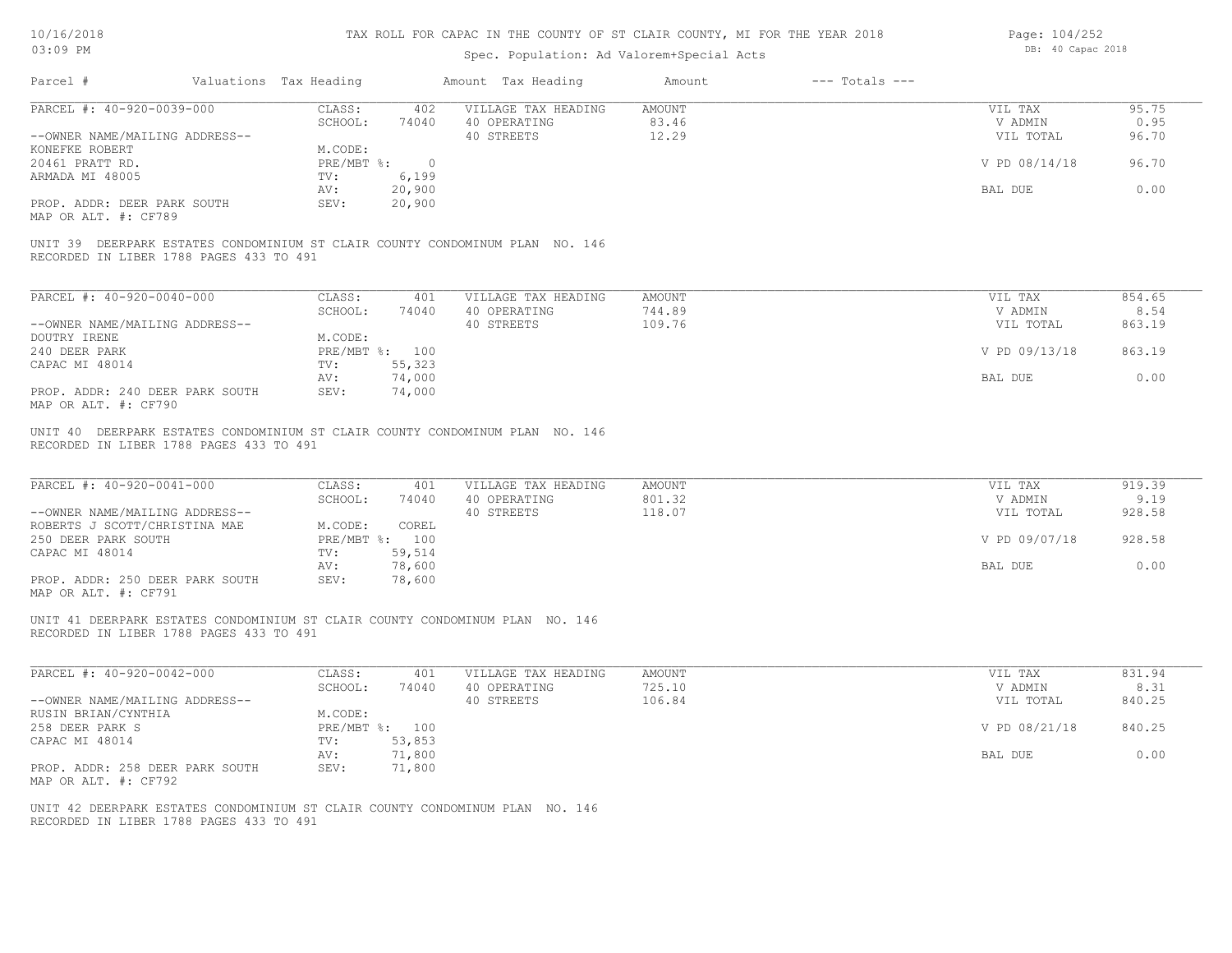MAP OR ALT. #: CF793

RECORDED IN LIBER 1788 PAGES 433 TO 491

PROP. ADDR: 354 PHEASANT DR SEV: 78,700

CAPAC MI 48014 TV: 58,767<br>
AV: 78,700

SPENCER KELLY L<br>354 PHEASANT DR<br>354 PHEASANT DR

#### TAX ROLL FOR CAPAC IN THE COUNTY OF ST CLAIR COUNTY, MI FOR THE YEAR 2018

Parcel # Valuations Tax Heading Amount Tax Heading Amount --- Totals ---Spec. Population: Ad Valorem+Special Acts Page: 105/252 DB: 40 Capac 2018 UNIT 43 DEERPARK ESTATES CONDOMINIUM ST CLAIR COUNTY CONDOMINUM PLAN NO. 146 AV: 78,700 BAL DUE 0.00 354 PHEASANT DR PRE/MBT %: 100 V PD 09/07/18 916.92 --OWNER NAME/MAILING ADDRESS-- 40 STREETS 116.59 VIL TOTAL 916.92 SCHOOL: 74040 40 OPERATING 791.26 V ADMIN 9.07 PARCEL #: 40-920-0043-000 CLASS: 401 VILLAGE TAX HEADING AMOUNT VIL TAX VIL TAX 907.85<br>SCHOOL: 74040 40 OPERATING 791.26 VADMIN 9.07  $\mathcal{L}_\mathcal{L} = \mathcal{L}_\mathcal{L} = \mathcal{L}_\mathcal{L} = \mathcal{L}_\mathcal{L} = \mathcal{L}_\mathcal{L} = \mathcal{L}_\mathcal{L} = \mathcal{L}_\mathcal{L} = \mathcal{L}_\mathcal{L} = \mathcal{L}_\mathcal{L} = \mathcal{L}_\mathcal{L} = \mathcal{L}_\mathcal{L} = \mathcal{L}_\mathcal{L} = \mathcal{L}_\mathcal{L} = \mathcal{L}_\mathcal{L} = \mathcal{L}_\mathcal{L} = \mathcal{L}_\mathcal{L} = \mathcal{L}_\mathcal{L}$ PARCEL #: 40-920-0044-000 CLASS: 402 VILLAGE TAX HEADING AMOUNT VIL TAX 7.67

|                                | SCHOOL:    | 74040  | 40 OPERATING | 6.69 | V ADMIN       | 0.07 |
|--------------------------------|------------|--------|--------------|------|---------------|------|
| --OWNER NAME/MAILING ADDRESS-- |            |        | 40 STREETS   | J.98 | VIL TOTAL     | 7.74 |
| JPS DEVELOPMENT LLC            | M.CODE:    |        |              |      |               |      |
| 8155 ANSBURY<br>STE 103        | PRE/MBT %: |        |              |      | V PD 09/13/18 | 7.74 |
| SHELBY TWP MI 48316            | TV:        | 497    |              |      |               |      |
|                                | AV:        | 18,300 |              |      | BAL DUE       | 0.00 |
| PROP. ADDR: PHEASANT DR        | SEV:       | 18,300 |              |      |               |      |
| MAP OR ALT. #: CF794           |            |        |              |      |               |      |

RECORDED IN LIBER 1788 PAGES 433 TO 491 UNIT 44 DEERPARK ESTATES CONDOMINIUM ST CLAIR COUNTY CONDOMINUM PLAN NO. 146

| PARCEL #: 40-920-0045-000      | CLASS:       | 402    | VILLAGE TAX HEADING | AMOUNT | VIL TAX       | 7.67 |
|--------------------------------|--------------|--------|---------------------|--------|---------------|------|
|                                | SCHOOL:      | 74040  | 40 OPERATING        | 6.69   | V ADMIN       | 0.07 |
| --OWNER NAME/MAILING ADDRESS-- |              |        | 40 STREETS          | 0.98   | VIL TOTAL     | 7.74 |
| JPS DEVELOPMENT LLC            | M.CODE:      |        |                     |        |               |      |
| 8155 ANSBURY<br>STE 103        | $PRE/MBT$ %: |        |                     |        | V PD 09/13/18 | 7.74 |
| SHELBY TWP MI 48316            | TV:          | 497    |                     |        |               |      |
|                                | AV:          | 20,300 |                     |        | BAL DUE       | 0.00 |
| PROP. ADDR: PHEASANT DR        | SEV:         | 20,300 |                     |        |               |      |
| MAP OR ALT. #: CF795           |              |        |                     |        |               |      |

RECORDED IN LIBER 1788 PAGES 433 TO 491 UNIT 45 DEERPARK ESTATES CONDOMINIUM ST CLAIR COUNTY CONDOMINUM PLAN NO. 146

| PARCEL #: 40-920-0046-000      | CLASS:       | 402    | VILLAGE TAX HEADING | AMOUNT | VIL TAX       | , . 67 |
|--------------------------------|--------------|--------|---------------------|--------|---------------|--------|
|                                | SCHOOL:      | 74040  | 40 OPERATING        | 6.69   | V ADMIN       | 0.07   |
| --OWNER NAME/MAILING ADDRESS-- |              |        | 40 STREETS          | 0.98   | VIL TOTAL     | 7.74   |
| JPS DEVELOPMENT LLC            | M.CODE:      |        |                     |        |               |        |
| 8155 ANSBURY<br>STE 103        | $PRE/MBT$ %: |        |                     |        | V PD 09/13/18 | 7.74   |
| SHELBY TWP MI 48316            | TV:          | 497    |                     |        |               |        |
|                                | AV:          | 18,300 |                     |        | BAL DUE       | 0.00   |
| PROP. ADDR: PHEASANT DR        | SEV:         | 18,300 |                     |        |               |        |
| MAP OR ALT. #: CF796           |              |        |                     |        |               |        |

RECORDED IN LIBER 1788 PAGES 433 TO 491 UNIT 46 DEERPARK ESTATES CONDOMINIUM ST CLAIR COUNTY CONDOMINUM PLAN NO. 146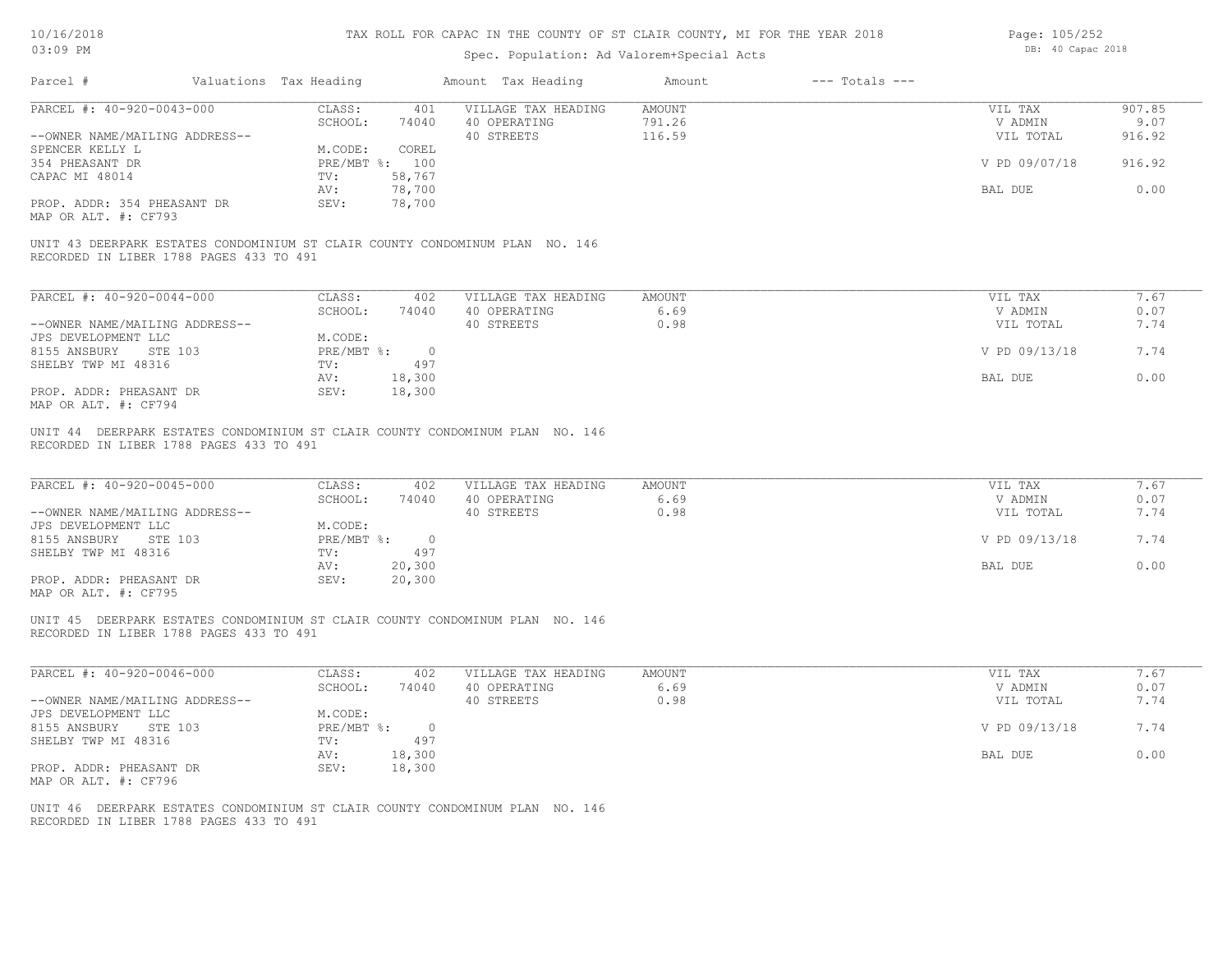| 10/16/2018  |  |
|-------------|--|
| $0.3:09$ PM |  |

# Spec. Population: Ad Valorem+Special Acts

Page: 106/252 DB: 40 Capac 2018

| Parcel #                                                                                                                | Valuations Tax Heading |                                             |                         | Amount Tax Heading                                | Amount                 | $---$ Totals $---$ |                                 |                      |
|-------------------------------------------------------------------------------------------------------------------------|------------------------|---------------------------------------------|-------------------------|---------------------------------------------------|------------------------|--------------------|---------------------------------|----------------------|
| PARCEL #: 40-920-0047-000<br>--OWNER NAME/MAILING ADDRESS--                                                             |                        | CLASS:<br>SCHOOL:                           | 402<br>74040            | VILLAGE TAX HEADING<br>40 OPERATING<br>40 STREETS | AMOUNT<br>6.69<br>0.98 |                    | VIL TAX<br>V ADMIN<br>VIL TOTAL | 7.67<br>0.07<br>7.74 |
| JPS DEVELOPMENT LLC<br>8155 ANSBURY STE 103                                                                             |                        | M.CODE:<br>PRE/MBT %: 0                     |                         |                                                   |                        |                    | V PD 09/13/18                   | 7.74                 |
| SHELBY TWP MI 48316<br>PROP. ADDR: DEER PARK NORTH                                                                      |                        | TV:<br>AV:<br>SEV:                          | 497<br>22,000<br>22,000 |                                                   |                        |                    | BAL DUE                         | 0.00                 |
| MAP OR ALT. #: CF797                                                                                                    |                        |                                             |                         |                                                   |                        |                    |                                 |                      |
| UNIT 47 DEERPARK ESTATES CONDOMINIUM ST CLAIR COUNTY CONDOMINUM PLAN NO. 146<br>RECORDED IN LIBER 1788 PAGES 433 TO 491 |                        |                                             |                         |                                                   |                        |                    |                                 |                      |
| PARCEL #: 40-920-0048-000                                                                                               |                        | CLASS:                                      | 402                     | VILLAGE TAX HEADING                               | AMOUNT                 |                    | VIL TAX                         | 7.67                 |
| --OWNER NAME/MAILING ADDRESS--                                                                                          |                        | SCHOOL:                                     | 74040                   | 40 OPERATING<br>40 STREETS                        | 6.69<br>0.98           |                    | V ADMIN<br>VIL TOTAL            | 0.07<br>7.74         |
| JPS DEVELOPMENT LLC<br>8155 ANSBURY STE 103                                                                             |                        | M.CODE:<br>PRE/MBT %: 0                     |                         |                                                   |                        |                    | V PD 09/13/18                   | 7.74                 |
| SHELBY TWP MI 48316                                                                                                     |                        | TV:<br>AV:                                  | 497<br>19,700           |                                                   |                        |                    | BAL DUE                         | 0.00                 |
| PROP. ADDR: DEER PARK NORTH<br>MAP OR ALT. #: CF798                                                                     |                        | 19,700<br>SEV:                              |                         |                                                   |                        |                    |                                 |                      |
| RECORDED IN LIBER 1788 PAGES 433 TO 491<br>PARCEL #: 40-920-0049-000<br>--OWNER NAME/MAILING ADDRESS--                  |                        | CLASS:<br>SCHOOL:                           | 402<br>74040            | VILLAGE TAX HEADING<br>40 OPERATING<br>40 STREETS | AMOUNT<br>6.69<br>0.98 |                    | VIL TAX<br>V ADMIN<br>VIL TOTAL | 7.67<br>0.07<br>7.74 |
| JPS DEVELOPMENT LLC<br>8155 ANSBURY STE 103<br>SHELBY TWP MI 48316                                                      |                        | M.CODE:<br>$PRE/MBT$ $\div$ 0<br>497<br>TV: |                         |                                                   |                        |                    | V PD 09/13/18                   | 7.74                 |
| PROP. ADDR: DEER PARK NORTH                                                                                             |                        | AV:<br>SEV:                                 | 19,900<br>19,900        |                                                   |                        |                    | BAL DUE                         | 0.00                 |
| MAP OR ALT. #: CF799                                                                                                    |                        |                                             |                         |                                                   |                        |                    |                                 |                      |
| UNIT 49 DEERPARK ESTATES CONDOMINIUM ST CLAIR COUNTY CONDOMINUM PLAN NO. 146<br>RECORDED IN LIBER 1788 PAGES 433 TO 491 |                        |                                             |                         |                                                   |                        |                    |                                 |                      |
| PARCEL #: 40-920-0050-000                                                                                               |                        | CLASS:<br>SCHOOL:                           | 402<br>74040            | VILLAGE TAX HEADING<br>40 OPERATING               | AMOUNT<br>6.69         |                    | VIL TAX<br>V ADMIN              | 7.67<br>0.07         |
| --OWNER NAME/MAILING ADDRESS--<br>JPS DEVELOPMENT LLC                                                                   |                        | M.CODE:                                     |                         | 40 STREETS                                        | 0.98                   |                    | VIL TOTAL                       | 7.74                 |
| 8155 ANSBURY STE 103<br>SHELBY TWP MI 48316                                                                             |                        | PRE/MBT %: 0<br>TV:                         | 497                     |                                                   |                        |                    | V PD 09/13/18                   | 7.74                 |
| PROP. ADDR: DEER PARK NORTH<br>MAP OR ALT. #: CF800                                                                     |                        | AV:<br>SEV:                                 | 20,000<br>20,000        |                                                   |                        |                    | BAL DUE                         | 0.00                 |
| UNIT 50 DEERPARK ESTATES CONDOMINIUM ST CLAIR COUNTY CONDOMINUM PLAN NO. 146<br>RECORDED IN LIBER 1788 PAGES 433 TO 491 |                        |                                             |                         |                                                   |                        |                    |                                 |                      |
|                                                                                                                         |                        |                                             |                         |                                                   |                        |                    |                                 |                      |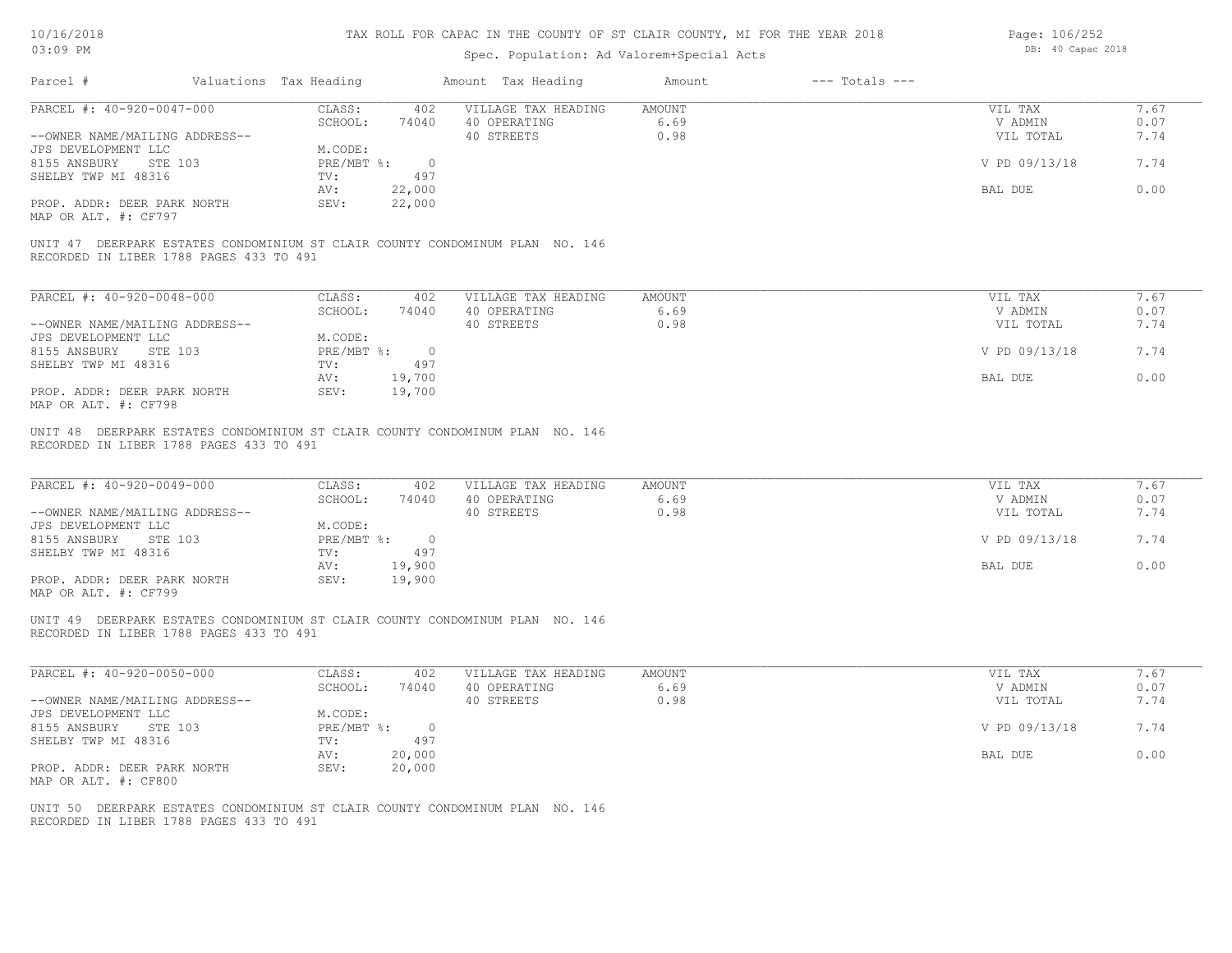| 10/16/2018  |  |
|-------------|--|
| $0.3:09$ PM |  |

| Page: 107/252 |                   |  |
|---------------|-------------------|--|
|               | DB: 40 Capac 2018 |  |

| Parcel #                                              | Valuations Tax Heading |                                            | Amount Tax Heading                                                           | Amount         | $---$ Totals $---$ |                      |              |
|-------------------------------------------------------|------------------------|--------------------------------------------|------------------------------------------------------------------------------|----------------|--------------------|----------------------|--------------|
| PARCEL #: 40-920-0051-000                             |                        | CLASS:<br>SCHOOL:<br>74040                 | 402<br>VILLAGE TAX HEADING<br>40 OPERATING                                   | AMOUNT<br>6.69 |                    | VIL TAX<br>V ADMIN   | 7.67<br>0.07 |
| --OWNER NAME/MAILING ADDRESS--<br>JPS DEVELOPMENT LLC |                        | M.CODE:                                    | 40 STREETS                                                                   | 0.98           |                    | VIL TOTAL            | 7.74         |
| 8155 ANSBURY STE 103<br>SHELBY TWP MI 48316           |                        | PRE/MBT %:<br>$\overline{0}$<br>497<br>TV: |                                                                              |                |                    | V PD 09/13/18        | 7.74         |
| PROP. ADDR: DEER PARK NORTH                           |                        | 22,000<br>AV:<br>SEV:<br>22,000            |                                                                              |                |                    | BAL DUE              | 0.00         |
| MAP OR ALT. #: CF801                                  |                        |                                            |                                                                              |                |                    |                      |              |
| RECORDED IN LIBER 1788 PAGES 433 TO 491               |                        |                                            | UNIT 51 DEERPARK ESTATES CONDOMINIUM ST CLAIR COUNTY CONDOMINUM PLAN NO. 146 |                |                    |                      |              |
|                                                       |                        |                                            |                                                                              |                |                    |                      |              |
| PARCEL #: 40-920-0052-000                             |                        | CLASS:<br>SCHOOL:<br>74040                 | 402<br>VILLAGE TAX HEADING<br>40 OPERATING                                   | AMOUNT<br>6.69 |                    | VIL TAX<br>V ADMIN   | 7.67<br>0.07 |
| --OWNER NAME/MAILING ADDRESS--<br>JPS DEVELOPMENT LLC |                        | M.CODE:                                    | 40 STREETS                                                                   | 0.98           |                    | VIL TOTAL            | 7.74         |
| 8155 ANSBURY STE 103                                  |                        | $PRE/MBT$ %:                               | $\overline{0}$                                                               |                |                    | V PD 09/13/18        | 7.74         |
| SHELBY TWP MI 48316                                   |                        | TV:<br>21,000<br>AV:                       | 497                                                                          |                |                    | BAL DUE              | 0.00         |
| PROP. ADDR: DEER PARK NORTH<br>MAP OR ALT. #: CF802   |                        | SEV:<br>21,000                             |                                                                              |                |                    |                      |              |
|                                                       |                        |                                            | UNIT 52 DEERPARK ESTATES CONDOMINIUM ST CLAIR COUNTY CONDOMINUM PLAN NO. 146 |                |                    |                      |              |
| RECORDED IN LIBER 1788 PAGES 433 TO 491               |                        |                                            |                                                                              |                |                    |                      |              |
| PARCEL #: 40-920-0053-000                             |                        | CLASS:                                     | 402<br>VILLAGE TAX HEADING                                                   | AMOUNT         |                    | VIL TAX              | 7.67         |
| --OWNER NAME/MAILING ADDRESS--                        |                        | SCHOOL:<br>74040                           | 40 OPERATING<br>40 STREETS                                                   | 6.69<br>0.98   |                    | V ADMIN<br>VIL TOTAL | 0.07<br>7.74 |
| JPS DEVELOPMENT LLC                                   |                        | M.CODE:<br>PRE/MBT %: 0                    |                                                                              |                |                    | V PD 09/13/18        | 7.74         |
| 8155 ANSBURY STE 103<br>SHELBY TWP MI 48316           |                        | 497<br>TV:                                 |                                                                              |                |                    |                      |              |
| PROP. ADDR: PHEASANT DR<br>MAP OR ALT. #: CF803       |                        | 21,400<br>AV:<br>SEV:<br>21,400            |                                                                              |                |                    | BAL DUE              | 0.00         |
|                                                       |                        |                                            | UNIT 53 DEERPARK ESTATES CONDOMINIUM ST CLAIR COUNTY CONDOMINUM PLAN NO. 146 |                |                    |                      |              |
| RECORDED IN LIBER 1788 PAGES 433 TO 491               |                        |                                            |                                                                              |                |                    |                      |              |
| PARCEL #: 40-920-0054-000                             |                        | CLASS:                                     | 402<br>VILLAGE TAX HEADING                                                   | AMOUNT         |                    | VIL TAX              | 7.67         |
| --OWNER NAME/MAILING ADDRESS--                        |                        | SCHOOL:<br>74040                           | 40 OPERATING<br>40 STREETS                                                   | 6.69<br>0.98   |                    | V ADMIN<br>VIL TOTAL | 0.07<br>7.74 |
| JPS DEVELOPMENT LLC                                   |                        | M.CODE:<br>PRE/MBT %:                      |                                                                              |                |                    | V PD 09/13/18        | 7.74         |
| 8155 ANSBURY<br>STE 103<br>SHELBY TWP MI 48316        |                        | TV:                                        | $\overline{0}$<br>497                                                        |                |                    |                      |              |
| PROP. ADDR: PHEASANT DR                               |                        | AV:<br>21,700<br>SEV:<br>21,700            |                                                                              |                |                    | BAL DUE              | 0.00         |
| MAP OR ALT. #: CF804                                  |                        |                                            |                                                                              |                |                    |                      |              |
| RECORDED IN LIBER 1788 PAGES 433 TO 491               |                        |                                            | UNIT 54 DEERPARK ESTATES CONDOMINIUM ST CLAIR COUNTY CONDOMINUM PLAN NO. 146 |                |                    |                      |              |
|                                                       |                        |                                            |                                                                              |                |                    |                      |              |
|                                                       |                        |                                            |                                                                              |                |                    |                      |              |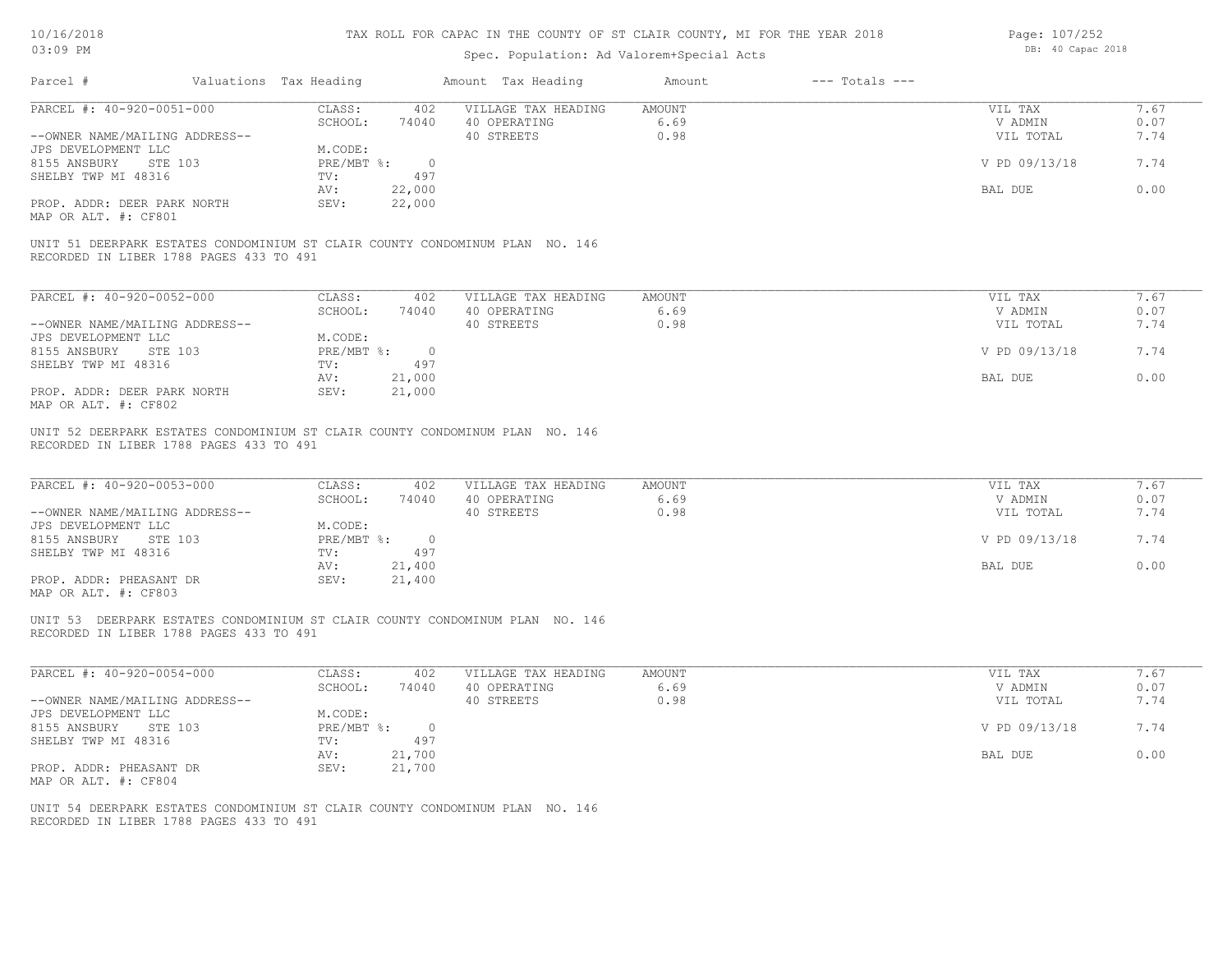# Spec. Population: Ad Valorem+Special Acts

| PARCEL #: 40-920-0055-000                                                                                                                                                                                                                                                                                                                                                                                                                                                                                                                                                                                      | CLASS:<br>402<br>SCHOOL:<br>74040                                 | VILLAGE TAX HEADING<br>40 OPERATING                     | AMOUNT<br>6.69         | VIL TAX<br>V ADMIN                               | 7.67<br>0.07                         |
|----------------------------------------------------------------------------------------------------------------------------------------------------------------------------------------------------------------------------------------------------------------------------------------------------------------------------------------------------------------------------------------------------------------------------------------------------------------------------------------------------------------------------------------------------------------------------------------------------------------|-------------------------------------------------------------------|---------------------------------------------------------|------------------------|--------------------------------------------------|--------------------------------------|
| --OWNER NAME/MAILING ADDRESS--                                                                                                                                                                                                                                                                                                                                                                                                                                                                                                                                                                                 |                                                                   | 40 STREETS                                              | 0.98                   | VIL TOTAL                                        | 7.74                                 |
| JPS DEVELOPMENT LLC                                                                                                                                                                                                                                                                                                                                                                                                                                                                                                                                                                                            | M.CODE:                                                           |                                                         |                        |                                                  |                                      |
| 8155 ANSBURY STE 103                                                                                                                                                                                                                                                                                                                                                                                                                                                                                                                                                                                           | PRE/MBT %: 0                                                      |                                                         |                        | V PD 09/13/18                                    | 7.74                                 |
| SHELBY TWP MI 48316                                                                                                                                                                                                                                                                                                                                                                                                                                                                                                                                                                                            | 497<br>TV:                                                        |                                                         |                        |                                                  |                                      |
|                                                                                                                                                                                                                                                                                                                                                                                                                                                                                                                                                                                                                | 20,300<br>AV:                                                     |                                                         |                        | BAL DUE                                          | 0.00                                 |
| PROP. ADDR: PHEASANT DR<br>MAP OR ALT. #: CF805                                                                                                                                                                                                                                                                                                                                                                                                                                                                                                                                                                | SEV:<br>20,300                                                    |                                                         |                        |                                                  |                                      |
| UNIT 55 DEERPARK ESTATES CONDOMINIUM ST CLAIR COUNTY CONDOMINUM PLAN NO. 146<br>RECORDED IN LIBER 1788 PAGES 433 TO 491                                                                                                                                                                                                                                                                                                                                                                                                                                                                                        |                                                                   |                                                         |                        |                                                  |                                      |
| PARCEL #: 40-920-0056-000                                                                                                                                                                                                                                                                                                                                                                                                                                                                                                                                                                                      | CLASS:<br>402                                                     | VILLAGE TAX HEADING                                     | AMOUNT                 | VIL TAX                                          | 7.67                                 |
|                                                                                                                                                                                                                                                                                                                                                                                                                                                                                                                                                                                                                | SCHOOL:<br>74040                                                  | 40 OPERATING                                            | 6.69                   | V ADMIN                                          | 0.07                                 |
| --OWNER NAME/MAILING ADDRESS--                                                                                                                                                                                                                                                                                                                                                                                                                                                                                                                                                                                 |                                                                   | 40 STREETS                                              | 0.98                   | VIL TOTAL                                        | 7.74                                 |
| JPS DEVELOPMENT LLC                                                                                                                                                                                                                                                                                                                                                                                                                                                                                                                                                                                            | M.CODE:                                                           |                                                         |                        |                                                  |                                      |
| 8155 ANSBURY STE 103                                                                                                                                                                                                                                                                                                                                                                                                                                                                                                                                                                                           | PRE/MBT %: 0                                                      |                                                         |                        | V PD 09/13/18                                    | 7.74                                 |
| SHELBY TWP MI 48316                                                                                                                                                                                                                                                                                                                                                                                                                                                                                                                                                                                            | 497<br>TV:                                                        |                                                         |                        |                                                  |                                      |
|                                                                                                                                                                                                                                                                                                                                                                                                                                                                                                                                                                                                                | 18,300<br>AV:                                                     |                                                         |                        | BAL DUE                                          | 0.00                                 |
|                                                                                                                                                                                                                                                                                                                                                                                                                                                                                                                                                                                                                |                                                                   |                                                         |                        |                                                  |                                      |
| PROP. ADDR: PHEASANT DR                                                                                                                                                                                                                                                                                                                                                                                                                                                                                                                                                                                        | SEV:<br>18,300                                                    |                                                         |                        |                                                  |                                      |
|                                                                                                                                                                                                                                                                                                                                                                                                                                                                                                                                                                                                                |                                                                   |                                                         |                        |                                                  |                                      |
|                                                                                                                                                                                                                                                                                                                                                                                                                                                                                                                                                                                                                | CLASS:<br>402<br>SCHOOL:<br>M.CODE:<br>PRE/MBT %: 0<br>TV:<br>497 | VILLAGE TAX HEADING<br>74040 40 OPERATING<br>40 STREETS | AMOUNT<br>6.69<br>0.98 | VIL TAX<br>V ADMIN<br>VIL TOTAL<br>V PD 09/13/18 | 7.67<br>0.07<br>7.74<br>7.74<br>0.00 |
|                                                                                                                                                                                                                                                                                                                                                                                                                                                                                                                                                                                                                | 21,900<br>AV:<br>SEV:<br>21,900                                   |                                                         |                        | BAL DUE                                          |                                      |
|                                                                                                                                                                                                                                                                                                                                                                                                                                                                                                                                                                                                                |                                                                   |                                                         |                        |                                                  |                                      |
|                                                                                                                                                                                                                                                                                                                                                                                                                                                                                                                                                                                                                | CLASS:<br>402<br>SCHOOL:<br>74040                                 | VILLAGE TAX HEADING<br>40 OPERATING                     | AMOUNT<br>6.69         | VIL TAX<br>V ADMIN                               | 7.67<br>0.07                         |
|                                                                                                                                                                                                                                                                                                                                                                                                                                                                                                                                                                                                                |                                                                   | 40 STREETS                                              | 0.98                   | VIL TOTAL                                        | 7.74                                 |
|                                                                                                                                                                                                                                                                                                                                                                                                                                                                                                                                                                                                                | M.CODE:                                                           |                                                         |                        |                                                  |                                      |
|                                                                                                                                                                                                                                                                                                                                                                                                                                                                                                                                                                                                                | PRE/MBT %: 0                                                      |                                                         |                        | V PD 09/13/18                                    | 7.74                                 |
|                                                                                                                                                                                                                                                                                                                                                                                                                                                                                                                                                                                                                | 497<br>$\text{TV}$ :                                              |                                                         |                        |                                                  |                                      |
| MAP OR ALT. #: CF806<br>UNIT 56 DEERPARK ESTATES CONDOMINIUM ST CLAIR COUNTY CONDOMINUM PLAN NO. 146<br>RECORDED IN LIBER 1788 PAGES 433 TO 491<br>PARCEL #: 40-920-0057-000<br>--OWNER NAME/MAILING ADDRESS--<br>JPS DEVELOPMENT LLC<br>8155 ANSBURY STE 103<br>SHELBY TWP MI 48316<br>PROP. ADDR: DEER PARK SOUTH<br>MAP OR ALT. #: CF807<br>UNIT 57 DEERPARK ESTATES CONDOMINIUM ST CLAIR COUNTY CONDOMINUM PLAN NO. 146<br>RECORDED IN LIBER 1788 PAGES 433 TO 491<br>PARCEL #: 40-920-0058-000<br>--OWNER NAME/MAILING ADDRESS--<br>DEER PARK LAND DEVELOPMENT<br>8155 ANNSBURY STE 109<br>UTICA MI 48316 | 22,000<br>AV:                                                     |                                                         |                        | BAL DUE                                          | 0.00                                 |
| PROP. ADDR: DEER PARK SOUTH<br>MAP OR ALT. #: CF808                                                                                                                                                                                                                                                                                                                                                                                                                                                                                                                                                            | SEV:<br>22,000                                                    |                                                         |                        |                                                  |                                      |

Page: 108/252 DB: 40 Capac 2018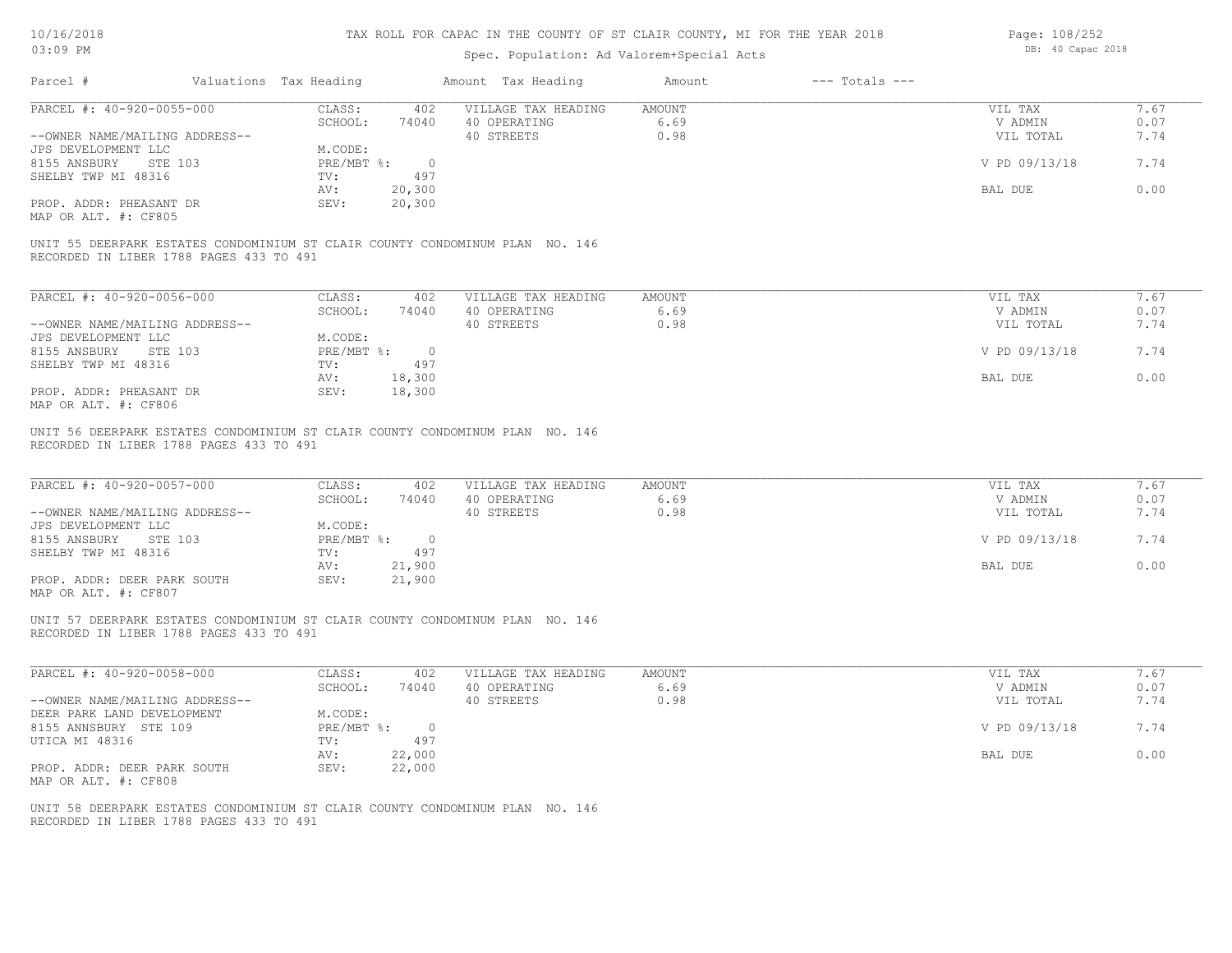# Spec. Population: Ad Valorem+Special Acts

| Page: 109/252     |
|-------------------|
| DB: 40 Capac 2018 |

| Parcel #                                                                                                                                             | Valuations Tax Heading |                                           |                  | Amount Tax Heading                                | Amount                 | $---$ Totals $---$ |                                 |                      |
|------------------------------------------------------------------------------------------------------------------------------------------------------|------------------------|-------------------------------------------|------------------|---------------------------------------------------|------------------------|--------------------|---------------------------------|----------------------|
| PARCEL #: 40-920-0059-000<br>--OWNER NAME/MAILING ADDRESS--<br>DEER PARK LAND DEVELOPMENT                                                            |                        | CLASS:<br>SCHOOL:<br>M.CODE:              | 402<br>74040     | VILLAGE TAX HEADING<br>40 OPERATING<br>40 STREETS | AMOUNT<br>6.69<br>0.98 |                    | VIL TAX<br>V ADMIN<br>VIL TOTAL | 7.67<br>0.07<br>7.74 |
| 8155 ANNSBURY STE 109<br>UTICA MI 48316                                                                                                              |                        | $PRE/MBT$ $\frac{1}{6}$ : 0<br>TV:<br>AV: | 497<br>20,400    |                                                   |                        |                    | V PD 09/13/18<br>BAL DUE        | 7.74<br>0.00         |
| PROP. ADDR: DEER PARK WEST<br>MAP OR ALT. #: CF809                                                                                                   |                        | SEV:                                      | 20,400           |                                                   |                        |                    |                                 |                      |
| UNIT 59 DEERPARK ESTATES CONDOMINIUM ST CLAIR COUNTY CONDOMINUM PLAN NO. 146<br>RECORDED IN LIBER 1788 PAGES 433 TO 491                              |                        |                                           |                  |                                                   |                        |                    |                                 |                      |
| PARCEL #: 40-920-0060-000                                                                                                                            |                        | CLASS:<br>SCHOOL:                         | 402<br>74040     | VILLAGE TAX HEADING<br>40 OPERATING               | AMOUNT<br>6.69         |                    | VIL TAX<br>V ADMIN              | 7.67<br>0.07         |
| --OWNER NAME/MAILING ADDRESS--                                                                                                                       |                        |                                           |                  | 40 STREETS                                        | 0.98                   |                    | VIL TOTAL                       | 7.74                 |
| DEER PARK LAND DEVELOPMENT<br>8155 ANNSBURY STE 109                                                                                                  |                        | M.CODE:<br>$PRE/MBT$ %:                   | $\overline{0}$   |                                                   |                        |                    | V PD 09/13/18                   | 7.74                 |
| UTICA MI 48316                                                                                                                                       |                        | TV:<br>AV:                                | 497<br>20,300    |                                                   |                        |                    | BAL DUE                         | 0.00                 |
| PROP. ADDR: DEER PARK WEST<br>MAP OR ALT. #: CF810                                                                                                   |                        | SEV:                                      | 20,300           |                                                   |                        |                    |                                 |                      |
| UNIT 60 DEERPARK ESTATES CONDOMINIUM ST CLAIR COUNTY CONDOMINUM PLAN NO. 146<br>RECORDED IN LIBER 1788 PAGES 433 TO 491<br>PARCEL #: 40-920-0061-000 |                        | CLASS:                                    | 402              | VILLAGE TAX HEADING                               | AMOUNT                 |                    | VIL TAX                         | 7.67                 |
| --OWNER NAME/MAILING ADDRESS--                                                                                                                       |                        | SCHOOL:                                   | 74040            | 40 OPERATING<br>40 STREETS                        | 6.69<br>0.98           |                    | V ADMIN<br>VIL TOTAL            | 0.07<br>7.74         |
| DEER PARK LAND DEVELOPMENT<br>8155 ANNSBURY STE 109                                                                                                  |                        | M.CODE:<br>PRE/MBT %: 0                   |                  |                                                   |                        |                    | V PD 09/13/18                   | 7.74                 |
| UTICA MI 48316                                                                                                                                       |                        | TV:<br>AV:                                | 497<br>20,400    |                                                   |                        |                    | BAL DUE                         | 0.00                 |
| PROP. ADDR: DEER PARK WEST<br>MAP OR ALT. #: CF811                                                                                                   |                        | SEV:                                      | 20,400           |                                                   |                        |                    |                                 |                      |
| UNIT 61 DEERPARK ESTATES CONDOMINIUM ST CLAIR COUNTY CONDOMINUM PLAN NO. 146<br>RECORDED IN LIBER 1788 PAGES 433 TO 491                              |                        |                                           |                  |                                                   |                        |                    |                                 |                      |
| PARCEL #: 40-920-0062-000                                                                                                                            |                        | CLASS:<br>SCHOOL:                         | 402<br>74040     | VILLAGE TAX HEADING<br>40 OPERATING               | <b>AMOUNT</b><br>6.69  |                    | VIL TAX<br>V ADMIN              | 7.67<br>0.07         |
| --OWNER NAME/MAILING ADDRESS--<br>DEER PARK LAND DEVELOPMENT                                                                                         |                        | M.CODE:                                   |                  | 40 STREETS                                        | 0.98                   |                    | VIL TOTAL                       | 7.74                 |
| 8155 ANNSBURY STE 109<br>UTICA MI 48316                                                                                                              |                        | PRE/MBT %: 0<br>TV:                       | 497              |                                                   |                        |                    | V PD 09/13/18                   | 7.74                 |
| PROP. ADDR: DEER PARK WEST                                                                                                                           |                        | AV:<br>SEV:                               | 21,300<br>21,300 |                                                   |                        |                    | BAL DUE                         | 0.00                 |
| MAP OR ALT. #: CF812                                                                                                                                 |                        |                                           |                  |                                                   |                        |                    |                                 |                      |
| UNIT 62 DEERPARK ESTATES CONDOMINIUM ST CLAIR COUNTY CONDOMINUM PLAN NO. 146<br>RECORDED IN LIBER 1788 PAGES 433 TO 491                              |                        |                                           |                  |                                                   |                        |                    |                                 |                      |
|                                                                                                                                                      |                        |                                           |                  |                                                   |                        |                    |                                 |                      |
|                                                                                                                                                      |                        |                                           |                  |                                                   |                        |                    |                                 |                      |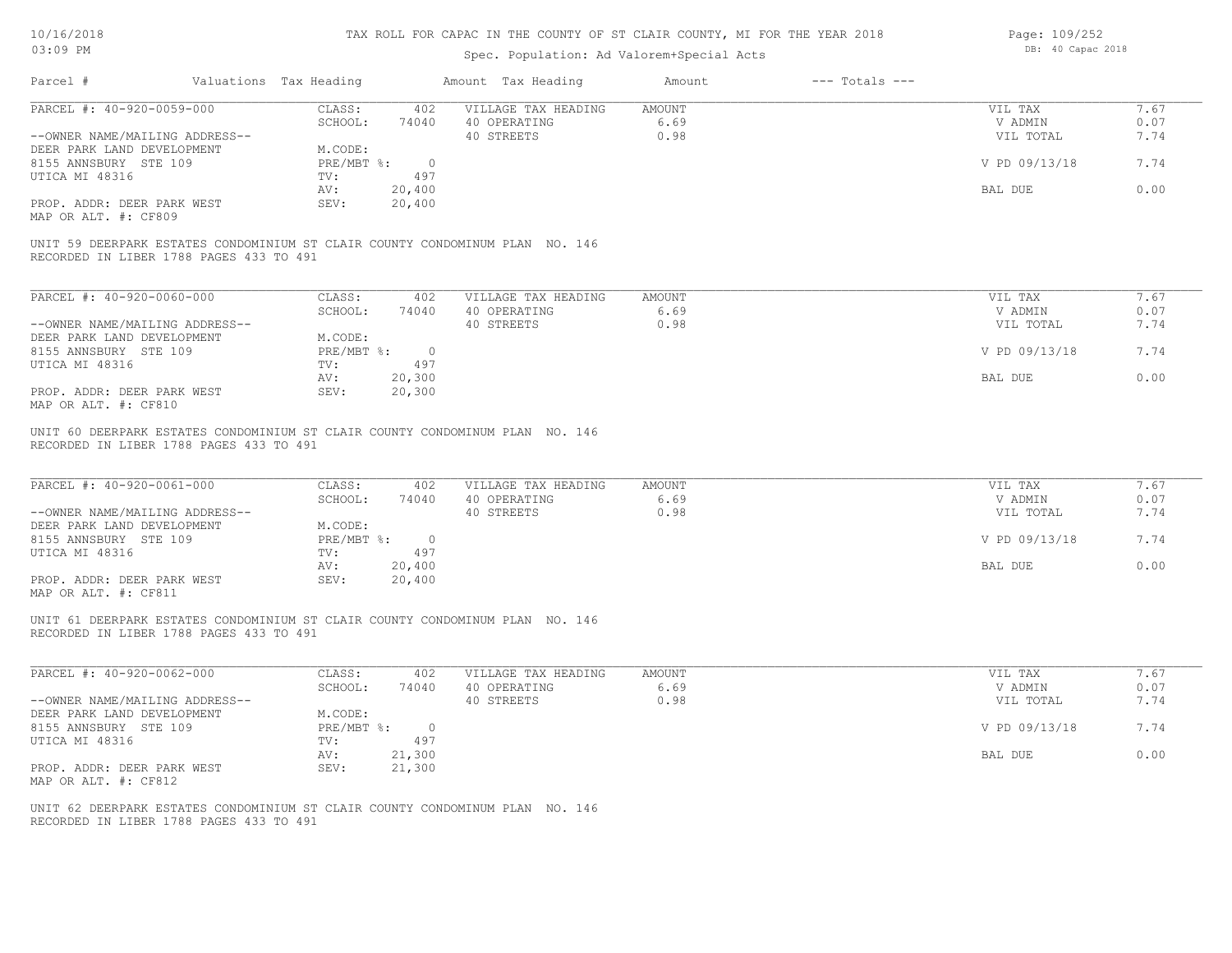# Spec. Population: Ad Valorem+Special Acts

Page: 110/252 DB: 40 Capac 2018

| Parcel #                                                                                                                | Valuations Tax Heading    |                  | Amount Tax Heading                                                               | Amount                  | $---$ Totals $---$ |                      |                |
|-------------------------------------------------------------------------------------------------------------------------|---------------------------|------------------|----------------------------------------------------------------------------------|-------------------------|--------------------|----------------------|----------------|
| PARCEL #: 40-920-0063-000                                                                                               | CLASS:                    | 402              | VILLAGE TAX HEADING                                                              | AMOUNT                  |                    | VIL TAX              | 7.67           |
| --OWNER NAME/MAILING ADDRESS--                                                                                          | SCHOOL:                   | 74040            | 40 OPERATING<br>40 STREETS                                                       | 6.69<br>0.98            |                    | V ADMIN<br>VIL TOTAL | 0.07<br>7.74   |
| DEER PARK LAND DEVELOPMENT                                                                                              | M.CODE:                   |                  |                                                                                  |                         |                    |                      |                |
| 8155 ANNSBURY STE 109                                                                                                   | $PRE/MBT$ %:              | $\overline{0}$   |                                                                                  |                         |                    | V PD 09/13/18        | 7.74           |
| UTICA MI 48316                                                                                                          | TV:                       | 497              |                                                                                  |                         |                    |                      |                |
| PROP. ADDR: DEER PARK WEST                                                                                              | AV:<br>SEV:               | 22,000<br>22,000 |                                                                                  |                         |                    | BAL DUE              | 0.00           |
| MAP OR ALT. #: CF813                                                                                                    |                           |                  |                                                                                  |                         |                    |                      |                |
|                                                                                                                         |                           |                  |                                                                                  |                         |                    |                      |                |
| UNIT 63 DEERPARK ESTATES CONDOMINIUM ST CLAIR COUNTY CONDOMINUM PLAN NO. 146<br>RECORDED IN LIBER 1788 PAGES 433 TO 491 |                           |                  |                                                                                  |                         |                    |                      |                |
|                                                                                                                         |                           |                  |                                                                                  |                         |                    |                      |                |
| PARCEL #: 40-920-0064-000                                                                                               | CLASS:                    | 401              | VILLAGE TAX HEADING                                                              | <b>AMOUNT</b>           |                    | VIL TAX              | 291.80         |
|                                                                                                                         | SCHOOL:                   | 74040            | 40 OPERATING                                                                     | 254.33                  |                    | V ADMIN              | 2.91           |
| --OWNER NAME/MAILING ADDRESS--                                                                                          |                           |                  | 40 STREETS                                                                       | 37.47                   |                    | VIL TOTAL            | 294.71         |
| O'BRIEN GERALD                                                                                                          | M.CODE:                   |                  |                                                                                  |                         |                    |                      |                |
| 202 QUAIL DR                                                                                                            | PRE/MBT %: 100            |                  |                                                                                  |                         |                    | V PD 09/10/18        | 294.71         |
| CAPAC MI 48014                                                                                                          | TV:<br>AV:                | 18,889<br>38,200 |                                                                                  |                         |                    | BAL DUE              | 0.00           |
| PROP. ADDR: 202 QUAIL DR                                                                                                | SEV:                      | 38,200           |                                                                                  |                         |                    |                      |                |
| MAP OR ALT. #: CF814A                                                                                                   |                           |                  |                                                                                  |                         |                    |                      |                |
| NO. 146 RECORDED IN LIBER 1788 PAGES 433 TO 491                                                                         |                           |                  | UNIT A BUILDING 1 DEERPARK ESTATES CONDOMINIUM ST CLAIR COUNTY CONDOMINUM PLAN   |                         |                    |                      |                |
| PARCEL #: 40-920-0065-000                                                                                               | CLASS:<br>SCHOOL:         | 401<br>74040     | VILLAGE TAX HEADING<br>40 OPERATING                                              | <b>AMOUNT</b><br>449.45 |                    | VIL TAX<br>V ADMIN   | 515.67<br>5.15 |
| --OWNER NAME/MAILING ADDRESS--                                                                                          |                           |                  | 40 STREETS                                                                       | 66.22                   |                    | VIL TOTAL            | 520.82         |
| KWIATKOSKI, JAMES/JOAN                                                                                                  | M.CODE:                   |                  |                                                                                  |                         |                    |                      |                |
| 204 QUAIL DR                                                                                                            | PRE/MBT %: 100            |                  |                                                                                  |                         |                    | V PD 08/14/18        | 520.82         |
| CAPAC MI 48014                                                                                                          | TV:                       | 33,381           |                                                                                  |                         |                    |                      |                |
| PROP. ADDR: 204 QUAIL DR                                                                                                | AV:<br>SEV:               | 36,900<br>36,900 |                                                                                  |                         |                    | BAL DUE              | 0.00           |
| MAP OR ALT. #: CF814B                                                                                                   |                           |                  |                                                                                  |                         |                    |                      |                |
|                                                                                                                         |                           |                  |                                                                                  |                         |                    |                      |                |
| NO. 146 RECORDED IN LIBER 1788 PAGES 433 TO 491                                                                         |                           |                  | UNIT B BUIULDING 1 DEER PARK ESTATES CONDOMINIUM ST CLAIR COUNTY CONDOMINUM PLAN |                         |                    |                      |                |
|                                                                                                                         |                           |                  |                                                                                  |                         |                    |                      |                |
| PARCEL #: 40-920-0066-000                                                                                               | CLASS:                    | 401              | VILLAGE TAX HEADING                                                              | <b>AMOUNT</b>           |                    | VIL TAX              | 538.40         |
|                                                                                                                         | SCHOOL:                   | 74040            | 40 OPERATING                                                                     | 469.26                  |                    | V ADMIN              | 5.38           |
| --OWNER NAME/MAILING ADDRESS--                                                                                          |                           |                  | 40 STREETS                                                                       | 69.14                   |                    | VIL TOTAL            | 543.78         |
| MAYER, DAVID S./HELENA                                                                                                  | M.CODE:<br>PRE/MBT %: 100 |                  |                                                                                  |                         |                    | V PD 07/30/18        | 543.78         |
| 206 QUAIL DR<br>CAPAC, MI 48014                                                                                         | TV:                       | 34,852           |                                                                                  |                         |                    |                      |                |
|                                                                                                                         | AV:                       | 38,200           |                                                                                  |                         |                    | BAL DUE              | 0.00           |
| PROP. ADDR: 206 QUAIL DR                                                                                                | SEV:                      | 38,200           |                                                                                  |                         |                    |                      |                |
| MAP OR ALT. #: CF814C                                                                                                   |                           |                  |                                                                                  |                         |                    |                      |                |
| UNIT C BUIULDING 1                                                                                                      |                           |                  | DEERPARK ESTATES CONDOMINIUM ST CLAIR COUNTY CONDOMINUM PLAN                     |                         |                    |                      |                |
| NO. 146 RECORDED IN LIBER 1788 PAGES 433 TO 491                                                                         |                           |                  |                                                                                  |                         |                    |                      |                |
|                                                                                                                         |                           |                  |                                                                                  |                         |                    |                      |                |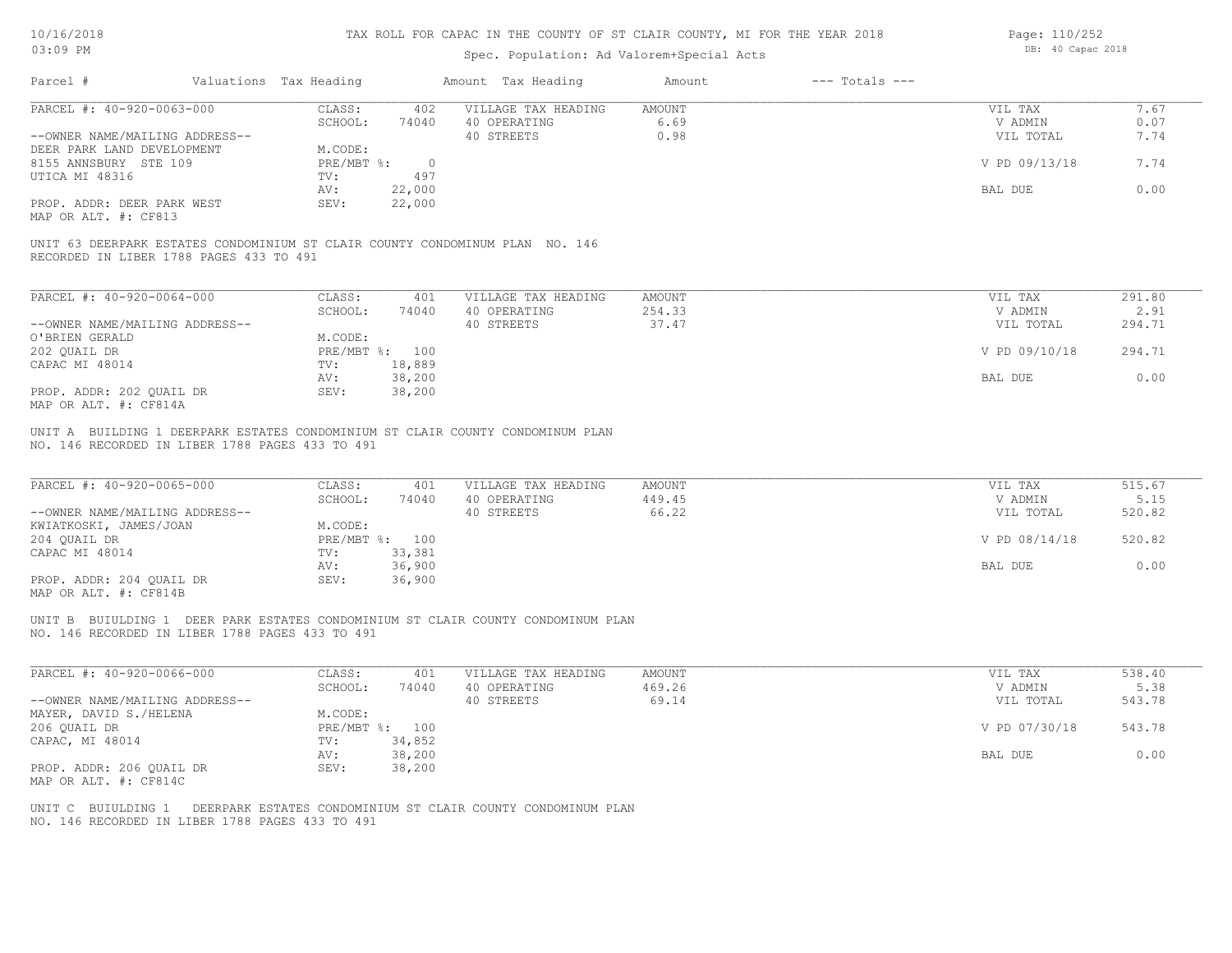| Page: 111/252     |
|-------------------|
| DB: 40 Capac 2018 |

|                                                                                     |                                                                                 |                        |                | Spec. Population: Ad Valorem+Special Acts                                       |               |                    | DB: 40 Capac 2018 |        |
|-------------------------------------------------------------------------------------|---------------------------------------------------------------------------------|------------------------|----------------|---------------------------------------------------------------------------------|---------------|--------------------|-------------------|--------|
| Parcel #                                                                            |                                                                                 | Valuations Tax Heading |                | Amount Tax Heading                                                              | Amount        | $---$ Totals $---$ |                   |        |
| PARCEL #: 40-920-0067-000                                                           |                                                                                 | CLASS:                 | 401            | VILLAGE TAX HEADING                                                             | AMOUNT        |                    | VIL TAX           | 538.40 |
|                                                                                     |                                                                                 | SCHOOL:                | 74040          | 40 OPERATING                                                                    | 469.26        |                    | V ADMIN           | 5.38   |
| --OWNER NAME/MAILING ADDRESS--                                                      |                                                                                 |                        |                | 40 STREETS                                                                      | 69.14         |                    | VIL TOTAL         | 543.78 |
| WHITE PAMELA                                                                        |                                                                                 | M.CODE:                | COREL          |                                                                                 |               |                    |                   |        |
| 102 QUAIL CT                                                                        |                                                                                 |                        | PRE/MBT %: 100 |                                                                                 |               |                    | V PD 09/07/18     | 543.78 |
| CAPAC MI 48014                                                                      |                                                                                 | TV:                    | 34,852         |                                                                                 |               |                    |                   |        |
|                                                                                     |                                                                                 | AV:                    | 38,200         |                                                                                 |               |                    | BAL DUE           | 0.00   |
| PROP. ADDR: 102 QUAIL CT                                                            |                                                                                 | SEV:                   | 38,200         |                                                                                 |               |                    |                   |        |
| MAP OR ALT. #: CF815A                                                               |                                                                                 |                        |                |                                                                                 |               |                    |                   |        |
|                                                                                     | NO. 146 RECORDED IN LIBER 1788 PAGES 433 TO 491                                 |                        |                | UNIT A BUILDING 2 DEER PARK ESTATES CONDOMINIUM ST CLAIR COUNTY CONDOMINUM PLAN |               |                    |                   |        |
|                                                                                     |                                                                                 |                        |                |                                                                                 |               |                    |                   |        |
| PARCEL #: 40-920-0068-000                                                           |                                                                                 | CLASS:                 | 401            | VILLAGE TAX HEADING                                                             | AMOUNT        |                    | VIL TAX           | 569.39 |
|                                                                                     |                                                                                 | SCHOOL:                | 74040          | 40 OPERATING                                                                    | 496.27        |                    | V ADMIN           | 5.69   |
| --OWNER NAME/MAILING ADDRESS--                                                      |                                                                                 |                        |                | 40 STREETS                                                                      | 73.12         |                    | VIL TOTAL         | 575.08 |
| SANDERS JUDITH A                                                                    |                                                                                 | M.CODE:                | <b>OLALS</b>   |                                                                                 |               |                    |                   |        |
| 104 OUAIL CT                                                                        |                                                                                 |                        | PRE/MBT %: 100 |                                                                                 |               |                    | V PD 09/10/18     | 575.08 |
|                                                                                     |                                                                                 |                        | 36,858         |                                                                                 |               |                    |                   |        |
| CAPAC MI 48014--373                                                                 |                                                                                 | TV:                    |                |                                                                                 |               |                    |                   |        |
|                                                                                     |                                                                                 | AV:                    | 36,900         |                                                                                 |               |                    | BAL DUE           | 0.00   |
| PROP. ADDR: 104 QUAIL CT<br>MAP OR ALT. #: CF815B                                   |                                                                                 | SEV:                   | 36,900         |                                                                                 |               |                    |                   |        |
|                                                                                     |                                                                                 |                        |                |                                                                                 |               |                    |                   |        |
|                                                                                     | UNIT B BUILDING 2 DEER PARK ESTATES CONDOMINIUM ST CLAIR COUNTY CONDOMINUM PLAN |                        |                |                                                                                 |               |                    |                   |        |
|                                                                                     | NO. 146 RECORDED IN LIBER 1788 PAGES 433 TO 491                                 |                        |                |                                                                                 |               |                    |                   |        |
|                                                                                     |                                                                                 | CLASS:                 | 401            | VILLAGE TAX HEADING                                                             | <b>AMOUNT</b> |                    | VIL TAX           | 538.40 |
|                                                                                     |                                                                                 | SCHOOL:                | 74040          | 40 OPERATING                                                                    | 469.26        |                    | V ADMIN           | 5.38   |
| --OWNER NAME/MAILING ADDRESS--                                                      |                                                                                 |                        |                | 40 STREETS                                                                      | 69.14         |                    | VIL TOTAL         | 543.78 |
|                                                                                     |                                                                                 | M.CODE:                | OLALS          |                                                                                 |               |                    |                   |        |
|                                                                                     |                                                                                 |                        | PRE/MBT %: 100 |                                                                                 |               |                    | V PD 09/13/18     | 543.78 |
|                                                                                     |                                                                                 | TV:                    | 34,852         |                                                                                 |               |                    |                   |        |
| PARCEL #: 40-920-0069-000<br>EVON N PFEILSTUCKER<br>106 QUAIL CT<br>CAPAC, MI 48014 |                                                                                 |                        |                |                                                                                 |               |                    |                   |        |
|                                                                                     |                                                                                 | AV:<br>SEV:            | 38,200         |                                                                                 |               |                    | BAL DUE           | 0.00   |
|                                                                                     |                                                                                 |                        | 38,200         |                                                                                 |               |                    |                   |        |
| PROP. ADDR: 106 QUAIL CT<br>MAP OR ALT. #: CF815C                                   |                                                                                 |                        |                |                                                                                 |               |                    |                   |        |
|                                                                                     | NO. 146 RECORDED IN LIBER 1788 PAGES 433 TO 491                                 |                        |                | UNIT C BUILDING 2 DEER PARK ESTATES CONDOMINIUM ST CLAIR COUNTY CONDOMINUM PLAN |               |                    |                   |        |

| CLASS:  | 401    | VILLAGE TAX HEADING | AMOUNT |  | 590.12                                                      |
|---------|--------|---------------------|--------|--|-------------------------------------------------------------|
| SCHOOL: | 74040  | 40 OPERATING        | 514.34 |  | 5.90                                                        |
|         |        | 40 STREETS          | 75.78  |  | 596.02                                                      |
| M.CODE: |        |                     |        |  |                                                             |
|         | 100    |                     |        |  | 596.02                                                      |
| TV:     | 38,200 |                     |        |  |                                                             |
| AV:     | 38,200 |                     |        |  | 0.00                                                        |
| SEV:    | 38,200 |                     |        |  |                                                             |
|         |        |                     |        |  |                                                             |
|         |        |                     |        |  |                                                             |
|         |        | $PRE/MBT$ %:        |        |  | VIL TAX<br>V ADMIN<br>VIL TOTAL<br>V PD 08/30/18<br>BAL DUE |

146 RECORDED IN LIBER 1788 PAGES 433 TO 491 UNIT A BLDG 3 DEER PARK ESTATES CONDOMINIUM ST CLAIR COUNTY CONDOMINUM PLAN NO.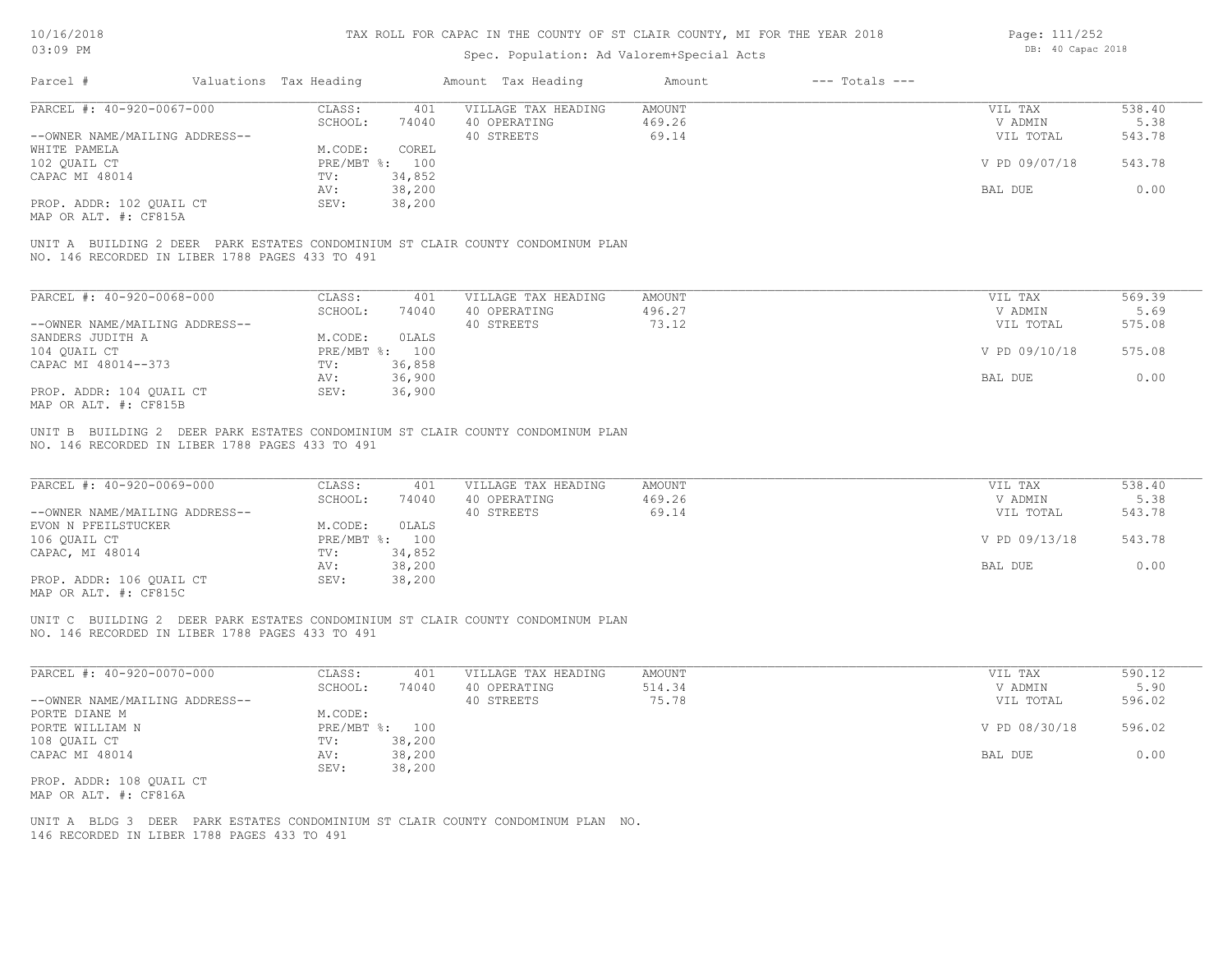## Spec. Population: Ad Valorem+Special Acts

| Parcel #                       | Valuations Tax Heading |                | Amount Tax Heading  | Amount | $---$ Totals $---$ |               |        |
|--------------------------------|------------------------|----------------|---------------------|--------|--------------------|---------------|--------|
| PARCEL #: 40-920-0071-000      | CLASS:                 | 401            | VILLAGE TAX HEADING | AMOUNT |                    | VIL TAX       | 570.04 |
|                                | SCHOOL:                | 74040          | 40 OPERATING        | 496.84 |                    | V ADMIN       | 5.70   |
| --OWNER NAME/MAILING ADDRESS-- |                        |                | 40 STREETS          | 73.20  |                    | VIL TOTAL     | 575.74 |
| MEADOWS ANGELA R               | M.CODE:                | COREL          |                     |        |                    |               |        |
| 110 QUAIL CT                   |                        | PRE/MBT %: 100 |                     |        |                    | V PD 08/14/18 | 575.74 |
| CAPAC MI 48014                 | TV:                    | 36,900         |                     |        |                    |               |        |
|                                | AV:                    | 36,900         |                     |        |                    | BAL DUE       | 0.00   |
| PROP. ADDR: 110 QUAIL CT       | SEV:                   | 36,900         |                     |        |                    |               |        |
| MAP OR ALT. #: CF816B          |                        |                |                     |        |                    |               |        |

NO. 146 RECORDED IN LIBER 1788 PAGES 433 TO 491

| PARCEL #: 40-920-0072-000      | CLASS:     | 401    | VILLAGE TAX HEADING | AMOUNT | VIL TAX       | 538.40 |
|--------------------------------|------------|--------|---------------------|--------|---------------|--------|
|                                | SCHOOL:    | 74040  | 40 OPERATING        | 469.26 | V ADMIN       | 5.38   |
| --OWNER NAME/MAILING ADDRESS-- |            |        | 40 STREETS          | 69.14  | VIL TOTAL     | 543.78 |
| HUTTON ROBERT W                | M.CODE:    | OLALS  |                     |        |               |        |
| 112 OUAIL CT                   | PRE/MBT %: | 100    |                     |        | V PD 09/10/18 | 543.78 |
| CAPAC MI 48014                 | TV:        | 34,852 |                     |        |               |        |
|                                | AV:        | 38,200 |                     |        | BAL DUE       | 0.00   |
| PROP. ADDR: 112 OUAIL CT       | SEV:       | 38,200 |                     |        |               |        |
| MAP OR ALT. #: CF816C          |            |        |                     |        |               |        |

NO. 146 RECORDED IN LIBER 1788 PAGES 433 TO 491 UNIT C BUIULDING 3 DEER PARK ESTATES CONDOMINIUM ST CLAIR COUNTY CONDOMINUM PLAN

| 74040<br>471.62<br>SCHOOL:<br>40 OPERATING<br>V ADMIN<br>69.49<br>40 STREETS<br>VIL TOTAL<br>M.CODE:<br>$PRE/MBT$ %:<br>V PD 07/16/18<br>100 | 5.41   |
|----------------------------------------------------------------------------------------------------------------------------------------------|--------|
| --OWNER NAME/MAILING ADDRESS--                                                                                                               |        |
| LAWSON ARLA J                                                                                                                                | 546.52 |
| FRANTZ CONNIE J                                                                                                                              |        |
|                                                                                                                                              | 546.52 |
| 111 QUAIL DR.<br>35,027<br>TV:                                                                                                               |        |
| CAPAC MI 48014<br>38,200<br>AV:<br>BAL DUE                                                                                                   | 0.00   |
| 38,200<br>SEV:                                                                                                                               |        |

MAP OR ALT. #: CF817A PROP. ADDR: 111 QUAIL CT

NO. 146 RECORDED IN LIBER 1788 PAGES 433 TO 491 UNIT A BUIULDING 4 DEERPARK ESTATES CONDOMINIUM ST CLAIR COUNTY CONDOMINUM PLAN

| PARCEL #: 40-920-0074-000      | CLASS:  | 401            | VILLAGE TAX HEADING | AMOUNT | VIL TAX       | 515.67 |
|--------------------------------|---------|----------------|---------------------|--------|---------------|--------|
|                                | SCHOOL: | 74040          | 40 OPERATING        | 449.45 | V ADMIN       | 5.15   |
| --OWNER NAME/MAILING ADDRESS-- |         |                | 40 STREETS          | 66.22  | VIL TOTAL     | 520.82 |
| RINGLE KELLY M                 | M.CODE: | COREL          |                     |        |               |        |
| 109 QUAIL CT                   |         | PRE/MBT %: 100 |                     |        | V PD 09/07/18 | 520.82 |
| CAPAC MI 48014                 | TV:     | 33,381         |                     |        |               |        |
|                                | AV:     | 36,900         |                     |        | BAL DUE       | 0.00   |
| PROP. ADDR: 109 QUAIL CT       | SEV:    | 36,900         |                     |        |               |        |
| MAP OR ALT. #: CF817B          |         |                |                     |        |               |        |

COUNTY CONDOMINIUM PLAN NO 146 RECORDED IN LIBER 1788 PAGES 433 TO 491 UNIT B BLDG 4 DEER PARK ESTATES CONDOMINIUM ST CLAIR COUNT CONDOMINIUM ST CLAIR Page: 112/252 DB: 40 Capac 2018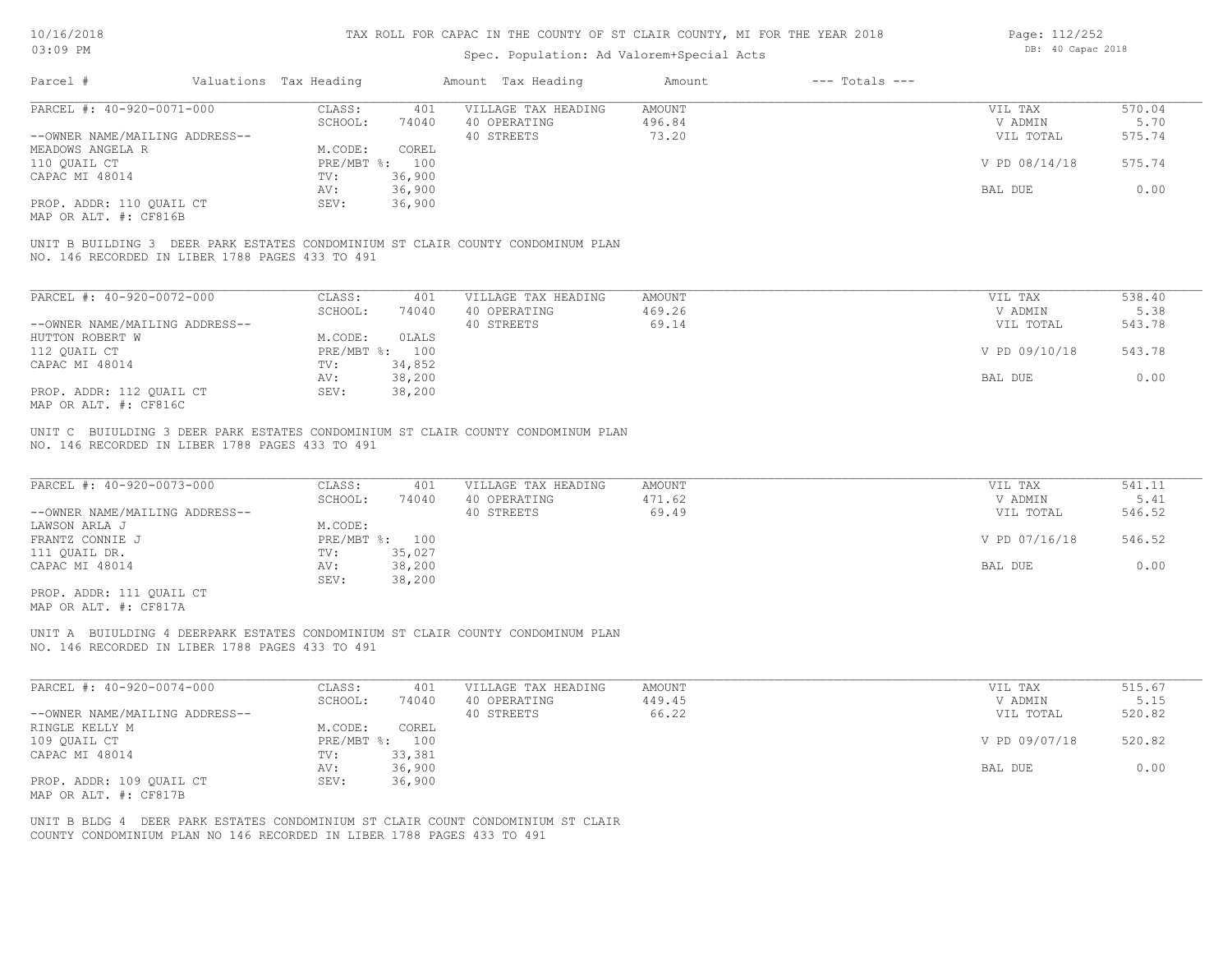## Spec. Population: Ad Valorem+Special Acts

| $---$ Totals $---$<br>Parcel #<br>Valuations Tax Heading<br>Amount Tax Heading<br>Amount<br>PARCEL #: 40-920-0075-000<br>401<br>VILLAGE TAX HEADING<br>AMOUNT<br>VIL TAX<br>CLASS:<br>74040<br>SCHOOL:<br>469.26<br>40 OPERATING<br>V ADMIN<br>--OWNER NAME/MAILING ADDRESS--<br>69.14<br>40 STREETS<br>VIL TOTAL<br>ADAMS LARRY G/JUDITH A<br>M.CODE:<br>V PD 09/13/18<br>PRE/MBT %: 100<br>107 OUAIL COURT<br>34,852<br>CAPAC MI 48014<br>TV: | 538.40<br>5.38<br>543.78 |
|-------------------------------------------------------------------------------------------------------------------------------------------------------------------------------------------------------------------------------------------------------------------------------------------------------------------------------------------------------------------------------------------------------------------------------------------------|--------------------------|
|                                                                                                                                                                                                                                                                                                                                                                                                                                                 |                          |
|                                                                                                                                                                                                                                                                                                                                                                                                                                                 |                          |
|                                                                                                                                                                                                                                                                                                                                                                                                                                                 |                          |
|                                                                                                                                                                                                                                                                                                                                                                                                                                                 |                          |
|                                                                                                                                                                                                                                                                                                                                                                                                                                                 |                          |
|                                                                                                                                                                                                                                                                                                                                                                                                                                                 | 543.78                   |
|                                                                                                                                                                                                                                                                                                                                                                                                                                                 |                          |
| 38,200<br>AV:<br>BAL DUE                                                                                                                                                                                                                                                                                                                                                                                                                        | 0.00                     |
| 38,200<br>PROP. ADDR: 107 OUAIL CT<br>SEV:                                                                                                                                                                                                                                                                                                                                                                                                      |                          |
| MAP OR ALT. #: CF817C                                                                                                                                                                                                                                                                                                                                                                                                                           |                          |

| PARCEL #: 40-920-0076-000      | CLASS:       | 401    | VILLAGE TAX HEADING | AMOUNT | VIL TAX       | 590.12 |
|--------------------------------|--------------|--------|---------------------|--------|---------------|--------|
|                                | SCHOOL:      | 74040  | 40 OPERATING        | 514.34 | V ADMIN       | 5.90   |
| --OWNER NAME/MAILING ADDRESS-- |              |        | 40 STREETS          | 75.78  | VIL TOTAL     | 596.02 |
| MILLER GERALD                  | M.CODE:      | COREL  |                     |        |               |        |
| 105 OUAIL CT                   | $PRE/MBT$ %: | 100    |                     |        | V PD 09/07/18 | 596.02 |
| CAPAC MI 48014                 | TV:          | 38,200 |                     |        |               |        |
|                                | AV:          | 38,200 |                     |        | BAL DUE       | 0.00   |
| PROP. ADDR: 105 OUAIL CT       | SEV:         | 38,200 |                     |        |               |        |
| MAP OR ALT. #: CF818A          |              |        |                     |        |               |        |

NO. 146 RECORDED IN LIBER 1788 PAGES 433 TO 491 UNIT A BUILDING 5 DEERPARK ESTATES CONDOMINIUM ST CLAIR COUNTY CONDOMINUM PLAN

| PARCEL #: 40-920-0077-000      | CLASS:       | 401    | VILLAGE TAX HEADING | AMOUNT | VIL TAX       | 517.28 |
|--------------------------------|--------------|--------|---------------------|--------|---------------|--------|
|                                | SCHOOL:      | 74040  | 40 OPERATING        | 450.85 | V ADMIN       | 5.17   |
| --OWNER NAME/MAILING ADDRESS-- |              |        | 40 STREETS          | 66.43  | VIL TOTAL     | 522.45 |
| LAGROW FRANCIS A               | M.CODE:      |        |                     |        |               |        |
| LAGROW SALLY A                 | $PRE/MBT$ %: |        |                     |        | V PD 07/25/18 | 522.45 |
| 206 CLARKSON CT                | TV:          | 33,485 |                     |        |               |        |
| CAPAC MI 48014                 | AV:          | 37,000 |                     |        | BAL DUE       | 0.00   |
|                                | SEV:         | 37,000 |                     |        |               |        |

MAP OR ALT. #: CF818B PROP. ADDR: 103 QUAIL CT

NO. 146 RECORDED IN LIBER 1788 PAGES 433 TO 491 UNIT B BUIULDING 5 DEERPARK ESTATES CONDOMINIUM ST CLAIR COUNTY CONDOMINUM PLAN

| PARCEL #: 40-920-0078-000      | CLASS:  | 401            | VILLAGE TAX HEADING | AMOUNT | VIL TAX       | 538.40 |
|--------------------------------|---------|----------------|---------------------|--------|---------------|--------|
|                                | SCHOOL: | 74040          | 40 OPERATING        | 469.26 | V ADMIN       | 5.38   |
| --OWNER NAME/MAILING ADDRESS-- |         |                | 40 STREETS          | 69.14  | VIL TOTAL     | 543.78 |
| LANGLEY KEITH D                | M.CODE: |                |                     |        |               |        |
| 101 QUAIL CT                   |         | PRE/MBT %: 100 |                     |        | V PD 09/13/18 | 543.78 |
| CAPAC MI 48014                 | TV:     | 34,852         |                     |        |               |        |
|                                | AV:     | 38,200         |                     |        | BAL DUE       | 0.00   |
| PROP. ADDR: 101 QUAIL CT       | SEV:    | 38,200         |                     |        |               |        |
| MAP OR ALT. #: CF818C          |         |                |                     |        |               |        |

NO. 146 RECORDED IN LIBER 1788 PAGES 433 TO 491 UNIT C BUIULDING 5 DEER PARK ESTATES CONDOMINIUM ST CLAIR COUNTY CONDOMINUM PLAN Page: 113/252 DB: 40 Capac 2018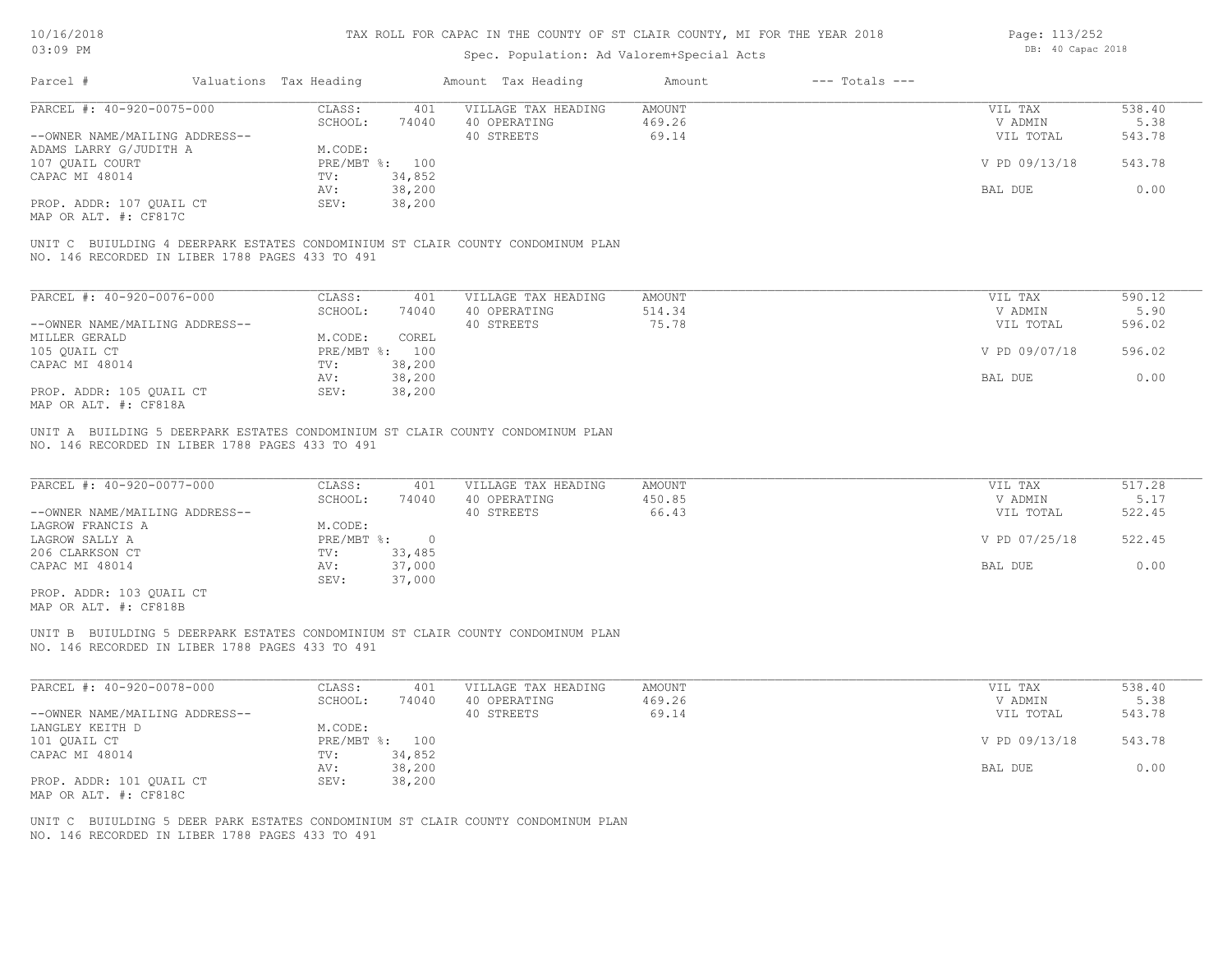## Spec. Population: Ad Valorem+Special Acts

| Parcel #                       | Valuations Tax Heading |        | Amount Tax Heading  | Amount | $---$ Totals $---$ |               |        |
|--------------------------------|------------------------|--------|---------------------|--------|--------------------|---------------|--------|
| PARCEL #: 40-920-0079-000      | CLASS:                 | 401    | VILLAGE TAX HEADING | AMOUNT |                    | VIL TAX       | 538.40 |
|                                | SCHOOL:                | 74040  | 40 OPERATING        | 469.26 |                    | V ADMIN       | 5.38   |
| --OWNER NAME/MAILING ADDRESS-- |                        |        | 40 STREETS          | 69.14  |                    | VIL TOTAL     | 543.78 |
| HUGHSON JACK C.                | M.CODE:                |        |                     |        |                    |               |        |
| HUGHSON L. R.                  | PRE/MBT %: 100         |        |                     |        |                    | V PD 07/25/18 | 543.78 |
| 218 QUAIL DR                   | TV:                    | 34,852 |                     |        |                    |               |        |
| CAPAC MI 48014                 | AV:                    | 38,200 |                     |        |                    | BAL DUE       | 0.00   |
|                                | SEV:                   | 38,200 |                     |        |                    |               |        |
| PROP. ADDR: 218 OUAIL DR       |                        |        |                     |        |                    |               |        |

MAP OR ALT. #: CF819A

146 RECORDED IN LIBER 1788 PAGES 433 TO 491 UNIT A BLDG 6 DEERPARK ESTATES CONDOMINIUM ST CLAIR COUNTY CONDOMINUM PLAN NO.

| PARCEL #: 40-920-0080-000      | CLASS:  | 401            | VILLAGE TAX HEADING | AMOUNT | VIL TAX       | 570.04 |
|--------------------------------|---------|----------------|---------------------|--------|---------------|--------|
|                                | SCHOOL: | 74040          | 40 OPERATING        | 496.84 | V ADMIN       | 5.70   |
| --OWNER NAME/MAILING ADDRESS-- |         |                | 40 STREETS          | 73.20  | VIL TOTAL     | 575.74 |
| WALSH DORTHY A                 | M.CODE: |                |                     |        |               |        |
| 220 OUAIL DR.                  |         | PRE/MBT %: 100 |                     |        | V PD 09/14/18 | 575.74 |
| CAPAC MI 48014                 | TV:     | 36,900         |                     |        |               |        |
|                                | AV:     | 36,900         |                     |        | BAL DUE       | 0.00   |
| PROP. ADDR: 220 QUAIL DR.      | SEV:    | 36,900         |                     |        |               |        |
| MAP OR ALT. #: CF819B          |         |                |                     |        |               |        |

146 RECORDED IN LIBER 1788 PAGES 433 TO 491 UNIT B BLDG 6 DEER PARK ESTATES CONDOMINIUM ST CLAIR COUNTY CONDOMINUM PLAN NO.

| PARCEL #: 40-920-0081-000      | CLASS:     | 401    | VILLAGE TAX HEADING | AMOUNT | VIL TAX       | 538.40 |
|--------------------------------|------------|--------|---------------------|--------|---------------|--------|
|                                | SCHOOL:    | 74040  | 40 OPERATING        | 469.26 | V ADMIN       | 5.38   |
| --OWNER NAME/MAILING ADDRESS-- |            |        | 40 STREETS          | 69.14  | VIL TOTAL     | 543.78 |
| MEYERS CHARLOTTE J             | M.CODE:    |        |                     |        |               |        |
| 222 OUAIL DR                   | PRE/MBT %: | 100    |                     |        | V PD 08/21/18 | 543.78 |
| CAPAC MI 48014                 | TV:        | 34,852 |                     |        |               |        |
|                                | AV:        | 38,200 |                     |        | BAL DUE       | 0.00   |
| PROP. ADDR: 222 OUAIL DR.      | SEV:       | 38,200 |                     |        |               |        |
| $1/25$ $05$ $375$ $\pm 0.0100$ |            |        |                     |        |               |        |

 $\mathcal{L}_\mathcal{L} = \mathcal{L}_\mathcal{L} = \mathcal{L}_\mathcal{L} = \mathcal{L}_\mathcal{L} = \mathcal{L}_\mathcal{L} = \mathcal{L}_\mathcal{L} = \mathcal{L}_\mathcal{L} = \mathcal{L}_\mathcal{L} = \mathcal{L}_\mathcal{L} = \mathcal{L}_\mathcal{L} = \mathcal{L}_\mathcal{L} = \mathcal{L}_\mathcal{L} = \mathcal{L}_\mathcal{L} = \mathcal{L}_\mathcal{L} = \mathcal{L}_\mathcal{L} = \mathcal{L}_\mathcal{L} = \mathcal{L}_\mathcal{L}$ 

MAP OR ALT. #: CF819C

146 RECORDED IN LIBER 1788 PAGES 433 TO 491 UNIT C BLDG 6 DEER PARK ESTATES CONDOMINIUM ST CLAIR COUNTY CONDOMINUM PLAN NO.

| PARCEL #: 40-920-0082-000      | CLASS:       | 401    | VILLAGE TAX HEADING | AMOUNT | VIL TAX       | 538.40 |
|--------------------------------|--------------|--------|---------------------|--------|---------------|--------|
|                                | SCHOOL:      | 74040  | 40 OPERATING        | 469.26 | V ADMIN       | 5.38   |
| --OWNER NAME/MAILING ADDRESS-- |              |        | 40 STREETS          | 69.14  | VIL TOTAL     | 543.78 |
| CHRISTIAN DARLENE              | M.CODE:      |        |                     |        |               |        |
| 7270 MARTIN RD                 | $PRE/MBT$ %: |        |                     |        | V PD 07/30/18 | 543.78 |
| IMLAY CITY MI 48444            | TV:          | 34,852 |                     |        |               |        |
|                                | AV:          | 38,200 |                     |        | BAL DUE       | 0.00   |
| PROP. ADDR: 236 OUAIL DR       | SEV:         | 38,200 |                     |        |               |        |
| MAP OR ALT. #: CF820A          |              |        |                     |        |               |        |

146 RECORDED IN LIBER 1788 PAGES 433 TO 491 UNIT A BLDG 7 DEERPARK ESTATES CONDOMINIUM ST CLAIR COUNTY CONDOMINUM PLAN NO. Page: 114/252 DB: 40 Capac 2018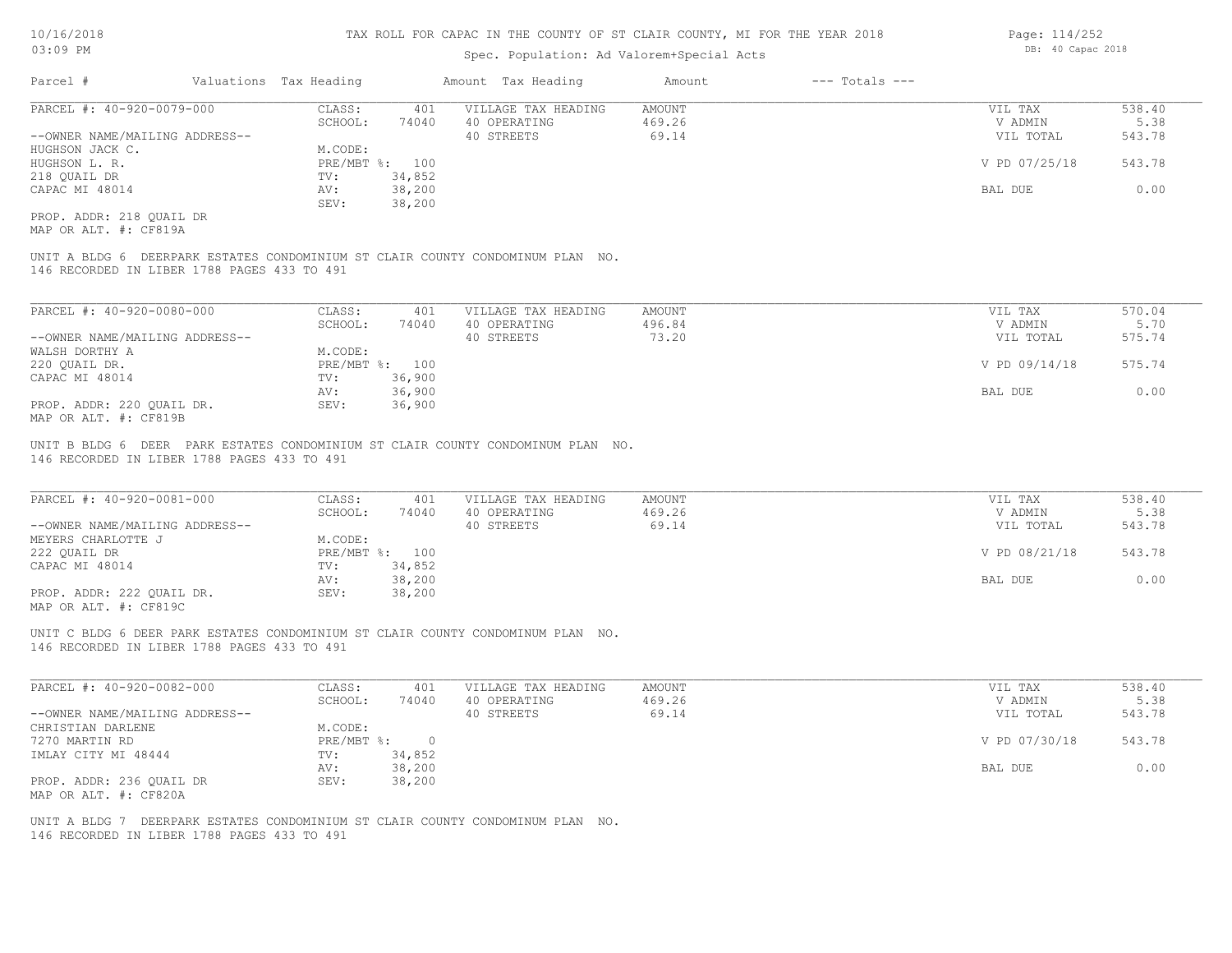## Spec. Population: Ad Valorem+Special Acts

| Parcel #                       | Valuations Tax Heading |        | Amount Tax Heading  | Amount | $---$ Totals $---$ |               |        |
|--------------------------------|------------------------|--------|---------------------|--------|--------------------|---------------|--------|
| PARCEL #: 40-920-0083-000      | CLASS:                 | 401    | VILLAGE TAX HEADING | AMOUNT |                    | VIL TAX       | 560.17 |
|                                | SCHOOL:                | 74040  | 40 OPERATING        | 488.23 |                    | V ADMIN       | 5.60   |
| --OWNER NAME/MAILING ADDRESS-- |                        |        | 40 STREETS          | 71.94  |                    | VIL TOTAL     | 565.77 |
| CROWDER MICHAEL A              | M.CODE:                | COREL  |                     |        |                    |               |        |
| CROWDER NANCY                  | $PRE/MBT$ %:           | 100    |                     |        |                    | V PD 09/07/18 | 565.77 |
| 238 QUAIL DR                   | TV:                    | 36,261 |                     |        |                    |               |        |
| CAPAC MI 48014                 | AV:                    | 36,900 |                     |        |                    | BAL DUE       | 0.00   |
|                                | SEV:                   | 36,900 |                     |        |                    |               |        |
| PROP. ADDR: 238 OUAIL DR       |                        |        |                     |        |                    |               |        |

MAP OR ALT. #: CF820B

RECORDED IN LIBER 1788 PAGES 433 TO 491 UNIT B BLDG 7 DEERPARK ESTATES CONDOMINIUM ST CLAIR COUNTY CONDOMINUM PLAN NO. 146

| PARCEL #: 40-920-0084-000      | CLASS:  | 401            | VILLAGE TAX HEADING | AMOUNT | VIL TAX       | 538.40 |
|--------------------------------|---------|----------------|---------------------|--------|---------------|--------|
|                                | SCHOOL: | 74040          | 40 OPERATING        | 469.26 | V ADMIN       | 5.38   |
| --OWNER NAME/MAILING ADDRESS-- |         |                | 40 STREETS          | 69.14  | VIL TOTAL     | 543.78 |
| MCTEVIA CAROLYN M              | M.CODE: |                |                     |        |               |        |
| 240 OUAIL DR                   |         | PRE/MBT %: 100 |                     |        | V PD 09/13/18 | 543.78 |
| CAPAC MI 48014                 | TV:     | 34,852         |                     |        |               |        |
|                                | AV:     | 38,200         |                     |        | BAL DUE       | 0.00   |
| PROP. ADDR: 240 QUAIL DR       | SEV:    | 38,200         |                     |        |               |        |
| MAP OR ALT. #: CF820C          |         |                |                     |        |               |        |

RECORDED IN LIBER 1788 PAGES 433 TO 491 UNIT C BLDG 7 DEERPARK ESTATES CONDOMINIUM ST CLAIR COUNTY CONDOMINUM PLAN NO. 146

| PARCEL #: 40-920-0085-000      | CLASS:     | 401    | VILLAGE TAX HEADING | AMOUNT | VIL TAX       | 543.28 |  |
|--------------------------------|------------|--------|---------------------|--------|---------------|--------|--|
|                                | SCHOOL:    | 74040  | 40 OPERATING        | 473.51 | V ADMIN       | 5.43   |  |
| --OWNER NAME/MAILING ADDRESS-- |            |        | 40 STREETS          | 69.77  | VIL TOTAL     | 548.71 |  |
| STONE MICHAEL                  | M.CODE:    |        |                     |        |               |        |  |
| 1208 N MONROE ST               | PRE/MBT %: |        |                     |        | V PD 07/18/18 | 548.71 |  |
| LAPEER MI 48446-1448           | TV:        | 35,168 |                     |        |               |        |  |
|                                | AV:        | 38,600 |                     |        | BAL DUE       | 0.00   |  |
| PROP. ADDR: 242 OUAIL DR       | SEV:       | 38,600 |                     |        |               |        |  |
| $\frac{1}{2}$                  |            |        |                     |        |               |        |  |

 $\mathcal{L}_\mathcal{L} = \mathcal{L}_\mathcal{L} = \mathcal{L}_\mathcal{L} = \mathcal{L}_\mathcal{L} = \mathcal{L}_\mathcal{L} = \mathcal{L}_\mathcal{L} = \mathcal{L}_\mathcal{L} = \mathcal{L}_\mathcal{L} = \mathcal{L}_\mathcal{L} = \mathcal{L}_\mathcal{L} = \mathcal{L}_\mathcal{L} = \mathcal{L}_\mathcal{L} = \mathcal{L}_\mathcal{L} = \mathcal{L}_\mathcal{L} = \mathcal{L}_\mathcal{L} = \mathcal{L}_\mathcal{L} = \mathcal{L}_\mathcal{L}$ 

MAP OR ALT. #: CF821A

RECORDED IN LIBER 1788 PAGES 433 TO 491 UNIT A BLDG 8 DEERPARK ESTATES CONDOMINIUM ST CLAIR COUNTY CONDOMINUM PLAN NO. 146

| PARCEL #: 40-920-0086-000      | CLASS:       | 401    | VILLAGE TAX HEADING | AMOUNT | VIL TAX       | 520.56 |
|--------------------------------|--------------|--------|---------------------|--------|---------------|--------|
|                                | SCHOOL:      | 74040  | 40 OPERATING        | 453.71 | V ADMIN       | 5.20   |
| --OWNER NAME/MAILING ADDRESS-- |              |        | 40 STREETS          | 66.85  | VIL TOTAL     | 525.76 |
| ROBERSON RUSSELL               | M.CODE:      |        |                     |        |               |        |
| ROBERSON MARY ANN              | $PRE/MBT$ %: |        |                     |        | V PD 09/06/18 | 525.76 |
| 244 QUAIL DR                   | TV:          | 33,697 |                     |        |               |        |
| CAPAC MI 48014                 | AV:          | 37,200 |                     |        | BAL DUE       | 0.00   |
|                                | SEV:         | 37,200 |                     |        |               |        |
| PROP. ADDR: 244 OUAIL DR       |              |        |                     |        |               |        |

MAP OR ALT. #: CF821B

146 RECORDED IN LIBER 1788 PAGES 433 TO 491 UNIT B BLDG 8 DEERPARK ESTATES CONDOMINIUM ST CLAIR COUNTY CONDOMINUM PLAN NO. Page: 115/252 DB: 40 Capac 2018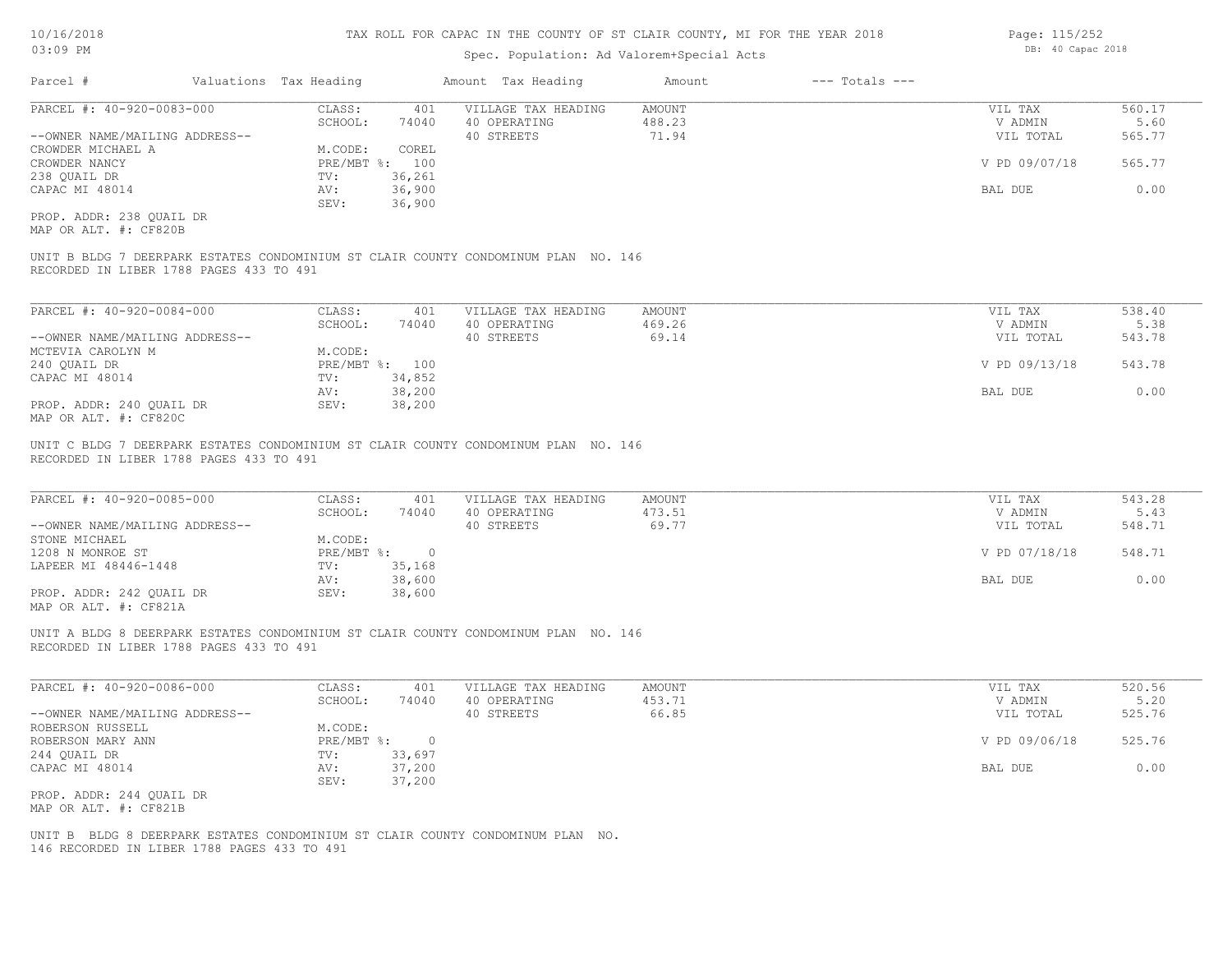## Spec. Population: Ad Valorem+Special Acts

| Parcel #                       | Valuations Tax Heading |        | Amount Tax Heading  | Amount | $---$ Totals $---$ |               |        |
|--------------------------------|------------------------|--------|---------------------|--------|--------------------|---------------|--------|
| PARCEL #: 40-920-0087-000      | CLASS:                 | 401    | VILLAGE TAX HEADING | AMOUNT |                    | VIL TAX       | 543.28 |
|                                | SCHOOL:                | 74040  | 40 OPERATING        | 473.51 |                    | V ADMIN       | 5.43   |
| --OWNER NAME/MAILING ADDRESS-- |                        |        | 40 STREETS          | 69.77  |                    | VIL TOTAL     | 548.71 |
| BREWER YOUNG G.                | M.CODE:                |        |                     |        |                    |               |        |
| BREWER PATTI L.                | PRE/MBT %: 100         |        |                     |        |                    | V PD 09/13/18 | 548.71 |
| 246 OUAIL DR                   | TV:                    | 35,168 |                     |        |                    |               |        |
| CAPAC MI 48014                 | AV:                    | 38,600 |                     |        |                    | BAL DUE       | 0.00   |
|                                | SEV:                   | 38,600 |                     |        |                    |               |        |
| PROP. ADDR: 246 OUAIL DR       |                        |        |                     |        |                    |               |        |

MAP OR ALT. #: CF821C

RECORDED IN LIBER 1788 PAGES 433 TO 491 UNIT C BLDG 8 DEERPARK ESTATES CONDOMINIUM ST CLAIR COUNTY CONDOMINUM PLAN NO. 146

| PARCEL #: 40-920-0088-000      | CLASS:  | 401            | VILLAGE TAX HEADING | AMOUNT | VIL TAX       | 549.74 |
|--------------------------------|---------|----------------|---------------------|--------|---------------|--------|
|                                | SCHOOL: | 74040          | 40 OPERATING        | 479.14 | V ADMIN       | 5.49   |
| --OWNER NAME/MAILING ADDRESS-- |         |                | 40 STREETS          | 70.60  | VIL TOTAL     | 555.23 |
| HUGHES LAWRENCE M              | M.CODE: |                |                     |        |               |        |
| HUGHES CHARLOTTE L             |         | PRE/MBT %: 100 |                     |        | V PD 07/18/18 | 555.23 |
| 252 QUAIL DR                   | TV:     | 35,586         |                     |        |               |        |
| CAPAC MI 48014                 | AV:     | 39,000         |                     |        | BAL DUE       | 0.00   |
|                                | SEV:    | 39,000         |                     |        |               |        |
| PROP. ADDR: 252 QUAIL DR       |         |                |                     |        |               |        |

MAP OR ALT. #: CF822A

RECORDED IN LIBER 1788 PAGES 433 TO 491 UNIT A BLDG 9 DEERPARK ESTATES CONDOMINIUM ST CLAIR COUNTY CONDOMINUM PLAN NO. 146

| PARCEL #: 40-920-0089-000                     | CLASS:  | 401            | VILLAGE TAX HEADING | AMOUNT | VIL TAX       | 529.92 |
|-----------------------------------------------|---------|----------------|---------------------|--------|---------------|--------|
|                                               | SCHOOL: | 74040          | 40 OPERATING        | 461.87 | V ADMIN       | 5.29   |
| --OWNER NAME/MAILING ADDRESS--                |         |                | 40 STREETS          | 68.05  | VIL TOTAL     | 535.21 |
| HADDON DAVE W                                 | M.CODE: | COREL          |                     |        |               |        |
| HADDON KATHLEEN M                             |         | PRE/MBT %: 100 |                     |        | V PD 09/07/18 | 535.21 |
| 254 QUAIL DR                                  | TV:     | 34,303         |                     |        |               |        |
| CAPAC MI 48014                                | AV:     | 37,600         |                     |        | BAL DUE       | 0.00   |
|                                               | SEV:    | 37,600         |                     |        |               |        |
| the property of the control of the control of |         |                |                     |        |               |        |

MAP OR ALT. #: CF822B PROP. ADDR: 254 QUAIL DR

RECORDED IN LIBER 1788 PAGES 433 TO 491 UNIT B BLDG 9 DEERPARK ESTATES CONDOMINIUM ST CLAIR COUNTY CONDOMINUM PLAN NO. 146

| PARCEL #: 40-920-0090-000      | CLASS:  | 401            | VILLAGE TAX HEADING | AMOUNT | VIL TAX       | 549.74 |
|--------------------------------|---------|----------------|---------------------|--------|---------------|--------|
|                                | SCHOOL: | 74040          | 40 OPERATING        | 479.14 | V ADMIN       | 5.49   |
| --OWNER NAME/MAILING ADDRESS-- |         |                | 40 STREETS          | 70.60  | VIL TOTAL     | 555.23 |
| FOLLMER STEVEN J               | M.CODE: | TCBMT          |                     |        |               |        |
| 256 QUAIL DR                   |         | PRE/MBT %: 100 |                     |        | V PD 09/06/18 | 555.23 |
| CAPAC MI 48014                 | TV:     | 35,586         |                     |        |               |        |
|                                | AV:     | 39,000         |                     |        | BAL DUE       | 0.00   |
| PROP. ADDR: 256 OUAIL DR       | SEV:    | 39,000         |                     |        |               |        |
| MAP OR ALT. #: CF822C          |         |                |                     |        |               |        |

146 RECORDED IN LIBER 1788 PAGES 433 TO 491 UNIT C BLDG 9 DEERPARK ESTATES CONDOMINIUM ST CLAIR COUNTY CONDOMINUM PLAN NO. Page: 116/252 DB: 40 Capac 2018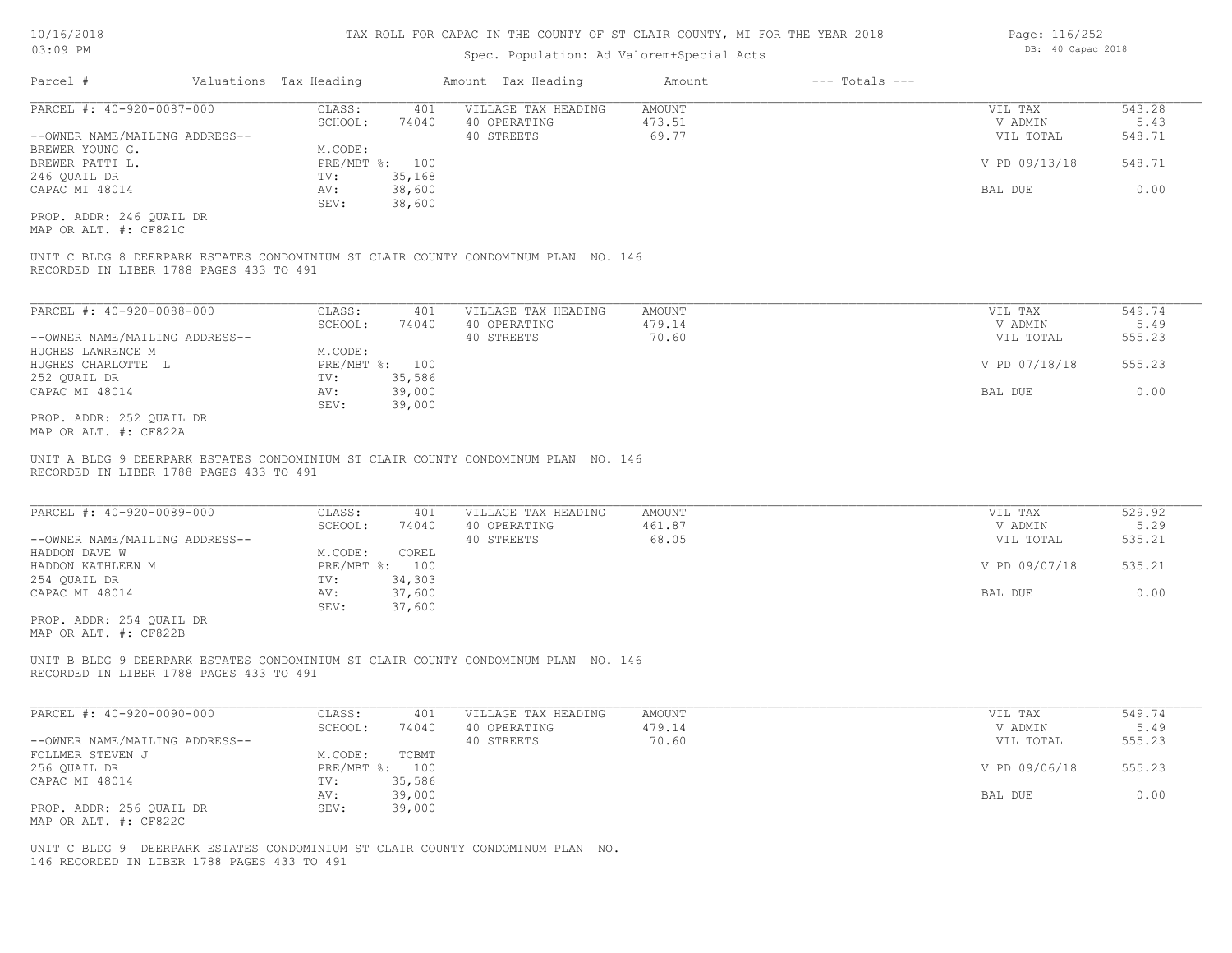## Spec. Population: Ad Valorem+Special Acts

| Page: 117/252 |                   |  |
|---------------|-------------------|--|
|               | DB: 40 Capac 2018 |  |

| Parcel #                       | Valuations Tax Heading |       | Amount Tax Heading                                                              | Amount | $---$ Totals $---$ |               |      |
|--------------------------------|------------------------|-------|---------------------------------------------------------------------------------|--------|--------------------|---------------|------|
| PARCEL #: 40-920-0091-000      | CLASS:                 | 402   | VILLAGE TAX HEADING                                                             | AMOUNT |                    | VIL TAX       | 7.67 |
|                                | SCHOOL:                | 74040 | 40 OPERATING                                                                    | 6.69   |                    | V ADMIN       | 0.07 |
| --OWNER NAME/MAILING ADDRESS-- |                        |       | 40 STREETS                                                                      | 0.98   |                    | VIL TOTAL     | 7.74 |
| DEER PARK LAND DEVELOPMENT     | M.CODE:                |       |                                                                                 |        |                    |               |      |
| 8155 ANNSBURY STE 109          | PRE/MBT %:             |       |                                                                                 |        |                    | V PD 09/13/18 | 7.74 |
| UTICA MI 48316                 | TV:                    | 497   |                                                                                 |        |                    |               |      |
|                                | AV:                    | 7,200 |                                                                                 |        |                    | BAL DUE       | 0.00 |
| PROP. ADDR: DEER PARK          | SEV:                   | 7,200 |                                                                                 |        |                    |               |      |
| MAP OR ALT. #: CF823A          |                        |       |                                                                                 |        |                    |               |      |
|                                |                        |       |                                                                                 |        |                    |               |      |
|                                |                        |       | UNIT A BLDG 10 DEERPARK ESTATES CONDOMINIUM ST CLAIR COUNTY CONDOMINUM PLAN NO. |        |                    |               |      |

146 RECORDED IN LIBER 1788 PAGES 433 TO 491

| PARCEL #: 40-920-0092-000      | CLASS:     | 402   | VILLAGE TAX HEADING | AMOUNT | 7.67<br>VIL TAX       |  |
|--------------------------------|------------|-------|---------------------|--------|-----------------------|--|
|                                | SCHOOL:    | 74040 | 40 OPERATING        | 6.69   | 0.07<br>V ADMIN       |  |
| --OWNER NAME/MAILING ADDRESS-- |            |       | 40 STREETS          | 0.98   | 7.74<br>VIL TOTAL     |  |
| DEER PARK LAND DEVELOPMENT     | M.CODE:    |       |                     |        |                       |  |
| 8155 ANNSBURY STE 109          | PRE/MBT %: |       |                     |        | V PD 09/13/18<br>7.74 |  |
| UTICA MI 48316                 | TV:        | 497   |                     |        |                       |  |
|                                | AV:        | 7,200 |                     |        | BAL DUE<br>0.00       |  |
| PROP. ADDR: DEER PARK          | SEV:       | 7,200 |                     |        |                       |  |
| MAP OR ALT. #: CF823B          |            |       |                     |        |                       |  |

146 RECORDED IN LIBER 1788 PAGES 433 TO 491 UNIT B BLDG 10 DEERPARK ESTATES CONDOMINIUM ST CLAIR COUNTY CONDOMINUM PLAN NO.

| PARCEL #: 40-920-0093-000      | CLASS:     | 402   | VILLAGE TAX HEADING | AMOUNT | VIL TAX       | 7.67 |
|--------------------------------|------------|-------|---------------------|--------|---------------|------|
|                                | SCHOOL:    | 74040 | 40 OPERATING        | 6.69   | V ADMIN       | 0.07 |
| --OWNER NAME/MAILING ADDRESS-- |            |       | 40 STREETS          | 0.98   | VIL TOTAL     | 7.74 |
| DEER PARK LAND DEVELOPMENT     | M.CODE:    |       |                     |        |               |      |
| 8155 ANNSBURY STE 109          | PRE/MBT %: |       |                     |        | V PD 09/13/18 | 7.74 |
| UTICA MI 48316                 | TV:        | 497   |                     |        |               |      |
|                                | AV:        | 7,200 |                     |        | BAL DUE       | 0.00 |
| PROP. ADDR: DEER PARK          | SEV:       | 7,200 |                     |        |               |      |
| MAP OR ALT. #: CF824A          |            |       |                     |        |               |      |

146 RECORDED IN LIBER 1788 PAGES 433 TO 491 UNIT A BLDG 11 DEERPARK ESTATES CONDOMINIUM ST CLAIR COUNTY CONDOMINUM PLAN NO.

| PARCEL #: 40-920-0094-000      | CLASS:     | 402   | VILLAGE TAX HEADING | AMOUNT | VIL TAX       | 1.67 |
|--------------------------------|------------|-------|---------------------|--------|---------------|------|
|                                | SCHOOL:    | 74040 | 40 OPERATING        | 6.69   | V ADMIN       | 0.07 |
| --OWNER NAME/MAILING ADDRESS-- |            |       | 40 STREETS          | 0.98   | VIL TOTAL     | 7.74 |
| DEER PARK LAND DEVELOPMENT     | M.CODE:    |       |                     |        |               |      |
| 8155 ANNSBURY STE 109          | PRE/MBT %: |       |                     |        | V PD 09/13/18 | 7.74 |
| UTICA MI 48316                 | TV:        | 497   |                     |        |               |      |
|                                | AV:        | 7,200 |                     |        | BAL DUE       | 0.00 |
| PROP. ADDR: DEER PARK          | SEV:       | 7,200 |                     |        |               |      |
| MAP OR ALT. #: CF824B          |            |       |                     |        |               |      |

146 RECORDED IN LIBER 1788 PAGES 433 TO 491 UNIT B UBLDG 11 DEERPARK ESTATES CONDOMINIUM ST CLAIR COUNTY CONDOMINUM PLAN NO.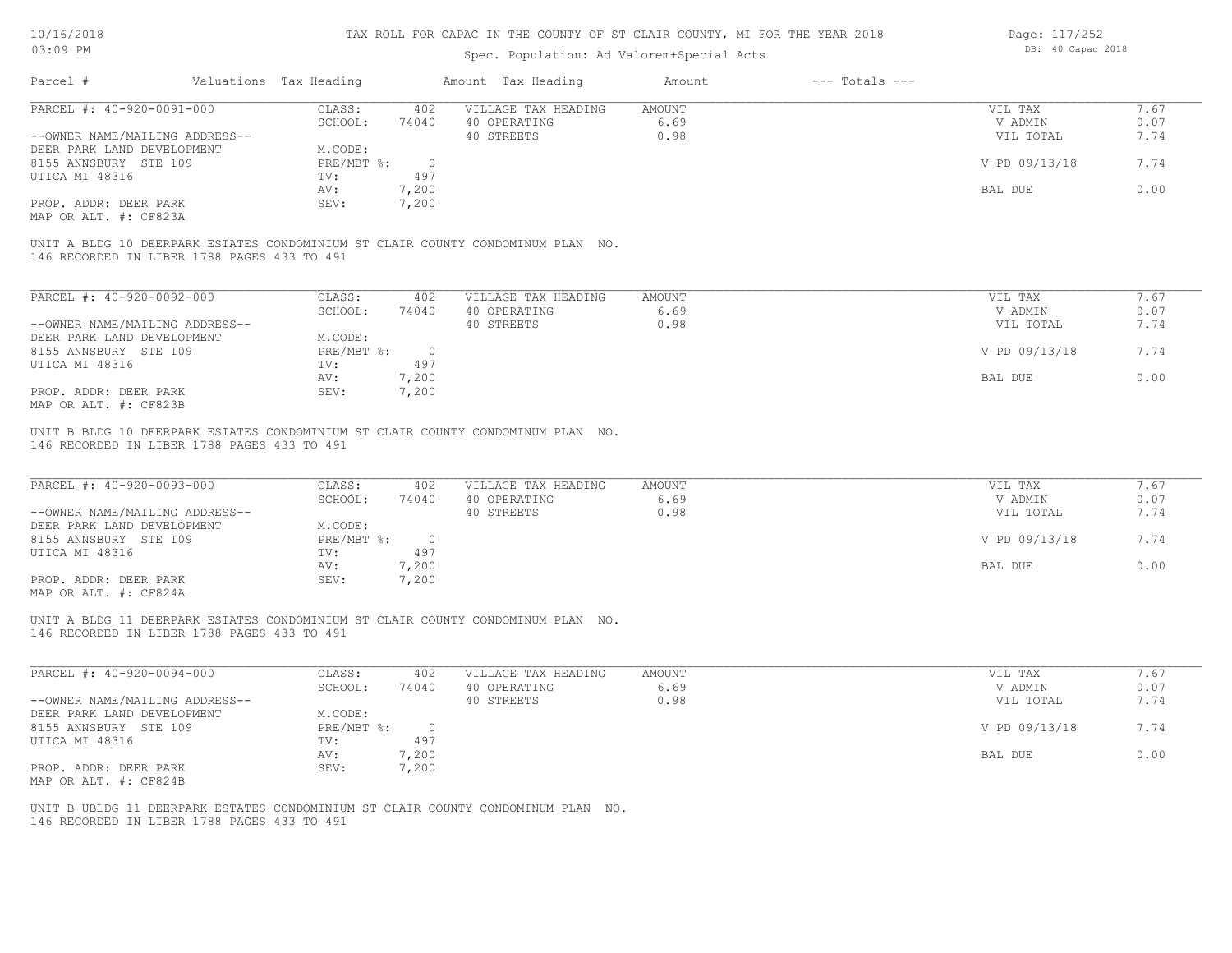| 10/16/2018                                     |                                             |                        |                | TAX ROLL FOR CAPAC IN THE COUNTY OF ST CLAIR COUNTY, MI FOR THE YEAR 2018       | Page: 118/252 |                    |                   |      |  |
|------------------------------------------------|---------------------------------------------|------------------------|----------------|---------------------------------------------------------------------------------|---------------|--------------------|-------------------|------|--|
| 03:09 PM                                       |                                             |                        |                | Spec. Population: Ad Valorem+Special Acts                                       |               |                    | DB: 40 Capac 2018 |      |  |
| Parcel #                                       |                                             | Valuations Tax Heading |                | Amount Tax Heading                                                              | Amount        | $---$ Totals $---$ |                   |      |  |
| PARCEL #: 40-920-0095-000                      |                                             | CLASS:                 | 402            | VILLAGE TAX HEADING                                                             | <b>AMOUNT</b> |                    | VIL TAX           | 7.67 |  |
|                                                |                                             | SCHOOL:                | 74040          | 40 OPERATING                                                                    | 6.69          |                    | V ADMIN           | 0.07 |  |
| --OWNER NAME/MAILING ADDRESS--                 |                                             |                        |                | 40 STREETS                                                                      | 0.98          |                    | VIL TOTAL         | 7.74 |  |
| DEER PARK LAND DEVELOPMENT                     |                                             | M.CODE:                |                |                                                                                 |               |                    |                   |      |  |
| 8155 ANNSBURY STE 109                          |                                             | PRE/MBT %:             | $\overline{0}$ |                                                                                 |               |                    | V PD 09/13/18     | 7.74 |  |
| UTICA MI 48316                                 |                                             | TV:                    | 497            |                                                                                 |               |                    |                   |      |  |
|                                                |                                             | AV:                    | 7,200          |                                                                                 |               |                    | BAL DUE           | 0.00 |  |
| PROP. ADDR: DEER PARK<br>MAP OR ALT. #: CF824C |                                             | SEV:                   | 7,200          |                                                                                 |               |                    |                   |      |  |
|                                                | 146 RECORDED IN LIBER 1788 PAGES 433 TO 491 |                        |                | UNIT C BLDG 11 DEERPARK ESTATES CONDOMINIUM ST CLAIR COUNTY CONDOMINUM PLAN NO. |               |                    |                   |      |  |
|                                                |                                             |                        |                |                                                                                 |               |                    |                   |      |  |
| PARCEL #: 40-920-0096-000                      |                                             | CLASS:                 | 402            | VILLAGE TAX HEADING                                                             | AMOUNT        |                    | VIL TAX           | 7.67 |  |
|                                                |                                             | SCHOOL:                | 74040          | 40 OPERATING                                                                    | 6.69          |                    | V ADMIN           | 0.07 |  |
| --OWNER NAME/MAILING ADDRESS--                 |                                             |                        |                | 40 STREETS                                                                      | 0.98          |                    | VIL TOTAL         | 7.74 |  |
| DEER PARK LAND DEVELOPMENT                     |                                             | M.CODE:                |                |                                                                                 |               |                    |                   |      |  |
| 8155 ANNSBURY STE 109                          |                                             | PRE/MBT %:             | $\overline{0}$ |                                                                                 |               |                    | V PD 09/13/18     | 7.74 |  |
| UTICA MI 48316                                 |                                             | TV:                    | 497            |                                                                                 |               |                    |                   |      |  |
|                                                |                                             | AV:                    | 7,200          |                                                                                 |               |                    | BAL DUE           | 0.00 |  |
| PROP. ADDR: DEER PARK<br>MAP OR ALT. #: CF825A |                                             | SEV:                   | 7,200          |                                                                                 |               |                    |                   |      |  |
| PARCEL #: 40-920-0097-000                      | 146 RECORDED IN LIBER 1788 PAGES 433 TO 491 | CLASS:                 | 402            | VILLAGE TAX HEADING                                                             | AMOUNT        |                    | VIL TAX           | 7.67 |  |
|                                                |                                             | SCHOOL:                | 74040          | 40 OPERATING                                                                    | 6.69          |                    | V ADMIN           | 0.07 |  |
| --OWNER NAME/MAILING ADDRESS--                 |                                             |                        |                | 40 STREETS                                                                      | 0.98          |                    | VIL TOTAL         | 7.74 |  |
| DEER PARK LAND DEVELOPMENT                     |                                             | M.CODE:                |                |                                                                                 |               |                    |                   |      |  |
| 8155 ANSBURY STE 109                           |                                             | PRE/MBT %:             | $\overline{0}$ |                                                                                 |               |                    | V PD 09/13/18     | 7.74 |  |
| UTICA MI 48316                                 |                                             | TV:                    | 497            |                                                                                 |               |                    |                   | 0.00 |  |
| PROP. ADDR: DEER PARK                          |                                             | AV:<br>SEV:            | 7,200          |                                                                                 |               |                    | BAL DUE           |      |  |
| MAP OR ALT. #: CF825B                          |                                             |                        | 7,200          |                                                                                 |               |                    |                   |      |  |
|                                                | 146 RECORDED IN LIBER 1788 PAGES 433 TO 491 |                        |                | UNIT B BLDG 12 DEERPARK ESTATES CONDOMINIUM ST CLAIR COUNTY CONDOMINUM PLAN NO. |               |                    |                   |      |  |
|                                                |                                             |                        |                |                                                                                 |               |                    |                   |      |  |
| PARCEL #: 40-920-0098-000                      |                                             | CLASS:                 | 402            | VILLAGE TAX HEADING                                                             | <b>AMOUNT</b> |                    | VIL TAX           | 7.67 |  |
|                                                |                                             | SCHOOL:                | 74040          | 40 OPERATING                                                                    | 6.69          |                    | V ADMIN           | 0.07 |  |
| --OWNER NAME/MAILING ADDRESS--                 |                                             |                        |                | 40 STREETS                                                                      | 0.98          |                    | VIL TOTAL         | 7.74 |  |
| DEER PARK LAND DEVELOPMENT                     |                                             | M.CODE:                |                |                                                                                 |               |                    |                   |      |  |
| 8155 ANNSBURY STE 109                          |                                             | PRE/MBT %:             | $\overline{0}$ |                                                                                 |               |                    | V PD 09/13/18     | 7.74 |  |
| UTICA MI 48316                                 |                                             | TV:                    | 497            |                                                                                 |               |                    |                   |      |  |
|                                                |                                             | AV:                    | 7,200          |                                                                                 |               |                    | BAL DUE           | 0.00 |  |
| PROP. ADDR: DEER PARK<br>MAP OR ALT. #: CF925C |                                             | SEV:                   | 7,200          |                                                                                 |               |                    |                   |      |  |
|                                                | 146 RECORDED IN LIBER 1788 PAGES 433 TO 491 |                        |                | UNIT C BLDG 12 DEERPARK ESTATES CONDOMINIUM ST CLAIR COUNTY CONDOMINUM PLAN NO. |               |                    |                   |      |  |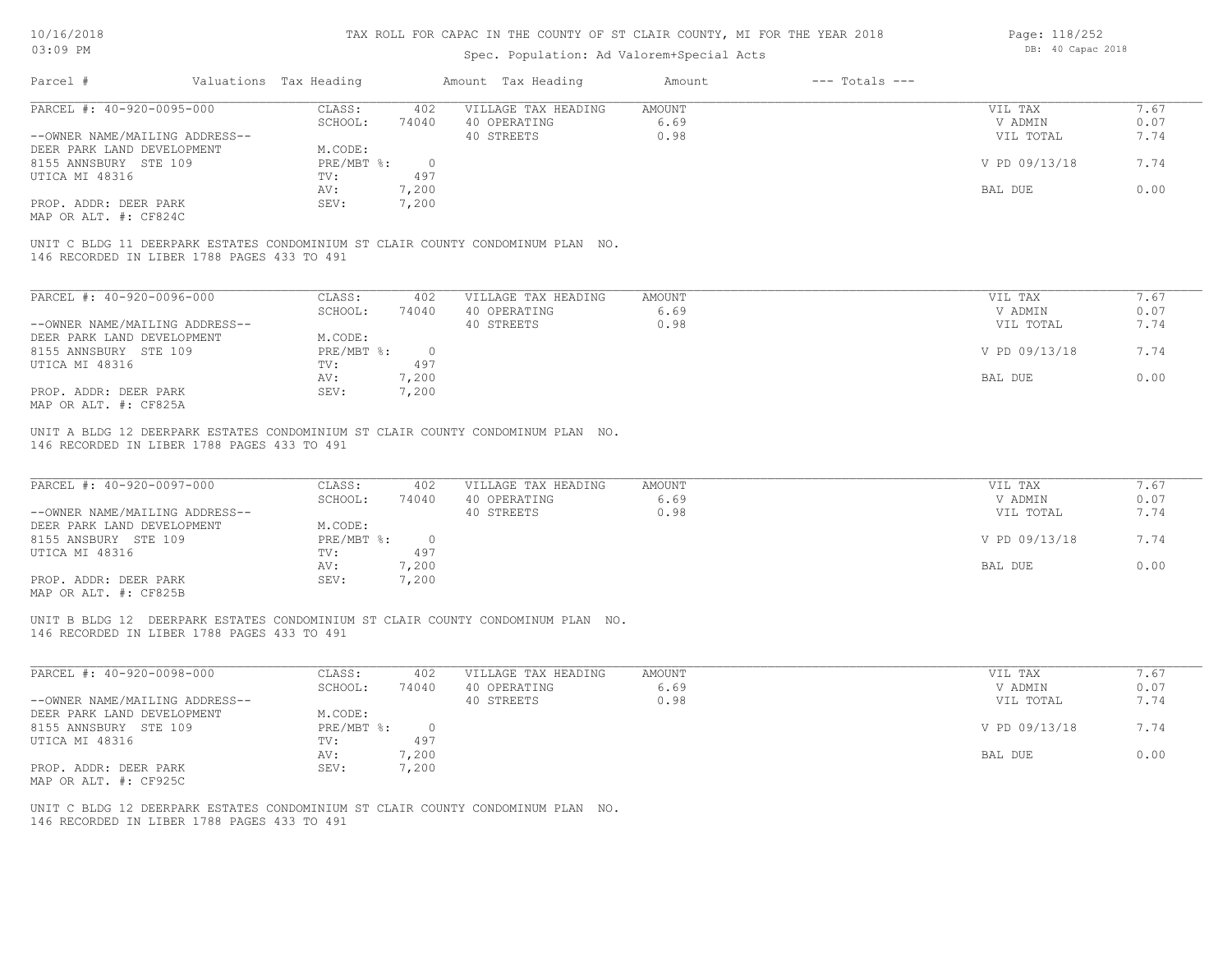## Spec. Population

| 10/16/2018 |                        | TAX ROLL FOR CAPAC IN THE COUNTY OF ST CLAIR COUNTY, MI FOR THE YEAR 2018 |        |                | Page: 119/252     |
|------------|------------------------|---------------------------------------------------------------------------|--------|----------------|-------------------|
| 03:09 PM   |                        | Spec. Population: Ad Valorem+Special Acts                                 |        |                | DB: 40 Capac 2018 |
| Parcel #   | Valuations Tax Heading | Amount Tax Heading                                                        | Amount | --- Totals --- |                   |

| PARCEL #: 40-920-0099-000      | CLASS:     | 402   | VILLAGE TAX HEADING | AMOUNT | VIL TAX       | , . 67 |
|--------------------------------|------------|-------|---------------------|--------|---------------|--------|
|                                | SCHOOL:    | 74040 | 40 OPERATING        | 6.69   | V ADMIN       | 0.07   |
| --OWNER NAME/MAILING ADDRESS-- |            |       | 40 STREETS          | 0.98   | VIL TOTAL     | 7.74   |
| DEER PARK LAND DEVELOPMENT     | M.CODE:    |       |                     |        |               |        |
| 8155 ANNSBURY STE 109          | PRE/MBT %: |       |                     |        | V PD 09/13/18 | 7.74   |
| UTICA MI 48316                 | TV:        | 497   |                     |        |               |        |
|                                | AV:        | 7,200 |                     |        | BAL DUE       | 0.00   |
| PROP. ADDR: DEER PARK          | SEV:       | 7,200 |                     |        |               |        |
|                                |            |       |                     |        |               |        |

MAP OR ALT. #: CF826A

146 RECORDED IN LIBER 1788 PAGES 433 TO 491 UNIT A BLDG 13 DEERPARK ESTATES CONDOMINIUM ST CLAIR COUNTY CONDOMINUM PLAN NO.

| PARCEL #: 40-920-0100-000      | CLASS:     | 402   | VILLAGE TAX HEADING | AMOUNT | VIL TAX       | 7.67 |
|--------------------------------|------------|-------|---------------------|--------|---------------|------|
|                                | SCHOOL:    | 74040 | 40 OPERATING        | 6.69   | V ADMIN       | 0.07 |
| --OWNER NAME/MAILING ADDRESS-- |            |       | 40 STREETS          | 0.98   | VIL TOTAL     | 7.74 |
| DEER PARK LAND DEVELOPMENT     | M.CODE:    |       |                     |        |               |      |
| 8155 ANNSBURY STE 109          | PRE/MBT %: |       |                     |        | V PD 09/13/18 | 7.74 |
| UTICA MI 48316                 | TV:        | 497   |                     |        |               |      |
|                                | AV:        | 7,200 |                     |        | BAL DUE       | 0.00 |
| PROP. ADDR: DEER PARK          | SEV:       | 7,200 |                     |        |               |      |
| MAP OR ALT. #: CF826B          |            |       |                     |        |               |      |

146 RECORDED IN LIBER 1788 PAGES 433 TO 491 UNIT B BLDG 13 DEERPARK ESTATES CONDOMINIUM ST CLAIR COUNTY CONDOMINUM PLAN NO.

| PARCEL #: 40-920-0101-000      | CLASS:     | 402   | VILLAGE TAX HEADING | AMOUNT | VIL TAX       | 7.67 |
|--------------------------------|------------|-------|---------------------|--------|---------------|------|
|                                | SCHOOL:    | 74040 | 40 OPERATING        | 6.69   | V ADMIN       | 0.07 |
| --OWNER NAME/MAILING ADDRESS-- |            |       | 40 STREETS          | 0.98   | VIL TOTAL     | 7.74 |
| DEER PARK LAND DEVELOPMENT     | M.CODE:    |       |                     |        |               |      |
| 8155 ANNSBURY STE 109          | PRE/MBT %: |       |                     |        | V PD 09/13/18 | 7.74 |
| UTICA MI 48316                 | TV:        | 497   |                     |        |               |      |
|                                | AV:        | 7,200 |                     |        | BAL DUE       | 0.00 |
| PROP. ADDR: DEER PARK          | SEV:       | 7,200 |                     |        |               |      |
| MAP OR ALT. #: CF826C          |            |       |                     |        |               |      |

146 RECORDED IN LIBER 1788 PAGES 433 TO 491 UNIT C BLDG 13 DEERPARK ESTATES CONDOMINIUM ST CLAIR COUNTY CONDOMINUM PLAN NO.

| PARCEL #: 40-920-0102-000      | CLASS:     | 402   | VILLAGE TAX HEADING | AMOUNT | VIL TAX       | 1.67 |
|--------------------------------|------------|-------|---------------------|--------|---------------|------|
|                                | SCHOOL:    | 74040 | 40 OPERATING        | 6.69   | V ADMIN       | 0.07 |
| --OWNER NAME/MAILING ADDRESS-- |            |       | 40 STREETS          | 0.98   | VIL TOTAL     | 7.74 |
| DEER PARK LAND DEVELOPMENT     | M.CODE:    |       |                     |        |               |      |
| 8155 ANNSBURY STE 109          | PRE/MBT %: |       |                     |        | V PD 09/13/18 | 7.74 |
| UTICA MI 48316                 | TV:        | 497   |                     |        |               |      |
|                                | AV:        | 7,200 |                     |        | BAL DUE       | 0.00 |
| PROP. ADDR: DEER PARK          | SEV:       | 7,200 |                     |        |               |      |
| MAP OR ALT. #: CF827A          |            |       |                     |        |               |      |

146 RECORDED IN LIBER 1788 PAGES 433 TO 491 UNIT A BLDG 14 DEERPARK ESTATES CONDOMINIUM ST CLAIR COUNTY CONDOMINUM PLAN NO.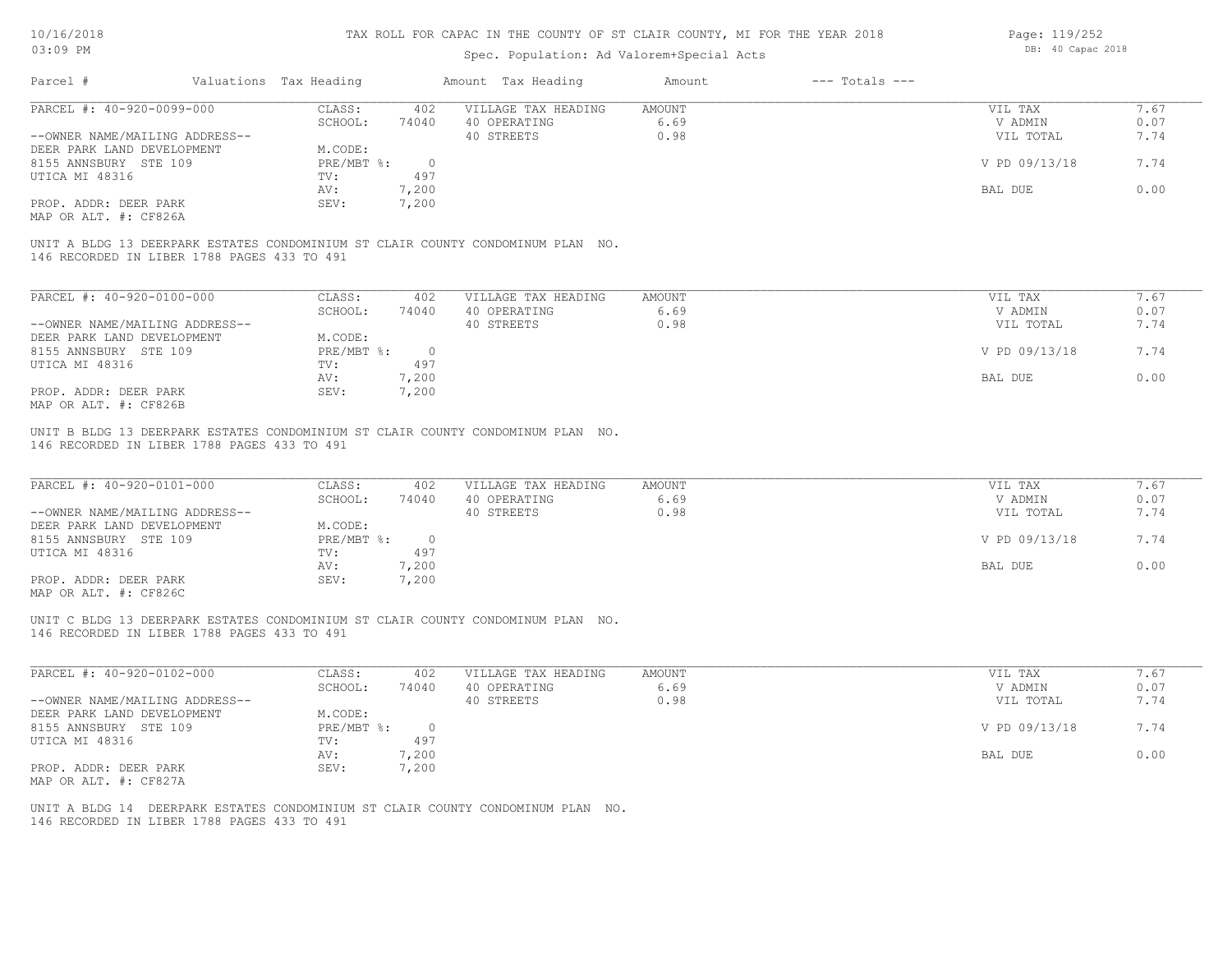| $03:09$ PM                |                        | Spec. Population: Ad Valorem+Special Acts | DB: 40 Capac 2018 |                |         |  |
|---------------------------|------------------------|-------------------------------------------|-------------------|----------------|---------|--|
| Parcel #                  | Valuations Tax Heading | Amount Tax Heading                        | Amount            | --- Totals --- |         |  |
| PARCEL #: 40-920-0103-000 | CLASS:                 | 402<br>VILLAGE TAX HEADING                | AMOUNT            |                | VIL TAX |  |

| PARCEL #: 40-920-0103-000      | CLASS:                    | 402   | VILLAGE TAX HEADING | AMOUNT | VIL TAX       | 7.67 |
|--------------------------------|---------------------------|-------|---------------------|--------|---------------|------|
|                                | SCHOOL:                   | 74040 | 40 OPERATING        | 6.69   | V ADMIN       | 0.07 |
| --OWNER NAME/MAILING ADDRESS-- |                           |       | 40 STREETS          | 0.98   | VIL TOTAL     | 7.74 |
| DEER PARK LAND DEVELOPMENT     | M.CODE:                   |       |                     |        |               |      |
| 8155 ANNSBURY STE 109          | $PRE/MBT$ $\frac{1}{6}$ : |       |                     |        | V PD 09/13/18 | 7.74 |
| UTICA MI 48316                 | TV:                       | 497   |                     |        |               |      |
|                                | AV:                       | ,200  |                     |        | BAL DUE       | 0.00 |
| PROP. ADDR: DEER PARK          | SEV:                      | 7,200 |                     |        |               |      |
|                                |                           |       |                     |        |               |      |

MAP OR ALT. #: CF827B

146 RECORDED IN LIBER 1788 PAGES 433 TO 491 UNIT B BLDG 14 DEERPARK ESTATES CONDOMINIUM ST CLAIR COUNTY CONDOMINUM PLAN NO.

| PARCEL #: 40-920-0104-000      | CLASS:     | 402      | VILLAGE TAX HEADING | AMOUNT | VIL TAX       | 7.67 |
|--------------------------------|------------|----------|---------------------|--------|---------------|------|
|                                | SCHOOL:    | 74040    | 40 OPERATING        | 6.69   | V ADMIN       | 0.07 |
| --OWNER NAME/MAILING ADDRESS-- |            |          | 40 STREETS          | 0.98   | VIL TOTAL     | 7.74 |
| DEER PARK LAND DEVELOPMENT     | M.CODE:    |          |                     |        |               |      |
| 8155 ANNSBURY STE 109          | PRE/MBT %: | $\Omega$ |                     |        | V PD 09/13/18 | 7.74 |
| UTICA MI 48316                 | TV:        | 497      |                     |        |               |      |
|                                | AV:        | ,200     |                     |        | BAL DUE       | 0.00 |
| PROP. ADDR: DEER PARK          | SEV:       | ,200     |                     |        |               |      |
| MAP OR ALT. #: CF827C          |            |          |                     |        |               |      |

146 RECORDED IN LIBER 1788 PAGES 433 TO 491 UNIT C BLDG 14 DEERPARK ESTATES CONDOMINIUM ST CLAIR COUNTY CONDOMINUM PLAN NO.

| PARCEL #: 40-920-0105-000      | CLASS:     | 402   | VILLAGE TAX HEADING | AMOUNT | VIL TAX       | 7.67 |
|--------------------------------|------------|-------|---------------------|--------|---------------|------|
|                                | SCHOOL:    | 74040 | 40 OPERATING        | 6.69   | V ADMIN       | 0.07 |
| --OWNER NAME/MAILING ADDRESS-- |            |       | 40 STREETS          | 0.98   | VIL TOTAL     | 7.74 |
| DEER PARK LAND DEVELOPMENT     | M.CODE:    |       |                     |        |               |      |
| 8155 ANNSBURY STE 109          | PRE/MBT %: |       |                     |        | V PD 09/13/18 | 7.74 |
| UTICA MI 48316                 | TV:        | 497   |                     |        |               |      |
|                                | AV:        | 7,200 |                     |        | BAL DUE       | 0.00 |
| PROP. ADDR: DEER PARK          | SEV:       | 7,200 |                     |        |               |      |
| MAP OR ALT. #: CF828A          |            |       |                     |        |               |      |

146 RECORDED IN LIBER 1788 PAGES 433 TO 491 UNIT A BLDG 15 DEERPARK ESTATES CONDOMINIUM ST CLAIR COUNTY CONDOMINUM PLAN NO.

| PARCEL #: 40-920-0106-000      | CLASS:       | 402   | VILLAGE TAX HEADING | AMOUNT | VIL TAX       | 1.67 |
|--------------------------------|--------------|-------|---------------------|--------|---------------|------|
|                                | SCHOOL:      | 74040 | 40 OPERATING        | 6.69   | V ADMIN       | 0.07 |
| --OWNER NAME/MAILING ADDRESS-- |              |       | 40 STREETS          | 0.98   | VIL TOTAL     | 7.74 |
| DEER PARK LAND DEVELOPMENT     | M.CODE:      |       |                     |        |               |      |
| 8155 ANNSBURY STE 109          | $PRE/MBT$ %: |       |                     |        | V PD 09/13/18 | 7.74 |
| UTICA MI 48316                 | TV:          | 497   |                     |        |               |      |
|                                | AV:          | 7,200 |                     |        | BAL DUE       | 0.00 |
| PROP. ADDR: DEER PARK          | SEV:         | 7,200 |                     |        |               |      |
| MAP OR ALT. #: CF828B          |              |       |                     |        |               |      |

146 RECORDED IN LIBER 1788 PAGES 433 TO 491 UNIT B BLDG 15 DEERPARK ESTATES CONDOMINIUM ST CLAIR COUNTY CONDOMINUM PLAN NO. Page: 120/252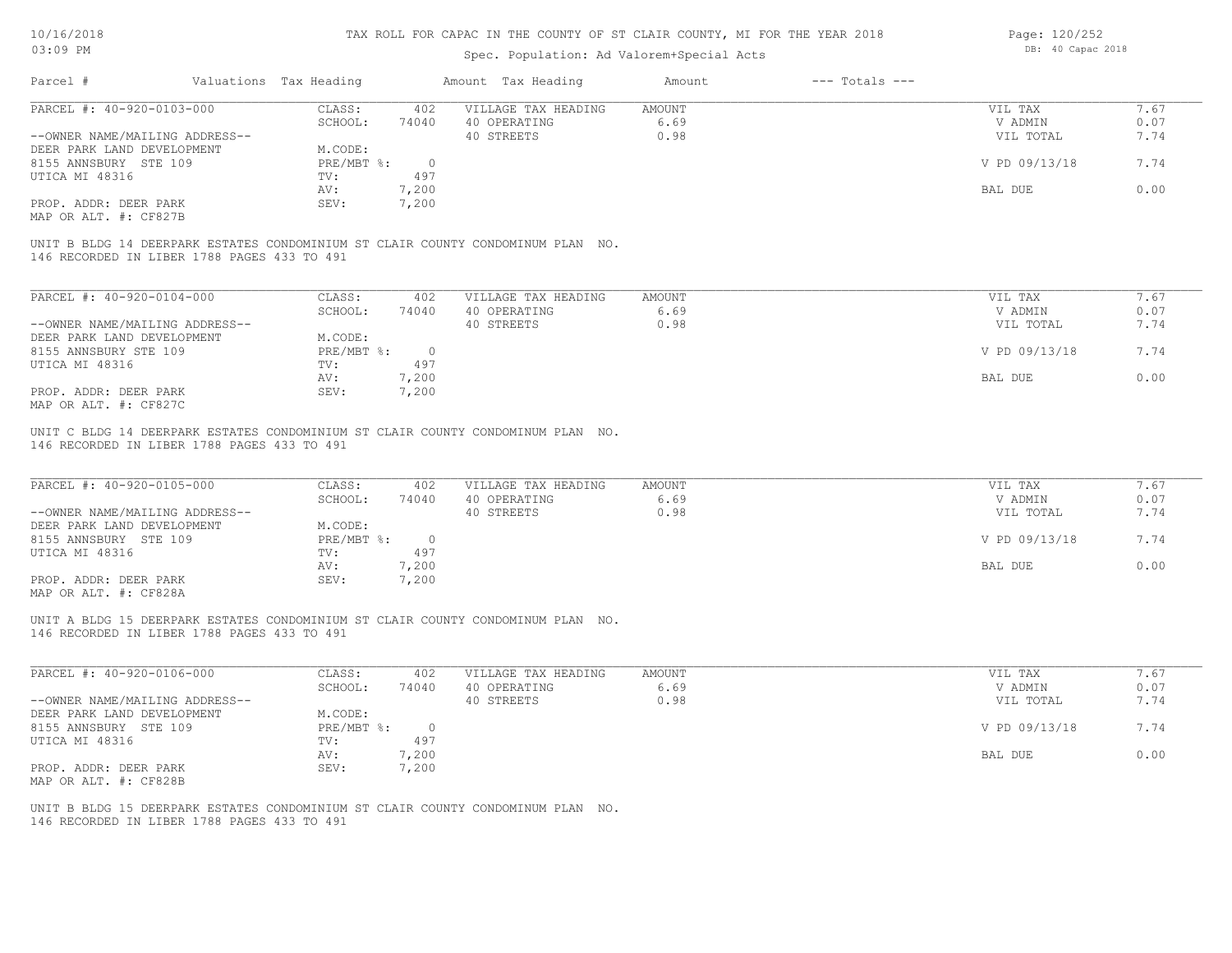## Spec. Population: Ad Valorem+Special Acts

| Page: 121/252 |  |                   |  |
|---------------|--|-------------------|--|
|               |  | DB: 40 Capac 2018 |  |

| Parcel #                       | Valuations Tax Heading |       | Amount Tax Heading  | Amount | $---$ Totals $---$ |               |      |
|--------------------------------|------------------------|-------|---------------------|--------|--------------------|---------------|------|
| PARCEL #: 40-920-0107-000      | CLASS:                 | 402   | VILLAGE TAX HEADING | AMOUNT |                    | VIL TAX       | 7.67 |
|                                | SCHOOL:                | 74040 | 40 OPERATING        | 6.69   |                    | V ADMIN       | 0.07 |
| --OWNER NAME/MAILING ADDRESS-- |                        |       | 40 STREETS          | 0.98   |                    | VIL TOTAL     | 7.74 |
| DEER PARK LAND DEVELOPMENT     | M.CODE:                |       |                     |        |                    |               |      |
| 8155 ANNSBURY STE 109          | PRE/MBT %:             |       |                     |        |                    | V PD 09/13/18 | 7.74 |
| UTICA MI 48316                 | TV:                    | 497   |                     |        |                    |               |      |
|                                | AV:                    | 7,200 |                     |        |                    | BAL DUE       | 0.00 |
| PROP. ADDR: DEER PARK          | SEV:                   | 7,200 |                     |        |                    |               |      |
| MAP OR ALT. #: CF828C          |                        |       |                     |        |                    |               |      |
|                                |                        |       |                     |        |                    |               |      |

146 RECORDED IN LIBER 1788 PAGES 433 TO 491 UNIT C BLDG 15 DEERPARK ESTATES CONDOMINIUM ST CLAIR COUNTY CONDOMINUM PLAN NO.

| PARCEL #: 40-920-0108-000      | CLASS:     | 402   | VILLAGE TAX HEADING | AMOUNT | VIL TAX       | 7.67 |
|--------------------------------|------------|-------|---------------------|--------|---------------|------|
|                                | SCHOOL:    | 74040 | 40 OPERATING        | 6.69   | V ADMIN       | 0.07 |
| --OWNER NAME/MAILING ADDRESS-- |            |       | 40 STREETS          | 0.98   | VIL TOTAL     | 7.74 |
| DEER PARK LAND DEVELOPMENT     | M.CODE:    |       |                     |        |               |      |
| 8155 ANNSBURY STE 109          | PRE/MBT %: |       |                     |        | V PD 09/13/18 | 7.74 |
| UTICA MI 48316                 | TV:        | 497   |                     |        |               |      |
|                                | AV:        | 1,200 |                     |        | BAL DUE       | 0.00 |
| PROP. ADDR: DEER PARK          | SEV:       | 7,200 |                     |        |               |      |
| MAP OR ALT. #: CF829A          |            |       |                     |        |               |      |

146 RECORDED IN LIBER 1788 PAGES 433 TO 491 UNIT A BLDG 16 DEERPARK ESTATES CONDOMINIUM ST CLAIR COUNTY CONDOMINUM PLAN NO.

| PARCEL #: 40-920-0109-000      | CLASS:     | 402   | VILLAGE TAX HEADING | AMOUNT | VIL TAX       | 7.67 |
|--------------------------------|------------|-------|---------------------|--------|---------------|------|
|                                | SCHOOL:    | 74040 | 40 OPERATING        | 6.69   | V ADMIN       | 0.07 |
| --OWNER NAME/MAILING ADDRESS-- |            |       | 40 STREETS          | 0.98   | VIL TOTAL     | 7.74 |
| DEER PARK LAND DEVELOPMENT     | M.CODE:    |       |                     |        |               |      |
| 8155 ANNSBURY STE 109          | PRE/MBT %: |       |                     |        | V PD 09/13/18 | 7.74 |
| UTICA MI 48316                 | TV:        | 497   |                     |        |               |      |
|                                | AV:        | 7,200 |                     |        | BAL DUE       | 0.00 |
| PROP. ADDR: DEER PARK          | SEV:       | 7,200 |                     |        |               |      |
| MAP OR ALT. #: CF829B          |            |       |                     |        |               |      |

146 RECORDED IN LIBER 1788 PAGES 433 TO 491 UNIT B BLDG 16 DEERPARK ESTATES CONDOMINIUM ST CLAIR COUNTY CONDOMINUM PLAN NO.

| PARCEL #: 40-920-0110-000      | CLASS:     | 402   | VILLAGE TAX HEADING | AMOUNT | VIL TAX       | 1.67 |
|--------------------------------|------------|-------|---------------------|--------|---------------|------|
|                                | SCHOOL:    | 74040 | 40 OPERATING        | 6.69   | V ADMIN       | 0.07 |
| --OWNER NAME/MAILING ADDRESS-- |            |       | 40 STREETS          | 0.98   | VIL TOTAL     | 7.74 |
| DEER PARK LAND DEVELOPMENT     | M.CODE:    |       |                     |        |               |      |
| 8155 ANNSBURY STE 109          | PRE/MBT %: |       |                     |        | V PD 09/13/18 | 7.74 |
| UTICA MI 48316                 | TV:        | 497   |                     |        |               |      |
|                                | AV:        | 7,200 |                     |        | BAL DUE       | 0.00 |
| PROP. ADDR: DEER PARK          | SEV:       | 7,200 |                     |        |               |      |
| MAP OR ALT. #: CF829C          |            |       |                     |        |               |      |

146 RECORDED IN LIBER 1788 PAGES 433 TO 491 UNIT C BLDG 16 DEERPARK ESTATES CONDOMINIUM ST CLAIR COUNTY CONDOMINUM PLAN NO.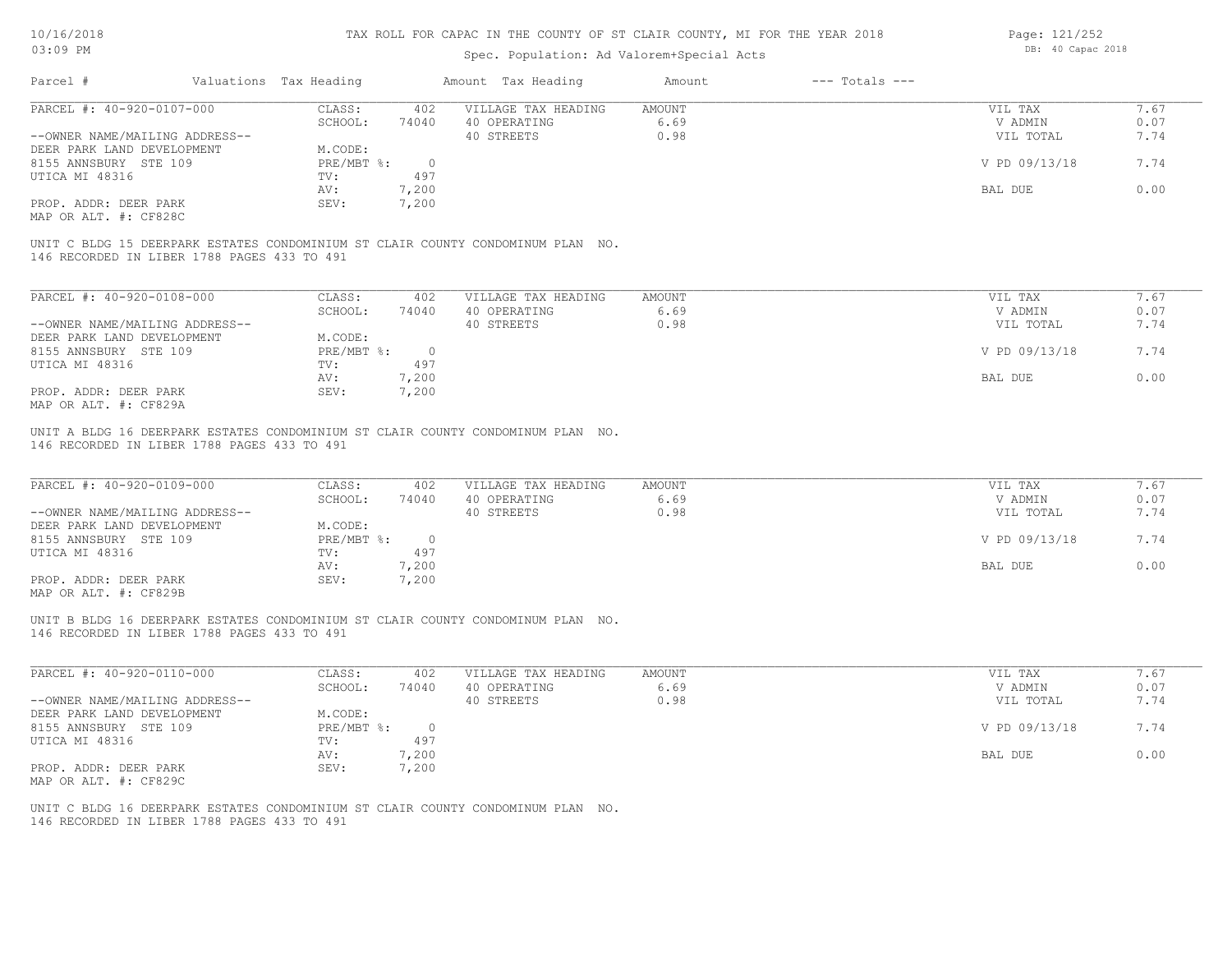## Spec. Population: Ad Valorem+Special Acts

| Page: 122/252 |                   |  |
|---------------|-------------------|--|
|               | DB: 40 Capac 2018 |  |
|               |                   |  |

| Parcel #                       | Valuations Tax Heading |       | Amount Tax Heading                                                              | Amount | $---$ Totals $---$ |               |      |
|--------------------------------|------------------------|-------|---------------------------------------------------------------------------------|--------|--------------------|---------------|------|
| PARCEL #: 40-920-0111-000      | CLASS:                 | 402   | VILLAGE TAX HEADING                                                             | AMOUNT |                    | VIL TAX       | 7.67 |
|                                | SCHOOL:                | 74040 | 40 OPERATING                                                                    | 6.69   |                    | V ADMIN       | 0.07 |
| --OWNER NAME/MAILING ADDRESS-- |                        |       | 40 STREETS                                                                      | 0.98   |                    | VIL TOTAL     | 7.74 |
| DEER PARK LAND DEVELOPMENT     | M.CODE:                |       |                                                                                 |        |                    |               |      |
| 8155 ANNSBURY STE 109          | $PRE/MBT$ $\div$       |       |                                                                                 |        |                    | V PD 09/13/18 | 7.74 |
| UTICA MI 48316                 | TV:                    | 497   |                                                                                 |        |                    |               |      |
|                                | AV:                    | 7,200 |                                                                                 |        |                    | BAL DUE       | 0.00 |
| PROP. ADDR: DEER PARK          | SEV:                   | 7,200 |                                                                                 |        |                    |               |      |
| MAP OR ALT. #: CF830A          |                        |       |                                                                                 |        |                    |               |      |
|                                |                        |       |                                                                                 |        |                    |               |      |
|                                |                        |       | UNIT A BLDG 17 DEERPARK ESTATES CONDOMINIUM ST CLAIR COUNTY CONDOMINUM PLAN NO. |        |                    |               |      |

146 RECORDED IN LIBER 1788 PAGES 433 TO 491

| PARCEL #: 40-920-0112-000      | CLASS:     | 402   | VILLAGE TAX HEADING | AMOUNT | VIL TAX       | 7.67 |
|--------------------------------|------------|-------|---------------------|--------|---------------|------|
|                                | SCHOOL:    | 74040 | 40 OPERATING        | 6.69   | V ADMIN       | 0.07 |
| --OWNER NAME/MAILING ADDRESS-- |            |       | 40 STREETS          | 0.98   | VIL TOTAL     | 7.74 |
| DEER PARK LAND DEVELOPMENT     | M.CODE:    |       |                     |        |               |      |
| 8155 ANNSBURY STE 109          | PRE/MBT %: |       |                     |        | V PD 09/13/18 | 7.74 |
| UTICA MI 48316                 | TV:        | 497   |                     |        |               |      |
|                                | AV:        | ,200  |                     |        | BAL DUE       | 0.00 |
| PROP. ADDR: DEER PARK          | SEV:       | ,200  |                     |        |               |      |
| MAP OR ALT. #: CF830B          |            |       |                     |        |               |      |

146 RECORDED IN LIBER 1788 PAGES 433 TO 491 UNIT B BLDG 17 DEERPARK ESTATES CONDOMINIUM ST CLAIR COUNTY CONDOMINUM PLAN NO.

| PARCEL #: 40-920-0113-000      | CLASS:     | 402   | VILLAGE TAX HEADING | AMOUNT | VIL TAX       | 7.67 |
|--------------------------------|------------|-------|---------------------|--------|---------------|------|
|                                | SCHOOL:    | 74040 | 40 OPERATING        | 6.69   | V ADMIN       | 0.07 |
| --OWNER NAME/MAILING ADDRESS-- |            |       | 40 STREETS          | 0.98   | VIL TOTAL     | 7.74 |
| DEER PARK LAND DEVELOPMENT     | M.CODE:    |       |                     |        |               |      |
| 8155 ANNSBURY STE 109          | PRE/MBT %: |       |                     |        | V PD 09/13/18 | 7.74 |
| UTICA MI 48316                 | TV:        | 497   |                     |        |               |      |
|                                | AV:        | 7,200 |                     |        | BAL DUE       | 0.00 |
| PROP. ADDR: DEER PARK          | SEV:       | 7,200 |                     |        |               |      |
| MAP OR ALT. #: CF830C          |            |       |                     |        |               |      |

146 RECORDED IN LIBER 1788 PAGES 433 TO 491 UNIT C BLDG 17 DEERPARK ESTATES CONDOMINIUM ST CLAIR COUNTY CONDOMINUM PLAN NO.

| PARCEL #: 40-920-0114-000      | CLASS:     | 402   | VILLAGE TAX HEADING | AMOUNT | VIL TAX       | 1.67 |
|--------------------------------|------------|-------|---------------------|--------|---------------|------|
|                                | SCHOOL:    | 74040 | 40 OPERATING        | 6.69   | V ADMIN       | 0.07 |
| --OWNER NAME/MAILING ADDRESS-- |            |       | 40 STREETS          | 0.98   | VIL TOTAL     | 7.74 |
| DEER PARK LAND DEVELOPMENT     | M.CODE:    |       |                     |        |               |      |
| 8155 ANNSBURY STE 109          | PRE/MBT %: |       |                     |        | V PD 09/13/18 | 7.74 |
| UTICA MI 48316                 | TV:        | 497   |                     |        |               |      |
|                                | AV:        | 7,200 |                     |        | BAL DUE       | 0.00 |
| PROP. ADDR: DEER PARK          | SEV:       | 7,200 |                     |        |               |      |
| MAP OR ALT. #: CF831A          |            |       |                     |        |               |      |

146 RECORDED IN LIBER 1788 PAGES 433 TO 491 UNIT A BLDG 18 DEERPARK ESTATES CONDOMINIUM ST CLAIR COUNTY CONDOMINUM PLAN NO.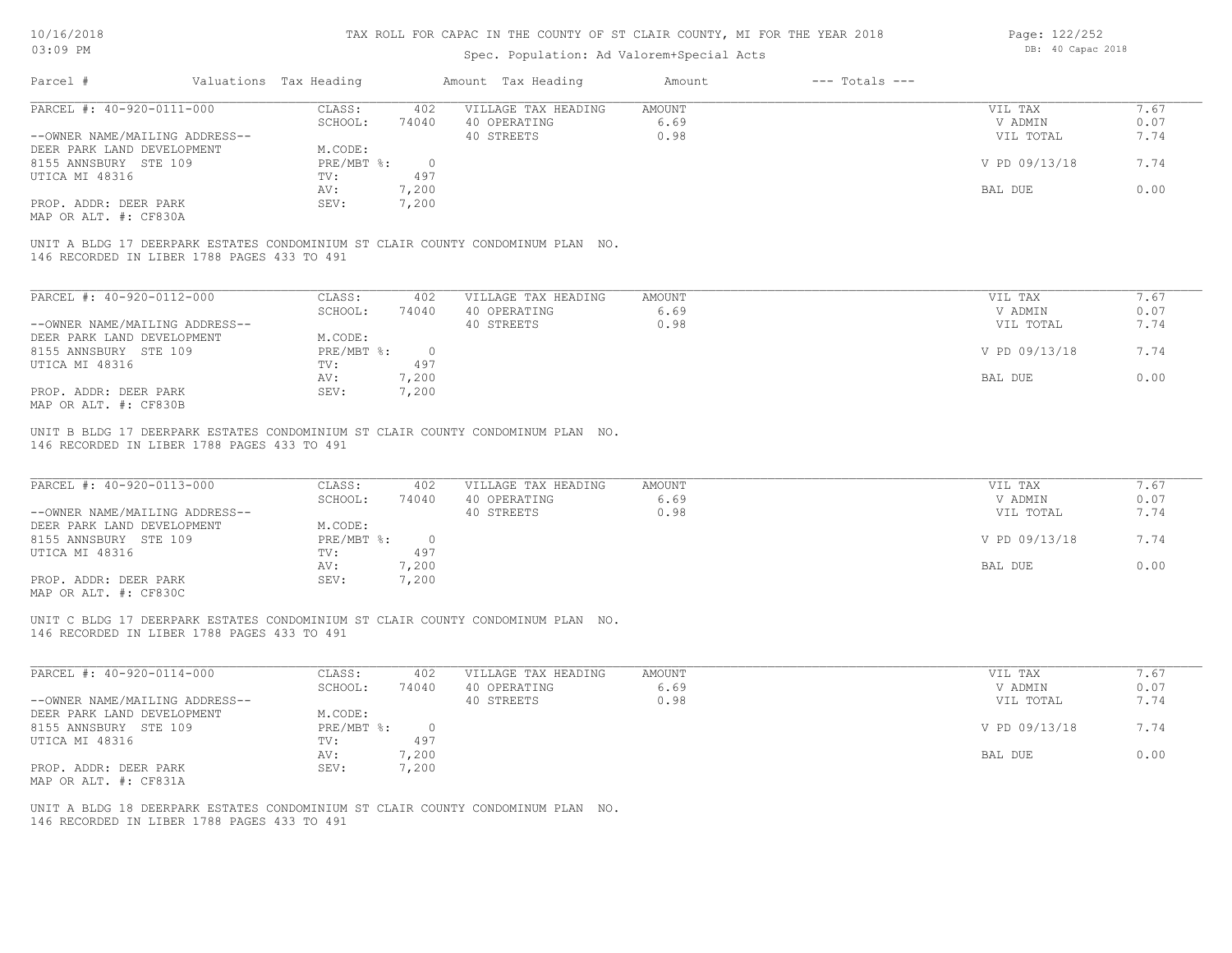## Spec. Population: Ad Valorem+Special Acts

| Page: 123/252 |                   |  |
|---------------|-------------------|--|
|               | DB: 40 Capac 2018 |  |

| Parcel #                                                                                                                                                | Valuations Tax Heading  |                | Amount Tax Heading  | Amount | $---$ Totals $---$ |               |      |
|---------------------------------------------------------------------------------------------------------------------------------------------------------|-------------------------|----------------|---------------------|--------|--------------------|---------------|------|
| PARCEL #: 40-920-0115-000                                                                                                                               | CLASS:                  | 402            | VILLAGE TAX HEADING | AMOUNT |                    | VIL TAX       | 7.67 |
|                                                                                                                                                         | SCHOOL:                 | 74040          | 40 OPERATING        | 6.69   |                    | V ADMIN       | 0.07 |
| --OWNER NAME/MAILING ADDRESS--                                                                                                                          |                         |                | 40 STREETS          | 0.98   |                    | VIL TOTAL     | 7.74 |
| DEER PARK LAND DEVELOPMENT                                                                                                                              | M.CODE:                 |                |                     |        |                    |               |      |
| 8155 ANNSBURY STE 109                                                                                                                                   | PRE/MBT %:              | $\overline{0}$ |                     |        |                    | V PD 09/13/18 | 7.74 |
| UTICA MI 48316                                                                                                                                          | TV:                     | 497            |                     |        |                    |               |      |
|                                                                                                                                                         | AV:                     | 7,200          |                     |        |                    | BAL DUE       | 0.00 |
| PROP. ADDR: DEER PARK                                                                                                                                   | SEV:                    | 7,200          |                     |        |                    |               |      |
|                                                                                                                                                         |                         |                |                     |        |                    |               |      |
| MAP OR ALT. #: CF831B<br>UNIT B BLDG 18 DEERPARK ESTATES CONDOMINIUM ST CLAIR COUNTY CONDOMINUM PLAN NO.<br>146 RECORDED IN LIBER 1788 PAGES 433 TO 491 |                         |                |                     |        |                    |               |      |
|                                                                                                                                                         |                         |                |                     |        |                    |               |      |
| PARCEL #: 40-920-0116-000                                                                                                                               | CLASS:                  | 402            | VILLAGE TAX HEADING | AMOUNT |                    | VIL TAX       | 7.67 |
|                                                                                                                                                         | SCHOOL:                 | 74040          | 40 OPERATING        | 6.69   |                    | V ADMIN       | 0.07 |
| --OWNER NAME/MAILING ADDRESS--<br>DEER PARK LAND DEVELOPMENT                                                                                            |                         |                | 40 STREETS          | 0.98   |                    | VIL TOTAL     | 7.74 |
| 8155 ANNSBURY STE 109                                                                                                                                   | M.CODE:<br>$PRE/MBT$ %: | $\overline{0}$ |                     |        |                    | V PD 09/13/18 | 7.74 |
|                                                                                                                                                         |                         |                |                     |        |                    |               |      |
| UTICA MI 48316                                                                                                                                          | TV:<br>AV:              | 497            |                     |        |                    | BAL DUE       | 0.00 |
| PROP. ADDR: DEER PARK                                                                                                                                   | SEV:                    | 7,200<br>7,200 |                     |        |                    |               |      |

146 RECORDED IN LIBER 1788 PAGES 433 TO 491

| PARCEL #: 40-920-0117-000      | CLASS:     | 402   | VILLAGE TAX HEADING | AMOUNT | VIL TAX       | 7.67 |
|--------------------------------|------------|-------|---------------------|--------|---------------|------|
|                                | SCHOOL:    | 74040 | 40 OPERATING        | 6.69   | V ADMIN       | 0.07 |
| --OWNER NAME/MAILING ADDRESS-- |            |       | 40 STREETS          | 0.98   | VIL TOTAL     | 7.74 |
| DEER PARK LAND DEVELOPMENT     | M.CODE:    |       |                     |        |               |      |
| 8155 ANNSBURY STE 109          | PRE/MBT %: |       |                     |        | V PD 09/13/18 | 7.74 |
| UTICA MI 48316                 | TV:        | 497   |                     |        |               |      |
|                                | AV:        | 7,200 |                     |        | BAL DUE       | 0.00 |
| PROP. ADDR: DEER PARK          | SEV:       | 7,200 |                     |        |               |      |
| MAP OR ALT. #: CF832A          |            |       |                     |        |               |      |

146 RECORDED IN LIBER 1788 PAGES 433 TO 491 UNIT A BLDG 19 DEERPARK ESTATES CONDOMINIUM ST CLAIR COUNTY CONDOMINUM PLAN NO.

| PARCEL #: 40-920-0118-000      | CLASS:     | 402   | VILLAGE TAX HEADING | AMOUNT | VIL TAX       | 7.67 |
|--------------------------------|------------|-------|---------------------|--------|---------------|------|
|                                | SCHOOL:    | 74040 | 40 OPERATING        | 6.69   | V ADMIN       | 0.07 |
| --OWNER NAME/MAILING ADDRESS-- |            |       | 40 STREETS          | 0.98   | VIL TOTAL     | 7.74 |
| DEER PARK LAND DEVELOPMENT     | M.CODE:    |       |                     |        |               |      |
| 8155 ANNSBURY STE 109          | PRE/MBT %: |       |                     |        | V PD 09/13/18 | 7.74 |
| UTICA MI 48316                 | TV:        | 497   |                     |        |               |      |
|                                | AV:        | ,200  |                     |        | BAL DUE       | 0.00 |
| PROP. ADDR: DEER PARK          | SEV:       | 7,200 |                     |        |               |      |
| MAP OR ALT. #: CF832B          |            |       |                     |        |               |      |

 $\mathcal{L}_\mathcal{L} = \mathcal{L}_\mathcal{L} = \mathcal{L}_\mathcal{L} = \mathcal{L}_\mathcal{L} = \mathcal{L}_\mathcal{L} = \mathcal{L}_\mathcal{L} = \mathcal{L}_\mathcal{L} = \mathcal{L}_\mathcal{L} = \mathcal{L}_\mathcal{L} = \mathcal{L}_\mathcal{L} = \mathcal{L}_\mathcal{L} = \mathcal{L}_\mathcal{L} = \mathcal{L}_\mathcal{L} = \mathcal{L}_\mathcal{L} = \mathcal{L}_\mathcal{L} = \mathcal{L}_\mathcal{L} = \mathcal{L}_\mathcal{L}$ 

146 RECORDED IN LIBER 1788 PAGES 433 TO 491 UNIT B BLDG 19 DEERPARK ESTATES CONDOMINIUM ST CLAIR COUNTY CONDOMINUM PLAN NO.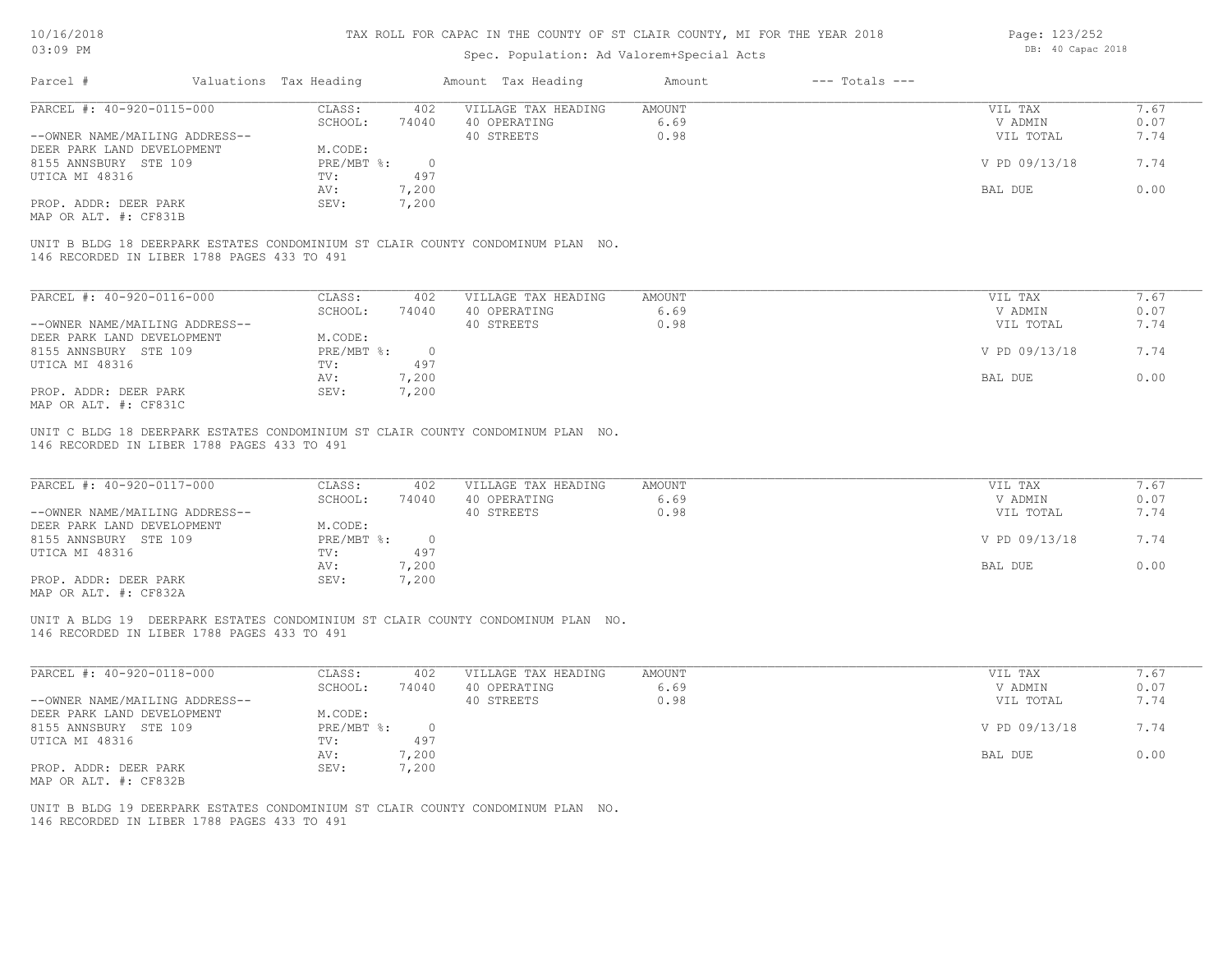## Spec. Population: Ad Valorem+Special Acts

| २ 2018 | Page: 124/252 |                   |  |  |
|--------|---------------|-------------------|--|--|
|        |               | DB: 40 Capac 2018 |  |  |
|        |               |                   |  |  |

| Parcel #                       | Valuations Tax Heading |       | Amount Tax Heading  | Amount | $---$ Totals $---$ |               |      |
|--------------------------------|------------------------|-------|---------------------|--------|--------------------|---------------|------|
| PARCEL #: 40-920-0119-000      | CLASS:                 | 402   | VILLAGE TAX HEADING | AMOUNT |                    | VIL TAX       | 7.67 |
|                                | SCHOOL:                | 74040 | 40 OPERATING        | 6.69   |                    | V ADMIN       | 0.07 |
| --OWNER NAME/MAILING ADDRESS-- |                        |       | 40 STREETS          | 0.98   |                    | VIL TOTAL     | 7.74 |
| DEER PARK LAND DEVELOPMENT     | M.CODE:                |       |                     |        |                    |               |      |
| 8155 ANNSBURY STE 109          | $PRE/MBT$ %:           |       |                     |        |                    | V PD 09/13/18 | 7.74 |
| UTICA MI 48316                 | TV:                    | 497   |                     |        |                    |               |      |
|                                | AV:                    | 7,200 |                     |        |                    | BAL DUE       | 0.00 |
| PROP. ADDR: DEER PARK          | SEV:                   | 7,200 |                     |        |                    |               |      |
| MAP OR ALT. #: CF832C          |                        |       |                     |        |                    |               |      |

146 RECORDED IN LIBER 1788 PAGES 433 TO 491 UNIT C BLDG 19 DEERPARK ESTATES CONDOMINIUM ST CLAIR COUNTY CONDOMINUM PLAN NO.

| PARCEL #: 40-920-0120-000      | CLASS:     | 402      | VILLAGE TAX HEADING | AMOUNT | VIL TAX       | 7.67 |
|--------------------------------|------------|----------|---------------------|--------|---------------|------|
|                                | SCHOOL:    | 74040    | 40 OPERATING        | 6.69   | V ADMIN       | 0.07 |
| --OWNER NAME/MAILING ADDRESS-- |            |          | 40 STREETS          | 0.98   | VIL TOTAL     | 7.74 |
| DEER PARK LAND DEVELOPMENT     | M.CODE:    |          |                     |        |               |      |
| 8155 ANNSBURY STE 109          | PRE/MBT %: | $\Omega$ |                     |        | V PD 09/13/18 | 7.74 |
| UTICA MI 48316                 | TV:        | 497      |                     |        |               |      |
|                                | AV:        | 7,200    |                     |        | BAL DUE       | 0.00 |
| PROP. ADDR: DEER PARK          | SEV:       | 7,200    |                     |        |               |      |
| MAP OR ALT. #: CF833A          |            |          |                     |        |               |      |

146 RECORDED IN LIBER 1788 PAGES 433 TO 491 UNIT A BLDG 20 DEERPARK ESTATES CONDOMINIUM ST CLAIR COUNTY CONDOMINUM PLAN NO.

| PARCEL #: 40-920-0121-000      | CLASS:     | 402   | VILLAGE TAX HEADING | AMOUNT | VIL TAX       | 7.67 |
|--------------------------------|------------|-------|---------------------|--------|---------------|------|
|                                | SCHOOL:    | 74040 | 40 OPERATING        | 6.69   | V ADMIN       | 0.07 |
| --OWNER NAME/MAILING ADDRESS-- |            |       | 40 STREETS          | 0.98   | VIL TOTAL     | 7.74 |
| DEER PARK LAND DEVELOPMENT     | M.CODE:    |       |                     |        |               |      |
| 8155 ANNSBURY STE 109          | PRE/MBT %: |       |                     |        | V PD 09/13/18 | 7.74 |
| UTICA MI 48316                 | TV:        | 497   |                     |        |               |      |
|                                | AV:        | 7,200 |                     |        | BAL DUE       | 0.00 |
| PROP. ADDR: DEER PARK          | SEV:       | 7,200 |                     |        |               |      |
| MAP OR ALT. #: CF833B          |            |       |                     |        |               |      |

146 RECORDED IN LIBER 1788 PAGES 433 TO 491 UNIT B BLDG 20 DEERPARK ESTATES CONDOMINIUM ST CLAIR COUNTY CONDOMINUM PLAN NO.

| PARCEL #: 40-920-0122-000      | CLASS:     | 402   | VILLAGE TAX HEADING | AMOUNT | VIL TAX       | 1.67 |
|--------------------------------|------------|-------|---------------------|--------|---------------|------|
|                                | SCHOOL:    | 74040 | 40 OPERATING        | 6.69   | V ADMIN       | 0.07 |
| --OWNER NAME/MAILING ADDRESS-- |            |       | 40 STREETS          | 0.98   | VIL TOTAL     | 7.74 |
| DEER PARK LAND DEVELOPMENT     | M.CODE:    |       |                     |        |               |      |
| 8155 ANNSBURY STE 109          | PRE/MBT %: |       |                     |        | V PD 09/13/18 | 7.74 |
| UTICA MI 48316                 | TV:        | 497   |                     |        |               |      |
|                                | AV:        | 7,200 |                     |        | BAL DUE       | 0.00 |
| PROP. ADDR: DEER PARK          | SEV:       | 7,200 |                     |        |               |      |
| MAP OR ALT. #: CF833C          |            |       |                     |        |               |      |

146 RECORDED IN LIBER 1788 PAGES 433 TO 491 UNIT C BLDG 20 DEERPARK ESTATES CONDOMINIUM ST CLAIR COUNTY CONDOMINUM PLAN NO.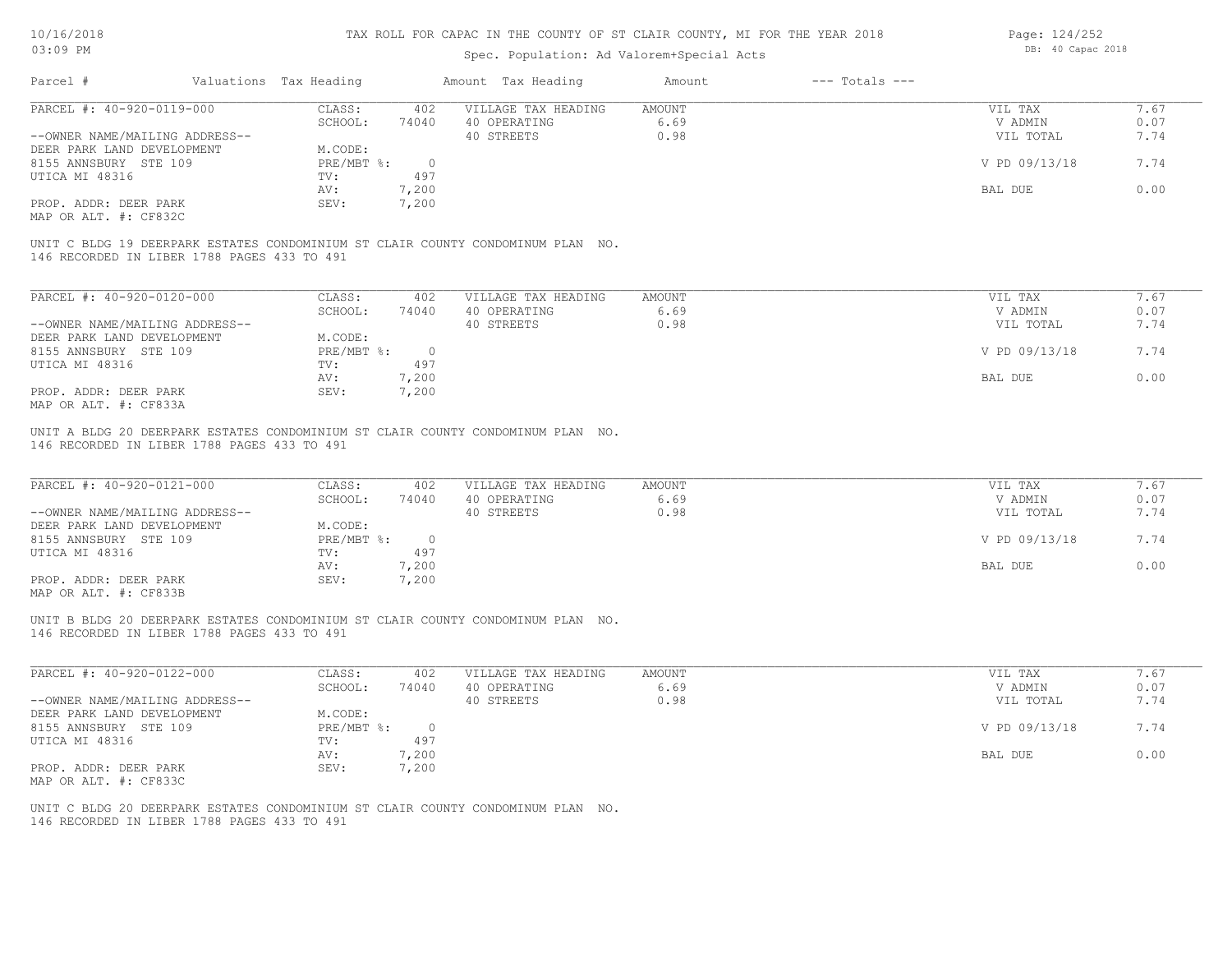## Spec. Population: Ad Valorem+Special Acts

| 107107201<br>$03:09$ PM |                        | THU ROBB FOR CHENC IN INB COONIT OF OF CHITER COONITY NE FOR IND IBM AUTO<br>Spec. Population: Ad Valorem+Special Acts |        |                | LUYU. LAVILVA<br>DB: 40 Capac 2018 |
|-------------------------|------------------------|------------------------------------------------------------------------------------------------------------------------|--------|----------------|------------------------------------|
| Parcel #                | Valuations Tax Heading | Amount Tax Heading                                                                                                     | Amount | --- Totals --- |                                    |

| PARCEL #: 40-920-0123-000      | CLASS:     | 402   | VILLAGE TAX HEADING | AMOUNT | VIL TAX       | 1.67 |
|--------------------------------|------------|-------|---------------------|--------|---------------|------|
|                                | SCHOOL:    | 74040 | 40 OPERATING        | 6.69   | V ADMIN       | 0.07 |
| --OWNER NAME/MAILING ADDRESS-- |            |       | 40 STREETS          | 0.98   | VIL TOTAL     | 7.74 |
| DEER PARK LAND DEVELOPMENT     | M.CODE:    |       |                     |        |               |      |
| 8155 ANNSBURY STE 109          | PRE/MBT %: |       |                     |        | V PD 09/13/18 | 7.74 |
| UTICA MI 48316                 | TV:        | 497   |                     |        |               |      |
|                                | AV:        | 7,200 |                     |        | BAL DUE       | 0.00 |
| PROP. ADDR: DEER PARK          | SEV:       | 7,200 |                     |        |               |      |
|                                |            |       |                     |        |               |      |

MAP OR ALT. #: CF834A

146 RECORDED IN LIBER 1788 PAGES 433 TO 491 UNIT A BLDG 21 DEERPARK ESTATES CONDOMINIUM ST CLAIR COUNTY CONDOMINUM PLAN NO.

| PARCEL #: 40-920-0124-000      | CLASS:     | 402   | VILLAGE TAX HEADING | AMOUNT | VIL TAX       | 7.67 |
|--------------------------------|------------|-------|---------------------|--------|---------------|------|
|                                | SCHOOL:    | 74040 | 40 OPERATING        | 6.69   | V ADMIN       | 0.07 |
| --OWNER NAME/MAILING ADDRESS-- |            |       | 40 STREETS          | 0.98   | VIL TOTAL     | 7.74 |
| DEER PARK LAND DEVELOPMENT     | M.CODE:    |       |                     |        |               |      |
| 8155 ANNSBURY STE 109          | PRE/MBT %: |       |                     |        | V PD 09/13/18 | 7.74 |
| UTICA MI 48316                 | TV:        | 497   |                     |        |               |      |
|                                | AV:        | 7,200 |                     |        | BAL DUE       | 0.00 |
| PROP. ADDR: DEER PARK          | SEV:       | 7,200 |                     |        |               |      |
| MAP OR ALT. #: CF834B          |            |       |                     |        |               |      |

146 RECORDED IN LIBER 1788 PAGES 433 TO 491 UNIT B BLDG 21 DEERPARK ESTATES CONDOMINIUM ST CLAIR COUNTY CONDOMINUM PLAN NO.

| PARCEL #: 40-920-0125-000                    | CLASS:     | 402   | VILLAGE TAX HEADING | AMOUNT | VIL TAX       | 7.67 |
|----------------------------------------------|------------|-------|---------------------|--------|---------------|------|
|                                              | SCHOOL:    | 74040 | 40 OPERATING        | 6.69   | V ADMIN       | 0.07 |
| --OWNER NAME/MAILING ADDRESS--               |            |       | 40 STREETS          | 0.98   | VIL TOTAL     | 7.74 |
| DEER PARK LAND DEVELOPMENT                   | M.CODE:    |       |                     |        |               |      |
| 8155 ANNSBURY STE 109                        | PRE/MBT %: |       |                     |        | V PD 09/13/18 | 7.74 |
| UTICA MI 48316                               | TV:        | 497   |                     |        |               |      |
|                                              | AV:        | 7,200 |                     |        | BAL DUE       | 0.00 |
| PROP. ADDR: DEER PARK                        | SEV:       | 7,200 |                     |        |               |      |
| $\cdots$ $\cdots$ $\cdots$ $\cdots$ $\cdots$ |            |       |                     |        |               |      |

MAP OR ALT. #: CF834C

146 RECORDED IN LIBER 1788 PAGES 433 TO 491 UNIT C BLDG 21 DEERPARK ESTATES CONDOMINIUM ST CLAIR COUNTY CONDOMINUM PLAN NO.

| PARCEL #: 40-920-0126-000      | CLASS:       | 402   | VILLAGE TAX HEADING | AMOUNT | VIL TAX       | 1.67 |
|--------------------------------|--------------|-------|---------------------|--------|---------------|------|
|                                | SCHOOL:      | 74040 | 40 OPERATING        | 6.69   | V ADMIN       | 0.07 |
| --OWNER NAME/MAILING ADDRESS-- |              |       | 40 STREETS          | 0.98   | VIL TOTAL     | 7.74 |
| DEER PARK LAND DEVELOPMENT     | M.CODE:      |       |                     |        |               |      |
| 8155 ANNSBURY STE 109          | $PRE/MBT$ %: |       |                     |        | V PD 09/13/18 | 7.74 |
| UTICA MI 48316                 | TV:          | 497   |                     |        |               |      |
|                                | AV:          | 7,200 |                     |        | BAL DUE       | 0.00 |
| PROP. ADDR: DEER PARK          | SEV:         | 7,200 |                     |        |               |      |
| MAP OR ALT. #: CF835A          |              |       |                     |        |               |      |

146 RECORDED IN LIBER 1788 PAGES 433 TO 491 UNIT A BLDG 22 DEERPARK ESTATES CONDOMINIUM ST CLAIR COUNTY CONDOMINUM PLAN NO.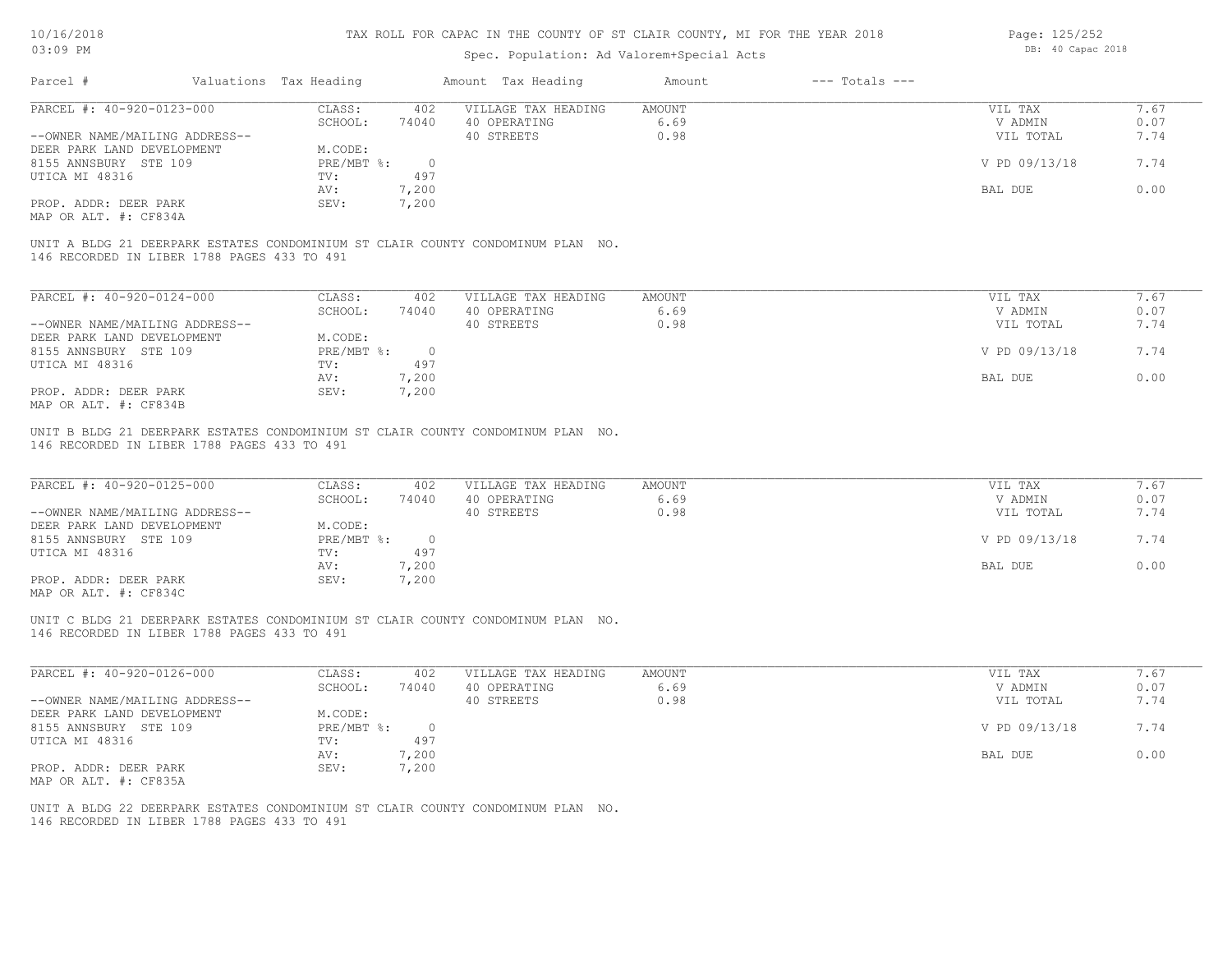| 03:09 PM                  |                        |        |                            | Spec. Population: Ad Valorem+Special Acts |                | DB: 40 Capac 2018 |  |  |
|---------------------------|------------------------|--------|----------------------------|-------------------------------------------|----------------|-------------------|--|--|
| Parcel                    | Valuations Tax Heading |        | Amount Tax Heading         | Amount                                    | --- Totals --- |                   |  |  |
| PARCEL #: 40-920-0127-000 |                        | CLASS: | 402<br>VILLAGE TAX HEADING | AMOUNT                                    |                | VIL TAX           |  |  |

| PARCEL #: 40-920-0127-000      | CLASS:     | 402   | VILLAGE TAX HEADING | AMOUNT | VIL TAX       | 7.67 |
|--------------------------------|------------|-------|---------------------|--------|---------------|------|
|                                | SCHOOL:    | 74040 | 40 OPERATING        | 6.69   | V ADMIN       | 0.07 |
| --OWNER NAME/MAILING ADDRESS-- |            |       | 40 STREETS          | 0.98   | VIL TOTAL     | 7.74 |
| DEER PARK LAND DEVELOPMENT     | M.CODE:    |       |                     |        |               |      |
| 8155 ANNSBURY STE 109          | PRE/MBT %: |       |                     |        | V PD 09/13/18 | 7.74 |
| UTICA MI 48316                 | TV:        | 497   |                     |        |               |      |
|                                | AV:        | ,200  |                     |        | BAL DUE       | 0.00 |
| PROP. ADDR: DEER PARK          | SEV:       | ,200  |                     |        |               |      |

MAP OR ALT. #: CF835B

146 RECORDED IN LIBER 1788 PAGES 433 TO 491 UNIT B BLDG 22 DEERPARK ESTATES CONDOMINIUM ST CLAIR COUNTY CONDOMINUM PLAN NO.

| PARCEL #: 40-920-0128-000      | CLASS:     | 402      | VILLAGE TAX HEADING | AMOUNT | VIL TAX       | 7.67 |
|--------------------------------|------------|----------|---------------------|--------|---------------|------|
|                                | SCHOOL:    | 74040    | 40 OPERATING        | 6.69   | V ADMIN       | 0.07 |
| --OWNER NAME/MAILING ADDRESS-- |            |          | 40 STREETS          | 0.98   | VIL TOTAL     | 7.74 |
| DEER PARK LAND DEVELOPMENT     | M.CODE:    |          |                     |        |               |      |
| 8155 ANNSBURY STE 109          | PRE/MBT %: | $\Omega$ |                     |        | V PD 09/13/18 | 7.74 |
| UTICA MI 48316                 | TV:        | 497      |                     |        |               |      |
|                                | AV:        | ,200     |                     |        | BAL DUE       | 0.00 |
| PROP. ADDR: DEER PARK          | SEV:       | ,200     |                     |        |               |      |
| MAP OR ALT. #: CF835C          |            |          |                     |        |               |      |

146 RECORDED IN LIBER 1788 PAGES 433 TO 491 UNIT C BLDG 22 DEERPARK ESTATES CONDOMINIUM ST CLAIR COUNTY CONDOMINUM PLAN NO.

| PARCEL #: 40-920-0129-000      | CLASS:     | 402   | VILLAGE TAX HEADING | AMOUNT | VIL TAX       | 7.67 |
|--------------------------------|------------|-------|---------------------|--------|---------------|------|
|                                | SCHOOL:    | 74040 | 40 OPERATING        | 6.69   | V ADMIN       | 0.07 |
| --OWNER NAME/MAILING ADDRESS-- |            |       | 40 STREETS          | 0.98   | VIL TOTAL     | 7.74 |
| DEER PARK LAND DEVELOPMENT     | M.CODE:    |       |                     |        |               |      |
| 8155 ANNSBURY STE 109          | PRE/MBT %: |       |                     |        | V PD 09/13/18 | 7.74 |
| UTICA MI 48316                 | TV:        | 497   |                     |        |               |      |
|                                | AV:        | 7,200 |                     |        | BAL DUE       | 0.00 |
| PROP. ADDR: DEER PARK          | SEV:       | 7,200 |                     |        |               |      |
| MAP OR ALT. #: CF836A          |            |       |                     |        |               |      |

146 RECORDED IN LIBER 1788 PAGES 433 TO 491 UNIT A BLDG 23 DEERPARK ESTATES CONDOMINIUM ST CLAIR COUNTY CONDOMINUM PLAN NO.

| PARCEL #: 40-920-0130-000      | CLASS:     | 402   | VILLAGE TAX HEADING | AMOUNT | VIL TAX       | 1.67 |
|--------------------------------|------------|-------|---------------------|--------|---------------|------|
|                                | SCHOOL:    | 74040 | 40 OPERATING        | 6.69   | V ADMIN       | 0.07 |
| --OWNER NAME/MAILING ADDRESS-- |            |       | 40 STREETS          | 0.98   | VIL TOTAL     | 7.74 |
| DEER PARK LAND DEVELOPMENT     | M.CODE:    |       |                     |        |               |      |
| 8155 ANNSBURY STE 109          | PRE/MBT %: |       |                     |        | V PD 09/13/18 | 7.74 |
| UTICA MI 48316                 | TV:        | 497   |                     |        |               |      |
|                                | AV:        | 7,200 |                     |        | BAL DUE       | 0.00 |
| PROP. ADDR: DEER PARK          | SEV:       | 7,200 |                     |        |               |      |
| MAP OR ALT. #: CF836B          |            |       |                     |        |               |      |

146 RECORDED IN LIBER 1788 PAGES 433 TO 491 UNIT B BLDG 23 DEERPARK ESTATES CONDOMINIUM ST CLAIR COUNTY CONDOMINUM PLAN NO.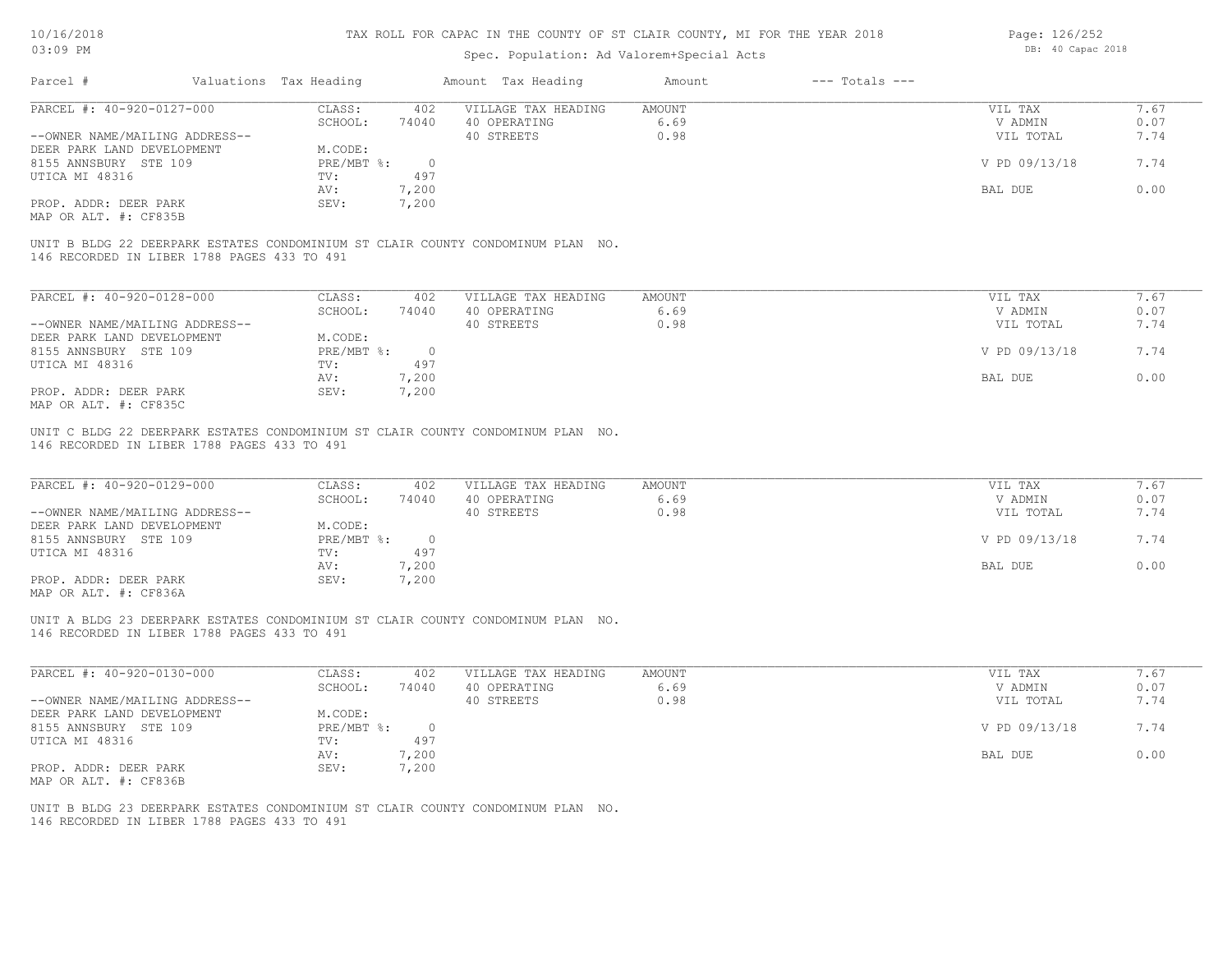| Page: 127/252 |                   |  |
|---------------|-------------------|--|
|               | DB: 40 Capac 2018 |  |

| 03:09 PM                                    |  |                        |                | Spec. Population: Ad Valorem+Special Acts                                          | DB: 40 Capac 2018       |                    |                    |                |
|---------------------------------------------|--|------------------------|----------------|------------------------------------------------------------------------------------|-------------------------|--------------------|--------------------|----------------|
| Parcel #                                    |  | Valuations Tax Heading |                | Amount Tax Heading                                                                 | Amount                  | $---$ Totals $---$ |                    |                |
| PARCEL #: 40-920-0131-000                   |  | CLASS:                 | 402            | VILLAGE TAX HEADING                                                                | <b>AMOUNT</b>           |                    | VIL TAX            | 7.67           |
|                                             |  | SCHOOL:                | 74040          | 40 OPERATING                                                                       | 6.69                    |                    | V ADMIN            | 0.07           |
| --OWNER NAME/MAILING ADDRESS--              |  |                        |                | 40 STREETS                                                                         | 0.98                    |                    | VIL TOTAL          | 7.74           |
| DEER PARK LAND DEVELOPMENT                  |  | M.CODE:                |                |                                                                                    |                         |                    |                    |                |
| 8155 ANNSBURY STE 109                       |  | PRE/MBT %:             | $\circ$        |                                                                                    |                         |                    | V PD 09/13/18      | 7.74           |
| UTICA MI 48316                              |  | TV:                    | 497            |                                                                                    |                         |                    |                    |                |
|                                             |  | AV:                    | 7,200          |                                                                                    |                         |                    | BAL DUE            | 0.00           |
| PROP. ADDR: DEER PARK                       |  | SEV:                   | 7,200          |                                                                                    |                         |                    |                    |                |
| MAP OR ALT. #: CF836C                       |  |                        |                |                                                                                    |                         |                    |                    |                |
|                                             |  |                        |                |                                                                                    |                         |                    |                    |                |
|                                             |  |                        |                | UNIT C BLDG 23 DEERPARK ESTATES CONDOMINIUM ST CLAIR COUNTY CONDOMINUM PLAN NO.    |                         |                    |                    |                |
| 146 RECORDED IN LIBER 1788 PAGES 433 TO 491 |  |                        |                |                                                                                    |                         |                    |                    |                |
|                                             |  |                        |                |                                                                                    |                         |                    |                    |                |
| PARCEL #: 40-920-0132-000                   |  |                        |                |                                                                                    |                         |                    |                    |                |
|                                             |  | CLASS:<br>SCHOOL:      | 401<br>74040   | VILLAGE TAX HEADING<br>40 OPERATING                                                | <b>AMOUNT</b><br>517.37 |                    | VIL TAX<br>V ADMIN | 593.60<br>5.93 |
|                                             |  |                        |                |                                                                                    |                         |                    |                    |                |
| --OWNER NAME/MAILING ADDRESS--              |  |                        |                | 40 STREETS                                                                         | 76.23                   |                    | VIL TOTAL          | 599.53         |
| <b>ASHTON ERIC</b>                          |  | M.CODE:                |                |                                                                                    |                         |                    |                    |                |
| 255 QUAIL DR                                |  |                        | PRE/MBT %: 100 |                                                                                    |                         |                    | V PD 09/19/18      | 599.53         |
| CAPAC MI 48014                              |  | TV:                    | 38,425         |                                                                                    |                         |                    |                    |                |
|                                             |  | AV:                    | 39,000         |                                                                                    |                         |                    | BAL DUE            | 0.00           |
| PROP. ADDR: 255 QUAIL DR                    |  | SEV:                   | 39,000         |                                                                                    |                         |                    |                    |                |
| MAP OR ALT. #: CF837A                       |  |                        |                |                                                                                    |                         |                    |                    |                |
|                                             |  |                        |                |                                                                                    |                         |                    |                    |                |
|                                             |  |                        |                | UNIT A BLDG 24DEERPARK ESTATES CONDOMINIUM ST CLAIR COUNTY CONDOMINUM PLAN NO. 146 |                         |                    |                    |                |
| RECORDED IN LIBER 1788 PAGES 433 TO 491     |  |                        |                |                                                                                    |                         |                    |                    |                |
|                                             |  |                        |                |                                                                                    |                         |                    |                    |                |
| PARCEL #: 40-920-0133-000                   |  | CLASS:                 | 401            | VILLAGE TAX HEADING                                                                | <b>AMOUNT</b>           |                    | VIL TAX            | 571.32         |
|                                             |  | SCHOOL:                | 74040          | 40 OPERATING                                                                       | 497.95                  |                    | V ADMIN            | 5.71           |
| --OWNER NAME/MAILING ADDRESS--              |  |                        |                | 40 STREETS                                                                         | 73.37                   |                    | VIL TOTAL          | 577.03         |
| GLOMBOWSKI STEVEN J                         |  | M.CODE:                | COREL          |                                                                                    |                         |                    |                    |                |
| GLOMBOWSKI KAREN S                          |  |                        | PRE/MBT %: 100 |                                                                                    |                         |                    | V PD 09/07/18      | 577.03         |
| 253 QUAIL DR                                |  | TV:                    | 36,983         |                                                                                    |                         |                    |                    |                |
| CAPAC MI 48014                              |  | AV:                    | 37,600         |                                                                                    |                         |                    | BAL DUE            | 0.00           |
|                                             |  | SEV:                   | 37,600         |                                                                                    |                         |                    |                    |                |
| PROP. ADDR: 253 QUAIL DR                    |  |                        |                |                                                                                    |                         |                    |                    |                |
|                                             |  |                        |                |                                                                                    |                         |                    |                    |                |

MAP OR ALT. #: CF837B

146 RECORDED IN LIBER 1788 PAGES 433 TO 491 UNIT B BLDG 24 DEERPARK ESTATES CONDOMINIUM ST CLAIR COUNTY CONDOMINUM PLAN NO.

| PARCEL #: 40-920-0134-000      | CLASS:       | 401    | VILLAGE TAX HEADING | AMOUNT | VIL TAX       | 549.74 |
|--------------------------------|--------------|--------|---------------------|--------|---------------|--------|
|                                | SCHOOL:      | 74040  | 40 OPERATING        | 479.14 | V ADMIN       | 5.49   |
| --OWNER NAME/MAILING ADDRESS-- |              |        | 40 STREETS          | 70.60  | VIL TOTAL     | 555.23 |
| LEMKE ROGER C                  | M.CODE:      | COREL  |                     |        |               |        |
| 251 QUAIL DR                   | $PRE/MBT$ %: | 100    |                     |        | V PD 09/07/18 | 555.23 |
| CAPAC MI 48014                 | TV:          | 35,586 |                     |        |               |        |
|                                | AV:          | 39,000 |                     |        | BAL DUE       | 0.00   |
| PROP. ADDR: 251 QUAIL DR       | SEV:         | 39,000 |                     |        |               |        |
| MAP OR ALT. #: CF837C          |              |        |                     |        |               |        |

146 RECORDED IN LIBER 1788 PAGES 433 TO 491 UNIT C BLDG 24 DEER PARK ESTATES CONDOMINIUM ST CLAIR COUNTY CONDOMINUM PLAN NO.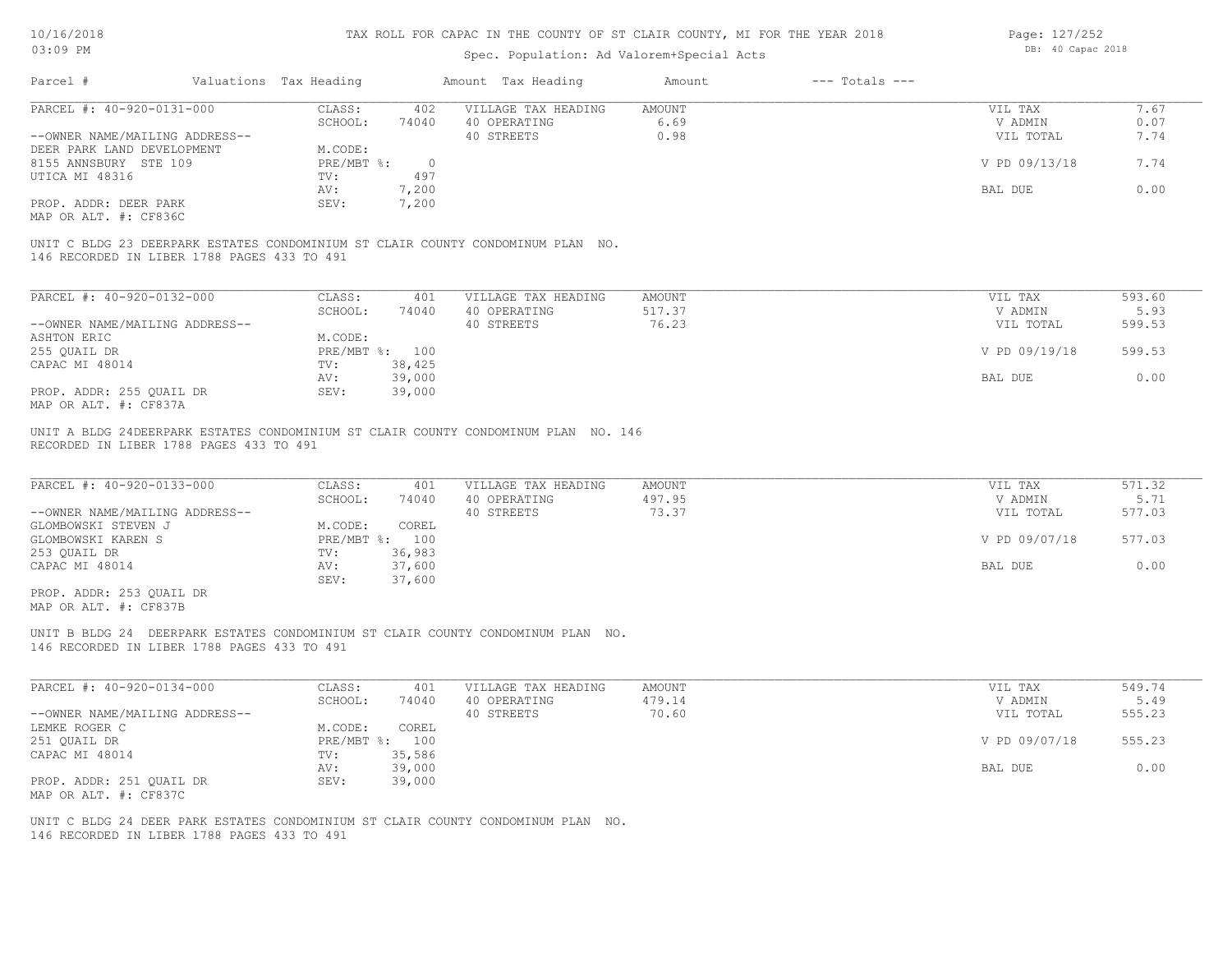## Spec. Population: Ad Valorem+Special Acts

| Parcel #                       | Valuations Tax Heading |        | Amount Tax Heading  | Amount | $---$ Totals $---$ |               |        |
|--------------------------------|------------------------|--------|---------------------|--------|--------------------|---------------|--------|
| PARCEL #: 40-920-0136-000      | CLASS:                 | 401    | VILLAGE TAX HEADING | AMOUNT |                    | VIL TAX       | 549.74 |
|                                | SCHOOL:                | 74040  | 40 OPERATING        | 479.14 |                    | V ADMIN       | 5.49   |
| --OWNER NAME/MAILING ADDRESS-- |                        |        | 40 STREETS          | 70.60  |                    | VIL TOTAL     | 555.23 |
| KRUGER EUGENE H                | M.CODE:                |        |                     |        |                    |               |        |
| KRUGER BRIDGET A               | PRE/MBT %:             | 100    |                     |        |                    | V PD 09/07/18 | 555.23 |
| 241 QUAIL DR                   | TV:                    | 35,586 |                     |        |                    |               |        |
| CAPAC MI 48014                 | AV:                    | 39,000 |                     |        |                    | BAL DUE       | 0.00   |
|                                | SEV:                   | 39,000 |                     |        |                    |               |        |
| PROP. ADDR: 241 OUAIL DR       |                        |        |                     |        |                    |               |        |

MAP OR ALT. #: CF838A

146 RECORDED IN LIBER 1788 PAGES 433 TO 491 UNIT A BLDG 25 DEERPARK ESTATES CONDOMINIUM ST CLAIR COUNTY CONDOMINUM PLAN NO.

| PARCEL #: 40-920-0137-000      | CLASS:       | 401    | VILLAGE TAX HEADING | AMOUNT | VIL TAX       | 580.42 |
|--------------------------------|--------------|--------|---------------------|--------|---------------|--------|
|                                | SCHOOL:      | 74040  | 40 OPERATING        | 505.88 | V ADMIN       | 5.80   |
| --OWNER NAME/MAILING ADDRESS-- |              |        | 40 STREETS          | 74.54  | VIL TOTAL     | 586.22 |
| KOWING DONALD                  | M.CODE:      |        |                     |        |               |        |
| KOWING DARLENE                 | $PRE/MBT$ %: |        |                     |        | V PD 08/21/18 | 586.22 |
| 7270 MARTIN RD                 | TV:          | 37,572 |                     |        |               |        |
| IMLAY CITY MI 48444            | AV:          | 37,600 |                     |        | BAL DUE       | 0.00   |
|                                | SEV:         | 37,600 |                     |        |               |        |
| PROP. ADDR: 239 OUAIL DR       |              |        |                     |        |               |        |

MAP OR ALT. #: CF838B

146 RECORDED IN LIBER 1788 PAGES 433 TO 491 UNIT B BLDG 25 DEERPARK ESTATES CONDOMINIUM ST CLAIR COUNTY CONDOMINUM PLAN NO.

| PARCEL #: 40-920-0138-000      | CLASS:         | 401    | VILLAGE TAX HEADING | AMOUNT | VIL TAX       | 549.74 |
|--------------------------------|----------------|--------|---------------------|--------|---------------|--------|
|                                | SCHOOL:        | 74040  | 40 OPERATING        | 479.14 | V ADMIN       | 5.49   |
| --OWNER NAME/MAILING ADDRESS-- |                |        | 40 STREETS          | 70.60  | VIL TOTAL     | 555.23 |
| CUTCHER WILLIAM                | M.CODE:        | TCBMT  |                     |        |               |        |
| CUTCHER PATRICIA               | PRE/MBT %: 100 |        |                     |        | V PD 09/06/18 | 555.23 |
| 237 OUAIL DR.                  | TV:            | 35,586 |                     |        |               |        |
| CAPAC MI 48014                 | AV:            | 39,000 |                     |        | BAL DUE       | 0.00   |
|                                | SEV:           | 39,000 |                     |        |               |        |

MAP OR ALT. #: CF838C PROP. ADDR: 237 QUAIL DR.

146 RECORDED IN LIBER 1788 PAGES 433 TO 491 UNIT C BLDG 25 DEERPARK ESTATES CONDOMINIUM ST CLAIR COUNTY CONDOMINUM PLAN NO.

| PARCEL #: 40-920-0139-000      | CLASS:  | 401            | VILLAGE TAX HEADING | AMOUNT | VIL TAX       | 543.28 |
|--------------------------------|---------|----------------|---------------------|--------|---------------|--------|
|                                | SCHOOL: | 74040          | 40 OPERATING        | 473.51 | V ADMIN       | 5.43   |
| --OWNER NAME/MAILING ADDRESS-- |         |                | 40 STREETS          | 69.77  | VIL TOTAL     | 548.71 |
| RIESTER COURTNEY               | M.CODE: | COREL          |                     |        |               |        |
| 235 QUAIL DR                   |         | PRE/MBT %: 100 |                     |        | V PD 09/07/18 | 548.71 |
| CAPAC MI 48014                 | TV:     | 35,168         |                     |        |               |        |
|                                | AV:     | 38,600         |                     |        | BAL DUE       | 0.00   |
| PROP. ADDR: 235 OUAIL DR       | SEV:    | 38,600         |                     |        |               |        |
| MAP OR ALT. #: CF839A          |         |                |                     |        |               |        |

146 RECORDED IN LIBER 1788 PAGES 433 TO 491 UNIT A BLDG 26 DEERPARK ESTATES CONDOMINIUM ST CLAIR COUNTY CONDOMINUM PLAN NO. Page: 128/252 DB: 40 Capac 2018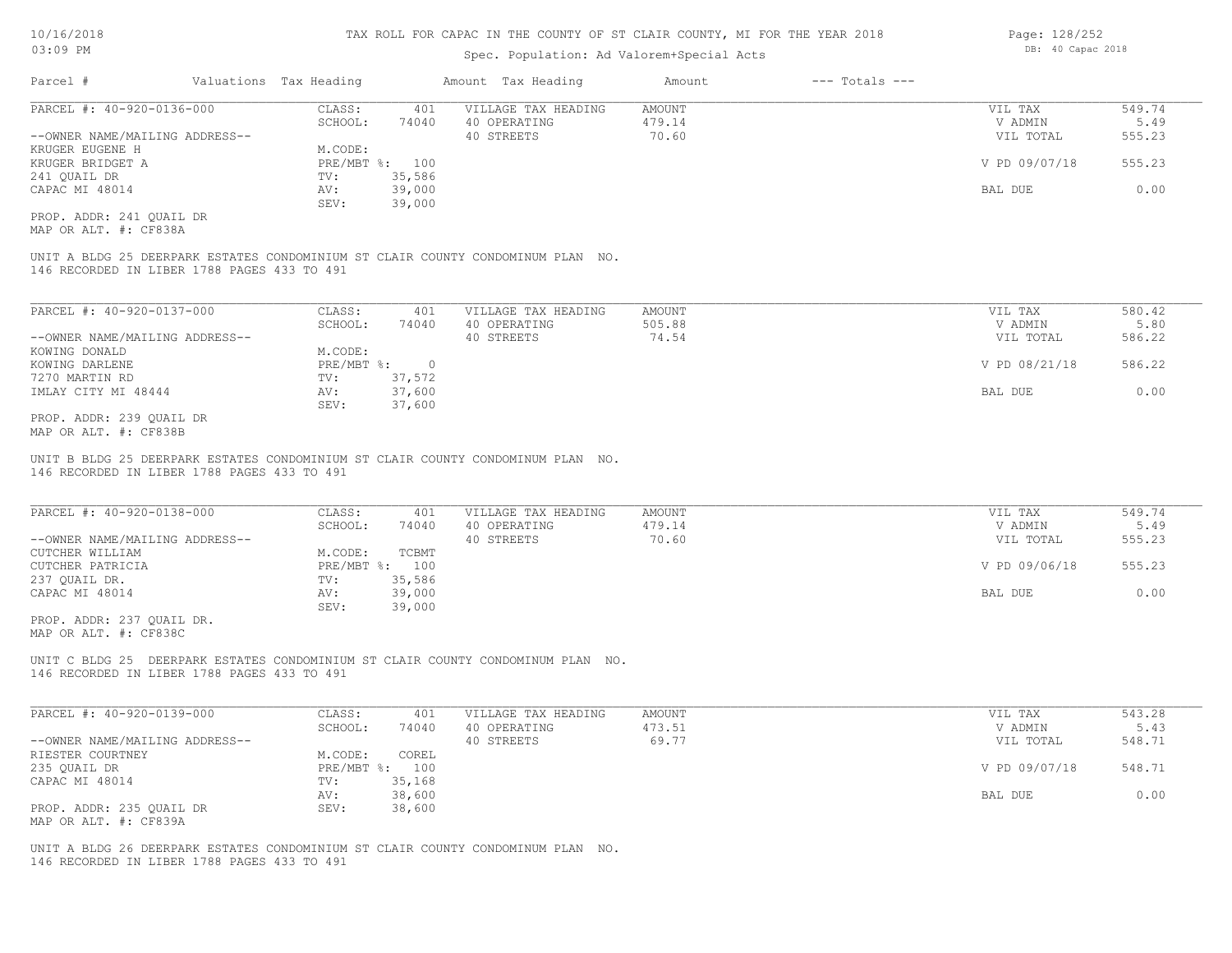## Spec. Population: Ad Valorem+Special Acts

AV: 37,200 BAL DUE 0.00

| Parcel #                       | Valuations Tax Heading |        | Amount Tax Heading  | Amount | $---$ Totals $---$ |               |        |
|--------------------------------|------------------------|--------|---------------------|--------|--------------------|---------------|--------|
| PARCEL #: 40-920-0140-000      | CLASS:                 | 401    | VILLAGE TAX HEADING | AMOUNT |                    | VIL TAX       | 520.56 |
|                                | SCHOOL:                | 74040  | 40 OPERATING        | 453.71 |                    | V ADMIN       | 5.20   |
| --OWNER NAME/MAILING ADDRESS-- |                        |        | 40 STREETS          | 66.85  |                    | VIL TOTAL     | 525.76 |
| KASHOUTY TRUST                 | M.CODE:                |        |                     |        |                    |               |        |
| 18000 PRATT RD                 | PRE/MBT %:             |        |                     |        |                    | V PD 08/09/18 | 525.76 |
| ARMADA MI 48005-1138           | TV:                    | 33,697 |                     |        |                    |               |        |
|                                | AV:                    | 37,200 |                     |        |                    | BAL DUE       | 0.00   |

146 RECORDED IN LIBER 1788 PAGES 433 TO 491 UNIT B BLDG 26 DEERPARK ESTATES CONDOMINIUM ST CLAIR COUNTY CONDOMINUM PLAN NO.

PROP. ADDR: 233 QUAIL DR SEV: 37,200

| PARCEL #: 40-920-0141-000      | CLASS:     | 401    | VILLAGE TAX HEADING | AMOUNT | VIL TAX       | 545.88 |
|--------------------------------|------------|--------|---------------------|--------|---------------|--------|
|                                | SCHOOL:    | 74040  | 40 OPERATING        | 475.78 | V ADMIN       | 5.45   |
| --OWNER NAME/MAILING ADDRESS-- |            |        | 40 STREETS          | 70.10  | VIL TOTAL     | 551.33 |
| WAVREK DONALD A                | M.CODE:    | COREL  |                     |        |               |        |
| WAVREK MARGARET                | PRE/MBT %: | 100    |                     |        | V PD 09/07/18 | 551.33 |
| 231 OUAIL DR                   | TV:        | 35,336 |                     |        |               |        |
| CAPAC MI 48014                 | AV:        | 38,600 |                     |        | BAL DUE       | 0.00   |
|                                | SEV:       | 38,600 |                     |        |               |        |
| PROP. ADDR: 231 QUAIL DR       |            |        |                     |        |               |        |

MAP OR ALT. #: CF839C

MAP OR ALT. #: CF839B

146 RECORDED IN LIBER 1788 PAGES 433 TO 491 UNIT C BLDG 26 DEERPARK ESTATES CONDOMINIUM ST CLAIR COUNTY CONDOMINUM PLAN NO.

| PARCEL #: 40-920-0142-000      | CLASS:  | 401            | VILLAGE TAX HEADING | AMOUNT | VIL TAX       | 596.30 |
|--------------------------------|---------|----------------|---------------------|--------|---------------|--------|
|                                | SCHOOL: | 74040          | 40 OPERATING        | 519.72 | V ADMIN       | 5.96   |
| --OWNER NAME/MAILING ADDRESS-- |         |                | 40 STREETS          | 76.58  | VIL TOTAL     | 602.26 |
| GOOD ROY A                     | M.CODE: | COREL          |                     |        |               |        |
| GOOD LAURIE A                  |         | PRE/MBT %: 100 |                     |        | V PD 09/07/18 | 602.26 |
| 227 QUAIL DR                   | TV:     | 38,600         |                     |        |               |        |
| CAPAC MI 48014                 | AV:     | 38,600         |                     |        | BAL DUE       | 0.00   |
|                                | SEV:    | 38,600         |                     |        |               |        |
| PROP. ADDR: 227 QUAIL DR       |         |                |                     |        |               |        |

MAP OR ALT. #: CF840A

146 RECORDED IN LIBER 1788 PAGES 433 TO 491 UNIT A BLDG 27 DEERPARK ESTATES CONDOMINIUM ST CLAIR COUNTY CONDOMINUM PLAN NO.

| PARCEL #: 40-920-0143-000      | CLASS:  | 401            | VILLAGE TAX HEADING | AMOUNT | VIL TAX       | 520.56 |
|--------------------------------|---------|----------------|---------------------|--------|---------------|--------|
|                                | SCHOOL: | 74040          | 40 OPERATING        | 453.71 | V ADMIN       | 5.20   |
| --OWNER NAME/MAILING ADDRESS-- |         |                | 40 STREETS          | 66.85  | VIL TOTAL     | 525.76 |
| URBAN BERNAD & LEOCADIA TRUST  | M.CODE: |                |                     |        |               |        |
| 16145 WHITE WATER              |         | PRE/MBT %: 100 |                     |        | V PD 08/14/18 | 525.76 |
| MACOMB MI 48042                | TV:     | 33,697         |                     |        |               |        |
|                                | AV:     | 37,200         |                     |        | BAL DUE       | 0.00   |
| PROP. ADDR: 225 QUAIL DR       | SEV:    | 37,200         |                     |        |               |        |
| MAP OR ALT. #: CF840B          |         |                |                     |        |               |        |

146 RECORDED IN LIBER 1788 PAGES 433 TO 491 UNIT B BLDG 27 DEERPARK ESTATES CONDOMINIUM ST CLAIR COUNTY CONDOMINUM PLAN NO. Page: 129/252 DB: 40 Capac 2018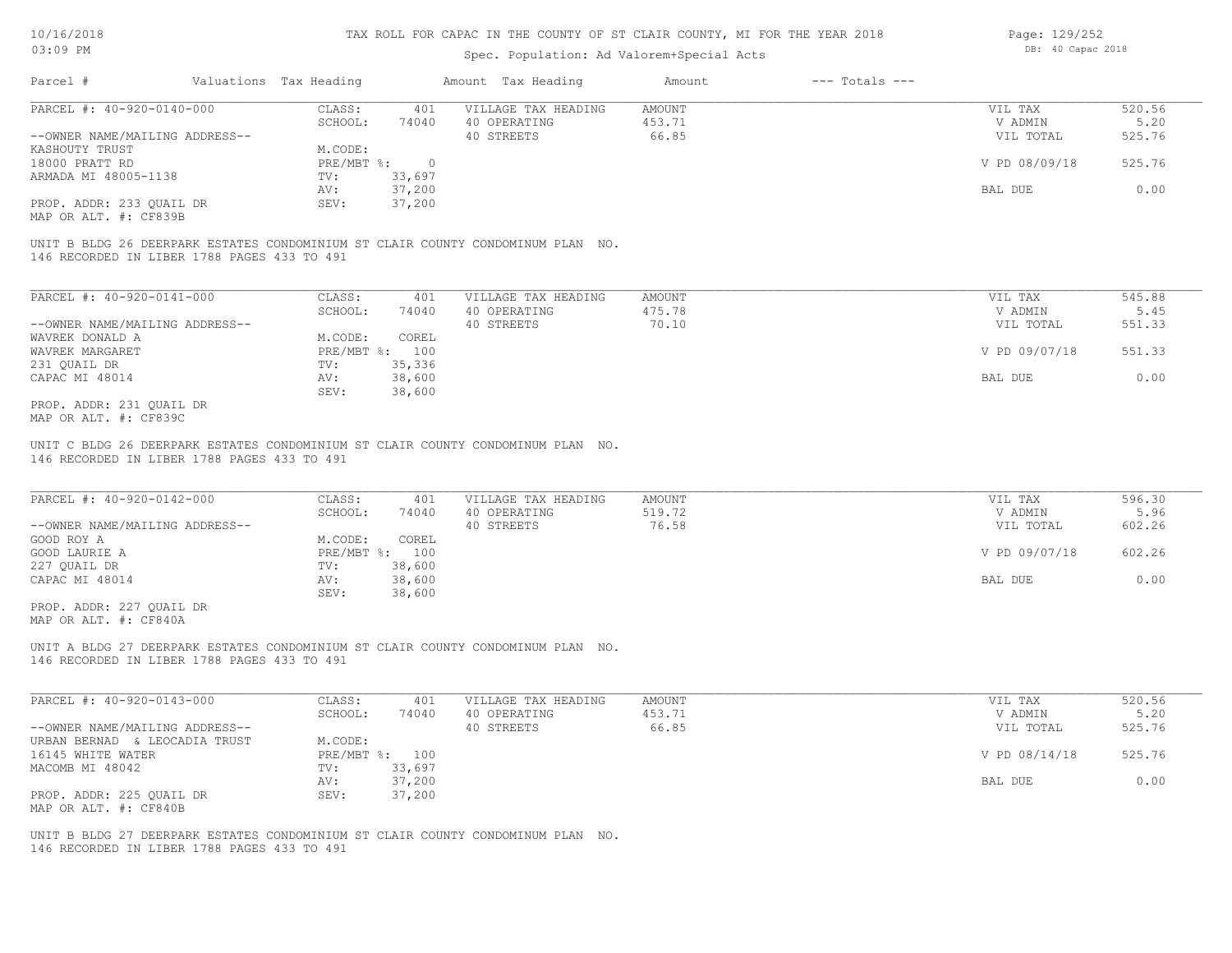## Spec. Population: Ad Valorem+Special Acts

| Parcel #                       | Valuations Tax Heading |        | Amount Tax Heading  | Amount | $---$ Totals $---$ |               |        |
|--------------------------------|------------------------|--------|---------------------|--------|--------------------|---------------|--------|
| PARCEL #: 40-920-0144-000      | CLASS:                 | 401    | VILLAGE TAX HEADING | AMOUNT |                    | VIL TAX       | 587.23 |
|                                | SCHOOL:                | 74040  | 40 OPERATING        | 511.82 |                    | V ADMIN       | 5.87   |
| --OWNER NAME/MAILING ADDRESS-- |                        |        | 40 STREETS          | 75.41  |                    | VIL TOTAL     | 593.10 |
| PAINTER ROY M                  | M.CODE:                |        |                     |        |                    |               |        |
| PAINTER DARLENE A              | PRE/MBT %: 100         |        |                     |        |                    | V PD 09/07/18 | 593.10 |
| 223 OUAIL DR.                  | TV:                    | 38,013 |                     |        |                    |               |        |
| CAPAC MI 48014                 | AV:                    | 38,600 |                     |        |                    | BAL DUE       | 0.00   |
|                                | SEV:                   | 38,600 |                     |        |                    |               |        |
|                                |                        |        |                     |        |                    |               |        |

MAP OR ALT. #: CF840C PROP. ADDR: 223 QUAIL DR.

146 RECORDED IN LIBER 1788 PAGES 433 TO 491 UNIT C BLDG 27 DEERPARK ESTATES CONDOMINIUM ST CLAIR COUNTY CONDOMINUM PLAN NO.

| PARCEL #: 40-920-0145-000      | CLASS:     | 401    | VILLAGE TAX HEADING | AMOUNT | VIL TAX       | 543.28 |
|--------------------------------|------------|--------|---------------------|--------|---------------|--------|
|                                | SCHOOL:    | 74040  | 40 OPERATING        | 473.51 | V ADMIN       | 5.43   |
| --OWNER NAME/MAILING ADDRESS-- |            |        | 40 STREETS          | 69.77  | VIL TOTAL     | 548.71 |
| CLOSURDO DAVID/NINA E          | M.CODE:    | 00WBF  |                     |        |               |        |
| 21050 33 MILE ROAD             | PRE/MBT %: |        |                     |        | V PD 08/30/18 | 548.71 |
| ARMADA MI 48005                | TV:        | 35,168 |                     |        |               |        |
|                                | AV:        | 38,600 |                     |        | BAL DUE       | 0.00   |
| PROP. ADDR: 221 OUAIL DR.      | SEV:       | 38,600 |                     |        |               |        |
| MAP OR ALT. #: CF841A          |            |        |                     |        |               |        |

146 RECORDED IN LIBER 1788 PAGES 433 TO 491 UNIT A BLDG 28 DEERPARK ESTATES CONDOMINIUM ST CLAIR COUNTY CONDOMINUM PLAN NO.

| PARCEL #: 40-920-0146-000      | CLASS:       | 401    | VILLAGE TAX HEADING | AMOUNT | VIL TAX       | 564.96 |
|--------------------------------|--------------|--------|---------------------|--------|---------------|--------|
|                                | SCHOOL:      | 74040  | 40 OPERATING        | 492.41 | V ADMIN       | 5.64   |
| --OWNER NAME/MAILING ADDRESS-- |              |        | 40 STREETS          | 72.55  | VIL TOTAL     | 570.60 |
| KLUG WYNN H                    | M.CODE:      | COREL  |                     |        |               |        |
| KLUG MARY L                    | $PRE/MBT$ %: | 100    |                     |        | V PD 09/07/18 | 570.60 |
| 219 QUAIL DR                   | TV:          | 36,571 |                     |        |               |        |
| CAPAC MI 48014                 | AV:          | 37,200 |                     |        | BAL DUE       | 0.00   |
|                                | SEV:         | 37,200 |                     |        |               |        |
| PROP. ADDR: 219 OUAIL DR       |              |        |                     |        |               |        |

MAP OR ALT. #: CF841B

146 RECORDED IN LIBER 1788 PAGES 433 TO 491 UNIT B BLDG 28 DEERPARK ESTATES CONDOMINIUM ST CLAIR COUNTY CONDOMINUM PLAN NO.

| PARCEL #: 40-920-0147-000      | CLASS:         | 401    | VILLAGE TAX HEADING | AMOUNT | VIL TAX       | 587.23 |
|--------------------------------|----------------|--------|---------------------|--------|---------------|--------|
|                                | SCHOOL:        | 74040  | 40 OPERATING        | 511.82 | V ADMIN       | 5.87   |
| --OWNER NAME/MAILING ADDRESS-- |                |        | 40 STREETS          | 75.41  | VIL TOTAL     | 593.10 |
| GINN ALEXANDRIA M              | M.CODE:        |        |                     |        |               |        |
| 217 QUAIL DR                   | PRE/MBT %: 100 |        |                     |        | V PD 09/06/18 | 593.10 |
| CAPAC MI 48014                 | TV:            | 38,013 |                     |        |               |        |
|                                | AV:            | 38,600 |                     |        | BAL DUE       | 0.00   |
| PROP. ADDR: 217 QUAIL DR       | SEV:           | 38,600 |                     |        |               |        |
| MAP OR ALT. #: CF841C          |                |        |                     |        |               |        |

146 RECORDED IN LIBER 1788 PAGES 433 TO 491 UNIT C BLDG 28 DEERPARK ESTATES CONDOMINIUM ST CLAIR COUNTY CONDOMINUM PLAN NO. Page: 130/252 DB: 40 Capac 2018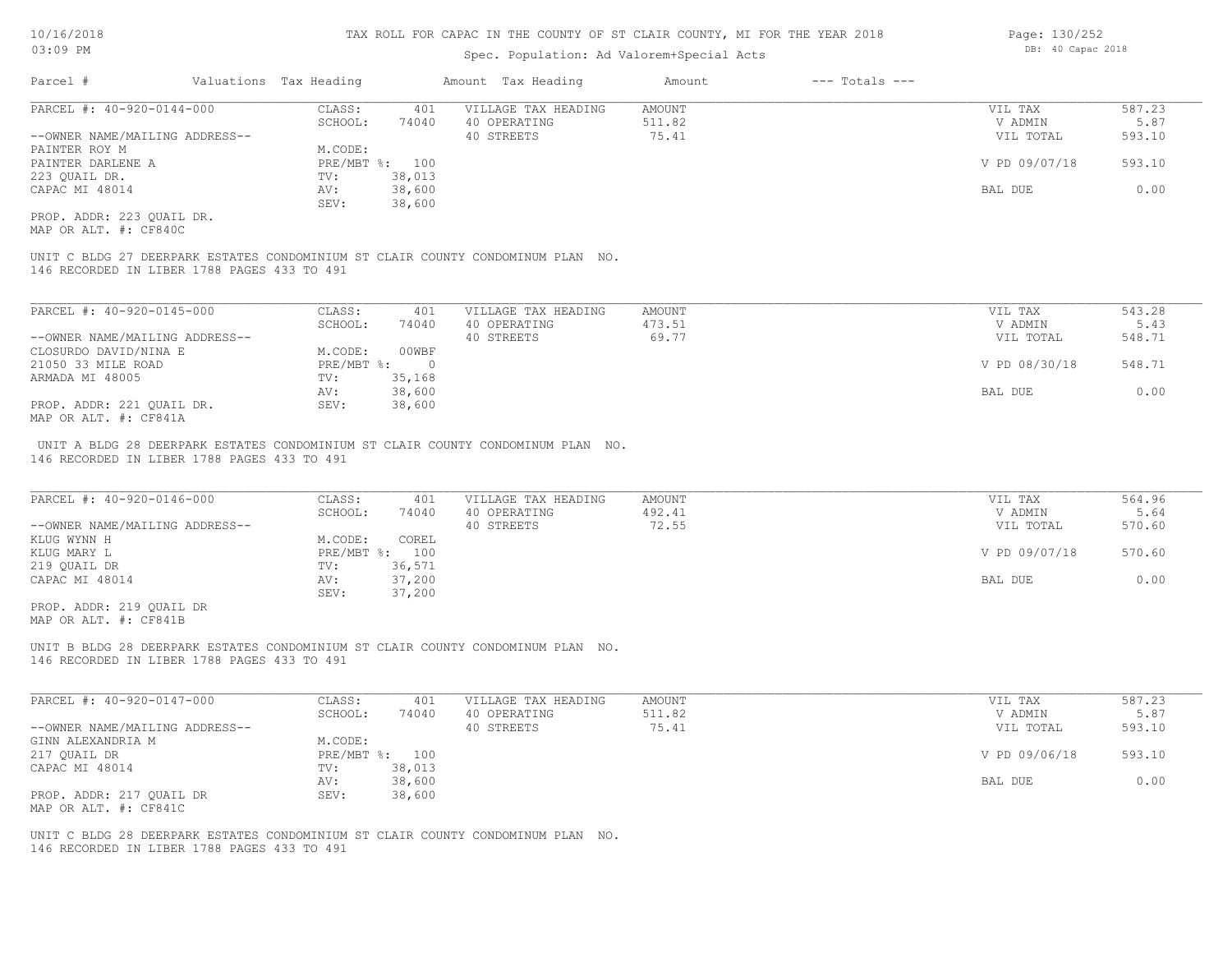## Spec. Population: Ad Valorem+Special Acts

| Parcel #                       |  | Valuations Tax Heading | Amount Tax Heading |                     | Amount | $---$ Totals $---$ |               |        |
|--------------------------------|--|------------------------|--------------------|---------------------|--------|--------------------|---------------|--------|
| PARCEL #: 40-920-0148-000      |  | CLASS:                 | 401                | VILLAGE TAX HEADING | AMOUNT |                    | VIL TAX       | 587.23 |
|                                |  | SCHOOL:                | 74040              | 40 OPERATING        | 511.82 |                    | V ADMIN       | 5.87   |
| --OWNER NAME/MAILING ADDRESS-- |  |                        |                    | 40 STREETS          | 75.41  |                    | VIL TOTAL     | 593.10 |
| COX RONALD L                   |  | M.CODE:                |                    |                     |        |                    |               |        |
| COX KAY L                      |  | PRE/MBT %: 100         |                    |                     |        |                    | V PD 09/06/18 | 593.10 |
| 213 QUAIL DR                   |  | TV:                    | 38,013             |                     |        |                    |               |        |
| CAPAC MI 48014                 |  | AV:                    | 38,600             |                     |        |                    | BAL DUE       | 0.00   |
|                                |  | SEV:                   | 38,600             |                     |        |                    |               |        |
| PROP. ADDR: 213 OUAIL DR       |  |                        |                    |                     |        |                    |               |        |

MAP OR ALT. #: CF842A

146 RECORDED IN LIBER 1788 PAGES 433 TO 491 UNIT A BLDG 29 DEERPARK ESTATES CONDOMINIUM ST CLAIR COUNTY CONDOMINUM PLAN NO.

| PARCEL #: 40-920-0149-000      | CLASS:  | 401            | VILLAGE TAX HEADING | AMOUNT | VIL TAX       | 520.56 |
|--------------------------------|---------|----------------|---------------------|--------|---------------|--------|
|                                | SCHOOL: | 74040          | 40 OPERATING        | 453.71 | V ADMIN       | 5.20   |
| --OWNER NAME/MAILING ADDRESS-- |         |                | 40 STREETS          | 66.85  | VIL TOTAL     | 525.76 |
| THURSTON ROSE MARIE            | M.CODE: | 00WBF          |                     |        |               |        |
| 211 OUAIL DR                   |         | PRE/MBT %: 100 |                     |        | V PD 08/30/18 | 525.76 |
| CAPAC MI 48014                 | TV:     | 33,697         |                     |        |               |        |
|                                | AV:     | 37,200         |                     |        | BAL DUE       | 0.00   |
| PROP. ADDR: 211 QUAIL DR       | SEV:    | 37,200         |                     |        |               |        |
| MAP OR ALT. #: CF842B          |         |                |                     |        |               |        |

146 RECORDED IN LIBER 1788 PAGES 433 TO 491 UNIT B BLDG 29 DEERPARK ESTATES CONDOMINIUM ST CLAIR COUNTY CONDOMINUM PLAN NO.

| PARCEL #: 40-920-0150-000      | CLASS:       | 401    | VILLAGE TAX HEADING | AMOUNT | VIL TAX       | 543.28 |
|--------------------------------|--------------|--------|---------------------|--------|---------------|--------|
|                                | SCHOOL:      | 74040  | 40 OPERATING        | 473.51 | V ADMIN       | 5.43   |
| --OWNER NAME/MAILING ADDRESS-- |              |        | 40 STREETS          | 69.77  | VIL TOTAL     | 548.71 |
| KMETZ STEPHEN W                | M.CODE:      | OLALS  |                     |        |               |        |
| 209 OUAIL DR.                  | $PRE/MBT$ %: | 100    |                     |        | V PD 09/13/18 | 548.71 |
| CAPAC MI 48014                 | TV:          | 35,168 |                     |        |               |        |
|                                | AV:          | 38,600 |                     |        | BAL DUE       | 0.00   |
| PROP. ADDR: 209 OUAIL DR.      | SEV:         | 38,600 |                     |        |               |        |
| $\cdots$                       |              |        |                     |        |               |        |

 $\mathcal{L}_\mathcal{L} = \mathcal{L}_\mathcal{L} = \mathcal{L}_\mathcal{L} = \mathcal{L}_\mathcal{L} = \mathcal{L}_\mathcal{L} = \mathcal{L}_\mathcal{L} = \mathcal{L}_\mathcal{L} = \mathcal{L}_\mathcal{L} = \mathcal{L}_\mathcal{L} = \mathcal{L}_\mathcal{L} = \mathcal{L}_\mathcal{L} = \mathcal{L}_\mathcal{L} = \mathcal{L}_\mathcal{L} = \mathcal{L}_\mathcal{L} = \mathcal{L}_\mathcal{L} = \mathcal{L}_\mathcal{L} = \mathcal{L}_\mathcal{L}$ 

MAP OR ALT. #: CF842C

146 RECORDED IN LIBER 1788 PAGES 433 TO 491 UNIT C BLDG 29 DEER PARK ESTATES CONDOMINIUM ST CLAIR COUNTY CONDOMINUM PLAN NO.

| PARCEL #: 40-920-0151-000      | CLASS:  | 401            | VILLAGE TAX HEADING | AMOUNT | VIL TAX       | 545.88 |
|--------------------------------|---------|----------------|---------------------|--------|---------------|--------|
|                                | SCHOOL: | 74040          | 40 OPERATING        | 475.78 | V ADMIN       | 5.45   |
| --OWNER NAME/MAILING ADDRESS-- |         |                | 40 STREETS          | 70.10  | VIL TOTAL     | 551.33 |
| WOOSTER DOROTHY M              | M.CODE: |                |                     |        |               |        |
| 203 QUAIL DR                   |         | PRE/MBT %: 100 |                     |        | V PD 07/18/18 | 551.33 |
| CAPAC MI 48014                 | TV:     | 35,336         |                     |        |               |        |
|                                | AV:     | 38,600         |                     |        | BAL DUE       | 0.00   |
| PROP. ADDR: 203 QUAIL DR       | SEV:    | 38,600         |                     |        |               |        |
| MAP OR ALT. #: CF843A          |         |                |                     |        |               |        |

146 RECORDED IN LIBER 1788 PAGES 433 TO 491 UNIT A BLDG 30 DEERPARK ESTATES CONDOMINIUM ST CLAIR COUNTY CONDOMINUM PLAN NO. Page: 131/252 DB: 40 Capac 2018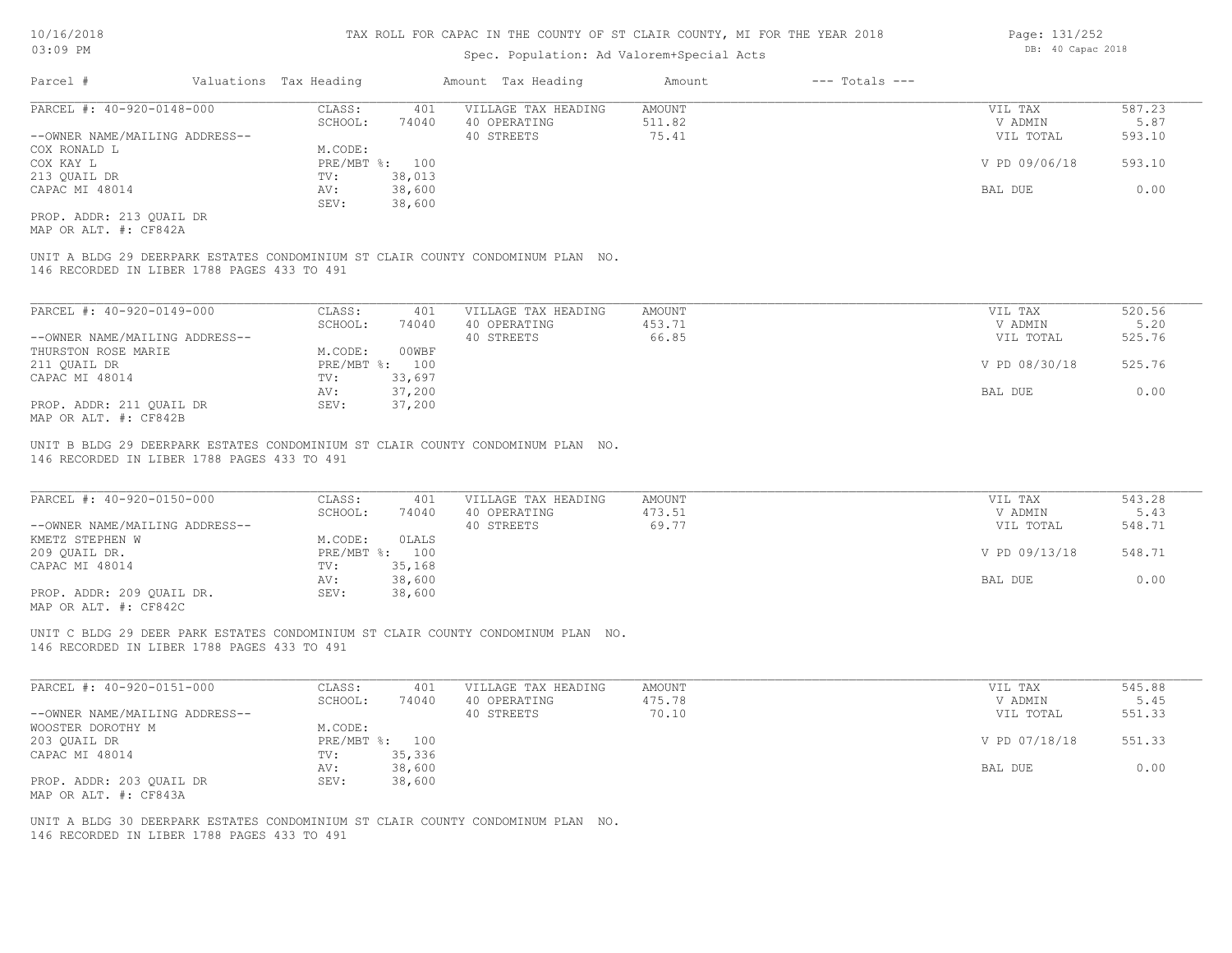## Spec. Population: Ad Valorem+Special Acts

| Parcel #                       | Valuations Tax Heading |                | Amount Tax Heading  | Amount | $---$ Totals $---$ |               |        |
|--------------------------------|------------------------|----------------|---------------------|--------|--------------------|---------------|--------|
| PARCEL #: 40-920-0152-000      | CLASS:                 | 401            | VILLAGE TAX HEADING | AMOUNT |                    | VIL TAX       | 520.56 |
|                                | SCHOOL:                | 74040          | 40 OPERATING        | 453.71 |                    | V ADMIN       | 5.20   |
| --OWNER NAME/MAILING ADDRESS-- |                        |                | 40 STREETS          | 66.85  |                    | VIL TOTAL     | 525.76 |
| MCKNIGHT DANIEL J              | M.CODE:                |                |                     |        |                    |               |        |
| 201 QUAIL DR                   |                        | PRE/MBT %: 100 |                     |        |                    | V PD 09/06/18 | 525.76 |
| CAPAC MI 48014                 | TV:                    | 33,697         |                     |        |                    |               |        |
|                                | AV:                    | 37,200         |                     |        |                    | BAL DUE       | 0.00   |
| PROP. ADDR: 201 OUAIL DR       | SEV:                   | 37,200         |                     |        |                    |               |        |
|                                |                        |                |                     |        |                    |               |        |

MAP OR ALT. #: CF843B

146 RECORDED IN LIBER 1788 PAGES 433 TO 491 UNIT B BLDG 30 DEERPARK ESTATES CONDOMINIUM ST CLAIR COUNTY CONDOMINUM PLAN NO.

| PARCEL #: 40-920-0153-000      | CLASS:     | 401    | VILLAGE TAX HEADING | AMOUNT | VIL TAX       | 543.28 |
|--------------------------------|------------|--------|---------------------|--------|---------------|--------|
|                                | SCHOOL:    | 74040  | 40 OPERATING        | 473.51 | V ADMIN       | 5.43   |
| --OWNER NAME/MAILING ADDRESS-- |            |        | 40 STREETS          | 69.77  | VIL TOTAL     | 548.71 |
| SEIDEL BARBARA N TRUST         | M.CODE:    |        |                     |        |               |        |
| 137 TURNER ST                  | PRE/MBT %: | $\cap$ |                     |        | V PD 07/25/18 | 548.71 |
| ROMEO MI 48065                 | TV:        | 35,168 |                     |        |               |        |
|                                | AV:        | 38,600 |                     |        | BAL DUE       | 0.00   |
| PROP. ADDR: 199 OUAIL DR       | SEV:       | 38,600 |                     |        |               |        |
| MAP OR ALT. #: CF843C          |            |        |                     |        |               |        |

146 RECORDED IN LIBER 1788 PAGES 433 TO 491 UNIT C BLDG 30 DEERPARK ESTATES CONDOMINIUM ST CLAIR COUNTY CONDOMINUM PLAN NO.

| PARCEL #: 40-945-0001-000      | CLASS:     | 202    | VILLAGE TAX HEADING | AMOUNT | VIL TAX       | 70.82 |
|--------------------------------|------------|--------|---------------------|--------|---------------|-------|
|                                | SCHOOL:    | 74040  | 40 OPERATING        | 61.73  | V ADMIN       | 0.70  |
| --OWNER NAME/MAILING ADDRESS-- |            |        | 40 STREETS          | 9.09   | VIL TOTAL     | 71.52 |
| HOMELAND DEVELOPMENT           | M.CODE:    |        |                     |        |               |       |
| 2153 BENEDICT LANE             | PRE/MBT %: |        |                     |        | V PD 08/09/18 | 71.52 |
| UTICA MI 48316                 | TV:        | 4,585  |                     |        |               |       |
|                                | AV:        | 18,200 |                     |        | BAL DUE       | 0.00  |
| PROP. ADDR: S MAIN             | SEV:       | 18,200 |                     |        |               |       |
|                                |            |        |                     |        |               |       |

MAP OR ALT. #: 844/950

IN LIBER 1988 PAGES 841 TO 874 UNIT 1 HOMELAND PLAZA CONDOMINIUM ST CLAIR COUNTY CONDOMINIUM PLAN NO.156 RECORDED Page: 132/252 DB: 40 Capac 2018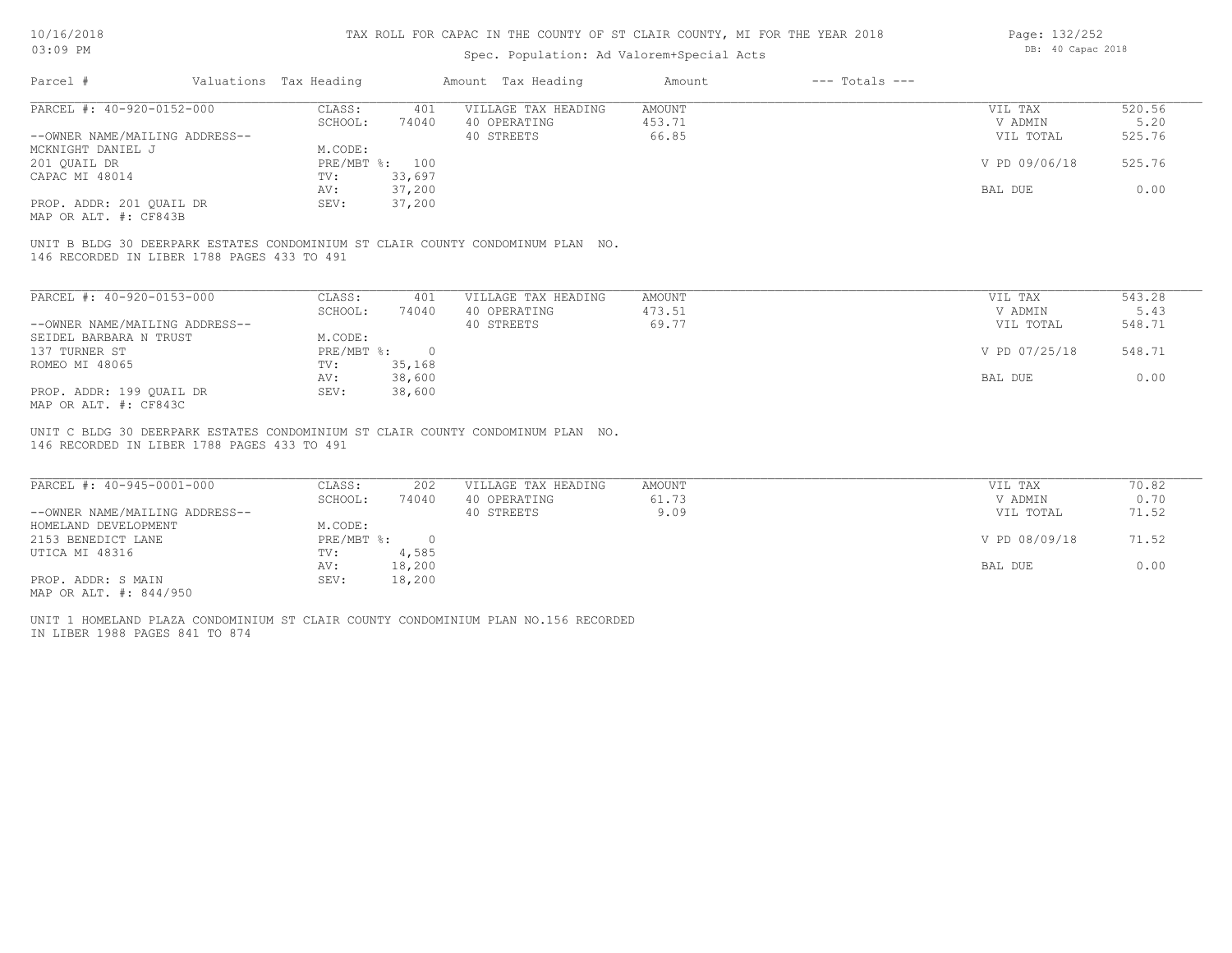## Spec. Population: Ad Valorem+Special Acts

| Parcel #                                    | Valuations Tax Heading |        | Amount Tax Heading  | Amount | $---$ Totals $---$ |               |        |
|---------------------------------------------|------------------------|--------|---------------------|--------|--------------------|---------------|--------|
| PARCEL #: 40-950-0001-000                   | CLASS:                 | 201    | VILLAGE TAX HEADING | AMOUNT |                    | VIL TAX       | 529.93 |
|                                             | SCHOOL:                | 74040  | 40 OPERATING        | 461.88 |                    | V ADMIN       | 5.29   |
| --OWNER NAME/MAILING ADDRESS--              |                        |        | 40 STREETS          | 68.05  |                    | VIL TOTAL     | 535.22 |
| FIREGIRL, INC                               | M.CODE:                |        |                     |        |                    |               |        |
| 205 SOUTH MAIN ST                           | $PRE/MBT$ $\div$       | $\cap$ |                     |        |                    | V PD 09/07/18 | 535.22 |
| CAPAC MI 48014                              | TV:                    | 34,304 |                     |        |                    |               |        |
|                                             | AV:                    | 35,200 |                     |        |                    | BAL DUE       | 0.00   |
| PROP. ADDR: 100 N MAIN ST<br>MAP OR ALT. #: | SEV:                   | 35,200 |                     |        |                    |               |        |

OF LOT 2 30 00 FEET OF THE WEST 80 00 FEET OF THE NORTH 16 00 FEET OF THE SOUTH 45 00 FEET FEET OF THE NORTH 20 00 FEET OF THE SOUTH 45 00 FEET OF LOT 2, AND EXECPT THE EAST 37 75 FEET TO THE EAST LINE OF THE WEST 80 00 FEET OF LOT 2, EXCEPT THE WEST 50 00 EAST 42 25 FEET, THENCE NORTH 00D 10.5 WEST 5 95 FEET, THENCE NORTH 89D 49.5 EAST LOT 2,13 35 FEET NORTH OF THE SOUTHWEST CORNER OF SAID LOT 2, THENCE NORTH 89D 49.5 OFFICE, LYING NORTH OF THE FOLLOWING DESCRIBED LINE BEGINNING ON THE WEST LINE OF THEREOF AS RECORDED IN LIBER H OF PLATS, PAGE 72, ST CLAIR COUNTY REGISTER OF DEEDS MILL STREET, RANGE 1 EAST OF MAIN STREET, VILLAGE OF CAPAC, ACCORDING TO THE PLAT ALL THAT PART OF THE SOUTH 45 FEET OF THE WEST 80 FEET OF LOT 2, BLOCK 1, NORTH OF

| PARCEL #: 40-950-0002-000      | CLASS:       | 202    | VILLAGE TAX HEADING | AMOUNT | VIL TAX       | 28.57 |
|--------------------------------|--------------|--------|---------------------|--------|---------------|-------|
|                                | SCHOOL:      | 74040  | 40 OPERATING        | 24.90  | V ADMIN       | 0.28  |
| --OWNER NAME/MAILING ADDRESS-- |              |        | 40 STREETS          | 3.67   | VIL TOTAL     | 28.85 |
| GEORGE THOMAS J                | M.CODE:      |        |                     |        |               |       |
| GEORGE MARY H                  | $PRE/MBT$ %: |        |                     |        | V PD 09/13/18 | 28.85 |
| 112 MAIN ST                    | TV:          | 1,850  |                     |        |               |       |
| CAPAC MI 48014                 | AV:          | 11,000 |                     |        | BAL DUE       | 0.00  |
|                                | SEV:         | 11,000 |                     |        |               |       |
| PROP. ADDR: E MILL ST          |              |        |                     |        |               |       |

MAP OR ALT. #:

T7N R13E E 50 FT OF LOT 1 & E 50 FT OF S 15 FT OF LOT 2 BIN R1E VILLAGE OF CAPAC SEC 21/22

| PARCEL #: 40-950-0003-000      | CLASS:     | 202   | VILLAGE TAX HEADING | AMOUNT | 29.94<br>VIL TAX       |  |
|--------------------------------|------------|-------|---------------------|--------|------------------------|--|
|                                | SCHOOL:    | 74040 | 40 OPERATING        | 26.10  | 0.29<br>V ADMIN        |  |
| --OWNER NAME/MAILING ADDRESS-- |            |       | 40 STREETS          | 3.84   | 30.23<br>VIL TOTAL     |  |
| FIREGIRL, INC                  | M.CODE:    |       |                     |        |                        |  |
| 205 MAIN ST                    | PRE/MBT %: |       |                     |        | V PD 08/21/18<br>30.23 |  |
| CAPAC MI 48014                 | TV:        | 939ء  |                     |        |                        |  |
|                                | AV:        | 2,100 |                     |        | 0.00<br>BAL DUE        |  |
| PROP. ADDR: N MAIN ST          | SEV:       | 2,100 |                     |        |                        |  |
| MAP OR ALT. #:                 |            |       |                     |        |                        |  |

RECORDED PLAT THEREOF EAST 50 FEET THEREOF, BLOCK 1, RANGE 1 EAST, VILLAGE OF CAPAC, ACCORDING TO THE FEET, THENCE EAST 38 FEET, THENCE SOUTH 3 875 FEET, THENCE EAST 70 FEET, EXECPT THE 2, 13FEET NORTH OF ITS SOUTHWEST CORNER, THENCE EAST 42 FEET THENCE NORTH 5 875 THAT PART OF LOTS 1 AND 2,LYING SOUTH OF A LINE BEGINNING ON THE WESTLINE OF LOTS

Page: 133/252 DB: 40 Capac 2018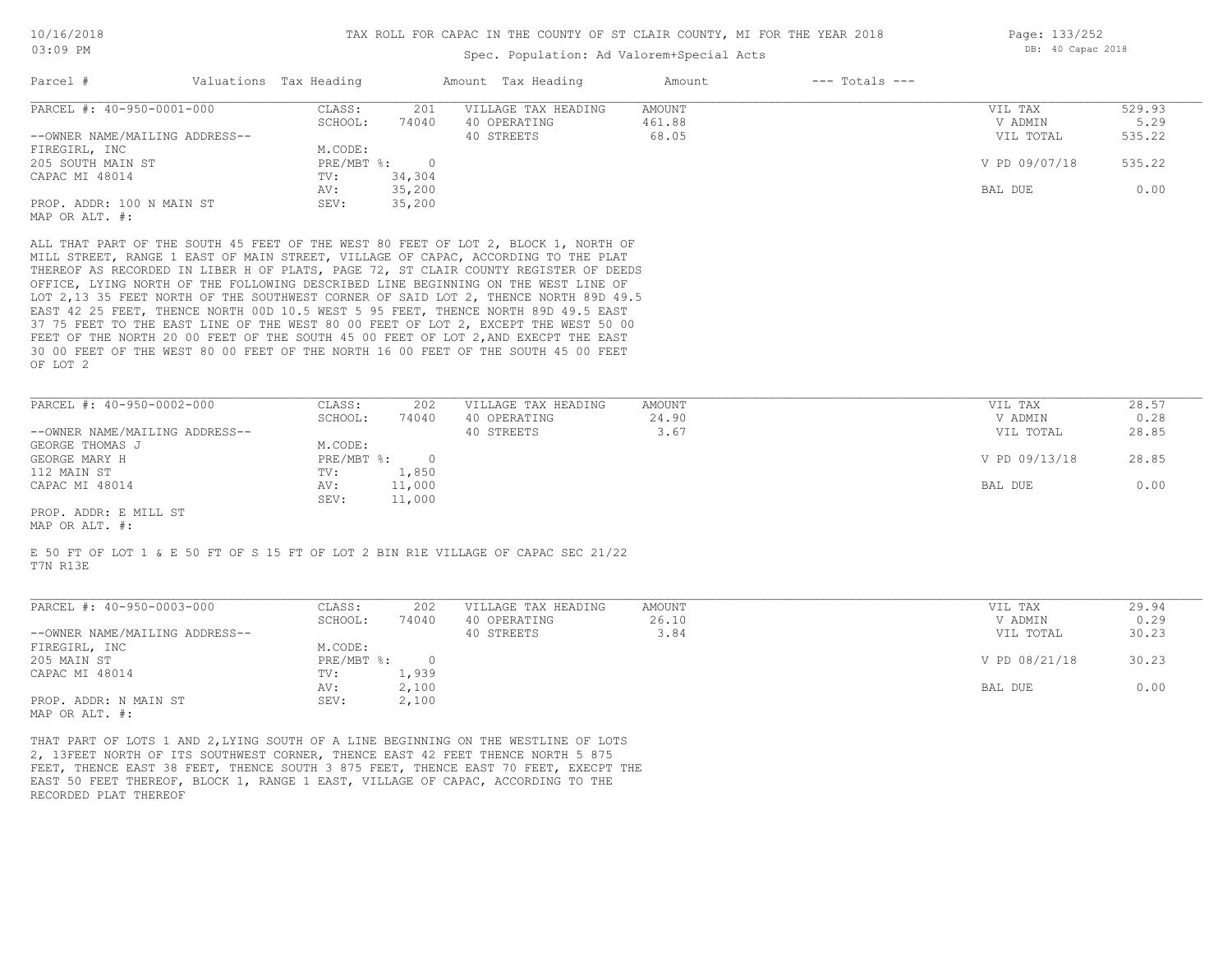# Spec. Population: Ad Valorem+Special Acts

| Parcel #                                                                                                                                                                                            | Valuations Tax Heading |                         |                    | Amount Tax Heading  | Amount        | $---$ Totals $---$ |               |          |
|-----------------------------------------------------------------------------------------------------------------------------------------------------------------------------------------------------|------------------------|-------------------------|--------------------|---------------------|---------------|--------------------|---------------|----------|
| PARCEL #: 40-950-0004-000                                                                                                                                                                           |                        | CLASS:                  | 201                | VILLAGE TAX HEADING | AMOUNT        |                    | VIL TAX       | 163.61   |
|                                                                                                                                                                                                     |                        | SCHOOL:                 | 74040              | 40 OPERATING        | 142.60        |                    | V ADMIN       | 1.63     |
| --OWNER NAME/MAILING ADDRESS--                                                                                                                                                                      |                        |                         |                    | 40 STREETS          | 21.01         |                    | VIL TOTAL     | 165.24   |
| KLUG KERRY                                                                                                                                                                                          |                        | M.CODE:                 |                    |                     |               |                    |               |          |
| KLUG NANCY                                                                                                                                                                                          |                        | $PRE/MBT$ %:            | $\circ$            |                     |               |                    | V PD 09/13/18 | 165.24   |
| 4228 SHERIDAN RD                                                                                                                                                                                    |                        | TV:                     | 10,591             |                     |               |                    |               |          |
| EMMETT MI 48022                                                                                                                                                                                     |                        | AV:<br>SEV:             | 26,100<br>26,100   |                     |               |                    | BAL DUE       | 0.00     |
| PROP. ADDR: 110 N MAIN ST                                                                                                                                                                           |                        |                         |                    |                     |               |                    |               |          |
| MAP OR ALT. #:                                                                                                                                                                                      |                        |                         |                    |                     |               |                    |               |          |
| BEG AT A PTE 30 FT S OF THE NW COR OF LOT 2 TH E 80 FT TH S 16 FT TH W 30 FT TH S 4<br>FT TH W 50 FT TO MAIN ST TH N ALG MAIN ST 20 FT TO THE BEG. B1N R1E VILLAGE OF<br>CAPAC SEC 21 & 22 T7N R13E |                        |                         |                    |                     |               |                    |               |          |
| PARCEL #: 40-950-0005-000                                                                                                                                                                           |                        | CLASS:                  | 201                | VILLAGE TAX HEADING | <b>AMOUNT</b> |                    | VIL TAX       | 753.41   |
|                                                                                                                                                                                                     |                        | SCHOOL:                 | 74040              | 40 OPERATING        | 656.66        |                    | V ADMIN       | 7.53     |
| --OWNER NAME/MAILING ADDRESS--                                                                                                                                                                      |                        |                         |                    | 40 STREETS          | 96.75         |                    | VIL TOTAL     | 760.94   |
|                                                                                                                                                                                                     |                        |                         |                    |                     |               |                    |               |          |
| GEORGE THOMAS J/MARY<br>112 N MAIN ST                                                                                                                                                               |                        | M.CODE:<br>PRE/MBT %: 0 |                    |                     |               |                    | V PD 09/13/18 | 760.94   |
|                                                                                                                                                                                                     |                        |                         |                    |                     |               |                    |               |          |
| CAPAC MI 48014                                                                                                                                                                                      |                        | TV:                     | 48,770             |                     |               |                    |               |          |
|                                                                                                                                                                                                     |                        | AV:                     | 55,800             |                     |               |                    | BAL DUE       | 0.00     |
| PROP. ADDR: 112 N MAIN ST<br>MAP OR ALT. #: CF3                                                                                                                                                     |                        | SEV:                    | 55,800             |                     |               |                    |               |          |
| N30 FT OF S 45 FT OF E 70 FT OF LOT 2 & TH S 28 FT OF THE N 30 FT OF LOT 2 B1N R1E<br>VILLAGE OF CAPAC SEC 21 & 22 T7N R13E                                                                         |                        |                         |                    |                     |               |                    |               |          |
| PARCEL #: 40-950-0006-000                                                                                                                                                                           |                        | CLASS:                  | 708                | VILLAGE TAX HEADING | <b>AMOUNT</b> |                    | VIL TAX       | 0.00     |
|                                                                                                                                                                                                     |                        | SCHOOL:                 | 74040              | 40 OPERATING        | 0.00          |                    | V ADMIN       | 0.00     |
| --OWNER NAME/MAILING ADDRESS--                                                                                                                                                                      |                        |                         |                    | 40 STREETS          | 0.00          |                    | VIL TOTAL     | 0.00     |
| C3 CONNECTION, INC. THE                                                                                                                                                                             |                        | M.CODE:                 |                    |                     |               |                    |               |          |
| P.O. BOX 116                                                                                                                                                                                        |                        | PRE/MBT %:              | $\circ$            |                     |               |                    | BAL DUE       | 0.00     |
| CAPAC MI 48014                                                                                                                                                                                      |                        | TV:<br>AV:              | $\circ$<br>$\circ$ |                     |               |                    |               |          |
| PROP. ADDR: 114 N MAIN ST                                                                                                                                                                           |                        | SEV:                    | $\circ$            |                     |               |                    |               |          |
| MAP OR ALT. #: CF4                                                                                                                                                                                  |                        |                         |                    |                     |               |                    |               |          |
| THE N 2 FT OF LOT 2 & THE S 1/2 OF S 1/2 OF LOT 3 B1N R1E VILLAGE OF CAPAC SEC 21 &<br>22 T7N R13E                                                                                                  |                        |                         |                    |                     |               |                    |               |          |
| PARCEL #: 40-950-0007-000                                                                                                                                                                           |                        | CLASS:                  | 201                | VILLAGE TAX HEADING | AMOUNT        |                    | VIL TAX       | 1,208.23 |
|                                                                                                                                                                                                     |                        | SCHOOL:                 | 74040              | 40 OPERATING        | 680.30        |                    | V ADMIN       | 12.07    |
| --OWNER NAME/MAILING ADDRESS--                                                                                                                                                                      |                        |                         |                    | 40 STREETS          | 100.24        |                    | VIL TOTAL     | 1,220.30 |

|                                | SCHOOL:    | 74040  | 40 OPERATING | 680.30 | V ADMIN   | 12.07    |
|--------------------------------|------------|--------|--------------|--------|-----------|----------|
| --OWNER NAME/MAILING ADDRESS-- |            |        | 40 STREETS   | 100.24 | VIL TOTAL | 1,220.30 |
| SCHIEWECK ANTHONY W            | M.CODE:    |        | UTIL         | 427.69 |           |          |
| SCHIEWECK TINA M               | PRE/MBT %: |        |              |        | BAL DUE   | 1,220.30 |
| 10069 O'CONNOR                 | TV:        | 50,526 |              |        |           |          |
| AVOCA MI 48006                 | AV:        | 55,300 |              |        |           |          |
|                                | SEV:       | 55,300 |              |        |           |          |
| PROP. ADDR: 122 N MAIN ST      |            |        |              |        |           |          |
| MAP OR ALT. #: CF5A            |            |        |              |        |           |          |
|                                |            |        |              |        |           |          |

OF CAPAC S22.7' OF N 32.7' OF LOT 3 & N 4.2' OF S 42.3' OF W 21.5' OF LOT 3 B1N R1E VILLAGE Page: 134/252 DB: 40 Capac 2018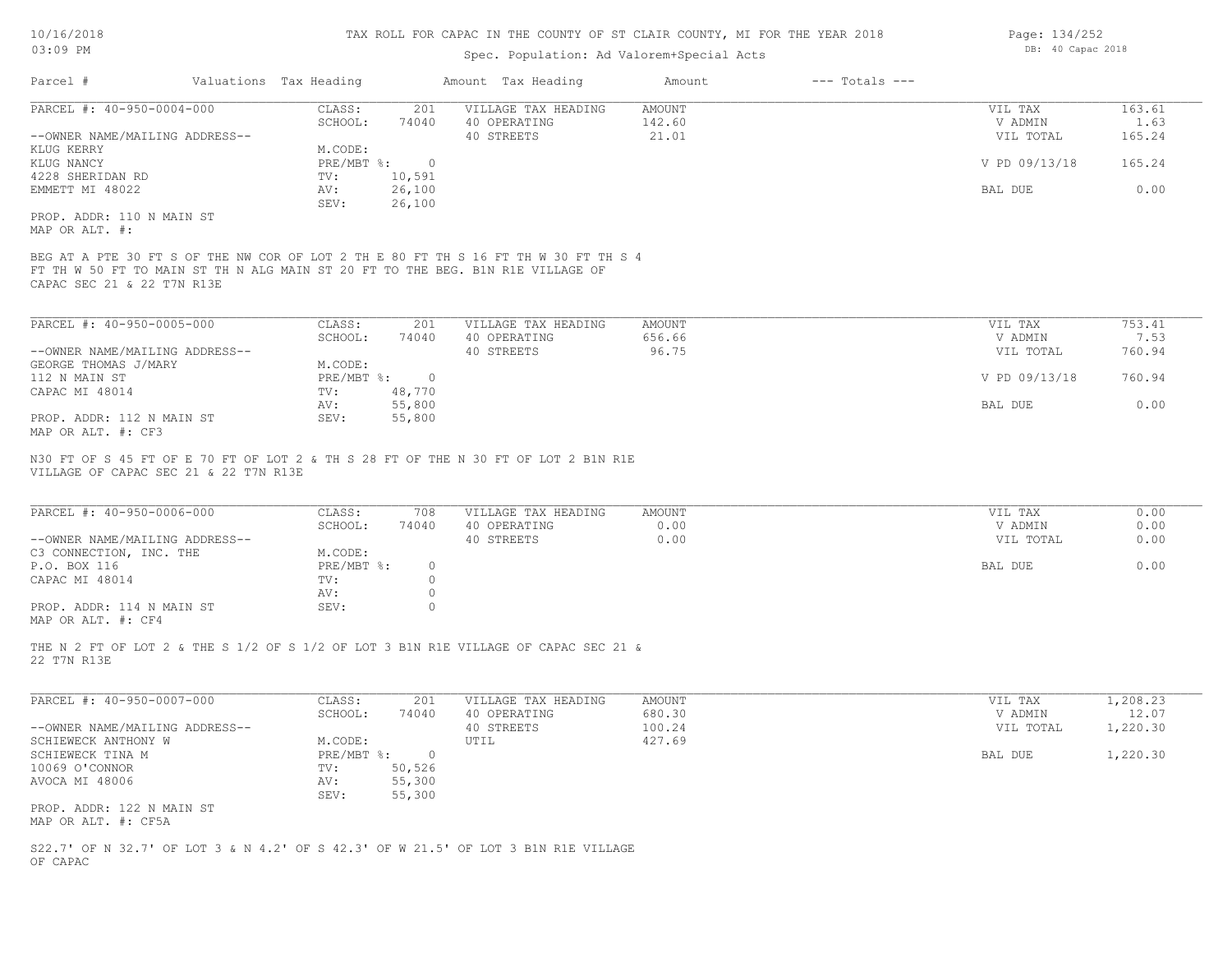# Spec. Population: Ad Valorem+Special Acts

| Page: 135/252 |                   |  |  |  |  |  |
|---------------|-------------------|--|--|--|--|--|
|               | DB: 40 Capac 2018 |  |  |  |  |  |

| Parcel #                       | Valuations Tax Heading |        | Amount Tax Heading  | Amount | $---$ Totals $---$ |               |        |
|--------------------------------|------------------------|--------|---------------------|--------|--------------------|---------------|--------|
| PARCEL #: 40-950-0008-000      | CLASS:                 | 201    | VILLAGE TAX HEADING | AMOUNT |                    | VIL TAX       | 652.84 |
|                                | SCHOOL:                | 74040  | 40 OPERATING        | 569.00 |                    | V ADMIN       | 6.52   |
| --OWNER NAME/MAILING ADDRESS-- |                        |        | 40 STREETS          | 83.84  |                    | VIL TOTAL     | 659.36 |
| GRUBB TODD E                   | M.CODE:                |        |                     |        |                    |               |        |
| 116 N MAIN ST                  | $PRE/MBT$ %:           |        |                     |        |                    | V PD 09/13/18 | 659.36 |
| CAPAC MI 48014                 | TV:                    | 42,260 |                     |        |                    |               |        |
|                                | AV:                    | 48,000 |                     |        |                    | BAL DUE       | 0.00   |
| PROP. ADDR: 116 N MAIN ST      | SEV:                   | 48,000 |                     |        |                    |               |        |
|                                |                        |        |                     |        |                    |               |        |

MAP OR ALT. #: CF5B

S23.55' OF N 56.25' OF LOT 3 EXC N 4.2' OF W 21.5' THEREOF B1N R1E VILLAGE OF CAPAC

| PARCEL #: 40-950-0009-000      | CLASS:     | 201    | VILLAGE TAX HEADING | AMOUNT | VIL TAX       | 496.19 |
|--------------------------------|------------|--------|---------------------|--------|---------------|--------|
|                                | SCHOOL:    | 74040  | 40 OPERATING        | 432.47 | V ADMIN       | 4.96   |
| --OWNER NAME/MAILING ADDRESS-- |            |        | 40 STREETS          | 63.72  | VIL TOTAL     | 501.15 |
| HULETT MARK/CYNTHIA            | M.CODE:    |        |                     |        |               |        |
| 738 HOWELL RD.                 | PRE/MBT %: |        |                     |        | V PD 07/30/18 | 501.15 |
| ALLENTON, MI 48002             | TV:        | 32,120 |                     |        |               |        |
|                                | AV:        | 63,500 |                     |        | BAL DUE       | 0.00   |
| PROP. ADDR: 124 N MAIN ST      | SEV:       | 63,500 |                     |        |               |        |
| MAP OR ALT. #: CF6             |            |        |                     |        |               |        |

R13E N 10 FT OF LOT 3 & THE S 14 FT OF LOT 4 B1N R1E VILLAGE OF CAPAC SEC 21 & 22 T7N

| PARCEL #: 40-950-0010-000      | CLASS:     | 201    | VILLAGE TAX HEADING | AMOUNT | VIL TAX       | 553.03 |
|--------------------------------|------------|--------|---------------------|--------|---------------|--------|
|                                | SCHOOL:    | 74040  | 40 OPERATING        | 482.01 | V ADMIN       | 5.53   |
| --OWNER NAME/MAILING ADDRESS-- |            |        | 40 STREETS          | 71.02  | VIL TOTAL     | 558.56 |
| CELANI DANIEL                  | M.CODE:    |        |                     |        |               |        |
| 1920 S ALLEN RD                | PRE/MBT %: | $\cap$ |                     |        | V PD 09/19/18 | 558.56 |
| SAINT CLAIR MI 48079-3307      | TV:        | 35,799 |                     |        |               |        |
|                                | AV:        | 41,500 |                     |        | BAL DUE       | 0.00   |
| PROP. ADDR: 126 N MAIN ST      | SEV:       | 41,500 |                     |        |               |        |
| MAP OR ALT. #: CF7             |            |        |                     |        |               |        |

 $\mathcal{L}_\mathcal{L} = \mathcal{L}_\mathcal{L} = \mathcal{L}_\mathcal{L} = \mathcal{L}_\mathcal{L} = \mathcal{L}_\mathcal{L} = \mathcal{L}_\mathcal{L} = \mathcal{L}_\mathcal{L} = \mathcal{L}_\mathcal{L} = \mathcal{L}_\mathcal{L} = \mathcal{L}_\mathcal{L} = \mathcal{L}_\mathcal{L} = \mathcal{L}_\mathcal{L} = \mathcal{L}_\mathcal{L} = \mathcal{L}_\mathcal{L} = \mathcal{L}_\mathcal{L} = \mathcal{L}_\mathcal{L} = \mathcal{L}_\mathcal{L}$ 

N23 1/2 FT OF S 1/2 OF LOT 4 B1N R1E VILLAGE OF CAPAC SEC 21 & 22 T7N R13E

| PARCEL #: 40-950-0011-000      | CLASS:       | 202    | VILLAGE TAX HEADING | AMOUNT | VIL TAX       | 168.75 |
|--------------------------------|--------------|--------|---------------------|--------|---------------|--------|
|                                | SCHOOL:      | 74040  | 40 OPERATING        | 147.08 | V ADMIN       | 1.68   |
| --OWNER NAME/MAILING ADDRESS-- |              |        | 40 STREETS          | 21.67  | VIL TOTAL     | 170.43 |
| SELECT LLC                     | M.CODE:      |        |                     |        |               |        |
| P.O. BOX 56                    | $PRE/MBT$ %: |        |                     |        | V PD 08/27/18 | 170.43 |
| CAPAC MI 48014                 | TV:          | 10,924 |                     |        |               |        |
|                                | AV:          | 11,600 |                     |        | BAL DUE       | 0.00   |
| PROP. ADDR: 128 N MAIN ST      | SEV:         | 11,600 |                     |        |               |        |
| MAP OR ALT. #: CF8             |              |        |                     |        |               |        |

N1/2 LOT 4 B1N R1E VILLAGE OF CAPAC SEC 21 & 22 T7N R13E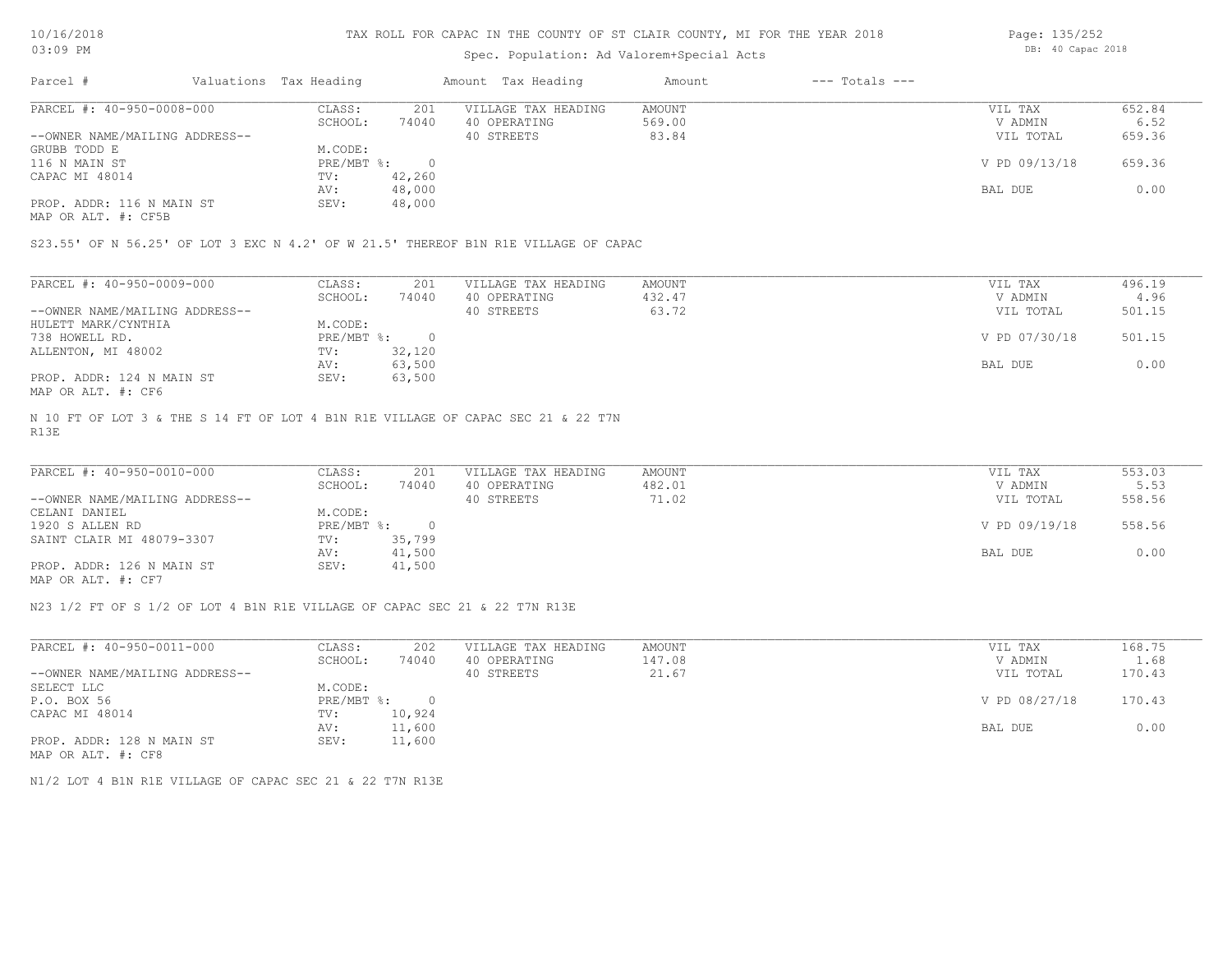## Spec. Population: Ad Valorem+Special Acts

| Parcel #                       | Valuations Tax Heading |        | Amount Tax Heading  | Amount | $---$ Totals $---$ |               |        |
|--------------------------------|------------------------|--------|---------------------|--------|--------------------|---------------|--------|
| PARCEL #: 40-950-0012-000      | CLASS:                 | 201    | VILLAGE TAX HEADING | AMOUNT |                    | VIL TAX       | 457.25 |
|                                | SCHOOL:                | 74040  | 40 OPERATING        | 398.53 |                    | V ADMIN       | 4.57   |
| --OWNER NAME/MAILING ADDRESS-- |                        |        | 40 STREETS          | 58.72  |                    | VIL TOTAL     | 461.82 |
| GASS-BECKER INS AGENCY INC     | M.CODE:                |        |                     |        |                    |               |        |
| 134 N MAIN ST                  | $PRE/MBT$ %:           |        |                     |        |                    | V PD 08/09/18 | 461.82 |
| CAPAC MI 48014-3142            | TV:                    | 29,599 |                     |        |                    |               |        |
|                                | AV:                    | 44,600 |                     |        |                    | BAL DUE       | 0.00   |
| PROP. ADDR: 134 N MAIN ST      | SEV:                   | 44,600 |                     |        |                    |               |        |
|                                |                        |        |                     |        |                    |               |        |

MAP OR ALT. #: CF9

LOT 5 B1N R1E VILLAGE OF CAPAC SEC 21 & 22 T7N R13E

| PARCEL #: 40-950-0013-000      | CLASS:     | 201    | VILLAGE TAX HEADING | AMOUNT | VIL TAX       | 419.27 |
|--------------------------------|------------|--------|---------------------|--------|---------------|--------|
|                                | SCHOOL:    | 74040  | 40 OPERATING        | 365.43 | V ADMIN       | 4.19   |
| --OWNER NAME/MAILING ADDRESS-- |            |        | 40 STREETS          | 53.84  | VIL TOTAL     | 423.46 |
| BECKER GERALD/SANDRA           | M.CODE:    |        |                     |        |               |        |
| PO BOX 158                     | PRE/MBT %: |        |                     |        | V PD 08/09/18 | 423.46 |
| 134 N MAIN ST                  | TV:        | 27,141 |                     |        |               |        |
| CAPAC MI 48014                 | AV:        | 48,600 |                     |        | BAL DUE       | 0.00   |
|                                | SEV:       | 48,600 |                     |        |               |        |
| PROP. ADDR: 136 N MAIN ST      |            |        |                     |        |               |        |

MAP OR ALT. #: CF10

B1N R1E VILLAGE OF CAPAC SEC 21 & 22 T7N R13E S21.5 FT OF LOT 6 & N 0.66 FT OF S 22.16 FT OF W 53.25 FT OF E 80.75 FT OF LOT 6

| PARCEL #: 40-950-0014-000      | CLASS:     | 201    | VILLAGE TAX HEADING | AMOUNT | VIL TAX       | 411.89 |
|--------------------------------|------------|--------|---------------------|--------|---------------|--------|
|                                | SCHOOL:    | 74040  | 40 OPERATING        | 359.00 | V ADMIN       | 4.11   |
| --OWNER NAME/MAILING ADDRESS-- |            |        | 40 STREETS          | 52.89  | VIL TOTAL     | 416.00 |
| KS PROPERTIES LLC              | M.CODE:    |        |                     |        |               |        |
| 25 S MAIN ST                   | PRE/MBT %: |        |                     |        | V PD 09/13/18 | 416.00 |
| YALE MI 48097                  | TV:        | 26,663 |                     |        |               |        |
|                                | AV:        | 34,200 |                     |        | BAL DUE       | 0.00   |
| PROP. ADDR: 138 N MAIN ST      | SEV:       | 34,200 |                     |        |               |        |
|                                |            |        |                     |        |               |        |

MAP OR ALT. #: CF11A

W1/2 OF N 53.5 FT OF LOT 6 B1N R1E VILLAGE OF CAPAC SEC 21 & 22 T7N R13E

| PARCEL #: 40-950-0015-000       | CLASS:     | 201    | VILLAGE TAX HEADING | AMOUNT | VIL TAX       | 667.21 |
|---------------------------------|------------|--------|---------------------|--------|---------------|--------|
|                                 | SCHOOL:    | 74040  | 40 OPERATING        | 581.53 | V ADMIN       | 6.67   |
| --OWNER NAME/MAILING ADDRESS--  |            |        | 40 STREETS          | 85.68  | VIL TOTAL     | 673.88 |
| KS PROPERTIES, L.L.C.           | M.CODE:    |        |                     |        |               |        |
| 25 S. MAIN ST.                  | PRE/MBT %: |        |                     |        | V PD 09/13/18 | 673.88 |
| YALE MI 48097                   | TV:        | 43,190 |                     |        |               |        |
|                                 | AV:        | 46,400 |                     |        | BAL DUE       | 0.00   |
| PROP. ADDR: 102 E CHURCH STREET | SEV:       | 46,400 |                     |        |               |        |

MAP OR ALT. #: CF11B

B1N R1E VILLAGE OF CAPAC SEC 21 & 22 T7N R13E E1/2 OF N 53.5 FT OF LOT 6 EXC N 0.66 FT OF S 22.16 FT OF W 53.25 FT OF E 80.75 FT Page: 136/252 DB: 40 Capac 2018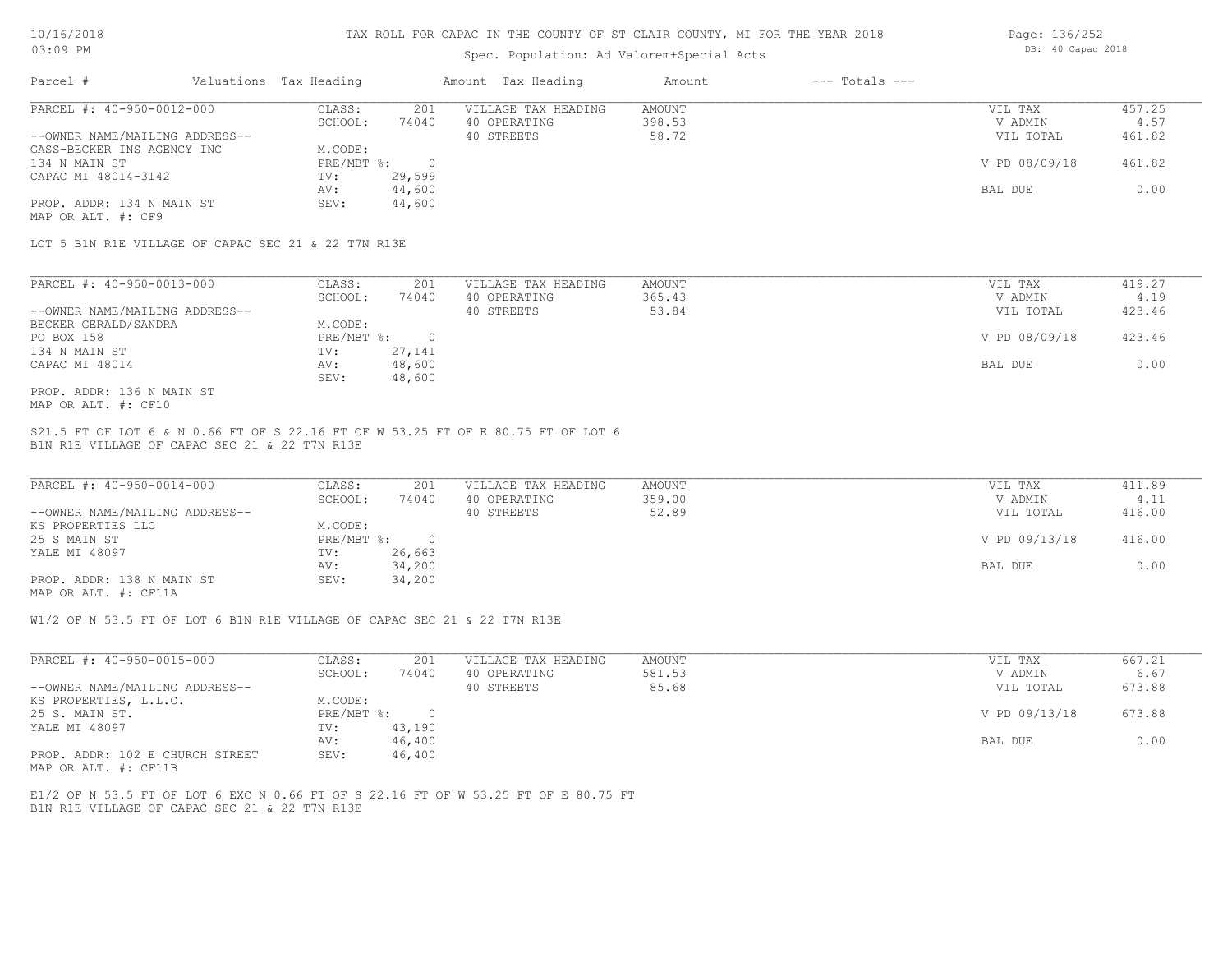## Spec.

| 03:09 PM |                        | DB: 40 Capac 2018  |        |                |  |
|----------|------------------------|--------------------|--------|----------------|--|
| Parcel   | Valuations Tax Heading | Amount Tax Heading | Amount | --- Totals --- |  |

Page: 137/252

| PARCEL #: 40-950-0016-000       | CLASS:       | 401    | VILLAGE TAX HEADING | AMOUNT | VIL TAX       | 658.40 |
|---------------------------------|--------------|--------|---------------------|--------|---------------|--------|
|                                 | SCHOOL:      | 74040  | 40 OPERATING        | 573.85 | V ADMIN       | 6.58   |
| --OWNER NAME/MAILING ADDRESS--  |              |        | 40 STREETS          | 84.55  | VIL TOTAL     | 664.98 |
| CANCILLA FRANK JR               | M.CODE:      | COREL  |                     |        |               |        |
| 106 E CHURCH STREET             | $PRE/MBT$ %: | 100    |                     |        | V PD 09/07/18 | 664.98 |
| CAPAC MI 48014-3112             | TV:          | 42,620 |                     |        |               |        |
|                                 | AV:          | 55,500 |                     |        | BAL DUE       | 0.00   |
| PROP. ADDR: 106 E CHURCH STREET | SEV:         | 55,500 |                     |        |               |        |

MAP OR ALT. #: CF12

W1/2 OF LOTS 7 & 8 EXC S 25' OF W 1/2 OF LOT 8 B1N R1E VILLAGE OF CAPAC

| PARCEL #: 40-950-0017-000       | CLASS:  | 401            | VILLAGE TAX HEADING | AMOUNT | VIL TAX       | 276.78 |
|---------------------------------|---------|----------------|---------------------|--------|---------------|--------|
|                                 | SCHOOL: | 74040          | 40 OPERATING        | 241.24 | V ADMIN       | 2.76   |
| --OWNER NAME/MAILING ADDRESS--  |         |                | 40 STREETS          | 35.54  | VIL TOTAL     | 279.54 |
| MCCOY SANDRA A                  | M.CODE: | COREL          |                     |        |               |        |
| FLASHER JEFFREY P               |         | PRE/MBT %: 100 |                     |        | V PD 09/07/18 | 279.54 |
| 108 E CHURCH STREET             | TV:     | 17,917         |                     |        |               |        |
| CAPAC MI 48014-3112             | AV:     | 28,100         |                     |        | BAL DUE       | 0.00   |
|                                 | SEV:    | 28,100         |                     |        |               |        |
| PROP. ADDR: 108 E CHURCH STREET |         |                |                     |        |               |        |

MAP OR ALT. #: CF13

E1/2 OF LOTS 7 & 8 EXC S 25' B1N R1E VILLAGE OF CAPAC

| PARCEL #: 40-950-0018-000      | CLASS:         | 401    | VILLAGE TAX HEADING | AMOUNT | VIL TAX       | 848.58 |
|--------------------------------|----------------|--------|---------------------|--------|---------------|--------|
|                                | SCHOOL:        | 74040  | 40 OPERATING        | 739.60 | V ADMIN       | 8.48   |
| --OWNER NAME/MAILING ADDRESS-- |                |        | 40 STREETS          | 108.98 | VIL TOTAL     | 857.06 |
| NEMECEK CARMEN K               | M.CODE:        |        |                     |        |               |        |
| STEWART WHITNEY H              | PRE/MBT %: 100 |        |                     |        | V PD 09/19/18 | 857.06 |
| PO BOX 397                     | TV:            | 54,930 |                     |        |               |        |
| CAPAC MI 48014                 | AV:            | 79,900 |                     |        | BAL DUE       | 0.00   |
|                                | SEV:           | 79,900 |                     |        |               |        |
| PROP. ADDR: 107 N WALKER ST    |                |        |                     |        |               |        |

MAP OR ALT. #: CF14

N56' OF LOT 9 & S 25' OF LOT 8 B1N R1E VILLAGE OF CAPAC

| PARCEL #: 40-950-0019-000      | CLASS:       | 401    | VILLAGE TAX HEADING | AMOUNT | VIL TAX       | 429.75 |
|--------------------------------|--------------|--------|---------------------|--------|---------------|--------|
|                                | SCHOOL:      | 74040  | 40 OPERATING        | 374.56 | V ADMIN       | 4.29   |
| --OWNER NAME/MAILING ADDRESS-- |              |        | 40 STREETS          | 55.19  | VIL TOTAL     | 434.04 |
| SPILLER GEO/THELMA             | M.CODE:      |        |                     |        |               |        |
| 105 N WALKER ST                | $PRE/MBT$ %: | 100    |                     |        | V PD 09/06/18 | 434.04 |
| CAPAC MI 48014-3168            | TV:          | 27,819 |                     |        |               |        |
|                                | AV:          | 39,100 |                     |        | BAL DUE       | 0.00   |
| PROP. ADDR: 105 N WALKER ST    | SEV:         | 39,100 |                     |        |               |        |
|                                |              |        |                     |        |               |        |

MAP OR ALT. #: CF15

S19 FT OF LOT 9 & N 1/2 OF LOT 10 B1N R1E VILLAGE OF CAPAC SEC 21 & 22 T7N R13E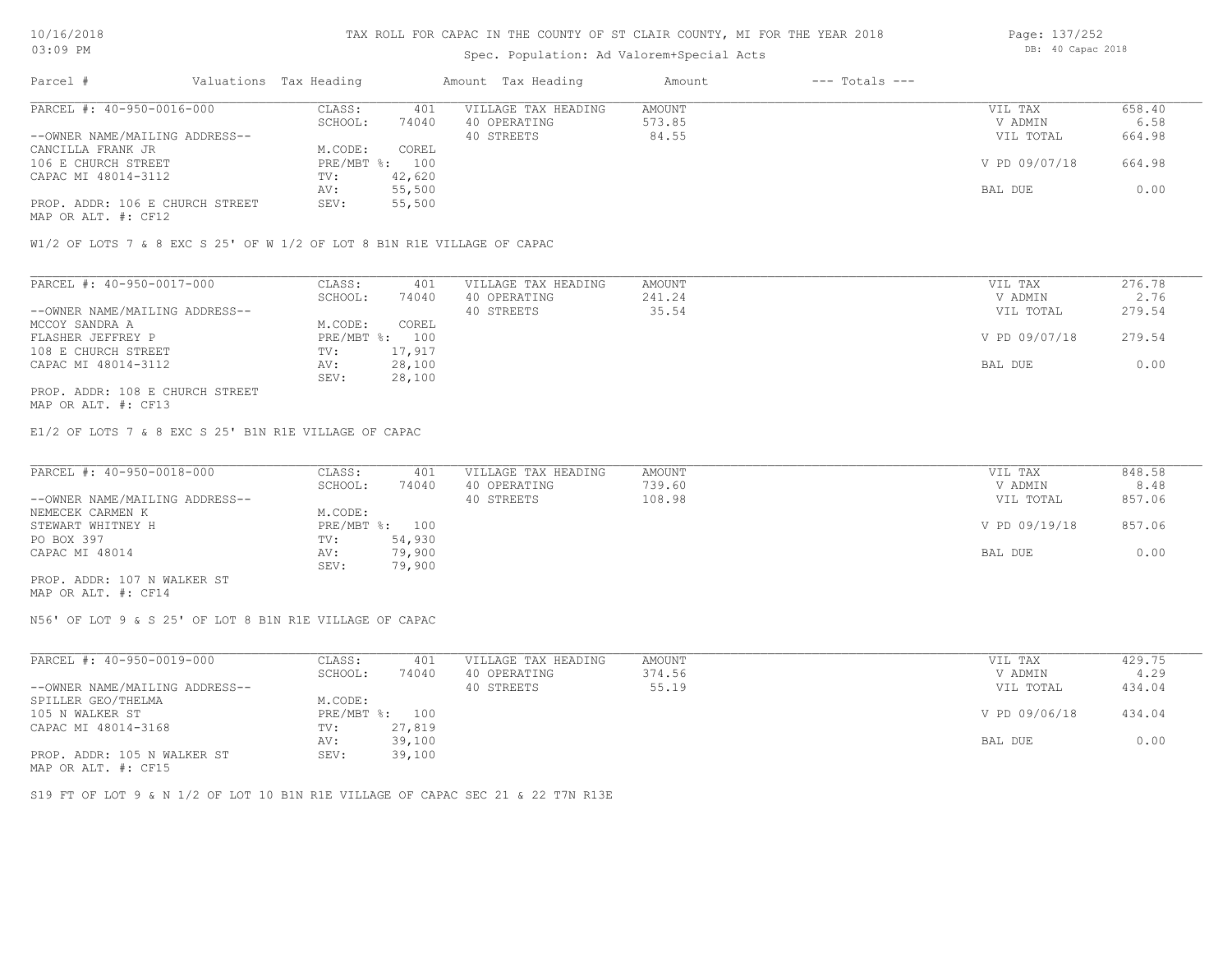# Spec. Population: Ad Valorem+Special Acts

Page: 138/252 DB: 40 Capac 2018

| Parcel #                                                                                | Valuations Tax Heading    |        | Amount Tax Heading  | Amount | $---$ Totals $---$ |               |        |
|-----------------------------------------------------------------------------------------|---------------------------|--------|---------------------|--------|--------------------|---------------|--------|
| PARCEL #: 40-950-0020-000                                                               | CLASS:                    | 401    | VILLAGE TAX HEADING | AMOUNT |                    | VIL TAX       | 374.00 |
|                                                                                         | SCHOOL:                   | 74040  | 40 OPERATING        | 325.97 |                    | V ADMIN       | 3.74   |
| --OWNER NAME/MAILING ADDRESS--                                                          |                           |        | 40 STREETS          | 48.03  |                    | VIL TOTAL     | 377.74 |
| GROENEWOUD PAUL B II                                                                    | M.CODE:                   |        |                     |        |                    |               |        |
| 7589 25 MILE RD                                                                         | $PRE/MBT$ $\frac{6}{3}$ : |        |                     |        |                    | V PD 09/13/18 | 377.74 |
| UTICA MI 48316-1809                                                                     | TV:                       | 24,210 |                     |        |                    |               |        |
|                                                                                         | AV:                       | 34,500 |                     |        |                    | BAL DUE       | 0.00   |
| PROP. ADDR: 103 N WALKER ST<br>MAP OR ALT. #: CF16                                      | SEV:                      | 34,500 |                     |        |                    |               |        |
| S37.5 FT OF LOT 10 & N 10 FT OF LOT 12 B1N R1E VILLAGE OF CAPAC SEC 21 & 22 T7N<br>R13E |                           |        |                     |        |                    |               |        |
| PARCEL #: 40-950-0021-000                                                               | CLASS:                    | 201    | VILLAGE TAX HEADING | AMOUNT |                    | VIL TAX       | 810.86 |
|                                                                                         | SCHOOL:                   | 74040  | 40 OPERATING        | 706.73 |                    | V ADMIN       | 8.10   |
| --OWNER NAME/MAILING ADDRESS--                                                          |                           |        | 40 STREETS          | 104.13 |                    | VIL TOTAL     | 818.96 |
| יחיד נוסגואים מגרי מגתגים                                                               | M CODE.                   |        |                     |        |                    |               |        |

| CAPAC CAR WASH, LLC           | M.CODE:      |        |  |         |        |
|-------------------------------|--------------|--------|--|---------|--------|
| 1915 N VAN DYKE RD            | $PRE/MBT$ %: |        |  | BAL DUE | 818.96 |
| IMLAY CITY MI 48444-9522      | TV:          | 52,489 |  |         |        |
|                               | AV:          | 58,300 |  |         |        |
| PROP. ADDR: 105 E MILL STREET | SEV:         | 58,300 |  |         |        |
| MAP OR ALT. #: CF17           |              |        |  |         |        |

#### LOT 11 B1N R1E VILLAGE OF CAPAC

| PARCEL #: 40-950-0022-000                    | CLASS:     | 201      | VILLAGE TAX HEADING | AMOUNT   | VIL TAX                | 1,321.10 |
|----------------------------------------------|------------|----------|---------------------|----------|------------------------|----------|
|                                              | SCHOOL:    | 74040    | 40 OPERATING        | 1,151.44 | V ADMIN                | 13.21    |
| --OWNER NAME/MAILING ADDRESS--               |            |          | 40 STREETS          | 169.66   | VIL TOTAL              | 1,334.31 |
| SHULL WILLIAM T                              | M.CODE:    |          |                     |          |                        |          |
| 306 N MAIN ST                                | PRE/MBT %: | $\Omega$ |                     |          | V PD 07/18/18 1,334.31 |          |
| CAPAC MI 48014-3700                          | TV:        | 85,517   |                     |          |                        |          |
|                                              | AV:        | 100,100  |                     |          | BAL DUE                | 0.00     |
| PROP. ADDR: 101 N WALKER ST<br>$\frac{1}{2}$ | SEV:       | 100,100  |                     |          |                        |          |

 $\mathcal{L}_\mathcal{L} = \mathcal{L}_\mathcal{L} = \mathcal{L}_\mathcal{L} = \mathcal{L}_\mathcal{L} = \mathcal{L}_\mathcal{L} = \mathcal{L}_\mathcal{L} = \mathcal{L}_\mathcal{L} = \mathcal{L}_\mathcal{L} = \mathcal{L}_\mathcal{L} = \mathcal{L}_\mathcal{L} = \mathcal{L}_\mathcal{L} = \mathcal{L}_\mathcal{L} = \mathcal{L}_\mathcal{L} = \mathcal{L}_\mathcal{L} = \mathcal{L}_\mathcal{L} = \mathcal{L}_\mathcal{L} = \mathcal{L}_\mathcal{L}$ 

MAP OR ALT. #: CF18

LOT 12 EXC N 10 FT THEREOF B1N R1E VILLAGE OF CAPAC SEC 21 & 22 T7N R13E

| PARCEL #: 40-950-0023-000      | CLASS:  | 401            | VILLAGE TAX HEADING | AMOUNT | VIL TAX       | 466.26 |
|--------------------------------|---------|----------------|---------------------|--------|---------------|--------|
|                                | SCHOOL: | 74040          | 40 OPERATING        | 406.38 | V ADMIN       | 4.66   |
| --OWNER NAME/MAILING ADDRESS-- |         |                | 40 STREETS          | 59.88  | VIL TOTAL     | 470.92 |
| SCHRADER C M /BALDWIN M        | M.CODE: | 00LSB          |                     |        |               |        |
| 201 E MILL ST                  |         | PRE/MBT %: 100 |                     |        | V PD 08/23/18 | 470.92 |
| CAPAC MI 48014-3155            | TV:     | 30,182         |                     |        |               |        |
|                                | AV:     | 41,800         |                     |        | BAL DUE       | 0.00   |
| PROP. ADDR: 201 E MILL STREET  | SEV:    | 41,800         |                     |        |               |        |
| MAP OR ALT. #: CF19            |         |                |                     |        |               |        |

S96 FT OF LOT 1 B1N R2E VILLAGE OF CAPAC SEC 21 & 22 T7N R13E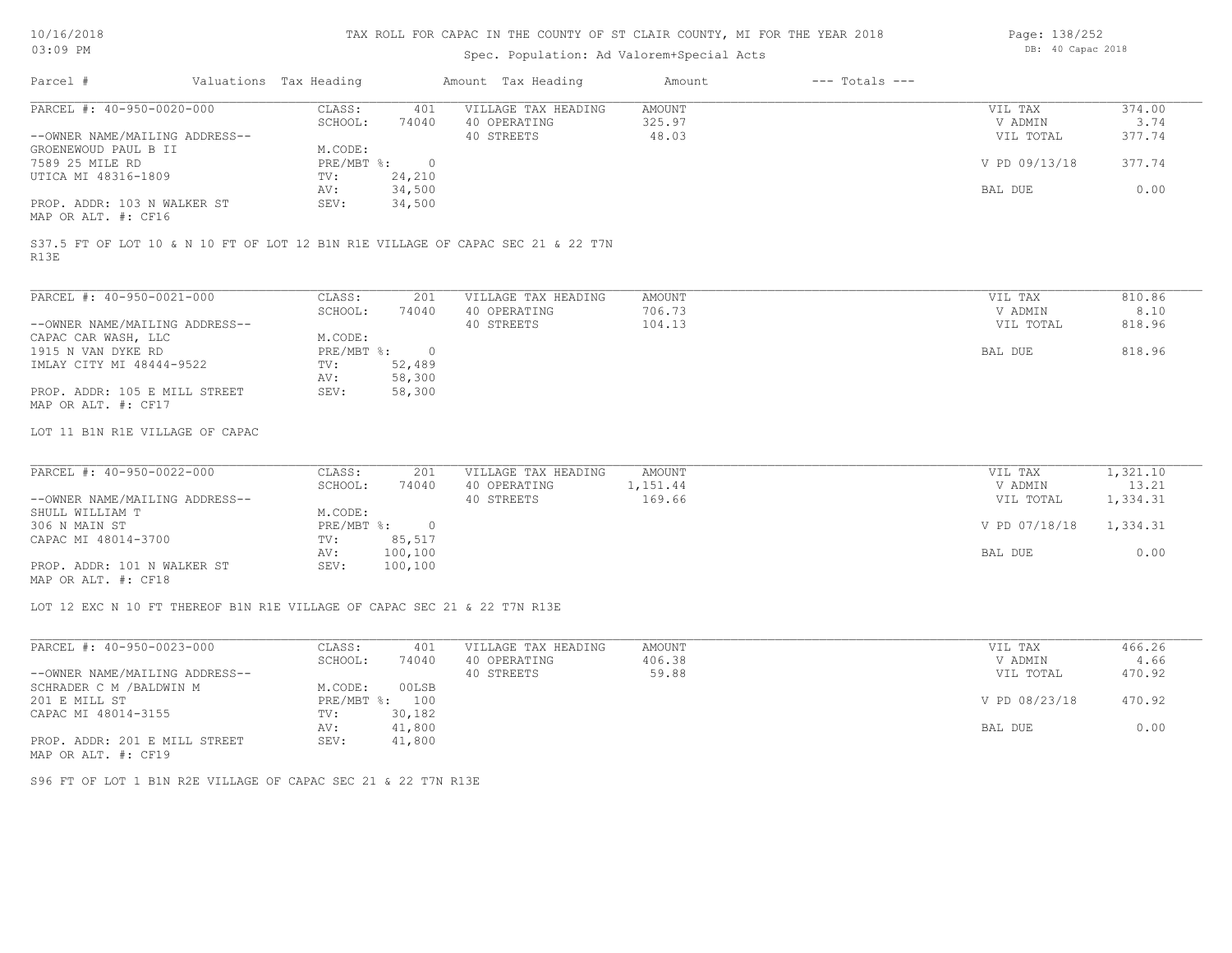## Spec. Population: Ad Valorem+Special Acts

| Parcel #                       | Valuations Tax Heading |        | Amount Tax Heading  | Amount | $---$ Totals $---$ |               |        |
|--------------------------------|------------------------|--------|---------------------|--------|--------------------|---------------|--------|
| PARCEL #: 40-950-0024-000      | CLASS:                 | 401    | VILLAGE TAX HEADING | AMOUNT |                    | VIL TAX       | 603.02 |
|                                | SCHOOL:                | 74040  | 40 OPERATING        | 525.58 |                    | V ADMIN       | 6.03   |
| --OWNER NAME/MAILING ADDRESS-- |                        |        | 40 STREETS          | 77.44  |                    | VIL TOTAL     | 609.05 |
| HAZEL ROBERT/MARY              | M.CODE:                |        |                     |        |                    |               |        |
| 104 N WALKER ST                | PRE/MBT %: 100         |        |                     |        |                    | V PD 09/06/18 | 609.05 |
| CAPAC MI 48014-3167            | TV:                    | 39,035 |                     |        |                    |               |        |
|                                | AV:                    | 56,000 |                     |        |                    | BAL DUE       | 0.00   |
| PROP. ADDR: 104 N WALKER ST    | SEV:                   | 56,000 |                     |        |                    |               |        |

MAP OR ALT. #: CF20

N54' OF LOT 1, LOT 2 EXC S 96' & S 19' OF LOT 3 B1N R2E VILLAGE OF CAPAC

| PARCEL #: 40-950-0025-000      | CLASS:       | 401    | VILLAGE TAX HEADING | AMOUNT | VIL TAX       | 382.69 |
|--------------------------------|--------------|--------|---------------------|--------|---------------|--------|
|                                | SCHOOL:      | 74040  | 40 OPERATING        | 333.55 | V ADMIN       | 3.82   |
| --OWNER NAME/MAILING ADDRESS-- |              |        | 40 STREETS          | 49.14  | VIL TOTAL     | 386.51 |
| MORAN ROBERT                   | M.CODE:      |        |                     |        |               |        |
| MORAN PATRICIA                 | $PRE/MBT$ %: |        |                     |        | V PD 09/13/18 | 386.51 |
| 3188 MAIN ST                   | TV:          | 24,773 |                     |        |               |        |
| EMMETT MI 48022                | AV:          | 34,800 |                     |        | BAL DUE       | 0.00   |
|                                | SEV:         | 34,800 |                     |        |               |        |
| PROP. ADDR: 203 E MILL STREET  |              |        |                     |        |               |        |

MAP OR ALT. #: CF21A

S96 FT OF LOT 2 B1N R2E VILLAGE OF CAPAC SEC 21 & 22 T7N R13E

| PARCEL #: 40-950-0026-000      | CLASS:  | 401            | VILLAGE TAX HEADING | AMOUNT | VIL TAX       | 650.29 |
|--------------------------------|---------|----------------|---------------------|--------|---------------|--------|
|                                | SCHOOL: | 74040          | 40 OPERATING        | 566.78 | V ADMIN       | 6.50   |
| --OWNER NAME/MAILING ADDRESS-- |         |                | 40 STREETS          | 83.51  | VIL TOTAL     | 656.79 |
| NEMECEK JOSEPH/ CAROL          | M.CODE: |                |                     |        |               |        |
| 106 N WALKER ST                |         | PRE/MBT %: 100 |                     |        | V PD 09/21/18 | 656.79 |
| CAPAC MI 48014-3167            | TV:     | 42,095         |                     |        |               |        |
|                                | AV:     | 56,700         |                     |        | BAL DUE       | 0.00   |
| PROP. ADDR: 106 N WALKER ST    | SEV:    | 56,700         |                     |        |               |        |
| MAP OR ALT. #: CF21B           |         |                |                     |        |               |        |

LOT 3 EXC S 19' LOT 4 B1N R2E VILLAGE OF CAPAC

| PARCEL #: 40-950-0027-000      | CLASS:     | 401    | VILLAGE TAX HEADING | AMOUNT | VIL TAX       | 264.25 |
|--------------------------------|------------|--------|---------------------|--------|---------------|--------|
|                                | SCHOOL:    | 74040  | 40 OPERATING        | 230.32 | V ADMIN       | 2.64   |
| --OWNER NAME/MAILING ADDRESS-- |            |        | 40 STREETS          | 33.93  | VIL TOTAL     | 266.89 |
| NEMECEK JOSEPH J               | M.CODE:    |        |                     |        |               |        |
| NEMECEK C A                    | PRE/MBT %: |        |                     |        | V PD 09/21/18 | 266.89 |
| 106 N WALKER ST                | TV:        | 17,106 |                     |        |               |        |
| CAPAC MI 48014                 | AV:        | 38,000 |                     |        | BAL DUE       | 0.00   |
|                                | SEV:       | 38,000 |                     |        |               |        |
| PROP. ADDR: 108 N WALKER ST    |            |        |                     |        |               |        |

MAP OR ALT. #: CF22

LOT 5 B1N R2E VILLAGE OF CAPAC SEC 21 & 22 T7N R13E

Page: 139/252 DB: 40 Capac 2018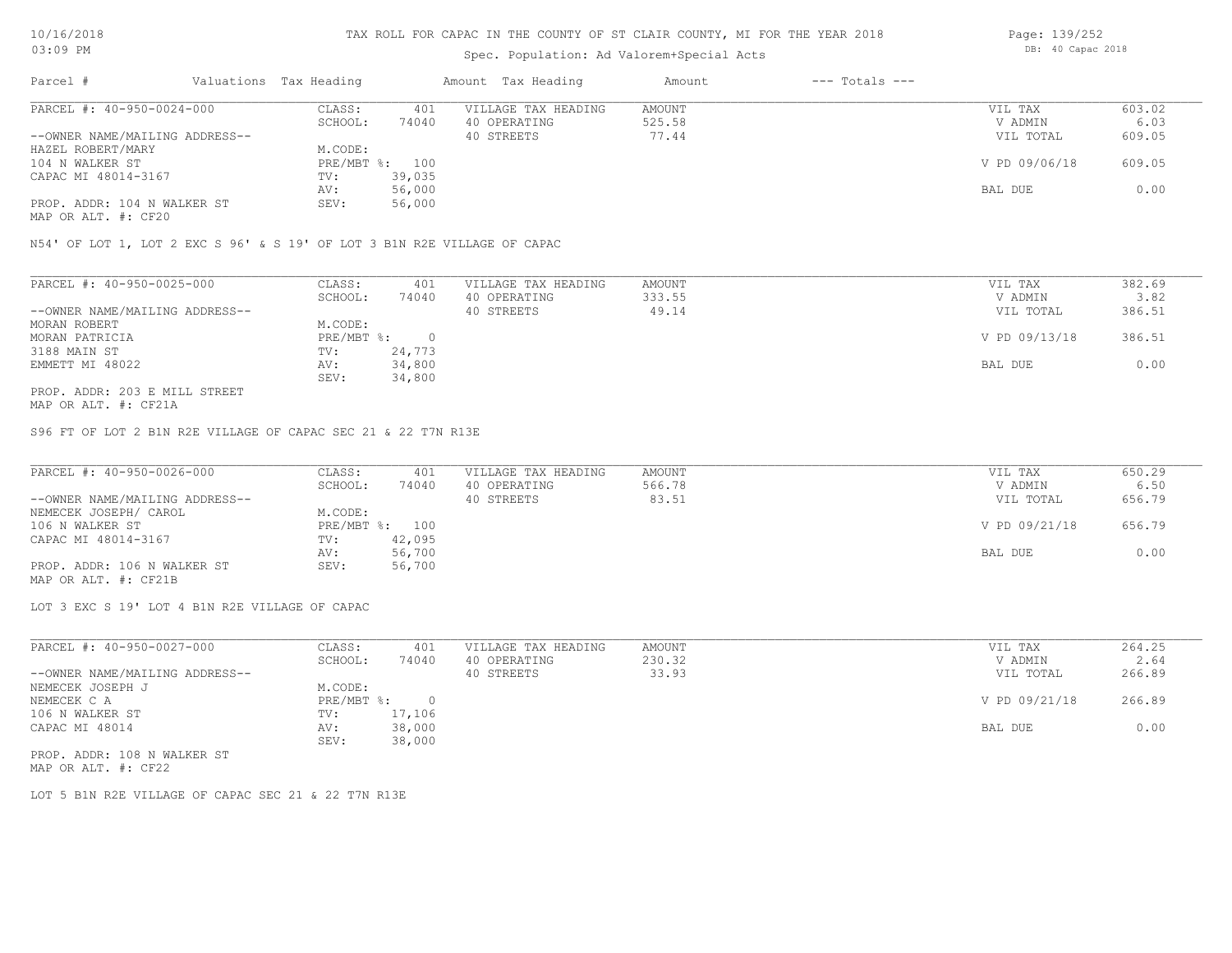# Spec. Population: Ad Valorem+Special Acts

| Parcel #                        | Valuations Tax Heading |        | Amount Tax Heading  | Amount | $---$ Totals $---$ |               |        |
|---------------------------------|------------------------|--------|---------------------|--------|--------------------|---------------|--------|
| PARCEL #: 40-950-0028-000       | CLASS:                 | 401    | VILLAGE TAX HEADING | AMOUNT |                    | VIL TAX       | 341.05 |
|                                 | SCHOOL:                | 74040  | 40 OPERATING        | 297.25 |                    | V ADMIN       | 3.41   |
| --OWNER NAME/MAILING ADDRESS--  |                        |        | 40 STREETS          | 43.80  |                    | VIL TOTAL     | 344.46 |
| PROPERTY MANAGEMENT TEAM INC    | M.CODE:                |        |                     |        |                    |               |        |
| 14366 FISHER                    | $PRE/MBT$ %:           |        |                     |        |                    | V PD 09/21/18 | 344.46 |
| BROWN CITY MI 48416             | TV:                    | 22,077 |                     |        |                    |               |        |
|                                 | AV:                    | 31,900 |                     |        |                    | BAL DUE       | 0.00   |
| PROP. ADDR: 202 E CHURCH STREET | SEV:                   | 31,900 |                     |        |                    |               |        |
|                                 |                        |        |                     |        |                    |               |        |

MAP OR ALT. #: CF23

W1/2 OF LOT 6 B1N R2E VILLAGE OF CAPAC SEC 21 & 22 T7N R13E

| PARCEL #: 40-950-0029-000       | CLASS:     | 401    | VILLAGE TAX HEADING | AMOUNT | VIL TAX       | 306.44 |
|---------------------------------|------------|--------|---------------------|--------|---------------|--------|
|                                 | SCHOOL:    | 74040  | 40 OPERATING        | 267.09 | V ADMIN       | 3.06   |
| --OWNER NAME/MAILING ADDRESS--  |            |        | 40 STREETS          | 39.35  | VIL TOTAL     | 309.50 |
| HOOVER JAMES/JANE               | M.CODE:    |        |                     |        |               |        |
| 5997 STERLING RD                | PRE/MBT %: |        |                     |        | V PD 09/13/18 | 309.50 |
| CAPAC MI 48014                  | TV:        | 19,837 |                     |        |               |        |
|                                 | AV:        | 28,800 |                     |        | BAL DUE       | 0.00   |
| PROP. ADDR: 204 E CHURCH STREET | SEV:       | 28,800 |                     |        |               |        |
| MAP OR ALT. #: CF24             |            |        |                     |        |               |        |

E1/2 OF LOT 6 B1N R2E VILLAGE OF CAPAC SEC 21 & 22 T7N R13E

| PARCEL #: 40-950-0030-000       | CLASS:  | 401            | VILLAGE TAX HEADING | AMOUNT | VIL TAX       | 802.07 |
|---------------------------------|---------|----------------|---------------------|--------|---------------|--------|
|                                 | SCHOOL: | 74040          | 40 OPERATING        | 699.07 | V ADMIN       | 8.02   |
| --OWNER NAME/MAILING ADDRESS--  |         |                | 40 STREETS          | 103.00 | VIL TOTAL     | 810.09 |
| NEMECEK JOSHUA J                | M.CODE: | 00LSB          |                     |        |               |        |
| 208 E CHURCH STREET             |         | PRE/MBT %: 100 |                     |        | V PD 08/23/18 | 810.09 |
| CAPAC MI 48014-3114             | TV:     | 51,920         |                     |        |               |        |
|                                 | AV:     | 59,300         |                     |        | BAL DUE       | 0.00   |
| PROP. ADDR: 208 E CHURCH STREET | SEV:    | 59,300         |                     |        |               |        |
| MAP OR ALT. #: CF25             |         |                |                     |        |               |        |

LOT 7 B1N R2E VILLAGE OF CAPAC SEC 21 & 22 T7N R13E

| PARCEL #: 40-950-0031-000       | CLASS:     | 401      | VILLAGE TAX HEADING | AMOUNT | VIL TAX       | 416.76 |
|---------------------------------|------------|----------|---------------------|--------|---------------|--------|
|                                 | SCHOOL:    | 74040    | 40 OPERATING        | 363.24 | V ADMIN       | 4.16   |
| --OWNER NAME/MAILING ADDRESS--  |            |          | 40 STREETS          | 53.52  | VIL TOTAL     | 420.92 |
| ANDERSEN FAMILY TRUST           | M.CODE:    |          |                     |        |               |        |
| 6150 ATTICA RD                  | PRE/MBT %: | $\Omega$ |                     |        | V PD 08/21/18 | 420.92 |
| IMLAY CITY MI 48444             | TV:        | 26,978   |                     |        |               |        |
|                                 | AV:        | 39,400   |                     |        | BAL DUE       | 0.00   |
| PROP. ADDR: 107 N HUNTER STREET | SEV:       | 39,400   |                     |        |               |        |
| MAP OR ALT. #: CF26             |            |          |                     |        |               |        |

LOT 8 B1N R2E VILLAGE OF CAPAC SEC 21 & 22 T7N R13E

Page: 140/252 DB: 40 Capac 2018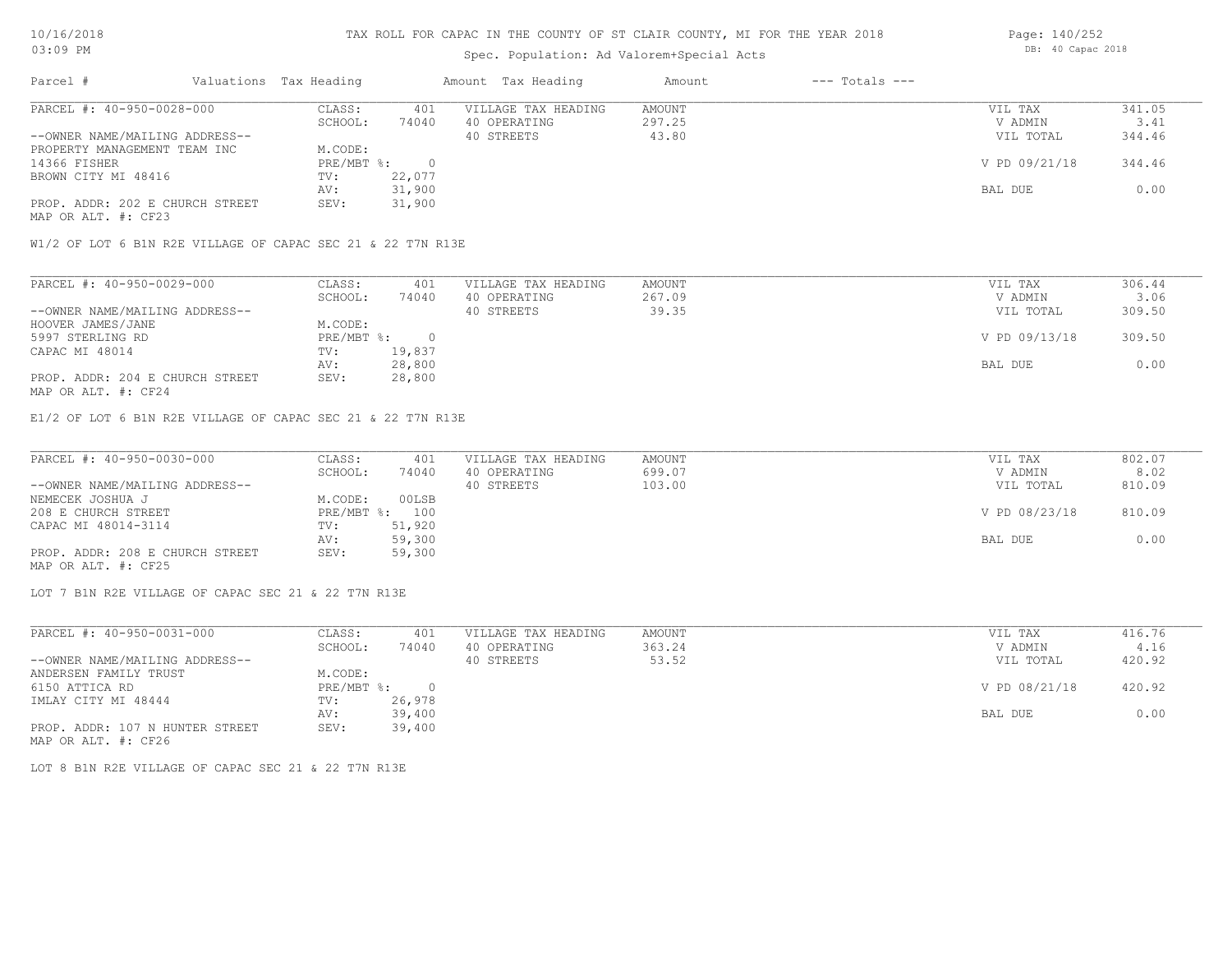## 10/16/2018 03:09 PM

## TAX ROLL FOR CAPAC IN THE COUNTY OF ST CLAIR COUNTY, MI FOR THE YEAR 2018

# Spec. Population: Ad Valorem+Special Acts

| Parcel #                        | Valuations Tax Heading |                | Amount Tax Heading  | Amount | $---$ Totals $---$ |               |        |
|---------------------------------|------------------------|----------------|---------------------|--------|--------------------|---------------|--------|
| PARCEL #: 40-950-0032-000       | CLASS:                 | 401            | VILLAGE TAX HEADING | AMOUNT |                    | VIL TAX       | 587.04 |
|                                 | SCHOOL:                | 74040          | 40 OPERATING        | 511.65 |                    | V ADMIN       | 5.87   |
| --OWNER NAME/MAILING ADDRESS--  |                        |                | 40 STREETS          | 75.39  |                    | VIL TOTAL     | 592.91 |
| WOOLNER TRICIA L                | M.CODE:                |                |                     |        |                    |               |        |
| 105 N HUNTER STREET             |                        | PRE/MBT %: 100 |                     |        |                    | V PD 08/09/18 | 592.91 |
| CAPAC MI 48014-3124             | TV:                    | 38,000         |                     |        |                    |               |        |
|                                 | AV:                    | 38,000         |                     |        |                    | BAL DUE       | 0.00   |
| PROP. ADDR: 105 N HUNTER STREET | SEV:                   | 38,000         |                     |        |                    |               |        |
| MAP OR ALT. #: CF27             |                        |                |                     |        |                    |               |        |
|                                 |                        |                |                     |        |                    |               |        |

LOT 9 B1N R2E VILLAGE OF CAPAC SEC 21 & 22 T7N R13E

| PARCEL #: 40-950-0033-000       | CLASS:  | 401            | VILLAGE TAX HEADING | AMOUNT | VIL TAX       | 490.08 |
|---------------------------------|---------|----------------|---------------------|--------|---------------|--------|
|                                 | SCHOOL: | 74040          | 40 OPERATING        | 427.14 | V ADMIN       | 4.90   |
| --OWNER NAME/MAILING ADDRESS--  |         |                | 40 STREETS          | 62.94  | VIL TOTAL     | 494.98 |
| HOSKEY ANTHONY                  | M.CODE: |                |                     |        |               |        |
| 103 N HUNTER STREET             |         | PRE/MBT %: 100 |                     |        | V PD 07/25/18 | 494.98 |
| CAPAC, MI 48014                 | TV:     | 31,724         |                     |        |               |        |
|                                 | AV:     | 44,400         |                     |        | BAL DUE       | 0.00   |
| PROP. ADDR: 103 N HUNTER STREET | SEV:    | 44,400         |                     |        |               |        |
| MAP OR ALT. #: CF28             |         |                |                     |        |               |        |

LOT 10 B1N R2E VILLAGE OF CAPAC SEC 21 & 22 T7N R13E

| PARCEL #: 40-950-0034-000      | CLASS:     | 401    | VILLAGE TAX HEADING | AMOUNT | VIL TAX       | 568.42 |
|--------------------------------|------------|--------|---------------------|--------|---------------|--------|
|                                | SCHOOL:    | 74040  | 40 OPERATING        | 495.42 | V ADMIN       | 5.68   |
| --OWNER NAME/MAILING ADDRESS-- |            |        | 40 STREETS          | 73.00  | VIL TOTAL     | 574.10 |
| WEISS TROY                     | M.CODE:    |        |                     |        |               |        |
| WEISS KIM                      | PRE/MBT %: |        |                     |        | V PD 09/21/18 | 574.10 |
| 207 E MILL STREET              | TV:        | 36,795 |                     |        |               |        |
| CAPAC MI 48014                 | AV:        | 51,400 |                     |        | BAL DUE       | 0.00   |
|                                | SEV:       | 51,400 |                     |        |               |        |
| PROP. ADDR: 207 E MILL STREET  |            |        |                     |        |               |        |

MAP OR ALT. #: CF29

LOT 11 B1N R2E VILLAGE OF CAPAC

| PARCEL #: 40-950-0035-000      | CLASS:  | 401            | VILLAGE TAX HEADING | AMOUNT | VIL TAX       | 515.67 |
|--------------------------------|---------|----------------|---------------------|--------|---------------|--------|
|                                | SCHOOL: | 74040          | 40 OPERATING        | 449.45 | V ADMIN       | 5.15   |
| --OWNER NAME/MAILING ADDRESS-- |         |                | 40 STREETS          | 66.22  | VIL TOTAL     | 520.82 |
| PELC STACEY / KAREN            | M.CODE: |                |                     |        |               |        |
| 209 E MILL ST                  |         | PRE/MBT %: 100 |                     |        | V PD 09/07/18 | 520.82 |
| CAPAC MI 48014                 | TV:     | 33,381         |                     |        |               |        |
|                                | AV:     | 47,900         |                     |        | BAL DUE       | 0.00   |
| PROP. ADDR: 209 E MILL ST      | SEV:    | 47,900         |                     |        |               |        |
| MAP OR ALT. #: CF30            |         |                |                     |        |               |        |

LOT 12 B1N R2E VILLAGE OF CAPAC

Page: 141/252 DB: 40 Capac 2018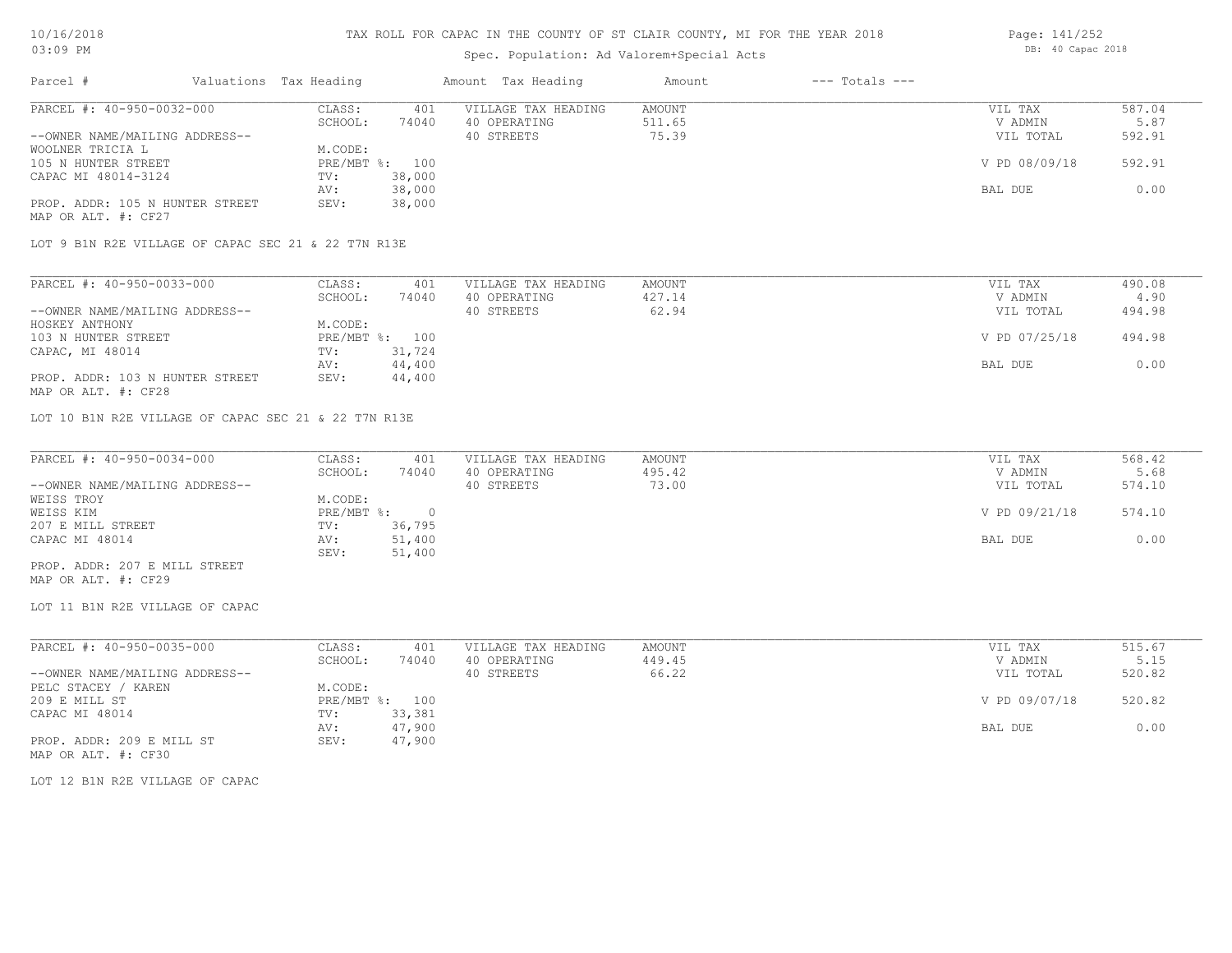## Spec. Population: Ad Valorem+Special Acts

| Page: 142/252 |                   |  |
|---------------|-------------------|--|
|               | DB: 40 Capac 2018 |  |

| Parcel #                       | Valuations Tax Heading |        | Amount Tax Heading  | Amount | $---$ Totals $---$ |               |        |
|--------------------------------|------------------------|--------|---------------------|--------|--------------------|---------------|--------|
| PARCEL #: 40-950-0036-000      | CLASS:                 | 401    | VILLAGE TAX HEADING | AMOUNT |                    | VIL TAX       | 508.94 |
|                                | SCHOOL:                | 74040  | 40 OPERATING        | 443.58 |                    | V ADMIN       | 5.08   |
| --OWNER NAME/MAILING ADDRESS-- |                        |        | 40 STREETS          | 65.36  |                    | VIL TOTAL     | 514.02 |
| OWEN DAVID F.                  | M.CODE:                |        |                     |        |                    |               |        |
| 3513 HOWLAND RD                | $PRE/MBT$ %:           |        |                     |        |                    | V PD 08/21/18 | 514.02 |
| ALMONT MI 48003                | TV:                    | 32,945 |                     |        |                    |               |        |
|                                | AV:                    | 38,300 |                     |        |                    | BAL DUE       | 0.00   |
| PROP. ADDR: 301 E MILL ST      | SEV:                   | 38,300 |                     |        |                    |               |        |
|                                |                        |        |                     |        |                    |               |        |

MAP OR ALT. #: CF31A

LOT 1 EXC E 19.5 FT B1N R3E VILLAGE OF CAPAC SEC 21 & 22 T7N R13E

| PARCEL #: 40-950-0037-000      | CLASS:     | 401    | VILLAGE TAX HEADING | AMOUNT | VIL TAX       | 454.74 |
|--------------------------------|------------|--------|---------------------|--------|---------------|--------|
|                                | SCHOOL:    | 74040  | 40 OPERATING        | 396.34 | V ADMIN       | 4.54   |
| --OWNER NAME/MAILING ADDRESS-- |            |        | 40 STREETS          | 58.40  | VIL TOTAL     | 459.28 |
| FREZZA JOHN                    | M.CODE:    |        |                     |        |               |        |
| 303 E MILL                     | PRE/MBT %: | 100    |                     |        | V PD 08/21/18 | 459.28 |
| CAPAC MI 48014                 | TV:        | 29,436 |                     |        |               |        |
|                                | AV:        | 42,200 |                     |        | BAL DUE       | 0.00   |
| PROP. ADDR: 303 E MILL ST      | SEV:       | 42,200 |                     |        |               |        |
| MAP OR ALT. #: CF31B           |            |        |                     |        |               |        |

R13E E19 1/2 FT OF LOT 1 & THE W 1/2 OF LOT 2 B1N R3E VILLAGE OF CAPAC SEC 21 & 22 T7N

| PARCEL #: 40-950-0038-000      | CLASS:  | 401            | VILLAGE TAX HEADING | AMOUNT | VIL TAX       | 418.47 |
|--------------------------------|---------|----------------|---------------------|--------|---------------|--------|
|                                | SCHOOL: | 74040          | 40 OPERATING        | 364.73 | V ADMIN       | 4.18   |
| --OWNER NAME/MAILING ADDRESS-- |         |                | 40 STREETS          | 53.74  | VIL TOTAL     | 422.65 |
| DEBOUVRE BRUCE                 | M.CODE: |                |                     |        |               |        |
| DEBOUVRE KIMBERLY              |         | PRE/MBT %: 100 |                     |        | V PD 08/09/18 | 422.65 |
| P.O. BOX 597                   | TV:     | 27,089         |                     |        |               |        |
| CAPAC MI 48014                 | AV:     | 38,000         |                     |        | BAL DUE       | 0.00   |
|                                | SEV:    | 38,000         |                     |        |               |        |
| PROP. ADDR: 305 E MILL ST      |         |                |                     |        |               |        |

MAP OR ALT. #: 32

E1/2 OF LOT 2 B1N R3E VILLAGE OF CAPAC SEC 21 & 22 T7N R13E

| PARCEL #: 40-950-0039-000           | CLASS:     | 401          | VILLAGE TAX HEADING | AMOUNT | 411.89<br>VIL TAX       |  |
|-------------------------------------|------------|--------------|---------------------|--------|-------------------------|--|
|                                     | SCHOOL:    | 74040        | 40 OPERATING        | 359.00 | 4.11<br>V ADMIN         |  |
| --OWNER NAME/MAILING ADDRESS--      |            |              | 40 STREETS          | 52.89  | 416.00<br>VIL TOTAL     |  |
| VAN NESTE JEROME P & CAROL TRUSTEES | M.CODE:    |              |                     |        |                         |  |
| PO BOX 494                          | PRE/MBT %: | <sup>n</sup> |                     |        | V PD 07/16/18<br>416.00 |  |
| CAPAC MI 48014                      | TV:        | 26,663       |                     |        |                         |  |
|                                     | AV:        | 39,000       |                     |        | BAL DUE<br>0.00         |  |
| PROP. ADDR: 102 N HUNTER STREET     | SEV:       | 39,000       |                     |        |                         |  |
| MAP OR ALT. #: CF33                 |            |              |                     |        |                         |  |

LOT 3 B1N R3E VILLAGE OF CAPAC SEC 21 & 22 T7N R13E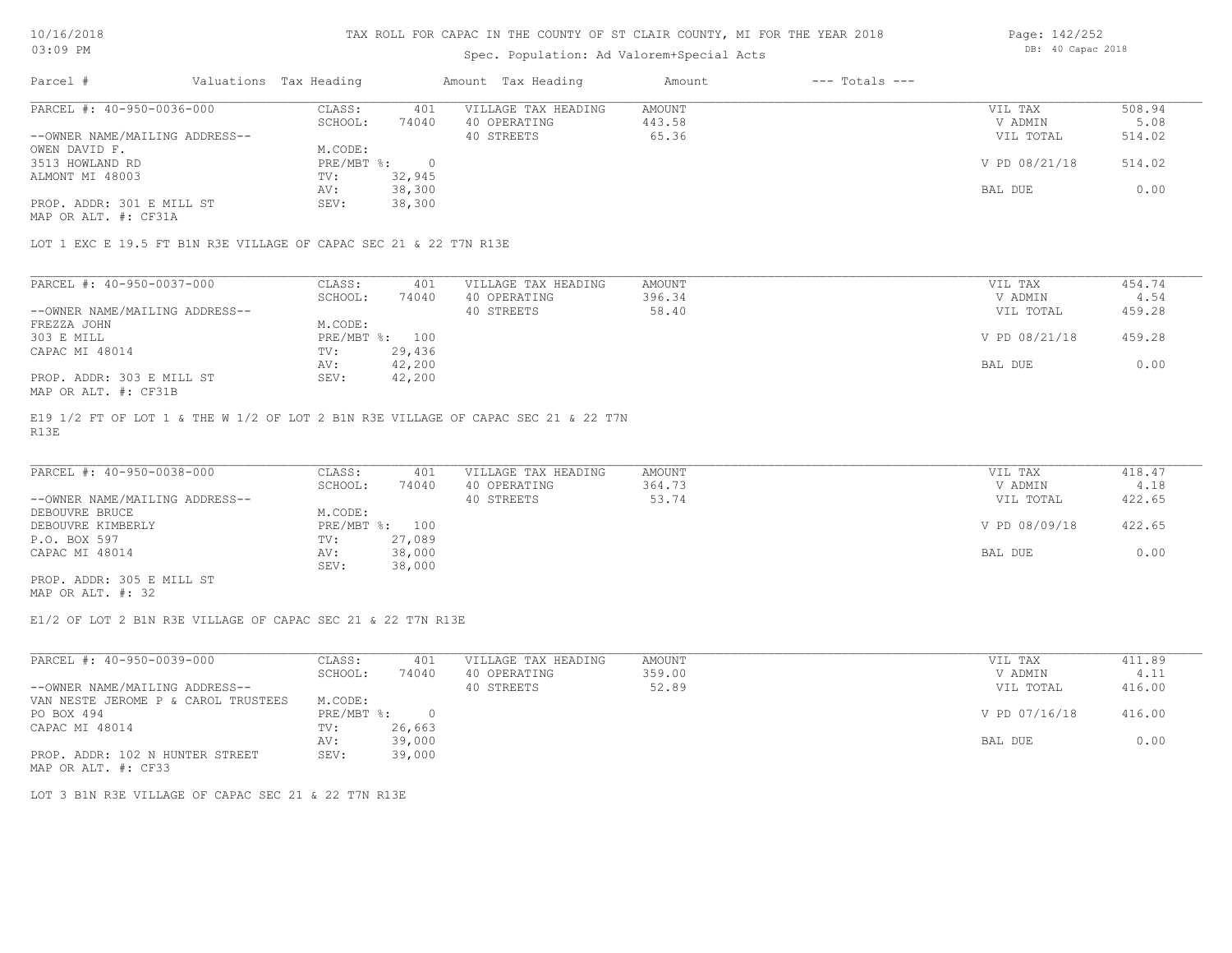# 10/16/2018 03:09 PM

## TAX ROLL FOR CAPAC IN THE COUNTY OF ST CLAIR COUNTY, MI FOR THE YEAR 2018

# Spec. Population: Ad Valorem+Special Acts

| Parcel #                        | Valuations Tax Heading |        | Amount Tax Heading  | Amount | $---$ Totals $---$ |               |        |
|---------------------------------|------------------------|--------|---------------------|--------|--------------------|---------------|--------|
| PARCEL #: 40-950-0040-000       | CLASS:                 | 401    | VILLAGE TAX HEADING | AMOUNT |                    | VIL TAX       | 495.94 |
|                                 | SCHOOL:                | 74040  | 40 OPERATING        | 432.25 |                    | V ADMIN       | 4.95   |
| --OWNER NAME/MAILING ADDRESS--  |                        |        | 40 STREETS          | 63.69  |                    | VIL TOTAL     | 500.89 |
| YODER RONALD/BETTY              | M.CODE:                |        |                     |        |                    |               |        |
| 5694 VAN DYKE                   | $PRE/MBT$ %:           |        |                     |        |                    | V PD 07/18/18 | 500.89 |
| ALMONT MI 48003                 | TV:                    | 32,103 |                     |        |                    |               |        |
|                                 | AV:                    | 45,400 |                     |        |                    | BAL DUE       | 0.00   |
| PROP. ADDR: 104 N HUNTER STREET | SEV:                   | 45,400 |                     |        |                    |               |        |
|                                 |                        |        |                     |        |                    |               |        |

MAP OR ALT. #: CF34

LOT 4 B1N R3E VILLAGE OF CAPAC SEC 21 & 22 T7N R13E

| PARCEL #: 40-950-0041-000       | CLASS:  | 401            | VILLAGE TAX HEADING | AMOUNT | VIL TAX       | 489.32 |
|---------------------------------|---------|----------------|---------------------|--------|---------------|--------|
|                                 | SCHOOL: | 74040          | 40 OPERATING        | 426.48 | V ADMIN       | 4.89   |
| --OWNER NAME/MAILING ADDRESS--  |         |                | 40 STREETS          | 62.84  | VIL TOTAL     | 494.21 |
| DOTSON DAVID ET-AL              | M.CODE: |                |                     |        |               |        |
| 108 N HUNTER ST                 |         | PRE/MBT %: 100 |                     |        | V PD 07/18/18 | 494.21 |
| CAPAC MI 48014-3123             | TV:     | 31,675         |                     |        |               |        |
|                                 | AV:     | 45,100         |                     |        | BAL DUE       | 0.00   |
| PROP. ADDR: 108 N HUNTER STREET | SEV:    | 45,100         |                     |        |               |        |
| MAP OR ALT. #: CF35             |         |                |                     |        |               |        |

LOT 5 B1N R3E VILLAGE OF CAPAC SEC 21 & 22 T7N R13E

| PARCEL #: 40-950-0042-000       | CLASS:  | 401            | VILLAGE TAX HEADING | AMOUNT | VIL TAX       | 675.17 |
|---------------------------------|---------|----------------|---------------------|--------|---------------|--------|
|                                 | SCHOOL: | 74040          | 40 OPERATING        | 588.46 | V ADMIN       | 6.75   |
| --OWNER NAME/MAILING ADDRESS--  |         |                | 40 STREETS          | 86.71  | VIL TOTAL     | 681.92 |
| MADAY MICHAEL G                 | M.CODE: | COREL          |                     |        |               |        |
| 302 E CHURCH ST                 |         | PRE/MBT %: 100 |                     |        | V PD 09/07/18 | 681.92 |
| CAPAC MI 48014-3116             | TV:     | 43,705         |                     |        |               |        |
|                                 | AV:     | 56,100         |                     |        | BAL DUE       | 0.00   |
| PROP. ADDR: 302 E CHURCH STREET | SEV:    | 56,100         |                     |        |               |        |
| MAP OR ALT. #: CF36             |         |                |                     |        |               |        |

LOT 6 B1N R3E VILLAGE OF CAPAC SEC 21 & 22 T7N R13E

| PARCEL #: 40-950-0043-000      | CLASS:     | 401    | VILLAGE TAX HEADING | AMOUNT | VIL TAX   | 242.28 |
|--------------------------------|------------|--------|---------------------|--------|-----------|--------|
|                                | SCHOOL:    | 74040  | 40 OPERATING        | 211.17 | V ADMIN   | 2.42   |
| --OWNER NAME/MAILING ADDRESS-- |            |        | 40 STREETS          | 31.11  | VIL TOTAL | 244.70 |
| CUMMINGS HAROLD L/JANET S      | M.CODE:    |        |                     |        |           |        |
| 29665 PRATT RD.                | PRE/MBT %: | $\cap$ |                     |        | BAL DUE   | 244.70 |
| RICHMOND MI 48062              | TV:        | 15,684 |                     |        |           |        |
|                                | AV:        | 24,900 |                     |        |           |        |
| PROP. ADDR: 107 N LESTER ST    | SEV:       | 24,900 |                     |        |           |        |
| MAP OR ALT. #: CF37A           |            |        |                     |        |           |        |

LOT 7 B1N R3E VILLAGE OF CAPAC SEC 21 & 22 T7N R13E

Page: 143/252 DB: 40 Capac 2018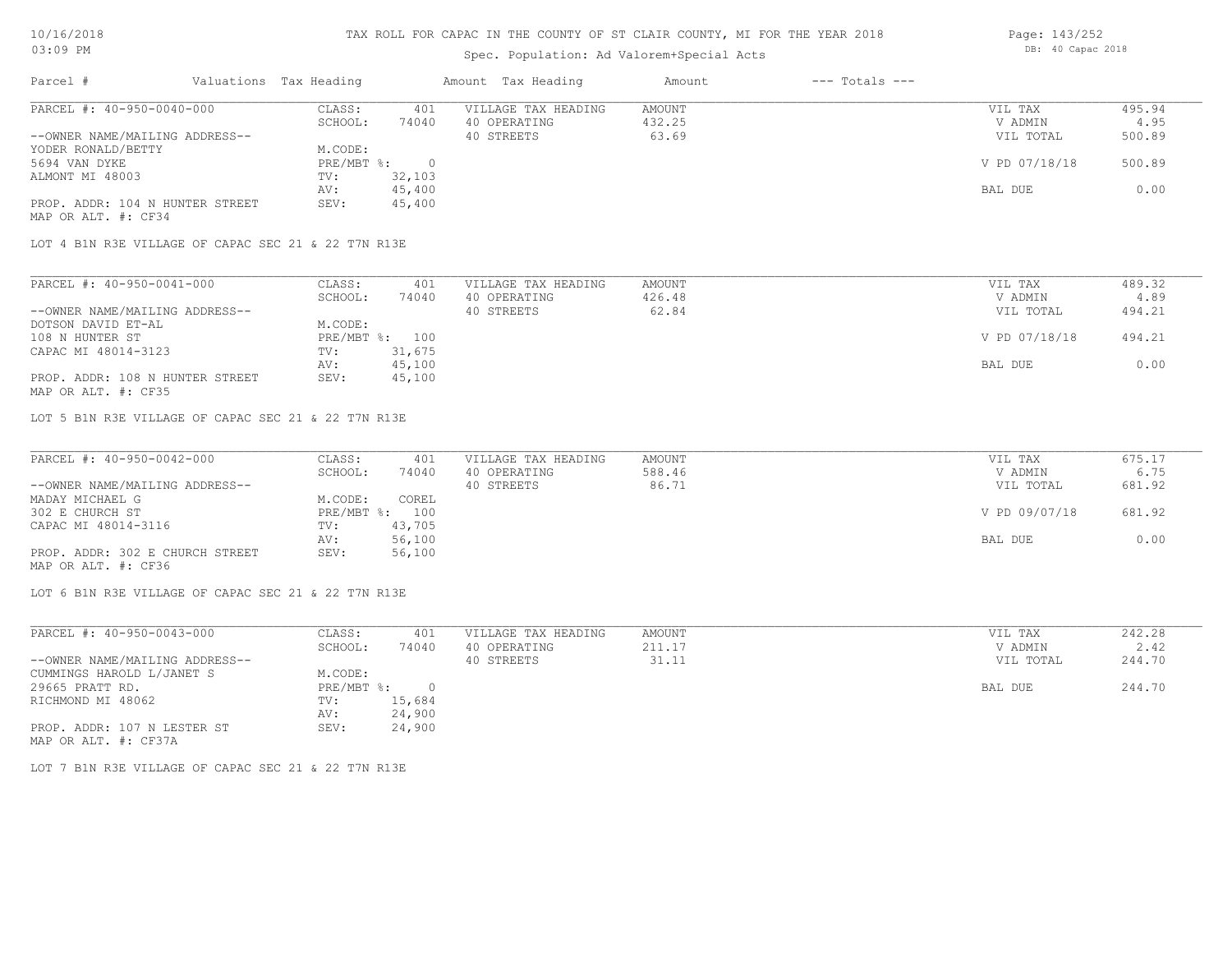## 10/16/2018 03:09 PM

#### TAX ROLL FOR CAPAC IN THE COUNTY OF ST CLAIR COUNTY, MI FOR THE YEAR 2018

# Spec. Population: Ad Valorem+Special Acts

| Parcel #                       | Valuations Tax Heading |        | Amount Tax Heading  | Amount | $---$ Totals $---$ |               |        |
|--------------------------------|------------------------|--------|---------------------|--------|--------------------|---------------|--------|
| PARCEL #: 40-950-0044-000      | CLASS:                 | 401    | VILLAGE TAX HEADING | AMOUNT |                    | VIL TAX       | 640.37 |
|                                | SCHOOL:                | 74040  | 40 OPERATING        | 558.13 |                    | V ADMIN       | 6.40   |
| --OWNER NAME/MAILING ADDRESS-- |                        |        | 40 STREETS          | 82.24  |                    | VIL TOTAL     | 646.77 |
| AMADOR MARY ANGELITA           | M.CODE:                |        |                     |        |                    |               |        |
| 105 N LESTER ST                | PRE/MBT %: 100         |        |                     |        |                    | V PD 09/13/18 | 646.77 |
| CAPAC MI 48014-3135            | TV:                    | 41,452 |                     |        |                    |               |        |
|                                | AV:                    | 42,600 |                     |        |                    | BAL DUE       | 0.00   |
| PROP. ADDR: 105 N LESTER ST    | SEV:                   | 42,600 |                     |        |                    |               |        |

MAP OR ALT. #: CF37B

LOT 8 B1N R3E VILLAGE OF CAPAC SEC 21 & 22 T7N R13E

| PARCEL #: 40-950-0045-000      | CLASS:     | 401    | VILLAGE TAX HEADING | AMOUNT | VIL TAX       | 471.20 |
|--------------------------------|------------|--------|---------------------|--------|---------------|--------|
|                                | SCHOOL:    | 74040  | 40 OPERATING        | 410.69 | V ADMIN       | 4.71   |
| --OWNER NAME/MAILING ADDRESS-- |            |        | 40 STREETS          | 60.51  | VIL TOTAL     | 475.91 |
| TAYLOR EUGENE                  | M.CODE:    |        |                     |        |               |        |
| TAYLOR SHERRIE                 | PRE/MBT %: |        |                     |        | V PD 09/19/18 | 475.91 |
| 15819 ALMONT RD                | TV:        | 30,502 |                     |        |               |        |
| ALLENTON MI 48002              | AV:        | 44,000 |                     |        | BAL DUE       | 0.00   |
|                                | SEV:       | 44,000 |                     |        |               |        |
| PROP. ADDR: 103 N LESTER ST    |            |        |                     |        |               |        |

MAP OR ALT. #: CF37C

LOT 9 B1N R3E VILLAGE OF CAPAC

| PARCEL #: 40-950-0046-000      | CLASS:  | 401            | VILLAGE TAX HEADING | AMOUNT | VIL TAX       | 398.70 |
|--------------------------------|---------|----------------|---------------------|--------|---------------|--------|
|                                | SCHOOL: | 74040          | 40 OPERATING        | 347.50 | V ADMIN       | 3.98   |
| --OWNER NAME/MAILING ADDRESS-- |         |                | 40 STREETS          | 51.20  | VIL TOTAL     | 402.68 |
| PRINTZ JOSEPH                  | M.CODE: |                |                     |        |               |        |
| PRATT LAURA                    |         | PRE/MBT %: 100 |                     |        | V PD 07/18/18 | 402.68 |
| 101 N LESTER ST                | TV:     | 25,809         |                     |        |               |        |
| CAPAC MI 48014                 | AV:     | 37,400         |                     |        | BAL DUE       | 0.00   |
|                                | SEV:    | 37,400         |                     |        |               |        |
| PROP. ADDR: 101 N LESTER ST    |         |                |                     |        |               |        |

MAP OR ALT. #: CF37D

LOT 10 B1N R3E VILLAGE OF CAPAC SEC 21 & 22 T7N R13E

| PARCEL #: 40-950-0047-000      | CLASS:     | 401    | VILLAGE TAX HEADING | AMOUNT | VIL TAX       | 578.31 |
|--------------------------------|------------|--------|---------------------|--------|---------------|--------|
|                                | SCHOOL:    | 74040  | 40 OPERATING        | 504.04 | V ADMIN       | 5.78   |
| --OWNER NAME/MAILING ADDRESS-- |            |        | 40 STREETS          | 74.27  | VIL TOTAL     | 584.09 |
| HILL MARCELLA H                | M.CODE:    |        |                     |        |               |        |
| 14660 KOEHN RD                 | PRE/MBT %: |        |                     |        | V PD 08/09/18 | 584.09 |
| CAPAC MI 48014                 | TV:        | 37,435 |                     |        |               |        |
|                                | AV:        | 52,100 |                     |        | BAL DUE       | 0.00   |
| PROP. ADDR: 307 E MILL ST      | SEV:       | 52,100 |                     |        |               |        |
|                                |            |        |                     |        |               |        |

MAP OR ALT. #: CF38

LOT 11 B1N R3E VILLAGE OF CAPAC SEC 21 & 22 T7N R13E

Page: 144/252 DB: 40 Capac 2018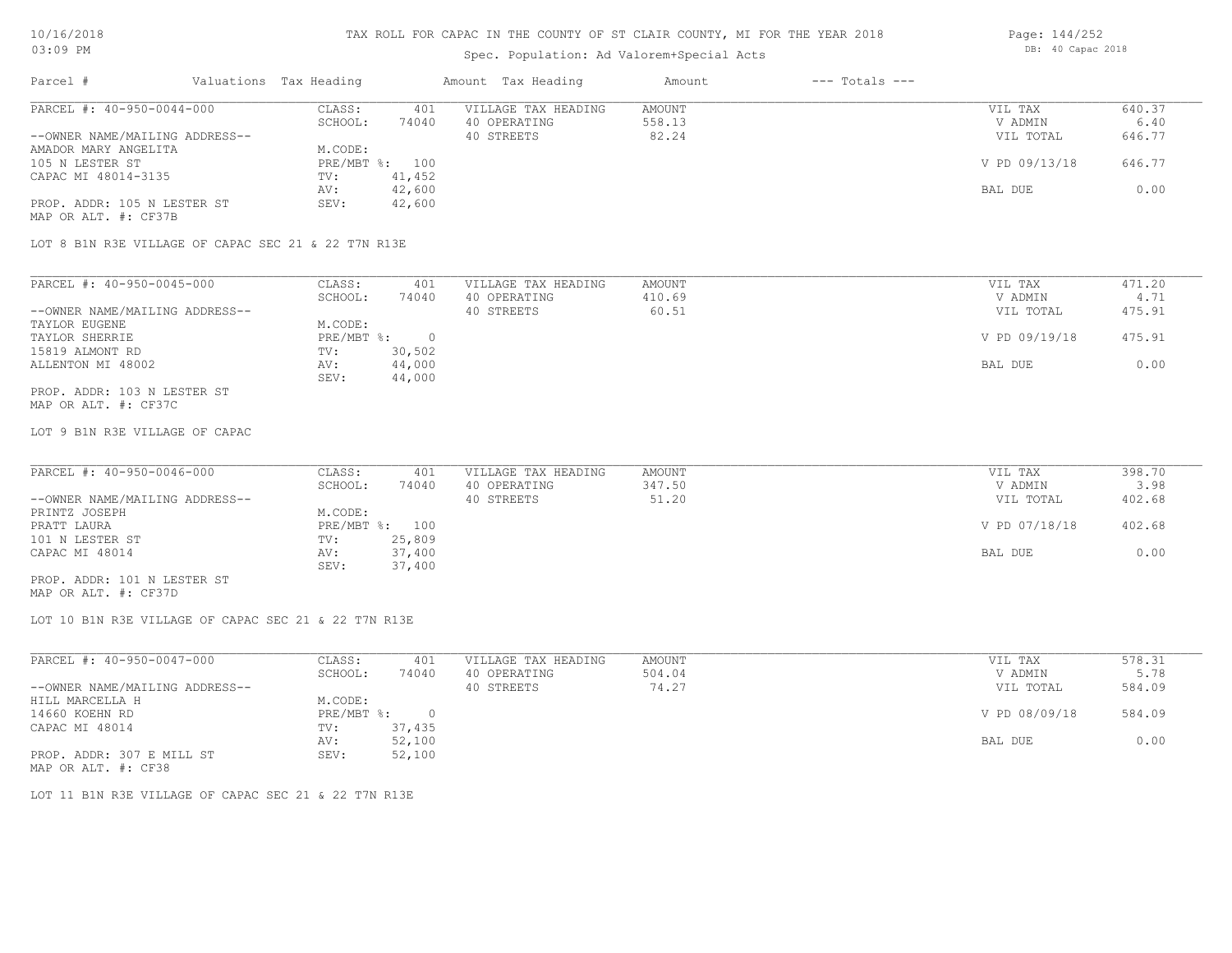#### Spec. Population: Ad Valorem+Special Acts

| Page: 145/252 |                   |  |
|---------------|-------------------|--|
|               | DB: 40 Capac 2018 |  |

| Parcel #                       | Valuations Tax Heading |        | Amount Tax Heading  | Amount | $---$ Totals $---$ |               |        |
|--------------------------------|------------------------|--------|---------------------|--------|--------------------|---------------|--------|
| PARCEL #: 40-950-0048-000      | CLASS:                 | 401    | VILLAGE TAX HEADING | AMOUNT |                    | VIL TAX       | 536.76 |
|                                | SCHOOL:                | 74040  | 40 OPERATING        | 467.83 |                    | V ADMIN       | 5.36   |
| --OWNER NAME/MAILING ADDRESS-- |                        |        | 40 STREETS          | 68.93  |                    | VIL TOTAL     | 542.12 |
| RICHEY THERESA                 | M.CODE:                | OLALS  |                     |        |                    |               |        |
| 309 E MILL ST                  | PRE/MBT %: 100         |        |                     |        |                    | V PD 09/13/18 | 542.12 |
| CAPAC MI 48014                 | TV:                    | 34,746 |                     |        |                    |               |        |
|                                | AV:                    | 48,500 |                     |        |                    | BAL DUE       | 0.00   |
| PROP. ADDR: 309 E MILL ST      | SEV:                   | 48,500 |                     |        |                    |               |        |
|                                |                        |        |                     |        |                    |               |        |

MAP OR ALT. #: CF39

LOT 12 B1N R3E VILLAGE OF CAPAC

| PARCEL #: 40-950-0049-000      | CLASS:     | 201     | VILLAGE TAX HEADING | AMOUNT   | VIL TAX       | 1,906.36 |
|--------------------------------|------------|---------|---------------------|----------|---------------|----------|
|                                | SCHOOL:    | 74040   | 40 OPERATING        | 1,661.54 | V ADMIN       | 19.06    |
| --OWNER NAME/MAILING ADDRESS-- |            |         | 40 STREETS          | 244.82   | VIL TOTAL     | 1,925.42 |
| SDJT, LLC                      | M.CODE:    |         |                     |          |               |          |
| 10 S MAIN ST                   | PRE/MBT %: |         |                     |          | V PD 09/19/18 | 1,925.42 |
| YALE MI 48097-3316             | TV:        | 123,402 |                     |          |               |          |
|                                | AV:        | 132,300 |                     |          | BAL DUE       | 0.00     |
| PROP. ADDR: 202 N MAIN ST      | SEV:       | 132,300 |                     |          |               |          |
|                                |            |         |                     |          |               |          |

MAP OR ALT. #: CF40

LOT 1 & S 7 FT OF LOT 2 B2N R1E VILLAGE OF CAPAC SEC 21 & 22 T7N R13E

| PARCEL #: 40-950-0050-000      | CLASS:       | 201     | VILLAGE TAX HEADING | AMOUNT   | VIL TAX       | 7,385.87 |
|--------------------------------|--------------|---------|---------------------|----------|---------------|----------|
|                                | SCHOOL:      | 74040   | 40 OPERATING        | 6,437.33 | V ADMIN       | 73.85    |
| --OWNER NAME/MAILING ADDRESS-- |              |         | 40 STREETS          | 948.54   | VIL TOTAL     | 7,459.72 |
| LAKESTONE BANK & TRUST         | M.CODE:      |         |                     |          |               |          |
| FKA: CAPAC STATE SAVINGS BANK  | $PRE/MBT$ %: |         |                     |          | V PD 07/30/18 | 7,459.72 |
| 83 W NEPESSING ST P.O BOX 250  | TV:          | 478,097 |                     |          |               |          |
| LAPEER MI 48446                | AV:          | 506,000 |                     |          | BAL DUE       | 0.00     |
|                                | SEV:         | 506,000 |                     |          |               |          |
| PROP. ADDR: 206 N MAIN ST      |              |         |                     |          |               |          |

MAP OR ALT. #: CF41/43

LOT 2 EXC S 7', LOTS 3,4,5 & E 50' OF LOT 6B2N R1E VILLAGE OF CAPAC

| PARCEL #: 40-950-0052-000      | CLASS:  | 401            | VILLAGE TAX HEADING | AMOUNT | VIL TAX       | 461.33 |
|--------------------------------|---------|----------------|---------------------|--------|---------------|--------|
|                                | SCHOOL: | 74040          | 40 OPERATING        | 402.09 | V ADMIN       | 4.61   |
| --OWNER NAME/MAILING ADDRESS-- |         |                | 40 STREETS          | 59.24  | VIL TOTAL     | 465.94 |
| VOELKER RITA                   | M.CODE: |                |                     |        |               |        |
| 214 N MAIN ST                  |         | PRE/MBT %: 100 |                     |        | V PD 08/30/18 | 465.94 |
| CAPAC MI 48014                 | TV:     | 29,863         |                     |        |               |        |
|                                | AV:     | 41,700         |                     |        | BAL DUE       | 0.00   |
| PROP. ADDR: 214 N MAIN ST      | SEV:    | 41,700         |                     |        |               |        |
| MAP OR ALT. $\#$ : CF44/45     |         |                |                     |        |               |        |

LOT 6 EXC THE E 50 FT THEREOF B2N R1E VILLAGE OF CAPAC SEC 21 & 22 T7N R13E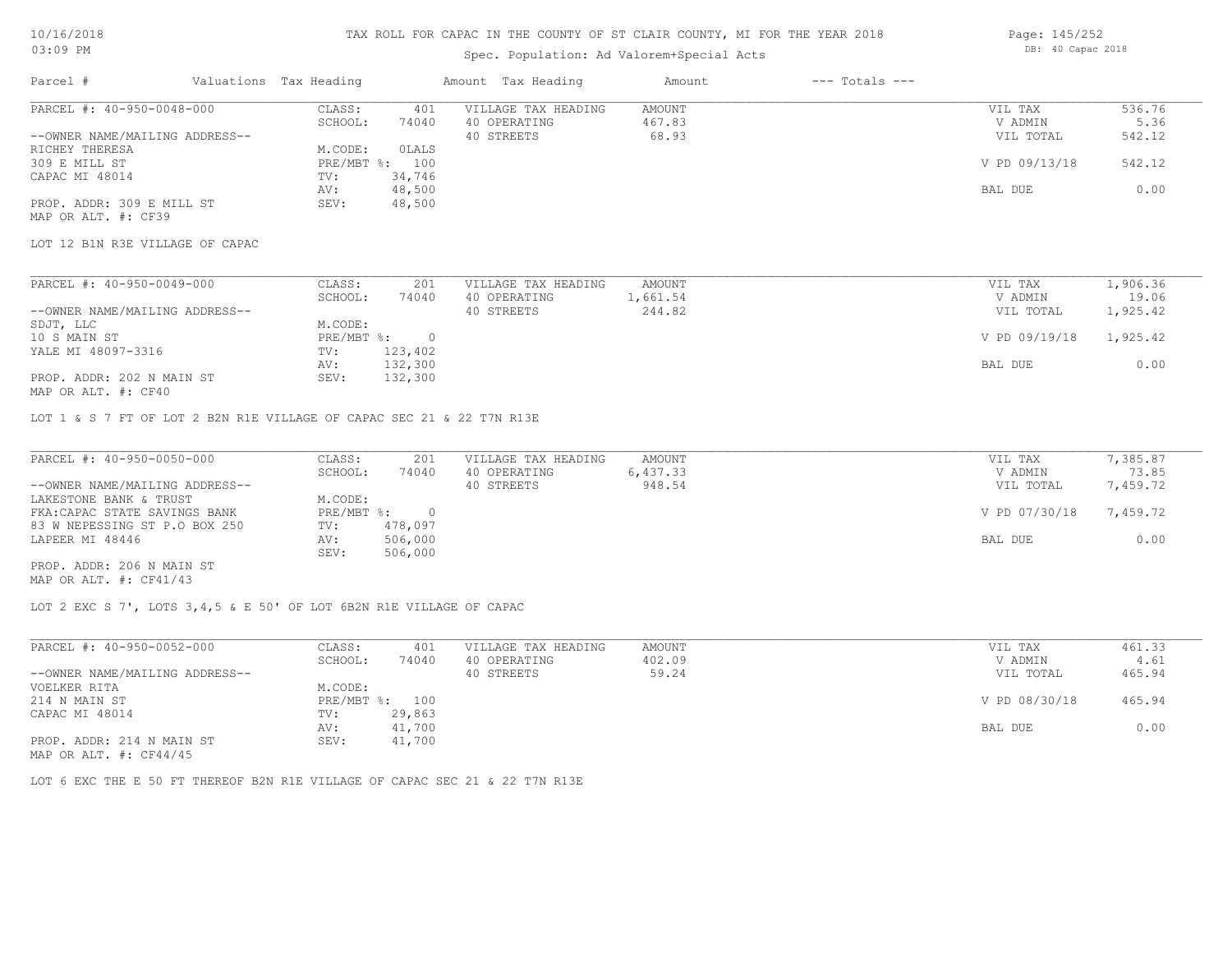| 10/16/2018 |  |
|------------|--|
| 03:09 PM   |  |

## Spec. Population: Ad Valorem+Special Acts

| Parcel #                                                   | Valuations Tax Heading | Amount Tax Heading                                                                  | Amount                | $---$ Totals $---$ |                    |              |
|------------------------------------------------------------|------------------------|-------------------------------------------------------------------------------------|-----------------------|--------------------|--------------------|--------------|
| PARCEL #: 40-950-0054-000                                  | CLASS:<br>SCHOOL:      | 705<br>VILLAGE TAX HEADING<br>74040<br>40 OPERATING                                 | <b>AMOUNT</b><br>0.00 |                    | VIL TAX<br>V ADMIN | 0.00<br>0.00 |
| --OWNER NAME/MAILING ADDRESS--                             |                        | 40 STREETS                                                                          | 0.00                  |                    | VIL TOTAL          | 0.00         |
| VERIZON COMMUNICATIONS INC<br>FKA: GERERAL TELE CO OF MICH | M.CODE:<br>PRE/MBT %:  | $\circ$                                                                             |                       |                    | BAL DUE            | 0.00         |
| FTD01B21                                                   | TV:                    | $\circ$                                                                             |                       |                    |                    |              |
| P.O.BOX 619015                                             | AV:                    | $\circ$                                                                             |                       |                    |                    |              |
| DALLAS TX 75261-9015                                       | SEV:                   | $\circ$                                                                             |                       |                    |                    |              |
| PROP. ADDR: 106 E ALDRICH STREET<br>MAP OR ALT. #: CF46    |                        |                                                                                     |                       |                    |                    |              |
| R13E                                                       |                        | W1/2 OF LOT 7 & W 1/2 OF LOT 8 EXC S 35 FT B2N R1E VILLAGE OF CAPAC SEC 21 & 22 T7N |                       |                    |                    |              |
| PARCEL #: 40-950-0055-000                                  | CLASS:                 | 705<br>VILLAGE TAX HEADING                                                          | AMOUNT                |                    | VIL TAX            | 0.00         |
|                                                            | SCHOOL:                | 74040<br>40 OPERATING                                                               | 0.00                  |                    | V ADMIN            | 0.00         |
| --OWNER NAME/MAILING ADDRESS--                             |                        | 40 STREETS                                                                          | 0.00                  |                    | VIL TOTAL          | 0.00         |
| VERIZON COMMUNICATIONS INC                                 | M.CODE:                |                                                                                     |                       |                    |                    |              |
| FKA: GENERAL TELE CO OF MICH                               | $PRE/MBT$ %:           | $\circ$                                                                             |                       |                    | BAL DUE            | 0.00         |
| FTD01B21                                                   | TV:                    | $\circ$                                                                             |                       |                    |                    |              |
| P.O. BOX 619015                                            | AV:                    | $\circ$<br>$\Omega$                                                                 |                       |                    |                    |              |
| DALLAS TX 75261-9015                                       | SEV:                   |                                                                                     |                       |                    |                    |              |
| PROP. ADDR: 106 E ALDRICH STREET<br>MAP OR ALT. #: CF47    |                        |                                                                                     |                       |                    |                    |              |
|                                                            |                        |                                                                                     |                       |                    |                    |              |
| OF CAPAC SEC 21 & 22 T7N R13E                              |                        | W50 FT OF N 15 FT OF LOT 9 & W 50 FT OF S 35 FT OF W 1/2 OF LOT 8 B2N R1E VILLAGE   |                       |                    |                    |              |
|                                                            |                        |                                                                                     |                       |                    |                    |              |
| PARCEL #: 40-950-0056-000                                  | CLASS:                 | 401<br>VILLAGE TAX HEADING                                                          | <b>AMOUNT</b>         |                    | VIL TAX            | 416.32       |
|                                                            | SCHOOL:                | 74040<br>40 OPERATING                                                               | 362.86                |                    | V ADMIN            | 4.16         |
| --OWNER NAME/MAILING ADDRESS--<br>SCHOCKE GRACE C          | M.CODE:                | 40 STREETS<br>COREL                                                                 | 53.46                 |                    | VIL TOTAL          | 420.48       |
| 108 E ALDRICH ST                                           | PRE/MBT %: 100         |                                                                                     |                       |                    | V PD 09/07/18      | 420.48       |
| CAPAC MI 48014-1700                                        | TV:                    | 26,950                                                                              |                       |                    |                    |              |
|                                                            | AV:                    | 40,000                                                                              |                       |                    | BAL DUE            | 0.00         |
| PROP. ADDR: 108 E ALDRICH STREET<br>MAP OR ALT. #: CF48    | SEV:                   | 40,000                                                                              |                       |                    |                    |              |
|                                                            |                        | E1/2 OF LOTS 7 & 8 & E 25 FT OF W 75 FT OF S 35 FT OF LOT 8 & N 15 FT OF E 100 FT   |                       |                    |                    |              |
| OF LOT 9 B2N R1E VILLAGE OF CAPAC SEC 21 & 22 T7N R13E     |                        |                                                                                     |                       |                    |                    |              |
|                                                            |                        |                                                                                     |                       |                    |                    |              |
| PARCEL #: 40-950-0057-000                                  | CLASS:                 | 401<br>VILLAGE TAX HEADING                                                          | <b>AMOUNT</b>         |                    | VIL TAX            | 579.97       |
|                                                            | SCHOOL:                | 74040<br>40 OPERATING                                                               | 505.49                |                    | V ADMIN            | 5.79         |
| --OWNER NAME/MAILING ADDRESS--                             |                        | 40 STREETS                                                                          | 74.48                 |                    | VIL TOTAL          | 585.76       |
| WILLIAMS RANDY                                             | M.CODE:                | COREL                                                                               |                       |                    |                    |              |
| 205 N WALKER ST<br>CAPAC MI 48014-3170                     | PRE/MBT %: 100<br>TV:  | 37,543                                                                              |                       |                    | V PD 09/07/18      | 585.76       |
|                                                            | AV:                    | 54,200                                                                              |                       |                    | BAL DUE            | 0.00         |
| PROP. ADDR: 205 N WALKER ST                                | SEV:                   | 54,200                                                                              |                       |                    |                    |              |
| MAP OR ALT. #: CF49                                        |                        |                                                                                     |                       |                    |                    |              |
|                                                            |                        |                                                                                     |                       |                    |                    |              |

LOT 9 EXC THE N 15 FT THEREOF B2N R1E VILLAGE OF CAPAC SEC 21 & 22 T7N R13E

Page: 146/252 DB: 40 Capac 2018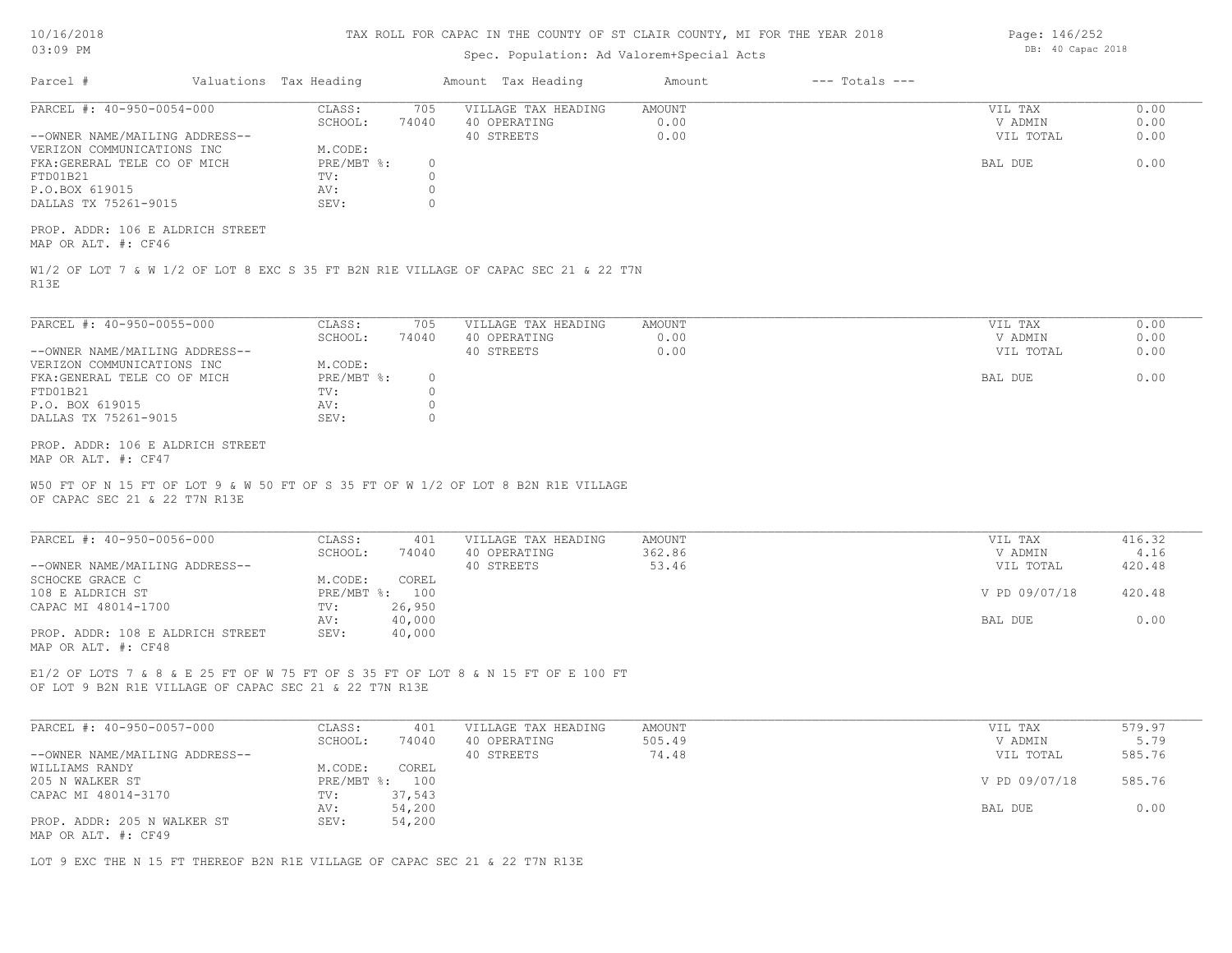#### TAX ROLL FOR CAPAC IN THE COUNTY OF ST CLAIR COUNTY, MI FOR THE YEAR 2018

## Spec. Population: Ad Valorem+Special Acts

| Parcel #                       | Valuations Tax Heading |        | Amount Tax Heading  | Amount | $---$ Totals $---$ |               |        |
|--------------------------------|------------------------|--------|---------------------|--------|--------------------|---------------|--------|
| PARCEL #: 40-950-0058-000      | CLASS:                 | 401    | VILLAGE TAX HEADING | AMOUNT |                    | VIL TAX       | 453.11 |
|                                | SCHOOL:                | 74040  | 40 OPERATING        | 394.92 |                    | V ADMIN       | 4.53   |
| --OWNER NAME/MAILING ADDRESS-- |                        |        | 40 STREETS          | 58.19  |                    | VIL TOTAL     | 457.64 |
| SMITH JANICE                   | M.CODE:                |        |                     |        |                    |               |        |
| 203 N WALKER ST                | PRE/MBT %: 100         |        |                     |        |                    | V PD 09/10/18 | 457.64 |
| CAPAC MI 48014-3170            | TV:                    | 29,331 |                     |        |                    |               |        |
|                                | AV:                    | 41,900 |                     |        |                    | BAL DUE       | 0.00   |
| PROP. ADDR: 203 N WALKER ST    | SEV:                   | 41,900 |                     |        |                    |               |        |
|                                |                        |        |                     |        |                    |               |        |

MAP OR ALT. #: CF50

LOT 10 B2N R1E VILLAGE OF CAPAC

| PARCEL #: 40-950-0059-000                                                                                       | CLASS:     | 703   | VILLAGE TAX HEADING | AMOUNT | VIL TAX   | 0.00 |
|-----------------------------------------------------------------------------------------------------------------|------------|-------|---------------------|--------|-----------|------|
|                                                                                                                 | SCHOOL:    | 74040 | 40 OPERATING        | 0.00   | V ADMIN   | 0.00 |
| --OWNER NAME/MAILING ADDRESS--                                                                                  |            |       | 40 STREETS          | 0.00   | VIL TOTAL | 0.00 |
| VILLAGE OF CAPAC                                                                                                | M.CODE:    |       |                     |        |           |      |
| 131 N MAIN                                                                                                      | PRE/MBT %: |       |                     |        | BAL DUE   | 0.00 |
| CAPAC MI 48014                                                                                                  | TV:        |       |                     |        |           |      |
|                                                                                                                 | AV:        |       |                     |        |           |      |
| PROP. ADDR: 103 E CHURCH STREET                                                                                 | SEV:       |       |                     |        |           |      |
| the contract of the contract of the contract of the contract of the contract of the contract of the contract of |            |       |                     |        |           |      |

MAP OR ALT. #: CF51A

LOT 11 EXC S 8' OF W 100' B2N R1E VILLAGE OF CAPAC

| PARCEL #: 40-950-0060-000                    | CLASS:     | 402    | VILLAGE TAX HEADING | AMOUNT | VIL TAX       | 87.97 |
|----------------------------------------------|------------|--------|---------------------|--------|---------------|-------|
|                                              | SCHOOL:    | 74040  | 40 OPERATING        | 76.68  | V ADMIN       | 0.87  |
| --OWNER NAME/MAILING ADDRESS--               |            |        | 40 STREETS          | 11.29  | VIL TOTAL     | 88.84 |
| SDJT, LLC                                    | M.CODE:    |        |                     |        |               |       |
| 10 S MAIN ST                                 | PRE/MBT %: |        |                     |        | V PD 09/19/18 | 88.84 |
| YALE MI 48097                                | TV:        | 5,695  |                     |        |               |       |
|                                              | AV:        | 21,800 |                     |        | BAL DUE       | 0.00  |
| PROP. ADDR: 103 E CHURCH STREET              | SEV:       | 21,800 |                     |        |               |       |
| $\cdots$ $\cdots$ $\cdots$ $\cdots$ $\cdots$ |            |        |                     |        |               |       |

MAP OR ALT. #: CF51B

S8' OF W 100' OF LOT 11 & W 100' OF LOT 12 B2N R1E VILLAGE OF CAPAC

| PARCEL #: 40-950-0061-000                                                   | CLASS:     | 401    | VILLAGE TAX HEADING | AMOUNT | VIL TAX       | 371.36 |
|-----------------------------------------------------------------------------|------------|--------|---------------------|--------|---------------|--------|
|                                                                             | SCHOOL:    | 74040  | 40 OPERATING        | 323.67 | V ADMIN       | 3.71   |
| --OWNER NAME/MAILING ADDRESS--                                              |            |        | 40 STREETS          | 47.69  | VIL TOTAL     | 375.07 |
| HOMETOWN RENTALS, LLC                                                       | M.CODE:    |        |                     |        |               |        |
| P.O. BOX 614                                                                | PRE/MBT %: |        |                     |        | V PD 08/09/18 | 375.07 |
| CAPAC MI 48014                                                              | TV:        | 24,039 |                     |        |               |        |
|                                                                             | AV:        | 34,100 |                     |        | BAL DUE       | 0.00   |
| PROP. ADDR: 201 N WALKER ST<br>$\cdots$ $\cdots$ $\cdots$ $\cdots$ $\cdots$ | SEV:       | 34,100 |                     |        |               |        |

MAP OR ALT. #: CF51C

THE E 50 FT OF LOT 12 B2N R1E VILLAGE OF CAPAC

Page: 147/252 DB: 40 Capac 2018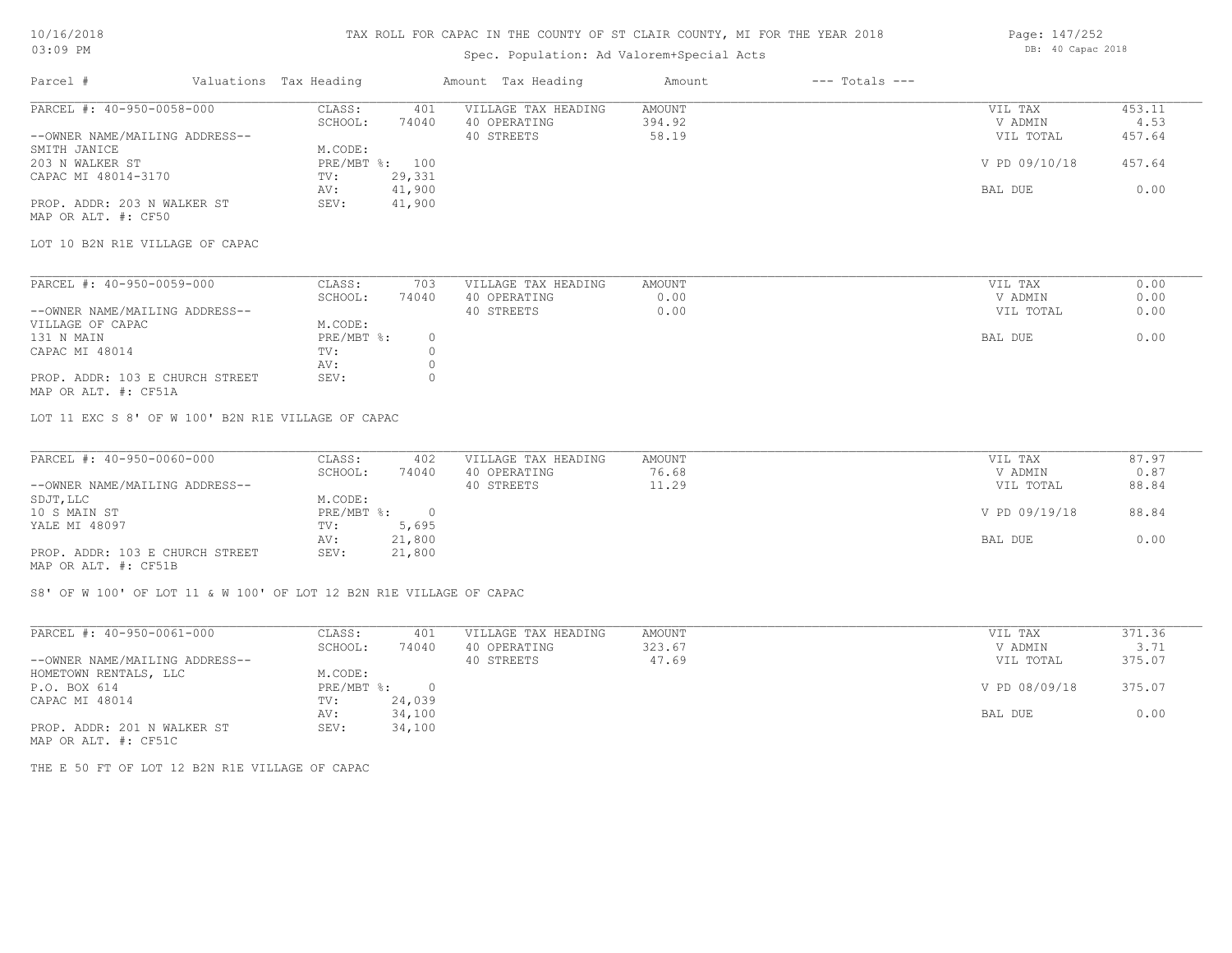### Spec. Population: Ad Valorem+Special Acts

| Parcel #                        | Valuations Tax Heading |        | Amount Tax Heading  | Amount | $---$ Totals $---$ |           |        |
|---------------------------------|------------------------|--------|---------------------|--------|--------------------|-----------|--------|
| PARCEL #: 40-950-0062-000       | CLASS:                 | 401    | VILLAGE TAX HEADING | AMOUNT |                    | VIL TAX   | 736.50 |
|                                 | SCHOOL:                | 74040  | 40 OPERATING        | 641.92 |                    | V ADMIN   | 7.36   |
| --OWNER NAME/MAILING ADDRESS--  |                        |        | 40 STREETS          | 94.58  |                    | VIL TOTAL | 743.86 |
| K.C.MANAGEMENT, LLC             | M.CODE:                |        |                     |        |                    |           |        |
| 7675 SAYLES RD                  | $PRE/MBT$ %:           |        |                     |        |                    | BAL DUE   | 743.86 |
| YALE MI 48097                   | TV:                    | 47,675 |                     |        |                    |           |        |
|                                 | AV:                    | 66,800 |                     |        |                    |           |        |
| PROP. ADDR: 203 E CHURCH STREET | SEV:                   | 66,800 |                     |        |                    |           |        |
| MAP OR ALT. #: CF52             |                        |        |                     |        |                    |           |        |

LOT 1 B2N R2E VILLAGE OF CAPAC SEC 21 & 22 T7N R13E

| PARCEL #: 40-950-0063-000      | CLASS:  | 401            | VILLAGE TAX HEADING | AMOUNT | VIL TAX       | 729.91 |
|--------------------------------|---------|----------------|---------------------|--------|---------------|--------|
|                                | SCHOOL: | 74040          | 40 OPERATING        | 636.17 | V ADMIN       | 7.29   |
| --OWNER NAME/MAILING ADDRESS-- |         |                | 40 STREETS          | 93.74  | VIL TOTAL     | 737.20 |
| IRONSIDE JASON                 | M.CODE: | MISCG          |                     |        |               |        |
| 204 N WALKER ST                |         | PRE/MBT %: 100 |                     |        | V PD 07/18/18 | 737.20 |
| CAPAC MI 48014-3169            | TV:     | 47,248         |                     |        |               |        |
|                                | AV:     | 65,300         |                     |        | BAL DUE       | 0.00   |
| PROP. ADDR: 204 N WALKER ST    | SEV:    | 65,300         |                     |        |               |        |
| MAP OR ALT. #: CF53            |         |                |                     |        |               |        |

LOT 2 B2N R2E VILLAGE OF CAPAC SEC 21 & 22 T7N R13E

| PARCEL #: 40-950-0064-000                    | CLASS:     | 401    | VILLAGE TAX HEADING | AMOUNT | VIL TAX       | 648.26 |
|----------------------------------------------|------------|--------|---------------------|--------|---------------|--------|
|                                              | SCHOOL:    | 74040  | 40 OPERATING        | 565.01 | V ADMIN       | 6.48   |
| --OWNER NAME/MAILING ADDRESS--               |            |        | 40 STREETS          | 83.25  | VIL TOTAL     | 654.74 |
| LOPEZ ALEXANDER                              | M.CODE:    | COREL  |                     |        |               |        |
| 206 N WALKER ST                              | PRE/MBT %: | 100    |                     |        | V PD 09/07/18 | 654.74 |
| CAPAC MI 48014                               | TV:        | 41,963 |                     |        |               |        |
|                                              | AV:        | 44,800 |                     |        | BAL DUE       | 0.00   |
| PROP. ADDR: 206 N WALKER ST                  | SEV:       | 44,800 |                     |        |               |        |
| $\cdots$ $\cdots$ $\cdots$ $\cdots$ $\cdots$ |            |        |                     |        |               |        |

MAP OR ALT. #: CF54

LOT 3 & THE S 8 FT OF LOT 4 B2N R2E VILLAGE OF CAPAC SEC 21 & 22 T7N R13E

| PARCEL #: 40-950-0065-000                         | CLASS:       | 401    | VILLAGE TAX HEADING | AMOUNT | VIL TAX       | 439.47 |
|---------------------------------------------------|--------------|--------|---------------------|--------|---------------|--------|
|                                                   | SCHOOL:      | 74040  | 40 OPERATING        | 383.03 | V ADMIN       | 4.39   |
| --OWNER NAME/MAILING ADDRESS--                    |              |        | 40 STREETS          | 56.44  | VIL TOTAL     | 443.86 |
| GUERRERO SANTOS                                   | M.CODE:      |        |                     |        |               |        |
| 208 N WALKER ST                                   | $PRE/MBT$ %: | 100    |                     |        | V PD 08/09/18 | 443.86 |
| CAPAC MI 48014                                    | TV:          | 28,448 |                     |        |               |        |
|                                                   | AV:          | 39,900 |                     |        | BAL DUE       | 0.00   |
| PROP. ADDR: 208 N WALKER ST<br>MAD OD ATM 4. OBEE | SEV:         | 39,900 |                     |        |               |        |

MAP OR ALT. #: CF55

N50 FT OF THE S 58 FT OF LOT 4 B2N R2E VILLAGE OF CAPAC SEC 21 & 22 T7N R13E

Page: 148/252 DB: 40 Capac 2018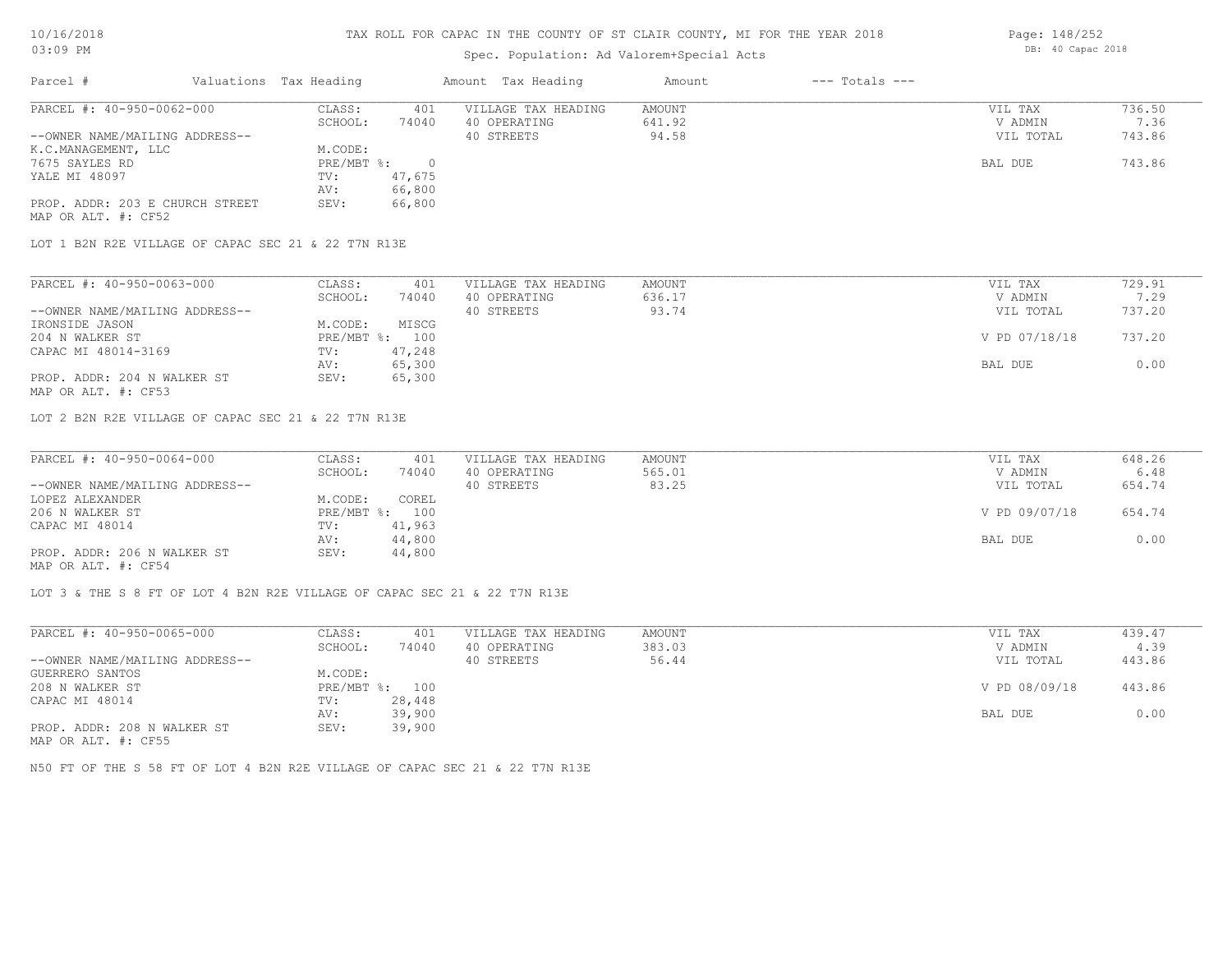#### Spec. Population: Ad Valorem+Special Acts

| Parcel #                       | Valuations Tax Heading |                | Amount Tax Heading  | Amount | $---$ Totals $---$ |           |        |
|--------------------------------|------------------------|----------------|---------------------|--------|--------------------|-----------|--------|
| PARCEL #: 40-950-0066-000      | CLASS:                 | 401            | VILLAGE TAX HEADING | AMOUNT |                    | VIL TAX   | 369.05 |
|                                | SCHOOL:                | 74040          | 40 OPERATING        | 321.66 |                    | V ADMIN   | 3.69   |
| --OWNER NAME/MAILING ADDRESS-- |                        |                | 40 STREETS          | 47.39  |                    | VIL TOTAL | 372.74 |
| EDIE TIMOTHY II                | M.CODE:                |                |                     |        |                    |           |        |
| 210 N WALKER ST                |                        | PRE/MBT %: 100 |                     |        |                    | BAL DUE   | 372.74 |
| CAPAC MI 48014-3169            | TV:                    | 23,890         |                     |        |                    |           |        |
|                                | AV:                    | 33,600         |                     |        |                    |           |        |
| PROP. ADDR: 210 N WALKER ST    | SEV:                   | 33,600         |                     |        |                    |           |        |
|                                |                        |                |                     |        |                    |           |        |

MAP OR ALT. #: CF56

N17 FT OF LOT 4 & THE S 1/2 OF LOT 5 B2N R2E VILLAGE OF CAPAC SEC 21 & 22 T7N R13E

| PARCEL #: 40-950-0067-000      | CLASS:     | 401    | VILLAGE TAX HEADING | AMOUNT | VIL TAX       | 621.10 |
|--------------------------------|------------|--------|---------------------|--------|---------------|--------|
|                                | SCHOOL:    | 74040  | 40 OPERATING        | 541.34 | V ADMIN       | 6.21   |
| --OWNER NAME/MAILING ADDRESS-- |            |        | 40 STREETS          | 79.76  | VIL TOTAL     | 627.31 |
| MURPHY MICHAEL J/ROSE E        | M.CODE:    |        |                     |        |               |        |
| 625 SUNSET DRIVE               | PRE/MBT %: |        |                     |        | V PD 09/13/18 | 627.31 |
| IMLAY CITY MI 48444            | TV:        | 40,205 |                     |        |               |        |
|                                | AV:        | 54,600 |                     |        | BAL DUE       | 0.00   |
| PROP. ADDR: 212 N WALKER ST    | SEV:       | 54,600 |                     |        |               |        |
| MAP OR ALT. #: CF57            |            |        |                     |        |               |        |

N1/2 OF LOT 5 & ALL OF LOT 6 B2N R2E VILLAGE OF CAPAC SEC 21 & 22 T7N R13E

| PARCEL #: 40-950-0068-000        | CLASS:     | 401    | VILLAGE TAX HEADING | AMOUNT | VIL TAX       | 558.53 |
|----------------------------------|------------|--------|---------------------|--------|---------------|--------|
|                                  | SCHOOL:    | 74040  | 40 OPERATING        | 486.80 | V ADMIN       | 5.58   |
| --OWNER NAME/MAILING ADDRESS--   |            |        | 40 STREETS          | 71.73  | VIL TOTAL     | 564.11 |
| HOOVER JAMES A                   | M.CODE:    |        |                     |        |               |        |
| HOOVER JANE L                    | PRE/MBT %: |        |                     |        | V PD 09/13/18 | 564.11 |
| 5997 STERLING RD                 | TV:        | 36,155 |                     |        |               |        |
| CAPAC MI 48014-3102              | AV:        | 52,000 |                     |        | BAL DUE       | 0.00   |
|                                  | SEV:       | 52,000 |                     |        |               |        |
| PROP. ADDR: 208 E ALDRICH STREET |            |        |                     |        |               |        |

MAP OR ALT. #: CF58

LOT 7 & THE N 15 FT OF LOT 8 B2N R2E VILLAGE OF CAPAC

| PARCEL #: 40-950-0069-000       | CLASS:     | 401    | VILLAGE TAX HEADING | AMOUNT | VIL TAX       | 486.05 |
|---------------------------------|------------|--------|---------------------|--------|---------------|--------|
|                                 | SCHOOL:    | 74040  | 40 OPERATING        | 423.63 | V ADMIN       | 4.86   |
| --OWNER NAME/MAILING ADDRESS--  |            |        | 40 STREETS          | 62.42  | VIL TOTAL     | 490.91 |
| HOOVER JAMES A.                 | M.CODE:    |        |                     |        |               |        |
| HOOVER JANE L                   | PRE/MBT %: |        |                     |        | V PD 09/13/18 | 490.91 |
| 5997 STERLING RD                | TV:        | 31,463 |                     |        |               |        |
| CAPAC MI 48014                  | AV:        | 42,800 |                     |        | BAL DUE       | 0.00   |
|                                 | SEV:       | 42,800 |                     |        |               |        |
| PROP. ADDR: 207 N HUNTER STREET |            |        |                     |        |               |        |

MAP OR ALT. #: CF59

LOT 8 EXC THE N 15 FT THEREOF B2N R2E VILLAGE OF CAPAC SEC 21 & 22 T7N R13E

Page: 149/252 DB: 40 Capac 2018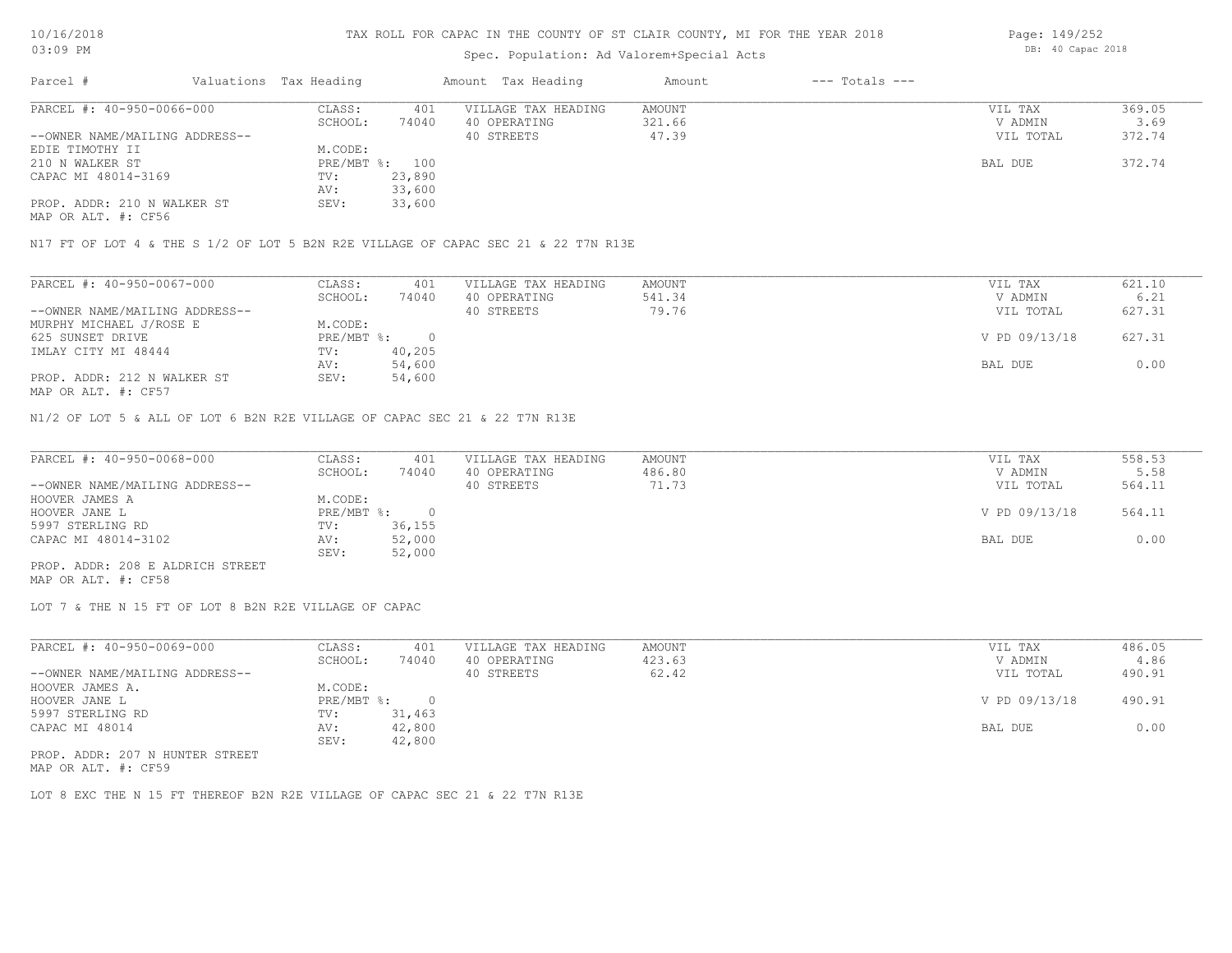### Spec. Population: Ad Valorem+Special Acts

| Parcel #                        | Valuations Tax Heading |        | Amount Tax Heading  | Amount | $---$ Totals $---$ |           |        |
|---------------------------------|------------------------|--------|---------------------|--------|--------------------|-----------|--------|
| PARCEL #: 40-950-0070-000       | CLASS:                 | 401    | VILLAGE TAX HEADING | AMOUNT |                    | VIL TAX   | 488.11 |
|                                 | SCHOOL:                | 74040  | 40 OPERATING        | 425.43 |                    | V ADMIN   | 4.88   |
| --OWNER NAME/MAILING ADDRESS--  |                        |        | 40 STREETS          | 62.68  |                    | VIL TOTAL | 492.99 |
| BAIBAK RICHARD S LIVING TRUST   | M.CODE:                |        |                     |        |                    |           |        |
| 5620 HALLENDALE RD              | PRE/MBT %:             |        |                     |        |                    | BAL DUE   | 492.99 |
| HASLETT MI 48840                | TV:                    | 31,597 |                     |        |                    |           |        |
|                                 | AV:                    | 44,700 |                     |        |                    |           |        |
| PROP. ADDR: 205 N HUNTER STREET | SEV:                   | 44,700 |                     |        |                    |           |        |
| MAP OR ALT. #: CF60             |                        |        |                     |        |                    |           |        |

LOT 9 B2N R2E VILLAGE OF CAPAC SEC 21 & 22 T7N R13E

| PARCEL #: 40-950-0071-000       | CLASS:  | 401            | VILLAGE TAX HEADING | AMOUNT | VIL TAX       | 506.39 |
|---------------------------------|---------|----------------|---------------------|--------|---------------|--------|
|                                 | SCHOOL: | 74040          | 40 OPERATING        | 441.36 | V ADMIN       | 5.06   |
| --OWNER NAME/MAILING ADDRESS--  |         |                | 40 STREETS          | 65.03  | VIL TOTAL     | 511.45 |
| KOWALEWSKI PAUL/ANGELA          | M.CODE: |                |                     |        |               |        |
| 203 N HUNTER STREET             |         | PRE/MBT %: 100 |                     |        | V PD 09/13/18 | 511.45 |
| CAPAC MI 48014                  | TV:     | 32,780         |                     |        |               |        |
|                                 | AV:     | 56,400         |                     |        | BAL DUE       | 0.00   |
| PROP. ADDR: 203 N HUNTER STREET | SEV:    | 56,400         |                     |        |               |        |
| MAP OR ALT. #: CF61             |         |                |                     |        |               |        |

LOT 10 B2N R2E VILLAGE OF CAPAC SEC 21 & 22 T7N R13E

| PARCEL #: 40-950-0072-000       | CLASS:  | 401            | VILLAGE TAX HEADING | AMOUNT | VIL TAX       | 598.10 |
|---------------------------------|---------|----------------|---------------------|--------|---------------|--------|
|                                 | SCHOOL: | 74040          | 40 OPERATING        | 521.29 | V ADMIN       | 5.98   |
| --OWNER NAME/MAILING ADDRESS--  |         |                | 40 STREETS          | 76.81  | VIL TOTAL     | 604.08 |
| ANDRUS STEVEN/CAROL             | M.CODE: | COREL          |                     |        |               |        |
| 209 E CHURCH ST                 |         | PRE/MBT %: 100 |                     |        | V PD 09/07/18 | 604.08 |
| CAPAC MI 48014-3115             | TV:     | 38,716         |                     |        |               |        |
|                                 | AV:     | 54,600         |                     |        | BAL DUE       | 0.00   |
| PROP. ADDR: 209 E CHURCH STREET | SEV:    | 54,600         |                     |        |               |        |
| MAP OR ALT. #: CF62             |         |                |                     |        |               |        |

E1/2 OF LOTS 11 & 12 B2N R2E VILLAGE OF CAPAC SEC 21 & 22 T7N R13E

| PARCEL #: 40-950-0073-000       | CLASS:       | 401    | VILLAGE TAX HEADING | AMOUNT | VIL TAX       | 500.87 |
|---------------------------------|--------------|--------|---------------------|--------|---------------|--------|
|                                 | SCHOOL:      | 74040  | 40 OPERATING        | 436.55 | V ADMIN       | 5.00   |
| --OWNER NAME/MAILING ADDRESS--  |              |        | 40 STREETS          | 64.32  | VIL TOTAL     | 505.87 |
| LIBKIE PAUL/MARSHA LIVING TRUST | M.CODE:      | 00LSB  |                     |        |               |        |
| 207 E CHURCH ST                 | $PRE/MBT$ %: | 100    |                     |        | V PD 08/23/18 | 505.87 |
| CAPAC MI 48014-3115             | TV:          | 32,423 |                     |        |               |        |
|                                 | AV:          | 46,600 |                     |        | BAL DUE       | 0.00   |
| PROP. ADDR: 207 E CHURCH STREET | SEV:         | 46,600 |                     |        |               |        |
| MAP OR ALT. #: CF63             |              |        |                     |        |               |        |

W1/2 OF LOTS 11 & 12 B2N R2E VILLAGE OF CAPAC SEC 21 & 22 T7N R13E

Page: 150/252 DB: 40 Capac 2018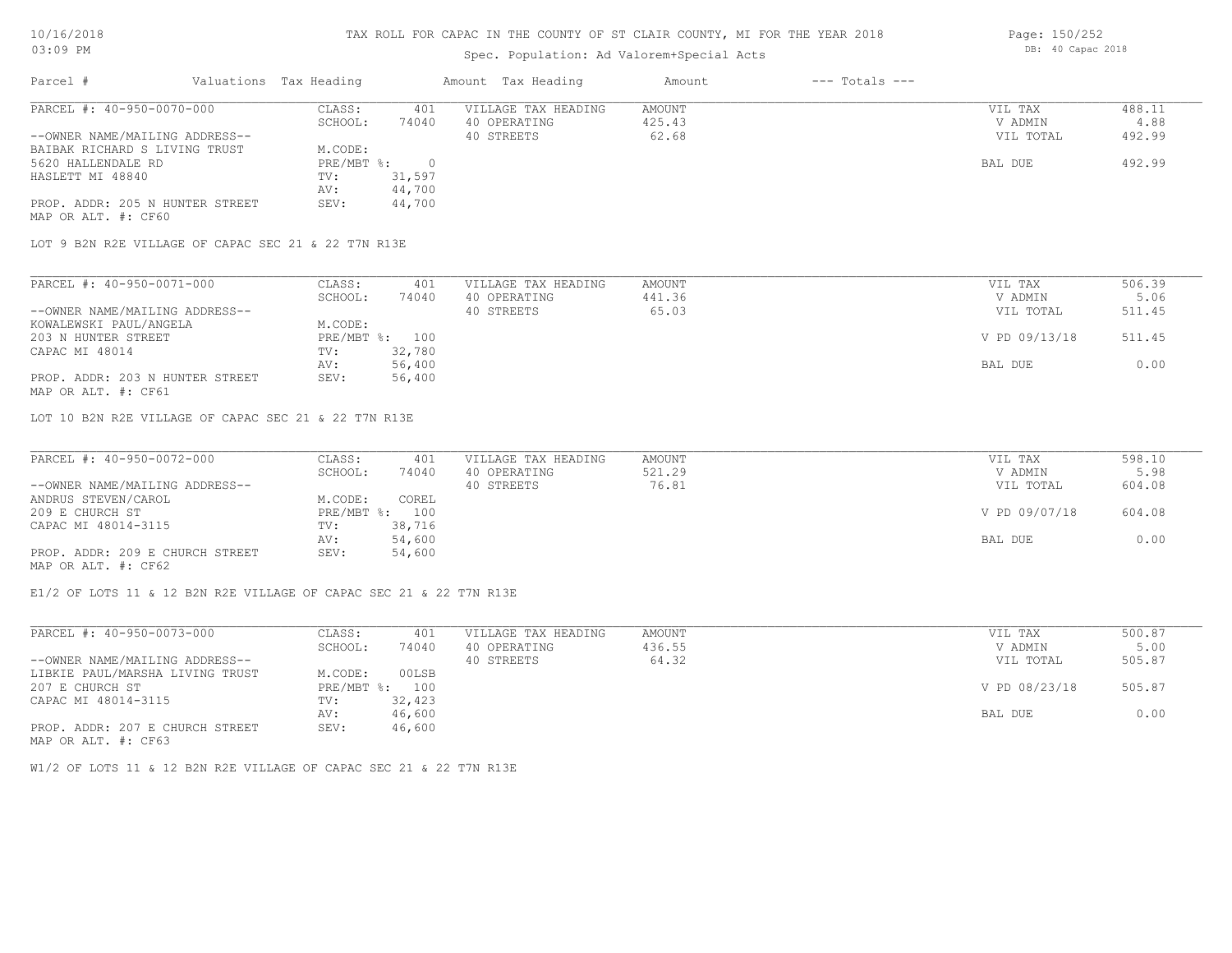### Spec. Population: Ad Valorem+Special Acts

| Parcel #                        | Valuations Tax Heading |                | Amount Tax Heading  | Amount | $---$ Totals $---$ |               |        |
|---------------------------------|------------------------|----------------|---------------------|--------|--------------------|---------------|--------|
| PARCEL #: 40-950-0074-000       | CLASS:                 | 401            | VILLAGE TAX HEADING | AMOUNT |                    | VIL TAX       | 389.21 |
|                                 | SCHOOL:                | 74040          | 40 OPERATING        | 339.23 |                    | V ADMIN       | 3.89   |
| --OWNER NAME/MAILING ADDRESS--  |                        |                | 40 STREETS          | 49.98  |                    | VIL TOTAL     | 393.10 |
| STANLEY JAMES/VERONICA          | M.CODE:                |                |                     |        |                    |               |        |
| 305 E CHURCH ST                 |                        | PRE/MBT %: 100 |                     |        |                    | V PD 07/16/18 | 393.10 |
| CAPAC MI 48014-3117             | TV:                    | 25,195         |                     |        |                    |               |        |
|                                 | AV:                    | 36,500         |                     |        |                    | BAL DUE       | 0.00   |
| PROP. ADDR: 305 E CHURCH STREET | SEV:                   | 36,500         |                     |        |                    |               |        |
|                                 |                        |                |                     |        |                    |               |        |

MAP OR ALT. #: CF64

E1/2 OF LOTS 1 & 2 B2N R3E VILLAGE OF CAPAC SEC 21 & 22 T7N R13E

| PARCEL #: 40-950-0075-000       | CLASS:  | 401            | VILLAGE TAX HEADING | AMOUNT | VIL TAX       | 520.64 |
|---------------------------------|---------|----------------|---------------------|--------|---------------|--------|
|                                 | SCHOOL: | 74040          | 40 OPERATING        | 453.78 | V ADMIN       | 5.20   |
| --OWNER NAME/MAILING ADDRESS--  |         |                | 40 STREETS          | 66.86  | VIL TOTAL     | 525.84 |
| BOLLAERT MATTHEW                | M.CODE: |                |                     |        |               |        |
| 14500 FOLEY RD                  |         | PRE/MBT %: 100 |                     |        | V PD 09/13/18 | 525.84 |
| CAPAC MI 48014                  | TV:     | 33,702         |                     |        |               |        |
|                                 | AV:     | 48,200         |                     |        | BAL DUE       | 0.00   |
| PROP. ADDR: 303 E CHURCH STREET | SEV:    | 48,200         |                     |        |               |        |
| MAP OR ALT. #: CF65             |         |                |                     |        |               |        |

W1/2 OF LOTS 1 & 2 B2N R3E VILLAGE OF CAPAC SEC 21 & 22 T7N R13E

| PARCEL #: 40-950-0076-000       | CLASS:  | 401            | VILLAGE TAX HEADING | AMOUNT | VIL TAX       | 760.24 |
|---------------------------------|---------|----------------|---------------------|--------|---------------|--------|
|                                 | SCHOOL: | 74040          | 40 OPERATING        | 662.61 | V ADMIN       | 7.60   |
| --OWNER NAME/MAILING ADDRESS--  |         |                | 40 STREETS          | 97.63  | VIL TOTAL     | 767.84 |
| BOUSSON ANDY                    | M.CODE: | COREL          |                     |        |               |        |
| 204 N HUNTER ST                 |         | PRE/MBT %: 100 |                     |        | V PD 09/07/18 | 767.84 |
| CAPAC MI 48014-3125             | TV:     | 49,212         |                     |        |               |        |
|                                 | AV:     | 50,400         |                     |        | BAL DUE       | 0.00   |
| PROP. ADDR: 204 N HUNTER STREET | SEV:    | 50,400         |                     |        |               |        |
| MAP OR ALT. #: CF66A            |         |                |                     |        |               |        |

LOT 3 B2N R3E VILLAGE OF CAPAC SEC 21 & 22 T7N R13E

| PARCEL #: 40-950-0077-000      | CLASS:     | 401    | VILLAGE TAX HEADING | AMOUNT | VIL TAX       | 458.02 |
|--------------------------------|------------|--------|---------------------|--------|---------------|--------|
|                                | SCHOOL:    | 74040  | 40 OPERATING        | 399.20 | V ADMIN       | 4.58   |
| --OWNER NAME/MAILING ADDRESS-- |            |        | 40 STREETS          | 58.82  | VIL TOTAL     | 462.60 |
| STOWERS MARY/BOB               | M.CODE:    |        |                     |        |               |        |
| 1470 ORA RD                    | PRE/MBT %: |        |                     |        | V PD 08/14/18 | 462.60 |
| OXFORD MI 48371-3238           | TV:        | 29,649 |                     |        |               |        |
|                                | AV:        | 42,600 |                     |        | BAL DUE       | 0.00   |
| PROP. ADDR: 235 N LESTER ST    | SEV:       | 42,600 |                     |        |               |        |
| MAP OR ALT. #: CF66B           |            |        |                     |        |               |        |

LOT 7 B2N R3E VILLAGE OF CAPAC SEC 21 & 22 T7N R13E

Page: 151/252 DB: 40 Capac 2018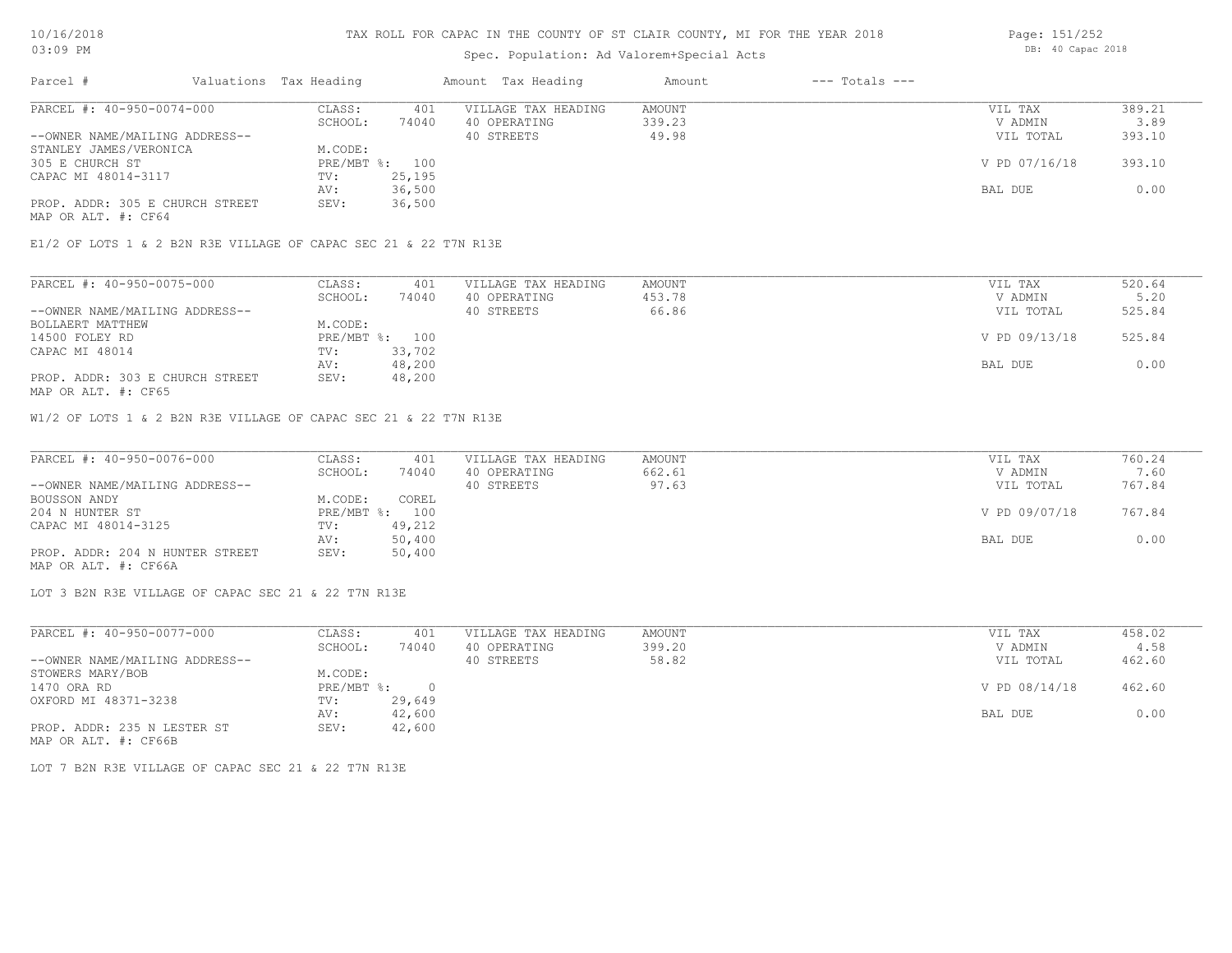### Spec. Population: Ad Valorem+Special Acts

| Parcel #                       |        | Valuations Tax Heading |                     | Amount Tax Heading | Amount | $---$ Totals $---$ |           |        |
|--------------------------------|--------|------------------------|---------------------|--------------------|--------|--------------------|-----------|--------|
| PARCEL #: 40-950-0078-000      | CLASS: | 401                    | VILLAGE TAX HEADING | AMOUNT             |        | VIL TAX            | 533.27    |        |
|                                |        | SCHOOL:                | 74040               | 40 OPERATING       | 464.79 |                    | V ADMIN   | 5.33   |
| --OWNER NAME/MAILING ADDRESS-- |        |                        |                     | 40 STREETS         | 68.48  |                    | VIL TOTAL | 538.60 |
| JAGODA EUGENE                  |        | M.CODE:                |                     |                    |        |                    |           |        |
| JAGODA REBECCA                 |        | PRE/MBT %: 100         |                     |                    |        |                    | BAL DUE   | 538.60 |
| 229 N LESTER ST                |        | TV:                    | 34,520              |                    |        |                    |           |        |
| CAPAC MI 48014                 |        | AV:                    | 47,300              |                    |        |                    |           |        |
|                                |        | SEV:                   | 47,300              |                    |        |                    |           |        |
| PROP. ADDR: 229 N LESTER ST    |        |                        |                     |                    |        |                    |           |        |

MAP OR ALT. #: CF66C

LOT 8 B2N R3E VILLAGE OF CAPAC SEC 21 & 22 T7N R13E

| PARCEL #: 40-950-0079-000      | CLASS:     | 401    | VILLAGE TAX HEADING | AMOUNT | VIL TAX       | 519.48 |
|--------------------------------|------------|--------|---------------------|--------|---------------|--------|
|                                | SCHOOL:    | 74040  | 40 OPERATING        | 452.77 | V ADMIN       | 5.19   |
| --OWNER NAME/MAILING ADDRESS-- |            |        | 40 STREETS          | 66.71  | VIL TOTAL     | 524.67 |
| BERGEN PATRICIA A              | M.CODE:    | COREL  |                     |        |               |        |
| 223 N LESTER ST                | PRE/MBT %: | 100    |                     |        | V PD 09/07/18 | 524.67 |
| CAPAC MI 48014                 | TV:        | 33,627 |                     |        |               |        |
|                                | AV:        | 50,000 |                     |        | BAL DUE       | 0.00   |
| PROP. ADDR: 223 N LESTER ST    | SEV:       | 50,000 |                     |        |               |        |
|                                |            |        |                     |        |               |        |

MAP OR ALT. #: CF66D

LOT 9 B2N R3E VILLAGE OF CAPAC SEC 21 & 22 T7N R13E

| PARCEL #: 40-950-0080-000      | CLASS:         | 401    | VILLAGE TAX HEADING | AMOUNT | VIL TAX       | 525.57 |
|--------------------------------|----------------|--------|---------------------|--------|---------------|--------|
|                                | SCHOOL:        | 74040  | 40 OPERATING        | 458.08 | V ADMIN       | 5.25   |
| --OWNER NAME/MAILING ADDRESS-- |                |        | 40 STREETS          | 67.49  | VIL TOTAL     | 530.82 |
| SOCIA LAURA LYNN               | M.CODE:        |        |                     |        |               |        |
| 217 N LESTER ST                | PRE/MBT %: 100 |        |                     |        | V PD 09/10/18 | 530.82 |
| CAPAC MI 48014                 | TV:            | 34,022 |                     |        |               |        |
|                                | AV:            | 48,000 |                     |        | BAL DUE       | 0.00   |
| PROP. ADDR: 217 N LESTER ST    | SEV:           | 48,000 |                     |        |               |        |
|                                |                |        |                     |        |               |        |

MAP OR ALT. #: CF66E

LOT 10 B2N R3E VILLAGE OF CAPAC SEC 21 & 22 T7N R13E

| PARCEL #: 40-950-0081-000       | CLASS:  | 401            | VILLAGE TAX HEADING | AMOUNT | VIL TAX       | 376.21 |
|---------------------------------|---------|----------------|---------------------|--------|---------------|--------|
|                                 | SCHOOL: | 74040          | 40 OPERATING        | 327.90 | V ADMIN       | 3.76   |
| --OWNER NAME/MAILING ADDRESS--  |         |                | 40 STREETS          | 48.31  | VIL TOTAL     | 379.97 |
| HARMS SHERRY                    | M.CODE: |                |                     |        |               |        |
| 206 N HUNTER STREET             |         | PRE/MBT %: 100 |                     |        | V PD 09/14/18 | 379.97 |
| CAPAC MI 48014-3125             | TV:     | 24,353         |                     |        |               |        |
|                                 | AV:     | 34,700         |                     |        | BAL DUE       | 0.00   |
| PROP. ADDR: 206 N HUNTER STREET | SEV:    | 34,700         |                     |        |               |        |
| MAP OR ALT. #: CF67             |         |                |                     |        |               |        |

LOT 4 B2N R3E VILLAGE OF CAPAC SEC 21 & 22 T7N R13E

Page: 152/252 DB: 40 Capac 2018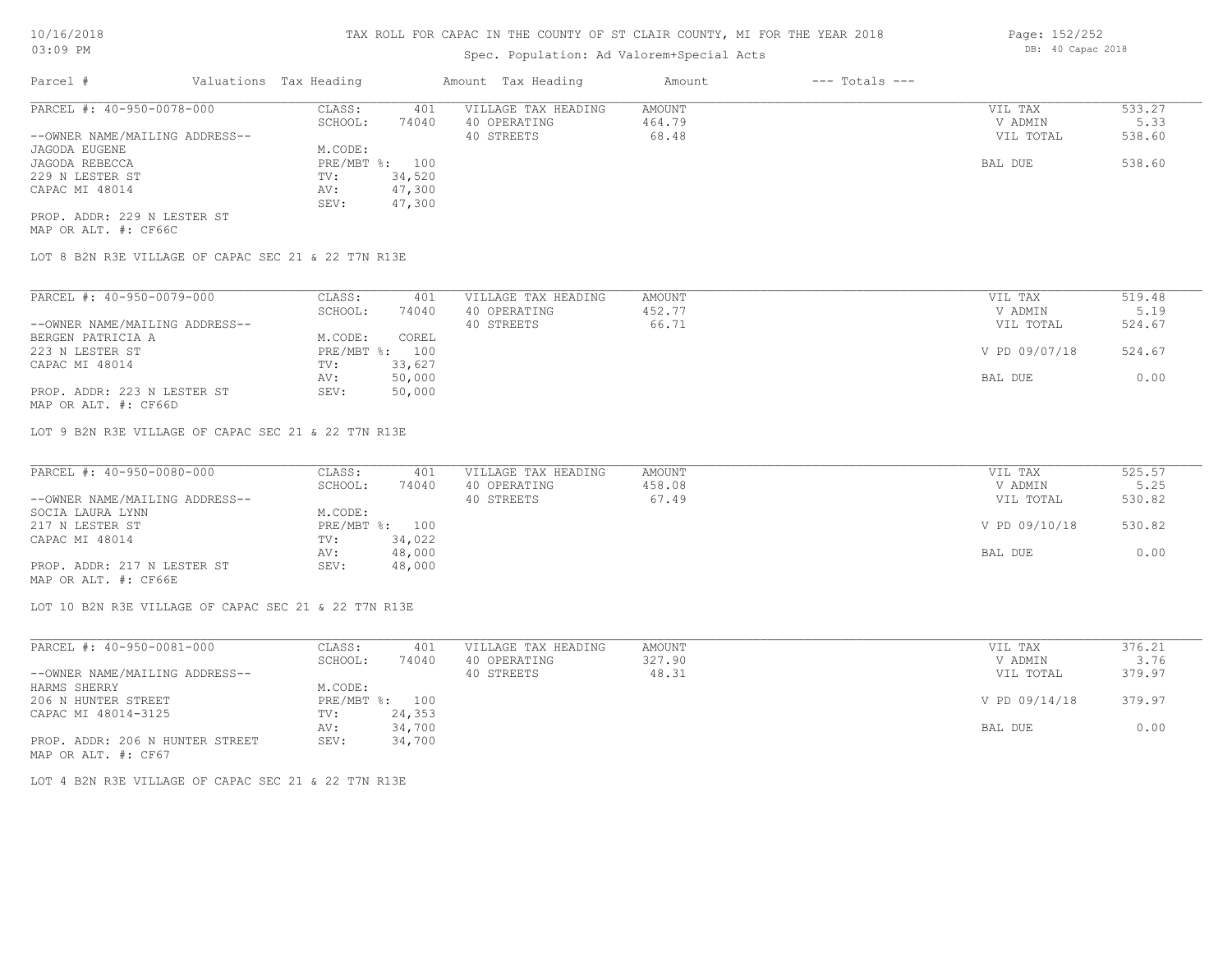## TAX ROLL FOR CAPAC IN THE COUNTY OF ST CLAIR COUNTY, MI FOR THE YEAR 2018

## Spec. Population: Ad Valorem+Special Acts

| Page: 153/252 |                   |  |
|---------------|-------------------|--|
|               | DB: 40 Capac 2018 |  |

|                                                        | Valuations Tax Heading |                | Amount Tax Heading  | Amount        | $---$ Totals $---$ |               |        |
|--------------------------------------------------------|------------------------|----------------|---------------------|---------------|--------------------|---------------|--------|
| PARCEL #: 40-950-0082-000                              | CLASS:                 | 401            | VILLAGE TAX HEADING | AMOUNT        |                    | VIL TAX       | 533.11 |
|                                                        | SCHOOL:                | 74040          | 40 OPERATING        | 464.65        |                    | V ADMIN       | 5.33   |
| --OWNER NAME/MAILING ADDRESS--                         |                        |                | 40 STREETS          | 68.46         |                    | VIL TOTAL     | 538.44 |
| SCHOCKE JUSTIN                                         | M.CODE:                | OLALS          |                     |               |                    |               |        |
| 208 N HUNTER ST                                        | $PRE/MBT$ %:           | 100            |                     |               |                    | V PD 09/10/18 | 538.44 |
| CAPAC MI 48014-3125                                    | TV:                    | 34,510         |                     |               |                    |               |        |
|                                                        | AV:                    | 39,300         |                     |               |                    | BAL DUE       | 0.00   |
| PROP. ADDR: 208 N HUNTER STREET<br>MAP OR ALT. #: CF68 | SEV:                   | 39,300         |                     |               |                    |               |        |
|                                                        |                        |                |                     |               |                    |               |        |
| LOT 5 B2N R3E VILLAGE OF CAPAC                         |                        |                |                     |               |                    |               |        |
| PARCEL #: 40-950-0083-000                              | CLASS:                 | 401            | VILLAGE TAX HEADING | <b>AMOUNT</b> |                    | VIL TAX       | 418.38 |
|                                                        | SCHOOL:                | 74040          | 40 OPERATING        | 364.65        |                    | V ADMIN       | 4.18   |
| --OWNER NAME/MAILING ADDRESS--                         |                        |                | 40 STREETS          | 53.73         |                    | VIL TOTAL     | 422.56 |
| HOOVER JAMES/JANE                                      | M.CODE:                |                |                     |               |                    |               |        |
| 5997 STERLING RD                                       | $PRE/MBT$ %:           | $\overline{0}$ |                     |               |                    | V PD 09/13/18 | 422.56 |
| CAPAC MI 48014                                         | TV:                    | 27,083         |                     |               |                    |               |        |
|                                                        | AV:                    | 38,200         |                     |               |                    | BAL DUE       | 0.00   |
| PROP. ADDR: 210 N HUNTER STREET<br>MAP OR ALT. #: CF69 | SEV:                   | 38,200         |                     |               |                    |               |        |

| PARCEL #: 40-950-0084-000       | CLASS:     | 401    | VILLAGE TAX HEADING | AMOUNT | VIL TAX       | 489.32 |
|---------------------------------|------------|--------|---------------------|--------|---------------|--------|
|                                 | SCHOOL:    | 74040  | 40 OPERATING        | 426.48 | V ADMIN       | 4.89   |
| --OWNER NAME/MAILING ADDRESS--  |            |        | 40 STREETS          | 62.84  | VIL TOTAL     | 494.21 |
| MOORE PAULIE K                  | M.CODE:    |        |                     |        |               |        |
| 311 E CHURCH ST                 | PRE/MBT %: |        |                     |        | V PD 09/06/18 | 494.21 |
| CAPAC MI 48014-3117             | TV:        | 31,675 |                     |        |               |        |
|                                 | AV:        | 44,600 |                     |        | BAL DUE       | 0.00   |
| PROP. ADDR: 311 E CHURCH STREET | SEV:       | 44,600 |                     |        |               |        |
| MAP OR ALT. #: CF70             |            |        |                     |        |               |        |

E1/2 OF LOTS 11 & 12 B2N R3E VILLAGE OF CAPAC SEC 21 & 22 T7N R13E

| PARCEL #: 40-950-0085-000       | CLASS:       | 401    | VILLAGE TAX HEADING | AMOUNT | VIL TAX       | 356.78 |
|---------------------------------|--------------|--------|---------------------|--------|---------------|--------|
|                                 | SCHOOL:      | 74040  | 40 OPERATING        | 310.96 | V ADMIN       | 3.56   |
| --OWNER NAME/MAILING ADDRESS--  |              |        | 40 STREETS          | 45.82  | VIL TOTAL     | 360.34 |
| ROSILLO GUILLERMINA ROJAS       | M.CODE:      | 00LSB  |                     |        |               |        |
| 307 E CHURCH STREET             | $PRE/MBT$ %: | 100    |                     |        | V PD 08/23/18 | 360.34 |
| CAPAC MI 48014                  | TV:          | 23,095 |                     |        |               |        |
|                                 | AV:          | 33,100 |                     |        | BAL DUE       | 0.00   |
| PROP. ADDR: 307 E CHURCH STREET | SEV:         | 33,100 |                     |        |               |        |
| MAP OR ALT. #: CF71             |              |        |                     |        |               |        |

W1/2 OF LOTS 11 & 12 B2N R3E VILLAGE OF CAPAC SEC 21 & 22 T7N R13E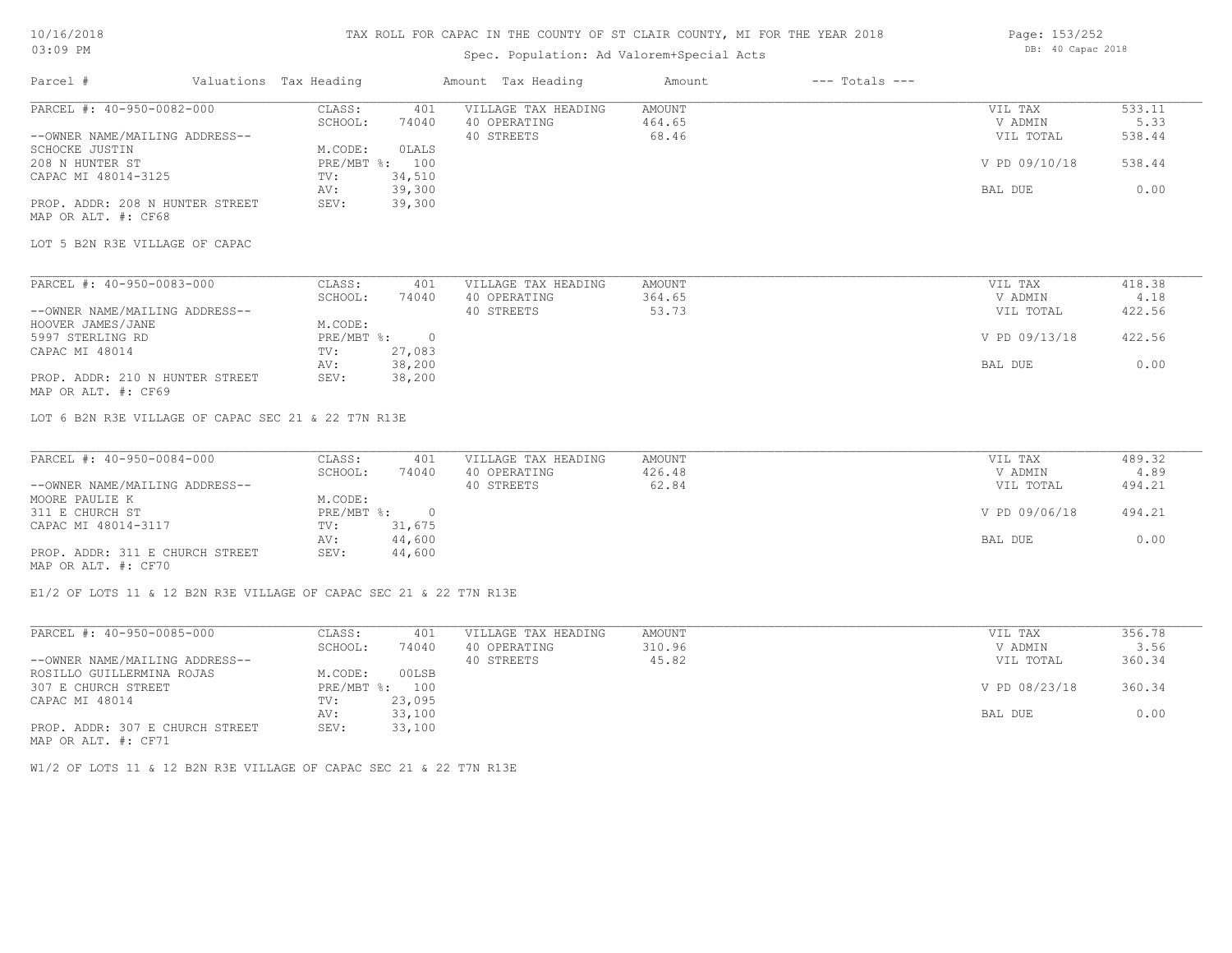### Spec. Population: Ad Valorem+Special Acts

| PARCEL #: 40-950-0086-000                                                                      |                |                  | Amount Tax Heading                                                                                                                                                         | Amount | --- Totals --- |               |        |
|------------------------------------------------------------------------------------------------|----------------|------------------|----------------------------------------------------------------------------------------------------------------------------------------------------------------------------|--------|----------------|---------------|--------|
|                                                                                                | CLASS:         | 401              | VILLAGE TAX HEADING                                                                                                                                                        | AMOUNT |                | VIL TAX       | 494.29 |
|                                                                                                | SCHOOL:        | 74040            | 40 OPERATING                                                                                                                                                               | 430.81 |                | V ADMIN       | 4.94   |
| --OWNER NAME/MAILING ADDRESS--                                                                 |                |                  | 40 STREETS                                                                                                                                                                 | 63.48  |                | VIL TOTAL     | 499.23 |
| HARGRAVE EUEGENE H II                                                                          | M.CODE:        |                  |                                                                                                                                                                            |        |                |               |        |
| 302 N MAIN ST                                                                                  | PRE/MBT %: 0   |                  |                                                                                                                                                                            |        |                | BAL DUE       | 499.23 |
| CAPAC MI 48014                                                                                 | TV:            | 31,996           |                                                                                                                                                                            |        |                |               |        |
|                                                                                                | AV:            | 47,400           |                                                                                                                                                                            |        |                |               |        |
| PROP. ADDR: 103 E ALDRICH STREET<br>MAP OR ALT. #: CF72                                        | SEV:           | 47,400           |                                                                                                                                                                            |        |                |               |        |
| & 22 T7N R13E                                                                                  |                |                  | E60 FT OF LOT 1 & E 60 FT OF THAT PART OF LOT 2 LYING S OF A LINE BEG 4 FT N OF ITS<br>SW COR, TH TO A PTE ON E LINE 12 FT N OF ITS SE COR B3N R1E VILLAGE OF CAPAC SEC 21 |        |                |               |        |
| PARCEL #: 40-950-0087-000                                                                      | CLASS:         | 401              | VILLAGE TAX HEADING                                                                                                                                                        | AMOUNT |                | VIL TAX       | 467.90 |
|                                                                                                | SCHOOL:        | 74040            | 40 OPERATING                                                                                                                                                               | 407.81 |                | V ADMIN       | 4.67   |
| --OWNER NAME/MAILING ADDRESS--                                                                 |                |                  | 40 STREETS                                                                                                                                                                 | 60.09  |                | VIL TOTAL     | 472.57 |
| HARGRAVE EUGENE/E                                                                              | M.CODE:        | <b>OLALS</b>     |                                                                                                                                                                            |        |                |               |        |
| 302 N MAIN ST                                                                                  | PRE/MBT %: 100 |                  |                                                                                                                                                                            |        |                | V PD 09/13/18 | 472.57 |
|                                                                                                |                |                  |                                                                                                                                                                            |        |                |               |        |
| CAPAC MI 48014-3146                                                                            | TV:            | 30,288<br>43,900 |                                                                                                                                                                            |        |                | BAL DUE       | 0.00   |
|                                                                                                | AV:<br>SEV:    | 43,900           |                                                                                                                                                                            |        |                |               |        |
|                                                                                                |                |                  |                                                                                                                                                                            |        |                |               |        |
|                                                                                                |                |                  |                                                                                                                                                                            |        |                |               |        |
| PROP. ADDR: 302 N MAIN ST<br>MAP OR ALT. #: CF7<br>& 22 T7N R13E                               |                |                  | LOT 1 & THAT PART LOT 2 LYING S OF A LINE BEG 4 FT N OF ITS SW COR, TH TO PTE ON E<br>LOT LINE 12 FT N OF ITS SE COR, EXC E 60 FT THEREOF B3N R1E VILLAGE OF CAPAC SEC 21  |        |                |               |        |
|                                                                                                |                |                  |                                                                                                                                                                            |        |                |               |        |
|                                                                                                | CLASS:         | 401              | VILLAGE TAX HEADING                                                                                                                                                        | AMOUNT |                | VIL TAX       | 533.81 |
|                                                                                                | SCHOOL:        | 74040            | 40 OPERATING                                                                                                                                                               | 465.26 |                | V ADMIN       | 5.33   |
|                                                                                                |                |                  | 40 STREETS                                                                                                                                                                 | 68.55  |                | VIL TOTAL     | 539.14 |
|                                                                                                | M.CODE:        |                  |                                                                                                                                                                            |        |                |               |        |
| PARCEL #: 40-950-0088-000<br>--OWNER NAME/MAILING ADDRESS--<br>SHULL ROSEMARY<br>306 N MAIN ST | PRE/MBT %: 0   |                  |                                                                                                                                                                            |        |                | V PD 07/18/18 | 539.14 |
| CAPAC MI 48014                                                                                 | TV:            | 34,555           |                                                                                                                                                                            |        |                |               |        |
|                                                                                                | AV:            | 48,300           |                                                                                                                                                                            |        |                | BAL DUE       | 0.00   |
|                                                                                                | SEV:           | 48,300           |                                                                                                                                                                            |        |                |               |        |
| PROP. ADDR: 306 N MAIN ST<br>MAP OR ALT. #: CF74                                               |                |                  |                                                                                                                                                                            |        |                |               |        |

| PARCEL #: 40-950-0089-000      | CLASS:     | 401    | VILLAGE TAX HEADING | AMOUNT | VIL TAX       | 629.38 |
|--------------------------------|------------|--------|---------------------|--------|---------------|--------|
|                                | SCHOOL:    | 74040  | 40 OPERATING        | 548.55 | V ADMIN       | 6.29   |
| --OWNER NAME/MAILING ADDRESS-- |            |        | 40 STREETS          | 80.83  | VIL TOTAL     | 635.67 |
| LEWTHWAITE NAOMI & SARAH       | M.CODE:    | 00WBF  |                     |        |               |        |
| 308 N MAIN ST                  | PRE/MBT %: | 100    |                     |        | V PD 08/30/18 | 635.67 |
| CAPAC MI 48014-3146            | TV:        | 40,741 |                     |        |               |        |
|                                | AV:        | 56,700 |                     |        | BAL DUE       | 0.00   |
| PROP. ADDR: 308 N MAIN ST      | SEV:       | 56,700 |                     |        |               |        |
| MAP OR ALT. #: CF75            |            |        |                     |        |               |        |

LOT 3 B3N R1E VILLAGE OF CAPAC SEC 21 & 22 T7N R13E

Page: 154/252 DB: 40 Capac 2018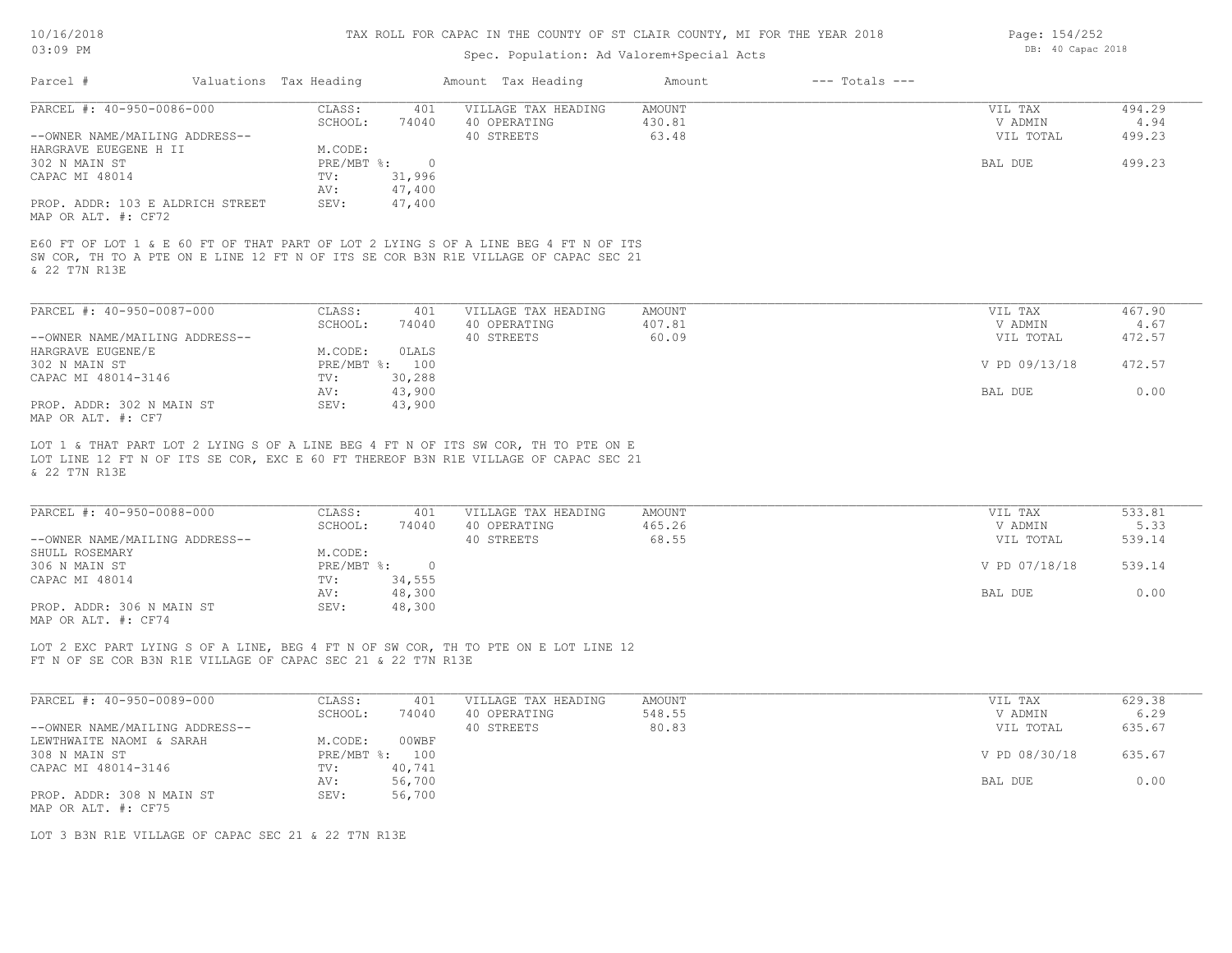## Spec. Population: Ad Valorem+Special Acts

| Parcel #                       | Valuations Tax Heading |        | Amount Tax Heading  | Amount | $---$ Totals $---$ |               |        |
|--------------------------------|------------------------|--------|---------------------|--------|--------------------|---------------|--------|
| PARCEL #: 40-950-0090-000      | CLASS:                 | 401    | VILLAGE TAX HEADING | AMOUNT |                    | VIL TAX       | 576.67 |
|                                | SCHOOL:                | 74040  | 40 OPERATING        | 502.61 |                    | V ADMIN       | 5.76   |
| --OWNER NAME/MAILING ADDRESS-- |                        |        | 40 STREETS          | 74.06  |                    | VIL TOTAL     | 582.43 |
| PAYNE NEIL C.                  | M.CODE:                | COREL  |                     |        |                    |               |        |
| PAYNE NICOLE H.                | $PRE/MBT$ %:           | 100    |                     |        |                    | V PD 09/07/18 | 582.43 |
| 312 N MAIN ST                  | TV:                    | 37,329 |                     |        |                    |               |        |
| CAPAC MI 48014-3146            | AV:                    | 52,600 |                     |        |                    | BAL DUE       | 0.00   |
|                                | SEV:                   | 52,600 |                     |        |                    |               |        |
| PROP. ADDR: 312 N MAIN ST      |                        |        |                     |        |                    |               |        |

MAP OR ALT. #: CF76

LOT 4 & S 16' OF LOT 5 B3N R1E VILLAGE OF CAPAC

| PARCEL #: 40-950-0092-001                                                                        | CLASS:       | 401    | VILLAGE TAX HEADING | AMOUNT | VIL TAX        | 596.78 |
|--------------------------------------------------------------------------------------------------|--------------|--------|---------------------|--------|----------------|--------|
|                                                                                                  | SCHOOL:      | 74040  | 40 OPERATING        | 520.14 | V ADMIN        | 5.96   |
| --OWNER NAME/MAILING ADDRESS--                                                                   |              |        | 40 STREETS          | 76.64  | VIL TOTAL      | 602.74 |
| DENSMORE NICHOLAS G                                                                              | M.CODE:      | COREL  |                     |        |                |        |
| 316 N MAIN ST                                                                                    | $PRE/MBT$ %: | 100    |                     |        | V PD 09/07/18  | 602.74 |
| CAPAC MI 48014-3146                                                                              | TV:          | 38,631 |                     |        |                |        |
|                                                                                                  | AV:          | 54,000 |                     |        | <b>BAL DUE</b> | 0.00   |
| PROP. ADDR: 316 N MAIN ST<br>$M \wedge D$ $\wedge D$ $\wedge T$ $\wedge T$ $\wedge T$ $\wedge T$ | SEV:         | 54,000 |                     |        |                |        |

MAP OR ALT. #: CF77A

N 2' OF LOT 5 AND ALL OF LOT 6 B3N R1E VILLAGE OF CAPAC SEC 21 & 22 T7N R13E

| PARCEL #: 40-950-0093-001                             | CLASS:  | 401            | VILLAGE TAX HEADING | AMOUNT | VIL TAX       | 515.67 |
|-------------------------------------------------------|---------|----------------|---------------------|--------|---------------|--------|
|                                                       | SCHOOL: | 74040          | 40 OPERATING        | 449.45 | V ADMIN       | 5.15   |
| --OWNER NAME/MAILING ADDRESS--                        |         |                | 40 STREETS          | 66.22  | VIL TOTAL     | 520.82 |
| LANGEVIN RICHARD                                      | M.CODE: | COREL          |                     |        |               |        |
| 314 N MAIN ST                                         |         | PRE/MBT %: 100 |                     |        | V PD 09/07/18 | 520.82 |
| CAPAC MI 48014-3146                                   | TV:     | 33,381         |                     |        |               |        |
|                                                       | AV:     | 46,400         |                     |        | BAL DUE       | 0.00   |
| PROP. ADDR: 314 N MAIN ST                             | SEV:    | 46,400         |                     |        |               |        |
| $\cdots$ $\cdots$ $\cdots$ $\cdots$ $\cdots$ $\cdots$ |         |                |                     |        |               |        |

MAP OR ALT. #: CF77B

S57 FT OF N 59 FT OF LOT 5 B3N R1E VILLAGE OF CAPAC SEC 21 & 22 T7N R13E

| PARCEL #: 40-950-0094-000                           | CLASS:       | 401   | VILLAGE TAX HEADING | AMOUNT | VIL TAX   | 0.00 |
|-----------------------------------------------------|--------------|-------|---------------------|--------|-----------|------|
|                                                     | SCHOOL:      | 74040 | 40 OPERATING        | 0.00   | V ADMIN   | 0.00 |
| --OWNER NAME/MAILING ADDRESS--                      |              |       | 40 STREETS          | 0.00   | VIL TOTAL | 0.00 |
| POTTER DENNIS/LORI                                  | M.CODE:      |       |                     |        |           |      |
| 323 N WALKER ST                                     | $PRE/MBT$ %: | 60    |                     |        | BAL DUE   | 0.00 |
| CAPAC MI 48014-3172                                 | TV:          |       |                     |        |           |      |
|                                                     | AV:          |       |                     |        |           |      |
| PROP. ADDR: 323 N WALKER ST<br>MAP OR ALT. #: CF78A | SEV:         |       |                     |        |           |      |

LOT 7 B3N R1E VILLAGE OF CAPAC SEC 21 & 22 T7N R13E

Page: 155/252 DB: 40 Capac 2018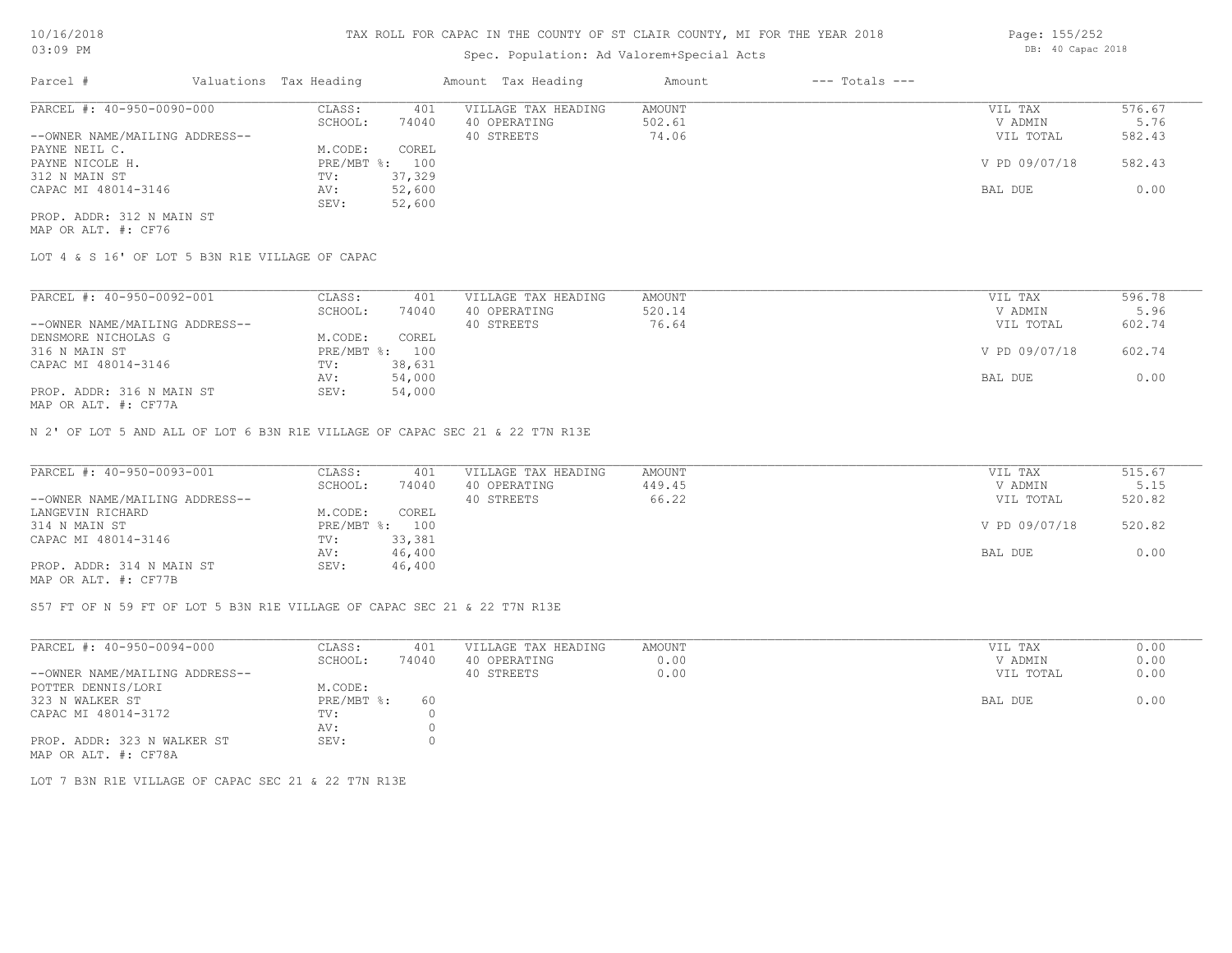### Spec. Population: Ad Valorem+Special Acts

| Parcel #                       | Valuations Tax Heading |        | Amount Tax Heading  | Amount | $---$ Totals $---$ |               |        |
|--------------------------------|------------------------|--------|---------------------|--------|--------------------|---------------|--------|
| PARCEL #: 40-950-0095-000      | CLASS:                 | 401    | VILLAGE TAX HEADING | AMOUNT |                    | VIL TAX       | 684.33 |
|                                | SCHOOL:                | 74040  | 40 OPERATING        | 596.45 |                    | V ADMIN       | 6.84   |
| --OWNER NAME/MAILING ADDRESS-- |                        |        | 40 STREETS          | 87.88  |                    | VIL TOTAL     | 691.17 |
| SCOTT MISTY L                  | M.CODE:                | COREL  |                     |        |                    |               |        |
| 317 N WALKER ST                | PRE/MBT %: 100         |        |                     |        |                    | V PD 09/07/18 | 691.17 |
| CAPAC MI 48014-3172            | TV:                    | 44,298 |                     |        |                    |               |        |
|                                | AV:                    | 50,600 |                     |        |                    | BAL DUE       | 0.00   |
| PROP. ADDR: 317 N WALKER ST    | SEV:                   | 50,600 |                     |        |                    |               |        |

MAP OR ALT. #: CF78B

LOT 8 B3N R1E VILLAGE OF CAPAC SEC 21 & 22 T7N R13E

| PARCEL #: 40-950-0096-000      | CLASS:     | 401    | VILLAGE TAX HEADING | AMOUNT | VIL TAX       | 644.22 |
|--------------------------------|------------|--------|---------------------|--------|---------------|--------|
|                                | SCHOOL:    | 74040  | 40 OPERATING        | 561.49 | V ADMIN       | 6.44   |
| --OWNER NAME/MAILING ADDRESS-- |            |        | 40 STREETS          | 82.73  | VIL TOTAL     | 650.66 |
| PATTON KEVIN E                 | M.CODE:    | 00LSB  |                     |        |               |        |
| PATTON DONNA G                 | PRE/MBT %: | 100    |                     |        | V PD 08/23/18 | 650.66 |
| 309 N WALKER ST                | TV:        | 41,702 |                     |        |               |        |
| CAPAC MI 48014-3172            | AV:        | 58,000 |                     |        | BAL DUE       | 0.00   |
|                                | SEV:       | 58,000 |                     |        |               |        |
| PROP. ADDR: 309 N WALKER ST    |            |        |                     |        |               |        |

MAP OR ALT. #: CF79

LOT 9 B3N R1E VILLAGE OF CAPAC SEC 21 & 22 T7N R13E

| PARCEL #: 40-950-0097-000      | CLASS:         | 401    | VILLAGE TAX HEADING | AMOUNT | VIL TAX       | 684.36 |
|--------------------------------|----------------|--------|---------------------|--------|---------------|--------|
|                                | SCHOOL:        | 74040  | 40 OPERATING        | 596.47 | V ADMIN       | 6.84   |
| --OWNER NAME/MAILING ADDRESS-- |                |        | 40 STREETS          | 87.89  | VIL TOTAL     | 691.20 |
| KIMMEL DAVID                   | M.CODE:        | COREL  |                     |        |               |        |
| 303 N WALKER ST                | PRE/MBT %: 100 |        |                     |        | V PD 09/07/18 | 691.20 |
| CAPAC MI 48014                 | TV:            | 44,300 |                     |        |               |        |
|                                | AV:            | 44,300 |                     |        | BAL DUE       | 0.00   |
| PROP. ADDR: 303 N WALKER ST    | SEV:           | 44,300 |                     |        |               |        |
|                                |                |        |                     |        |               |        |

MAP OR ALT. #: CF80

LOT 10 B3N R1E VILLAGE OF CAPAC SEC 21 & 22 T7N R13E

| PARCEL #: 40-950-0098-000      | CLASS:  | 401            | VILLAGE TAX HEADING | AMOUNT | VIL TAX       | 314.66 |
|--------------------------------|---------|----------------|---------------------|--------|---------------|--------|
|                                | SCHOOL: | 74040          | 40 OPERATING        | 274.25 | V ADMIN       | 3.14   |
| --OWNER NAME/MAILING ADDRESS-- |         |                | 40 STREETS          | 40.41  | VIL TOTAL     | 317.80 |
| GLOMBOWSKI. SCOTT & CHRISTINE  | M.CODE: | COREL          |                     |        |               |        |
| 301 N WALKER ST                |         | PRE/MBT %: 100 |                     |        | V PD 09/07/18 | 317.80 |
| CAPAC MI 48014-3172            | TV:     | 20,369         |                     |        |               |        |
|                                | AV:     | 28,800         |                     |        | BAL DUE       | 0.00   |
| PROP. ADDR: 301 N WALKER ST    | SEV:    | 28,800         |                     |        |               |        |
| MAP OR ALT. #: CF81A           |         |                |                     |        |               |        |

N50 FT OF E 1/2 OF LOT 11 B3N R1E VILLAGE OF CAPAC SEC 21 & 22 T7N R13E

Page: 156/252 DB: 40 Capac 2018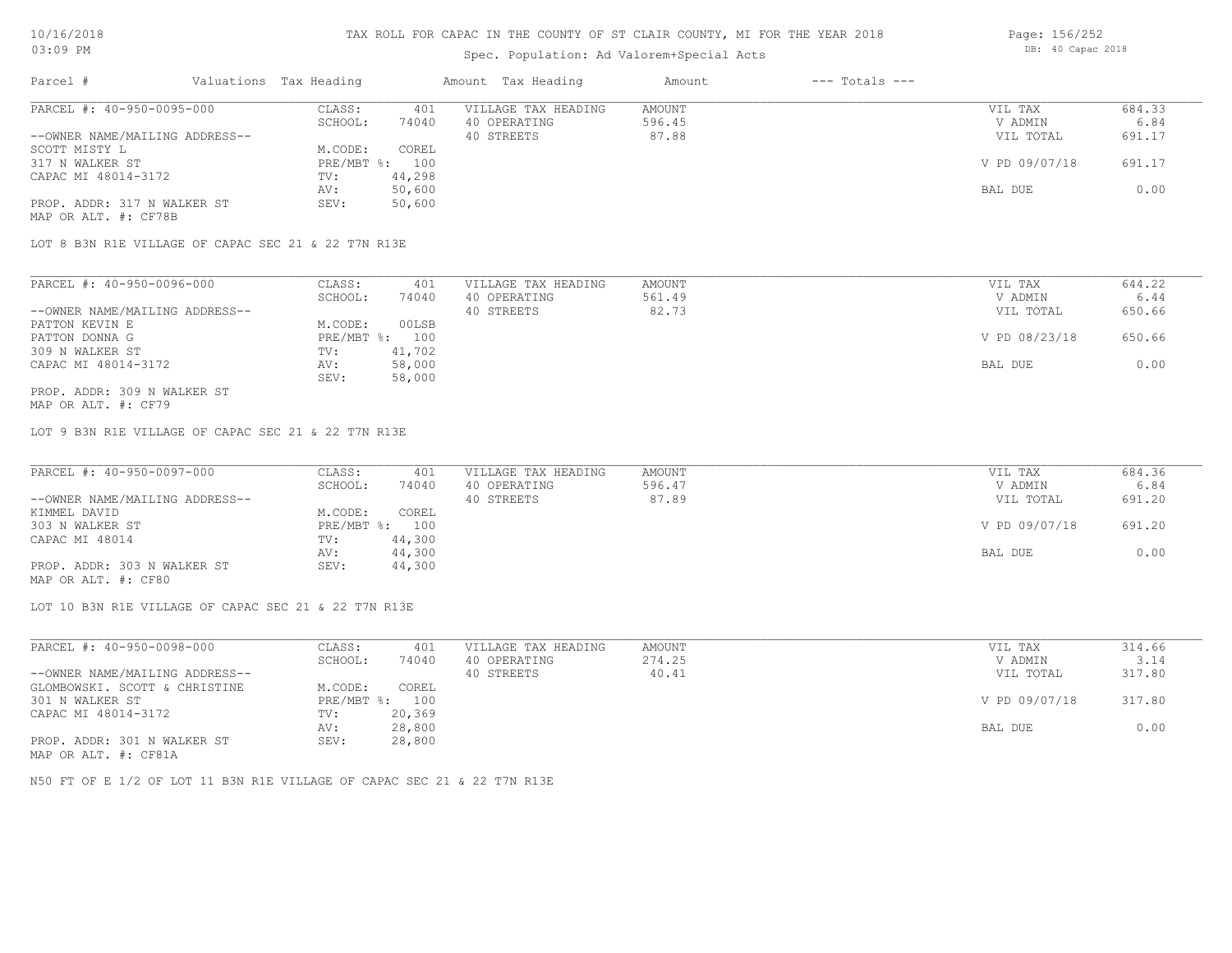#### TAX ROLL FOR CAPAC IN THE COUNTY OF ST CLAIR COUNTY, MI FOR THE YEAR 2018

## Spec. Population: Ad Valorem+Special Acts

| Parcel #                         | Valuations Tax Heading |        | Amount Tax Heading  | Amount | $---$ Totals $---$ |           |        |
|----------------------------------|------------------------|--------|---------------------|--------|--------------------|-----------|--------|
| PARCEL #: 40-950-0099-000        | CLASS:                 | 401    | VILLAGE TAX HEADING | AMOUNT |                    | VIL TAX   | 345.38 |
|                                  | SCHOOL:                | 74040  | 40 OPERATING        | 301.03 |                    | V ADMIN   | 3.45   |
| --OWNER NAME/MAILING ADDRESS--   |                        |        | 40 STREETS          | 44.35  |                    | VIL TOTAL | 348.83 |
| HAMADA NORMAN/MARJORIE TRUST     | M.CODE:                |        |                     |        |                    |           |        |
| 8218 RAVINE DR                   | PRE/MBT %:             |        |                     |        |                    | BAL DUE   | 348.83 |
| WESTLAND MI 48185-1108           | TV:                    | 22,358 |                     |        |                    |           |        |
|                                  | AV:                    | 30,500 |                     |        |                    |           |        |
| PROP. ADDR: 107 E ALDRICH STREET | SEV:                   | 30,500 |                     |        |                    |           |        |
| MAP OR ALT. #: CF81B             |                        |        |                     |        |                    |           |        |

& 22 T7N R13E E1/2 OF LOTS 11 & 12 EXC N 50 FT OF E 1/2 OF LOT 11 B3N R1E VILLAGE OF CAPAC SEC 21

| PARCEL #: 40-950-0100-000        | CLASS:     | 401    | VILLAGE TAX HEADING | AMOUNT | VIL TAX       | 507.45 |
|----------------------------------|------------|--------|---------------------|--------|---------------|--------|
|                                  | SCHOOL:    | 74040  | 40 OPERATING        | 442.28 | V ADMIN       | 5.07   |
| --OWNER NAME/MAILING ADDRESS--   |            |        | 40 STREETS          | 65.17  | VIL TOTAL     | 512.52 |
| GOTTSCHALK EDWARD                | M.CODE:    |        |                     |        |               |        |
| GOTTSCHALK LESLIE                | PRE/MBT %: |        |                     |        | V PD 08/30/18 | 512.52 |
| 4384 BROWN CITY RD               | TV:        | 32,848 |                     |        |               |        |
| BROWN CITY MI 48416              | AV:        | 46,200 |                     |        | BAL DUE       | 0.00   |
|                                  | SEV:       | 46,200 |                     |        |               |        |
| PROP. ADDR: 105 E ALDRICH STREET |            |        |                     |        |               |        |

MAP OR ALT. #: CF82

W1/2 OF LOTS 11 & 12 B3N R1E VILLAGE OF CAPAC SEC 21 & 22 T7N R13E

| PARCEL #: 40-950-0101-000        | CLASS:  | 401            | VILLAGE TAX HEADING | AMOUNT | VIL TAX       | 670.60 |
|----------------------------------|---------|----------------|---------------------|--------|---------------|--------|
|                                  | SCHOOL: | 74040          | 40 OPERATING        | 584.48 | V ADMIN       | 6.70   |
| --OWNER NAME/MAILING ADDRESS--   |         |                | 40 STREETS          | 86.12  | VIL TOTAL     | 677.30 |
| RODRIGUEZ JR JOHN                | M.CODE: | COREL          |                     |        |               |        |
| 205 E ALDRICH ST                 |         | PRE/MBT %: 100 |                     |        | V PD 09/07/18 | 677.30 |
| CAPAC MI 48014-3103              | TV:     | 43,409         |                     |        |               |        |
|                                  | AV:     | 59,500         |                     |        | BAL DUE       | 0.00   |
| PROP. ADDR: 205 E ALDRICH STREET | SEV:    | 59,500         |                     |        |               |        |
| MAP OR ALT. #: CF83              |         |                |                     |        |               |        |

55' OF LOTS 1 & 2 & ALLEY ADJ TO E VILLAGE OF CAPAC BEG AT SW COR LOT 12 B3N R2E,TH N 150',TH W 75',TH S 150',TH E 75' TO BEG. BEING E

| PARCEL #: 40-950-0102-000        | CLASS:     | 401    | VILLAGE TAX HEADING | AMOUNT | VIL TAX   | 226.59 |
|----------------------------------|------------|--------|---------------------|--------|-----------|--------|
|                                  | SCHOOL:    | 74040  | 40 OPERATING        | 197.49 | V ADMIN   | 2.26   |
| --OWNER NAME/MAILING ADDRESS--   |            |        | 40 STREETS          | 29.10  | VIL TOTAL | 228.85 |
| NINO RUBEN & DEANNA              | M.CODE:    |        |                     |        |           |        |
| 203 E ALDRICH ST                 | PRE/MBT %: |        |                     |        | BAL DUE   | 228.85 |
| CAPAC MI 48014-3103              | TV:        | 14,668 |                     |        |           |        |
|                                  | AV:        | 31,300 |                     |        |           |        |
| PROP. ADDR: 203 E ALDRICH STREET | SEV:       | 31,300 |                     |        |           |        |
| MAP OR ALT. #: CF84              |            |        |                     |        |           |        |

W95' OF LOT 1 ALSO THE S 10' OF W 95' OF LOT 2 B3N R2E VILLAGE OF CAPAC

Page: 157/252 DB: 40 Capac 2018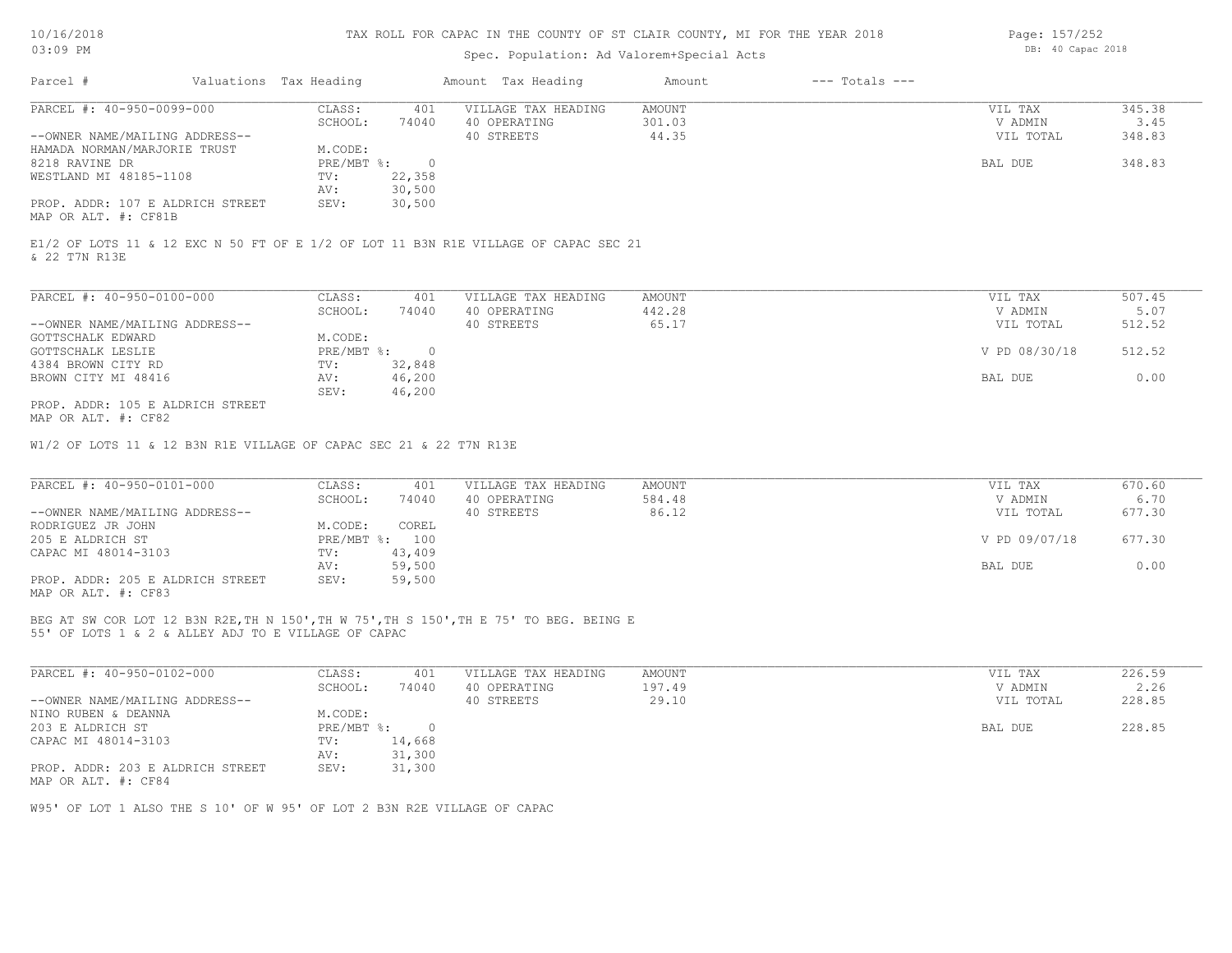#### Spec. Population: Ad Valorem+Special Acts

| Page: 158/252 |                   |  |
|---------------|-------------------|--|
|               | DB: 40 Capac 2018 |  |

| Parcel #                       | Valuations Tax Heading |                | Amount Tax Heading  | Amount | $---$ Totals $---$ |               |        |
|--------------------------------|------------------------|----------------|---------------------|--------|--------------------|---------------|--------|
| PARCEL #: 40-950-0103-000      | CLASS:                 | 401            | VILLAGE TAX HEADING | AMOUNT |                    | VIL TAX       | 540.69 |
|                                | SCHOOL:                | 74040          | 40 OPERATING        | 471.25 |                    | V ADMIN       | 5.40   |
| --OWNER NAME/MAILING ADDRESS-- |                        |                | 40 STREETS          | 69.44  |                    | VIL TOTAL     | 546.09 |
| BETZ AMANDA                    | M.CODE:                | COREL          |                     |        |                    |               |        |
| 302 N WALKER ST                |                        | PRE/MBT %: 100 |                     |        |                    | V PD 09/07/18 | 546.09 |
| CAPAC MI 48014                 | TV:                    | 35,000         |                     |        |                    |               |        |
|                                | AV:                    | 35,000         |                     |        |                    | BAL DUE       | 0.00   |
| PROP. ADDR: 302 N WALKER ST    | SEV:                   | 35,000         |                     |        |                    |               |        |
|                                |                        |                |                     |        |                    |               |        |

MAP OR ALT. #: CF85

OF CAPAC SEC 21 & 22 T7N R13E N65 FT OF THE W 95 FT OF LOT 2 & THE S 5 FT OF THE W 95 FT OF LOT 3 B3N R2E VILLAGE

| PARCEL #: 40-950-0104-000      | CLASS:       | 401    | VILLAGE TAX HEADING | AMOUNT | VIL TAX       | 466.26 |
|--------------------------------|--------------|--------|---------------------|--------|---------------|--------|
|                                | SCHOOL:      | 74040  | 40 OPERATING        | 406.38 | V ADMIN       | 4.66   |
| --OWNER NAME/MAILING ADDRESS-- |              |        | 40 STREETS          | 59.88  | VIL TOTAL     | 470.92 |
| GUTIERREZ BENITA               | M.CODE:      | OLALS  |                     |        |               |        |
| 304 N WALKER ST                | $PRE/MBT$ %: | 100    |                     |        | V PD 09/13/18 | 470.92 |
| CAPAC MI 48014-3171            | TV:          | 30,182 |                     |        |               |        |
|                                | AV:          | 44,000 |                     |        | BAL DUE       | 0.00   |
| PROP. ADDR: 304 N WALKER ST    | SEV:         | 44,000 |                     |        |               |        |
| MAP OR ALT. #: CF86            |              |        |                     |        |               |        |

W95' OF THE N 70' OF LOT 3 & E 55' OF LOT 3 & ALL THAT PART OF ALLEY ADJ B3N R2E

VILLAGE OF CAPAC

| PARCEL #: 40-950-0105-000      | CLASS:     | 401    | VILLAGE TAX HEADING | AMOUNT | VIL TAX   | 591.50 |
|--------------------------------|------------|--------|---------------------|--------|-----------|--------|
|                                | SCHOOL:    | 74040  | 40 OPERATING        | 515.54 | V ADMIN   | 5.91   |
| --OWNER NAME/MAILING ADDRESS-- |            |        | 40 STREETS          | 75.96  | VIL TOTAL | 597.41 |
| FRANKOWIAK MEGAN               | M.CODE:    |        |                     |        |           |        |
| 308 N WALKER ST                | PRE/MBT %: |        |                     |        | BAL DUE   | 597.41 |
| CAPAC, MI 48014                | TV:        | 38,289 |                     |        |           |        |
|                                | AV:        | 56,000 |                     |        |           |        |
| PROP. ADDR: 308 N WALKER ST    | SEV:       | 56,000 |                     |        |           |        |
|                                |            |        |                     |        |           |        |

MAP OR ALT. #: CF87

LOT 4 B3N R2E VILLAGE OF CAPAC SEC 21 & 22 T7N R13E

| PARCEL #: 40-950-0106-000      | CLASS:       | 401    | VILLAGE TAX HEADING | AMOUNT | 622.75<br>VIL TAX       |  |
|--------------------------------|--------------|--------|---------------------|--------|-------------------------|--|
|                                | SCHOOL:      | 74040  | 40 OPERATING        | 542.78 | 6.22<br>V ADMIN         |  |
| --OWNER NAME/MAILING ADDRESS-- |              |        | 40 STREETS          | 79.97  | 628.97<br>VIL TOTAL     |  |
| DAOUST ROBERT W                | M.CODE:      |        |                     |        |                         |  |
| BARBIER REBECCA K              | $PRE/MBT$ %: | 100    |                     |        | V PD 09/07/18<br>628.97 |  |
| 316 N WALKER ST                | TV:          | 40,312 |                     |        |                         |  |
| CAPAC MI 48014-3171            | AV:          | 56,300 |                     |        | 0.00<br>BAL DUE         |  |
|                                | SEV:         | 56,300 |                     |        |                         |  |
| PROP. ADDR: 316 N WALKER ST    |              |        |                     |        |                         |  |

MAP OR ALT. #: CF88

LOT 5 B3N R2E VILLAGE OF CAPAC SEC 21 & 22 T7N R13E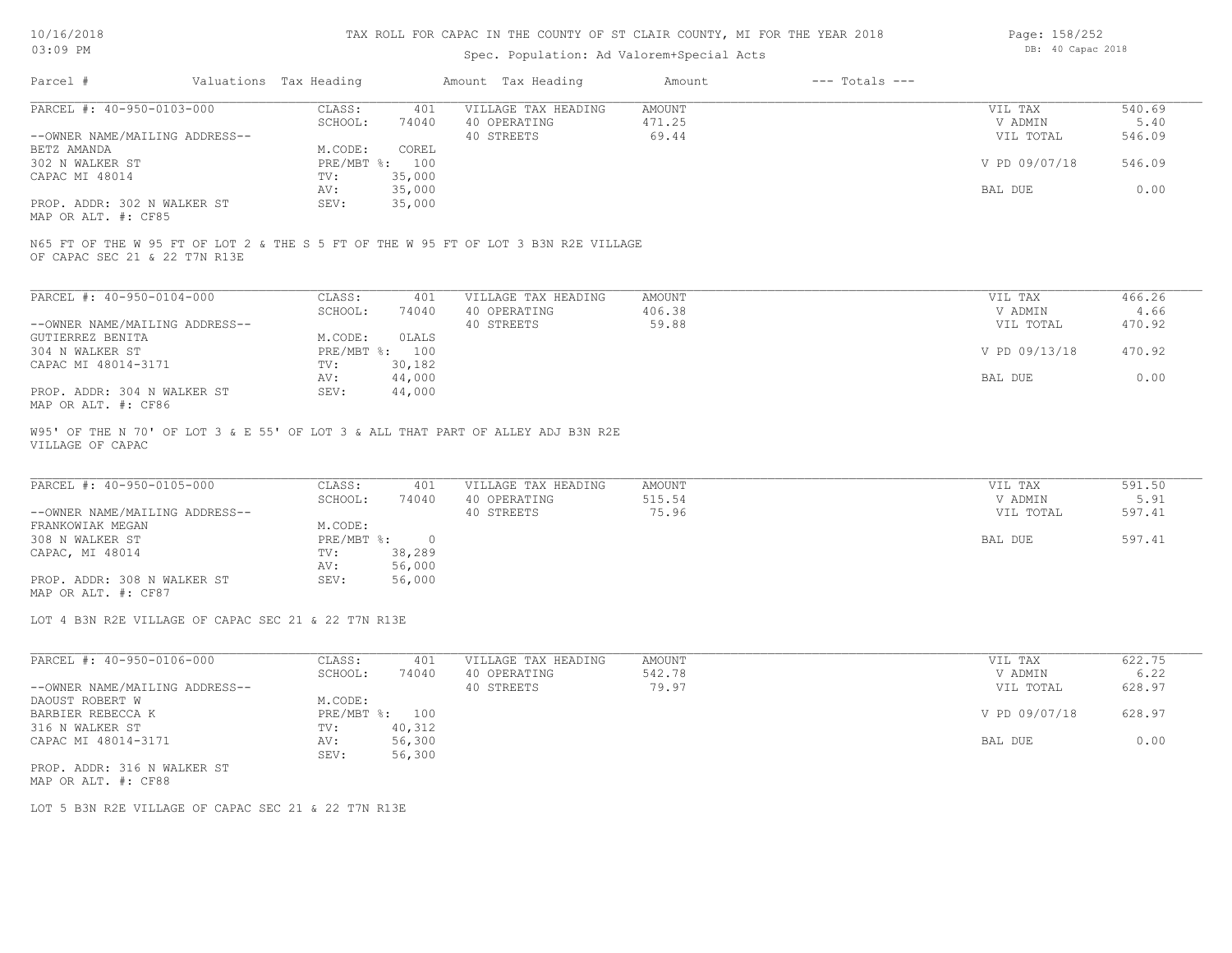### Spec. Population: Ad Valorem+Special Acts

| Parcel #                       | Valuations Tax Heading |        | Amount Tax Heading  | Amount | $---$ Totals $---$ |               |        |
|--------------------------------|------------------------|--------|---------------------|--------|--------------------|---------------|--------|
| PARCEL #: 40-950-0107-000      | CLASS:                 | 401    | VILLAGE TAX HEADING | AMOUNT |                    | VIL TAX       | 783.74 |
|                                | SCHOOL:                | 74040  | 40 OPERATING        | 683.09 |                    | V ADMIN       | 7.83   |
| --OWNER NAME/MAILING ADDRESS-- |                        |        | 40 STREETS          | 100.65 |                    | VIL TOTAL     | 791.57 |
| ROWLEY RENE D                  | M.CODE:                | COREL  |                     |        |                    |               |        |
| 320 N WALKER ST                | PRE/MBT %: 100         |        |                     |        |                    | V PD 09/07/18 | 791.57 |
| CAPAC MI 48014-3171            | TV:                    | 50,733 |                     |        |                    |               |        |
|                                | AV:                    | 63,800 |                     |        |                    | BAL DUE       | 0.00   |
| PROP. ADDR: 320 N WALKER ST    | SEV:                   | 63,800 |                     |        |                    |               |        |
|                                |                        |        |                     |        |                    |               |        |

MAP OR ALT. #: CF89A

LOT 6 B3N R2E VILLAGE OF CAPAC SEC 21 & 22 T7N R13E

| PARCEL #: 40-950-0108-000      | CLASS:     | 401    | VILLAGE TAX HEADING | AMOUNT | VIL TAX   | 629.38 |
|--------------------------------|------------|--------|---------------------|--------|-----------|--------|
|                                | SCHOOL:    | 74040  | 40 OPERATING        | 548.55 | V ADMIN   | 6.29   |
| --OWNER NAME/MAILING ADDRESS-- |            |        | 40 STREETS          | 80.83  | VIL TOTAL | 635.67 |
| JENNEX GERALD A/DEBORAH L      | M.CODE:    |        |                     |        |           |        |
| 8118 E WINCHESTER DR           | PRE/MBT %: |        |                     |        | BAL DUE   | 635.67 |
| GLOBE AZ 85501-4015            | TV:        | 40,741 |                     |        |           |        |
|                                | AV:        | 57,200 |                     |        |           |        |
| PROP. ADDR: 250 E KEMPF COURT  | SEV:       | 57,200 |                     |        |           |        |
| MAP OR ALT. #: CF89B           |            |        |                     |        |           |        |

LOT 7 B3N R2E VILLAGE OF CAPAC SEC 21 & 22 T7N R13E

| PARCEL #: 40-950-0109-000       | CLASS:  | 401            | VILLAGE TAX HEADING | AMOUNT | VIL TAX       | 551.38 |
|---------------------------------|---------|----------------|---------------------|--------|---------------|--------|
|                                 | SCHOOL: | 74040          | 40 OPERATING        | 480.57 | V ADMIN       | 5.51   |
| --OWNER NAME/MAILING ADDRESS--  |         |                | 40 STREETS          | 70.81  | VIL TOTAL     | 556.89 |
| WAGNER CHRISTOPHER / PAUL       | M.CODE: | COREL          |                     |        |               |        |
| 315 N HUNTER ST                 |         | PRE/MBT %: 100 |                     |        | V PD 09/07/18 | 556.89 |
| CAPAC MI 48014-3128             | TV:     | 35,692         |                     |        |               |        |
|                                 | AV:     | 49,800         |                     |        | BAL DUE       | 0.00   |
| PROP. ADDR: 315 N HUNTER STREET | SEV:    | 49,800         |                     |        |               |        |
| MAP OR ALT. #: CF89C1           |         |                |                     |        |               |        |

LOT 8 B3N R2E VILLAGE OF CAPAC SEC 21 & 22 T7N R13E

| PARCEL #: 40-950-0109-100       | CLASS:     | 401    | VILLAGE TAX HEADING | AMOUNT | VIL TAX       | 236.21 |  |
|---------------------------------|------------|--------|---------------------|--------|---------------|--------|--|
|                                 | SCHOOL:    | 74040  | 40 OPERATING        | 205.88 | V ADMIN       | 2.36   |  |
| --OWNER NAME/MAILING ADDRESS--  |            |        | 40 STREETS          | 30.33  | VIL TOTAL     | 238.57 |  |
| CAMPBELL KENNETH                | M.CODE:    |        |                     |        |               |        |  |
| 307 N HUNTER ST                 | PRE/MBT %: |        |                     |        | V PD 09/06/18 | 238.57 |  |
| CAPAC MI 48014                  | TV:        | 15,291 |                     |        |               |        |  |
|                                 | AV:        | 18,000 |                     |        | BAL DUE       | 0.00   |  |
| PROP. ADDR: 311 N HUNTER STREET | SEV:       | 18,000 |                     |        |               |        |  |

MAP OR ALT. #: 089C2

LOT 9 EXC W 35 FT B3N R2E VILLAGE OF CAPAC

Page: 159/252 DB: 40 Capac 2018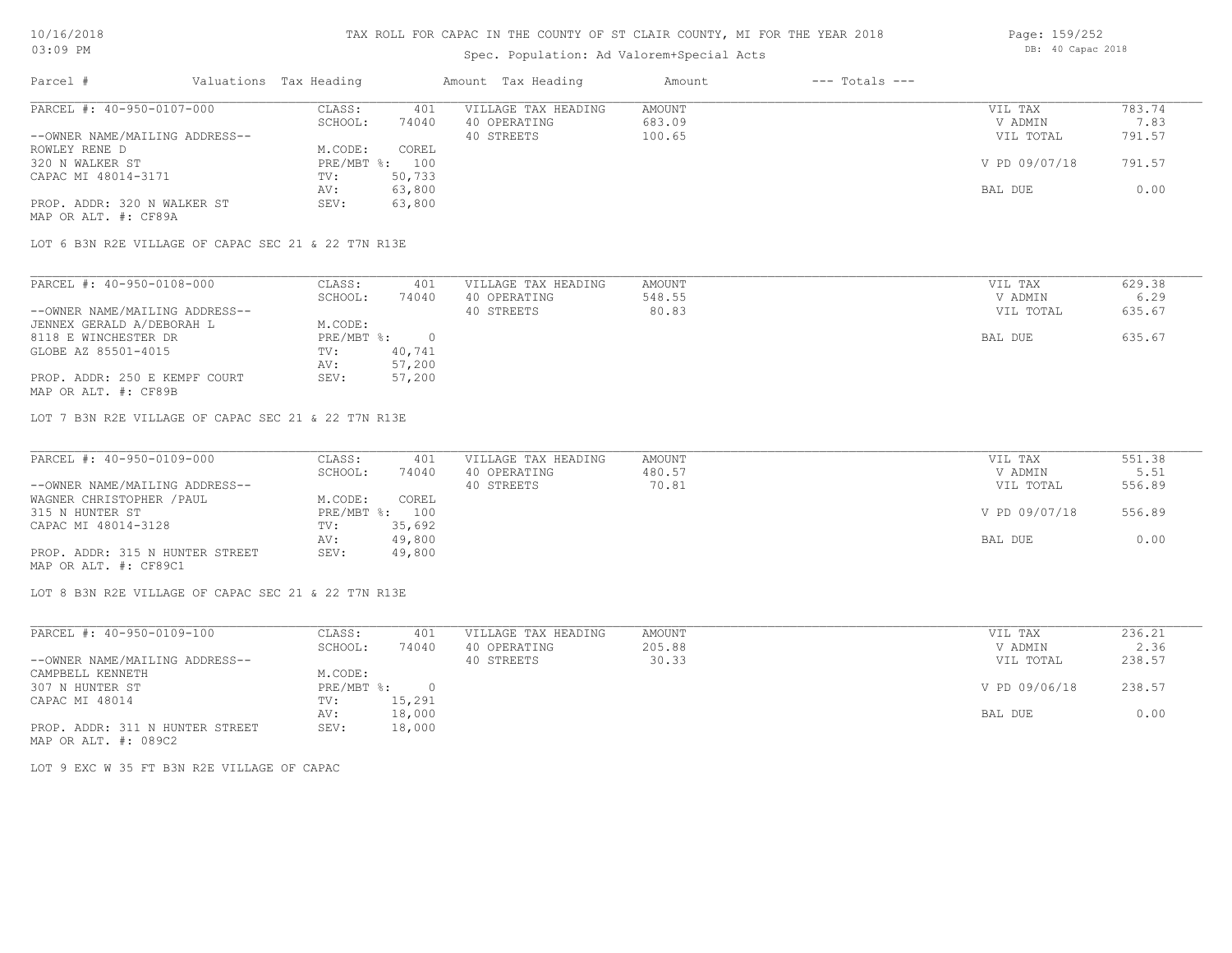# Spec. Population: Ad Valorem+Special Acts

|                                |         |                        |                     | Amount             | $---$ Totals $---$ |                                           |       |
|--------------------------------|---------|------------------------|---------------------|--------------------|--------------------|-------------------------------------------|-------|
| PARCEL #: 40-950-0110-000      | CLASS:  | 402                    | VILLAGE TAX HEADING | AMOUNT             |                    | VIL TAX                                   | 79.55 |
|                                | SCHOOL: | 74040                  | 40 OPERATING        | 69.34              |                    | V ADMIN                                   | 0.79  |
| --OWNER NAME/MAILING ADDRESS-- |         |                        | 40 STREETS          | 10.21              |                    | VIL TOTAL                                 | 80.34 |
|                                | M.CODE: |                        |                     |                    |                    |                                           |       |
|                                |         |                        |                     |                    |                    | BAL DUE                                   | 80.34 |
|                                |         | Valuations Tax Heading | PRE/MBT %:          | Amount Tax Heading |                    | spec. Population: Ad valorem+special Acts |       |

 $\_$  , and the state of the state of the state of the state of the state of the state of the state of the state of the state of the state of the state of the state of the state of the state of the state of the state of the

 $\_$  , and the state of the state of the state of the state of the state of the state of the state of the state of the state of the state of the state of the state of the state of the state of the state of the state of the

MAP OR ALT. #: CF89D PROP. ADDR: 306 N WALKER ST SEV: 9,200 AV: 9,200 CAPAC MI 48014 TV: 5,150<br>
AV: 9,200

W35 FT OF LOT 9 B3N R2E VILLAGE OF CAPAC SEC 21 & 22 T7N R13E

| PARCEL #: 40-950-0111-000        | CLASS:       | 401    | VILLAGE TAX HEADING | AMOUNT | VIL TAX       | 499.21 |
|----------------------------------|--------------|--------|---------------------|--------|---------------|--------|
|                                  | SCHOOL:      | 74040  | 40 OPERATING        | 435.10 | V ADMIN       | 4.99   |
| --OWNER NAME/MAILING ADDRESS--   |              |        | 40 STREETS          | 64.11  | VIL TOTAL     | 504.20 |
| HEIDMOUS JAMES                   | M.CODE:      | COREL  |                     |        |               |        |
| 209 E ALDRICH STREET             | $PRE/MBT$ %: | 100    |                     |        | V PD 09/07/18 | 504.20 |
| CAPAC MI 48014-3103              | TV:          | 32,315 |                     |        |               |        |
|                                  | AV:          | 45,000 |                     |        | BAL DUE       | 0.00   |
| PROP. ADDR: 209 E ALDRICH STREET | SEV:         | 45,000 |                     |        |               |        |
| MAP OR ALT. #: CF90              |              |        |                     |        |               |        |

T7N R13E E1/2 OF S 50 FT OF LOT 11 & E 1/2 OF LOT 12 B3N R2E VILLAGE OF CAPAC SEC 21 & 22

| PARCEL #: 40-950-0112-000        | CLASS:     | 401    | VILLAGE TAX HEADING | AMOUNT | VIL TAX       | 438.25 |
|----------------------------------|------------|--------|---------------------|--------|---------------|--------|
|                                  | SCHOOL:    | 74040  | 40 OPERATING        | 381.97 | V ADMIN       | 4.38   |
| --OWNER NAME/MAILING ADDRESS--   |            |        | 40 STREETS          | 56.28  | VIL TOTAL     | 442.63 |
| SCHMIDT ROGER                    | M.CODE:    | COREL  |                     |        |               |        |
| 207 E ALDRICH ST                 | PRE/MBT %: | 100    |                     |        | V PD 09/07/18 | 442.63 |
| CAPAC MI 48014                   | TV:        | 28,369 |                     |        |               |        |
|                                  | AV:        | 39,200 |                     |        | BAL DUE       | 0.00   |
| PROP. ADDR: 207 E ALDRICH STREET | SEV:       | 39,200 |                     |        |               |        |
|                                  |            |        |                     |        |               |        |

MAP OR ALT. #: CF91A

R13E W1/2 OF LOTS 11 & 12 EXC N 25 FT OF LOT 11 B3N R2E VILLAGE OF CAPAC SEC 21 & 22 T7N

| PARCEL #: 40-950-0113-000                             | CLASS:       | 401    | VILLAGE TAX HEADING | AMOUNT | VIL TAX       | 642.57 |  |
|-------------------------------------------------------|--------------|--------|---------------------|--------|---------------|--------|--|
|                                                       | SCHOOL:      | 74040  | 40 OPERATING        | 560.05 | V ADMIN       | 6.42   |  |
| --OWNER NAME/MAILING ADDRESS--                        |              |        | 40 STREETS          | 82.52  | VIL TOTAL     | 648.99 |  |
| CAMPBELL KENNETH                                      | M.CODE:      |        |                     |        |               |        |  |
| 307 N HUNTER ST                                       | $PRE/MBT$ %: | 100    |                     |        | V PD 09/06/18 | 648.99 |  |
| CAPAC MI 48014-3128                                   | TV:          | 41,595 |                     |        |               |        |  |
|                                                       | AV:          | 57,200 |                     |        | BAL DUE       | 0.00   |  |
| PROP. ADDR: 307 N HUNTER STREET                       | SEV:         | 57,200 |                     |        |               |        |  |
| $\cdots$ $\cdots$ $\cdots$ $\cdots$ $\cdots$ $\cdots$ |              |        |                     |        |               |        |  |

MAP OR ALT. #: CF91B

LOT 10 & N 25 FT OF LOT 11 B3N R2E VILLAGE OF CAPAC SEC 21 & 22 T7N R13E

Page: 160/252 DB: 40 Capac 2018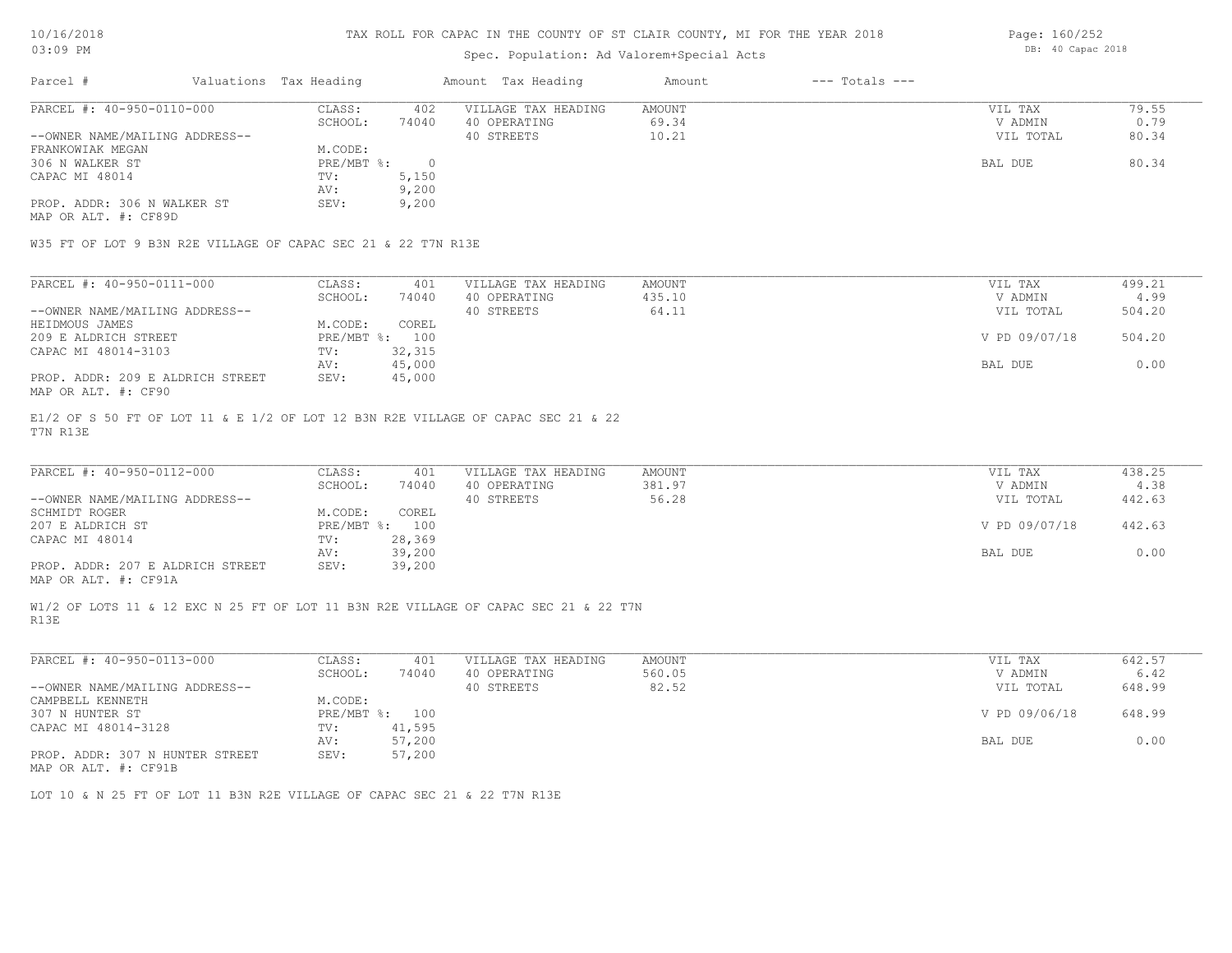### Spec. Population: Ad Valo

| orem+Special Acts |                    | DB: 40 Capac 2018 |  |
|-------------------|--------------------|-------------------|--|
| Amount            | $---$ Totals $---$ |                   |  |

| PARCEL #: 40-950-0114-000       | CLASS:  | 401            | VILLAGE TAX HEADING | AMOUNT | VIL TAX       | 479.46 |
|---------------------------------|---------|----------------|---------------------|--------|---------------|--------|
|                                 | SCHOOL: | 74040          | 40 OPERATING        | 417.89 | V ADMIN       | 4.79   |
| --OWNER NAME/MAILING ADDRESS--  |         |                | 40 STREETS          | 61.57  | VIL TOTAL     | 484.25 |
| TYSON JASON/ERIN                | M.CODE: | COREL          |                     |        |               |        |
| 302 N HUNTER                    |         | PRE/MBT %: 100 |                     |        | V PD 09/07/18 | 484.25 |
| CAPAC MI 48014                  | TV:     | 31,037         |                     |        |               |        |
|                                 | AV:     | 43,200         |                     |        | BAL DUE       | 0.00   |
| PROP. ADDR: 302 N HUNTER STREET | SEV:    | 43,200         |                     |        |               |        |
| MAP OR ALT. #: CF92             |         |                |                     |        |               |        |

S60 FT LOT 1 B3N R3E VILLAGE OF CAPAC

| PARCEL #: 40-950-0115-000       | CLASS:  | 401            | VILLAGE TAX HEADING | AMOUNT | VIL TAX       | 698.47 |
|---------------------------------|---------|----------------|---------------------|--------|---------------|--------|
|                                 | SCHOOL: | 74040          | 40 OPERATING        | 608.77 | V ADMIN       | 6.98   |
| --OWNER NAME/MAILING ADDRESS--  |         |                | 40 STREETS          | 89.70  | VIL TOTAL     | 705.45 |
| MOORE PAULIE KIM                | M.CODE: |                |                     |        |               |        |
| 304 N HUNTER ST                 |         | PRE/MBT %: 100 |                     |        | V PD 09/06/18 | 705.45 |
| CAPAC MI 48014-3127             | TV:     | 45,213         |                     |        |               |        |
|                                 | AV:     | 62,700         |                     |        | BAL DUE       | 0.00   |
| PROP. ADDR: 304 N HUNTER STREET | SEV:    | 62,700         |                     |        |               |        |
| MAP OR ALT. #: CF93             |         |                |                     |        |               |        |

N15 FT LOT 1 ALSO LOT 2 B3N R3E VILLAGE OF CAPAC

Parcel # Valuations Tax Heading --- Amount Tax Heading

| PARCEL #: 40-950-0116-000       | CLASS:     | 401    | VILLAGE TAX HEADING | AMOUNT | VIL TAX       | 334.04 |
|---------------------------------|------------|--------|---------------------|--------|---------------|--------|
|                                 | SCHOOL:    | 74040  | 40 OPERATING        | 291.14 | V ADMIN       | 3.34   |
| --OWNER NAME/MAILING ADDRESS--  |            |        | 40 STREETS          | 42.90  | VIL TOTAL     | 337.38 |
| STINSON KAREN                   | M.CODE:    |        |                     |        |               |        |
| BLOCK PAUL JR                   | PRE/MBT %: |        |                     |        | V PD 07/16/18 | 337.38 |
| 14691 KOEHN RD                  | TV:        | 21,623 |                     |        |               |        |
| CAPAC MI 48014                  | AV:        | 31,000 |                     |        | BAL DUE       | 0.00   |
|                                 | SEV:       | 31,000 |                     |        |               |        |
| PROP. ADDR: 306 N HUNTER STREET |            |        |                     |        |               |        |

MAP OR ALT. #: CF94

LOT 3 B3N R3E VILLAGE OF CAPAC SEC 21 & 22 T7N R13E

| PARCEL #: 40-950-0117-000       | CLASS:     | 401    | VILLAGE TAX HEADING | AMOUNT | VIL TAX       | 723.69 |
|---------------------------------|------------|--------|---------------------|--------|---------------|--------|
|                                 | SCHOOL:    | 74040  | 40 OPERATING        | 456.44 | V ADMIN       | 7.23   |
| --OWNER NAME/MAILING ADDRESS--  |            |        | 40 STREETS          | 67.25  | VIL TOTAL     | 730.92 |
| LOUWSMA PHILLIP                 | M.CODE:    |        | LAWN                | 200.00 |               |        |
| 5320 VAN DYKE                   | PRE/MBT %: |        |                     |        | V PD 08/09/18 | 730.92 |
| ALMONT MI 48003                 | TV:        | 33,900 |                     |        |               |        |
|                                 | AV:        | 33,900 |                     |        | BAL DUE       | 0.00   |
| PROP. ADDR: 308 N HUNTER STREET | SEV:       | 33,900 |                     |        |               |        |
| MAP OR ALT. #: CF95             |            |        |                     |        |               |        |

LOT 4 B3N R3E VILLAGE OF CAPAC SEC 21 & 22 T7N R13E

Page: 161/252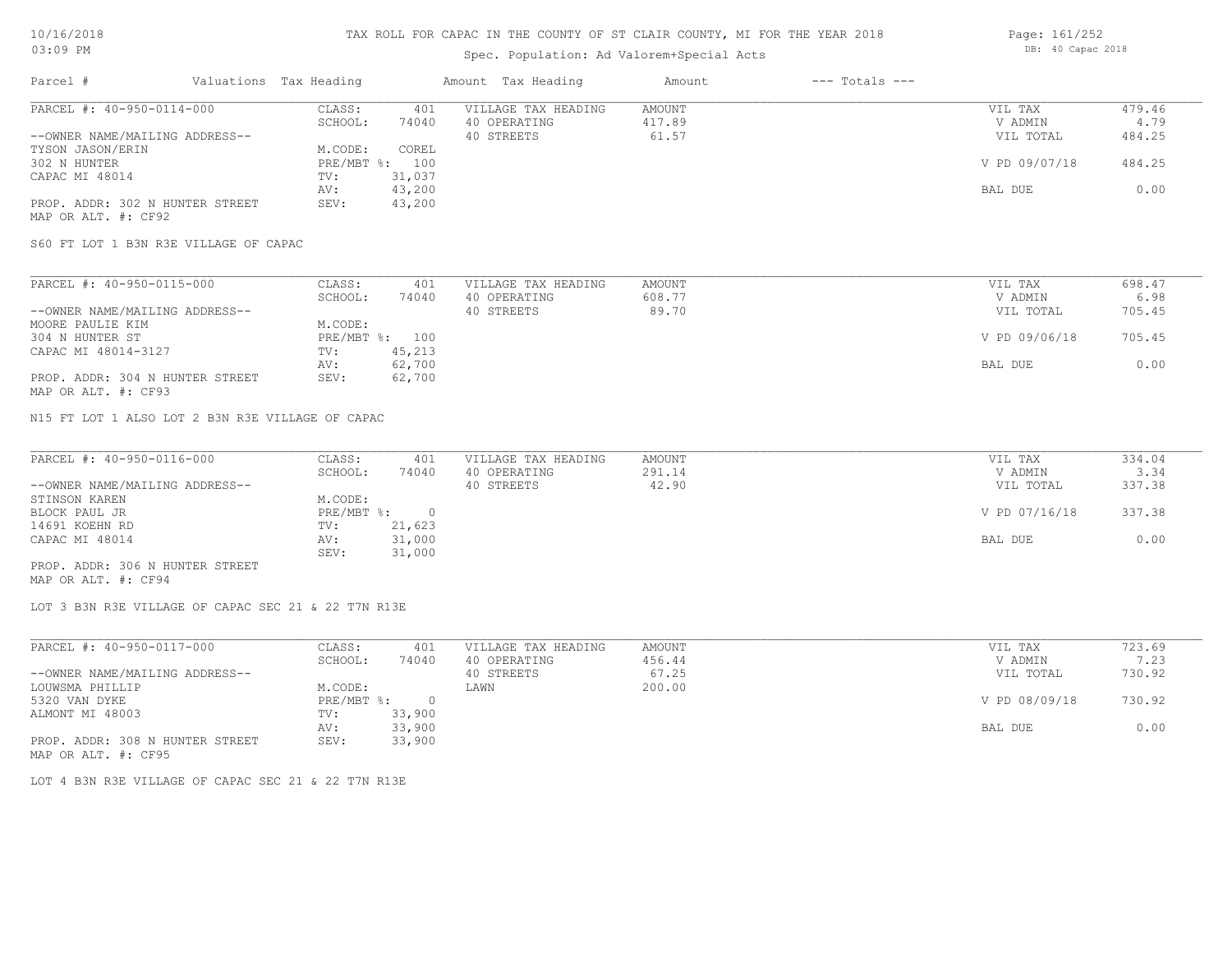### Spec. Population: Ad Valorem+Special Acts

| Parcel #                       | Valuations Tax Heading |        | Amount Tax Heading  | Amount | --- Totals --- |               |        |
|--------------------------------|------------------------|--------|---------------------|--------|----------------|---------------|--------|
| PARCEL #: 40-950-0118-000      | CLASS:                 | 401    | VILLAGE TAX HEADING | AMOUNT |                | VIL TAX       | 545.37 |
|                                | SCHOOL:                | 74040  | 40 OPERATING        | 475.33 |                | V ADMIN       | 5.45   |
| --OWNER NAME/MAILING ADDRESS-- |                        |        | 40 STREETS          | 70.04  |                | VIL TOTAL     | 550.82 |
| COOK JOSEPH                    | M.CODE:                | COREL  |                     |        |                |               |        |
| TRUST                          | PRE/MBT %: 100         |        |                     |        |                | V PD 09/07/18 | 550.82 |
| 316 N HUNTER ST                | TV:                    | 35,303 |                     |        |                |               |        |
| CAPAC MI 48014-3127            | AV:                    | 49,600 |                     |        |                | BAL DUE       | 0.00   |
|                                | SEV:                   | 49,600 |                     |        |                |               |        |
|                                |                        |        |                     |        |                |               |        |

MAP OR ALT. #: CF96A PROP. ADDR: 316 N HUNTER STREET

LOT 5 B3N R3E VILLAGE OF CAPAC

| PARCEL #: 40-950-0119-000       | CLASS:       | 401    | VILLAGE TAX HEADING | AMOUNT | VIL TAX       | 496.19 |
|---------------------------------|--------------|--------|---------------------|--------|---------------|--------|
|                                 | SCHOOL:      | 74040  | 40 OPERATING        | 432.47 | V ADMIN       | 4.96   |
| --OWNER NAME/MAILING ADDRESS--  |              |        | 40 STREETS          | 63.72  | VIL TOTAL     | 501.15 |
| SAELENS MARY                    | M.CODE:      | COREL  |                     |        |               |        |
| 324 N HUNTER STREET             | $PRE/MBT$ %: | 100    |                     |        | V PD 09/07/18 | 501.15 |
| CAPAC MI 48014-3127             | TV:          | 32,120 |                     |        |               |        |
|                                 | AV:          | 40,400 |                     |        | BAL DUE       | 0.00   |
| PROP. ADDR: 324 N HUNTER STREET | SEV:         | 40,400 |                     |        |               |        |

MAP OR ALT. #: CF96B

LOT 6 B3N R3E VILLAGE OF CAPAC SEC 21 & 22 T7N R13E

| PARCEL #: 40-950-0120-000      | CLASS:  | 401            | VILLAGE TAX HEADING | AMOUNT | VIL TAX       | 494.29 |
|--------------------------------|---------|----------------|---------------------|--------|---------------|--------|
|                                | SCHOOL: | 74040          | 40 OPERATING        | 430.81 | V ADMIN       | 4.94   |
| --OWNER NAME/MAILING ADDRESS-- |         |                | 40 STREETS          | 63.48  | VIL TOTAL     | 499.23 |
| KRIESCH RONALD/SHARON          | M.CODE: |                |                     |        |               |        |
| 325 N LESTER ST                |         | PRE/MBT %: 100 |                     |        | V PD 09/10/18 | 499.23 |
| CAPAC MI 48014-3139            | TV:     | 31,996         |                     |        |               |        |
|                                | AV:     | 45,400         |                     |        | BAL DUE       | 0.00   |
| PROP. ADDR: 325 N LESTER ST    | SEV:    | 45,400         |                     |        |               |        |
| MAP OR ALT. #: CF96C           |         |                |                     |        |               |        |

LOT 7 B3N R3E VILLAGE OF CAPAC SEC 21 & 22 T7N R13E

| PARCEL #: 40-950-0121-000      | CLASS:       | 401    | VILLAGE TAX HEADING | AMOUNT | VIL TAX       | 433.30 |
|--------------------------------|--------------|--------|---------------------|--------|---------------|--------|
|                                | SCHOOL:      | 74040  | 40 OPERATING        | 377.66 | V ADMIN       | 4.33   |
| --OWNER NAME/MAILING ADDRESS-- |              |        | 40 STREETS          | 55.64  | VIL TOTAL     | 437.63 |
| GUERRERO VANESSA               | M.CODE:      |        |                     |        |               |        |
| GUERRERO VIOLETA               | $PRE/MBT$ %: | 100    |                     |        | V PD 09/21/18 | 437.63 |
| 321 N LESTER ST                | TV:          | 28,049 |                     |        |               |        |
| CAPAC MI 48014-3139            | AV:          | 39,700 |                     |        | BAL DUE       | 0.00   |
|                                | SEV:         | 39,700 |                     |        |               |        |
| PROP. ADDR: 321 N LESTER ST    |              |        |                     |        |               |        |

MAP OR ALT. #: CF96D

LOT 8 B3N R3E VILLAGE OF CAPAC SEC 21 & 22 T7N R13E

Page: 162/252 DB: 40 Capac 2018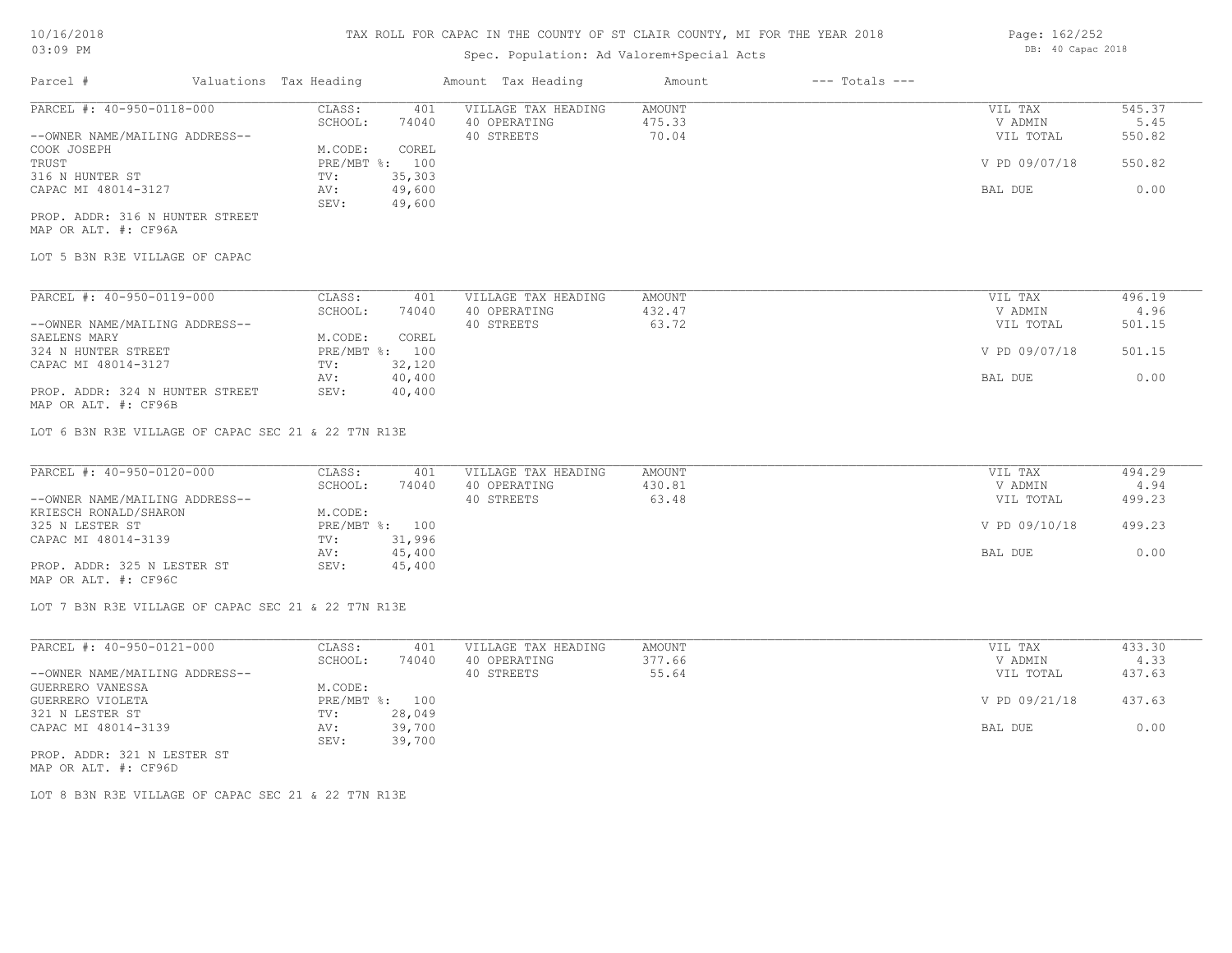### Spec. Population: Ad Valorem+Special Acts

| Parcel #                                            | Valuations Tax Heading |              |        | Amount Tax Heading  | Amount | $---$ Totals $---$ |               |        |
|-----------------------------------------------------|------------------------|--------------|--------|---------------------|--------|--------------------|---------------|--------|
| PARCEL #: 40-950-0122-000                           |                        | CLASS:       | 401    | VILLAGE TAX HEADING | AMOUNT |                    | VIL TAX       | 469.58 |
|                                                     |                        | SCHOOL:      | 74040  | 40 OPERATING        | 409.28 |                    | V ADMIN       | 4.69   |
| --OWNER NAME/MAILING ADDRESS--                      |                        |              |        | 40 STREETS          | 60.30  |                    | VIL TOTAL     | 474.27 |
| ADAMS DENNIS A/DIANE L ADAMS TRUST                  |                        | M.CODE:      |        |                     |        |                    |               |        |
| 317 N LESTER ST                                     |                        | $PRE/MBT$ %: | 100    |                     |        |                    | V PD 08/14/18 | 474.27 |
| CAPAC MI 48014-3139                                 |                        | TV:          | 30,397 |                     |        |                    |               |        |
|                                                     |                        | AV:          | 42,700 |                     |        |                    | BAL DUE       | 0.00   |
| PROP. ADDR: 317 N LESTER ST<br>MAP OR ALT. #: CF96E |                        | SEV:         | 42,700 |                     |        |                    |               |        |

LOT 9 B3N R3E VILLAGE OF CAPAC SEC 21 & 22 T7N R13E

| PARCEL #: 40-950-0123-000        | CLASS:  | 401            | VILLAGE TAX HEADING | AMOUNT | VIL TAX       | 752.34 |
|----------------------------------|---------|----------------|---------------------|--------|---------------|--------|
|                                  | SCHOOL: | 74040          | 40 OPERATING        | 655.72 | V ADMIN       | 7.52   |
| --OWNER NAME/MAILING ADDRESS--   |         |                | 40 STREETS          | 96.62  | VIL TOTAL     | 759.86 |
| HANSON BONNIE J                  | M.CODE: | COREL          |                     |        |               |        |
| 315 E ALDRICH STREET             |         | PRE/MBT %: 100 |                     |        | V PD 09/07/18 | 759.86 |
| CAPAC MI 48014-3104              | TV:     | 48,700         |                     |        |               |        |
|                                  | AV:     | 48,700         |                     |        | BAL DUE       | 0.00   |
| PROP. ADDR: 315 E ALDRICH STREET | SEV:    | 48,700         |                     |        |               |        |
| MAP OR ALT. #: CF97A             |         |                |                     |        |               |        |

E73' OF LOTS 11 & 12 BLK 3N R3E VILLAGE OF CAPAC

| PARCEL #: 40-950-0123-250      | CLASS:         | 402    | VILLAGE TAX HEADING | AMOUNT | VIL TAX       | 125.57 |
|--------------------------------|----------------|--------|---------------------|--------|---------------|--------|
|                                | SCHOOL:        | 74040  | 40 OPERATING        | 109.45 | V ADMIN       | 1.25   |
| --OWNER NAME/MAILING ADDRESS-- |                |        | 40 STREETS          | 16.12  | VIL TOTAL     | 126.82 |
| ADAMS DENNIS/DIANE REV. TRUST  | M.CODE:        |        |                     |        |               |        |
| 317 N LESTER ST P.O.BOX 507    | PRE/MBT %: 100 |        |                     |        | V PD 08/14/18 | 126.82 |
| CAPAC MI 48014-3138            | TV:            | 8,129  |                     |        |               |        |
|                                | AV:            | 15,900 |                     |        | BAL DUE       | 0.00   |
| PROP. ADDR: N LESTER ST.       | SEV:           | 15,900 |                     |        |               |        |
| MAP OR ALT. #: CF97B           |                |        |                     |        |               |        |

LOT 10 B3N R3E VILLAGE OF CAPAC

| PARCEL #: 40-950-0124-000        | CLASS:       | 401    | VILLAGE TAX HEADING | AMOUNT | VIL TAX       | 472.85 |
|----------------------------------|--------------|--------|---------------------|--------|---------------|--------|
|                                  | SCHOOL:      | 74040  | 40 OPERATING        | 412.13 | V ADMIN       | 4.72   |
| --OWNER NAME/MAILING ADDRESS--   |              |        | 40 STREETS          | 60.72  | VIL TOTAL     | 477.57 |
| WITHUN GERALD/DIANA              | M.CODE:      |        |                     |        |               |        |
| 305 E ALDRICH ST                 | $PRE/MBT$ %: | 100    |                     |        | V PD 09/14/18 | 477.57 |
| CAPAC MI 48014-3104              | TV:          | 30,609 |                     |        |               |        |
|                                  | AV:          | 43,100 |                     |        | BAL DUE       | 0.00   |
| PROP. ADDR: 305 E ALDRICH STREET | SEV:         | 43,100 |                     |        |               |        |
| MAP OR ALT. #: CF98              |              |        |                     |        |               |        |

E75' OF W 77' OF LOTS 11 & 12 B3N R3E VILLAGE OF CAPAC

Page: 163/252 DB: 40 Capac 2018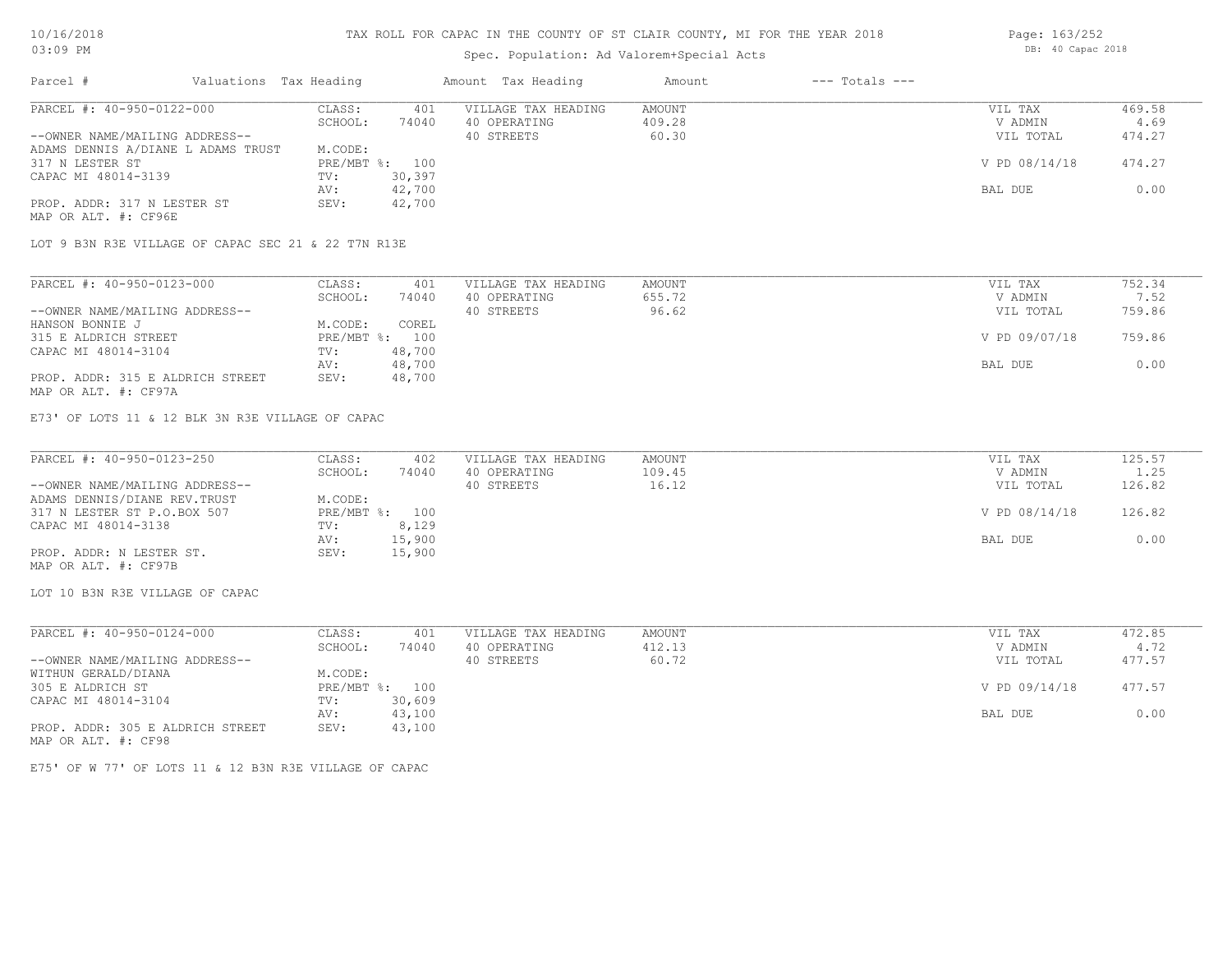#### Spec. Population: Ad Valorem+Special Acts

Page: 164/252 DB: 40 Capac 2018

| Parcel #                       | Valuations Tax Heading |        | Amount Tax Heading  | Amount | $---$ Totals $---$ |               |        |
|--------------------------------|------------------------|--------|---------------------|--------|--------------------|---------------|--------|
| PARCEL #: 40-950-0125-000      | CLASS:                 | 201    | VILLAGE TAX HEADING | AMOUNT |                    | VIL TAX       | 892.27 |
|                                | SCHOOL:                | 74040  | 40 OPERATING        | 777.68 |                    | V ADMIN       | 8.92   |
| --OWNER NAME/MAILING ADDRESS-- |                        |        | 40 STREETS          | 114.59 |                    | VIL TOTAL     | 901.19 |
| DIMOSKI JASON                  | M.CODE:                |        |                     |        |                    |               |        |
| 8288 TAMARACK LN               | PRE/MBT %:             |        |                     |        |                    | V PD 07/11/18 | 901.19 |
| ROMEO MI 48065                 | TV:                    | 57,758 |                     |        |                    |               |        |
|                                | AV:                    | 65,800 |                     |        |                    | BAL DUE       | 0.00   |
| PROP. ADDR: 101 N MAIN ST      | SEV:                   | 65,800 |                     |        |                    |               |        |
|                                |                        |        |                     |        |                    |               |        |

MAP OR ALT. #: CF99

THE S 37 FT OF THE E 92 FT OF LOT 1 B1N R1W VILLAGE OF CAPAC SEC 21 & 22 T7N R13E

| PARCEL #: 40-950-0126-000      | CLASS:     | 201    | VILLAGE TAX HEADING | AMOUNT | VIL TAX       | 614.53 |
|--------------------------------|------------|--------|---------------------|--------|---------------|--------|
|                                | SCHOOL:    | 74040  | 40 OPERATING        | 535.61 | V ADMIN       | 6.14   |
| --OWNER NAME/MAILING ADDRESS-- |            |        | 40 STREETS          | 78.92  | VIL TOTAL     | 620.67 |
| DEMIL, ROBERT/SUSAN            | M.CODE:    |        |                     |        |               |        |
| P.O. BOX 911                   | PRE/MBT %: |        |                     |        | V PD 09/13/18 | 620.67 |
| ARMADA MI 48005                | TV:        | 39,780 |                     |        |               |        |
|                                | AV:        | 45,200 |                     |        | BAL DUE       | 0.00   |
| PROP. ADDR: 103 N MAIN ST      | SEV:       | 45,200 |                     |        |               |        |
| MAP OR ALT. #: CF100           |            |        |                     |        |               |        |

THEREOF ALSO EXC THE N 16 FT THEREOF B1N R1W VILLAGE OF CAPAC SEC 21 & 22 T7N R13E LOT 1 EXC THE S 37 FT OF THE E 92 FT THEREOF ALSO EXC THE W 51 FT OF THE S 56.5 FT

| PARCEL #: 40-950-0127-000      | CLASS:     | 201    | VILLAGE TAX HEADING | AMOUNT | VIL TAX       | 480.44 |
|--------------------------------|------------|--------|---------------------|--------|---------------|--------|
|                                | SCHOOL:    | 74040  | 40 OPERATING        | 418.74 | V ADMIN       | 4.80   |
| --OWNER NAME/MAILING ADDRESS-- |            |        | 40 STREETS          | 61.70  | VIL TOTAL     | 485.24 |
| ROBERTSON LEWIS                | M.CODE:    |        |                     |        |               |        |
| 3131 N SUMMERS RD              | PRE/MBT %: |        |                     |        | V PD 09/07/18 | 485.24 |
| IMLAY CITY MI 48444            | TV:        | 31,100 |                     |        |               |        |
|                                | AV:        | 33,900 |                     |        | BAL DUE       | 0.00   |
| PROP. ADDR: 103 W MILL ST      | SEV:       | 33,900 |                     |        |               |        |
| $\frac{1}{2}$                  |            |        |                     |        |               |        |

MAP OR ALT. #: CF101

THE W 51 FT OF THE S 56.5 FT OF LOT 1 B1N R1W VILLAGE OF CAPAC SEC 21 & 22 T7N R13E

| PARCEL #: 40-950-0128-000      | CLASS:     | 201    | VILLAGE TAX HEADING | AMOUNT | VIL TAX   | 823.62 |
|--------------------------------|------------|--------|---------------------|--------|-----------|--------|
|                                | SCHOOL:    | 74040  | 40 OPERATING        | 717.85 | V ADMIN   | 8.23   |
| --OWNER NAME/MAILING ADDRESS-- |            |        | 40 STREETS          | 105.77 | VIL TOTAL | 831.85 |
| KHAN MAOBULUR R.               | M.CODE:    |        |                     |        |           |        |
| HAQ IHSAN                      | PRE/MBT %: |        |                     |        | BAL DUE   | 831.85 |
| P.O.BOX 479                    | TV:        | 53,315 |                     |        |           |        |
| ARMADA MI 48005                | AV:        | 60,900 |                     |        |           |        |
|                                | SEV:       | 60,900 |                     |        |           |        |
| PROP. ADDR: 107 N MAIN ST      |            |        |                     |        |           |        |

MAP OR ALT. #: CF102

T7N R13E THE N 16 FT OF LOT 1 & THE S 22 FT OF LOT 2 B1N R1W VILLAGE OF CAPAC SEC 21 & 22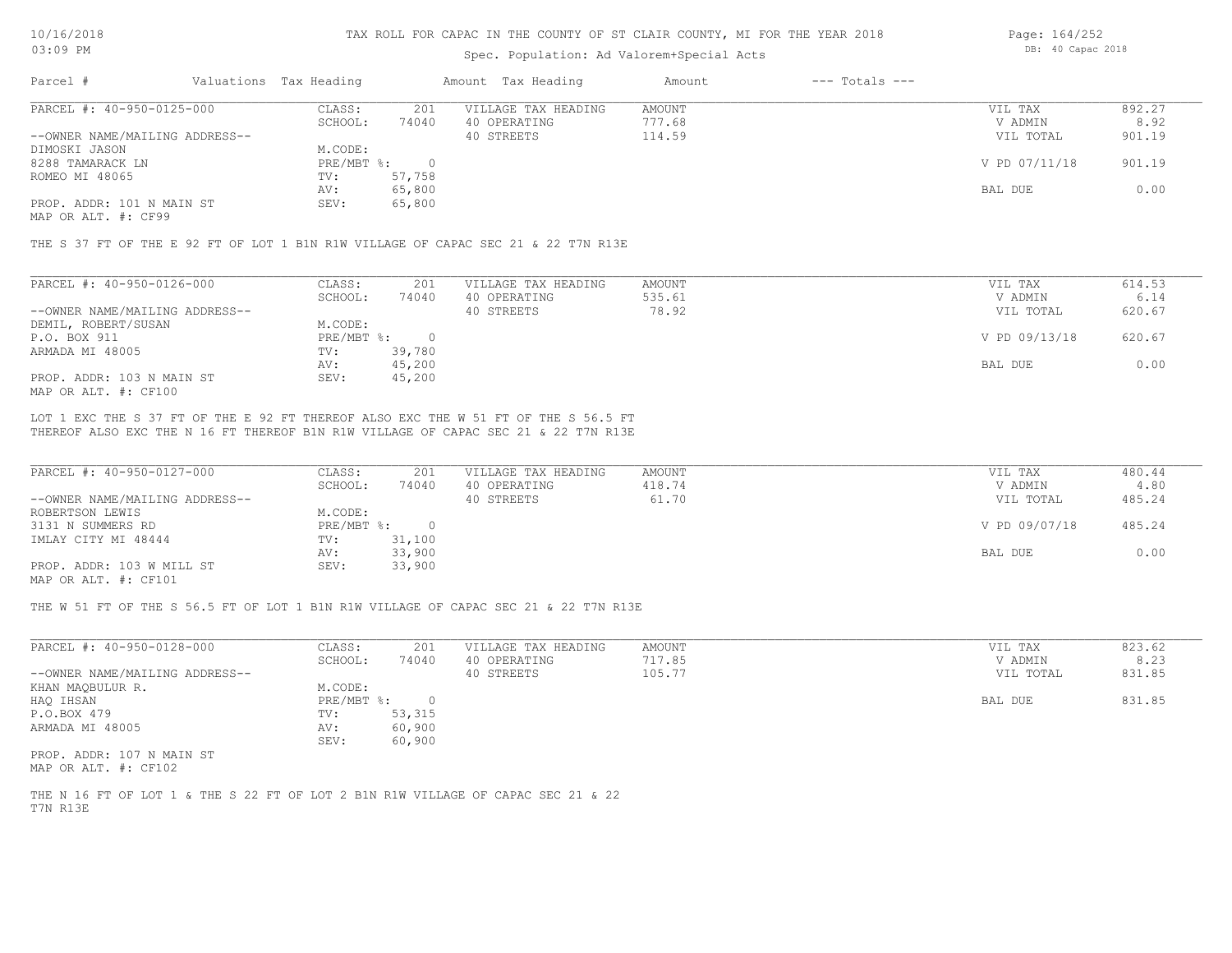### Spec. Population: Ad Valorem+Special Acts

| Parcel #                       | Valuations Tax Heading |        | Amount Tax Heading  | Amount | $---$ Totals $---$ |               |        |
|--------------------------------|------------------------|--------|---------------------|--------|--------------------|---------------|--------|
| PARCEL #: 40-950-0129-000      | CLASS:                 | 201    | VILLAGE TAX HEADING | AMOUNT |                    | VIL TAX       | 451.71 |
|                                | SCHOOL:                | 74040  | 40 OPERATING        | 393.70 |                    | V ADMIN       | 4.51   |
| --OWNER NAME/MAILING ADDRESS-- |                        |        | 40 STREETS          | 58.01  |                    | VIL TOTAL     | 456.22 |
| 109 N MAIN, LLC                | M.CODE:                |        |                     |        |                    |               |        |
| 6419 STERLING ROAD             | $PRE/MBT$ %:           |        |                     |        |                    | V PD 08/14/18 | 456.22 |
| YALE MI 48097                  | TV:                    | 29,240 |                     |        |                    |               |        |
|                                | AV:                    | 33,400 |                     |        |                    | BAL DUE       | 0.00   |
| PROP. ADDR: 109 N MAIN ST      | SEV:                   | 33,400 |                     |        |                    |               |        |
|                                |                        |        |                     |        |                    |               |        |

MAP OR ALT. #: CF103

THE N 25 FT OF THE S 47 FT OF LOT 2 B1N R1W VILLAGE OF CAPAC

| PARCEL #: 40-950-0130-000      | CLASS:     | 703   | VILLAGE TAX HEADING | AMOUNT | VIL TAX   | 0.00 |
|--------------------------------|------------|-------|---------------------|--------|-----------|------|
|                                | SCHOOL:    | 74040 | 40 OPERATING        | 0.00   | V ADMIN   | 0.00 |
| --OWNER NAME/MAILING ADDRESS-- |            |       | 40 STREETS          | 0.00   | VIL TOTAL | 0.00 |
| VILLAGE OF CAPAC               | M.CODE:    |       |                     |        |           |      |
| 131 N MAIN ST                  | PRE/MBT %: |       |                     |        | BAL DUE   | 0.00 |
| CAPAC MI 48014                 | TV:        |       |                     |        |           |      |
|                                | AV:        |       |                     |        |           |      |
| PROP. ADDR: 111 N MAIN ST      | SEV:       |       |                     |        |           |      |
|                                |            |       |                     |        |           |      |

MAP OR ALT. #: C104

THE S 27.5 FT OF THE N 28 FT OF LOT 2 B1N R1W VILLAGE OF CAPAC SEC 21 & 22 T7N R13E

| PARCEL #: 40-950-0131-000      | CLASS:       | 703   | VILLAGE TAX HEADING | AMOUNT | VIL TAX   | 0.00 |
|--------------------------------|--------------|-------|---------------------|--------|-----------|------|
|                                | SCHOOL:      | 74040 | 40 OPERATING        | 0.00   | V ADMIN   | 0.00 |
| --OWNER NAME/MAILING ADDRESS-- |              |       | 40 STREETS          | 0.00   | VIL TOTAL | 0.00 |
| VILLAGE OF CAPAC               | M.CODE:      |       |                     |        |           |      |
| P.O. BOX 218                   | $PRE/MBT$ %: |       |                     |        | BAL DUE   | 0.00 |
| CAPAC MI 48014                 | TV:          |       |                     |        |           |      |
|                                | AV:          |       |                     |        |           |      |
| PROP. ADDR: 113 N MAIN ST      | SEV:         |       |                     |        |           |      |
| MAP OR ALT. #: CF105           |              |       |                     |        |           |      |

T7N R13E THE S 25 FT OF LOT 3 & THE N 0.5 FT OF LOT 2 B1N R1W VILLAGE OF CAPAC SEC 21 & 22

| PARCEL #: 40-950-0132-000      | CLASS:       | 705   | VILLAGE TAX HEADING | AMOUNT | VIL TAX   | 0.00 |
|--------------------------------|--------------|-------|---------------------|--------|-----------|------|
|                                | SCHOOL:      | 74040 | 40 OPERATING        | 0.00   | V ADMIN   | 0.00 |
| --OWNER NAME/MAILING ADDRESS-- |              |       | 40 STREETS          | 0.00   | VIL TOTAL | 0.00 |
| AMERICAN LEGION INC #142       | M.CODE:      |       |                     |        |           |      |
| P.O. BOX 301                   | $PRE/MBT$ %: |       |                     |        | BAL DUE   | 0.00 |
| CAPAC MI 48014                 | TV:          |       |                     |        |           |      |
|                                | AV:          |       |                     |        |           |      |
| PROP. ADDR: 115 N MAIN ST      | SEV:         |       |                     |        |           |      |
| MAP OR ALT. #: CF106           |              |       |                     |        |           |      |

R13E LOT 3 EXC N 26.5 FT & EXC S 25 FT THEREOF B1N R1W VILLAGE OF CAPAC SEC 21 & 22 T7N Page: 165/252 DB: 40 Capac 2018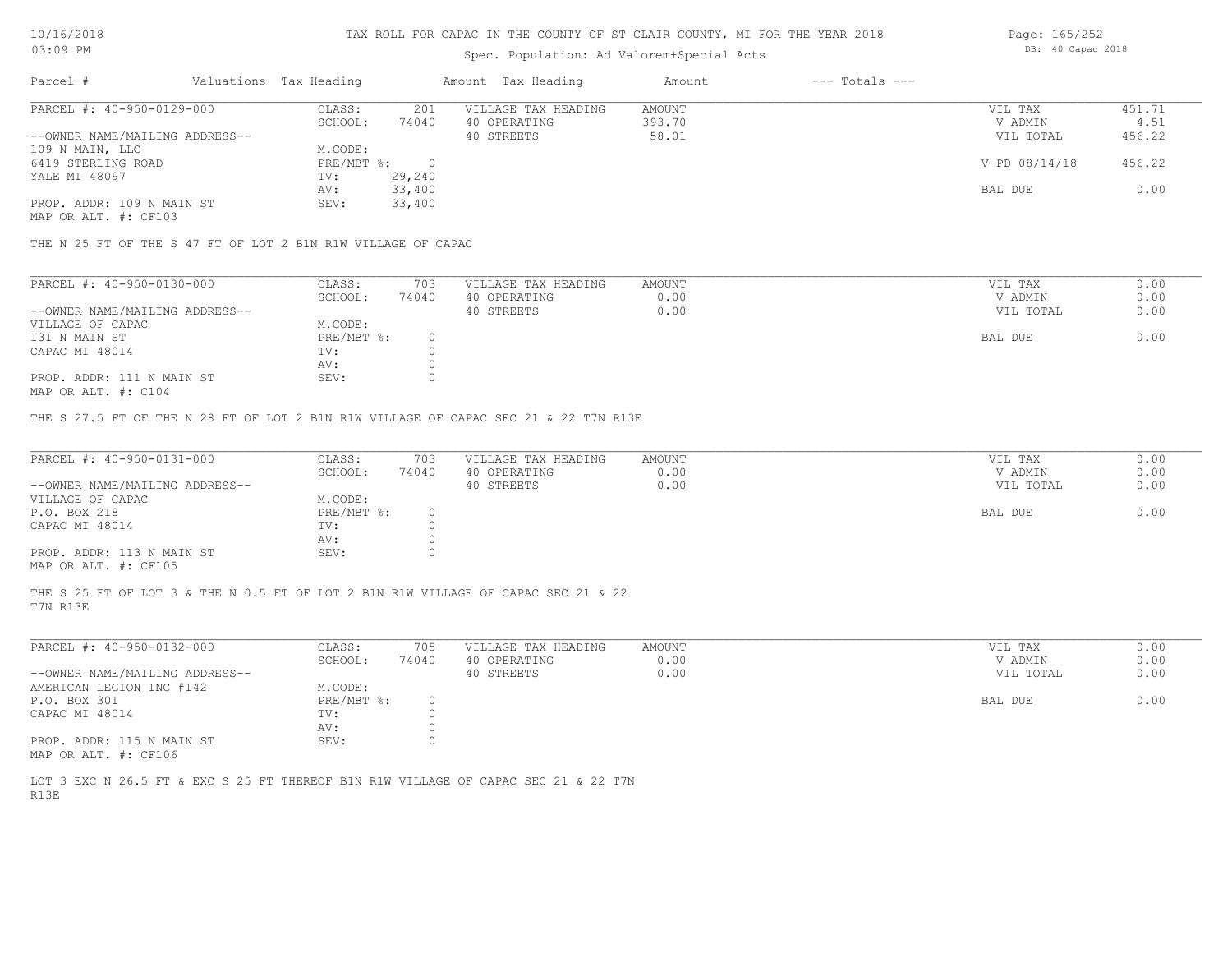| 10/16/2018  |  |
|-------------|--|
| $0.3:09$ PM |  |

## Spec. Population: Ad Valorem+Special Acts

Page: 166/252 DB: 40 Capac 2018

| PARCEL #: 40-950-0133-000                                                                                                                          | CLASS:<br>201<br>SCHOOL:<br>74040 | VILLAGE TAX HEADING<br>40 OPERATING | AMOUNT<br>365.87 | VIL TAX<br>V ADMIN | 419.78<br>4.19 |
|----------------------------------------------------------------------------------------------------------------------------------------------------|-----------------------------------|-------------------------------------|------------------|--------------------|----------------|
| --OWNER NAME/MAILING ADDRESS--                                                                                                                     |                                   | 40 STREETS                          | 53.91            | VIL TOTAL          | 423.97         |
| CAPAC HARDWARE STORE, LLC                                                                                                                          | M.CODE:                           |                                     |                  |                    |                |
| 119 N MAIN ST                                                                                                                                      | $PRE/MBT$ %:<br>$\circ$           |                                     |                  | V PD 08/27/18      | 423.97         |
| CAPAC MI 48014                                                                                                                                     | 27,173<br>TV:                     |                                     |                  |                    |                |
|                                                                                                                                                    | 30,800<br>AV:                     |                                     |                  | BAL DUE            | 0.00           |
| PROP. ADDR: 117 N MAIN ST                                                                                                                          | SEV:<br>30,800                    |                                     |                  |                    |                |
| MAP OR ALT. #: CF107                                                                                                                               |                                   |                                     |                  |                    |                |
| N26.5 FT OF LOT 3 & S 1.83 FT OF LOT 4 B1N R1W VILLAGE OF CAPAC SEC 21 & 22 T7N<br>R13E                                                            |                                   |                                     |                  |                    |                |
| PARCEL #: 40-950-0134-000                                                                                                                          | CLASS:<br>201                     | VILLAGE TAX HEADING                 | AMOUNT           | VIL TAX            | 1,283.35       |
|                                                                                                                                                    | SCHOOL:<br>74040                  | 40 OPERATING                        | 1,118.54         | V ADMIN            | 12.83          |
| --OWNER NAME/MAILING ADDRESS--                                                                                                                     |                                   | 40 STREETS                          | 164.81           | VIL TOTAL          | 1,296.18       |
| CAPAC HARDWARE STORE, LLC                                                                                                                          | M.CODE:                           |                                     |                  |                    |                |
| 119 N MAIN ST                                                                                                                                      | PRE/MBT %: 0                      |                                     |                  | V PD 08/27/18      | 1,296.18       |
| CAPAC MI 48014                                                                                                                                     | TV:<br>83,074                     |                                     |                  |                    |                |
|                                                                                                                                                    | 94,900<br>AV:                     |                                     |                  | BAL DUE            | 0.00           |
|                                                                                                                                                    |                                   |                                     |                  |                    |                |
| PROP. ADDR: 119 N MAIN ST<br>MAP OR ALT. #: CF108<br>LOT 4 EXC S 1.83 FT & EXC N 6.50 FT THEREOF B1N R1W VILLAGE OF CAPAC SEC 21 & 22<br>T7N R13E  | SEV:<br>94,900                    |                                     |                  |                    |                |
| PARCEL #: 40-950-0135-000                                                                                                                          | CLASS:<br>201                     | VILLAGE TAX HEADING                 | AMOUNT           | VIL TAX            | 1,372.76       |
|                                                                                                                                                    | SCHOOL:<br>74040                  | 40 OPERATING                        | 1,196.46         | V ADMIN            | 13.72          |
|                                                                                                                                                    |                                   | 40 STREETS                          | 176.30           | VIL TOTAL          | 1,386.48       |
|                                                                                                                                                    | M.CODE:                           |                                     |                  |                    |                |
|                                                                                                                                                    | PRE/MBT %:<br>$\overline{0}$      |                                     |                  | V PD 09/13/18      | 1,386.48       |
| --OWNER NAME/MAILING ADDRESS--<br>AGF PROPERTIES, INC<br>4353 32 MILE RD<br>ROMEO MI 48065                                                         | TV:<br>88,861                     |                                     |                  |                    |                |
|                                                                                                                                                    | AV:<br>101,600                    |                                     |                  | BAL DUE            | 0.00           |
|                                                                                                                                                    | SEV:<br>101,600                   |                                     |                  |                    |                |
| PROP. ADDR: 127 N MAIN ST<br>MAP OR ALT. #: CF109<br>THE N 6.5 FT OF LOT 4 & THE S 70 FT OF LOT 5 B1N R1W VILLAGE OF CAPAC SEC 21 & 22<br>T7N R13E |                                   |                                     |                  |                    |                |
|                                                                                                                                                    |                                   |                                     |                  |                    |                |
|                                                                                                                                                    | CLASS:<br>703                     | VILLAGE TAX HEADING                 | AMOUNT           | VIL TAX            | 0.00           |
|                                                                                                                                                    | SCHOOL:<br>74040                  | 40 OPERATING                        | 0.00             | V ADMIN            | 0.00           |
|                                                                                                                                                    |                                   | 40 STREETS                          | 0.00             | VIL TOTAL          | 0.00           |
|                                                                                                                                                    | M.CODE:                           |                                     |                  |                    |                |
| PARCEL #: 40-950-0136-000<br>--OWNER NAME/MAILING ADDRESS--<br>TOWNSHIP OF MUSSEY HALL                                                             | PRE/MBT %:<br>$\circ$<br>$\Omega$ |                                     |                  | BAL DUE            | 0.00           |
| PROP. ADDR: 135 N MAIN ST<br>MAP OR ALT. #: CF110/111                                                                                              | TV:<br>$\circ$<br>AV:             |                                     |                  |                    |                |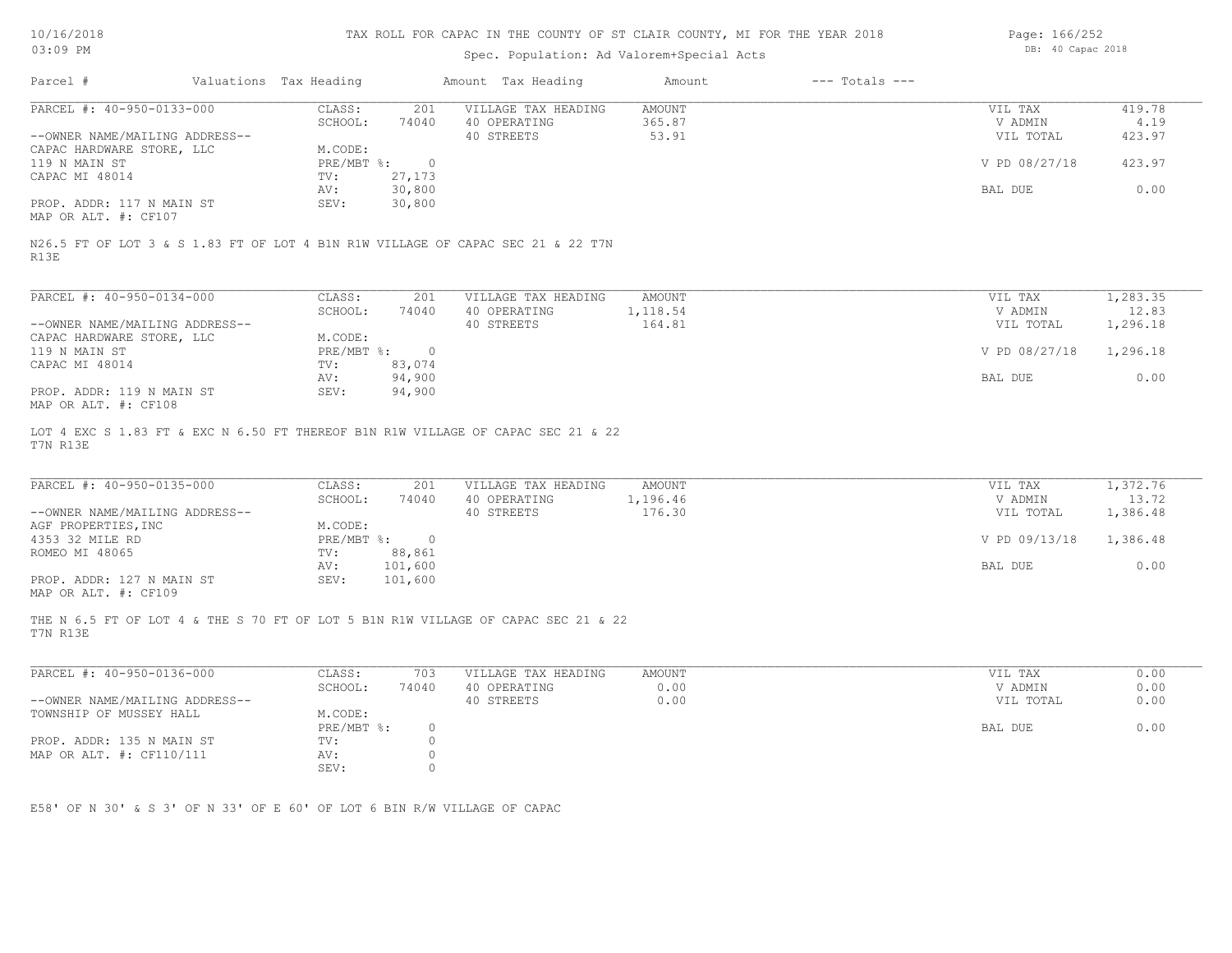### Spec. Population: Ad Valorem+Special Acts

| Parcel #                                                                           |        | Valuations Tax Heading |                     | Amount Tax Heading | Amount | $---$ Totals $---$ |           |      |
|------------------------------------------------------------------------------------|--------|------------------------|---------------------|--------------------|--------|--------------------|-----------|------|
| PARCEL #: 40-950-0137-000                                                          | CLASS: | 703                    | VILLAGE TAX HEADING | AMOUNT             |        | VIL TAX            | 0.00      |      |
|                                                                                    |        | SCHOOL:                | 74040               | 40 OPERATING       | 0.00   |                    | V ADMIN   | 0.00 |
| --OWNER NAME/MAILING ADDRESS--                                                     |        |                        |                     | 40 STREETS         | 0.00   |                    | VIL TOTAL | 0.00 |
| VILLAGE OF CAPAC                                                                   |        | M.CODE:                |                     |                    |        |                    |           |      |
| 131 N MAIN ST                                                                      |        | PRE/MBT %:             |                     |                    |        |                    | BAL DUE   | 0.00 |
| CAPAC MI 48014                                                                     |        | TV:                    |                     |                    |        |                    |           |      |
|                                                                                    |        | AV:                    |                     |                    |        |                    |           |      |
| PROP. ADDR: 131 N MAIN ST<br>$\cdots$ $\cdots$ $\cdots$ $\cdots$ $\cdots$ $\cdots$ |        | SEV:                   |                     |                    |        |                    |           |      |

MAP OR ALT. #: CF112

R/W VILLAGE OF CAPAC LOT 6 & N 5' OF LOT 5 EXC E 58' OF N 30' & EXC S 3' OF N 33' OF E 60' OF LOT 6 BIN

| PARCEL #: 40-950-0139-000       | CLASS:     | 708   | VILLAGE TAX HEADING | AMOUNT | VIL TAX | 0.00              |
|---------------------------------|------------|-------|---------------------|--------|---------|-------------------|
|                                 | SCHOOL:    | 74040 | 40 OPERATING        | 0.00   |         | 0.00<br>V ADMIN   |
| --OWNER NAME/MAILING ADDRESS--  |            |       | 40 STREETS          | 0.00   |         | 0.00<br>VIL TOTAL |
| FIRST BAPTIST CHURCH            | M.CODE:    |       |                     |        |         |                   |
| 108 W CHURCH ST                 | PRE/MBT %: |       |                     |        | BAL DUE | 0.00              |
| CAPAC MI 48014-3005             | TV:        |       |                     |        |         |                   |
|                                 | AV:        |       |                     |        |         |                   |
| PROP. ADDR: 108 W CHURCH STRRET | SEV:       |       |                     |        |         |                   |
| MAP OR ALT. #: CF113/114        |            |       |                     |        |         |                   |

LOTS 7,8 & 9 BIN R/W VILLAGE OF CAPAC

| PARCEL #: 40-950-0140-000      | CLASS:  | 401            | VILLAGE TAX HEADING | AMOUNT | VIL TAX       | 392.10 |
|--------------------------------|---------|----------------|---------------------|--------|---------------|--------|
|                                | SCHOOL: | 74040          | 40 OPERATING        | 341.75 | V ADMIN       | 3.92   |
| --OWNER NAME/MAILING ADDRESS-- |         |                | 40 STREETS          | 50.35  | VIL TOTAL     | 396.02 |
| LOPER DWAYNE A/MELANIE         | M.CODE: | OLALS          |                     |        |               |        |
| 106 N NEEPER                   |         | PRE/MBT %: 100 |                     |        | V PD 09/10/18 | 396.02 |
| CAPAC MI 48014                 | TV:     | 25,382         |                     |        |               |        |
|                                | AV:     | 36,000         |                     |        | BAL DUE       | 0.00   |
| PROP. ADDR: 106 N NEEPER ST    | SEV:    | 36,000         |                     |        |               |        |
|                                |         |                |                     |        |               |        |

MAP OR ALT. #: CF115

N50 FT OF LOT 10 B1N R1W VILLAGE OF CAPAC

| PARCEL #: 40-950-0141-000      | CLASS:       | 401    | VILLAGE TAX HEADING | AMOUNT | VIL TAX   | 380.58 |
|--------------------------------|--------------|--------|---------------------|--------|-----------|--------|
|                                | SCHOOL:      | 74040  | 40 OPERATING        | 331.71 | V ADMIN   | 3.80   |
| --OWNER NAME/MAILING ADDRESS-- |              |        | 40 STREETS          | 48.87  | VIL TOTAL | 384.38 |
| SCHONEMAN HAROLD/ROGER         | M.CODE:      |        |                     |        |           |        |
| 7608 LANSING AVE               | $PRE/MBT$ %: |        |                     |        | BAL DUE   | 384.38 |
| JACKSON MI 49201               | TV:          | 24,636 |                     |        |           |        |
|                                | AV:          | 33,300 |                     |        |           |        |
| PROP. ADDR: 104 N NEEPER ST    | SEV:         | 33,300 |                     |        |           |        |
| MAP OR ALT. #: CF116           |              |        |                     |        |           |        |

& 22 T7N R13E THE S 25 FT OF LOT 10 & THE N 25 FT OF LOTS 11 & 12 B1N R1W VILLAGE OF CAPAC SEC 21 Page: 167/252 DB: 40 Capac 2018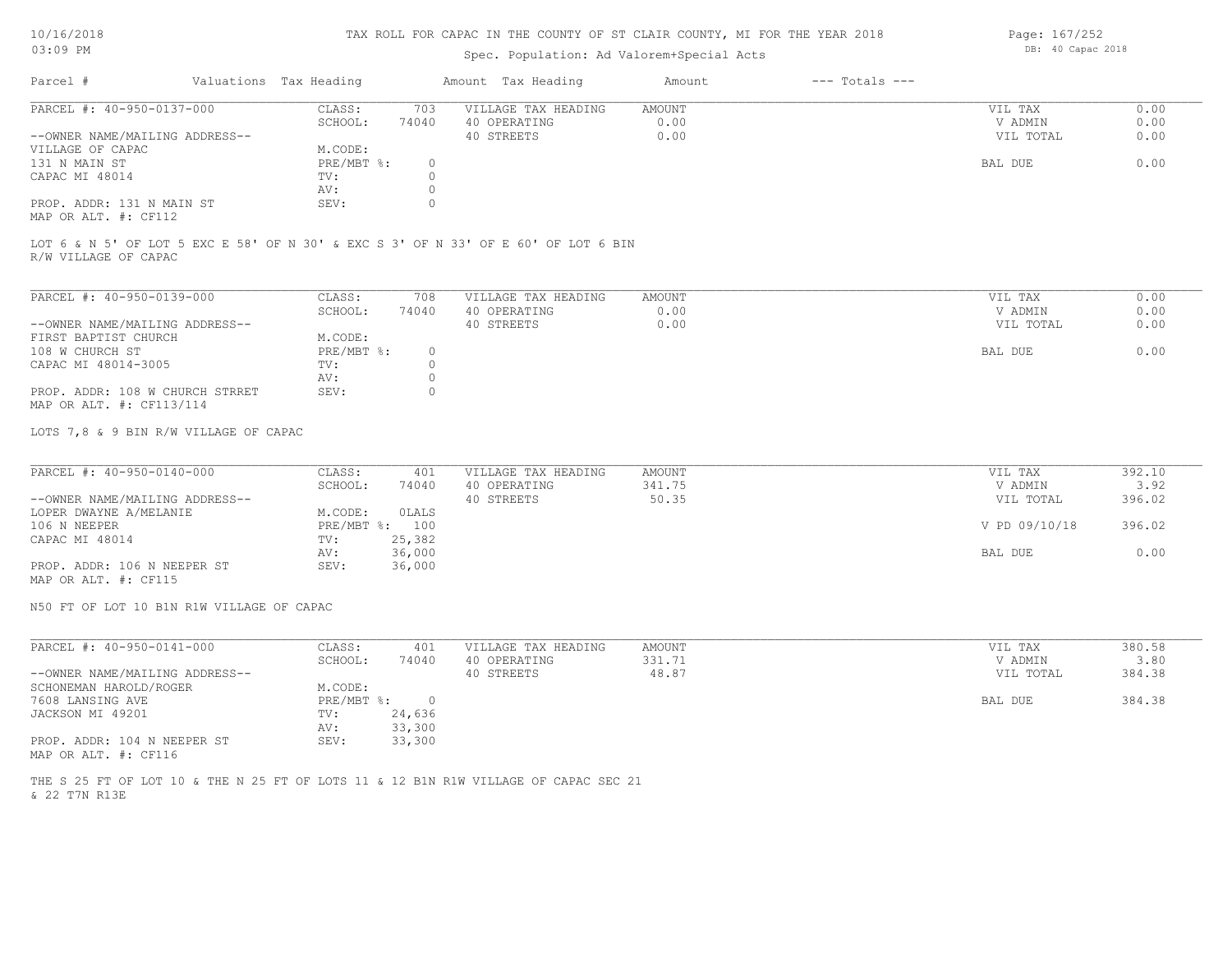### Spec. Population: Ad Valorem+Special Acts

Page: 168/252 DB: 40 Capac 2018

| Parcel #                       | Valuations Tax Heading |        | Amount Tax Heading  | Amount | $---$ Totals $---$ |               |        |
|--------------------------------|------------------------|--------|---------------------|--------|--------------------|---------------|--------|
| PARCEL #: 40-950-0142-000      | CLASS:                 | 401    | VILLAGE TAX HEADING | AMOUNT |                    | VIL TAX       | 541.65 |
|                                | SCHOOL:                | 74040  | 40 OPERATING        | 472.09 |                    | V ADMIN       | 5.41   |
| --OWNER NAME/MAILING ADDRESS-- |                        |        | 40 STREETS          | 69.56  |                    | VIL TOTAL     | 547.06 |
| BECKER GERALD/SANDRA           | M.CODE:                |        |                     |        |                    |               |        |
| P O BOX 158                    | $PRE/MBT$ %:           |        |                     |        |                    | V PD 08/09/18 | 547.06 |
| CAPAC MI 48014                 | TV:                    | 35,062 |                     |        |                    |               |        |
|                                | AV:                    | 50,800 |                     |        |                    | BAL DUE       | 0.00   |
| PROP. ADDR: 107 W MILL ST      | SEV:                   | 50,800 |                     |        |                    |               |        |
| MAP OR ALT. #: CF117           |                        |        |                     |        |                    |               |        |

LOTS 11 & 12 EXC THE N 25 FT THEREOF B1N R1W VILLAGE OF CAPAC SEC 21 & 22 T7N R13E

| PARCEL #: 40-950-0143-000      | CLASS:     | 401    | VILLAGE TAX HEADING | AMOUNT | VIL TAX       | 481.10 |
|--------------------------------|------------|--------|---------------------|--------|---------------|--------|
|                                | SCHOOL:    | 74040  | 40 OPERATING        | 419.32 | V ADMIN       | 4.81   |
| --OWNER NAME/MAILING ADDRESS-- |            |        | 40 STREETS          | 61.78  | VIL TOTAL     | 485.91 |
| ROSILLO ROGELIO/MARIA          | M.CODE:    |        |                     |        |               |        |
| 201 W MILL ST                  | PRE/MBT %: | 100    |                     |        | V PD 08/27/18 | 485.91 |
| CAPAC MI 48014-3025            | TV:        | 31,143 |                     |        |               |        |
|                                | AV:        | 43,500 |                     |        | BAL DUE       | 0.00   |
| PROP. ADDR: 201 W MILL ST      | SEV:       | 43,500 |                     |        |               |        |
| MAP OR ALT. #: CF118           |            |        |                     |        |               |        |

S90 FT OF LOT 1 B1N R2W VILLAGE OF CAPAC

| PARCEL #: 40-950-0144-000      | CLASS:     | 401    | VILLAGE TAX HEADING | AMOUNT | VIL TAX       | 473.53 |
|--------------------------------|------------|--------|---------------------|--------|---------------|--------|
|                                | SCHOOL:    | 74040  | 40 OPERATING        | 412.72 | V ADMIN       | 4.73   |
| --OWNER NAME/MAILING ADDRESS-- |            |        | 40 STREETS          | 60.81  | VIL TOTAL     | 478.26 |
| JJ EDWARD INVESTMENT GROUP LLC | M.CODE:    |        |                     |        |               |        |
| 29635 33 MILE RD               | PRE/MBT %: |        |                     |        | V PD 09/13/18 | 478.26 |
| RICHMOND MI 48062              | TV:        | 30,653 |                     |        |               |        |
|                                | AV:        | 41,600 |                     |        | BAL DUE       | 0.00   |
| PROP. ADDR: 103 N NEEPER ST    | SEV:       | 41,600 |                     |        |               |        |
| $\frac{1}{2}$                  |            |        |                     |        |               |        |

MAP OR ALT. #: CF119

N60 FT OF LOT 1 & N 25 FT OF LOT 2 B1N R2W VILLAGE OF CAPAC SEC 21 & 22 T7N R13E

| PARCEL #: 40-950-0145-000      | CLASS:       | 401    | VILLAGE TAX HEADING | AMOUNT | VIL TAX       | 724.66 |
|--------------------------------|--------------|--------|---------------------|--------|---------------|--------|
|                                | SCHOOL:      | 74040  | 40 OPERATING        | 631.60 | V ADMIN       | 7.24   |
| --OWNER NAME/MAILING ADDRESS-- |              |        | 40 STREETS          | 93.06  | VIL TOTAL     | 731.90 |
| WARNEZ GREGORY                 | M.CODE:      |        |                     |        |               |        |
| 203 W MILL ST                  | $PRE/MBT$ %: | 100    |                     |        | V PD 09/10/18 | 731.90 |
| CAPAC MI 48014-3025            | TV:          | 46,909 |                     |        |               |        |
|                                | AV:          | 57,000 |                     |        | BAL DUE       | 0.00   |
| PROP. ADDR: 203 W MILL ST      | SEV:         | 57,000 |                     |        |               |        |
| MAP OR ALT. #: CF120           |              |        |                     |        |               |        |

LOT 2 EXC N 25 FT B1N R2W VILLAGE OF CAPAC SEC 21 & 22 T7N R13E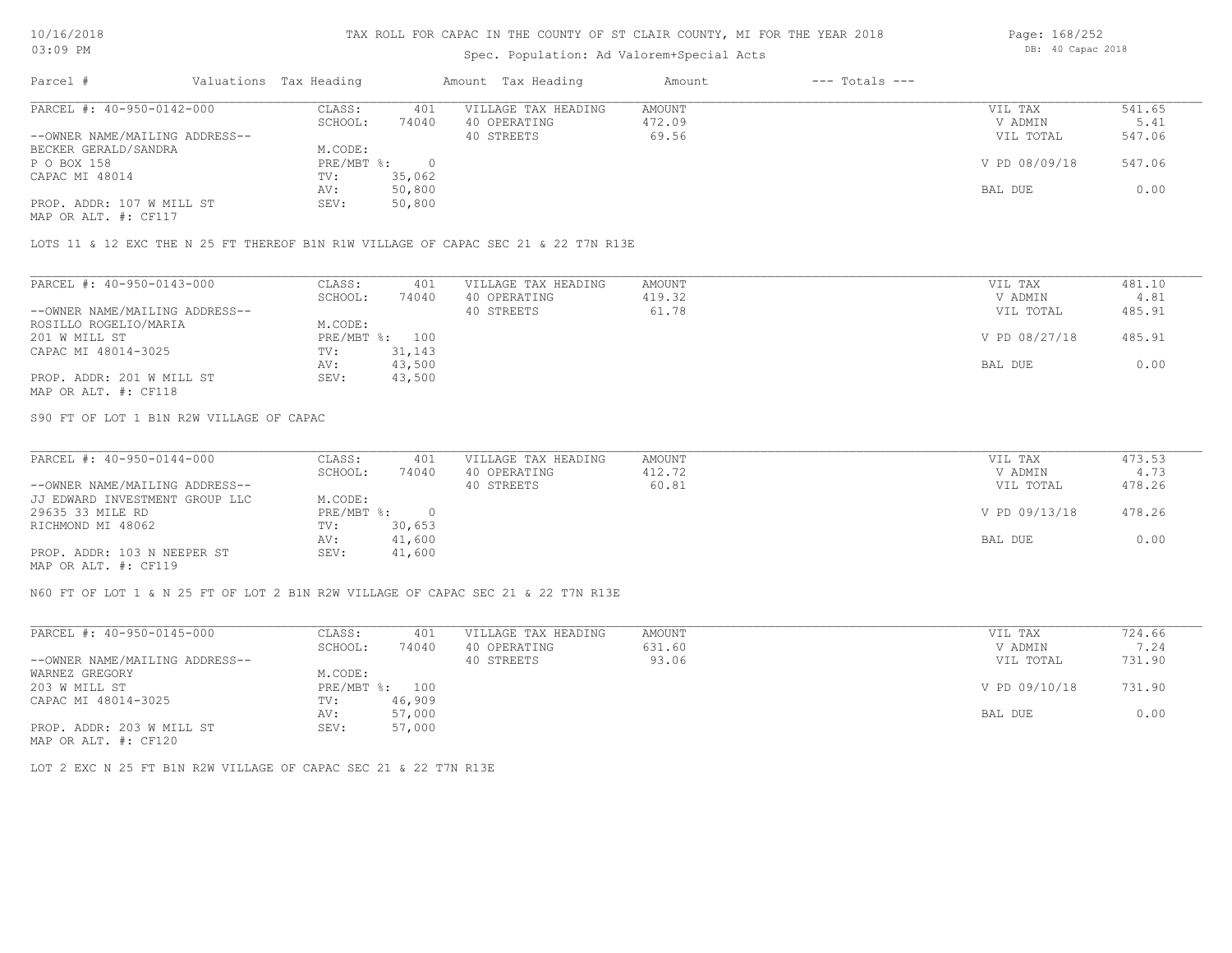## Spec. Population: Ad Valorem+Special Acts

Page: 169/252 DB: 40 Capac 2018

| Parcel #                                            | Valuations Tax Heading |                | Amount Tax Heading  | Amount        | $---$ Totals $---$ |               |        |
|-----------------------------------------------------|------------------------|----------------|---------------------|---------------|--------------------|---------------|--------|
| PARCEL #: 40-950-0146-000                           | CLASS:                 | 401            | VILLAGE TAX HEADING | <b>AMOUNT</b> |                    | VIL TAX       | 614.53 |
|                                                     | SCHOOL:                | 74040          | 40 OPERATING        | 535.61        |                    | V ADMIN       | 6.14   |
| --OWNER NAME/MAILING ADDRESS--                      |                        |                | 40 STREETS          | 78.92         |                    | VIL TOTAL     | 620.67 |
| BYERS KEVIN F                                       | M.CODE:                |                |                     |               |                    |               |        |
| BYERS SANDRA L                                      | PRE/MBT %:             | $\overline{0}$ |                     |               |                    | V PD 09/14/18 | 620.67 |
| P.O. BOX 357                                        | TV:                    | 39,780         |                     |               |                    |               |        |
| CAPAC MI 48014-0357                                 | AV:                    | 54,100         |                     |               |                    | BAL DUE       | 0.00   |
|                                                     | SEV:                   | 54,100         |                     |               |                    |               |        |
| PROP. ADDR: 105 N NEEPER ST                         |                        |                |                     |               |                    |               |        |
| MAP OR ALT. #: CF121                                |                        |                |                     |               |                    |               |        |
|                                                     |                        |                |                     |               |                    |               |        |
| PARCEL #: 40-950-0147-000                           | CLASS:                 | 401            | VILLAGE TAX HEADING | <b>AMOUNT</b> |                    | VIL TAX       | 579.97 |
|                                                     | SCHOOL:                | 74040          | 40 OPERATING        | 505.49        |                    | V ADMIN       | 5.79   |
| --OWNER NAME/MAILING ADDRESS--                      |                        |                | 40 STREETS          | 74.48         |                    | VIL TOTAL     | 585.76 |
| SONNER JANET                                        | M.CODE:                |                |                     |               |                    |               |        |
| 107 N NEEPER ST                                     |                        | PRE/MBT %: 100 |                     |               |                    | V PD 07/16/18 | 585.76 |
| CAPAC MI 48014                                      | TV:                    | 37,543         |                     |               |                    |               |        |
|                                                     | AV:                    | 52,400         |                     |               |                    | BAL DUE       | 0.00   |
| PROP. ADDR: 107 N NEEPER ST                         | SEV:                   | 52,400         |                     |               |                    |               |        |
| MAP OR ALT. #: CF122                                |                        |                |                     |               |                    |               |        |
|                                                     |                        |                |                     |               |                    |               |        |
| LOT 4 B1N R2W VILLAGE OF CAPAC SEC 21 & 22 T7N R13E |                        |                |                     |               |                    |               |        |
|                                                     |                        |                |                     |               |                    |               |        |
| PARCEL #: 40-950-0148-000                           | CLASS:                 | 401            | VILLAGE TAX HEADING | <b>AMOUNT</b> |                    | VIL TAX       | 722.98 |
|                                                     | SCHOOL:                | 74040          | 40 OPERATING        | 630.13        |                    | V ADMIN       | 7.22   |
| --OWNER NAME/MAILING ADDRESS--                      |                        |                | 40 STREETS          | 92.85         |                    | VIL TOTAL     | 730.20 |
| RODRIGUEZ MIGUEL                                    | M.CODE:                | COREL          |                     |               |                    |               |        |
| 109 N NEEPER ST                                     |                        | PRE/MBT %: 100 |                     |               |                    | V PD 09/07/18 | 730.20 |
| CAPAC MI 48014                                      | TV:                    | 46,800         |                     |               |                    |               |        |
|                                                     | AV:                    | 46,800         |                     |               |                    | BAL DUE       | 0.00   |
| PROP. ADDR: 109 N NEEPER ST                         | SEV:                   | 46,800         |                     |               |                    |               |        |
| MAP OR ALT. #: CB123                                |                        |                |                     |               |                    |               |        |
|                                                     |                        |                |                     |               |                    |               |        |
| LOT 5 B1N R2W VILLAGE OF CAPAC SEC 21 & 22 T7N R13E |                        |                |                     |               |                    |               |        |
|                                                     |                        |                |                     |               |                    |               |        |
| PARCEL #: 40-950-0149-000                           | CLASS:                 | 401            | VILLAGE TAX HEADING | AMOUNT        |                    | VIL TAX       | 500.87 |
|                                                     | SCHOOL:                | 74040          | 40 OPERATING        | 436.55        |                    | V ADMIN       | 5.00   |
| --OWNER NAME/MAILING ADDRESS--                      |                        |                | 40 STREETS          | 64.32         |                    | VIL TOTAL     | 505.87 |
| LEIGH CAROLYN                                       | M.CODE:                |                |                     |               |                    |               |        |
| 113 N NEEPER ST                                     | $PRE/MBT$ %:           | 100            |                     |               |                    | V PD 08/27/18 | 505.87 |
|                                                     |                        |                |                     |               |                    |               |        |

AV: 45,500 AV: 45,500 AV: 45,500 AV: 45,500 BAL DUE D.00

MAP OR ALT. #: CF124 PROP. ADDR: 113 N NEEPER ST SEV: 45,500

LOT 6 B1N R2W VILLAGE OF CAPAC SEC 21 & 22 T7N R13E

CAPAC MI 48014-3033 TV: 32,423<br>
AV: 45,500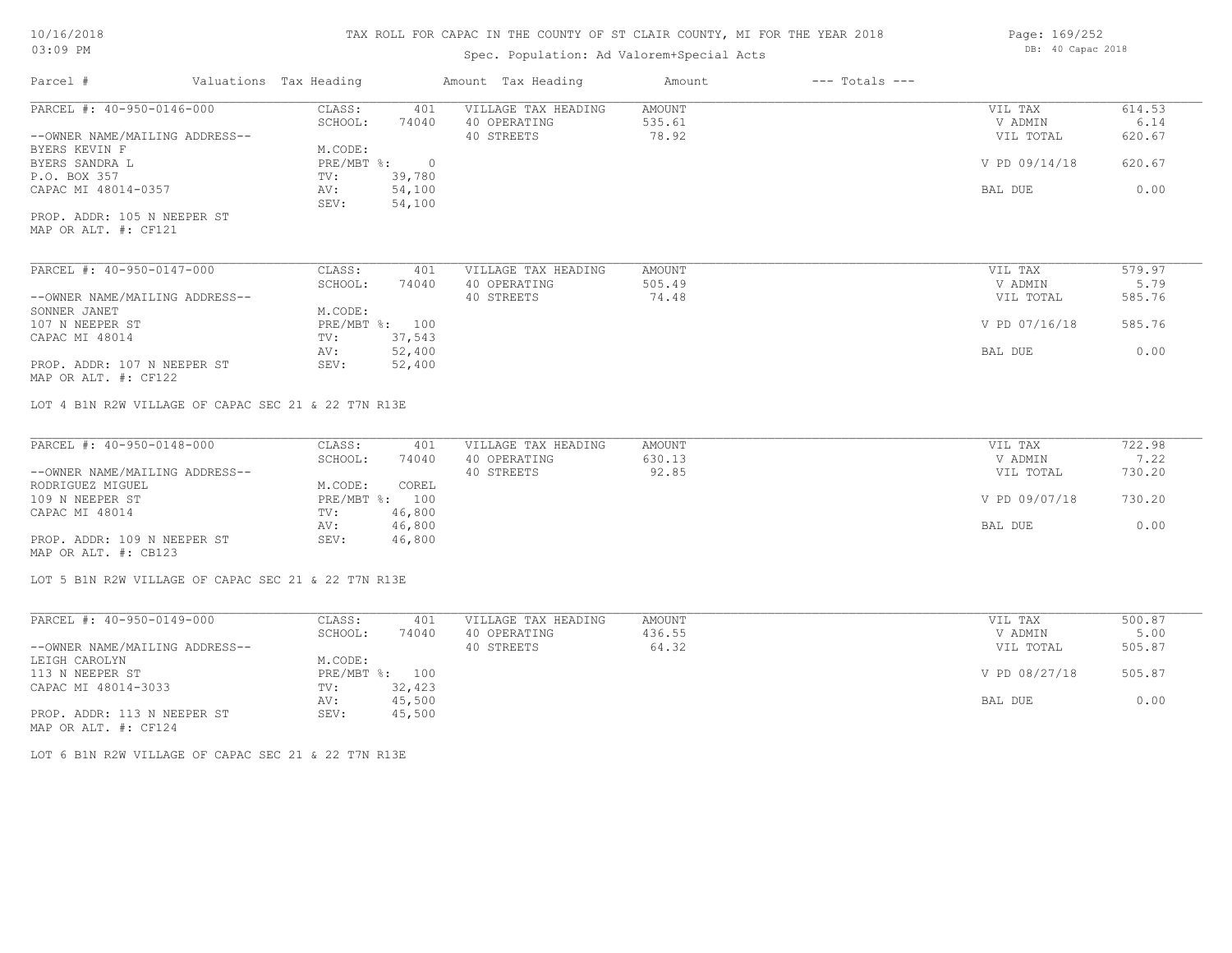#### Spec. Population: Ad Valorem+Special Acts

| Page: 170/252 |                   |
|---------------|-------------------|
|               | DB: 40 Capac 2018 |

| Parcel #                           | Valuations Tax Heading |        | Amount Tax Heading  | Amount | $---$ Totals $---$ |               |        |
|------------------------------------|------------------------|--------|---------------------|--------|--------------------|---------------|--------|
| PARCEL #: 40-950-0150-000          | CLASS:                 | 401    | VILLAGE TAX HEADING | AMOUNT |                    | VIL TAX       | 611.97 |
|                                    | SCHOOL:                | 74040  | 40 OPERATING        | 533.38 |                    | V ADMIN       | 6.11   |
| --OWNER NAME/MAILING ADDRESS--     |                        |        | 40 STREETS          | 78.59  |                    | VIL TOTAL     | 618.08 |
| ALDRICH CHARLES                    | M.CODE:                | COREL  |                     |        |                    |               |        |
| 108 N GLASSFORD STREET             | $PRE/MBT$ %:           | 100    |                     |        |                    | V PD 09/07/18 | 618.08 |
| CAPAC MI 48014                     | TV:                    | 39,614 |                     |        |                    |               |        |
|                                    | AV:                    | 41,300 |                     |        |                    | BAL DUE       | 0.00   |
| PROP. ADDR: 108 N GLASSFORD STREET | SEV:                   | 41,300 |                     |        |                    |               |        |
| MAP OR ALT. #: CF125               |                        |        |                     |        |                    |               |        |

LOT 7 B1N R2W VILLAGE OF CAPAC SEC 21 & 22 T7N R13E

| PARCEL #: 40-950-0151-000          | CLASS:       | 401    | VILLAGE TAX HEADING | AMOUNT | VIL TAX       | 716.73 |
|------------------------------------|--------------|--------|---------------------|--------|---------------|--------|
|                                    | SCHOOL:      | 74040  | 40 OPERATING        | 624.69 | V ADMIN       | 7.16   |
| --OWNER NAME/MAILING ADDRESS--     |              |        | 40 STREETS          | 92.04  | VIL TOTAL     | 723.89 |
| BROWN JUDY L.                      | M.CODE:      |        |                     |        |               |        |
| MURRAY JOSEPH W.                   | $PRE/MBT$ %: | 67     |                     |        | V PD 07/11/18 | 723.89 |
| 106 N GLASSFORD ST                 | TV:          | 46,396 |                     |        |               |        |
| CAPAC MI 48014-3009                | AV:          | 63,800 |                     |        | BAL DUE       | 0.00   |
|                                    | SEV:         | 63,800 |                     |        |               |        |
| PROP. ADDR: 106 N GLASSFORD STREET |              |        |                     |        |               |        |

MAP OR ALT. #: CF126

LOT 8 B1N R2W VILLAGE OF CAPAC SEC 21 & 22 T7N R13E

| PARCEL #: 40-950-0152-000          | CLASS:  | 401            | VILLAGE TAX HEADING | AMOUNT | VIL TAX       | 571.74 |
|------------------------------------|---------|----------------|---------------------|--------|---------------|--------|
|                                    | SCHOOL: | 74040          | 40 OPERATING        | 498.32 | V ADMIN       | 5.71   |
| --OWNER NAME/MAILING ADDRESS--     |         |                | 40 STREETS          | 73.42  | VIL TOTAL     | 577.45 |
| SMITH ROBERT/DOROTHY               | M.CODE: |                |                     |        |               |        |
| 104 N GLASSFORD ST                 |         | PRE/MBT %: 100 |                     |        | V PD 08/23/18 | 577.45 |
| CAPAC MI 48014-3009                | TV:     | 37,010         |                     |        |               |        |
|                                    | AV:     | 53,200         |                     |        | BAL DUE       | 0.00   |
| PROP. ADDR: 104 N GLASSFORD STREET | SEV:    | 53,200         |                     |        |               |        |
| MAP OR ALT. #: CF127A              |         |                |                     |        |               |        |

LOT 9 B1N R2W VILLAGE OF CAPAC SEC 21 & 22 T7N R13E

| PARCEL #: 40-950-0153-000      | CLASS:  | 401            | VILLAGE TAX HEADING | AMOUNT | VIL TAX       | 118.39 |
|--------------------------------|---------|----------------|---------------------|--------|---------------|--------|
|                                | SCHOOL: | 74040          | 40 OPERATING        | 103.19 | V ADMIN       | 1.18   |
| --OWNER NAME/MAILING ADDRESS-- |         |                | 40 STREETS          | 15.20  | VIL TOTAL     | 119.57 |
| SMITH ROBERT/DOROTHY           | M.CODE: |                |                     |        |               |        |
| 104 N GLASSFORD STREET         |         | PRE/MBT %: 100 |                     |        | V PD 08/23/18 | 119.57 |
| CAPAC MI 48014                 | TV:     | 7,664          |                     |        |               |        |
|                                | AV:     | 20,800         |                     |        | BAL DUE       | 0.00   |
| PROP. ADDR: N GLASSFORD STREET | SEV:    | 20,800         |                     |        |               |        |
| MAP OR ALT. #: CF127B          |         |                |                     |        |               |        |

LOT 10 B1N R2W VILLAGE OF CAPAC SEC 21 & 22 T7N R13E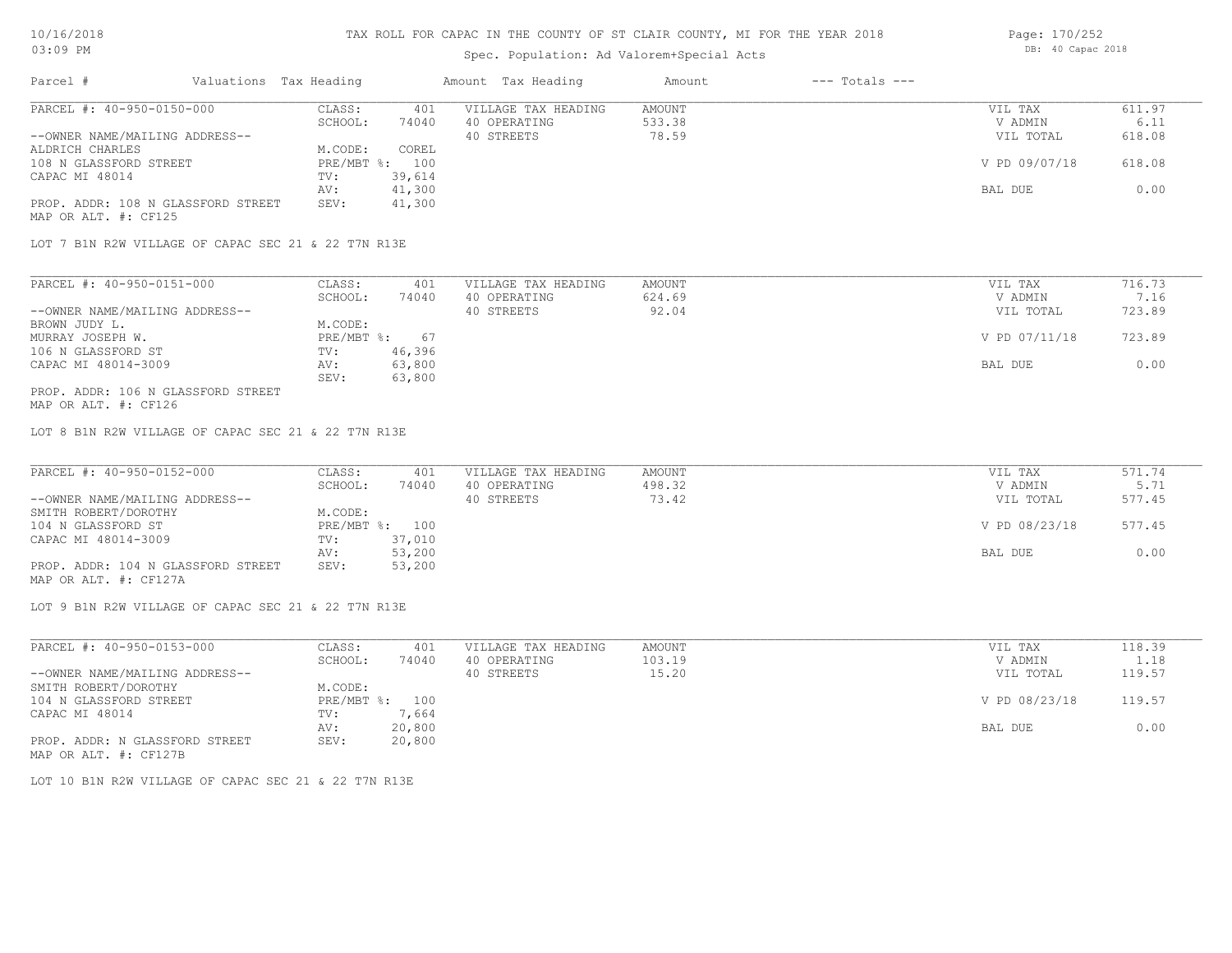#### TAX ROLL FOR CAPAC IN THE COUNTY OF ST CLAIR COUNTY, MI FOR THE YEAR 2018

### Spec. Population: Ad Valorem+Special Acts

| Parcel #                           | Valuations Tax Heading |       | Amount Tax Heading  | Amount | $---$ Totals $---$ |           |      |
|------------------------------------|------------------------|-------|---------------------|--------|--------------------|-----------|------|
| PARCEL #: 40-950-0154-000          | CLASS:                 | 708   | VILLAGE TAX HEADING | AMOUNT |                    | VIL TAX   | 0.00 |
|                                    | SCHOOL:                | 74040 | 40 OPERATING        | 0.00   |                    | V ADMIN   | 0.00 |
| --OWNER NAME/MAILING ADDRESS--     |                        |       | 40 STREETS          | 0.00   |                    | VIL TOTAL | 0.00 |
| RESTORATION BIBLE CHURCH AND BIBLE | M.CODE:                |       |                     |        |                    |           |      |
| P.O. BOX 325                       | PRE/MBT %:             |       |                     |        |                    | BAL DUE   | 0.00 |
| ROYAL OAK MI 48068                 | TV:                    |       |                     |        |                    |           |      |
|                                    | AV:                    |       |                     |        |                    |           |      |
| PROP. ADDR: 207 W MILL ST          | SEV:                   |       |                     |        |                    |           |      |
|                                    |                        |       |                     |        |                    |           |      |

MAP OR ALT. #: CF128A

LOT 11 B1N R2W VILLAGE OF CAPAC SEC 21 & 22 T7N R13E

| PARCEL #: 40-950-0154-500             | CLASS:     | 708   | VILLAGE TAX HEADING | AMOUNT | VIL TAX   | 0.00 |
|---------------------------------------|------------|-------|---------------------|--------|-----------|------|
|                                       | SCHOOL:    | 74040 | 40 OPERATING        | 0.00   | V ADMIN   | 0.00 |
| --OWNER NAME/MAILING ADDRESS--        |            |       | 40 STREETS          | 0.00   | VIL TOTAL | 0.00 |
| CAPAC UNITED METHODIST CHURCH, ET, AL | M.CODE:    |       |                     |        |           |      |
| 14952 IMLAY CITY RD                   | PRE/MBT %: |       |                     |        | BAL DUE   | 0.00 |
| CAPAC MI 48014                        | TV:        |       |                     |        |           |      |
|                                       | AV:        |       |                     |        |           |      |
| PROP. ADDR: 211 W MILL ST             | SEV:       |       |                     |        |           |      |
|                                       |            |       |                     |        |           |      |

MAP OR ALT. #: CF128B

LOT 12 B1N R2W VILLAGE OF CAPAC SEC 21 & 22 T7N R13E

| PARCEL #: 40-950-0155-000      | CLASS:  | 401            | VILLAGE TAX HEADING | AMOUNT | VIL TAX       | 363.25 |
|--------------------------------|---------|----------------|---------------------|--------|---------------|--------|
|                                | SCHOOL: | 74040          | 40 OPERATING        | 316.60 | V ADMIN       | 3.63   |
| --OWNER NAME/MAILING ADDRESS-- |         |                | 40 STREETS          | 46.65  | VIL TOTAL     | 366.88 |
| OWENS STEVE                    | M.CODE: | COREL          |                     |        |               |        |
| 303 W MILL ST                  |         | PRE/MBT %: 100 |                     |        | V PD 09/07/18 | 366.88 |
| CAPAC MI 48014                 | TV:     | 23,514         |                     |        |               |        |
|                                | AV:     | 33,500         |                     |        | BAL DUE       | 0.00   |
| PROP. ADDR: 303 W MILL ST      | SEV:    | 33,500         |                     |        |               |        |
| MAP OR ALT. #: CF129A          |         |                |                     |        |               |        |

LOT 1 EXC N 50 FT THEREOF B1N R3W VILLAGE OF CAPAC SEC 21 & 22 T7N R13E

| PARCEL #: 40-950-0156-000          | CLASS:     | 401    | VILLAGE TAX HEADING | AMOUNT | 276.78<br>VIL TAX       |  |
|------------------------------------|------------|--------|---------------------|--------|-------------------------|--|
|                                    | SCHOOL:    | 74040  | 40 OPERATING        | 241.24 | 2.76<br>V ADMIN         |  |
| --OWNER NAME/MAILING ADDRESS--     |            |        | 40 STREETS          | 35.54  | 279.54<br>VIL TOTAL     |  |
| HARVEY JAMIE                       | M.CODE:    |        |                     |        |                         |  |
| 101 N GLASSFORD ST                 | PRE/MBT %: | 100    |                     |        | V PD 09/07/18<br>279.54 |  |
| CAPAC MI 48014                     | TV:        | 17,917 |                     |        |                         |  |
|                                    | AV:        | 25,200 |                     |        | BAL DUE<br>0.00         |  |
| PROP. ADDR: 101 N GLASSFORD STREET | SEV:       | 25,200 |                     |        |                         |  |
| MAP OR ALT. #: CF129B              |            |        |                     |        |                         |  |

N50 FT OF LOT 1 B1N R3W VILLAGE OF CAPAC

Page: 171/252 DB: 40 Capac 2018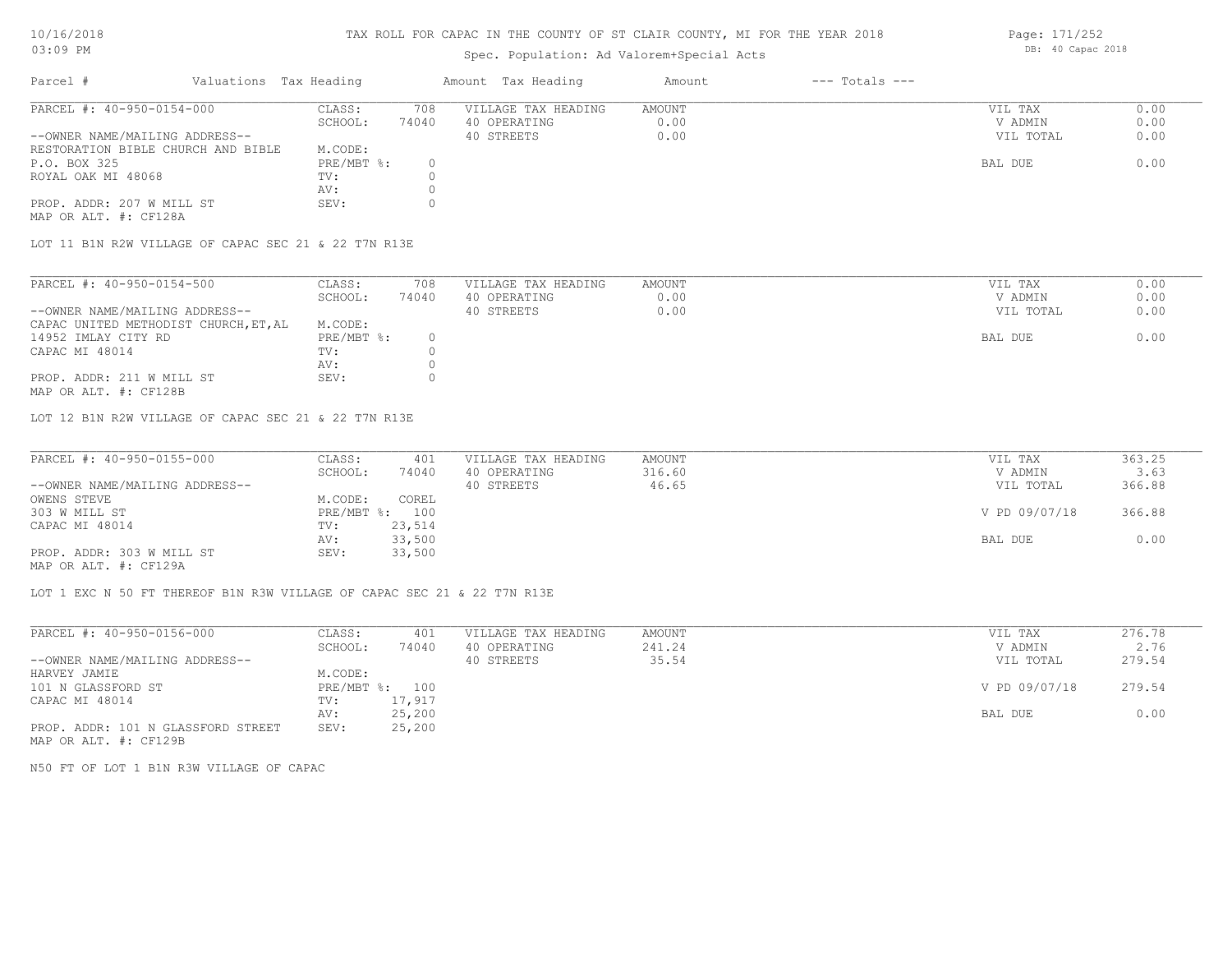#### TAX ROLL FOR CAPAC IN THE COUNTY OF ST CLAIR COUNTY, MI FOR THE YEAR 2018

### Spec. Population: Ad Valorem+Special Acts

| Page: 172/252 |                   |  |
|---------------|-------------------|--|
|               | DB: 40 Capac 2018 |  |
|               |                   |  |

| Parcel #                       | Valuations Tax Heading |        | Amount Tax Heading  | Amount | $---$ Totals $---$ |               |        |
|--------------------------------|------------------------|--------|---------------------|--------|--------------------|---------------|--------|
| PARCEL #: 40-950-0157-000      | CLASS:                 | 401    | VILLAGE TAX HEADING | AMOUNT |                    | VIL TAX       | 532.17 |
|                                | SCHOOL:                | 74040  | 40 OPERATING        | 463.83 |                    | V ADMIN       | 5.32   |
| --OWNER NAME/MAILING ADDRESS-- |                        |        | 40 STREETS          | 68.34  |                    | VIL TOTAL     | 537.49 |
| KURTZHALS KYLE                 | M.CODE:                | OLALS  |                     |        |                    |               |        |
| 305 W MILL ST                  | $PRE/MBT$ $\div$ :     | 100    |                     |        |                    | V PD 09/10/18 | 537.49 |
| CAPAC MI 48014-3027            | TV:                    | 34,449 |                     |        |                    |               |        |
|                                | AV:                    | 49,000 |                     |        |                    | BAL DUE       | 0.00   |
| PROP. ADDR: 305 W MILL ST      | SEV:                   | 49,000 |                     |        |                    |               |        |
| MAP OR ALT. #: CF130A          |                        |        |                     |        |                    |               |        |
|                                |                        |        |                     |        |                    |               |        |

LOT 2 B1N R3W VILLAGE OF CAPAC

| PARCEL #: 40-950-0158-000          | CLASS:  | 401            | VILLAGE TAX HEADING | AMOUNT | VIL TAX       | 674.76 |
|------------------------------------|---------|----------------|---------------------|--------|---------------|--------|
|                                    | SCHOOL: | 74040          | 40 OPERATING        | 588.11 | V ADMIN       | 6.74   |
| --OWNER NAME/MAILING ADDRESS--     |         |                | 40 STREETS          | 86.65  | VIL TOTAL     | 681.50 |
| MILLER PETER S                     | M.CODE: | 00LSB          |                     |        |               |        |
| 103 N GLASSFORD STREET             |         | PRE/MBT %: 100 |                     |        | V PD 08/23/18 | 681.50 |
| CAPAC MI 48014                     | TV:     | 43,679         |                     |        |               |        |
|                                    | AV:     | 49,800         |                     |        | BAL DUE       | 0.00   |
| PROP. ADDR: 103 N GLASSFORD STREET | SEV:    | 49,800         |                     |        |               |        |
| MAP OR ALT. #: CF130B              |         |                |                     |        |               |        |

LOT 3 B1N R3W VILLAGE OF CAPAC SEC 21 & 22 T7N R13E

| PARCEL #: 40-950-0159-000          | CLASS:       | 401    | VILLAGE TAX HEADING | AMOUNT | VIL TAX       | 1,054.15 |
|------------------------------------|--------------|--------|---------------------|--------|---------------|----------|
|                                    | SCHOOL:      | 74040  | 40 OPERATING        | 918.77 | V ADMIN       | 10.54    |
| --OWNER NAME/MAILING ADDRESS--     |              |        | 40 STREETS          | 135.38 | VIL TOTAL     | 1,064.69 |
| MULTI CORP INC                     | M.CODE:      |        |                     |        |               |          |
| 14835 LOIS LN                      | $PRE/MBT$ %: |        |                     |        | V PD 08/27/18 | 1,064.69 |
| CAPAC MI 48014                     | TV:          | 68,237 |                     |        |               |          |
|                                    | AV:          | 79,600 |                     |        | BAL DUE       | 0.00     |
| PROP. ADDR: 105 N GLASSFORD STREET | SEV:         | 79,600 |                     |        |               |          |
| MAP OR ALT. #: CF131               |              |        |                     |        |               |          |

LOT 4 & S 1/4 OF LOT 5 B1N R3W VILLAGE OF CAPAC

| PARCEL #: 40-950-0160-000          | CLASS:       | 401    | VILLAGE TAX HEADING | AMOUNT | VIL TAX       | 376.21 |
|------------------------------------|--------------|--------|---------------------|--------|---------------|--------|
|                                    | SCHOOL:      | 74040  | 40 OPERATING        | 327.90 | V ADMIN       | 3.76   |
| --OWNER NAME/MAILING ADDRESS--     |              |        | 40 STREETS          | 48.31  | VIL TOTAL     | 379.97 |
| CORONADO JOSE/SUSAN                | M.CODE:      | OLALS  |                     |        |               |        |
| 107 N GLASSFORD                    | $PRE/MBT$ %: | 100    |                     |        | V PD 09/13/18 | 379.97 |
| CAPAC MI 48014                     | TV:          | 24,353 |                     |        |               |        |
|                                    | AV:          | 34,800 |                     |        | BAL DUE       | 0.00   |
| PROP. ADDR: 107 N GLASSFORD STREET | SEV:         | 34,800 |                     |        |               |        |

MAP OR ALT. #: CF132

N3/4 OF LOT 5 B1N R3W VILLAGE OF CAPAC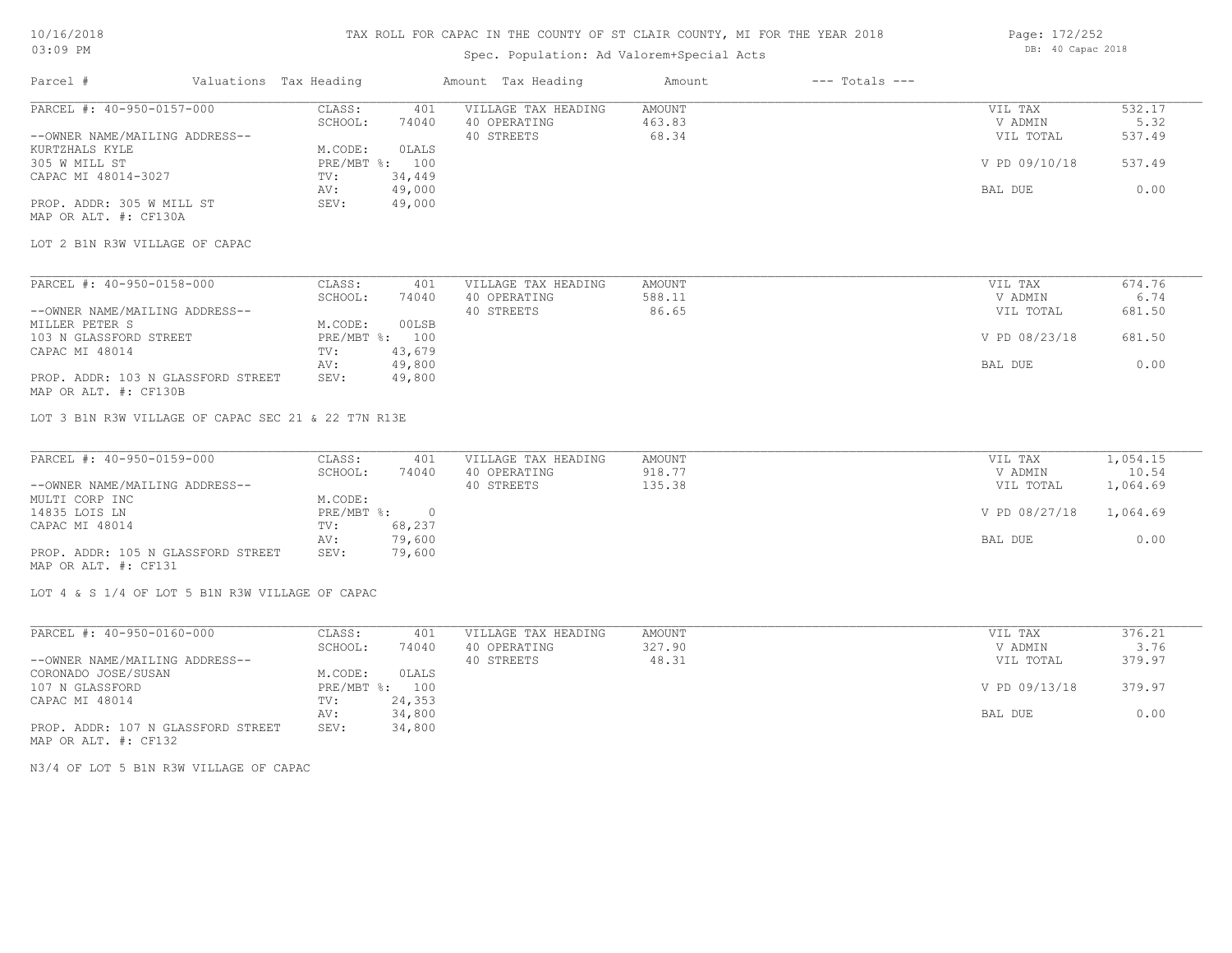### Spec. Population: Ad Valorem+Special Acts

| Parcel #                       | Valuations Tax Heading |        | Amount Tax Heading  | Amount | $---$ Totals $---$ |               |        |
|--------------------------------|------------------------|--------|---------------------|--------|--------------------|---------------|--------|
| PARCEL #: 40-950-0161-000      | CLASS:                 | 401    | VILLAGE TAX HEADING | AMOUNT |                    | VIL TAX       | 449.22 |
|                                | SCHOOL:                | 74040  | 40 OPERATING        | 391.53 |                    | V ADMIN       | 4.49   |
| --OWNER NAME/MAILING ADDRESS-- |                        |        | 40 STREETS          | 57.69  |                    | VIL TOTAL     | 453.71 |
| HOFERT WARREN                  | M.CODE:                | COREL  |                     |        |                    |               |        |
| HOFERT PATRICIA                | $PRE/MBT$ %:           |        |                     |        |                    | V PD 09/06/18 | 453.71 |
| 4025 MARTIN RD                 | TV:                    | 29,079 |                     |        |                    |               |        |
| CAPAC MI 48014                 | AV:                    | 40,900 |                     |        |                    | BAL DUE       | 0.00   |
|                                | SEV:                   | 40,900 |                     |        |                    |               |        |
|                                |                        |        |                     |        |                    |               |        |

MAP OR ALT. #: CF133 PROP. ADDR: 109 N GLASSFORD STREET

LOT 6 B1N R3W VILLAGE OF CAPAC SEC 21 & 22 T7N R13E

| PARCEL #: 40-950-0162-000                                                                                                                        | CLASS:  | 401            | VILLAGE TAX HEADING | AMOUNT | VIL TAX       | 650.83 |
|--------------------------------------------------------------------------------------------------------------------------------------------------|---------|----------------|---------------------|--------|---------------|--------|
|                                                                                                                                                  | SCHOOL: | 74040          | 40 OPERATING        | 567.25 | V ADMIN       | 6.50   |
| --OWNER NAME/MAILING ADDRESS--                                                                                                                   |         |                | 40 STREETS          | 83.58  | VIL TOTAL     | 657.33 |
| RUDDOCK DONALD/LINDA                                                                                                                             | M.CODE: |                |                     |        |               |        |
| 104 N MATTESON ST                                                                                                                                |         | PRE/MBT %: 100 |                     |        | V PD 09/14/18 | 657.33 |
| CAPAC MI 48014                                                                                                                                   | TV:     | 42,130         |                     |        |               |        |
|                                                                                                                                                  | AV:     | 55,000         |                     |        | BAL DUE       | 0.00   |
| PROP. ADDR: 104 N MATTESON ST<br>the contract of the contract of the contract of the contract of the contract of the contract of the contract of | SEV:    | 55,000         |                     |        |               |        |

MAP OR ALT. #: CF134A

S25 FT OF LOT 9 & LOT 10 B1N R3W VILLAGE OF CAPAC

| PARCEL #: 40-950-0162-250      | CLASS:  | 401            | VILLAGE TAX HEADING | AMOUNT | VIL TAX       | 701.88 |
|--------------------------------|---------|----------------|---------------------|--------|---------------|--------|
|                                | SCHOOL: | 74040          | 40 OPERATING        | 611.74 | V ADMIN       | 7.01   |
| --OWNER NAME/MAILING ADDRESS-- |         |                | 40 STREETS          | 90.14  | VIL TOTAL     | 708.89 |
| LEON MARTIN/MARGARITA          | M.CODE: | COREL          |                     |        |               |        |
| 108 N MATTESON ST              |         | PRE/MBT %: 100 |                     |        | V PD 09/07/18 | 708.89 |
| CAPAC MI 48014-3019            | TV:     | 45,434         |                     |        |               |        |
|                                | AV:     | 62,600         |                     |        | BAL DUE       | 0.00   |
| PROP. ADDR: 108 N MATTESON ST  | SEV:    | 62,600         |                     |        |               |        |
|                                |         |                |                     |        |               |        |

MAP OR ALT. #: CF134C

S50 FT OF LOT 8 & N 50 FT OF LOT 9 B1N R3W VILLAGE OF CAPAC

| PARCEL #: 40-950-0162-500      | CLASS:  | 401            | VILLAGE TAX HEADING | AMOUNT | VIL TAX       | 1,125.05 |
|--------------------------------|---------|----------------|---------------------|--------|---------------|----------|
|                                | SCHOOL: | 74040          | 40 OPERATING        | 980.57 | V ADMIN       | 11.25    |
| --OWNER NAME/MAILING ADDRESS-- |         |                | 40 STREETS          | 144.48 | VIL TOTAL     | 1,136.30 |
| SCHROEDER MICHELLE L           | M.CODE: | COREL          |                     |        |               |          |
| SCHROEDER MATTHEW B            |         | PRE/MBT %: 100 |                     |        | V PD 09/07/18 | 1,136.30 |
| 110 N MATTESON ST              | TV:     | 72,827         |                     |        |               |          |
| CAPAC MI 48014-3019            | AV:     | 95,400         |                     |        | BAL DUE       | 0.00     |
|                                | SEV:    | 95,400         |                     |        |               |          |
| PROP. ADDR: 110 N MATTESON ST  |         |                |                     |        |               |          |

MAP OR ALT. #: 134B

LOT 7 & N 25 FT OF LOT 8 B1N R3W VILLAGE OF CAPAC

Page: 173/252 DB: 40 Capac 2018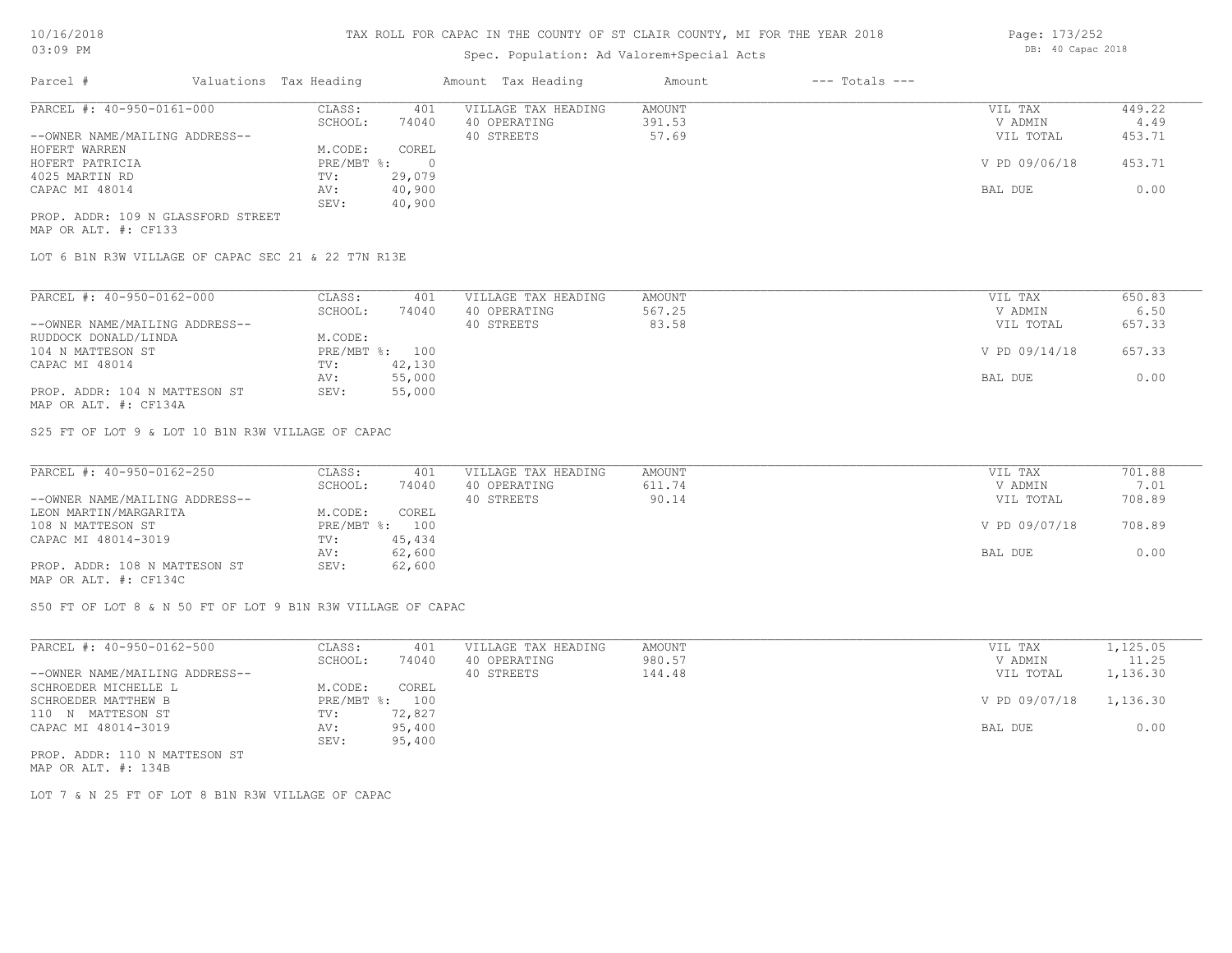#### TAX ROLL FOR CAPAC IN THE COUNTY OF ST CLAIR COUNTY, MI FOR THE YEAR 2018

### Spec. Population: Ad Valorem+Special Acts

|                                                    |         |                        |                     | Amount             | $---$ Totals $---$ |               |        |
|----------------------------------------------------|---------|------------------------|---------------------|--------------------|--------------------|---------------|--------|
| PARCEL #: 40-950-0163-000                          | CLASS:  | 401                    | VILLAGE TAX HEADING | AMOUNT             |                    | VIL TAX       | 469.58 |
|                                                    | SCHOOL: | 74040                  | 40 OPERATING        | 409.28             |                    | V ADMIN       | 4.69   |
| --OWNER NAME/MAILING ADDRESS--                     |         |                        | 40 STREETS          | 60.30              |                    | VIL TOTAL     | 474.27 |
| GRZYB JOHN JR/SANDRA                               | M.CODE: |                        |                     |                    |                    |               |        |
|                                                    |         |                        |                     |                    |                    | V PD 09/07/18 | 474.27 |
| CAPAC MI 48014-3027                                | TV:     | 30,397                 |                     |                    |                    |               |        |
|                                                    | AV:     | 42,700                 |                     |                    |                    | BAL DUE       | 0.00   |
| PROP. ADDR: 307 W MILL ST<br>MAP OR ALT. #: CF135A | SEV:    | 42,700                 |                     |                    |                    |               |        |
|                                                    |         | Valuations Tax Heading | PRE/MBT %: 100      | Amount Tax Heading |                    |               |        |

LOT 11 B1N R3W VILLAGE OF CAPAC SEC 21 & 22 T7N R13E

| PARCEL #: 40-950-0164-000      | CLASS:     | 401    | VILLAGE TAX HEADING | AMOUNT | VIL TAX       | 406.95 |
|--------------------------------|------------|--------|---------------------|--------|---------------|--------|
|                                | SCHOOL:    | 74040  | 40 OPERATING        | 354.69 | V ADMIN       | 4.06   |
| --OWNER NAME/MAILING ADDRESS-- |            |        | 40 STREETS          | 52.26  | VIL TOTAL     | 411.01 |
| BEDNARSKI DENNIS/RENEE         | M.CODE:    | COREL  |                     |        |               |        |
| 311 W MILL ST                  | PRE/MBT %: | 100    |                     |        | V PD 09/07/18 | 411.01 |
| CAPAC MI 48014-3027            | TV:        | 26,343 |                     |        |               |        |
|                                | AV:        | 37,700 |                     |        | BAL DUE       | 0.00   |
| PROP. ADDR: 311 W MILL ST      | SEV:       | 37,700 |                     |        |               |        |
| MAP OR ALT. #: CF135B          |            |        |                     |        |               |        |

#### LOT 12 B1N R3W VILLAGE OF CAPAC

| PARCEL #: 40-950-0165-000       | CLASS:     | 201    | VILLAGE TAX HEADING | AMOUNT | VIL TAX       | 424.57 |
|---------------------------------|------------|--------|---------------------|--------|---------------|--------|
|                                 | SCHOOL:    | 74040  | 40 OPERATING        | 370.05 | V ADMIN       | 4.24   |
| --OWNER NAME/MAILING ADDRESS--  |            |        | 40 STREETS          | 54.52  | VIL TOTAL     | 428.81 |
| CHIND TIMOTHY                   | M.CODE:    |        |                     |        |               |        |
| 263 OUAIL RD                    | PRE/MBT %: | $\cap$ |                     |        | V PD 09/14/18 | 428.81 |
| CAPAC MI 48014                  | TV:        | 27,484 |                     |        |               |        |
|                                 | AV:        | 30,500 |                     |        | BAL DUE       | 0.00   |
| PROP. ADDR: 103 W CHURCH STREET | SEV:       | 30,500 |                     |        |               |        |
| MAP OR ALT. #: CF136A           |            |        |                     |        |               |        |

 $\_$  , and the state of the state of the state of the state of the state of the state of the state of the state of the state of the state of the state of the state of the state of the state of the state of the state of the

VILLAGE OF CAPAC SEC 21 & 22 T7N R13E THE S 75 FT OF THE E 160 FT OF PARK BLOCK, NOW KNOWN AS LOT 1 B2N R1W, EXC E 75 FT.

| PARCEL #: 40-950-0166-000      | CLASS:       | 703   | VILLAGE TAX HEADING | AMOUNT | VIL TAX   | 0.00 |
|--------------------------------|--------------|-------|---------------------|--------|-----------|------|
|                                | SCHOOL:      | 74040 | 40 OPERATING        | 0.00   | V ADMIN   | 0.00 |
| --OWNER NAME/MAILING ADDRESS-- |              |       | 40 STREETS          | 0.00   | VIL TOTAL | 0.00 |
| VILLAGE OF CAPAC               | M.CODE:      |       |                     |        |           |      |
| 131 N MAIN ST                  | $PRE/MBT$ %: |       |                     |        | BAL DUE   | 0.00 |
| CAPAC MI 48014                 | TV:          |       |                     |        |           |      |
|                                | AV:          |       |                     |        |           |      |
| PROP. ADDR: 201 N MAIN ST      | SEV:         |       |                     |        |           |      |
| MAP OR ALT. #: CF136B          |              |       |                     |        |           |      |

SEC 21 & 22 T7N R13E S75 FT OF E 75 FT OF PARK BLK, KNOWN AS E 75 FT OF LOT 1 B2N R1W VILLAGE OF CAPAC Page: 174/252 DB: 40 Capac 2018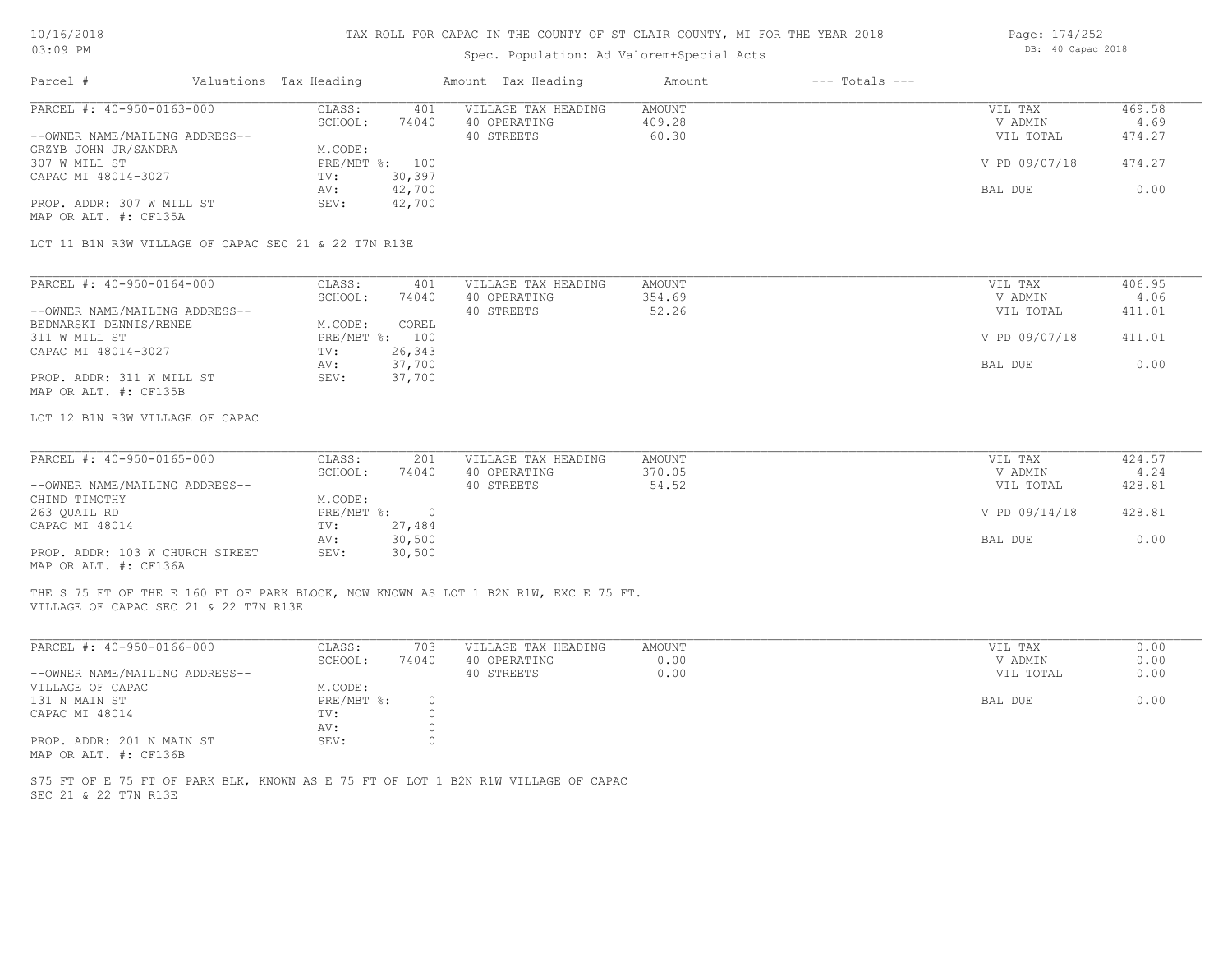## Spec. Population: Ad Valorem+Special Acts

Page: 175/252 DB: 40 Capac 2018

| Parcel #                                                                                                             | Valuations Tax Heading |                |                | Amount Tax Heading                                                                  | Amount        | $---$ Totals $---$ |               |          |
|----------------------------------------------------------------------------------------------------------------------|------------------------|----------------|----------------|-------------------------------------------------------------------------------------|---------------|--------------------|---------------|----------|
| PARCEL #: 40-950-0167-000                                                                                            |                        | CLASS:         | 401            | VILLAGE TAX HEADING                                                                 | <b>AMOUNT</b> |                    | VIL TAX       | 210.87   |
|                                                                                                                      |                        | SCHOOL:        | 74040          | 40 OPERATING                                                                        | 183.79        |                    | V ADMIN       | 2.10     |
| --OWNER NAME/MAILING ADDRESS--                                                                                       |                        |                |                | 40 STREETS                                                                          | 27.08         |                    | VIL TOTAL     | 212.97   |
| NINO DEANNA                                                                                                          |                        | M.CODE:        |                |                                                                                     |               |                    |               |          |
| 203 N MAIN ST                                                                                                        |                        | PRE/MBT %: 100 |                |                                                                                     |               |                    | BAL DUE       | 212.97   |
| CAPAC MI 48014-3145                                                                                                  |                        | TV:            | 13,650         |                                                                                     |               |                    |               |          |
|                                                                                                                      |                        | AV:            | 59,000         |                                                                                     |               |                    |               |          |
| PROP. ADDR: 203 N MAIN ST                                                                                            |                        | SEV:           | 59,000         |                                                                                     |               |                    |               |          |
| MAP OR ALT. #: CF137                                                                                                 |                        |                |                |                                                                                     |               |                    |               |          |
| THE N 75 FT OF S 150 FT OF E 160 FT OF PARK BLK, NOW KNOWN AS LOT 2 B2N R1W VILLAGE<br>OF CAPAC SEC 21 & 22 T7N R13E |                        |                |                |                                                                                     |               |                    |               |          |
|                                                                                                                      |                        |                |                |                                                                                     |               |                    |               |          |
| PARCEL #: 40-950-0168-000                                                                                            |                        | CLASS:         | 402            | VILLAGE TAX HEADING                                                                 | <b>AMOUNT</b> |                    | VIL TAX       | 199.50   |
|                                                                                                                      |                        | SCHOOL:        | 74040          | 40 OPERATING                                                                        | 173.88        |                    | V ADMIN       | 1.99     |
| --OWNER NAME/MAILING ADDRESS--                                                                                       |                        |                |                | 40 STREETS                                                                          | 25.62         |                    | VIL TOTAL     | 201.49   |
| CSB BANK                                                                                                             |                        | M.CODE:        |                |                                                                                     |               |                    |               |          |
| 206 N MAIN ST                                                                                                        |                        | PRE/MBT %:     | $\overline{0}$ |                                                                                     |               |                    | V PD 07/25/18 | 201.49   |
| CAPAC MI 48014                                                                                                       |                        | TV:            | 12,914         |                                                                                     |               |                    |               |          |
|                                                                                                                      |                        | AV:            | 15,900         |                                                                                     |               |                    | BAL DUE       | 0.00     |
| PROP. ADDR: 205 N MAIN ST                                                                                            |                        | SEV:           | 15,900         |                                                                                     |               |                    |               |          |
| MAP OR ALT. #: CF138                                                                                                 |                        |                |                |                                                                                     |               |                    |               |          |
|                                                                                                                      |                        |                |                | THE N 75 FT OF S 225 FT OF E 160 FT OF PARK BLK, NOW KNOWN AS LOT 3 B2N R1W VILLAGE |               |                    |               |          |
| OF CAPAC SEC 21 & 22 T7N R13E                                                                                        |                        |                |                |                                                                                     |               |                    |               |          |
| PARCEL #: 40-950-0169-000                                                                                            |                        | CLASS:         | 401            | VILLAGE TAX HEADING                                                                 | <b>AMOUNT</b> |                    | VIL TAX       | 1,259.48 |
|                                                                                                                      |                        | SCHOOL •       | 74040          | 40 OPERATING                                                                        | 68356         |                    | V ADMIN       | 12.59    |

|                                | SCHOOL:      | 74040  | 40 OPERATING | 683.56 | V ADMIN                | 12.59    |
|--------------------------------|--------------|--------|--------------|--------|------------------------|----------|
| --OWNER NAME/MAILING ADDRESS-- |              |        | 40 STREETS   | 100.72 | VIL TOTAL              | 1,272.07 |
| FRANGEDAKIS PETER/MICHELE      | M.CODE:      | COREL  | SWALK        | 475.20 |                        |          |
| 209 N MAIN ST                  | $PRE/MBT$ %: | 100    |              |        | V PD 09/07/18 1,272.07 |          |
| CAPAC MI 48014-3034            | TV:          | 50,768 |              |        |                        |          |
|                                | AV:          | 68,700 |              |        | BAL DUE                | 0.00     |
| PROP. ADDR: 209 N MAIN ST      | SEV:         | 68,700 |              |        |                        |          |

MAP OR ALT. #: CF139A

LOTS 4, 5, B2N R1W VILLAGE OF CAPAC SEC 21 & 22 T7N R13E

| PARCEL #: 40-950-0169-400       | CLASS:     | 402      | VILLAGE TAX HEADING | AMOUNT | VIL TAX       | 103.42 |  |
|---------------------------------|------------|----------|---------------------|--------|---------------|--------|--|
|                                 | SCHOOL:    | 74040    | 40 OPERATING        | 90.14  | V ADMIN       | 1.03   |  |
| --OWNER NAME/MAILING ADDRESS--  |            |          | 40 STREETS          | 13.28  | VIL TOTAL     | 104.45 |  |
| MCCONNELL GREGORY               | M.CODE:    |          |                     |        |               |        |  |
| MCCONNELL SUE, NANNI C, NANNI K | PRE/MBT %: | $\Omega$ |                     |        | V PD 09/06/18 | 104.45 |  |
| P.O.BOX 160                     | TV:        | 6,695    |                     |        |               |        |  |
| CAPAC MI 48014                  | AV:        | 15,900   |                     |        | BAL DUE       | 0.00   |  |
|                                 | SEV:       | 15,900   |                     |        |               |        |  |
| PROP. ADDR: N NEEPER ST         |            |          |                     |        |               |        |  |

MAP OR ALT. #: CF139A3

LOT 8 B2N R1W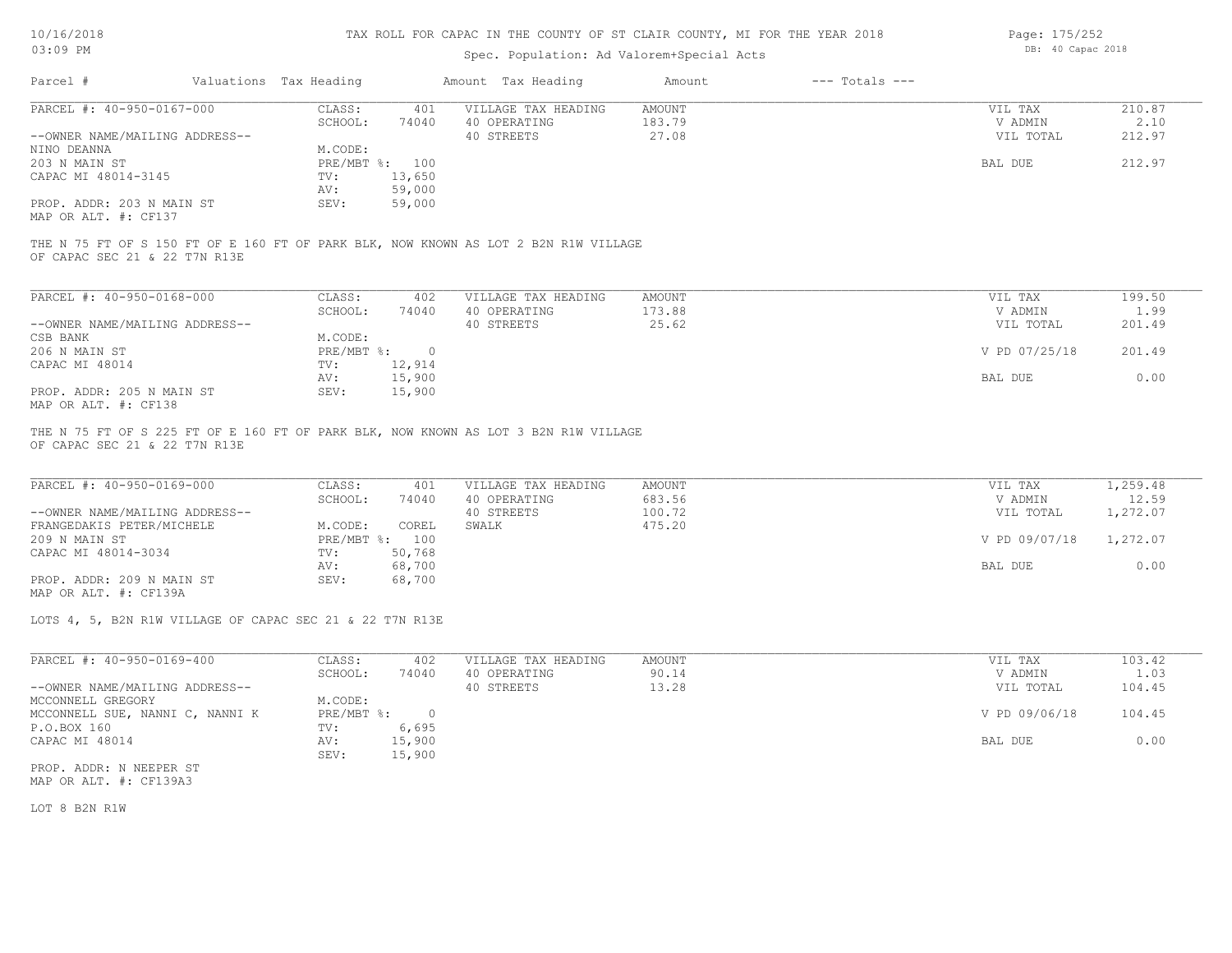### TAX ROLL FOR CAPAC IN THE COUNTY OF ST CLAIR COUNTY, MI FOR THE YEAR 2018

### Spec. Population: Ad Valorem+Special Acts

| Parcel #                        | Valuations Tax Heading |        | Amount Tax Heading  | Amount | $---$ Totals $---$ |               |        |
|---------------------------------|------------------------|--------|---------------------|--------|--------------------|---------------|--------|
| PARCEL #: 40-950-0169-600       | CLASS:                 | 402    | VILLAGE TAX HEADING | AMOUNT |                    | VIL TAX       | 103.42 |
|                                 | SCHOOL:                | 74040  | 40 OPERATING        | 90.14  |                    | V ADMIN       | 1.03   |
| --OWNER NAME/MAILING ADDRESS--  |                        |        | 40 STREETS          | 13.28  |                    | VIL TOTAL     | 104.45 |
| MCCONNELL GREGORY               | M.CODE:                |        |                     |        |                    |               |        |
| MCCONNELL SUE, NANNI C, NANNI K | $PRE/MBT$ %:           |        |                     |        |                    | V PD 09/06/18 | 104.45 |
| P.O.BOX 160                     | TV:                    | 6,695  |                     |        |                    |               |        |
| CAPAC MI 48014                  | AV:                    | 15,900 |                     |        |                    | BAL DUE       | 0.00   |
|                                 | SEV:                   | 15,900 |                     |        |                    |               |        |
| PROP. ADDR: N NEEPER ST         |                        |        |                     |        |                    |               |        |

MAP OR ALT. #: CF139A4

LOT 9 B2N R1W

| PARCEL #: 40-950-0170-000      | CLASS:     | 704   | VILLAGE TAX HEADING | AMOUNT | VIL TAX   | 0.00 |
|--------------------------------|------------|-------|---------------------|--------|-----------|------|
|                                | SCHOOL:    | 74040 | 40 OPERATING        | 0.00   | V ADMIN   | 0.00 |
| --OWNER NAME/MAILING ADDRESS-- |            |       | 40 STREETS          | 0.00   | VIL TOTAL | 0.00 |
| CAPAC COMM SCHOOL DIST         | M.CODE:    |       |                     |        |           |      |
|                                | PRE/MBT %: |       |                     |        | BAL DUE   | 0.00 |
| PROP. ADDR: 201 N NEEPER ST    | TV:        |       |                     |        |           |      |
| MAP OR ALT. #: CF139B          | AV:        |       |                     |        |           |      |
|                                | SEV:       |       |                     |        |           |      |

LOT 10 & N 50' OF LOT 11 B2N R1W VILLAGE OF CAPAC

| PARCEL #: 40-950-0171-000      | CLASS:       | 401    | VILLAGE TAX HEADING | AMOUNT | VIL TAX       | 692.54 |
|--------------------------------|--------------|--------|---------------------|--------|---------------|--------|
|                                | SCHOOL:      | 74040  | 40 OPERATING        | 603.60 | V ADMIN       | 6.92   |
| --OWNER NAME/MAILING ADDRESS-- |              |        | 40 STREETS          | 88.94  | VIL TOTAL     | 699.46 |
| GUERRERO DOMINGO               | M.CODE:      | COREL  |                     |        |               |        |
| 215 N MAIN ST                  | $PRE/MBT$ %: | 100    |                     |        | V PD 09/07/18 | 699.46 |
| CAPAC MI 48014                 | TV:          | 44,829 |                     |        |               |        |
|                                | AV:          | 72,400 |                     |        | BAL DUE       | 0.00   |
| PROP. ADDR: 215 N MAIN ST      | SEV:         | 72,400 |                     |        |               |        |
|                                |              |        |                     |        |               |        |

MAP OR ALT. #: CF140A

CAPAC SEC 21 & 22 T7N R13E THE N 75 FT OF THE E 160 FT OF PARK BLK, NOW KNOWN AS LOT 6 B2N R1W VILLAGE OF

| PARCEL #: 40-950-0172-000                                                                                                                      | CLASS:     | 401    | VILLAGE TAX HEADING | AMOUNT | VIL TAX       | 866.67 |
|------------------------------------------------------------------------------------------------------------------------------------------------|------------|--------|---------------------|--------|---------------|--------|
|                                                                                                                                                | SCHOOL:    | 74040  | 40 OPERATING        | 755.37 | V ADMIN       | 8.66   |
| --OWNER NAME/MAILING ADDRESS--                                                                                                                 |            |        | 40 STREETS          | 111.30 | VIL TOTAL     | 875.33 |
| RODRIGUEZ RALPH                                                                                                                                | M.CODE:    |        |                     |        |               |        |
| 7080 STERLING RD                                                                                                                               | PRE/MBT %: |        |                     |        | V PD 09/10/18 | 875.33 |
| YALE MI 48097                                                                                                                                  | TV:        | 56,101 |                     |        |               |        |
|                                                                                                                                                | AV:        | 77,200 |                     |        | BAL DUE       | 0.00   |
| PROP. ADDR: 240 N NEEPER ST<br>the contract of the contract of the contract of the contract of the contract of the contract of the contract of | SEV:       | 77,200 |                     |        |               |        |

MAP OR ALT. #: CF140B

CAPAC SEC 21 & 22 T7N R13E THE N 75 FT OF THE W 160 FT OF PARK BLK, NOW KNOWN AS LOT 7 B2N R1W VILLAGE OF Page: 176/252 DB: 40 Capac 2018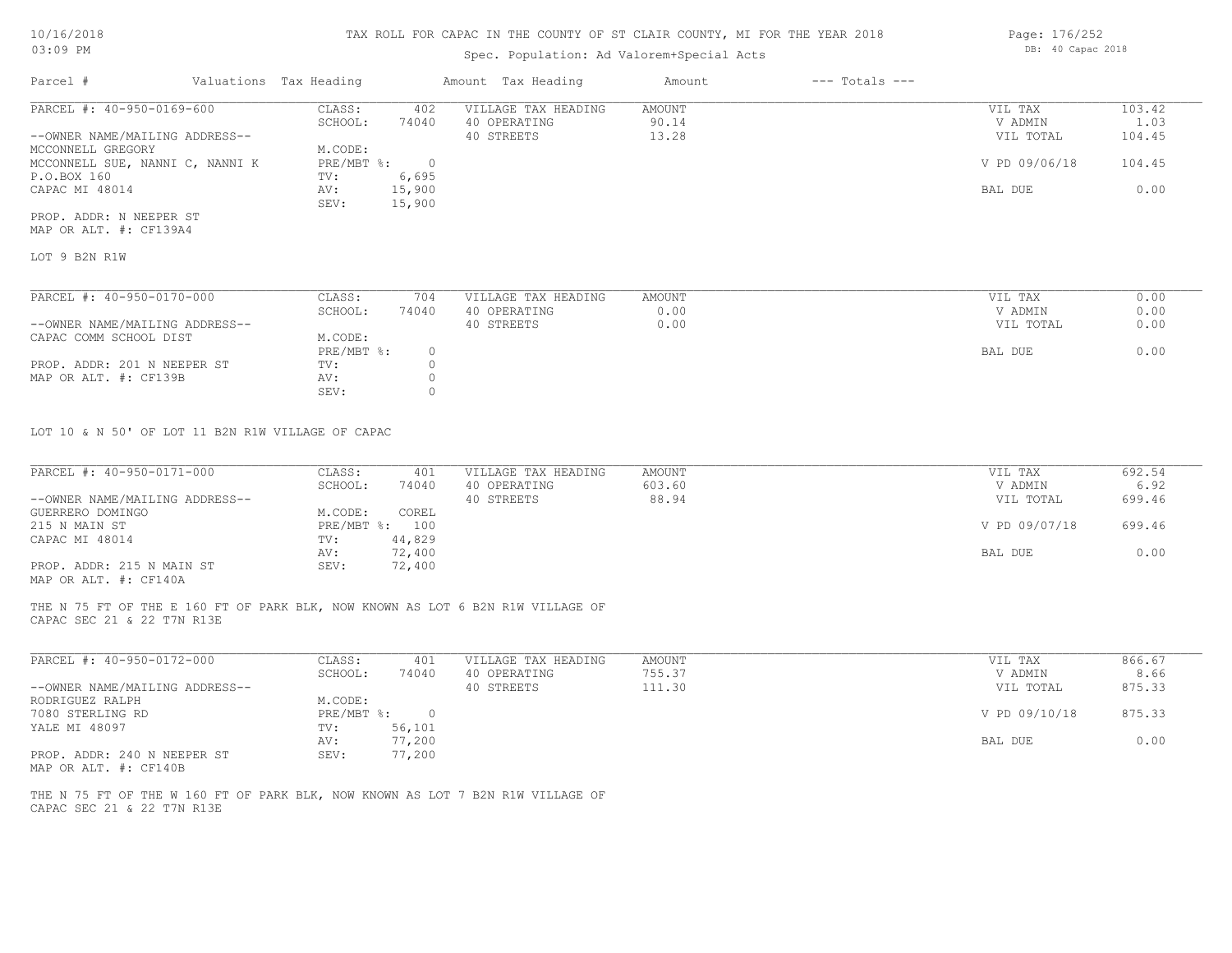### Spec. Population: Ad Valorem+Special Acts

| Parcel #                        | Valuations Tax Heading |       | Amount Tax Heading  | Amount | $---$ Totals $---$ |           |      |
|---------------------------------|------------------------|-------|---------------------|--------|--------------------|-----------|------|
| PARCEL #: 40-950-0173-000       | CLASS:                 | 401   | VILLAGE TAX HEADING | AMOUNT |                    | VIL TAX   | 0.00 |
|                                 | SCHOOL:                | 74040 | 40 OPERATING        | 0.00   |                    | V ADMIN   | 0.00 |
| --OWNER NAME/MAILING ADDRESS--  |                        |       | 40 STREETS          | 0.00   |                    | VIL TOTAL | 0.00 |
| GRIBOWSKAS THOMAS               | M.CODE:                |       |                     |        |                    |           |      |
| 107 CHURCH ST                   | PRE/MBT %: 100         |       |                     |        |                    | BAL DUE   | 0.00 |
| CAPAC MI 48014                  | TV:                    |       |                     |        |                    |           |      |
|                                 | AV:                    |       |                     |        |                    |           |      |
| PROP. ADDR: 107 W CHURCH STREET | SEV:                   |       |                     |        |                    |           |      |
|                                 |                        |       |                     |        |                    |           |      |

MAP OR ALT. #: CF141

E 70' OF LOT 12 & E 70' OF S 25' OF LOT 11 B2N R1W VILLAGE OF CAPAC

| PARCEL #: 40-950-0174-000                                                                                       | CLASS:     | 401    | VILLAGE TAX HEADING | AMOUNT | VIL TAX       | 581.00 |
|-----------------------------------------------------------------------------------------------------------------|------------|--------|---------------------|--------|---------------|--------|
|                                                                                                                 | SCHOOL:    | 74040  | 40 OPERATING        | 506.39 | V ADMIN       | 5.81   |
| --OWNER NAME/MAILING ADDRESS--                                                                                  |            |        | 40 STREETS          | 74.61  | VIL TOTAL     | 586.81 |
| NEALY REBEKAH LYNNE                                                                                             | M.CODE:    |        |                     |        |               |        |
| P.O. BOX 74                                                                                                     | PRE/MBT %: | 100    |                     |        | V PD 08/27/18 | 586.81 |
| CAPAC, MI 48014                                                                                                 | TV:        | 37,610 |                     |        |               |        |
|                                                                                                                 | AV:        | 46,600 |                     |        | BAL DUE       | 0.00   |
| PROP. ADDR: 202 N NEEPER ST                                                                                     | SEV:       | 46,600 |                     |        |               |        |
| the contract of the contract of the contract of the contract of the contract of the contract of the contract of |            |        |                     |        |               |        |

MAP OR ALT. #: CF142

W 80' OF LOT 12 & W 80' OF S 25' OF LOT 11 B2N R1W VILLAGE OF CAPAC

| PARCEL #: 40-950-0175-000      | CLASS:       | 704   | VILLAGE TAX HEADING | AMOUNT | VIL TAX   | 0.00 |
|--------------------------------|--------------|-------|---------------------|--------|-----------|------|
|                                | SCHOOL:      | 74040 | 40 OPERATING        | 0.00   | V ADMIN   | 0.00 |
| --OWNER NAME/MAILING ADDRESS-- |              |       | 40 STREETS          | 0.00   | VIL TOTAL | 0.00 |
| SCHOOL SITE                    | M.CODE:      |       |                     |        |           |      |
|                                | $PRE/MBT$ %: |       |                     |        | BAL DUE   | 0.00 |
| PROP. ADDR: N NEEPER ST        | TV:          |       |                     |        |           |      |
| MAP OR ALT. #: CF143           | AV:          |       |                     |        |           |      |
|                                | SEV:         |       |                     |        |           |      |

LOTS 1 TO 12 INCL. B2N R2W VILLAGE OF CAPAC SEC 21 & 22 T7N R13E

| PARCEL #: 40-950-0176-000          | CLASS:  | 401            | VILLAGE TAX HEADING | AMOUNT | VIL TAX       | 560.18 |
|------------------------------------|---------|----------------|---------------------|--------|---------------|--------|
|                                    | SCHOOL: | 74040          | 40 OPERATING        | 488.24 | V ADMIN       | 5.60   |
| --OWNER NAME/MAILING ADDRESS--     |         |                | 40 STREETS          | 71.94  | VIL TOTAL     | 565.78 |
| CORBEIL PAUL R                     | M.CODE: |                |                     |        |               |        |
| 201 N GLASSFORD STREET             |         | PRE/MBT %: 100 |                     |        | V PD 09/13/18 | 565.78 |
| CAPAC MI 48014                     | TV:     | 36,262         |                     |        |               |        |
|                                    | AV:     | 52,500         |                     |        | BAL DUE       | 0.00   |
| PROP. ADDR: 201 N GLASSFORD STREET | SEV:    | 52,500         |                     |        |               |        |
| MAP OR ALT. #: CF144               |         |                |                     |        |               |        |

LOT 1 B2N R3W VILLAGE OF CAPAC SEC 21 & 22 T7N R13E

Page: 177/252 DB: 40 Capac 2018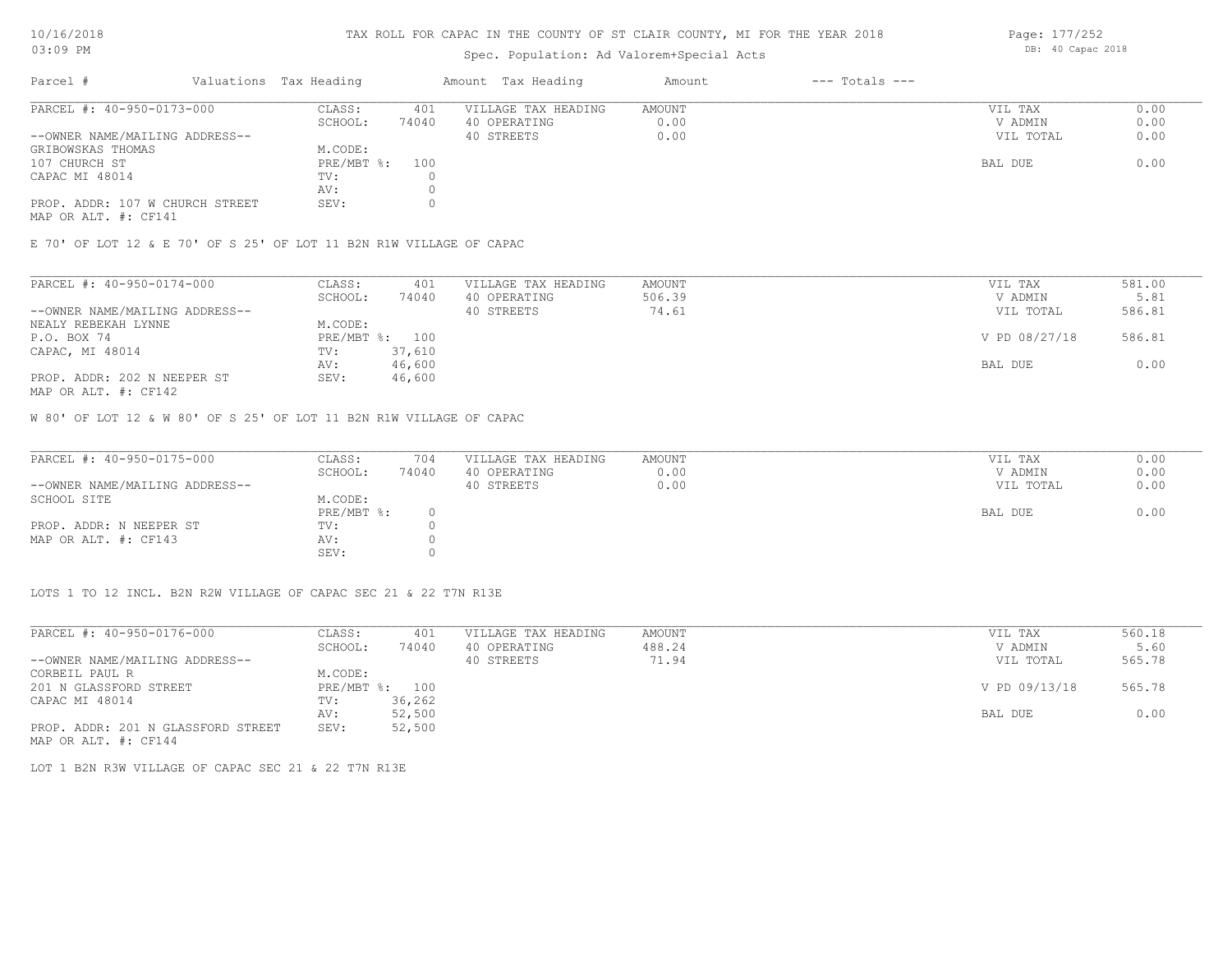## TAX ROLL FOR CAPAC IN THE COUNTY OF ST CLAIR COUNTY, MI FOR THE YEAR 2018

### Spec. Population: Ad Valorem+Special Acts

| Parcel #                           | Valuations Tax Heading |        | Amount Tax Heading  | Amount | $---$ Totals $---$ |               |        |
|------------------------------------|------------------------|--------|---------------------|--------|--------------------|---------------|--------|
| PARCEL #: 40-950-0177-000          | CLASS:                 | 401    | VILLAGE TAX HEADING | AMOUNT |                    | VIL TAX       | 308.32 |
|                                    | SCHOOL:                | 74040  | 40 OPERATING        | 268.73 |                    | V ADMIN       | 3.08   |
| --OWNER NAME/MAILING ADDRESS--     |                        |        | 40 STREETS          | 39.59  |                    | VIL TOTAL     | 311.40 |
| MCNUTT MEL ALGER                   | M.CODE:                |        |                     |        |                    |               |        |
| P.O. BOX 541                       | PRE/MBT %:             |        |                     |        |                    | V PD 09/13/18 | 311.40 |
| MEMPHIS MI 48041                   | TV:                    | 19,959 |                     |        |                    |               |        |
|                                    | AV:                    | 29,200 |                     |        |                    | BAL DUE       | 0.00   |
| PROP. ADDR: 203 N GLASSFORD STREET | SEV:                   | 29,200 |                     |        |                    |               |        |
| MAP OR ALT. #: CF145               |                        |        |                     |        |                    |               |        |

LOT 2 B2N R3W VILLAGE OF CAPAC SEC 21 & 22 T7N R13E

| PARCEL #: 40-950-0178-000          | CLASS:       | 401    | VILLAGE TAX HEADING | AMOUNT | VIL TAX       | 965.53 |
|------------------------------------|--------------|--------|---------------------|--------|---------------|--------|
|                                    | SCHOOL:      | 74040  | 40 OPERATING        | 841.53 | V ADMIN       | 9.65   |
| --OWNER NAME/MAILING ADDRESS--     |              |        | 40 STREETS          | 124.00 | VIL TOTAL     | 975.18 |
| MCCONNELL ROY                      | M.CODE:      | COREL  |                     |        |               |        |
| 205 N GLASSFORD STREET             | $PRE/MBT$ %: | 100    |                     |        | V PD 09/07/18 | 975.18 |
| CAPAC, MI 48014                    | TV:          | 62,500 |                     |        |               |        |
|                                    | AV:          | 62,500 |                     |        | BAL DUE       | 0.00   |
| PROP. ADDR: 205 N GLASSFORD STREET | SEV:         | 62,500 |                     |        |               |        |

MAP OR ALT. #: CF146

#### LOT 3 B2N R3W VILLAGE OF CAPAC

| PARCEL #: 40-950-0179-000          | CLASS:     | 401      | VILLAGE TAX HEADING | AMOUNT | VIL TAX       | 772.86 |
|------------------------------------|------------|----------|---------------------|--------|---------------|--------|
|                                    | SCHOOL:    | 74040    | 40 OPERATING        | 319.41 | V ADMIN       | 7.72   |
| --OWNER NAME/MAILING ADDRESS--     |            |          | 40 STREETS          | 47.06  | VIL TOTAL     | 780.58 |
| GUERRERO ORLANDO                   | M.CODE:    |          | UTIL                | 406.39 |               |        |
| 207 N GLASSFORD STREET             | PRE/MBT %: | $\Omega$ |                     |        | V PD 07/16/18 | 406.39 |
| CAPAC MI 48014-3012                | TV:        | 23,723   |                     |        |               |        |
|                                    | AV:        | 33,900   |                     |        | BAL DUE       | 374.19 |
| PROP. ADDR: 207 N GLASSFORD STREET | SEV:       | 33,900   |                     |        |               |        |
| MAP OR ALT. #: CF147               |            |          |                     |        |               |        |

 $\_$  , and the state of the state of the state of the state of the state of the state of the state of the state of the state of the state of the state of the state of the state of the state of the state of the state of the

LOT 4 B2N R3W VILLAGE OF CAPAC SEC 21 & 22 T7N R13E

| PARCEL #: 40-950-0180-000                                                                                                                             | CLASS:     | 401    | VILLAGE TAX HEADING | AMOUNT | VIL TAX       | 834.39 |
|-------------------------------------------------------------------------------------------------------------------------------------------------------|------------|--------|---------------------|--------|---------------|--------|
|                                                                                                                                                       | SCHOOL:    | 74040  | 40 OPERATING        | 727.24 | V ADMIN       | 8.34   |
| --OWNER NAME/MAILING ADDRESS--                                                                                                                        |            |        | 40 STREETS          | 107.15 | VIL TOTAL     | 842.73 |
| KALBFLEISCH NATHAN                                                                                                                                    | M.CODE:    |        |                     |        |               |        |
| 209 N GLASSFORD STREET                                                                                                                                | PRE/MBT %: | 100    |                     |        | V PD 09/13/18 | 842.73 |
| CAPAC MI 48014                                                                                                                                        | TV:        | 54,012 |                     |        |               |        |
|                                                                                                                                                       | AV:        | 77,300 |                     |        | BAL DUE       | 0.00   |
| PROP. ADDR: 209 N GLASSFORD STREET<br>the contract of the contract of the contract of the contract of the contract of the contract of the contract of | SEV:       | 77,300 |                     |        |               |        |

MAP OR ALT. #: CF148

LOT 5 B2N R3W VILLAGE OF CAPAC SEC 21 & 22 T7N R13E

Page: 178/252 DB: 40 Capac 2018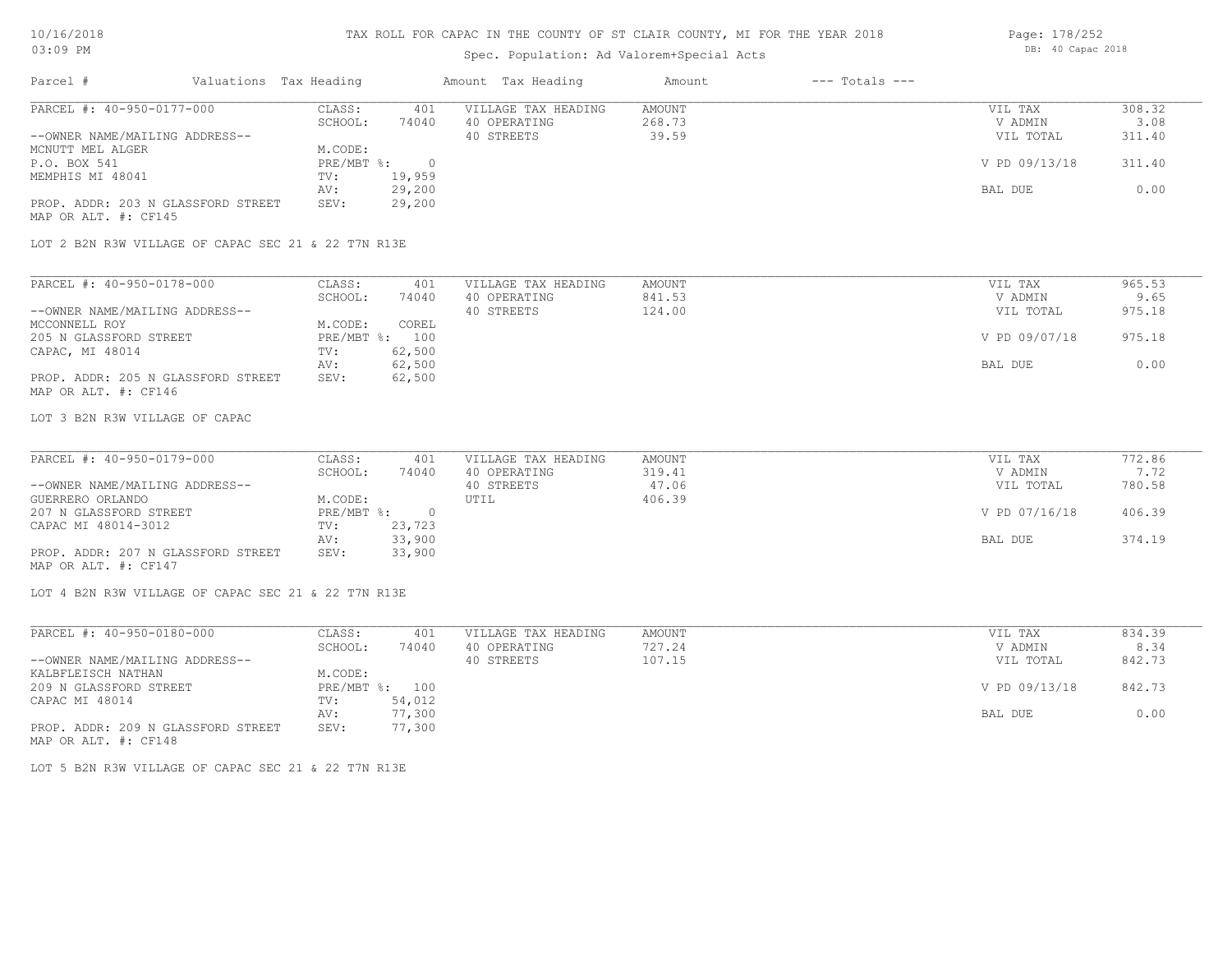#### TAX ROLL FOR CAPAC IN THE COUNTY OF ST CLAIR COUNTY, MI FOR THE YEAR 2018

#### Spec. Population: Ad Valorem+Special Acts

| Parcel #                           | Valuations Tax Heading |        | Amount Tax Heading  | Amount | $---$ Totals $---$ |               |        |
|------------------------------------|------------------------|--------|---------------------|--------|--------------------|---------------|--------|
| PARCEL #: 40-950-0181-000          | CLASS:                 | 401    | VILLAGE TAX HEADING | AMOUNT |                    | VIL TAX       | 441.52 |
|                                    | SCHOOL:                | 74040  | 40 OPERATING        | 384.82 |                    | V ADMIN       | 4.41   |
| --OWNER NAME/MAILING ADDRESS--     |                        |        | 40 STREETS          | 56.70  |                    | VIL TOTAL     | 445.93 |
| SHARPE CLARE                       | M.CODE:                |        |                     |        |                    |               |        |
| 215 N GLASSFORD ST                 | PRE/MBT %: 100         |        |                     |        |                    | V PD 07/16/18 | 445.93 |
| CAPAC MI 48014-3012                | TV:                    | 28,581 |                     |        |                    |               |        |
|                                    | AV:                    | 41,000 |                     |        |                    | BAL DUE       | 0.00   |
| PROP. ADDR: 215 N GLASSFORD STREET | SEV:                   | 41,000 |                     |        |                    |               |        |
|                                    |                        |        |                     |        |                    |               |        |

MAP OR ALT. #: CF149A

LOT 6 B2N R3W VILLAGE OF CAPAC SEC 21 & 22 T7N R13E

| PARCEL #: 40-950-0182-000          | CLASS:     | 401    | VILLAGE TAX HEADING | AMOUNT | VIL TAX       | 442.71 |
|------------------------------------|------------|--------|---------------------|--------|---------------|--------|
|                                    | SCHOOL:    | 74040  | 40 OPERATING        | 385.86 | V ADMIN       | 4.42   |
| --OWNER NAME/MAILING ADDRESS--     |            |        | 40 STREETS          | 56.85  | VIL TOTAL     | 447.13 |
| ATKESON CLIFFORD/DONNA             | M.CODE:    |        |                     |        |               |        |
| P.O. BOX 457                       | PRE/MBT %: | 100    |                     |        | V PD 08/09/18 | 447.13 |
| CAPAC MI 48014-3014                | TV:        | 28,658 |                     |        |               |        |
|                                    | AV:        | 39,800 |                     |        | BAL DUE       | 0.00   |
| PROP. ADDR: 303 N GLASSFORD STREET | SEV:       | 39,800 |                     |        |               |        |
| MAP OR ALT. #: CF149B              |            |        |                     |        |               |        |

W 2ND ST B3N R3W VILLAGE OF CAPAC SEC 21 & 22 T7N R13E LOT 1 & S 22 FT OF LOT 2 & THAT PART OF E 150 FT OF ALDRICH ST LYING W OF W LINE OF

| PARCEL #: 40-950-0183-000      | CLASS:  | 401            | VILLAGE TAX HEADING | AMOUNT | VIL TAX       | 492.62 |
|--------------------------------|---------|----------------|---------------------|--------|---------------|--------|
|                                | SCHOOL: | 74040          | 40 OPERATING        | 429.36 | V ADMIN       | 4.92   |
| --OWNER NAME/MAILING ADDRESS-- |         |                | 40 STREETS          | 63.26  | VIL TOTAL     | 497.54 |
| OSMULSKI JOSEPH/PATRICIA       | M.CODE: | TCBMT          |                     |        |               |        |
| 301 N MAIN ST                  |         | PRE/MBT %: 100 |                     |        | V PD 09/06/18 | 497.54 |
| CAPAC MI 48014-3147            | TV:     | 31,889         |                     |        |               |        |
|                                | AV:     | 44,200         |                     |        | BAL DUE       | 0.00   |
| PROP. ADDR: 301 N MAIN ST      | SEV:    | 44,200         |                     |        |               |        |
| MAP OR ALT. #: CF150           |         |                |                     |        |               |        |

THE E 90 FT OF LOT 1 B3N R1W VILLAGE OF CAPAC SEC 21 & 22 T7N R13E

| PARCEL #: 40-950-0184-000        | CLASS:  | 401            | VILLAGE TAX HEADING | AMOUNT | VIL TAX       | 490.97 |
|----------------------------------|---------|----------------|---------------------|--------|---------------|--------|
|                                  | SCHOOL: | 74040          | 40 OPERATING        | 427.92 | V ADMIN       | 4.90   |
| --OWNER NAME/MAILING ADDRESS--   |         |                | 40 STREETS          | 63.05  | VIL TOTAL     | 495.87 |
| ZENTGREBE AARON                  | M.CODE: | OLALS          |                     |        |               |        |
| ZENTGREBE LACY                   |         | PRE/MBT %: 100 |                     |        | V PD 09/10/18 | 495.87 |
| 103 W ALDRICH ST                 | TV:     | 31,782         |                     |        |               |        |
| CAPAC MI 48014-3000              | AV:     | 44,200         |                     |        | BAL DUE       | 0.00   |
|                                  | SEV:    | 44,200         |                     |        |               |        |
| DDOD 1000, 100 M 11DDTOU OFFDREE |         |                |                     |        |               |        |

MAP OR ALT. #: CF151 PROP. ADDR: 103 W ALDRICH STREET

THE W 60 FT OF LOT 1 B3N R1W VILLAGE OF CAPAC SEC 21 & 22 T7N R13E

Page: 179/252 DB: 40 Capac 2018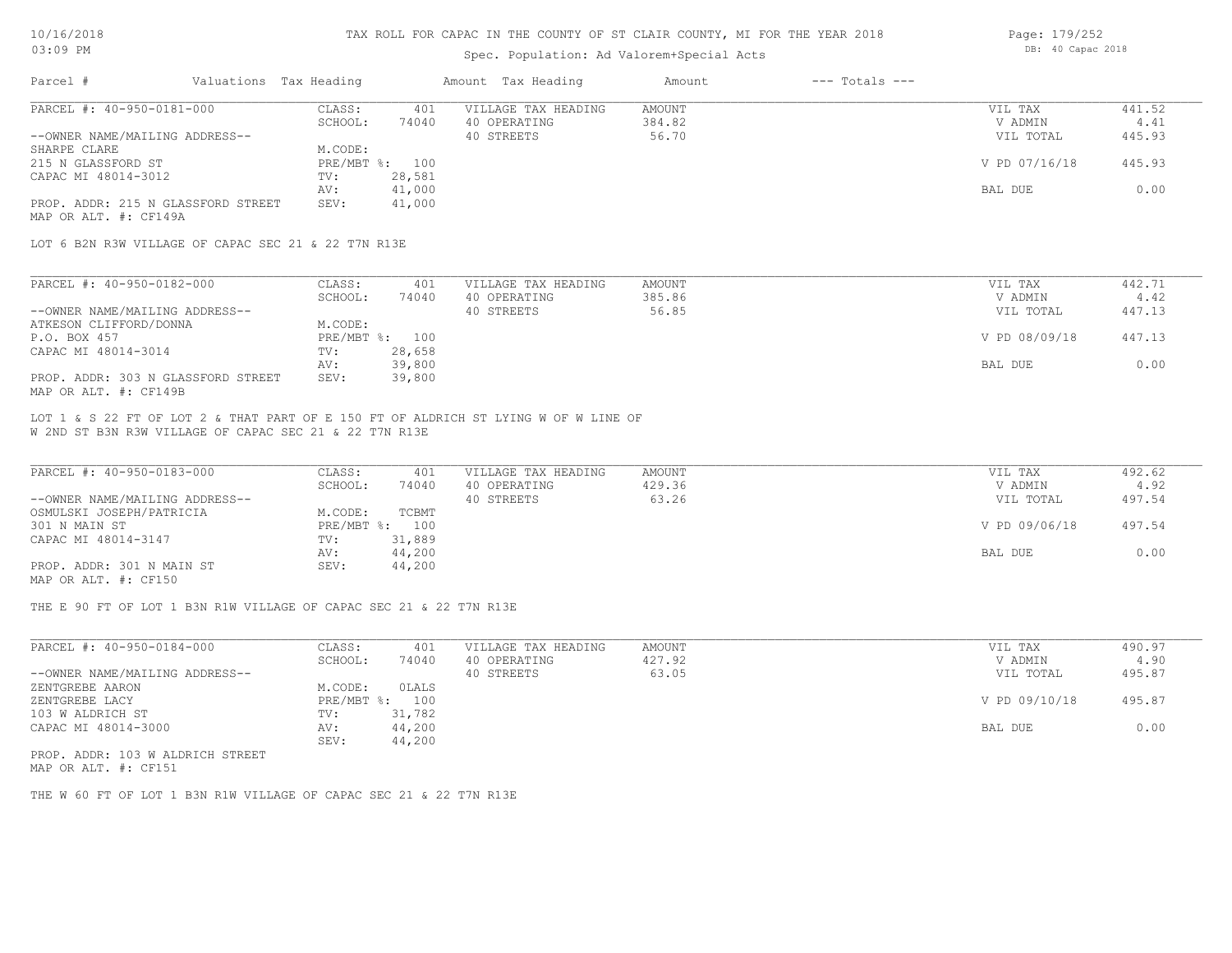### TAX ROLL FOR CAPAC IN THE COUNTY OF ST CLAIR COUNTY, MI FOR THE YEAR 2018

## Spec. Population: Ad Valorem+Special Acts

| Page: 180/252     |
|-------------------|
| DB: 40 Capac 2018 |

| Parcel #                       | Valuations Tax Heading |                | Amount Tax Heading  | Amount | $---$ Totals $---$ |               |        |
|--------------------------------|------------------------|----------------|---------------------|--------|--------------------|---------------|--------|
| PARCEL #: 40-950-0185-000      | CLASS:                 | 401            | VILLAGE TAX HEADING | AMOUNT |                    | VIL TAX       | 562.76 |
|                                | SCHOOL:                | 74040          | 40 OPERATING        | 490.49 |                    | V ADMIN       | 5.62   |
| --OWNER NAME/MAILING ADDRESS-- |                        |                | 40 STREETS          | 72.27  |                    | VIL TOTAL     | 568.38 |
| TRAUB LAWRENCE/ROSAMOND        | M.CODE:                |                |                     |        |                    |               |        |
| 303 N MAIN ST                  |                        | PRE/MBT %: 100 |                     |        |                    | V PD 07/30/18 | 568.38 |
| CAPAC MI 48014-3147            | TV:                    | 36,429         |                     |        |                    |               |        |
|                                | AV:                    | 62,200         |                     |        |                    | BAL DUE       | 0.00   |
| PROP. ADDR: 303 N MAIN ST      | SEV:                   | 62,200         |                     |        |                    |               |        |
| MAP OR ALT. #: CF152           |                        |                |                     |        |                    |               |        |
| LOT 2 B3N R1W VILLAGE OF CAPAC |                        |                |                     |        |                    |               |        |
|                                |                        |                |                     |        |                    |               |        |
| PARCEL #: 40-950-0186-000      | CLASS:                 | 401            | VILLAGE TAX HEADING | AMOUNT |                    | VIL TAX       | 566.78 |
|                                | SCHOOL:                | 74040          | 40 OPERATING        | 493.99 |                    | V ADMIN       | 5.66   |
| --OWNER NAME/MAILING ADDRESS-- |                        |                | 40 STREETS          | 72.79  |                    | VIL TOTAL     | 572.44 |
| BEISCHER DAVID/SHARI           | M.CODE:                |                |                     |        |                    |               |        |
| 307 N MAIN ST PO BOX 360       |                        | PRE/MBT %: 100 |                     |        |                    | V PD 09/07/18 | 572.44 |
| CAPAC MI 48014-3147            | TV:                    | 36,689         |                     |        |                    |               |        |
|                                | AV:                    | 52,600         |                     |        |                    | BAL DUE       | 0.00   |
| PROP. ADDR: 307 N MAIN ST      | SEV:                   | 52,600         |                     |        |                    |               |        |
| MAP OR ALT. #: CF153           |                        |                |                     |        |                    |               |        |
| LOT 3 B3N R1W VILLAGE OF CAPAC |                        |                |                     |        |                    |               |        |
|                                |                        |                |                     |        |                    |               |        |

| PARCEL #: 40-950-0187-000      | CLASS:       | 401    | VILLAGE TAX HEADING | AMOUNT | VIL TAX       | 719.22 |
|--------------------------------|--------------|--------|---------------------|--------|---------------|--------|
|                                | SCHOOL:      | 74040  | 40 OPERATING        | 626.86 | V ADMIN       | 7.19   |
| --OWNER NAME/MAILING ADDRESS-- |              |        | 40 STREETS          | 92.36  | VIL TOTAL     | 726.41 |
| IHRKE DONALD                   | M.CODE:      | COREL  |                     |        |               |        |
| THOMAS ASHLEY                  | $PRE/MBT$ %: | 100    |                     |        | V PD 09/07/18 | 726.41 |
| 309 N MAIN ST                  | TV:          | 46,557 |                     |        |               |        |
| CAPAC MI 48014-3147            | AV:          | 47,700 |                     |        | BAL DUE       | 0.00   |
|                                | SEV:         | 47,700 |                     |        |               |        |
| PROP. ADDR: 309 N MAIN ST      |              |        |                     |        |               |        |

MAP OR ALT. #: CF154

LOT 4 B3N R1W VILLAGE OF CAPAC SEC 21 & 22 T7N R13E

| PARCEL #: 40-950-0188-000      | CLASS:  | 401            | VILLAGE TAX HEADING | AMOUNT | VIL TAX       | 484.89 |
|--------------------------------|---------|----------------|---------------------|--------|---------------|--------|
|                                | SCHOOL: | 74040          | 40 OPERATING        | 422.62 | V ADMIN       | 4.84   |
| --OWNER NAME/MAILING ADDRESS-- |         |                | 40 STREETS          | 62.27  | VIL TOTAL     | 489.73 |
| REVITZER CLARENCE/SARAH        | M.CODE: |                |                     |        |               |        |
| 313 N MAIN ST                  |         | PRE/MBT %: 100 |                     |        | V PD 09/13/18 | 489.73 |
| CAPAC MI 48014-3147            | TV:     | 31,388         |                     |        |               |        |
|                                | AV:     | 46,700         |                     |        | BAL DUE       | 0.00   |
| PROP. ADDR: 313 N MAIN ST      | SEV:    | 46,700         |                     |        |               |        |
| MAP OR ALT. #: CF155           |         |                |                     |        |               |        |

LOT 5 B3N R1W VILLAGE OF CAPAC SEC 21 & 22 T7N R13E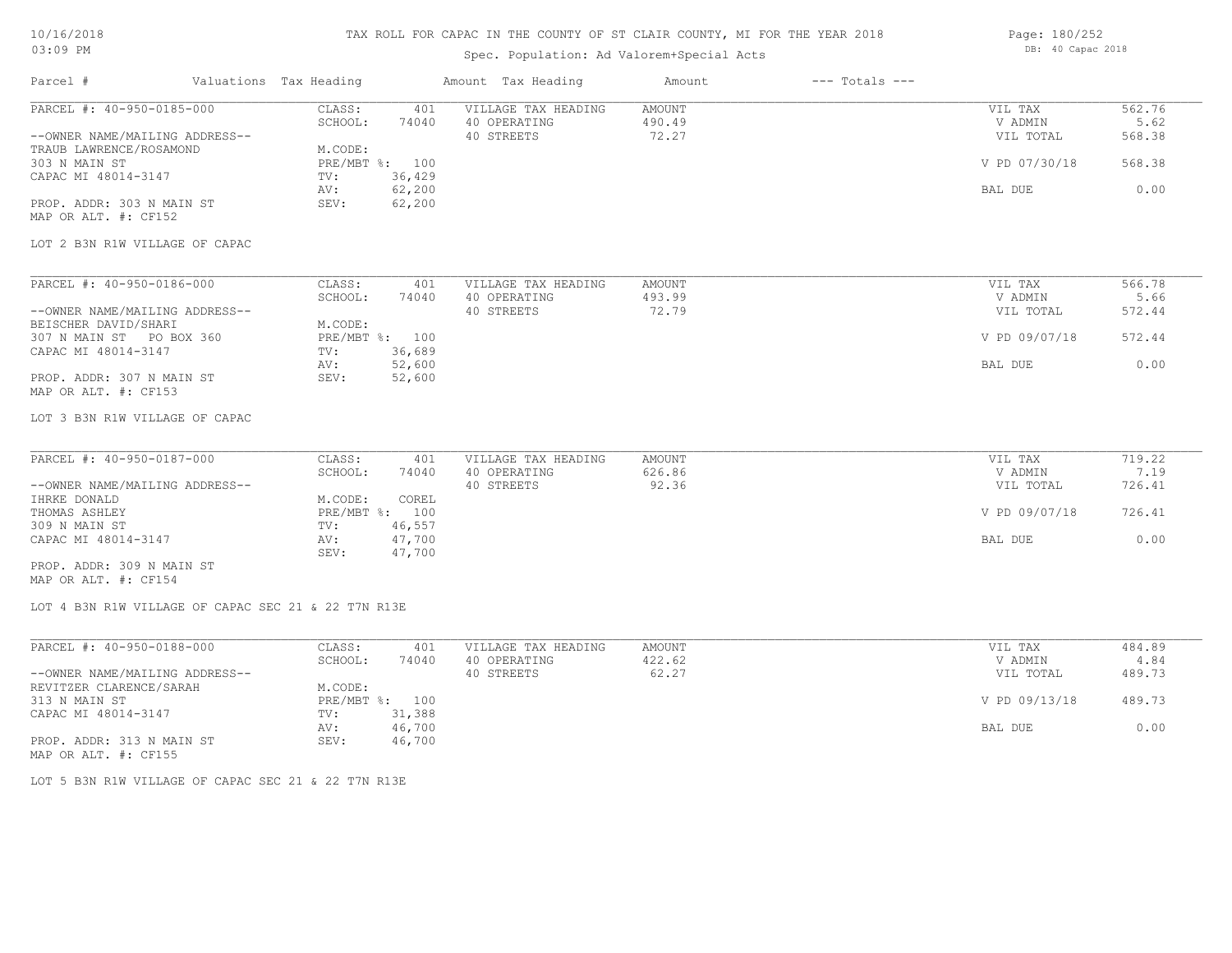# Spec. Population: Ad Valorem+Special Acts

| Parcel #                       | Valuations Tax Heading |        | Amount Tax Heading  | Amount | $---$ Totals $---$ |               |        |
|--------------------------------|------------------------|--------|---------------------|--------|--------------------|---------------|--------|
| PARCEL #: 40-950-0189-000      | CLASS:                 | 401    | VILLAGE TAX HEADING | AMOUNT |                    | VIL TAX       | 469.58 |
|                                | SCHOOL:                | 74040  | 40 OPERATING        | 409.28 |                    | V ADMIN       | 4.69   |
| --OWNER NAME/MAILING ADDRESS-- |                        |        | 40 STREETS          | 60.30  |                    | VIL TOTAL     | 474.27 |
| ABRAHAM MICHAEL J.             | M.CODE:                |        |                     |        |                    |               |        |
| ABRAHAM LYNN D.                | PRE/MBT %:             |        |                     |        |                    | V PD 09/14/18 | 474.27 |
| 12800 MASTERS RD               | TV:                    | 30,397 |                     |        |                    |               |        |
| MEMPHIS MI 48041               | AV:                    | 42,700 |                     |        |                    | BAL DUE       | 0.00   |
|                                | SEV:                   | 42,700 |                     |        |                    |               |        |
| PROP. ADDR: 315 N MAIN ST      |                        |        |                     |        |                    |               |        |
|                                |                        |        |                     |        |                    |               |        |

MAP OR ALT. #: CF156

## LOT 6 B3N R1W VILLAGE OF CAPAC

| PARCEL #: 40-950-0190-000      | CLASS:     | 401    | VILLAGE TAX HEADING | AMOUNT | VIL TAX       | 322.69 |
|--------------------------------|------------|--------|---------------------|--------|---------------|--------|
|                                | SCHOOL:    | 74040  | 40 OPERATING        | 281.25 | V ADMIN       | 3.22   |
| --OWNER NAME/MAILING ADDRESS-- |            |        | 40 STREETS          | 41.44  | VIL TOTAL     | 325.91 |
| BLOCK PAUL JR                  | M.CODE:    |        |                     |        |               |        |
| 14691 KOEHN RD                 | PRE/MBT %: | 0      |                     |        | V PD 07/16/18 | 325.91 |
| CAPAC MI 48014                 | TV:        | 20,889 |                     |        |               |        |
|                                | AV:        | 30,000 |                     |        | BAL DUE       | 0.00   |
| PROP. ADDR: 312 N NEEPER ST    | SEV:       | 30,000 |                     |        |               |        |
| MAP OR ALT. #: CF157A          |            |        |                     |        |               |        |

#### LOT 9 B3N R1W VILLAGE OF CAPAC

| PARCEL #: 40-950-0191-000      | CLASS:       | 401    | VILLAGE TAX HEADING | AMOUNT | VIL TAX       | 782.32 |
|--------------------------------|--------------|--------|---------------------|--------|---------------|--------|
|                                | SCHOOL:      | 74040  | 40 OPERATING        | 681.85 | V ADMIN       | 7.82   |
| --OWNER NAME/MAILING ADDRESS-- |              |        | 40 STREETS          | 100.47 | VIL TOTAL     | 790.14 |
| MASON DEREK                    | M.CODE:      | COREL  |                     |        |               |        |
| 308 N NEEPER ST                | $PRE/MBT$ %: | 100    |                     |        | V PD 09/07/18 | 790.14 |
| CAPAC MI 48014-3036            | TV:          | 50,641 |                     |        |               |        |
|                                | AV:          | 51,800 |                     |        | BAL DUE       | 0.00   |
| PROP. ADDR: 308 N NEEPER ST    | SEV:         | 51,800 |                     |        |               |        |

MAP OR ALT. #: CF157B

LOT 10 B3N R1W VILLAGE OF CAPAC

| PARCEL #: 40-950-0192-000        | CLASS:     | 401    | VILLAGE TAX HEADING | AMOUNT | VIL TAX       | 589.83 |
|----------------------------------|------------|--------|---------------------|--------|---------------|--------|
|                                  | SCHOOL:    | 74040  | 40 OPERATING        | 514.08 | V ADMIN       | 5.89   |
| --OWNER NAME/MAILING ADDRESS--   |            |        | 40 STREETS          | 75.75  | VIL TOTAL     | 595.72 |
| MILLS LARRY/CAROLYN              | M.CODE:    |        |                     |        |               |        |
| 105 W ALDRICH ST                 | PRE/MBT %: | 100    |                     |        | V PD 08/09/18 | 595.72 |
| CAPAC MI 48014-3000              | TV:        | 38,181 |                     |        |               |        |
|                                  | AV:        | 51,600 |                     |        | BAL DUE       | 0.00   |
| PROP. ADDR: 105 W ALDRICH STREET | SEV:       | 51,600 |                     |        |               |        |
| MAP OR ALT. #: CF158B            |            |        |                     |        |               |        |

E1/2 OF LOTS 11 & 12 B3N R1W VILLAGE OF CAPAC SEC 21 & 22 T7N R13E

Page: 181/252 DB: 40 Capac 2018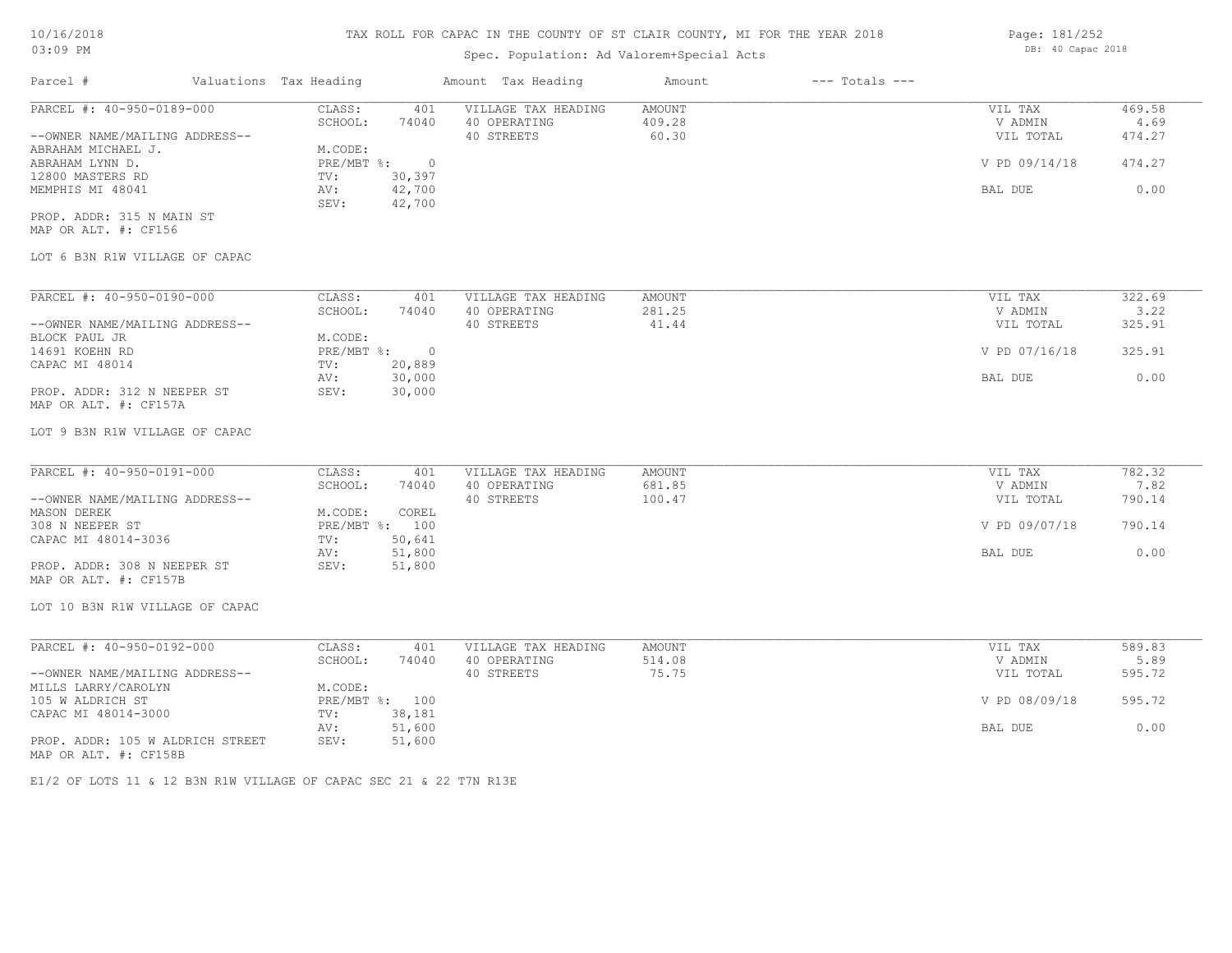# Spec. Population: Ad Valorem+Special Acts

| Parcel #                         | Valuations Tax Heading |        | Amount Tax Heading  | Amount | $---$ Totals $---$ |               |        |
|----------------------------------|------------------------|--------|---------------------|--------|--------------------|---------------|--------|
| PARCEL #: 40-950-0193-000        | CLASS:                 | 401    | VILLAGE TAX HEADING | AMOUNT |                    | VIL TAX       | 619.51 |
|                                  | SCHOOL:                | 74040  | 40 OPERATING        | 539.95 |                    | V ADMIN       | 6.19   |
| --OWNER NAME/MAILING ADDRESS--   |                        |        | 40 STREETS          | 79.56  |                    | VIL TOTAL     | 625.70 |
| SHARPE JOSEPH                    | M.CODE:                | COREL  |                     |        |                    |               |        |
| 107 W ALDRICH ST                 | PRE/MBT %: 100         |        |                     |        |                    | V PD 09/07/18 | 625.70 |
| CAPAC MI 48014-3000              | TV:                    | 40,102 |                     |        |                    |               |        |
|                                  | AV:                    | 56,200 |                     |        |                    | BAL DUE       | 0.00   |
| PROP. ADDR: 107 W ALDRICH STREET | SEV:                   | 56,200 |                     |        |                    |               |        |
|                                  |                        |        |                     |        |                    |               |        |

MAP OR ALT. #: CF159

W1/2 OF LOTS 11 & 12 B3N R1W VILLAGE OF CAPAC SEC 21 & 22 T7N R13E

| PARCEL #: 40-950-0194-000      | CLASS:     | 401    | VILLAGE TAX HEADING | AMOUNT | VIL TAX       | 152.41 |
|--------------------------------|------------|--------|---------------------|--------|---------------|--------|
|                                | SCHOOL:    | 74040  | 40 OPERATING        | 132.84 | V ADMIN       | 1.52   |
| --OWNER NAME/MAILING ADDRESS-- |            |        | 40 STREETS          | 19.57  | VIL TOTAL     | 153.93 |
| MONTPETIT WILLIAM              | M.CODE:    |        |                     |        |               |        |
| MONTPETIT SHARON               | PRE/MBT %: |        |                     |        | V PD 08/14/18 | 153.93 |
| 27400 BERTRAND                 | TV:        | 9,866  |                     |        |               |        |
| NEW BALTIMORE MI 48051         | AV:        | 15,300 |                     |        | BAL DUE       | 0.00   |
|                                | SEV:       | 15,300 |                     |        |               |        |
| PROP. ADDR: 301 N NEEPER ST    |            |        |                     |        |               |        |

MAP OR ALT. #: CF160

21 & 22 T7N R13E E90 FT OF LOTS 1 & 2 EXC N 30' FT OF E 90 FT OF LOT 2 B3N R2W VILLAGE OF CAPAC SEC

| PARCEL #: 40-950-0195-000      | CLASS:  | 401            | VILLAGE TAX HEADING | AMOUNT | VIL TAX       | 650.29 |
|--------------------------------|---------|----------------|---------------------|--------|---------------|--------|
|                                | SCHOOL: | 74040          | 40 OPERATING        | 566.78 | V ADMIN       | 6.50   |
| --OWNER NAME/MAILING ADDRESS-- |         |                | 40 STREETS          | 83.51  | VIL TOTAL     | 656.79 |
| SCHWARTZKOPF GERALDINE M.      | M.CODE: |                |                     |        |               |        |
| 307 N NEEPER ST                |         | PRE/MBT %: 100 |                     |        | V PD 07/16/18 | 656.79 |
| CAPAC MI 48014-3037            | TV:     | 42,095         |                     |        |               |        |
|                                | AV:     | 56,900         |                     |        | BAL DUE       | 0.00   |
| PROP. ADDR: 307 N NEEPER ST    | SEV:    | 56,900         |                     |        |               |        |
|                                |         |                |                     |        |               |        |

MAP OR ALT. #: CF161A

LOT 3 & N 30' OF E 90' OF LOT 2 & LOT 4 EXC N 65' B2N R2W VILLAGE OF CAPAC

| PARCEL #: 40-950-0196-000                                 | CLASS:     | 401    | VILLAGE TAX HEADING | AMOUNT | 867.50<br>VIL TAX   |  |
|-----------------------------------------------------------|------------|--------|---------------------|--------|---------------------|--|
|                                                           | SCHOOL:    | 74040  | 40 OPERATING        | 756.09 | 8.67<br>V ADMIN     |  |
| --OWNER NAME/MAILING ADDRESS--                            |            |        | 40 STREETS          | 111.41 | 876.17<br>VIL TOTAL |  |
| SAGE ROLAND                                               | M.CODE:    |        |                     |        |                     |  |
| MUSU KATHLEEN M                                           | PRE/MBT %: | 100    |                     |        | 876.17<br>BAL DUE   |  |
| 203 W ALDRICH STREET                                      | TV:        | 56,155 |                     |        |                     |  |
| CAPAC MI 48014                                            | AV:        | 57,700 |                     |        |                     |  |
|                                                           | SEV:       | 57,700 |                     |        |                     |  |
| PROP. ADDR: 203 W ALDRICH STREET<br>MAP OR ALT. #: CF161B |            |        |                     |        |                     |  |

VILLAGE OF CAPAC W60' OF LOTS 1 & 2 & INCL E 1/2 OF VAC ALLEY & S 100' OF W 1/2 OF VAC ALLEY B3N R2W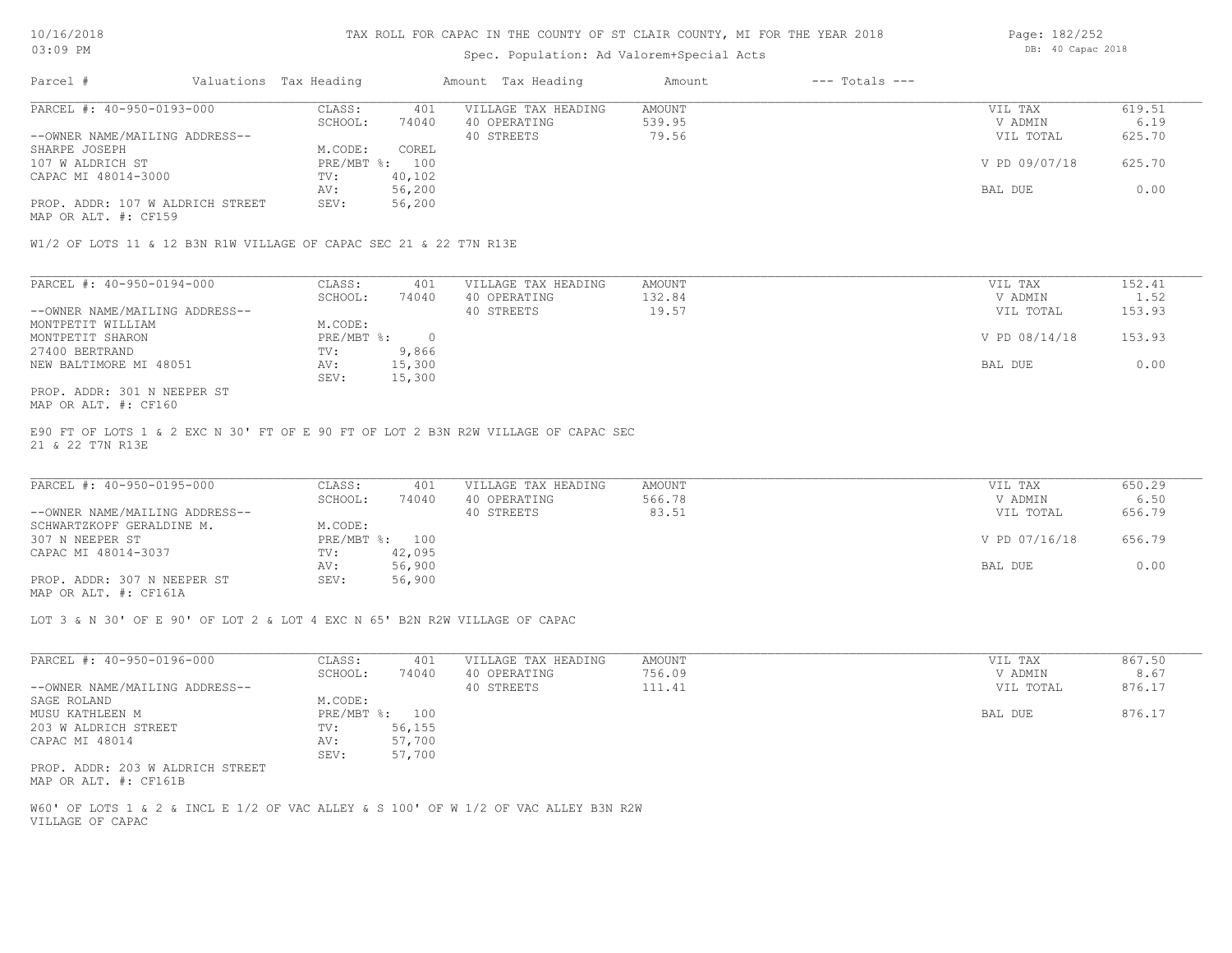## Spec. Population: Ad Valorem+Special Acts

| Page: 183/252     |
|-------------------|
| DB: 40 Capac 2018 |

| Parcel #                       | Valuations Tax Heading |        | Amount Tax Heading  | Amount | $---$ Totals $---$ |               |        |
|--------------------------------|------------------------|--------|---------------------|--------|--------------------|---------------|--------|
| PARCEL #: 40-950-0197-000      | CLASS:                 | 401    | VILLAGE TAX HEADING | AMOUNT |                    | VIL TAX       | 458.10 |
|                                | SCHOOL:                | 74040  | 40 OPERATING        | 399.27 |                    | V ADMIN       | 4.58   |
| --OWNER NAME/MAILING ADDRESS-- |                        |        | 40 STREETS          | 58.83  |                    | VIL TOTAL     | 462.68 |
| BENNETT NOAH                   | M.CODE:                | 00LSB  |                     |        |                    |               |        |
| 311 N NEEPER ST                | PRE/MBT %: 100         |        |                     |        |                    | V PD 08/23/18 | 462.68 |
| CAPAC MI 48014-3037            | TV:                    | 29,654 |                     |        |                    |               |        |
|                                | AV:                    | 36,600 |                     |        |                    | BAL DUE       | 0.00   |
| PROP. ADDR: 311 N NEEPER ST    | SEV:                   | 36,600 |                     |        |                    |               |        |
|                                |                        |        |                     |        |                    |               |        |

MAP OR ALT. #: CF162

N65 FT LOT 4 INCL 1/2 OF VAC ALLEY B3N R2W VILLAGE OF CAPAC SEC 21 & 22 T7N R13E

| PARCEL #: 40-950-0198-000          | CLASS:     | 401    | VILLAGE TAX HEADING | AMOUNT | VIL TAX       | 296.54 |
|------------------------------------|------------|--------|---------------------|--------|---------------|--------|
|                                    | SCHOOL:    | 74040  | 40 OPERATING        | 258.46 | V ADMIN       | 2.96   |
| --OWNER NAME/MAILING ADDRESS--     |            |        | 40 STREETS          | 38.08  | VIL TOTAL     | 299.50 |
| ROBBERSTAD TIMOTHY                 | M.CODE:    |        |                     |        |               |        |
| ROBBERSTAD NICOLE                  | PRE/MBT %: |        |                     |        | V PD 09/06/18 | 299.50 |
| 1818 N VAN DYKE                    | TV:        | 19,196 |                     |        |               |        |
| IMLAY CITY MI 48444                | AV:        | 27,700 |                     |        | BAL DUE       | 0.00   |
|                                    | SEV:       | 27,700 |                     |        |               |        |
| PROP. ADDR: 312 N GLASSFORD STREET |            |        |                     |        |               |        |

MAP OR ALT. #: CF163A

LOT 9 E 1/2 INCL 1/2 OF VAC ALLEY B3N R2W VILLAGE OF CAPAC SEC 21 & 22 T7N R13E

| PARCEL #: 40-950-0199-000                                                                   | CLASS:       | 401    | VILLAGE TAX HEADING | AMOUNT | VIL TAX       | 280.52 |
|---------------------------------------------------------------------------------------------|--------------|--------|---------------------|--------|---------------|--------|
|                                                                                             | SCHOOL:      | 74040  | 40 OPERATING        | 244.50 | V ADMIN       | 2.80   |
| --OWNER NAME/MAILING ADDRESS--                                                              |              |        | 40 STREETS          | 36.02  | VIL TOTAL     | 283.32 |
| ELLIOTT ROBERT TRUSTEE                                                                      | M.CODE:      |        |                     |        |               |        |
| 603 S MAIN ST                                                                               | $PRE/MBT$ %: |        |                     |        | V PD 09/13/18 | 283.32 |
| CAPAC MI 48014-3724                                                                         | TV:          | 18,159 |                     |        |               |        |
|                                                                                             | AV:          | 26,400 |                     |        | BAL DUE       | 0.00   |
| PROP. ADDR: 308 N GLASSFORD STREET<br>$\cdots$ $\cdots$ $\cdots$ $\cdots$ $\cdots$ $\cdots$ | SEV:         | 26,400 |                     |        |               |        |

MAP OR ALT. #: CF163B

LOT 10 INCL 1/2 OF VAC ALLEY B3N R2W VILLAGE OF CAPAC SEC 21 & 22 T7N R13E

| PARCEL #: 40-950-0200-000        | CLASS:       | 401    | VILLAGE TAX HEADING | AMOUNT | VIL TAX       | 541.80 |
|----------------------------------|--------------|--------|---------------------|--------|---------------|--------|
|                                  | SCHOOL:      | 74040  | 40 OPERATING        | 472.22 | V ADMIN       | 5.41   |
| --OWNER NAME/MAILING ADDRESS--   |              |        | 40 STREETS          | 69.58  | VIL TOTAL     | 547.21 |
| SHULL BRAIN L                    | M.CODE:      |        |                     |        |               |        |
| SHULL W/R & GRIFFITH B           | $PRE/MBT$ %: |        |                     |        | V PD 09/27/18 | 547.21 |
| 3520 CAPAC RD                    | TV:          | 35,072 |                     |        |               |        |
| CAPAC MI 48014-3700              | AV:          | 51,900 |                     |        | BAL DUE       | 0.00   |
|                                  | SEV:         | 51,900 |                     |        |               |        |
| PROP. ADDR: 209 W ALDRICH STREET |              |        |                     |        |               |        |

MAP OR ALT. #: 164A/B

W1/2 OF LOTS 11 & 12 B3N R2W VILLAGE OF CAPAC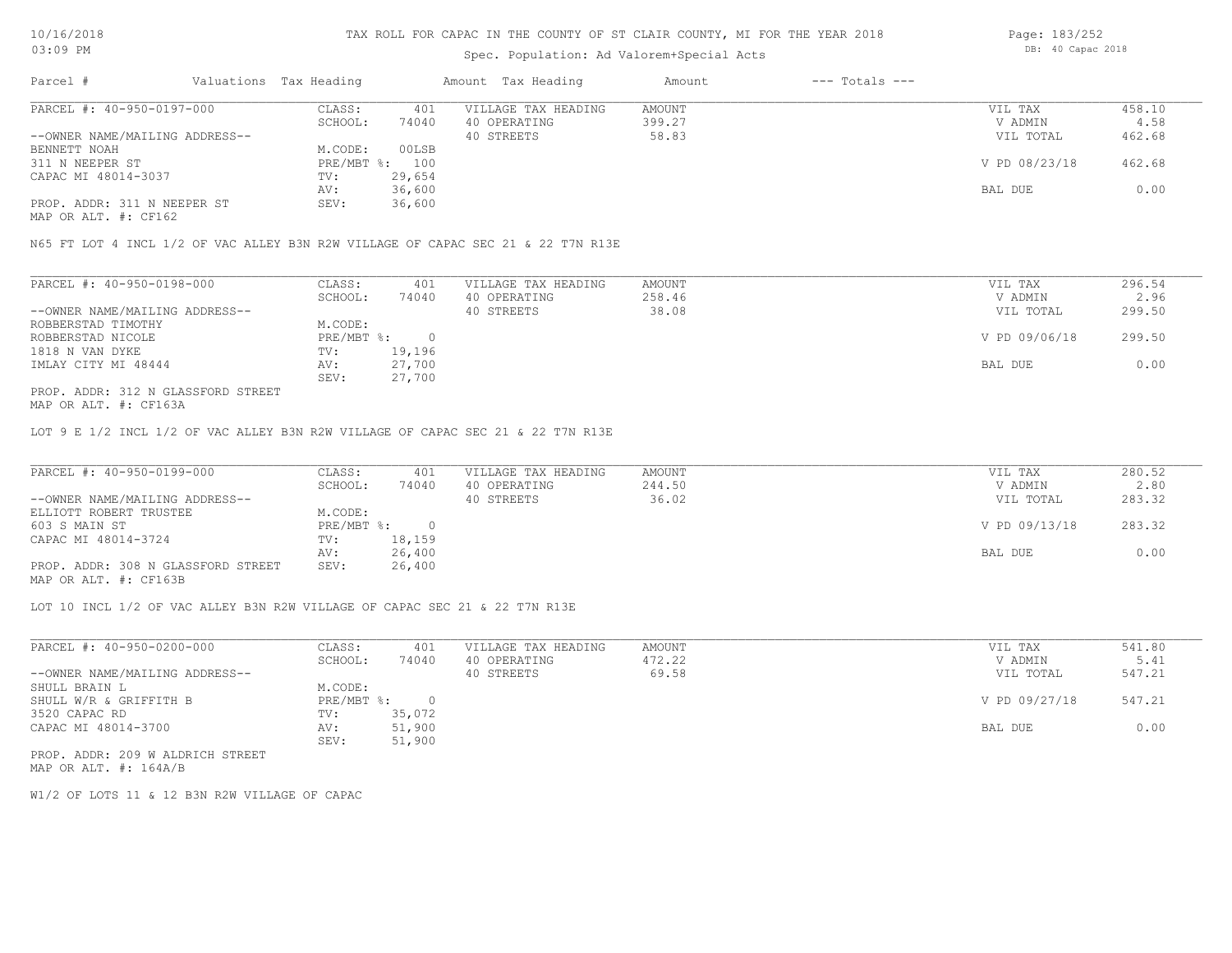### Spec. Population: Ad Valorem+Special Acts

| Parcel #                         | Valuations Tax Heading |        | Amount Tax Heading  | Amount | $---$ Totals $---$ |               |        |
|----------------------------------|------------------------|--------|---------------------|--------|--------------------|---------------|--------|
| PARCEL #: 40-950-0201-000        | CLASS:                 | 401    | VILLAGE TAX HEADING | AMOUNT |                    | VIL TAX       | 413.40 |
|                                  | SCHOOL:                | 74040  | 40 OPERATING        | 360.31 |                    | V ADMIN       | 4.13   |
| --OWNER NAME/MAILING ADDRESS--   |                        |        | 40 STREETS          | 53.09  |                    | VIL TOTAL     | 417.53 |
| GLEFKE RACHEL M                  | M.CODE:                |        |                     |        |                    |               |        |
| 207 W ALDRICH STREET             | PRE/MBT %: 100         |        |                     |        |                    | V PD 09/19/18 | 417.53 |
| CAPAC MI 48014                   | TV:                    | 26,760 |                     |        |                    |               |        |
|                                  | AV:                    | 32,000 |                     |        |                    | BAL DUE       | 0.00   |
| PROP. ADDR: 207 W ALDRICH STREET | SEV:                   | 32,000 |                     |        |                    |               |        |
|                                  |                        |        |                     |        |                    |               |        |

MAP OR ALT. #: CF164C

E1/2 OF LOTS 11 & 12 B3N R2W VILLAGE OF CAPAC

| PARCEL #: 40-950-0202-000      | 201<br>VILLAGE TAX HEADING<br>AMOUNT<br>CLASS: | 2,147.23<br>VIL TAX       |
|--------------------------------|------------------------------------------------|---------------------------|
|                                | 74040<br>1,871.47<br>SCHOOL:<br>40 OPERATING   | 21.47<br>V ADMIN          |
| --OWNER NAME/MAILING ADDRESS-- | 275.76<br>40 STREETS                           | 2,168.70<br>VIL TOTAL     |
| FULTHEIM GARY                  | M.CODE:                                        |                           |
| FAMILY DOLLAR                  | $PRE/MBT$ %:                                   | V PD 07/18/18<br>2,168.70 |
| P.O. BOX 1017                  | 138,993<br>TV:                                 |                           |
| CHARLOTTE NC 28201-1017        | 144,800<br>AV:                                 | 0.00<br>BAL DUE           |
|                                | 144,800<br>SEV:                                |                           |
| PROP. ADDR: 101 S MAIN         |                                                |                           |

MAP OR ALT. #: CF165

PART OF THE VILLAGE OF CAPAC SEC 28 T7N R13E LOT 1 EXC THE W 36 FT THEREOF ALSO THE N 10 FT OF THE E 114 FT OF LOT 2 B1S R1W

| PARCEL #: 40-950-0203-000      | CLASS:     | 201    | VILLAGE TAX HEADING | AMOUNT | VIL TAX       | 539.51 |
|--------------------------------|------------|--------|---------------------|--------|---------------|--------|
|                                | SCHOOL:    | 74040  | 40 OPERATING        | 470.23 | V ADMIN       | 5.39   |
| --OWNER NAME/MAILING ADDRESS-- |            |        | 40 STREETS          | 69.28  | VIL TOTAL     | 544.90 |
| LEVIN GROUP, L.L.C. THE        | M.CODE:    |        |                     |        |               |        |
| 970 TILLSON DR                 | PRE/MBT %: |        |                     |        | V PD 07/18/18 | 544.90 |
| ZIONSVILLE IN 46077-9330       | TV:        | 34,924 |                     |        |               |        |
|                                | AV:        | 39,400 |                     |        | BAL DUE       | 0.00   |
| PROP. ADDR: 102 W MILL ST      | SEV:       | 39,400 |                     |        |               |        |
|                                |            |        |                     |        |               |        |

MAP OR ALT. #: CF166

SEC 28 T7N R13E W36 FT OF LOT 1 & N 10 FT OF W 36 FT OF LOT 2 B1S R1W PART OF THE VILLAGE OF CAPAC

| PARCEL #: 40-950-0204-000      | CLASS:       | 201    | VILLAGE TAX HEADING | AMOUNT | VIL TAX       | 215.45 |
|--------------------------------|--------------|--------|---------------------|--------|---------------|--------|
|                                | SCHOOL:      | 74040  | 40 OPERATING        | 187.78 | V ADMIN       | 2.15   |
| --OWNER NAME/MAILING ADDRESS-- |              |        | 40 STREETS          | 27.67  | VIL TOTAL     | 217.60 |
| FULTHEIM GARY                  | M.CODE:      |        |                     |        |               |        |
| FAMILY DOLLAR                  | $PRE/MBT$ %: |        |                     |        | V PD 07/30/18 | 217.60 |
| P.O. BOX 1017                  | TV:          | 13,947 |                     |        |               |        |
| CHARLOTTE NC 28201-1017        | AV:          | 16,100 |                     |        | BAL DUE       | 0.00   |
|                                | SEV:         | 16,100 |                     |        |               |        |
| PROP. ADDR: 107 S MAIN         |              |        |                     |        |               |        |

MAP OR ALT. #: CF167

N2/3 OF LOT 2 EXC THE N 10 FT B1S R1W PART OF THE VILLAGE OF CAPAC SEC 28 T7N R13E

Page: 184/252 DB: 40 Capac 2018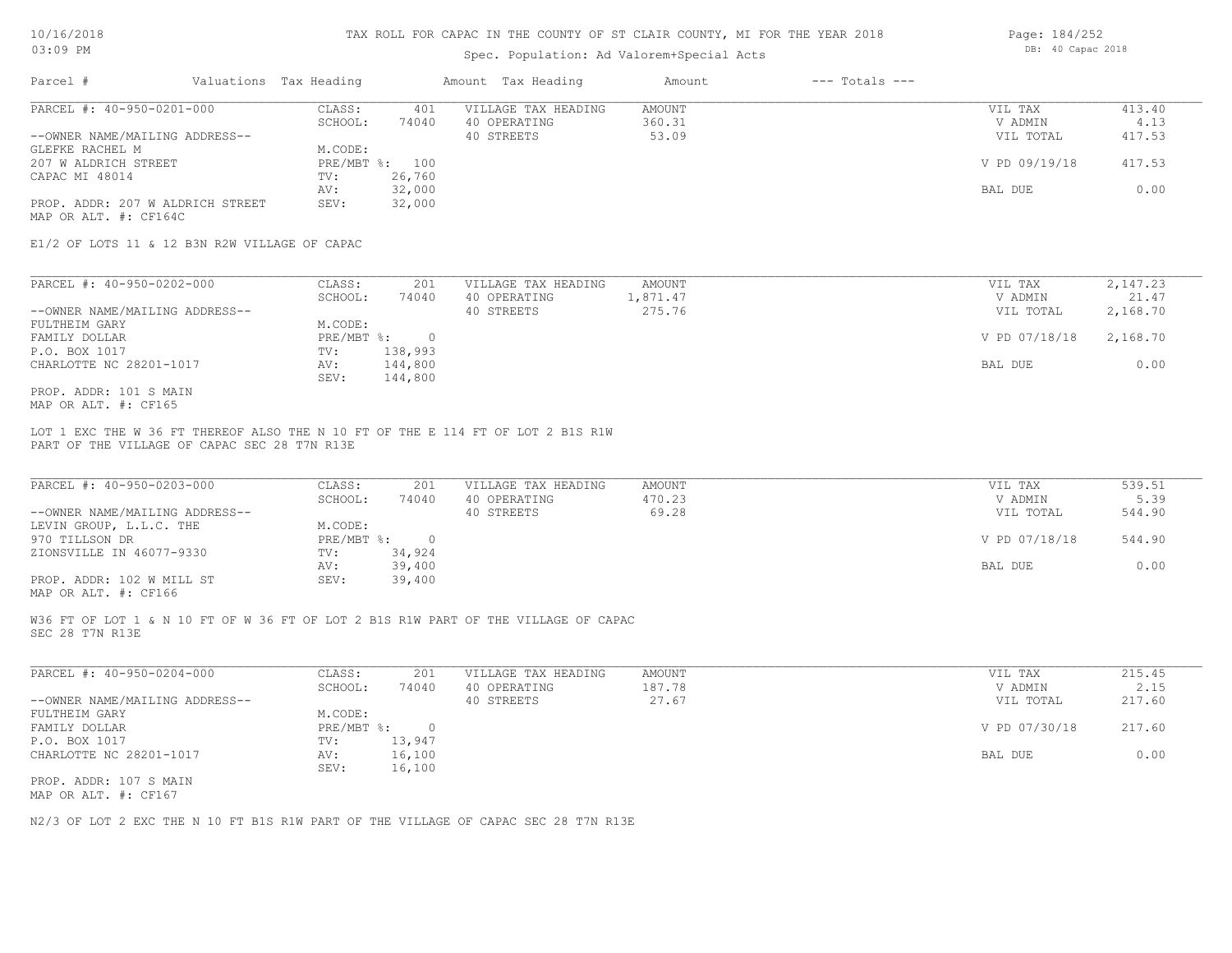## Spec. Population: Ad Valorem+Special Acts

| Page: 185/252 |                   |  |
|---------------|-------------------|--|
|               | DB: 40 Capac 2018 |  |

| Parcel #                       | Valuations Tax Heading |        | Amount Tax Heading  | Amount | $---$ Totals $---$ |               |        |
|--------------------------------|------------------------|--------|---------------------|--------|--------------------|---------------|--------|
| PARCEL #: 40-950-0205-000      | CLASS:                 | 201    | VILLAGE TAX HEADING | AMOUNT |                    | VIL TAX       | 463.45 |
|                                | SCHOOL:                | 74040  | 40 OPERATING        | 403.93 |                    | V ADMIN       | 4.63   |
| --OWNER NAME/MAILING ADDRESS-- |                        |        | 40 STREETS          | 59.52  |                    | VIL TOTAL     | 468.08 |
| CHIEF PROPERTIES LLC,          | M.CODE:                |        |                     |        |                    |               |        |
| 109 S MAIN                     | PRE/MBT %:             |        |                     |        |                    | V PD 09/13/18 | 468.08 |
| CAPAC MI 48027                 | TV:                    | 30,000 |                     |        |                    |               |        |
|                                | AV:                    | 30,000 |                     |        |                    | BAL DUE       | 0.00   |
| PROP. ADDR: 109 S MAIN         | SEV:                   | 30,000 |                     |        |                    |               |        |
|                                |                        |        |                     |        |                    |               |        |

MAP OR ALT. #: CF168A

S1/3 OF LOT 2 & N 2.03 FT OF LOT 3 B1S R1W VILLAGE OF CAPAC SEC 28 T7N R13E

| PARCEL #: 40-950-0206-000      | CLASS:     | 703   | VILLAGE TAX HEADING | AMOUNT | VIL TAX   | 0.00 |
|--------------------------------|------------|-------|---------------------|--------|-----------|------|
|                                | SCHOOL:    | 74040 | 40 OPERATING        | 0.00   | V ADMIN   | 0.00 |
| --OWNER NAME/MAILING ADDRESS-- |            |       | 40 STREETS          | 0.00   | VIL TOTAL | 0.00 |
| VILLAGE/CAPAC DOWNTOWN DEV     | M.CODE:    |       |                     |        |           |      |
| 131 N MAIN ST                  | PRE/MBT %: |       |                     |        | BAL DUE   | 0.00 |
| CAPAC MI 48014                 | TV:        |       |                     |        |           |      |
|                                | AV:        |       |                     |        |           |      |
| PROP. ADDR: 111 S MAIN         | SEV:       |       |                     |        |           |      |
| MAP OR ALT. #: CF168B          |            |       |                     |        |           |      |

LOT 3 EXC N 2.03 FT & EXC S 30 FT & EXC N 14 FT OF S 44 FT OF E 82 FT OF LOT 3 B1S

R1W VILLAGE OF CAPAC SEC 28 T7N R13E

| PARCEL #: 40-950-0207-000      | CLASS:     | 201    | VILLAGE TAX HEADING | AMOUNT   | VIL TAX       | 1,414.24 |
|--------------------------------|------------|--------|---------------------|----------|---------------|----------|
|                                | SCHOOL:    | 74040  | 40 OPERATING        | 1,232.62 | V ADMIN       | 14.14    |
| --OWNER NAME/MAILING ADDRESS-- |            |        | 40 STREETS          | 181.62   | VIL TOTAL     | 1,428.38 |
| MALBURG MARY ELLEN TRUST       | M.CODE:    |        |                     |          |               |          |
| 15300 ALMONT RD                | PRE/MBT %: |        |                     |          | V PD 09/06/18 | 1,428.38 |
| ALLENTON MI 48002              | TV:        | 91,546 |                     |          |               |          |
|                                | AV:        | 99,500 |                     |          | BAL DUE       | 0.00     |
| PROP. ADDR: 113 S MAIN         | SEV:       | 99,500 |                     |          |               |          |
|                                |            |        |                     |          |               |          |

MAP OR ALT. #: CF168C

SEC 28 T7N R13E S30 FT OF LOT 3 & N 14 FT OF S 44 FT OF E 82 FT OF LOT 3 B1S R1W VILLAG E OF CAPAC

| PARCEL #: 40-950-0210-000      | CLASS:     | 201     | VILLAGE TAX HEADING | AMOUNT   | VIL TAX       | 3,015.30 |
|--------------------------------|------------|---------|---------------------|----------|---------------|----------|
|                                | SCHOOL:    | 74040   | 40 OPERATING        | 2,628.06 | V ADMIN       | 30.15    |
| --OWNER NAME/MAILING ADDRESS-- |            |         | 40 STREETS          | 387.24   | VIL TOTAL     | 3,045.45 |
| PARKVIEW PROP. MANGT. CORP.    | M.CODE:    |         |                     |          |               |          |
| 1225 RICHARDSON ST.            | PRE/MBT %: | $\cap$  |                     |          | V PD 07/18/18 | 3,045.45 |
| PORT HURON, MI 48060           | TV:        | 195,185 |                     |          |               |          |
|                                | AV:        | 205,600 |                     |          | BAL DUE       | 0.00     |
| PROP. ADDR: 119 S MAIN         | SEV:       | 205,600 |                     |          |               |          |
| MAP OR ALT. #: CF169/172       |            |         |                     |          |               |          |

LOTS 4, 5, 6 B1S R1W PART OF THE VILLAGE OF CAPAC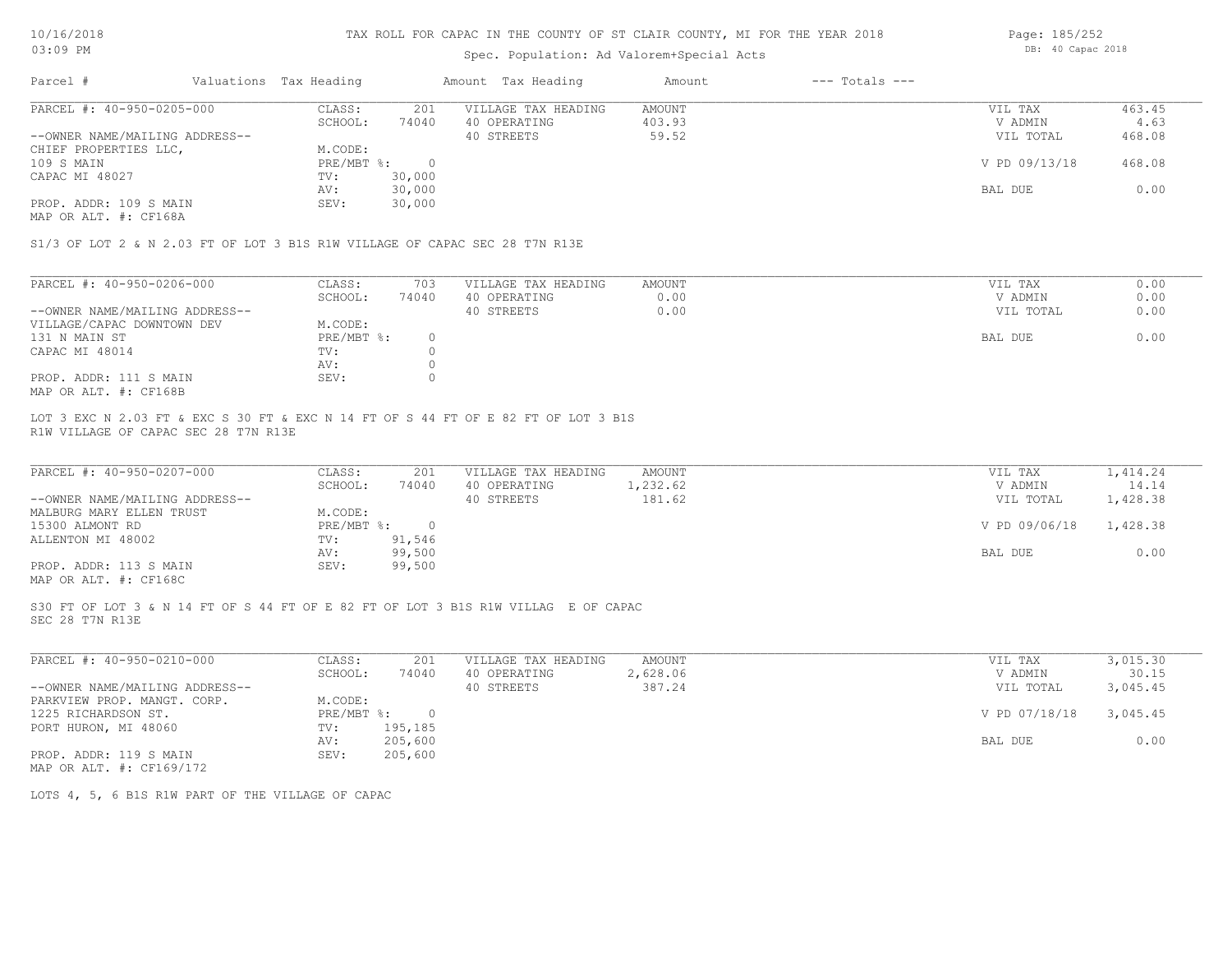# Spec. Population: Ad Valorem+Special Acts

| Parcel #                       | Valuations Tax Heading |        | Amount Tax Heading  | Amount | $---$ Totals $---$ |               |        |
|--------------------------------|------------------------|--------|---------------------|--------|--------------------|---------------|--------|
| PARCEL #: 40-950-0212-000      | CLASS:                 | 401    | VILLAGE TAX HEADING | AMOUNT |                    | VIL TAX       | 507.58 |
|                                | SCHOOL:                | 74040  | 40 OPERATING        | 442.40 |                    | V ADMIN       | 5.07   |
| --OWNER NAME/MAILING ADDRESS-- |                        |        | 40 STREETS          | 65.18  |                    | VIL TOTAL     | 512.65 |
| TAMM ANDREW                    | M.CODE:                |        |                     |        |                    |               |        |
| 105 W MEIER ST                 | PRE/MBT %: 100         |        |                     |        |                    | V PD 08/14/18 | 512.65 |
| CAPAC MI 48014                 | TV:                    | 32,857 |                     |        |                    |               |        |
|                                | AV:                    | 39,300 |                     |        |                    | BAL DUE       | 0.00   |
| PROP. ADDR: 105 W MEIER ST     | SEV:                   | 39,300 |                     |        |                    |               |        |
|                                |                        |        |                     |        |                    |               |        |

MAP OR ALT. #: CF173

E1/2 OF LOT 7 & S 1/2 OF E 1/2 OF LOT 8 B1S R1W VILLAGE OF CAPAC

| PARCEL #: 40-950-0213-000      | CLASS:  | 401            | VILLAGE TAX HEADING | AMOUNT | VIL TAX   | 356.78 |
|--------------------------------|---------|----------------|---------------------|--------|-----------|--------|
|                                | SCHOOL: | 74040          | 40 OPERATING        | 310.96 | V ADMIN   | 3.56   |
| --OWNER NAME/MAILING ADDRESS-- |         |                | 40 STREETS          | 45.82  | VIL TOTAL | 360.34 |
| SMITH STACEY LEE               | M.CODE: |                |                     |        |           |        |
| PEAK RALPH                     |         | PRE/MBT %: 100 |                     |        | BAL DUE   | 360.34 |
| 107 W MEIER ST                 | TV:     | 23,095         |                     |        |           |        |
| CAPAC MI 48014                 | AV:     | 33,000         |                     |        |           |        |
|                                | SEV:    | 33,000         |                     |        |           |        |
| PROP. ADDR: 107 W MEIER ST     |         |                |                     |        |           |        |

MAP OR ALT. #: CF174

T7N R13E W1/2 OF LOT 7 & S 1/2 OF W 1/2 OF LOT 8 B1S R1W PART OF THE VILLAGE OF CAPAC SEC 28

| PARCEL #: 40-950-0214-000      | CLASS:  | 401            | VILLAGE TAX HEADING | AMOUNT | VIL TAX       | 473.53 |
|--------------------------------|---------|----------------|---------------------|--------|---------------|--------|
|                                | SCHOOL: | 74040          | 40 OPERATING        | 412.72 | V ADMIN       | 4.73   |
| --OWNER NAME/MAILING ADDRESS-- |         |                | 40 STREETS          | 60.81  | VIL TOTAL     | 478.26 |
| FRAZER NORMAN                  | M.CODE: |                |                     |        |               |        |
| 108 S NEEPER ST                |         | PRE/MBT %: 100 |                     |        | V PD 07/25/18 | 478.26 |
| CAPAC MI 48014                 | TV:     | 30,653         |                     |        |               |        |
|                                | AV:     | 42,100         |                     |        | BAL DUE       | 0.00   |
| PROP. ADDR: 108 S NEEPER ST    | SEV:    | 42,100         |                     |        |               |        |
|                                |         |                |                     |        |               |        |

MAP OR ALT. #: CF175

N1/2 OF LOT 8 & S 18.75 FT OF LOT 9 B1S R1W VILLAGE OF CAPAC SEC 28 T7N R13E

| PARCEL #: 40-950-0215-000      | CLASS:     | 401    | VILLAGE TAX HEADING | AMOUNT | VIL TAX   | 495.94 |
|--------------------------------|------------|--------|---------------------|--------|-----------|--------|
|                                | SCHOOL:    | 74040  | 40 OPERATING        | 432.25 | V ADMIN   | 4.95   |
| --OWNER NAME/MAILING ADDRESS-- |            |        | 40 STREETS          | 63.69  | VIL TOTAL | 500.89 |
| VIGILETTI CANDY LEA            | M.CODE:    |        |                     |        |           |        |
| 106 S NEEPER ST                | PRE/MBT %: | 100    |                     |        | BAL DUE   | 500.89 |
| CAPAC MI 48014                 | TV:        | 32,103 |                     |        |           |        |
|                                | AV:        | 45,500 |                     |        |           |        |
| PROP. ADDR: 106 S NEEPER ST    | SEV:       | 45,500 |                     |        |           |        |
| MAP OR ALT. #: CF176           |            |        |                     |        |           |        |

N56.25 FT OF LOT 9 B1S R1W VILLAGE OF CAPAC SEC 28 T7N R13E

Page: 186/252 DB: 40 Capac 2018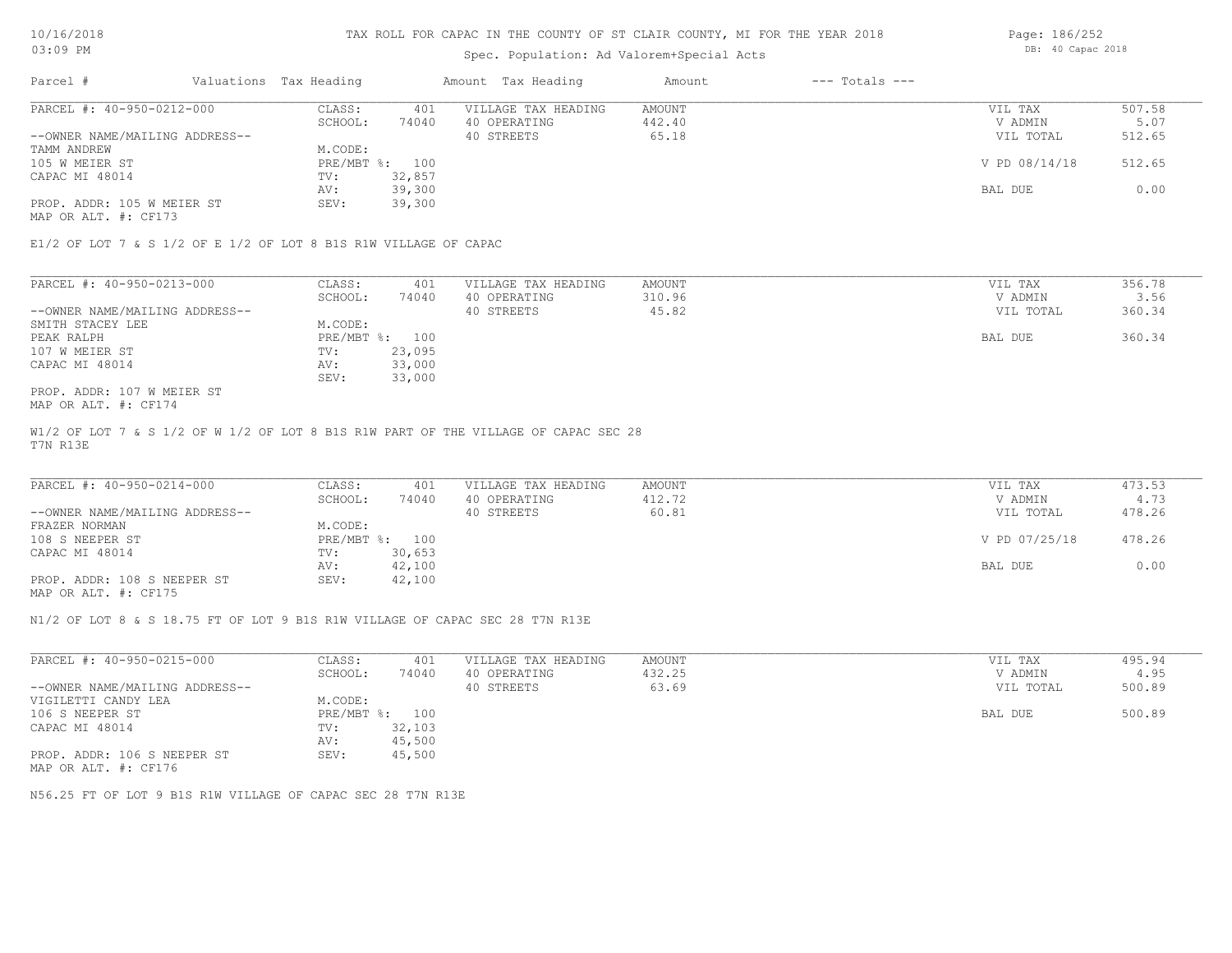| UJIUY FIMI                |                        |       | Spec. Population: Ad Valorem+Special Acts |        | DD. TV Capac LUIU |         |        |
|---------------------------|------------------------|-------|-------------------------------------------|--------|-------------------|---------|--------|
| Parcel #                  | Valuations Tax Heading |       | Amount Tax Heading                        | Amount | --- Totals ---    |         |        |
| PARCEL #: 40-950-0216-000 | CLASS:                 | 401   | VILLAGE TAX HEADING                       | AMOUNT |                   | VIL TAX | 434.59 |
|                           | SCHOOL.                | 74040 | 40 OPERATING                              | 378 78 |                   | V ADMIN |        |

|                                | SCHOOL:        | 74040  | 40 OPERATING | 378.78 | V ADMIN       | 4.34   |
|--------------------------------|----------------|--------|--------------|--------|---------------|--------|
| --OWNER NAME/MAILING ADDRESS-- |                |        | 40 STREETS   | 55.81  | VIL TOTAL     | 438.93 |
| SOLLMAN PATRICIA               | M.CODE:        |        |              |        |               |        |
| P.O. BOX 487                   | PRE/MBT %: 100 |        |              |        | V PD 09/07/18 | 438.93 |
| CAPAC MI 48014                 | TV:            | 28,132 |              |        |               |        |
|                                | AV:            | 38,200 |              |        | BAL DUE       | 0.00   |
| PROP. ADDR: 104 S NEEPER ST    | SEV:           | 38,200 |              |        |               |        |

MAP OR ALT. #: CF177

LOT 10 B1S R1W PART OF THE VILLAGE OF CAPAC SEC 28 T7N R13E

| PARCEL #: 40-950-0217-000      | CLASS:     | 703   | VILLAGE TAX HEADING | AMOUNT | VIL TAX   | 0.00 |
|--------------------------------|------------|-------|---------------------|--------|-----------|------|
|                                | SCHOOL:    | 74040 | 40 OPERATING        | 0.00   | V ADMIN   | 0.00 |
| --OWNER NAME/MAILING ADDRESS-- |            |       | 40 STREETS          | 0.00   | VIL TOTAL | 0.00 |
| VILLAGE OF CAPAC               | M.CODE:    |       |                     |        |           |      |
| 131 N MAIN ST                  | PRE/MBT %: |       |                     |        | BAL DUE   | 0.00 |
| CAPAC MI 48014                 | TV:        |       |                     |        |           |      |
|                                | AV:        |       |                     |        |           |      |
| PROP. ADDR: W MILL ST          | SEV:       |       |                     |        |           |      |
| MAP OR ALT. #: CF178           |            |       |                     |        |           |      |

93 FT TO BEG PART OF THE VILLAGE OF CAPAC SEC 28 T7N R13E FT THEREOF & beg 48FT FROM NW COR LOT 12 TH E 5.29 TH S 93.02 FT TH W 3.74 FT TH N LOT 11 ALSO LOT 12 EXC THE W 48 FT OF THE N 93 FT ALSO EXC THE S 57 FT OF THE W 71

| PARCEL #: 40-950-0218-000      | CLASS:       | 401    | VILLAGE TAX HEADING | AMOUNT | VIL TAX   | 378.94 |
|--------------------------------|--------------|--------|---------------------|--------|-----------|--------|
|                                | SCHOOL:      | 74040  | 40 OPERATING        | 330.28 | V ADMIN   | 3.78   |
| --OWNER NAME/MAILING ADDRESS-- |              |        | 40 STREETS          | 48.66  | VIL TOTAL | 382.72 |
| CHOATE JACQUELINE              | M.CODE:      |        |                     |        |           |        |
| JACOBS CAROL                   | $PRE/MBT$ %: | 100    |                     |        | BAL DUE   | 382.72 |
| 108 W MILL ST                  | TV:          | 24,530 |                     |        |           |        |
| CAPAC MI 48014-3021            | AV:          | 35,300 |                     |        |           |        |
|                                | SEV:         | 35,300 |                     |        |           |        |
| PROP. ADDR: 108 W MILL ST      |              |        |                     |        |           |        |

MAP OR ALT. #: CF179

B1S R1W PART OF THE VILLAGE OF CAPAC SEC 28 TYN R13E 12,TH N89^42'40"E 5.29',TH SO^57' 21"W 93.02',TH S89^42'40"W 3.74',TH N93" TO BEG THE W 48 FT OF THE N 93 FT OF LOT 12 & BEG E N89^42'40"E 48' FROM NW COR OF LOT

| PARCEL #: 40-950-0219-000      | CLASS:  | 401            | VILLAGE TAX HEADING | AMOUNT | VIL TAX       | 312.95 |
|--------------------------------|---------|----------------|---------------------|--------|---------------|--------|
|                                | SCHOOL: | 74040          | 40 OPERATING        | 272.76 | V ADMIN       | 3.12   |
| --OWNER NAME/MAILING ADDRESS-- |         |                | 40 STREETS          | 40.19  | VIL TOTAL     | 316.07 |
| PELTON-BAIRD SHERRY            | M.CODE: |                |                     |        |               |        |
| P.O. BOX 142                   |         | PRE/MBT %: 100 |                     |        | V PD 10/03/18 | 105.36 |
| CAPAC MI 48014                 | TV:     | 20,258         |                     |        |               |        |
|                                | AV:     | 28,600         |                     |        | BAL DUE       | 210.71 |
| PROP. ADDR: 102 S NEEPER ST    | SEV:    | 28,600         |                     |        |               |        |
| MAP OR ALT. #: CF180           |         |                |                     |        |               |        |

T7N R13E THE W 71 FT OF THE S 57 FT OF LOT 12 B1S R1W PART OF THE VILLAGE OF CAPAC SEC 28 Page: 187/252 DB: 40 Capac 2018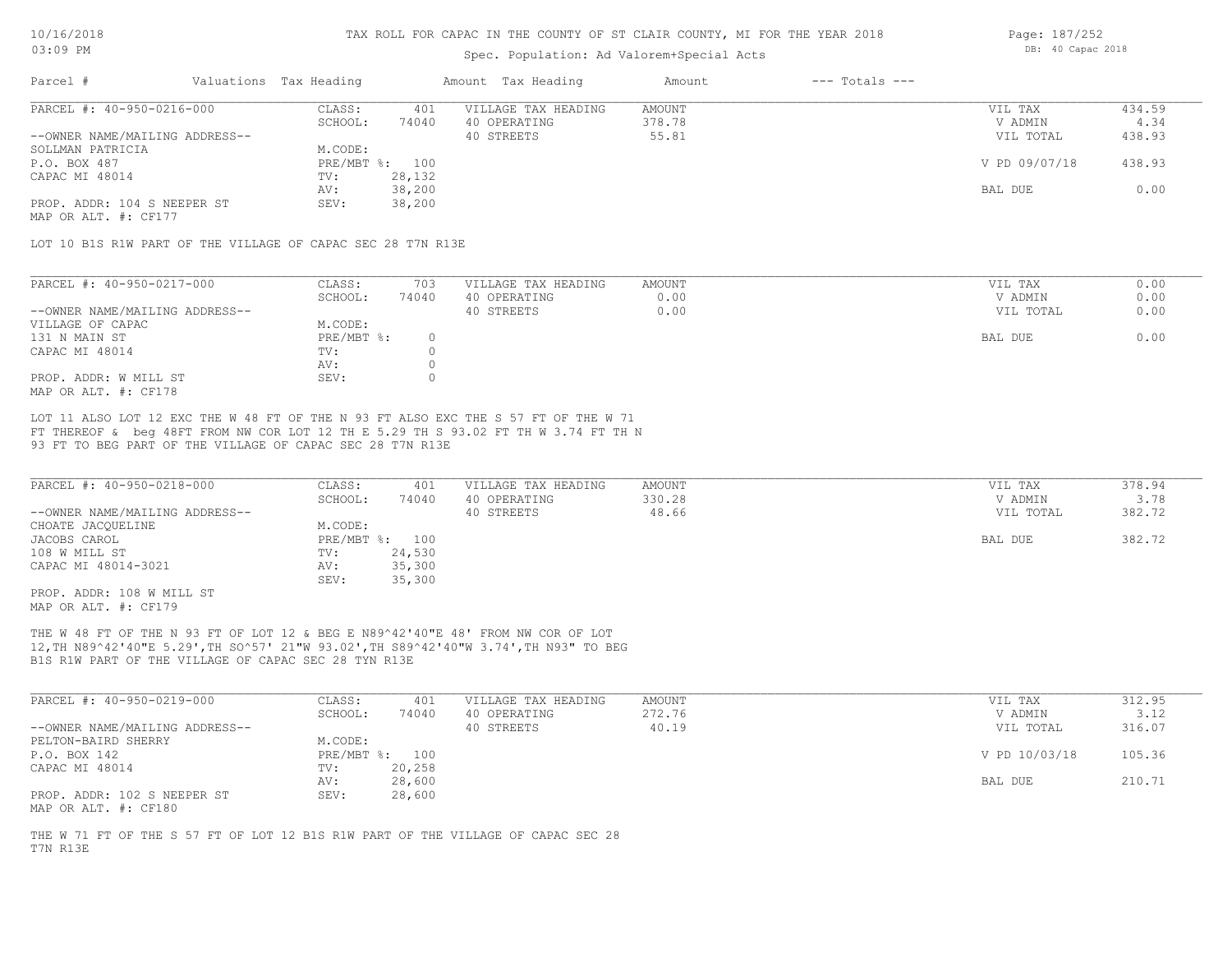#### Spec. Population: Ad Valorem+Special Acts

| VU.VU LII                      |                        |        | Spec. Population: Ad Valorem+Special Acts | --. -- ----- --- |                    |               |        |
|--------------------------------|------------------------|--------|-------------------------------------------|------------------|--------------------|---------------|--------|
| Parcel #                       | Valuations Tax Heading |        | Amount Tax Heading                        | Amount           | $---$ Totals $---$ |               |        |
| PARCEL #: 40-950-0220-000      | CLASS:                 | 401    | VILLAGE TAX HEADING                       | AMOUNT           |                    | VIL TAX       | 467.03 |
|                                | SCHOOL:                | 74040  | 40 OPERATING                              | 407.05           |                    | V ADMIN       | 4.67   |
| --OWNER NAME/MAILING ADDRESS-- |                        |        | 40 STREETS                                | 59.98            |                    | VIL TOTAL     | 471.70 |
| ATWOOD RICHARD G               | M.CODE:                |        |                                           |                  |                    |               |        |
| 202 W MILL ST                  | PRE/MBT %: 100         |        |                                           |                  |                    | V PD 09/13/18 | 471.70 |
| CAPAC MI 48014-3024            | TV:                    | 30,232 |                                           |                  |                    |               |        |
|                                | AV:                    | 42,600 |                                           |                  |                    | BAL DUE       | 0.00   |

MAP OR ALT. #: CF181 PROP. ADDR: 202 W MILL ST SEV: 42,600

N150' OF E 75' OF LOT 1 BIS R2W PLAT OF THE VILLAGE OF CAPAC SEC 28 T7N R13E

| PARCEL #: 40-950-0221-000      | CLASS:  | 401            | VILLAGE TAX HEADING | AMOUNT | VIL TAX       | 568.42 |
|--------------------------------|---------|----------------|---------------------|--------|---------------|--------|
|                                | SCHOOL: | 74040          | 40 OPERATING        | 495.42 | V ADMIN       | 5.68   |
| --OWNER NAME/MAILING ADDRESS-- |         |                | 40 STREETS          | 73.00  | VIL TOTAL     | 574.10 |
| RICHARDS KENNETH/P             | M.CODE: |                |                     |        |               |        |
| 204 W MILL ST                  |         | PRE/MBT %: 100 |                     |        | V PD 07/16/18 | 574.10 |
| CAPAC MI 48014                 | TV:     | 36,795         |                     |        |               |        |
|                                | AV:     | 51,500         |                     |        | BAL DUE       | 0.00   |
| PROP. ADDR: 204 W MILL ST      | SEV:    | 51,500         |                     |        |               |        |
| MAP OR ALT. #: CF182/183       |         |                |                     |        |               |        |

AV: 42,600 BAL DUE 0.00

R13E W75' OF E 150' OF N 150' OF LOT 1 BIS R2W PLAT OF THE VILLAGE OF CAPAC SEC 28 T7N

| PARCEL #: 40-950-0223-000          | CLASS:       | 401    | VILLAGE TAX HEADING | AMOUNT | VIL TAX       | 501.11 |
|------------------------------------|--------------|--------|---------------------|--------|---------------|--------|
|                                    | SCHOOL:      | 74040  | 40 OPERATING        | 436.76 | V ADMIN       | 5.01   |
| --OWNER NAME/MAILING ADDRESS--     |              |        | 40 STREETS          | 64.35  | VIL TOTAL     | 506.12 |
| LIBKIE PAUL & MARSHA REV LIV TRUST | M.CODE:      |        |                     |        |               |        |
| 207 E CHURCH ST                    | $PRE/MBT$ %: |        |                     |        | V PD 08/27/18 | 506.12 |
| CAPAC MI 48014                     | TV:          | 32,438 |                     |        |               |        |
|                                    | AV:          | 46,200 |                     |        | BAL DUE       | 0.00   |
| PROP. ADDR: 103 S NEEPER ST        | SEV:         | 46,200 |                     |        |               |        |
|                                    |              |        |                     |        |               |        |

MAP OR ALT. #: CF184

R13E E150 FT OF LOT 1 EXC N 150 FT THEREOF B1S R2W PLAT OF VILLAGE OF CAPAC SEC 28 T7N

| PARCEL #: 40-950-0224-000                  | CLASS:     | 708   | VILLAGE TAX HEADING | AMOUNT | 0.00<br>VIL TAX   |
|--------------------------------------------|------------|-------|---------------------|--------|-------------------|
|                                            | SCHOOL:    | 74040 | 40 OPERATING        | 0.00   | 0.00<br>V ADMIN   |
| --OWNER NAME/MAILING ADDRESS--             |            |       | 40 STREETS          | 0.00   | 0.00<br>VIL TOTAL |
| RESTORATION BIBLE CHURCH AND BIBLE         | M.CODE:    |       |                     |        |                   |
| P.O. BOX 325                               | PRE/MBT %: |       |                     |        | BAL DUE<br>0.00   |
| ROYAL OAK MI 48068                         | TV:        |       |                     |        |                   |
|                                            | AV:        |       |                     |        |                   |
| PROP. ADDR: 206 W MILL ST<br>$\frac{1}{2}$ | SEV:       |       |                     |        |                   |

MAP OR ALT. #: CF185

W 150' OF LOT 1 EXC S 1/3 OF W 1/2 OF LOT 1 B1S R2W PLAT OF VILLAGE OF CAPAC

Page: 188/252 DB: 40 Capac 2018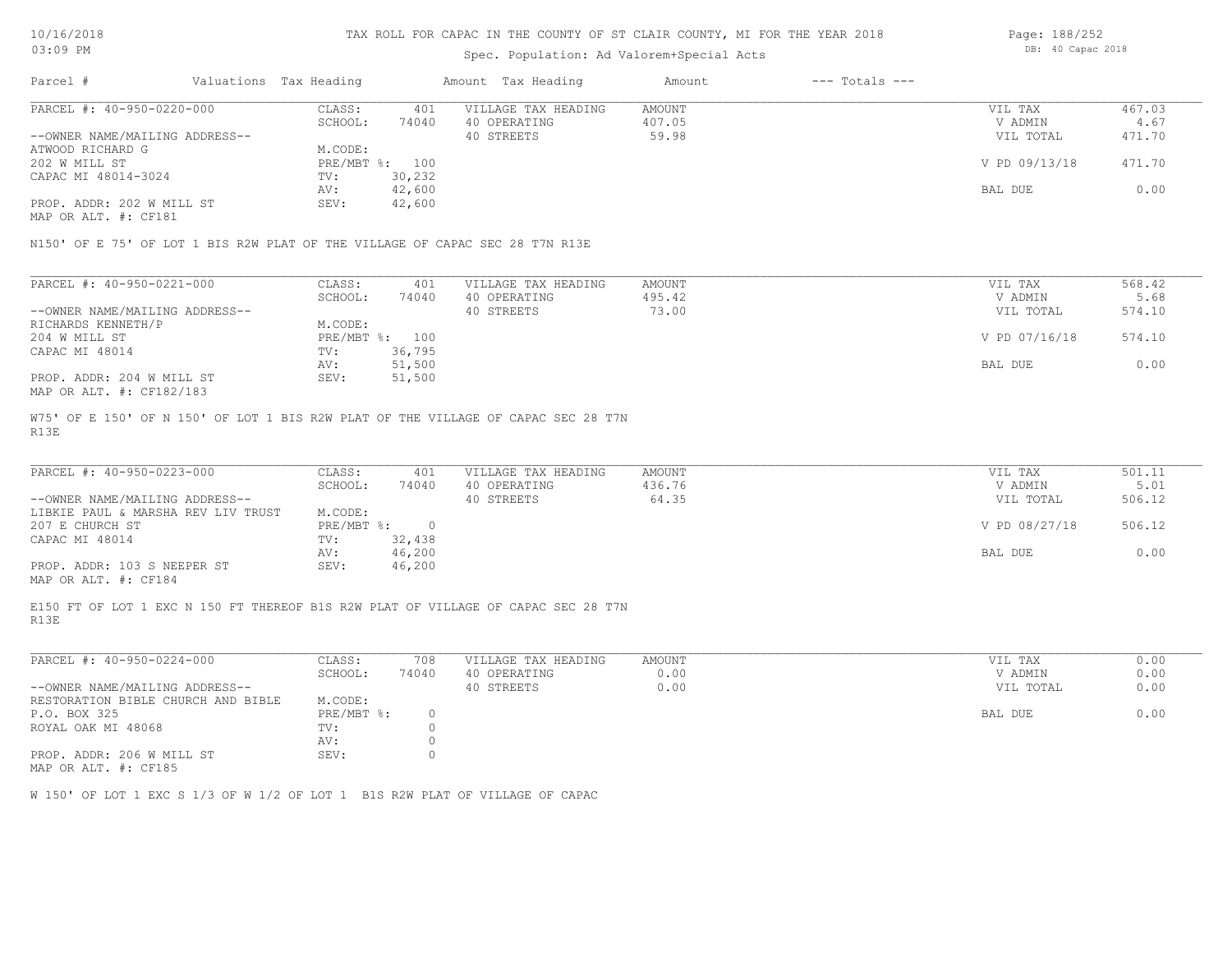## Spec. Population: Ad Valorem+Special Acts

Page: 189/252 DB: 40 Capac 2018

| Parcel #                           | Valuations Tax Heading | Amount Tax Heading |                     | Amount | $---$ Totals $---$ |               |        |  |
|------------------------------------|------------------------|--------------------|---------------------|--------|--------------------|---------------|--------|--|
| PARCEL #: 40-950-0224-100          | CLASS:                 | 401                | VILLAGE TAX HEADING | AMOUNT |                    | VIL TAX       | 621.10 |  |
|                                    | SCHOOL:                | 74040              | 40 OPERATING        | 541.34 |                    | V ADMIN       | 6.21   |  |
| --OWNER NAME/MAILING ADDRESS--     |                        |                    | 40 STREETS          | 79.76  |                    | VIL TOTAL     | 627.31 |  |
| NAUTS GARY                         | M.CODE:                |                    |                     |        |                    |               |        |  |
| NAUTS DEBRA                        | PRE/MBT %:             |                    |                     |        |                    | V PD 08/30/18 | 627.31 |  |
| 3909 WEST BRANCH DR                | TV:                    | 40,205             |                     |        |                    |               |        |  |
| GLADWIN MI 48624                   | AV:                    | 57,100             |                     |        |                    | BAL DUE       | 0.00   |  |
|                                    | SEV:                   | 57,100             |                     |        |                    |               |        |  |
| PROP. ADDR: 104 S GLASSFORD STREET |                        |                    |                     |        |                    |               |        |  |

MAP OR ALT. #: 185B

S 1/3 OF W 1/2 OF LOT 1 EXC E 10' THEREOF B1S R2W PLAT OF VILLAGE OF CAPAC

| PARCEL #: 40-950-0225-000      | CLASS:     | 703   | VILLAGE TAX HEADING | AMOUNT | 0.00<br>VIL TAX   |
|--------------------------------|------------|-------|---------------------|--------|-------------------|
|                                | SCHOOL:    | 74040 | 40 OPERATING        | 0.00   | 0.00<br>V ADMIN   |
| --OWNER NAME/MAILING ADDRESS-- |            |       | 40 STREETS          | 0.00   | 0.00<br>VIL TOTAL |
| VILLAGE ALLEY                  | M.CODE:    |       |                     |        |                   |
| 131 N MAIN ST                  | PRE/MBT %: |       |                     |        | 0.00<br>BAL DUE   |
| CAPAC MI 48014                 | TV:        |       |                     |        |                   |
|                                | AV:        |       |                     |        |                   |
| PROP. ADDR: ALLEY              | SEV:       |       |                     |        |                   |
| $MAD$ $CD$ $BTD$ $H$ , $CDTOC$ |            |       |                     |        |                   |

MAP OR ALT. #: CF186

28 T7N R13E LOT 1 EXC E 150 FT & EXC W 150 FT THEREOF B1S R2W PLAT OF THE VILLAGE OF CAPAC SEC

| PARCEL #: 40-950-0226-000           | CLASS:  | 401            | VILLAGE TAX HEADING | AMOUNT | VIL TAX       | 454.07 |
|-------------------------------------|---------|----------------|---------------------|--------|---------------|--------|
|                                     | SCHOOL: | 74040          | 40 OPERATING        | 395.76 | V ADMIN       | 4.54   |
| --OWNER NAME/MAILING ADDRESS--      |         |                | 40 STREETS          | 58.31  | VIL TOTAL     | 458.61 |
| WELCH MELISSA A/MORNINGSTAR MICHAEL | M.CODE: | OLALS          |                     |        |               |        |
| 105 S NEEPER ST                     |         | PRE/MBT %: 100 |                     |        | V PD 09/10/18 | 458.61 |
| CAPAC MI 48014-3620                 | TV:     | 29,393         |                     |        |               |        |
|                                     | AV:     | 41,800         |                     |        | BAL DUE       | 0.00   |
| PROP. ADDR: 105 S NEEPER ST         | SEV:    | 41,800         |                     |        |               |        |

MAP OR ALT. #: CF187

LOT 2 B1S R2W PART OF THE VILLAGE OF CAPAC SEC 28 T7N R13E

| PARCEL #: 40-950-0227-000      | CLASS:       | 401    | VILLAGE TAX HEADING | AMOUNT | VIL TAX       | 411.89 |
|--------------------------------|--------------|--------|---------------------|--------|---------------|--------|
|                                | SCHOOL:      | 74040  | 40 OPERATING        | 359.00 | V ADMIN       | 4.11   |
| --OWNER NAME/MAILING ADDRESS-- |              |        | 40 STREETS          | 52.89  | VIL TOTAL     | 416.00 |
| MILLER ROBERT/LINDA            | M.CODE:      |        |                     |        |               |        |
| 107 S NEEPER ST                | $PRE/MBT$ %: | 100    |                     |        | V PD 08/21/18 | 416.00 |
| CAPAC MI 48014-3620            | TV:          | 26,663 |                     |        |               |        |
|                                | AV:          | 38,500 |                     |        | BAL DUE       | 0.00   |
| PROP. ADDR: 107 S NEEPER ST    | SEV:         | 38,500 |                     |        |               |        |
|                                |              |        |                     |        |               |        |

MAP OR ALT. #: CF188

LOT 3 B1S R2W PART OF THE VILLAGE OF CAPAC SEC 28 T7N R13E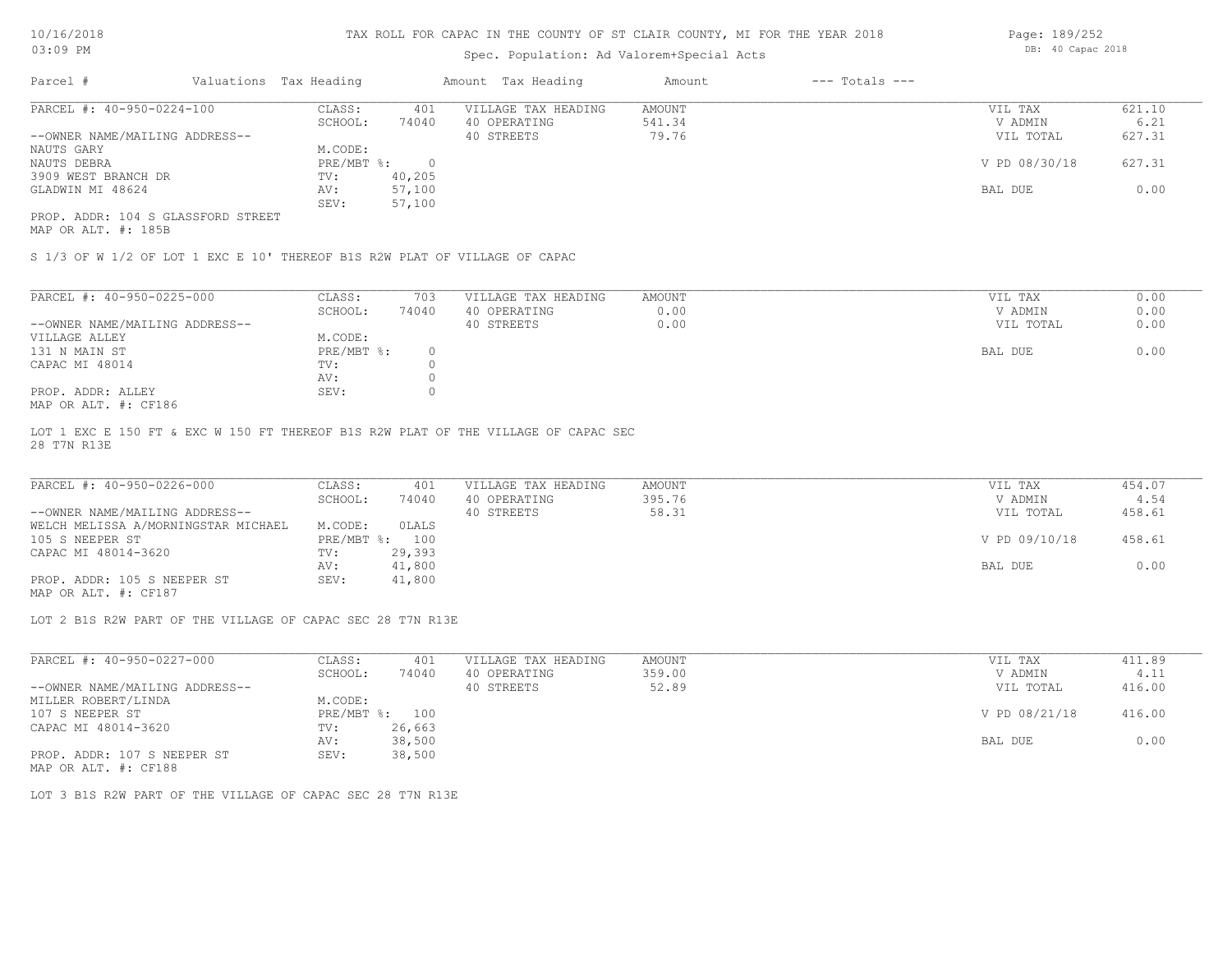# Spec. Population: Ad Valorem+Special Acts

| Parcel #                       | Valuations Tax Heading |        | Amount Tax Heading  | Amount | $---$ Totals $---$ |               |        |
|--------------------------------|------------------------|--------|---------------------|--------|--------------------|---------------|--------|
| PARCEL #: 40-950-0228-000      | CLASS:                 | 401    | VILLAGE TAX HEADING | AMOUNT |                    | VIL TAX       | 492.62 |
|                                | SCHOOL:                | 74040  | 40 OPERATING        | 429.36 |                    | V ADMIN       | 4.92   |
| --OWNER NAME/MAILING ADDRESS-- |                        |        | 40 STREETS          | 63.26  |                    | VIL TOTAL     | 497.54 |
| KANDLER GARCIA TRUST           | M.CODE:                |        |                     |        |                    |               |        |
| 109 S NEEPER ST                | PRE/MBT %: 100         |        |                     |        |                    | V PD 08/27/18 | 497.54 |
| CAPAC MI 48014                 | TV:                    | 31,889 |                     |        |                    |               |        |
|                                | AV:                    | 48,200 |                     |        |                    | BAL DUE       | 0.00   |
| PROP. ADDR: 109 S NEEPER ST    | SEV:                   | 48,200 |                     |        |                    |               |        |

MAP OR ALT. #: CF189

LOT 4 B1S R2W PART OF THE VILLAGE OF CAPAC SEC 28 T7N R13E

| PARCEL #: 40-950-0229-000      | CLASS:     | 401    | VILLAGE TAX HEADING | AMOUNT | VIL TAX       | 533.81 |
|--------------------------------|------------|--------|---------------------|--------|---------------|--------|
|                                | SCHOOL:    | 74040  | 40 OPERATING        | 465.26 | V ADMIN       | 5.33   |
| --OWNER NAME/MAILING ADDRESS-- |            |        | 40 STREETS          | 68.55  | VIL TOTAL     | 539.14 |
| WATTS THOMAS                   | M.CODE:    | OLALS  |                     |        |               |        |
| 207 W MEIER AVE                | PRE/MBT %: | 100    |                     |        | V PD 09/10/18 | 539.14 |
| CAPAC MI 48014-3615            | TV:        | 34,555 |                     |        |               |        |
|                                | AV:        | 50,200 |                     |        | BAL DUE       | 0.00   |
| PROP. ADDR: 207 W MEIER ST     | SEV:       | 50,200 |                     |        |               |        |
|                                |            |        |                     |        |               |        |

MAP OR ALT. #: CF190

LOT 5 B1S R2W PART OF THE VILLAGE OF CAPAC SEC 28 T7N R13E

| PARCEL #: 40-950-0230-000          | CLASS:       | 401    | VILLAGE TAX HEADING | AMOUNT | VIL TAX       | 594.77 |
|------------------------------------|--------------|--------|---------------------|--------|---------------|--------|
|                                    | SCHOOL:      | 74040  | 40 OPERATING        | 518.39 | V ADMIN       | 5.94   |
| --OWNER NAME/MAILING ADDRESS--     |              |        | 40 STREETS          | 76.38  | VIL TOTAL     | 600.71 |
| ALPHA TO OMEGA PROPERTIES LLC      | M.CODE:      |        |                     |        |               |        |
| P.O. BOX 343                       | $PRE/MBT$ %: |        |                     |        | V PD 09/13/18 | 600.71 |
| LAKE ORION MI 48361                | TV:          | 38,501 |                     |        |               |        |
|                                    | AV:          | 57,000 |                     |        | BAL DUE       | 0.00   |
| PROP. ADDR: 108 S GLASSFORD STREET | SEV:         | 57,000 |                     |        |               |        |
| MAP OR ALT. #: CF191               |              |        |                     |        |               |        |

LOT 6 B1S R2W PART OF THE VILLAGE OF CAPAC SEC 28 T7N R13E

| PARCEL #: 40-950-0231-000          | CLASS:     | 401    | VILLAGE TAX HEADING | AMOUNT | VIL TAX       | 379.47 |
|------------------------------------|------------|--------|---------------------|--------|---------------|--------|
|                                    | SCHOOL:    | 74040  | 40 OPERATING        | 330.74 | V ADMIN       | 3.79   |
| --OWNER NAME/MAILING ADDRESS--     |            |        | 40 STREETS          | 48.73  | VIL TOTAL     | 383.26 |
| HULL JAMES                         | M.CODE:    |        |                     |        |               |        |
| 11933 BRYCE RD                     | PRE/MBT %: | $\cap$ |                     |        | V PD 08/23/18 | 383.26 |
| EMMETT MI 48022                    | TV:        | 24,564 |                     |        |               |        |
|                                    | AV:        | 34,900 |                     |        | BAL DUE       | 0.00   |
| PROP. ADDR: 106 S GLASSFORD STREET | SEV:       | 34,900 |                     |        |               |        |
| MAP OR ALT. #: CF192               |            |        |                     |        |               |        |

LOT 7 B1S R2W PART OF THE VILLAGE OF CAPAC SEC 28 T7N R13E

Page: 190/252 DB: 40 Capac 2018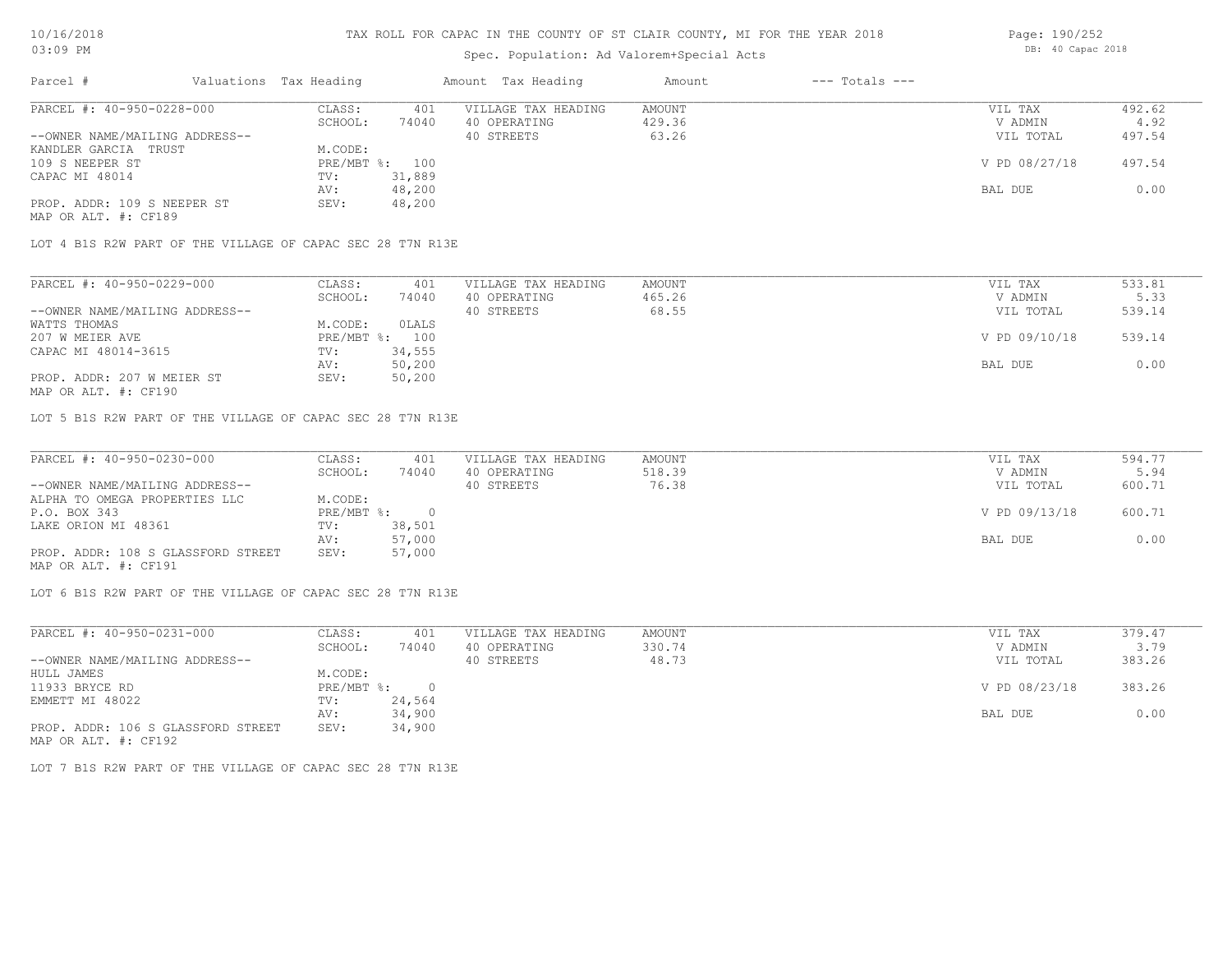# Spec. Population: Ad Valorem+Special Acts

| Parcel #                           | Valuations Tax Heading |                | Amount Tax Heading  | Amount | $---$ Totals $---$ |               |        |
|------------------------------------|------------------------|----------------|---------------------|--------|--------------------|---------------|--------|
| PARCEL #: 40-950-0232-000          | CLASS:                 | 401            | VILLAGE TAX HEADING | AMOUNT |                    | VIL TAX       | 533.81 |
|                                    | SCHOOL:                | 74040          | 40 OPERATING        | 465.26 |                    | V ADMIN       | 5.33   |
| --OWNER NAME/MAILING ADDRESS--     |                        |                | 40 STREETS          | 68.55  |                    | VIL TOTAL     | 539.14 |
| SMITH GREGORY                      | M.CODE:                | 00LSB          |                     |        |                    |               |        |
| 101 S GLASSFORD ST                 |                        | PRE/MBT %: 100 |                     |        |                    | V PD 08/23/18 | 539.14 |
| CAPAC MI 48014                     | TV:                    | 34,555         |                     |        |                    |               |        |
|                                    | AV:                    | 48,500         |                     |        |                    | BAL DUE       | 0.00   |
| PROP. ADDR: 101 S GLASSFORD STREET | SEV:                   | 48,500         |                     |        |                    |               |        |

MAP OR ALT. #: CF193

N1/2 OF LOTS 1 & 2 B1S R3W PART OF THE VILLAGE OF CAPAC SEC 28 T7N R13E

| PARCEL #: 40-950-0233-000          | CLASS:       | 401    | VILLAGE TAX HEADING | AMOUNT | VIL TAX       | 347.04 |
|------------------------------------|--------------|--------|---------------------|--------|---------------|--------|
|                                    | SCHOOL:      | 74040  | 40 OPERATING        | 302.47 | V ADMIN       | 3.47   |
| --OWNER NAME/MAILING ADDRESS--     |              |        | 40 STREETS          | 44.57  | VIL TOTAL     | 350.51 |
| LOPEZ JORGE L / NORA               | M.CODE:      | COREL  |                     |        |               |        |
| 103 S GLASSFORD                    | $PRE/MBT$ %: | 100    |                     |        | V PD 09/07/18 | 350.51 |
| CAPAC MI 48014                     | TV:          | 22,465 |                     |        |               |        |
|                                    | AV:          | 33,700 |                     |        | BAL DUE       | 0.00   |
| PROP. ADDR: 103 S GLASSFORD STREET | SEV:         | 33,700 |                     |        |               |        |
| MAP OR ALT. #: CF194               |              |        |                     |        |               |        |

S1/2 OF LOTS 1 & 2 B1S R3W PART OF THE VILLAGE OF CAPAC SEC 28 T7N R13E

| PARCEL #: 40-950-0234-000          | CLASS:       | 401    | VILLAGE TAX HEADING | AMOUNT | VIL TAX       | 562.16 |
|------------------------------------|--------------|--------|---------------------|--------|---------------|--------|
|                                    | SCHOOL:      | 74040  | 40 OPERATING        | 489.97 | V ADMIN       | 5.62   |
| --OWNER NAME/MAILING ADDRESS--     |              |        | 40 STREETS          | 72.19  | VIL TOTAL     | 567.78 |
| TICE HARRY C. SR. & DIANE M.       | M.CODE:      | COREL  |                     |        |               |        |
| 14546 YALE RD                      | $PRE/MBT$ %: |        |                     |        | V PD 09/07/18 | 567.78 |
| YALE MI 48097                      | TV:          | 36,390 |                     |        |               |        |
|                                    | AV:          | 64,400 |                     |        | BAL DUE       | 0.00   |
| PROP. ADDR: 105 S GLASSFORD STREET | SEV:         | 64,400 |                     |        |               |        |
| MAP OR ALT. #: CF195               |              |        |                     |        |               |        |

LOT 3 B1S R3W PART OF THE VILLAGE OF CAPAC SEC 28 T7N R13E

| PARCEL #: 40-950-0235-000          | CLASS:         | 401    | VILLAGE TAX HEADING | AMOUNT | VIL TAX       | 460.55 |
|------------------------------------|----------------|--------|---------------------|--------|---------------|--------|
|                                    | SCHOOL:        | 74040  | 40 OPERATING        | 401.41 | V ADMIN       | 4.60   |
| --OWNER NAME/MAILING ADDRESS--     |                |        | 40 STREETS          | 59.14  | VIL TOTAL     | 465.15 |
| DAVILA DANIEL                      | M.CODE:        |        |                     |        |               |        |
| 107 S GLASSFORD ST                 | PRE/MBT %: 100 |        |                     |        | V PD 09/13/18 | 465.15 |
| CAPAC MI 48014-3607                | TV:            | 29,813 |                     |        |               |        |
|                                    | AV:            | 42,000 |                     |        | BAL DUE       | 0.00   |
| PROP. ADDR: 107 S GLASSFORD STREET | SEV:           | 42,000 |                     |        |               |        |

MAP OR ALT. #: CF196

LOT 4 B1S R3W VILLAGE OF CAPAC

Page: 191/252 DB: 40 Capac 2018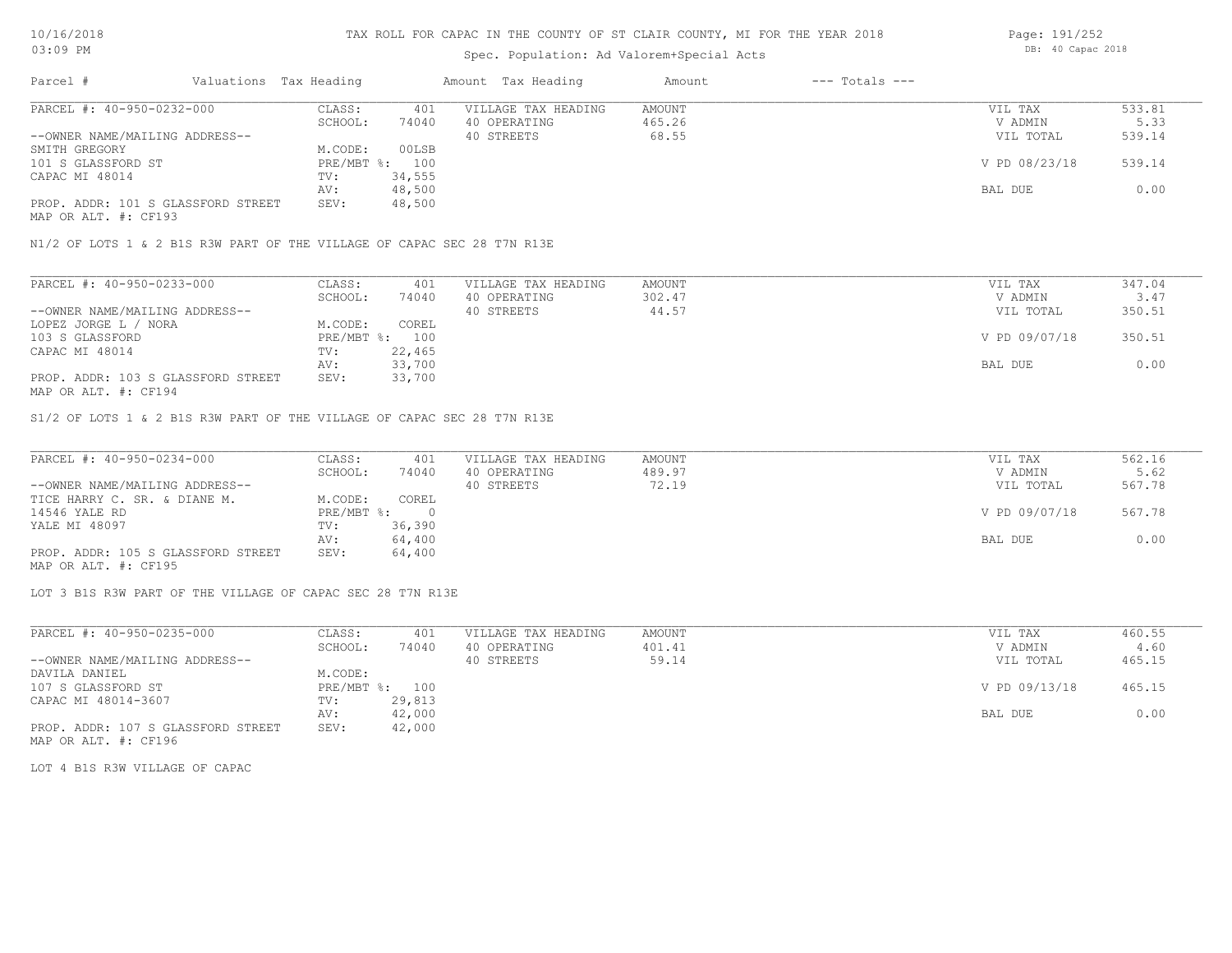# Spec. Population: Ad Valorem+Special Acts

| Parcel #                           |        | Valuations Tax Heading |                     | Amount Tax Heading | Amount | $---$ Totals $---$ |               |        |
|------------------------------------|--------|------------------------|---------------------|--------------------|--------|--------------------|---------------|--------|
| PARCEL #: 40-950-0236-000          | CLASS: | 401                    | VILLAGE TAX HEADING | AMOUNT             |        | VIL TAX            | 881.49        |        |
|                                    |        | SCHOOL:                | 74040               | 40 OPERATING       | 768.29 |                    | V ADMIN       | 8.81   |
| --OWNER NAME/MAILING ADDRESS--     |        |                        |                     | 40 STREETS         | 113.20 |                    | VIL TOTAL     | 890.30 |
| CINDRIC IVAN JOHN                  |        | M.CODE:                |                     |                    |        |                    |               |        |
| CINDRIC BARBARA                    |        | PRE/MBT %: 100         |                     |                    |        |                    | V PD 09/13/18 | 890.30 |
| 111 S GLASSFORD ST                 |        | TV:                    | 57,061              |                    |        |                    |               |        |
| CAPAC MI 48014-3607                |        | AV:                    | 81,400              |                    |        |                    | BAL DUE       | 0.00   |
|                                    |        | SEV:                   | 81,400              |                    |        |                    |               |        |
| PROP. ADDR: 111 S GLASSFORD STREET |        |                        |                     |                    |        |                    |               |        |

MAP OR ALT. #: CF197A

LOT 5 B1S R3W PART OF THE VILLAGE OF CAPAC SEC 28 T7N R13E

| PARCEL #: 40-950-0237-000                                      | CLASS:     | 401    | VILLAGE TAX HEADING | AMOUNT | VIL TAX       | 624.37 |
|----------------------------------------------------------------|------------|--------|---------------------|--------|---------------|--------|
|                                                                | SCHOOL:    | 74040  | 40 OPERATING        | 544.19 | V ADMIN       | 6.24   |
| --OWNER NAME/MAILING ADDRESS--                                 |            |        | 40 STREETS          | 80.18  | VIL TOTAL     | 630.61 |
| SCHWARTZKOPF MARY C                                            | M.CODE:    |        |                     |        |               |        |
| 113 GLASSFORD                                                  | PRE/MBT %: | 100    |                     |        | V PD 08/14/18 | 630.61 |
| CAPAC MI 48014                                                 | TV:        | 40,417 |                     |        |               |        |
|                                                                | AV:        | 53,200 |                     |        | BAL DUE       | 0.00   |
| PROP. ADDR: 113 S GLASSFORD STREET                             | SEV:       | 53,200 |                     |        |               |        |
| $\cdots$ $\cdots$ $\cdots$ $\cdots$ $\cdots$ $\cdots$ $\cdots$ |            |        |                     |        |               |        |

MAP OR ALT. #: CF197B

LOT 6 B1S R3W PART OF THE VILLAGE OF CAPAC SEC 28 T7N R13E

| PARCEL #: 40-950-0238-000      | CLASS:     | 201   | VILLAGE TAX HEADING | AMOUNT | VIL TAX   | 0.00 |
|--------------------------------|------------|-------|---------------------|--------|-----------|------|
|                                | SCHOOL:    | 74040 | 40 OPERATING        | 0.00   | V ADMIN   | 0.00 |
| --OWNER NAME/MAILING ADDRESS-- |            |       | 40 STREETS          | 0.00   | VIL TOTAL | 0.00 |
| CAPAC LIONS CLUB               | M.CODE:    |       |                     |        |           |      |
| 315 W MEIER ST                 | PRE/MBT %: |       |                     |        | BAL DUE   | 0.00 |
| CAPAC MI 48014                 | TV:        |       |                     |        |           |      |
|                                | AV:        |       |                     |        |           |      |
| PROP. ADDR: 315 W MEIER ST     | SEV:       |       |                     |        |           |      |
|                                |            |       |                     |        |           |      |

MAP OR ALT. #: CF198

28 T7N R13E LOT 7 & S 25 FT OF LOT 8 INCL ALLEY TO E B1S R3W PART OF THE VILLAGE OF CAPAC SEC

| PARCEL #: 40-950-0239-000      | CLASS:     | 401    | VILLAGE TAX HEADING | AMOUNT | 690.68<br>VIL TAX       |  |
|--------------------------------|------------|--------|---------------------|--------|-------------------------|--|
|                                | SCHOOL:    | 74040  | 40 OPERATING        | 601.98 | 6.90<br>V ADMIN         |  |
| --OWNER NAME/MAILING ADDRESS-- |            |        | 40 STREETS          | 88.70  | 697.58<br>VIL TOTAL     |  |
| VIELHABER RICHARD A            | M.CODE:    |        |                     |        |                         |  |
| 108 S MATTESON ST              | PRE/MBT %: | 100    |                     |        | V PD 09/14/18<br>697.58 |  |
| CAPAC MI 48014                 | TV:        | 44,709 |                     |        |                         |  |
|                                | AV:        | 50,300 |                     |        | BAL DUE<br>0.00         |  |
| PROP. ADDR: 108 S MATTESON ST  | SEV:       | 50,300 |                     |        |                         |  |
| MAP OR ALT. #: CF199           |            |        |                     |        |                         |  |

N50 FT OF LOT 8 B1S R3W VILLAGE OF CAPAC

Page: 192/252 DB: 40 Capac 2018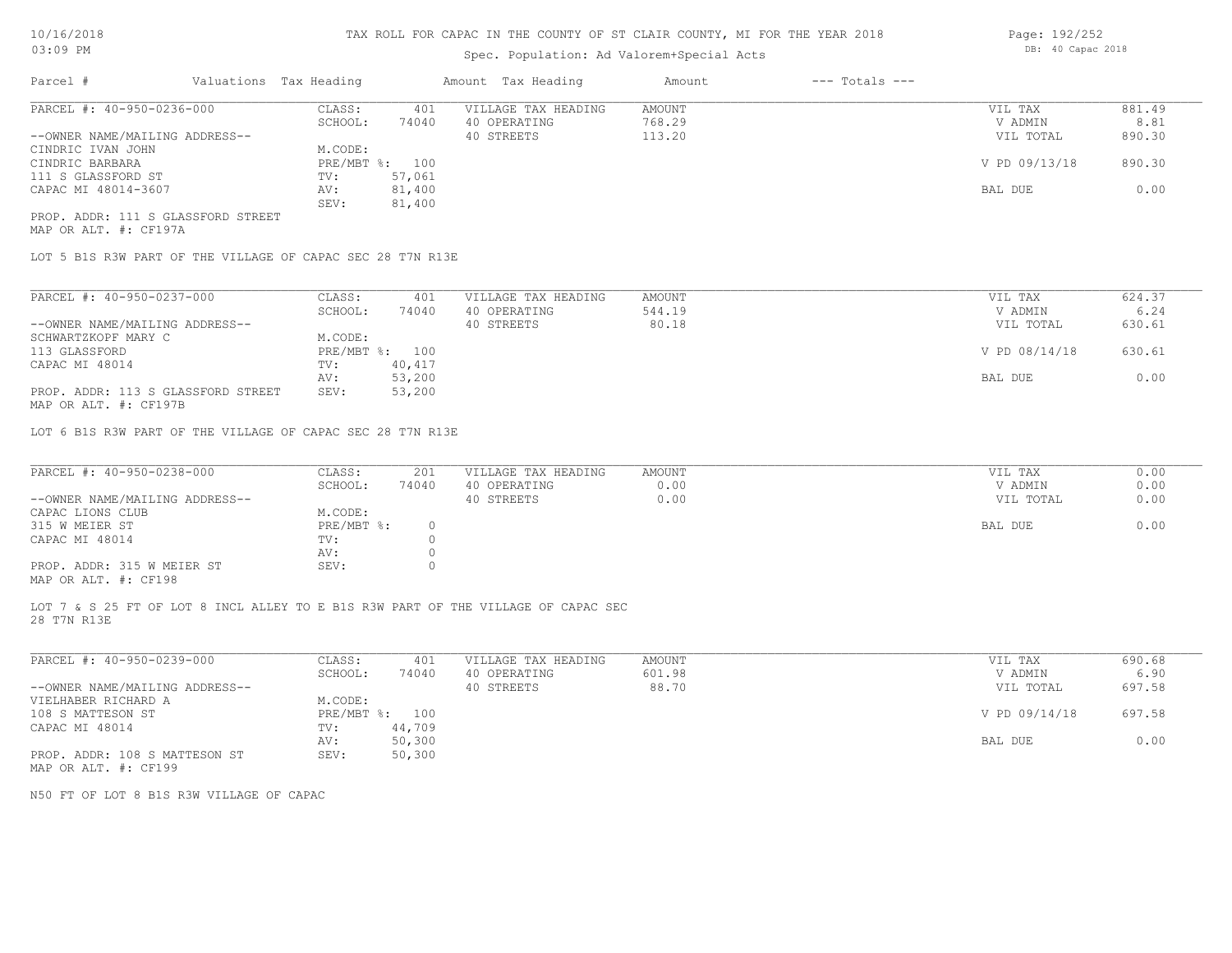# Spec. Population: Ad Valorem+Special Acts

| Page: 193/252     |  |
|-------------------|--|
| DB: 40 Capac 2018 |  |

| Parcel #                       | Valuations Tax Heading |        | Amount Tax Heading  | Amount | $---$ Totals $---$ |               |        |
|--------------------------------|------------------------|--------|---------------------|--------|--------------------|---------------|--------|
| PARCEL #: 40-950-0240-000      | CLASS:                 | 401    | VILLAGE TAX HEADING | AMOUNT |                    | VIL TAX       | 400.56 |
|                                | SCHOOL:                | 74040  | 40 OPERATING        | 349.12 |                    | V ADMIN       | 4.00   |
| --OWNER NAME/MAILING ADDRESS-- |                        |        | 40 STREETS          | 51.44  |                    | VIL TOTAL     | 404.56 |
| DOMINGUEZ MANUEL               | M.CODE:                | OLALS  |                     |        |                    |               |        |
| 106 S MATTESON ST              | $PRE/MBT$ %:           | 100    |                     |        |                    | V PD 09/10/18 | 404.56 |
| CAPAC MI 48014                 | TV:                    | 25,929 |                     |        |                    |               |        |
|                                | AV:                    | 34,300 |                     |        |                    | BAL DUE       | 0.00   |
| PROP. ADDR: 106 S MATTESON ST  | SEV:                   | 34,300 |                     |        |                    |               |        |
| MAP OR ALT. #: CF200           |                        |        |                     |        |                    |               |        |

S50 FT OF LOT 9 B1S R3W VILLAGE OF CAPAC

| PARCEL #: 40-950-0241-000      | CLASS:     | 401    | VILLAGE TAX HEADING | AMOUNT | VIL TAX       | 285.39 |
|--------------------------------|------------|--------|---------------------|--------|---------------|--------|
|                                | SCHOOL:    | 74040  | 40 OPERATING        | 248.74 | V ADMIN       | 2.85   |
| --OWNER NAME/MAILING ADDRESS-- |            |        | 40 STREETS          | 36.65  | VIL TOTAL     | 288.24 |
| KEGLER JEFFREY J               | M.CODE:    |        |                     |        |               |        |
| 15665 IMLAY CITY RD            | PRE/MBT %: |        |                     |        | V PD 08/09/18 | 288.24 |
| CAPAC MI 48014-3700            | TV:        | 18,474 |                     |        |               |        |
|                                | AV:        | 26,700 |                     |        | BAL DUE       | 0.00   |
| PROP. ADDR: 104 S MATTESON ST  | SEV:       | 26,700 |                     |        |               |        |
| MAP OR ALT. #: CF201           |            |        |                     |        |               |        |

R13E N1/3 OF LOT 9 & S 1/3 OF LOT 10 B1S R3W PART OF THE VILLAGE OF CAPAC SEC 28 T7N

| PARCEL #: 40-950-0242-000      | CLASS:     | 401    | VILLAGE TAX HEADING | AMOUNT | VIL TAX       | 313.03 |
|--------------------------------|------------|--------|---------------------|--------|---------------|--------|
|                                | SCHOOL:    | 74040  | 40 OPERATING        | 272.83 | V ADMIN       | 3.13   |
| --OWNER NAME/MAILING ADDRESS-- |            |        | 40 STREETS          | 40.20  | VIL TOTAL     | 316.16 |
| SELECT LLC                     | M.CODE:    |        |                     |        |               |        |
| KEGLER JEFF                    | PRE/MBT %: |        |                     |        | V PD 08/27/18 | 316.16 |
| 15665 IMLAY CITY RD            | TV:        | 20,263 |                     |        |               |        |
| CAPAC MI 48014                 | AV:        | 34,400 |                     |        | BAL DUE       | 0.00   |
|                                | SEV:       | 34,400 |                     |        |               |        |
| PROP. ADDR: 102 S MATTESON ST  |            |        |                     |        |               |        |

MAP OR ALT. #: CF202

N50 FT OF LOT 10 B1S R3W PART OF THE VILLAGE OF CAPAC

| PARCEL #: 40-950-0243-000      | CLASS:       | 401    | VILLAGE TAX HEADING | AMOUNT | VIL TAX       | 415.19 |
|--------------------------------|--------------|--------|---------------------|--------|---------------|--------|
|                                | SCHOOL:      | 74040  | 40 OPERATING        | 361.87 | V ADMIN       | 4.15   |
| --OWNER NAME/MAILING ADDRESS-- |              |        | 40 STREETS          | 53.32  | VIL TOTAL     | 419.34 |
| JONES LAURA                    | M.CODE:      | COREL  |                     |        |               |        |
| 304 W MILL ST                  | $PRE/MBT$ %: | 100    |                     |        | V PD 09/07/18 | 419.34 |
| CAPAC MI 48014                 | TV:          | 26,876 |                     |        |               |        |
|                                | AV:          | 37,000 |                     |        | BAL DUE       | 0.00   |
| PROP. ADDR: 304 W MILL ST      | SEV:         | 37,000 |                     |        |               |        |
|                                |              |        |                     |        |               |        |

MAP OR ALT. #: CF203

E50 FT LOT 11 B1S R3W PART OF THE VILLAGE OF CAPAC SEC 28 T7N R13E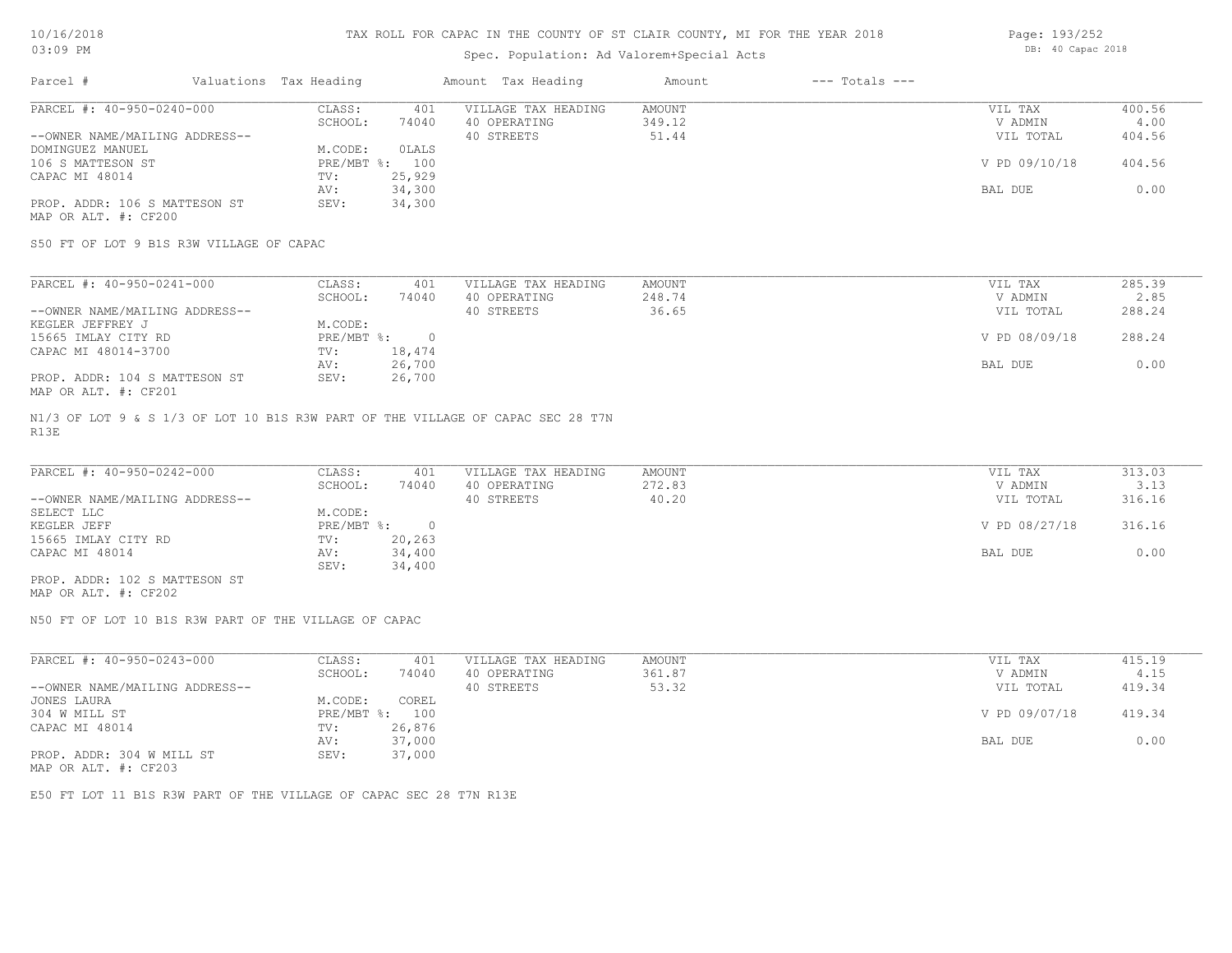## Spec. Population: Ad Valorem+Special Acts

Page: 194/252 DB: 40 Capac 2018

| Parcel #                       | Valuations Tax Heading |                | Amount Tax Heading  | Amount | $---$ Totals $---$ |               |        |
|--------------------------------|------------------------|----------------|---------------------|--------|--------------------|---------------|--------|
| PARCEL #: 40-950-0244-000      | CLASS:                 | 401            | VILLAGE TAX HEADING | AMOUNT |                    | VIL TAX       | 429.75 |
|                                | SCHOOL:                | 74040          | 40 OPERATING        | 374.56 |                    | V ADMIN       | 4.29   |
| --OWNER NAME/MAILING ADDRESS-- |                        |                | 40 STREETS          | 55.19  |                    | VIL TOTAL     | 434.04 |
| HEDLUND JAMES/RACHEL           | M.CODE:                |                |                     |        |                    |               |        |
| 306 W MILL ST                  |                        | PRE/MBT %: 100 |                     |        |                    | V PD 09/10/18 | 434.04 |
| CAPAC MI 48014-3026            | TV:                    | 27,819         |                     |        |                    |               |        |
|                                | AV:                    | 38,400         |                     |        |                    | BAL DUE       | 0.00   |
| PROP. ADDR: 306 W MILL ST      | SEV:                   | 38,400         |                     |        |                    |               |        |
| MAP OR ALT. #: CF204           |                        |                |                     |        |                    |               |        |

T7N R13E

| PARCEL #: 40-950-0245-000      | CLASS:       | 401    | VILLAGE TAX HEADING | AMOUNT | VIL TAX       | 426.49 |
|--------------------------------|--------------|--------|---------------------|--------|---------------|--------|
|                                | SCHOOL:      | 74040  | 40 OPERATING        | 371.72 | V ADMIN       | 4.26   |
| --OWNER NAME/MAILING ADDRESS-- |              |        | 40 STREETS          | 54.77  | VIL TOTAL     | 430.75 |
| CARRENO JOSE                   | M.CODE:      | OLALS  |                     |        |               |        |
| 308 W MILL ST                  | $PRE/MBT$ %: | 100    |                     |        | V PD 09/13/18 | 430.75 |
| CAPAC MI 48014-3026            | TV:          | 27,608 |                     |        |               |        |
|                                | AV:          | 38,000 |                     |        | BAL DUE       | 0.00   |
| PROP. ADDR: 308 W MILL ST      | SEV:         | 38,000 |                     |        |               |        |
| MAP OR ALT. #: CF205           |              |        |                     |        |               |        |

W50 FT OF LOT 12 B1S R3W PART OF THE VILLAGE OF CAPAC

| PARCEL #: 40-950-0246-000      | CLASS:  | 401            | VILLAGE TAX HEADING | AMOUNT | VIL TAX       | 575.03 |
|--------------------------------|---------|----------------|---------------------|--------|---------------|--------|
|                                | SCHOOL: | 74040          | 40 OPERATING        | 501.18 | V ADMIN       | 5.75   |
| --OWNER NAME/MAILING ADDRESS-- |         |                | 40 STREETS          | 73.85  | VIL TOTAL     | 580.78 |
| BERGEN DORTHY                  | M.CODE: | COREL          |                     |        |               |        |
| 203 S MAIN ST                  |         | PRE/MBT %: 100 |                     |        | V PD 09/07/18 | 580.78 |
| CAPAC MI 48014-3717            | TV:     | 37,223         |                     |        |               |        |
|                                | AV:     | 53,200         |                     |        | BAL DUE       | 0.00   |
| PROP. ADDR: 203 S MAIN         | SEV:    | 53,200         |                     |        |               |        |
|                                |         |                |                     |        |               |        |

MAP OR ALT. #: CF206

LOT 1 B2S R1W PART OF THE VILLAGE OF CAPAC SEC 28 T7N R13E

| PARCEL #: 40-950-0247-000      | CLASS:       | 401    | VILLAGE TAX HEADING | AMOUNT | VIL TAX       | 541.11 |
|--------------------------------|--------------|--------|---------------------|--------|---------------|--------|
|                                | SCHOOL:      | 74040  | 40 OPERATING        | 471.62 | V ADMIN       | 5.41   |
| --OWNER NAME/MAILING ADDRESS-- |              |        | 40 STREETS          | 69.49  | VIL TOTAL     | 546.52 |
| REMENAP JODI ELIZABETH         | M.CODE:      | 00LSB  |                     |        |               |        |
| 205 S MAIN ST                  | $PRE/MBT$ %: | 100    |                     |        | V PD 08/23/18 | 546.52 |
| CAPAC MI 48014-3717            | TV:          | 35,027 |                     |        |               |        |
|                                | AV:          | 43,400 |                     |        | BAL DUE       | 0.00   |
| PROP. ADDR: 205 S MAIN         | SEV:         | 43,400 |                     |        |               |        |
| MAP OR ALT. #: CF207A          |              |        |                     |        |               |        |

LOT 2 B2S R1W PART OF THE VILLAGE OF CAPAC SEC 28 T7N R13E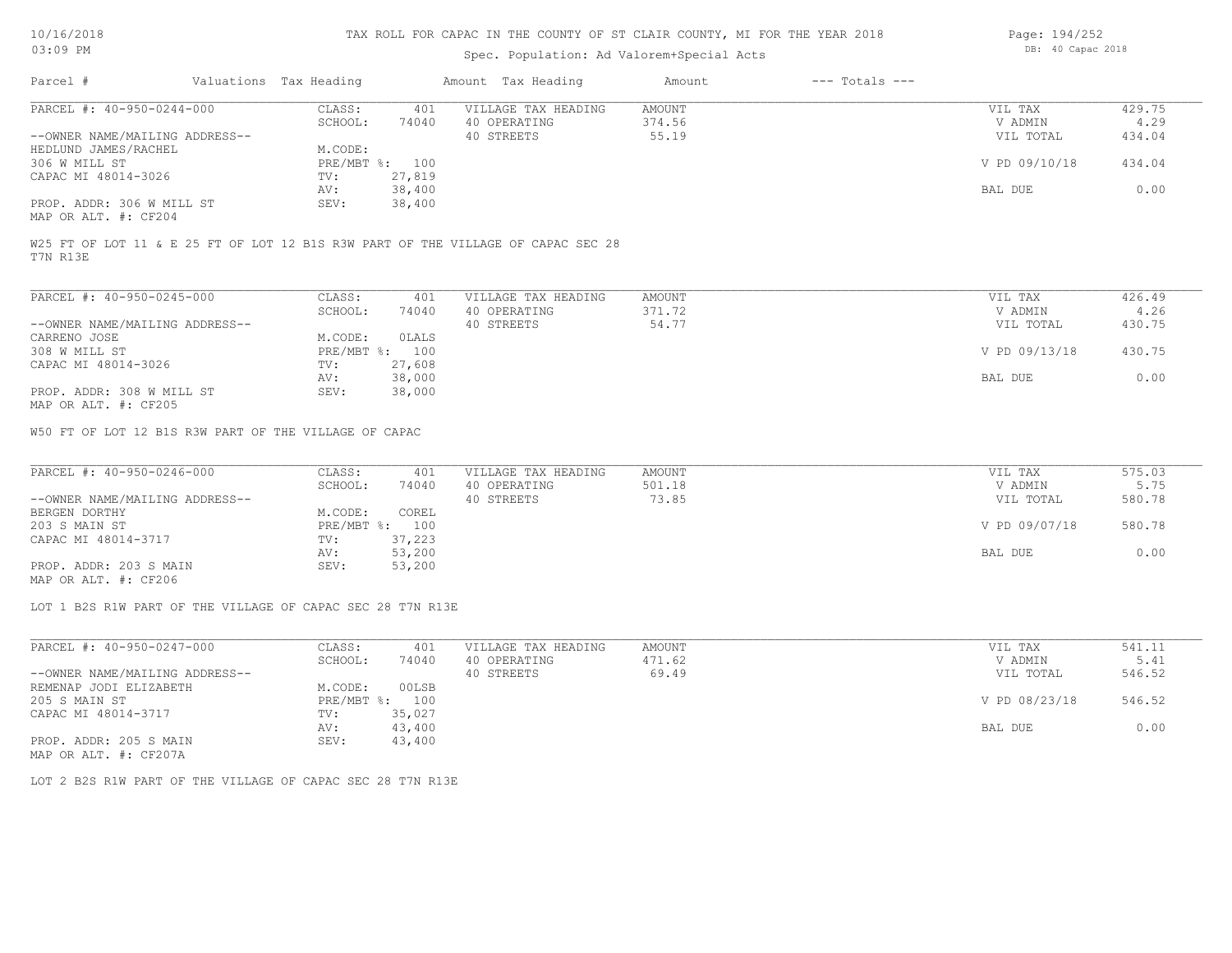## Spec. Population: Ad Valorem+Special Acts

| Page: 195/252 |                   |  |
|---------------|-------------------|--|
|               | DB: 40 Capac 2018 |  |

| Parcel #                       | Valuations Tax Heading |        | Amount Tax Heading  | Amount | $---$ Totals $---$ |               |        |
|--------------------------------|------------------------|--------|---------------------|--------|--------------------|---------------|--------|
| PARCEL #: 40-950-0248-000      | CLASS:                 | 401    | VILLAGE TAX HEADING | AMOUNT |                    | VIL TAX       | 627.73 |
|                                | SCHOOL:                | 74040  | 40 OPERATING        | 547.12 |                    | V ADMIN       | 6.27   |
| --OWNER NAME/MAILING ADDRESS-- |                        |        | 40 STREETS          | 80.61  |                    | VIL TOTAL     | 634.00 |
| VAN SICE DOUGLAS/WENDY         | M.CODE:                |        |                     |        |                    |               |        |
| 207 S MAIN ST                  | $PRE/MBT$ %:           | 100    |                     |        |                    | V PD 10/03/18 | 634.00 |
| CAPAC MI 48014-3717            | TV:                    | 40,635 |                     |        |                    |               |        |
|                                | AV:                    | 56,500 |                     |        |                    | BAL DUE       | 0.00   |
| PROP. ADDR: 207 S MAIN         | SEV:                   | 56,500 |                     |        |                    |               |        |
| MAP OR ALT. #: CF207B          |                        |        |                     |        |                    |               |        |

LOT 3 B2S R1W PART OF THE VILLAGE OF CAPAC SEC 28 T7N R13E

| CLASS:  | 401    | VILLAGE TAX HEADING | AMOUNT | VIL TAX       | 343.78 |
|---------|--------|---------------------|--------|---------------|--------|
| SCHOOL: | 74040  | 40 OPERATING        | 299.63 | V ADMIN       | 3.43   |
|         |        | 40 STREETS          | 44.15  | VIL TOTAL     | 347.21 |
| M.CODE: |        |                     |        |               |        |
|         |        |                     |        | V PD 09/06/18 | 347.21 |
| TV:     | 22,254 |                     |        |               |        |
| AV:     | 32,800 |                     |        | BAL DUE       | 0.00   |
| SEV:    | 32,800 |                     |        |               |        |
|         |        | PRE/MBT %:          |        |               |        |

MAP OR ALT. #: CF208

LOT 4 B2S R1W PART OF THE VILLAGE OF CAPAC SEC 28 T7N R13E

| PARCEL #: 40-950-0250-000      | CLASS:  | 401            | VILLAGE TAX HEADING | AMOUNT | VIL TAX       | 484.37 |
|--------------------------------|---------|----------------|---------------------|--------|---------------|--------|
|                                | SCHOOL: | 74040          | 40 OPERATING        | 422.17 | V ADMIN       | 4.84   |
| --OWNER NAME/MAILING ADDRESS-- |         |                | 40 STREETS          | 62.20  | VIL TOTAL     | 489.21 |
| ELLIOTT RAYMOND/PHYLLIS        | M.CODE: |                |                     |        |               |        |
| 107 RAILROAD ST                |         | PRE/MBT %: 100 |                     |        | V PD 08/09/18 | 489.21 |
| CAPAC MI 48014-3622            | TV:     | 31,355         |                     |        |               |        |
|                                | AV:     | 45,100         |                     |        | BAL DUE       | 0.00   |
| PROP. ADDR: 107 RAILROAD ST    | SEV:    | 45,100         |                     |        |               |        |
| MAP OR ALT. #: CF209           |         |                |                     |        |               |        |

CAPAC SEC 28 T7N R13E E1/2 OF LOTS 5 & 6 ALSO S 1/3 OF E 1/2 OF LOT 7 B2S R1W PART OF THE VILLAGE OF

| PARCEL #: 40-950-0251-000      | CLASS:  | 401            | VILLAGE TAX HEADING | AMOUNT | VIL TAX   | 528.68 |
|--------------------------------|---------|----------------|---------------------|--------|-----------|--------|
|                                | SCHOOL: | 74040          | 40 OPERATING        | 460.79 | V ADMIN   | 5.28   |
| --OWNER NAME/MAILING ADDRESS-- |         |                | 40 STREETS          | 67.89  | VIL TOTAL | 533.96 |
| KUENZEL WANDA J                | M.CODE: |                |                     |        |           |        |
| 109 RAILROAD STEEET            |         | PRE/MBT %: 100 |                     |        | BAL DUE   | 533.96 |
| CAPAC MI 48014                 | TV:     | 34,223         |                     |        |           |        |
|                                | AV:     | 50,300         |                     |        |           |        |
| PROP. ADDR: 109 RAILROAD ST    | SEV:    | 50,300         |                     |        |           |        |
| MAP OR ALT. #: CF210           |         |                |                     |        |           |        |

CAPAC SEC 28 T7N R13E W1/2 OF LOTS 5 & 6, ALSO W 1/2 OF S 1/3 OF LOT 7 B2S R1W PART OF THE VILLAGE OF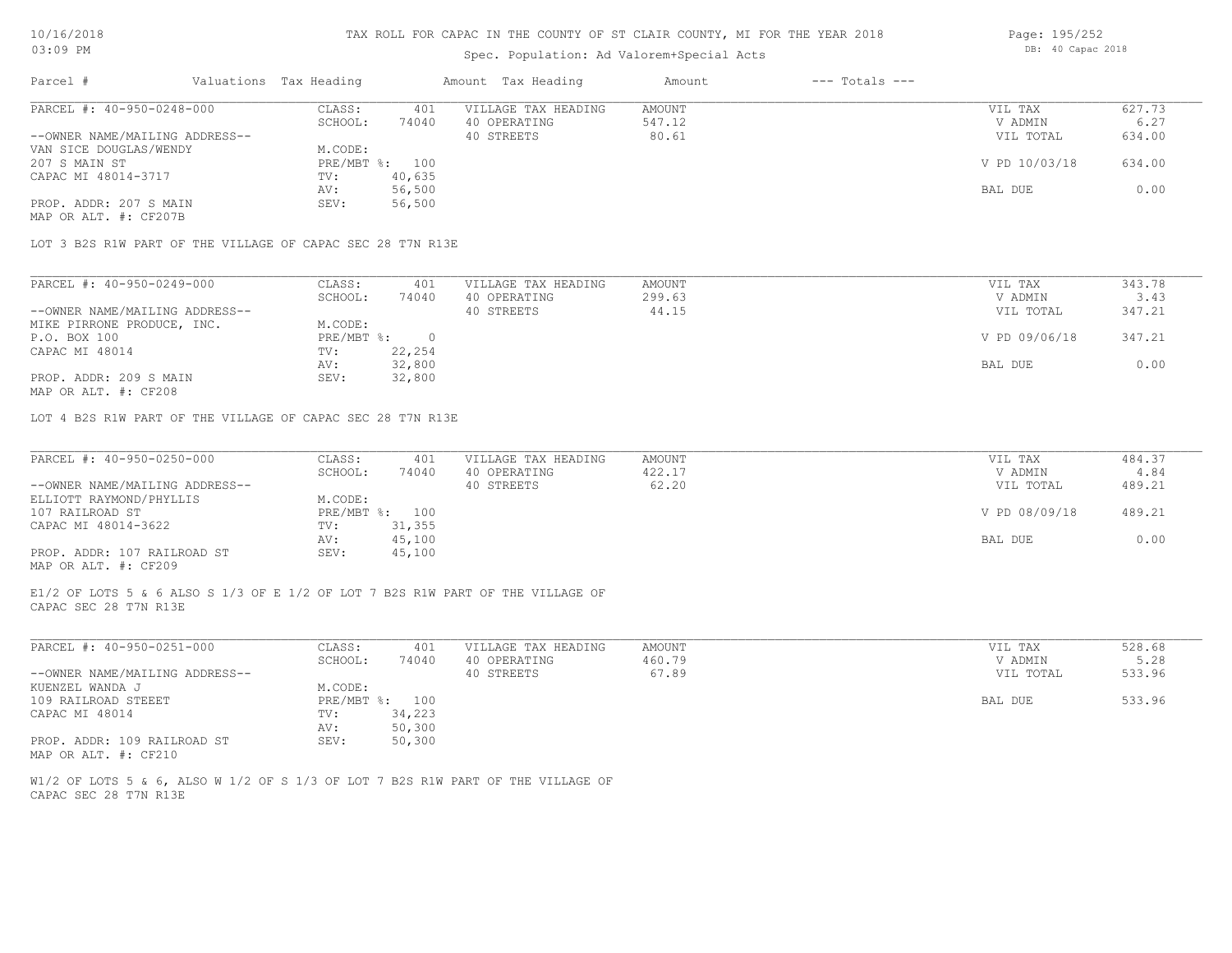## Spec. Population: Ad Valorem+Special Acts

| Parcel #                       | Valuations Tax Heading |        | Amount Tax Heading  | Amount | $---$ Totals $---$ |               |        |
|--------------------------------|------------------------|--------|---------------------|--------|--------------------|---------------|--------|
| PARCEL #: 40-950-0252-000      | CLASS:                 | 401    | VILLAGE TAX HEADING | AMOUNT |                    | VIL TAX       | 658.85 |
|                                | SCHOOL:                | 74040  | 40 OPERATING        | 574.24 |                    | V ADMIN       | 6.58   |
| --OWNER NAME/MAILING ADDRESS-- |                        |        | 40 STREETS          | 84.61  |                    | VIL TOTAL     | 665.43 |
| MORSE CHRISTOPHER              | M.CODE:                | COREL  |                     |        |                    |               |        |
| MORSE THERESE                  | PRE/MBT %: 100         |        |                     |        |                    | V PD 09/07/18 | 665.43 |
| 106 W MEIER AVE                | TV:                    | 42,649 |                     |        |                    |               |        |
| CAPAC MI 48014-3612            | AV:                    | 47,800 |                     |        |                    | BAL DUE       | 0.00   |
|                                | SEV:                   | 47,800 |                     |        |                    |               |        |
| PROP. ADDR: 106 W MEIER ST     |                        |        |                     |        |                    |               |        |

MAP OR ALT. #: CF211

SEC 28 T7N R13E E1/2 OF LOT 8, ALSO E 1/2 OF N 2/3 OF LOT 7 B2S R1W PART OF THE VILLAGE OF CAPAC

| PARCEL #: 40-950-0253-000      | CLASS:     | 401    | VILLAGE TAX HEADING | AMOUNT | VIL TAX       | 415.14 |
|--------------------------------|------------|--------|---------------------|--------|---------------|--------|
|                                | SCHOOL:    | 74040  | 40 OPERATING        | 361.83 | V ADMIN       | 4.15   |
| --OWNER NAME/MAILING ADDRESS-- |            |        | 40 STREETS          | 53.31  | VIL TOTAL     | 419.29 |
| HOFERT WARREN                  | M.CODE:    |        |                     |        |               |        |
| HOFERT PATRICIA                | PRE/MBT %: |        |                     |        | V PD 09/06/18 | 419.29 |
| 4025 MARTIN RD                 | TV:        | 26,873 |                     |        |               |        |
| CAPAC, MI 48014                | AV:        | 37,300 |                     |        | BAL DUE       | 0.00   |
|                                | SEV:       | 37,300 |                     |        |               |        |
| PROP. ADDR: 108 W MEIER ST     |            |        |                     |        |               |        |

MAP OR ALT. #: CF212

SEC 28 T7N R13E W1/2 OF LOT 8, ALSO W 1/2 OF N 2/3 OF LOT 7 B2S R1W PART OF THE VILLAGE OF CAPAC

| PARCEL #: 40-950-0254-000      | CLASS:       | 401    | VILLAGE TAX HEADING | AMOUNT | VIL TAX       | 288.32 |
|--------------------------------|--------------|--------|---------------------|--------|---------------|--------|
|                                | SCHOOL:      | 74040  | 40 OPERATING        | 251.30 | V ADMIN       | 2.88   |
| --OWNER NAME/MAILING ADDRESS-- |              |        | 40 STREETS          | 37.02  | VIL TOTAL     | 291.20 |
| HOOVER JAMES A / JANE L        | M.CODE:      |        |                     |        |               |        |
| 5997 STERLING RD               | $PRE/MBT$ %: |        |                     |        | V PD 09/13/18 | 291.20 |
| CAPAC MI 48014                 | TV:          | 18,664 |                     |        |               |        |
|                                | AV:          | 28,000 |                     |        | BAL DUE       | 0.00   |
| PROP. ADDR: 202 W MEIER ST     | SEV:         | 28,000 |                     |        |               |        |
| MAP OR ALT. #: CF213A          |              |        |                     |        |               |        |

LOT 1 EXC E 85 FT B2S R2W PART OF THE VILLAGE OF CAPAC SEC 28 T7N R13E

| PARCEL #: 40-950-0255-000      | CLASS:     | 401    | VILLAGE TAX HEADING | AMOUNT | VIL TAX       | 408.60 |
|--------------------------------|------------|--------|---------------------|--------|---------------|--------|
|                                | SCHOOL:    | 74040  | 40 OPERATING        | 356.13 | V ADMIN       | 4.08   |
| --OWNER NAME/MAILING ADDRESS-- |            |        | 40 STREETS          | 52.47  | VIL TOTAL     | 412.68 |
| CUTINO JOSEPH R TRUST          | M.CODE:    |        |                     |        |               |        |
| CUTINO MARLENE A TRUST         | PRE/MBT %: |        |                     |        | V PD 09/06/18 | 412.68 |
| 5346 BURTON RD.                | TV:        | 26,450 |                     |        |               |        |
| CAPAC MI 48014                 | AV:        | 37,600 |                     |        | BAL DUE       | 0.00   |
|                                | SEV:       | 37,600 |                     |        |               |        |
| PROP. ADDR: 203 S NEEPER ST    |            |        |                     |        |               |        |
| MAP OR ALT. #: CF213B          |            |        |                     |        |               |        |

E85 FT OF LOT 1 B2S R2W PART OF THE VILLAGE OF CAPAC

Page: 196/252 DB: 40 Capac 2018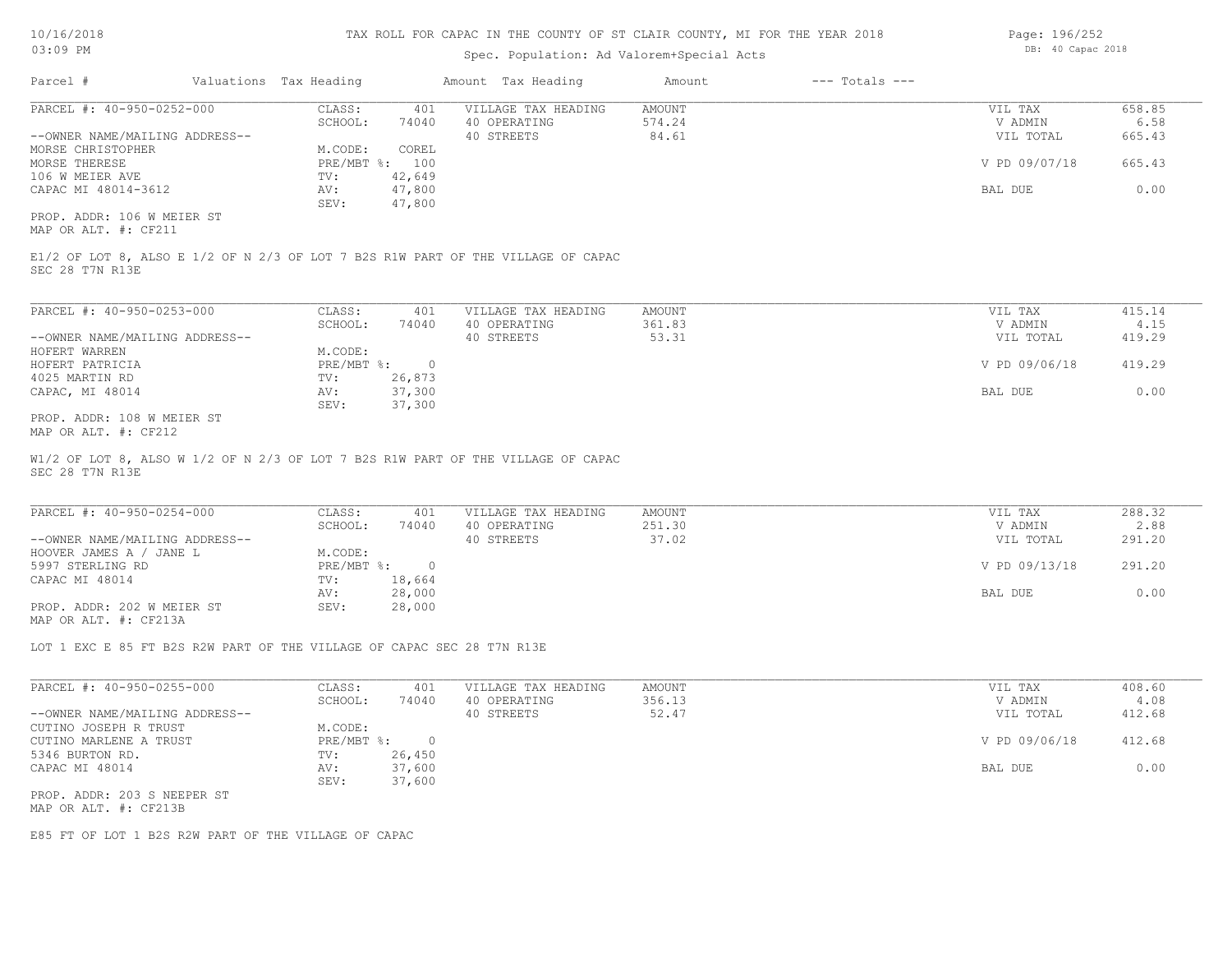# Spec. Population: Ad Valorem+Special Acts

| Page: 197/252 |  |                   |
|---------------|--|-------------------|
|               |  | DB: 40 Capac 2018 |

| Parcel #                       | Valuations Tax Heading |        | Amount Tax Heading  | Amount | $---$ Totals $---$ |               |        |
|--------------------------------|------------------------|--------|---------------------|--------|--------------------|---------------|--------|
| PARCEL #: 40-950-0256-000      | CLASS:                 | 401    | VILLAGE TAX HEADING | AMOUNT |                    | VIL TAX       | 662.32 |
|                                | SCHOOL:                | 74040  | 40 OPERATING        | 577.26 |                    | V ADMIN       | 6.62   |
| --OWNER NAME/MAILING ADDRESS-- |                        |        | 40 STREETS          | 85.06  |                    | VIL TOTAL     | 668.94 |
| MC NUTT MATTHEW                | M.CODE:                | 00LSB  |                     |        |                    |               |        |
| 205 S NEEPER ST                | PRE/MBT %: 100         |        |                     |        |                    | V PD 09/07/18 | 668.94 |
| CAPAC MI 48014                 | TV:                    | 42,873 |                     |        |                    |               |        |
|                                | AV:                    | 73,200 |                     |        |                    | BAL DUE       | 0.00   |
| PROP. ADDR: 205 S NEEPER ST    | SEV:                   | 73,200 |                     |        |                    |               |        |
|                                |                        |        |                     |        |                    |               |        |

MAP OR ALT. #: CF214/215

FRL. LOT 2 B2S R2W PART OF THE VILLAGE OF CAPAC SEC 28 T7N R13E

| PARCEL #: 40-950-0257-000                                                                                       | CLASS:     | 401    | VILLAGE TAX HEADING | AMOUNT | VIL TAX   | 421.65 |
|-----------------------------------------------------------------------------------------------------------------|------------|--------|---------------------|--------|-----------|--------|
|                                                                                                                 | SCHOOL:    | 74040  | 40 OPERATING        | 367.50 | V ADMIN   | 4.21   |
| --OWNER NAME/MAILING ADDRESS--                                                                                  |            |        | 40 STREETS          | 54.15  | VIL TOTAL | 425.86 |
| TRUDO RICHARD & ANGELA                                                                                          | M.CODE:    |        |                     |        |           |        |
| 12636 DUNN                                                                                                      | PRE/MBT %: |        |                     |        | BAL DUE   | 425.86 |
| MEMPHIS MI 48041                                                                                                | TV:        | 27,294 |                     |        |           |        |
|                                                                                                                 | AV:        | 36,800 |                     |        |           |        |
| PROP. ADDR: 209 S NEEPER ST                                                                                     | SEV:       | 36,800 |                     |        |           |        |
| the contract of the contract of the contract of the contract of the contract of the contract of the contract of |            |        |                     |        |           |        |

MAP OR ALT. #: CF216

FRL LOT 3 B2S R2W PART OF THE VILLAGE OF CAPAC SEC 28 T7N R13E QC 10/17/98

| PARCEL #: 40-950-0258-000          | CLASS:       | 401    | VILLAGE TAX HEADING | AMOUNT | VIL TAX       | 360.00 |
|------------------------------------|--------------|--------|---------------------|--------|---------------|--------|
|                                    | SCHOOL:      | 74040  | 40 OPERATING        | 313.77 | V ADMIN       | 3.60   |
| --OWNER NAME/MAILING ADDRESS--     |              |        | 40 STREETS          | 46.23  | VIL TOTAL     | 363.60 |
| DEBLOUW HENRY/DEANNA               | M.CODE:      |        |                     |        |               |        |
| 26350 24 MILE RD                   | $PRE/MBT$ %: |        |                     |        | V PD 07/11/18 | 363.60 |
| CHESTERFIELD MI 48051              | TV:          | 23,304 |                     |        |               |        |
|                                    | AV:          | 33,600 |                     |        | BAL DUE       | 0.00   |
| PROP. ADDR: 212 S GLASSFORD STREET | SEV:         | 33,600 |                     |        |               |        |
| MAP OR ALT. #: CF217A1             |              |        |                     |        |               |        |

W85 FT OF FRL. LOT 4 B2S R2W PART OF THE VILLAGE OF CAPAC SEC 28 T7N R13E

| PARCEL #: 40-950-0259-000      | CLASS:     | 401    | VILLAGE TAX HEADING | AMOUNT | VIL TAX       | 465.28 |
|--------------------------------|------------|--------|---------------------|--------|---------------|--------|
|                                | SCHOOL:    | 74040  | 40 OPERATING        | 405.53 | V ADMIN       | 4.65   |
| --OWNER NAME/MAILING ADDRESS-- |            |        | 40 STREETS          | 59.75  | VIL TOTAL     | 469.93 |
| BELVEDERE ZACHARY              | M.CODE:    | COREL  |                     |        |               |        |
| 207 RAILROAD ST                | PRE/MBT %: | 100    |                     |        | V PD 09/07/18 | 469.93 |
| CAPAC MI 48014-3623            | TV:        | 30,119 |                     |        |               |        |
|                                | AV:        | 30,900 |                     |        | BAL DUE       | 0.00   |
| PROP. ADDR: 207 RAILROAD ST    | SEV:       | 30,900 |                     |        |               |        |
| MAP OR ALT. #: CF217A2         |            |        |                     |        |               |        |

FRL LOT 4 EXC W 85 FT B2S R2W PART OF THE VILLAGE OF CAPAC SEC 28 T7N R13E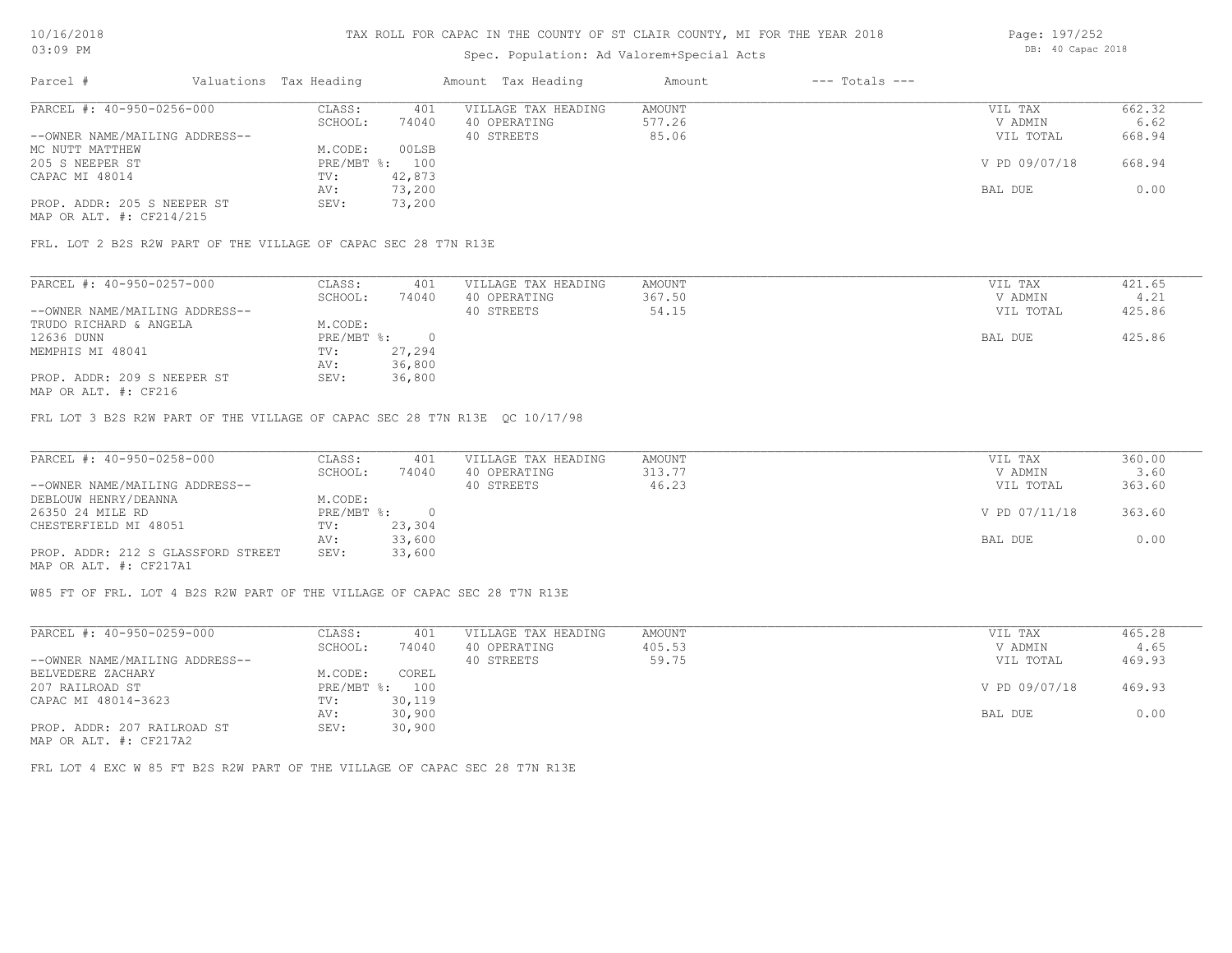## Spec. Population: Ad Valorem+Special Acts

| Parcel #                                | Valuations Tax Heading |        | Amount Tax Heading  | Amount | $---$ Totals $---$ |               |        |
|-----------------------------------------|------------------------|--------|---------------------|--------|--------------------|---------------|--------|
| PARCEL #: 40-950-0260-000               | CLASS:                 | 401    | VILLAGE TAX HEADING | AMOUNT |                    | VIL TAX       | 356.29 |
|                                         | SCHOOL:                | 74040  | 40 OPERATING        | 310.54 |                    | V ADMIN       | 3.56   |
| --OWNER NAME/MAILING ADDRESS--          |                        |        | 40 STREETS          | 45.75  |                    | VIL TOTAL     | 359.85 |
| ROSAS MARGARITO JR/ET-AL                | M.CODE:                |        |                     |        |                    |               |        |
| OROSCO.ROSAS, CADINA, A, Y, R, R ROSAS, | PRE/MBT %:             | 100    |                     |        |                    | V PD 07/25/18 | 359.85 |
| 202 S GLASSFORD ST                      | TV:                    | 23,064 |                     |        |                    |               |        |
| CAPAC MI 48014-3608                     | AV:                    | 35,700 |                     |        |                    | BAL DUE       | 0.00   |
|                                         | SEV:                   | 35,700 |                     |        |                    |               |        |
| PROP. ADDR: 202 S GLASSFORD STREET      |                        |        |                     |        |                    |               |        |

MAP OR ALT. #: CF217B

W1/2 OF LOTS 5 & 6 B2S R2W PART OF THE VILLAGE OF CAPAC SEC 28 T7N R13E

| PARCEL #: 40-950-0261-000                                    | CLASS:     | 401    | VILLAGE TAX HEADING | AMOUNT | VIL TAX       | 384.33 |
|--------------------------------------------------------------|------------|--------|---------------------|--------|---------------|--------|
|                                                              | SCHOOL:    | 74040  | 40 OPERATING        | 334.98 | V ADMIN       | 3.84   |
| --OWNER NAME/MAILING ADDRESS--                               |            |        | 40 STREETS          | 49.35  | VIL TOTAL     | 388.17 |
| FRANTZ MICHAEL J                                             | M.CODE:    |        |                     |        |               |        |
| 16134 PETZ RD                                                | PRE/MBT %: | $\cap$ |                     |        | V PD 09/13/18 | 388.17 |
| CAPAC MI 48014                                               | TV:        | 24,879 |                     |        |               |        |
|                                                              | AV:        | 35,300 |                     |        | BAL DUE       | 0.00   |
| PROP. ADDR: 206 W MEIER ST<br>$MAD$ $CD$ $BTD$ $L$ , $CDQ1Q$ | SEV:       | 35,300 |                     |        |               |        |
|                                                              |            |        |                     |        |               |        |

MAP OR ALT. #: CF218

E1/2 OF LOTS 5 & 6 B2S R2W PART OF THE VILLAGE OF CAPAC SEC 28 T7N R13E

| PARCEL #: 40-950-0262-000          | CLASS:     | 401    | VILLAGE TAX HEADING | AMOUNT | VIL TAX       | 353.49 |
|------------------------------------|------------|--------|---------------------|--------|---------------|--------|
|                                    | SCHOOL:    | 74040  | 40 OPERATING        | 308.10 | V ADMIN       | 3.53   |
| --OWNER NAME/MAILING ADDRESS--     |            |        | 40 STREETS          | 45.39  | VIL TOTAL     | 357.02 |
| HOPKINS SHANE R                    | M.CODE:    |        |                     |        |               |        |
| HOPKINS MELISSA R                  | PRE/MBT %: |        |                     |        | V PD 09/13/18 | 357.02 |
| 3305 KNOLL RD                      | TV:        | 22,883 |                     |        |               |        |
| CAPAC MI 48014                     | AV:        | 29,600 |                     |        | BAL DUE       | 0.00   |
|                                    | SEV:       | 29,600 |                     |        |               |        |
| PROP. ADDR: 203 S GLASSFORD STREET |            |        |                     |        |               |        |

MAP OR ALT. #: CF219A

S1/2 OF LOT 1 B2S R3W VILLAGE OF CAPAC

| PARCEL #: 40-950-0263-000      | CLASS:     | 401    | VILLAGE TAX HEADING | AMOUNT | VIL TAX       | 246.48 |
|--------------------------------|------------|--------|---------------------|--------|---------------|--------|
|                                | SCHOOL:    | 74040  | 40 OPERATING        | 214.83 | V ADMIN       | 2.46   |
| --OWNER NAME/MAILING ADDRESS-- |            |        | 40 STREETS          | 31.65  | VIL TOTAL     | 248.94 |
| CASCADDAN TARA                 | M.CODE:    |        |                     |        |               |        |
| 5985 CAPAC RD                  | PRE/MBT %: |        |                     |        | V PD 09/14/18 | 248.94 |
| CAPAC MI 48014-1303            | TV:        | 15,956 |                     |        |               |        |
|                                | AV:        | 22,900 |                     |        | BAL DUE       | 0.00   |
| PROP. ADDR: 302 W MEIER ST     | SEV:       | 22,900 |                     |        |               |        |

MAP OR ALT. #: CF219B

N1/2 OF LOT 1 EXC W 60 FT THEREOF B2S R3W VILLAGE OF CAPAC SEC 28 T7N R13E

Page: 198/252 DB: 40 Capac 2018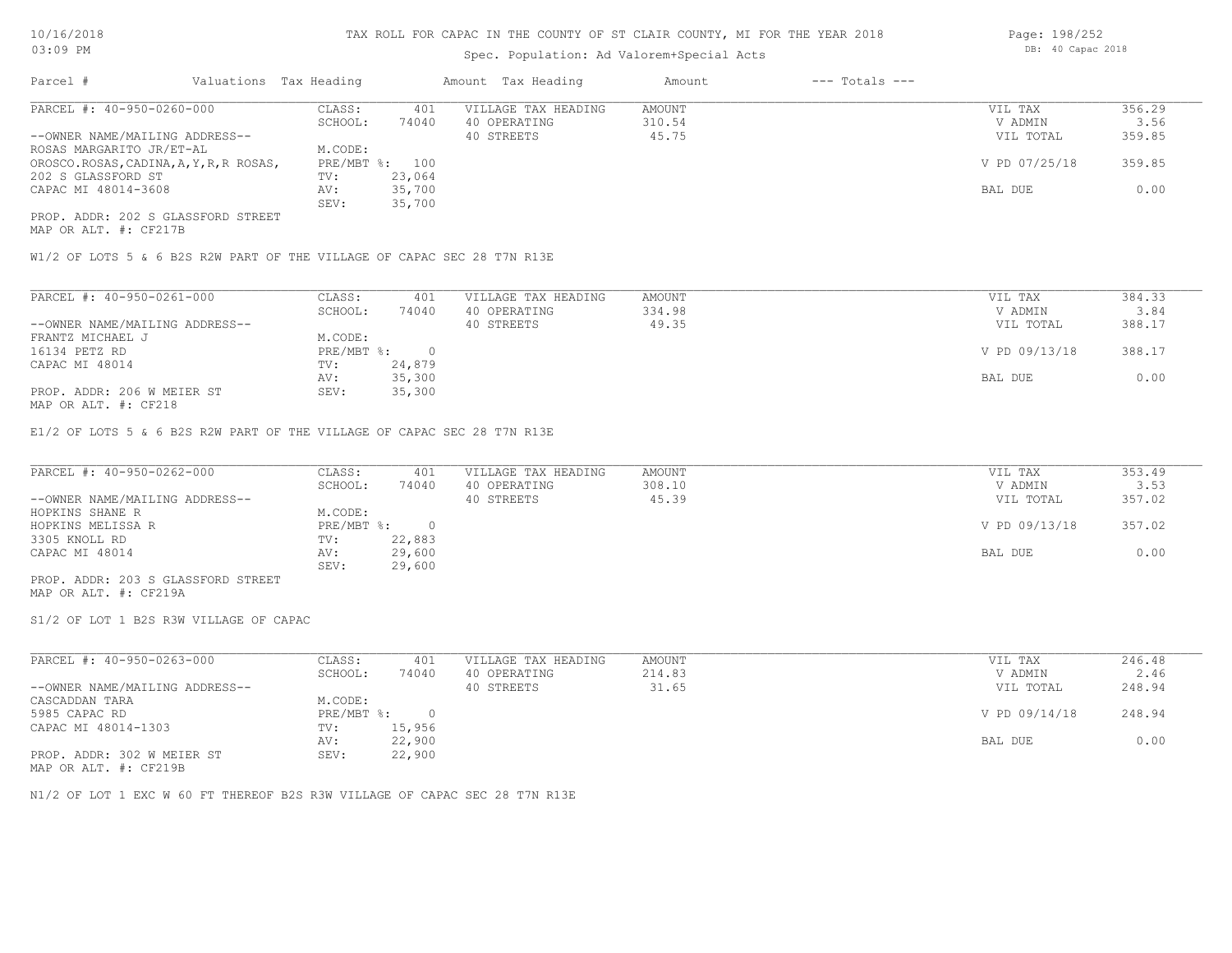MAP OR ALT. #: CF219C/D

#### TAX ROLL FOR CAPAC IN THE COUNTY OF ST CLAIR COUNTY, MI FOR THE YEAR 2018

# Spec. Population: Ad Valorem+Special Acts

|                                |                        |        | Spec. ropulation. Au valorem special Acts |        |                    |               |        |
|--------------------------------|------------------------|--------|-------------------------------------------|--------|--------------------|---------------|--------|
| Parcel #                       | Valuations Tax Heading |        | Amount Tax Heading                        | Amount | $---$ Totals $---$ |               |        |
| PARCEL #: 40-950-0264-000      | CLASS:                 | 401    | VILLAGE TAX HEADING                       | AMOUNT |                    | VIL TAX       | 332.80 |
|                                | SCHOOL:                | 74040  | 40 OPERATING                              | 290.06 |                    | V ADMIN       | 3.32   |
| --OWNER NAME/MAILING ADDRESS-- |                        |        | 40 STREETS                                | 42.74  |                    | VIL TOTAL     | 336.12 |
| AGUILAR MIGUEL A               | M.CODE:                |        |                                           |        |                    |               |        |
| 5911 N CAPAC RD                | PRE/MBT %:             |        |                                           |        |                    | V PD 09/13/18 | 336.12 |
| CAPAC MI 48014                 | TV:                    | 21,543 |                                           |        |                    |               |        |
|                                | AV:                    | 23,300 |                                           |        |                    | BAL DUE       | 0.00   |

W60 FT OF N 1/2 OF LOT 1 B2S R3W VILLAGE OF CAPAC

PROP. ADDR: 310 W MEIER ST SEV: 23,300

| PARCEL #: 40-950-0265-000          | CLASS:  | 401            | VILLAGE TAX HEADING | AMOUNT | VIL TAX       | 346.43 |
|------------------------------------|---------|----------------|---------------------|--------|---------------|--------|
|                                    | SCHOOL: | 74040          | 40 OPERATING        | 301.94 | V ADMIN       | 3.46   |
| --OWNER NAME/MAILING ADDRESS--     |         |                | 40 STREETS          | 44.49  | VIL TOTAL     | 349.89 |
| ROSAS MICHAEL/MARGIE               | M.CODE: |                |                     |        |               |        |
| 205 S GLASSFORD ST                 |         | PRE/MBT %: 100 |                     |        | V PD 08/21/18 | 349.89 |
| CAPAC MI 48014-3609                | TV:     | 22,425         |                     |        |               |        |
|                                    | AV:     | 45,200         |                     |        | BAL DUE       | 0.00   |
| PROP. ADDR: 205 S GLASSFORD STREET | SEV:    | 45,200         |                     |        |               |        |
| MAP OR ALT. #: CF220A              |         |                |                     |        |               |        |

LOT 2 B2S R3W VILLAGE OF CAPAC SEC 28 T7N R13E

| PARCEL #: 40-950-0266-000          | CLASS:  | 401            | VILLAGE TAX HEADING | AMOUNT | VIL TAX       | 334.04 |
|------------------------------------|---------|----------------|---------------------|--------|---------------|--------|
|                                    | SCHOOL: | 74040          | 40 OPERATING        | 291.14 | V ADMIN       | 3.34   |
| --OWNER NAME/MAILING ADDRESS--     |         |                | 40 STREETS          | 42.90  | VIL TOTAL     | 337.38 |
| MAILLOUX MARYANN                   | M.CODE: |                |                     |        |               |        |
| 207 S GLASSFORD                    |         | PRE/MBT %: 100 |                     |        | V PD 09/13/18 | 337.38 |
| CAPAC MI 48014-4305                | TV:     | 21,623         |                     |        |               |        |
|                                    | AV:     | 31,600         |                     |        | BAL DUE       | 0.00   |
| PROP. ADDR: 207 S GLASSFORD STREET | SEV:    | 31,600         |                     |        |               |        |
| MAP OR ALT. #: CF220B              |         |                |                     |        |               |        |

LOT 3 B2S R3W VILLAGE OF CAPAC SEC 28 T7N R13E

| PARCEL #: 40-950-0267-000      | CLASS:       | 302    | VILLAGE TAX HEADING | AMOUNT | VIL TAX       | 263.34 |
|--------------------------------|--------------|--------|---------------------|--------|---------------|--------|
|                                | SCHOOL:      | 74040  | 40 OPERATING        | 229.52 | V ADMIN       | 2.63   |
| --OWNER NAME/MAILING ADDRESS-- |              |        | 40 STREETS          | 33.82  | VIL TOTAL     | 265.97 |
| DTE ELECTRIC COMPANY           | M.CODE:      |        |                     |        |               |        |
| PROPERTY TAX DEPARTMENT        | $PRE/MBT$ %: |        |                     |        | V PD 08/23/18 | 265.97 |
| P.O.BOX 33017                  | TV:          | 17,047 |                     |        |               |        |
| DETROIT MI 48232               | AV:          | 35,000 |                     |        | BAL DUE       | 0.00   |
|                                | SEV:         | 35,000 |                     |        |               |        |
| PROP. ADDR: 351 W MEIER ST     |              |        |                     |        |               |        |

MAP OR ALT. #: CF221

LOTS 4 & 5 B2S R3W PART OF THE VILLAGE OF CAPAC SEC 28 T7N R13E

Page: 199/252 DB: 40 Capac 2018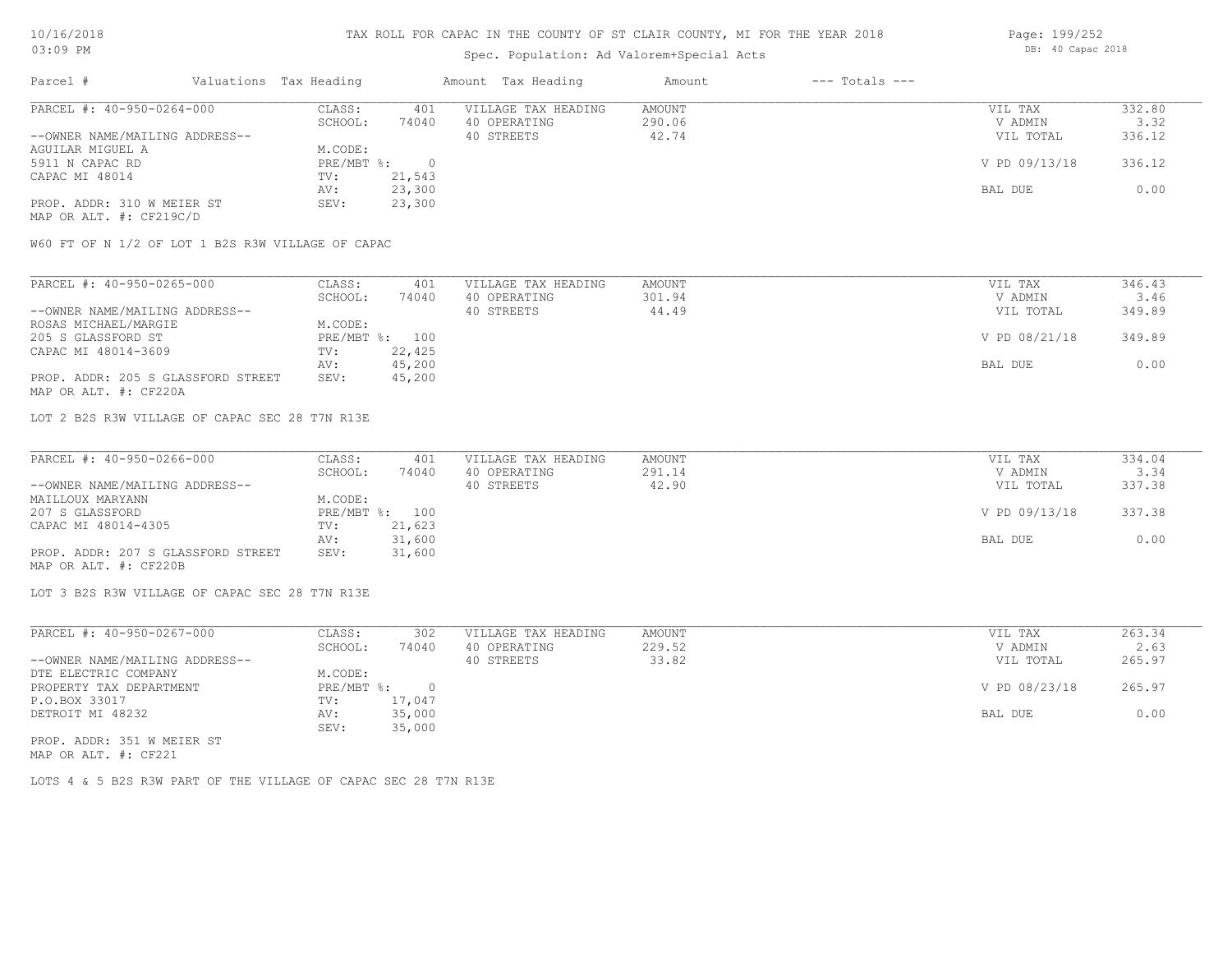## Spec. Population: Ad Valorem+Special Acts

| PARCEL #: 40-950-0268-000                                                                                                                      | CLASS:<br>202               | VILLAGE TAX HEADING | <b>AMOUNT</b> | VIL TAX       | 18.70  |
|------------------------------------------------------------------------------------------------------------------------------------------------|-----------------------------|---------------------|---------------|---------------|--------|
|                                                                                                                                                | SCHOOL:<br>74040            | 40 OPERATING        | 16.30         | V ADMIN       | 0.18   |
| --OWNER NAME/MAILING ADDRESS--                                                                                                                 |                             | 40 STREETS          | 2.40          | VIL TOTAL     | 18.88  |
| HADER DAVID SR                                                                                                                                 | M.CODE:                     |                     |               |               |        |
| 12878 RYNN RD                                                                                                                                  | PRE/MBT %:<br>$\circ$       |                     |               | BAL DUE       | 18.88  |
| EMMETT MI 48022-3514                                                                                                                           | 1,211<br>TV:<br>2,900       |                     |               |               |        |
| PROP. ADDR: RAILROAD ST                                                                                                                        | AV:<br>2,900<br>SEV:        |                     |               |               |        |
| MAP OR ALT. #: CF222                                                                                                                           |                             |                     |               |               |        |
|                                                                                                                                                |                             |                     |               |               |        |
| COMM AT A PTE 32 FT S OF THE SW COR OF LOT 4 BLK 2 S OF MILL ST R3W OF MAIN ST TH S                                                            |                             |                     |               |               |        |
| TO N LINE OF GT RR TH E ALG THE N LINE OF GT RR 75 FT. TH N TO A PTE 32 FT S OF                                                                |                             |                     |               |               |        |
| SAID LINE OF LOT 4 TH W FOLLOWING WITH THE SAID LINE OF SAID LOT 4 TO PLACE OF BEG.                                                            |                             |                     |               |               |        |
| B2S R3W PART OF THE VILLAGE OF CAPAC SEC 28 T7N R13E                                                                                           |                             |                     |               |               |        |
|                                                                                                                                                |                             |                     |               |               |        |
| PARCEL #: 40-950-0270-000                                                                                                                      | CLASS:<br>201               | VILLAGE TAX HEADING | AMOUNT        | VIL TAX       | 335.19 |
|                                                                                                                                                | SCHOOL:<br>74040            | 40 OPERATING        | 292.15        | V ADMIN       | 3.35   |
| --OWNER NAME/MAILING ADDRESS--                                                                                                                 |                             | 40 STREETS          | 43.04         | VIL TOTAL     | 338.54 |
| CHIND TIMOTHY B SR                                                                                                                             | M.CODE:                     |                     |               |               |        |
| 104 E MILL STREET                                                                                                                              | $PRE/MBT$ $\div$<br>$\circ$ |                     |               | V PD 09/14/18 | 338.54 |
| CAPAC MI 48014-3152                                                                                                                            | 21,698<br>TV:<br>AV:        |                     |               | BAL DUE       | 0.00   |
| PROP. ADDR: 104 E MILL STREET                                                                                                                  | 23,600<br>SEV:<br>23,600    |                     |               |               |        |
| MAP OR ALT. #: CF223                                                                                                                           |                             |                     |               |               |        |
|                                                                                                                                                |                             |                     |               |               |        |
| B1S R1E VILLAGE OF CAPAC SEC 27 T7N R13E                                                                                                       |                             |                     |               |               |        |
| PARCEL #: 40-950-0271-000                                                                                                                      | CLASS:<br>2.01              | VILLAGE TAX HEADING | <b>AMOUNT</b> | VIL TAX       | 398.21 |
|                                                                                                                                                | SCHOOL:<br>74040            | 40 OPERATING        | 347.07        | V ADMIN       | 3.98   |
| --OWNER NAME/MAILING ADDRESS--                                                                                                                 |                             | 40 STREETS          | 51.14         | VIL TOTAL     | 402.19 |
| MARQUARDT DANIEL/DELLA                                                                                                                         | M.CODE:                     |                     |               |               |        |
| 461 ELK LAKE RD                                                                                                                                | PRE/MBT %:<br>$\circ$       |                     |               | V PD 09/14/18 | 402.19 |
| ATTICA MI 48412-9807                                                                                                                           | TV:<br>25,777               |                     |               |               |        |
|                                                                                                                                                |                             |                     |               |               | 0.00   |
|                                                                                                                                                | 75,900<br>AV:               |                     |               | BAL DUE       |        |
| PROP. ADDR: 100 S MAIN                                                                                                                         | SEV:<br>75,900              |                     |               |               |        |
| MAP OR ALT. #: CF224                                                                                                                           |                             |                     |               |               |        |
|                                                                                                                                                |                             |                     |               |               |        |
| LOT 1 EXC S 38 FT & EXC E 56 FT OF THE REMAINDER THEREOF B1S R1E VILLAGE OF CAPAC<br>SEC 27 T7N R13E<br>PARCEL #: 40-950-0272-000              | CLASS:<br>201               | VILLAGE TAX HEADING | AMOUNT        | VIL TAX       | 307.11 |
|                                                                                                                                                | SCHOOL:<br>74040            | 40 OPERATING        | 267.67        | V ADMIN       | 3.07   |
|                                                                                                                                                |                             | 40 STREETS          | 39.44         | VIL TOTAL     | 310.18 |
|                                                                                                                                                | M.CODE:                     |                     |               |               |        |
|                                                                                                                                                | PRE/MBT %:<br>$\circ$       |                     |               | V PD 09/14/18 | 310.18 |
|                                                                                                                                                | 19,880<br>TV:               |                     |               |               |        |
| --OWNER NAME/MAILING ADDRESS--<br>MAROUARDT DANIEL/DELLA<br>461 ELK LAKE RD<br>ATTICA MI 48412-9807                                            | 80,300<br>AV:               |                     |               | BAL DUE       | 0.00   |
| PROP. ADDR: 102 S MAIN                                                                                                                         | SEV:<br>80,300              |                     |               |               |        |
| MAP OR ALT. #: CF225                                                                                                                           |                             |                     |               |               |        |
|                                                                                                                                                |                             |                     |               |               |        |
| S38 FT OF LOT 1 EXC N 4.58 FT OF E 56 FT THEREOF & EXC N 22.5 FT OF S 33.42 FT OF E<br>24 FT OF LOT 1 B1S R1E VILLAGE OF CAPAC SEC 27 T7N R13E |                             |                     |               |               |        |

Page: 200/252 DB: 40 Capac 2018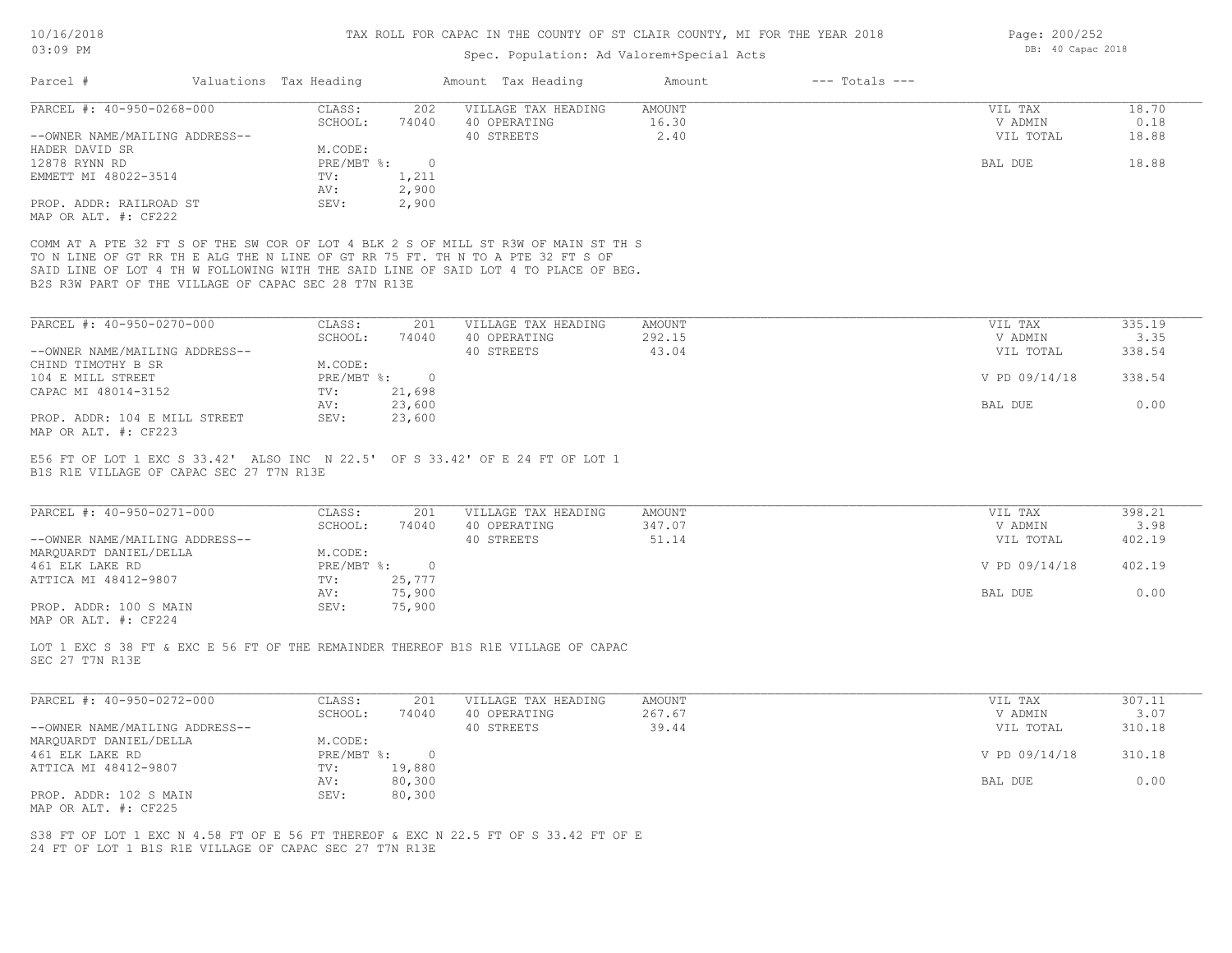## Spec. Population: Ad Valorem+Special Acts

| Page: 201/252 |                   |  |  |  |  |
|---------------|-------------------|--|--|--|--|
|               | DB: 40 Capac 2018 |  |  |  |  |

| Parcel #                       | Valuations Tax Heading |        | Amount Tax Heading  | Amount | $---$ Totals $---$ |               |          |
|--------------------------------|------------------------|--------|---------------------|--------|--------------------|---------------|----------|
| PARCEL #: 40-950-0273-000      | CLASS:                 | 201    | VILLAGE TAX HEADING | AMOUNT |                    | VIL TAX       | 994.66   |
|                                | SCHOOL:                | 74040  | 40 OPERATING        | 866.92 |                    | V ADMIN       | 9.94     |
| --OWNER NAME/MAILING ADDRESS-- |                        |        | 40 STREETS          | 127.74 |                    | VIL TOTAL     | 1,004.60 |
| RKATS PROPERTIES LLC           | M.CODE:                |        |                     |        |                    |               |          |
| 108 S MAIN                     | $PRE/MBT$ %:           |        |                     |        |                    | V PD 09/06/18 | 1,004.60 |
| CAPAC MI 48014                 | TV:                    | 64,386 |                     |        |                    |               |          |
|                                | AV:                    | 73,600 |                     |        |                    | BAL DUE       | 0.00     |
| PROP. ADDR: 108 S MAIN         | SEV:                   | 73,600 |                     |        |                    |               |          |
| MAP OR ALT. #: CF226/227       |                        |        |                     |        |                    |               |          |

N45' OF LOT 2 B1S R1E VILLAGE OF CAPAC

| PARCEL #: 40-950-0275-000      | CLASS:     | 201    | VILLAGE TAX HEADING | AMOUNT | VIL TAX       | 611.32 |
|--------------------------------|------------|--------|---------------------|--------|---------------|--------|
|                                | SCHOOL:    | 74040  | 40 OPERATING        | 532.81 | V ADMIN       | 6.11   |
| --OWNER NAME/MAILING ADDRESS-- |            |        | 40 STREETS          | 78.51  | VIL TOTAL     | 617.43 |
| SCHOFIELD KIMBERLY             | M.CODE:    |        |                     |        |               |        |
| 7075 WINN RD                   | PRE/MBT %: |        |                     |        | V PD 09/14/18 | 617.43 |
| YALE MI 48097                  | TV:        | 39,572 |                     |        |               |        |
|                                | AV:        | 45,200 |                     |        | BAL DUE       | 0.00   |
| PROP. ADDR: 112 S MAIN         | SEV:       | 45,200 |                     |        |               |        |
|                                |            |        |                     |        |               |        |

MAP OR ALT. #: CF228

S30 FT OF LOT 2 B1S R1E VILLAGE OF CAPAC SEC 27 T7N R13E

| PARCEL #: 40-950-0276-000      | CLASS:       | 201    | VILLAGE TAX HEADING | AMOUNT | VIL TAX   | 681.57 |
|--------------------------------|--------------|--------|---------------------|--------|-----------|--------|
|                                | SCHOOL:      | 74040  | 40 OPERATING        | 594.04 | V ADMIN   | 6.81   |
| --OWNER NAME/MAILING ADDRESS-- |              |        | 40 STREETS          | 87.53  | VIL TOTAL | 688.38 |
| PD LAND DEVELOPMENT            | M.CODE:      |        |                     |        |           |        |
| 116 S MAIN ST                  | $PRE/MBT$ %: |        |                     |        | BAL DUE   | 688.38 |
| CAPAC MI 48014                 | TV:          | 44,119 |                     |        |           |        |
|                                | AV:          | 51,700 |                     |        |           |        |
| PROP. ADDR: 116 S MAIN         | SEV:         | 51,700 |                     |        |           |        |
| MAP OR ALT. #: CF229           |              |        |                     |        |           |        |

LOT 3 EXC S 32 FT B1S R1E VILLAGE OF CAPAC SEC 27 T7N R13E

| PARCEL #: 40-950-0277-000      | CLASS:     | 201     | VILLAGE TAX HEADING | AMOUNT   | VIL TAX       | 1,483.68 |
|--------------------------------|------------|---------|---------------------|----------|---------------|----------|
|                                | SCHOOL:    | 74040   | 40 OPERATING        | 1,293.14 | V ADMIN       | 14.83    |
| --OWNER NAME/MAILING ADDRESS-- |            |         | 40 STREETS          | 190.54   | VIL TOTAL     | 1,498.51 |
| SSCHWEIHOFER SP LLC            | M.CODE:    |         |                     |          |               |          |
| 69245 BURKE DR                 | PRE/MBT %: |         |                     |          | V PD 09/10/18 | 1,498.51 |
| RICHMOND MI 48062              | TV:        | 96,041  |                     |          |               |          |
|                                | AV:        | 185,600 |                     |          | BAL DUE       | 0.00     |
| PROP. ADDR: 120 S MAIN         | SEV:       | 185,600 |                     |          |               |          |

MAP OR ALT. #: CF230/231

98' OF THE S 1/2 OF LOT 4 B15 R1E VILLAGE OF CAPAC S32' OF LOT 3 & N 37.5' OF LOT 4 & N 26' OF W 52' OF S 1/2 OF LOT 4 & N 27' OF E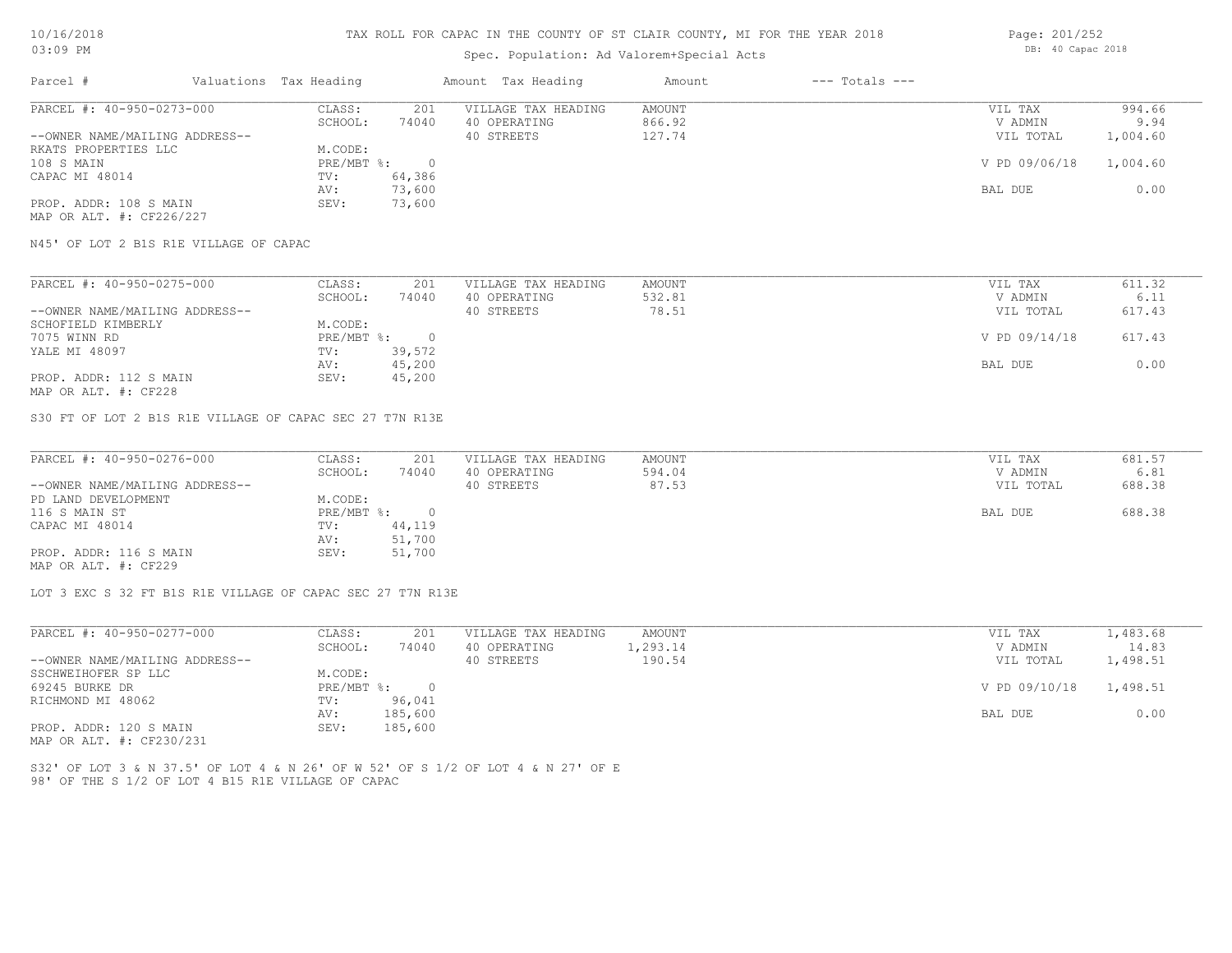### Spec. Population: Ad Valorem+Special Acts

| Parcel #                       | Valuations Tax Heading |        | Amount Tax Heading  | Amount | $---$ Totals $---$ |               |        |
|--------------------------------|------------------------|--------|---------------------|--------|--------------------|---------------|--------|
| PARCEL #: 40-950-0279-000      | CLASS:                 | 202    | VILLAGE TAX HEADING | AMOUNT |                    | VIL TAX       | 141.00 |
|                                | SCHOOL:                | 74040  | 40 OPERATING        | 122.90 |                    | V ADMIN       | 1.41   |
| --OWNER NAME/MAILING ADDRESS-- |                        |        | 40 STREETS          | 18.10  |                    | VIL TOTAL     | 142.41 |
| SCHWEIHOFER SP LLC             | M.CODE:                |        |                     |        |                    |               |        |
| 69245 BURKE DR                 | PRE/MBT %:             |        |                     |        |                    | V PD 09/10/18 | 142.41 |
| RICHMOND MI 48062              | TV:                    | 9,128  |                     |        |                    |               |        |
|                                | AV:                    | 19,600 |                     |        |                    | BAL DUE       | 0.00   |
| PROP. ADDR: 120 S MAIN         | SEV:                   | 19,600 |                     |        |                    |               |        |
|                                |                        |        |                     |        |                    |               |        |

MAP OR ALT. #: CF232

N 25 FT OF LOT 5 B1S R1E VILLAGE OF CAPAC SEC 27 T7N R13E THE S 11.5 FT OF THE W 52 FT OF LOT 4 & S 10.5 FT OF THE E 98 FT OF LOT 4 ALSO THE

| PARCEL #: 40-950-0280-000      | CLASS:     | 202    | VILLAGE TAX HEADING | AMOUNT | VIL TAX       | 368.70 |
|--------------------------------|------------|--------|---------------------|--------|---------------|--------|
|                                | SCHOOL:    | 74040  | 40 OPERATING        | 321.35 | V ADMIN       | 3.68   |
| --OWNER NAME/MAILING ADDRESS-- |            |        | 40 STREETS          | 47.35  | VIL TOTAL     | 372.38 |
| SCHWEIHOFER SP LLC             | M.CODE:    |        |                     |        |               |        |
| 69245 BURKE DR                 | PRE/MBT %: | $\cap$ |                     |        | V PD 09/10/18 | 372.38 |
| RICHMOND MI 48062              | TV:        | 23,867 |                     |        |               |        |
|                                | AV:        | 26,200 |                     |        | BAL DUE       | 0.00   |
| PROP. ADDR: 132 S MAIN         | SEV:       | 26,200 |                     |        |               |        |
| MAP OR ALT. #: CF233           |            |        |                     |        |               |        |

### S2/3 OF LOT 5 B1S R1E VILLAGE OF CAPAC

| PARCEL #: 40-950-0281-000      | CLASS:     | 201    | VILLAGE TAX HEADING | AMOUNT | VIL TAX       | 924.38 |
|--------------------------------|------------|--------|---------------------|--------|---------------|--------|
|                                | SCHOOL:    | 74040  | 40 OPERATING        | 805.67 | V ADMIN       | 9.24   |
| --OWNER NAME/MAILING ADDRESS-- |            |        | 40 STREETS          | 118.71 | VIL TOTAL     | 933.62 |
| REMCO PROPERTIES, LLC          | M.CODE:    |        |                     |        |               |        |
| 8882 HOUGH RD                  | PRE/MBT %: |        |                     |        | V PD 08/09/18 | 933.62 |
| ALMONT MI 48003                | TV:        | 59,837 |                     |        |               |        |
|                                | AV:        | 68,500 |                     |        | BAL DUE       | 0.00   |
| PROP. ADDR: 136 S MAIN         | SEV:       | 68,500 |                     |        |               |        |
| MAP OR ALT. #: CF234           |            |        |                     |        |               |        |

LOT 6 B1S R1E VILLAGE OF CAPAC SEC 27 T7N R13E

MAP OR ALT. #: CF235 PROP. ADDR: 109 S WALKER ST SEV: 41,600 AV: 41,600 AV: 41,600 AV: 41,600 BAL DUE 0.00 CAPAC MI 48014 TV: 30,288<br>AV: 41,600 P.O.BOX 567 PRE/MBT %: 100 V PD 07/11/18 472.57 LINDSAY MARK M.CODE:<br>
P.O.BOX 567 PRE/MBT %: 100 --OWNER NAME/MAILING ADDRESS-- 40 STREETS 60.09 VIL TOTAL 472.57 SCHOOL: 74040 40 OPERATING 407.81 4.67 407.81 V ADMIN 4.67 PARCEL #: 40-950-0282-000 CLASS: 401 VILLAGE TAX HEADING AMOUNT NUL TAX VIL TAX 467.90<br>SCHOOL: 74040 40 OPERATING 407.81 VADMIN 4.67  $\mathcal{L}_\mathcal{L} = \mathcal{L}_\mathcal{L} = \mathcal{L}_\mathcal{L} = \mathcal{L}_\mathcal{L} = \mathcal{L}_\mathcal{L} = \mathcal{L}_\mathcal{L} = \mathcal{L}_\mathcal{L} = \mathcal{L}_\mathcal{L} = \mathcal{L}_\mathcal{L} = \mathcal{L}_\mathcal{L} = \mathcal{L}_\mathcal{L} = \mathcal{L}_\mathcal{L} = \mathcal{L}_\mathcal{L} = \mathcal{L}_\mathcal{L} = \mathcal{L}_\mathcal{L} = \mathcal{L}_\mathcal{L} = \mathcal{L}_\mathcal{L}$ 

E1/2 OF LOTS 7 & 8 B1S R1E VILLAGE OF CAPAC SEC 27 T7N R13E

Page: 202/252 DB: 40 Capac 2018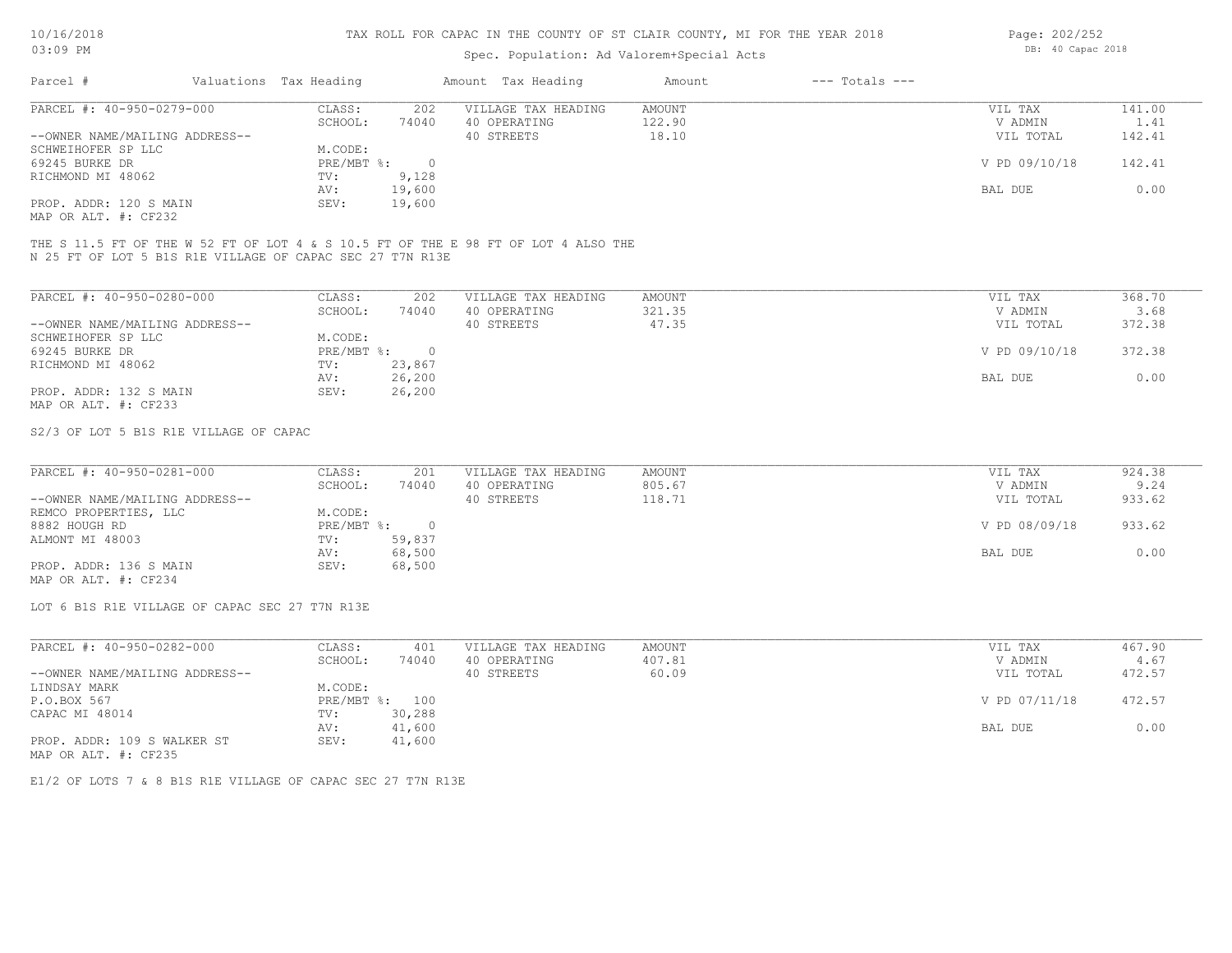## Spec. Population: Ad Valorem+Special Acts

Page: 203/252 DB: 40 Capac 2018

| Parcel #                       | Valuations Tax Heading |        | Amount Tax Heading  | Amount | $---$ Totals $---$ |               |        |
|--------------------------------|------------------------|--------|---------------------|--------|--------------------|---------------|--------|
| PARCEL #: 40-950-0283-000      | CLASS:                 | 401    | VILLAGE TAX HEADING | AMOUNT |                    | VIL TAX       | 616.20 |
|                                | SCHOOL:                | 74040  | 40 OPERATING        | 537.07 |                    | V ADMIN       | 6.16   |
| --OWNER NAME/MAILING ADDRESS-- |                        |        | 40 STREETS          | 79.13  |                    | VIL TOTAL     | 622.36 |
| BOGGESS STEVEN C               | M.CODE:                | OLALS  |                     |        |                    |               |        |
| 105 E MEIER ST                 | $PRE/MBT$ %:           | 100    |                     |        |                    | V PD 09/10/18 | 622.36 |
| CAPAC MI 48014-3726            | TV:                    | 39,888 |                     |        |                    |               |        |
|                                | AV:                    | 56,000 |                     |        |                    | BAL DUE       | 0.00   |
| PROP. ADDR: 105 E MEIER ST     | SEV:                   | 56,000 |                     |        |                    |               |        |
| MAP OR ALT. #: CF236           |                        |        |                     |        |                    |               |        |

W1/2 OF LOTS 7 & 8 B1S R1E VILLAGE OF CAPAC

| PARCEL #: 40-950-0284-000      | CLASS:  | 401            | VILLAGE TAX HEADING | AMOUNT | VIL TAX       | 700.26 |
|--------------------------------|---------|----------------|---------------------|--------|---------------|--------|
|                                | SCHOOL: | 74040          | 40 OPERATING        | 610.33 | V ADMIN       | 7.00   |
| --OWNER NAME/MAILING ADDRESS-- |         |                | 40 STREETS          | 89.93  | VIL TOTAL     | 707.26 |
| AKERS JOSEPH R / MARIE A       | M.CODE: |                |                     |        |               |        |
| 105 S WALKER ST                |         | PRE/MBT %: 100 |                     |        | V PD 09/13/18 | 707.26 |
| CAPAC MI 48014-3730            | TV:     | 45,329         |                     |        |               |        |
|                                | AV:     | 64,100         |                     |        | BAL DUE       | 0.00   |
| PROP. ADDR: 105 S WALKER ST    | SEV:    | 64,100         |                     |        |               |        |
| MAP OR ALT. #: CF237           |         |                |                     |        |               |        |

LOT 9 B1S R1E VILLAGE OF CAPAC SEC 27 T7N R13E

| PARCEL #: 40-950-0285-000      | CLASS:         | 401    | VILLAGE TAX HEADING | AMOUNT | VIL TAX   | 411.81 |
|--------------------------------|----------------|--------|---------------------|--------|-----------|--------|
|                                | SCHOOL:        | 74040  | 40 OPERATING        | 358.93 | V ADMIN   | 4.11   |
| --OWNER NAME/MAILING ADDRESS-- |                |        | 40 STREETS          | 52.88  | VIL TOTAL | 415.92 |
| RICH DAVID                     | M.CODE:        |        |                     |        |           |        |
| RICH TERESA L.                 | PRE/MBT %: 100 |        |                     |        | BAL DUE   | 415.92 |
| 103 S WALKER ST                | TV:            | 26,658 |                     |        |           |        |
| CAPAC MI 48014                 | AV:            | 39,500 |                     |        |           |        |
|                                | SEV:           | 39,500 |                     |        |           |        |
| PROP. ADDR: 103 S WALKER ST    |                |        |                     |        |           |        |

MAP OR ALT. #: CF238

LOT 10 B1S R1E VILLAGE OF CAPAC SEC 27 T7N R13E

| PARCEL #: 40-950-0286-000      | CLASS:  | 401            | VILLAGE TAX HEADING | AMOUNT | VIL TAX       | 617.14 |
|--------------------------------|---------|----------------|---------------------|--------|---------------|--------|
|                                | SCHOOL: | 74040          | 40 OPERATING        | 537.89 | V ADMIN       | 6.17   |
| --OWNER NAME/MAILING ADDRESS-- |         |                | 40 STREETS          | 79.25  | VIL TOTAL     | 623.31 |
| LAWRENCE BRUCE/SUSAN           | M.CODE: | COREL          |                     |        |               |        |
| 106 E MILL ST                  |         | PRE/MBT %: 100 |                     |        | V PD 09/07/18 | 623.31 |
| CAPAC MI 48014-3152            | TV:     | 39,949         |                     |        |               |        |
|                                | AV:     | 64,400         |                     |        | BAL DUE       | 0.00   |
| PROP. ADDR: 106 E MILL STREET  | SEV:    | 64,400         |                     |        |               |        |
| MAP OR ALT. #: CF239           |         |                |                     |        |               |        |

LOT 11 B1S R1E VILLAGE OF CAPAC SEC 27 T7N R13E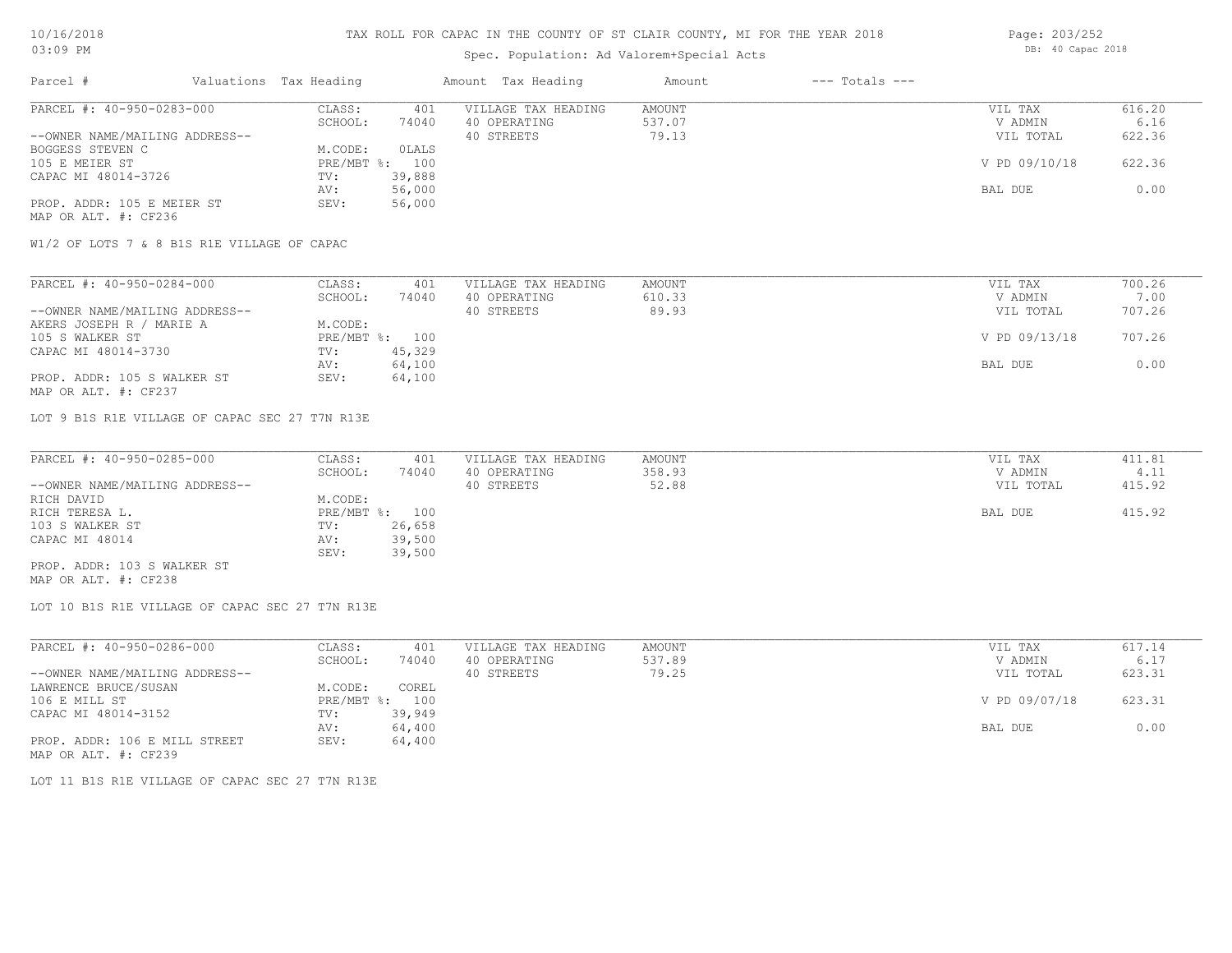# Spec. Population: Ad Valorem+Special Acts

| Parcel #                       | Valuations Tax Heading |        | Amount Tax Heading  | Amount | $---$ Totals $---$ |               |        |
|--------------------------------|------------------------|--------|---------------------|--------|--------------------|---------------|--------|
| PARCEL #: 40-950-0287-000      | CLASS:                 | 401    | VILLAGE TAX HEADING | AMOUNT |                    | VIL TAX       | 726.52 |
|                                | SCHOOL:                | 74040  | 40 OPERATING        | 633.22 |                    | V ADMIN       | 7.26   |
| --OWNER NAME/MAILING ADDRESS-- |                        |        | 40 STREETS          | 93.30  |                    | VIL TOTAL     | 733.78 |
| GAUTHIER DON                   | M.CODE:                | COREL  |                     |        |                    |               |        |
| GAUTHIER LEIGH K               | $PRE/MBT$ %:           | 100    |                     |        |                    | V PD 09/07/18 | 733.78 |
| 108 E MILL STREET              | TV:                    | 47,029 |                     |        |                    |               |        |
| CAPAC MI 48014                 | AV:                    | 71,200 |                     |        |                    | BAL DUE       | 0.00   |
|                                | SEV:                   | 71,200 |                     |        |                    |               |        |
| PROP. ADDR: 108 E MILL STREET  |                        |        |                     |        |                    |               |        |

MAP OR ALT. #: CF240

LOT 12 B1S R1E VILLAGE OF CAPAC SEC 27 T7N R13E

| PARCEL #: 40-950-0288-000                    | CLASS:       | 401    | VILLAGE TAX HEADING | AMOUNT | VIL TAX       | 551.95 |
|----------------------------------------------|--------------|--------|---------------------|--------|---------------|--------|
|                                              | SCHOOL:      | 74040  | 40 OPERATING        | 481.07 | V ADMIN       | 5.51   |
| --OWNER NAME/MAILING ADDRESS--               |              |        | 40 STREETS          | 70.88  | VIL TOTAL     | 557.46 |
| BLACK BRYAN/SUZANNE                          | M.CODE:      | 00LSB  |                     |        |               |        |
| 202 E MILL ST                                | $PRE/MBT$ %: | 100    |                     |        | V PD 08/23/18 | 557.46 |
| CAPAC MI 48014-3154                          | TV:          | 35,729 |                     |        |               |        |
|                                              | AV:          | 50,400 |                     |        | BAL DUE       | 0.00   |
| PROP. ADDR: 202 E MILL STREET                | SEV:         | 50,400 |                     |        |               |        |
| $\cdots$ $\cdots$ $\cdots$ $\cdots$ $\cdots$ |              |        |                     |        |               |        |

MAP OR ALT. #: CF241

LOT 1 EXC THE S 35 FT THEREOF B1S R2E VILLAGE OF CAPAC SEC 27 T7N R13E

| PARCEL #: 40-950-0289-000      | CLASS:  | 401            | VILLAGE TAX HEADING | AMOUNT | VIL TAX       | 601.40 |
|--------------------------------|---------|----------------|---------------------|--------|---------------|--------|
|                                | SCHOOL: | 74040          | 40 OPERATING        | 524.17 | V ADMIN       | 6.01   |
| --OWNER NAME/MAILING ADDRESS-- |         |                | 40 STREETS          | 77.23  | VIL TOTAL     | 607.41 |
| PFEIFAUF GEORGE/MARY           | M.CODE: |                |                     |        |               |        |
| 204 E MILL ST                  |         | PRE/MBT %: 100 |                     |        | V PD 09/13/18 | 607.41 |
| CAPAC MI 48014-3154            | TV:     | 38,930         |                     |        |               |        |
|                                | AV:     | 54,000         |                     |        | BAL DUE       | 0.00   |
| PROP. ADDR: 204 E MILL STREET  | SEV:    | 54,000         |                     |        |               |        |
| $\cdots$                       |         |                |                     |        |               |        |

MAP OR ALT. #: CF242

LOT 2 EXC THE S 31.5 FT THEREOF B1S R2E VILLAGE OF CAPAC SEC 27 T7N R13E

| PARCEL #: 40-950-0290-000      | CLASS:  | 401            | VILLAGE TAX HEADING | AMOUNT | VIL TAX       | 424.87 |
|--------------------------------|---------|----------------|---------------------|--------|---------------|--------|
|                                | SCHOOL: | 74040          | 40 OPERATING        | 370.31 | V ADMIN       | 4.24   |
| --OWNER NAME/MAILING ADDRESS-- |         |                | 40 STREETS          | 54.56  | VIL TOTAL     | 429.11 |
| CLINE HOWARD/LAURINA           | M.CODE: |                |                     |        |               |        |
| 102 S WALKER ST                |         | PRE/MBT %: 100 |                     |        | V PD 08/21/18 | 429.11 |
| CAPAC MI 48014-3730            | TV:     | 27,503         |                     |        |               |        |
|                                | AV:     | 38,300         |                     |        | BAL DUE       | 0.00   |
| PROP. ADDR: 102 S WALKER ST    | SEV:    | 38,300         |                     |        |               |        |
| MAP OR ALT. #: CF243           |         |                |                     |        |               |        |

SEC 27 T7N R13E S35 FT OF LOT 1, S 31.5 FT OF LOT 2 & N 23.75 FT OF LOT 3 B1S R2E VILLAGE OF CAPAC Page: 204/252 DB: 40 Capac 2018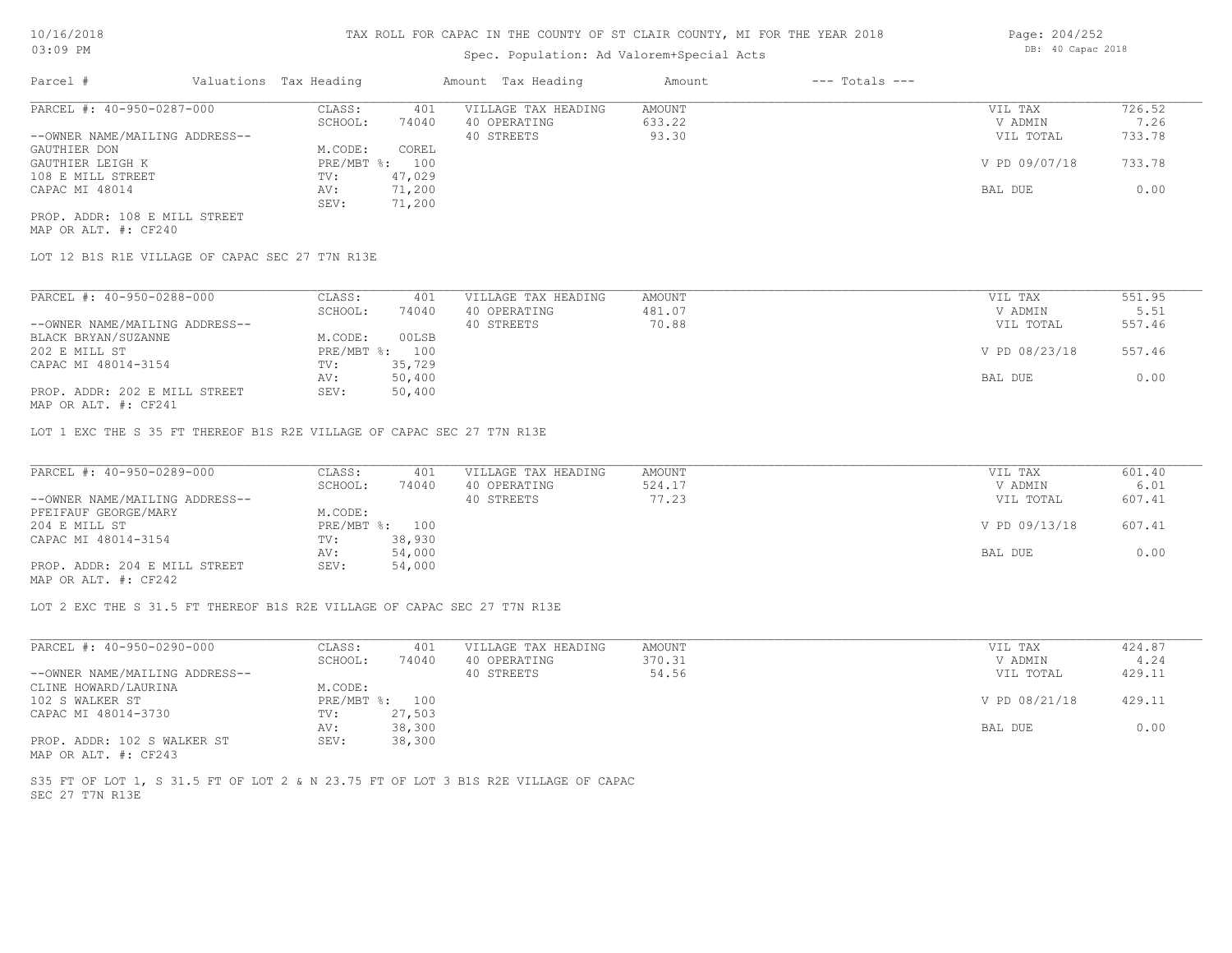# Spec. Population: Ad Valorem+Special Acts

| Parcel #                       | Valuations Tax Heading |        | Amount Tax Heading  | Amount | $---$ Totals $---$ |           |        |
|--------------------------------|------------------------|--------|---------------------|--------|--------------------|-----------|--------|
| PARCEL #: 40-950-0291-000      | CLASS:                 | 401    | VILLAGE TAX HEADING | AMOUNT |                    | VIL TAX   | 551.95 |
|                                | SCHOOL:                | 74040  | 40 OPERATING        | 481.07 |                    | V ADMIN   | 5.51   |
| --OWNER NAME/MAILING ADDRESS-- |                        |        | 40 STREETS          | 70.88  |                    | VIL TOTAL | 557.46 |
| KENNEY PATRICK T               | M.CODE:                |        |                     |        |                    |           |        |
| KENNEY JEAN                    | PRE/MBT %: 100         |        |                     |        |                    | BAL DUE   | 557.46 |
| 104 S WALKER ST                | TV:                    | 35,729 |                     |        |                    |           |        |
| CAPAC MI 48014-3729            | AV:                    | 49,800 |                     |        |                    |           |        |
|                                | SEV:                   | 49,800 |                     |        |                    |           |        |
| PROP. ADDR: 104 S WALKER ST    |                        |        |                     |        |                    |           |        |

MAP OR ALT. #: CF244

LOT 3 EXC THE N 23.75 FT THEREOF B1S R2E VILLAGE OF CAPAC SEC 27 T7N R13E

| PARCEL #: 40-950-0292-000      | CLASS:     | 401    | VILLAGE TAX HEADING | AMOUNT | VIL TAX       | 395.67 |
|--------------------------------|------------|--------|---------------------|--------|---------------|--------|
|                                | SCHOOL:    | 74040  | 40 OPERATING        | 344.86 | V ADMIN       | 3.95   |
| --OWNER NAME/MAILING ADDRESS-- |            |        | 40 STREETS          | 50.81  | VIL TOTAL     | 399.62 |
| BENASKE LAWRENCE D             | M.CODE:    |        |                     |        |               |        |
| 409 CHARBRIDGE ARBOR           | PRE/MBT %: | $\cap$ |                     |        | V PD 07/18/18 | 399.62 |
| LAPEER MI 48446-1735           | TV:        | 25,613 |                     |        |               |        |
|                                | AV:        | 37,400 |                     |        | BAL DUE       | 0.00   |
| PROP. ADDR: 106 S WALKER ST    | SEV:       | 37,400 |                     |        |               |        |
| MAP OR ALT. #: C245            |            |        |                     |        |               |        |

LOT 4 B1S R2E VILLAGE OF CAPAC SEC 27 T7N R13E

| PARCEL #: 40-950-0293-000      | CLASS:     | 401    | VILLAGE TAX HEADING | AMOUNT | VIL TAX       | 395.67 |
|--------------------------------|------------|--------|---------------------|--------|---------------|--------|
|                                | SCHOOL:    | 74040  | 40 OPERATING        | 344.86 | V ADMIN       | 3.95   |
| --OWNER NAME/MAILING ADDRESS-- |            |        | 40 STREETS          | 50.81  | VIL TOTAL     | 399.62 |
| HILL MARCELLA                  | M.CODE:    |        |                     |        |               |        |
| 14660 KOEHN RD                 | PRE/MBT %: |        |                     |        | V PD 08/14/18 | 399.62 |
| CAPAC MI 48014                 | TV:        | 25,613 |                     |        |               |        |
|                                | AV:        | 36,400 |                     |        | BAL DUE       | 0.00   |
| PROP. ADDR: 108 S WALKER ST    | SEV:       | 36,400 |                     |        |               |        |
| MAP OR ALT. #: CF246           |            |        |                     |        |               |        |

LOT 5 B1S R2E VILLAGE OF CAPAC

| PARCEL #: 40-950-0294-000      | CLASS:     | 401    | VILLAGE TAX HEADING | AMOUNT | VIL TAX       | 481.64 |
|--------------------------------|------------|--------|---------------------|--------|---------------|--------|
|                                | SCHOOL:    | 74040  | 40 OPERATING        | 419.79 | V ADMIN       | 4.81   |
| --OWNER NAME/MAILING ADDRESS-- |            |        | 40 STREETS          | 61.85  | VIL TOTAL     | 486.45 |
| GUNDERSON CHARLES/ANNETTE      | M.CODE:    | 00LSB  |                     |        |               |        |
| 110 S WALKER ST                | PRE/MBT %: | 100    |                     |        | V PD 08/23/18 | 486.45 |
| CAPAC MI 48014-3729            | TV:        | 31,178 |                     |        |               |        |
|                                | AV:        | 43,500 |                     |        | BAL DUE       | 0.00   |
| PROP. ADDR: 110 S WALKER ST    | SEV:       | 43,500 |                     |        |               |        |
| MAP OR ALT. #: CF247           |            |        |                     |        |               |        |

LOT 6 B1S R2E VILLAGE OF CAPAC SEC 27 T7N R13E

Page: 205/252 DB: 40 Capac 2018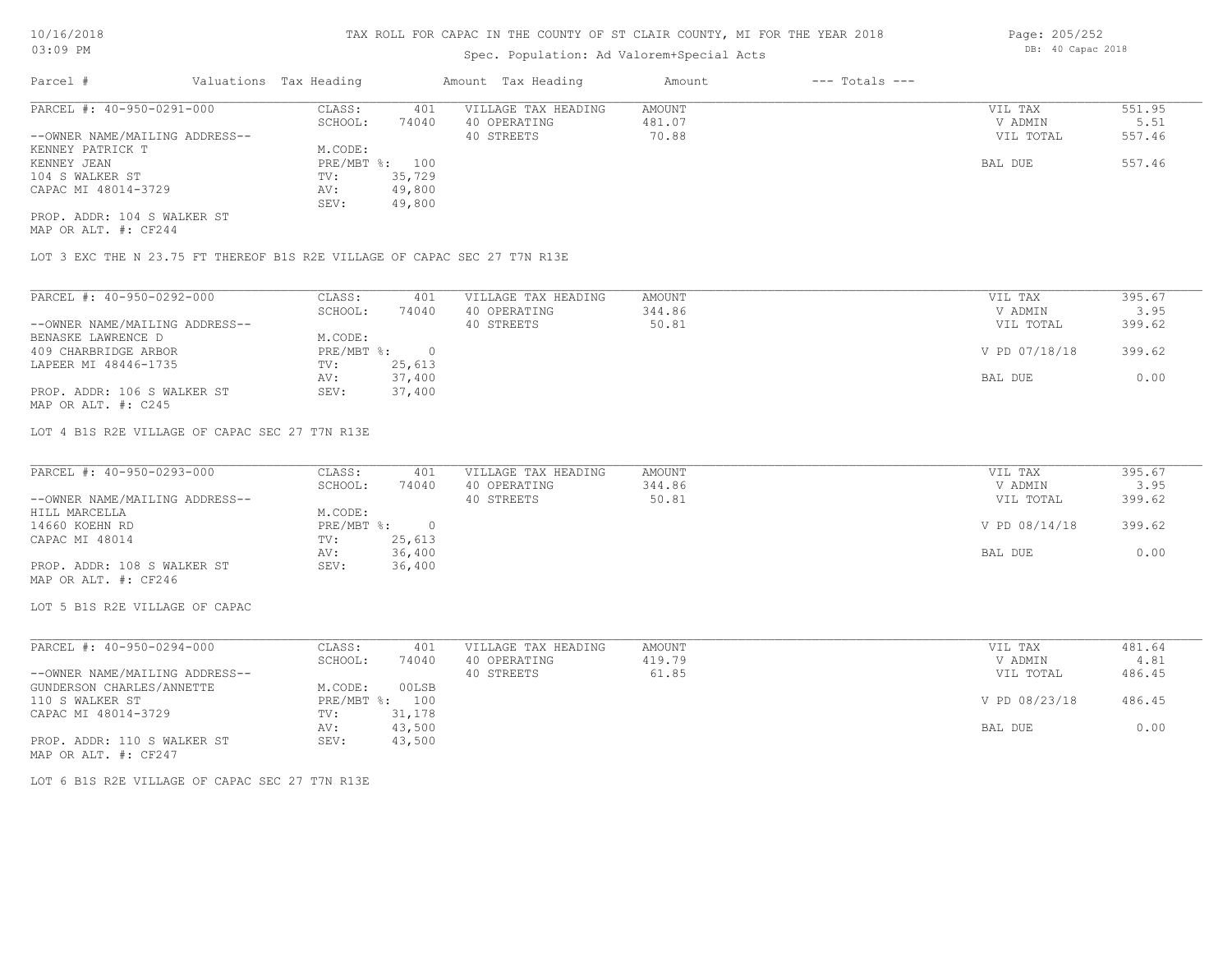# Spec. Population: Ad Valorem+Special Acts

| Parcel #                        | Valuations Tax Heading |        | Amount Tax Heading  | Amount | $---$ Totals $---$ |               |        |
|---------------------------------|------------------------|--------|---------------------|--------|--------------------|---------------|--------|
| PARCEL #: 40-950-0295-000       | CLASS:                 | 401    | VILLAGE TAX HEADING | AMOUNT |                    | VIL TAX       | 466.26 |
|                                 | SCHOOL:                | 74040  | 40 OPERATING        | 406.38 |                    | V ADMIN       | 4.66   |
| --OWNER NAME/MAILING ADDRESS--  |                        |        | 40 STREETS          | 59.88  |                    | VIL TOTAL     | 470.92 |
| BLOCK PAUL JR                   | M.CODE:                |        |                     |        |                    |               |        |
| 14691 KOEHN RD                  | $PRE/MBT$ %:           |        |                     |        |                    | V PD 07/16/18 | 470.92 |
| CAPAC MI 48014                  | TV:                    | 30,182 |                     |        |                    |               |        |
|                                 | AV:                    | 43,000 |                     |        |                    | BAL DUE       | 0.00   |
| PROP. ADDR: 109 S HUNTER STREET | SEV:                   | 43,000 |                     |        |                    |               |        |
|                                 |                        |        |                     |        |                    |               |        |

MAP OR ALT. #: CF248

LOT 7 B1S R2E VILLAGE OF CAPAC SEC 27 T7N R13E

| PARCEL #: 40-950-0296-000       | CLASS:  | 401            | VILLAGE TAX HEADING | AMOUNT | VIL TAX       | 514.05 |
|---------------------------------|---------|----------------|---------------------|--------|---------------|--------|
|                                 | SCHOOL: | 74040          | 40 OPERATING        | 448.04 | V ADMIN       | 5.14   |
| --OWNER NAME/MAILING ADDRESS--  |         |                | 40 STREETS          | 66.01  | VIL TOTAL     | 519.19 |
| VIGIL RALPH                     | M.CODE: |                |                     |        |               |        |
| BOX 181                         |         | PRE/MBT %: 100 |                     |        | V PD 09/10/18 | 519.19 |
| 107 HUNTER                      | TV:     | 33,276         |                     |        |               |        |
| CAPAC MI 48014                  | AV:     | 46,300         |                     |        | BAL DUE       | 0.00   |
|                                 | SEV:    | 46,300         |                     |        |               |        |
| PROP. ADDR: 107 S HUNTER STREET |         |                |                     |        |               |        |

MAP OR ALT. #: CF249A

LOT 8 B1S R2E VILLAGE OF CAPAC SEC 27 T7N R13E

| PARCEL #: 40-950-0297-000       | CLASS:  | 401            | VILLAGE TAX HEADING | AMOUNT | VIL TAX       | 812.29 |
|---------------------------------|---------|----------------|---------------------|--------|---------------|--------|
|                                 | SCHOOL: | 74040          | 40 OPERATING        | 707.97 | V ADMIN       | 8.12   |
| --OWNER NAME/MAILING ADDRESS--  |         |                | 40 STREETS          | 104.32 | VIL TOTAL     | 820.41 |
| KATKIC DAVID A                  | M.CODE: |                |                     |        |               |        |
| KATKIC DAWN M                   |         | PRE/MBT %: 100 |                     |        | V PD 09/13/18 | 820.41 |
| P.O.BOX 87                      | TV:     | 52,581         |                     |        |               |        |
| CAPAC MI 48014-3706             | AV:     | 72,900         |                     |        | BAL DUE       | 0.00   |
|                                 | SEV:    | 72,900         |                     |        |               |        |
| PROP. ADDR: 105 S HUNTER STREET |         |                |                     |        |               |        |

MAP OR ALT. #: CF249B

LOT 9 B1S R2E VILLAGE OF CAPAC SEC 27 T7N R13E

| PARCEL #: 40-950-0298-000       | CLASS:       | 401    | VILLAGE TAX HEADING | AMOUNT | VIL TAX       | 486.05 |
|---------------------------------|--------------|--------|---------------------|--------|---------------|--------|
|                                 | SCHOOL:      | 74040  | 40 OPERATING        | 423.63 | V ADMIN       | 4.86   |
| --OWNER NAME/MAILING ADDRESS--  |              |        | 40 STREETS          | 62.42  | VIL TOTAL     | 490.91 |
| SMITH CALVIN                    | M.CODE:      | 00WBF  |                     |        |               |        |
| 103 S HUNTER STREET             | $PRE/MBT$ %: | 100    |                     |        | V PD 08/30/18 | 490.91 |
| CAPAC MI 48014                  | TV:          | 31,463 |                     |        |               |        |
|                                 | AV:          | 44,100 |                     |        | BAL DUE       | 0.00   |
| PROP. ADDR: 103 S HUNTER STREET | SEV:         | 44,100 |                     |        |               |        |
| MAP OR ALT. #: CF250            |              |        |                     |        |               |        |

LOT 10 B1S R2E VILLAGE OF CAPAC

Page: 206/252 DB: 40 Capac 2018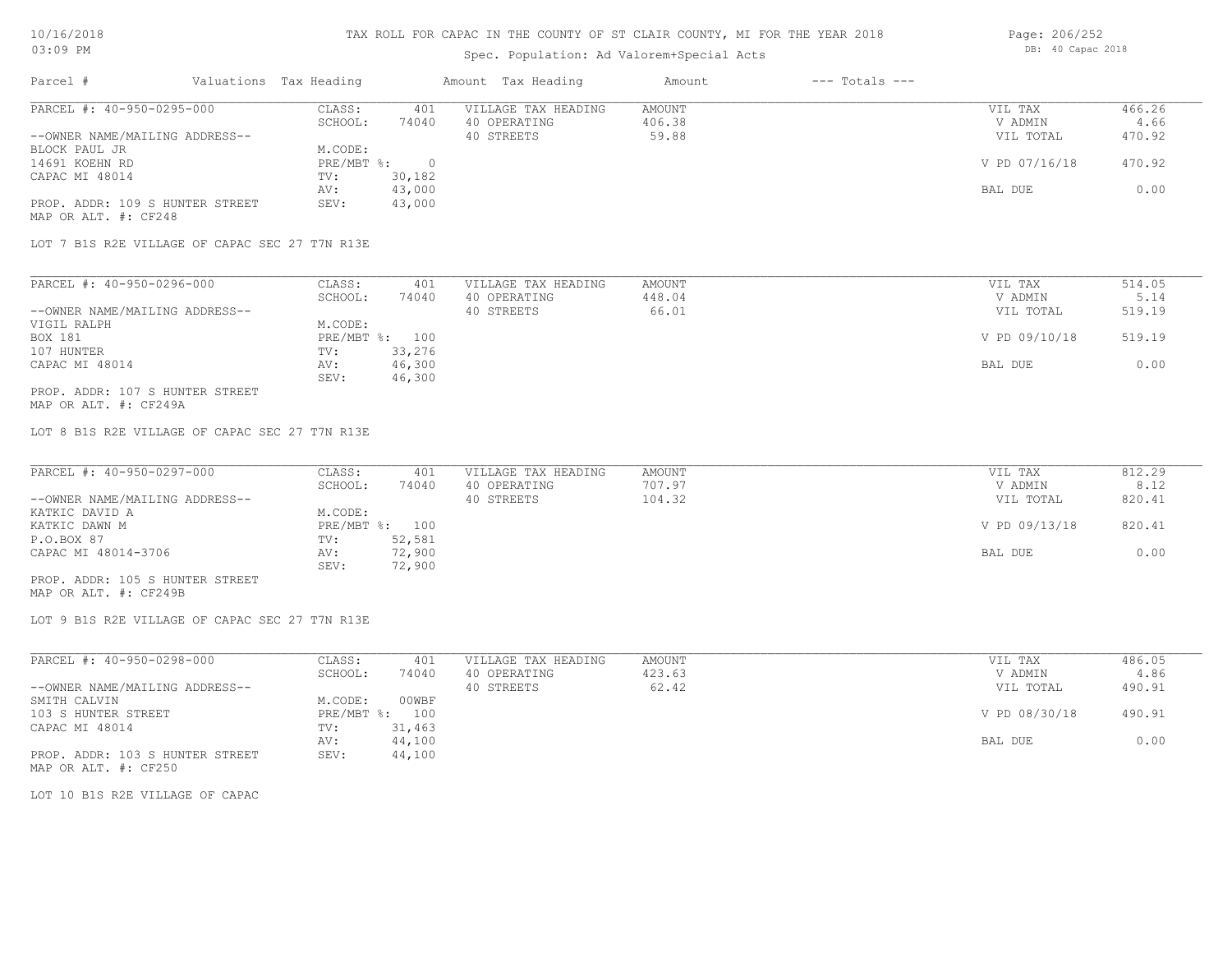# Spec. Population: Ad Valorem+Special Acts

| Parcel #                       | Valuations Tax Heading |        | Amount Tax Heading  | Amount | $---$ Totals $---$ |               |        |
|--------------------------------|------------------------|--------|---------------------|--------|--------------------|---------------|--------|
| PARCEL #: 40-950-0299-000      | CLASS:                 | 401    | VILLAGE TAX HEADING | AMOUNT |                    | VIL TAX       | 494.29 |
|                                | SCHOOL:                | 74040  | 40 OPERATING        | 430.81 |                    | V ADMIN       | 4.94   |
| --OWNER NAME/MAILING ADDRESS-- |                        |        | 40 STREETS          | 63.48  |                    | VIL TOTAL     | 499.23 |
| MAILLOUX SCOTT / AILOR MELANIE | M.CODE:                | 00WBF  |                     |        |                    |               |        |
| 206 E MILL ST                  | PRE/MBT %: 100         |        |                     |        |                    | V PD 08/30/18 | 499.23 |
| CAPAC MI 48014-3154            | TV:                    | 31,996 |                     |        |                    |               |        |
|                                | AV:                    | 45,800 |                     |        |                    | BAL DUE       | 0.00   |
| PROP. ADDR: 206 E MILL STREET  | SEV:                   | 45,800 |                     |        |                    |               |        |
|                                |                        |        |                     |        |                    |               |        |

MAP OR ALT. #: CF251

LOT 11 B1S R2E VILLAGE OF CAPAC SEC 27 T7N R13E

| PARCEL #: 40-950-0300-000      | CLASS:     | 401    | VILLAGE TAX HEADING | AMOUNT | VIL TAX       | 374.04 |
|--------------------------------|------------|--------|---------------------|--------|---------------|--------|
|                                | SCHOOL:    | 74040  | 40 OPERATING        | 326.01 | V ADMIN       | 3.74   |
| --OWNER NAME/MAILING ADDRESS-- |            |        | 40 STREETS          | 48.03  | VIL TOTAL     | 377.78 |
| ZABIK MARGARET                 | M.CODE:    |        |                     |        |               |        |
| 74079 COON CREEK RD            | PRE/MBT %: |        |                     |        | V PD 09/13/18 | 377.78 |
| ARMADA MI 48005-3007           | TV:        | 24,213 |                     |        |               |        |
|                                | AV:        | 46,500 |                     |        | BAL DUE       | 0.00   |
| PROP. ADDR: 208 E MILL ST      | SEV:       | 46,500 |                     |        |               |        |
| MAP OR ALT. #: CF252           |            |        |                     |        |               |        |

LOT 12 B1S R2E VILLAGE OF CAPAC SEC 27 T7N R13E

| PARCEL #: 40-950-0301-000      | CLASS:  | 401            | VILLAGE TAX HEADING | AMOUNT | VIL TAX       | 606.31 |
|--------------------------------|---------|----------------|---------------------|--------|---------------|--------|
|                                | SCHOOL: | 74040          | 40 OPERATING        | 528.45 | V ADMIN       | 6.06   |
| --OWNER NAME/MAILING ADDRESS-- |         |                | 40 STREETS          | 77.86  | VIL TOTAL     | 612.37 |
| PFEILSTUCKER HENRY             | M.CODE: | COREL          |                     |        |               |        |
| 302 E MILL ST                  |         | PRE/MBT %: 100 |                     |        | V PD 09/07/18 | 612.37 |
| CAPAC MI 48014-3156            | TV:     | 39,248         |                     |        |               |        |
|                                | AV:     | 55,500         |                     |        | BAL DUE       | 0.00   |
| PROP. ADDR: 302 E MILL ST      | SEV:    | 55,500         |                     |        |               |        |
| MAP OR ALT. #: CF253A          |         |                |                     |        |               |        |

LOT 1 & W 7.5 FT OF LOT 2 B1S R3E VILLAGE OF CAPAC SEC 27 T7N R13E

| PARCEL #: 40-950-0302-000                                                                                            | CLASS:       | 401    | VILLAGE TAX HEADING | AMOUNT | VIL TAX       | 525.57 |
|----------------------------------------------------------------------------------------------------------------------|--------------|--------|---------------------|--------|---------------|--------|
|                                                                                                                      | SCHOOL:      | 74040  | 40 OPERATING        | 458.08 | V ADMIN       | 5.25   |
| --OWNER NAME/MAILING ADDRESS--                                                                                       |              |        | 40 STREETS          | 67.49  | VIL TOTAL     | 530.82 |
| GAUTHIER TERILYN L.                                                                                                  | M.CODE:      | COREL  |                     |        |               |        |
| 304 E MILL ST                                                                                                        | $PRE/MBT$ %: | 100    |                     |        | V PD 09/07/18 | 530.82 |
| CAPAC MI 48014                                                                                                       | TV:          | 34,022 |                     |        |               |        |
|                                                                                                                      | AV:          | 47,700 |                     |        | BAL DUE       | 0.00   |
| PROP. ADDR: 304 E MILL ST<br>$\overline{1000}$ $\overline{200}$ $\overline{250}$ $\overline{2100}$ $\overline{2100}$ | SEV:         | 47,700 |                     |        |               |        |

MAP OR ALT. #: CF253B

LOT 2 EXC W 7.5 FT THEREOF B1S R3E VILLAGE OF CAPAC SEC 27 T7N R13E

Page: 207/252 DB: 40 Capac 2018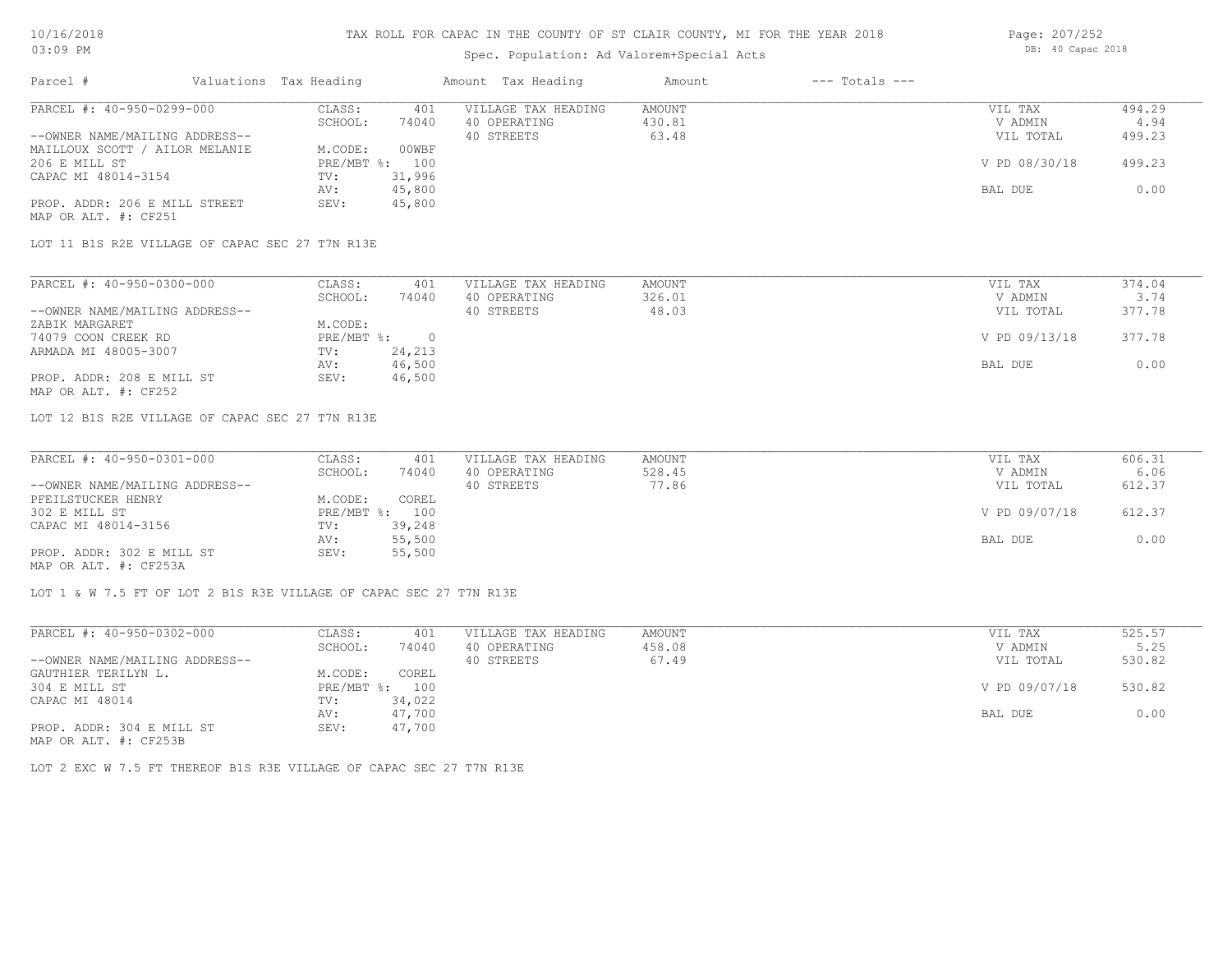## 10/16/2018 03:09 PM

## TAX ROLL FOR CAPAC IN THE COUNTY OF ST CLAIR COUNTY, MI FOR THE YEAR 2018

# Spec. Population: Ad Valorem+Special Acts

| Parcel #                                                | Valuations Tax Heading |        | Amount Tax Heading  | Amount | $---$ Totals $---$ |               |        |
|---------------------------------------------------------|------------------------|--------|---------------------|--------|--------------------|---------------|--------|
| PARCEL #: 40-950-0303-000                               | CLASS:                 | 401    | VILLAGE TAX HEADING | AMOUNT |                    | VIL TAX       | 621.02 |
|                                                         | SCHOOL:                | 74040  | 40 OPERATING        | 541.27 |                    | V ADMIN       | 6.21   |
| --OWNER NAME/MAILING ADDRESS--                          |                        |        | 40 STREETS          | 79.75  |                    | VIL TOTAL     | 627.23 |
| WALKER RYAN                                             | M.CODE:                | COREL  |                     |        |                    |               |        |
| 102 S HUNTER ST                                         | PRE/MBT %: 100         |        |                     |        |                    | V PD 09/07/18 | 627.23 |
| CAPAC MI 48014                                          | TV:                    | 40,200 |                     |        |                    |               |        |
|                                                         | AV:                    | 40,200 |                     |        |                    | BAL DUE       | 0.00   |
| PROP. ADDR: 102 S HUNTER STREET<br>MAP OR ALT. #: CF254 | SEV:                   | 40,200 |                     |        |                    |               |        |

LOT 3 B1S R3E VILLAGE OF CAPAC

| PARCEL #: 40-950-0304-000      | CLASS:  | 401            | VILLAGE TAX HEADING | AMOUNT | VIL TAX       | 478.38 |
|--------------------------------|---------|----------------|---------------------|--------|---------------|--------|
|                                | SCHOOL: | 74040          | 40 OPERATING        | 416.95 | V ADMIN       | 4.78   |
| --OWNER NAME/MAILING ADDRESS-- |         |                | 40 STREETS          | 61.43  | VIL TOTAL     | 483.16 |
| CASTLE CHRISTOPHER W.          | M.CODE: | COREL          |                     |        |               |        |
| 104 S HUNTER ST                |         | PRE/MBT %: 100 |                     |        | V PD 09/07/18 | 483.16 |
| CAPAC MI 48014                 | TV:     | 30,967         |                     |        |               |        |
|                                | AV:     | 43,700         |                     |        | BAL DUE       | 0.00   |
| PROP. ADDR: 104 S HUNTER ST    | SEV:    | 43,700         |                     |        |               |        |
| MAP OR ALT. #: CF255           |         |                |                     |        |               |        |

LOT 4 B1S R3E VILLAGE OF CAPAC SEC 27 T7N R13E

| PARCEL #: 40-950-0305-000       | CLASS:     | 401    | VILLAGE TAX HEADING | AMOUNT | VIL TAX       | 358.38 |
|---------------------------------|------------|--------|---------------------|--------|---------------|--------|
|                                 | SCHOOL:    | 74040  | 40 OPERATING        | 312.36 | V ADMIN       | 3.58   |
| --OWNER NAME/MAILING ADDRESS--  |            |        | 40 STREETS          | 46.02  | VIL TOTAL     | 361.96 |
| KEGLER JEFFREY                  | M.CODE:    |        |                     |        |               |        |
| 15665 IMLAY CITY RD.            | PRE/MBT %: |        |                     |        | V PD 08/09/18 | 361.96 |
| CAPAC MI 48014                  | TV:        | 23,199 |                     |        |               |        |
|                                 | AV:        | 33,100 |                     |        | BAL DUE       | 0.00   |
| PROP. ADDR: 106 S HUNTER STREET | SEV:       | 33,100 |                     |        |               |        |
| MAP OR ALT. #: CF256            |            |        |                     |        |               |        |

LOT 5 B1S R3E VILLAGE OF CAPAC SEC 27 T7N R13E

| PARCEL #: 40-950-0306-000       | CLASS:     | 401    | VILLAGE TAX HEADING | AMOUNT | VIL TAX       | 252.05 |
|---------------------------------|------------|--------|---------------------|--------|---------------|--------|
|                                 | SCHOOL:    | 74040  | 40 OPERATING        | 219.68 | V ADMIN       | 2.52   |
| --OWNER NAME/MAILING ADDRESS--  |            |        | 40 STREETS          | 32.37  | VIL TOTAL     | 254.57 |
| MCCONNELL GREGORY               | M.CODE:    |        |                     |        |               |        |
| P.O.BOX 160                     | PRE/MBT %: |        |                     |        | V PD 08/23/18 | 254.57 |
| CAPAC MI 48014                  | TV:        | 16,316 |                     |        |               |        |
|                                 | AV:        | 23,500 |                     |        | BAL DUE       | 0.00   |
| PROP. ADDR: 108 S HUNTER STREET | SEV:       | 23,500 |                     |        |               |        |
| MAP OR ALT. #: 257A             |            |        |                     |        |               |        |

LOT 6 EXC E 60 FT B1S R3E VILLAGE OF CAPAC SEC 27 T7N R13E

Page: 208/252 DB: 40 Capac 2018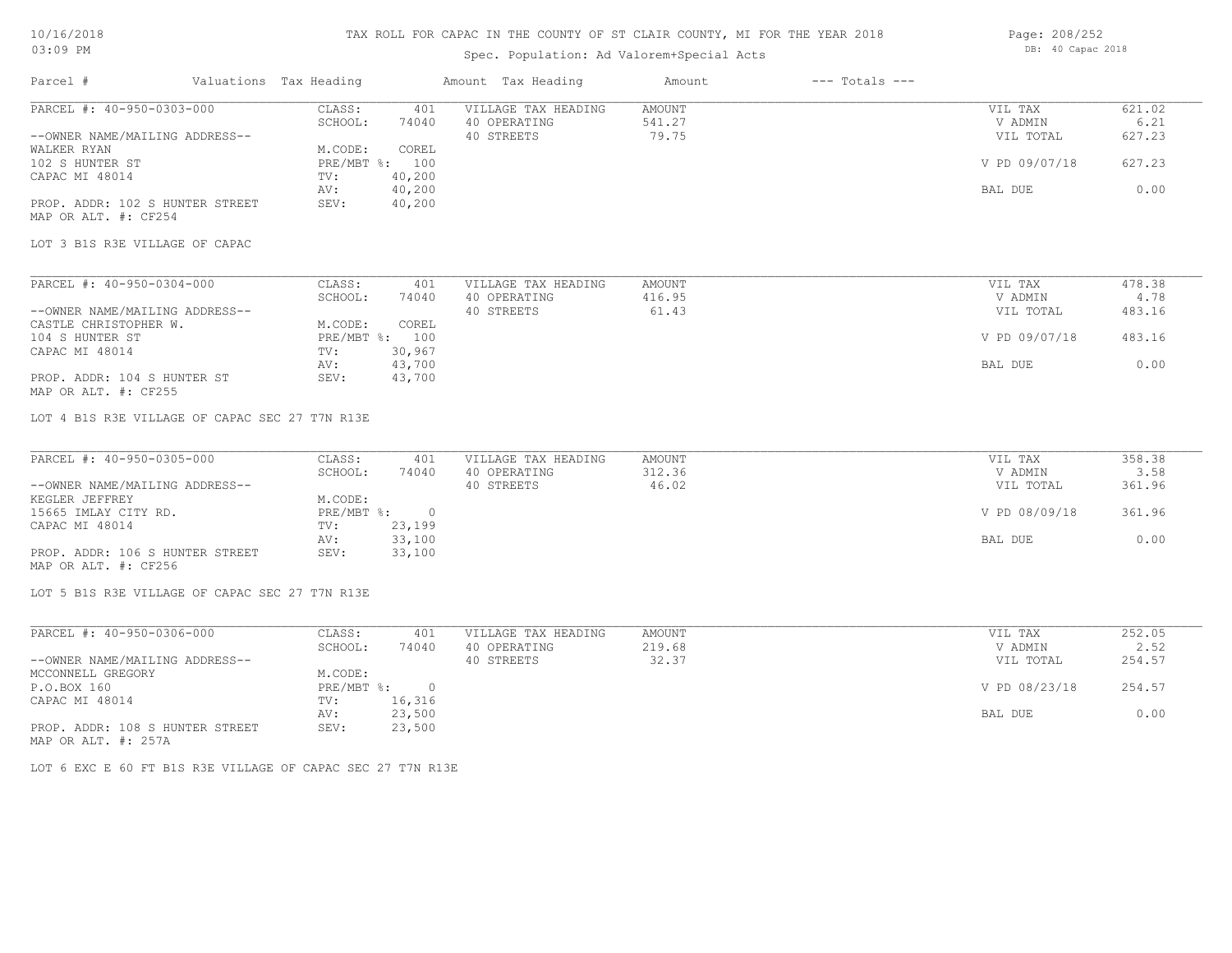# Spec. Population: Ad Valorem+Special Acts

| Parcel #                       | Valuations Tax Heading |        | Amount Tax Heading  | Amount | $---$ Totals $---$ |               |        |
|--------------------------------|------------------------|--------|---------------------|--------|--------------------|---------------|--------|
| PARCEL #: 40-950-0307-000      | CLASS:                 | 401    | VILLAGE TAX HEADING | AMOUNT |                    | VIL TAX       | 627.20 |
|                                | SCHOOL:                | 74040  | 40 OPERATING        | 546.65 |                    | V ADMIN       | 6.27   |
| --OWNER NAME/MAILING ADDRESS-- |                        |        | 40 STREETS          | 80.55  |                    | VIL TOTAL     | 633.47 |
| MAYNARD CRYSTAL                | M.CODE:                | COREL  |                     |        |                    |               |        |
| 305 E MEIER ST                 | PRE/MBT %: 100         |        |                     |        |                    | V PD 09/07/18 | 633.47 |
| CAPAC MI 48014                 | TV:                    | 40,600 |                     |        |                    |               |        |
|                                | AV:                    | 40,600 |                     |        |                    | BAL DUE       | 0.00   |
| PROP. ADDR: 305 E MEIER ST     | SEV:                   | 40,600 |                     |        |                    |               |        |
|                                |                        |        |                     |        |                    |               |        |

MAP OR ALT. #: CF257B

E60 FT OF LOT 6 B1S R3E VILLAGE OF CAPAC SEC 27 T7N R13E

| PARCEL #: 40-950-0308-000      | CLASS:         | 401    | VILLAGE TAX HEADING | AMOUNT | VIL TAX       | 432.98 |
|--------------------------------|----------------|--------|---------------------|--------|---------------|--------|
|                                | SCHOOL:        | 74040  | 40 OPERATING        | 377.38 | V ADMIN       | 4.32   |
| --OWNER NAME/MAILING ADDRESS-- |                |        | 40 STREETS          | 55.60  | VIL TOTAL     | 437.30 |
| WAGNER TIMOTHY                 | M.CODE:        | OLALS  |                     |        |               |        |
| 309 E MEIER AVE                | PRE/MBT %: 100 |        |                     |        | V PD 09/13/18 | 437.30 |
| CAPAC MI 48014-3728            | TV:            | 28,028 |                     |        |               |        |
|                                | AV:            | 39,500 |                     |        | BAL DUE       | 0.00   |
| PROP. ADDR: 309 E MEIER ST     | SEV:           | 39,500 |                     |        |               |        |

MAP OR ALT. #: 258A

W1/2 OF LOTS 7 & 8 B1S R3E VILLAGE OF CAPAC SEC 27 T7N R13E

| PARCEL #: 40-950-0309-000      | CLASS:  | 401            | VILLAGE TAX HEADING | AMOUNT | VIL TAX       | 402.16 |
|--------------------------------|---------|----------------|---------------------|--------|---------------|--------|
|                                | SCHOOL: | 74040          | 40 OPERATING        | 350.52 | V ADMIN       | 4.02   |
| --OWNER NAME/MAILING ADDRESS-- |         |                | 40 STREETS          | 51.64  | VIL TOTAL     | 406.18 |
| FINAZZO ANTHONY C              | M.CODE: |                |                     |        |               |        |
| 315 E MEIER ST                 |         | PRE/MBT %: 100 |                     |        | V PD 09/14/18 | 406.18 |
| CAPAC MI 48014                 | TV:     | 26,033         |                     |        |               |        |
|                                | AV:     | 37,000         |                     |        | BAL DUE       | 0.00   |
| PROP. ADDR: 315 E MEIER ST     | SEV:    | 37,000         |                     |        |               |        |
| MAP OR ALT. #: CF00258B        |         |                |                     |        |               |        |

E1/2 OF LOTS 7 & 8 B1S R3E VILLAGE OF CAPAC SEC 27 T7N R13E

| PARCEL #: 40-950-0310-000      | CLASS:     | 401      | VILLAGE TAX HEADING | AMOUNT | VIL TAX       | 295.12 |
|--------------------------------|------------|----------|---------------------|--------|---------------|--------|
|                                | SCHOOL:    | 74040    | 40 OPERATING        | 257.22 | V ADMIN       | 2.95   |
| --OWNER NAME/MAILING ADDRESS-- |            |          | 40 STREETS          | 37.90  | VIL TOTAL     | 298.07 |
| ALCALA ULA/WEST CHARLES        | M.CODE:    | OLALS    |                     |        |               |        |
| P.O.BOX 442                    | PRE/MBT %: | $\Omega$ |                     |        | V PD 09/13/18 | 298.07 |
| CAPAC MI 48014-0442            | TV:        | 19,104   |                     |        |               |        |
|                                | AV:        | 28,100   |                     |        | BAL DUE       | 0.00   |
| PROP. ADDR: 107 S LESTER ST    | SEV:       | 28,100   |                     |        |               |        |

MAP OR ALT. #: CF259A

LOT 9 B1S R3E VILLAGE OF CAPAC SEC 27 T7N R13E

Page: 209/252 DB: 40 Capac 2018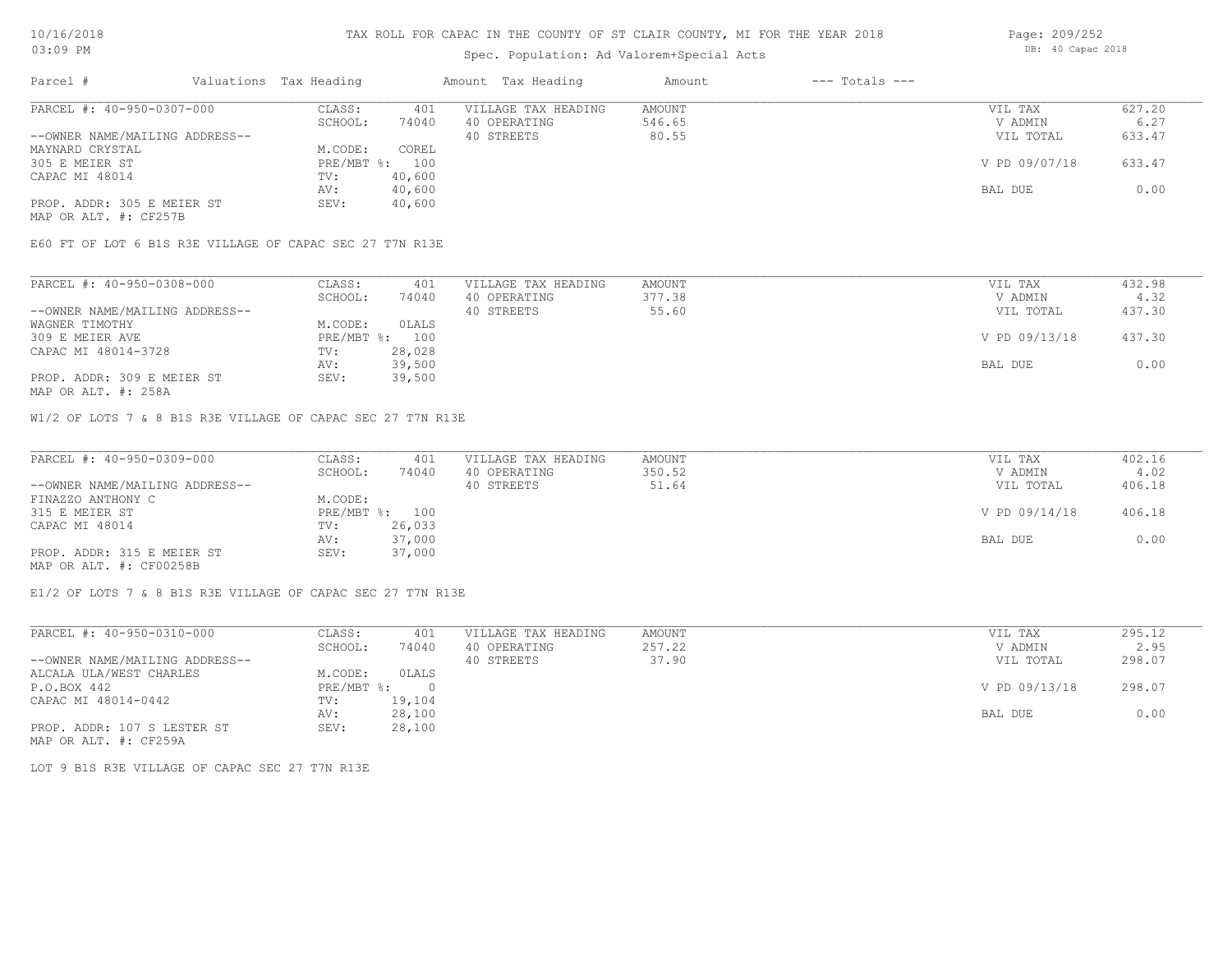# Spec. Population: Ad Valorem+Special Acts

| Parcel #                       | Valuations Tax Heading |        | Amount Tax Heading  | Amount | $---$ Totals $---$ |               |        |
|--------------------------------|------------------------|--------|---------------------|--------|--------------------|---------------|--------|
| PARCEL #: 40-950-0311-000      | CLASS:                 | 401    | VILLAGE TAX HEADING | AMOUNT |                    | VIL TAX       | 295.12 |
|                                | SCHOOL:                | 74040  | 40 OPERATING        | 257.22 |                    | V ADMIN       | 2.95   |
| --OWNER NAME/MAILING ADDRESS-- |                        |        | 40 STREETS          | 37.90  |                    | VIL TOTAL     | 298.07 |
| BLOCK PAUL JR                  | M.CODE:                |        |                     |        |                    |               |        |
| STINSON KAREN M                | PRE/MBT %:             |        |                     |        |                    | V PD 07/16/18 | 298.07 |
| 14691 KOEHN RD                 | TV:                    | 19,104 |                     |        |                    |               |        |
| CAPAC MI 48014                 | AV:                    | 28,300 |                     |        |                    | BAL DUE       | 0.00   |
|                                | SEV:                   | 28,300 |                     |        |                    |               |        |
| PROP. ADDR: 105 S LESTER ST    |                        |        |                     |        |                    |               |        |

MAP OR ALT. #: CF259B

## LOT 10 B1S R3E VILLAGE OF CAPAC

| PARCEL #: 40-950-0312-000      | CLASS:     | 401    | VILLAGE TAX HEADING | AMOUNT | VIL TAX       | 502.53 |
|--------------------------------|------------|--------|---------------------|--------|---------------|--------|
|                                | SCHOOL:    | 74040  | 40 OPERATING        | 438.00 | V ADMIN       | 5.02   |
| --OWNER NAME/MAILING ADDRESS-- |            |        | 40 STREETS          | 64.53  | VIL TOTAL     | 507.55 |
| MILLER BRYAN/MICHELLE          | M.CODE:    |        |                     |        |               |        |
| 306 E MILL ST                  | PRE/MBT %: | 100    |                     |        | V PD 09/13/18 | 507.55 |
| CAPAC MI 48014-3156            | TV:        | 32,530 |                     |        |               |        |
|                                | AV:        | 48,100 |                     |        | BAL DUE       | 0.00   |
| PROP. ADDR: 306 E MILL ST      | SEV:       | 48,100 |                     |        |               |        |
| MAP OR ALT. #: CF260           |            |        |                     |        |               |        |

#### LOT 11 B1S R3E VILLAGE OF CAPAC

| PARCEL #: 40-950-0313-000      | CLASS:       | 401    | VILLAGE TAX HEADING | AMOUNT | VIL TAX       | 1,029.78 |  |
|--------------------------------|--------------|--------|---------------------|--------|---------------|----------|--|
|                                | SCHOOL:      | 74040  | 40 OPERATING        | 446.60 | V ADMIN       | 10.29    |  |
| --OWNER NAME/MAILING ADDRESS-- |              |        | 40 STREETS          | 65.80  | VIL TOTAL     | 1,040.07 |  |
| KLOBNOCK WILLIAM               | M.CODE:      |        | UTIL                | 517.38 |               |          |  |
| 308 E MILL ST                  | $PRE/MBT$ %: | 100    |                     |        | V PD 07/16/18 | 375.00   |  |
| CAPAC MI 48014-3156            | TV:          | 33,169 |                     |        |               |          |  |
|                                | AV:          | 46,500 |                     |        | BAL DUE       | 665.07   |  |
| PROP. ADDR: 308 E MILL ST      | SEV:         | 46,500 |                     |        |               |          |  |

 $\mathcal{L}_\mathcal{L} = \mathcal{L}_\mathcal{L} = \mathcal{L}_\mathcal{L} = \mathcal{L}_\mathcal{L} = \mathcal{L}_\mathcal{L} = \mathcal{L}_\mathcal{L} = \mathcal{L}_\mathcal{L} = \mathcal{L}_\mathcal{L} = \mathcal{L}_\mathcal{L} = \mathcal{L}_\mathcal{L} = \mathcal{L}_\mathcal{L} = \mathcal{L}_\mathcal{L} = \mathcal{L}_\mathcal{L} = \mathcal{L}_\mathcal{L} = \mathcal{L}_\mathcal{L} = \mathcal{L}_\mathcal{L} = \mathcal{L}_\mathcal{L}$ 

MAP OR ALT. #: CF261

#### LOT 12 B1S R3E VILLAGE OF CAPAC SEC 27 T7N R13E

| PARCEL #: 40-950-0314-000      | CLASS:  | 401            | VILLAGE TAX HEADING | AMOUNT | VIL TAX       | 596.46 |
|--------------------------------|---------|----------------|---------------------|--------|---------------|--------|
|                                | SCHOOL: | 74040          | 40 OPERATING        | 519.86 | V ADMIN       | 5.96   |
| --OWNER NAME/MAILING ADDRESS-- |         |                | 40 STREETS          | 76.60  | VIL TOTAL     | 602.42 |
| CZAP ROGER/ELIZABETH           | M.CODE: |                |                     |        |               |        |
| PO BOX 176                     |         | PRE/MBT %: 100 |                     |        | V PD 09/13/18 | 602.42 |
| 200 S MAIN ST                  | TV:     | 38,610         |                     |        |               |        |
| CAPAC MI 48014-0176            | AV:     | 55,200         |                     |        | BAL DUE       | 0.00   |
|                                | SEV:    | 55,200         |                     |        |               |        |
| PROP. ADDR: 200 S MAIN         |         |                |                     |        |               |        |

MAP OR ALT. #: CF262

LOT 1 EXC S 5 FT B2S R1E VILLAGE OF CAPAC SEC 27 T7N R13E

Page: 210/252 DB: 40 Capac 2018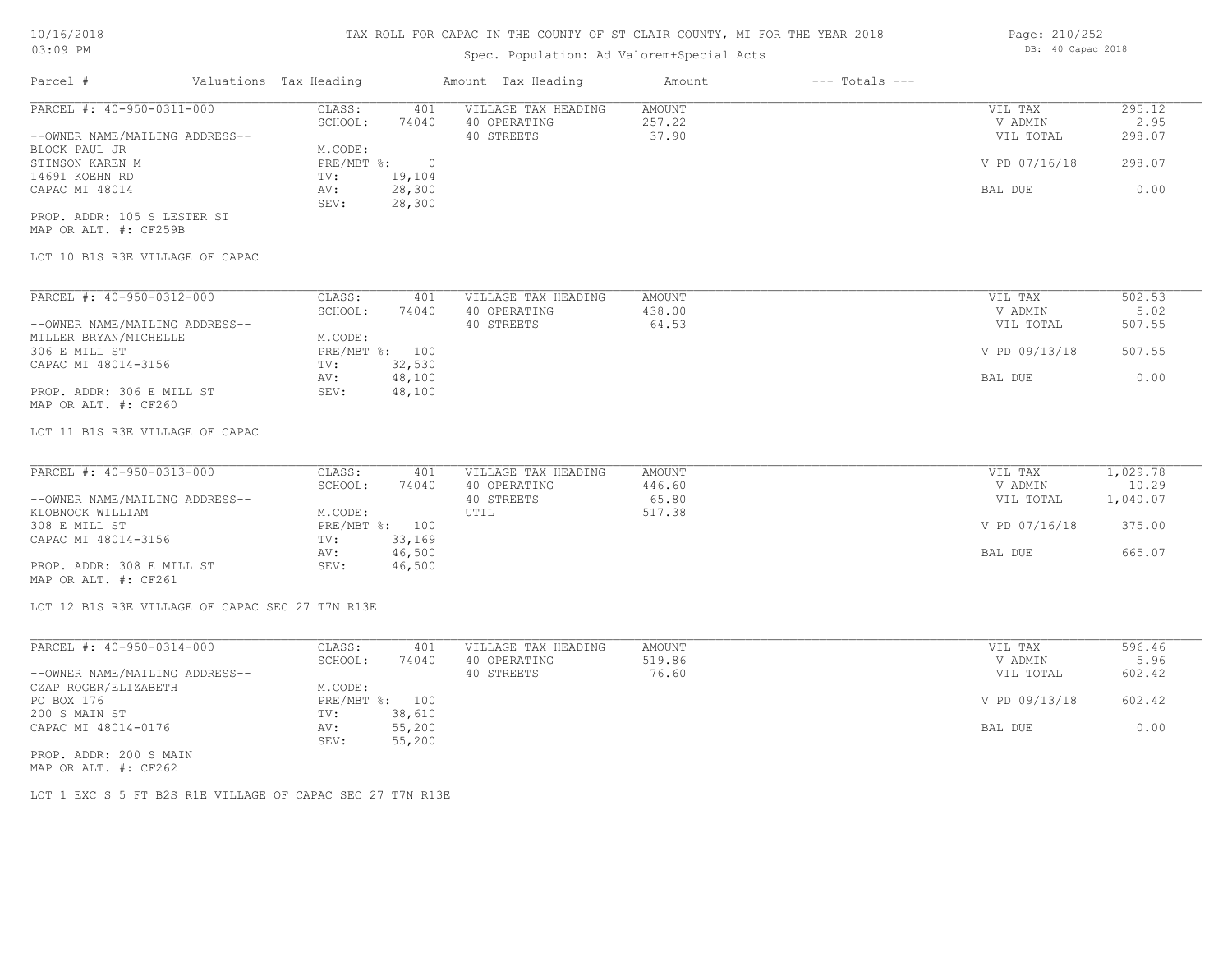## Spec. Population: Ad Valorem+Special Acts

| Page: 211/252 |                   |  |
|---------------|-------------------|--|
|               | DB: 40 Capac 2018 |  |

| Parcel #                       | Valuations Tax Heading |        | Amount Tax Heading  | Amount | $---$ Totals $---$ |               |        |
|--------------------------------|------------------------|--------|---------------------|--------|--------------------|---------------|--------|
| PARCEL #: 40-950-0315-000      | CLASS:                 | 401    | VILLAGE TAX HEADING | AMOUNT |                    | VIL TAX       | 790.89 |
|                                | SCHOOL:                | 74040  | 40 OPERATING        | 689.32 |                    | V ADMIN       | 7.90   |
| --OWNER NAME/MAILING ADDRESS-- |                        |        | 40 STREETS          | 101.57 |                    | VIL TOTAL     | 798.79 |
| LANG CARL                      | M.CODE:                |        |                     |        |                    |               |        |
| 208 E 1ST ST                   | PRE/MBT %: 100         |        |                     |        |                    | V PD 09/07/18 | 798.79 |
| IMLAY CITY MI 48444-1310       | TV:                    | 51,196 |                     |        |                    |               |        |
|                                | AV:                    | 73,000 |                     |        |                    | BAL DUE       | 0.00   |
| PROP. ADDR: 202 S MAIN         | SEV:                   | 73,000 |                     |        |                    |               |        |
|                                |                        |        |                     |        |                    |               |        |

MAP OR ALT. #: CF263

LOT 2 & S 5 FT OF LOT 1 B2S R1E VILLAGE OF CAPAC SEC 27 T7N R13E

| PARCEL #: 40-950-0316-000      | CLASS:       | 401    | VILLAGE TAX HEADING | AMOUNT | VIL TAX       | 700.26 |
|--------------------------------|--------------|--------|---------------------|--------|---------------|--------|
|                                | SCHOOL:      | 74040  | 40 OPERATING        | 610.33 | V ADMIN       | 7.00   |
| --OWNER NAME/MAILING ADDRESS-- |              |        | 40 STREETS          | 89.93  | VIL TOTAL     | 707.26 |
| CLOR CHARLES/ DEANNA           | M.CODE:      | 00LSB  |                     |        |               |        |
| 204 S MAIN ST                  | $PRE/MBT$ %: | 100    |                     |        | V PD 08/23/18 | 707.26 |
| CAPAC MI 48014-3716            | TV:          | 45,329 |                     |        |               |        |
|                                | AV:          | 63,500 |                     |        | BAL DUE       | 0.00   |
| PROP. ADDR: 204 S MAIN         | SEV:         | 63,500 |                     |        |               |        |
| MAP OR ALT. #: CF264           |              |        |                     |        |               |        |

R13E N 82.42 FT, TH W TO ST TH S 84.16 FT TO BEG. B2S R1E VILLAGE OF CAPAC SEC 27 T7N PART OF LOTS 3 & 4 BEG 177.44 FT N OF SW COR LOT 5, TH N 89 DEG 4 MIN E 150 FT, TH

| PARCEL #: 40-950-0317-000      | CLASS:     | 401    | VILLAGE TAX HEADING | AMOUNT | VIL TAX       | 515.67 |
|--------------------------------|------------|--------|---------------------|--------|---------------|--------|
|                                | SCHOOL:    | 74040  | 40 OPERATING        | 449.45 | V ADMIN       | 5.15   |
| --OWNER NAME/MAILING ADDRESS-- |            |        | 40 STREETS          | 66.22  | VIL TOTAL     | 520.82 |
| CLOR CHARLES D                 | M.CODE:    |        |                     |        |               |        |
| CLOR DEANNA M                  | PRE/MBT %: |        |                     |        | V PD 09/13/18 | 520.82 |
| 204 S MAIN ST                  | TV:        | 33,381 |                     |        |               |        |
| CAPAC MI 48014                 | AV:        | 45,600 |                     |        | BAL DUE       | 0.00   |
|                                | SEV:       | 45,600 |                     |        |               |        |

MAP OR ALT. #: CF265 PROP. ADDR: 206 S MAIN

R13E TH S 89 DEG 4 MIN W 150 FT, TH S 55 FT TO BEG. B2S R1E VILLAGE OF CAPAC SEC 27 T7N PART LOT 4 BEG 122.44 FT N OF SW COR LOT 5, TH N 89 DEG 4 MIN E 150 FT, TH N 55 FT,

| PARCEL #: 40-950-0318-000      | CLASS:       | 401    | VILLAGE TAX HEADING | AMOUNT | VIL TAX       | 436.21 |
|--------------------------------|--------------|--------|---------------------|--------|---------------|--------|
|                                | SCHOOL:      | 74040  | 40 OPERATING        | 380.19 | V ADMIN       | 4.36   |
| --OWNER NAME/MAILING ADDRESS-- |              |        | 40 STREETS          | 56.02  | VIL TOTAL     | 440.57 |
| GEBBIE EDWARD M                | M.CODE:      |        |                     |        |               |        |
| WILLIAM GEBBIE JR              | $PRE/MBT$ %: | 100    |                     |        | V PD 07/25/18 | 440.57 |
| 59675 KITTLE RD                | TV:          | 28,237 |                     |        |               |        |
| WASHINGTON MI 48094            | AV:          | 40,100 |                     |        | BAL DUE       | 0.00   |
|                                | SEV:         | 40,100 |                     |        |               |        |
| PROP. ADDR: 208 S MAIN         |              |        |                     |        |               |        |

MAP OR ALT. #: CF266

VILLAGE OF CAPAC 150' EXC S 65.2' OF W 113' OF LOT 5 MEAS ALG & AT RT/ANG TO W LOT LINE B2S R1E THAT PART OF LOTS 4 & 5 LYING S OF A LINE, BEG 122.44' N OF SW COR LOT 5,TH N89ª4'E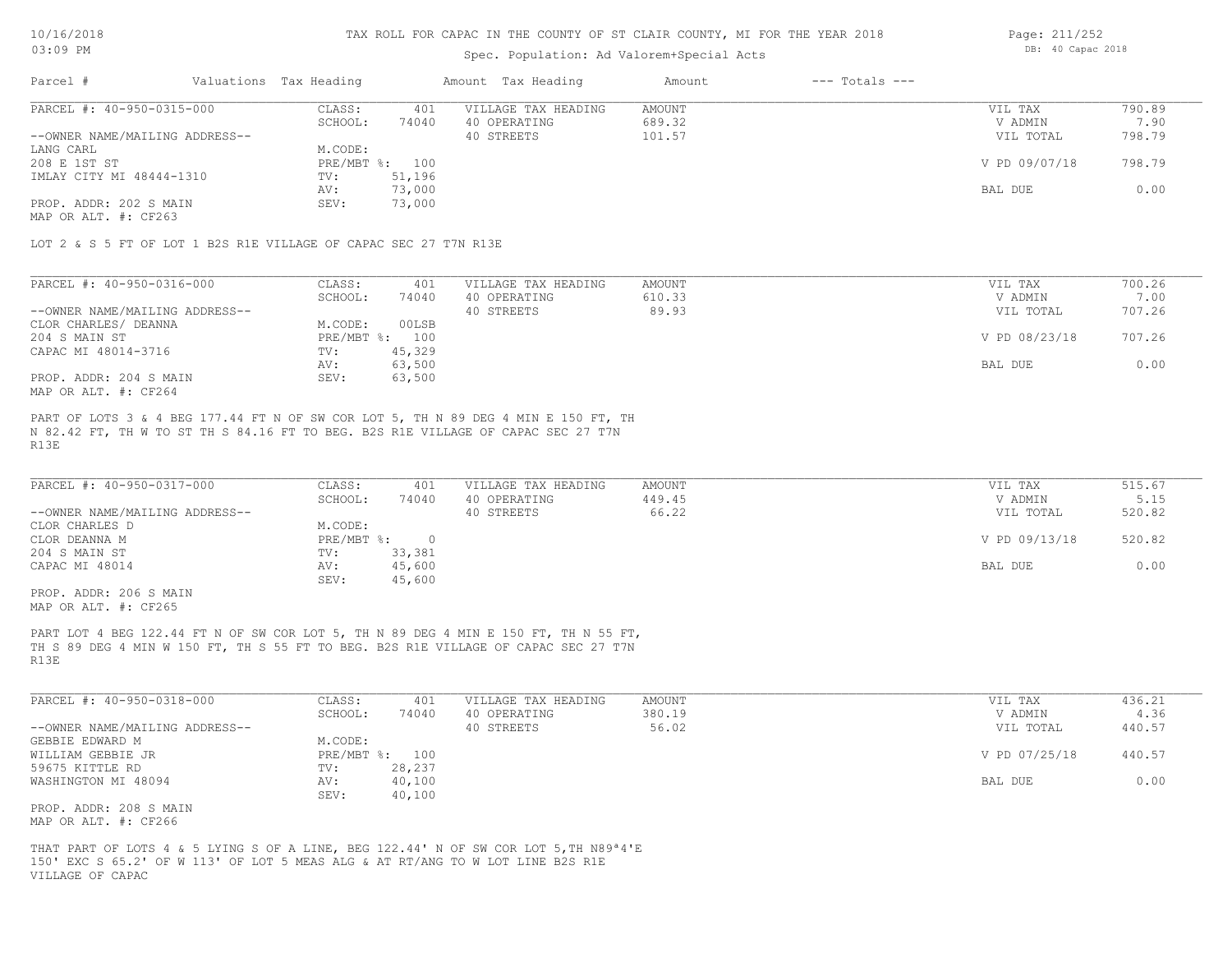### Spec. Population: Ad Valorem+Special Acts

Page: 212/252 DB: 40 Capac 2018

| Parcel #                       | Valuations Tax Heading |        | Amount Tax Heading  | Amount | $---$ Totals $---$ |               |        |
|--------------------------------|------------------------|--------|---------------------|--------|--------------------|---------------|--------|
| PARCEL #: 40-950-0319-000      | CLASS:                 | 401    | VILLAGE TAX HEADING | AMOUNT |                    | VIL TAX       | 345.99 |
|                                | SCHOOL:                | 74040  | 40 OPERATING        | 301.56 |                    | V ADMIN       | 3.45   |
| --OWNER NAME/MAILING ADDRESS-- |                        |        | 40 STREETS          | 44.43  |                    | VIL TOTAL     | 349.44 |
| CLAY JANINE                    | M.CODE:                |        |                     |        |                    |               |        |
| 210 S MAIN ST                  | PRE/MBT %: 100         |        |                     |        |                    | V PD 09/06/18 | 349.44 |
| CAPAC MI 48014-3716            | TV:                    | 22,397 |                     |        |                    |               |        |
|                                | AV:                    | 32,400 |                     |        |                    | BAL DUE       | 0.00   |
| PROP. ADDR: 210 S MAIN         | SEV:                   | 32,400 |                     |        |                    |               |        |
| MAP OR ALT. #: CF267           |                        |        |                     |        |                    |               |        |

FT B2S R1E VILLAGE OF CAPAC SEC 27 T7N R13E FR LOT 5 EXC E 37 FT & EXC PART N OF A LINE BEG 65.2 FT N OF SW COR LOT 5, TH E 113

| PARCEL #: 40-950-0320-000                                                                                                                                                                                                                                                                                                                                                                                                                                                                            | CLASS:     | 402    | VILLAGE TAX HEADING | AMOUNT | VIL TAX       | 150.78 |
|------------------------------------------------------------------------------------------------------------------------------------------------------------------------------------------------------------------------------------------------------------------------------------------------------------------------------------------------------------------------------------------------------------------------------------------------------------------------------------------------------|------------|--------|---------------------|--------|---------------|--------|
|                                                                                                                                                                                                                                                                                                                                                                                                                                                                                                      | SCHOOL:    | 74040  | 40 OPERATING        | 131.42 | V ADMIN       | 1.50   |
| --OWNER NAME/MAILING ADDRESS--                                                                                                                                                                                                                                                                                                                                                                                                                                                                       |            |        | 40 STREETS          | 19.36  | VIL TOTAL     | 152.28 |
| RODRIGUEZ JOSE                                                                                                                                                                                                                                                                                                                                                                                                                                                                                       | M.CODE:    |        |                     |        |               |        |
| P.O. BOX 292                                                                                                                                                                                                                                                                                                                                                                                                                                                                                         | PRE/MBT %: |        |                     |        | V PD 09/21/18 | 152.28 |
| CAPAC MI 48014                                                                                                                                                                                                                                                                                                                                                                                                                                                                                       | TV:        | 9,761  |                     |        |               |        |
|                                                                                                                                                                                                                                                                                                                                                                                                                                                                                                      | AV:        | 15,900 |                     |        | BAL DUE       | 0.00   |
| PROP. ADDR: S WALKER ST                                                                                                                                                                                                                                                                                                                                                                                                                                                                              | SEV:       | 15,900 |                     |        |               |        |
| $M\lambda D$ $\cap$ $\overline{\lambda}$ $\overline{\Gamma}$ $\overline{\Gamma}$ $\overline{\Gamma}$ $\overline{\Gamma}$ $\overline{\Gamma}$ $\overline{\Gamma}$ $\overline{\Gamma}$ $\overline{\Gamma}$ $\overline{\Gamma}$ $\overline{\Gamma}$ $\overline{\Gamma}$ $\overline{\Gamma}$ $\overline{\Gamma}$ $\overline{\Gamma}$ $\overline{\Gamma}$ $\overline{\Gamma}$ $\overline{\Gamma}$ $\overline{\Gamma}$ $\overline{\Gamma}$ $\overline{\Gamma}$ $\overline{\Gamma}$ $\overline{\Gamma}$ $\$ |            |        |                     |        |               |        |

MAP OR ALT. #: CF268

ROW TO BEG 159.14' TH W 150', TH S ALONG W LINE OF LOT TO N LINE OF R.R. ROW, TH E'LY ALONG CAPAC BEING DESCRIBE PER QUITE TITLE JUDGEMENT AS: BEG AT SE COR OF LOT 6, TH N LOT 6 B2S R1E VILLAGE OF CAPAC SEC 27 T7N R13E PART OF LOT 6 B2S R1E VILLAGE OF

| PARCEL #: 40-950-0321-000      | CLASS:  | 401            | VILLAGE TAX HEADING | AMOUNT | VIL TAX       | 645.87 |
|--------------------------------|---------|----------------|---------------------|--------|---------------|--------|
|                                | SCHOOL: | 74040          | 40 OPERATING        | 562.93 | V ADMIN       | 6.45   |
| --OWNER NAME/MAILING ADDRESS-- |         |                | 40 STREETS          | 82.94  | VIL TOTAL     | 652.32 |
| RODRIGUEZ JOSE A.              | M.CODE: | 00WBF          |                     |        |               |        |
| 209 S WALKER ST                |         | PRE/MBT %: 100 |                     |        | V PD 08/30/18 | 652.32 |
| CAPAC MI 48014-3732            | TV:     | 41,809         |                     |        |               |        |
|                                | AV:     | 60,900         |                     |        | BAL DUE       | 0.00   |
| PROP. ADDR: 209 S WALKER ST    | SEV:    | 60,900         |                     |        |               |        |
| MAP OR ALT. #: CF269           |         |                |                     |        |               |        |

LOT 7 & S 13' OF LOT 8 B2S R1E VILLAGE OF CAPAC

| PARCEL #: 40-950-0322-000      | CLASS:  | 401            | VILLAGE TAX HEADING | AMOUNT | VIL TAX       | 714.50 |
|--------------------------------|---------|----------------|---------------------|--------|---------------|--------|
|                                | SCHOOL: | 74040          | 40 OPERATING        | 622.74 | V ADMIN       | 7.14   |
| --OWNER NAME/MAILING ADDRESS-- |         |                | 40 STREETS          | 91.76  | VIL TOTAL     | 721.64 |
| PRINTZ FRANK J JR              | M.CODE: | COREL          |                     |        |               |        |
| P.O. BOX 52                    |         | PRE/MBT %: 100 |                     |        | V PD 09/07/18 | 721.64 |
| CAPAC MI 48014-0052            | TV:     | 46,251         |                     |        |               |        |
|                                | AV:     | 47,200         |                     |        | BAL DUE       | 0.00   |
| PROP. ADDR: 207 S WALKER ST    | SEV:    | 47,200         |                     |        |               |        |
| MAP OR ALT. #: CF270           |         |                |                     |        |               |        |

N62' OF LOT 8 B2S R1E VILLAGE OF CAPAC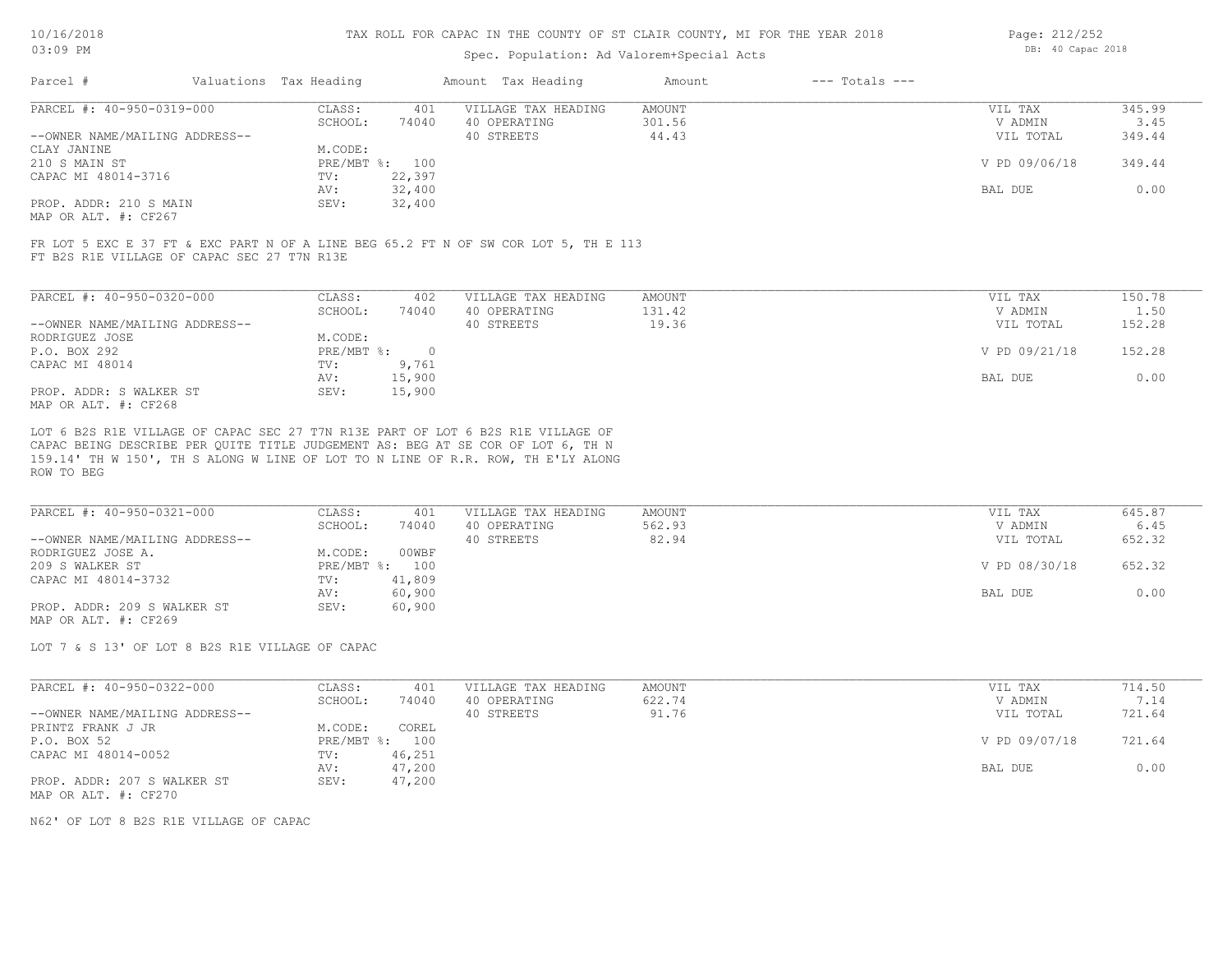# Spec. Population: Ad Valorem+Special Acts

| Parcel #                       | Valuations Tax Heading |                | Amount Tax Heading  | Amount | $---$ Totals $---$ |               |        |
|--------------------------------|------------------------|----------------|---------------------|--------|--------------------|---------------|--------|
| PARCEL #: 40-950-0323-000      | CLASS:                 | 401            | VILLAGE TAX HEADING | AMOUNT |                    | VIL TAX       | 500.87 |
|                                | SCHOOL:                | 74040          | 40 OPERATING        | 436.55 |                    | V ADMIN       | 5.00   |
| --OWNER NAME/MAILING ADDRESS-- |                        |                | 40 STREETS          | 64.32  |                    | VIL TOTAL     | 505.87 |
| ASSELEN WOODROW ET-AL          | M.CODE:                |                |                     |        |                    |               |        |
| 205 S WALKER ST                |                        | PRE/MBT %: 100 |                     |        |                    | V PD 09/06/18 | 505.87 |
| CAPAC MI 48014-3732            | TV:                    | 32,423         |                     |        |                    |               |        |
|                                | AV:                    | 46,500         |                     |        |                    | BAL DUE       | 0.00   |
| PROP. ADDR: 205 S WALKER ST    | SEV:                   | 46,500         |                     |        |                    |               |        |
|                                |                        |                |                     |        |                    |               |        |

MAP OR ALT. #: CF271

LOT 9 B2S R1E VILLAGE OF CAPAC SEC 27 T7N R13E

| PARCEL #: 40-950-0324-000      | CLASS:     | 401    | VILLAGE TAX HEADING | AMOUNT | VIL TAX       | 488.95 |
|--------------------------------|------------|--------|---------------------|--------|---------------|--------|
|                                | SCHOOL:    | 74040  | 40 OPERATING        | 426.16 | V ADMIN       | 4.88   |
| --OWNER NAME/MAILING ADDRESS-- |            |        | 40 STREETS          | 62.79  | VIL TOTAL     | 493.83 |
| KONING DONALD J                | M.CODE:    |        |                     |        |               |        |
| KONING DARLENE J               | PRE/MBT %: |        |                     |        | V PD 07/30/18 | 493.83 |
| 7270 MARTIN RD                 | TV:        | 31,651 |                     |        |               |        |
| IMLAY CITY MI 48444            | AV:        | 33,400 |                     |        | BAL DUE       | 0.00   |
|                                | SEV:       | 33,400 |                     |        |               |        |
| PROP. ADDR: 203 S WALKER ST    |            |        |                     |        |               |        |

MAP OR ALT. #: CF272

E88 FT OF LOT 10 B2S R1E VILLAGE OF CAPAC SEC 27 T7N R13E

| PARCEL #: 40-950-0325-000                    | CLASS:     | 401    | VILLAGE TAX HEADING | AMOUNT | VIL TAX       | 283.78 |
|----------------------------------------------|------------|--------|---------------------|--------|---------------|--------|
|                                              | SCHOOL:    | 74040  | 40 OPERATING        | 247.34 | V ADMIN       | 2.83   |
| --OWNER NAME/MAILING ADDRESS--               |            |        | 40 STREETS          | 36.44  | VIL TOTAL     | 286.61 |
| GROENEWOUD PAUL                              | M.CODE:    |        |                     |        |               |        |
| 73299 MCFADDEN                               | PRE/MBT %: |        |                     |        | V PD 07/30/18 | 286.61 |
| ARMADA MI 48005                              | TV:        | 18,370 |                     |        |               |        |
|                                              | AV:        | 26,000 |                     |        | BAL DUE       | 0.00   |
| PROP. ADDR: 106 E MEIER ST                   | SEV:       | 26,000 |                     |        |               |        |
| $\cdots$ $\cdots$ $\cdots$ $\cdots$ $\cdots$ |            |        |                     |        |               |        |

MAP OR ALT. #: CF273

LOT 10 EXC THE E 88 FT B2S R1E VILLAGE OF CAPAC SEC 27 T7N R13E

| PARCEL #: 40-950-0326-000      | CLASS:       | 401    | VILLAGE TAX HEADING | AMOUNT | VIL TAX       | 701.23 |
|--------------------------------|--------------|--------|---------------------|--------|---------------|--------|
|                                | SCHOOL:      | 74040  | 40 OPERATING        | 611.18 | V ADMIN       | 7.01   |
| --OWNER NAME/MAILING ADDRESS-- |              |        | 40 STREETS          | 90.05  | VIL TOTAL     | 708.24 |
| KEGLER NICHOLE                 | M.CODE:      | COREL  |                     |        |               |        |
| KEGLER JOHNATHON               | $PRE/MBT$ %: | 100    |                     |        | V PD 09/07/18 | 708.24 |
| P.O.BOX 625                    | TV:          | 45,392 |                     |        |               |        |
| CAPAC MI 48014                 | AV:          | 63,300 |                     |        | BAL DUE       | 0.00   |
|                                | SEV:         | 63,300 |                     |        |               |        |
| PROP. ADDR: 202 S WALKER ST    |              |        |                     |        |               |        |

MAP OR ALT. #: CF274A

LOT 1 B2S R2E VILLAGE OF CAPAC SEC 27 T7N R13E

Page: 213/252 DB: 40 Capac 2018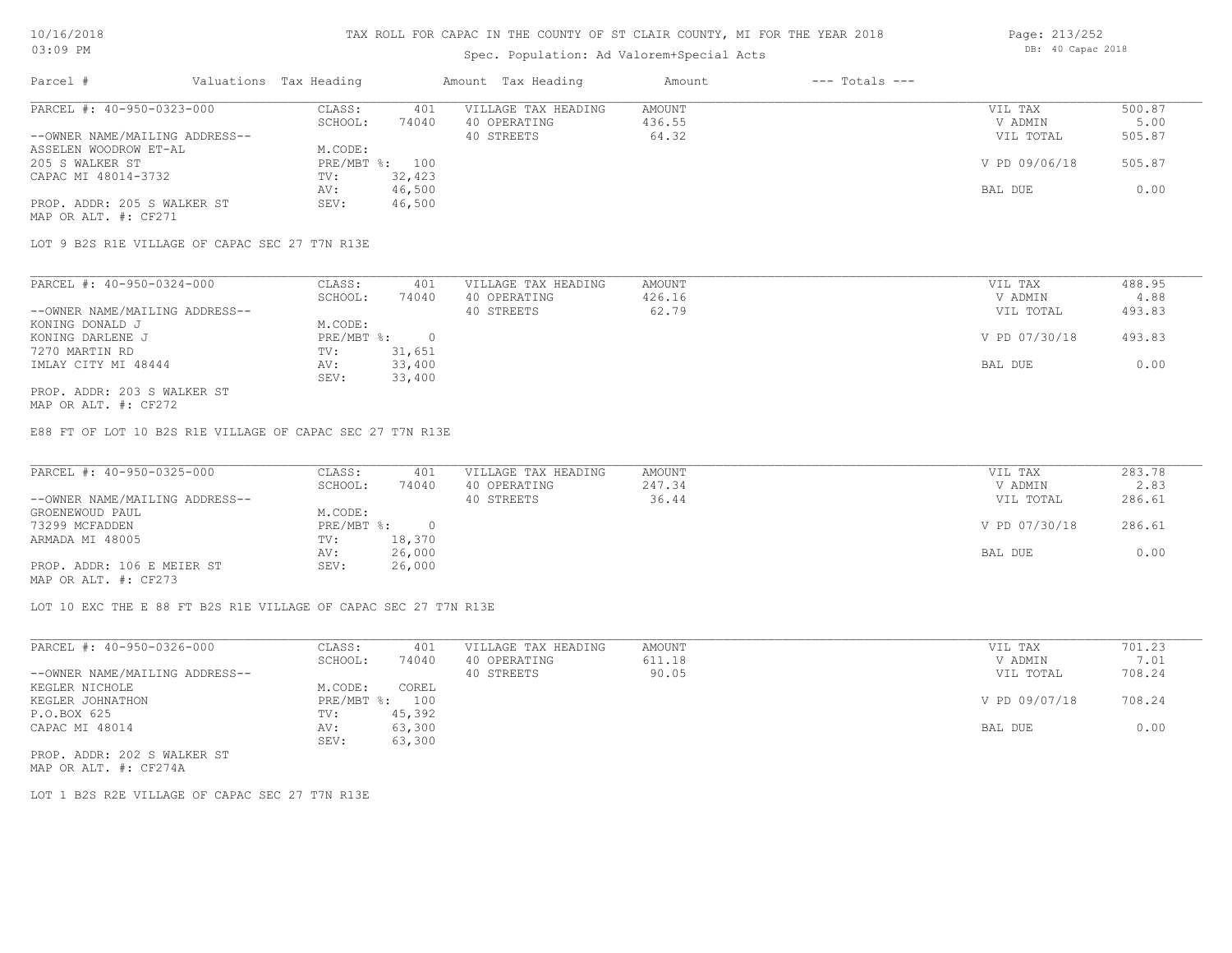## Spec. Population: Ad Valorem+Special Acts

| Parcel #                       | Valuations Tax Heading |        | Amount Tax Heading  | Amount | $---$ Totals $---$ |               |        |
|--------------------------------|------------------------|--------|---------------------|--------|--------------------|---------------|--------|
| PARCEL #: 40-950-0327-000      | CLASS:                 | 401    | VILLAGE TAX HEADING | AMOUNT |                    | VIL TAX       | 523.81 |
|                                | SCHOOL:                | 74040  | 40 OPERATING        | 456.54 |                    | V ADMIN       | 5.23   |
| --OWNER NAME/MAILING ADDRESS-- |                        |        | 40 STREETS          | 67.27  |                    | VIL TOTAL     | 529.04 |
| HAYDEN ALAN D                  | M.CODE:                |        |                     |        |                    |               |        |
| HAYDEN AMANDA L                | $PRE/MBT$ %:           |        |                     |        |                    | V PD 09/13/18 | 529.04 |
| 2252 CAPAC RD                  | TV:                    | 33,907 |                     |        |                    |               |        |
| ALLENTON MI 48002-1810         | AV:                    | 47,500 |                     |        |                    | BAL DUE       | 0.00   |
|                                | SEV:                   | 47,500 |                     |        |                    |               |        |
| PROP. ADDR: 204 S WALKER ST    |                        |        |                     |        |                    |               |        |

MAP OR ALT. #: CF274B

LOT 2 B2S R2E VILLAGE OF CAPAC SEC 27 T7N R13E

| PARCEL #: 40-950-0328-000      | CLASS:  | 401            | VILLAGE TAX HEADING | AMOUNT | VIL TAX       | 543.22 |
|--------------------------------|---------|----------------|---------------------|--------|---------------|--------|
|                                | SCHOOL: | 74040          | 40 OPERATING        | 473.46 | V ADMIN       | 5.43   |
| --OWNER NAME/MAILING ADDRESS-- |         |                | 40 STREETS          | 69.76  | VIL TOTAL     | 548.65 |
| ROJAS SATIAGO / MARIA          | M.CODE: |                |                     |        |               |        |
| 206 S WALKER ST                |         | PRE/MBT %: 100 |                     |        | V PD 08/21/18 | 548.65 |
| CAPAC MI 48014-3731            | TV:     | 35,164         |                     |        |               |        |
|                                | AV:     | 50,100         |                     |        | BAL DUE       | 0.00   |
| PROP. ADDR: 206 S WALKER ST    | SEV:    | 50,100         |                     |        |               |        |
| MAP OR ALT. #: CF275           |         |                |                     |        |               |        |

LOT 3 B2S R2E VILLAGE OF CAPAC SEC 27 T7N R13E

| PARCEL #: 40-950-0329-000      | CLASS:     | 401    | VILLAGE TAX HEADING | AMOUNT | VIL TAX       | 437.43 |
|--------------------------------|------------|--------|---------------------|--------|---------------|--------|
|                                | SCHOOL:    | 74040  | 40 OPERATING        | 381.26 | V ADMIN       | 4.37   |
| --OWNER NAME/MAILING ADDRESS-- |            |        | 40 STREETS          | 56.17  | VIL TOTAL     | 441.80 |
| BIEGANOWSKI DAVID              | M.CODE:    |        |                     |        |               |        |
| 16093 IMLAY CITY RD            | PRE/MBT %: |        |                     |        | V PD 08/09/18 | 441.80 |
| CAPAC MI 48014                 | TV:        | 28,316 |                     |        |               |        |
|                                | AV:        | 40,100 |                     |        | BAL DUE       | 0.00   |
| PROP. ADDR: 210 S WALKER ST    | SEV:       | 40,100 |                     |        |               |        |
| MAP OR ALT. #: CF276A1         |            |        |                     |        |               |        |

LOT 4 BLK 2 S R2E VILLAGE OF CAPAC

| PARCEL #: 40-950-0329-250      | CLASS:     | 401    | VILLAGE TAX HEADING | AMOUNT | VIL TAX       | 413.34 |
|--------------------------------|------------|--------|---------------------|--------|---------------|--------|
|                                | SCHOOL:    | 74040  | 40 OPERATING        | 360.26 | V ADMIN       | 4.13   |
| --OWNER NAME/MAILING ADDRESS-- |            |        | 40 STREETS          | 53.08  | VIL TOTAL     | 417.47 |
| KONING DONALD J (TRUST)        | M.CODE:    |        |                     |        |               |        |
| 7270 MARTIN RD.                | PRE/MBT %: |        |                     |        | V PD 09/06/18 | 417.47 |
| IMLAY CITY MI 48444            | TV:        | 26,757 |                     |        |               |        |
|                                | AV:        | 41,600 |                     |        | BAL DUE       | 0.00   |
| PROP. ADDR: 208 S WALKER ST    | SEV:       | 41,600 |                     |        |               |        |
| MAP OR ALT. #: CF276A2         |            |        |                     |        |               |        |

LOTS 5 & 6 BLK B2 S R2E VILLAGE OF CAPAC

Page: 214/252 DB: 40 Capac 2018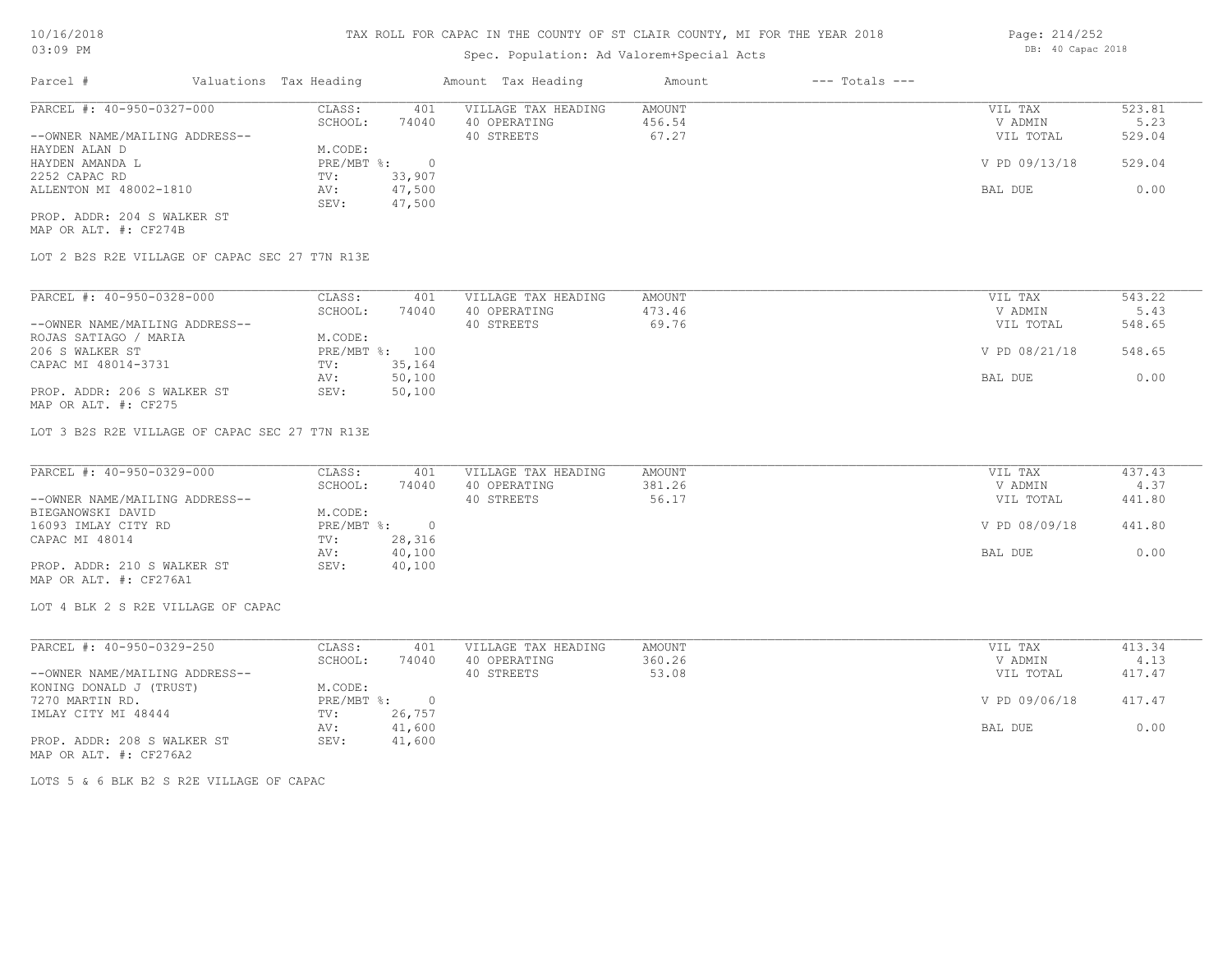# Spec. Population: Ad Valorem+Special Acts

| Page: 215/252 |                   |  |
|---------------|-------------------|--|
|               | DB: 40 Capac 2018 |  |

| Parcel #                       | Valuations Tax Heading |        | Amount Tax Heading  | Amount | $---$ Totals $---$ |               |        |
|--------------------------------|------------------------|--------|---------------------|--------|--------------------|---------------|--------|
| PARCEL #: 40-950-0330-000      | CLASS:                 | 401    | VILLAGE TAX HEADING | AMOUNT |                    | VIL TAX       | 179.12 |
|                                | SCHOOL:                | 74040  | 40 OPERATING        | 156.12 |                    | V ADMIN       | 1.79   |
| --OWNER NAME/MAILING ADDRESS-- |                        |        | 40 STREETS          | 23.00  |                    | VIL TOTAL     | 180.91 |
| GREEN HORIZON LAWN SPRAY CO    | M.CODE:                |        |                     |        |                    |               |        |
| PO BOX 303                     | $PRE/MBT$ %:           |        |                     |        |                    | V PD 07/25/18 | 180.91 |
| WASHINGTON MI 48094            | TV:                    | 11,595 |                     |        |                    |               |        |
|                                | AV:                    | 31,100 |                     |        |                    | BAL DUE       | 0.00   |
| PROP. ADDR: S HUNTER STREET    | SEV:                   | 31,100 |                     |        |                    |               |        |
|                                |                        |        |                     |        |                    |               |        |

MAP OR ALT. #: CF276B

S50 FT OF LOT 8 & ALL OF FRAC LOT 7 B2S R2E VILLAGE OF CAPAC SEC 27 T7N R13E

| PARCEL #: 40-950-0331-000       | CLASS:     | 402    | VILLAGE TAX HEADING | AMOUNT | VIL TAX       | 118.18 |
|---------------------------------|------------|--------|---------------------|--------|---------------|--------|
|                                 | SCHOOL:    | 74040  | 40 OPERATING        | 103.01 | V ADMIN       | 1.18   |
| --OWNER NAME/MAILING ADDRESS--  |            |        | 40 STREETS          | 15.17  | VIL TOTAL     | 119.36 |
| GREEN HORIZON LAWN SPRAY CO     | M.CODE:    |        |                     |        |               |        |
| PO BOX 303                      | PRE/MBT %: |        |                     |        | V PD 07/25/18 | 119.36 |
| WASHINGTON MI 48094             | TV:        | 7,651  |                     |        |               |        |
|                                 | AV:        | 20,600 |                     |        | BAL DUE       | 0.00   |
| PROP. ADDR: 215 S HUNTER STREET | SEV:       | 20,600 |                     |        |               |        |
| MAP OR ALT. #: CF276C           |            |        |                     |        |               |        |

LOTS 8 & 9 EXC S 50 FT OF LOT 8 B2S R2E VILLAGE OF CAPAC SEC 27 T7N R13E

| PARCEL #: 40-950-0332-000       | CLASS:  | 401            | VILLAGE TAX HEADING | AMOUNT | VIL TAX       | 462.96 |
|---------------------------------|---------|----------------|---------------------|--------|---------------|--------|
|                                 | SCHOOL: | 74040          | 40 OPERATING        | 403.51 | V ADMIN       | 4.62   |
| --OWNER NAME/MAILING ADDRESS--  |         |                | 40 STREETS          | 59.45  | VIL TOTAL     | 467.58 |
| ROJAS LUIS D/JULIE              | M.CODE: | 00WBF          |                     |        |               |        |
| 205 S HUNTER ST                 |         | PRE/MBT %: 100 |                     |        | V PD 08/30/18 | 467.58 |
| CAPAC MI 48014-3709             | TV:     | 29,969         |                     |        |               |        |
|                                 | AV:     | 41,900         |                     |        | BAL DUE       | 0.00   |
| PROP. ADDR: 205 S HUNTER STREET | SEV:    | 41,900         |                     |        |               |        |
| MAP OR ALT. #: CF276D           |         |                |                     |        |               |        |

LOT 10 B2S R2E VILLAGE OF CAPAC SEC 27 T7N R13E

| PARCEL #: 40-950-0333-000        | CLASS:       | 401    | VILLAGE TAX HEADING | AMOUNT | VIL TAX       | 471.20 |
|----------------------------------|--------------|--------|---------------------|--------|---------------|--------|
|                                  | SCHOOL:      | 74040  | 40 OPERATING        | 410.69 | V ADMIN       | 4.71   |
| --OWNER NAME/MAILING ADDRESS--   |              |        | 40 STREETS          | 60.51  | VIL TOTAL     | 475.91 |
| RAHM ANNETTE/KEVIN E. STRICKLAND | M.CODE:      |        |                     |        |               |        |
| 203 S HUNTER ST                  | $PRE/MBT$ %: | 100    |                     |        | V PD 09/13/18 | 475.91 |
| CAPAC MI 48014                   | TV:          | 30,502 |                     |        |               |        |
|                                  | AV:          | 43,900 |                     |        | BAL DUE       | 0.00   |
| PROP. ADDR: 203 S HUNTER STREET  | SEV:         | 43,900 |                     |        |               |        |

MAP OR ALT. #: CF277

LOT 11 B2S R2E VILLAGE OF CAPAC SEC 27 T7N R13E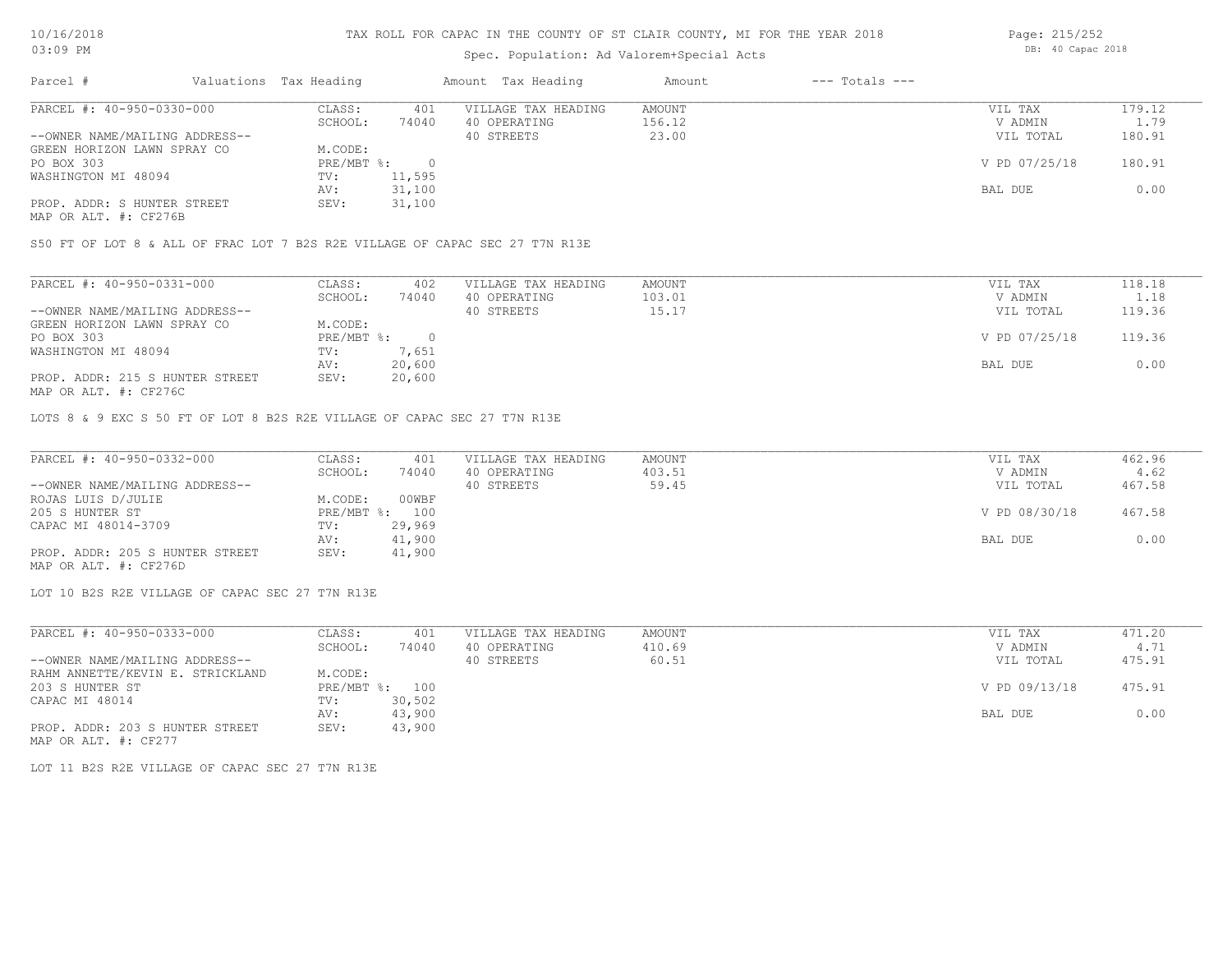## 10/16/2018 03:09 PM

# TAX ROLL FOR CAPAC IN THE COUNTY OF ST CLAIR COUNTY, MI FOR THE YEAR 2018

# Spec. Population: Ad Valorem+Special Acts

| Page: 216/252 |                   |  |
|---------------|-------------------|--|
|               | DB: 40 Capac 2018 |  |

| Parcel #                                                                                | Valuations Tax Heading    |                  | Amount Tax Heading                                                                  | Amount                           | $---$ Totals $---$ |                                 |                          |
|-----------------------------------------------------------------------------------------|---------------------------|------------------|-------------------------------------------------------------------------------------|----------------------------------|--------------------|---------------------------------|--------------------------|
| PARCEL #: 40-950-0334-000<br>--OWNER NAME/MAILING ADDRESS--                             | CLASS:<br>SCHOOL:         | 401<br>74040     | VILLAGE TAX HEADING<br>40 OPERATING<br>40 STREETS                                   | <b>AMOUNT</b><br>605.90<br>89.28 |                    | VIL TAX<br>V ADMIN<br>VIL TOTAL | 695.18<br>6.95<br>702.13 |
| AGUILAR MIGUEL<br>5911 N CAPAC ROAD                                                     | M.CODE:<br>PRE/MBT %: 0   |                  |                                                                                     |                                  |                    | V PD 09/13/18                   | 702.13                   |
| CAPAC MI 48014                                                                          | TV:                       | 45,000           |                                                                                     |                                  |                    |                                 |                          |
| PROP. ADDR: 201 S HUNTER STREET<br>MAP OR ALT. #: CF278                                 | AV:<br>SEV:               | 45,000<br>45,000 |                                                                                     |                                  |                    | BAL DUE                         | 0.00                     |
| LOT 12 B2S R2E VILLAGE OF CAPAC SEC 27 T7N R13E                                         |                           |                  |                                                                                     |                                  |                    |                                 |                          |
| PARCEL #: 40-950-0335-000                                                               | CLASS:                    | 401              | VILLAGE TAX HEADING                                                                 | <b>AMOUNT</b>                    |                    | VIL TAX                         | 531.08                   |
|                                                                                         | SCHOOL:                   | 74040            | 40 OPERATING                                                                        | 462.88                           |                    | V ADMIN                         | 5.31                     |
| --OWNER NAME/MAILING ADDRESS--                                                          |                           |                  | 40 STREETS                                                                          | 68.20                            |                    | VIL TOTAL                       | 536.39                   |
| MURPHY ELIZABETH<br>P.O. BOX 537                                                        | M.CODE:<br>PRE/MBT %: 100 |                  |                                                                                     |                                  |                    | BAL DUE                         | 536.39                   |
| CAPAC MI 48014                                                                          | TV:                       | 34,378           |                                                                                     |                                  |                    |                                 |                          |
|                                                                                         | AV:                       | 48,400           |                                                                                     |                                  |                    |                                 |                          |
| PROP. ADDR: 202 S HUNTER STREET<br>MAP OR ALT. #: CF279                                 | SEV:                      | 48,400           |                                                                                     |                                  |                    |                                 |                          |
| OF CAPAC SEC 27 T7N R13E<br>PARCEL #: 40-950-0336-000<br>--OWNER NAME/MAILING ADDRESS-- | CLASS:<br>SCHOOL:         | 401<br>74040     | VILLAGE TAX HEADING<br>40 OPERATING<br>40 STREETS                                   | AMOUNT<br>453.52<br>66.82        |                    | VIL TAX<br>V ADMIN<br>VIL TOTAL | 520.34<br>5.20<br>525.54 |
| <b>OUINN JENNA M</b><br>204 S HUNTER ST                                                 | M.CODE:<br>PRE/MBT %: 100 | OLALS            |                                                                                     |                                  |                    | V PD 09/10/18                   | 525.54                   |
| CAPAC MI 48014                                                                          | TV:<br>AV:                | 33,683<br>41,600 |                                                                                     |                                  |                    | BAL DUE                         | 0.00                     |
| PROP. ADDR: 204 S HUNTER STREET<br>MAP OR ALT. #: CF280                                 | SEV:                      | 41,600           |                                                                                     |                                  |                    |                                 |                          |
| B2S R3E VILLAGE OF CAPAC SEC 27 T7N R13E                                                |                           |                  | THE S 75 FT OF THE N 150 FT OF THE W 160 FT OF PLATTED CEMETERY BLK, KNOWN AS LOT 2 |                                  |                    |                                 |                          |
| PARCEL #: 40-950-0337-000                                                               | CLASS:                    | 401              | VILLAGE TAX HEADING                                                                 | <b>AMOUNT</b>                    |                    | VIL TAX                         | 431.35                   |
| --OWNER NAME/MAILING ADDRESS--                                                          | SCHOOL:                   | 74040            | 40 OPERATING<br>40 STREETS                                                          | 375.96<br>55.39                  |                    | V ADMIN<br>VIL TOTAL            | 4.31<br>435.66           |
| SOWDEN JOSEPH                                                                           | M.CODE:                   | 00LSB            |                                                                                     |                                  |                    |                                 |                          |
| 206 S HUNTER ST<br>CAPAC MI 48014-3708                                                  | PRE/MBT %: 100<br>TV:     | 27,923           |                                                                                     |                                  |                    | V PD 08/23/18                   | 435.66                   |
|                                                                                         | AV:                       | 40,700           |                                                                                     |                                  |                    | BAL DUE                         | 0.00                     |
| PROP. ADDR: 206 S HUNTER STREET<br>MAP OR ALT. #: CF281                                 | SEV:                      | 40,700           |                                                                                     |                                  |                    |                                 |                          |
|                                                                                         |                           |                  | THE S 75 FT OF THE N 225 FT OF THE W 160 FT OF PLATTED CEMETERY BLK, KNOWN AS PART  |                                  |                    |                                 |                          |

OF LOT 3 B2S R3E VILLAGE OF CAPAC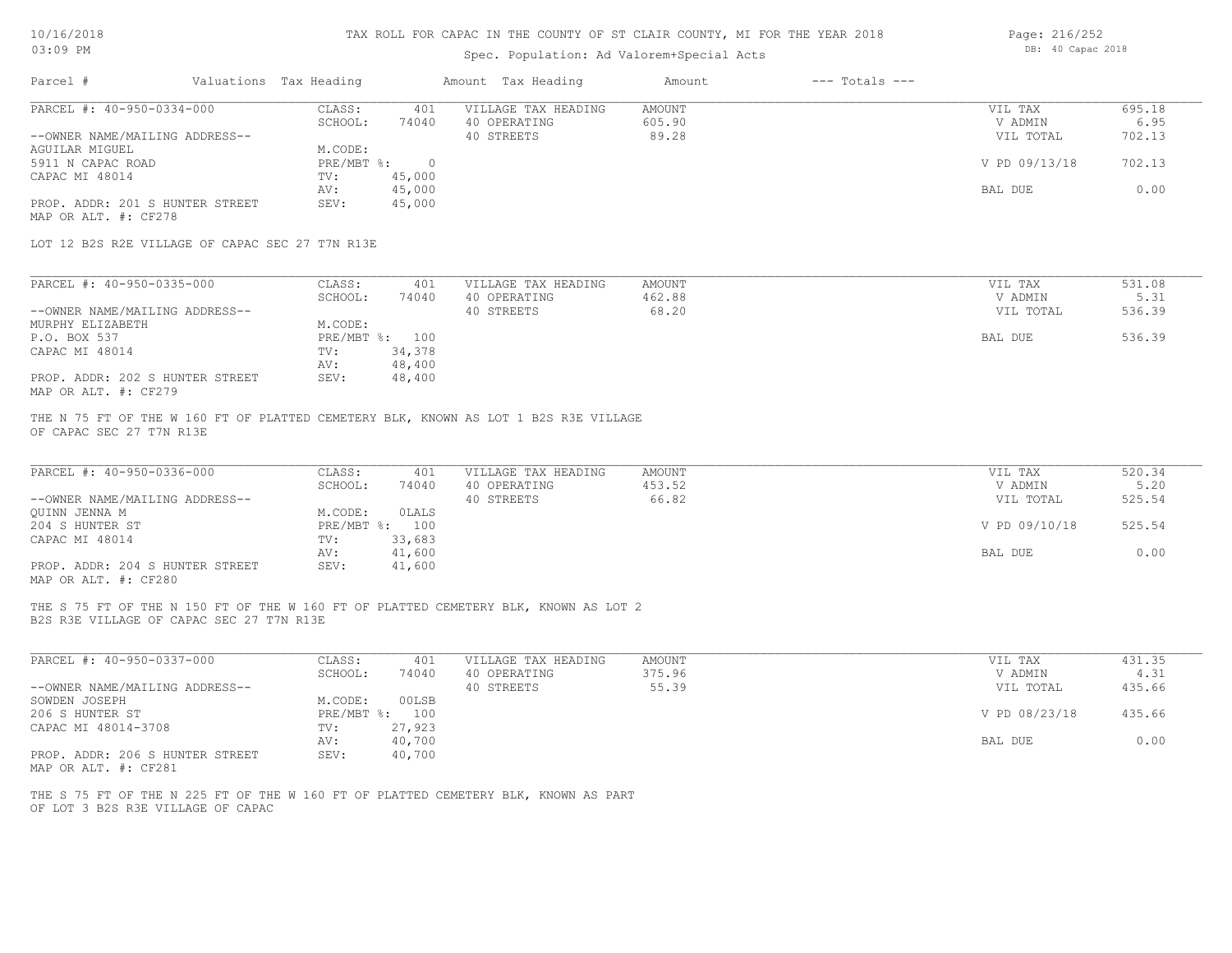# Spec. Population: Ad Valorem+Special Acts

| Page: 217/252 |                   |  |
|---------------|-------------------|--|
|               | DB: 40 Capac 2018 |  |

| Parcel #                                              | Valuations Tax Heading |                                        | Amount Tax Heading                                                                  | Amount        | $---$ Totals $---$ |                    |        |
|-------------------------------------------------------|------------------------|----------------------------------------|-------------------------------------------------------------------------------------|---------------|--------------------|--------------------|--------|
| PARCEL #: 40-965-0001-000                             |                        | CLASS:<br>402                          | VILLAGE TAX HEADING                                                                 | <b>AMOUNT</b> |                    | VIL TAX            | 199.50 |
|                                                       |                        | SCHOOL:<br>74040                       | 40 OPERATING                                                                        | 173.88        |                    | V ADMIN            | 1.99   |
| --OWNER NAME/MAILING ADDRESS--                        |                        |                                        | 40 STREETS                                                                          | 25.62         |                    | VIL TOTAL          | 201.49 |
| HOMELAND DEVELOPMENT LLC                              |                        | M.CODE:                                |                                                                                     |               |                    |                    |        |
| 2153 BENEDICT LANE                                    |                        | $PRE/MBT$ $\frac{1}{6}$ : 0            |                                                                                     |               |                    | V PD 08/09/18      | 201.49 |
| UTICA MI 48316                                        |                        | 12,914<br>TV:                          |                                                                                     |               |                    |                    |        |
|                                                       |                        | 19,100<br>AV:                          |                                                                                     |               |                    | BAL DUE            | 0.00   |
| PROP. ADDR: ORCHARD STREET<br>MAP OR ALT. #: 951/1150 |                        | 19,100<br>SEV:                         |                                                                                     |               |                    |                    |        |
| LIBER 1988 PAGES 815 TO 840                           |                        |                                        | UNIT 1 ORCHARD CREST CONDOMINIUM ST CLAIR CONDOMINIUM PLAN NO. 155 RECORDED IN      |               |                    |                    |        |
|                                                       |                        |                                        |                                                                                     |               |                    |                    |        |
| PARCEL #: 40-965-0002-000                             |                        | CLASS:<br>402                          | VILLAGE TAX HEADING                                                                 | <b>AMOUNT</b> |                    | VIL TAX            | 87.64  |
|                                                       |                        | SCHOOL:<br>74040                       | 40 OPERATING                                                                        | 76.39         |                    | V ADMIN            | 0.87   |
| --OWNER NAME/MAILING ADDRESS--                        |                        |                                        | 40 STREETS                                                                          | 11.25         |                    | VIL TOTAL          | 88.51  |
| HOMELAND DEVELOPMENT LLC                              |                        | M.CODE:                                |                                                                                     |               |                    |                    |        |
| 2153 BENEDICT LANE                                    |                        | $PRE/MBT$ $\div$ 0                     |                                                                                     |               |                    | V PD 08/09/18      | 88.51  |
| UTICA MI 48316                                        |                        | 5,674<br>TV:                           |                                                                                     |               |                    |                    |        |
|                                                       |                        | 19,100<br>AV:                          |                                                                                     |               |                    | BAL DUE            | 0.00   |
| PROP. ADDR: ORCHARD STREET<br>MAP OR ALT. #: 1151     |                        | SEV:<br>19,100                         |                                                                                     |               |                    |                    |        |
| 1988 PAGES 815 TO 840<br>PARCEL #: 40-965-0003-000    |                        | 402                                    |                                                                                     | <b>AMOUNT</b> |                    |                    | 87.64  |
|                                                       |                        | CLASS:                                 | VILLAGE TAX HEADING                                                                 | 76.39         |                    | VIL TAX<br>V ADMIN | 0.87   |
|                                                       |                        | SCHOOL:<br>74040                       | 40 OPERATING<br>40 STREETS                                                          | 11.25         |                    | VIL TOTAL          | 88.51  |
| --OWNER NAME/MAILING ADDRESS--                        |                        |                                        |                                                                                     |               |                    |                    |        |
| HOMELAND DEVELOPMENT LLC<br>5153 BENEDICT LANE        |                        | M.CODE:<br>$PRE/MBT$ $\frac{1}{6}$ : 0 |                                                                                     |               |                    | V PD 08/09/18      | 88.51  |
|                                                       |                        | TV:                                    |                                                                                     |               |                    |                    |        |
| UTICA MI 48316                                        |                        | 5,674                                  |                                                                                     |               |                    |                    |        |
|                                                       |                        | 19,100<br>AV:                          |                                                                                     |               |                    | BAL DUE            | 0.00   |
| PROP. ADDR: ORCHARD STREET<br>MAP OR ALT. #: 1152     |                        | SEV:<br>19,100                         |                                                                                     |               |                    |                    |        |
| 1988 PAGES 815 TO 840                                 |                        |                                        | UNIT 3 ORCHARD CREST CONDOMINIUM ST CLAIR CONDOMINIUM PLAN NO.155 RECORDED IN LIBER |               |                    |                    |        |
| PARCEL #: 40-965-0004-000                             |                        | CLASS:<br>402                          | VILLAGE TAX HEADING                                                                 | <b>AMOUNT</b> |                    | VIL TAX            | 87.64  |
|                                                       |                        | SCHOOL:<br>74040                       | 40 OPERATING                                                                        | 76.39         |                    | V ADMIN            | 0.87   |
| --OWNER NAME/MAILING ADDRESS--                        |                        |                                        | 40 STREETS                                                                          | 11.25         |                    | VIL TOTAL          | 88.51  |
| HOMELAND DEVELOPMENT LLC                              |                        | M.CODE:                                |                                                                                     |               |                    |                    |        |
| 2153 BENEDICT LANE                                    |                        | $PRE/MBT$ $\frac{1}{6}$ : 0            |                                                                                     |               |                    | V PD 08/09/18      | 88.51  |
| UTICA MI 48316                                        |                        | 5,674<br>TV:                           |                                                                                     |               |                    |                    |        |
|                                                       |                        | 19,100<br>AV:                          |                                                                                     |               |                    | BAL DUE            | 0.00   |
| PROP. ADDR: ORCHARD STREET                            |                        | 19,100<br>SEV:                         |                                                                                     |               |                    |                    |        |
| MAP OR ALT. #: CF1153                                 |                        |                                        |                                                                                     |               |                    |                    |        |
|                                                       |                        |                                        |                                                                                     |               |                    |                    |        |
| LIBER 1988 PAGES 815 TO 840                           |                        |                                        | UNIT 4 ORCHARD CREST CONDOMINIUM ST CLAIR CONDOMINIUM PLAN NO. 155 RECORDED IN      |               |                    |                    |        |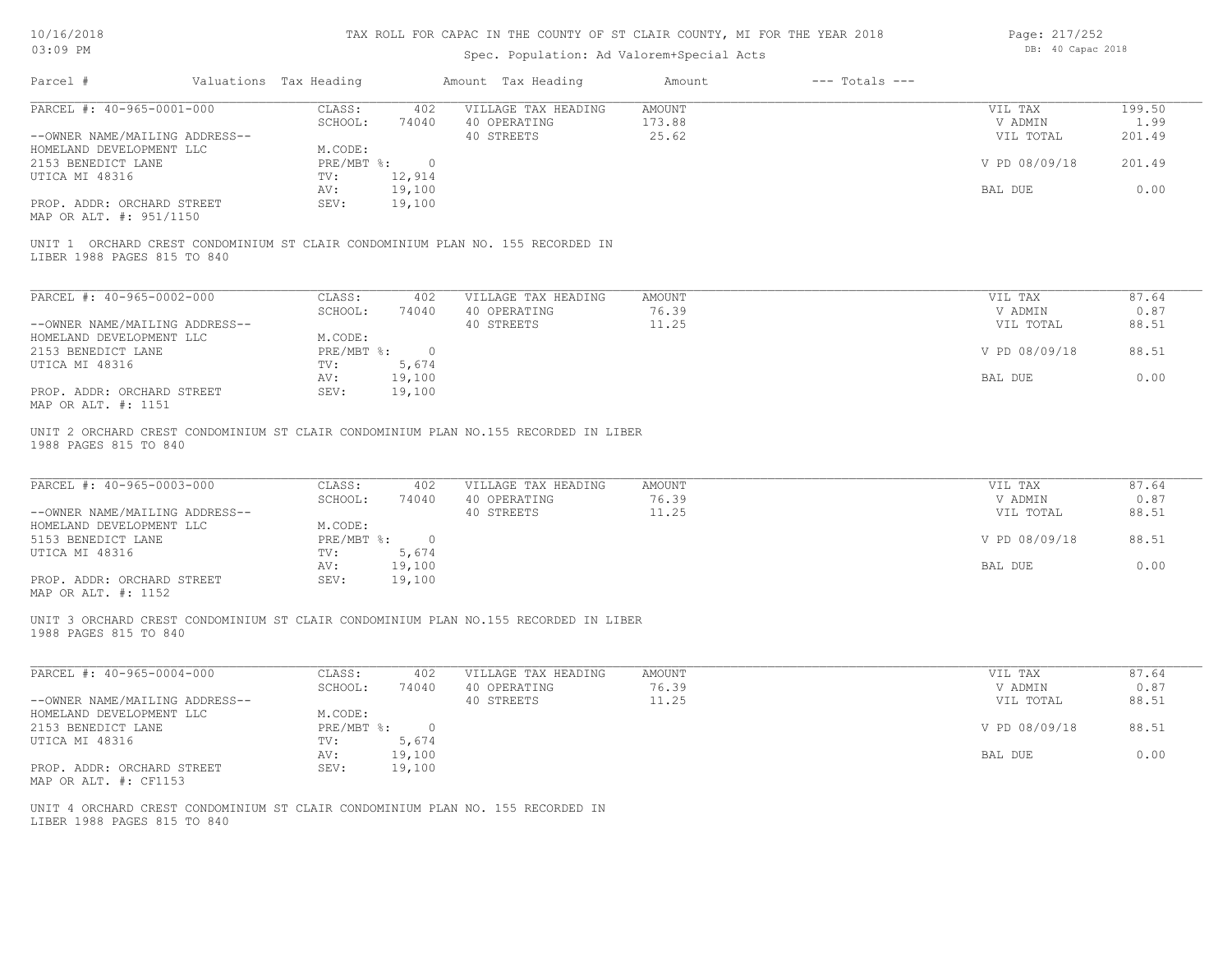#### Spec. Population: Ad Valorem+Special Acts

Page: 218/252 DB: 40 Capac 2018

| Parcel #                       |         | Valuations Tax Heading |              | Amount Tax Heading  | Amount | $---$ Totals $---$ |               |       |
|--------------------------------|---------|------------------------|--------------|---------------------|--------|--------------------|---------------|-------|
| PARCEL #: 40-965-0005-000      |         | CLASS:                 | 402          | VILLAGE TAX HEADING | AMOUNT |                    | VIL TAX       | 87.76 |
|                                | SCHOOL: | 74040                  | 40 OPERATING | 76.49               |        | V ADMIN            | 0.87          |       |
| --OWNER NAME/MAILING ADDRESS-- |         |                        |              | 40 STREETS          | 11.27  |                    | VIL TOTAL     | 88.63 |
| HOMELAND DEVELOPMENT LLC       |         | M.CODE:                |              |                     |        |                    |               |       |
| 2153 BENEDICT LANE             |         | PRE/MBT %:             |              |                     |        |                    | V PD 08/09/18 | 88.63 |
| UTICA MI 48316                 |         | TV:                    | 5,681        |                     |        |                    |               |       |
|                                |         | AV:                    | 19,100       |                     |        |                    | BAL DUE       | 0.00  |
| PROP. ADDR: ORCHARD STREET     |         | SEV:                   | 19,100       |                     |        |                    |               |       |
|                                |         |                        |              |                     |        |                    |               |       |

MAP OR ALT. #: CF1154/1200

1988 PAGES 815 TO 840 UNIT 5 ORCHARD CREST CONDOMINIUM ST CLAIR CONDOMINIUM PLAN NO.155 RECORDED IN LIBER

| PARCEL #: 40-998-5000-000      | CLASS:     | 210    | VILLAGE TAX HEADING | AMOUNT | VIL TAX       | 648.82 |
|--------------------------------|------------|--------|---------------------|--------|---------------|--------|
|                                | SCHOOL:    | 74040  | 40 OPERATING        | 565.50 | V ADMIN       | 6.48   |
| --OWNER NAME/MAILING ADDRESS-- |            |        | 40 STREETS          | 83.32  | VIL TOTAL     | 655.30 |
| CROWN CASTLE TOWERS 05 LLC     | M.CODE:    |        |                     |        |               |        |
| FKA: TRINITY WIRELESS TOWERS   | PRE/MBT %: | 0.     |                     |        | V PD 08/21/18 | 655.30 |
| PMB 353                        | TV:        | 42,000 |                     |        |               |        |
| 4017 WASHINGTON ROAD           | AV:        | 42,000 |                     |        | BAL DUE       | 0.00   |
| MCMURRAY PA 15317              | SEV:       | 42,000 |                     |        |               |        |
|                                |            |        |                     |        |               |        |

MAP OR ALT. #: 74-27-750-0097-000 PROP. ADDR: 750 E HILL STREET

#### BLDGS.ON LEASED LAND

| PARCEL #: 40-998-5000-200      | CLASS:     | 210    | VILLAGE TAX HEADING | AMOUNT | VIL TAX       | 489.71 |
|--------------------------------|------------|--------|---------------------|--------|---------------|--------|
|                                | SCHOOL:    | 74040  | 40 OPERATING        | 426.82 | V ADMIN       | 4.89   |
| --OWNER NAME/MAILING ADDRESS-- |            |        | 40 STREETS          | 62.89  | VIL TOTAL     | 494.60 |
| OMNIPOINT HOLDINGS             | M.CODE:    |        |                     |        |               |        |
| DBA T-MOBILE                   | PRE/MBT %: |        |                     |        | V PD 08/21/18 | 494.60 |
| 12920 SE 38TH ST               | TV:        | 31,700 |                     |        |               |        |
| BELLEVUE WA 98006              | AV:        | 31,700 |                     |        | BAL DUE       | 0.00   |
|                                | SEV:       | 31,700 |                     |        |               |        |
| PROP. ADDR:                    |            |        |                     |        |               |        |

 $\mathcal{L}_\mathcal{L} = \mathcal{L}_\mathcal{L} = \mathcal{L}_\mathcal{L} = \mathcal{L}_\mathcal{L} = \mathcal{L}_\mathcal{L} = \mathcal{L}_\mathcal{L} = \mathcal{L}_\mathcal{L} = \mathcal{L}_\mathcal{L} = \mathcal{L}_\mathcal{L} = \mathcal{L}_\mathcal{L} = \mathcal{L}_\mathcal{L} = \mathcal{L}_\mathcal{L} = \mathcal{L}_\mathcal{L} = \mathcal{L}_\mathcal{L} = \mathcal{L}_\mathcal{L} = \mathcal{L}_\mathcal{L} = \mathcal{L}_\mathcal{L}$ 

MAP OR ALT. #: 74-27-750-0097-000

BLL CELLTOWER

| PARCEL #: 40-998-5002-004      | CLASS:     | 210   | VILLAGE TAX HEADING | AMOUNT | VIL TAX       | 81.39 |
|--------------------------------|------------|-------|---------------------|--------|---------------|-------|
|                                | SCHOOL:    | 74040 | 40 OPERATING        | 70.94  | V ADMIN       | 0.81  |
| --OWNER NAME/MAILING ADDRESS-- |            |       | 40 STREETS          | 10.45  | VIL TOTAL     | 82.20 |
| CROWN CASTLE TOWERS 05 LLC     | M.CODE:    |       |                     |        |               |       |
| PMB353                         | PRE/MBT %: |       |                     |        | V PD 08/21/18 | 82.20 |
| 4017 WASHINGTON ROAD           | TV:        | 5,269 |                     |        |               |       |
| MCMURRAY PA 15317              | AV:        | 5,600 |                     |        | BAL DUE       | 0.00  |
|                                | SEV:       | 5,600 |                     |        |               |       |
| PROP. ADDR: 750 E HILL STREET  |            |       |                     |        |               |       |

MAP OR ALT. #:

25.22 A OF NW 1/4 OF SE 1/4 SECTION 27 T7N R13E 57.26 A BUILDINGS ON LEASED LAND THAT PART OF SW 1/4 OF NE 1/4 LYING S OF GTRR R/W & N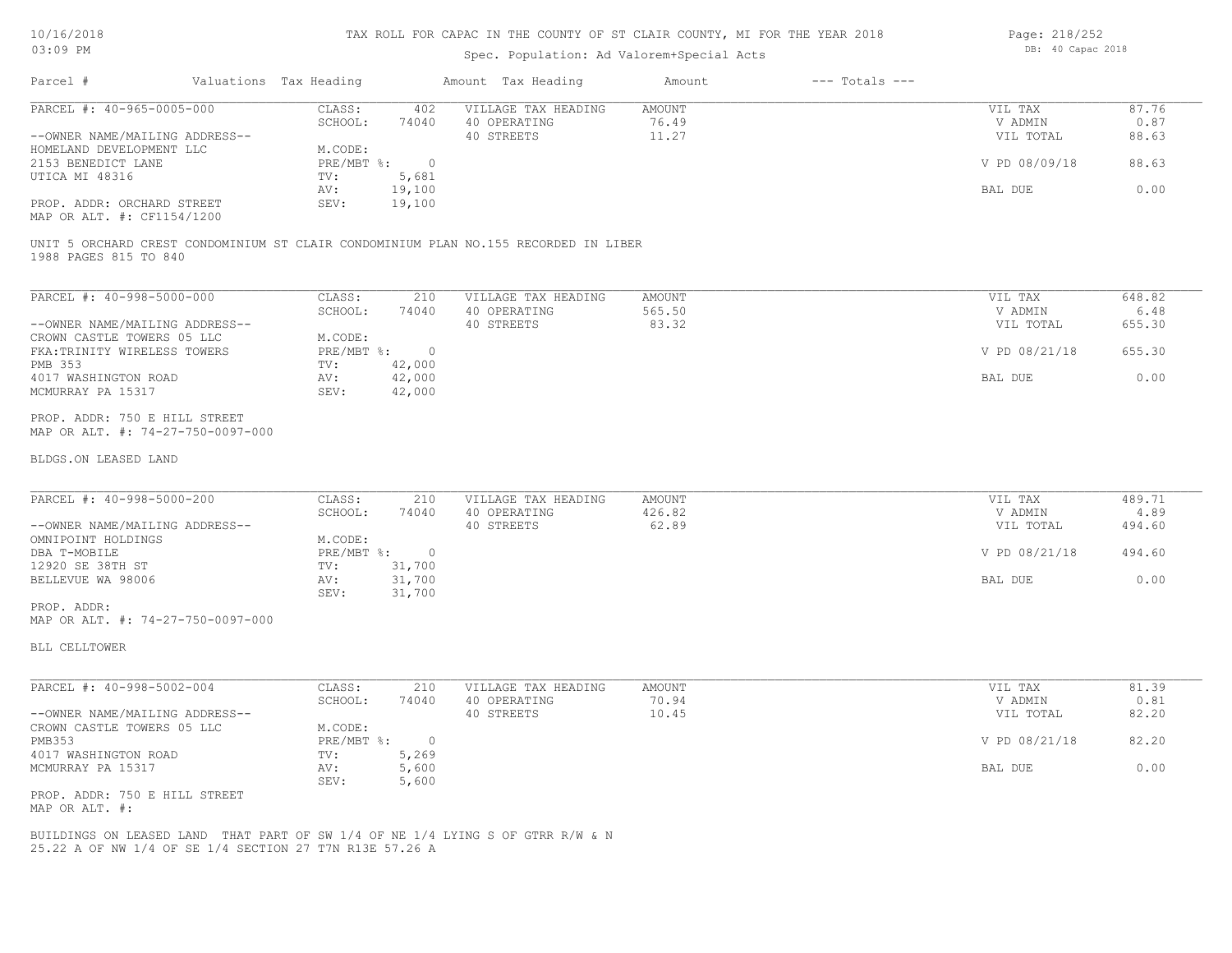#### Spec. Population: Ad Valorem+Special Acts

| Parcel #                                   | Valuations Tax Heading |                | Amount Tax Heading  | Amount | $---$ Totals $---$ |               |       |
|--------------------------------------------|------------------------|----------------|---------------------|--------|--------------------|---------------|-------|
| PARCEL #: 40-998-9000-001                  | CLASS:                 | 410            | VILLAGE TAX HEADING | AMOUNT |                    | VIL TAX       | 48.62 |
|                                            | SCHOOL:                | 74040          | 40 OPERATING        | 42.38  |                    | V ADMIN       | 0.48  |
| --OWNER NAME/MAILING ADDRESS--             |                        |                | 40 STREETS          | 6.24   |                    | VIL TOTAL     | 49.10 |
| TERRI LYNN                                 | M.CODE:                |                |                     |        |                    |               |       |
| 186 HUNTERS CROSSING BLVD                  |                        | PRE/MBT %: 100 |                     |        |                    | V PD 09/06/18 | 49.10 |
| CAPAC MI 48014                             | TV:                    | 3,148          |                     |        |                    |               |       |
|                                            | AV:                    | 4,500          |                     |        |                    | BAL DUE       | 0.00  |
| PROP. ADDR: 186 HUNTERS CROSSING BLVD SEV: |                        | 4,500          |                     |        |                    |               |       |
| MAP OR ALT. #:                             |                        |                |                     |        |                    |               |       |

PLAT OF THE VILLAGE OF CAPAC SEC 21, 22, 27 & 28 T7N R13E 180.5 FT OF S 641 FT & EXC N 100 FT OF THAT PART ADJ GT RR. SUPERVISOR JOHN BOWERS

| PARCEL #: 40-998-9000-002                  | CLASS:         | 410   | VILLAGE TAX HEADING | AMOUNT | VIL TAX       | 54.80 |
|--------------------------------------------|----------------|-------|---------------------|--------|---------------|-------|
|                                            | SCHOOL:        | 74040 | 40 OPERATING        | 47.77  | V ADMIN       | 0.54  |
| --OWNER NAME/MAILING ADDRESS--             |                |       | 40 STREETS          | 7.03   | VIL TOTAL     | 55.34 |
| OTTINGER RICHARD/DENISE                    | M.CODE:        |       |                     |        |               |       |
| 177 HUNTERS CROSSING                       | PRE/MBT %: 100 |       |                     |        | V PD 09/07/18 | 55.34 |
| CAPAC MI 48014                             | TV:            | 3,548 |                     |        |               |       |
|                                            | AV:            | 5,200 |                     |        | BAL DUE       | 0.00  |
| PROP. ADDR: 177 HUNTERS CROSSING BLVD SEV: |                | 5,200 |                     |        |               |       |
| MAP OR ALT. #:                             |                |       |                     |        |               |       |

PLAT OF THE VILLAGE OF CAPAC SEC 21, 22, 27 & 28 T7N R13E 180.5 FT OF S 641 FT & EXC N 100 FT OF THAT PART ADJ GT RR. SUPERVISOR JOHN BOWERS BUILDING'S ON LEASED LAND LOT 4 OF HUNTER'S CROSSING LOT 76 EXC W 75 FT OF N

| PARCEL #: 40-998-9000-003            | CLASS:     | 410   | VILLAGE TAX HEADING | AMOUNT | VIL TAX       | 48.62 |
|--------------------------------------|------------|-------|---------------------|--------|---------------|-------|
|                                      | SCHOOL:    | 74040 | 40 OPERATING        | 42.38  | V ADMIN       | 0.48  |
| --OWNER NAME/MAILING ADDRESS--       |            |       | 40 STREETS          | 6.24   | VIL TOTAL     | 49.10 |
| DROWN BRIAN JR                       | M.CODE:    |       |                     |        |               |       |
| BARBIER JACOUELYN M                  | PRE/MBT %: |       |                     |        | V PD 09/13/18 | 49.10 |
| 197 HUNTERS CROSSING BLVD            | TV:        | 3,148 |                     |        |               |       |
| CAPAC MI 48014                       | AV:        | 4,600 |                     |        | BAL DUE       | 0.00  |
|                                      | SEV:       | 4,600 |                     |        |               |       |
| DOOR ADD . 197 HINTERS CROSSING RIVE |            |       |                     |        |               |       |

MAP OR ALT. #: PROP. ADDR: 197 HUNTERS CROSSING BLVD

OF THE VILLAGE OF CAPAC SEC 21, 22, 27 & 28 T7N R13E FT OF S 641 FT & EXC N 100 FT OF THAT PART ADJ GT RR. SUPERVISOR JOHN BOWERS PLAT BUILDINGS ON LEASED LAND LOT 6 OF HUNTER'S CROSSING LOT 76 EXC W 75 FT OF N 180.5

| PARCEL #: 40-998-9000-004      | CLASS:     | 410   | VILLAGE TAX HEADING | AMOUNT | VIL TAX   | 53.49 |
|--------------------------------|------------|-------|---------------------|--------|-----------|-------|
|                                | SCHOOL:    | 74040 | 40 OPERATING        | 46.62  | V ADMIN   | 0.53  |
| --OWNER NAME/MAILING ADDRESS-- |            |       | 40 STREETS          | 6.87   | VIL TOTAL | 54.02 |
| ROZNOWSKI BRUNO                | M.CODE:    |       |                     |        |           |       |
| 284 QUAIL RIDGE                | PRE/MBT %: | 100   |                     |        | BAL DUE   | 54.02 |
| CAPAC MI 48014                 | TV:        | 3,463 |                     |        |           |       |
|                                | AV:        | 5,100 |                     |        |           |       |
| PROP. ADDR: 284 QUAIL RIDGE    | SEV:       | 5,100 |                     |        |           |       |
| MAP OR ALT. #:                 |            |       |                     |        |           |       |

PLAT OF THE VILLAGE OF CAPAC SEC 21, 22, 27 & 28 T7N R13E 180.5 FT OF S 641 FT & EXC N 100 FT OF THAT PART ADJ GT RR. SUPERVISOR JOHN BOWERS BUILDINGS ON LEASED LAND LOT 102 OF HUNTER'S CROSSING LOT 76 EXC W 75 FT OF N

Page: 219/252 DB: 40 Capac 2018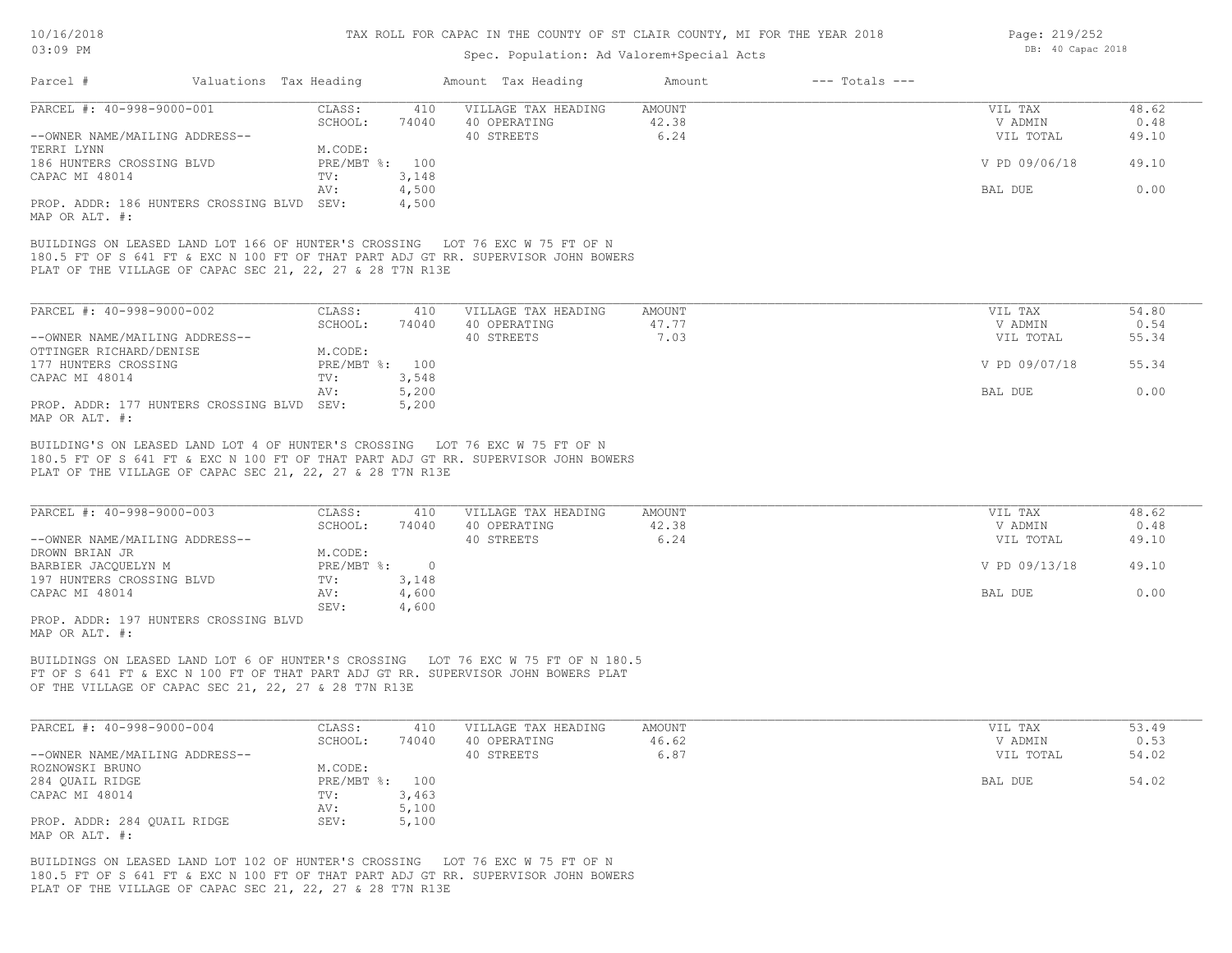#### Spec. Population: Ad Valorem+Special Acts

| Parcel #                       | Valuations Tax Heading |       | Amount Tax Heading  | Amount | $---$ Totals $---$ |               |       |
|--------------------------------|------------------------|-------|---------------------|--------|--------------------|---------------|-------|
| PARCEL #: 40-998-9000-005      | CLASS:                 | 410   | VILLAGE TAX HEADING | AMOUNT |                    | VIL TAX       | 43.76 |
|                                | SCHOOL:                | 74040 | 40 OPERATING        | 38.14  |                    | V ADMIN       | 0.43  |
| --OWNER NAME/MAILING ADDRESS-- |                        |       | 40 STREETS          | 5.62   |                    | VIL TOTAL     | 44.19 |
| CHIND TIMOTHY                  | M.CODE:                |       |                     |        |                    |               |       |
| 263 OUAIL RIDGE                | $PRE/MBT$ %:           | 100   |                     |        |                    | V PD 09/14/18 | 44.19 |
| CAPAC MI 48014                 | TV:                    | 2,833 |                     |        |                    |               |       |
|                                | AV:                    | 4,100 |                     |        |                    | BAL DUE       | 0.00  |
| PROP. ADDR: 263 QUAIL RIDGE    | SEV:                   | 4,100 |                     |        |                    |               |       |
| MAP OR ALT. #:                 |                        |       |                     |        |                    |               |       |

PLAT OF THE VILLAGE OF CAPAC SEC 21, 22, 27 & 28 T7N R13E 180.5 FT OF S 641 FT & EXC N 100 FT OF THAT PART ADJ GT RR. SUPERVISOR JOHN BOWERS

| PARCEL #: 40-998-9000-006      | CLASS:         | 410   | VILLAGE TAX HEADING | AMOUNT | VIL TAX       | 43.76 |
|--------------------------------|----------------|-------|---------------------|--------|---------------|-------|
|                                | SCHOOL:        | 74040 | 40 OPERATING        | 38.14  | V ADMIN       | 0.43  |
| --OWNER NAME/MAILING ADDRESS-- |                |       | 40 STREETS          | 5.62   | VIL TOTAL     | 44.19 |
| BRIEGER DAVID                  | M.CODE:        |       |                     |        |               |       |
| 251 OUAIL RIDGE                | PRE/MBT %: 100 |       |                     |        | V PD 09/13/18 | 44.19 |
| CAPAC MI 48014                 | TV:            | 2,833 |                     |        |               |       |
|                                | AV:            | 4,100 |                     |        | BAL DUE       | 0.00  |
| PROP. ADDR: 251 OUAIL RIDGE    | SEV:           | 4,100 |                     |        |               |       |
| MAP OR ALT. #:                 |                |       |                     |        |               |       |

PLAT OF THE VILLAGE OF CAPAC SEC 21, 22, 27 & 28 T7N R13E 180.5 FT OF S 641 FT & EXC N 100 FT OF THAT PART ADJ GT RR. SUPERVISOR JOHN BOWERS BUILDINGS ON LEASED LAND LOT 130 OF HUNTER'S CROSSING LOT 76 EXC W 75 FT OF N

| PARCEL #: 40-998-9000-007                  | CLASS:         | 410   | VILLAGE TAX HEADING | AMOUNT | VIL TAX |               | 46.98 |
|--------------------------------------------|----------------|-------|---------------------|--------|---------|---------------|-------|
|                                            | SCHOOL:        | 74040 | 40 OPERATING        | 40.95  | V ADMIN |               | 0.46  |
| --OWNER NAME/MAILING ADDRESS--             |                |       | 40 STREETS          | 6.03   |         | VIL TOTAL     | 47.44 |
| HOLLENBECK SHERRY                          | M.CODE:        |       |                     |        |         |               |       |
| 198 HUNTERS CROSSING                       | PRE/MBT %: 100 |       |                     |        |         | V PD 09/19/18 | 47.44 |
| CAPAC MI 48014                             | TV:            | 3,042 |                     |        |         |               |       |
|                                            | AV:            | 4,500 |                     |        | BAL DUE |               | 0.00  |
| PROP. ADDR: 198 HUNTERS CROSSING BLVD SEV: |                | 4,500 |                     |        |         |               |       |
| MAP OR ALT. #:                             |                |       |                     |        |         |               |       |

PLAT OF THE VILLAGE OF CAPAC SEC 21, 22, 27 & 28 T7N R13E 180.5 FT OF S 641 FT & EXC N 100 FT OF THAT PART ADJ GT RR. SUPERVISOR JOHN BOWERS BUILDINGS ON LEASED LAND LOT 135 OF HUNTER'S CROSSING LOT 76 EXC W 75 FT OF N

| PARCEL #: 40-998-9000-008      | CLASS:         | 410   | VILLAGE TAX HEADING | AMOUNT | VIL TAX       | 11.33 |
|--------------------------------|----------------|-------|---------------------|--------|---------------|-------|
|                                | SCHOOL:        | 74040 | 40 OPERATING        | 9.88   | V ADMIN       | 0.11  |
| --OWNER NAME/MAILING ADDRESS-- |                |       | 40 STREETS          | 1.45   | VIL TOTAL     | 11.44 |
| GLOMBOWSKI SUSAN               | M.CODE:        |       |                     |        |               |       |
| 246 MALLARD DR                 | PRE/MBT %: 100 |       |                     |        | V PD 10/03/18 | 11.44 |
| CAPAC MI 48014                 | TV:            | 734   |                     |        |               |       |
|                                | AV:            | 1,100 |                     |        | BAL DUE       | 0.00  |
| PROP. ADDR: 246 MALLARD DR     | SEV:           | 1,100 |                     |        |               |       |
| MAP OR ALT. #:                 |                |       |                     |        |               |       |

PLAT OF THE VILLAGE OF CAPAC SEC 21, 22, 27 & 28 T7N R13E 180.5 FT OF S 641 FT & EXC N 100 FT OF THAT PART ADJ GT RR. SUPERVISOR JOHN BOWERS BUILDINGS ON LEASED LAND LOT 138 OF HUNTER'S CROSSING LOT 76 EXC W 75 FT OF N

Page: 220/252 DB: 40 Capac 2018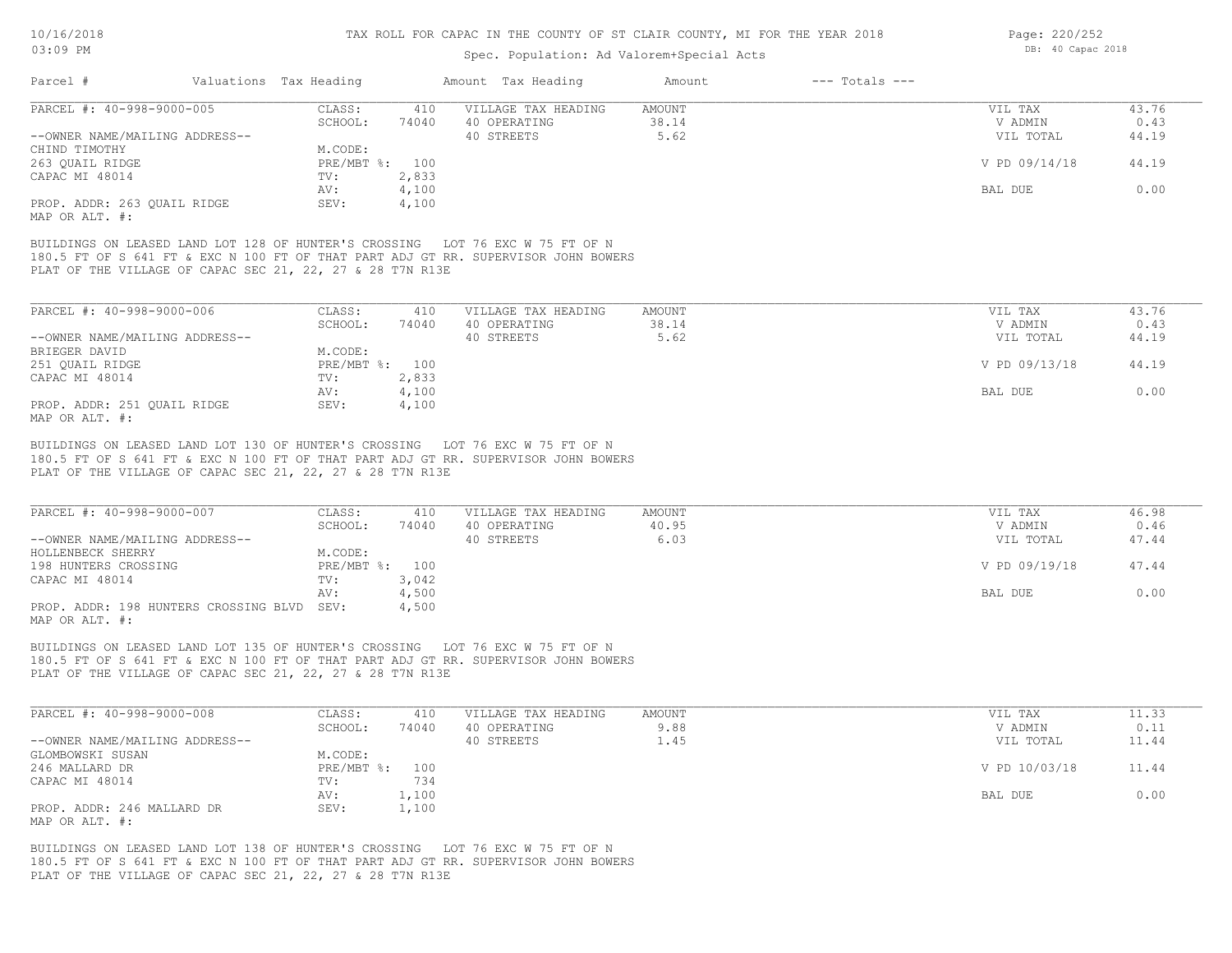#### Spec. Population: Ad Valorem+Special Acts

| Parcel #                       | Valuations Tax Heading |       | Amount Tax Heading  | Amount | $---$ Totals $---$ |           |      |
|--------------------------------|------------------------|-------|---------------------|--------|--------------------|-----------|------|
| PARCEL #: 40-998-9000-009      | CLASS:                 | 410   | VILLAGE TAX HEADING | AMOUNT |                    | VIL TAX   | 0.00 |
|                                | SCHOOL:                | 74040 | 40 OPERATING        | 0.00   |                    | V ADMIN   | 0.00 |
| --OWNER NAME/MAILING ADDRESS-- |                        |       | 40 STREETS          | 0.00   |                    | VIL TOTAL | 0.00 |
| RESIDENT                       | M.CODE:                |       |                     |        |                    |           |      |
| 262 MALLARD DR                 | PRE/MBT %:             | 100   |                     |        |                    | BAL DUE   | 0.00 |
| CAPAC MI 48014                 | TV:                    |       |                     |        |                    |           |      |
|                                | AV:                    |       |                     |        |                    |           |      |
| PROP. ADDR: 262 MALLARD DR     | SEV:                   |       |                     |        |                    |           |      |
| MAP OR ALT. #:                 |                        |       |                     |        |                    |           |      |

PLAT OF THE VILLAGE OF CAPAC SEC 21, 22, 27 & 28 T7N R13E 180.5 FT OF S 641 FT & EXC N 100 FT OF THAT PART ADJ GT RR. SUPERVISOR JOHN BOWERS BUILDINGS ON LEASED LAND LOT 141 OF HUNTER'S CROSSING LOT 76 EXC W 75 FT OF N

| PARCEL #: 40-998-9000-010      | CLASS:  | 410            | VILLAGE TAX HEADING | AMOUNT | VIL TAX       | 43.76 |
|--------------------------------|---------|----------------|---------------------|--------|---------------|-------|
|                                | SCHOOL: | 74040          | 40 OPERATING        | 38.14  | V ADMIN       | 0.43  |
| --OWNER NAME/MAILING ADDRESS-- |         |                | 40 STREETS          | 5.62   | VIL TOTAL     | 44.19 |
| ROEGNER JOHN                   | M.CODE: |                |                     |        |               |       |
| ROEGNER ROSE MARIE             |         | PRE/MBT %: 100 |                     |        | V PD 09/07/18 | 44.19 |
| 273 MALLARD DR                 | TV:     | 2,833          |                     |        |               |       |
| CAPAC MI 48014                 | AV:     | 4,100          |                     |        | BAL DUE       | 0.00  |
|                                | SEV:    | 4,100          |                     |        |               |       |
| PROP. ADDR: 273 MALLARD DR     |         |                |                     |        |               |       |

MAP OR ALT. #:

PLAT OF THE VILLAGE OF CAPAC SEC 21, 22, 27 & 28 T7N R13E 180.5 FT OF S 641 FT & EXC N 100 FT OF THAT PART ADJ GT RR. SUPERVISOR JOHN BOWERS BUILDINGS ON LEASED LAND LOT 155 OF HUNTER'S CROSSING LOT 76 EXC W 75 FT OF N

| PARCEL #: 40-998-9000-012                   | CLASS:         | 410   | VILLAGE TAX HEADING | AMOUNT | VIL TAX       | 45.67 |
|---------------------------------------------|----------------|-------|---------------------|--------|---------------|-------|
|                                             | SCHOOL:        | 74040 | 40 OPERATING        | 39.81  | V ADMIN       | 0.45  |
| --OWNER NAME/MAILING ADDRESS--              |                |       | 40 STREETS          | 5.86   | VIL TOTAL     | 46.12 |
| SPOONER SCOTT P                             | M.CODE:        |       |                     |        |               |       |
| 221 CHRISTOPHER STONE DRIVE                 | PRE/MBT %: 100 |       |                     |        | V PD 07/11/18 | 46.12 |
| CAPAC MI 48014                              | TV:            | 2,957 |                     |        |               |       |
|                                             | AV:            | 4,400 |                     |        | BAL DUE       | 0.00  |
| PROP. ADDR: 221 CHRISTOPHER STONE DRIV SEV: |                | 4,400 |                     |        |               |       |
| MAP OR ALT. #:                              |                |       |                     |        |               |       |

PLAT OF THE VILLAGE OF CAPAC SEC 21, 22, 27 & 28 T7N R13E 180.5 FT OF S 641 FT & EXC N 100 FT OF THAT PART ADJ GT RR. SUPERVISOR JOHN BOWERS BUILDINGS ON LEASED LAND LOT 168 OF HUNTER'S CROSSING LOT 76 EXC W 75 FT OF N

| PARCEL #: 40-998-9000-013                   | CLASS:         | 410   | VILLAGE TAX HEADING | AMOUNT | VIL TAX   | 40.50 |
|---------------------------------------------|----------------|-------|---------------------|--------|-----------|-------|
|                                             | SCHOOL:        | 74040 | 40 OPERATING        | 35.30  | V ADMIN   | 0.40  |
| --OWNER NAME/MAILING ADDRESS--              |                |       | 40 STREETS          | 5.20   | VIL TOTAL | 40.90 |
| SANTANA RANFERI                             | M.CODE:        |       |                     |        |           |       |
| 184 CHRISTOPHER STONE DR                    | PRE/MBT %: 100 |       |                     |        | BAL DUE   | 40.90 |
| CAPAC MI 48014                              | TV:            | 2,622 |                     |        |           |       |
|                                             | AV:            | 3,800 |                     |        |           |       |
| PROP. ADDR: 184 CHRISTOPHER STONE DRIV SEV: |                | 3,800 |                     |        |           |       |
| MAP OR ALT. #:                              |                |       |                     |        |           |       |

PLAT OF THE VILLAGE OF CAPAC SEC 21, 22, 27 & 28 T7N R13E 180.5 FT OF S 641 FT & EXC N 100 FT OF THAT PART ADJ GT RR. SUPERVISOR JOHN BOWERS BUILDINGS ON LEASED LAND LOT 167 OF HUNTER'S CROSSING LOT 76 EXC W 75 FT OF N

Page: 221/252 DB: 40 Capac 2018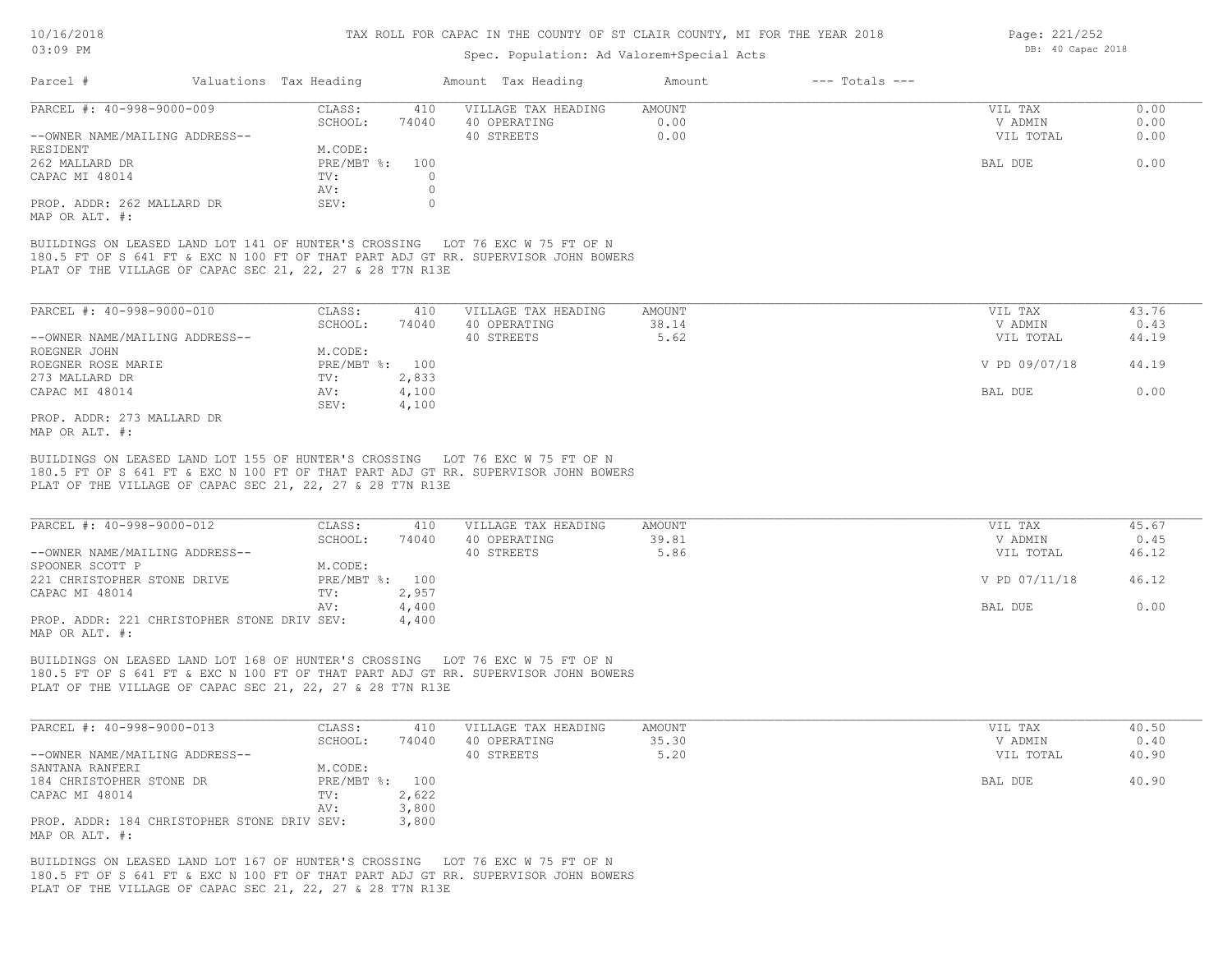#### Spec. Population: Ad Valorem+Special Acts

| Parcel #                                                                                                                                                                                                                         | Valuations Tax Heading        | Amount Tax Heading                         | Amount          | $---$ Totals $---$ |                    |               |
|----------------------------------------------------------------------------------------------------------------------------------------------------------------------------------------------------------------------------------|-------------------------------|--------------------------------------------|-----------------|--------------------|--------------------|---------------|
| PARCEL #: 40-998-9000-014                                                                                                                                                                                                        | CLASS:                        | VILLAGE TAX HEADING<br>410                 | AMOUNT          |                    | VIL TAX            | 43.76         |
|                                                                                                                                                                                                                                  | SCHOOL:<br>74040              | 40 OPERATING                               | 38.14           |                    | V ADMIN            | 0.43          |
| --OWNER NAME/MAILING ADDRESS--                                                                                                                                                                                                   |                               | 40 STREETS                                 | 5.62            |                    | VIL TOTAL          | 44.19         |
| SCHOENROCK THOMAS                                                                                                                                                                                                                | M.CODE:                       |                                            |                 |                    |                    |               |
| SCHOENROCK DOLORES                                                                                                                                                                                                               | PRE/MBT %: 100                |                                            |                 |                    | BAL DUE            | 44.19         |
| 171 CHRISTOPHER STONE DRIVE                                                                                                                                                                                                      | 2,833<br>TV:                  |                                            |                 |                    |                    |               |
| CAPAC MI 48014                                                                                                                                                                                                                   | AV:<br>4,100<br>SEV:<br>4,100 |                                            |                 |                    |                    |               |
| PROP. ADDR: 171 CHRISTOPHER STONE DRIV<br>MAP OR ALT. #:                                                                                                                                                                         |                               |                                            |                 |                    |                    |               |
| BUILDINGS ON LEASED LAND LOT 161 OF HUNTER'S CROSSING LOT 76 EXC W 75 FT OF N<br>180.5 FT OF S 641 FT & EXC N 100 FT OF THAT PART ADJ GT RR. SUPERVISOR JOHN BOWERS<br>PLAT OF THE VILLAGE OF CAPAC SEC 21, 22, 27 & 28 T7N R13E |                               |                                            |                 |                    |                    |               |
| PARCEL #: 40-998-9000-015                                                                                                                                                                                                        | CLASS:<br>410                 | VILLAGE TAX HEADING                        | AMOUNT          |                    | VIL TAX            | 53.49         |
|                                                                                                                                                                                                                                  | SCHOOL:<br>74040              | 40 OPERATING                               | 46.62           |                    | V ADMIN            | 0.53          |
| --OWNER NAME/MAILING ADDRESS--                                                                                                                                                                                                   |                               | 40 STREETS                                 | 6.87            |                    | VIL TOTAL          | 54.02         |
| LANE OVAL LEE                                                                                                                                                                                                                    | M.CODE:                       |                                            |                 |                    |                    |               |
| LANE MARY                                                                                                                                                                                                                        | PRE/MBT %: 100                |                                            |                 |                    | BAL DUE            | 54.02         |
| 226 CHRISTOPHER STONE DRIVE                                                                                                                                                                                                      | TV:<br>3,463                  |                                            |                 |                    |                    |               |
| CAPAC MI 48014                                                                                                                                                                                                                   | 5,100<br>AV:<br>SEV:<br>5,100 |                                            |                 |                    |                    |               |
| PROP. ADDR: 226 CHRISTOPHER STONE DRIV<br>MAP OR ALT. #:<br>BUILDING ON LEASED LAND HUNTERS CROSSING LOT 175                                                                                                                     |                               |                                            |                 |                    |                    |               |
|                                                                                                                                                                                                                                  |                               |                                            |                 |                    |                    |               |
| PARCEL #: 40-998-9000-017                                                                                                                                                                                                        | CLASS:<br>SCHOOL:<br>74040    | 410<br>VILLAGE TAX HEADING<br>40 OPERATING | AMOUNT<br>43.78 |                    | VIL TAX<br>V ADMIN | 50.23<br>0.50 |
| --OWNER NAME/MAILING ADDRESS--                                                                                                                                                                                                   |                               | 40 STREETS                                 | 6.45            |                    | VIL TOTAL          | 50.73         |
| ZWACK HARRIET                                                                                                                                                                                                                    | M.CODE:                       |                                            |                 |                    |                    |               |
| 237 MALLARD LN                                                                                                                                                                                                                   | PRE/MBT %: 100                |                                            |                 |                    | V PD 07/25/18      | 50.73         |
| CAPAC MI 48014                                                                                                                                                                                                                   | 3,252<br>TV:                  |                                            |                 |                    |                    |               |
|                                                                                                                                                                                                                                  | 4,800<br>AV:                  |                                            |                 |                    | BAL DUE            | 0.00          |
| PROP. ADDR: 237 MALLARD LN<br>MAP OR ALT. #:                                                                                                                                                                                     | SEV:<br>4,800                 |                                            |                 |                    |                    |               |
| BUILDING ON LEASED LAND HUNTERS CROSSING LOT 161                                                                                                                                                                                 |                               |                                            |                 |                    |                    |               |
| PARCEL #: 40-998-9000-018                                                                                                                                                                                                        | CLASS:<br>410                 | VILLAGE TAX HEADING                        | AMOUNT          |                    | VIL TAX            | 50.23         |
|                                                                                                                                                                                                                                  | SCHOOL:<br>74040              | 40 OPERATING                               | 43.78           |                    | V ADMIN            | 0.50          |
| --OWNER NAME/MAILING ADDRESS--                                                                                                                                                                                                   |                               | 40 STREETS                                 | 6.45            |                    | VIL TOTAL          | 50.73         |
| JOHN MCDONALD                                                                                                                                                                                                                    | M.CODE:                       |                                            |                 |                    |                    |               |
| JOANE MCDONALD                                                                                                                                                                                                                   | PRE/MBT %: 100                |                                            |                 |                    | BAL DUE            | 50.73         |
| 268 MALLARD LN                                                                                                                                                                                                                   | 3,252<br>TV:                  |                                            |                 |                    |                    |               |
| CAPAC MI 48014                                                                                                                                                                                                                   | 4,800<br>AV:                  |                                            |                 |                    |                    |               |
|                                                                                                                                                                                                                                  | 4,800<br>SEV:                 |                                            |                 |                    |                    |               |
| PROP. ADDR: 268 MALLARD LN                                                                                                                                                                                                       |                               |                                            |                 |                    |                    |               |
| MAP OR ALT. #:                                                                                                                                                                                                                   |                               |                                            |                 |                    |                    |               |
|                                                                                                                                                                                                                                  |                               |                                            |                 |                    |                    |               |

BUILDING ON LEASED LAND HUNTERS CROSSING LOT 142

Page: 222/252 DB: 40 Capac 2018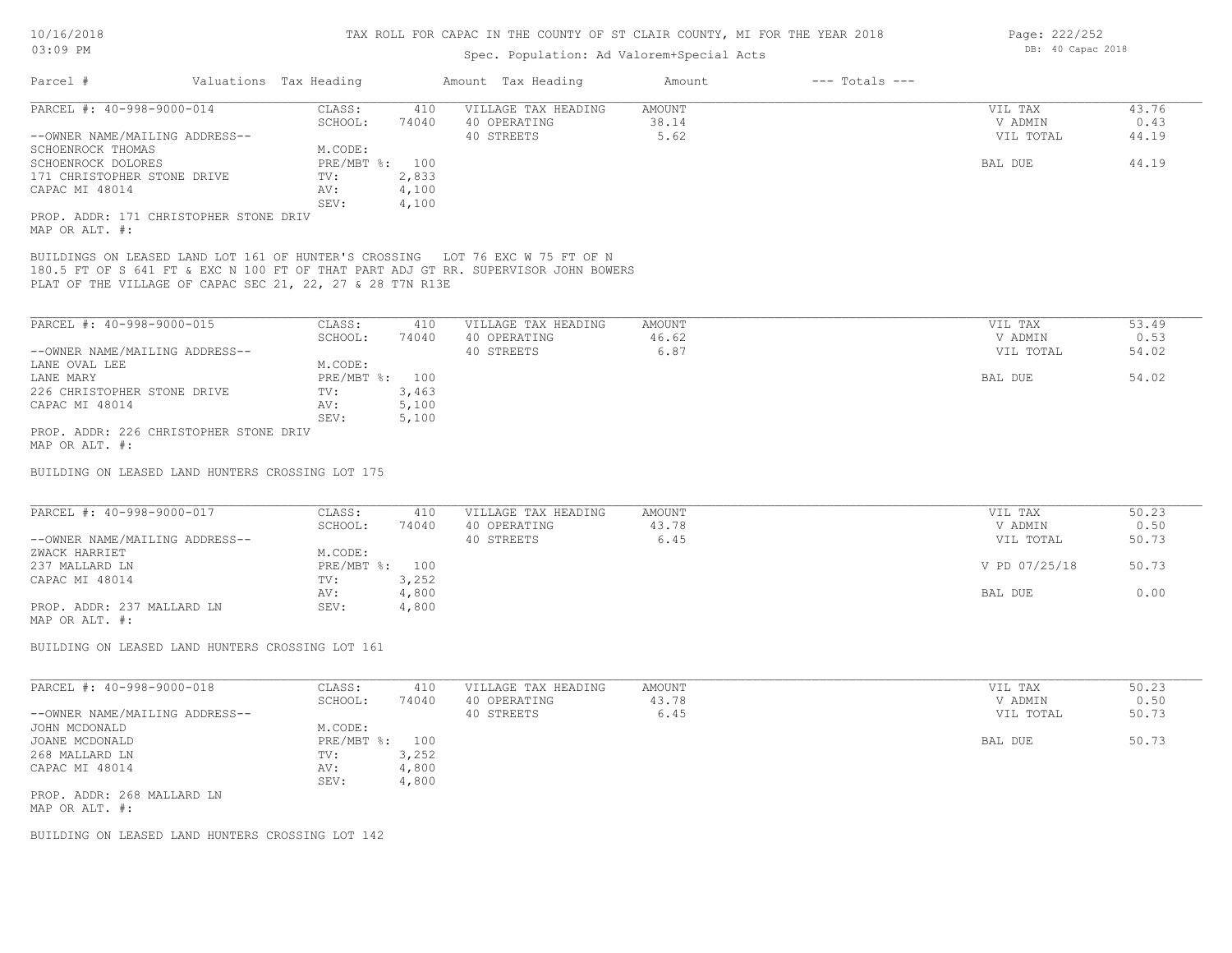#### Spec. Population: Ad Valorem+Special Acts

| Parcel #                       | Valuations Tax Heading | Amount Tax Heading |                     | Amount | $---$ Totals $---$ |               |       |  |
|--------------------------------|------------------------|--------------------|---------------------|--------|--------------------|---------------|-------|--|
| PARCEL #: 40-998-9000-019      | CLASS:                 | 410                | VILLAGE TAX HEADING | AMOUNT |                    | VIL TAX       | 50.23 |  |
|                                | SCHOOL:                | 74040              | 40 OPERATING        | 43.78  |                    | V ADMIN       | 0.50  |  |
| --OWNER NAME/MAILING ADDRESS-- |                        |                    | 40 STREETS          | 6.45   |                    | VIL TOTAL     | 50.73 |  |
| ZOCHOWSKI MARY                 | M.CODE:                |                    |                     |        |                    |               |       |  |
| 139 SOUAB DR.                  | PRE/MBT %: 100         |                    |                     |        |                    | V PD 09/06/18 | 50.73 |  |
| CAPAC MI 48014                 | TV:                    | 3,252              |                     |        |                    |               |       |  |
|                                | AV:                    | 4,800              |                     |        |                    | BAL DUE       | 0.00  |  |
| PROP. ADDR: 139 SOUAB DR       | SEV:                   | 4,800              |                     |        |                    |               |       |  |
|                                |                        |                    |                     |        |                    |               |       |  |

MAP OR ALT. #:

BUILDING ON LEASED LAND HUNTERS CROSSING LOT 193

| PARCEL #: 40-998-9000-020              | CLASS:         | 410   | VILLAGE TAX HEADING | AMOUNT | VIL TAX       | 55.11 |
|----------------------------------------|----------------|-------|---------------------|--------|---------------|-------|
|                                        | SCHOOL:        | 74040 | 40 OPERATING        | 48.04  | V ADMIN       | 0.55  |
| --OWNER NAME/MAILING ADDRESS--         |                |       | 40 STREETS          | 7.07   | VIL TOTAL     | 55.66 |
| FISH JOHN W                            | M.CODE:        |       |                     |        |               |       |
| FISH VALERIE                           | PRE/MBT %: 100 |       |                     |        | V PD 08/09/18 | 55.66 |
| 291 CHRISTOPHER STONE DR.              | TV:            | 3,568 |                     |        |               |       |
| CAPAC MI 48014                         | AV:            | 5,200 |                     |        | BAL DUE       | 0.00  |
|                                        | SEV:           | 5,200 |                     |        |               |       |
| PROP. ADDR: 291 CHRISTOPHER STONE DRIV |                |       |                     |        |               |       |

MAP OR ALT. #:

BUILDINGS ON LEASED LAND HUNTERS CROSSING LOT#118

| PARCEL #: 40-998-9000-091      | CLASS:     | 410   | VILLAGE TAX HEADING | AMOUNT | VIL TAX       | 99.36  |
|--------------------------------|------------|-------|---------------------|--------|---------------|--------|
|                                | SCHOOL:    | 74040 | 40 OPERATING        | 86.60  | V ADMIN       | 0.99   |
| --OWNER NAME/MAILING ADDRESS-- |            |       | 40 STREETS          | 12.76  | VIL TOTAL     | 100.35 |
| RESIDENT                       | M.CODE:    |       |                     |        |               |        |
| 230 OUAIL RIDGE                | PRE/MBT %: |       |                     |        | V PD 09/13/18 | 100.35 |
| CAPAC MI 48014                 | TV:        | 6,432 |                     |        |               |        |
|                                | AV:        | 6,500 |                     |        | BAL DUE       | 0.00   |
| PROP. ADDR: 230 OUAIL RIDGE    | SEV:       | 6,500 |                     |        |               |        |
| MAP OR ALT. #:                 |            |       |                     |        |               |        |

PLAT OF THE VILLAGE OF CAPAC SEC 21, 22, 27 & 28 T7N R13E 180.5 FT OF S 641 FT & EXC N 100 FT OF THAT PART ADJ GT RR. SUPERVISOR JOHN BOWERS BUILDINGS ON LEASED LAND LOT 91 OF HUNTER'S CROSSING LOT 76 EXC W 75 FT OF N

| PARCEL #: 40-998-9000-101      | CLASS:       | 410   | VILLAGE TAX HEADING | AMOUNT | VIL TAX       | 40.50 |
|--------------------------------|--------------|-------|---------------------|--------|---------------|-------|
|                                | SCHOOL:      | 74040 | 40 OPERATING        | 35.30  | V ADMIN       | 0.40  |
| --OWNER NAME/MAILING ADDRESS-- |              |       | 40 STREETS          | 5.20   | VIL TOTAL     | 40.90 |
| LIPSKY PATRICIA                | M.CODE:      |       |                     |        |               |       |
| 280 QUAIL RIDGE                | $PRE/MBT$ %: | 100   |                     |        | V PD 07/11/18 | 40.90 |
| CAPAC MI 48014                 | TV:          | 2,622 |                     |        |               |       |
|                                | AV:          | 3,900 |                     |        | BAL DUE       | 0.00  |
| PROP. ADDR: 280 QUAIL RIDGE    | SEV:         | 3,900 |                     |        |               |       |
| MAP OR ALT. #:                 |              |       |                     |        |               |       |

BUILDINGS ON LEASED LAND HUNTERS CROSSING LOT 101

Page: 223/252 DB: 40 Capac 2018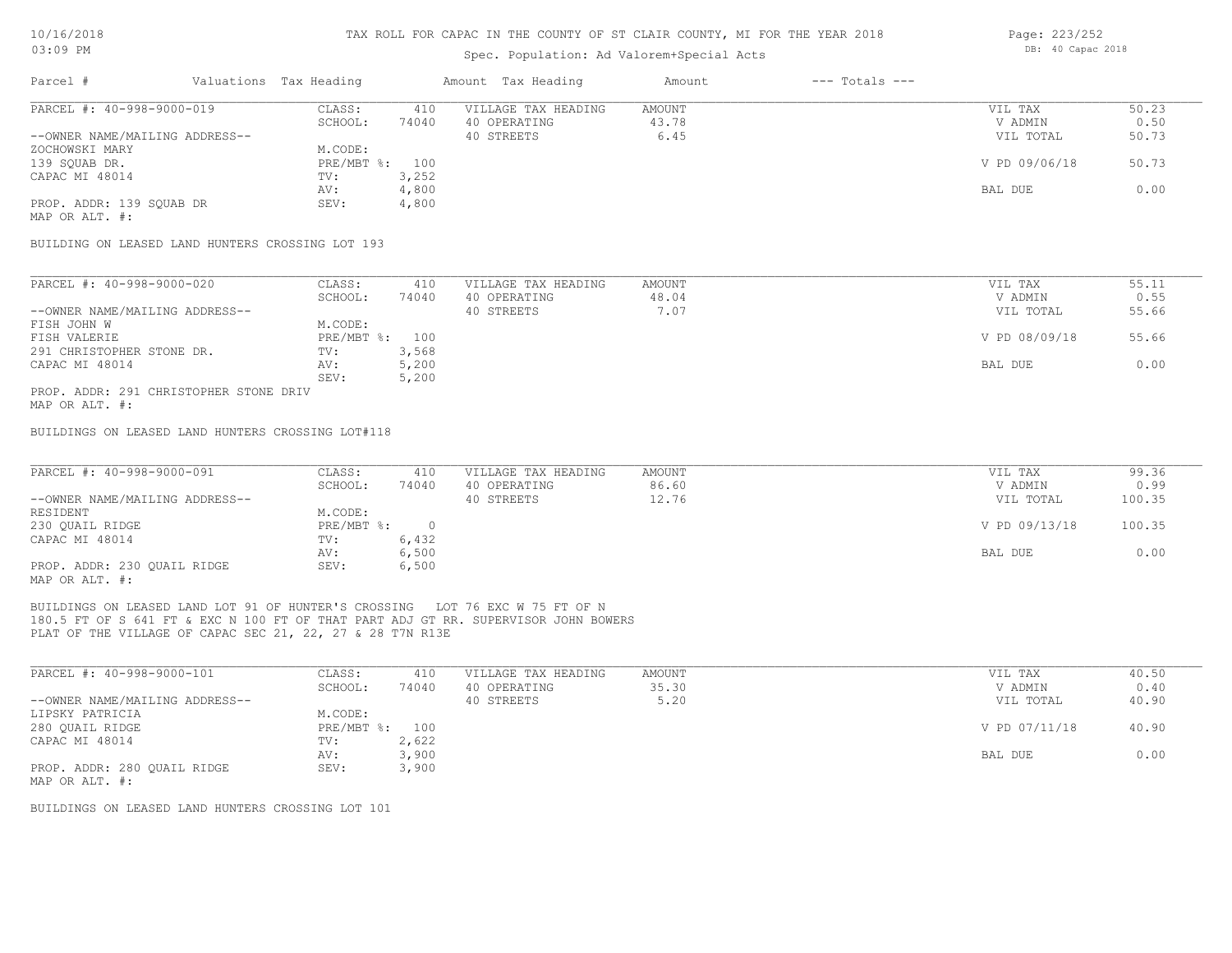# Spec. Population: Ad Valorem+Special Acts

| Parcel #                       |  | Valuations Tax Heading |       | Amount Tax Heading  | Amount | $---$ Totals $---$ |           |       |
|--------------------------------|--|------------------------|-------|---------------------|--------|--------------------|-----------|-------|
| PARCEL #: 40-998-9000-190      |  | CLASS:                 | 410   | VILLAGE TAX HEADING | AMOUNT |                    | VIL TAX   | 55.11 |
|                                |  | SCHOOL:                | 74040 | 40 OPERATING        | 48.04  |                    | V ADMIN   | 0.55  |
| --OWNER NAME/MAILING ADDRESS-- |  |                        |       | 40 STREETS          | 7.07   |                    | VIL TOTAL | 55.66 |
| LAAKSO DARREN                  |  | M.CODE:                |       |                     |        |                    |           |       |
| LAAKSO SHARON                  |  | $PRE/MBT$ %:           |       |                     |        |                    | BAL DUE   | 55.66 |
| 108 WHITETAIL DR.              |  | TV:                    | 3,568 |                     |        |                    |           |       |
| CAPAC MI 48014                 |  | AV:                    | 5,100 |                     |        |                    |           |       |
|                                |  | SEV:                   | 5,100 |                     |        |                    |           |       |
| PROP. ADDR: 108 WHITETAIL DR.  |  |                        |       |                     |        |                    |           |       |

MAP OR ALT. #:

BUILDIND'S ON LEASED LAND HUNTERS CROSSING LOT 190

| PARCEL #: 40-999-0002-001      | CLASS:     | 251    | VILLAGE TAX HEADING | AMOUNT | VIL TAX       | 464.99 |
|--------------------------------|------------|--------|---------------------|--------|---------------|--------|
|                                | SCHOOL:    | 74040  | 40 OPERATING        | 405.28 | V ADMIN       | 4.64   |
| --OWNER NAME/MAILING ADDRESS-- |            |        | 40 STREETS          | 59.71  | VIL TOTAL     | 469.63 |
| T-MOBILE CENTRAL LLC           | M.CODE:    |        |                     |        |               |        |
| T-MOBILE                       | PRE/MBT %: | 100    |                     |        | V PD 08/21/18 | 469.63 |
| PROPERTY TAX DEPARTMENT        | TV:        | 30,100 |                     |        |               |        |
| 12920 SE 38TH ST.              | AV:        | 30,100 |                     |        | BAL DUE       | 0.00   |
| BELLEVUE WA 98006              | SEV:       | 30,100 |                     |        |               |        |

MAP OR ALT. #: PROP. ADDR:

#### PERSONALPROPERTY

| PARCEL #: 40-999-0003-010           | CLASS:       | 251   | VILLAGE TAX HEADING | AMOUNT | VIL TAX   | 0.00 |
|-------------------------------------|--------------|-------|---------------------|--------|-----------|------|
|                                     | SCHOOL:      | 74040 | 40 OPERATING        | 0.00   | V ADMIN   | 0.00 |
| --OWNER NAME/MAILING ADDRESS--      |              |       | 40 STREETS          | 0.00   | VIL TOTAL | 0.00 |
| LEONARDS FOUNTAIN SPECIALTIES, INC. | M.CODE:      |       |                     |        |           |      |
| 4601 NANCY SY                       | $PRE/MBT$ %: | 100   |                     |        | BAL DUE   | 0.00 |
| HAMTRAMCK MI 48212-1250             | TV:          |       |                     |        |           |      |
|                                     | AV:          |       |                     |        |           |      |
| PROP. ADDR:                         | SEV:         |       |                     |        |           |      |
| MAP OR ALT. #:                      |              |       |                     |        |           |      |

 $\mathcal{L}_\mathcal{L} = \mathcal{L}_\mathcal{L} = \mathcal{L}_\mathcal{L} = \mathcal{L}_\mathcal{L} = \mathcal{L}_\mathcal{L} = \mathcal{L}_\mathcal{L} = \mathcal{L}_\mathcal{L} = \mathcal{L}_\mathcal{L} = \mathcal{L}_\mathcal{L} = \mathcal{L}_\mathcal{L} = \mathcal{L}_\mathcal{L} = \mathcal{L}_\mathcal{L} = \mathcal{L}_\mathcal{L} = \mathcal{L}_\mathcal{L} = \mathcal{L}_\mathcal{L} = \mathcal{L}_\mathcal{L} = \mathcal{L}_\mathcal{L}$ 

PERSONAL PROPERTY

| PARCEL #: 40-999-0004-000      | CLASS:       | 251   | VILLAGE TAX HEADING | AMOUNT | VIL TAX   | 0.00 |
|--------------------------------|--------------|-------|---------------------|--------|-----------|------|
|                                | SCHOOL:      | 74040 | 40 OPERATING        | 0.00   | V ADMIN   | 0.00 |
| --OWNER NAME/MAILING ADDRESS-- |              |       | 40 STREETS          | 0.00   | VIL TOTAL | 0.00 |
| CAPAC CHIROPRACTIC CLINIC      | M.CODE:      |       |                     |        |           |      |
| 116 N MAIN ST                  | $PRE/MBT$ %: | 100   |                     |        | BAL DUE   | 0.00 |
| CAPAC MI 48014                 | TV:          |       |                     |        |           |      |
|                                | AV:          |       |                     |        |           |      |
| PROP. ADDR: 116 N MAIN ST      | SEV:         |       |                     |        |           |      |
| MAP OR ALT. #:                 |              |       |                     |        |           |      |

PERSONAL PROPERTY

Page: 224/252 DB: 40 Capac 2018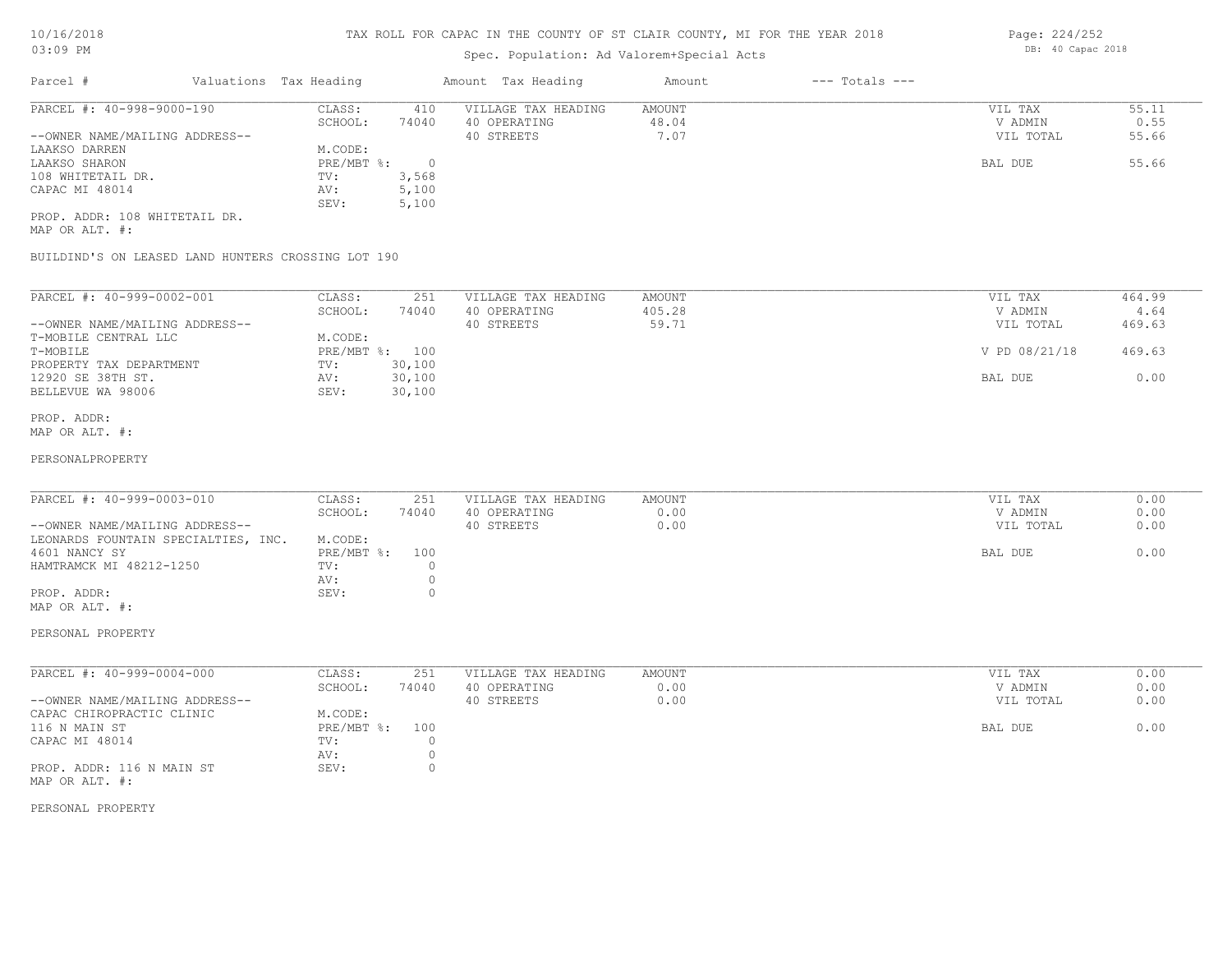#### TAX ROLL FOR CAPAC IN THE COUNTY OF ST CLAIR COUNTY, MI FOR THE YEAR 2018

# Spec. Population: Ad Valorem+Special Acts

| Page: 225/252 |                   |  |
|---------------|-------------------|--|
|               | DB: 40 Capac 2018 |  |

| Parcel #                                                                            | Valuations Tax Heading                         | Amount Tax Heading                                | Amount                  | $---$ Totals $---$ |                                 |                        |
|-------------------------------------------------------------------------------------|------------------------------------------------|---------------------------------------------------|-------------------------|--------------------|---------------------------------|------------------------|
| PARCEL #: 40-999-0004-100<br>--OWNER NAME/MAILING ADDRESS--<br>SUPERIOR AUTO REPAIR | CLASS:<br>251<br>SCHOOL:<br>74040<br>M.CODE:   | VILLAGE TAX HEADING<br>40 OPERATING<br>40 STREETS | AMOUNT<br>53.85<br>7.93 |                    | VIL TAX<br>V ADMIN<br>VIL TOTAL | 61.78<br>0.61<br>62.39 |
| 104 E MILL ST<br>CAPAC MI 48014                                                     | PRE/MBT %: 100<br>4,000<br>TV:<br>4,000<br>AV: |                                                   |                         |                    | V PD 09/14/18<br>BAL DUE        | 62.39<br>0.00          |
| PROP. ADDR: 104 E MILL STREET<br>MAP OR ALT. #:                                     | 4,000<br>SEV:                                  |                                                   |                         |                    |                                 |                        |
| PERSONAL PROPERTY                                                                   |                                                |                                                   |                         |                    |                                 |                        |
| PARCEL #: 40-999-0005-000                                                           | CLASS:<br>251                                  | VILLAGE TAX HEADING                               | <b>AMOUNT</b>           |                    | VIL TAX                         | 0.00                   |
|                                                                                     | SCHOOL:<br>74040                               | 40 OPERATING                                      | 0.00                    |                    | V ADMIN                         | 0.00                   |
| --OWNER NAME/MAILING ADDRESS--                                                      |                                                | 40 STREETS                                        | 0.00                    |                    | VIL TOTAL                       | 0.00                   |
| LOUIE'S FAMILY RESTAURANT<br>560 N MAIN ST                                          | M.CODE:<br>PRE/MBT %:<br>100                   |                                                   |                         |                    | BAL DUE                         | 0.00                   |
| CAPAC MI 48014-3150                                                                 | $\circ$<br>TV:<br>$\circ$<br>AV:               |                                                   |                         |                    |                                 |                        |
| PROP. ADDR: 560 N MAIN ST<br>MAP OR ALT. #:                                         | $\circ$<br>SEV:                                |                                                   |                         |                    |                                 |                        |
| PERSONAL PROPERTY                                                                   |                                                |                                                   |                         |                    |                                 |                        |
| PARCEL #: 40-999-0006-000                                                           | CLASS:<br>251                                  | VILLAGE TAX HEADING                               | AMOUNT                  |                    | VIL TAX                         | 0.00                   |
|                                                                                     | SCHOOL:<br>74040                               | 40 OPERATING                                      | 0.00                    |                    | V ADMIN                         | 0.00                   |
| --OWNER NAME/MAILING ADDRESS--                                                      |                                                | 40 STREETS                                        | 0.00                    |                    | VIL TOTAL                       | 0.00                   |
| SDS PHAMACY                                                                         | M.CODE:                                        |                                                   |                         |                    |                                 |                        |
| CAPAC PHARMACY                                                                      | $PRE/MBT$ $\div$<br>100                        |                                                   |                         |                    | BAL DUE                         | 0.00                   |
| 25 S MAIN ST                                                                        | $\circ$<br>TV:                                 |                                                   |                         |                    |                                 |                        |
| YALE MI 48097                                                                       | $\mathbb O$<br>AV:<br>$\circ$<br>SEV:          |                                                   |                         |                    |                                 |                        |
| PROP. ADDR: 136 N MAIN ST                                                           |                                                |                                                   |                         |                    |                                 |                        |
| MAP OR ALT. #:                                                                      |                                                |                                                   |                         |                    |                                 |                        |
| PERSONAL PROPERTY                                                                   |                                                |                                                   |                         |                    |                                 |                        |
|                                                                                     |                                                |                                                   |                         |                    |                                 |                        |
| PARCEL #: 40-999-0007-000                                                           | CLASS:<br>251<br>SCHOOL:<br>74040              | VILLAGE TAX HEADING<br>40 OPERATING               | <b>AMOUNT</b><br>0.00   |                    | VIL TAX<br>V ADMIN              | 0.00<br>0.00           |
| --OWNER NAME/MAILING ADDRESS--                                                      |                                                | 40 STREETS                                        | 0.00                    |                    | VIL TOTAL                       | 0.00                   |
| QUEST DIAGNOSTICS, INC                                                              | M.CODE:                                        |                                                   |                         |                    |                                 |                        |
| 1201 S. COLLEGEVILLE ROAD, CV-3105                                                  | PRE/MBT %:<br>100                              |                                                   |                         |                    | BAL DUE                         | 0.00                   |
| COLLEGEVILLE PA 19426                                                               | $\circ$<br>TV:                                 |                                                   |                         |                    |                                 |                        |
|                                                                                     | $\circ$<br>AV:                                 |                                                   |                         |                    |                                 |                        |
| PROP. ADDR:                                                                         | SEV:<br>$\circ$                                |                                                   |                         |                    |                                 |                        |

MAP OR ALT. #:

PERSONAL PROPERTY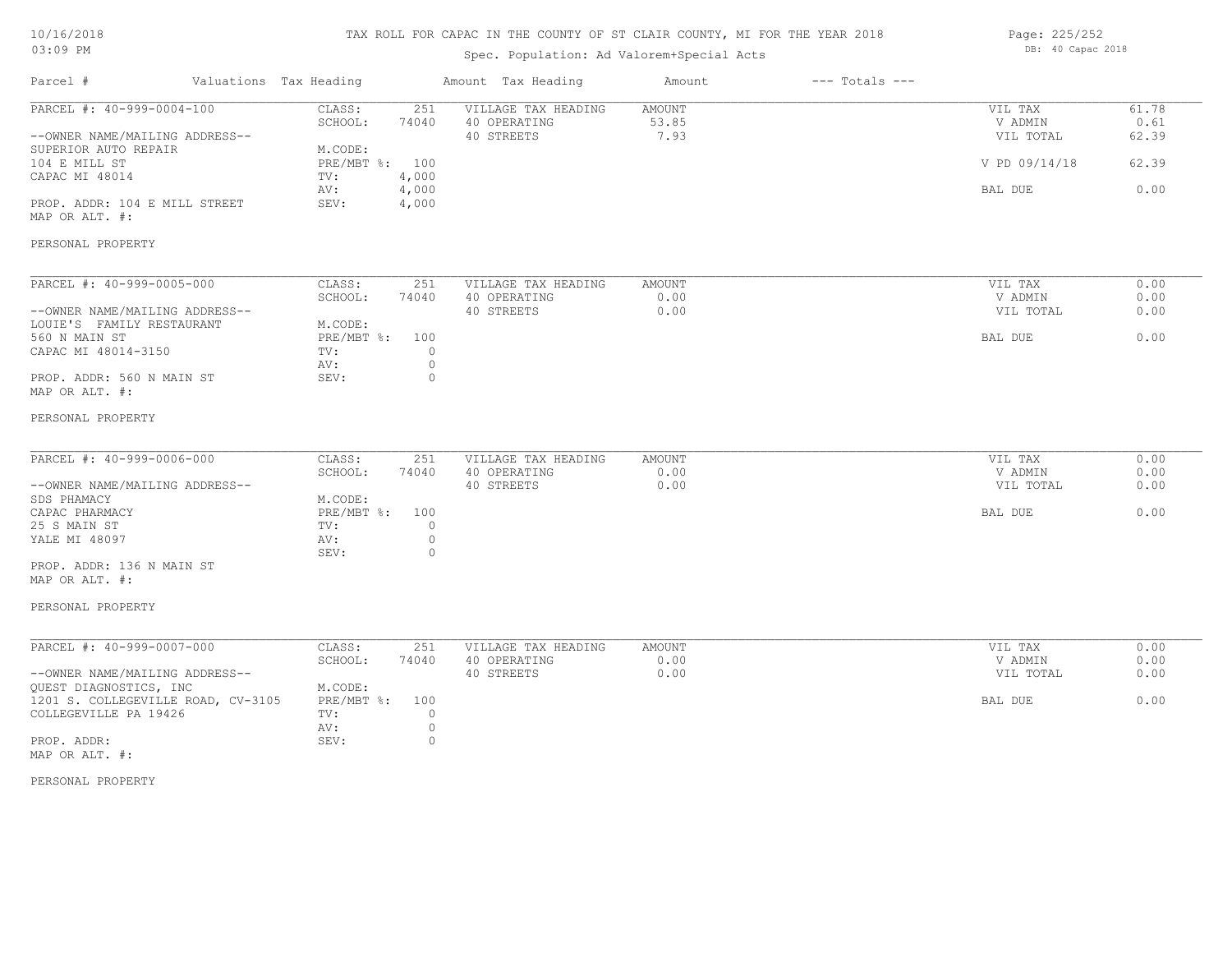# TAX ROLL FOR CAPAC IN THE COUNTY OF ST CLAIR COUNTY, MI FOR THE YEAR 2018

# Spec. Population: Ad Valorem+Special Acts

| Parcel #                                                                                                                                                                | Valuations Tax Heading |                                                                                 |                                                      | Amount Tax Heading                                | Amount                        | $---$ Totals $---$ |                                            |                              |
|-------------------------------------------------------------------------------------------------------------------------------------------------------------------------|------------------------|---------------------------------------------------------------------------------|------------------------------------------------------|---------------------------------------------------|-------------------------------|--------------------|--------------------------------------------|------------------------------|
| PARCEL #: 40-999-0008-000<br>--OWNER NAME/MAILING ADDRESS--<br>KLOCHKO EQUIPMENT RENTAL COMPANY,<br>2782 CORBIN<br>MELVINDALE MI 48122<br>PROP. ADDR:<br>MAP OR ALT. #: |                        | CLASS:<br>SCHOOL:<br>M.CODE:<br>$PRE/MBT$ $\div$<br>TV:<br>AV:<br>SEV:          | 251<br>74040<br>100<br>$\circ$<br>$\circ$<br>$\circ$ | VILLAGE TAX HEADING<br>40 OPERATING<br>40 STREETS | AMOUNT<br>0.00<br>0.00        |                    | VIL TAX<br>V ADMIN<br>VIL TOTAL<br>BAL DUE | 0.00<br>0.00<br>0.00<br>0.00 |
| PERSONAL PROPERTY                                                                                                                                                       |                        |                                                                                 |                                                      |                                                   |                               |                    |                                            |                              |
| PARCEL #: 40-999-0014-010<br>--OWNER NAME/MAILING ADDRESS--<br>AERO LIFT, INC.<br>2350 E BUNO RD<br>MILFORD MI 48381<br>PROP. ADDR:<br>MAP OR ALT. #:                   |                        | CLASS:<br>SCHOOL:<br>M.CODE:<br>$PRE/MBT$ $\frac{1}{6}$ :<br>TV:<br>AV:<br>SEV: | 251<br>74040<br>100<br>$\circ$<br>$\circ$<br>0       | VILLAGE TAX HEADING<br>40 OPERATING<br>40 STREETS | AMOUNT<br>0.00<br>0.00        |                    | VIL TAX<br>V ADMIN<br>VIL TOTAL<br>BAL DUE | 0.00<br>0.00<br>0.00<br>0.00 |
| PERSONAL PROPERTY<br>PARCEL #: 40-999-0016-001<br>--OWNER NAME/MAILING ADDRESS--                                                                                        |                        | CLASS:<br>SCHOOL:                                                               | 351<br>74040                                         | VILLAGE TAX HEADING<br>40 OPERATING<br>40 STREETS | <b>AMOUNT</b><br>0.00<br>0.00 |                    | VIL TAX<br>V ADMIN<br>VIL TOTAL            | 0.00<br>0.00<br>0.00         |
| UNITED AGGREGATES, LLC<br>305 S MAIN ST<br>CAPAC MI 48014<br>PROP. ADDR: 305 S MAIN ST<br>MAP OR ALT. #:<br>PERSONAL PROPERTY                                           |                        | M.CODE:<br>PRE/MBT %: 100<br>TV:<br>AV:<br>SEV:                                 | $\circ$<br>$\circ$<br>$\circ$                        |                                                   |                               |                    | BAL DUE                                    | 0.00                         |
| PARCEL #: 40-999-0017-100                                                                                                                                               |                        | CLASS:                                                                          | 251                                                  | VILLAGE TAX HEADING                               | <b>AMOUNT</b>                 |                    | VIL TAX                                    | 0.00                         |
| --OWNER NAME/MAILING ADDRESS--                                                                                                                                          |                        | SCHOOL:                                                                         | 74040                                                | 40 OPERATING<br>40 STREETS                        | 0.00<br>0.00                  |                    | V ADMIN<br>VIL TOTAL                       | 0.00<br>0.00                 |
| COCA-COLA COMPANY<br>PROPERTY TAX DEPT<br>PO BOX 4440<br>BRANDON FL 33509-4440<br>PROP. ADDR:<br>MAP OR ALT. #:                                                         |                        | M.CODE:<br>PRE/MBT %: 100<br>TV:<br>AV:<br>SEV:                                 | $\circ$<br>$\circ$<br>$\circ$                        |                                                   |                               |                    | BAL DUE                                    | 0.00                         |
| PERSONAL PROPERTY                                                                                                                                                       |                        |                                                                                 |                                                      |                                                   |                               |                    |                                            |                              |

Page: 226/252 DB: 40 Capac 2018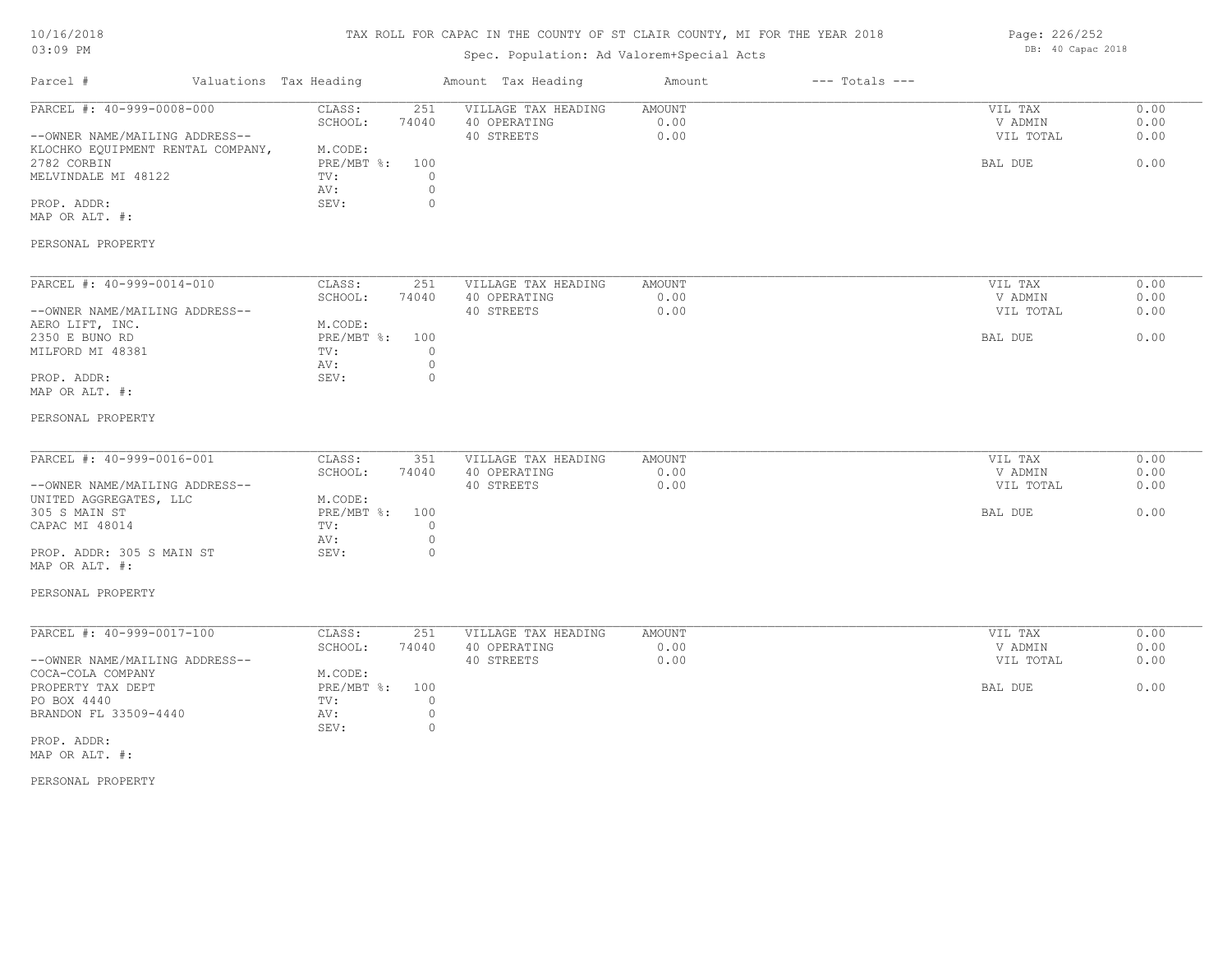#### TAX ROLL FOR CAPAC IN THE COUNTY OF ST CLAIR COUNTY, MI FOR THE YEAR 2018

# Spec. Population: Ad Valorem+Special Acts

| VIL TAX       | 5,550.64 |
|---------------|----------|
| V ADMIN       | 55.50    |
| VIL TOTAL     | 5,606.14 |
|               |          |
| V PD 09/06/18 | 5,606.14 |
|               |          |
| BAL DUE       | 0.00     |
|               |          |
|               |          |
|               |          |

MAP OR ALT. #:

#### PERSONAL PROPERTY

| PARCEL #: 40-999-0023-002      | CLASS:     | 002   | VILLAGE TAX HEADING | AMOUNT | VIL TAX   | 0.00 |
|--------------------------------|------------|-------|---------------------|--------|-----------|------|
|                                | SCHOOL:    | 74040 | 40 OPERATING        | 0.00   | V ADMIN   | 0.00 |
| --OWNER NAME/MAILING ADDRESS-- |            |       | 40 STREETS          | 0.00   | VIL TOTAL | 0.00 |
| MAIN STREET VILLA              | M.CODE:    |       |                     |        |           |      |
| 512 N MAIN                     | PRE/MBT %: | 100   |                     |        | BAL DUE   | 0.00 |
| CAPAC MI 48014                 | TV:        |       |                     |        |           |      |
|                                | AV:        |       |                     |        |           |      |
| PROP. ADDR: 512 N MAIN         | SEV:       |       |                     |        |           |      |
| MAP OR ALT. #:                 |            |       |                     |        |           |      |

#### PERSONAL PROPERTY

| PARCEL #: 40-999-0024-010      | CLASS:         | 351   | VILLAGE TAX HEADING | AMOUNT | VIL TAX   | 0.00 |
|--------------------------------|----------------|-------|---------------------|--------|-----------|------|
|                                | SCHOOL:        | 74040 | 40 OPERATING        | 0.00   | V ADMIN   | 0.00 |
| --OWNER NAME/MAILING ADDRESS-- |                |       | 40 STREETS          | 0.00   | VIL TOTAL | 0.00 |
| HONDA OF AMERICA MFG.,         | M.CODE:        |       |                     |        |           |      |
| 24000 HONDA PARKWAY            | PRE/MBT %: 100 |       |                     |        | BAL DUE   | 0.00 |
| MARYSVILLE OH 43040            | TV:            |       |                     |        |           |      |
|                                | AV:            |       |                     |        |           |      |
| PROP. ADDR:                    | SEV:           |       |                     |        |           |      |
| MAP OR ALT. #:                 |                |       |                     |        |           |      |

# PERSONAL PROPERTY

| PARCEL #: 40-999-0025-000      | CLASS:       | 551       | VILLAGE TAX HEADING | AMOUNT    | VIL TAX                 | 15,595.25 |
|--------------------------------|--------------|-----------|---------------------|-----------|-------------------------|-----------|
|                                | SCHOOL:      | 74040     | 40 OPERATING        | 13,592.41 | V ADMIN                 | 155.95    |
| --OWNER NAME/MAILING ADDRESS-- |              |           | 40 STREETS          | 2,002.84  | VIL TOTAL               | 15,751.20 |
| DTE ELECTRIC COMPANY           | M.CODE:      |           |                     |           |                         |           |
| PROPERTY TAX DEPARTMENT        | $PRE/MBT$ %: |           |                     |           | V PD 08/23/18 15,751.20 |           |
| P.O.BOX 33017                  | TV:          | 1,009,500 |                     |           |                         |           |
| DETROIT MI 48232               | AV:          | 1,009,500 |                     |           | BAL DUE                 | 0.00      |
|                                | SEV:         | 1,009,500 |                     |           |                         |           |

MAP OR ALT. #: PROP. ADDR: 351 W MEIER ST

#### PERSONAL PROPERTY

Page: 227/252 DB: 40 Capac 2018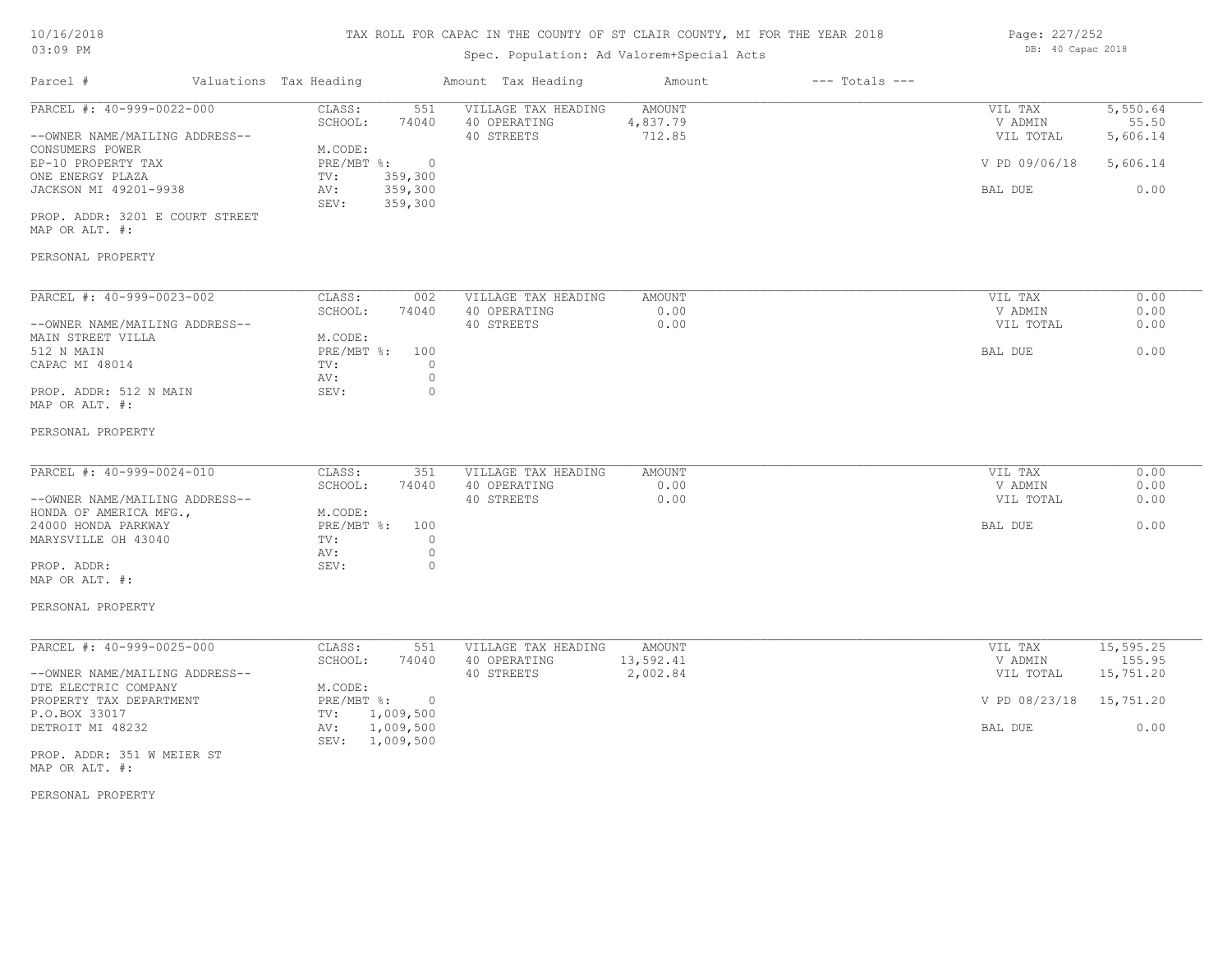#### TAX ROLL FOR CAPAC IN THE COUNTY OF ST CLAIR COUNTY, MI FOR THE YEAR 2018

| TO \ TO \ \COTQ                |                        |                         | TAX ROLL FOR CAPAC IN THE COUNTI OF ST CLAIR COUNTI, MI FOR THE IEAR ZUIS |               |                    | Page: 228/202        |              |
|--------------------------------|------------------------|-------------------------|---------------------------------------------------------------------------|---------------|--------------------|----------------------|--------------|
| 03:09 PM                       |                        |                         | Spec. Population: Ad Valorem+Special Acts                                 |               |                    | DB: 40 Capac 2018    |              |
| Parcel #                       | Valuations Tax Heading |                         | Amount Tax Heading                                                        | Amount        | $---$ Totals $---$ |                      |              |
| PARCEL #: 40-999-0027-001      | CLASS:                 | 251                     | VILLAGE TAX HEADING                                                       | AMOUNT        |                    | VIL TAX              | 0.00         |
| --OWNER NAME/MAILING ADDRESS-- | SCHOOL:                | 74040                   | 40 OPERATING<br>40 STREETS                                                | 0.00<br>0.00  |                    | V ADMIN<br>VIL TOTAL | 0.00<br>0.00 |
| CAPAC AUTO REPAIR INC          | M.CODE:                |                         |                                                                           |               |                    |                      |              |
| 103 W MILL ST                  | PRE/MBT %:             | 100                     |                                                                           |               |                    | BAL DUE              | 0.00         |
| CAPAC MI 48014-3022            | TV:                    | $\Omega$<br>$\mathbb O$ |                                                                           |               |                    |                      |              |
| PROP. ADDR: 103 W MILL ST      | AV:<br>SEV:            | $\circ$                 |                                                                           |               |                    |                      |              |
| MAP OR ALT. #:                 |                        |                         |                                                                           |               |                    |                      |              |
| PERSONAL PROPERTY              |                        |                         |                                                                           |               |                    |                      |              |
| PARCEL #: 40-999-0032-001      | CLASS:                 | 251                     | VILLAGE TAX HEADING                                                       | AMOUNT        |                    | VIL TAX              | 0.00         |
|                                | SCHOOL:                | 74040                   | 40 OPERATING                                                              | 0.00          |                    | V ADMIN              | 0.00         |
| --OWNER NAME/MAILING ADDRESS-- |                        |                         | 40 STREETS                                                                | 0.00          |                    | VIL TOTAL            | 0.00         |
| COMPASS TWO, LLC               | M.CODE:                |                         |                                                                           |               |                    |                      |              |
| CTMI, LLC                      | PRE/MBT %:             | 100                     |                                                                           |               |                    | BAL DUE              | 0.00         |
| P.O. BOX 743068                | TV:                    | $\circ$                 |                                                                           |               |                    |                      |              |
| DALLAS TX 75374                | AV:<br>SEV:            | $\mathbb O$<br>$\circ$  |                                                                           |               |                    |                      |              |
| PROP. ADDR:                    |                        |                         |                                                                           |               |                    |                      |              |
| MAP OR ALT. #:                 |                        |                         |                                                                           |               |                    |                      |              |
| PERSONAL PROPERTY              |                        |                         |                                                                           |               |                    |                      |              |
| PARCEL #: 40-999-0033-000      | CLASS:                 | 251                     | VILLAGE TAX HEADING                                                       | <b>AMOUNT</b> |                    | VIL TAX              | 0.00         |
|                                | SCHOOL:                | 74040                   | 40 OPERATING                                                              | 0.00          |                    | V ADMIN              | 0.00         |
| --OWNER NAME/MAILING ADDRESS-- |                        |                         | 40 STREETS                                                                | 0.00          |                    | VIL TOTAL            | 0.00         |
| CAPAC CONSTRUCTION CO INC      | M.CODE:                |                         |                                                                           |               |                    |                      |              |
| P.O.BOX 388                    | $PRE/MBT$ $\div$       | 100                     |                                                                           |               |                    | BAL DUE              | 0.00         |
| CAPAC MI 48014                 | TV:                    | $\circ$                 |                                                                           |               |                    |                      |              |
| PROP. ADDR: 216 E HILL STREET  | AV:<br>SEV:            | $\mathbb O$<br>$\circ$  |                                                                           |               |                    |                      |              |
| MAP OR ALT. #:                 |                        |                         |                                                                           |               |                    |                      |              |
| PERSONAL PROPERTY              |                        |                         |                                                                           |               |                    |                      |              |
| PARCEL #: 40-999-0044-000      | CLASS:                 | 251                     | VILLAGE TAX HEADING                                                       | <b>AMOUNT</b> |                    | VIL TAX              | 0.00         |
|                                | SCHOOL:                | 74040                   | 40 OPERATING                                                              | 0.00          |                    | V ADMIN              | 0.00         |
| --OWNER NAME/MAILING ADDRESS-- |                        |                         | 40 STREETS                                                                | 0.00          |                    | VIL TOTAL            | 0.00         |
| CAPAC FAMILY LAUNDRY           | M.CODE:                |                         |                                                                           |               |                    |                      |              |
| MR.DANIEL L. MARQUARDT         | $PRE/MBT$ $\div$       | 100                     |                                                                           |               |                    | BAL DUE              | 0.00         |
| 461 ELK LAKE DR                | TV:                    | $\circ$                 |                                                                           |               |                    |                      |              |
| ATTICA MI 48412-9807           | AV:<br>SEV:            | $\mathbb O$<br>$\circ$  |                                                                           |               |                    |                      |              |
| PROP. ADDR: 100 S MAIN         |                        |                         |                                                                           |               |                    |                      |              |
| MAP OR ALT. #:                 |                        |                         |                                                                           |               |                    |                      |              |
| Default Legal Description      |                        |                         |                                                                           |               |                    |                      |              |
|                                |                        |                         |                                                                           |               |                    |                      |              |

Page: 228/252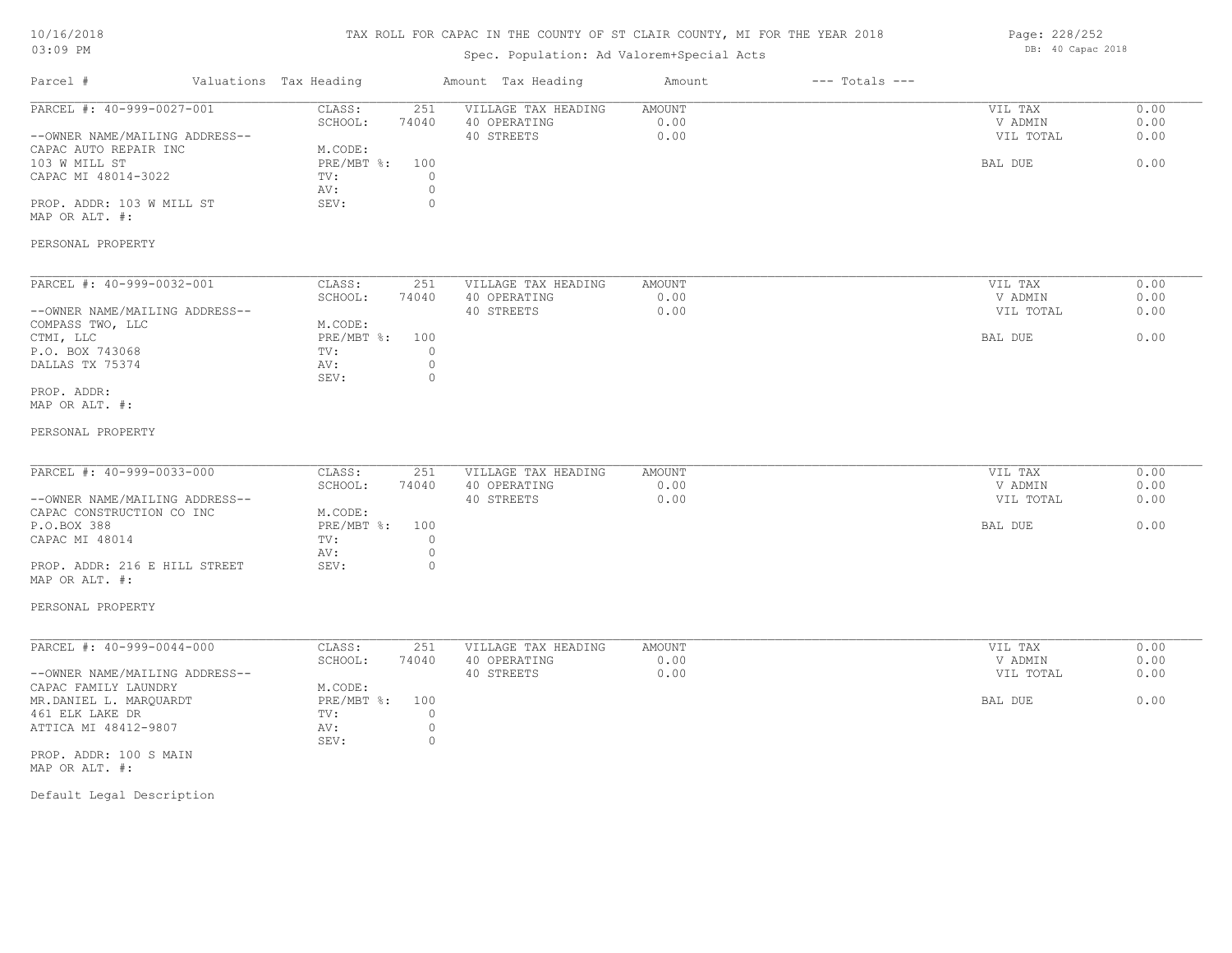# TAX ROLL FOR CAPAC IN THE COUNTY OF ST CLAIR COUNTY, MI FOR THE YEAR 2018

# Spec. Population: Ad Valorem+Special Acts

| Page: 229/252 |                   |  |
|---------------|-------------------|--|
|               | DB: 40 Capac 2018 |  |

| Parcel #                                                    | Valuations Tax Heading            | Amount Tax Heading                                | Amount                       | $---$ Totals $---$ |                                 |                               |
|-------------------------------------------------------------|-----------------------------------|---------------------------------------------------|------------------------------|--------------------|---------------------------------|-------------------------------|
| PARCEL #: 40-999-0045-000<br>--OWNER NAME/MAILING ADDRESS-- | CLASS:<br>251<br>SCHOOL:<br>74040 | VILLAGE TAX HEADING<br>40 OPERATING<br>40 STREETS | AMOUNT<br>2,462.65<br>362.87 |                    | VIL TAX<br>V ADMIN<br>VIL TOTAL | 2,825.52<br>28.25<br>2,853.77 |
| SUNRISE STORES #52<br>69245 BURKE DRIVE                     | M.CODE:<br>PRE/MBT %: 100         |                                                   |                              |                    | V PD 09/10/18                   | 2,853.77                      |
| RICHMOND MI 48062                                           | 182,900<br>TV:<br>182,900<br>AV:  |                                                   |                              |                    | BAL DUE                         | 0.00                          |
| PROP. ADDR: 120 S MAIN<br>MAP OR ALT. #:                    | 182,900<br>SEV:                   |                                                   |                              |                    |                                 |                               |
| PERSONAL PROPERTY                                           |                                   |                                                   |                              |                    |                                 |                               |
| PARCEL #: 40-999-0045-001                                   | CLASS:<br>251                     | VILLAGE TAX HEADING                               | AMOUNT                       |                    | VIL TAX                         | 1,626.72                      |
|                                                             | SCHOOL:<br>74040                  | 40 OPERATING                                      | 1,417.81                     |                    | V ADMIN                         | 16.26                         |
| --OWNER NAME/MAILING ADDRESS--<br>SUNRISE CAR WASH          | M.CODE:                           | 40 STREETS                                        | 208.91                       |                    | VIL TOTAL                       | 1,642.98                      |
| 69245 BURKE DR                                              | PRE/MBT %: 100                    |                                                   |                              |                    | V PD 09/10/18                   | 1,642.98                      |
| RICHMOND MI 48062                                           | 105,300<br>TV:                    |                                                   |                              |                    |                                 |                               |
|                                                             | 105,300<br>AV:                    |                                                   |                              |                    | BAL DUE                         | 0.00                          |
| PROP. ADDR: 4334 N CAPAC RD<br>MAP OR ALT. #:               | SEV:<br>105,300                   |                                                   |                              |                    |                                 |                               |
| PERSONAL PROPERTY                                           |                                   |                                                   |                              |                    |                                 |                               |
|                                                             |                                   |                                                   |                              |                    |                                 |                               |
| PARCEL #: 40-999-0050-002                                   | CLASS:<br>251<br>SCHOOL:<br>74040 | VILLAGE TAX HEADING<br>40 OPERATING               | AMOUNT<br>737.85             |                    | VIL TAX<br>V ADMIN              | 846.57<br>8.46                |
| --OWNER NAME/MAILING ADDRESS--                              |                                   | 40 STREETS                                        | 108.72                       |                    | VIL TOTAL                       | 855.03                        |
| ELIZABETH VINCKIER KERSTEN, DDS, PLC                        | M.CODE:                           |                                                   |                              |                    |                                 |                               |
| 4309 N CAPAC                                                | PRE/MBT %: 100                    |                                                   |                              |                    | V PD 08/09/18                   | 855.03                        |
| CAPAC MI 48014                                              | 54,800<br>TV:                     |                                                   |                              |                    |                                 |                               |
|                                                             | 54,800<br>AV:                     |                                                   |                              |                    | BAL DUE                         | 0.00                          |
| PROP. ADDR: 4309 CAPAC RD<br>MAP OR ALT. #:                 | SEV:<br>54,800                    |                                                   |                              |                    |                                 |                               |
| PERSONAL PROPERTY                                           |                                   |                                                   |                              |                    |                                 |                               |
|                                                             |                                   |                                                   |                              |                    |                                 |                               |
| PARCEL #: 40-999-0051-000                                   | CLASS:<br>251<br>SCHOOL:<br>74040 | VILLAGE TAX HEADING<br>40 OPERATING               | AMOUNT<br>0.00               |                    | VIL TAX<br>V ADMIN              | 0.00<br>0.00                  |
| --OWNER NAME/MAILING ADDRESS--                              |                                   | 40 STREETS                                        | 0.00                         |                    | VIL TOTAL                       | 0.00                          |
| PITNEY BOWES INC                                            | M.CODE:                           |                                                   |                              |                    |                                 |                               |
| MSC-TAX01                                                   | PRE/MBT %: 100                    |                                                   |                              |                    | BAL DUE                         | 0.00                          |
| 5310 CYPRESS CENTER DR. STE 110                             | TV:<br>$\circ$                    |                                                   |                              |                    |                                 |                               |
| TAMPA FL 33609                                              | $\circ$<br>AV:<br>SEV:<br>$\circ$ |                                                   |                              |                    |                                 |                               |
| PROP. ADDR:<br>MAP OR ALT. #:                               |                                   |                                                   |                              |                    |                                 |                               |

PERSONAL PROPERTY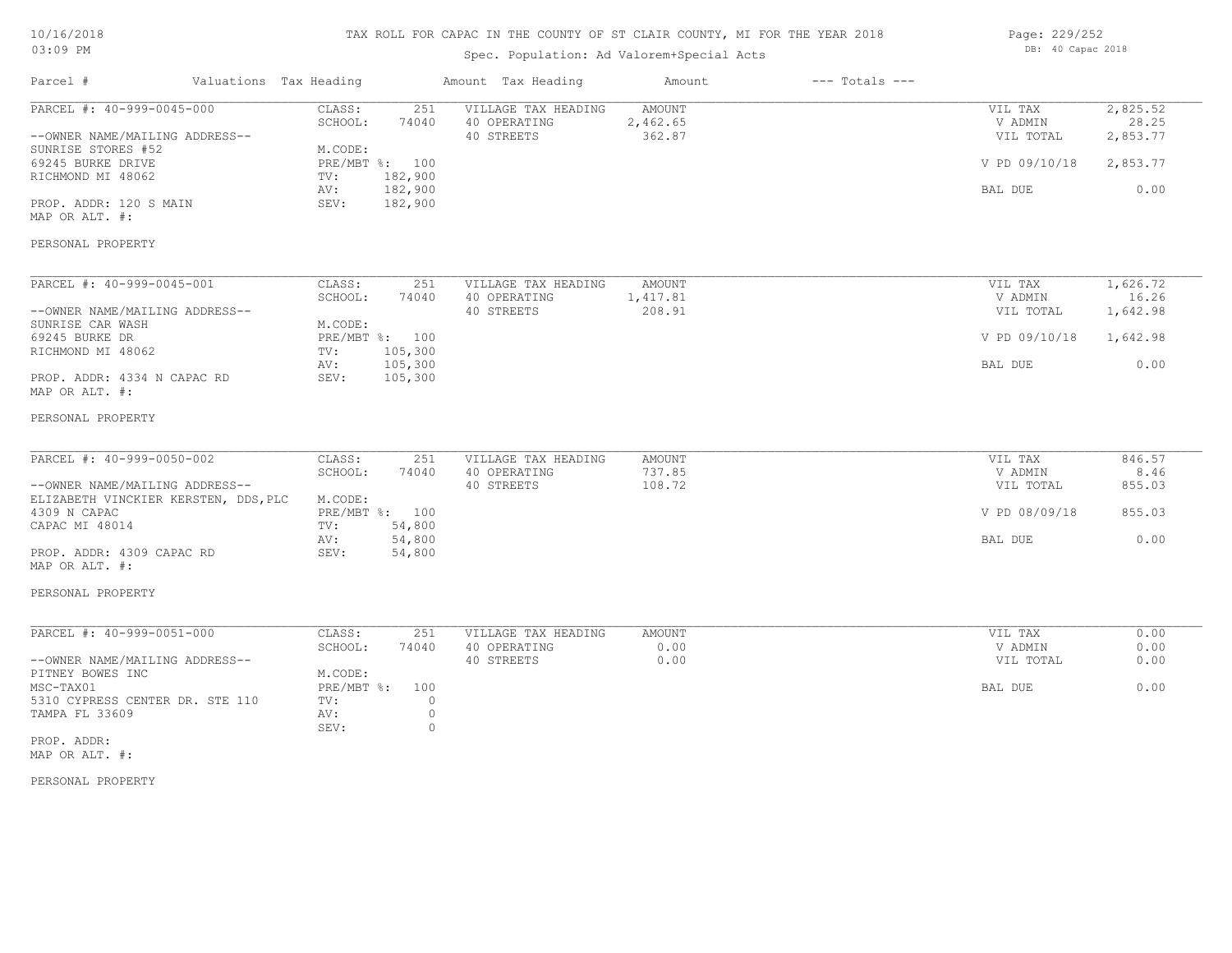# TAX ROLL FOR CAPAC IN THE COUNTY OF ST CLAIR COUNTY, MI FOR THE YEAR 2018

# Spec. Population: Ad Valorem+Special Acts

| Parcel #                       | Valuations Tax Heading |       | Amount Tax Heading  | Amount | $---$ Totals $---$ |           |      |
|--------------------------------|------------------------|-------|---------------------|--------|--------------------|-----------|------|
| PARCEL #: 40-999-0052-050      | CLASS:                 | 251   | VILLAGE TAX HEADING | AMOUNT |                    | VIL TAX   | 0.00 |
|                                | SCHOOL:                | 74040 | 40 OPERATING        | 0.00   |                    | V ADMIN   | 0.00 |
| --OWNER NAME/MAILING ADDRESS-- |                        |       | 40 STREETS          | 0.00   |                    | VIL TOTAL | 0.00 |
| D & B CEMENT INC               | M.CODE:                |       |                     |        |                    |           |      |
| LUMBARDO                       | PRE/MBT %: 100         |       |                     |        |                    | BAL DUE   | 0.00 |
| 4313 STEVENS DR                | TV:                    |       |                     |        |                    |           |      |
| CAPAC MI 48014                 | AV:                    |       |                     |        |                    |           |      |
|                                | SEV:                   |       |                     |        |                    |           |      |
| PROP. ADDR: 4313 STEVENS DR    |                        |       |                     |        |                    |           |      |
|                                |                        |       |                     |        |                    |           |      |

MAP OR ALT. #:

#### PERSONAL PROPERTY

| PARCEL #: 40-999-0052-051         | CLASS:     | 251   | VILLAGE TAX HEADING | AMOUNT | VIL TAX   | 0.00 |
|-----------------------------------|------------|-------|---------------------|--------|-----------|------|
|                                   | SCHOOL:    | 74040 | 40 OPERATING        | 0.00   | V ADMIN   | 0.00 |
| --OWNER NAME/MAILING ADDRESS--    |            |       | 40 STREETS          | 0.00   | VIL TOTAL | 0.00 |
| PITNEY BOWES GLOBAL FINANCIAL     | M.CODE:    |       |                     |        |           |      |
| 5310 CYPRESS CENTER DRIVE STE 110 | PRE/MBT %: | 100   |                     |        | BAL DUE   | 0.00 |
| TAMPA FL 33609                    | TV:        |       |                     |        |           |      |
|                                   | AV:        |       |                     |        |           |      |
| PROP. ADDR:                       | SEV:       |       |                     |        |           |      |
| MAP OR ALT. #:                    |            |       |                     |        |           |      |

#### PERSONAL PROPERTY

| PARCEL #: 40-999-0055-000      | CLASS:         | 251   | VILLAGE TAX HEADING | AMOUNT | VIL TAX   | 0.00 |
|--------------------------------|----------------|-------|---------------------|--------|-----------|------|
|                                | SCHOOL:        | 74040 | 40 OPERATING        | 0.00   | V ADMIN   | 0.00 |
| --OWNER NAME/MAILING ADDRESS-- |                |       | 40 STREETS          | 0.00   | VIL TOTAL | 0.00 |
| STATE FARM MUTUAL AUTO INS     | M.CODE:        |       |                     |        |           |      |
| CORP TAX                       | PRE/MBT %: 100 |       |                     |        | BAL DUE   | 0.00 |
| ONE STATE FARM PLAZA           | TV:            |       |                     |        |           |      |
| BLOOMINGTON IL 61701-0001      | AV:            |       |                     |        |           |      |
|                                | SEV:           |       |                     |        |           |      |
| PROP. ADDR:                    |                |       |                     |        |           |      |

MAP OR ALT. #:

# PERSONAL PROPERTY

| PARCEL #: 40-999-0058-000      | CLASS:     | 251   | VILLAGE TAX HEADING | AMOUNT | 27.80<br>VIL TAX       |  |
|--------------------------------|------------|-------|---------------------|--------|------------------------|--|
|                                | SCHOOL:    | 74040 | 40 OPERATING        | 24.23  | 0.27<br>V ADMIN        |  |
| --OWNER NAME/MAILING ADDRESS-- |            |       | 40 STREETS          | 3.57   | 28.07<br>VIL TOTAL     |  |
| GEORGE, T J/SPERRYS WELDING    | M.CODE:    |       |                     |        |                        |  |
| 112 N MAIN ST                  | PRE/MBT %: | 100   |                     |        | V PD 09/13/18<br>28.07 |  |
| CAPAC MI 48014                 | TV:        | 1,800 |                     |        |                        |  |
|                                | AV:        | 1,800 |                     |        | 0.00<br>BAL DUE        |  |
| PROP. ADDR: 112 N MAIN ST      | SEV:       | 1,800 |                     |        |                        |  |
| MAP OR ALT. #:                 |            |       |                     |        |                        |  |

PERSONAL PROPERTY

Page: 230/252 DB: 40 Capac 2018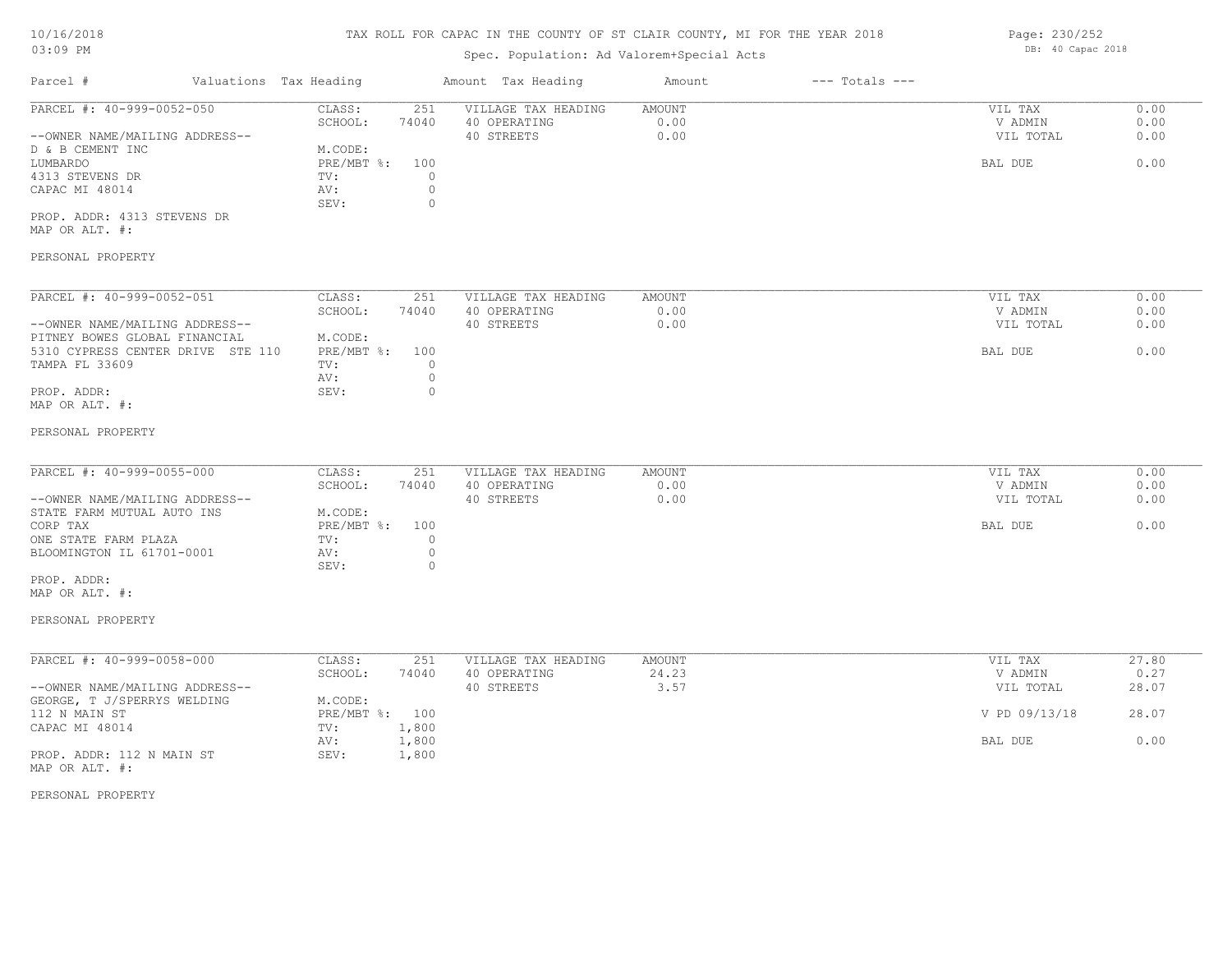# TAX ROLL FOR CAPAC IN THE COUNTY OF ST CLAIR COUNTY, MI FOR THE YEAR 2018

# Spec. Population: Ad Valorem+Special Acts

| Parcel #                       | Valuations Tax Heading |                | Amount Tax Heading  | Amount | $---$ Totals $---$ |               |        |
|--------------------------------|------------------------|----------------|---------------------|--------|--------------------|---------------|--------|
| PARCEL #: 40-999-0072-000      | CLASS:                 | 251            | VILLAGE TAX HEADING | AMOUNT |                    | VIL TAX       | 526.78 |
|                                | SCHOOL:                | 74040          | 40 OPERATING        | 459.13 |                    | V ADMIN       | 5.26   |
| --OWNER NAME/MAILING ADDRESS-- |                        |                | 40 STREETS          | 67.65  |                    | VIL TOTAL     | 532.04 |
| COMCAST OF MICHIGAN IV, LLC    | M.CODE:                |                |                     |        |                    |               |        |
| TAX DEPT                       |                        | PRE/MBT %: 100 |                     |        |                    | V PD 08/14/18 | 532.04 |
| ONE COMCAST CENTER FL 32       | TV:                    | 34,100         |                     |        |                    |               |        |
| PHILADELPHIA PA 19103-2838     | AV:                    | 34,100         |                     |        |                    | BAL DUE       | 0.00   |
|                                | SEV:                   | 34,100         |                     |        |                    |               |        |

PROP. ADDR:

MAP OR ALT. #:

# PERSONAL PROPERTY

| PARCEL #: 40-999-0074-001      | CLASS:     | 251   | VILLAGE TAX HEADING | AMOUNT | VIL TAX   | 0.00 |
|--------------------------------|------------|-------|---------------------|--------|-----------|------|
|                                | SCHOOL:    | 74040 | 40 OPERATING        | 0.00   | V ADMIN   | 0.00 |
| --OWNER NAME/MAILING ADDRESS-- |            |       | 40 STREETS          | 0.00   | VIL TOTAL | 0.00 |
| CAPAC HARDWARE STORE, LLC      | M.CODE:    |       |                     |        |           |      |
| JEFF KEGLER                    | PRE/MBT %: | 100   |                     |        | BAL DUE   | 0.00 |
| 121 N MAIN                     | TV:        |       |                     |        |           |      |
| CAPAC MI 48014                 | AV:        |       |                     |        |           |      |
|                                | SEV:       |       |                     |        |           |      |
| PROP. ADDR: 121 N MAIN         |            |       |                     |        |           |      |

MAP OR ALT. #:

#### PERSONAL PROPERTY

| PARCEL #: 40-999-0079-100      | CLASS:       | 251   | VILLAGE TAX HEADING | AMOUNT | VIL TAX   | 0.00 |
|--------------------------------|--------------|-------|---------------------|--------|-----------|------|
|                                | SCHOOL:      | 74040 | 40 OPERATING        | 0.00   | V ADMIN   | 0.00 |
| --OWNER NAME/MAILING ADDRESS-- |              |       | 40 STREETS          | 0.00   | VIL TOTAL | 0.00 |
| COMFORT TAN                    | M.CODE:      |       |                     |        |           |      |
| 124 N MAIN ST                  | $PRE/MBT$ %: | 100   |                     |        | BAL DUE   | 0.00 |
| CAPAC MI 48014                 | TV:          |       |                     |        |           |      |
|                                | AV:          |       |                     |        |           |      |
| PROP. ADDR: 124 N MAIN ST      | SEV:         |       |                     |        |           |      |

#### PERSONAL PROPERTY

MAP OR ALT. #:

| PARCEL #: 40-999-0080-000      | CLASS:       | 251   | VILLAGE TAX HEADING | AMOUNT | VIL TAX   | 0.00 |
|--------------------------------|--------------|-------|---------------------|--------|-----------|------|
|                                | SCHOOL:      | 74040 | 40 OPERATING        | 0.00   | V ADMIN   | 0.00 |
| --OWNER NAME/MAILING ADDRESS-- |              |       | 40 STREETS          | 0.00   | VIL TOTAL | 0.00 |
| GASS-BECKER INSURANCE AGENCY   | M.CODE:      |       |                     |        |           |      |
| 134 N MAIN ST                  | $PRE/MBT$ %: | 100   |                     |        | BAL DUE   | 0.00 |
| CAPAC MI 48014-3142            | TV:          |       |                     |        |           |      |
|                                | AV:          |       |                     |        |           |      |
| PROP. ADDR: 134 N MAIN ST      | SEV:         |       |                     |        |           |      |
| MAP OR ALT. #:                 |              |       |                     |        |           |      |

PERSONAL PROPERTY

Page: 231/252 DB: 40 Capac 2018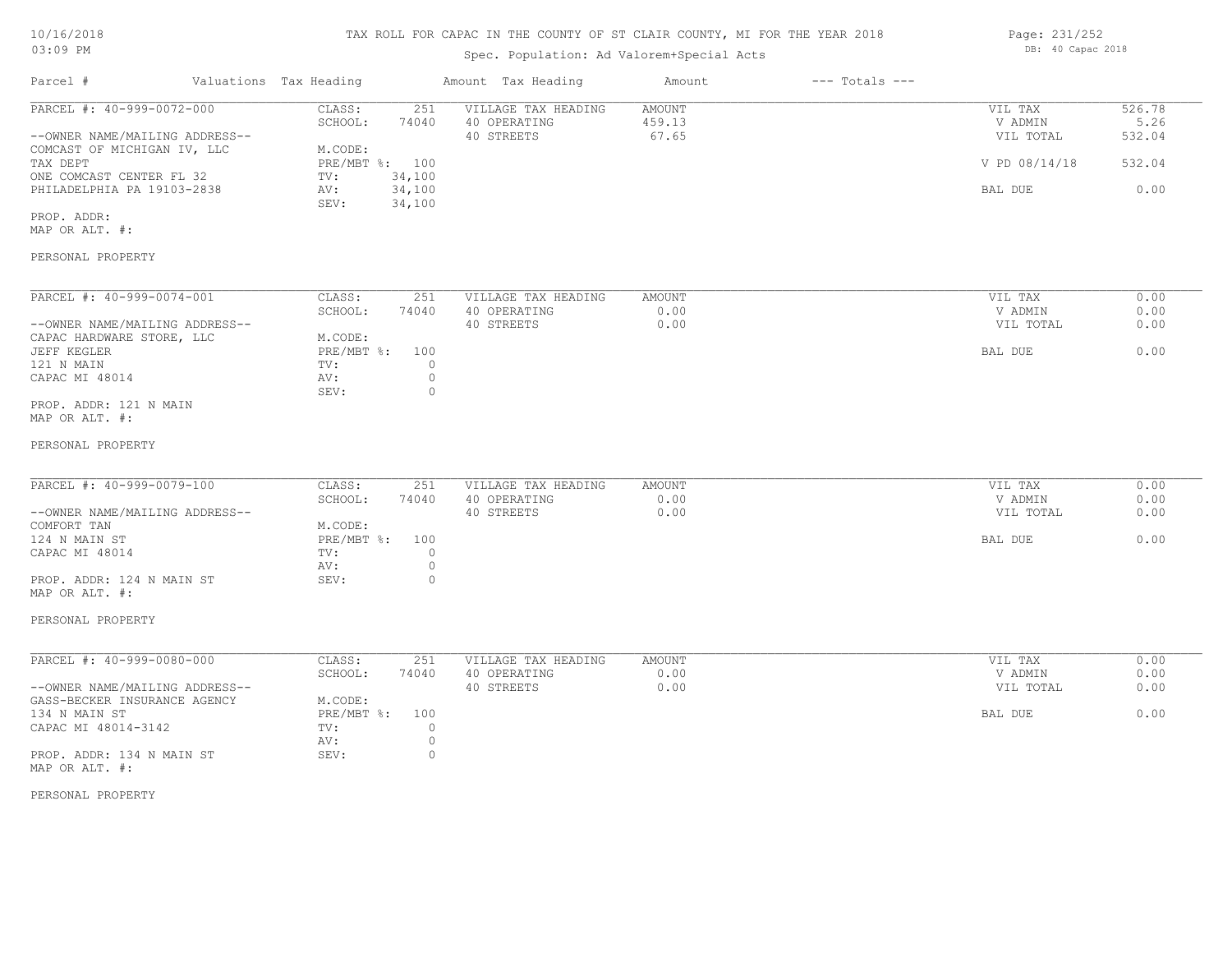# TAX ROLL FOR CAPAC IN THE COUNTY OF ST CLAIR COUNTY, MI FOR THE YEAR 2018

# Spec. Population: Ad Valorem+Special Acts

| Parcel #                       | Valuations Tax Heading |       | Amount Tax Heading  | Amount | $---$ Totals $---$ |           |      |
|--------------------------------|------------------------|-------|---------------------|--------|--------------------|-----------|------|
| PARCEL #: 40-999-0080-010      | CLASS:                 | 251   | VILLAGE TAX HEADING | AMOUNT |                    | VIL TAX   | 0.00 |
|                                | SCHOOL:                | 74040 | 40 OPERATING        | 0.00   |                    | V ADMIN   | 0.00 |
| --OWNER NAME/MAILING ADDRESS-- |                        |       | 40 STREETS          | 0.00   |                    | VIL TOTAL | 0.00 |
| PRIMO WATER CORPORATION        | M.CODE:                |       |                     |        |                    |           |      |
| MARVIN F POER AND COMPANY      | PRE/MBT %:             | 100   |                     |        |                    | BAL DUE   | 0.00 |
| P.O. BOX 802206                | TV:                    |       |                     |        |                    |           |      |
| DALLAS TX 75380-2206           | AV:                    |       |                     |        |                    |           |      |
|                                | SEV:                   |       |                     |        |                    |           |      |
| PROP. ADDR:                    |                        |       |                     |        |                    |           |      |
| MAP OR ALT. #:                 |                        |       |                     |        |                    |           |      |
|                                |                        |       |                     |        |                    |           |      |
| PERSONAL PROPERTY              |                        |       |                     |        |                    |           |      |
|                                |                        |       |                     |        |                    |           |      |

| PARCEL #: 40-999-0081-000      | CLASS:     | 251      | VILLAGE TAX HEADING | AMOUNT | VIL TAX   | 0.00 |
|--------------------------------|------------|----------|---------------------|--------|-----------|------|
|                                | SCHOOL:    | 74040    | 40 OPERATING        | 0.00   | V ADMIN   | 0.00 |
| --OWNER NAME/MAILING ADDRESS-- |            |          | 40 STREETS          | 0.00   | VIL TOTAL | 0.00 |
| IBM CREDIT LLC                 | M.CODE:    |          |                     |        |           |      |
| PO BOX 1159                    | PRE/MBT %: | 100      |                     |        | BAL DUE   | 0.00 |
| SOUTHBURY CT 06488             | TV:        |          |                     |        |           |      |
|                                | AV:        |          |                     |        |           |      |
| PROP. ADDR:                    | SEV:       | $^{(1)}$ |                     |        |           |      |
| MAP OR ALT. #:                 |            |          |                     |        |           |      |

#### PERSONAL PROPERTY

| PARCEL #: 40-999-0082-002      | CLASS:       | 251   | VILLAGE TAX HEADING | AMOUNT | VIL TAX   | 0.00 |
|--------------------------------|--------------|-------|---------------------|--------|-----------|------|
|                                | SCHOOL:      | 74040 | 40 OPERATING        | 0.00   | V ADMIN   | 0.00 |
| --OWNER NAME/MAILING ADDRESS-- |              |       | 40 STREETS          | 0.00   | VIL TOTAL | 0.00 |
| WEST MICHIGAN FAMILY HOMES     | M.CODE:      |       |                     |        |           |      |
| PRIME PROPERTIES               | $PRE/MBT$ %: | 100   |                     |        | BAL DUE   | 0.00 |
| 13862 SIMONE DR                | TV:          |       |                     |        |           |      |
| SHELBY MI 48315                | AV:          |       |                     |        |           |      |
|                                | SEV:         |       |                     |        |           |      |

MAP OR ALT. #: PROP. ADDR: 15122 W PARK ST

#### PERSONAL PROPERTY

| PARCEL #: 40-999-0084-000      | CLASS:     | 251   | VILLAGE TAX HEADING | AMOUNT | VIL TAX   | 0.00 |
|--------------------------------|------------|-------|---------------------|--------|-----------|------|
|                                | SCHOOL:    | 74040 | 40 OPERATING        | 0.00   | V ADMIN   | 0.00 |
| --OWNER NAME/MAILING ADDRESS-- |            |       | 40 STREETS          | 0.00   | VIL TOTAL | 0.00 |
| AMERIGAS PROPANE LP            | M.CODE:    |       |                     |        |           |      |
| P.O.BOX 798                    | PRE/MBT %: | 100   |                     |        | BAL DUE   | 0.00 |
| VALLEY FORGE PA 19482          | TV:        |       |                     |        |           |      |
|                                | AV:        |       |                     |        |           |      |
| PROP. ADDR: 14900 DOWNEY RD    | SEV:       |       |                     |        |           |      |
| MAP OR ALT. #:                 |            |       |                     |        |           |      |

PERSONAL PROPERTY

Page: 232/252 DB: 40 Capac 2018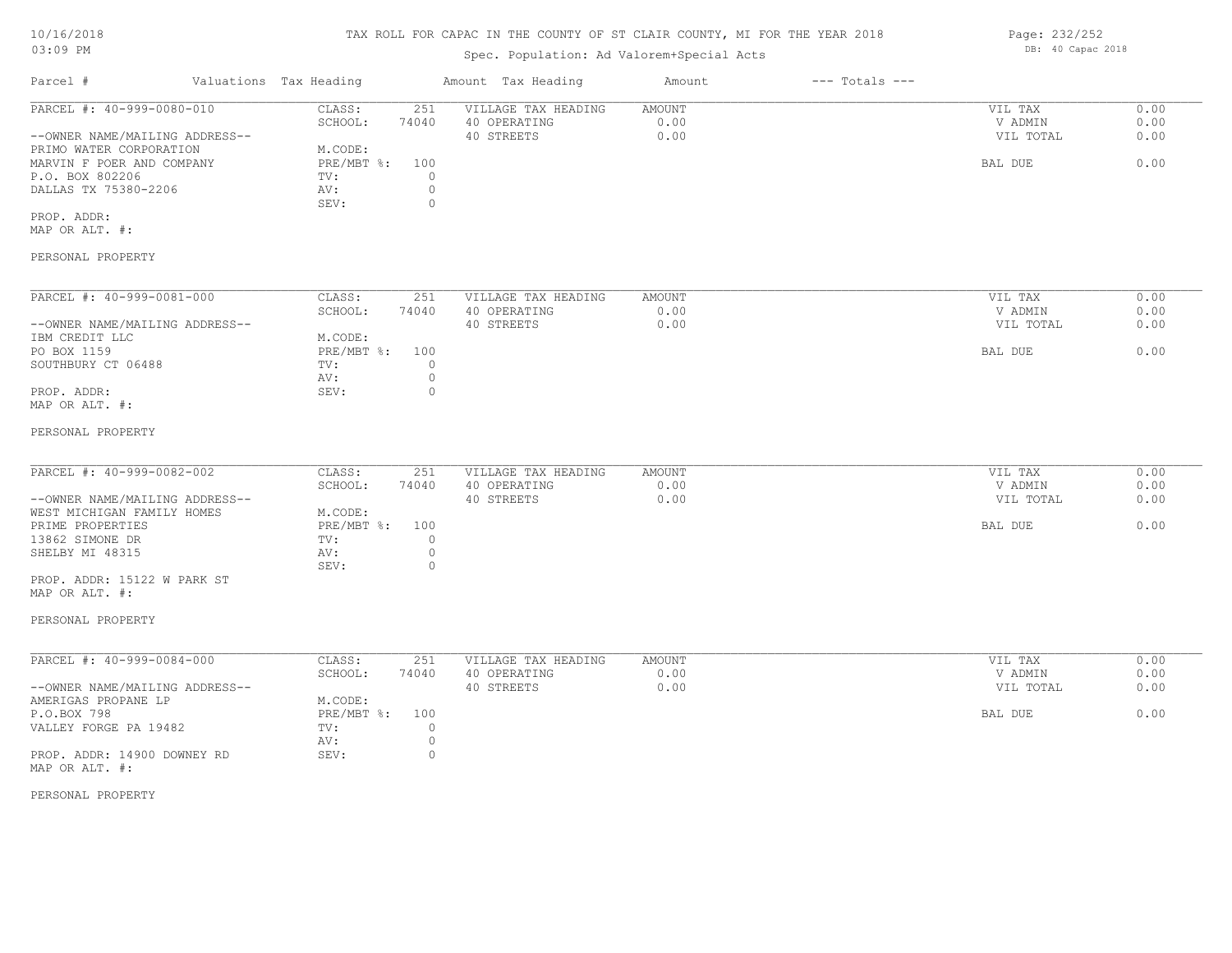# TAX ROLL FOR CAPAC IN THE COUNTY OF ST CLAIR COUNTY, MI FOR THE YEAR 2018

# Spec. Population: Ad Valorem+Special Acts

| Parcel #                                                                                                                                                                                                                  | Valuations Tax Heading                                                                  | Amount Tax Heading                                                                 | Amount                        | $---$ Totals $---$ |                                            |                              |
|---------------------------------------------------------------------------------------------------------------------------------------------------------------------------------------------------------------------------|-----------------------------------------------------------------------------------------|------------------------------------------------------------------------------------|-------------------------------|--------------------|--------------------------------------------|------------------------------|
| PARCEL #: 40-999-0085-000<br>--OWNER NAME/MAILING ADDRESS--<br>FIRST DATA MERCHANTS<br>RYAN LLC<br>PO BOX 4900<br>SCOTTSDALE AZ 85261-4900<br>PROP. ADDR:<br>MAP OR ALT. #:                                               | CLASS:<br>251<br>74040<br>SCHOOL:<br>M.CODE:<br>PRE/MBT %:<br>100<br>TV:<br>AV:<br>SEV: | VILLAGE TAX HEADING<br>40 OPERATING<br>40 STREETS<br>$\circ$<br>$\circ$<br>0       | <b>AMOUNT</b><br>0.00<br>0.00 |                    | VIL TAX<br>V ADMIN<br>VIL TOTAL<br>BAL DUE | 0.00<br>0.00<br>0.00<br>0.00 |
| PARCEL #: 40-999-0089-000<br>--OWNER NAME/MAILING ADDRESS--<br>KLUG'S BARBER SHOP<br>110 N MAIN ST<br>CAPAC MI 48014-3142<br>PROP. ADDR: 110 N MAIN ST<br>MAP OR ALT. #:                                                  | 251<br>CLASS:<br>SCHOOL:<br>74040<br>M.CODE:<br>PRE/MBT %:<br>100<br>TV:<br>AV:<br>SEV: | VILLAGE TAX HEADING<br>40 OPERATING<br>40 STREETS<br>$\circ$<br>0<br>$\circ$       | AMOUNT<br>0.00<br>0.00        |                    | VIL TAX<br>V ADMIN<br>VIL TOTAL<br>BAL DUE | 0.00<br>0.00<br>0.00<br>0.00 |
| PERSONAL PROPERTY<br>PARCEL #: 40-999-0094-001<br>--OWNER NAME/MAILING ADDRESS--<br>DIRECT TV<br>PROPERTY TAX DEPT.<br>1010 PINE ST 9E-L-01<br>SAINT LOUIS MO 63101<br>PROP. ADDR:<br>MAP OR ALT. #:<br>PERSONAL PROPERTY | CLASS:<br>251<br>SCHOOL:<br>74040<br>M.CODE:<br>PRE/MBT %:<br>100<br>TV:<br>AV:<br>SEV: | VILLAGE TAX HEADING<br>40 OPERATING<br>40 STREETS<br>$\circ$<br>$\circ$<br>0       | <b>AMOUNT</b><br>0.00<br>0.00 |                    | VIL TAX<br>V ADMIN<br>VIL TOTAL<br>BAL DUE | 0.00<br>0.00<br>0.00<br>0.00 |
| PARCEL #: 40-999-0095-000<br>--OWNER NAME/MAILING ADDRESS--<br>RON'S AUTO PARTS WAREHOUSE, INC<br>P.O. BOX 523<br>CAPAC MI 48014-3714<br>PROP. ADDR: 136 S MAIN<br>MAP OR ALT. #:<br>PERSONAL PROPERTY                    | CLASS:<br>251<br>SCHOOL:<br>74040<br>M.CODE:<br>100<br>PRE/MBT %:<br>TV:<br>AV:<br>SEV: | VILLAGE TAX HEADING<br>40 OPERATING<br>40 STREETS<br>$\circ$<br>$\circ$<br>$\circ$ | <b>AMOUNT</b><br>0.00<br>0.00 |                    | VIL TAX<br>V ADMIN<br>VIL TOTAL<br>BAL DUE | 0.00<br>0.00<br>0.00<br>0.00 |

Page: 233/252 DB: 40 Capac 2018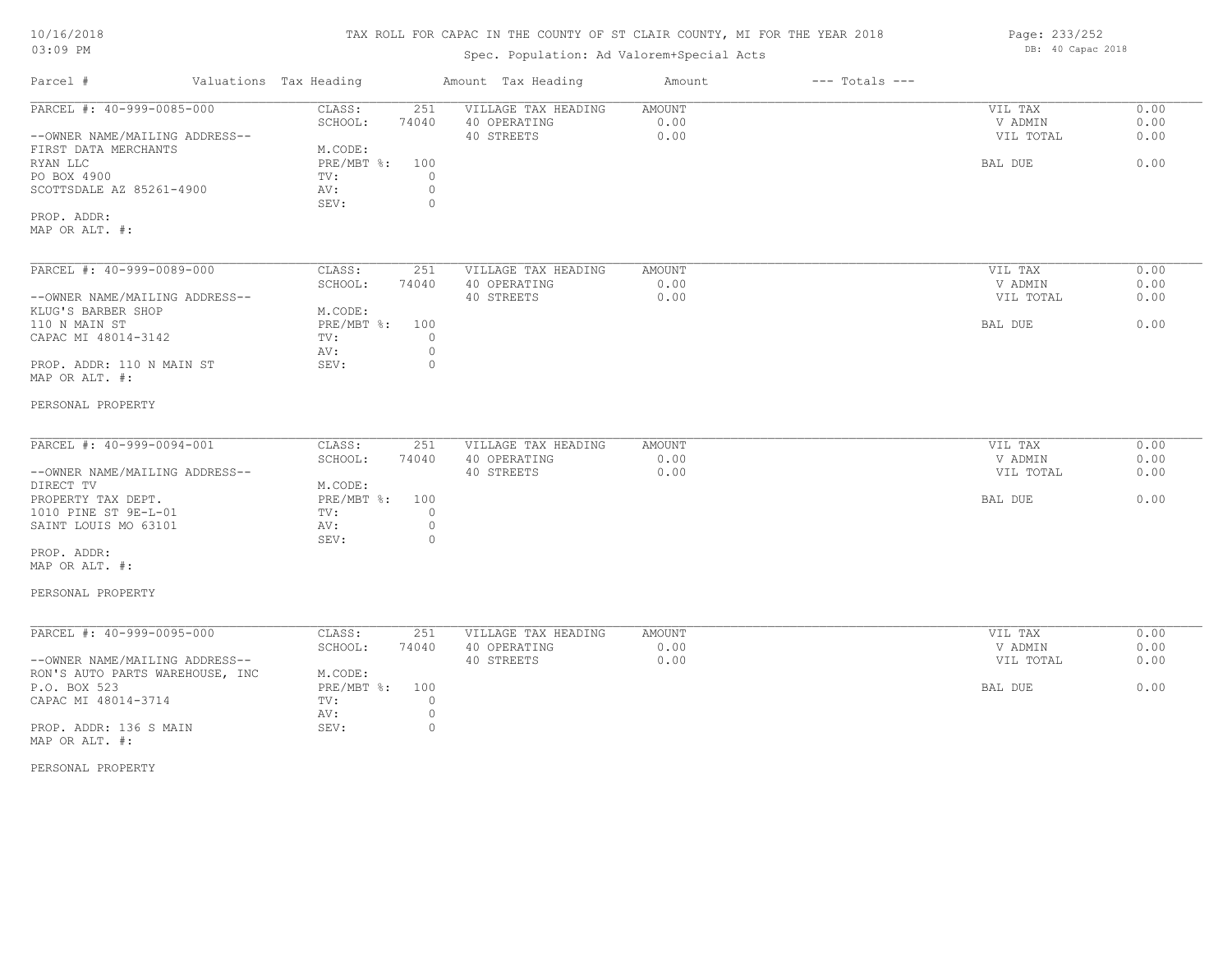# TAX ROLL FOR CAPAC IN THE COUNTY OF ST CLAIR COUNTY, MI FOR THE YEAR 2018

# Spec. Population: Ad Valorem+Special Acts

| Parcel #                         | Valuations Tax Heading |       | Amount Tax Heading  | Amount | $---$ Totals $---$ |           |      |
|----------------------------------|------------------------|-------|---------------------|--------|--------------------|-----------|------|
| PARCEL #: 40-999-0095-001        | CLASS:                 | 251   | VILLAGE TAX HEADING | AMOUNT |                    | VIL TAX   | 0.00 |
|                                  | SCHOOL:                | 74040 | 40 OPERATING        | 0.00   |                    | V ADMIN   | 0.00 |
| --OWNER NAME/MAILING ADDRESS--   |                        |       | 40 STREETS          | 0.00   |                    | VIL TOTAL | 0.00 |
| CHEIF FINANCIAL & ACCOUNTING LLC | M.CODE:                |       |                     |        |                    |           |      |
| SHEILA MCDONALD                  | PRE/MBT %: 100         |       |                     |        |                    | BAL DUE   | 0.00 |
| 109 S MAIN                       | TV:                    |       |                     |        |                    |           |      |
| CAPAC MI 48014                   | AV:                    |       |                     |        |                    |           |      |
|                                  | SEV:                   |       |                     |        |                    |           |      |
| PROP. ADDR: 109 S MAIN           |                        |       |                     |        |                    |           |      |

MAP OR ALT. #:

#### PERSONAL PROPERTY

| PARCEL #: 40-999-0103-000          | CLASS:     | 251    | VILLAGE TAX HEADING | AMOUNT | VIL TAX       | 1,065.94 |
|------------------------------------|------------|--------|---------------------|--------|---------------|----------|
|                                    | SCHOOL:    | 74040  | 40 OPERATING        | 929.05 | V ADMIN       | 10.65    |
| --OWNER NAME/MAILING ADDRESS--     |            |        | 40 STREETS          | 136.89 | VIL TOTAL     | 1,076.59 |
| MC DONALD'S CORPORATION (021-1487) | M.CODE:    |        |                     |        |               |          |
| SERENA OF CAPAC                    | PRE/MBT %: | 100    |                     |        | V PD 09/06/18 | 1,076.59 |
| 3300 LONE PINE RD                  | TV:        | 69,000 |                     |        |               |          |
| WEST BLOOMFIELD MI 48323           | AV:        | 69,000 |                     |        | BAL DUE       | 0.00     |
|                                    | SEV:       | 69,000 |                     |        |               |          |
| PROP. ADDR: 3189 S CAPAC RD        |            |        |                     |        |               |          |

MAP OR ALT. #:

#### PERSONAL PROPERTY

| PARCEL #: 40-999-0103-100      | CLASS:     | 251   | VILLAGE TAX HEADING | AMOUNT | VIL TAX   | 0.00 |
|--------------------------------|------------|-------|---------------------|--------|-----------|------|
|                                | SCHOOL:    | 74040 | 40 OPERATING        | 0.00   | V ADMIN   | 0.00 |
| --OWNER NAME/MAILING ADDRESS-- |            |       | 40 STREETS          | 0.00   | VIL TOTAL | 0.00 |
| MARATHON PETROLEUM             | M.CODE:    |       |                     |        |           |      |
| PROPERTY TAX DEPT. ROOM #4113  | PRE/MBT %: | 100   |                     |        | BAL DUE   | 0.00 |
| 539 S MAIN ST                  | TV:        |       |                     |        |           |      |
| FINDLAY OH 45840               | AV:        |       |                     |        |           |      |
|                                | SEV:       |       |                     |        |           |      |

MAP OR ALT. #: PROP. ADDR:

PERSONAL PROPERTY

| PARCEL #: 40-999-0106-001      | CLASS:       | 251    | VILLAGE TAX HEADING | AMOUNT | VIL TAX   | 673.55 |
|--------------------------------|--------------|--------|---------------------|--------|-----------|--------|
|                                | SCHOOL:      | 74040  | 40 OPERATING        | 587.05 | V ADMIN   | 6.73   |
| --OWNER NAME/MAILING ADDRESS-- |              |        | 40 STREETS          | 86.50  | VIL TOTAL | 680.28 |
| CARRIGAN DEVELOPMENT, INC.     | M.CODE:      |        |                     |        |           |        |
| 5412 LAPEER ROAD               | $PRE/MBT$ %: | 100    |                     |        | BAL DUE   | 680.28 |
| SMITHS CREEK MI 48074          | TV:          | 43,600 |                     |        |           |        |
|                                | AV:          | 43,600 |                     |        |           |        |
| PROP. ADDR:                    | SEV:         | 43,600 |                     |        |           |        |
| MAP OR ALT. #:                 |              |        |                     |        |           |        |

PERSONAL PROPERTY

Page: 234/252 DB: 40 Capac 2018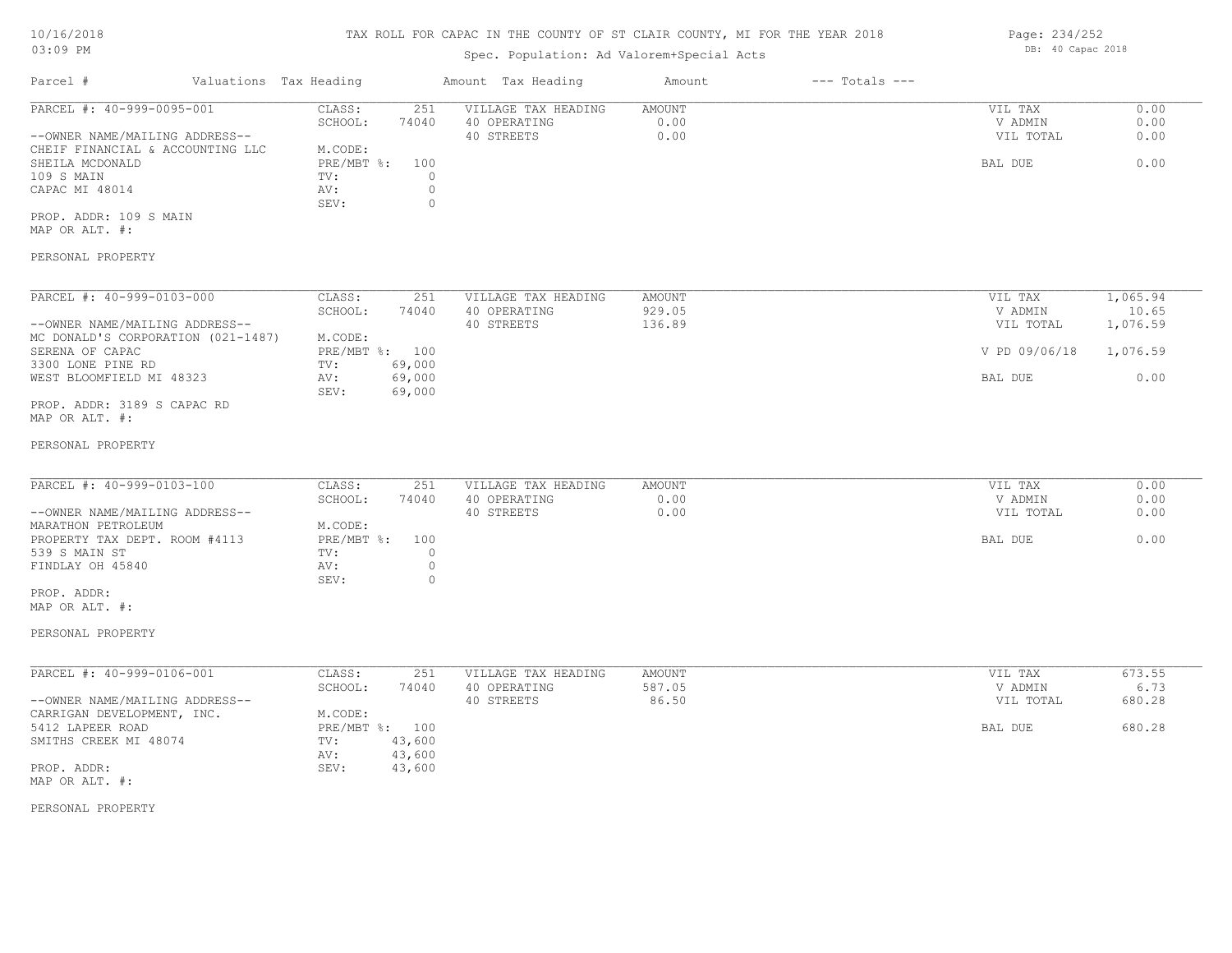#### TAX ROLL FOR CAPAC IN THE COUNTY OF ST CLAIR COUNTY, MI FOR THE YEAR 2018

# Spec. Population: Ad Valorem+Special Acts

Parcel # Valuations Tax Heading Amount Tax Heading Amount --- Totals ---PERSONAL PROPERTY MAP OR ALT. #: PROP. ADDR: 0 and 0 and 0 several services of the services of  $\mathbb{S}$ EV: 0 and 0 and 0 and 0 and 0 and 0 and 0 and 0 and 0 and 0 and 0 and 0 and 0 and 0 and 0 and 0 and 0 and 0 and 0 and 0 and 0 and 0 and 0 and 0 and 0 an AV: 0 ENGLEWOOD CO 80112 TV:  $0$ <br>AV: 0 12500 E BELFORD AVE M23B7 PRE/MBT %: 100 BAL DUE 0.00 WESTERN UNION FINANCIAL SERVICES.IN M.CODE: --OWNER NAME/MAILING ADDRESS-- 40 STREETS 0.00 VIL TOTAL 0.00 SCHOOL: 74040 40 OPERATING 0.00 V ADMIN 0.00 PARCEL #: 40-999-0107-010 CLASS: 251 VILLAGE TAX HEADING AMOUNT VIL TAX VIL TAX 0.00<br>SCHOOL: 74040 40 OPERATING 0.00 000 VADMIN 0.00  $\mathcal{L}_\mathcal{L} = \mathcal{L}_\mathcal{L} = \mathcal{L}_\mathcal{L} = \mathcal{L}_\mathcal{L} = \mathcal{L}_\mathcal{L} = \mathcal{L}_\mathcal{L} = \mathcal{L}_\mathcal{L} = \mathcal{L}_\mathcal{L} = \mathcal{L}_\mathcal{L} = \mathcal{L}_\mathcal{L} = \mathcal{L}_\mathcal{L} = \mathcal{L}_\mathcal{L} = \mathcal{L}_\mathcal{L} = \mathcal{L}_\mathcal{L} = \mathcal{L}_\mathcal{L} = \mathcal{L}_\mathcal{L} = \mathcal{L}_\mathcal{L}$ PERSONAL PROPERTY MAP OR ALT. #: PROP. ADDR: SEV: 0 DANBURY CT 06810  $AV:$  0  $SEV:$  0 0 10 RIVERVIEW DRIVE TV: 0 TAX DEPT. THE SALUTE STATE OF DEPTH ON THE PRE/MBT 8: 100 SET AND DEVELOPED A RELATION BAL DUE O .00 NUCO2 SUPPLY LLC M.CODE: --OWNER NAME/MAILING ADDRESS-- 40 STREETS 0.00 VIL TOTAL 0.00 SCHOOL: 74040 40 OPERATING 0.00 V ADMIN 0.00 PARCEL #: 40-999-0112-301 CLASS: 251 VILLAGE TAX HEADING AMOUNT VIL TAX VIL TAX 0.00<br>SCHOOL: 74040 40 OPERATING 0.00 000 VADMIN 0.00  $\mathcal{L}_\mathcal{L} = \mathcal{L}_\mathcal{L} = \mathcal{L}_\mathcal{L} = \mathcal{L}_\mathcal{L} = \mathcal{L}_\mathcal{L} = \mathcal{L}_\mathcal{L} = \mathcal{L}_\mathcal{L} = \mathcal{L}_\mathcal{L} = \mathcal{L}_\mathcal{L} = \mathcal{L}_\mathcal{L} = \mathcal{L}_\mathcal{L} = \mathcal{L}_\mathcal{L} = \mathcal{L}_\mathcal{L} = \mathcal{L}_\mathcal{L} = \mathcal{L}_\mathcal{L} = \mathcal{L}_\mathcal{L} = \mathcal{L}_\mathcal{L}$ PERSONAL PROPERTY MAP OR ALT. #: PROP. ADDR: 150 HUNTERS CROSSING BLVD SEV: 0 AV: 0 SOUTHFIELD MI 48034 TV: 0<br>AV: 0 27777 FRANKLIN RD STE 200 PRE/MBT %: 100 **PRE/MBT %: 100** BAL DUE BAL DUE 6.00 SR HUNTERS CROSSING LLC M.CODE: --OWNER NAME/MAILING ADDRESS-- 40 STREETS 0.00 VIL TOTAL 0.00 SCHOOL: 74040 40 OPERATING 0.00 V ADMIN 0.00 PARCEL #: 40-999-0113-001 CLASS: 251 VILLAGE TAX HEADING AMOUNT VIL TAX 0.00  $\mathcal{L}_\mathcal{L} = \mathcal{L}_\mathcal{L} = \mathcal{L}_\mathcal{L} = \mathcal{L}_\mathcal{L} = \mathcal{L}_\mathcal{L} = \mathcal{L}_\mathcal{L} = \mathcal{L}_\mathcal{L} = \mathcal{L}_\mathcal{L} = \mathcal{L}_\mathcal{L} = \mathcal{L}_\mathcal{L} = \mathcal{L}_\mathcal{L} = \mathcal{L}_\mathcal{L} = \mathcal{L}_\mathcal{L} = \mathcal{L}_\mathcal{L} = \mathcal{L}_\mathcal{L} = \mathcal{L}_\mathcal{L} = \mathcal{L}_\mathcal{L}$ PERSONAL PROPERTY MAP OR ALT. #: PROP. ADDR: 202 N MAIN ST SEV: 14,000 AV: 14,000 BAL DUE 0.00 CAPAC MI 48014-3144 TV: 14,000<br>av: 14,000 202 N MAIN ST PRE/MBT %: 100 V PD 09/19/18 218.43 KAATZ FUNERAL HOME INC<br>
202 N MAIN ST<br>
202 N MAIN ST --OWNER NAME/MAILING ADDRESS-- 40 STREETS 27.77 VIL TOTAL 218.43 SCHOOL: 74040 40 OPERATING 188.50 189.50 V ADMIN 2.16 PARCEL #: 40-999-0114-000 CLASS: 251 VILLAGE TAX HEADING AMOUNT VIL TAX VIL TAX 216.27<br>SCHOOL: 74040 40 OPERATING 188.50 VADMIN 2.16  $\mathcal{L}_\mathcal{L} = \mathcal{L}_\mathcal{L} = \mathcal{L}_\mathcal{L} = \mathcal{L}_\mathcal{L} = \mathcal{L}_\mathcal{L} = \mathcal{L}_\mathcal{L} = \mathcal{L}_\mathcal{L} = \mathcal{L}_\mathcal{L} = \mathcal{L}_\mathcal{L} = \mathcal{L}_\mathcal{L} = \mathcal{L}_\mathcal{L} = \mathcal{L}_\mathcal{L} = \mathcal{L}_\mathcal{L} = \mathcal{L}_\mathcal{L} = \mathcal{L}_\mathcal{L} = \mathcal{L}_\mathcal{L} = \mathcal{L}_\mathcal{L}$ 

Page: 235/252 DB: 40 Capac 2018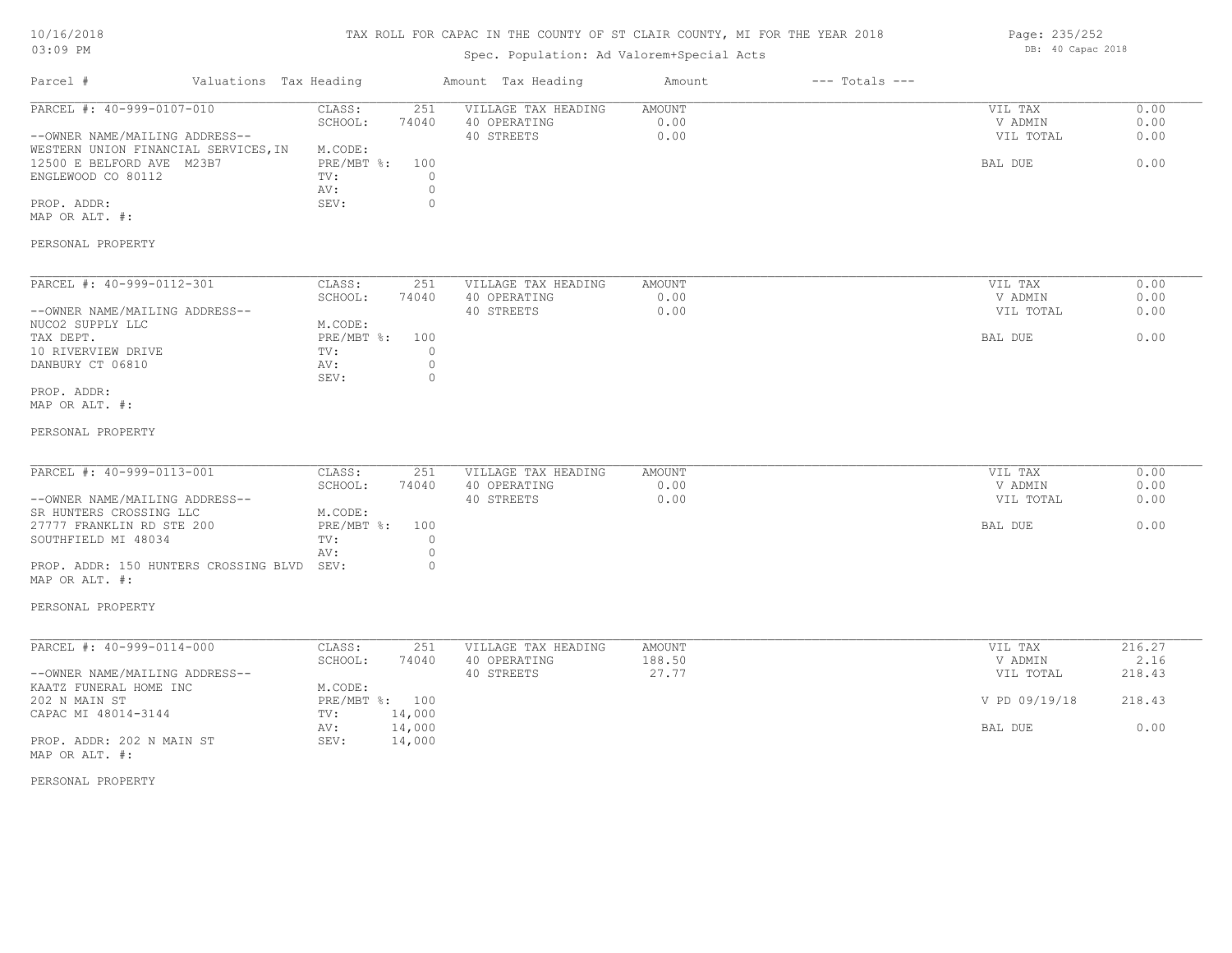# TAX ROLL FOR CAPAC IN THE COUNTY OF ST CLAIR COUNTY, MI FOR THE YEAR 2018

# Spec. Population: Ad Valorem+Special Acts

| Parcel #                       | Valuations Tax Heading |       | Amount Tax Heading  | Amount | $---$ Totals $---$ |           |      |
|--------------------------------|------------------------|-------|---------------------|--------|--------------------|-----------|------|
| PARCEL #: 40-999-0116-000      | CLASS:                 | 251   | VILLAGE TAX HEADING | AMOUNT |                    | VIL TAX   | 0.00 |
|                                | SCHOOL:                | 74040 | 40 OPERATING        | 0.00   |                    | V ADMIN   | 0.00 |
| --OWNER NAME/MAILING ADDRESS-- |                        |       | 40 STREETS          | 0.00   |                    | VIL TOTAL | 0.00 |
| IGT GLOBAL SOLUTIONS CORP      | M.CODE:                |       |                     |        |                    |           |      |
| TAX DEPARTMENT                 | PRE/MBT %:             | 100   |                     |        |                    | BAL DUE   | 0.00 |
| 10 MEMORIAL BLVD               | TV:                    |       |                     |        |                    |           |      |
| PROVIDENCE RI 02903            | AV:                    |       |                     |        |                    |           |      |
|                                | SEV:                   |       |                     |        |                    |           |      |
| PROP. ADDR:                    |                        |       |                     |        |                    |           |      |

MAP OR ALT. #:

#### PERSONAL PROPERTY

| PARCEL #: 40-999-0123-150           | CLASS:     | 251   | VILLAGE TAX HEADING | AMOUNT | 0.00<br>VIL TAX   |
|-------------------------------------|------------|-------|---------------------|--------|-------------------|
|                                     | SCHOOL:    | 74040 | 40 OPERATING        | 0.00   | 0.00<br>V ADMIN   |
| --OWNER NAME/MAILING ADDRESS--      |            |       | 40 STREETS          | 0.00   | 0.00<br>VIL TOTAL |
| FAMILY FIRST HEALTH CARE CAPAC PLLC | M.CODE:    |       |                     |        |                   |
| 117 S MAIN                          | PRE/MBT %: | 100   |                     |        | 0.00<br>BAL DUE   |
| CAPAC MI 48014                      | TV:        |       |                     |        |                   |
|                                     | AV:        |       |                     |        |                   |
| PROP. ADDR: 117 S MAIN              | SEV:       |       |                     |        |                   |
| MAP OR ALT. #:                      |            |       |                     |        |                   |

#### PERSONAL PROPERTY

| PARCEL #: 40-999-0124-000      | CLASS:     | 002   | VILLAGE TAX HEADING | AMOUNT | VIL TAX   | 0.00 |
|--------------------------------|------------|-------|---------------------|--------|-----------|------|
|                                | SCHOOL:    | 74040 | 40 OPERATING        | 0.00   | V ADMIN   | 0.00 |
| --OWNER NAME/MAILING ADDRESS-- |            |       | 40 STREETS          | 0.00   | VIL TOTAL | 0.00 |
| MATTESON STREET APTS           | M.CODE:    |       |                     |        |           |      |
| MTH MANAGEMENT COMPANY         | PRE/MBT %: | 100   |                     |        | BAL DUE   | 0.00 |
| 3100 WEST RD BLDG.#2 STE 203   | TV:        |       |                     |        |           |      |
| EAST LANSING MI 48823          | AV:        |       |                     |        |           |      |
|                                | SEV:       |       |                     |        |           |      |

MAP OR ALT. #: PROP. ADDR: 130 N MATTESON ST

#### PERSONAL PROPERTY

| PARCEL #: 40-999-0125-001      | CLASS:     | 251   | VILLAGE TAX HEADING | AMOUNT | VIL TAX   | 0.00 |
|--------------------------------|------------|-------|---------------------|--------|-----------|------|
|                                | SCHOOL:    | 74040 | 40 OPERATING        | 0.00   | V ADMIN   | 0.00 |
| --OWNER NAME/MAILING ADDRESS-- |            |       | 40 STREETS          | 0.00   | VIL TOTAL | 0.00 |
| DISH NETWORK LLC               | M.CODE:    |       |                     |        |           |      |
| P.O. BOX 6623                  | PRE/MBT %: | 100   |                     |        | BAL DUE   | 0.00 |
| ENGLEWOOD CO 80155             | TV:        |       |                     |        |           |      |
|                                | AV:        |       |                     |        |           |      |
| PROP. ADDR:                    | SEV:       |       |                     |        |           |      |
| MAP OR ALT. #:                 |            |       |                     |        |           |      |

PERSONAL PROPERTY

Page: 236/252 DB: 40 Capac 2018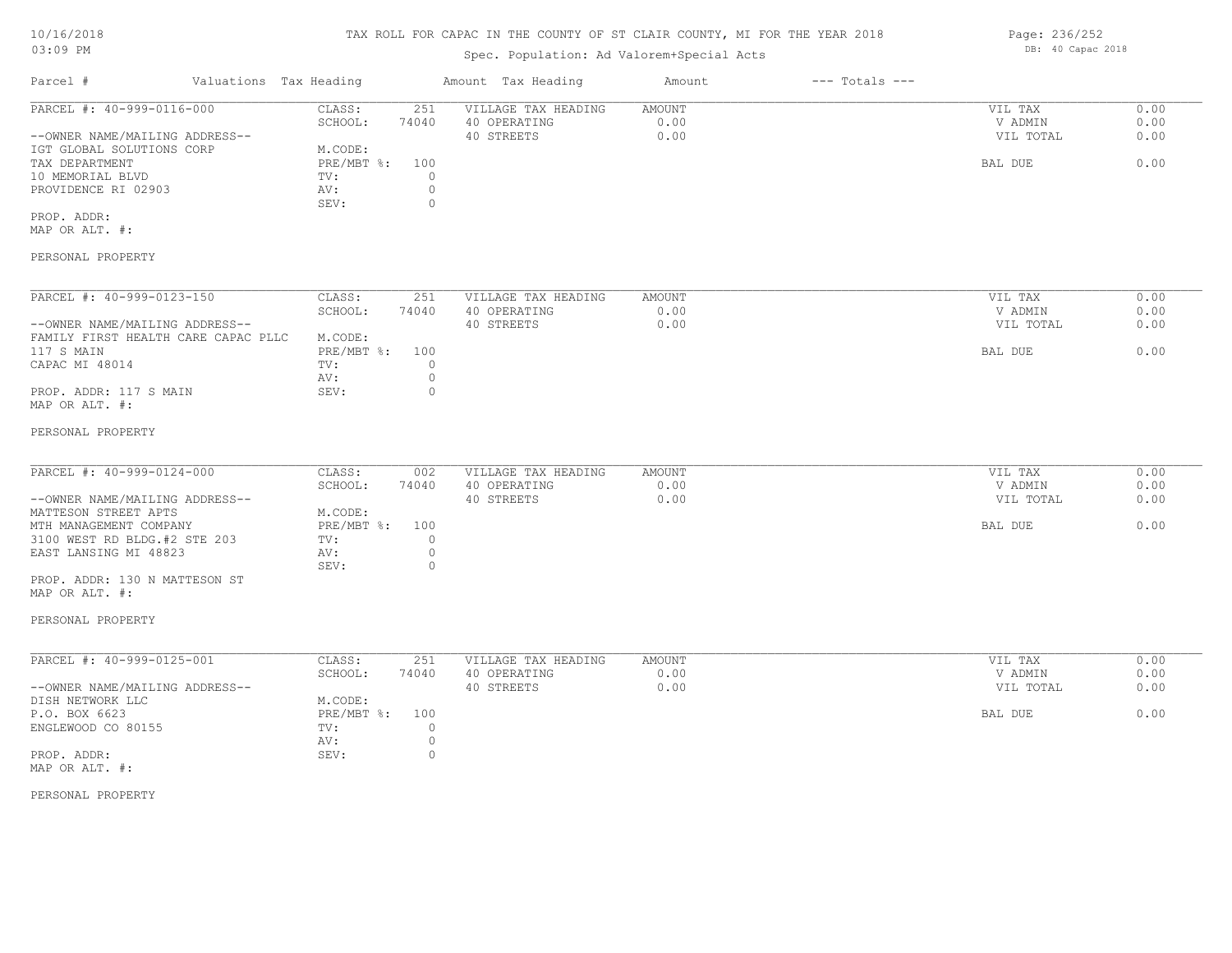# TAX ROLL FOR CAPAC IN THE COUNTY OF ST CLAIR COUNTY, MI FOR THE YEAR 2018

# Spec. Population: Ad Valorem+Special Acts

| Parcel #                        | Valuations Tax Heading |       | Amount Tax Heading  | Amount | $---$ Totals $---$ |           |      |
|---------------------------------|------------------------|-------|---------------------|--------|--------------------|-----------|------|
| PARCEL #: 40-999-0126-000       | CLASS:                 | 251   | VILLAGE TAX HEADING | AMOUNT |                    | VIL TAX   | 0.00 |
|                                 | SCHOOL:                | 74040 | 40 OPERATING        | 0.00   |                    | V ADMIN   | 0.00 |
| --OWNER NAME/MAILING ADDRESS--  |                        |       | 40 STREETS          | 0.00   |                    | VIL TOTAL | 0.00 |
| GORDON FOOD SERVICE INC         | M.CODE:                |       |                     |        |                    |           |      |
| ADVANCE PROPERTY TAX COMPLIANCE | PRE/MBT %: 100         |       |                     |        |                    | BAL DUE   | 0.00 |
| 1611 N.I-35E STE. 428           | TV:                    |       |                     |        |                    |           |      |
| CARROLLTON TX 75006-8616        | AV:                    |       |                     |        |                    |           |      |
|                                 | SEV:                   |       |                     |        |                    |           |      |
| PROP. ADDR:                     |                        |       |                     |        |                    |           |      |

MAP OR ALT. #:

#### PERSONAL PROPERTY

| PARCEL #: 40-999-0128-001      | CLASS:     | 251   | VILLAGE TAX HEADING | AMOUNT | VIL TAX   | 0.00 |
|--------------------------------|------------|-------|---------------------|--------|-----------|------|
|                                | SCHOOL:    | 74040 | 40 OPERATING        | 0.00   | V ADMIN   | 0.00 |
| --OWNER NAME/MAILING ADDRESS-- |            |       | 40 STREETS          | 0.00   | VIL TOTAL | 0.00 |
| MR R'S                         | M.CODE:    |       |                     |        |           |      |
| P.O. BOX 654                   | PRE/MBT %: | 100   |                     |        | BAL DUE   | 0.00 |
| CAPAC MI 48014                 | TV:        |       |                     |        |           |      |
|                                | AV:        |       |                     |        |           |      |
| PROP. ADDR: 100 N MAIN         | SEV:       |       |                     |        |           |      |
| MAP OR ALT. #:                 |            |       |                     |        |           |      |

#### PERSONAL PROPERTY

| PARCEL #: 40-999-0133-000      | CLASS:  | 251            | VILLAGE TAX HEADING | AMOUNT | VIL TAX   | 664.28 |
|--------------------------------|---------|----------------|---------------------|--------|-----------|--------|
|                                | SCHOOL: | 74040          | 40 OPERATING        | 578.97 | V ADMIN   | 6.64   |
| --OWNER NAME/MAILING ADDRESS-- |         |                | 40 STREETS          | 85.31  | VIL TOTAL | 670.92 |
| THUMB RIGGING & ERECTORS       | M.CODE: |                |                     |        |           |        |
| PO BOX 189                     |         | PRE/MBT %: 100 |                     |        | BAL DUE   | 670.92 |
| CAPAC MI 48014                 | TV:     | 43,000         |                     |        |           |        |
|                                | AV:     | 43,000         |                     |        |           |        |
| PROP. ADDR: 14850 DOWNEY RD    | SEV:    | 43,000         |                     |        |           |        |
| MAP OR ALT. #:                 |         |                |                     |        |           |        |

#### PERSONAL PROPERTY

| PARCEL #: 40-999-0135-010          | CLASS:     | 251   | VILLAGE TAX HEADING | AMOUNT | VIL TAX   | 0.00 |
|------------------------------------|------------|-------|---------------------|--------|-----------|------|
|                                    | SCHOOL:    | 74040 | 40 OPERATING        | 0.00   | V ADMIN   | 0.00 |
| --OWNER NAME/MAILING ADDRESS--     |            |       | 40 STREETS          | 0.00   | VIL TOTAL | 0.00 |
| WELLS FARGO FINANCIAL LEASING INC. | M.CODE:    |       |                     |        |           |      |
| N0005-050                          | PRE/MBT %: | 100   |                     |        | BAL DUE   | 0.00 |
| 800 WALNUT ST                      | TV:        |       |                     |        |           |      |
| DES MOINES IA 50309-3636           | AV:        |       |                     |        |           |      |
|                                    | SEV:       |       |                     |        |           |      |
| PROP. ADDR:                        |            |       |                     |        |           |      |

MAP OR ALT. #:

PERSONAL PROPERTY

Page: 237/252 DB: 40 Capac 2018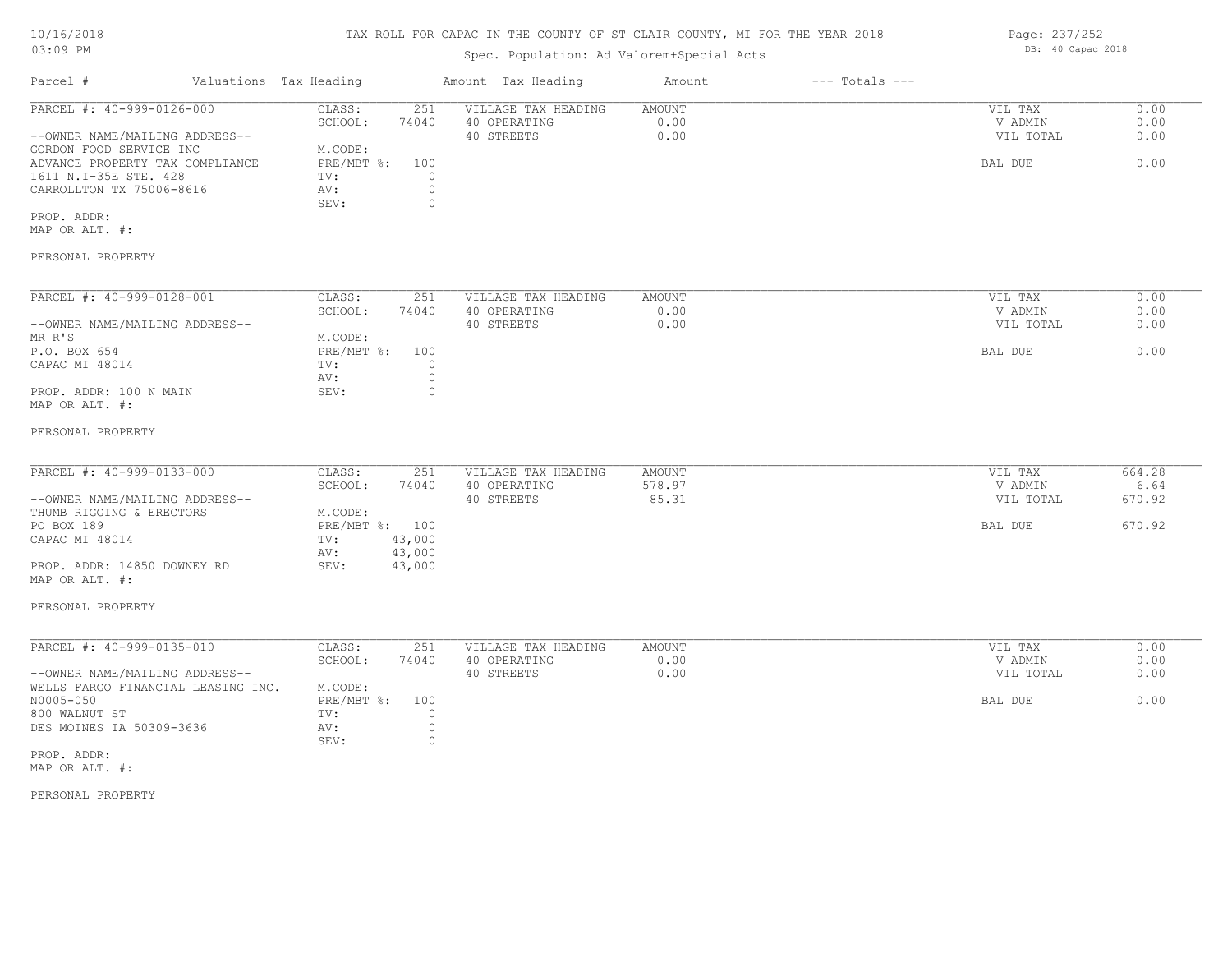# TAX ROLL FOR CAPAC IN THE COUNTY OF ST CLAIR COUNTY, MI FOR THE YEAR 2018

# Spec. Population: Ad Valorem+Special Acts

| Page: 238/252 |                   |  |  |  |  |
|---------------|-------------------|--|--|--|--|
|               | DB: 40 Capac 2018 |  |  |  |  |

| Parcel #                                                                                                                                                                                                      | Valuations Tax Heading                                                 |                                                      | Amount Tax Heading                                | Amount                       | $---$ Totals $---$ |                                                             |                                                   |
|---------------------------------------------------------------------------------------------------------------------------------------------------------------------------------------------------------------|------------------------------------------------------------------------|------------------------------------------------------|---------------------------------------------------|------------------------------|--------------------|-------------------------------------------------------------|---------------------------------------------------|
| PARCEL #: 40-999-0136-100<br>--OWNER NAME/MAILING ADDRESS--<br>SPRINT SPECTRUM, LP<br>PO BOX 8430<br>KANAS CITY MO 64114-8430<br>PROP. ADDR: 750 E HILL STREET<br>MAP OR ALT. #:<br>PERSONAL PROPERTY         | CLASS:<br>SCHOOL:<br>M.CODE:<br>PRE/MBT %: 100<br>TV:<br>AV:<br>SEV:   | 251<br>74040<br>134,000<br>134,000<br>134,000        | VILLAGE TAX HEADING<br>40 OPERATING<br>40 STREETS | AMOUNT<br>1,804.24<br>265.85 |                    | VIL TAX<br>V ADMIN<br>VIL TOTAL<br>V PD 08/14/18<br>BAL DUE | 2,070.09<br>20.70<br>2,090.79<br>2,090.79<br>0.00 |
| PARCEL #: 40-999-0137-010<br>--OWNER NAME/MAILING ADDRESS--<br>CROWN EQUIPMENT CORPORATION<br>CROWN LIFT TRUCKS<br>44 SOUTH WASHINGTON STREET<br>NEW BREMEN OH 45869<br>PROP. ADDR:<br>MAP OR ALT. #:         | CLASS:<br>SCHOOL:<br>M.CODE:<br>PRE/MBT %:<br>TV:<br>AV:<br>SEV:       | 251<br>74040<br>100<br>$\circ$<br>$\circ$<br>$\circ$ | VILLAGE TAX HEADING<br>40 OPERATING<br>40 STREETS | AMOUNT<br>0.00<br>0.00       |                    | VIL TAX<br>V ADMIN<br>VIL TOTAL<br>BAL DUE                  | 0.00<br>0.00<br>0.00<br>0.00                      |
| PERSONAL PROPERTY<br>PARCEL #: 40-999-0146-000<br>--OWNER NAME/MAILING ADDRESS--<br>CSC SERVICEWORKS, INC<br>RYAN TAX COMPLIANCE, LLC<br>P.O. BOX 460049<br>HOUSTON TX 77056<br>PROP. ADDR:<br>MAP OR ALT. #: | CLASS:<br>SCHOOL:<br>M.CODE:<br>PRE/MBT %:<br>TV:<br>AV:<br>SEV:       | 251<br>74040<br>100<br>$\circ$<br>$\circ$<br>$\circ$ | VILLAGE TAX HEADING<br>40 OPERATING<br>40 STREETS | AMOUNT<br>0.00<br>0.00       |                    | VIL TAX<br>V ADMIN<br>VIL TOTAL<br>BAL DUE                  | 0.00<br>0.00<br>0.00<br>0.00                      |
| PERSONAL PROPERTY<br>PARCEL #: 40-999-0148-001<br>--OWNER NAME/MAILING ADDRESS--<br>AMERICAN BOTTLING COMPANY THE<br>PROPERTY TAX DEPARTMENT<br>5301 LEGACY DR<br>PLANO TX 75024<br>PROP. ADDR:               | CLASS:<br>SCHOOL:<br>M.CODE:<br>$PRE/MBT$ $\div$<br>TV:<br>AV:<br>SEV: | 002<br>74040<br>100<br>$\circ$<br>$\circ$<br>$\circ$ | VILLAGE TAX HEADING<br>40 OPERATING<br>40 STREETS | AMOUNT<br>0.00<br>0.00       |                    | VIL TAX<br>V ADMIN<br>VIL TOTAL<br>BAL DUE                  | 0.00<br>0.00<br>0.00<br>0.00                      |

MAP OR ALT. #:

PERSONAL PROPERTY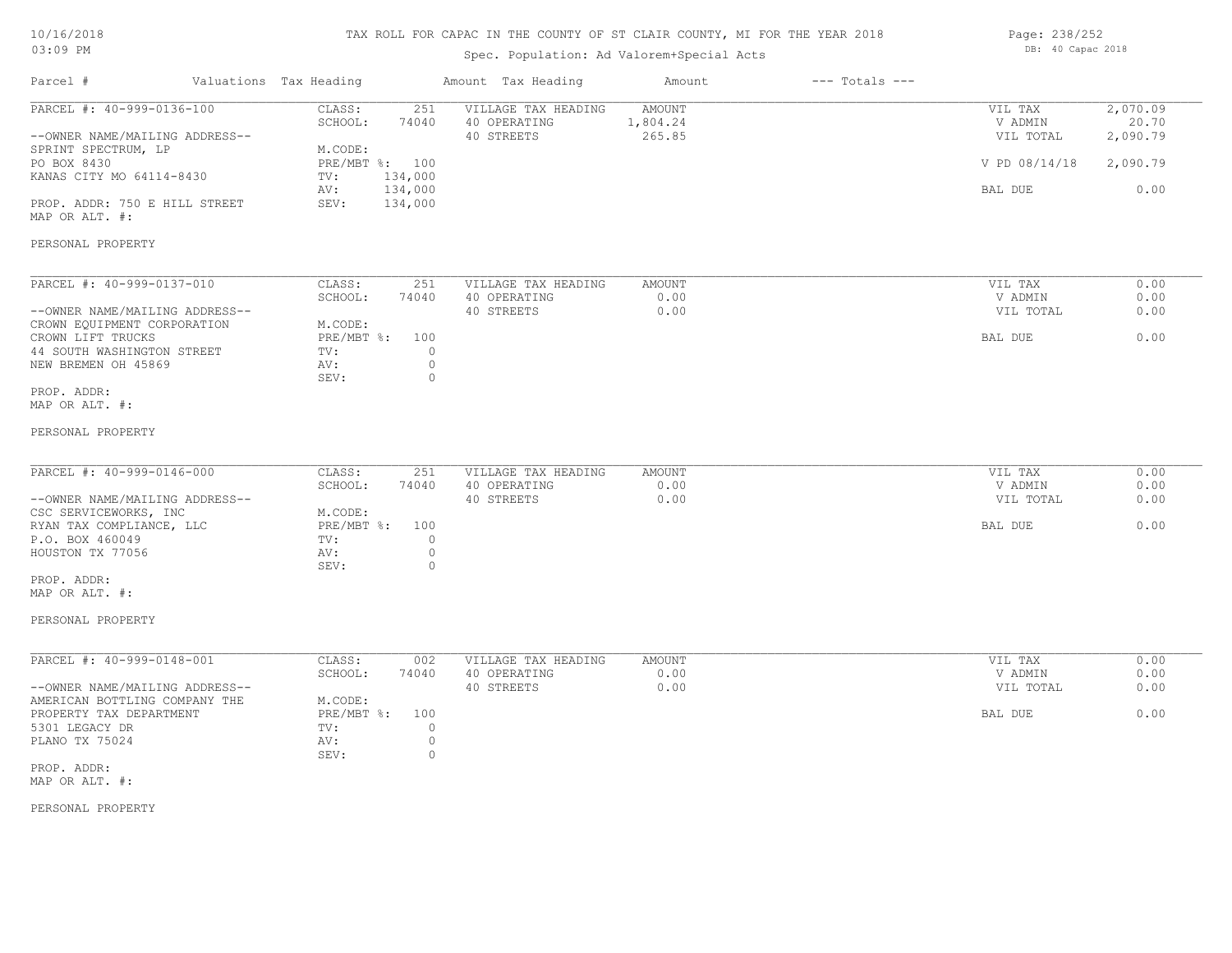# TAX ROLL FOR CAPAC IN THE COUNTY OF ST CLAIR COUNTY, MI FOR THE YEAR 2018

# Spec. Population: Ad Valorem+Special Acts

| Parcel #                                                                                                                                                                                             | Valuations Tax Heading                                                                                                              | Amount Tax Heading                                | Amount                        | $---$ Totals $---$ |                                            |                              |
|------------------------------------------------------------------------------------------------------------------------------------------------------------------------------------------------------|-------------------------------------------------------------------------------------------------------------------------------------|---------------------------------------------------|-------------------------------|--------------------|--------------------------------------------|------------------------------|
| PARCEL #: 40-999-0149-001<br>--OWNER NAME/MAILING ADDRESS--<br>CAT SCALE COMPANY-763<br>P.O.BOX 630<br>WALCOTT IA 52773<br>PROP. ADDR: 3200 CAPAC RD<br>MAP OR ALT. #:                               | CLASS:<br>251<br>SCHOOL:<br>74040<br>M.CODE:<br>PRE/MBT %: 100<br>$\circ$<br>TV:<br>$\circ$<br>AV:<br>$\circ$<br>SEV:               | VILLAGE TAX HEADING<br>40 OPERATING<br>40 STREETS | AMOUNT<br>0.00<br>0.00        |                    | VIL TAX<br>V ADMIN<br>VIL TOTAL<br>BAL DUE | 0.00<br>0.00<br>0.00<br>0.00 |
| PERSONAL PROPERTY                                                                                                                                                                                    |                                                                                                                                     |                                                   |                               |                    |                                            |                              |
| PARCEL #: 40-999-0150-011<br>--OWNER NAME/MAILING ADDRESS--<br>HUGHES NETWORK SYSTEMS, LLC<br>RYAN TAX COMPLIANCE SERV.LLC<br>P.O.BOX 460049<br>HOUSTON TX 77056<br>PROP. ADDR:<br>MAP OR ALT. #:    | CLASS:<br>251<br>SCHOOL:<br>74040<br>M.CODE:<br>$PRE/MBT$ $\div$<br>100<br>$\circ$<br>TV:<br>$\mathbf{0}$<br>AV:<br>SEV:<br>$\circ$ | VILLAGE TAX HEADING<br>40 OPERATING<br>40 STREETS | AMOUNT<br>0.00<br>0.00        |                    | VIL TAX<br>V ADMIN<br>VIL TOTAL<br>BAL DUE | 0.00<br>0.00<br>0.00<br>0.00 |
| PERSONAL PROPERTY                                                                                                                                                                                    |                                                                                                                                     |                                                   |                               |                    |                                            |                              |
| PARCEL #: 40-999-0152-000<br>--OWNER NAME/MAILING ADDRESS--<br>INTERFACE SECURITY SYSTEMS<br>BROWN SMITH WALLACE<br>6 CITYPLACE DR. STE 800<br>SAINT LOUIS MO 63141<br>PROP. ADDR:<br>MAP OR ALT. #: | CLASS:<br>251<br>SCHOOL:<br>74040<br>M.CODE:<br>PRE/MBT %:<br>100<br>TV:<br>$\circ$<br>$\circ$<br>AV:<br>SEV:<br>$\circ$            | VILLAGE TAX HEADING<br>40 OPERATING<br>40 STREETS | AMOUNT<br>0.00<br>0.00        |                    | VIL TAX<br>V ADMIN<br>VIL TOTAL<br>BAL DUE | 0.00<br>0.00<br>0.00<br>0.00 |
| PERSONAL PROPERTY                                                                                                                                                                                    |                                                                                                                                     |                                                   |                               |                    |                                            |                              |
| PARCEL #: 40-999-0153-002<br>--OWNER NAME/MAILING ADDRESS--<br>FARMER BROTHERS COMPANY<br>P.O. BOX 77057<br>FORT WORTH TX 76177<br>PROP. ADDR:<br>MAP OR ALT. #:                                     | CLASS:<br>251<br>SCHOOL:<br>74040<br>M.CODE:<br>PRE/MBT %:<br>100<br>$\circ$<br>TV:<br>$\circ$<br>AV:<br>$\circ$<br>SEV:            | VILLAGE TAX HEADING<br>40 OPERATING<br>40 STREETS | <b>AMOUNT</b><br>0.00<br>0.00 |                    | VIL TAX<br>V ADMIN<br>VIL TOTAL<br>BAL DUE | 0.00<br>0.00<br>0.00<br>0.00 |
| DERGOHAT PRODEDELL                                                                                                                                                                                   |                                                                                                                                     |                                                   |                               |                    |                                            |                              |

PERSONAL PROPERTY

Page: 239/252 DB: 40 Capac 2018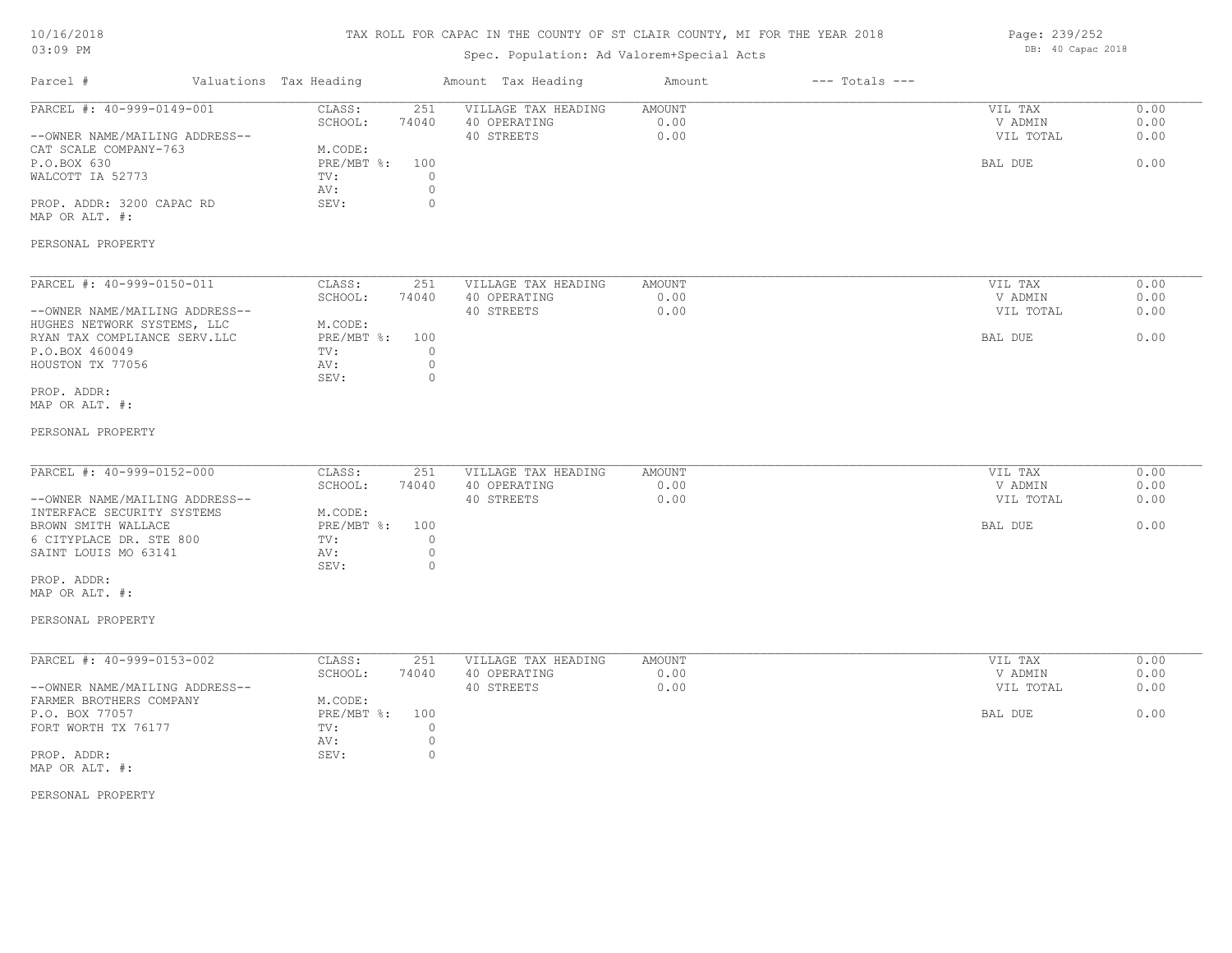#### TAX ROLL FOR CAPAC IN THE COUNTY OF ST CLAIR COUNTY, MI FOR THE YEAR 2018

# Spec. Population: Ad Valorem+Special Acts

| Parcel #                        | Valuations Tax Heading |       | Amount Tax Heading  | Amount | $---$ Totals $---$ |           |      |
|---------------------------------|------------------------|-------|---------------------|--------|--------------------|-----------|------|
| PARCEL #: 40-999-0155-100       | CLASS:                 | 251   | VILLAGE TAX HEADING | AMOUNT |                    | VIL TAX   | 0.00 |
|                                 | SCHOOL:                | 74040 | 40 OPERATING        | 0.00   |                    | V ADMIN   | 0.00 |
| --OWNER NAME/MAILING ADDRESS--  |                        |       | 40 STREETS          | 0.00   |                    | VIL TOTAL | 0.00 |
| RESTAURANT TECHNOLOGIES, INC.   | M.CODE:                |       |                     |        |                    |           |      |
| ADVANCE PROPERTY TAX COMPLIANCE | $PRE/MBT$ %:           | 100   |                     |        |                    | BAL DUE   | 0.00 |
| 1611 N. INTERSTATE 35E STE.428  | TV:                    |       |                     |        |                    |           |      |
| CARROLLTON TX 75006-8616        | AV:                    |       |                     |        |                    |           |      |
|                                 | SEV:                   |       |                     |        |                    |           |      |
|                                 |                        |       |                     |        |                    |           |      |

PROP. ADDR:

MAP OR ALT. #:

#### PERSONAL PROPERTY

| PARCEL #: 40-999-0156-050      | CLASS:     | 251   | VILLAGE TAX HEADING | AMOUNT | 0.00<br>VIL TAX   |
|--------------------------------|------------|-------|---------------------|--------|-------------------|
|                                | SCHOOL:    | 74040 | 40 OPERATING        | 0.00   | 0.00<br>V ADMIN   |
| --OWNER NAME/MAILING ADDRESS-- |            |       | 40 STREETS          | 0.00   | 0.00<br>VIL TOTAL |
| NORTHERN LEASING SYSTEMS, INC. | M.CODE:    |       |                     |        |                   |
| TAX DEPARTMENT                 | PRE/MBT %: | 100   |                     |        | 0.00<br>BAL DUE   |
| 7303 SE LAKE RD                | TV:        |       |                     |        |                   |
| PORTLAND OR 97267              | AV:        |       |                     |        |                   |
|                                | SEV:       |       |                     |        |                   |
| PROP. ADDR:                    |            |       |                     |        |                   |

MAP OR ALT. #:

#### PERSONAL PROPERTY

| PARCEL #: 40-999-0157-001      | CLASS:     | 251   | VILLAGE TAX HEADING | AMOUNT | VIL TAX   | 0.00 |
|--------------------------------|------------|-------|---------------------|--------|-----------|------|
|                                | SCHOOL:    | 74040 | 40 OPERATING        | 0.00   | V ADMIN   | 0.00 |
| --OWNER NAME/MAILING ADDRESS-- |            |       | 40 STREETS          | 0.00   | VIL TOTAL | 0.00 |
| MAILFINANCE INC.               | M.CODE:    |       |                     |        |           |      |
| TAX DEPARTMENT                 | PRE/MBT %: | 100   |                     |        | BAL DUE   | 0.00 |
| 478 WHEELERS FARMS ROAD        | TV:        |       |                     |        |           |      |
| MILFORD CT 06461               | AV:        |       |                     |        |           |      |
|                                | SEV:       |       |                     |        |           |      |

MAP OR ALT. #: PROP. ADDR:

#### PERSONAL PROPERTY

| PARCEL #: 40-999-0157-010      | CLASS:     | 251   | VILLAGE TAX HEADING | AMOUNT | VIL TAX   | 0.00 |
|--------------------------------|------------|-------|---------------------|--------|-----------|------|
|                                | SCHOOL:    | 74040 | 40 OPERATING        | 0.00   | V ADMIN   | 0.00 |
| --OWNER NAME/MAILING ADDRESS-- |            |       | 40 STREETS          | 0.00   | VIL TOTAL | 0.00 |
| NEOPOST USA INC                | M.CODE:    |       |                     |        |           |      |
| TAX DEPT.                      | PRE/MBT %: | 100   |                     |        | BAL DUE   | 0.00 |
| 478 WHEELERS FARMS ROAD        | TV:        |       |                     |        |           |      |
| MILFORD CT 06461               | AV:        |       |                     |        |           |      |
|                                | SEV:       |       |                     |        |           |      |
| PROP, ADDR:                    |            |       |                     |        |           |      |

MAP OR ALT. #:

PERSONAL PROPERTY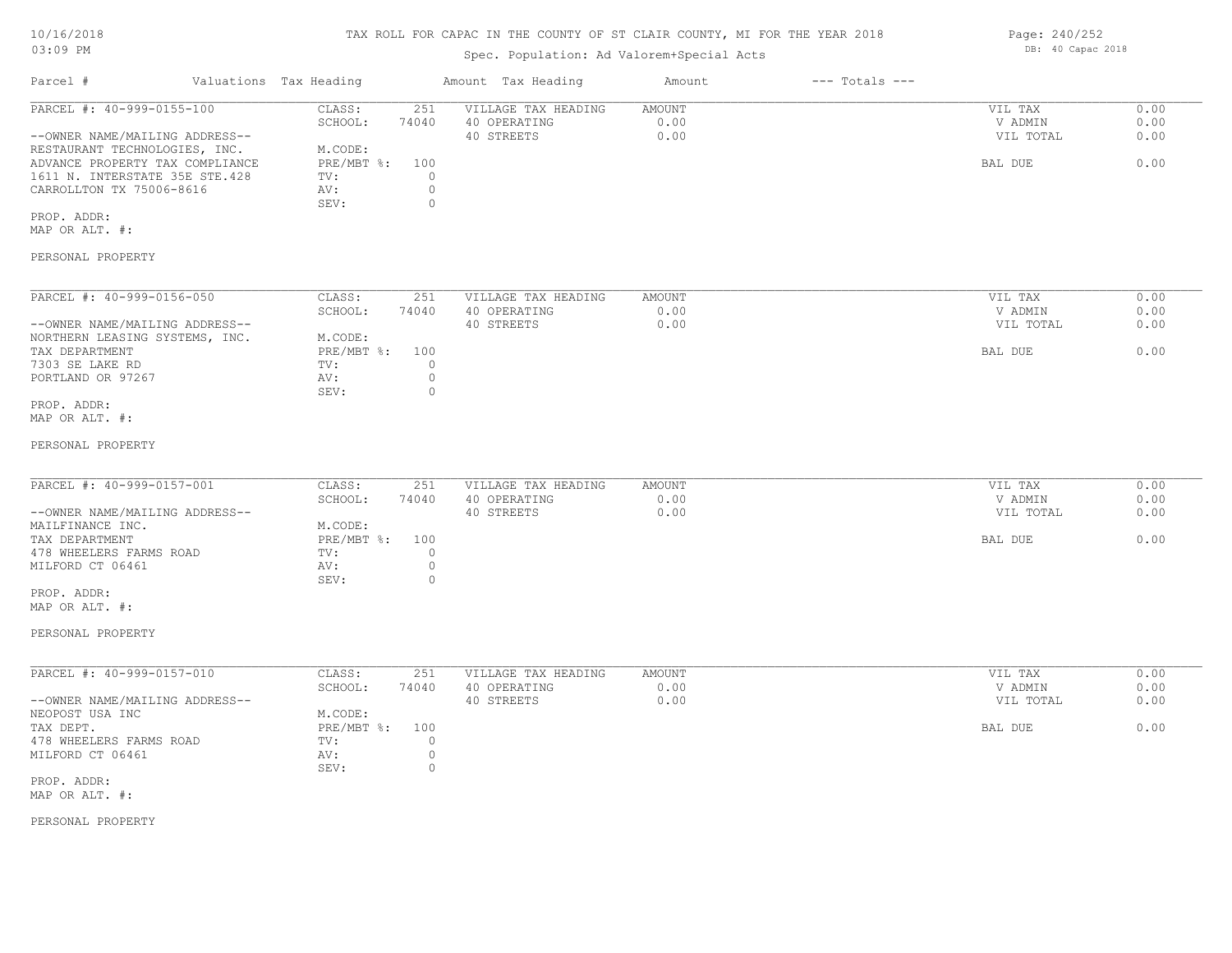# TAX ROLL FOR CAPAC IN THE COUNTY OF ST CLAIR COUNTY, MI FOR THE YEAR 2018

# Spec. Population: Ad Valorem+Special Acts

Parcel # Valuations Tax Heading Amount Tax Heading Amount --- Totals ---

Page: 241/252 DB: 40 Capac 2018

| PARCEL #: 40-999-0158-001      | CLASS:<br>251           | VILLAGE TAX HEADING | AMOUNT        | VIL TAX       | 0.00 |
|--------------------------------|-------------------------|---------------------|---------------|---------------|------|
|                                | SCHOOL:<br>74040        | 40 OPERATING        | 0.00          | V ADMIN       | 0.00 |
| --OWNER NAME/MAILING ADDRESS-- |                         | 40 STREETS          | 0.00          | VIL TOTAL     | 0.00 |
| ARMADA GRAIN CO                | M.CODE:                 |                     |               |               |      |
| P.O. BOX 918                   | PRE/MBT %:<br>100       |                     |               | BAL DUE       | 0.00 |
| ARMADA MI 48005                | $\circ$<br>TV:          |                     |               |               |      |
|                                | $\circ$<br>AV:          |                     |               |               |      |
| PROP. ADDR: 220 S HUNTER       | $\circ$<br>SEV:         |                     |               |               |      |
| MAP OR ALT. #:                 |                         |                     |               |               |      |
| PERSONAL PROPERTY              |                         |                     |               |               |      |
|                                |                         |                     |               |               |      |
| PARCEL #: 40-999-0159-015      | CLASS:<br>251           | VILLAGE TAX HEADING | <b>AMOUNT</b> | VIL TAX       | 0.00 |
|                                | SCHOOL:<br>74040        | 40 OPERATING        | 0.00          | V ADMIN       | 0.00 |
| --OWNER NAME/MAILING ADDRESS-- |                         | 40 STREETS          | 0.00          | VIL TOTAL     | 0.00 |
| K12 MANAGEMENT INC             | M.CODE:                 |                     |               |               |      |
| 2300 CORPORATE PARK DR STE#200 | PRE/MBT %:<br>100       |                     |               | BAL DUE       | 0.00 |
| HERNDON VA 20171               | $\circ$<br>TV:          |                     |               |               |      |
|                                | $\circ$<br>AV:          |                     |               |               |      |
| PROP. ADDR:                    | $\circ$<br>SEV:         |                     |               |               |      |
| MAP OR ALT. #:                 |                         |                     |               |               |      |
|                                |                         |                     |               |               |      |
| PERSONAL PROPERTY              |                         |                     |               |               |      |
|                                |                         |                     |               |               |      |
| PARCEL #: 40-999-0159-026      | CLASS:<br>251           | VILLAGE TAX HEADING | AMOUNT        | VIL TAX       | 0.00 |
|                                | SCHOOL:<br>74040        | 40 OPERATING        | 0.00          | V ADMIN       | 0.00 |
| --OWNER NAME/MAILING ADDRESS-- |                         | 40 STREETS          | 0.00          | VIL TOTAL     | 0.00 |
| MI TIERRA MEXICAN STORE INC    | M.CODE:                 |                     |               |               |      |
| 129 W MILL ST                  | PRE/MBT %:<br>100       |                     |               | BAL DUE       | 0.00 |
| CAPAC MI 48014                 | $\circ$<br>TV:          |                     |               |               |      |
|                                | $\circ$<br>AV:          |                     |               |               |      |
| PROP. ADDR: 129 W MILL ST      | $\circ$<br>SEV:         |                     |               |               |      |
| MAP OR ALT. #:                 |                         |                     |               |               |      |
| PERSONAL PROPERTY              |                         |                     |               |               |      |
|                                |                         |                     |               |               |      |
| PARCEL #: 40-999-0159-060      | CLASS:<br>251           | VILLAGE TAX HEADING | AMOUNT        | VIL TAX       | 9.26 |
|                                | SCHOOL:<br>74040        | 40 OPERATING        | 8.07          | V ADMIN       | 0.09 |
| --OWNER NAME/MAILING ADDRESS-- |                         | 40 STREETS          | 1.19          | VIL TOTAL     | 9.35 |
| NEW IMAGE NAIL & HAIR          | M.CODE:                 |                     |               |               |      |
| 125 N MAIN ST                  | $PRE/MBT$ $\div$<br>100 |                     |               | V PD 09/14/18 | 9.35 |
| CAPAC MI 48014                 | 600<br>TV:              |                     |               |               |      |
|                                | AV:<br>600              |                     |               | BAL DUE       | 0.00 |
| PROP. ADDR: 125 N MAIN ST      | 600<br>SEV:             |                     |               |               |      |

MAP OR ALT. #:

PERSONAL PROPERTY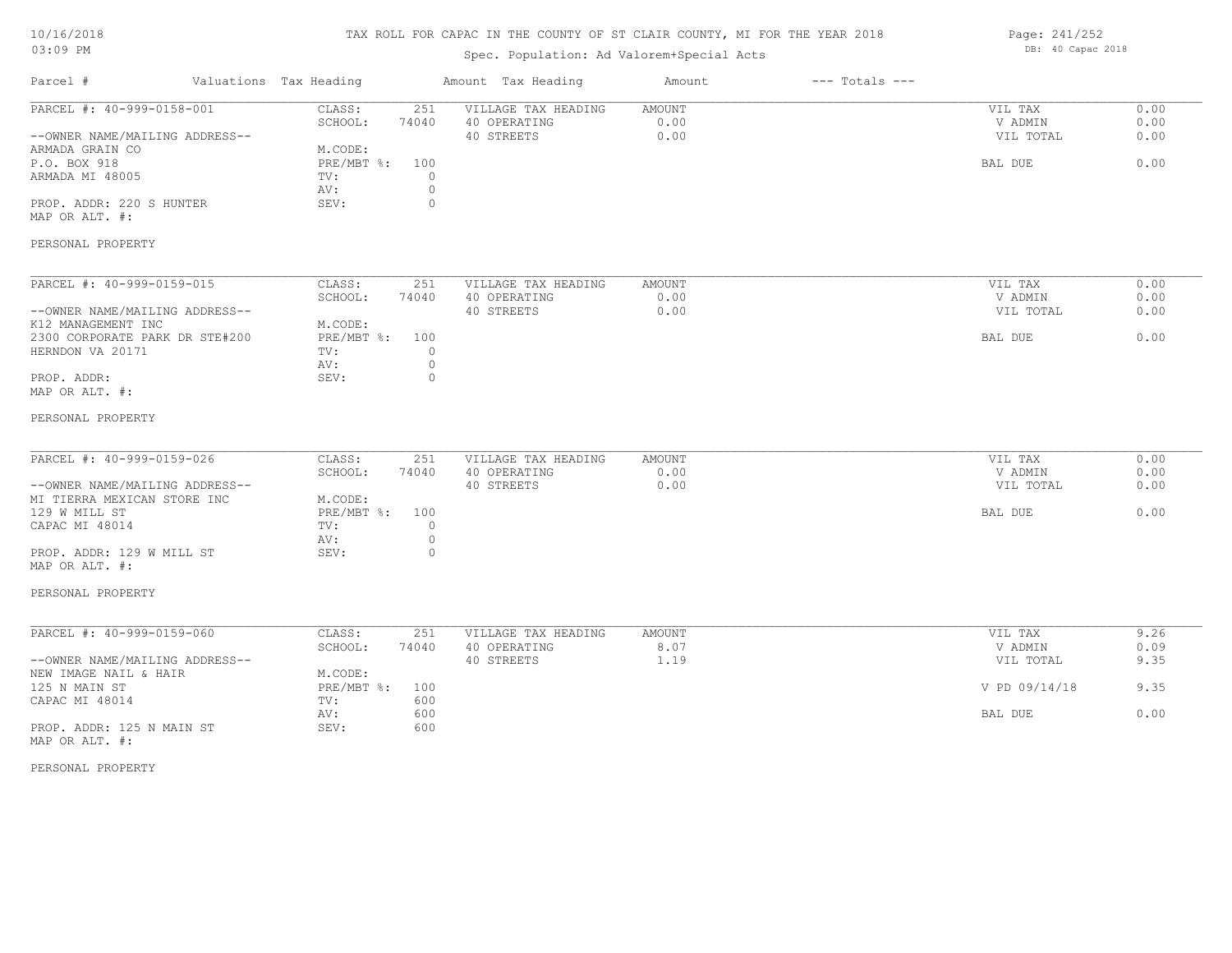# TAX ROLL FOR CAPAC IN THE COUNTY OF ST CLAIR COUNTY, MI FOR THE YEAR 2018

# Spec. Population: Ad Valorem+Special Acts

| Parcel #                                                                                                                                                                                                        | Valuations Tax Heading                                               | Amount Tax Heading                                                                                               | Amount                 | $---$ Totals $---$ |                                            |                              |
|-----------------------------------------------------------------------------------------------------------------------------------------------------------------------------------------------------------------|----------------------------------------------------------------------|------------------------------------------------------------------------------------------------------------------|------------------------|--------------------|--------------------------------------------|------------------------------|
| PARCEL #: 40-999-0159-076<br>--OWNER NAME/MAILING ADDRESS--<br>STOCKWELL EMBROIDERY, LLC<br>102 S MAIN<br>CAPAC MI 48014<br>PROP. ADDR: 102 S MAIN<br>MAP OR ALT. #:<br>PERSONAL PROPERTY                       | CLASS:<br>SCHOOL:<br>M.CODE:<br>PRE/MBT %: 100<br>TV:<br>AV:<br>SEV: | VILLAGE TAX HEADING<br>251<br>74040<br>40 OPERATING<br>40 STREETS<br>0<br>$\circ$<br>$\circ$                     | AMOUNT<br>0.00<br>0.00 |                    | VIL TAX<br>V ADMIN<br>VIL TOTAL<br>BAL DUE | 0.00<br>0.00<br>0.00<br>0.00 |
| PARCEL #: 40-999-0159-080<br>--OWNER NAME/MAILING ADDRESS--<br>CAPAC FAMILY MEDICINE, P.L.L.C.<br>14960 E PARK ST<br>CAPAC MI 48014<br>PROP. ADDR: 14960 E PARK ST<br>MAP OR ALT. #:                            | CLASS:<br>SCHOOL:<br>M.CODE:<br>PRE/MBT %:<br>TV:<br>AV:<br>SEV:     | 251<br>VILLAGE TAX HEADING<br>74040<br>40 OPERATING<br>40 STREETS<br>100<br>$\circ$<br>$\circ$<br>$\overline{0}$ | AMOUNT<br>0.00<br>0.00 |                    | VIL TAX<br>V ADMIN<br>VIL TOTAL<br>BAL DUE | 0.00<br>0.00<br>0.00<br>0.00 |
| PERSONAL PROPERTY<br>PARCEL #: 40-999-0160-010<br>--OWNER NAME/MAILING ADDRESS--<br>GORDON FLESCH COMPANY<br>2675 RESEARCH PARK DRIVE<br>MADISON WI 53711<br>PROP. ADDR:<br>MAP OR ALT. #:<br>PERSONAL PROPERTY | CLASS:<br>SCHOOL:<br>M.CODE:<br>PRE/MBT %: 100<br>TV:<br>AV:<br>SEV: | 002<br>VILLAGE TAX HEADING<br>74040<br>40 OPERATING<br>40 STREETS<br>$\circ$<br>$\circ$<br>$\circ$               | AMOUNT<br>0.00<br>0.00 |                    | VIL TAX<br>V ADMIN<br>VIL TOTAL<br>BAL DUE | 0.00<br>0.00<br>0.00<br>0.00 |
| PARCEL #: 40-999-0161-025<br>--OWNER NAME/MAILING ADDRESS--<br>AIR ADVANTAGE LLC<br>465 N FRANKLIN ST. STE.C<br>FRANKENMUTH MI 48734<br>PROP. ADDR:<br>MAP OR ALT. #:<br>PERSONAL PROPERTY                      | CLASS:<br>SCHOOL:<br>M.CODE:<br>PRE/MBT %: 100<br>TV:<br>AV:<br>SEV: | 251<br>VILLAGE TAX HEADING<br>74040<br>40 OPERATING<br>40 STREETS<br>$\overline{0}$<br>$\circ$<br>$\circ$        | AMOUNT<br>0.00<br>0.00 |                    | VIL TAX<br>V ADMIN<br>VIL TOTAL<br>BAL DUE | 0.00<br>0.00<br>0.00<br>0.00 |

Page: 242/252 DB: 40 Capac 2018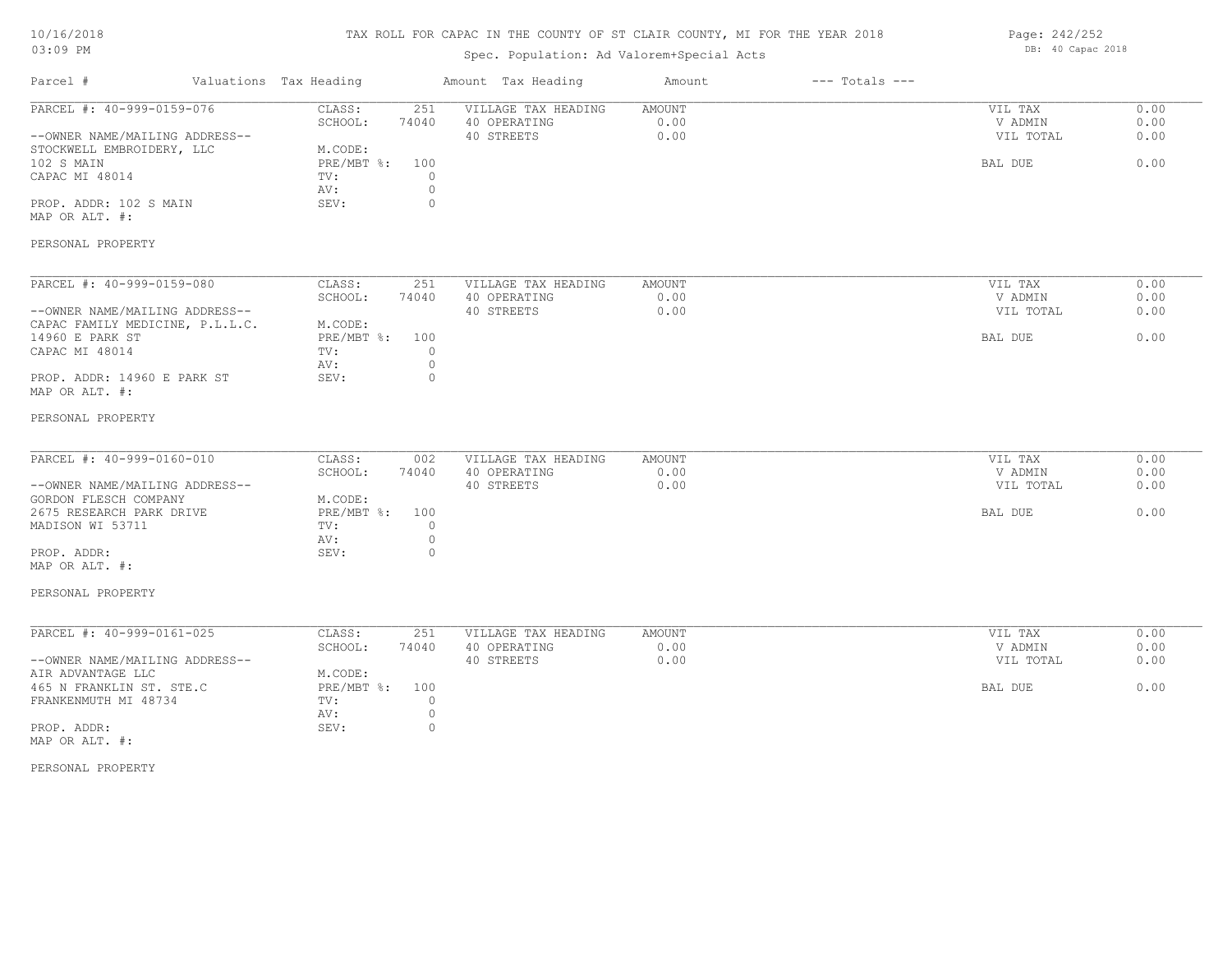#### TAX ROLL FOR CAPAC IN THE COUNTY OF ST CLAIR COUNTY, MI FOR THE YEAR 2018

# Spec. Population: Ad Valorem+Special Acts

| Parcel #                       | Valuations Tax Heading |       | Amount Tax Heading  | Amount | $---$ Totals $---$ |           |      |
|--------------------------------|------------------------|-------|---------------------|--------|--------------------|-----------|------|
| PARCEL #: 40-999-0161-047      | CLASS:                 | 251   | VILLAGE TAX HEADING | AMOUNT |                    | VIL TAX   | 0.00 |
|                                | SCHOOL:                | 74040 | 40 OPERATING        | 0.00   |                    | V ADMIN   | 0.00 |
| --OWNER NAME/MAILING ADDRESS-- |                        |       | 40 STREETS          | 0.00   |                    | VIL TOTAL | 0.00 |
| VIASAT, INC                    | M.CODE:                |       |                     |        |                    |           |      |
| RYAN, LLC                      | PRE/MBT %: 100         |       |                     |        |                    | BAL DUE   | 0.00 |
| P.O. BOX 4900                  | TV:                    |       |                     |        |                    |           |      |
| SCOTTSDALE AZ 85261            | AV:                    |       |                     |        |                    |           |      |
|                                | SEV:                   |       |                     |        |                    |           |      |
| PROP. ADDR:                    |                        |       |                     |        |                    |           |      |

MAP OR ALT. #:

#### PERSONAL PROPERTY

| PARCEL #: 40-999-0162-020      | CLASS:     | 251   | VILLAGE TAX HEADING | AMOUNT | VIL TAX   | 7.72 |
|--------------------------------|------------|-------|---------------------|--------|-----------|------|
|                                | SCHOOL:    | 74040 | 40 OPERATING        | 6.73   | V ADMIN   | 0.07 |
| --OWNER NAME/MAILING ADDRESS-- |            |       | 40 STREETS          | 0.99   | VIL TOTAL | 7.79 |
| R J SERVICES                   | M.CODE:    |       |                     |        |           |      |
| 4361 CAPAC RD                  | PRE/MBT %: | 100   |                     |        | BAL DUE   | 7.79 |
| CAPAC MI 48014                 | TV:        | 500   |                     |        |           |      |
|                                | AV:        | 500   |                     |        |           |      |
| PROP. ADDR: 4361 CAPAC RD      | SEV:       | 500   |                     |        |           |      |
| MAP OR ALT. #:                 |            |       |                     |        |           |      |

#### PERSONAL PROPERTY

| PARCEL #: 40-999-0162-045      | CLASS:         | 251   | VILLAGE TAX HEADING | AMOUNT | VIL TAX   | 0.00 |
|--------------------------------|----------------|-------|---------------------|--------|-----------|------|
|                                | SCHOOL:        | 74040 | 40 OPERATING        | 0.00   | V ADMIN   | 0.00 |
| --OWNER NAME/MAILING ADDRESS-- |                |       | 40 STREETS          | 0.00   | VIL TOTAL | 0.00 |
| RISING STARS DANCE STUDIO      | M.CODE:        |       |                     |        |           |      |
| 107 N MAIN ST                  | PRE/MBT %: 100 |       |                     |        | BAL DUE   | 0.00 |
| CAPAC MI 48014                 | TV:            |       |                     |        |           |      |
|                                | AV:            |       |                     |        |           |      |
| PROP. ADDR: 107 N MAIN ST      | SEV:           |       |                     |        |           |      |
| MAP OR ALT. #:                 |                |       |                     |        |           |      |

#### PERSONAL PROPERTY

| PARCEL #: 40-999-0163-010          | CLASS:  | 351            | VILLAGE TAX HEADING | AMOUNT   | VIL TAX       | 8,590.90 |
|------------------------------------|---------|----------------|---------------------|----------|---------------|----------|
|                                    | SCHOOL: | 74040          | 40 OPERATING        | 7,487.60 | V ADMIN       | 85.90    |
| --OWNER NAME/MAILING ADDRESS--     |         |                | 40 STREETS          | 1,103.30 | VIL TOTAL     | 8,676.80 |
| KEIHIN MICHIGAN MANUFACTURING, LLC | M.CODE: |                |                     |          |               |          |
| 14898 KOEHN ROAD                   |         | PRE/MBT %: 100 |                     |          | V PD 09/10/18 | 8,676.80 |
| CAPAC MI 48014                     | TV:     | 556,100        |                     |          |               |          |
|                                    | AV:     | 556,100        |                     |          | BAL DUE       | 0.00     |
| PROP. ADDR: 14898 KOEHN ROAD       | SEV:    | 556,100        |                     |          |               |          |
| MAP OR ALT. #:                     |         |                |                     |          |               |          |

#### PERSONAL PROPERTY

Page: 243/252 DB: 40 Capac 2018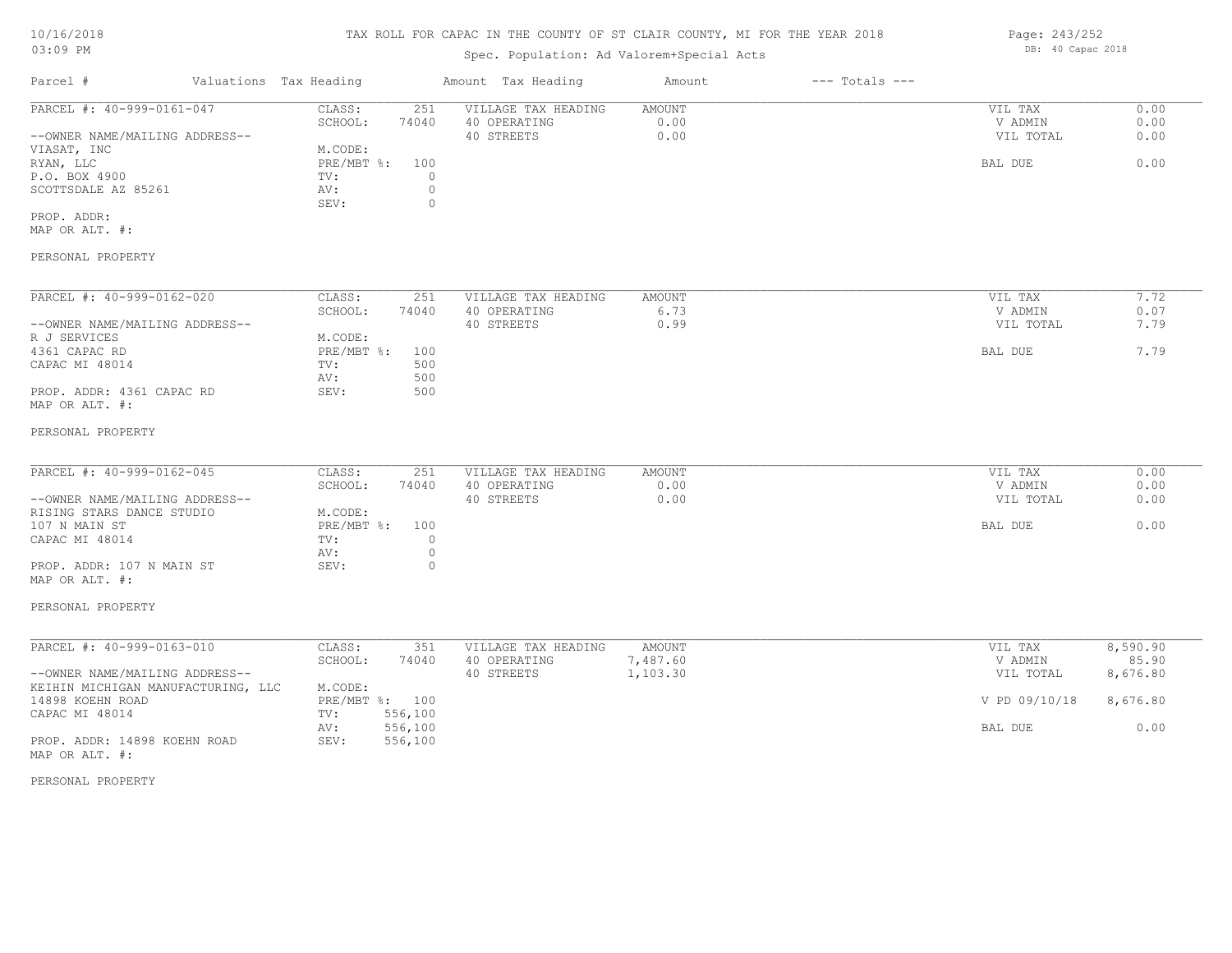# TAX ROLL FOR CAPAC IN THE COUNTY OF ST CLAIR COUNTY, MI FOR THE YEAR 2018

# Spec. Population: Ad Valorem+Special Acts

| Parcel #                                                                                                                                                                                     | Valuations Tax Heading |                                                                                                                          | Amount Tax Heading                                | Amount                  | $---$ Totals $---$ |                                            |                                 |
|----------------------------------------------------------------------------------------------------------------------------------------------------------------------------------------------|------------------------|--------------------------------------------------------------------------------------------------------------------------|---------------------------------------------------|-------------------------|--------------------|--------------------------------------------|---------------------------------|
| PARCEL #: 40-999-0163-020<br>--OWNER NAME/MAILING ADDRESS--<br>WILD LIFE HAVEN TAXIDERMY<br>122 N MAIN ST<br>CAPAC MI 48014<br>PROP. ADDR: 122 N MAIN ST<br>MAP OR ALT. #:                   |                        | CLASS:<br>251<br>SCHOOL:<br>74040<br>M.CODE:<br>PRE/MBT %:<br>100<br>$\circ$<br>TV:<br>$\circ$<br>AV:<br>$\circ$<br>SEV: | VILLAGE TAX HEADING<br>40 OPERATING<br>40 STREETS | AMOUNT<br>0.00<br>0.00  |                    | VIL TAX<br>V ADMIN<br>VIL TOTAL<br>BAL DUE | 0.00<br>0.00<br>0.00<br>0.00    |
| PERSONAL PROPERTY                                                                                                                                                                            |                        |                                                                                                                          |                                                   |                         |                    |                                            |                                 |
| PARCEL #: 40-999-0164-015<br>--OWNER NAME/MAILING ADDRESS--<br>WELLS FARGO VENDOR FINANCIAL SERV<br>P.O. BOX 36200<br>BILLINGS MT 59107-6200<br>PROP. ADDR:<br>MAP OR ALT. #:                |                        | CLASS:<br>251<br>SCHOOL:<br>74040<br>M.CODE:<br>PRE/MBT %:<br>100<br>$\circ$<br>TV:<br>AV:<br>$\circ$<br>SEV:<br>$\circ$ | VILLAGE TAX HEADING<br>40 OPERATING<br>40 STREETS | AMOUNT<br>0.00<br>0.00  |                    | VIL TAX<br>V ADMIN<br>VIL TOTAL<br>BAL DUE | 0.00<br>0.00<br>0.00<br>0.00    |
| PERSONAL PROPERTY                                                                                                                                                                            |                        |                                                                                                                          |                                                   |                         |                    |                                            |                                 |
| PARCEL #: 40-999-0165-023<br>--OWNER NAME/MAILING ADDRESS--<br>GRAYHAWK LEASING, LLC<br>1412 MAIN ST STE 1500<br>DALLAS TX 75202<br>PROP. ADDR:<br>MAP OR ALT. #:<br>PERSONAL PROPERTY       |                        | CLASS:<br>251<br>SCHOOL:<br>74040<br>M.CODE:<br>$PRE/MBT$ $\div$<br>100<br>TV:<br>$\circ$<br>$\circ$<br>AV:<br>SEV:<br>0 | VILLAGE TAX HEADING<br>40 OPERATING<br>40 STREETS | AMOUNT<br>0.00<br>0.00  |                    | VIL TAX<br>V ADMIN<br>VIL TOTAL<br>BAL DUE | 0.00<br>0.00<br>0.00<br>0.00    |
| PARCEL #: 40-999-0166-015<br>--OWNER NAME/MAILING ADDRESS--<br>CHAMPIONS SPORTS BAR & GRILL<br>116 S MAIN<br>CAPAC MI 48014<br>PROP. ADDR: 116 S MAIN<br>MAP OR ALT. #:<br>PERSONAL PROPERTY |                        | CLASS:<br>251<br>SCHOOL:<br>74040<br>M.CODE:<br>PRE/MBT %: 100<br>4,500<br>TV:<br>AV:<br>4,500<br>SEV:<br>4,500          | VILLAGE TAX HEADING<br>40 OPERATING<br>40 STREETS | AMOUNT<br>60.59<br>8.92 |                    | VIL TAX<br>V ADMIN<br>VIL TOTAL<br>BAL DUE | 69.51<br>0.69<br>70.20<br>70.20 |

Page: 244/252 DB: 40 Capac 2018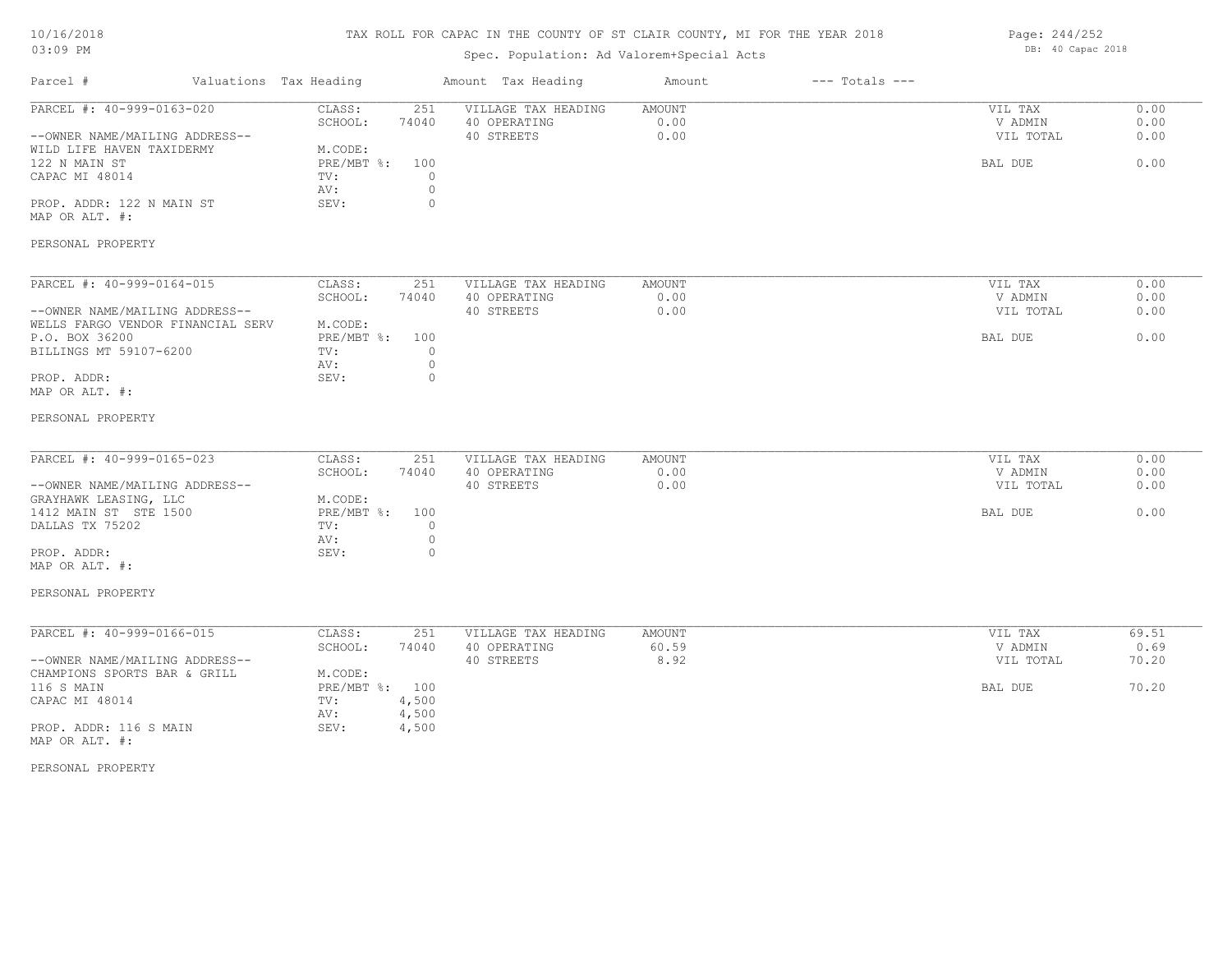# TAX ROLL FOR CAPAC IN THE COUNTY OF ST CLAIR COUNTY, MI FOR THE YEAR 2018

# Spec. Population: Ad Valorem+Special Acts

Page: 245/252 DB: 40 Capac 2018

| Parcel #                                                                                                                                                                                                    | Valuations Tax Heading                                                                                                         | Amount Tax Heading                                | Amount                        | $---$ Totals $---$ |                                            |                              |
|-------------------------------------------------------------------------------------------------------------------------------------------------------------------------------------------------------------|--------------------------------------------------------------------------------------------------------------------------------|---------------------------------------------------|-------------------------------|--------------------|--------------------------------------------|------------------------------|
| PARCEL #: 40-999-0166-025<br>--OWNER NAME/MAILING ADDRESS--<br>ZUMBA FITNESS<br>109 N MAIN<br>CAPAC MI 48014<br>PROP. ADDR: 109 N MAIN<br>MAP OR ALT. #:                                                    | CLASS:<br>251<br>SCHOOL:<br>74040<br>M.CODE:<br>PRE/MBT %:<br>100<br>$\circ$<br>TV:<br>$\circ$<br>AV:<br>$\circ$<br>SEV:       | VILLAGE TAX HEADING<br>40 OPERATING<br>40 STREETS | <b>AMOUNT</b><br>0.00<br>0.00 |                    | VIL TAX<br>V ADMIN<br>VIL TOTAL<br>BAL DUE | 0.00<br>0.00<br>0.00<br>0.00 |
| PERSONAL PROPERTY                                                                                                                                                                                           |                                                                                                                                |                                                   |                               |                    |                                            |                              |
| PARCEL #: 40-999-0167-010<br>--OWNER NAME/MAILING ADDRESS--<br>WAYPORT, INC<br>PROPERTY TAX DEPT.<br>1010 PINE 9E-L-01<br>SAINT LOUIS MO 63101<br>PROP. ADDR:<br>MAP OR ALT. #:                             | CLASS:<br>251<br>SCHOOL:<br>74040<br>M.CODE:<br>PRE/MBT %:<br>100<br>$\circ$<br>TV:<br>$\circ$<br>AV:<br>SEV:<br>$\circ$       | VILLAGE TAX HEADING<br>40 OPERATING<br>40 STREETS | AMOUNT<br>0.00<br>0.00        |                    | VIL TAX<br>V ADMIN<br>VIL TOTAL<br>BAL DUE | 0.00<br>0.00<br>0.00<br>0.00 |
| PERSONAL PROPERTY                                                                                                                                                                                           |                                                                                                                                |                                                   |                               |                    |                                            |                              |
| PARCEL #: 40-999-0167-021<br>--OWNER NAME/MAILING ADDRESS--<br>ANDALOT OF TREASURES<br>67390 S MAIN ST<br>RICHMOND MI 48062-1920<br>PROP. ADDR: 108 S MAIN<br>MAP OR ALT. #:<br>PERSONAL PROPERTY           | CLASS:<br>002<br>SCHOOL:<br>74040<br>M.CODE:<br>$PRE/MBT$ $\div$<br>100<br>TV:<br>$\circ$<br>$\circ$<br>AV:<br>$\circ$<br>SEV: | VILLAGE TAX HEADING<br>40 OPERATING<br>40 STREETS | AMOUNT<br>0.00<br>0.00        |                    | VIL TAX<br>V ADMIN<br>VIL TOTAL<br>BAL DUE | 0.00<br>0.00<br>0.00<br>0.00 |
| PARCEL #: 40-999-0168-010<br>--OWNER NAME/MAILING ADDRESS--<br>XEROX FINANCIAL SERVICES LLC<br>PROPERTY TAX DEPT.<br>P.O. BOX 909<br>WEBSTER NY 14580<br>PROP. ADDR:<br>MAP OR ALT. #:<br>PERSONAL PROPERTY | CLASS:<br>251<br>SCHOOL:<br>74040<br>M.CODE:<br>$PRE/MBT$ $\div$<br>100<br>$\circ$<br>TV:<br>$\circ$<br>AV:<br>SEV:<br>$\circ$ | VILLAGE TAX HEADING<br>40 OPERATING<br>40 STREETS | AMOUNT<br>0.00<br>0.00        |                    | VIL TAX<br>V ADMIN<br>VIL TOTAL<br>BAL DUE | 0.00<br>0.00<br>0.00<br>0.00 |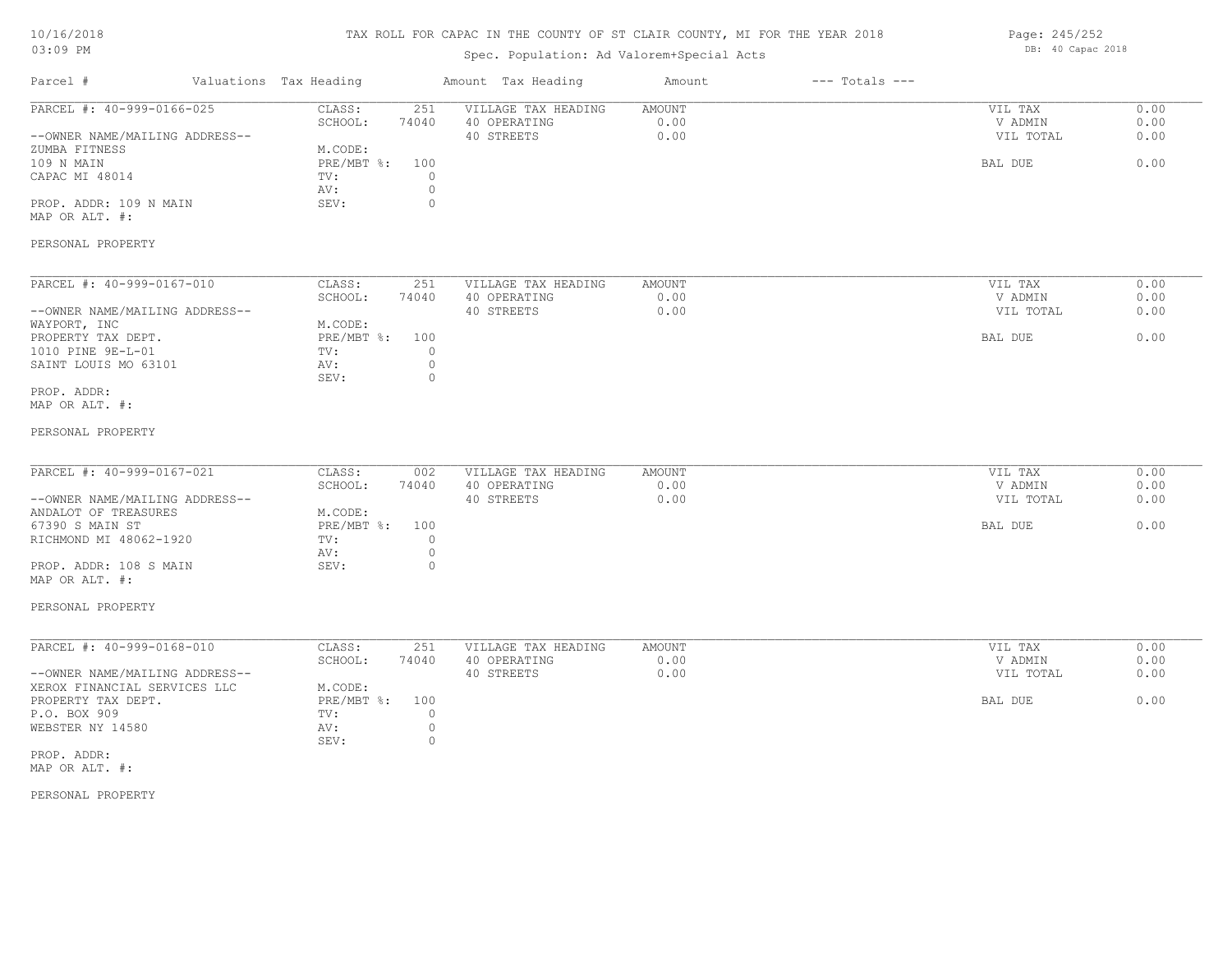# TAX ROLL FOR CAPAC IN THE COUNTY OF ST CLAIR COUNTY, MI FOR THE YEAR 2018

# Spec. Population: Ad Valorem+Special Acts

| Parcel #                       | Valuations Tax Heading |       | Amount Tax Heading  | Amount | $---$ Totals $---$ |           |      |
|--------------------------------|------------------------|-------|---------------------|--------|--------------------|-----------|------|
| PARCEL #: 40-999-0168-015      | CLASS:                 | 251   | VILLAGE TAX HEADING | AMOUNT |                    | VIL TAX   | 0.00 |
|                                | SCHOOL:                | 74040 | 40 OPERATING        | 0.00   |                    | V ADMIN   | 0.00 |
| --OWNER NAME/MAILING ADDRESS-- |                        |       | 40 STREETS          | 0.00   |                    | VIL TOTAL | 0.00 |
| NIELSEN AUDIO, INC.            | M.CODE:                |       |                     |        |                    |           |      |
| RYAN, LLC                      | PRE/MBT %: 100         |       |                     |        |                    | BAL DUE   | 0.00 |
| P.O. BOX 4900 DEPT.380         | TV:                    |       |                     |        |                    |           |      |
| SCOTTSDALE AZ 85261            | AV:                    |       |                     |        |                    |           |      |
|                                | SEV:                   |       |                     |        |                    |           |      |
| PROP. ADDR:                    |                        |       |                     |        |                    |           |      |

MAP OR ALT. #:

#### PERSONAL PROPERTY

| PARCEL #: 40-999-0168-020      | CLASS:     | 251     | VILLAGE TAX HEADING | AMOUNT   | VIL TAX       | 1,646.80 |
|--------------------------------|------------|---------|---------------------|----------|---------------|----------|
|                                | SCHOOL:    | 74040   | 40 OPERATING        | 1,435.31 | V ADMIN       | 16.46    |
| --OWNER NAME/MAILING ADDRESS-- |            |         | 40 STREETS          | 211.49   | VIL TOTAL     | 1,663.26 |
| FRONNEY'S                      | M.CODE:    |         |                     |          |               |          |
| 3433 S CAPAC RD                | PRE/MBT %: | 100     |                     |          | V PD 09/06/18 | 1,663.26 |
| CAPAC MI 48014                 | TV:        | 106,600 |                     |          |               |          |
|                                | AV:        | 106,600 |                     |          | BAL DUE       | 0.00     |
| PROP. ADDR: 3433 S CAPAC RD    | SEV:       | 106,600 |                     |          |               |          |
| MAP OR ALT. #:                 |            |         |                     |          |               |          |

#### PERSONAL PROPERTY

| PARCEL #: 40-999-0168-025      | CLASS:     | 251   | VILLAGE TAX HEADING | AMOUNT      | VIL TAX   | 9.26 |
|--------------------------------|------------|-------|---------------------|-------------|-----------|------|
|                                | SCHOOL:    | 74040 | 40 OPERATING        | 8.07        | V ADMIN   | 0.09 |
| --OWNER NAME/MAILING ADDRESS-- |            |       | 40 STREETS          | $\ldots$ 19 | VIL TOTAL | 9.35 |
| MOUNTS OF DISTINCTION          | M.CODE:    |       |                     |             |           |      |
| 15085 IMLAY CITY RD            | PRE/MBT %: | 100   |                     |             | BAL DUE   | 9.35 |
| CAPAC MI 48014                 | TV:        | 600   |                     |             |           |      |
|                                | AV:        | 600   |                     |             |           |      |
| PROP. ADDR: 114 S MAIN         | SEV:       | 600   |                     |             |           |      |
|                                |            |       |                     |             |           |      |

# MAP OR ALT. #:

#### PERSONAL PROPERTY

| PARCEL #: 40-999-0168-026      | CLASS:         | 251   | VILLAGE TAX HEADING | AMOUNT | VIL TAX   | 0.00 |
|--------------------------------|----------------|-------|---------------------|--------|-----------|------|
|                                | SCHOOL:        | 74040 | 40 OPERATING        | 0.00   | V ADMIN   | 0.00 |
| --OWNER NAME/MAILING ADDRESS-- |                |       | 40 STREETS          | 0.00   | VIL TOTAL | 0.00 |
| RUG DOCTOR LLC                 | M.CODE:        |       |                     |        |           |      |
| TAX DEPT.                      | PRE/MBT %: 100 |       |                     |        | BAL DUE   | 0.00 |
| 2201 W. PLANO PARKWAY STE 100  | TV:            |       |                     |        |           |      |
| PLANO TX 75075                 | AV:            |       |                     |        |           |      |
|                                | SEV:           |       |                     |        |           |      |
| PROP. ADDR:                    |                |       |                     |        |           |      |

MAP OR ALT. #:

PERSONAL PROPERTY

Page: 246/252 DB: 40 Capac 2018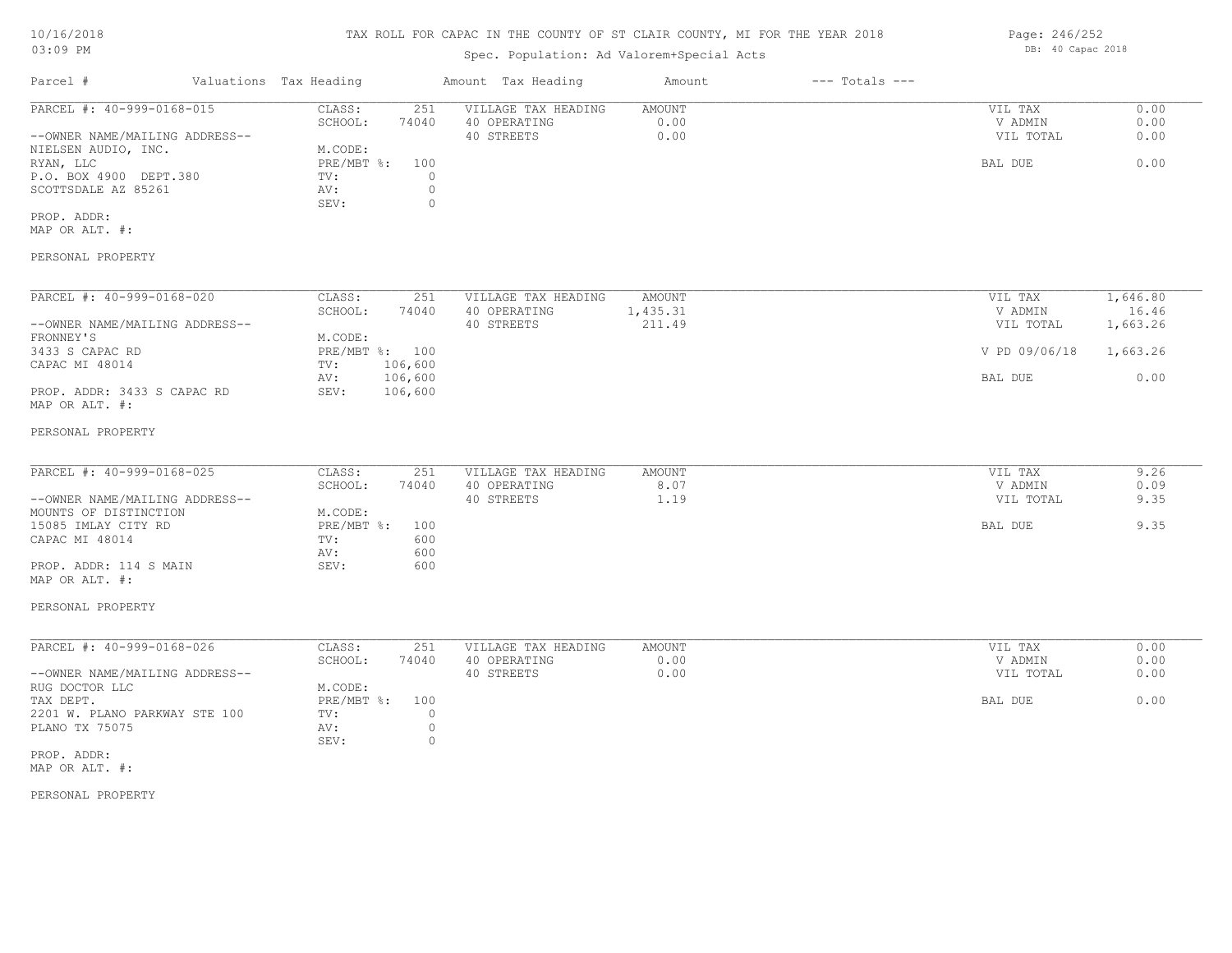# TAX ROLL FOR CAPAC IN THE COUNTY OF ST CLAIR COUNTY, MI FOR THE YEAR 2018

# Spec. Population: Ad Valorem+Special Acts

| Parcel #                        | Valuations Tax Heading |        | Amount Tax Heading  | Amount   | $---$ Totals $---$ |               |          |
|---------------------------------|------------------------|--------|---------------------|----------|--------------------|---------------|----------|
| PARCEL #: 40-999-0168-027       | CLASS:                 | 251    | VILLAGE TAX HEADING | AMOUNT   |                    | VIL TAX       | 1,269.86 |
|                                 | SCHOOL:                | 74040  | 40 OPERATING        | 1,106.78 |                    | V ADMIN       | 12.69    |
| --OWNER NAME/MAILING ADDRESS--  |                        |        | 40 STREETS          | 163.08   |                    | VIL TOTAL     | 1,282.55 |
| LASALLE SYSTEMS LEASING, INC.   | M.CODE:                |        |                     |          |                    |               |          |
| ADVANCE PROPERTY TAX COMPLIANCE | PRE/MBT %: 100         |        |                     |          |                    | V PD 09/07/18 | 1,282.55 |
| 1611 N. INTERSTATE 35E STE 428  | TV:                    | 82,200 |                     |          |                    |               |          |
| CARROLLTON TX 75006             | AV:                    | 82,200 |                     |          |                    | BAL DUE       | 0.00     |
|                                 | SEV:                   | 82,200 |                     |          |                    |               |          |
|                                 |                        |        |                     |          |                    |               |          |

PROP. ADDR:

MAP OR ALT. #:

# PERSONAL PROPERTY

| PARCEL #: 40-999-0169-005      | CLASS:     | 251   | VILLAGE TAX HEADING | AMOUNT | 0.00<br>VIL TAX   |  |
|--------------------------------|------------|-------|---------------------|--------|-------------------|--|
|                                | SCHOOL:    | 74040 | 40 OPERATING        | 0.00   | 0.00<br>V ADMIN   |  |
| --OWNER NAME/MAILING ADDRESS-- |            |       | 40 STREETS          | 0.00   | 0.00<br>VIL TOTAL |  |
| CONOPCO, INC                   | M.CODE:    |       |                     |        |                   |  |
| PROPERTY TAX DEPT.             | PRE/MBT %: | 100   |                     |        | 0.00<br>BAL DUE   |  |
| P.O. BOX 339                   | TV:        |       |                     |        |                   |  |
| ISELIN NJ 08830                | AV:        |       |                     |        |                   |  |
|                                | SEV:       |       |                     |        |                   |  |
| PROP. ADDR:                    |            |       |                     |        |                   |  |

MAP OR ALT. #:

#### PERSONAL PROPERTY

| PARCEL #: 40-999-0170-000           | CLASS:         | 251   | VILLAGE TAX HEADING | AMOUNT | VIL TAX   | 0.00 |
|-------------------------------------|----------------|-------|---------------------|--------|-----------|------|
|                                     | SCHOOL:        | 74040 | 40 OPERATING        | 0.00   | V ADMIN   | 0.00 |
| --OWNER NAME/MAILING ADDRESS--      |                |       | 40 STREETS          | 0.00   | VIL TOTAL | 0.00 |
| LOVE'S TRAVEL STOPS& COUNTRY STORES | M.CODE:        |       |                     |        |           |      |
| RYAN LLC                            | PRE/MBT %: 100 |       |                     |        | BAL DUE   | 0.00 |
| 15 W 6TH STREET STE 2400            | TV:            |       |                     |        |           |      |
| TULSA OK 74119                      | AV:            |       |                     |        |           |      |
|                                     | SEV:           |       |                     |        |           |      |
|                                     |                |       |                     |        |           |      |

MAP OR ALT. #: PROP. ADDR: 3191 S CAPAC RD

#### PERSONAL PROPERTY

| PARCEL #: 40-999-0171-001      | CLASS:       | 251   | VILLAGE TAX HEADING | AMOUNT | VIL TAX   | 0.00 |
|--------------------------------|--------------|-------|---------------------|--------|-----------|------|
|                                | SCHOOL:      | 74040 | 40 OPERATING        | 0.00   | V ADMIN   | 0.00 |
| --OWNER NAME/MAILING ADDRESS-- |              |       | 40 STREETS          | 0.00   | VIL TOTAL | 0.00 |
| KERSTEN RYAN AGENCY            | M.CODE:      |       |                     |        |           |      |
| 4361 CAPAC ROAD                | $PRE/MBT$ %: | 100   |                     |        | BAL DUE   | 0.00 |
| CAPAC MI 48014                 | TV:          |       |                     |        |           |      |
|                                | AV:          |       |                     |        |           |      |
| PROP. ADDR: 4361 CAPAC ROAD    | SEV:         |       |                     |        |           |      |
| MAP OR ALT. #:                 |              |       |                     |        |           |      |

#### PERSONAL PROPERTY

Page: 247/252 DB: 40 Capac 2018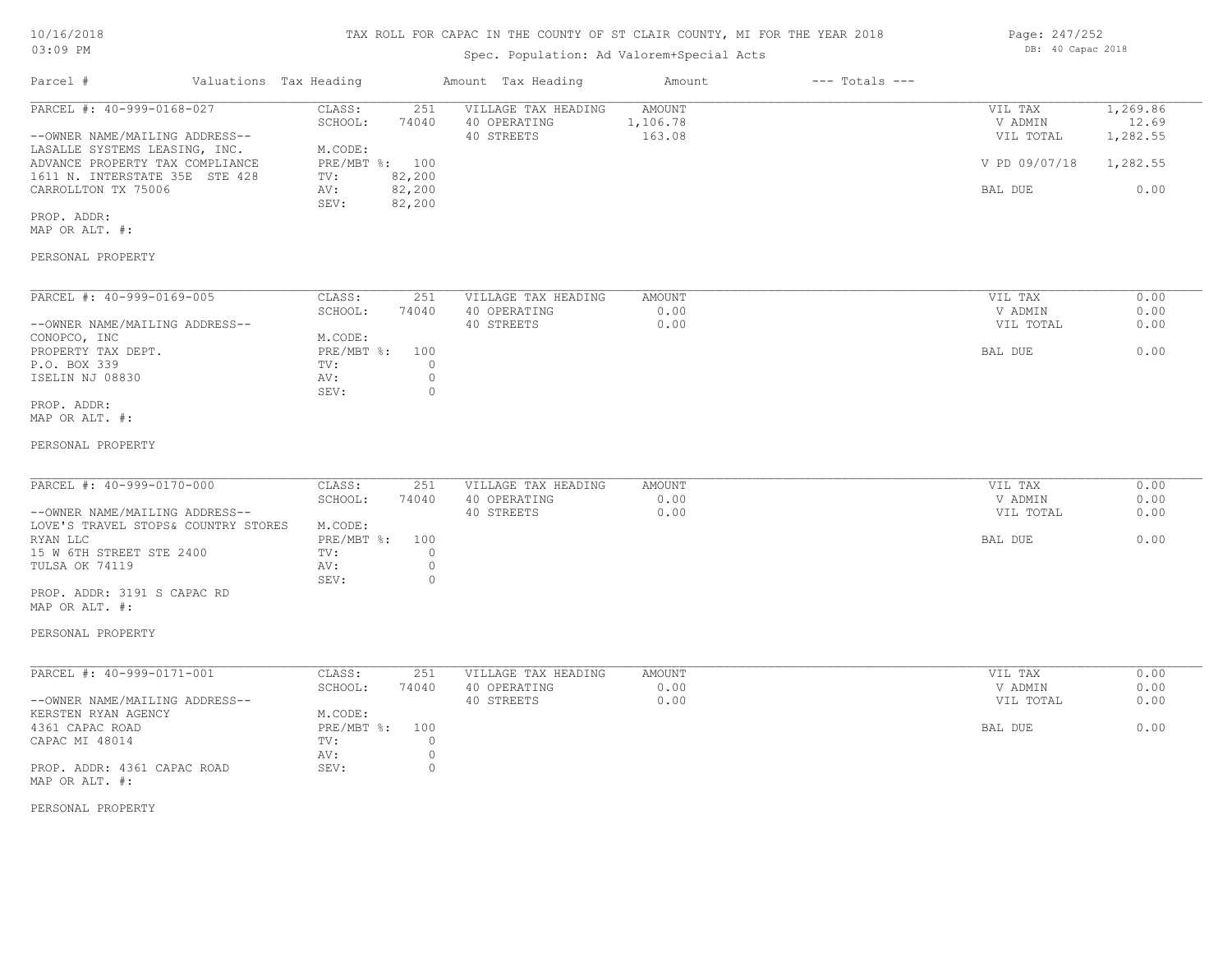# TAX ROLL FOR CAPAC IN THE COUNTY OF ST CLAIR COUNTY, MI FOR THE YEAR 2018

# Spec. Population: Ad Valorem+Special Acts

| Page: 248/252 |                   |  |  |
|---------------|-------------------|--|--|
|               | DB: 40 Capac 2018 |  |  |

| Parcel #                                 | Valuations Tax Heading |            |          | Amount Tax Heading  | Amount        | $---$ Totals $---$ |           |      |
|------------------------------------------|------------------------|------------|----------|---------------------|---------------|--------------------|-----------|------|
| PARCEL #: 40-999-0200-000                |                        | CLASS:     | 251      | VILLAGE TAX HEADING | <b>AMOUNT</b> |                    | VIL TAX   | 0.00 |
|                                          |                        | SCHOOL:    | 74040    | 40 OPERATING        | 0.00          |                    | V ADMIN   | 0.00 |
| --OWNER NAME/MAILING ADDRESS--           |                        |            |          | 40 STREETS          | 0.00          |                    | VIL TOTAL | 0.00 |
| HORTMARK                                 |                        | M.CODE:    |          |                     |               |                    |           |      |
| 302 S MAIN ST                            |                        | PRE/MBT %: | 100      |                     |               |                    | BAL DUE   | 0.00 |
| CAPAC MI 48014                           |                        | TV:        | $\circ$  |                     |               |                    |           |      |
|                                          |                        | AV:        | $\circ$  |                     |               |                    |           |      |
| PROP. ADDR: 302 S MAIN<br>MAP OR ALT. #: |                        | SEV:       | $\circ$  |                     |               |                    |           |      |
| PERSONAL PROPERTY                        |                        |            |          |                     |               |                    |           |      |
| PARCEL #: 40-999-0202-010                |                        | CLASS:     | 251      | VILLAGE TAX HEADING | AMOUNT        |                    | VIL TAX   | 0.00 |
|                                          |                        | SCHOOL:    | 74040    | 40 OPERATING        | 0.00          |                    | V ADMIN   | 0.00 |
| --OWNER NAME/MAILING ADDRESS--           |                        |            |          | 40 STREETS          | 0.00          |                    | VIL TOTAL | 0.00 |
| FAMILY DOLLAR #29268                     |                        | M.CODE:    |          |                     |               |                    |           |      |
| CORPORATE TAX CONSULTING                 |                        | PRE/MBT %: | 100      |                     |               |                    | BAL DUE   | 0.00 |
| P.O. BOX 56018                           |                        | TV:        | $\circ$  |                     |               |                    |           |      |
| INDIANAPOLIS IN 46256-0018               |                        | AV:        | $\circ$  |                     |               |                    |           |      |
|                                          |                        | SEV:       | $\circ$  |                     |               |                    |           |      |
|                                          |                        |            |          |                     |               |                    |           |      |
| PROP. ADDR: 101 S MAIN<br>MAP OR ALT. #: |                        |            |          |                     |               |                    |           |      |
| PERSONAL PROPERTY                        |                        |            |          |                     |               |                    |           |      |
|                                          |                        |            |          |                     |               |                    |           |      |
| PARCEL #: 40-999-0202-015                |                        | CLASS:     | 251      | VILLAGE TAX HEADING | <b>AMOUNT</b> |                    | VIL TAX   | 0.00 |
|                                          |                        | SCHOOL:    | 74040    | 40 OPERATING        | 0.00          |                    | V ADMIN   | 0.00 |
| --OWNER NAME/MAILING ADDRESS--           |                        |            |          | 40 STREETS          | 0.00          |                    | VIL TOTAL | 0.00 |
| VENDOR SERVICES CENTER                   |                        | M.CODE:    |          |                     |               |                    |           |      |
| 630 N CENTRAL EXPY. STE A                |                        | PRE/MBT %: | 100      |                     |               |                    | BAL DUE   | 0.00 |
| PLANO TX 75074                           |                        | TV:        | $\circ$  |                     |               |                    |           |      |
|                                          |                        | AV:        | 0        |                     |               |                    |           |      |
| PROP. ADDR:                              |                        | SEV:       | $\Omega$ |                     |               |                    |           |      |
|                                          |                        |            |          |                     |               |                    |           |      |

MAP OR ALT. #:

PERSONAL PROPERTY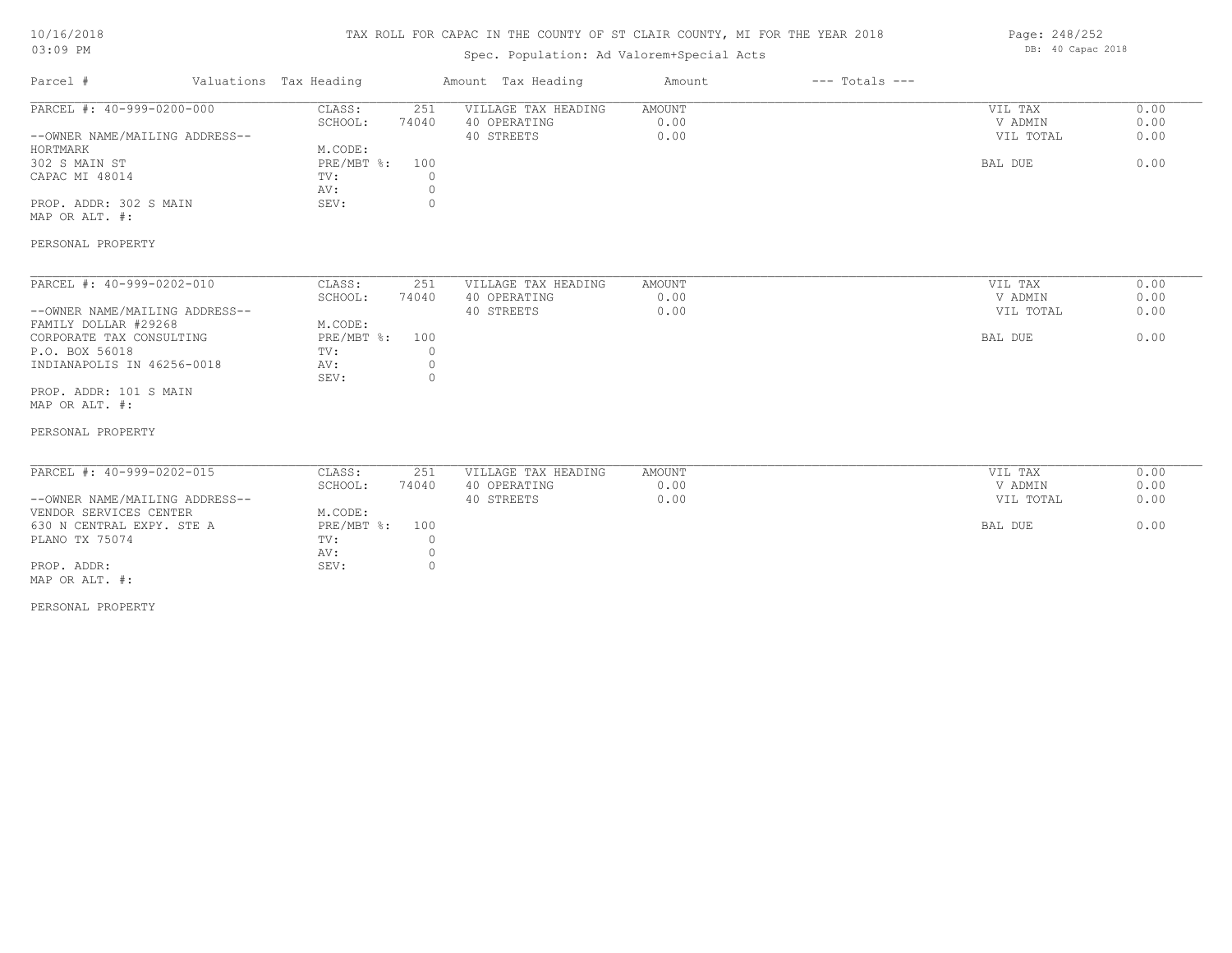# Spec. Population: Ad Valorem+Special Acts

Page: 249/252 DB: 40 Capac 2018

| TOTAL ALL DISTRICTS | REAL       | (BAL DUE) | PERSONAL  | (BAL DUE) | EXEMPT | (BAL DUE) |
|---------------------|------------|-----------|-----------|-----------|--------|-----------|
| PARCEL COUNT        | 802        |           | 101       |           | 58     |           |
| TAXABLE VALUE       | 33,051,109 |           | 3,533,500 |           |        |           |
| ASSESSED VALUE      | 42,719,800 |           | 3,533,500 |           | 0      |           |
| SEV VALUE           | 42,719,800 |           | 3,533,500 |           |        |           |
| PRE/MBT TAXABLE     | 17,338,037 |           | 2,164,700 |           | 0      |           |
| N PRE/MBT TAXABLE   | 15,713,072 |           | 1,368,800 |           | 0      |           |
| V 40 OPERATING      | 420,631.41 | 29,167.59 | 42,900.36 | 1,241.41  | 0.00   | 0.00      |
| V 40 STREETS        | 61,976.61  | 4,297.54  | 6,321.32  | 182.91    | 0.00   | 0.00      |
| * SP. ASSESSMENTS   | 3,294.32   | 699.67    | 0.00      | 0.00      | 0.00   | 0.00      |
| V ADMIN FEE         | 4,855.00   | 353.69    | 492.08    | 14.22     | 0.00   | 0.00      |
| V TOTALS            | 490,757.34 | 34,518.49 | 49,713.76 | 1,438.54  | 0.00   | 0.00      |
| GRAND TOTALS        | 490,757.34 | 34,518.49 | 49,713.76 | 1,438.54  | 0.00   | 0.00      |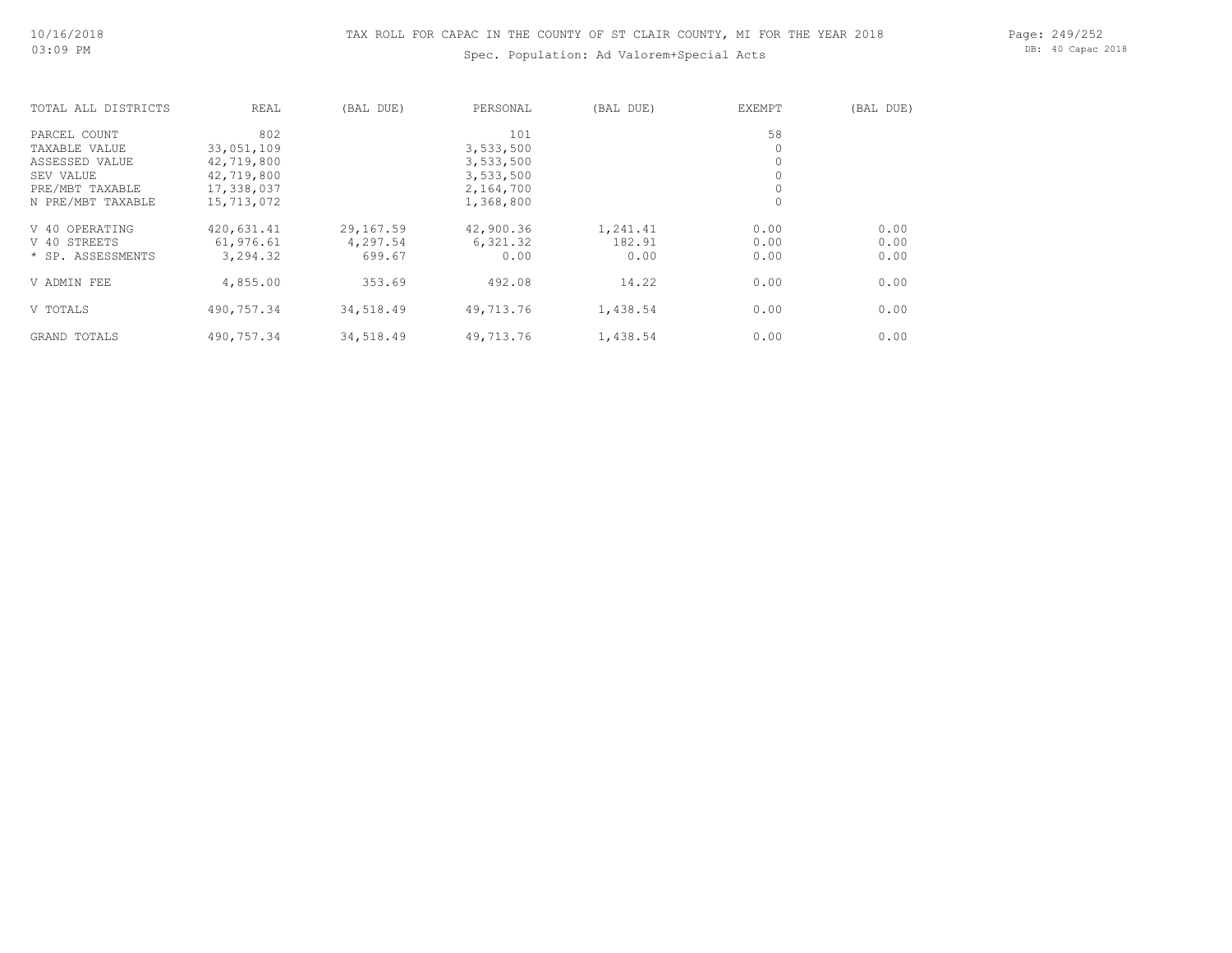# Spec. Population: Ad Valorem+Special Acts

Page: 250/252 DB: 40 Capac 2018

| TOTAL ALL DISTRICTS | LEASED LAND | (BAL DUE) | TOTAL        | (BAL DUE) |
|---------------------|-------------|-----------|--------------|-----------|
| PARCEL COUNT        | 24          |           | 985          |           |
| TAXABLE VALUE       | 142,372     |           | 36,726,981   |           |
| ASSESSED VALUE      | 169,100     |           | 46,422,400   |           |
| SEV VALUE           | 169,100     |           | 46,422,400   |           |
| PRE/MBT TAXABLE     | 50,255      |           | 19,552,992   |           |
| NON PRE/MBT TAXABLE | 92,117      |           | 17, 173, 989 |           |
| V 40 OPERATING      | 1,916.85    | 258.50    | 465,448.62   | 30,667.50 |
| V 40 STREETS        | 282.38      | 38.08     | 68,580.31    | 4,518.53  |
| * SP. ASSESSMENTS   | 0.00        | 0.00      | 3,294.32     | 699.67    |
| V ADMIN FEE         | 21.87       | 2.94      | 5,368.95     | 370.85    |
| V TOTALS            | 2,221.10    | 299.52    | 542,692.20   | 36,256.55 |
| GRAND TOTALS        | 2,221.10    | 299.52    | 542,692.20   | 36,256.55 |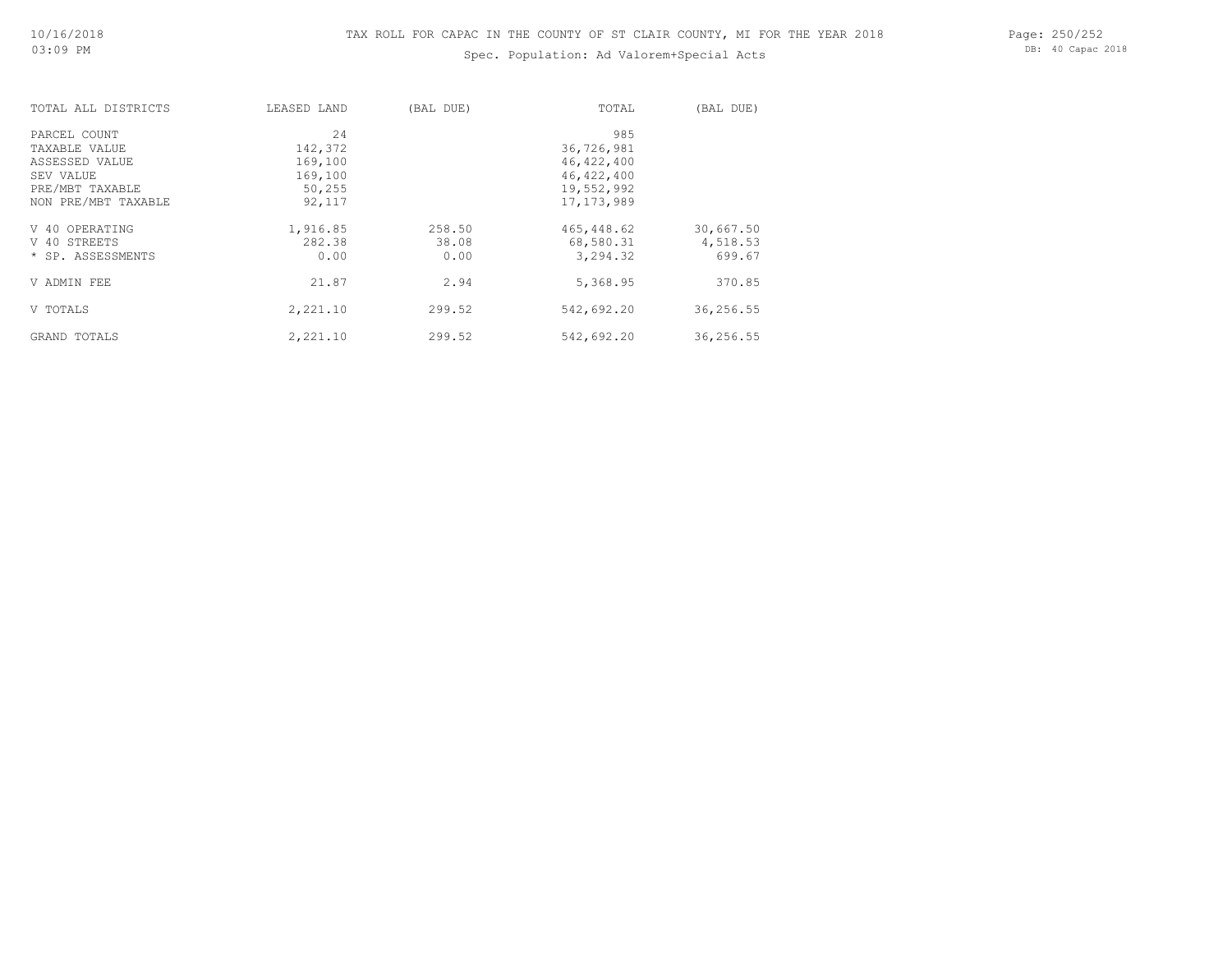# Spec. Population: Ad Valorem+Special Acts

Page: 251/252 DB: 40 Capac 2018

| SCHOOL DISTRICT 74040    | UNIT 40<br>REAL | PERSONAL  | EXEMPT | LEASED LAND | TOTAL        |
|--------------------------|-----------------|-----------|--------|-------------|--------------|
| PARCEL COUNT             | 802             | 101       | 58     | 24          | 985          |
| TAXABLE VALUE            | 33,051,109      | 3,533,500 |        | 142,372     | 36,726,981   |
| ASSESSED VALUE           | 42,719,800      | 3,533,500 |        | 169,100     | 46, 422, 400 |
| SEV VALUE                | 42,719,800      | 3,533,500 |        | 169,100     | 46, 422, 400 |
| PRE/MBT TAXABLE          | 17,338,037      | 2,164,700 |        | 50,255      | 19,552,992   |
| NON PRE/MBT TAXABLE      | 15,713,072      | 1,368,800 |        | 92,117      | 17, 173, 989 |
| 40 OPERATING<br>(V)      | 420,631.41      | 42,900.36 | 0.00   | 1,916.85    | 465,448.62   |
| (V)<br>40 STREETS        | 61,976.61       | 6,321.32  | 0.00   | 282.38      | 68,580.31    |
| SP. ASSESSMENTS<br>$(*)$ | 3,294.32        | 0.00      | 0.00   | 0.00        | 3,294.32     |
| ADMIN FEE<br>(V)         | 4,855.00        | 492.08    | 0.00   | 21.87       | 5,368.95     |
| TOTALS<br>(V)            | 490,757.34      | 49,713.76 | 0.00   | 2,221.10    | 542,692.20   |
| GRAND TOTALS             | 490,757.34      | 49,713.76 | 0.00   | 2,221.10    | 542,692.20   |